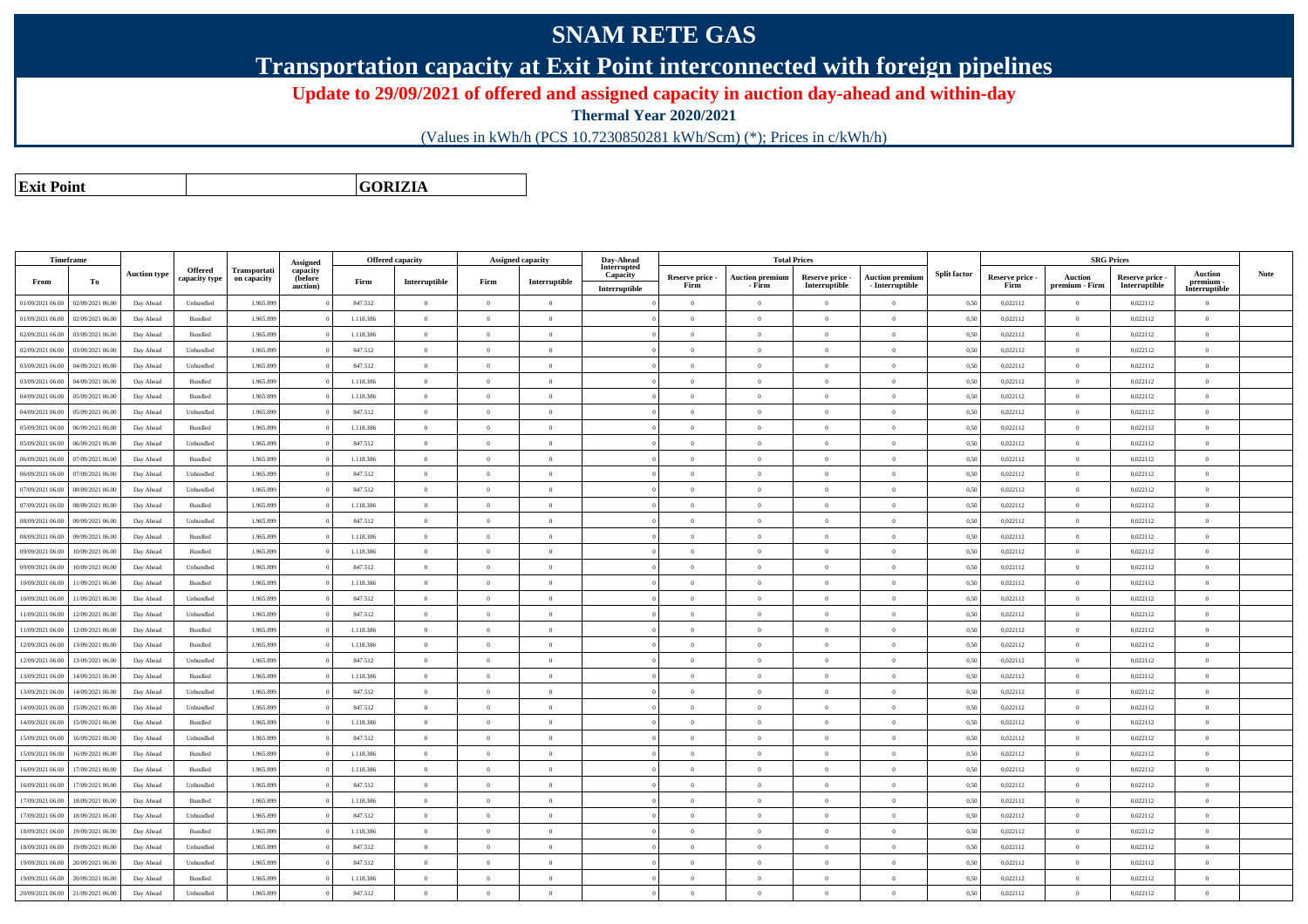|                  |                                   |            |           |           |           | $\Omega$       | $\Omega$       |                |                | $\Omega$       | $\Omega$       | $\theta$       |      |          | $\theta$       |                | $\theta$       |  |
|------------------|-----------------------------------|------------|-----------|-----------|-----------|----------------|----------------|----------------|----------------|----------------|----------------|----------------|------|----------|----------------|----------------|----------------|--|
| 20/09/2021 06:00 | 21/09/2021 06:00                  | Day Ahead  | Bundled   | 1.965.899 | 1.118.386 |                |                |                | $\Omega$       |                |                |                | 0.50 | 0,022112 |                | 0,022112       |                |  |
| 21/09/2021 06:00 | 22/09/2021 06:00                  | Day Ahead  | Bundled   | 1.965.899 | 1.118.386 | $\overline{0}$ | $\theta$       | $\overline{0}$ | $\overline{0}$ | $\bf{0}$       | $\overline{0}$ | $\overline{0}$ | 0,50 | 0,022112 | $\theta$       | 0,022112       | $\overline{0}$ |  |
| 21/09/2021 06:00 | 22/09/2021 06:00                  | Day Ahead  | Unbundled | 1.965.899 | 847.512   | $\overline{0}$ | $\overline{0}$ | $\overline{0}$ | $\bf{0}$       | $\bf{0}$       | $\bf{0}$       | $\bf{0}$       | 0,50 | 0,022112 | $\overline{0}$ | 0,022112       | $\overline{0}$ |  |
| 22/09/2021 06:00 | 23/09/2021 06:00                  | Day Ahead  | Unbundled | 1.965.899 | 847.512   | $\overline{0}$ | $\theta$       | $\overline{0}$ | $\overline{0}$ | $\bf{0}$       | $\overline{0}$ | $\overline{0}$ | 0.50 | 0,022112 | $\theta$       | 0,022112       | $\overline{0}$ |  |
| 22/09/2021 06:00 | 23/09/2021 06:00                  | Day Ahead  | Bundled   | 1.965.899 | 1.118.386 | $\overline{0}$ | $\theta$       | $\overline{0}$ | $\overline{0}$ | $\bf{0}$       | $\overline{0}$ | $\bf{0}$       | 0,50 | 0,022112 | $\,$ 0 $\,$    | 0,022112       | $\overline{0}$ |  |
|                  |                                   |            |           |           |           |                | $\bf{0}$       |                |                |                |                |                |      |          |                |                | $\bf{0}$       |  |
| 23/09/2021 06:00 | 24/09/2021 06:00                  | Day Ahead  | Unbundled | 1.965.899 | 847.512   | $\overline{0}$ |                | $\overline{0}$ | $\bf{0}$       | $\overline{0}$ | $\overline{0}$ | $\mathbf{0}$   | 0,50 | 0,022112 | $\overline{0}$ | 0,022112       |                |  |
| 23/09/2021 06:00 | 24/09/2021 06:00                  | Day Ahead  | Bundled   | 1.965.899 | 1.118.386 | $\overline{0}$ | $\overline{0}$ | $\overline{0}$ | $\overline{0}$ | $\overline{0}$ | $\overline{0}$ | $\overline{0}$ | 0.50 | 0,022112 | $\theta$       | 0,022112       | $\overline{0}$ |  |
| 24/09/2021 06.00 | 25/09/2021 06:00                  | Day Ahead  | Bundled   | 1.965.899 | 1.118.386 | $\overline{0}$ | $\theta$       | $\overline{0}$ | $\overline{0}$ | $\bf{0}$       | $\overline{0}$ | $\bf{0}$       | 0,50 | 0,022112 | $\,$ 0 $\,$    | 0,022112       | $\overline{0}$ |  |
| 24/09/2021 06:00 | 25/09/2021 06:00                  | Day Ahead  | Unbundled | 1.965.899 | 847.512   | $\overline{0}$ | $\overline{0}$ | $\overline{0}$ | $\bf{0}$       | $\bf{0}$       | $\bf{0}$       | $\bf{0}$       | 0,50 | 0,022112 | $\overline{0}$ | 0,022112       | $\overline{0}$ |  |
| 25/09/2021 06:00 | 26/09/2021 06:00                  | Day Ahead  | Unbundled | 1.965.899 | 847.512   | $\overline{0}$ | $\overline{0}$ | $\overline{0}$ | $\overline{0}$ | $\overline{0}$ | $\overline{0}$ | $\overline{0}$ | 0.50 | 0,022112 | $\theta$       | 0,022112       | $\overline{0}$ |  |
| 25/09/2021 06:00 | 26/09/2021 06:00                  | Day Ahead  | Bundled   | 1.965.899 | 1.118.386 | $\overline{0}$ | $\theta$       | $\overline{0}$ | $\overline{0}$ | $\bf{0}$       | $\overline{0}$ | $\bf{0}$       | 0,50 | 0,022112 | $\,$ 0 $\,$    | 0,022112       | $\overline{0}$ |  |
| 26/09/2021 06:00 | 27/09/2021 06:00                  | Day Ahead  | Unbundled | 1.965.899 | 847.512   | $\overline{0}$ | $\overline{0}$ | $\overline{0}$ | $\bf{0}$       | $\bf{0}$       | $\bf{0}$       | $\bf{0}$       | 0,50 | 0,022112 | $\overline{0}$ | 0,022112       | $\overline{0}$ |  |
| 26/09/2021 06:00 | 27/09/2021 06:00                  | Day Ahead  | Bundled   | 1.965.899 | 1.118.386 | $\overline{0}$ | $\overline{0}$ | $\overline{0}$ | $\overline{0}$ | $\bf{0}$       | $\overline{0}$ | $\overline{0}$ | 0.50 | 0,022112 | $\theta$       | 0,022112       | $\overline{0}$ |  |
|                  |                                   |            |           |           |           |                |                |                |                |                |                |                |      |          |                |                |                |  |
| 27/09/2021 06:00 | 28/09/2021 06:00                  | Day Ahead  | Bundled   | 1.965.899 | 1.118.386 | $\overline{0}$ | $\theta$       | $\overline{0}$ | $\overline{0}$ | $\bf{0}$       | $\overline{0}$ | $\bf{0}$       | 0,50 | 0,022112 | $\,$ 0 $\,$    | 0,022112       | $\overline{0}$ |  |
| 27/09/2021 06:00 | 28/09/2021 06:00                  | Day Ahead  | Unbundled | 1.965.899 | 847.512   | $\overline{0}$ | $\overline{0}$ | $\overline{0}$ | $\bf{0}$       | $\overline{0}$ | $\overline{0}$ | $\mathbf{0}$   | 0,50 | 0,022112 | $\overline{0}$ | 0,022112       | $\bf{0}$       |  |
| 28/09/2021 06:00 | 29/09/2021 06:00                  | Day Ahead  | Unbundled | 1.965.899 | 847.512   | $\overline{0}$ | $\overline{0}$ | $\overline{0}$ | $\overline{0}$ | $\overline{0}$ | $\overline{0}$ | $\overline{0}$ | 0.50 | 0,022112 | $\overline{0}$ | 0,022112       | $\overline{0}$ |  |
| 28/09/2021 06:00 | 29/09/2021 06:00                  | Day Ahead  | Bundled   | 1.965.899 | 1.118.386 | $\overline{0}$ | $\theta$       | $\overline{0}$ | $\overline{0}$ | $\bf{0}$       | $\overline{0}$ | $\bf{0}$       | 0,50 | 0,022112 | $\theta$       | 0,022112       | $\overline{0}$ |  |
| 29/09/2021 06:00 | 30/09/2021 06:00                  | Day Ahead  | Bundled   | 1.965.899 | 1.118.386 | $\overline{0}$ | $\overline{0}$ | $\overline{0}$ | $\bf{0}$       | $\bf{0}$       | $\bf{0}$       | $\bf{0}$       | 0,50 | 0,022112 | $\bf{0}$       | 0,022112       | $\overline{0}$ |  |
| 29/09/2021 06:00 | 30/09/2021 06:00                  | Day Ahead  | Unbundled | 1.965.899 | 847.512   | $\overline{0}$ | $\overline{0}$ | $\overline{0}$ | $\overline{0}$ | $\overline{0}$ | $\overline{0}$ | $\overline{0}$ | 0.50 | 0,022112 | $\theta$       | 0,022112       | $\overline{0}$ |  |
| 30/09/2021 06:00 | 01/10/2021 06:00                  | Day Ahead  | Bundled   | 1.965.899 | 1.118.386 | $\overline{0}$ | $\theta$       | $\overline{0}$ | $\overline{0}$ | $\bf{0}$       | $\overline{0}$ | $\bf{0}$       | 0,50 | 0,022112 | $\,$ 0 $\,$    | 0,022112       | $\overline{0}$ |  |
|                  |                                   |            |           |           |           |                |                |                |                |                |                |                |      |          |                |                |                |  |
| 30/09/2021 06:00 | 01/10/2021 06.00                  | Day Ahead  | Unbundled | 1.965.899 | 847.512   | $\overline{0}$ | $\overline{0}$ | $\overline{0}$ | $\bf{0}$       | $\bf{0}$       | $\bf{0}$       | $\bf{0}$       | 0,50 | 0,022112 | $\overline{0}$ | 0,022112       | $\overline{0}$ |  |
| 01/09/2021 06:00 | 02/09/2021 06:00                  | Within Day | Bundled   | 1.965.899 | 1.118.386 | $\overline{0}$ | $\overline{0}$ | $\overline{0}$ | $\overline{0}$ | $\bf{0}$       | $\overline{0}$ | $\overline{0}$ | 0.50 | 2.211197 | $\theta$       | $\overline{0}$ | $\overline{0}$ |  |
| 01/09/2021 06:00 | 02/09/2021 06:00                  | Within Day | Unbundled | 1.965.899 | 847.512   | $\overline{0}$ | $\theta$       | $\overline{0}$ | $\overline{0}$ | $\bf{0}$       | $\overline{0}$ | $\bf{0}$       | 0,50 | 2,211197 | $\,$ 0 $\,$    | $\overline{0}$ | $\overline{0}$ |  |
| 01/09/2021 07:00 | 02/09/2021 06:00                  | Within Day | Unbundled | 1.965.899 | 847.512   | $\overline{0}$ | $\bf{0}$       | $\overline{0}$ | $\bf{0}$       | $\overline{0}$ | $\overline{0}$ | $\mathbf{0}$   | 0,50 | 2,119064 | $\bf{0}$       | $\overline{0}$ | $\bf{0}$       |  |
| 01/09/2021 07:00 | 02/09/2021 06:00                  | Within Dav | Bundled   | 1.965.899 | 1.118.386 | $\overline{0}$ | $\overline{0}$ | $\overline{0}$ | $\overline{0}$ | $\overline{0}$ | $\overline{0}$ | $\overline{0}$ | 0.50 | 2,119064 | $\theta$       | $\theta$       | $\overline{0}$ |  |
| 01/09/2021 08:00 | 02/09/2021 06:00                  | Within Day | Unbundled | 1.965.899 | 847.512   | $\overline{0}$ | $\theta$       | $\overline{0}$ | $\overline{0}$ | $\bf{0}$       | $\overline{0}$ | $\bf{0}$       | 0,50 | 2,026931 | $\theta$       | $\theta$       | $\overline{0}$ |  |
| 01/09/2021 08:00 | 02/09/2021 06:00                  | Within Day | Bundled   | 1.965.899 | 1.118.386 | $\overline{0}$ | $\overline{0}$ | $\overline{0}$ | $\bf{0}$       | $\bf{0}$       | $\bf{0}$       | $\bf{0}$       | 0,50 | 2,026931 | $\,0\,$        | $\overline{0}$ | $\overline{0}$ |  |
| 01/09/2021 09:00 | 02/09/2021 06:00                  | Within Day | Unbundled | 1.965.899 | 847.512   | $\overline{0}$ | $\overline{0}$ | $\overline{0}$ | $\overline{0}$ | $\overline{0}$ | $\overline{0}$ | $\overline{0}$ | 0.50 | 1,934797 | $\theta$       | $\overline{0}$ | $\overline{0}$ |  |
|                  |                                   |            |           |           |           |                |                |                |                |                |                |                |      |          |                |                |                |  |
| 01/09/2021 09:00 | 02/09/2021 06:00                  | Within Day | Bundled   | 1.965.899 | 1.118.386 | $\overline{0}$ | $\theta$       | $\overline{0}$ | $\overline{0}$ | $\bf{0}$       | $\overline{0}$ | $\bf{0}$       | 0,50 | 1,934797 | $\,$ 0 $\,$    | $\theta$       | $\overline{0}$ |  |
| 01/09/2021 10:00 | 02/09/2021 06:00                  | Within Day | Unbundled | 1.965.899 | 847.512   | $\overline{0}$ | $\overline{0}$ | $\overline{0}$ | $\bf{0}$       | $\bf{0}$       | $\bf{0}$       | $\bf{0}$       | 0,50 | 1,842664 | $\bf{0}$       | $\overline{0}$ | $\overline{0}$ |  |
| 01/09/2021 10:00 | 02/09/2021 06:00                  | Within Day | Bundled   | 1.965.899 | 1.118.386 | $\overline{0}$ | $\Omega$       | $\Omega$       | $\Omega$       | $\Omega$       | $\Omega$       | $\overline{0}$ | 0,50 | 1,842664 | $\,0\,$        | $\Omega$       | $\theta$       |  |
| 01/09/2021 11:00 | 02/09/2021 06:00                  | Within Day | Bundled   | 1.965.899 | 1.118.386 | $\overline{0}$ | $\theta$       | $\overline{0}$ | $\overline{0}$ | $\bf{0}$       | $\overline{0}$ | $\bf{0}$       | 0,50 | 1,750531 | $\theta$       | $\theta$       | $\overline{0}$ |  |
| 01/09/2021 11:00 | 02/09/2021 06:00                  | Within Day | Unbundled | 1.965.899 | 847.512   | $\overline{0}$ | $\bf{0}$       | $\overline{0}$ | $\bf{0}$       | $\bf{0}$       | $\overline{0}$ | $\mathbf{0}$   | 0,50 | 1,750531 | $\overline{0}$ | $\overline{0}$ | $\bf{0}$       |  |
| 01/09/2021 12:00 | 02/09/2021 06:00                  | Within Day | Bundled   | 1.965.899 | 1.118.386 | $\overline{0}$ | $\Omega$       | $\Omega$       | $\Omega$       | $\bf{0}$       | $\overline{0}$ | $\overline{0}$ | 0.50 | 1,658398 | $\theta$       | $\theta$       | $\theta$       |  |
| 01/09/2021 12:00 | 02/09/2021 06:00                  | Within Day | Unbundled | 1.965.899 | 847.512   | $\overline{0}$ | $\theta$       | $\overline{0}$ | $\overline{0}$ | $\bf{0}$       | $\overline{0}$ | $\bf{0}$       | 0,50 | 1,658398 | $\theta$       | $\theta$       | $\overline{0}$ |  |
| 01/09/2021 13:00 | 02/09/2021 06:00                  | Within Day | Unbundled | 1.965.899 | 847.512   | $\overline{0}$ | $\overline{0}$ | $\overline{0}$ | $\bf{0}$       | $\bf{0}$       | $\bf{0}$       | $\bf{0}$       | 0,50 | 1,566265 | $\,0\,$        | $\overline{0}$ | $\overline{0}$ |  |
|                  |                                   |            |           |           |           |                |                |                |                |                |                |                |      |          |                |                |                |  |
| 01/09/2021 13:00 | 02/09/2021 06:00                  | Within Day | Bundled   | 1.965.899 | 1.118.386 | $\overline{0}$ | $\Omega$       | $\overline{0}$ | $\Omega$       | $\Omega$       | $\theta$       | $\overline{0}$ | 0.50 | 1.566265 | $\theta$       | $\theta$       | $\theta$       |  |
| 01/09/2021 14:00 | 02/09/2021 06:00                  | Within Day | Unbundled | 1.965.899 | 847.512   | $\overline{0}$ | $\theta$       | $\overline{0}$ | $\overline{0}$ | $\bf{0}$       | $\overline{0}$ | $\bf{0}$       | 0,50 | 1,474131 | $\,$ 0 $\,$    | $\theta$       | $\overline{0}$ |  |
| 01/09/2021 14:00 | 02/09/2021 06:00                  | Within Day | Bundled   | 1.965.899 | 1.118.386 | $\overline{0}$ | $\overline{0}$ | $\overline{0}$ | $\bf{0}$       | $\bf{0}$       | $\bf{0}$       | $\bf{0}$       | 0,50 | 1,474131 | $\bf{0}$       | $\overline{0}$ | $\overline{0}$ |  |
| 01/09/2021 15:00 | 02/09/2021 06:00                  | Within Day | Unbundled | 1.965.899 | 847.512   | $\overline{0}$ | $\Omega$       | $\overline{0}$ | $\Omega$       | $\Omega$       | $\overline{0}$ | $\overline{0}$ | 0,50 | 1,381998 | $\,0\,$        | $\theta$       | $\theta$       |  |
| 01/09/2021 15:00 | 02/09/2021 06:00                  | Within Day | Bundled   | 1.965.899 | 1.118.386 | $\overline{0}$ | $\theta$       | $\overline{0}$ | $\overline{0}$ | $\bf{0}$       | $\overline{0}$ | $\bf{0}$       | 0,50 | 1,381998 | $\,$ 0 $\,$    | $\overline{0}$ | $\overline{0}$ |  |
| 01/09/2021 16:00 | 02/09/2021 06:00                  | Within Day | Bundled   | 1.965.899 | 1.118.386 | $\overline{0}$ | $\overline{0}$ | $\overline{0}$ | $\bf{0}$       | $\bf{0}$       | $\bf{0}$       | $\mathbf{0}$   | 0,50 | 1,289865 | $\overline{0}$ | $\overline{0}$ | $\bf{0}$       |  |
| 01/09/2021 16:00 | 02/09/2021 06:00                  | Within Day | Unbundled | 1.965.899 | 847.512   | $\overline{0}$ | $\Omega$       | $\Omega$       | $\Omega$       | $\Omega$       | $\Omega$       | $\overline{0}$ | 0.50 | 1,289865 | $\theta$       | $\Omega$       | $\theta$       |  |
| 01/09/2021 17.00 | 02/09/2021 06:00                  | Within Day | Bundled   | 1.965.899 | 1.118.386 | $\overline{0}$ | $\,$ 0 $\,$    | $\overline{0}$ | $\bf{0}$       | $\,$ 0         | $\bf{0}$       | $\bf{0}$       | 0,50 | 1,197732 | $\,0\,$        | $\overline{0}$ | $\overline{0}$ |  |
|                  | 01/09/2021 17:00 02/09/2021 06:00 | Within Day | Unbundled | 1.965.899 |           |                |                |                |                |                |                |                |      |          |                |                |                |  |
|                  |                                   |            |           |           | 847.512   | $\bf{0}$       | $\bf{0}$       |                |                |                |                |                | 0,50 | 1,197732 | $\bf{0}$       | $\overline{0}$ |                |  |
| 01/09/2021 18:00 | 02/09/2021 06:00                  | Within Day | Unbundled | 1.965.899 | 847.512   | $\overline{0}$ | $\overline{0}$ | $\overline{0}$ | $\Omega$       | $\overline{0}$ | $\overline{0}$ | $\overline{0}$ | 0,50 | 1.105599 | $\theta$       | $\theta$       | $\theta$       |  |
| 01/09/2021 18:00 | 02/09/2021 06:00                  | Within Day | Bundled   | 1.965.899 | 1.118.386 | $\overline{0}$ | $\,$ 0         | $\overline{0}$ | $\bf{0}$       | $\,$ 0 $\,$    | $\overline{0}$ | $\,$ 0 $\,$    | 0,50 | 1,105599 | $\,$ 0 $\,$    | $\,$ 0 $\,$    | $\,$ 0         |  |
| 01/09/2021 19:00 | 02/09/2021 06:00                  | Within Day | Bundled   | 1.965.899 | 1.118.386 | $\overline{0}$ | $\overline{0}$ | $\overline{0}$ | $\overline{0}$ | $\overline{0}$ | $\overline{0}$ | $\mathbf{0}$   | 0,50 | 1,013465 | $\overline{0}$ | $\bf{0}$       | $\bf{0}$       |  |
| 01/09/2021 19:00 | 02/09/2021 06:00                  | Within Day | Unbundled | 1.965.899 | 847.512   | $\overline{0}$ | $\overline{0}$ | $\overline{0}$ | $\Omega$       | $\overline{0}$ | $\overline{0}$ | $\overline{0}$ | 0,50 | 1,013465 | $\overline{0}$ | $\overline{0}$ | $\overline{0}$ |  |
| 01/09/2021 20:00 | 02/09/2021 06:00                  | Within Day | Unbundled | 1.965.899 | 847.512   | $\overline{0}$ | $\,$ 0         | $\overline{0}$ | $\overline{0}$ | $\,$ 0 $\,$    | $\overline{0}$ | $\mathbf{0}$   | 0,50 | 0,921332 | $\,$ 0 $\,$    | $\overline{0}$ | $\overline{0}$ |  |
| 01/09/2021 20:00 | 02/09/2021 06:00                  | Within Day | Bundled   | 1.965.899 | 1.118.386 | $\overline{0}$ | $\overline{0}$ | $\overline{0}$ | $\overline{0}$ | $\overline{0}$ | $\overline{0}$ | $\mathbf{0}$   | 0,50 | 0,921332 | $\overline{0}$ | $\overline{0}$ | $\bf{0}$       |  |
| 01/09/2021 21:00 | 02/09/2021 06:00                  | Within Day | Bundled   | 1.965.899 | 1.118.386 | $\overline{0}$ | $\overline{0}$ | $\overline{0}$ | $\overline{0}$ | $\overline{0}$ | $\overline{0}$ | $\bf{0}$       | 0.50 | 0,829199 | $\overline{0}$ | $\theta$       | $\overline{0}$ |  |
|                  |                                   |            |           |           |           |                |                |                |                |                |                |                |      |          |                |                |                |  |
| 01/09/2021 21:00 | 02/09/2021 06:00                  | Within Day | Unbundled | 1.965.899 | 847.512   | $\overline{0}$ | $\,$ 0         | $\overline{0}$ | $\bf{0}$       | $\bf{0}$       | $\bf{0}$       | $\bf{0}$       | 0,50 | 0,829199 | $\,$ 0 $\,$    | $\overline{0}$ | $\overline{0}$ |  |
| 01/09/2021 22.00 | 02/09/2021 06:00                  | Within Day | Bundled   | 1.965.899 | 1.118.386 | $\overline{0}$ | $\bf{0}$       | $\overline{0}$ | $\overline{0}$ | $\overline{0}$ | $\overline{0}$ | $\mathbf{0}$   | 0,50 | 0,737066 | $\overline{0}$ | $\overline{0}$ | $\bf{0}$       |  |
| 01/09/2021 22.00 | 02/09/2021 06:00                  | Within Day | Unbundled | 1.965.899 | 847.512   | $\overline{0}$ | $\overline{0}$ | $\overline{0}$ | $\Omega$       | $\overline{0}$ | $\overline{0}$ | $\overline{0}$ | 0.50 | 0,737066 | $\overline{0}$ | $\overline{0}$ | $\overline{0}$ |  |
| 01/09/2021 23:00 | 02/09/2021 06:00                  | Within Day | Unbundled | 1.965.899 | 847.512   | $\overline{0}$ | $\bf{0}$       | $\overline{0}$ | $\bf{0}$       | $\bf{0}$       | $\bf{0}$       | $\mathbf{0}$   | 0,50 | 0,644932 | $\,$ 0 $\,$    | $\,$ 0 $\,$    | $\bf{0}$       |  |
| 01/09/2021 23.00 | 02/09/2021 06:00                  | Within Day | Bundled   | 1.965.899 | 1.118.386 | $\overline{0}$ | $\overline{0}$ | $\overline{0}$ | $\overline{0}$ | $\overline{0}$ | $\bf{0}$       | $\mathbf{0}$   | 0,50 | 0,644932 | $\overline{0}$ | $\bf{0}$       | $\bf{0}$       |  |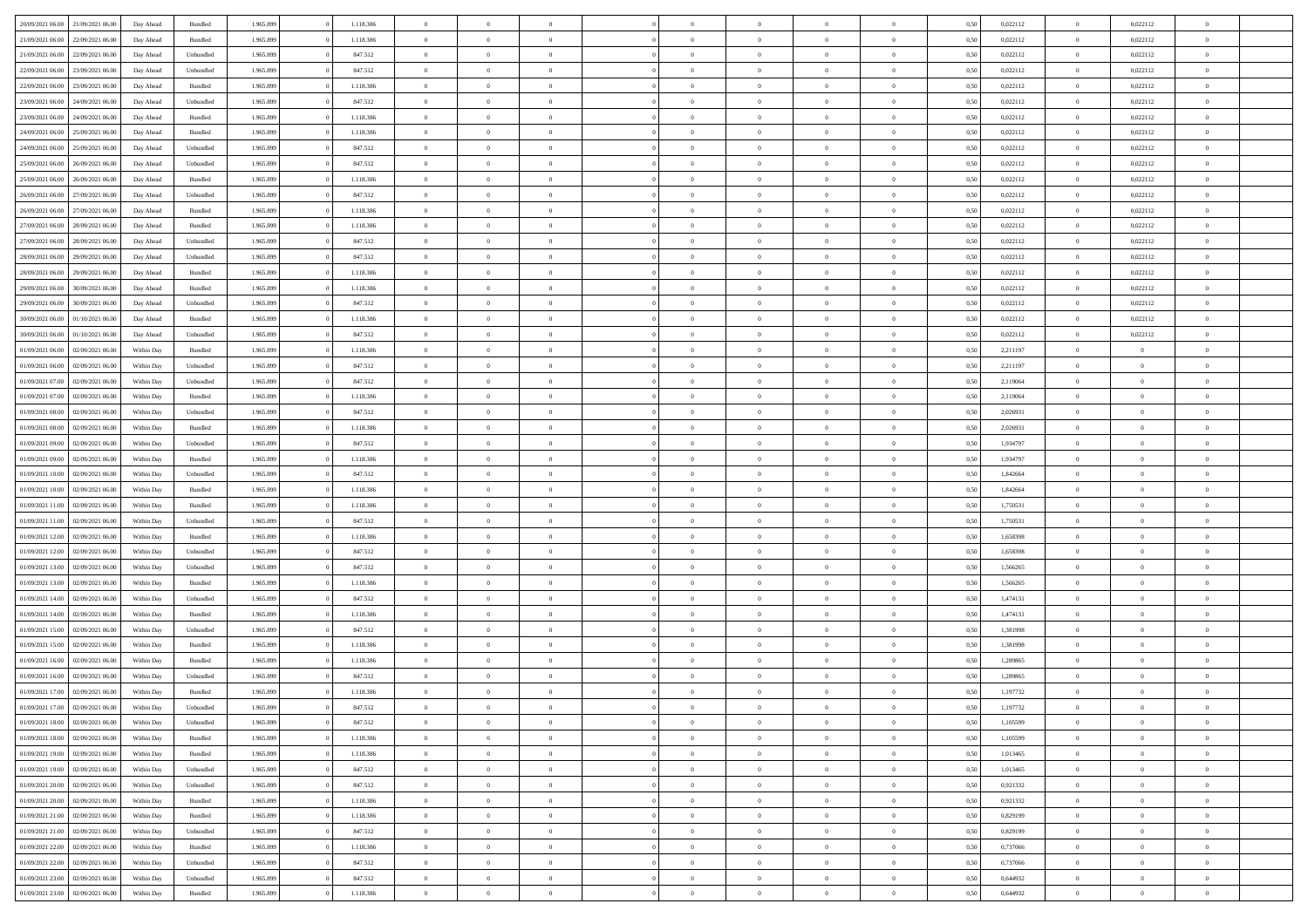| 02/09/2021 00:00                  | 02/09/2021 06:00 | Within Day | Unbundled          | 1.965.899 | 847.512   | $\overline{0}$ | $\theta$       |                | $\Omega$       | $\Omega$       | $\theta$       | $\theta$       | 0,50 | 0,552799 | $\theta$       | $\theta$       | $\theta$       |  |
|-----------------------------------|------------------|------------|--------------------|-----------|-----------|----------------|----------------|----------------|----------------|----------------|----------------|----------------|------|----------|----------------|----------------|----------------|--|
| 02/09/2021 00:00                  | 02/09/2021 06.00 | Within Day | Bundled            | 1.965.899 | 1.118.386 | $\overline{0}$ | $\theta$       | $\overline{0}$ | $\overline{0}$ | $\bf{0}$       | $\overline{0}$ | $\bf{0}$       | 0,50 | 0,552799 | $\theta$       | $\overline{0}$ | $\overline{0}$ |  |
| 02/09/2021 01:00                  | 02/09/2021 06:00 | Within Day | Unbundled          | 1.965.899 | 847.512   | $\overline{0}$ | $\overline{0}$ | $\overline{0}$ | $\overline{0}$ | $\bf{0}$       | $\overline{0}$ | $\mathbf{0}$   | 0,50 | 0,460666 | $\overline{0}$ | $\overline{0}$ | $\overline{0}$ |  |
| 02/09/2021 01:00                  | 02/09/2021 06:00 | Within Dav | Bundled            | 1.965.899 | 1.118.386 | $\overline{0}$ | $\overline{0}$ | $\overline{0}$ | $\overline{0}$ | $\bf{0}$       | $\overline{0}$ | $\overline{0}$ | 0.50 | 0.460666 | $\theta$       | $\theta$       | $\overline{0}$ |  |
|                                   |                  |            |                    |           |           |                |                |                |                |                |                |                |      |          |                |                |                |  |
| 02/09/2021 02:00                  | 02/09/2021 06:00 | Within Day | Bundled            | 1.965.899 | 1.118.386 | $\overline{0}$ | $\theta$       | $\overline{0}$ | $\overline{0}$ | $\bf{0}$       | $\overline{0}$ | $\bf{0}$       | 0,50 | 0,368533 | $\,$ 0 $\,$    | $\overline{0}$ | $\overline{0}$ |  |
| 02/09/2021 02:00                  | 02/09/2021 06:00 | Within Day | Unbundled          | 1.965.899 | 847.512   | $\overline{0}$ | $\overline{0}$ | $\overline{0}$ | $\overline{0}$ | $\overline{0}$ | $\overline{0}$ | $\mathbf{0}$   | 0,50 | 0,368533 | $\overline{0}$ | $\overline{0}$ | $\bf{0}$       |  |
| 02/09/2021 03:00                  | 02/09/2021 06:00 | Within Dav | Bundled            | 1.965.899 | 1.118.386 | $\overline{0}$ | $\overline{0}$ | $\overline{0}$ | $\overline{0}$ | $\overline{0}$ | $\overline{0}$ | $\overline{0}$ | 0.50 | 0,276400 | $\theta$       | $\overline{0}$ | $\overline{0}$ |  |
| 02/09/2021 03:00                  | 02/09/2021 06:00 | Within Day | Unbundled          | 1.965.899 | 847.512   | $\overline{0}$ | $\theta$       | $\overline{0}$ | $\overline{0}$ | $\bf{0}$       | $\overline{0}$ | $\bf{0}$       | 0,50 | 0,276400 | $\theta$       | $\theta$       | $\overline{0}$ |  |
| 02/09/2021 04:00                  | 02/09/2021 06:00 | Within Day | Bundled            | 1.965.899 | 1.118.386 | $\overline{0}$ | $\overline{0}$ | $\overline{0}$ | $\overline{0}$ | $\bf{0}$       | $\overline{0}$ | $\mathbf{0}$   | 0,50 | 0,184266 | $\,0\,$        | $\overline{0}$ | $\overline{0}$ |  |
| 02/09/2021 04:00                  | 02/09/2021 06:00 | Within Dav | Unbundled          | 1.965.899 | 847.512   | $\overline{0}$ | $\overline{0}$ | $\overline{0}$ | $\overline{0}$ | $\overline{0}$ | $\overline{0}$ | $\overline{0}$ | 0.50 | 0,184266 | $\theta$       | $\overline{0}$ | $\overline{0}$ |  |
|                                   |                  |            |                    |           |           |                |                |                |                |                |                |                |      |          |                |                |                |  |
| 02/09/2021 05:00                  | 02/09/2021 06:00 | Within Day | Unbundled          | 1.965.899 | 847.512   | $\overline{0}$ | $\theta$       | $\overline{0}$ | $\overline{0}$ | $\bf{0}$       | $\overline{0}$ | $\bf{0}$       | 0,50 | 0,092133 | $\,$ 0 $\,$    | $\overline{0}$ | $\overline{0}$ |  |
| 02/09/2021 05:00                  | 02/09/2021 06:00 | Within Day | Bundled            | 1.965.899 | 1.118.386 | $\overline{0}$ | $\overline{0}$ | $\overline{0}$ | $\overline{0}$ | $\bf{0}$       | $\overline{0}$ | $\mathbf{0}$   | 0,50 | 0,092133 | $\overline{0}$ | $\overline{0}$ | $\bf{0}$       |  |
| 02/09/2021 06:00                  | 03/09/2021 06:00 | Within Day | Bundled            | 1.965.899 | 1.118.386 | $\overline{0}$ | $\overline{0}$ | $\overline{0}$ | $\overline{0}$ | $\overline{0}$ | $\overline{0}$ | $\overline{0}$ | 0.50 | 2.211197 | $\theta$       | $\theta$       | $\overline{0}$ |  |
| 02/09/2021 06:00                  | 03/09/2021 06.00 | Within Day | Unbundled          | 1.965.899 | 847.512   | $\overline{0}$ | $\theta$       | $\overline{0}$ | $\overline{0}$ | $\bf{0}$       | $\overline{0}$ | $\bf{0}$       | 0,50 | 2,211197 | $\,$ 0 $\,$    | $\overline{0}$ | $\overline{0}$ |  |
| 02/09/2021 07:00                  | 03/09/2021 06:00 | Within Day | Unbundled          | 1.965.899 | 847.512   | $\overline{0}$ | $\overline{0}$ | $\overline{0}$ | $\overline{0}$ | $\overline{0}$ | $\overline{0}$ | $\mathbf{0}$   | 0,50 | 2,119064 | $\overline{0}$ | $\overline{0}$ | $\bf{0}$       |  |
| 02/09/2021 07:00                  | 03/09/2021 06:00 | Within Dav | Bundled            | 1.965.899 | 1.118.386 | $\overline{0}$ | $\overline{0}$ | $\overline{0}$ | $\overline{0}$ | $\overline{0}$ | $\overline{0}$ | $\overline{0}$ | 0.50 | 2,119064 | $\overline{0}$ | $\overline{0}$ | $\overline{0}$ |  |
|                                   |                  |            |                    |           |           |                |                |                |                |                |                |                |      |          |                |                |                |  |
| 02/09/2021 08:00                  | 03/09/2021 06:00 | Within Day | Unbundled          | 1.965.899 | 847.512   | $\overline{0}$ | $\theta$       | $\overline{0}$ | $\overline{0}$ | $\bf{0}$       | $\overline{0}$ | $\bf{0}$       | 0,50 | 2,026931 | $\,$ 0 $\,$    | $\overline{0}$ | $\overline{0}$ |  |
| 02/09/2021 08:00                  | 03/09/2021 06:00 | Within Day | Bundled            | 1.965.899 | 1.118.386 | $\overline{0}$ | $\overline{0}$ | $\overline{0}$ | $\bf{0}$       | $\bf{0}$       | $\bf{0}$       | $\mathbf{0}$   | 0,50 | 2,026931 | $\bf{0}$       | $\overline{0}$ | $\bf{0}$       |  |
| 02/09/2021 09:00                  | 03/09/2021 06:00 | Within Dav | Unbundled          | 1.965.899 | 847.512   | $\overline{0}$ | $\overline{0}$ | $\overline{0}$ | $\overline{0}$ | $\overline{0}$ | $\overline{0}$ | $\overline{0}$ | 0.50 | 1,934797 | $\theta$       | $\overline{0}$ | $\overline{0}$ |  |
| 02/09/2021 09:00                  | 03/09/2021 06:00 | Within Day | Bundled            | 1.965.899 | 1.118.386 | $\overline{0}$ | $\theta$       | $\overline{0}$ | $\overline{0}$ | $\bf{0}$       | $\overline{0}$ | $\bf{0}$       | 0,50 | 1,934797 | $\,$ 0 $\,$    | $\overline{0}$ | $\overline{0}$ |  |
| 02/09/2021 10:00                  | 03/09/2021 06:00 | Within Day | Bundled            | 1.965.899 | 1.118.386 | $\overline{0}$ | $\overline{0}$ | $\overline{0}$ | $\bf{0}$       | $\bf{0}$       | $\bf{0}$       | $\mathbf{0}$   | 0,50 | 1,842664 | $\overline{0}$ | $\overline{0}$ | $\bf{0}$       |  |
| 02/09/2021 10:00                  | 03/09/2021 06:00 | Within Day | Unbundled          | 1.965.899 | 847.512   | $\overline{0}$ | $\overline{0}$ | $\overline{0}$ | $\overline{0}$ | $\overline{0}$ | $\overline{0}$ | $\overline{0}$ | 0.50 | 1.842664 | $\theta$       | $\overline{0}$ | $\overline{0}$ |  |
|                                   |                  |            |                    |           |           |                |                |                |                |                |                |                |      |          |                |                |                |  |
| 02/09/2021 11:00                  | 03/09/2021 06:00 | Within Day | Unbundled          | 1.965.899 | 847.512   | $\overline{0}$ | $\theta$       | $\overline{0}$ | $\overline{0}$ | $\bf{0}$       | $\overline{0}$ | $\bf{0}$       | 0,50 | 1,750531 | $\,$ 0 $\,$    | $\overline{0}$ | $\overline{0}$ |  |
| 02/09/2021 11:00                  | 03/09/2021 06:00 | Within Day | Bundled            | 1.965.899 | 1.118.386 | $\overline{0}$ | $\overline{0}$ | $\overline{0}$ | $\bf{0}$       | $\overline{0}$ | $\overline{0}$ | $\mathbf{0}$   | 0,50 | 1,750531 | $\bf{0}$       | $\overline{0}$ | $\bf{0}$       |  |
| 02/09/2021 12:00                  | 03/09/2021 06:00 | Within Dav | Unbundled          | 1.965.899 | 847.512   | $\overline{0}$ | $\overline{0}$ | $\overline{0}$ | $\overline{0}$ | $\overline{0}$ | $\overline{0}$ | $\overline{0}$ | 0.50 | 1,658398 | $\overline{0}$ | $\overline{0}$ | $\overline{0}$ |  |
| 02/09/2021 12:00                  | 03/09/2021 06:00 | Within Day | Bundled            | 1.965.899 | 1.118.386 | $\overline{0}$ | $\theta$       | $\overline{0}$ | $\overline{0}$ | $\bf{0}$       | $\overline{0}$ | $\bf{0}$       | 0,50 | 1,658398 | $\theta$       | $\overline{0}$ | $\overline{0}$ |  |
| 02/09/2021 13:00                  | 03/09/2021 06:00 | Within Day | Unbundled          | 1.965.899 | 847.512   | $\overline{0}$ | $\overline{0}$ | $\overline{0}$ | $\bf{0}$       | $\bf{0}$       | $\bf{0}$       | $\mathbf{0}$   | 0,50 | 1,566265 | $\,0\,$        | $\overline{0}$ | $\overline{0}$ |  |
| 02/09/2021 13:00                  | 03/09/2021 06:00 | Within Day | Bundled            | 1.965.899 | 1.118.386 | $\overline{0}$ | $\overline{0}$ | $\overline{0}$ | $\overline{0}$ | $\overline{0}$ | $\overline{0}$ | $\overline{0}$ | 0.50 | 1,566265 | $\theta$       | $\overline{0}$ | $\overline{0}$ |  |
| 02/09/2021 14:00                  | 03/09/2021 06:00 | Within Day | Unbundled          | 1.965.899 | 847.512   | $\overline{0}$ | $\overline{0}$ | $\overline{0}$ | $\overline{0}$ | $\bf{0}$       | $\overline{0}$ | $\bf{0}$       | 0,50 | 1,474131 | $\,$ 0 $\,$    | $\overline{0}$ | $\overline{0}$ |  |
|                                   |                  |            |                    |           |           |                |                |                |                |                |                |                |      |          |                |                |                |  |
| 02/09/2021 14:00                  | 03/09/2021 06:00 | Within Day | Bundled            | 1.965.899 | 1.118.386 | $\overline{0}$ | $\overline{0}$ | $\overline{0}$ | $\bf{0}$       | $\bf{0}$       | $\bf{0}$       | $\bf{0}$       | 0,50 | 1,474131 | $\bf{0}$       | $\overline{0}$ | $\bf{0}$       |  |
| 02/09/2021 15:00                  | 03/09/2021 06:00 | Within Day | Unbundled          | 1.965.899 | 847.512   | $\bf{0}$       | $\Omega$       | $\overline{0}$ | $\Omega$       | $\Omega$       | $\overline{0}$ | $\overline{0}$ | 0,50 | 1,381998 | $\,0\,$        | $\theta$       | $\theta$       |  |
| 02/09/2021 15:00                  | 03/09/2021 06:00 | Within Day | Bundled            | 1.965.899 | 1.118.386 | $\overline{0}$ | $\overline{0}$ | $\overline{0}$ | $\overline{0}$ | $\bf{0}$       | $\overline{0}$ | $\bf{0}$       | 0,50 | 1,381998 | $\,$ 0 $\,$    | $\overline{0}$ | $\overline{0}$ |  |
| 02/09/2021 16:00                  | 03/09/2021 06:00 | Within Day | Unbundled          | 1.965.899 | 847.512   | $\overline{0}$ | $\overline{0}$ | $\overline{0}$ | $\bf{0}$       | $\overline{0}$ | $\overline{0}$ | $\mathbf{0}$   | 0,50 | 1,289865 | $\bf{0}$       | $\overline{0}$ | $\bf{0}$       |  |
| 02/09/2021 16:00                  | 03/09/2021 06:00 | Within Day | Bundled            | 1.965.899 | 1.118.386 | $\overline{0}$ | $\Omega$       | $\overline{0}$ | $\Omega$       | $\overline{0}$ | $\overline{0}$ | $\overline{0}$ | 0.50 | 1,289865 | $\,0\,$        | $\theta$       | $\theta$       |  |
| 02/09/2021 17:00                  | 03/09/2021 06:00 | Within Day | Unbundled          | 1.965.899 | 847.512   | $\overline{0}$ | $\theta$       | $\overline{0}$ | $\overline{0}$ | $\bf{0}$       | $\overline{0}$ | $\bf{0}$       | 0,50 | 1,197732 | $\,$ 0 $\,$    | $\overline{0}$ | $\overline{0}$ |  |
|                                   |                  |            |                    |           |           |                |                |                |                |                |                |                |      |          |                |                |                |  |
| 02/09/2021 17:00                  | 03/09/2021 06:00 | Within Day | Bundled            | 1.965.899 | 1.118.386 | $\overline{0}$ | $\bf{0}$       | $\overline{0}$ | $\overline{0}$ | $\bf{0}$       | $\overline{0}$ | $\mathbf{0}$   | 0,50 | 1,197732 | $\bf{0}$       | $\overline{0}$ | $\bf{0}$       |  |
| 02/09/2021 18:00                  | 03/09/2021 06:00 | Within Day | Bundled            | 1.965.899 | 1.118.386 | $\overline{0}$ | $\Omega$       | $\overline{0}$ | $\Omega$       | $\overline{0}$ | $\overline{0}$ | $\overline{0}$ | 0.50 | 1.105599 | $\,$ 0 $\,$    | $\theta$       | $\theta$       |  |
| 02/09/2021 18:00                  | 03/09/2021 06:00 | Within Day | Unbundled          | 1.965.899 | 847.512   | $\overline{0}$ | $\overline{0}$ | $\overline{0}$ | $\overline{0}$ | $\,$ 0         | $\overline{0}$ | $\bf{0}$       | 0,50 | 1,105599 | $\,$ 0 $\,$    | $\overline{0}$ | $\overline{0}$ |  |
| 02/09/2021 19:00                  | 03/09/2021 06:00 | Within Day | Unbundled          | 1.965.899 | 847.512   | $\overline{0}$ | $\overline{0}$ | $\overline{0}$ | $\overline{0}$ | $\bf{0}$       | $\overline{0}$ | $\mathbf{0}$   | 0,50 | 1,013465 | $\overline{0}$ | $\overline{0}$ | $\bf{0}$       |  |
| 02/09/2021 19:00                  | 03/09/2021 06:00 | Within Day | Bundled            | 1.965.899 | 1.118.386 | $\overline{0}$ | $\Omega$       | $\overline{0}$ | $\Omega$       | $\overline{0}$ | $\overline{0}$ | $\overline{0}$ | 0,50 | 1,013465 | $\,0\,$        | $\theta$       | $\theta$       |  |
| 02/09/2021 20:00                  | 03/09/2021 06:00 | Within Day | Bundled            | 1.965.899 | 1.118.386 | $\overline{0}$ | $\overline{0}$ | $\overline{0}$ | $\overline{0}$ | $\,$ 0         | $\overline{0}$ | $\bf{0}$       | 0,50 | 0,921332 | $\,$ 0 $\,$    | $\overline{0}$ | $\overline{0}$ |  |
| 02/09/2021 20.00                  | 03/09/2021 06:00 | Within Day | Unbundled          | 1.965.899 | 847.512   | $\overline{0}$ | $\overline{0}$ | $\overline{0}$ | $\overline{0}$ | $\bf{0}$       | $\overline{0}$ | $\mathbf{0}$   | 0,50 | 0,921332 | $\overline{0}$ | $\overline{0}$ | $\bf{0}$       |  |
|                                   |                  |            |                    |           |           |                |                |                |                |                |                |                |      |          |                |                | $\theta$       |  |
| 02/09/2021 21:00                  | 03/09/2021 06:00 | Within Day | Unbundled          | 1.965.899 | 847.512   | $\overline{0}$ | $\Omega$       | $\Omega$       | $\Omega$       | $\Omega$       | $\Omega$       | $\overline{0}$ | 0.50 | 0,829199 | $\theta$       | $\theta$       |                |  |
| 02/09/2021 21:00                  | 03/09/2021 06:00 | Within Day | Bundled            | 1.965.899 | 1.118.386 | $\overline{0}$ | $\overline{0}$ | $\overline{0}$ | $\bf{0}$       | $\,$ 0         | $\overline{0}$ | $\bf{0}$       | 0,50 | 0,829199 | $\,0\,$        | $\,$ 0 $\,$    | $\overline{0}$ |  |
| 02/09/2021 22:00 03/09/2021 06:00 |                  | Within Day | $\mathbf B$ undled | 1.965.899 | 1.118.386 | $\bf{0}$       | $\bf{0}$       |                |                | $\bf{0}$       |                |                | 0,50 | 0,737066 | $\bf{0}$       | $\overline{0}$ |                |  |
| 02/09/2021 22.00                  | 03/09/2021 06:00 | Within Day | Unbundled          | 1.965.899 | 847.512   | $\overline{0}$ | $\overline{0}$ | $\overline{0}$ | $\Omega$       | $\overline{0}$ | $\overline{0}$ | $\overline{0}$ | 0,50 | 0,737066 | $\theta$       | $\theta$       | $\theta$       |  |
| 02/09/2021 23:00                  | 03/09/2021 06:00 | Within Day | Unbundled          | 1.965.899 | 847.512   | $\overline{0}$ | $\bf{0}$       | $\overline{0}$ | $\overline{0}$ | $\,$ 0 $\,$    | $\overline{0}$ | $\,$ 0 $\,$    | 0,50 | 0,644932 | $\,$ 0 $\,$    | $\,$ 0 $\,$    | $\,$ 0         |  |
| 02/09/2021 23:00                  | 03/09/2021 06:00 | Within Day | Bundled            | 1.965.899 | 1.118.386 | $\overline{0}$ | $\overline{0}$ | $\overline{0}$ | $\overline{0}$ | $\overline{0}$ | $\overline{0}$ | $\mathbf{0}$   | 0,50 | 0,644932 | $\overline{0}$ | $\bf{0}$       | $\overline{0}$ |  |
| 03/09/2021 00:00                  | 03/09/2021 06:00 | Within Day | Unbundled          | 1.965.899 | 847.512   | $\overline{0}$ | $\overline{0}$ | $\overline{0}$ | $\Omega$       | $\overline{0}$ | $\overline{0}$ | $\overline{0}$ | 0,50 | 0,552799 | $\overline{0}$ | $\theta$       | $\overline{0}$ |  |
| 03/09/2021 00:00                  | 03/09/2021 06:00 | Within Day | Bundled            | 1.965.899 | 1.118.386 | $\overline{0}$ | $\,$ 0         | $\overline{0}$ | $\overline{0}$ | $\,$ 0 $\,$    | $\overline{0}$ | $\mathbf{0}$   | 0,50 | 0,552799 | $\,$ 0 $\,$    | $\overline{0}$ | $\,$ 0         |  |
|                                   |                  |            |                    |           |           |                |                |                |                |                |                |                |      |          |                |                |                |  |
| 03/09/2021 01:00                  | 03/09/2021 06:00 | Within Day | Unbundled          | 1.965.899 | 847.512   | $\overline{0}$ | $\overline{0}$ | $\overline{0}$ | $\overline{0}$ | $\overline{0}$ | $\overline{0}$ | $\mathbf{0}$   | 0,50 | 0,460666 | $\overline{0}$ | $\overline{0}$ | $\overline{0}$ |  |
| 03/09/2021 01:00                  | 03/09/2021 06:00 | Within Day | Bundled            | 1.965.899 | 1.118.386 | $\overline{0}$ | $\overline{0}$ | $\overline{0}$ | $\overline{0}$ | $\overline{0}$ | $\overline{0}$ | $\bf{0}$       | 0.50 | 0.460666 | $\overline{0}$ | $\theta$       | $\overline{0}$ |  |
| 03/09/2021 02:00                  | 03/09/2021 06:00 | Within Day | Unbundled          | 1.965.899 | 847.512   | $\overline{0}$ | $\,$ 0         | $\overline{0}$ | $\bf{0}$       | $\bf{0}$       | $\bf{0}$       | $\bf{0}$       | 0,50 | 0,368533 | $\,$ 0 $\,$    | $\overline{0}$ | $\overline{0}$ |  |
| 03/09/2021 02:00                  | 03/09/2021 06:00 | Within Day | Bundled            | 1.965.899 | 1.118.386 | $\overline{0}$ | $\bf{0}$       | $\overline{0}$ | $\overline{0}$ | $\overline{0}$ | $\overline{0}$ | $\mathbf{0}$   | 0,50 | 0,368533 | $\overline{0}$ | $\overline{0}$ | $\bf{0}$       |  |
| 03/09/2021 03:00                  | 03/09/2021 06:00 | Within Day | Unbundled          | 1.965.899 | 847.512   | $\overline{0}$ | $\overline{0}$ | $\overline{0}$ | $\Omega$       | $\overline{0}$ | $\overline{0}$ | $\overline{0}$ | 0.50 | 0,276400 | $\overline{0}$ | $\overline{0}$ | $\overline{0}$ |  |
| 03/09/2021 03:00                  | 03/09/2021 06:00 | Within Day | Bundled            | 1.965.899 | 1.118.386 | $\overline{0}$ | $\bf{0}$       | $\overline{0}$ | $\bf{0}$       | $\bf{0}$       | $\bf{0}$       | $\mathbf{0}$   | 0,50 | 0,276400 | $\,$ 0 $\,$    | $\,$ 0 $\,$    | $\bf{0}$       |  |
|                                   |                  |            |                    |           |           |                |                |                |                |                |                |                |      |          |                |                |                |  |
| 03/09/2021 04:00                  | 03/09/2021 06:00 | Within Day | Bundled            | 1.965.899 | 1.118.386 | $\overline{0}$ | $\overline{0}$ | $\overline{0}$ | $\overline{0}$ | $\overline{0}$ | $\bf{0}$       | $\mathbf{0}$   | 0,50 | 0,184266 | $\overline{0}$ | $\bf{0}$       | $\overline{0}$ |  |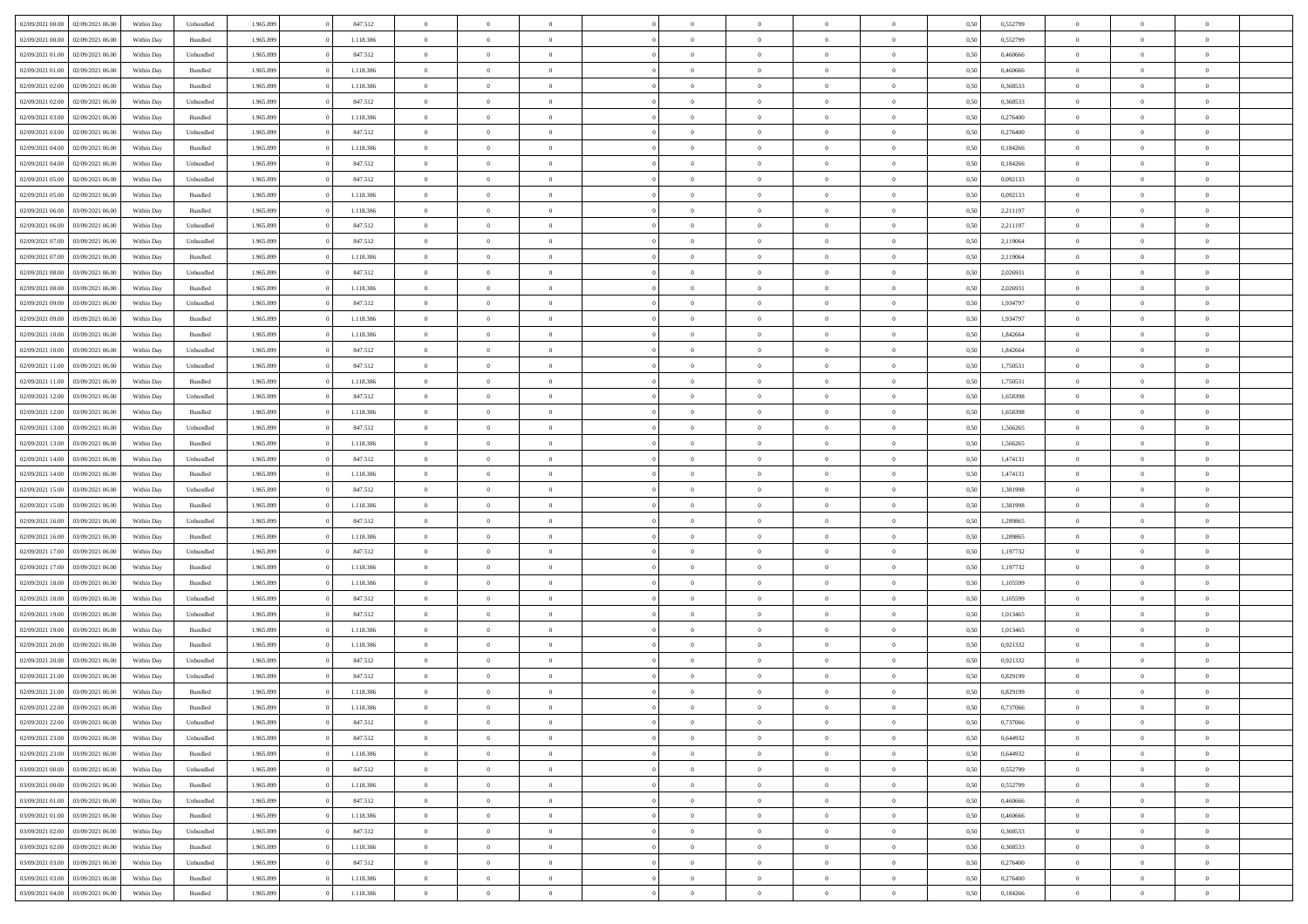|                                   |                  |            |                    |           |           | $\overline{0}$ | $\Omega$       |                |                | $\Omega$       | $\theta$       | $\theta$       |      |          | $\theta$       |                | $\theta$       |  |
|-----------------------------------|------------------|------------|--------------------|-----------|-----------|----------------|----------------|----------------|----------------|----------------|----------------|----------------|------|----------|----------------|----------------|----------------|--|
| 03/09/2021 04:00                  | 03/09/2021 06:00 | Within Day | Unbundled          | 1.965.899 | 847.512   |                |                |                | $\Omega$       |                |                |                | 0,50 | 0,184266 |                | $\theta$       |                |  |
| 03/09/2021 05:00                  | 03/09/2021 06:00 | Within Day | Unbundled          | 1.965.899 | 847.512   | $\overline{0}$ | $\theta$       | $\overline{0}$ | $\overline{0}$ | $\bf{0}$       | $\overline{0}$ | $\bf{0}$       | 0,50 | 0,092133 | $\theta$       | $\theta$       | $\overline{0}$ |  |
| 03/09/2021 05:00                  | 03/09/2021 06:00 | Within Day | Bundled            | 1.965.899 | 1.118.386 | $\overline{0}$ | $\overline{0}$ | $\overline{0}$ | $\bf{0}$       | $\bf{0}$       | $\bf{0}$       | $\mathbf{0}$   | 0,50 | 0,092133 | $\overline{0}$ | $\overline{0}$ | $\overline{0}$ |  |
| 03/09/2021 06:00                  | 04/09/2021 06:00 | Within Dav | Bundled            | 1.965.899 | 1.118.386 | $\overline{0}$ | $\overline{0}$ | $\overline{0}$ | $\overline{0}$ | $\bf{0}$       | $\overline{0}$ | $\overline{0}$ | 0.50 | 2.211197 | $\theta$       | $\theta$       | $\overline{0}$ |  |
|                                   |                  |            |                    |           |           | $\overline{0}$ | $\theta$       | $\overline{0}$ |                | $\bf{0}$       | $\overline{0}$ |                |      |          | $\,$ 0 $\,$    | $\overline{0}$ | $\overline{0}$ |  |
| 03/09/2021 06:00                  | 04/09/2021 06.00 | Within Day | Unbundled          | 1.965.899 | 847.512   |                |                |                | $\overline{0}$ |                |                | $\bf{0}$       | 0,50 | 2,211197 |                |                |                |  |
| 03/09/2021 07:00                  | 04/09/2021 06.00 | Within Day | Unbundled          | 1.965.899 | 847.512   | $\overline{0}$ | $\bf{0}$       | $\overline{0}$ | $\overline{0}$ | $\overline{0}$ | $\overline{0}$ | $\mathbf{0}$   | 0,50 | 2,119064 | $\bf{0}$       | $\overline{0}$ | $\bf{0}$       |  |
| 03/09/2021 07:00                  | 04/09/2021 06:00 | Within Dav | Bundled            | 1.965.899 | 1.118.386 | $\overline{0}$ | $\overline{0}$ | $\overline{0}$ | $\overline{0}$ | $\overline{0}$ | $\overline{0}$ | $\overline{0}$ | 0.50 | 2,119064 | $\theta$       | $\overline{0}$ | $\overline{0}$ |  |
| 03/09/2021 08:00                  | 04/09/2021 06.00 | Within Day | Unbundled          | 1.965.899 | 847.512   | $\overline{0}$ | $\theta$       | $\overline{0}$ | $\overline{0}$ | $\bf{0}$       | $\overline{0}$ | $\bf{0}$       | 0,50 | 2,026931 | $\theta$       | $\theta$       | $\overline{0}$ |  |
| 03/09/2021 08:00                  | 04/09/2021 06.00 | Within Day | Bundled            | 1.965.899 | 1.118.386 | $\overline{0}$ | $\overline{0}$ | $\overline{0}$ | $\overline{0}$ | $\bf{0}$       | $\overline{0}$ | $\bf{0}$       | 0,50 | 2,026931 | $\,0\,$        | $\overline{0}$ | $\overline{0}$ |  |
| 03/09/2021 09:00                  | 04/09/2021 06:00 | Within Dav | Unbundled          | 1.965.899 | 847.512   | $\overline{0}$ | $\overline{0}$ | $\overline{0}$ | $\overline{0}$ | $\overline{0}$ | $\overline{0}$ | $\overline{0}$ | 0.50 | 1,934797 | $\theta$       | $\overline{0}$ | $\overline{0}$ |  |
|                                   |                  |            |                    |           |           |                |                |                |                |                |                |                |      |          |                |                |                |  |
| 03/09/2021 09:00                  | 04/09/2021 06.00 | Within Day | Bundled            | 1.965.899 | 1.118.386 | $\overline{0}$ | $\theta$       | $\overline{0}$ | $\overline{0}$ | $\bf{0}$       | $\overline{0}$ | $\bf{0}$       | 0,50 | 1,934797 | $\,$ 0 $\,$    | $\overline{0}$ | $\overline{0}$ |  |
| 03/09/2021 10:00                  | 04/09/2021 06.00 | Within Day | Unbundled          | 1.965.899 | 847.512   | $\overline{0}$ | $\overline{0}$ | $\overline{0}$ | $\overline{0}$ | $\bf{0}$       | $\overline{0}$ | $\mathbf{0}$   | 0,50 | 1,842664 | $\bf{0}$       | $\overline{0}$ | $\overline{0}$ |  |
| 03/09/2021 10:00                  | 04/09/2021 06:00 | Within Day | Bundled            | 1.965.899 | 1.118.386 | $\overline{0}$ | $\overline{0}$ | $\overline{0}$ | $\overline{0}$ | $\bf{0}$       | $\overline{0}$ | $\overline{0}$ | 0.50 | 1.842664 | $\theta$       | $\theta$       | $\overline{0}$ |  |
| 03/09/2021 11:00                  | 04/09/2021 06.00 | Within Day | Unbundled          | 1.965.899 | 847.512   | $\overline{0}$ | $\theta$       | $\overline{0}$ | $\overline{0}$ | $\bf{0}$       | $\overline{0}$ | $\bf{0}$       | 0,50 | 1,750531 | $\theta$       | $\theta$       | $\overline{0}$ |  |
| 03/09/2021 11:00                  | 04/09/2021 06.00 | Within Day | Bundled            | 1.965.899 | 1.118.386 | $\overline{0}$ | $\overline{0}$ | $\overline{0}$ | $\bf{0}$       | $\overline{0}$ | $\overline{0}$ | $\mathbf{0}$   | 0,50 | 1,750531 | $\bf{0}$       | $\overline{0}$ | $\bf{0}$       |  |
|                                   |                  |            |                    |           |           |                |                |                |                |                |                |                |      |          |                |                |                |  |
| 03/09/2021 12:00                  | 04/09/2021 06:00 | Within Dav | Bundled            | 1.965.899 | 1.118.386 | $\overline{0}$ | $\overline{0}$ | $\overline{0}$ | $\overline{0}$ | $\overline{0}$ | $\overline{0}$ | $\overline{0}$ | 0.50 | 1,658398 | $\theta$       | $\overline{0}$ | $\overline{0}$ |  |
| 03/09/2021 12:00                  | 04/09/2021 06.00 | Within Day | Unbundled          | 1.965.899 | 847.512   | $\overline{0}$ | $\theta$       | $\overline{0}$ | $\overline{0}$ | $\bf{0}$       | $\overline{0}$ | $\bf{0}$       | 0,50 | 1,658398 | $\theta$       | $\theta$       | $\overline{0}$ |  |
| 03/09/2021 13:00                  | 04/09/2021 06.00 | Within Day | Unbundled          | 1.965.899 | 847.512   | $\overline{0}$ | $\overline{0}$ | $\overline{0}$ | $\bf{0}$       | $\bf{0}$       | $\bf{0}$       | $\bf{0}$       | 0,50 | 1,566265 | $\,0\,$        | $\overline{0}$ | $\overline{0}$ |  |
| 03/09/2021 13:00                  | 04/09/2021 06:00 | Within Day | Bundled            | 1.965.899 | 1.118.386 | $\overline{0}$ | $\overline{0}$ | $\overline{0}$ | $\overline{0}$ | $\overline{0}$ | $\overline{0}$ | $\overline{0}$ | 0.50 | 1,566265 | $\theta$       | $\overline{0}$ | $\overline{0}$ |  |
| 03/09/2021 14:00                  | 04/09/2021 06.00 | Within Day | Unbundled          | 1.965.899 | 847.512   | $\overline{0}$ | $\theta$       | $\overline{0}$ | $\overline{0}$ | $\bf{0}$       | $\overline{0}$ | $\bf{0}$       | 0,50 | 1,474131 | $\,$ 0 $\,$    | $\theta$       | $\overline{0}$ |  |
| 03/09/2021 14:00                  | 04/09/2021 06:00 | Within Day | Bundled            | 1.965.899 | 1.118.386 | $\overline{0}$ | $\overline{0}$ | $\overline{0}$ | $\bf{0}$       | $\bf{0}$       | $\bf{0}$       | $\bf{0}$       | 0,50 | 1,474131 | $\bf{0}$       | $\overline{0}$ | $\overline{0}$ |  |
| 03/09/2021 15:00                  | 04/09/2021 06:00 | Within Day | Bundled            | 1.965.899 | 1.118.386 | $\overline{0}$ | $\overline{0}$ | $\overline{0}$ | $\overline{0}$ | $\bf{0}$       | $\overline{0}$ | $\overline{0}$ | 0.50 | 1,381998 | $\theta$       | $\overline{0}$ | $\overline{0}$ |  |
|                                   |                  |            |                    |           |           |                |                |                |                |                |                |                |      |          |                |                |                |  |
| 03/09/2021 15:00                  | 04/09/2021 06.00 | Within Day | Unbundled          | 1.965.899 | 847.512   | $\overline{0}$ | $\theta$       | $\overline{0}$ | $\overline{0}$ | $\bf{0}$       | $\overline{0}$ | $\bf{0}$       | 0,50 | 1,381998 | $\,$ 0 $\,$    | $\overline{0}$ | $\overline{0}$ |  |
| 03/09/2021 16:00                  | 04/09/2021 06.00 | Within Day | Bundled            | 1.965.899 | 1.118.386 | $\overline{0}$ | $\bf{0}$       | $\overline{0}$ | $\bf{0}$       | $\overline{0}$ | $\overline{0}$ | $\mathbf{0}$   | 0,50 | 1,289865 | $\bf{0}$       | $\overline{0}$ | $\bf{0}$       |  |
| 03/09/2021 16:00                  | 04/09/2021 06:00 | Within Dav | Unbundled          | 1.965.899 | 847.512   | $\overline{0}$ | $\overline{0}$ | $\overline{0}$ | $\overline{0}$ | $\overline{0}$ | $\overline{0}$ | $\overline{0}$ | 0.50 | 1,289865 | $\theta$       | $\overline{0}$ | $\overline{0}$ |  |
| 03/09/2021 17:00                  | 04/09/2021 06.00 | Within Day | Bundled            | 1.965.899 | 1.118.386 | $\overline{0}$ | $\theta$       | $\overline{0}$ | $\overline{0}$ | $\bf{0}$       | $\overline{0}$ | $\bf{0}$       | 0,50 | 1,197732 | $\theta$       | $\theta$       | $\overline{0}$ |  |
| 03/09/2021 17:00                  | 04/09/2021 06.00 | Within Day | Unbundled          | 1.965.899 | 847.512   | $\overline{0}$ | $\overline{0}$ | $\overline{0}$ | $\bf{0}$       | $\bf{0}$       | $\bf{0}$       | $\bf{0}$       | 0,50 | 1,197732 | $\,0\,$        | $\overline{0}$ | $\overline{0}$ |  |
| 03/09/2021 18:00                  | 04/09/2021 06:00 |            | Unbundled          | 1.965.899 | 847.512   | $\overline{0}$ | $\overline{0}$ | $\overline{0}$ | $\overline{0}$ | $\overline{0}$ | $\overline{0}$ | $\overline{0}$ | 0.50 | 1,105599 | $\theta$       | $\overline{0}$ | $\overline{0}$ |  |
|                                   |                  | Within Day |                    |           |           |                |                |                |                |                |                |                |      |          |                |                |                |  |
| 03/09/2021 18:00                  | 04/09/2021 06.00 | Within Day | Bundled            | 1.965.899 | 1.118.386 | $\overline{0}$ | $\theta$       | $\overline{0}$ | $\overline{0}$ | $\bf{0}$       | $\overline{0}$ | $\bf{0}$       | 0,50 | 1,105599 | $\,$ 0 $\,$    | $\overline{0}$ | $\overline{0}$ |  |
| 03/09/2021 19:00                  | 04/09/2021 06:00 | Within Day | Unbundled          | 1.965.899 | 847.512   | $\overline{0}$ | $\overline{0}$ | $\overline{0}$ | $\bf{0}$       | $\bf{0}$       | $\bf{0}$       | $\bf{0}$       | 0,50 | 1,013465 | $\bf{0}$       | $\overline{0}$ | $\overline{0}$ |  |
| 03/09/2021 19:00                  | 04/09/2021 06.00 | Within Day | Bundled            | 1.965.899 | 1.118.386 | $\overline{0}$ | $\Omega$       | $\overline{0}$ | $\Omega$       | $\Omega$       | $\overline{0}$ | $\overline{0}$ | 0,50 | 1,013465 | $\,0\,$        | $\theta$       | $\theta$       |  |
| 03/09/2021 20:00                  | 04/09/2021 06.00 | Within Day | Bundled            | 1.965.899 | 1.118.386 | $\overline{0}$ | $\theta$       | $\overline{0}$ | $\overline{0}$ | $\bf{0}$       | $\overline{0}$ | $\bf{0}$       | 0,50 | 0,921332 | $\,$ 0 $\,$    | $\theta$       | $\overline{0}$ |  |
| 03/09/2021 20:00                  | 04/09/2021 06:00 | Within Day | Unbundled          | 1.965.899 | 847.512   | $\overline{0}$ | $\overline{0}$ | $\overline{0}$ | $\bf{0}$       | $\bf{0}$       | $\overline{0}$ | $\mathbf{0}$   | 0,50 | 0,921332 | $\bf{0}$       | $\overline{0}$ | $\bf{0}$       |  |
| 03/09/2021 21:00                  | 04/09/2021 06:00 | Within Day | Unbundled          | 1.965.899 | 847.512   | $\overline{0}$ | $\Omega$       | $\Omega$       | $\Omega$       | $\bf{0}$       | $\overline{0}$ | $\overline{0}$ | 0.50 | 0,829199 | $\,0\,$        | $\theta$       | $\theta$       |  |
|                                   |                  |            |                    |           |           | $\overline{0}$ | $\theta$       | $\overline{0}$ |                | $\bf{0}$       | $\overline{0}$ |                |      |          |                | $\theta$       | $\overline{0}$ |  |
| 03/09/2021 21:00                  | 04/09/2021 06.00 | Within Day | Bundled            | 1.965.899 | 1.118.386 |                |                |                | $\overline{0}$ |                |                | $\bf{0}$       | 0,50 | 0,829199 | $\,$ 0 $\,$    |                |                |  |
| 03/09/2021 22.00                  | 04/09/2021 06.00 | Within Day | Bundled            | 1.965.899 | 1.118.386 | $\overline{0}$ | $\overline{0}$ | $\overline{0}$ | $\bf{0}$       | $\bf{0}$       | $\bf{0}$       | $\bf{0}$       | 0,50 | 0,737066 | $\,0\,$        | $\overline{0}$ | $\overline{0}$ |  |
| 03/09/2021 22.00                  | 04/09/2021 06:00 | Within Day | Unbundled          | 1.965.899 | 847.512   | $\overline{0}$ | $\Omega$       | $\overline{0}$ | $\Omega$       | $\overline{0}$ | $\overline{0}$ | $\overline{0}$ | 0.50 | 0,737066 | $\theta$       | $\theta$       | $\theta$       |  |
| 03/09/2021 23:00                  | 04/09/2021 06.00 | Within Day | Unbundled          | 1.965.899 | 847.512   | $\overline{0}$ | $\theta$       | $\overline{0}$ | $\overline{0}$ | $\bf{0}$       | $\overline{0}$ | $\bf{0}$       | 0,50 | 0,644932 | $\,$ 0 $\,$    | $\overline{0}$ | $\overline{0}$ |  |
| 03/09/2021 23.00                  | 04/09/2021 06.00 | Within Day | Bundled            | 1.965.899 | 1.118.386 | $\overline{0}$ | $\overline{0}$ | $\overline{0}$ | $\bf{0}$       | $\bf{0}$       | $\bf{0}$       | $\bf{0}$       | 0,50 | 0,644932 | $\overline{0}$ | $\overline{0}$ | $\overline{0}$ |  |
| 04/09/2021 00:00                  | 04/09/2021 06.00 | Within Day | Bundled            | 1.965.899 | 1.118.386 | $\overline{0}$ | $\Omega$       | $\overline{0}$ | $\Omega$       | $\overline{0}$ | $\overline{0}$ | $\overline{0}$ | 0,50 | 0,552799 | $\,0\,$        | $\theta$       | $\theta$       |  |
| 04/09/2021 00:00                  | 04/09/2021 06.00 | Within Day | Unbundled          | 1.965.899 | 847.512   | $\overline{0}$ | $\theta$       | $\overline{0}$ | $\overline{0}$ | $\bf{0}$       | $\overline{0}$ | $\bf{0}$       | 0,50 | 0,552799 | $\,$ 0 $\,$    | $\overline{0}$ | $\overline{0}$ |  |
|                                   |                  |            |                    |           |           |                |                |                |                |                |                |                |      |          |                |                |                |  |
| 04/09/2021 01.00                  | 04/09/2021 06.00 | Within Day | Unbundled          | 1.965.899 | 847.512   | $\overline{0}$ | $\overline{0}$ | $\overline{0}$ | $\overline{0}$ | $\bf{0}$       | $\overline{0}$ | $\mathbf{0}$   | 0,50 | 0,460666 | $\bf{0}$       | $\overline{0}$ | $\bf{0}$       |  |
| 04/09/2021 01:00                  | 04/09/2021 06:00 | Within Day | Bundled            | 1.965.899 | 1.118.386 | $\overline{0}$ | $\Omega$       | $\Omega$       | $\Omega$       | $\Omega$       | $\Omega$       | $\overline{0}$ | 0.50 | 0.460666 | $\theta$       | $\theta$       | $\theta$       |  |
| 04/09/2021 02.00                  | 04/09/2021 06:00 | Within Day | Unbundled          | 1.965.899 | 847.512   | $\overline{0}$ | $\overline{0}$ | $\overline{0}$ | $\bf{0}$       | $\,$ 0         | $\overline{0}$ | $\bf{0}$       | 0,50 | 0,368533 | $\,0\,$        | $\overline{0}$ | $\overline{0}$ |  |
| 04/09/2021 02:00 04/09/2021 06:00 |                  | Within Day | $\mathbf B$ undled | 1.965.899 | 1.118.386 | $\bf{0}$       | $\bf{0}$       |                |                | $\bf{0}$       |                |                | 0,50 | 0,368533 | $\bf{0}$       | $\overline{0}$ |                |  |
| 04/09/2021 03:00                  | 04/09/2021 06:00 | Within Day | Unbundled          | 1.965.899 | 847.512   | $\overline{0}$ | $\overline{0}$ | $\overline{0}$ | $\Omega$       | $\overline{0}$ | $\overline{0}$ | $\overline{0}$ | 0.50 | 0,276400 | $\theta$       | $\theta$       | $\theta$       |  |
| 04/09/2021 03:00                  | 04/09/2021 06.00 | Within Day | Bundled            | 1.965.899 | 1.118.386 | $\overline{0}$ | $\bf{0}$       | $\overline{0}$ | $\overline{0}$ | $\,$ 0 $\,$    | $\overline{0}$ | $\,$ 0 $\,$    | 0,50 | 0,276400 | $\,$ 0 $\,$    | $\,$ 0 $\,$    | $\,$ 0         |  |
| 04/09/2021 04:00                  | 04/09/2021 06:00 | Within Day | Unbundled          | 1.965.899 | 847.512   | $\overline{0}$ | $\overline{0}$ | $\overline{0}$ | $\overline{0}$ | $\overline{0}$ | $\overline{0}$ | $\mathbf{0}$   | 0,50 | 0,184266 | $\overline{0}$ | $\bf{0}$       | $\overline{0}$ |  |
|                                   |                  |            |                    |           |           |                |                |                |                |                |                |                |      |          |                |                |                |  |
| 04/09/2021 04:00                  | 04/09/2021 06:00 | Within Day | Bundled            | 1.965.899 | 1.118.386 | $\overline{0}$ | $\overline{0}$ | $\overline{0}$ | $\Omega$       | $\overline{0}$ | $\overline{0}$ | $\overline{0}$ | 0,50 | 0,184266 | $\overline{0}$ | $\overline{0}$ | $\overline{0}$ |  |
| 04/09/2021 05:00                  | 04/09/2021 06.00 | Within Day | Unbundled          | 1.965.899 | 847.512   | $\overline{0}$ | $\,$ 0         | $\overline{0}$ | $\overline{0}$ | $\,$ 0 $\,$    | $\overline{0}$ | $\mathbf{0}$   | 0,50 | 0,092133 | $\,$ 0 $\,$    | $\overline{0}$ | $\,$ 0         |  |
| 04/09/2021 05:00                  | 04/09/2021 06:00 | Within Day | Bundled            | 1.965.899 | 1.118.386 | $\overline{0}$ | $\overline{0}$ | $\overline{0}$ | $\overline{0}$ | $\overline{0}$ | $\overline{0}$ | $\mathbf{0}$   | 0,50 | 0,092133 | $\overline{0}$ | $\overline{0}$ | $\bf{0}$       |  |
| 04/09/2021 06:00                  | 05/09/2021 06:00 | Within Day | Unbundled          | 1.965.899 | 847.512   | $\overline{0}$ | $\overline{0}$ | $\overline{0}$ | $\overline{0}$ | $\overline{0}$ | $\overline{0}$ | $\bf{0}$       | 0.50 | 2,211197 | $\overline{0}$ | $\theta$       | $\overline{0}$ |  |
| 04/09/2021 06:00                  | 05/09/2021 06:00 | Within Day | Bundled            | 1.965.899 | 1.118.386 | $\overline{0}$ | $\,$ 0         | $\overline{0}$ | $\overline{0}$ | $\bf{0}$       | $\overline{0}$ | $\bf{0}$       | 0,50 | 2,211197 | $\,$ 0 $\,$    | $\overline{0}$ | $\overline{0}$ |  |
| 04/09/2021 07:00                  | 05/09/2021 06:00 | Within Day | Unbundled          | 1.965.899 | 847.512   | $\overline{0}$ | $\bf{0}$       | $\overline{0}$ | $\overline{0}$ | $\overline{0}$ | $\overline{0}$ | $\mathbf{0}$   | 0,50 | 2,119064 | $\overline{0}$ | $\overline{0}$ | $\bf{0}$       |  |
|                                   |                  |            |                    |           |           |                |                |                |                |                |                |                |      |          |                |                |                |  |
| 04/09/2021 07:00                  | 05/09/2021 06:00 | Within Day | Bundled            | 1.965.899 | 1.118.386 | $\overline{0}$ | $\overline{0}$ | $\overline{0}$ | $\Omega$       | $\overline{0}$ | $\overline{0}$ | $\overline{0}$ | 0.50 | 2,119064 | $\overline{0}$ | $\overline{0}$ | $\overline{0}$ |  |
| 04/09/2021 08:00                  | 05/09/2021 06:00 | Within Day | Bundled            | 1.965.899 | 1.118.386 | $\overline{0}$ | $\bf{0}$       | $\overline{0}$ | $\bf{0}$       | $\bf{0}$       | $\overline{0}$ | $\mathbf{0}$   | 0,50 | 2,026931 | $\,$ 0 $\,$    | $\,$ 0 $\,$    | $\bf{0}$       |  |
| 04/09/2021 08:00                  | 05/09/2021 06:00 | Within Day | Unbundled          | 1.965.899 | 847.512   | $\overline{0}$ | $\overline{0}$ | $\overline{0}$ | $\overline{0}$ | $\overline{0}$ | $\overline{0}$ | $\mathbf{0}$   | 0,50 | 2,026931 | $\overline{0}$ | $\bf{0}$       | $\overline{0}$ |  |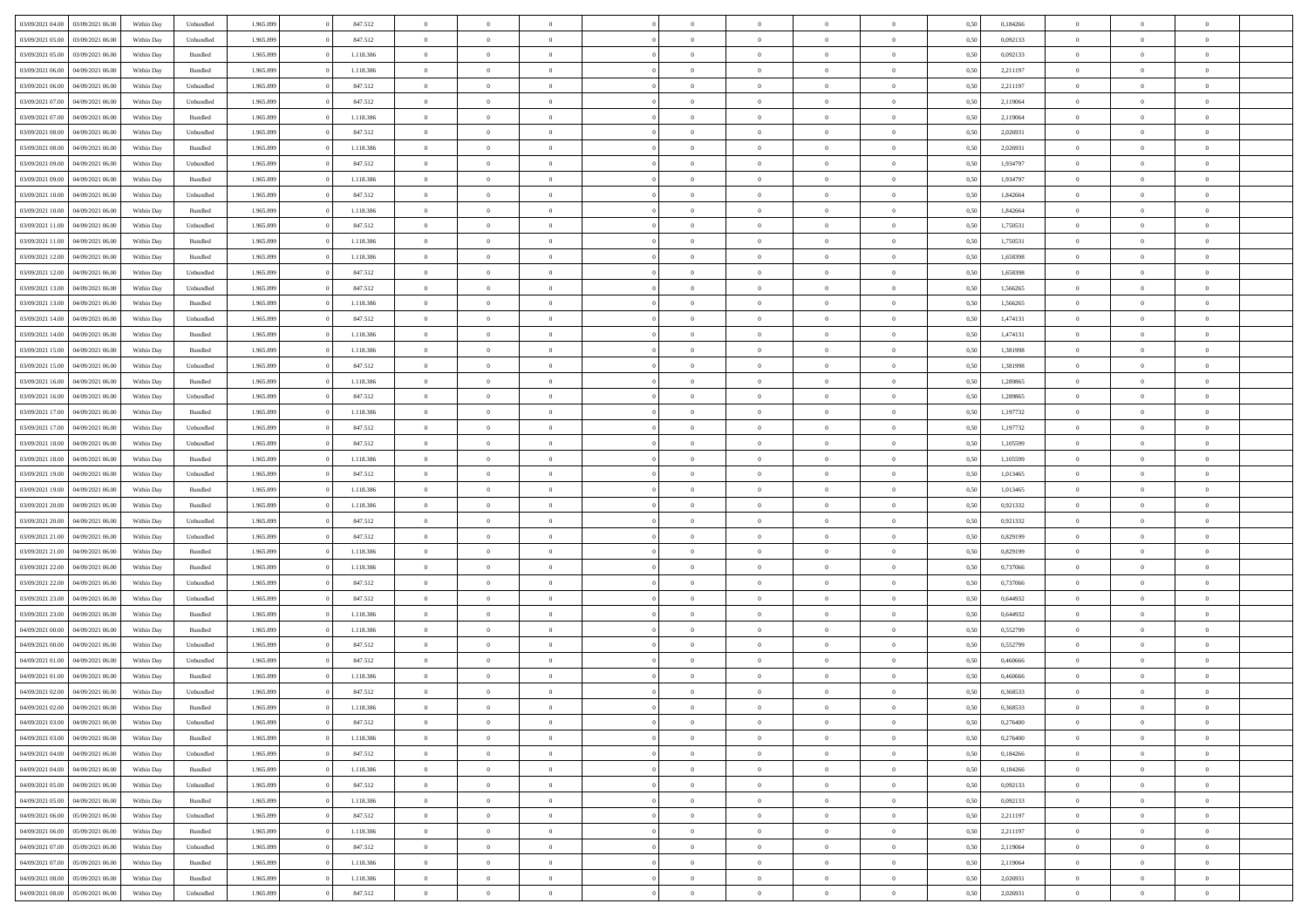| 04/09/2021 09:00                  | 05/09/2021 06:00 | Within Day | Bundled   | 1.965.899 | 1.118.386 | $\overline{0}$ | $\theta$       |                | $\Omega$       | $\Omega$       | $\theta$       | $\theta$       | 0,50 | 1,934797 | $\theta$       | $\theta$       | $\theta$       |  |
|-----------------------------------|------------------|------------|-----------|-----------|-----------|----------------|----------------|----------------|----------------|----------------|----------------|----------------|------|----------|----------------|----------------|----------------|--|
| 04/09/2021 09:00                  | 05/09/2021 06:00 | Within Day | Unbundled | 1.965.899 | 847.512   | $\overline{0}$ | $\theta$       | $\overline{0}$ | $\overline{0}$ | $\bf{0}$       | $\overline{0}$ | $\bf{0}$       | 0,50 | 1,934797 | $\theta$       | $\overline{0}$ | $\overline{0}$ |  |
| 04/09/2021 10:00                  | 05/09/2021 06:00 | Within Day | Bundled   | 1.965.899 | 1.118.386 | $\overline{0}$ | $\overline{0}$ | $\overline{0}$ | $\overline{0}$ | $\bf{0}$       | $\overline{0}$ | $\mathbf{0}$   | 0,50 | 1,842664 | $\bf{0}$       | $\overline{0}$ | $\bf{0}$       |  |
| 04/09/2021 10:00                  | 05/09/2021 06:00 | Within Dav | Unbundled | 1.965.899 | 847.512   | $\overline{0}$ | $\overline{0}$ | $\overline{0}$ | $\overline{0}$ | $\bf{0}$       | $\overline{0}$ | $\overline{0}$ | 0.50 | 1.842664 | $\theta$       | $\theta$       | $\overline{0}$ |  |
| 04/09/2021 11:00                  | 05/09/2021 06:00 |            | Bundled   | 1.965.899 | 1.118.386 | $\overline{0}$ | $\theta$       | $\overline{0}$ | $\overline{0}$ | $\bf{0}$       | $\overline{0}$ |                |      | 1,750531 | $\,$ 0 $\,$    | $\overline{0}$ | $\overline{0}$ |  |
|                                   |                  | Within Day |           |           |           |                |                |                |                |                |                | $\bf{0}$       | 0,50 |          |                |                |                |  |
| 04/09/2021 11:00                  | 05/09/2021 06:00 | Within Day | Unbundled | 1.965.899 | 847.512   | $\overline{0}$ | $\overline{0}$ | $\overline{0}$ | $\overline{0}$ | $\overline{0}$ | $\overline{0}$ | $\mathbf{0}$   | 0,50 | 1,750531 | $\bf{0}$       | $\overline{0}$ | $\bf{0}$       |  |
| 04/09/2021 12:00                  | 05/09/2021 06:00 | Within Dav | Unbundled | 1.965.899 | 847.512   | $\overline{0}$ | $\overline{0}$ | $\overline{0}$ | $\overline{0}$ | $\overline{0}$ | $\overline{0}$ | $\overline{0}$ | 0.50 | 1,658398 | $\theta$       | $\overline{0}$ | $\overline{0}$ |  |
| 04/09/2021 12:00                  | 05/09/2021 06:00 | Within Day | Bundled   | 1.965.899 | 1.118.386 | $\overline{0}$ | $\theta$       | $\overline{0}$ | $\overline{0}$ | $\bf{0}$       | $\overline{0}$ | $\bf{0}$       | 0,50 | 1,658398 | $\,$ 0 $\,$    | $\theta$       | $\overline{0}$ |  |
| 04/09/2021 13:00                  | 05/09/2021 06:00 | Within Day | Bundled   | 1.965.899 | 1.118.386 | $\overline{0}$ | $\overline{0}$ | $\overline{0}$ | $\overline{0}$ | $\bf{0}$       | $\overline{0}$ | $\mathbf{0}$   | 0,50 | 1,566265 | $\,0\,$        | $\overline{0}$ | $\overline{0}$ |  |
| 04/09/2021 13:00                  | 05/09/2021 06:00 | Within Dav | Unbundled | 1.965.899 | 847.512   | $\overline{0}$ | $\overline{0}$ | $\overline{0}$ | $\overline{0}$ | $\overline{0}$ | $\overline{0}$ | $\overline{0}$ | 0.50 | 1,566265 | $\theta$       | $\overline{0}$ | $\overline{0}$ |  |
|                                   |                  |            |           |           |           |                |                |                |                |                |                |                |      |          |                |                |                |  |
| 04/09/2021 14:00                  | 05/09/2021 06:00 | Within Day | Bundled   | 1.965.899 | 1.118.386 | $\overline{0}$ | $\theta$       | $\overline{0}$ | $\overline{0}$ | $\bf{0}$       | $\overline{0}$ | $\bf{0}$       | 0,50 | 1,474131 | $\,$ 0 $\,$    | $\overline{0}$ | $\overline{0}$ |  |
| 04/09/2021 14:00                  | 05/09/2021 06:00 | Within Day | Unbundled | 1.965.899 | 847.512   | $\overline{0}$ | $\overline{0}$ | $\overline{0}$ | $\bf{0}$       | $\bf{0}$       | $\bf{0}$       | $\mathbf{0}$   | 0,50 | 1,474131 | $\bf{0}$       | $\overline{0}$ | $\bf{0}$       |  |
| 04/09/2021 15:00                  | 05/09/2021 06:00 | Within Dav | Unbundled | 1.965.899 | 847.512   | $\overline{0}$ | $\overline{0}$ | $\overline{0}$ | $\overline{0}$ | $\bf{0}$       | $\overline{0}$ | $\overline{0}$ | 0.50 | 1,381998 | $\theta$       | $\theta$       | $\overline{0}$ |  |
| 04/09/2021 15:00                  | 05/09/2021 06:00 | Within Day | Bundled   | 1.965.899 | 1.118.386 | $\overline{0}$ | $\theta$       | $\overline{0}$ | $\overline{0}$ | $\bf{0}$       | $\overline{0}$ | $\bf{0}$       | 0,50 | 1,381998 | $\theta$       | $\overline{0}$ | $\overline{0}$ |  |
| 04/09/2021 16:00                  | 05/09/2021 06:00 | Within Day | Bundled   | 1.965.899 | 1.118.386 | $\overline{0}$ | $\overline{0}$ | $\overline{0}$ | $\bf{0}$       | $\overline{0}$ | $\overline{0}$ | $\mathbf{0}$   | 0,50 | 1,289865 | $\bf{0}$       | $\overline{0}$ | $\bf{0}$       |  |
| 04/09/2021 16:00                  | 05/09/2021 06:00 | Within Dav | Unbundled | 1.965.899 | 847.512   | $\overline{0}$ | $\overline{0}$ | $\overline{0}$ | $\overline{0}$ | $\overline{0}$ | $\overline{0}$ | $\overline{0}$ | 0.50 | 1,289865 | $\overline{0}$ | $\overline{0}$ | $\overline{0}$ |  |
|                                   |                  |            |           |           |           |                |                |                |                |                |                |                |      |          |                |                |                |  |
| 04/09/2021 17:00                  | 05/09/2021 06:00 | Within Day | Bundled   | 1.965.899 | 1.118.386 | $\overline{0}$ | $\theta$       | $\overline{0}$ | $\overline{0}$ | $\bf{0}$       | $\overline{0}$ | $\bf{0}$       | 0,50 | 1,197732 | $\,$ 0 $\,$    | $\overline{0}$ | $\overline{0}$ |  |
| 04/09/2021 17.00                  | 05/09/2021 06:00 | Within Day | Unbundled | 1.965.899 | 847.512   | $\overline{0}$ | $\overline{0}$ | $\overline{0}$ | $\bf{0}$       | $\bf{0}$       | $\bf{0}$       | $\mathbf{0}$   | 0,50 | 1,197732 | $\bf{0}$       | $\overline{0}$ | $\bf{0}$       |  |
| 04/09/2021 18:00                  | 05/09/2021 06:00 | Within Dav | Unbundled | 1.965.899 | 847.512   | $\overline{0}$ | $\overline{0}$ | $\overline{0}$ | $\overline{0}$ | $\overline{0}$ | $\overline{0}$ | $\overline{0}$ | 0.50 | 1,105599 | $\theta$       | $\overline{0}$ | $\overline{0}$ |  |
| 04/09/2021 18:00                  | 05/09/2021 06:00 | Within Day | Bundled   | 1.965.899 | 1.118.386 | $\overline{0}$ | $\theta$       | $\overline{0}$ | $\overline{0}$ | $\bf{0}$       | $\overline{0}$ | $\bf{0}$       | 0,50 | 1,105599 | $\,$ 0 $\,$    | $\overline{0}$ | $\overline{0}$ |  |
| 04/09/2021 19:00                  | 05/09/2021 06:00 | Within Day | Bundled   | 1.965.899 | 1.118.386 | $\overline{0}$ | $\overline{0}$ | $\overline{0}$ | $\bf{0}$       | $\bf{0}$       | $\bf{0}$       | $\mathbf{0}$   | 0,50 | 1,013465 | $\overline{0}$ | $\overline{0}$ | $\bf{0}$       |  |
| 04/09/2021 19:00                  | 05/09/2021 06:00 | Within Day | Unbundled | 1.965.899 | 847.512   | $\overline{0}$ | $\overline{0}$ | $\overline{0}$ | $\overline{0}$ | $\overline{0}$ | $\overline{0}$ | $\overline{0}$ | 0.50 | 1,013465 | $\theta$       | $\overline{0}$ | $\overline{0}$ |  |
|                                   |                  |            |           |           |           |                |                |                |                |                |                |                |      |          |                |                |                |  |
| 04/09/2021 20:00                  | 05/09/2021 06:00 | Within Day | Unbundled | 1.965.899 | 847.512   | $\overline{0}$ | $\theta$       | $\overline{0}$ | $\overline{0}$ | $\bf{0}$       | $\overline{0}$ | $\bf{0}$       | 0,50 | 0,921332 | $\,$ 0 $\,$    | $\overline{0}$ | $\overline{0}$ |  |
| 04/09/2021 20.00                  | 05/09/2021 06:00 | Within Day | Bundled   | 1.965.899 | 1.118.386 | $\overline{0}$ | $\overline{0}$ | $\overline{0}$ | $\bf{0}$       | $\overline{0}$ | $\overline{0}$ | $\mathbf{0}$   | 0,50 | 0,921332 | $\overline{0}$ | $\overline{0}$ | $\bf{0}$       |  |
| 04/09/2021 21:00                  | 05/09/2021 06:00 | Within Dav | Bundled   | 1.965.899 | 1.118.386 | $\overline{0}$ | $\overline{0}$ | $\overline{0}$ | $\overline{0}$ | $\overline{0}$ | $\overline{0}$ | $\overline{0}$ | 0.50 | 0.829199 | $\overline{0}$ | $\overline{0}$ | $\overline{0}$ |  |
| 04/09/2021 21:00                  | 05/09/2021 06:00 | Within Day | Unbundled | 1.965.899 | 847.512   | $\overline{0}$ | $\theta$       | $\overline{0}$ | $\overline{0}$ | $\bf{0}$       | $\overline{0}$ | $\bf{0}$       | 0,50 | 0,829199 | $\,$ 0 $\,$    | $\overline{0}$ | $\overline{0}$ |  |
| 04/09/2021 22.00                  | 05/09/2021 06:00 | Within Day | Unbundled | 1.965.899 | 847.512   | $\overline{0}$ | $\overline{0}$ | $\overline{0}$ | $\bf{0}$       | $\bf{0}$       | $\bf{0}$       | $\mathbf{0}$   | 0,50 | 0,737066 | $\,0\,$        | $\overline{0}$ | $\overline{0}$ |  |
| 04/09/2021 22:00                  | 05/09/2021 06:00 | Within Day | Bundled   | 1.965.899 | 1.118.386 | $\overline{0}$ | $\overline{0}$ | $\overline{0}$ | $\overline{0}$ | $\overline{0}$ | $\overline{0}$ | $\overline{0}$ | 0.50 | 0,737066 | $\theta$       | $\overline{0}$ | $\overline{0}$ |  |
|                                   |                  |            |           |           |           |                |                |                |                |                |                |                |      |          |                |                |                |  |
| 04/09/2021 23:00                  | 05/09/2021 06:00 | Within Day | Unbundled | 1.965.899 | 847.512   | $\overline{0}$ | $\overline{0}$ | $\overline{0}$ | $\overline{0}$ | $\bf{0}$       | $\overline{0}$ | $\bf{0}$       | 0,50 | 0,644932 | $\,$ 0 $\,$    | $\overline{0}$ | $\overline{0}$ |  |
| 04/09/2021 23.00                  | 05/09/2021 06:00 | Within Day | Bundled   | 1.965.899 | 1.118.386 | $\overline{0}$ | $\overline{0}$ | $\overline{0}$ | $\overline{0}$ | $\bf{0}$       | $\overline{0}$ | $\bf{0}$       | 0,50 | 0,644932 | $\bf{0}$       | $\overline{0}$ | $\bf{0}$       |  |
| 05/09/2021 00:00                  | 05/09/2021 06:00 | Within Day | Bundled   | 1.965.899 | 1.118.386 | $\bf{0}$       | $\Omega$       | $\overline{0}$ | $\Omega$       | $\Omega$       | $\overline{0}$ | $\overline{0}$ | 0,50 | 0,552799 | $\,0\,$        | $\theta$       | $\theta$       |  |
| 05/09/2021 00:00                  | 05/09/2021 06:00 | Within Day | Unbundled | 1.965.899 | 847.512   | $\overline{0}$ | $\overline{0}$ | $\overline{0}$ | $\overline{0}$ | $\bf{0}$       | $\overline{0}$ | $\bf{0}$       | 0,50 | 0,552799 | $\,$ 0 $\,$    | $\overline{0}$ | $\overline{0}$ |  |
| 05/09/2021 01:00                  | 05/09/2021 06:00 | Within Day | Unbundled | 1.965.899 | 847.512   | $\overline{0}$ | $\overline{0}$ | $\overline{0}$ | $\overline{0}$ | $\overline{0}$ | $\overline{0}$ | $\mathbf{0}$   | 0,50 | 0,460666 | $\bf{0}$       | $\overline{0}$ | $\bf{0}$       |  |
| 05/09/2021 01:00                  | 05/09/2021 06:00 | Within Day | Bundled   | 1.965.899 | 1.118.386 | $\overline{0}$ | $\Omega$       | $\overline{0}$ | $\Omega$       | $\overline{0}$ | $\overline{0}$ | $\overline{0}$ | 0.50 | 0.460666 | $\,$ 0 $\,$    | $\theta$       | $\theta$       |  |
|                                   |                  |            |           |           |           |                |                |                |                |                |                |                |      |          |                |                |                |  |
| 05/09/2021 02:00                  | 05/09/2021 06:00 | Within Day | Unbundled | 1.965.899 | 847.512   | $\overline{0}$ | $\theta$       | $\overline{0}$ | $\overline{0}$ | $\bf{0}$       | $\overline{0}$ | $\bf{0}$       | 0,50 | 0,368533 | $\,$ 0 $\,$    | $\overline{0}$ | $\overline{0}$ |  |
| 05/09/2021 02:00                  | 05/09/2021 06:00 | Within Day | Bundled   | 1.965.899 | 1.118.386 | $\overline{0}$ | $\bf{0}$       | $\overline{0}$ | $\overline{0}$ | $\bf{0}$       | $\overline{0}$ | $\mathbf{0}$   | 0,50 | 0,368533 | $\bf{0}$       | $\overline{0}$ | $\bf{0}$       |  |
| 05/09/2021 03:00                  | 05/09/2021 06:00 | Within Day | Bundled   | 1.965.899 | 1.118.386 | $\overline{0}$ | $\Omega$       | $\overline{0}$ | $\Omega$       | $\overline{0}$ | $\overline{0}$ | $\overline{0}$ | 0.50 | 0,276400 | $\,$ 0 $\,$    | $\theta$       | $\theta$       |  |
| 05/09/2021 03:00                  | 05/09/2021 06:00 | Within Day | Unbundled | 1.965.899 | 847.512   | $\overline{0}$ | $\,$ 0         | $\overline{0}$ | $\overline{0}$ | $\,$ 0         | $\overline{0}$ | $\bf{0}$       | 0,50 | 0,276400 | $\,$ 0 $\,$    | $\overline{0}$ | $\overline{0}$ |  |
| 05/09/2021 04:00                  | 05/09/2021 06:00 | Within Day | Unbundled | 1.965.899 | 847.512   | $\overline{0}$ | $\overline{0}$ | $\overline{0}$ | $\overline{0}$ | $\bf{0}$       | $\overline{0}$ | $\mathbf{0}$   | 0,50 | 0,184266 | $\bf{0}$       | $\overline{0}$ | $\bf{0}$       |  |
| 05/09/2021 04:00                  | 05/09/2021 06:00 | Within Day | Bundled   | 1.965.899 | 1.118.386 | $\overline{0}$ | $\Omega$       | $\overline{0}$ | $\Omega$       | $\overline{0}$ | $\overline{0}$ | $\overline{0}$ | 0,50 | 0,184266 | $\,0\,$        | $\theta$       | $\theta$       |  |
|                                   |                  |            |           |           |           | $\overline{0}$ | $\overline{0}$ | $\overline{0}$ | $\overline{0}$ |                | $\overline{0}$ |                |      |          | $\,$ 0 $\,$    | $\overline{0}$ | $\overline{0}$ |  |
| 05/09/2021 05:00                  | 05/09/2021 06:00 | Within Day | Bundled   | 1.965.899 | 1.118.386 |                |                |                |                | $\,$ 0         |                | $\bf{0}$       | 0,50 | 0,092133 |                |                |                |  |
| 05/09/2021 05:00                  | 05/09/2021 06:00 | Within Day | Unbundled | 1.965.899 | 847.512   | $\overline{0}$ | $\overline{0}$ | $\overline{0}$ | $\overline{0}$ | $\bf{0}$       | $\overline{0}$ | $\mathbf{0}$   | 0,50 | 0,092133 | $\bf{0}$       | $\overline{0}$ | $\bf{0}$       |  |
| 05/09/2021 06:00                  | 06/09/2021 06:00 | Within Day | Unbundled | 1.965.899 | 847.512   | $\overline{0}$ | $\Omega$       | $\Omega$       | $\Omega$       | $\Omega$       | $\Omega$       | $\overline{0}$ | 0.50 | 2,211197 | $\theta$       | $\theta$       | $\theta$       |  |
| 05/09/2021 06:00                  | 06/09/2021 06:00 | Within Day | Bundled   | 1.965.899 | 1.118.386 | $\overline{0}$ | $\overline{0}$ | $\overline{0}$ | $\bf{0}$       | $\,$ 0         | $\bf{0}$       | $\bf{0}$       | 0,50 | 2,211197 | $\,0\,$        | $\,0\,$        | $\overline{0}$ |  |
| 05/09/2021 07:00 06/09/2021 06:00 |                  | Within Day | Unbundled | 1.965.899 | 847.512   | $\bf{0}$       | $\bf{0}$       |                |                | $\bf{0}$       |                |                | 0,50 | 2,119064 | $\bf{0}$       | $\overline{0}$ |                |  |
| 05/09/2021 07:00                  | 06/09/2021 06:00 | Within Day | Bundled   | 1.965.899 | 1.118.386 | $\overline{0}$ | $\overline{0}$ | $\overline{0}$ | $\Omega$       | $\overline{0}$ | $\overline{0}$ | $\overline{0}$ | 0,50 | 2,119064 | $\theta$       | $\theta$       | $\theta$       |  |
| 05/09/2021 08:00                  | 06/09/2021 06:00 | Within Day | Unbundled | 1.965.899 | 847.512   | $\overline{0}$ | $\,$ 0         | $\overline{0}$ | $\bf{0}$       | $\,$ 0 $\,$    | $\overline{0}$ | $\,$ 0 $\,$    | 0,50 | 2,026931 | $\,$ 0 $\,$    | $\,$ 0 $\,$    | $\,$ 0         |  |
|                                   |                  |            |           |           |           |                |                |                |                |                |                |                |      |          |                |                |                |  |
| 05/09/2021 08:00                  | 06/09/2021 06:00 | Within Day | Bundled   | 1.965.899 | 1.118.386 | $\overline{0}$ | $\overline{0}$ | $\overline{0}$ | $\overline{0}$ | $\overline{0}$ | $\overline{0}$ | $\mathbf{0}$   | 0,50 | 2,026931 | $\overline{0}$ | $\bf{0}$       | $\overline{0}$ |  |
| 05/09/2021 09:00                  | 06/09/2021 06:00 | Within Day | Unbundled | 1.965.899 | 847.512   | $\overline{0}$ | $\overline{0}$ | $\overline{0}$ | $\Omega$       | $\overline{0}$ | $\overline{0}$ | $\overline{0}$ | 0,50 | 1,934797 | $\overline{0}$ | $\theta$       | $\overline{0}$ |  |
| 05/09/2021 09:00                  | 06/09/2021 06:00 | Within Day | Bundled   | 1.965.899 | 1.118.386 | $\overline{0}$ | $\,$ 0         | $\overline{0}$ | $\bf{0}$       | $\,$ 0 $\,$    | $\overline{0}$ | $\mathbf{0}$   | 0,50 | 1,934797 | $\,$ 0 $\,$    | $\overline{0}$ | $\overline{0}$ |  |
| 05/09/2021 11:00                  | 06/09/2021 06:00 | Within Day | Unbundled | 1.965.899 | 847.512   | $\overline{0}$ | $\overline{0}$ | $\overline{0}$ | $\overline{0}$ | $\overline{0}$ | $\overline{0}$ | $\mathbf{0}$   | 0,50 | 1,750531 | $\overline{0}$ | $\overline{0}$ | $\bf{0}$       |  |
| 05/09/2021 11:00                  | 06/09/2021 06:00 | Within Day | Bundled   | 1.965.899 | 1.118.386 | $\overline{0}$ | $\overline{0}$ | $\overline{0}$ | $\overline{0}$ | $\overline{0}$ | $\overline{0}$ | $\bf{0}$       | 0.50 | 1,750531 | $\overline{0}$ | $\theta$       | $\overline{0}$ |  |
| 05/09/2021 12:00                  | 06/09/2021 06:00 | Within Day | Unbundled | 1.965.899 | 847.512   | $\overline{0}$ | $\,$ 0         | $\overline{0}$ | $\bf{0}$       | $\bf{0}$       | $\bf{0}$       | $\bf{0}$       | 0,50 | 1,658398 | $\,$ 0 $\,$    | $\overline{0}$ | $\overline{0}$ |  |
|                                   |                  |            |           |           |           |                |                |                |                |                |                |                |      |          |                |                |                |  |
| 05/09/2021 12:00                  | 06/09/2021 06:00 | Within Day | Bundled   | 1.965.899 | 1.118.386 | $\overline{0}$ | $\bf{0}$       | $\overline{0}$ | $\overline{0}$ | $\overline{0}$ | $\overline{0}$ | $\mathbf{0}$   | 0,50 | 1,658398 | $\overline{0}$ | $\overline{0}$ | $\bf{0}$       |  |
| 05/09/2021 13:00                  | 06/09/2021 06:00 | Within Day | Unbundled | 1.965.899 | 847.512   | $\overline{0}$ | $\overline{0}$ | $\overline{0}$ | $\Omega$       | $\overline{0}$ | $\overline{0}$ | $\overline{0}$ | 0.50 | 1,566265 | $\overline{0}$ | $\overline{0}$ | $\overline{0}$ |  |
| 05/09/2021 13:00                  | 06/09/2021 06:00 | Within Day | Bundled   | 1.965.899 | 1.118.386 | $\overline{0}$ | $\bf{0}$       | $\overline{0}$ | $\overline{0}$ | $\bf{0}$       | $\bf{0}$       | $\mathbf{0}$   | 0,50 | 1,566265 | $\,$ 0 $\,$    | $\,$ 0 $\,$    | $\bf{0}$       |  |
| 05/09/2021 14:00                  | 06/09/2021 06:00 | Within Day | Bundled   | 1.965.899 | 1.118.386 | $\overline{0}$ | $\bf{0}$       | $\overline{0}$ | $\bf{0}$       | $\bf{0}$       | $\bf{0}$       | $\bf{0}$       | 0,50 | 1,474131 | $\overline{0}$ | $\overline{0}$ | $\bf{0}$       |  |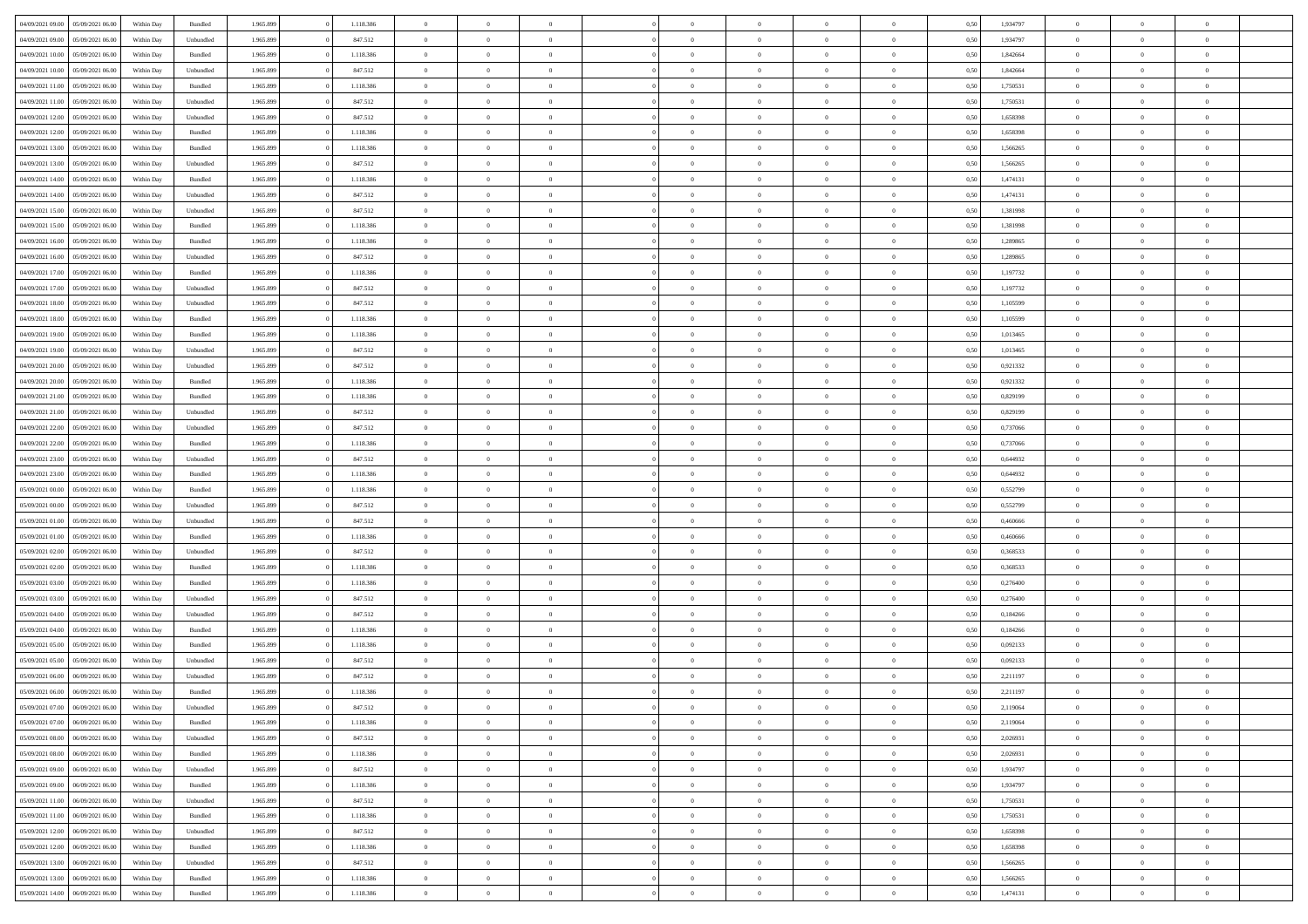| 05/09/2021 14:00 06/09/2021 06:00    | Within Day | Unbundled | 1.965.899 | 847.512   | $\overline{0}$ | $\overline{0}$ | $\Omega$       | $\Omega$       | $\Omega$       |                | $\overline{0}$ | 0,50 | 1,474131 | $\mathbf{0}$   | $\Omega$       | $\Omega$       |  |
|--------------------------------------|------------|-----------|-----------|-----------|----------------|----------------|----------------|----------------|----------------|----------------|----------------|------|----------|----------------|----------------|----------------|--|
| 05/09/2021 15:00<br>06/09/2021 06:00 | Within Day | Unbundled | 1.965.899 | 847.512   | $\bf{0}$       | $\overline{0}$ | $\overline{0}$ | $\theta$       | $\overline{0}$ | $\overline{0}$ | $\,$ 0         | 0,50 | 1,381998 | $\mathbf{0}$   | $\theta$       | $\bf{0}$       |  |
| 05/09/2021 15:00<br>06/09/2021 06:00 | Within Day | Bundled   | 1.965.899 | 1.118.386 | $\overline{0}$ | $\overline{0}$ | $\overline{0}$ | $\bf{0}$       | $\bf{0}$       | $\overline{0}$ | $\mathbf{0}$   | 0,50 | 1,381998 | $\bf{0}$       | $\bf{0}$       | $\bf{0}$       |  |
| 05/09/2021 16:00<br>06/09/2021 06:00 | Within Day | Bundled   | 1.965.899 | 1.118.386 | $\overline{0}$ | $\overline{0}$ | $\overline{0}$ | $\overline{0}$ | $\overline{0}$ | $\overline{0}$ | $\overline{0}$ | 0.50 | 1.289865 | $\mathbf{0}$   | $\overline{0}$ | $\bf{0}$       |  |
|                                      |            |           |           |           |                |                |                |                |                |                |                |      |          |                |                |                |  |
| 05/09/2021 16:00<br>06/09/2021 06:00 | Within Day | Unbundled | 1.965.899 | 847.512   | $\bf{0}$       | $\overline{0}$ | $\overline{0}$ | $\theta$       | $\overline{0}$ | $\overline{0}$ | $\bf{0}$       | 0,50 | 1,289865 | $\theta$       | $\theta$       | $\overline{0}$ |  |
| 05/09/2021 17:00<br>06/09/2021 06:00 | Within Day | Unbundled | 1.965.899 | 847.512   | $\overline{0}$ | $\overline{0}$ | $\overline{0}$ | $\bf{0}$       | $\overline{0}$ | $\overline{0}$ | $\overline{0}$ | 0,50 | 1,197732 | $\overline{0}$ | $\overline{0}$ | $\overline{0}$ |  |
| 05/09/2021 17:00<br>06/09/2021 06:00 | Within Day | Bundled   | 1.965.899 | 1.118.386 | $\overline{0}$ | $\overline{0}$ | $\overline{0}$ | $\overline{0}$ | $\overline{0}$ | $\overline{0}$ | $\mathbf{0}$   | 0.50 | 1,197732 | $\mathbf{0}$   | $\overline{0}$ | $\overline{0}$ |  |
| 05/09/2021 18:00<br>06/09/2021 06:00 | Within Day | Bundled   | 1.965.899 | 1.118.386 | $\bf{0}$       | $\overline{0}$ | $\overline{0}$ | $\theta$       | $\overline{0}$ | $\overline{0}$ | $\bf{0}$       | 0,50 | 1,105599 | $\theta$       | $\theta$       | $\bf{0}$       |  |
| 05/09/2021 18:00<br>06/09/2021 06:00 | Within Day | Unbundled | 1.965.899 | 847.512   | $\overline{0}$ | $\overline{0}$ | $\overline{0}$ | $\bf{0}$       | $\bf{0}$       | $\overline{0}$ | $\mathbf{0}$   | 0,50 | 1,105599 | $\bf{0}$       | $\bf{0}$       | $\bf{0}$       |  |
| 05/09/2021 19:00<br>06/09/2021 06:00 | Within Day | Bundled   | 1.965.899 | 1.118.386 | $\overline{0}$ | $\overline{0}$ | $\overline{0}$ | $\overline{0}$ | $\overline{0}$ | $\overline{0}$ | $\overline{0}$ | 0.50 | 1,013465 | $\overline{0}$ | $\theta$       | $\overline{0}$ |  |
| 05/09/2021 19:00<br>06/09/2021 06:00 | Within Day | Unbundled | 1.965.899 | 847.512   | $\bf{0}$       | $\overline{0}$ | $\overline{0}$ | $\overline{0}$ | $\overline{0}$ | $\overline{0}$ | $\,$ 0         | 0,50 | 1,013465 | $\theta$       | $\theta$       | $\bf{0}$       |  |
|                                      |            |           |           |           |                |                |                |                |                |                |                |      |          |                |                |                |  |
| 05/09/2021 20:00<br>06/09/2021 06:00 | Within Day | Unbundled | 1.965.899 | 847.512   | $\overline{0}$ | $\overline{0}$ | $\overline{0}$ | $\bf{0}$       | $\bf{0}$       | $\overline{0}$ | $\mathbf{0}$   | 0,50 | 0,921332 | $\bf{0}$       | $\bf{0}$       | $\bf{0}$       |  |
| 05/09/2021 20:00<br>06/09/2021 06:00 | Within Day | Bundled   | 1.965.899 | 1.118.386 | $\overline{0}$ | $\overline{0}$ | $\overline{0}$ | $\overline{0}$ | $\overline{0}$ | $\overline{0}$ | $\overline{0}$ | 0.50 | 0.921332 | $\mathbf{0}$   | $\overline{0}$ | $\bf{0}$       |  |
| 05/09/2021 21:00<br>06/09/2021 06:00 | Within Day | Unbundled | 1.965.899 | 847.512   | $\bf{0}$       | $\overline{0}$ | $\overline{0}$ | $\theta$       | $\overline{0}$ | $\overline{0}$ | $\,$ 0         | 0,50 | 0,829199 | $\theta$       | $\theta$       | $\overline{0}$ |  |
| 05/09/2021 21:00<br>06/09/2021 06:00 | Within Day | Bundled   | 1.965.899 | 1.118.386 | $\overline{0}$ | $\overline{0}$ | $\overline{0}$ | $\bf{0}$       | $\overline{0}$ | $\overline{0}$ | $\overline{0}$ | 0,50 | 0,829199 | $\overline{0}$ | $\overline{0}$ | $\overline{0}$ |  |
| 05/09/2021 22:00<br>06/09/2021 06:00 | Within Day | Bundled   | 1.965.899 | 1.118.386 | $\overline{0}$ | $\overline{0}$ | $\overline{0}$ | $\overline{0}$ | $\overline{0}$ | $\overline{0}$ | $\mathbf{0}$   | 0.50 | 0,737066 | $\overline{0}$ | $\overline{0}$ | $\overline{0}$ |  |
| 05/09/2021 22:00<br>06/09/2021 06:00 | Within Day | Unbundled | 1.965.899 | 847.512   | $\bf{0}$       | $\overline{0}$ | $\overline{0}$ | $\overline{0}$ | $\overline{0}$ | $\overline{0}$ | $\bf{0}$       | 0,50 | 0,737066 | $\theta$       | $\theta$       | $\bf{0}$       |  |
| 05/09/2021 23:00<br>06/09/2021 06:00 | Within Day | Bundled   | 1.965.899 | 1.118.386 | $\overline{0}$ | $\overline{0}$ | $\overline{0}$ | $\bf{0}$       | $\bf{0}$       | $\overline{0}$ | $\mathbf{0}$   | 0,50 | 0,644932 | $\bf{0}$       | $\bf{0}$       | $\bf{0}$       |  |
| 05/09/2021 23:00<br>06/09/2021 06:00 | Within Day | Unbundled | 1.965.899 | 847.512   | $\overline{0}$ | $\overline{0}$ | $\overline{0}$ | $\overline{0}$ | $\overline{0}$ | $\overline{0}$ | $\overline{0}$ | 0.50 | 0,644932 | $\overline{0}$ | $\overline{0}$ | $\overline{0}$ |  |
|                                      |            |           |           |           |                |                |                |                |                |                |                |      |          |                |                |                |  |
| 06/09/2021 00:00<br>06/09/2021 06:00 | Within Day | Bundled   | 1.965.899 | 1.118.386 | $\bf{0}$       | $\overline{0}$ | $\overline{0}$ | $\overline{0}$ | $\overline{0}$ | $\overline{0}$ | $\,$ 0         | 0,50 | 0,552799 | $\theta$       | $\theta$       | $\bf{0}$       |  |
| 06/09/2021 00:00<br>06/09/2021 06:00 | Within Day | Unbundled | 1.965.899 | 847.512   | $\overline{0}$ | $\overline{0}$ | $\overline{0}$ | $\bf{0}$       | $\bf{0}$       | $\overline{0}$ | $\mathbf{0}$   | 0,50 | 0,552799 | $\bf{0}$       | $\bf{0}$       | $\bf{0}$       |  |
| 06/09/2021 01:00<br>06/09/2021 06:00 | Within Day | Bundled   | 1.965.899 | 1.118.386 | $\overline{0}$ | $\overline{0}$ | $\overline{0}$ | $\overline{0}$ | $\overline{0}$ | $\overline{0}$ | $\overline{0}$ | 0.50 | 0.460666 | $\overline{0}$ | $\overline{0}$ | $\bf{0}$       |  |
| 06/09/2021 01:00<br>06/09/2021 06:00 | Within Day | Unbundled | 1.965.899 | 847.512   | $\bf{0}$       | $\overline{0}$ | $\overline{0}$ | $\overline{0}$ | $\overline{0}$ | $\overline{0}$ | $\,$ 0         | 0,50 | 0,460666 | $\mathbf{0}$   | $\theta$       | $\bf{0}$       |  |
| 06/09/2021 02:00<br>06/09/2021 06:00 | Within Day | Unbundled | 1.965.899 | 847.512   | $\overline{0}$ | $\overline{0}$ | $\overline{0}$ | $\bf{0}$       | $\overline{0}$ | $\overline{0}$ | $\overline{0}$ | 0,50 | 0,368533 | $\overline{0}$ | $\overline{0}$ | $\overline{0}$ |  |
| 06/09/2021 02:00<br>06/09/2021 06:00 | Within Day | Bundled   | 1.965.899 | 1.118.386 | $\overline{0}$ | $\overline{0}$ | $\overline{0}$ | $\overline{0}$ | $\overline{0}$ | $\overline{0}$ | $\overline{0}$ | 0.50 | 0,368533 | $\overline{0}$ | $\overline{0}$ | $\overline{0}$ |  |
| 06/09/2021 03:00<br>06/09/2021 06:00 | Within Day | Bundled   | 1.965.899 | 1.118.386 | $\bf{0}$       | $\overline{0}$ | $\overline{0}$ | $\overline{0}$ | $\overline{0}$ | $\overline{0}$ | $\bf{0}$       | 0,50 | 0,276400 | $\theta$       | $\theta$       | $\bf{0}$       |  |
|                                      |            |           |           |           |                |                |                |                |                |                |                |      |          |                |                |                |  |
| 06/09/2021 03:00<br>06/09/2021 06:00 | Within Day | Unbundled | 1.965.899 | 847.512   | $\overline{0}$ | $\overline{0}$ | $\overline{0}$ | $\bf{0}$       | $\bf{0}$       | $\overline{0}$ | $\bf{0}$       | 0,50 | 0,276400 | $\bf{0}$       | $\bf{0}$       | $\bf{0}$       |  |
| 06/09/2021 04:00<br>06/09/2021 06:00 | Within Day | Bundled   | 1.965.899 | 1.118.386 | $\overline{0}$ | $\overline{0}$ | $\overline{0}$ | $\overline{0}$ | $\overline{0}$ | $\overline{0}$ | $\overline{0}$ | 0.50 | 0.184266 | $\overline{0}$ | $\overline{0}$ | $\bf{0}$       |  |
| 06/09/2021 04:00<br>06/09/2021 06:00 | Within Day | Unbundled | 1.965.899 | 847.512   | $\bf{0}$       | $\overline{0}$ | $\overline{0}$ | $\overline{0}$ | $\overline{0}$ | $\overline{0}$ | $\,$ 0         | 0,50 | 0,184266 | $\,$ 0 $\,$    | $\theta$       | $\bf{0}$       |  |
| 06/09/2021 05:00<br>06/09/2021 06:00 | Within Day | Unbundled | 1.965.899 | 847.512   | $\overline{0}$ | $\overline{0}$ | $\overline{0}$ | $\bf{0}$       | $\bf{0}$       | $\overline{0}$ | $\mathbf{0}$   | 0,50 | 0,092133 | $\overline{0}$ | $\bf{0}$       | $\bf{0}$       |  |
| 06/09/2021 05:00<br>06/09/2021 06.00 | Within Day | Bundled   | 1.965.899 | 1.118.386 | $\overline{0}$ | $\overline{0}$ | $\overline{0}$ | $\overline{0}$ | $\overline{0}$ | $\Omega$       | $\overline{0}$ | 0,50 | 0,092133 | $\bf{0}$       | $\Omega$       | $\Omega$       |  |
| 06/09/2021 06:00<br>07/09/2021 06:00 | Within Day | Unbundled | 1.965.899 | 847.512   | $\bf{0}$       | $\overline{0}$ | $\overline{0}$ | $\theta$       | $\overline{0}$ | $\overline{0}$ | $\,$ 0         | 0,50 | 2,211197 | $\theta$       | $\theta$       | $\bf{0}$       |  |
| 06/09/2021 06:00<br>07/09/2021 06:00 | Within Day | Bundled   | 1.965.899 | 1.118.386 | $\overline{0}$ | $\overline{0}$ | $\overline{0}$ | $\bf{0}$       | $\overline{0}$ | $\overline{0}$ | $\overline{0}$ | 0,50 | 2,211197 | $\overline{0}$ | $\overline{0}$ | $\overline{0}$ |  |
|                                      |            | Unbundled |           |           | $\overline{0}$ | $\overline{0}$ | $\overline{0}$ | $\overline{0}$ | $\overline{0}$ | $\Omega$       | $\overline{0}$ | 0.50 |          | $\overline{0}$ | $\Omega$       | $\Omega$       |  |
| 06/09/2021 07:00<br>07/09/2021 06:00 | Within Day |           | 1.965.899 | 847.512   |                |                |                |                |                |                |                |      | 2,119064 |                |                |                |  |
| 06/09/2021 07:00<br>07/09/2021 06:00 | Within Day | Bundled   | 1.965.899 | 1.118.386 | $\bf{0}$       | $\overline{0}$ | $\bf{0}$       | $\overline{0}$ | $\overline{0}$ | $\overline{0}$ | $\bf{0}$       | 0,50 | 2,119064 | $\theta$       | $\theta$       | $\bf{0}$       |  |
| 06/09/2021 08:00<br>07/09/2021 06:00 | Within Day | Bundled   | 1.965.899 | 1.118.386 | $\overline{0}$ | $\overline{0}$ | $\bf{0}$       | $\bf{0}$       | $\bf{0}$       | $\overline{0}$ | $\bf{0}$       | 0,50 | 2,026931 | $\bf{0}$       | $\bf{0}$       | $\bf{0}$       |  |
| 06/09/2021 08:00<br>07/09/2021 06:00 | Within Day | Unbundled | 1.965.899 | 847.512   | $\overline{0}$ | $\overline{0}$ | $\Omega$       | $\overline{0}$ | $\overline{0}$ | $\Omega$       | $\theta$       | 0.50 | 2,026931 | $\overline{0}$ | $\Omega$       | $\Omega$       |  |
| 06/09/2021 09:00<br>07/09/2021 06:00 | Within Day | Bundled   | 1.965.899 | 1.118.386 | $\bf{0}$       | $\overline{0}$ | $\bf{0}$       | $\overline{0}$ | $\overline{0}$ | $\overline{0}$ | $\,$ 0         | 0,50 | 1,934797 | $\theta$       | $\theta$       | $\bf{0}$       |  |
| 06/09/2021 09:00<br>07/09/2021 06:00 | Within Day | Unbundled | 1.965.899 | 847.512   | $\overline{0}$ | $\overline{0}$ | $\overline{0}$ | $\bf{0}$       | $\bf{0}$       | $\overline{0}$ | $\mathbf{0}$   | 0,50 | 1,934797 | $\overline{0}$ | $\bf{0}$       | $\bf{0}$       |  |
| 06/09/2021 10:00<br>07/09/2021 06:00 | Within Day | Bundled   | 1.965.899 | 1.118.386 | $\overline{0}$ | $\overline{0}$ | $\overline{0}$ | $\overline{0}$ | $\bf{0}$       | $\Omega$       | $\overline{0}$ | 0,50 | 1,842664 | $\overline{0}$ | $\overline{0}$ | $\Omega$       |  |
| 06/09/2021 10:00<br>07/09/2021 06:00 | Within Day | Unbundled | 1.965.899 | 847.512   | $\bf{0}$       | $\overline{0}$ | $\bf{0}$       | $\overline{0}$ | $\overline{0}$ | $\overline{0}$ | $\,$ 0         | 0,50 | 1,842664 | $\,0\,$        | $\theta$       | $\bf{0}$       |  |
| 06/09/2021 11:00<br>07/09/2021 06:00 | Within Day | Bundled   | 1.965.899 | 1.118.386 | $\overline{0}$ | $\overline{0}$ | $\overline{0}$ | $\bf{0}$       | $\overline{0}$ | $\overline{0}$ | $\overline{0}$ | 0,50 | 1,750531 | $\overline{0}$ | $\bf{0}$       | $\bf{0}$       |  |
|                                      |            |           |           |           | $\overline{0}$ | $\theta$       | $\Omega$       |                |                | $\Omega$       | $\overline{0}$ |      | 1.750531 |                | $\Omega$       | $\Omega$       |  |
| 06/09/2021 11:00<br>07/09/2021 06:00 | Within Day | Unbundled | 1.965.899 | 847.512   |                |                |                | $\overline{0}$ | $\overline{0}$ |                |                | 0.50 |          | $\bf{0}$       |                |                |  |
| 06/09/2021 12:00 07/09/2021 06:00    | Within Day | Unbundled | 1.965.899 | 847.512   | $\bf{0}$       | $\overline{0}$ | $\overline{0}$ | $\bf{0}$       | $\bf{0}$       | $\overline{0}$ | $\,$ 0         | 0,50 | 1,658398 | $\bf{0}$       | $\,$ 0         | $\bf{0}$       |  |
| 06/09/2021 12:00 07/09/2021 06:00    | Within Day | Bundled   | 1.965.899 | 1.118.386 | $\bf{0}$       | $\bf{0}$       |                | $\bf{0}$       |                |                |                | 0,50 | 1,658398 | $\bf{0}$       | $\bf{0}$       |                |  |
| 06/09/2021 13:00 07/09/2021 06:00    | Within Day | Bundled   | 1.965.899 | 1.118.386 | $\overline{0}$ | $\overline{0}$ | $\theta$       | $\overline{0}$ | $\overline{0}$ | $\overline{0}$ | $\mathbf{0}$   | 0,50 | 1,566265 | $\overline{0}$ | $\theta$       | $\theta$       |  |
| 06/09/2021 13:00 07/09/2021 06:00    | Within Day | Unbundled | 1.965.899 | 847.512   | $\overline{0}$ | $\overline{0}$ | $\overline{0}$ | $\bf{0}$       | $\overline{0}$ | $\overline{0}$ | $\mathbf{0}$   | 0,50 | 1,566265 | $\,0\,$        | $\overline{0}$ | $\,$ 0 $\,$    |  |
| 06/09/2021 14:00 07/09/2021 06:00    | Within Day | Unbundled | 1.965.899 | 847.512   | $\overline{0}$ | $\overline{0}$ | $\overline{0}$ | $\bf{0}$       | $\overline{0}$ | $\overline{0}$ | $\overline{0}$ | 0,50 | 1,474131 | $\overline{0}$ | $\overline{0}$ | $\overline{0}$ |  |
| 07/09/2021 06:00<br>06/09/2021 14:00 | Within Day | Bundled   | 1.965.899 | 1.118.386 | $\overline{0}$ | $\overline{0}$ | $\overline{0}$ | $\bf{0}$       | $\bf{0}$       | $\overline{0}$ | $\overline{0}$ | 0,50 | 1,474131 | $\overline{0}$ | $\overline{0}$ | $\overline{0}$ |  |
| 06/09/2021 15:00<br>07/09/2021 06:00 | Within Day | Bundled   | 1.965.899 | 1.118.386 | $\overline{0}$ | $\overline{0}$ | $\overline{0}$ | $\overline{0}$ | $\overline{0}$ | $\overline{0}$ | $\mathbf{0}$   | 0,50 | 1,381998 | $\,0\,$        | $\theta$       | $\bf{0}$       |  |
|                                      |            |           |           |           |                |                |                |                |                |                |                |      |          |                |                |                |  |
| 06/09/2021 15:00 07/09/2021 06:00    | Within Day | Unbundled | 1.965.899 | 847.512   | $\overline{0}$ | $\overline{0}$ | $\overline{0}$ | $\overline{0}$ | $\overline{0}$ | $\overline{0}$ | $\overline{0}$ | 0,50 | 1,381998 | $\overline{0}$ | $\overline{0}$ | $\overline{0}$ |  |
| 06/09/2021 16:00<br>07/09/2021 06:00 | Within Day | Bundled   | 1.965.899 | 1.118.386 | $\overline{0}$ | $\overline{0}$ | $\overline{0}$ | $\overline{0}$ | $\overline{0}$ | $\overline{0}$ | $\mathbf{0}$   | 0.50 | 1,289865 | $\overline{0}$ | $\overline{0}$ | $\overline{0}$ |  |
| 06/09/2021 16:00<br>07/09/2021 06:00 | Within Day | Unbundled | 1.965.899 | 847.512   | $\overline{0}$ | $\overline{0}$ | $\overline{0}$ | $\bf{0}$       | $\bf{0}$       | $\overline{0}$ | $\,$ 0 $\,$    | 0,50 | 1,289865 | $\,0\,$        | $\theta$       | $\,$ 0         |  |
| 06/09/2021 17:00 07/09/2021 06:00    | Within Day | Unbundled | 1.965.899 | 847.512   | $\overline{0}$ | $\overline{0}$ | $\overline{0}$ | $\bf{0}$       | $\overline{0}$ | $\overline{0}$ | $\overline{0}$ | 0,50 | 1,197732 | $\bf{0}$       | $\bf{0}$       | $\overline{0}$ |  |
| 07/09/2021 06:00<br>06/09/2021 17:00 | Within Day | Bundled   | 1.965.899 | 1.118.386 | $\overline{0}$ | $\overline{0}$ | $\overline{0}$ | $\overline{0}$ | $\overline{0}$ | $\overline{0}$ | $\overline{0}$ | 0,50 | 1,197732 | $\overline{0}$ | $\overline{0}$ | $\overline{0}$ |  |
| 06/09/2021 18:00<br>07/09/2021 06:00 | Within Day | Unbundled | 1.965.899 | 847.512   | $\overline{0}$ | $\overline{0}$ | $\overline{0}$ | $\bf{0}$       | $\bf{0}$       | $\overline{0}$ | $\,$ 0 $\,$    | 0,50 | 1,105599 | $\,0\,$        | $\,0\,$        | $\,$ 0         |  |
| 06/09/2021 18:00 07/09/2021 06:00    | Within Day | Bundled   | 1.965.899 | 1.118.386 | $\overline{0}$ | $\overline{0}$ | $\overline{0}$ | $\bf{0}$       | $\overline{0}$ | $\overline{0}$ | $\overline{0}$ | 0,50 | 1,105599 | $\overline{0}$ | $\bf{0}$       | $\overline{0}$ |  |
|                                      |            |           |           |           |                |                |                |                |                |                |                |      |          |                |                |                |  |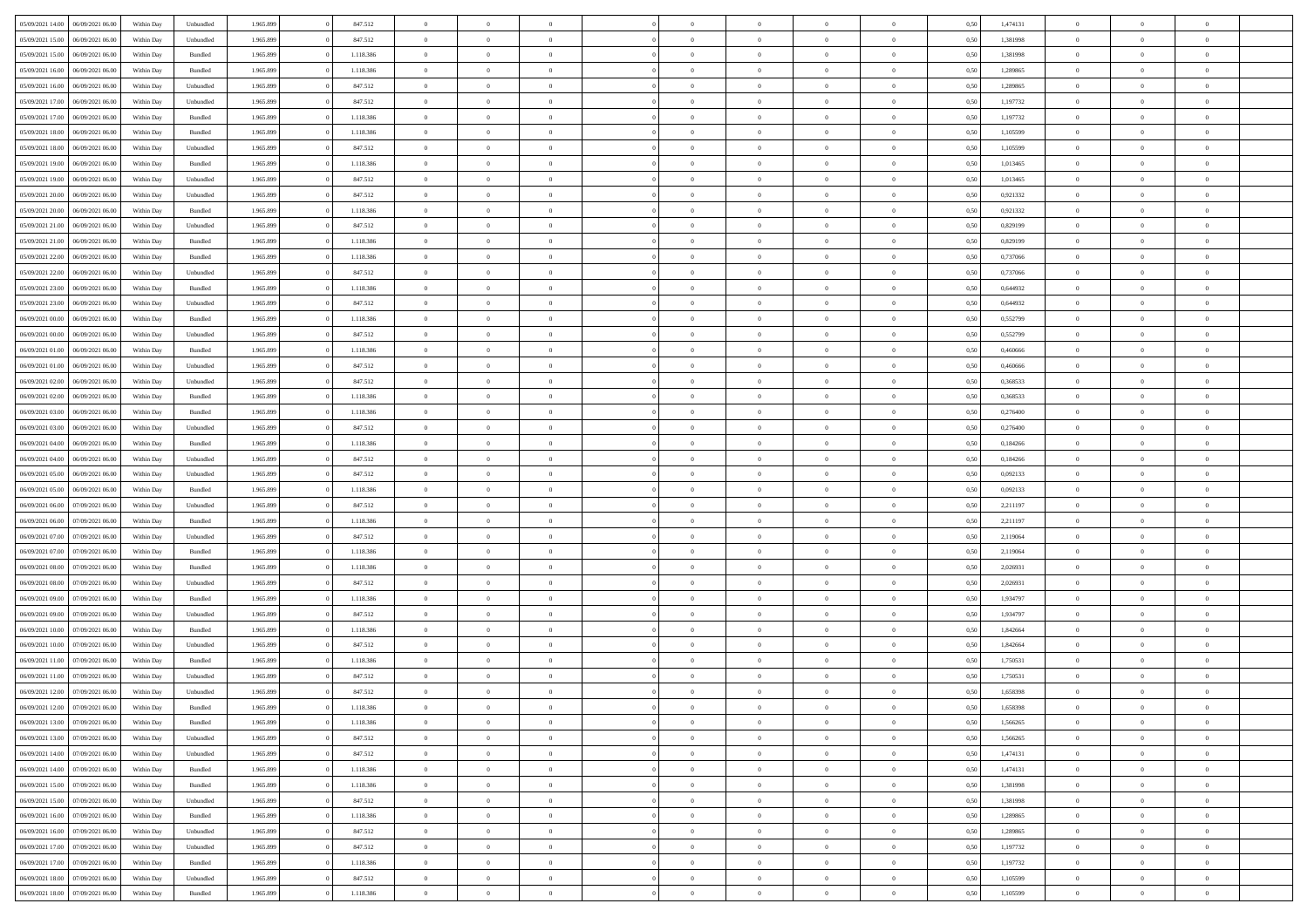| 06/09/2021 19:00 07/09/2021 06:00    | Within Day | Bundled            | 1.965.899 | 1.118.386 | $\overline{0}$ | $\overline{0}$ | $\Omega$       | $\Omega$       | $\Omega$       |                | $\overline{0}$ | 0,50 | 1,013465 | $\mathbf{0}$   | $\Omega$       | $\Omega$       |  |
|--------------------------------------|------------|--------------------|-----------|-----------|----------------|----------------|----------------|----------------|----------------|----------------|----------------|------|----------|----------------|----------------|----------------|--|
| 06/09/2021 19:00<br>07/09/2021 06:00 | Within Day | Unbundled          | 1.965.899 | 847.512   | $\bf{0}$       | $\overline{0}$ | $\overline{0}$ | $\theta$       | $\overline{0}$ | $\overline{0}$ | $\,$ 0         | 0,50 | 1,013465 | $\mathbf{0}$   | $\theta$       | $\bf{0}$       |  |
| 06/09/2021 20:00<br>07/09/2021 06:00 | Within Day | Unbundled          | 1.965.899 | 847.512   | $\overline{0}$ | $\overline{0}$ | $\overline{0}$ | $\bf{0}$       | $\bf{0}$       | $\overline{0}$ | $\mathbf{0}$   | 0,50 | 0,921332 | $\bf{0}$       | $\bf{0}$       | $\bf{0}$       |  |
| 06/09/2021 20:00<br>07/09/2021 06:00 | Within Day | Bundled            | 1.965.899 | 1.118.386 | $\overline{0}$ | $\overline{0}$ | $\overline{0}$ | $\overline{0}$ | $\overline{0}$ | $\overline{0}$ | $\overline{0}$ | 0.50 | 0,921332 | $\mathbf{0}$   | $\overline{0}$ | $\bf{0}$       |  |
| 06/09/2021 21:00<br>07/09/2021 06:00 | Within Day | Unbundled          | 1.965.899 | 847.512   | $\bf{0}$       | $\overline{0}$ | $\overline{0}$ | $\theta$       | $\overline{0}$ | $\overline{0}$ | $\bf{0}$       | 0,50 | 0,829199 | $\mathbf{0}$   | $\theta$       | $\overline{0}$ |  |
| 06/09/2021 21:00<br>07/09/2021 06:00 | Within Day | Bundled            | 1.965.899 | 1.118.386 | $\overline{0}$ | $\overline{0}$ | $\overline{0}$ | $\bf{0}$       | $\overline{0}$ | $\overline{0}$ | $\overline{0}$ | 0,50 | 0,829199 | $\overline{0}$ | $\overline{0}$ | $\overline{0}$ |  |
| 06/09/2021 22:00<br>07/09/2021 06:00 | Within Day | Bundled            | 1.965.899 | 1.118.386 | $\overline{0}$ | $\overline{0}$ | $\overline{0}$ | $\overline{0}$ | $\overline{0}$ | $\overline{0}$ | $\mathbf{0}$   | 0.50 | 0.737066 | $\overline{0}$ | $\overline{0}$ | $\overline{0}$ |  |
| 06/09/2021 22:00<br>07/09/2021 06:00 | Within Day | Unbundled          | 1.965.899 | 847.512   | $\bf{0}$       | $\overline{0}$ | $\overline{0}$ | $\theta$       | $\overline{0}$ | $\overline{0}$ | $\bf{0}$       | 0,50 | 0,737066 | $\theta$       | $\theta$       | $\bf{0}$       |  |
|                                      |            |                    |           |           |                |                |                |                |                |                |                |      |          |                |                |                |  |
| 06/09/2021 23:00<br>07/09/2021 06:00 | Within Day | Bundled            | 1.965.899 | 1.118.386 | $\overline{0}$ | $\overline{0}$ | $\bf{0}$       | $\bf{0}$       | $\bf{0}$       | $\overline{0}$ | $\mathbf{0}$   | 0,50 | 0,644932 | $\bf{0}$       | $\bf{0}$       | $\bf{0}$       |  |
| 06/09/2021 23:00<br>07/09/2021 06:00 | Within Day | Unbundled          | 1.965.899 | 847.512   | $\overline{0}$ | $\overline{0}$ | $\overline{0}$ | $\overline{0}$ | $\overline{0}$ | $\overline{0}$ | $\overline{0}$ | 0.50 | 0,644932 | $\overline{0}$ | $\overline{0}$ | $\overline{0}$ |  |
| 07/09/2021 00:00<br>07/09/2021 06:00 | Within Day | Unbundled          | 1.965.899 | 847.512   | $\bf{0}$       | $\overline{0}$ | $\overline{0}$ | $\overline{0}$ | $\overline{0}$ | $\overline{0}$ | $\,$ 0         | 0,50 | 0,552799 | $\theta$       | $\theta$       | $\bf{0}$       |  |
| 07/09/2021 00:00<br>07/09/2021 06:00 | Within Day | Bundled            | 1.965.899 | 1.118.386 | $\overline{0}$ | $\overline{0}$ | $\overline{0}$ | $\bf{0}$       | $\bf{0}$       | $\overline{0}$ | $\mathbf{0}$   | 0,50 | 0,552799 | $\bf{0}$       | $\bf{0}$       | $\bf{0}$       |  |
| 07/09/2021 01:00<br>07/09/2021 06:00 | Within Day | Unbundled          | 1.965.899 | 847.512   | $\overline{0}$ | $\overline{0}$ | $\overline{0}$ | $\overline{0}$ | $\overline{0}$ | $\overline{0}$ | $\overline{0}$ | 0.50 | 0.460666 | $\mathbf{0}$   | $\overline{0}$ | $\bf{0}$       |  |
| 07/09/2021 01:00<br>07/09/2021 06:00 | Within Day | Bundled            | 1.965.899 | 1.118.386 | $\bf{0}$       | $\overline{0}$ | $\overline{0}$ | $\theta$       | $\overline{0}$ | $\overline{0}$ | $\,$ 0         | 0,50 | 0,460666 | $\theta$       | $\theta$       | $\overline{0}$ |  |
| 07/09/2021 02:00<br>07/09/2021 06:00 | Within Day | Unbundled          | 1.965.899 | 847.512   | $\overline{0}$ | $\overline{0}$ | $\overline{0}$ | $\bf{0}$       | $\overline{0}$ | $\overline{0}$ | $\overline{0}$ | 0,50 | 0,368533 | $\overline{0}$ | $\overline{0}$ | $\overline{0}$ |  |
| 07/09/2021 02:00<br>07/09/2021 06:00 | Within Day | Bundled            | 1.965.899 | 1.118.386 | $\overline{0}$ | $\overline{0}$ | $\overline{0}$ | $\overline{0}$ | $\overline{0}$ | $\overline{0}$ | $\mathbf{0}$   | 0.50 | 0,368533 | $\overline{0}$ | $\overline{0}$ | $\overline{0}$ |  |
| 07/09/2021 03:00<br>07/09/2021 06:00 | Within Day | Bundled            | 1.965.899 | 1.118.386 | $\bf{0}$       | $\overline{0}$ | $\overline{0}$ | $\overline{0}$ | $\overline{0}$ | $\overline{0}$ | $\bf{0}$       | 0,50 | 0,276400 | $\theta$       | $\theta$       | $\bf{0}$       |  |
| 07/09/2021 03:00<br>07/09/2021 06:00 | Within Day | Unbundled          | 1.965.899 | 847.512   | $\overline{0}$ | $\overline{0}$ | $\bf{0}$       | $\bf{0}$       | $\bf{0}$       | $\overline{0}$ | $\bf{0}$       | 0,50 | 0,276400 | $\bf{0}$       | $\bf{0}$       | $\bf{0}$       |  |
| 07/09/2021 04:00<br>07/09/2021 06:00 | Within Day | Unbundled          | 1.965.899 | 847.512   | $\overline{0}$ | $\overline{0}$ | $\overline{0}$ | $\overline{0}$ | $\overline{0}$ | $\overline{0}$ | $\overline{0}$ | 0.50 | 0.184266 | $\overline{0}$ | $\overline{0}$ | $\overline{0}$ |  |
| 07/09/2021 04:00<br>07/09/2021 06:00 | Within Day | $\mathbf B$ undled | 1.965.899 | 1.118.386 | $\bf{0}$       | $\overline{0}$ | $\overline{0}$ | $\overline{0}$ | $\overline{0}$ | $\overline{0}$ | $\,$ 0         | 0,50 | 0,184266 | $\theta$       | $\theta$       | $\bf{0}$       |  |
|                                      |            |                    |           |           |                |                |                |                |                |                |                |      |          |                |                |                |  |
| 07/09/2021 05:00<br>07/09/2021 06:00 | Within Day | Unbundled          | 1.965.899 | 847.512   | $\overline{0}$ | $\overline{0}$ | $\overline{0}$ | $\bf{0}$       | $\bf{0}$       | $\overline{0}$ | $\mathbf{0}$   | 0,50 | 0,092133 | $\bf{0}$       | $\bf{0}$       | $\bf{0}$       |  |
| 07/09/2021 05:00<br>07/09/2021 06:00 | Within Day | Bundled            | 1.965.899 | 1.118.386 | $\overline{0}$ | $\overline{0}$ | $\overline{0}$ | $\overline{0}$ | $\overline{0}$ | $\overline{0}$ | $\overline{0}$ | 0.50 | 0,092133 | $\overline{0}$ | $\overline{0}$ | $\bf{0}$       |  |
| 07/09/2021 06:00<br>08/09/2021 06:00 | Within Day | Unbundled          | 1.965.899 | 847.512   | $\bf{0}$       | $\overline{0}$ | $\overline{0}$ | $\overline{0}$ | $\overline{0}$ | $\overline{0}$ | $\,$ 0         | 0,50 | 2,211197 | $\mathbf{0}$   | $\theta$       | $\bf{0}$       |  |
| 07/09/2021 06:00<br>08/09/2021 06:00 | Within Day | Bundled            | 1.965.899 | 1.118.386 | $\overline{0}$ | $\overline{0}$ | $\overline{0}$ | $\bf{0}$       | $\overline{0}$ | $\overline{0}$ | $\overline{0}$ | 0,50 | 2,211197 | $\overline{0}$ | $\overline{0}$ | $\overline{0}$ |  |
| 07/09/2021 07:00<br>08/09/2021 06:00 | Within Day | Bundled            | 1.965.899 | 1.118.386 | $\overline{0}$ | $\overline{0}$ | $\overline{0}$ | $\overline{0}$ | $\overline{0}$ | $\overline{0}$ | $\overline{0}$ | 0.50 | 2.119064 | $\overline{0}$ | $\overline{0}$ | $\overline{0}$ |  |
| 07/09/2021 07:00<br>08/09/2021 06:00 | Within Day | Unbundled          | 1.965.899 | 847.512   | $\bf{0}$       | $\overline{0}$ | $\bf{0}$       | $\overline{0}$ | $\overline{0}$ | $\overline{0}$ | $\bf{0}$       | 0,50 | 2,119064 | $\theta$       | $\theta$       | $\bf{0}$       |  |
| 07/09/2021 08:00<br>08/09/2021 06:00 | Within Day | Unbundled          | 1.965.899 | 847.512   | $\overline{0}$ | $\overline{0}$ | $\bf{0}$       | $\bf{0}$       | $\bf{0}$       | $\overline{0}$ | $\bf{0}$       | 0,50 | 2,026931 | $\bf{0}$       | $\bf{0}$       | $\bf{0}$       |  |
| 07/09/2021 08:00<br>08/09/2021 06:00 | Within Day | Bundled            | 1.965.899 | 1.118.386 | $\overline{0}$ | $\overline{0}$ | $\overline{0}$ | $\overline{0}$ | $\overline{0}$ | $\overline{0}$ | $\overline{0}$ | 0.50 | 2.026931 | $\overline{0}$ | $\overline{0}$ | $\bf{0}$       |  |
| 07/09/2021 09:00<br>08/09/2021 06:00 | Within Day | Bundled            | 1.965.899 | 1.118.386 | $\bf{0}$       | $\overline{0}$ | $\overline{0}$ | $\overline{0}$ | $\overline{0}$ | $\overline{0}$ | $\,$ 0         | 0,50 | 1,934797 | $\,$ 0 $\,$    | $\theta$       | $\bf{0}$       |  |
| 07/09/2021 09:00<br>08/09/2021 06:00 | Within Day | Unbundled          | 1.965.899 | 847.512   | $\overline{0}$ | $\overline{0}$ | $\overline{0}$ | $\bf{0}$       | $\bf{0}$       | $\overline{0}$ | $\mathbf{0}$   | 0,50 | 1,934797 | $\bf{0}$       | $\bf{0}$       | $\bf{0}$       |  |
| 07/09/2021 10:00<br>08/09/2021 06:00 | Within Day | Bundled            | 1.965.899 | 1.118.386 | $\overline{0}$ | $\overline{0}$ | $\overline{0}$ | $\overline{0}$ | $\overline{0}$ | $\Omega$       | $\overline{0}$ | 0,50 | 1,842664 | $\bf{0}$       | $\Omega$       | $\Omega$       |  |
| 07/09/2021 10:00<br>08/09/2021 06:00 | Within Day | Unbundled          | 1.965.899 | 847.512   | $\bf{0}$       | $\overline{0}$ | $\overline{0}$ | $\theta$       | $\overline{0}$ | $\overline{0}$ | $\,$ 0         | 0,50 | 1,842664 | $\theta$       | $\theta$       | $\bf{0}$       |  |
| 07/09/2021 11:00<br>08/09/2021 06:00 | Within Day | Unbundled          | 1.965.899 | 847.512   | $\overline{0}$ | $\overline{0}$ | $\overline{0}$ | $\bf{0}$       | $\overline{0}$ | $\overline{0}$ | $\overline{0}$ | 0,50 | 1,750531 | $\overline{0}$ | $\overline{0}$ | $\overline{0}$ |  |
|                                      |            |                    |           |           |                |                |                |                |                |                |                |      |          |                |                |                |  |
| 07/09/2021 11:00<br>08/09/2021 06:00 | Within Day | Bundled            | 1.965.899 | 1.118.386 | $\overline{0}$ | $\overline{0}$ | $\overline{0}$ | $\overline{0}$ | $\overline{0}$ | $\Omega$       | $\overline{0}$ | 0.50 | 1,750531 | $\overline{0}$ | $\Omega$       | $\Omega$       |  |
| 07/09/2021 12:00<br>08/09/2021 06:00 | Within Day | Bundled            | 1.965.899 | 1.118.386 | $\bf{0}$       | $\overline{0}$ | $\overline{0}$ | $\overline{0}$ | $\overline{0}$ | $\overline{0}$ | $\bf{0}$       | 0,50 | 1,658398 | $\theta$       | $\theta$       | $\bf{0}$       |  |
| 07/09/2021 12:00<br>08/09/2021 06:00 | Within Day | Unbundled          | 1.965.899 | 847.512   | $\overline{0}$ | $\overline{0}$ | $\overline{0}$ | $\bf{0}$       | $\bf{0}$       | $\overline{0}$ | $\bf{0}$       | 0,50 | 1,658398 | $\bf{0}$       | $\bf{0}$       | $\bf{0}$       |  |
| 07/09/2021 13:00<br>08/09/2021 06:00 | Within Day | Bundled            | 1.965.899 | 1.118.386 | $\overline{0}$ | $\overline{0}$ | $\Omega$       | $\overline{0}$ | $\overline{0}$ | $\Omega$       | $\theta$       | 0.50 | 1,566265 | $\overline{0}$ | $\Omega$       | $\Omega$       |  |
| 07/09/2021 13:00<br>08/09/2021 06:00 | Within Day | Unbundled          | 1.965.899 | 847.512   | $\bf{0}$       | $\overline{0}$ | $\overline{0}$ | $\overline{0}$ | $\overline{0}$ | $\overline{0}$ | $\,$ 0         | 0,50 | 1,566265 | $\theta$       | $\theta$       | $\bf{0}$       |  |
| 07/09/2021 14:00<br>08/09/2021 06:00 | Within Day | Unbundled          | 1.965.899 | 847.512   | $\overline{0}$ | $\overline{0}$ | $\overline{0}$ | $\bf{0}$       | $\bf{0}$       | $\overline{0}$ | $\mathbf{0}$   | 0,50 | 1,474131 | $\overline{0}$ | $\bf{0}$       | $\bf{0}$       |  |
| 07/09/2021 14:00<br>08/09/2021 06:00 | Within Day | Bundled            | 1.965.899 | 1.118.386 | $\overline{0}$ | $\overline{0}$ | $\overline{0}$ | $\overline{0}$ | $\bf{0}$       | $\Omega$       | $\overline{0}$ | 0,50 | 1,474131 | $\overline{0}$ | $\overline{0}$ | $\Omega$       |  |
| 07/09/2021 15:00<br>08/09/2021 06:00 | Within Day | Bundled            | 1.965.899 | 1.118.386 | $\bf{0}$       | $\overline{0}$ | $\overline{0}$ | $\overline{0}$ | $\overline{0}$ | $\overline{0}$ | $\,$ 0         | 0,50 | 1,381998 | $\,$ 0 $\,$    | $\theta$       | $\bf{0}$       |  |
| 07/09/2021 15:00<br>08/09/2021 06:00 | Within Day | Unbundled          | 1.965.899 | 847.512   | $\overline{0}$ | $\overline{0}$ | $\overline{0}$ | $\bf{0}$       | $\overline{0}$ | $\overline{0}$ | $\overline{0}$ | 0,50 | 1,381998 | $\overline{0}$ | $\bf{0}$       | $\bf{0}$       |  |
| 07/09/2021 16:00<br>08/09/2021 06:00 | Within Day | Unbundled          | 1.965.899 | 847.512   | $\overline{0}$ | $\theta$       | $\Omega$       | $\overline{0}$ | $\overline{0}$ | $\Omega$       | $\overline{0}$ | 0.50 | 1,289865 | $\bf{0}$       | $\Omega$       | $\Omega$       |  |
| 07/09/2021 16:00<br>08/09/2021 06:00 | Within Day | Bundled            | 1.965.899 | 1.118.386 | $\bf{0}$       | $\bf{0}$       | $\overline{0}$ | $\bf{0}$       | $\bf{0}$       | $\overline{0}$ | $\,$ 0         | 0,50 | 1,289865 | $\bf{0}$       | $\,$ 0         | $\bf{0}$       |  |
| 07/09/2021 17:00 08/09/2021 06:00    | Within Day | Bundled            | 1.965.899 | 1.118.386 | $\bf{0}$       | $\bf{0}$       |                |                |                |                |                | 0,50 | 1,197732 | $\bf{0}$       | $\bf{0}$       |                |  |
| 07/09/2021 17:00 08/09/2021 06:00    | Within Day | Unbundled          | 1.965.899 | 847.512   | $\overline{0}$ | $\overline{0}$ | $\overline{0}$ | $\overline{0}$ | $\overline{0}$ | $\overline{0}$ | $\mathbf{0}$   | 0,50 | 1,197732 | $\overline{0}$ | $\theta$       | $\overline{0}$ |  |
| 07/09/2021 18:00<br>08/09/2021 06:00 | Within Day | Unbundled          | 1.965.899 | 847.512   | $\overline{0}$ | $\overline{0}$ | $\overline{0}$ | $\bf{0}$       | $\overline{0}$ | $\overline{0}$ | $\mathbf{0}$   | 0,50 | 1,105599 | $\,0\,$        | $\overline{0}$ | $\,$ 0 $\,$    |  |
| 07/09/2021 18:00<br>08/09/2021 06:00 | Within Day | Bundled            | 1.965.899 | 1.118.386 | $\overline{0}$ | $\overline{0}$ | $\overline{0}$ | $\bf{0}$       | $\overline{0}$ | $\overline{0}$ | $\overline{0}$ | 0,50 | 1,105599 | $\overline{0}$ | $\overline{0}$ | $\overline{0}$ |  |
|                                      |            |                    |           |           |                |                | $\overline{0}$ |                |                |                |                |      |          | $\overline{0}$ | $\overline{0}$ | $\overline{0}$ |  |
| 07/09/2021 19:00<br>08/09/2021 06:00 | Within Day | Unbundled          | 1.965.899 | 847.512   | $\overline{0}$ | $\overline{0}$ |                | $\bf{0}$       | $\bf{0}$       | $\overline{0}$ | $\overline{0}$ | 0,50 | 1,013465 |                |                |                |  |
| 07/09/2021 19:00<br>08/09/2021 06:00 | Within Day | Bundled            | 1.965.899 | 1.118.386 | $\overline{0}$ | $\overline{0}$ | $\overline{0}$ | $\overline{0}$ | $\overline{0}$ | $\overline{0}$ | $\mathbf{0}$   | 0,50 | 1,013465 | $\,0\,$        | $\theta$       | $\bf{0}$       |  |
| 07/09/2021 20:00<br>08/09/2021 06:00 | Within Day | Unbundled          | 1.965.899 | 847.512   | $\overline{0}$ | $\overline{0}$ | $\overline{0}$ | $\overline{0}$ | $\overline{0}$ | $\overline{0}$ | $\overline{0}$ | 0,50 | 0,921332 | $\overline{0}$ | $\overline{0}$ | $\overline{0}$ |  |
| 07/09/2021 20:00<br>08/09/2021 06:00 | Within Day | Bundled            | 1.965.899 | 1.118.386 | $\overline{0}$ | $\overline{0}$ | $\overline{0}$ | $\overline{0}$ | $\overline{0}$ | $\overline{0}$ | $\overline{0}$ | 0,50 | 0,921332 | $\overline{0}$ | $\overline{0}$ | $\overline{0}$ |  |
| 07/09/2021 21:00<br>08/09/2021 06:00 | Within Day | Unbundled          | 1.965.899 | 847.512   | $\overline{0}$ | $\overline{0}$ | $\overline{0}$ | $\bf{0}$       | $\bf{0}$       | $\overline{0}$ | $\,$ 0 $\,$    | 0,50 | 0,829199 | $\,0\,$        | $\theta$       | $\,$ 0         |  |
| 08/09/2021 06:00<br>07/09/2021 21:00 | Within Day | Bundled            | 1.965.899 | 1.118.386 | $\overline{0}$ | $\overline{0}$ | $\overline{0}$ | $\bf{0}$       | $\overline{0}$ | $\overline{0}$ | $\overline{0}$ | 0,50 | 0,829199 | $\bf{0}$       | $\bf{0}$       | $\overline{0}$ |  |
| 07/09/2021 22:00<br>08/09/2021 06:00 | Within Day | Unbundled          | 1.965.899 | 847.512   | $\overline{0}$ | $\overline{0}$ | $\overline{0}$ | $\overline{0}$ | $\overline{0}$ | $\overline{0}$ | $\overline{0}$ | 0,50 | 0,737066 | $\overline{0}$ | $\overline{0}$ | $\overline{0}$ |  |
| 07/09/2021 22:00<br>08/09/2021 06:00 | Within Day | Bundled            | 1.965.899 | 1.118.386 | $\overline{0}$ | $\overline{0}$ | $\overline{0}$ | $\bf{0}$       | $\bf{0}$       | $\overline{0}$ | $\,$ 0 $\,$    | 0,50 | 0,737066 | $\,0\,$        | $\,0\,$        | $\,$ 0         |  |
| 07/09/2021 23:00   08/09/2021 06:00  | Within Day | Unbundled          | 1.965.899 | 847.512   | $\overline{0}$ | $\overline{0}$ | $\overline{0}$ | $\bf{0}$       | $\overline{0}$ | $\overline{0}$ | $\overline{0}$ | 0,50 | 0,644932 | $\overline{0}$ | $\bf{0}$       | $\overline{0}$ |  |
|                                      |            |                    |           |           |                |                |                |                |                |                |                |      |          |                |                |                |  |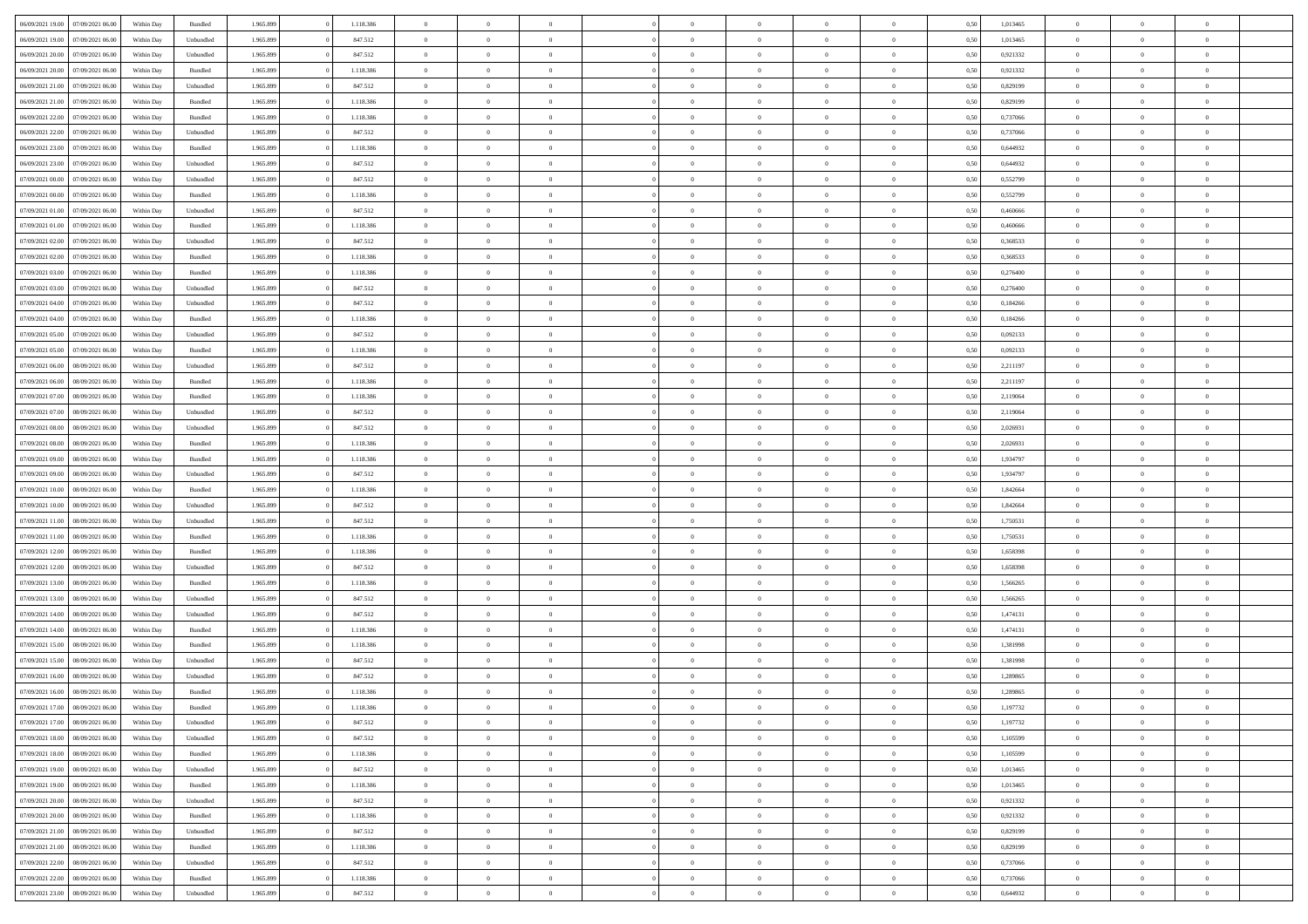| 07/09/2021 23:00 08/09/2021 06:00    | Within Day | Bundled   | 1.965.899 | 1.118.386 | $\overline{0}$ | $\overline{0}$ | $\Omega$       | $\Omega$       | $\Omega$       |                | $\overline{0}$ | 0,50 | 0,644932 | $\mathbf{0}$   | $\Omega$       | $\Omega$       |  |
|--------------------------------------|------------|-----------|-----------|-----------|----------------|----------------|----------------|----------------|----------------|----------------|----------------|------|----------|----------------|----------------|----------------|--|
| 08/09/2021 00:00<br>08/09/2021 06:00 | Within Day | Unbundled | 1.965.899 | 847.512   | $\bf{0}$       | $\overline{0}$ | $\overline{0}$ | $\theta$       | $\overline{0}$ | $\overline{0}$ | $\,$ 0         | 0,50 | 0,552799 | $\mathbf{0}$   | $\theta$       | $\bf{0}$       |  |
| 08/09/2021 00:00<br>08/09/2021 06:00 | Within Day | Bundled   | 1.965.899 | 1.118.386 | $\overline{0}$ | $\overline{0}$ | $\overline{0}$ | $\bf{0}$       | $\bf{0}$       | $\overline{0}$ | $\mathbf{0}$   | 0,50 | 0,552799 | $\overline{0}$ | $\bf{0}$       | $\bf{0}$       |  |
| 08/09/2021 01:00<br>08/09/2021 06:00 | Within Day | Bundled   | 1.965.899 | 1.118.386 | $\overline{0}$ | $\overline{0}$ | $\overline{0}$ | $\overline{0}$ | $\overline{0}$ | $\overline{0}$ | $\overline{0}$ | 0.50 | 0.460666 | $\mathbf{0}$   | $\overline{0}$ | $\bf{0}$       |  |
| 08/09/2021 01:00<br>08/09/2021 06:00 | Within Day | Unbundled | 1.965.899 | 847.512   | $\bf{0}$       | $\overline{0}$ | $\overline{0}$ | $\theta$       | $\overline{0}$ | $\overline{0}$ | $\bf{0}$       | 0,50 | 0,460666 | $\theta$       | $\theta$       | $\overline{0}$ |  |
| 08/09/2021 02:00<br>08/09/2021 06:00 | Within Day | Bundled   | 1.965.899 | 1.118.386 | $\overline{0}$ | $\overline{0}$ | $\overline{0}$ | $\bf{0}$       | $\overline{0}$ | $\overline{0}$ | $\overline{0}$ | 0,50 | 0,368533 | $\overline{0}$ | $\overline{0}$ | $\overline{0}$ |  |
| 08/09/2021 02:00<br>08/09/2021 06:00 | Within Day | Unbundled | 1.965.899 | 847.512   | $\overline{0}$ | $\overline{0}$ | $\overline{0}$ | $\overline{0}$ | $\overline{0}$ | $\overline{0}$ | $\overline{0}$ | 0.50 | 0,368533 | $\mathbf{0}$   | $\overline{0}$ | $\overline{0}$ |  |
|                                      |            |           |           |           |                |                |                |                |                |                |                |      |          |                |                |                |  |
| 08/09/2021 03:00<br>08/09/2021 06:00 | Within Day | Unbundled | 1.965.899 | 847.512   | $\bf{0}$       | $\overline{0}$ | $\overline{0}$ | $\theta$       | $\overline{0}$ | $\overline{0}$ | $\bf{0}$       | 0,50 | 0,276400 | $\theta$       | $\theta$       | $\bf{0}$       |  |
| 08/09/2021 03:00<br>08/09/2021 06:00 | Within Day | Bundled   | 1.965.899 | 1.118.386 | $\overline{0}$ | $\overline{0}$ | $\overline{0}$ | $\bf{0}$       | $\bf{0}$       | $\overline{0}$ | $\bf{0}$       | 0,50 | 0,276400 | $\bf{0}$       | $\bf{0}$       | $\bf{0}$       |  |
| 08/09/2021 04:00<br>08/09/2021 06:00 | Within Day | Bundled   | 1.965.899 | 1.118.386 | $\overline{0}$ | $\overline{0}$ | $\overline{0}$ | $\overline{0}$ | $\overline{0}$ | $\overline{0}$ | $\overline{0}$ | 0.50 | 0,184266 | $\overline{0}$ | $\overline{0}$ | $\overline{0}$ |  |
| 08/09/2021 04:00<br>08/09/2021 06:00 | Within Day | Unbundled | 1.965.899 | 847.512   | $\bf{0}$       | $\overline{0}$ | $\overline{0}$ | $\overline{0}$ | $\overline{0}$ | $\overline{0}$ | $\,$ 0         | 0,50 | 0,184266 | $\theta$       | $\theta$       | $\bf{0}$       |  |
| 08/09/2021 05:00<br>08/09/2021 06:00 | Within Day | Bundled   | 1.965.899 | 1.118.386 | $\overline{0}$ | $\overline{0}$ | $\overline{0}$ | $\bf{0}$       | $\bf{0}$       | $\overline{0}$ | $\mathbf{0}$   | 0,50 | 0,092133 | $\bf{0}$       | $\bf{0}$       | $\bf{0}$       |  |
| 08/09/2021 05:00<br>08/09/2021 06:00 | Within Day | Unbundled | 1.965.899 | 847.512   | $\overline{0}$ | $\overline{0}$ | $\overline{0}$ | $\overline{0}$ | $\overline{0}$ | $\overline{0}$ | $\overline{0}$ | 0.50 | 0.092133 | $\mathbf{0}$   | $\overline{0}$ | $\bf{0}$       |  |
| 08/09/2021 06:00<br>09/09/2021 06:00 | Within Day | Bundled   | 1.965.899 | 1.118.386 | $\bf{0}$       | $\overline{0}$ | $\overline{0}$ | $\theta$       | $\overline{0}$ | $\overline{0}$ | $\,$ 0         | 0,50 | 2,211197 | $\theta$       | $\theta$       | $\overline{0}$ |  |
| 08/09/2021 06:00<br>09/09/2021 06:00 | Within Day | Unbundled | 1.965.899 | 847.512   | $\overline{0}$ | $\overline{0}$ | $\overline{0}$ | $\bf{0}$       | $\overline{0}$ | $\overline{0}$ | $\overline{0}$ | 0,50 | 2,211197 | $\overline{0}$ | $\overline{0}$ | $\overline{0}$ |  |
| 08/09/2021 07:00<br>09/09/2021 06:00 | Within Day | Bundled   | 1.965.899 | 1.118.386 | $\overline{0}$ | $\overline{0}$ | $\overline{0}$ | $\overline{0}$ | $\overline{0}$ | $\overline{0}$ | $\mathbf{0}$   | 0.50 | 2.119064 | $\overline{0}$ | $\overline{0}$ | $\overline{0}$ |  |
| 08/09/2021 07:00<br>09/09/2021 06:00 | Within Day | Unbundled | 1.965.899 | 847.512   | $\bf{0}$       | $\overline{0}$ | $\overline{0}$ | $\overline{0}$ | $\overline{0}$ | $\overline{0}$ | $\bf{0}$       | 0,50 | 2,119064 | $\theta$       | $\theta$       | $\bf{0}$       |  |
| 08/09/2021 08:00<br>09/09/2021 06:00 | Within Day | Bundled   | 1.965.899 | 1.118.386 | $\overline{0}$ | $\overline{0}$ | $\bf{0}$       | $\bf{0}$       | $\bf{0}$       | $\overline{0}$ | $\bf{0}$       | 0,50 | 2,026931 | $\bf{0}$       | $\bf{0}$       | $\bf{0}$       |  |
| 08/09/2021 08:00<br>09/09/2021 06:00 | Within Day | Unbundled | 1.965.899 | 847.512   | $\overline{0}$ | $\overline{0}$ | $\overline{0}$ | $\overline{0}$ | $\overline{0}$ | $\overline{0}$ | $\overline{0}$ | 0.50 | 2.026931 | $\overline{0}$ | $\overline{0}$ | $\overline{0}$ |  |
|                                      |            |           |           |           |                |                |                |                |                |                |                |      |          |                |                |                |  |
| 08/09/2021 09:00<br>09/09/2021 06:00 | Within Day | Bundled   | 1.965.899 | 1.118.386 | $\bf{0}$       | $\overline{0}$ | $\overline{0}$ | $\overline{0}$ | $\overline{0}$ | $\overline{0}$ | $\,$ 0         | 0,50 | 1,934797 | $\theta$       | $\theta$       | $\bf{0}$       |  |
| 08/09/2021 09:00<br>09/09/2021 06:00 | Within Day | Unbundled | 1.965.899 | 847.512   | $\overline{0}$ | $\overline{0}$ | $\overline{0}$ | $\bf{0}$       | $\bf{0}$       | $\overline{0}$ | $\mathbf{0}$   | 0,50 | 1,934797 | $\bf{0}$       | $\bf{0}$       | $\bf{0}$       |  |
| 08/09/2021 10:00<br>09/09/2021 06:00 | Within Day | Bundled   | 1.965.899 | 1.118.386 | $\overline{0}$ | $\overline{0}$ | $\overline{0}$ | $\overline{0}$ | $\overline{0}$ | $\overline{0}$ | $\overline{0}$ | 0.50 | 1.842664 | $\overline{0}$ | $\overline{0}$ | $\bf{0}$       |  |
| 08/09/2021 10:00<br>09/09/2021 06:00 | Within Day | Unbundled | 1.965.899 | 847.512   | $\bf{0}$       | $\overline{0}$ | $\overline{0}$ | $\overline{0}$ | $\overline{0}$ | $\overline{0}$ | $\,$ 0         | 0,50 | 1,842664 | $\mathbf{0}$   | $\theta$       | $\bf{0}$       |  |
| 08/09/2021 11:00<br>09/09/2021 06:00 | Within Day | Unbundled | 1.965.899 | 847.512   | $\overline{0}$ | $\overline{0}$ | $\overline{0}$ | $\bf{0}$       | $\overline{0}$ | $\overline{0}$ | $\overline{0}$ | 0,50 | 1,750531 | $\overline{0}$ | $\overline{0}$ | $\overline{0}$ |  |
| 08/09/2021 11:00<br>09/09/2021 06:00 | Within Day | Bundled   | 1.965.899 | 1.118.386 | $\overline{0}$ | $\overline{0}$ | $\overline{0}$ | $\overline{0}$ | $\overline{0}$ | $\overline{0}$ | $\overline{0}$ | 0.50 | 1,750531 | $\overline{0}$ | $\overline{0}$ | $\overline{0}$ |  |
| 08/09/2021 12:00<br>09/09/2021 06:00 | Within Day | Unbundled | 1.965.899 | 847.512   | $\bf{0}$       | $\overline{0}$ | $\overline{0}$ | $\overline{0}$ | $\overline{0}$ | $\overline{0}$ | $\bf{0}$       | 0,50 | 1,658398 | $\theta$       | $\theta$       | $\bf{0}$       |  |
| 08/09/2021 12:00<br>09/09/2021 06:00 | Within Day | Bundled   | 1.965.899 | 1.118.386 | $\overline{0}$ | $\overline{0}$ | $\overline{0}$ | $\bf{0}$       | $\bf{0}$       | $\overline{0}$ | $\bf{0}$       | 0,50 | 1,658398 | $\bf{0}$       | $\bf{0}$       | $\bf{0}$       |  |
| 08/09/2021 13:00<br>09/09/2021 06:00 | Within Day | Bundled   | 1.965.899 | 1.118.386 | $\overline{0}$ | $\overline{0}$ | $\overline{0}$ | $\overline{0}$ | $\overline{0}$ | $\overline{0}$ | $\overline{0}$ | 0.50 | 1,566265 | $\overline{0}$ | $\overline{0}$ | $\bf{0}$       |  |
| 08/09/2021 13:00<br>09/09/2021 06:00 | Within Day | Unbundled | 1.965.899 | 847.512   | $\bf{0}$       | $\overline{0}$ | $\overline{0}$ | $\overline{0}$ | $\overline{0}$ | $\overline{0}$ | $\,$ 0         | 0,50 | 1,566265 | $\,$ 0 $\,$    | $\theta$       | $\bf{0}$       |  |
| 08/09/2021 14:00<br>09/09/2021 06:00 | Within Day | Bundled   | 1.965.899 | 1.118.386 | $\overline{0}$ | $\overline{0}$ | $\overline{0}$ | $\bf{0}$       | $\bf{0}$       | $\overline{0}$ | $\mathbf{0}$   | 0,50 | 1,474131 | $\overline{0}$ | $\bf{0}$       | $\bf{0}$       |  |
|                                      |            |           |           |           |                | $\overline{0}$ | $\overline{0}$ | $\overline{0}$ | $\overline{0}$ | $\Omega$       | $\overline{0}$ |      |          | $\bf{0}$       | $\Omega$       | $\Omega$       |  |
| 08/09/2021 14:00<br>09/09/2021 06.00 | Within Day | Unbundled | 1.965.899 | 847.512   | $\overline{0}$ |                |                |                |                |                |                | 0,50 | 1,474131 |                |                |                |  |
| 08/09/2021 15:00<br>09/09/2021 06:00 | Within Day | Unbundled | 1.965.899 | 847.512   | $\bf{0}$       | $\overline{0}$ | $\overline{0}$ | $\theta$       | $\overline{0}$ | $\overline{0}$ | $\,$ 0         | 0,50 | 1,381998 | $\theta$       | $\theta$       | $\bf{0}$       |  |
| 08/09/2021 15:00<br>09/09/2021 06:00 | Within Day | Bundled   | 1.965.899 | 1.118.386 | $\overline{0}$ | $\overline{0}$ | $\overline{0}$ | $\bf{0}$       | $\overline{0}$ | $\overline{0}$ | $\overline{0}$ | 0,50 | 1,381998 | $\overline{0}$ | $\overline{0}$ | $\overline{0}$ |  |
| 08/09/2021 16:00<br>09/09/2021 06:00 | Within Day | Bundled   | 1.965.899 | 1.118.386 | $\overline{0}$ | $\overline{0}$ | $\overline{0}$ | $\overline{0}$ | $\overline{0}$ | $\Omega$       | $\overline{0}$ | 0.50 | 1,289865 | $\overline{0}$ | $\Omega$       | $\Omega$       |  |
| 08/09/2021 16:00<br>09/09/2021 06:00 | Within Day | Unbundled | 1.965.899 | 847.512   | $\bf{0}$       | $\overline{0}$ | $\overline{0}$ | $\overline{0}$ | $\overline{0}$ | $\overline{0}$ | $\bf{0}$       | 0,50 | 1,289865 | $\overline{0}$ | $\theta$       | $\bf{0}$       |  |
| 08/09/2021 17:00<br>09/09/2021 06:00 | Within Day | Unbundled | 1.965.899 | 847.512   | $\overline{0}$ | $\overline{0}$ | $\overline{0}$ | $\bf{0}$       | $\bf{0}$       | $\overline{0}$ | $\bf{0}$       | 0,50 | 1,197732 | $\bf{0}$       | $\bf{0}$       | $\bf{0}$       |  |
| 08/09/2021 17:00<br>09/09/2021 06:00 | Within Day | Bundled   | 1.965.899 | 1.118.386 | $\overline{0}$ | $\overline{0}$ | $\Omega$       | $\overline{0}$ | $\overline{0}$ | $\Omega$       | $\theta$       | 0.50 | 1,197732 | $\overline{0}$ | $\Omega$       | $\Omega$       |  |
| 08/09/2021 18:00<br>09/09/2021 06:00 | Within Day | Bundled   | 1.965.899 | 1.118.386 | $\bf{0}$       | $\overline{0}$ | $\overline{0}$ | $\overline{0}$ | $\overline{0}$ | $\overline{0}$ | $\,$ 0         | 0,50 | 1,105599 | $\,$ 0 $\,$    | $\theta$       | $\bf{0}$       |  |
| 08/09/2021 18:00<br>09/09/2021 06:00 | Within Day | Unbundled | 1.965.899 | 847.512   | $\overline{0}$ | $\overline{0}$ | $\overline{0}$ | $\bf{0}$       | $\bf{0}$       | $\overline{0}$ | $\mathbf{0}$   | 0,50 | 1,105599 | $\overline{0}$ | $\bf{0}$       | $\bf{0}$       |  |
| 08/09/2021 19:00<br>09/09/2021 06.00 | Within Day | Bundled   | 1.965.899 | 1.118.386 | $\overline{0}$ | $\overline{0}$ | $\overline{0}$ | $\overline{0}$ | $\bf{0}$       | $\Omega$       | $\overline{0}$ | 0.50 | 1,013465 | $\overline{0}$ | $\Omega$       | $\Omega$       |  |
| 08/09/2021 19:00<br>09/09/2021 06:00 | Within Day | Unbundled | 1.965.899 | 847.512   | $\bf{0}$       | $\overline{0}$ | $\overline{0}$ | $\overline{0}$ | $\overline{0}$ | $\overline{0}$ | $\,$ 0         | 0,50 | 1,013465 | $\,0\,$        | $\theta$       | $\bf{0}$       |  |
| 08/09/2021 20:00<br>09/09/2021 06.00 | Within Day | Unbundled | 1.965.899 | 847.512   | $\overline{0}$ | $\overline{0}$ | $\overline{0}$ | $\bf{0}$       | $\overline{0}$ | $\overline{0}$ | $\overline{0}$ | 0,50 | 0,921332 | $\overline{0}$ | $\bf{0}$       | $\bf{0}$       |  |
| 08/09/2021 20:00<br>09/09/2021 06:00 | Within Day | Bundled   | 1.965.899 | 1.118.386 | $\overline{0}$ | $\theta$       | $\Omega$       | $\Omega$       | $\overline{0}$ | $\Omega$       | $\overline{0}$ | 0.50 | 0,921332 | $\bf{0}$       | $\Omega$       | $\Omega$       |  |
| 08/09/2021 21:00 09/09/2021 06:00    | Within Day | Unbundled | 1.965.899 | 847.512   | $\bf{0}$       | $\bf{0}$       | $\bf{0}$       | $\bf{0}$       | $\bf{0}$       | $\overline{0}$ | $\,$ 0         | 0,50 | 0,829199 | $\bf{0}$       | $\,$ 0         | $\bf{0}$       |  |
| 08/09/2021 21:00 09/09/2021 06:00    | Within Day | Bundled   | 1.965.899 | 1.118.386 | $\bf{0}$       | $\bf{0}$       |                | $\bf{0}$       |                |                |                | 0,50 | 0,829199 | $\bf{0}$       | $\bf{0}$       |                |  |
|                                      |            |           |           |           |                |                |                |                |                |                |                |      |          |                |                |                |  |
| 08/09/2021 22:00 09/09/2021 06:00    | Within Day | Unbundled | 1.965.899 | 847.512   | $\overline{0}$ | $\overline{0}$ | $\overline{0}$ | $\overline{0}$ | $\overline{0}$ | $\overline{0}$ | $\mathbf{0}$   | 0,50 | 0.737066 | $\overline{0}$ | $\theta$       | $\theta$       |  |
| 08/09/2021 22:00<br>09/09/2021 06:00 | Within Day | Bundled   | 1.965.899 | 1.118.386 | $\overline{0}$ | $\overline{0}$ | $\overline{0}$ | $\bf{0}$       | $\overline{0}$ | $\overline{0}$ | $\mathbf{0}$   | 0,50 | 0,737066 | $\,0\,$        | $\overline{0}$ | $\,$ 0 $\,$    |  |
| 08/09/2021 23:00<br>09/09/2021 06:00 | Within Day | Bundled   | 1.965.899 | 1.118.386 | $\overline{0}$ | $\overline{0}$ | $\overline{0}$ | $\bf{0}$       | $\overline{0}$ | $\overline{0}$ | $\overline{0}$ | 0,50 | 0,644932 | $\overline{0}$ | $\overline{0}$ | $\overline{0}$ |  |
| 08/09/2021 23:00<br>09/09/2021 06:00 | Within Day | Unbundled | 1.965.899 | 847.512   | $\overline{0}$ | $\overline{0}$ | $\overline{0}$ | $\bf{0}$       | $\bf{0}$       | $\overline{0}$ | $\overline{0}$ | 0,50 | 0,644932 | $\overline{0}$ | $\overline{0}$ | $\overline{0}$ |  |
| 09/09/2021 00:00<br>09/09/2021 06:00 | Within Day | Unbundled | 1.965.899 | 847.512   | $\overline{0}$ | $\overline{0}$ | $\overline{0}$ | $\overline{0}$ | $\overline{0}$ | $\overline{0}$ | $\mathbf{0}$   | 0,50 | 0,552799 | $\,0\,$        | $\theta$       | $\bf{0}$       |  |
| 09/09/2021 00:00<br>09/09/2021 06:00 | Within Day | Bundled   | 1.965.899 | 1.118.386 | $\overline{0}$ | $\overline{0}$ | $\overline{0}$ | $\overline{0}$ | $\overline{0}$ | $\overline{0}$ | $\overline{0}$ | 0,50 | 0,552799 | $\overline{0}$ | $\overline{0}$ | $\overline{0}$ |  |
| 09/09/2021 01:00<br>09/09/2021 06:00 | Within Day | Bundled   | 1.965.899 | 1.118.386 | $\overline{0}$ | $\overline{0}$ | $\overline{0}$ | $\overline{0}$ | $\overline{0}$ | $\overline{0}$ | $\overline{0}$ | 0.50 | 0.460666 | $\overline{0}$ | $\overline{0}$ | $\overline{0}$ |  |
| 09/09/2021 01:00<br>09/09/2021 06:00 | Within Day | Unbundled | 1.965.899 | 847.512   | $\overline{0}$ | $\overline{0}$ | $\overline{0}$ | $\bf{0}$       | $\bf{0}$       | $\overline{0}$ | $\,$ 0 $\,$    | 0,50 | 0,460666 | $\,0\,$        | $\theta$       | $\,$ 0         |  |
| 09/09/2021 02:00<br>09/09/2021 06:00 | Within Day | Unbundled | 1.965.899 | 847.512   | $\overline{0}$ | $\overline{0}$ | $\overline{0}$ | $\bf{0}$       | $\overline{0}$ | $\overline{0}$ | $\overline{0}$ | 0,50 | 0,368533 | $\bf{0}$       | $\bf{0}$       | $\overline{0}$ |  |
| 09/09/2021 02:00<br>09/09/2021 06:00 | Within Day | Bundled   | 1.965.899 | 1.118.386 | $\overline{0}$ | $\overline{0}$ | $\overline{0}$ | $\overline{0}$ | $\overline{0}$ | $\overline{0}$ | $\overline{0}$ | 0,50 | 0.368533 | $\overline{0}$ | $\overline{0}$ | $\overline{0}$ |  |
| 09/09/2021 03:00<br>09/09/2021 06:00 | Within Day | Unbundled | 1.965.899 | 847.512   | $\overline{0}$ | $\overline{0}$ | $\overline{0}$ | $\bf{0}$       | $\bf{0}$       | $\overline{0}$ | $\,$ 0 $\,$    | 0,50 | 0,276400 | $\,0\,$        | $\,0\,$        | $\,$ 0         |  |
|                                      |            |           |           |           |                |                |                |                |                |                |                |      |          |                |                |                |  |
| 09/09/2021 03:00 09/09/2021 06:00    | Within Day | Bundled   | 1.965.899 | 1.118.386 | $\overline{0}$ | $\overline{0}$ | $\overline{0}$ | $\bf{0}$       | $\overline{0}$ | $\overline{0}$ | $\overline{0}$ | 0,50 | 0,276400 | $\overline{0}$ | $\bf{0}$       | $\overline{0}$ |  |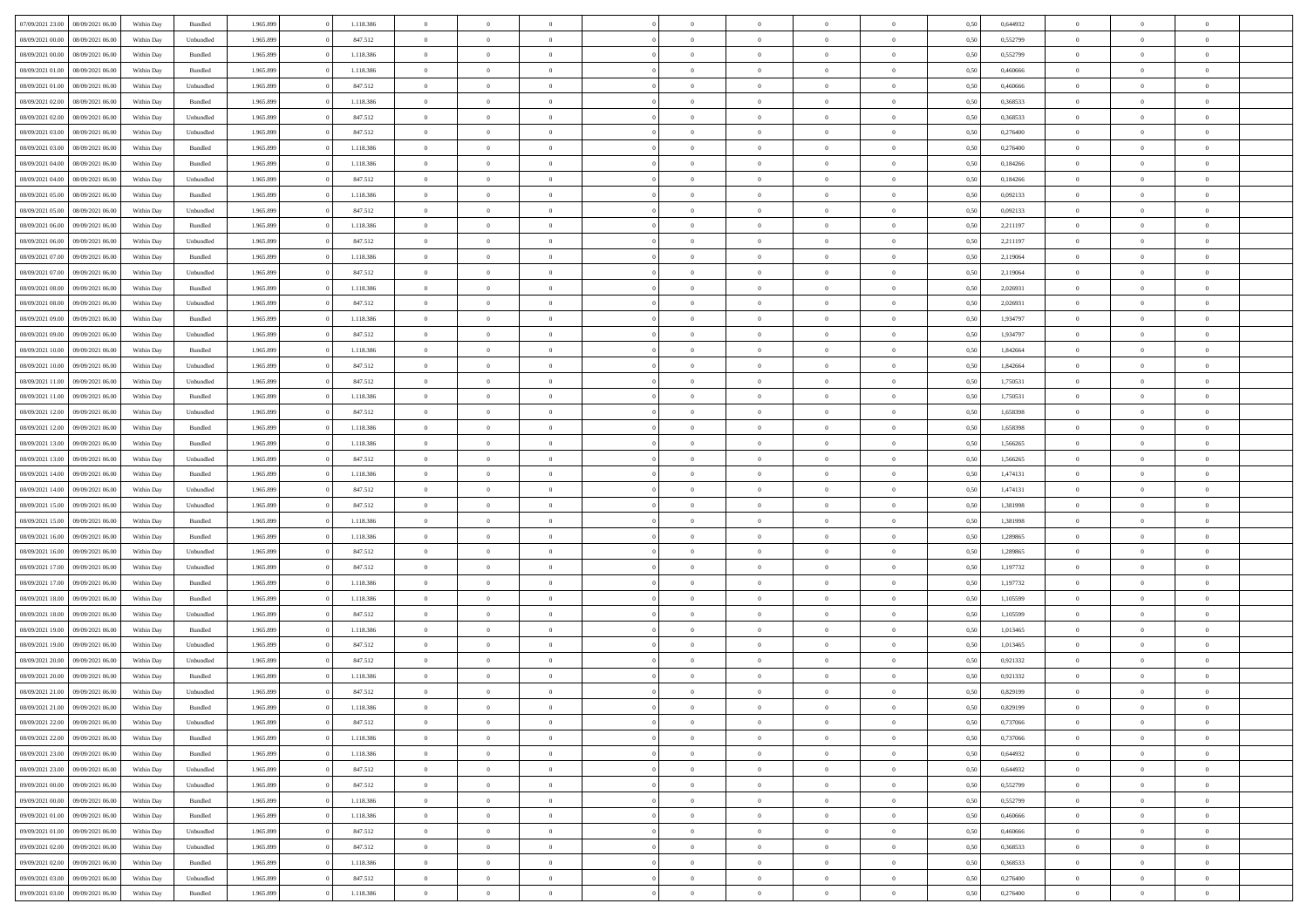| 09/09/2021 04:00 | 09/09/2021 06:00 | Within Day | Bundled   | 1.965.899 | 1.118.386 | $\overline{0}$ | $\Omega$       |                | $\Omega$       | $\Omega$       | $\theta$       | $\theta$       | 0,50 | 0,184266 | $\theta$       | $\theta$       | $\theta$       |  |
|------------------|------------------|------------|-----------|-----------|-----------|----------------|----------------|----------------|----------------|----------------|----------------|----------------|------|----------|----------------|----------------|----------------|--|
|                  |                  |            |           |           |           |                |                |                |                |                |                |                |      |          |                |                |                |  |
| 09/09/2021 04:00 | 09/09/2021 06:00 | Within Day | Unbundled | 1.965.899 | 847.512   | $\overline{0}$ | $\theta$       | $\overline{0}$ | $\overline{0}$ | $\bf{0}$       | $\overline{0}$ | $\bf{0}$       | 0,50 | 0,184266 | $\theta$       | $\theta$       | $\overline{0}$ |  |
| 09/09/2021 05:00 | 09/09/2021 06:00 | Within Day | Unbundled | 1.965.899 | 847.512   | $\overline{0}$ | $\overline{0}$ | $\overline{0}$ | $\bf{0}$       | $\bf{0}$       | $\bf{0}$       | $\bf{0}$       | 0,50 | 0,092133 | $\overline{0}$ | $\overline{0}$ | $\overline{0}$ |  |
| 09/09/2021 05:00 | 09/09/2021 06:00 | Within Dav | Bundled   | 1.965.899 | 1.118.386 | $\overline{0}$ | $\overline{0}$ | $\overline{0}$ | $\overline{0}$ | $\bf{0}$       | $\overline{0}$ | $\overline{0}$ | 0.50 | 0,092133 | $\theta$       | $\theta$       | $\overline{0}$ |  |
| 09/09/2021 06:00 | 10/09/2021 06:00 | Within Day | Unbundled | 1.965.899 | 847.512   | $\overline{0}$ | $\theta$       | $\overline{0}$ | $\overline{0}$ | $\bf{0}$       | $\overline{0}$ | $\bf{0}$       | 0,50 | 2,211197 | $\,$ 0 $\,$    | $\overline{0}$ | $\overline{0}$ |  |
| 09/09/2021 06:00 | 10/09/2021 06:00 | Within Day | Bundled   | 1.965.899 | 1.118.386 | $\overline{0}$ | $\overline{0}$ | $\overline{0}$ | $\bf{0}$       | $\overline{0}$ | $\overline{0}$ | $\mathbf{0}$   | 0,50 | 2,211197 | $\overline{0}$ | $\overline{0}$ | $\bf{0}$       |  |
| 09/09/2021 07:00 | 10/09/2021 06:00 | Within Dav | Unbundled | 1.965.899 | 847.512   | $\overline{0}$ | $\overline{0}$ | $\overline{0}$ | $\overline{0}$ | $\overline{0}$ | $\overline{0}$ | $\overline{0}$ | 0.50 | 2,119064 | $\theta$       | $\overline{0}$ | $\overline{0}$ |  |
|                  |                  |            |           |           |           |                |                |                |                |                |                |                |      |          |                |                |                |  |
| 09/09/2021 07:00 | 10/09/2021 06:00 | Within Day | Bundled   | 1.965.899 | 1.118.386 | $\overline{0}$ | $\theta$       | $\overline{0}$ | $\overline{0}$ | $\bf{0}$       | $\overline{0}$ | $\bf{0}$       | 0,50 | 2,119064 | $\,$ 0 $\,$    | $\theta$       | $\overline{0}$ |  |
| 09/09/2021 08:00 | 10/09/2021 06:00 | Within Day | Bundled   | 1.965.899 | 1.118.386 | $\overline{0}$ | $\overline{0}$ | $\overline{0}$ | $\overline{0}$ | $\bf{0}$       | $\overline{0}$ | $\bf{0}$       | 0,50 | 2,026931 | $\,0\,$        | $\overline{0}$ | $\overline{0}$ |  |
| 09/09/2021 08:00 | 10/09/2021 06:00 | Within Dav | Unbundled | 1.965.899 | 847.512   | $\overline{0}$ | $\overline{0}$ | $\overline{0}$ | $\overline{0}$ | $\overline{0}$ | $\overline{0}$ | $\overline{0}$ | 0.50 | 2,026931 | $\theta$       | $\overline{0}$ | $\overline{0}$ |  |
| 09/09/2021 09:00 | 10/09/2021 06:00 | Within Day | Bundled   | 1.965.899 | 1.118.386 | $\overline{0}$ | $\theta$       | $\overline{0}$ | $\overline{0}$ | $\bf{0}$       | $\overline{0}$ | $\bf{0}$       | 0,50 | 1,934797 | $\,$ 0 $\,$    | $\overline{0}$ | $\overline{0}$ |  |
| 09/09/2021 09:00 | 10/09/2021 06:00 | Within Day | Unbundled | 1.965.899 | 847.512   | $\overline{0}$ | $\overline{0}$ | $\overline{0}$ | $\overline{0}$ | $\bf{0}$       | $\overline{0}$ | $\mathbf{0}$   | 0,50 | 1,934797 | $\overline{0}$ | $\overline{0}$ | $\overline{0}$ |  |
| 09/09/2021 10:00 | 10/09/2021 06:00 | Within Dav | Unbundled | 1.965.899 | 847.512   | $\overline{0}$ | $\overline{0}$ | $\overline{0}$ | $\overline{0}$ | $\bf{0}$       | $\overline{0}$ | $\overline{0}$ | 0.50 | 1.842664 | $\theta$       | $\theta$       | $\overline{0}$ |  |
| 09/09/2021 10:00 | 10/09/2021 06:00 | Within Day | Bundled   | 1.965.899 | 1.118.386 | $\overline{0}$ | $\theta$       | $\overline{0}$ | $\overline{0}$ | $\bf{0}$       | $\overline{0}$ | $\bf{0}$       | 0,50 | 1,842664 | $\theta$       | $\overline{0}$ | $\overline{0}$ |  |
|                  |                  |            |           |           |           |                |                |                |                |                |                |                |      |          |                |                |                |  |
| 09/09/2021 11:00 | 10/09/2021 06:00 | Within Day | Bundled   | 1.965.899 | 1.118.386 | $\overline{0}$ | $\overline{0}$ | $\overline{0}$ | $\overline{0}$ | $\overline{0}$ | $\overline{0}$ | $\mathbf{0}$   | 0,50 | 1,750531 | $\overline{0}$ | $\overline{0}$ | $\bf{0}$       |  |
| 09/09/2021 11:00 | 10/09/2021 06:00 | Within Dav | Unbundled | 1.965.899 | 847.512   | $\overline{0}$ | $\overline{0}$ | $\overline{0}$ | $\overline{0}$ | $\overline{0}$ | $\overline{0}$ | $\overline{0}$ | 0.50 | 1,750531 | $\theta$       | $\overline{0}$ | $\overline{0}$ |  |
| 09/09/2021 12:00 | 10/09/2021 06:00 | Within Day | Bundled   | 1.965.899 | 1.118.386 | $\overline{0}$ | $\theta$       | $\overline{0}$ | $\overline{0}$ | $\bf{0}$       | $\overline{0}$ | $\bf{0}$       | 0,50 | 1,658398 | $\theta$       | $\theta$       | $\overline{0}$ |  |
| 09/09/2021 12:00 | 10/09/2021 06:00 | Within Day | Unbundled | 1.965.899 | 847.512   | $\overline{0}$ | $\overline{0}$ | $\overline{0}$ | $\overline{0}$ | $\bf{0}$       | $\overline{0}$ | $\bf{0}$       | 0,50 | 1,658398 | $\bf{0}$       | $\overline{0}$ | $\overline{0}$ |  |
| 09/09/2021 13:00 | 10/09/2021 06:00 | Within Dav | Bundled   | 1.965.899 | 1.118.386 | $\overline{0}$ | $\overline{0}$ | $\overline{0}$ | $\overline{0}$ | $\overline{0}$ | $\overline{0}$ | $\overline{0}$ | 0.50 | 1,566265 | $\theta$       | $\overline{0}$ | $\overline{0}$ |  |
| 09/09/2021 13:00 | 10/09/2021 06:00 | Within Day | Unbundled | 1.965.899 | 847.512   | $\overline{0}$ | $\theta$       | $\overline{0}$ | $\overline{0}$ | $\bf{0}$       | $\overline{0}$ | $\bf{0}$       | 0,50 | 1,566265 | $\,$ 0 $\,$    | $\theta$       | $\overline{0}$ |  |
| 09/09/2021 14:00 | 10/09/2021 06:00 | Within Day | Bundled   | 1.965.899 | 1.118.386 | $\overline{0}$ | $\overline{0}$ | $\overline{0}$ | $\overline{0}$ | $\bf{0}$       | $\overline{0}$ | $\bf{0}$       | 0,50 | 1,474131 | $\bf{0}$       | $\overline{0}$ | $\overline{0}$ |  |
| 09/09/2021 14:00 | 10/09/2021 06:00 | Within Day | Unbundled | 1.965.899 | 847.512   | $\overline{0}$ | $\overline{0}$ | $\overline{0}$ | $\overline{0}$ | $\bf{0}$       | $\overline{0}$ | $\overline{0}$ | 0.50 | 1,474131 | $\theta$       | $\overline{0}$ | $\overline{0}$ |  |
|                  |                  |            |           |           |           | $\overline{0}$ | $\theta$       | $\overline{0}$ | $\overline{0}$ | $\bf{0}$       | $\overline{0}$ |                |      |          | $\,$ 0 $\,$    | $\overline{0}$ | $\overline{0}$ |  |
| 09/09/2021 15:00 | 10/09/2021 06:00 | Within Day | Bundled   | 1.965.899 | 1.118.386 |                |                |                |                |                |                | $\bf{0}$       | 0,50 | 1,381998 |                |                |                |  |
| 09/09/2021 15:00 | 10/09/2021 06:00 | Within Day | Unbundled | 1.965.899 | 847.512   | $\overline{0}$ | $\bf{0}$       | $\overline{0}$ | $\bf{0}$       | $\overline{0}$ | $\overline{0}$ | $\mathbf{0}$   | 0,50 | 1,381998 | $\overline{0}$ | $\overline{0}$ | $\bf{0}$       |  |
| 09/09/2021 16:00 | 10/09/2021 06:00 | Within Dav | Bundled   | 1.965.899 | 1.118.386 | $\overline{0}$ | $\overline{0}$ | $\overline{0}$ | $\overline{0}$ | $\overline{0}$ | $\overline{0}$ | $\overline{0}$ | 0.50 | 1,289865 | $\theta$       | $\overline{0}$ | $\overline{0}$ |  |
| 09/09/2021 16:00 | 10/09/2021 06:00 | Within Day | Unbundled | 1.965.899 | 847.512   | $\overline{0}$ | $\theta$       | $\overline{0}$ | $\overline{0}$ | $\bf{0}$       | $\overline{0}$ | $\bf{0}$       | 0,50 | 1,289865 | $\theta$       | $\theta$       | $\overline{0}$ |  |
| 09/09/2021 17:00 | 10/09/2021 06:00 | Within Day | Bundled   | 1.965.899 | 1.118.386 | $\overline{0}$ | $\overline{0}$ | $\overline{0}$ | $\bf{0}$       | $\bf{0}$       | $\bf{0}$       | $\bf{0}$       | 0,50 | 1,197732 | $\,0\,$        | $\overline{0}$ | $\overline{0}$ |  |
| 09/09/2021 17:00 | 10/09/2021 06:00 | Within Day | Unbundled | 1.965.899 | 847.512   | $\overline{0}$ | $\overline{0}$ | $\overline{0}$ | $\overline{0}$ | $\overline{0}$ | $\overline{0}$ | $\overline{0}$ | 0.50 | 1,197732 | $\theta$       | $\overline{0}$ | $\overline{0}$ |  |
| 09/09/2021 18:00 | 10/09/2021 06:00 | Within Day | Unbundled | 1.965.899 | 847.512   | $\overline{0}$ | $\theta$       | $\overline{0}$ | $\overline{0}$ | $\bf{0}$       | $\overline{0}$ | $\bf{0}$       | 0,50 | 1,105599 | $\,$ 0 $\,$    | $\overline{0}$ | $\overline{0}$ |  |
| 09/09/2021 18:00 | 10/09/2021 06:00 | Within Day | Bundled   | 1.965.899 | 1.118.386 | $\overline{0}$ | $\overline{0}$ | $\overline{0}$ | $\bf{0}$       | $\bf{0}$       | $\bf{0}$       | $\bf{0}$       | 0,50 | 1,105599 | $\overline{0}$ | $\overline{0}$ | $\overline{0}$ |  |
|                  |                  |            |           |           |           |                |                |                |                |                |                |                |      |          |                |                |                |  |
| 09/09/2021 19:00 | 10/09/2021 06:00 | Within Day | Unbundled | 1.965.899 | 847.512   | $\overline{0}$ | $\Omega$       | $\overline{0}$ | $\Omega$       | $\Omega$       | $\Omega$       | $\overline{0}$ | 0,50 | 1,013465 | $\,0\,$        | $\theta$       | $\theta$       |  |
| 09/09/2021 19:00 | 10/09/2021 06:00 | Within Day | Bundled   | 1.965.899 | 1.118.386 | $\overline{0}$ | $\theta$       | $\overline{0}$ | $\overline{0}$ | $\bf{0}$       | $\overline{0}$ | $\bf{0}$       | 0,50 | 1,013465 | $\,$ 0 $\,$    | $\theta$       | $\overline{0}$ |  |
| 09/09/2021 20:00 | 10/09/2021 06:00 | Within Day | Bundled   | 1.965.899 | 1.118.386 | $\overline{0}$ | $\overline{0}$ | $\overline{0}$ | $\bf{0}$       | $\bf{0}$       | $\overline{0}$ | $\mathbf{0}$   | 0,50 | 0,921332 | $\overline{0}$ | $\overline{0}$ | $\bf{0}$       |  |
| 09/09/2021 20:00 | 10/09/2021 06:00 | Within Day | Unbundled | 1.965.899 | 847.512   | $\overline{0}$ | $\Omega$       | $\Omega$       | $\Omega$       | $\bf{0}$       | $\overline{0}$ | $\overline{0}$ | 0.50 | 0,921332 | $\,0\,$        | $\theta$       | $\theta$       |  |
| 09/09/2021 21:00 | 10/09/2021 06:00 | Within Day | Bundled   | 1.965.899 | 1.118.386 | $\overline{0}$ | $\theta$       | $\overline{0}$ | $\overline{0}$ | $\bf{0}$       | $\overline{0}$ | $\bf{0}$       | 0,50 | 0,829199 | $\,$ 0 $\,$    | $\theta$       | $\overline{0}$ |  |
| 09/09/2021 21.00 | 10/09/2021 06:00 | Within Day | Unbundled | 1.965.899 | 847.512   | $\overline{0}$ | $\overline{0}$ | $\overline{0}$ | $\bf{0}$       | $\bf{0}$       | $\bf{0}$       | $\bf{0}$       | 0,50 | 0,829199 | $\bf{0}$       | $\overline{0}$ | $\overline{0}$ |  |
| 09/09/2021 22.00 | 10/09/2021 06:00 | Within Day | Bundled   | 1.965.899 | 1.118.386 | $\overline{0}$ | $\Omega$       | $\overline{0}$ | $\Omega$       | $\theta$       | $\overline{0}$ | $\overline{0}$ | 0.50 | 0,737066 | $\theta$       | $\theta$       | $\theta$       |  |
| 09/09/2021 22.00 | 10/09/2021 06:00 | Within Day | Unbundled | 1.965.899 | 847.512   | $\overline{0}$ | $\theta$       | $\overline{0}$ | $\overline{0}$ | $\bf{0}$       | $\overline{0}$ | $\bf{0}$       | 0,50 | 0,737066 | $\,$ 0 $\,$    | $\overline{0}$ | $\overline{0}$ |  |
|                  |                  |            |           |           |           |                |                |                |                |                |                |                |      |          |                |                |                |  |
| 09/09/2021 23.00 | 10/09/2021 06:00 | Within Day | Bundled   | 1.965.899 | 1.118.386 | $\overline{0}$ | $\overline{0}$ | $\overline{0}$ | $\bf{0}$       | $\bf{0}$       | $\bf{0}$       | $\bf{0}$       | 0,50 | 0,644932 | $\overline{0}$ | $\overline{0}$ | $\overline{0}$ |  |
| 09/09/2021 23:00 | 10/09/2021 06:00 | Within Day | Unbundled | 1.965.899 | 847.512   | $\overline{0}$ | $\Omega$       | $\overline{0}$ | $\Omega$       | $\Omega$       | $\overline{0}$ | $\overline{0}$ | 0,50 | 0.644932 | $\,0\,$        | $\theta$       | $\theta$       |  |
| 10/09/2021 00:00 | 10/09/2021 06:00 | Within Day | Unbundled | 1.965.899 | 847.512   | $\overline{0}$ | $\theta$       | $\overline{0}$ | $\overline{0}$ | $\bf{0}$       | $\overline{0}$ | $\bf{0}$       | 0,50 | 0,552799 | $\,$ 0 $\,$    | $\overline{0}$ | $\overline{0}$ |  |
| 10/09/2021 00:00 | 10/09/2021 06:00 | Within Day | Bundled   | 1.965.899 | 1.118.386 | $\overline{0}$ | $\overline{0}$ | $\overline{0}$ | $\bf{0}$       | $\bf{0}$       | $\overline{0}$ | $\mathbf{0}$   | 0,50 | 0,552799 | $\overline{0}$ | $\overline{0}$ | $\bf{0}$       |  |
| 10/09/2021 01:00 | 10/09/2021 06:00 | Within Day | Bundled   | 1.965.899 | 1.118.386 | $\overline{0}$ | $\Omega$       | $\Omega$       | $\Omega$       | $\Omega$       | $\Omega$       | $\overline{0}$ | 0.50 | 0.460666 | $\theta$       | $\theta$       | $\theta$       |  |
| 10/09/2021 01:00 | 10/09/2021 06:00 | Within Day | Unbundled | 1.965.899 | 847.512   | $\overline{0}$ | $\overline{0}$ | $\overline{0}$ | $\bf{0}$       | $\,$ 0         | $\overline{0}$ | $\bf{0}$       | 0,50 | 0,460666 | $\,0\,$        | $\,$ 0 $\,$    | $\overline{0}$ |  |
| 10/09/2021 02:00 | 10/09/2021 06:00 | Within Day | Unbundled | 1.965.899 | 847.512   | $\bf{0}$       | $\bf{0}$       |                |                |                |                |                | 0,50 | 0,368533 | $\bf{0}$       | $\overline{0}$ |                |  |
| 10/09/2021 02:00 | 10/09/2021 06:00 | Within Day | Bundled   | 1.965.899 | 1.118.386 | $\overline{0}$ | $\overline{0}$ | $\overline{0}$ | $\Omega$       | $\overline{0}$ | $\overline{0}$ | $\overline{0}$ | 0,50 | 0.368533 | $\theta$       | $\theta$       | $\Omega$       |  |
| 10/09/2021 03:00 | 10/09/2021 06:00 | Within Day | Bundled   | 1.965.899 | 1.118.386 | $\overline{0}$ | $\bf{0}$       | $\overline{0}$ | $\overline{0}$ | $\,$ 0 $\,$    | $\overline{0}$ | $\,$ 0 $\,$    | 0,50 | 0,276400 | $\,$ 0 $\,$    | $\,$ 0 $\,$    | $\,$ 0         |  |
|                  |                  |            |           |           |           |                |                |                |                |                |                |                |      |          |                |                |                |  |
| 10/09/2021 03:00 | 10/09/2021 06:00 | Within Day | Unbundled | 1.965.899 | 847.512   | $\overline{0}$ | $\overline{0}$ | $\overline{0}$ | $\overline{0}$ | $\overline{0}$ | $\overline{0}$ | $\mathbf{0}$   | 0,50 | 0,276400 | $\overline{0}$ | $\bf{0}$       | $\overline{0}$ |  |
| 10/09/2021 04:00 | 10/09/2021 06:00 | Within Day | Unbundled | 1.965.899 | 847.512   | $\overline{0}$ | $\overline{0}$ | $\overline{0}$ | $\Omega$       | $\overline{0}$ | $\overline{0}$ | $\overline{0}$ | 0,50 | 0,184266 | $\overline{0}$ | $\overline{0}$ | $\overline{0}$ |  |
| 10/09/2021 04:00 | 10/09/2021 06:00 | Within Day | Bundled   | 1.965.899 | 1.118.386 | $\overline{0}$ | $\,$ 0         | $\overline{0}$ | $\overline{0}$ | $\,$ 0 $\,$    | $\overline{0}$ | $\mathbf{0}$   | 0,50 | 0,184266 | $\,$ 0 $\,$    | $\overline{0}$ | $\overline{0}$ |  |
| 10/09/2021 05:00 | 10/09/2021 06:00 | Within Day | Bundled   | 1.965.899 | 1.118.386 | $\overline{0}$ | $\overline{0}$ | $\overline{0}$ | $\overline{0}$ | $\overline{0}$ | $\overline{0}$ | $\mathbf{0}$   | 0,50 | 0,092133 | $\overline{0}$ | $\overline{0}$ | $\bf{0}$       |  |
| 10/09/2021 05:00 | 10/09/2021 06:00 | Within Day | Unbundled | 1.965.899 | 847.512   | $\overline{0}$ | $\overline{0}$ | $\overline{0}$ | $\overline{0}$ | $\overline{0}$ | $\overline{0}$ | $\bf{0}$       | 0.50 | 0,092133 | $\overline{0}$ | $\theta$       | $\overline{0}$ |  |
| 10/09/2021 06:00 | 11/09/2021 06:00 | Within Day | Bundled   | 1.965.899 | 1.118.386 | $\overline{0}$ | $\,$ 0         | $\overline{0}$ | $\overline{0}$ | $\bf{0}$       | $\overline{0}$ | $\bf{0}$       | 0,50 | 2,211197 | $\,$ 0 $\,$    | $\overline{0}$ | $\overline{0}$ |  |
| 10/09/2021 06:00 | 11/09/2021 06:00 | Within Day | Unbundled | 1.965.899 | 847.512   | $\overline{0}$ | $\bf{0}$       | $\overline{0}$ | $\overline{0}$ | $\overline{0}$ | $\overline{0}$ | $\mathbf{0}$   | 0,50 | 2,211197 | $\overline{0}$ | $\overline{0}$ | $\bf{0}$       |  |
|                  |                  |            |           |           |           |                |                |                |                |                |                |                |      |          |                |                |                |  |
| 10/09/2021 07:00 | 11/09/2021 06:00 | Within Day | Unbundled | 1.965.899 | 847.512   | $\overline{0}$ | $\overline{0}$ | $\overline{0}$ | $\Omega$       | $\overline{0}$ | $\overline{0}$ | $\overline{0}$ | 0.50 | 2,119064 | $\overline{0}$ | $\overline{0}$ | $\overline{0}$ |  |
| 10/09/2021 07:00 | 11/09/2021 06:00 | Within Day | Bundled   | 1.965.899 | 1.118.386 | $\overline{0}$ | $\bf{0}$       | $\overline{0}$ | $\bf{0}$       | $\bf{0}$       | $\overline{0}$ | $\mathbf{0}$   | 0,50 | 2,119064 | $\,$ 0 $\,$    | $\,$ 0 $\,$    | $\bf{0}$       |  |
| 10/09/2021 08:00 | 11/09/2021 06:00 | Within Day | Bundled   | 1.965.899 | 1.118.386 | $\overline{0}$ | $\overline{0}$ | $\overline{0}$ | $\overline{0}$ | $\overline{0}$ | $\overline{0}$ | $\mathbf{0}$   | 0,50 | 2,026931 | $\overline{0}$ | $\bf{0}$       | $\bf{0}$       |  |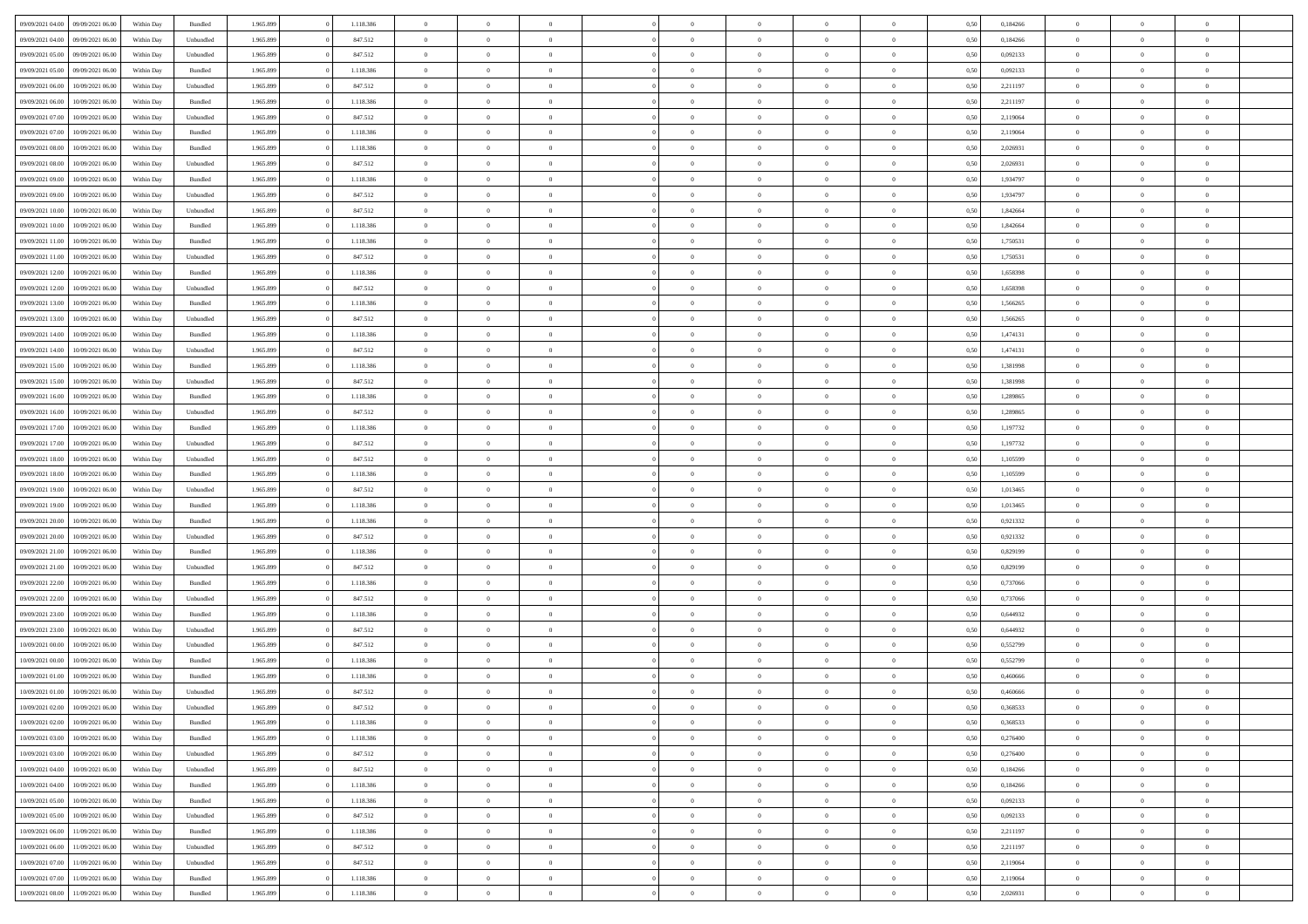|                                   |                  |            |           |           |           | $\overline{0}$ |                |                |                | $\Omega$       | $\theta$       | $\theta$       |      |          | $\theta$       | $\overline{0}$ | $\theta$       |  |
|-----------------------------------|------------------|------------|-----------|-----------|-----------|----------------|----------------|----------------|----------------|----------------|----------------|----------------|------|----------|----------------|----------------|----------------|--|
| 10/09/2021 08:00                  | 11/09/2021 06:00 | Within Day | Unbundled | 1.965.899 | 847.512   |                | $\theta$       |                | $\Omega$       |                |                |                | 0,50 | 2,026931 |                |                |                |  |
| 10/09/2021 09:00                  | 11/09/2021 06:00 | Within Day | Unbundled | 1.965.899 | 847.512   | $\overline{0}$ | $\theta$       | $\overline{0}$ | $\overline{0}$ | $\bf{0}$       | $\overline{0}$ | $\bf{0}$       | 0,50 | 1,934797 | $\theta$       | $\overline{0}$ | $\overline{0}$ |  |
| 10/09/2021 09:00                  | 11/09/2021 06:00 | Within Day | Bundled   | 1.965.899 | 1.118.386 | $\overline{0}$ | $\overline{0}$ | $\overline{0}$ | $\overline{0}$ | $\bf{0}$       | $\bf{0}$       | $\mathbf{0}$   | 0,50 | 1,934797 | $\overline{0}$ | $\overline{0}$ | $\bf{0}$       |  |
| 10/09/2021 10:00                  | 11/09/2021 06:00 | Within Dav | Bundled   | 1.965.899 | 1.118.386 | $\overline{0}$ | $\overline{0}$ | $\overline{0}$ | $\overline{0}$ | $\bf{0}$       | $\overline{0}$ | $\overline{0}$ | 0.50 | 1.842664 | $\theta$       | $\theta$       | $\overline{0}$ |  |
|                                   |                  |            |           |           |           | $\overline{0}$ | $\theta$       | $\overline{0}$ | $\overline{0}$ | $\bf{0}$       | $\overline{0}$ |                |      |          | $\,$ 0 $\,$    | $\overline{0}$ | $\overline{0}$ |  |
| 10/09/2021 10:00                  | 11/09/2021 06:00 | Within Day | Unbundled | 1.965.899 | 847.512   |                |                |                |                |                |                | $\bf{0}$       | 0,50 | 1,842664 |                |                |                |  |
| 10/09/2021 11:00                  | 11/09/2021 06:00 | Within Day | Unbundled | 1.965.899 | 847.512   | $\overline{0}$ | $\overline{0}$ | $\overline{0}$ | $\bf{0}$       | $\overline{0}$ | $\overline{0}$ | $\mathbf{0}$   | 0,50 | 1,750531 | $\overline{0}$ | $\overline{0}$ | $\bf{0}$       |  |
| 10/09/2021 11:00                  | 11/09/2021 06:00 | Within Dav | Bundled   | 1.965.899 | 1.118.386 | $\overline{0}$ | $\overline{0}$ | $\overline{0}$ | $\overline{0}$ | $\overline{0}$ | $\overline{0}$ | $\overline{0}$ | 0.50 | 1,750531 | $\theta$       | $\overline{0}$ | $\overline{0}$ |  |
| 10/09/2021 12:00                  | 11/09/2021 06:00 | Within Day | Unbundled | 1.965.899 | 847.512   | $\overline{0}$ | $\theta$       | $\overline{0}$ | $\overline{0}$ | $\bf{0}$       | $\overline{0}$ | $\bf{0}$       | 0,50 | 1,658398 | $\theta$       | $\theta$       | $\overline{0}$ |  |
| 10/09/2021 12:00                  | 11/09/2021 06:00 | Within Day | Bundled   | 1.965.899 | 1.118.386 | $\overline{0}$ | $\overline{0}$ | $\overline{0}$ | $\bf{0}$       | $\bf{0}$       | $\bf{0}$       | $\mathbf{0}$   | 0,50 | 1,658398 | $\,0\,$        | $\overline{0}$ | $\overline{0}$ |  |
|                                   |                  |            |           |           |           |                | $\overline{0}$ |                |                | $\overline{0}$ |                |                |      |          | $\theta$       | $\overline{0}$ | $\overline{0}$ |  |
| 10/09/2021 13:00                  | 11/09/2021 06:00 | Within Dav | Unbundled | 1.965.899 | 847.512   | $\overline{0}$ |                | $\overline{0}$ | $\overline{0}$ |                | $\overline{0}$ | $\overline{0}$ | 0.50 | 1,566265 |                |                |                |  |
| 10/09/2021 13:00                  | 11/09/2021 06:00 | Within Day | Bundled   | 1.965.899 | 1.118.386 | $\overline{0}$ | $\theta$       | $\overline{0}$ | $\overline{0}$ | $\bf{0}$       | $\overline{0}$ | $\bf{0}$       | 0,50 | 1,566265 | $\,$ 0 $\,$    | $\overline{0}$ | $\overline{0}$ |  |
| 10/09/2021 14:00                  | 11/09/2021 06:00 | Within Day | Unbundled | 1.965.899 | 847.512   | $\overline{0}$ | $\overline{0}$ | $\overline{0}$ | $\bf{0}$       | $\bf{0}$       | $\bf{0}$       | $\mathbf{0}$   | 0,50 | 1,474131 | $\overline{0}$ | $\overline{0}$ | $\bf{0}$       |  |
| 10/09/2021 14:00                  | 11/09/2021 06:00 | Within Day | Bundled   | 1.965.899 | 1.118.386 | $\overline{0}$ | $\overline{0}$ | $\overline{0}$ | $\overline{0}$ | $\overline{0}$ | $\overline{0}$ | $\overline{0}$ | 0.50 | 1,474131 | $\theta$       | $\theta$       | $\overline{0}$ |  |
| 10/09/2021 15:00                  | 11/09/2021 06:00 | Within Day | Unbundled | 1.965.899 | 847.512   | $\overline{0}$ | $\theta$       | $\overline{0}$ | $\overline{0}$ | $\bf{0}$       | $\overline{0}$ | $\bf{0}$       | 0,50 | 1,381998 | $\theta$       | $\overline{0}$ | $\overline{0}$ |  |
|                                   |                  |            |           |           |           |                |                |                |                |                |                |                |      |          |                |                |                |  |
| 10/09/2021 15:00                  | 11/09/2021 06:00 | Within Day | Bundled   | 1.965.899 | 1.118.386 | $\overline{0}$ | $\overline{0}$ | $\overline{0}$ | $\bf{0}$       | $\overline{0}$ | $\overline{0}$ | $\mathbf{0}$   | 0,50 | 1,381998 | $\overline{0}$ | $\overline{0}$ | $\bf{0}$       |  |
| 10/09/2021 16:00                  | 11/09/2021 06:00 | Within Dav | Bundled   | 1.965.899 | 1.118.386 | $\overline{0}$ | $\overline{0}$ | $\overline{0}$ | $\overline{0}$ | $\overline{0}$ | $\overline{0}$ | $\overline{0}$ | 0.50 | 1,289865 | $\overline{0}$ | $\overline{0}$ | $\overline{0}$ |  |
| 10/09/2021 16:00                  | 11/09/2021 06:00 | Within Day | Unbundled | 1.965.899 | 847.512   | $\overline{0}$ | $\theta$       | $\overline{0}$ | $\overline{0}$ | $\bf{0}$       | $\overline{0}$ | $\bf{0}$       | 0,50 | 1,289865 | $\,$ 0 $\,$    | $\overline{0}$ | $\overline{0}$ |  |
| 10/09/2021 17:00                  | 11/09/2021 06:00 | Within Day | Unbundled | 1.965.899 | 847.512   | $\overline{0}$ | $\overline{0}$ | $\overline{0}$ | $\bf{0}$       | $\bf{0}$       | $\bf{0}$       | $\mathbf{0}$   | 0,50 | 1,197732 | $\bf{0}$       | $\overline{0}$ | $\bf{0}$       |  |
| 10/09/2021 17:00                  | 11/09/2021 06:00 | Within Dav | Bundled   | 1.965.899 | 1.118.386 | $\overline{0}$ | $\overline{0}$ | $\overline{0}$ | $\overline{0}$ | $\overline{0}$ | $\overline{0}$ | $\overline{0}$ | 0.50 | 1,197732 | $\theta$       | $\overline{0}$ | $\overline{0}$ |  |
| 10/09/2021 18:00                  | 11/09/2021 06:00 | Within Day | Bundled   | 1.965.899 | 1.118.386 | $\overline{0}$ | $\theta$       | $\overline{0}$ | $\overline{0}$ | $\bf{0}$       | $\overline{0}$ | $\bf{0}$       | 0,50 | 1,105599 | $\,$ 0 $\,$    | $\overline{0}$ | $\overline{0}$ |  |
|                                   |                  |            |           |           |           |                |                |                |                |                |                |                |      |          |                |                |                |  |
| 10/09/2021 18:00                  | 11/09/2021 06:00 | Within Day | Unbundled | 1.965.899 | 847.512   | $\overline{0}$ | $\overline{0}$ | $\overline{0}$ | $\bf{0}$       | $\bf{0}$       | $\bf{0}$       | $\mathbf{0}$   | 0,50 | 1,105599 | $\overline{0}$ | $\overline{0}$ | $\bf{0}$       |  |
| 10/09/2021 19:00                  | 11/09/2021 06:00 | Within Day | Unbundled | 1.965.899 | 847.512   | $\overline{0}$ | $\overline{0}$ | $\overline{0}$ | $\overline{0}$ | $\overline{0}$ | $\overline{0}$ | $\overline{0}$ | 0.50 | 1,013465 | $\theta$       | $\overline{0}$ | $\overline{0}$ |  |
| 10/09/2021 19:00                  | 11/09/2021 06:00 | Within Day | Bundled   | 1.965.899 | 1.118.386 | $\overline{0}$ | $\theta$       | $\overline{0}$ | $\overline{0}$ | $\bf{0}$       | $\overline{0}$ | $\bf{0}$       | 0,50 | 1,013465 | $\,$ 0 $\,$    | $\overline{0}$ | $\overline{0}$ |  |
| 10/09/2021 20:00                  | 11/09/2021 06:00 | Within Day | Bundled   | 1.965.899 | 1.118.386 | $\overline{0}$ | $\overline{0}$ | $\overline{0}$ | $\overline{0}$ | $\overline{0}$ | $\overline{0}$ | $\mathbf{0}$   | 0,50 | 0,921332 | $\overline{0}$ | $\overline{0}$ | $\bf{0}$       |  |
| 10/09/2021 20:00                  | 11/09/2021 06:00 | Within Dav | Unbundled | 1.965.899 | 847.512   | $\overline{0}$ | $\overline{0}$ | $\overline{0}$ | $\overline{0}$ | $\overline{0}$ | $\overline{0}$ | $\overline{0}$ | 0.50 | 0.921332 | $\overline{0}$ | $\overline{0}$ | $\overline{0}$ |  |
| 10/09/2021 21:00                  | 11/09/2021 06:00 | Within Day | Unbundled | 1.965.899 | 847.512   | $\overline{0}$ | $\theta$       | $\overline{0}$ | $\overline{0}$ | $\bf{0}$       | $\overline{0}$ | $\bf{0}$       | 0,50 | 0,829199 | $\,$ 0 $\,$    | $\overline{0}$ | $\overline{0}$ |  |
| 10/09/2021 21:00                  | 11/09/2021 06:00 | Within Day | Bundled   | 1.965.899 | 1.118.386 | $\overline{0}$ | $\overline{0}$ | $\overline{0}$ | $\overline{0}$ | $\bf{0}$       | $\overline{0}$ | $\mathbf{0}$   | 0,50 | 0,829199 | $\,0\,$        | $\overline{0}$ | $\bf{0}$       |  |
|                                   |                  |            |           |           |           |                |                |                |                |                |                |                |      |          |                |                |                |  |
| 10/09/2021 22:00                  | 11/09/2021 06:00 | Within Day | Bundled   | 1.965.899 | 1.118.386 | $\overline{0}$ | $\overline{0}$ | $\overline{0}$ | $\overline{0}$ | $\overline{0}$ | $\overline{0}$ | $\overline{0}$ | 0.50 | 0,737066 | $\theta$       | $\overline{0}$ | $\overline{0}$ |  |
| 10/09/2021 22:00                  | 11/09/2021 06:00 | Within Day | Unbundled | 1.965.899 | 847.512   | $\overline{0}$ | $\overline{0}$ | $\overline{0}$ | $\overline{0}$ | $\bf{0}$       | $\overline{0}$ | $\bf{0}$       | 0,50 | 0,737066 | $\,$ 0 $\,$    | $\overline{0}$ | $\overline{0}$ |  |
| 10/09/2021 23:00                  | 11/09/2021 06:00 | Within Day | Unbundled | 1.965.899 | 847.512   | $\overline{0}$ | $\overline{0}$ | $\overline{0}$ | $\overline{0}$ | $\bf{0}$       | $\overline{0}$ | $\bf{0}$       | 0,50 | 0,644932 | $\overline{0}$ | $\overline{0}$ | $\bf{0}$       |  |
| 10/09/2021 23:00                  | 11/09/2021 06.00 | Within Day | Bundled   | 1.965.899 | 1.118.386 | $\overline{0}$ | $\Omega$       | $\overline{0}$ | $\Omega$       | $\bf{0}$       | $\overline{0}$ | $\overline{0}$ | 0,50 | 0.644932 | $\,0\,$        | $\theta$       | $\theta$       |  |
| 11/09/2021 00:00                  | 11/09/2021 06:00 | Within Day | Unbundled | 1.965.899 | 847.512   | $\overline{0}$ | $\theta$       | $\overline{0}$ | $\overline{0}$ | $\bf{0}$       | $\overline{0}$ | $\bf{0}$       | 0,50 | 0,552799 | $\,$ 0 $\,$    | $\overline{0}$ | $\overline{0}$ |  |
| 11/09/2021 00:00                  | 11/09/2021 06:00 | Within Day | Bundled   | 1.965.899 | 1.118.386 | $\overline{0}$ | $\overline{0}$ | $\overline{0}$ | $\overline{0}$ | $\overline{0}$ | $\overline{0}$ | $\mathbf{0}$   | 0,50 | 0,552799 | $\overline{0}$ | $\overline{0}$ | $\bf{0}$       |  |
|                                   |                  |            |           |           |           |                | $\Omega$       |                |                |                |                |                |      |          |                |                | $\theta$       |  |
| 11/09/2021 01:00                  | 11/09/2021 06:00 | Within Day | Bundled   | 1.965.899 | 1.118.386 | $\overline{0}$ |                | $\Omega$       | $\Omega$       | $\overline{0}$ | $\overline{0}$ | $\overline{0}$ | 0.50 | 0.460666 | $\,0\,$        | $\theta$       |                |  |
| 11/09/2021 01:00                  | 11/09/2021 06:00 | Within Day | Unbundled | 1.965.899 | 847.512   | $\overline{0}$ | $\theta$       | $\overline{0}$ | $\overline{0}$ | $\bf{0}$       | $\overline{0}$ | $\bf{0}$       | 0,50 | 0,460666 | $\,$ 0 $\,$    | $\overline{0}$ | $\overline{0}$ |  |
| 11/09/2021 02:00                  | 11/09/2021 06:00 | Within Day | Unbundled | 1.965.899 | 847.512   | $\overline{0}$ | $\overline{0}$ | $\overline{0}$ | $\overline{0}$ | $\bf{0}$       | $\overline{0}$ | $\mathbf{0}$   | 0,50 | 0,368533 | $\bf{0}$       | $\overline{0}$ | $\bf{0}$       |  |
| 11/09/2021 02:00                  | 11/09/2021 06:00 | Within Day | Bundled   | 1.965.899 | 1.118.386 | $\overline{0}$ | $\Omega$       | $\overline{0}$ | $\Omega$       | $\overline{0}$ | $\overline{0}$ | $\overline{0}$ | 0.50 | 0.368533 | $\,$ 0 $\,$    | $\theta$       | $\theta$       |  |
| 11/09/2021 03:00                  | 11/09/2021 06:00 | Within Day | Bundled   | 1.965.899 | 1.118.386 | $\overline{0}$ | $\overline{0}$ | $\overline{0}$ | $\overline{0}$ | $\,$ 0         | $\overline{0}$ | $\bf{0}$       | 0,50 | 0,276400 | $\,$ 0 $\,$    | $\overline{0}$ | $\overline{0}$ |  |
| 11/09/2021 03:00                  | 11/09/2021 06:00 | Within Day | Unbundled | 1.965.899 | 847.512   | $\overline{0}$ | $\overline{0}$ | $\overline{0}$ | $\bf{0}$       | $\bf{0}$       | $\bf{0}$       | $\mathbf{0}$   | 0,50 | 0,276400 | $\overline{0}$ | $\overline{0}$ | $\bf{0}$       |  |
|                                   |                  |            |           |           |           |                |                |                |                |                |                |                |      |          |                |                |                |  |
| 11/09/2021 04:00                  | 11/09/2021 06.00 | Within Day | Unbundled | 1.965.899 | 847.512   | $\overline{0}$ | $\Omega$       | $\overline{0}$ | $\Omega$       | $\overline{0}$ | $\overline{0}$ | $\overline{0}$ | 0,50 | 0,184266 | $\,0\,$        | $\theta$       | $\theta$       |  |
| 11/09/2021 04:00                  | 11/09/2021 06:00 | Within Day | Bundled   | 1.965.899 | 1.118.386 | $\overline{0}$ | $\overline{0}$ | $\overline{0}$ | $\overline{0}$ | $\,$ 0         | $\overline{0}$ | $\bf{0}$       | 0,50 | 0,184266 | $\,$ 0 $\,$    | $\overline{0}$ | $\overline{0}$ |  |
| 11/09/2021 05:00                  | 11/09/2021 06:00 | Within Day | Unbundled | 1.965.899 | 847.512   | $\overline{0}$ | $\overline{0}$ | $\overline{0}$ | $\bf{0}$       | $\bf{0}$       | $\overline{0}$ | $\mathbf{0}$   | 0,50 | 0,092133 | $\overline{0}$ | $\overline{0}$ | $\bf{0}$       |  |
| 11/09/2021 05:00                  | 11/09/2021 06:00 | Within Day | Bundled   | 1.965.899 | 1.118.386 | $\overline{0}$ | $\Omega$       | $\Omega$       | $\Omega$       | $\Omega$       | $\Omega$       | $\overline{0}$ | 0.50 | 0.092133 | $\theta$       | $\theta$       | $\theta$       |  |
| 11/09/2021 06:00                  | 12/09/2021 06:00 | Within Day | Bundled   | 1.965.899 | 1.118.386 | $\overline{0}$ | $\overline{0}$ | $\bf{0}$       | $\bf{0}$       | $\,$ 0         | $\bf{0}$       | $\bf{0}$       | 0,50 | 2,211197 | $\,0\,$        | $\,$ 0 $\,$    | $\overline{0}$ |  |
| 11/09/2021 06:00                  | 12/09/2021 06:00 | Within Day | Unbundled | 1.965.899 | 847.512   | $\bf{0}$       | $\bf{0}$       |                |                | $\bf{0}$       |                |                | 0,50 | 2,211197 | $\bf{0}$       | $\overline{0}$ |                |  |
|                                   |                  |            |           |           |           |                |                |                | $\Omega$       |                |                |                |      |          | $\theta$       |                | $\theta$       |  |
| 11/09/2021 07:00                  | 12/09/2021 06:00 | Within Day | Bundled   | 1.965.899 | 1.118.386 | $\overline{0}$ | $\overline{0}$ | $\overline{0}$ |                | $\overline{0}$ | $\overline{0}$ | $\overline{0}$ | 0,50 | 2,119064 |                | $\theta$       |                |  |
| 11/09/2021 07:00                  | 12/09/2021 06:00 | Within Day | Unbundled | 1.965.899 | 847.512   | $\overline{0}$ | $\,$ 0         | $\overline{0}$ | $\bf{0}$       | $\,$ 0 $\,$    | $\overline{0}$ | $\,$ 0 $\,$    | 0,50 | 2,119064 | $\,$ 0 $\,$    | $\,$ 0 $\,$    | $\,$ 0         |  |
| 11/09/2021 08:00                  | 12/09/2021 06:00 | Within Day | Unbundled | 1.965.899 | 847.512   | $\overline{0}$ | $\overline{0}$ | $\overline{0}$ | $\overline{0}$ | $\overline{0}$ | $\overline{0}$ | $\mathbf{0}$   | 0,50 | 2,026931 | $\overline{0}$ | $\bf{0}$       | $\overline{0}$ |  |
| 11/09/2021 08:00                  | 12/09/2021 06:00 | Within Day | Bundled   | 1.965.899 | 1.118.386 | $\overline{0}$ | $\overline{0}$ | $\overline{0}$ | $\Omega$       | $\overline{0}$ | $\overline{0}$ | $\overline{0}$ | 0,50 | 2,026931 | $\overline{0}$ | $\theta$       | $\overline{0}$ |  |
| 11/09/2021 09:00                  | 12/09/2021 06:00 | Within Day | Bundled   | 1.965.899 | 1.118.386 | $\overline{0}$ | $\,$ 0         | $\overline{0}$ | $\overline{0}$ | $\,$ 0 $\,$    | $\overline{0}$ | $\mathbf{0}$   | 0,50 | 1,934797 | $\,$ 0 $\,$    | $\overline{0}$ | $\overline{0}$ |  |
| 11/09/2021 09:00                  | 12/09/2021 06:00 | Within Day | Unbundled | 1.965.899 | 847.512   | $\overline{0}$ | $\overline{0}$ | $\overline{0}$ | $\overline{0}$ | $\overline{0}$ | $\overline{0}$ | $\mathbf{0}$   | 0,50 | 1,934797 | $\overline{0}$ | $\overline{0}$ | $\bf{0}$       |  |
| 11/09/2021 10:00                  | 12/09/2021 06:00 | Within Day | Unbundled | 1.965.899 | 847.512   | $\overline{0}$ | $\overline{0}$ | $\overline{0}$ | $\overline{0}$ | $\overline{0}$ | $\overline{0}$ | $\bf{0}$       | 0.50 | 1,842664 | $\overline{0}$ | $\theta$       | $\overline{0}$ |  |
|                                   |                  |            |           |           |           |                |                |                |                |                |                |                |      |          |                |                |                |  |
| 11/09/2021 10:00                  | 12/09/2021 06:00 | Within Day | Bundled   | 1.965.899 | 1.118.386 | $\overline{0}$ | $\,$ 0         | $\overline{0}$ | $\bf{0}$       | $\bf{0}$       | $\bf{0}$       | $\bf{0}$       | 0,50 | 1,842664 | $\,$ 0 $\,$    | $\overline{0}$ | $\overline{0}$ |  |
| 11/09/2021 11:00                  | 12/09/2021 06:00 | Within Day | Bundled   | 1.965.899 | 1.118.386 | $\overline{0}$ | $\bf{0}$       | $\overline{0}$ | $\overline{0}$ | $\overline{0}$ | $\overline{0}$ | $\mathbf{0}$   | 0,50 | 1,750531 | $\overline{0}$ | $\overline{0}$ | $\bf{0}$       |  |
| 11/09/2021 11:00                  | 12/09/2021 06:00 | Within Day | Unbundled | 1.965.899 | 847.512   | $\overline{0}$ | $\overline{0}$ | $\overline{0}$ | $\Omega$       | $\overline{0}$ | $\overline{0}$ | $\overline{0}$ | 0.50 | 1,750531 | $\overline{0}$ | $\overline{0}$ | $\overline{0}$ |  |
| 11/09/2021 12:00                  | 12/09/2021 06:00 | Within Day | Bundled   | 1.965.899 | 1.118.386 | $\overline{0}$ | $\bf{0}$       | $\overline{0}$ | $\bf{0}$       | $\bf{0}$       | $\bf{0}$       | $\mathbf{0}$   | 0,50 | 1,658398 | $\,$ 0 $\,$    | $\,$ 0 $\,$    | $\bf{0}$       |  |
| 11/09/2021 12:00 12/09/2021 06:00 |                  | Within Day | Unbundled | 1.965.899 | 847.512   | $\overline{0}$ | $\overline{0}$ | $\overline{0}$ | $\overline{0}$ | $\overline{0}$ | $\bf{0}$       | $\mathbf{0}$   | 0,50 | 1,658398 | $\overline{0}$ | $\bf{0}$       | $\bf{0}$       |  |
|                                   |                  |            |           |           |           |                |                |                |                |                |                |                |      |          |                |                |                |  |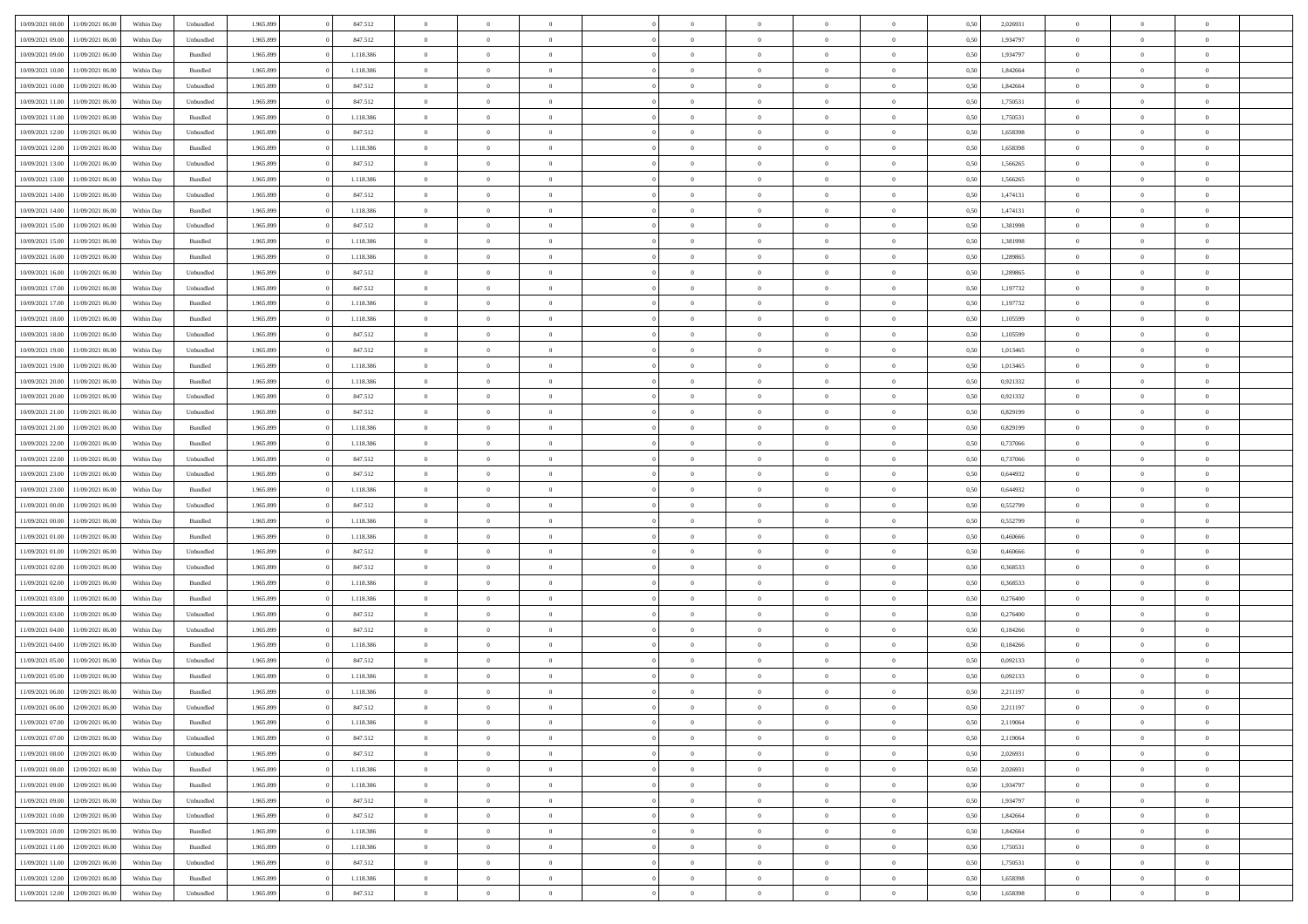| 11/09/2021 13:00                  | 12/09/2021 06:00                  | Within Day | Bundled   | 1.965.899 | 1.118.386 | $\overline{0}$ | $\Omega$       |                | $\Omega$       | $\Omega$       | $\theta$       | $\theta$       | 0,50 | 1,566265 | $\theta$       | $\theta$       | $\theta$       |  |
|-----------------------------------|-----------------------------------|------------|-----------|-----------|-----------|----------------|----------------|----------------|----------------|----------------|----------------|----------------|------|----------|----------------|----------------|----------------|--|
|                                   |                                   |            |           |           |           |                |                |                |                |                |                |                |      |          |                |                |                |  |
| 11/09/2021 13:00                  | 12/09/2021 06:00                  | Within Day | Unbundled | 1.965.899 | 847.512   | $\overline{0}$ | $\theta$       | $\overline{0}$ | $\overline{0}$ | $\bf{0}$       | $\overline{0}$ | $\bf{0}$       | 0,50 | 1,566265 | $\theta$       | $\theta$       | $\overline{0}$ |  |
| 11/09/2021 14:00                  | 12/09/2021 06:00                  | Within Day | Unbundled | 1.965.899 | 847.512   | $\overline{0}$ | $\overline{0}$ | $\overline{0}$ | $\overline{0}$ | $\bf{0}$       | $\overline{0}$ | $\mathbf{0}$   | 0,50 | 1,474131 | $\overline{0}$ | $\overline{0}$ | $\overline{0}$ |  |
| 11/09/2021 14:00                  | 12/09/2021 06:00                  | Within Dav | Bundled   | 1.965.899 | 1.118.386 | $\overline{0}$ | $\overline{0}$ | $\overline{0}$ | $\overline{0}$ | $\bf{0}$       | $\overline{0}$ | $\overline{0}$ | 0.50 | 1,474131 | $\theta$       | $\theta$       | $\overline{0}$ |  |
| 11/09/2021 15:00                  | 12/09/2021 06:00                  | Within Day | Bundled   | 1.965.899 | 1.118.386 | $\overline{0}$ | $\theta$       | $\overline{0}$ | $\overline{0}$ | $\bf{0}$       | $\overline{0}$ | $\bf{0}$       | 0,50 | 1,381998 | $\theta$       | $\overline{0}$ | $\overline{0}$ |  |
| 11/09/2021 15:00                  | 12/09/2021 06:00                  | Within Day | Unbundled | 1.965.899 | 847.512   | $\overline{0}$ | $\bf{0}$       | $\overline{0}$ | $\overline{0}$ | $\overline{0}$ | $\overline{0}$ | $\mathbf{0}$   | 0,50 | 1,381998 | $\overline{0}$ | $\overline{0}$ | $\bf{0}$       |  |
| 11/09/2021 16:00                  | 12/09/2021 06:00                  | Within Dav | Unbundled | 1.965.899 | 847.512   | $\overline{0}$ | $\overline{0}$ | $\overline{0}$ | $\overline{0}$ | $\overline{0}$ | $\overline{0}$ | $\overline{0}$ | 0.50 | 1,289865 | $\theta$       | $\overline{0}$ | $\overline{0}$ |  |
|                                   |                                   |            |           |           |           |                |                |                |                |                |                |                |      |          |                |                |                |  |
| 11/09/2021 16:00                  | 12/09/2021 06:00                  | Within Day | Bundled   | 1.965.899 | 1.118.386 | $\overline{0}$ | $\theta$       | $\overline{0}$ | $\overline{0}$ | $\bf{0}$       | $\overline{0}$ | $\bf{0}$       | 0,50 | 1,289865 | $\theta$       | $\theta$       | $\overline{0}$ |  |
| 11/09/2021 17:00                  | 12/09/2021 06:00                  | Within Day | Bundled   | 1.965.899 | 1.118.386 | $\overline{0}$ | $\overline{0}$ | $\overline{0}$ | $\overline{0}$ | $\bf{0}$       | $\overline{0}$ | $\bf{0}$       | 0,50 | 1,197732 | $\,0\,$        | $\overline{0}$ | $\overline{0}$ |  |
| 11/09/2021 17:00                  | 12/09/2021 06:00                  | Within Dav | Unbundled | 1.965.899 | 847.512   | $\overline{0}$ | $\overline{0}$ | $\overline{0}$ | $\overline{0}$ | $\overline{0}$ | $\overline{0}$ | $\overline{0}$ | 0.50 | 1,197732 | $\theta$       | $\overline{0}$ | $\overline{0}$ |  |
| 11/09/2021 18:00                  | 12/09/2021 06:00                  | Within Day | Unbundled | 1.965.899 | 847.512   | $\overline{0}$ | $\theta$       | $\overline{0}$ | $\overline{0}$ | $\bf{0}$       | $\overline{0}$ | $\bf{0}$       | 0,50 | 1,105599 | $\,$ 0 $\,$    | $\overline{0}$ | $\overline{0}$ |  |
| 11/09/2021 18:00                  | 12/09/2021 06:00                  | Within Day | Bundled   | 1.965.899 | 1.118.386 | $\overline{0}$ | $\overline{0}$ | $\overline{0}$ | $\overline{0}$ | $\bf{0}$       | $\overline{0}$ | $\mathbf{0}$   | 0,50 | 1,105599 | $\overline{0}$ | $\overline{0}$ | $\overline{0}$ |  |
| 11/09/2021 19:00                  | 12/09/2021 06:00                  | Within Day | Unbundled | 1.965.899 | 847.512   | $\overline{0}$ | $\overline{0}$ | $\overline{0}$ | $\overline{0}$ | $\bf{0}$       | $\overline{0}$ | $\overline{0}$ | 0.50 | 1.013465 | $\theta$       | $\theta$       | $\overline{0}$ |  |
| 11/09/2021 19:00                  | 12/09/2021 06:00                  | Within Day | Bundled   | 1.965.899 | 1.118.386 | $\overline{0}$ | $\theta$       | $\overline{0}$ | $\overline{0}$ | $\bf{0}$       | $\overline{0}$ | $\bf{0}$       | 0,50 | 1,013465 | $\theta$       | $\overline{0}$ | $\overline{0}$ |  |
|                                   |                                   |            |           |           |           |                |                |                |                |                |                |                |      |          |                |                |                |  |
| 11/09/2021 20:00                  | 12/09/2021 06:00                  | Within Day | Bundled   | 1.965.899 | 1.118.386 | $\overline{0}$ | $\overline{0}$ | $\overline{0}$ | $\overline{0}$ | $\overline{0}$ | $\overline{0}$ | $\mathbf{0}$   | 0,50 | 0,921332 | $\overline{0}$ | $\overline{0}$ | $\bf{0}$       |  |
| 11/09/2021 20:00                  | 12/09/2021 06:00                  | Within Dav | Unbundled | 1.965.899 | 847.512   | $\overline{0}$ | $\overline{0}$ | $\overline{0}$ | $\overline{0}$ | $\overline{0}$ | $\overline{0}$ | $\overline{0}$ | 0.50 | 0.921332 | $\theta$       | $\overline{0}$ | $\overline{0}$ |  |
| 11/09/2021 21:00                  | 12/09/2021 06:00                  | Within Day | Unbundled | 1.965.899 | 847.512   | $\overline{0}$ | $\theta$       | $\overline{0}$ | $\overline{0}$ | $\bf{0}$       | $\overline{0}$ | $\bf{0}$       | 0,50 | 0,829199 | $\theta$       | $\theta$       | $\overline{0}$ |  |
| 11/09/2021 21:00                  | 12/09/2021 06:00                  | Within Day | Bundled   | 1.965.899 | 1.118.386 | $\overline{0}$ | $\overline{0}$ | $\overline{0}$ | $\overline{0}$ | $\bf{0}$       | $\overline{0}$ | $\mathbf{0}$   | 0,50 | 0,829199 | $\,0\,$        | $\overline{0}$ | $\overline{0}$ |  |
| 11/09/2021 22:00                  | 12/09/2021 06:00                  | Within Day | Unbundled | 1.965.899 | 847.512   | $\overline{0}$ | $\overline{0}$ | $\overline{0}$ | $\overline{0}$ | $\overline{0}$ | $\overline{0}$ | $\overline{0}$ | 0.50 | 0,737066 | $\theta$       | $\overline{0}$ | $\overline{0}$ |  |
| 11/09/2021 22:00                  | 12/09/2021 06:00                  | Within Day | Bundled   | 1.965.899 | 1.118.386 | $\overline{0}$ | $\theta$       | $\overline{0}$ | $\overline{0}$ | $\bf{0}$       | $\overline{0}$ | $\bf{0}$       | 0,50 | 0,737066 | $\,$ 0 $\,$    | $\theta$       | $\overline{0}$ |  |
| 11/09/2021 23:00                  | 12/09/2021 06:00                  | Within Day | Unbundled | 1.965.899 | 847.512   | $\overline{0}$ | $\overline{0}$ | $\overline{0}$ | $\bf{0}$       | $\bf{0}$       | $\bf{0}$       | $\bf{0}$       | 0,50 | 0,644932 | $\bf{0}$       | $\overline{0}$ | $\overline{0}$ |  |
| 11/09/2021 23:00                  | 12/09/2021 06:00                  | Within Day | Bundled   | 1.965.899 | 1.118.386 | $\overline{0}$ | $\overline{0}$ | $\overline{0}$ | $\overline{0}$ | $\bf{0}$       | $\overline{0}$ | $\overline{0}$ | 0.50 | 0,644932 | $\theta$       | $\overline{0}$ | $\overline{0}$ |  |
| 12/09/2021 00:00                  | 12/09/2021 06:00                  | Within Day | Unbundled | 1.965.899 | 847.512   | $\overline{0}$ | $\theta$       | $\overline{0}$ | $\overline{0}$ | $\bf{0}$       | $\overline{0}$ | $\bf{0}$       | 0,50 | 0,552799 | $\,$ 0 $\,$    | $\overline{0}$ | $\overline{0}$ |  |
|                                   |                                   |            |           |           |           |                |                |                |                |                |                |                |      |          |                |                |                |  |
| 12/09/2021 00:00                  | 12/09/2021 06:00                  | Within Day | Bundled   | 1.965.899 | 1.118.386 | $\overline{0}$ | $\bf{0}$       | $\overline{0}$ | $\bf{0}$       | $\overline{0}$ | $\overline{0}$ | $\mathbf{0}$   | 0,50 | 0,552799 | $\overline{0}$ | $\overline{0}$ | $\bf{0}$       |  |
| 12/09/2021 01:00                  | 12/09/2021 06:00                  | Within Dav | Bundled   | 1.965.899 | 1.118.386 | $\overline{0}$ | $\overline{0}$ | $\overline{0}$ | $\overline{0}$ | $\overline{0}$ | $\overline{0}$ | $\overline{0}$ | 0.50 | 0.460666 | $\theta$       | $\overline{0}$ | $\overline{0}$ |  |
| 12/09/2021 01:00                  | 12/09/2021 06:00                  | Within Day | Unbundled | 1.965.899 | 847.512   | $\overline{0}$ | $\theta$       | $\overline{0}$ | $\overline{0}$ | $\bf{0}$       | $\overline{0}$ | $\bf{0}$       | 0,50 | 0,460666 | $\theta$       | $\theta$       | $\overline{0}$ |  |
| 12/09/2021 02:00                  | 12/09/2021 06:00                  | Within Day | Bundled   | 1.965.899 | 1.118.386 | $\overline{0}$ | $\overline{0}$ | $\overline{0}$ | $\bf{0}$       | $\bf{0}$       | $\bf{0}$       | $\bf{0}$       | 0,50 | 0,368533 | $\,0\,$        | $\overline{0}$ | $\overline{0}$ |  |
| 12/09/2021 02:00                  | 12/09/2021 06:00                  | Within Day | Unbundled | 1.965.899 | 847.512   | $\overline{0}$ | $\overline{0}$ | $\overline{0}$ | $\overline{0}$ | $\overline{0}$ | $\overline{0}$ | $\overline{0}$ | 0.50 | 0,368533 | $\theta$       | $\overline{0}$ | $\overline{0}$ |  |
| 12/09/2021 03:00                  | 12/09/2021 06:00                  | Within Day | Unbundled | 1.965.899 | 847.512   | $\overline{0}$ | $\theta$       | $\overline{0}$ | $\overline{0}$ | $\bf{0}$       | $\overline{0}$ | $\bf{0}$       | 0,50 | 0,276400 | $\,$ 0 $\,$    | $\overline{0}$ | $\overline{0}$ |  |
| 12/09/2021 03:00                  | 12/09/2021 06:00                  | Within Day | Bundled   | 1.965.899 | 1.118.386 | $\overline{0}$ | $\overline{0}$ | $\overline{0}$ | $\bf{0}$       | $\bf{0}$       | $\bf{0}$       | $\bf{0}$       | 0,50 | 0,276400 | $\overline{0}$ | $\overline{0}$ | $\overline{0}$ |  |
| 12/09/2021 04:00                  | 12/09/2021 06:00                  | Within Day | Unbundled | 1.965.899 | 847.512   | $\overline{0}$ | $\Omega$       | $\overline{0}$ | $\Omega$       | $\Omega$       | $\overline{0}$ | $\overline{0}$ | 0,50 | 0,184266 | $\,0\,$        | $\theta$       | $\theta$       |  |
| 12/09/2021 04:00                  | 12/09/2021 06:00                  | Within Day | Bundled   | 1.965.899 | 1.118.386 | $\overline{0}$ | $\theta$       | $\overline{0}$ | $\overline{0}$ | $\bf{0}$       | $\overline{0}$ | $\bf{0}$       | 0,50 | 0,184266 | $\,$ 0 $\,$    | $\theta$       | $\overline{0}$ |  |
| 12/09/2021 05:00                  | 12/09/2021 06:00                  | Within Day | Unbundled | 1.965.899 | 847.512   | $\overline{0}$ | $\overline{0}$ | $\overline{0}$ | $\bf{0}$       | $\bf{0}$       | $\overline{0}$ | $\mathbf{0}$   | 0,50 | 0,092133 | $\overline{0}$ | $\overline{0}$ | $\bf{0}$       |  |
|                                   |                                   |            |           |           |           |                |                |                |                |                |                |                |      |          |                |                |                |  |
| 12/09/2021 05:00                  | 12/09/2021 06:00                  | Within Day | Bundled   | 1.965.899 | 1.118.386 | $\overline{0}$ | $\Omega$       | $\Omega$       | $\Omega$       | $\bf{0}$       | $\overline{0}$ | $\overline{0}$ | 0.50 | 0.092133 | $\,0\,$        | $\theta$       | $\theta$       |  |
| 12/09/2021 06:00                  | 13/09/2021 06:00                  | Within Day | Bundled   | 1.965.899 | 1.118.386 | $\overline{0}$ | $\theta$       | $\overline{0}$ | $\overline{0}$ | $\bf{0}$       | $\overline{0}$ | $\bf{0}$       | 0,50 | 2,211197 | $\,$ 0 $\,$    | $\theta$       | $\overline{0}$ |  |
| 12/09/2021 06:00                  | 13/09/2021 06:00                  | Within Day | Unbundled | 1.965.899 | 847.512   | $\overline{0}$ | $\overline{0}$ | $\overline{0}$ | $\bf{0}$       | $\bf{0}$       | $\bf{0}$       | $\bf{0}$       | 0,50 | 2,211197 | $\bf{0}$       | $\overline{0}$ | $\overline{0}$ |  |
| 12/09/2021 07:00                  | 13/09/2021 06:00                  | Within Day | Bundled   | 1.965.899 | 1.118.386 | $\overline{0}$ | $\Omega$       | $\overline{0}$ | $\Omega$       | $\overline{0}$ | $\overline{0}$ | $\overline{0}$ | 0.50 | 2,119064 | $\,$ 0 $\,$    | $\theta$       | $\theta$       |  |
| 12/09/2021 07:00                  | 13/09/2021 06:00                  | Within Day | Unbundled | 1.965.899 | 847.512   | $\overline{0}$ | $\theta$       | $\overline{0}$ | $\overline{0}$ | $\bf{0}$       | $\overline{0}$ | $\bf{0}$       | 0,50 | 2,119064 | $\,$ 0 $\,$    | $\overline{0}$ | $\overline{0}$ |  |
| 12/09/2021 08:00                  | 13/09/2021 06:00                  | Within Day | Unbundled | 1.965.899 | 847.512   | $\overline{0}$ | $\overline{0}$ | $\overline{0}$ | $\bf{0}$       | $\bf{0}$       | $\bf{0}$       | $\bf{0}$       | 0,50 | 2,026931 | $\overline{0}$ | $\overline{0}$ | $\overline{0}$ |  |
| 12/09/2021 08:00                  | 13/09/2021 06:00                  | Within Day | Bundled   | 1.965.899 | 1.118.386 | $\overline{0}$ | $\Omega$       | $\overline{0}$ | $\Omega$       | $\overline{0}$ | $\overline{0}$ | $\overline{0}$ | 0.50 | 2,026931 | $\,0\,$        | $\theta$       | $\theta$       |  |
| 12/09/2021 09:00                  | 13/09/2021 06:00                  | Within Day | Bundled   | 1.965.899 | 1.118.386 | $\overline{0}$ | $\theta$       | $\overline{0}$ | $\overline{0}$ | $\,$ 0         | $\overline{0}$ | $\bf{0}$       | 0,50 | 1,934797 | $\,$ 0 $\,$    | $\overline{0}$ | $\overline{0}$ |  |
| 12/09/2021 09:00                  | 13/09/2021 06:00                  | Within Day | Unbundled | 1.965.899 | 847.512   | $\overline{0}$ | $\overline{0}$ | $\overline{0}$ | $\overline{0}$ | $\bf{0}$       | $\overline{0}$ | $\mathbf{0}$   | 0,50 | 1,934797 | $\overline{0}$ | $\overline{0}$ | $\bf{0}$       |  |
|                                   |                                   |            |           |           |           |                |                |                |                |                |                |                |      |          |                |                |                |  |
| 12/09/2021 11:00                  | 13/09/2021 06:00                  | Within Day | Unbundled | 1.965.899 | 847.512   | $\overline{0}$ | $\Omega$       | $\Omega$       | $\Omega$       | $\Omega$       | $\Omega$       | $\overline{0}$ | 0.50 | 1,750531 | $\theta$       | $\theta$       | $\theta$       |  |
| 12/09/2021 11:00                  | 13/09/2021 06:00                  | Within Day | Bundled   | 1.965.899 | 1.118.386 | $\overline{0}$ | $\overline{0}$ | $\overline{0}$ | $\bf{0}$       | $\,$ 0         | $\overline{0}$ | $\bf{0}$       | 0,50 | 1,750531 | $\,0\,$        | $\overline{0}$ | $\overline{0}$ |  |
|                                   | 12/09/2021 12:00 13/09/2021 06:00 | Within Day | Unbundled | 1.965.899 | 847.512   | $\bf{0}$       | $\bf{0}$       |                |                | $\bf{0}$       |                |                | 0,50 | 1,658398 | $\bf{0}$       | $\overline{0}$ |                |  |
| 12/09/2021 12:00                  | 13/09/2021 06:00                  | Within Day | Bundled   | 1.965.899 | 1.118.386 | $\overline{0}$ | $\overline{0}$ | $\overline{0}$ | $\Omega$       | $\overline{0}$ | $\overline{0}$ | $\overline{0}$ | 0,50 | 1,658398 | $\theta$       | $\theta$       | $\theta$       |  |
| 12/09/2021 13:00                  | 13/09/2021 06:00                  | Within Day | Bundled   | 1.965.899 | 1.118.386 | $\overline{0}$ | $\bf{0}$       | $\overline{0}$ | $\overline{0}$ | $\,$ 0 $\,$    | $\overline{0}$ | $\,$ 0 $\,$    | 0,50 | 1,566265 | $\,$ 0 $\,$    | $\,$ 0 $\,$    | $\,$ 0         |  |
| 12/09/2021 13:00                  | 13/09/2021 06:00                  | Within Day | Unbundled | 1.965.899 | 847.512   | $\overline{0}$ | $\overline{0}$ | $\overline{0}$ | $\overline{0}$ | $\overline{0}$ | $\overline{0}$ | $\mathbf{0}$   | 0,50 | 1,566265 | $\overline{0}$ | $\bf{0}$       | $\overline{0}$ |  |
| 12/09/2021 14:00                  | 13/09/2021 06:00                  | Within Day | Unbundled | 1.965.899 | 847.512   | $\overline{0}$ | $\overline{0}$ | $\overline{0}$ | $\Omega$       | $\overline{0}$ | $\overline{0}$ | $\overline{0}$ | 0,50 | 1,474131 | $\overline{0}$ | $\overline{0}$ | $\overline{0}$ |  |
| 12/09/2021 14:00                  | 13/09/2021 06:00                  | Within Day | Bundled   | 1.965.899 | 1.118.386 | $\overline{0}$ | $\,$ 0         | $\overline{0}$ | $\overline{0}$ | $\,$ 0 $\,$    | $\overline{0}$ | $\,$ 0 $\,$    | 0,50 | 1,474131 | $\,$ 0 $\,$    | $\overline{0}$ | $\,$ 0         |  |
| 12/09/2021 15:00                  | 13/09/2021 06:00                  | Within Day | Unbundled | 1.965.899 | 847.512   | $\overline{0}$ | $\overline{0}$ | $\overline{0}$ | $\overline{0}$ | $\overline{0}$ | $\overline{0}$ | $\mathbf{0}$   | 0,50 | 1,381998 | $\overline{0}$ | $\overline{0}$ | $\overline{0}$ |  |
|                                   |                                   |            |           |           |           |                |                |                |                |                |                |                |      |          |                |                |                |  |
| 12/09/2021 15:00                  | 13/09/2021 06:00                  | Within Day | Bundled   | 1.965.899 | 1.118.386 | $\overline{0}$ | $\overline{0}$ | $\overline{0}$ | $\overline{0}$ | $\overline{0}$ | $\overline{0}$ | $\bf{0}$       | 0.50 | 1,381998 | $\overline{0}$ | $\theta$       | $\overline{0}$ |  |
| 12/09/2021 16:00                  | 13/09/2021 06:00                  | Within Day | Unbundled | 1.965.899 | 847.512   | $\overline{0}$ | $\,$ 0         | $\overline{0}$ | $\overline{0}$ | $\bf{0}$       | $\overline{0}$ | $\bf{0}$       | 0,50 | 1,289865 | $\,$ 0 $\,$    | $\overline{0}$ | $\overline{0}$ |  |
| 12/09/2021 16:00                  | 13/09/2021 06:00                  | Within Day | Bundled   | 1.965.899 | 1.118.386 | $\overline{0}$ | $\bf{0}$       | $\overline{0}$ | $\overline{0}$ | $\overline{0}$ | $\overline{0}$ | $\mathbf{0}$   | 0,50 | 1,289865 | $\overline{0}$ | $\overline{0}$ | $\bf{0}$       |  |
| 12/09/2021 17:00                  | 13/09/2021 06:00                  | Within Day | Bundled   | 1.965.899 | 1.118.386 | $\overline{0}$ | $\overline{0}$ | $\overline{0}$ | $\Omega$       | $\overline{0}$ | $\overline{0}$ | $\overline{0}$ | 0.50 | 1,197732 | $\overline{0}$ | $\overline{0}$ | $\overline{0}$ |  |
| 12/09/2021 17:00                  | 13/09/2021 06:00                  | Within Day | Unbundled | 1.965.899 | 847.512   | $\overline{0}$ | $\bf{0}$       | $\overline{0}$ | $\bf{0}$       | $\bf{0}$       | $\overline{0}$ | $\mathbf{0}$   | 0,50 | 1,197732 | $\,$ 0 $\,$    | $\,$ 0 $\,$    | $\bf{0}$       |  |
| 12/09/2021 18:00 13/09/2021 06:00 |                                   | Within Day | Unbundled | 1.965.899 | 847.512   | $\overline{0}$ | $\overline{0}$ | $\overline{0}$ | $\overline{0}$ | $\overline{0}$ | $\overline{0}$ | $\mathbf{0}$   | 0,50 | 1,105599 | $\overline{0}$ | $\bf{0}$       | $\overline{0}$ |  |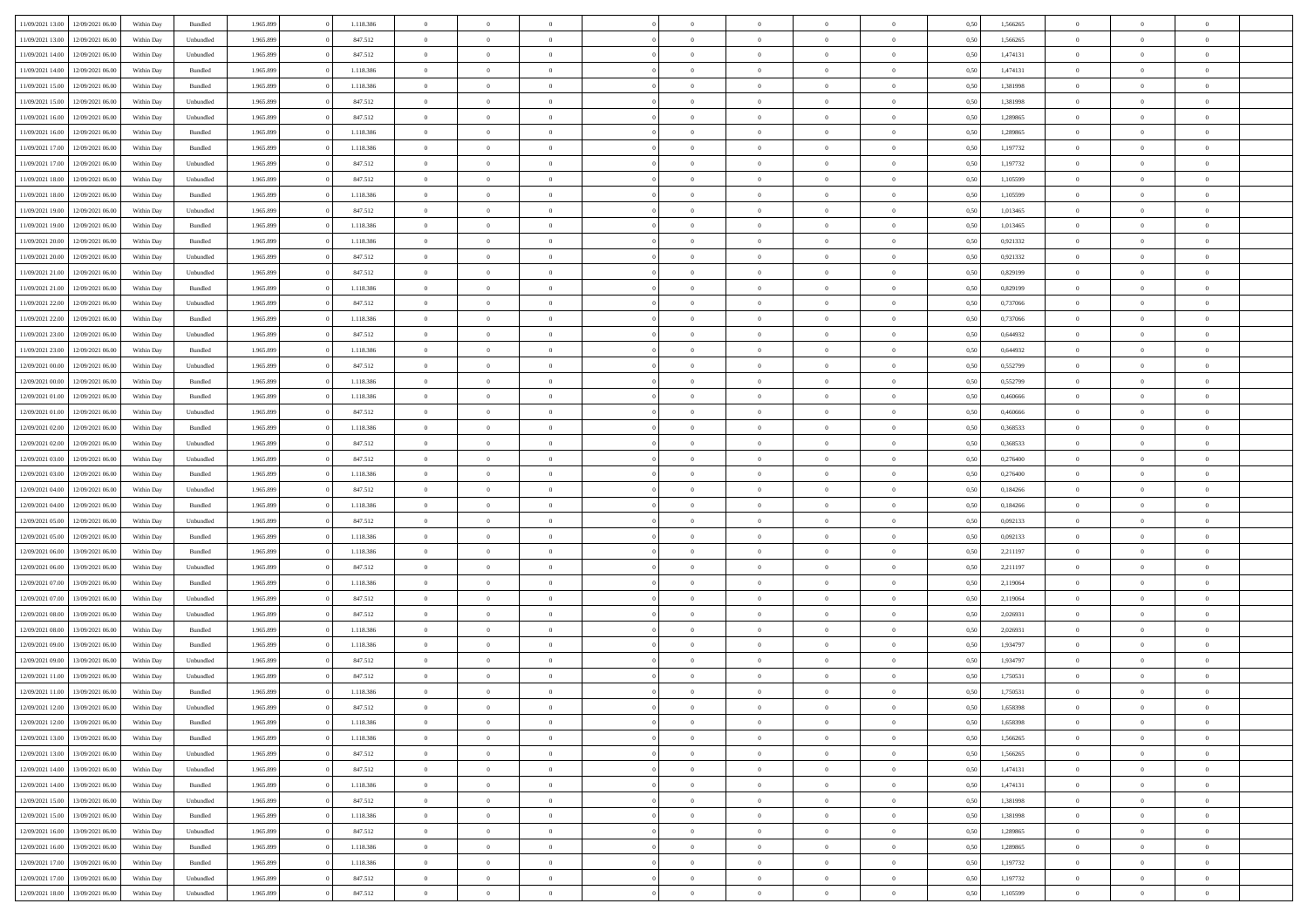| 12/09/2021 18:00 | 13/09/2021 06:00 | Within Day | Bundled   | 1.965.899 | 1.118.386 | $\overline{0}$ | $\Omega$       |                | $\Omega$       | $\Omega$       | $\Omega$       | $\theta$       | 0,50 | 1,105599 | $\theta$       | $\theta$       | $\theta$       |  |
|------------------|------------------|------------|-----------|-----------|-----------|----------------|----------------|----------------|----------------|----------------|----------------|----------------|------|----------|----------------|----------------|----------------|--|
|                  |                  |            |           |           |           |                |                |                |                |                |                |                |      |          |                |                |                |  |
| 12/09/2021 19:00 | 13/09/2021 06:00 | Within Day | Unbundled | 1.965.899 | 847.512   | $\overline{0}$ | $\theta$       | $\overline{0}$ | $\overline{0}$ | $\bf{0}$       | $\overline{0}$ | $\bf{0}$       | 0,50 | 1,013465 | $\theta$       | $\theta$       | $\overline{0}$ |  |
| 12/09/2021 19:00 | 13/09/2021 06:00 | Within Day | Bundled   | 1.965.899 | 1.118.386 | $\overline{0}$ | $\overline{0}$ | $\overline{0}$ | $\overline{0}$ | $\bf{0}$       | $\overline{0}$ | $\mathbf{0}$   | 0,50 | 1,013465 | $\bf{0}$       | $\overline{0}$ | $\overline{0}$ |  |
| 12/09/2021 20:00 | 13/09/2021 06:00 | Within Dav | Bundled   | 1.965.899 | 1.118.386 | $\overline{0}$ | $\overline{0}$ | $\overline{0}$ | $\overline{0}$ | $\bf{0}$       | $\overline{0}$ | $\overline{0}$ | 0.50 | 0.921332 | $\theta$       | $\theta$       | $\overline{0}$ |  |
| 12/09/2021 20:00 | 13/09/2021 06:00 | Within Day | Unbundled | 1.965.899 | 847.512   | $\overline{0}$ | $\theta$       | $\overline{0}$ | $\overline{0}$ | $\bf{0}$       | $\overline{0}$ | $\bf{0}$       | 0,50 | 0,921332 | $\theta$       | $\overline{0}$ | $\overline{0}$ |  |
| 12/09/2021 21:00 | 13/09/2021 06:00 | Within Day | Bundled   | 1.965.899 | 1.118.386 | $\overline{0}$ | $\bf{0}$       | $\overline{0}$ | $\bf{0}$       | $\overline{0}$ | $\overline{0}$ | $\mathbf{0}$   | 0,50 | 0,829199 | $\bf{0}$       | $\overline{0}$ | $\bf{0}$       |  |
| 12/09/2021 21:00 | 13/09/2021 06:00 | Within Dav | Unbundled | 1.965.899 | 847.512   | $\overline{0}$ | $\overline{0}$ | $\overline{0}$ | $\overline{0}$ | $\overline{0}$ | $\overline{0}$ | $\overline{0}$ | 0.50 | 0.829199 | $\theta$       | $\overline{0}$ | $\overline{0}$ |  |
|                  |                  |            |           |           |           |                |                |                |                |                |                |                |      |          |                |                |                |  |
| 12/09/2021 22:00 | 13/09/2021 06:00 | Within Day | Bundled   | 1.965.899 | 1.118.386 | $\overline{0}$ | $\theta$       | $\overline{0}$ | $\overline{0}$ | $\bf{0}$       | $\overline{0}$ | $\bf{0}$       | 0,50 | 0,737066 | $\theta$       | $\theta$       | $\overline{0}$ |  |
| 12/09/2021 22:00 | 13/09/2021 06:00 | Within Day | Unbundled | 1.965.899 | 847.512   | $\overline{0}$ | $\overline{0}$ | $\overline{0}$ | $\bf{0}$       | $\bf{0}$       | $\bf{0}$       | $\bf{0}$       | 0,50 | 0,737066 | $\,0\,$        | $\overline{0}$ | $\overline{0}$ |  |
| 12/09/2021 23:00 | 13/09/2021 06:00 | Within Dav | Unbundled | 1.965.899 | 847.512   | $\overline{0}$ | $\overline{0}$ | $\overline{0}$ | $\overline{0}$ | $\overline{0}$ | $\overline{0}$ | $\overline{0}$ | 0.50 | 0,644932 | $\theta$       | $\overline{0}$ | $\overline{0}$ |  |
| 12/09/2021 23:00 | 13/09/2021 06:00 | Within Day | Bundled   | 1.965.899 | 1.118.386 | $\overline{0}$ | $\theta$       | $\overline{0}$ | $\overline{0}$ | $\bf{0}$       | $\overline{0}$ | $\bf{0}$       | 0,50 | 0,644932 | $\,$ 0 $\,$    | $\overline{0}$ | $\overline{0}$ |  |
| 13/09/2021 00:00 | 13/09/2021 06:00 | Within Day | Unbundled | 1.965.899 | 847.512   | $\overline{0}$ | $\overline{0}$ | $\overline{0}$ | $\bf{0}$       | $\bf{0}$       | $\bf{0}$       | $\mathbf{0}$   | 0,50 | 0,552799 | $\bf{0}$       | $\overline{0}$ | $\overline{0}$ |  |
| 13/09/2021 00:00 | 13/09/2021 06:00 | Within Day | Bundled   | 1.965.899 | 1.118.386 | $\overline{0}$ | $\overline{0}$ | $\overline{0}$ | $\overline{0}$ | $\bf{0}$       | $\overline{0}$ | $\overline{0}$ | 0.50 | 0,552799 | $\theta$       | $\theta$       | $\overline{0}$ |  |
| 13/09/2021 01:00 | 13/09/2021 06:00 | Within Day | Unbundled | 1.965.899 | 847.512   | $\overline{0}$ | $\theta$       | $\overline{0}$ | $\overline{0}$ | $\bf{0}$       | $\overline{0}$ | $\bf{0}$       | 0,50 | 0,460666 | $\theta$       | $\overline{0}$ | $\overline{0}$ |  |
|                  |                  |            |           |           |           |                |                |                |                |                |                |                |      |          |                |                |                |  |
| 13/09/2021 01:00 | 13/09/2021 06:00 | Within Day | Bundled   | 1.965.899 | 1.118.386 | $\overline{0}$ | $\overline{0}$ | $\overline{0}$ | $\bf{0}$       | $\overline{0}$ | $\overline{0}$ | $\mathbf{0}$   | 0,50 | 0,460666 | $\bf{0}$       | $\overline{0}$ | $\bf{0}$       |  |
| 13/09/2021 02:00 | 13/09/2021 06:00 | Within Dav | Bundled   | 1.965.899 | 1.118.386 | $\overline{0}$ | $\overline{0}$ | $\overline{0}$ | $\overline{0}$ | $\overline{0}$ | $\overline{0}$ | $\overline{0}$ | 0.50 | 0,368533 | $\theta$       | $\overline{0}$ | $\overline{0}$ |  |
| 13/09/2021 02:00 | 13/09/2021 06:00 | Within Day | Unbundled | 1.965.899 | 847.512   | $\overline{0}$ | $\theta$       | $\overline{0}$ | $\overline{0}$ | $\bf{0}$       | $\overline{0}$ | $\bf{0}$       | 0,50 | 0,368533 | $\theta$       | $\theta$       | $\overline{0}$ |  |
| 13/09/2021 03:00 | 13/09/2021 06:00 | Within Day | Bundled   | 1.965.899 | 1.118.386 | $\overline{0}$ | $\overline{0}$ | $\overline{0}$ | $\bf{0}$       | $\bf{0}$       | $\bf{0}$       | $\mathbf{0}$   | 0,50 | 0,276400 | $\bf{0}$       | $\overline{0}$ | $\overline{0}$ |  |
| 13/09/2021 03:00 | 13/09/2021 06:00 | Within Day | Unbundled | 1.965.899 | 847.512   | $\overline{0}$ | $\overline{0}$ | $\overline{0}$ | $\overline{0}$ | $\overline{0}$ | $\overline{0}$ | $\overline{0}$ | 0.50 | 0,276400 | $\theta$       | $\overline{0}$ | $\overline{0}$ |  |
| 13/09/2021 04:00 | 13/09/2021 06:00 | Within Day | Unbundled | 1.965.899 | 847.512   | $\overline{0}$ | $\theta$       | $\overline{0}$ | $\overline{0}$ | $\bf{0}$       | $\overline{0}$ | $\bf{0}$       | 0,50 | 0,184266 | $\,$ 0 $\,$    | $\theta$       | $\overline{0}$ |  |
| 13/09/2021 04:00 | 13/09/2021 06:00 | Within Day | Bundled   | 1.965.899 | 1.118.386 | $\overline{0}$ | $\overline{0}$ | $\overline{0}$ | $\bf{0}$       | $\bf{0}$       | $\bf{0}$       | $\mathbf{0}$   | 0,50 | 0,184266 | $\bf{0}$       | $\overline{0}$ | $\overline{0}$ |  |
| 13/09/2021 05:00 | 13/09/2021 06:00 | Within Day | Unbundled | 1.965.899 | 847.512   | $\overline{0}$ | $\overline{0}$ | $\overline{0}$ | $\overline{0}$ | $\bf{0}$       | $\overline{0}$ | $\overline{0}$ | 0.50 | 0,092133 | $\theta$       | $\overline{0}$ | $\overline{0}$ |  |
|                  |                  |            |           |           |           | $\overline{0}$ | $\theta$       | $\overline{0}$ | $\overline{0}$ | $\bf{0}$       | $\overline{0}$ |                |      |          | $\,$ 0 $\,$    | $\overline{0}$ | $\overline{0}$ |  |
| 13/09/2021 05:00 | 13/09/2021 06:00 | Within Day | Bundled   | 1.965.899 | 1.118.386 |                |                |                |                |                |                | $\bf{0}$       | 0,50 | 0,092133 |                |                |                |  |
| 13/09/2021 06:00 | 14/09/2021 06:00 | Within Day | Bundled   | 1.965.899 | 1.118.386 | $\overline{0}$ | $\bf{0}$       | $\overline{0}$ | $\overline{0}$ | $\overline{0}$ | $\overline{0}$ | $\mathbf{0}$   | 0,50 | 2,211197 | $\bf{0}$       | $\overline{0}$ | $\bf{0}$       |  |
| 13/09/2021 06:00 | 14/09/2021 06:00 | Within Dav | Unbundled | 1.965.899 | 847.512   | $\overline{0}$ | $\overline{0}$ | $\overline{0}$ | $\overline{0}$ | $\overline{0}$ | $\overline{0}$ | $\overline{0}$ | 0.50 | 2,211197 | $\overline{0}$ | $\overline{0}$ | $\overline{0}$ |  |
| 13/09/2021 07:00 | 14/09/2021 06:00 | Within Day | Unbundled | 1.965.899 | 847.512   | $\overline{0}$ | $\theta$       | $\overline{0}$ | $\overline{0}$ | $\bf{0}$       | $\overline{0}$ | $\bf{0}$       | 0,50 | 2,119064 | $\theta$       | $\theta$       | $\overline{0}$ |  |
| 13/09/2021 07:00 | 14/09/2021 06:00 | Within Day | Bundled   | 1.965.899 | 1.118.386 | $\overline{0}$ | $\overline{0}$ | $\overline{0}$ | $\overline{0}$ | $\bf{0}$       | $\overline{0}$ | $\bf{0}$       | 0,50 | 2,119064 | $\,0\,$        | $\overline{0}$ | $\overline{0}$ |  |
| 13/09/2021 08:00 | 14/09/2021 06:00 | Within Day | Bundled   | 1.965.899 | 1.118.386 | $\overline{0}$ | $\overline{0}$ | $\overline{0}$ | $\overline{0}$ | $\overline{0}$ | $\overline{0}$ | $\overline{0}$ | 0.50 | 2.026931 | $\theta$       | $\overline{0}$ | $\overline{0}$ |  |
| 13/09/2021 08:00 | 14/09/2021 06:00 | Within Day | Unbundled | 1.965.899 | 847.512   | $\overline{0}$ | $\theta$       | $\overline{0}$ | $\overline{0}$ | $\bf{0}$       | $\overline{0}$ | $\bf{0}$       | 0,50 | 2,026931 | $\,$ 0 $\,$    | $\overline{0}$ | $\overline{0}$ |  |
| 13/09/2021 09:00 | 14/09/2021 06:00 | Within Day | Bundled   | 1.965.899 | 1.118.386 | $\overline{0}$ | $\overline{0}$ | $\overline{0}$ | $\overline{0}$ | $\bf{0}$       | $\overline{0}$ | $\bf{0}$       | 0,50 | 1,934797 | $\bf{0}$       | $\overline{0}$ | $\overline{0}$ |  |
|                  |                  |            |           |           |           |                |                |                |                |                |                |                |      |          |                |                |                |  |
| 13/09/2021 09:00 | 14/09/2021 06:00 | Within Day | Unbundled | 1.965.899 | 847.512   | $\bf{0}$       | $\Omega$       | $\overline{0}$ | $\Omega$       | $\Omega$       | $\overline{0}$ | $\overline{0}$ | 0,50 | 1,934797 | $\,0\,$        | $\theta$       | $\theta$       |  |
| 13/09/2021 10:00 | 14/09/2021 06:00 | Within Day | Unbundled | 1.965.899 | 847.512   | $\overline{0}$ | $\theta$       | $\overline{0}$ | $\overline{0}$ | $\bf{0}$       | $\overline{0}$ | $\bf{0}$       | 0,50 | 1,842664 | $\,$ 0 $\,$    | $\theta$       | $\overline{0}$ |  |
| 13/09/2021 10:00 | 14/09/2021 06:00 | Within Day | Bundled   | 1.965.899 | 1.118.386 | $\overline{0}$ | $\overline{0}$ | $\overline{0}$ | $\bf{0}$       | $\bf{0}$       | $\overline{0}$ | $\mathbf{0}$   | 0,50 | 1,842664 | $\bf{0}$       | $\overline{0}$ | $\bf{0}$       |  |
| 13/09/2021 11:00 | 14/09/2021 06:00 | Within Day | Unbundled | 1.965.899 | 847.512   | $\overline{0}$ | $\Omega$       | $\Omega$       | $\Omega$       | $\bf{0}$       | $\overline{0}$ | $\overline{0}$ | 0.50 | 1,750531 | $\,0\,$        | $\theta$       | $\theta$       |  |
| 13/09/2021 11:00 | 14/09/2021 06:00 | Within Day | Bundled   | 1.965.899 | 1.118.386 | $\overline{0}$ | $\theta$       | $\overline{0}$ | $\overline{0}$ | $\bf{0}$       | $\overline{0}$ | $\bf{0}$       | 0,50 | 1,750531 | $\,$ 0 $\,$    | $\theta$       | $\overline{0}$ |  |
| 13/09/2021 12:00 | 14/09/2021 06:00 | Within Day | Unbundled | 1.965.899 | 847.512   | $\overline{0}$ | $\overline{0}$ | $\overline{0}$ | $\bf{0}$       | $\bf{0}$       | $\bf{0}$       | $\bf{0}$       | 0,50 | 1,658398 | $\,0\,$        | $\overline{0}$ | $\overline{0}$ |  |
| 13/09/2021 12:00 | 14/09/2021 06:00 | Within Day | Bundled   | 1.965.899 | 1.118.386 | $\overline{0}$ | $\Omega$       | $\overline{0}$ | $\Omega$       | $\overline{0}$ | $\overline{0}$ | $\overline{0}$ | 0.50 | 1,658398 | $\,0\,$        | $\theta$       | $\theta$       |  |
| 13/09/2021 13:00 | 14/09/2021 06:00 | Within Day | Bundled   | 1.965.899 | 1.118.386 | $\overline{0}$ | $\theta$       | $\overline{0}$ | $\overline{0}$ | $\,$ 0         | $\overline{0}$ | $\bf{0}$       | 0,50 | 1,566265 | $\,$ 0 $\,$    | $\overline{0}$ | $\overline{0}$ |  |
|                  |                  |            |           |           |           |                | $\overline{0}$ |                |                | $\bf{0}$       |                |                |      |          |                | $\overline{0}$ | $\overline{0}$ |  |
| 13/09/2021 13:00 | 14/09/2021 06:00 | Within Day | Unbundled | 1.965.899 | 847.512   | $\overline{0}$ |                | $\overline{0}$ | $\bf{0}$       |                | $\bf{0}$       | $\mathbf{0}$   | 0,50 | 1,566265 | $\bf{0}$       |                |                |  |
| 13/09/2021 14:00 | 14/09/2021 06:00 | Within Day | Bundled   | 1.965.899 | 1.118.386 | $\overline{0}$ | $\Omega$       | $\overline{0}$ | $\Omega$       | $\overline{0}$ | $\overline{0}$ | $\overline{0}$ | 0,50 | 1,474131 | $\,0\,$        | $\theta$       | $\theta$       |  |
| 13/09/2021 14:00 | 14/09/2021 06:00 | Within Day | Unbundled | 1.965.899 | 847.512   | $\overline{0}$ | $\theta$       | $\overline{0}$ | $\overline{0}$ | $\,$ 0         | $\overline{0}$ | $\bf{0}$       | 0,50 | 1,474131 | $\,$ 0 $\,$    | $\overline{0}$ | $\overline{0}$ |  |
| 13/09/2021 15:00 | 14/09/2021 06:00 | Within Day | Unbundled | 1.965.899 | 847.512   | $\overline{0}$ | $\overline{0}$ | $\overline{0}$ | $\bf{0}$       | $\bf{0}$       | $\bf{0}$       | $\mathbf{0}$   | 0,50 | 1,381998 | $\bf{0}$       | $\overline{0}$ | $\bf{0}$       |  |
| 13/09/2021 15:00 | 14/09/2021 06:00 | Within Day | Bundled   | 1.965.899 | 1.118.386 | $\overline{0}$ | $\Omega$       | $\Omega$       | $\Omega$       | $\Omega$       | $\Omega$       | $\overline{0}$ | 0.50 | 1,381998 | $\theta$       | $\theta$       | $\theta$       |  |
| 13/09/2021 16:00 | 14/09/2021 06:00 | Within Day | Bundled   | 1.965.899 | 1.118.386 | $\overline{0}$ | $\overline{0}$ | $\overline{0}$ | $\bf{0}$       | $\,$ 0         | $\bf{0}$       | $\bf{0}$       | 0,50 | 1,289865 | $\,0\,$        | $\overline{0}$ | $\overline{0}$ |  |
| 13/09/2021 16:00 | 14/09/2021 06:00 | Within Day | Unbundled | 1.965.899 | 847.512   | $\bf{0}$       | $\bf{0}$       |                |                | $\bf{0}$       |                |                | 0,50 | 1,289865 | $\bf{0}$       | $\overline{0}$ |                |  |
| 13/09/2021 17:00 | 14/09/2021 06:00 | Within Day | Unbundled | 1.965.899 | 847.512   | $\overline{0}$ | $\overline{0}$ | $\overline{0}$ | $\Omega$       | $\overline{0}$ | $\overline{0}$ | $\overline{0}$ | 0,50 | 1,197732 | $\theta$       | $\theta$       | $\theta$       |  |
| 13/09/2021 17:00 | 14/09/2021 06:00 | Within Day | Bundled   | 1.965.899 | 1.118.386 | $\overline{0}$ | $\,$ 0         | $\overline{0}$ | $\bf{0}$       | $\,$ 0 $\,$    | $\overline{0}$ | $\,$ 0 $\,$    | 0,50 | 1,197732 | $\,$ 0 $\,$    | $\,$ 0 $\,$    | $\,$ 0         |  |
|                  |                  |            |           |           |           |                |                |                |                |                |                |                |      |          |                |                |                |  |
| 13/09/2021 18:00 | 14/09/2021 06:00 | Within Day | Bundled   | 1.965.899 | 1.118.386 | $\overline{0}$ | $\overline{0}$ | $\overline{0}$ | $\overline{0}$ | $\overline{0}$ | $\overline{0}$ | $\mathbf{0}$   | 0,50 | 1,105599 | $\overline{0}$ | $\bf{0}$       | $\overline{0}$ |  |
| 13/09/2021 18:00 | 14/09/2021 06:00 | Within Day | Unbundled | 1.965.899 | 847.512   | $\overline{0}$ | $\overline{0}$ | $\overline{0}$ | $\Omega$       | $\overline{0}$ | $\overline{0}$ | $\overline{0}$ | 0,50 | 1,105599 | $\overline{0}$ | $\overline{0}$ | $\overline{0}$ |  |
| 13/09/2021 19:00 | 14/09/2021 06:00 | Within Day | Unbundled | 1.965.899 | 847.512   | $\overline{0}$ | $\,$ 0         | $\overline{0}$ | $\bf{0}$       | $\,$ 0 $\,$    | $\overline{0}$ | $\mathbf{0}$   | 0,50 | 1,013465 | $\,$ 0 $\,$    | $\overline{0}$ | $\overline{0}$ |  |
| 13/09/2021 19:00 | 14/09/2021 06:00 | Within Day | Bundled   | 1.965.899 | 1.118.386 | $\overline{0}$ | $\overline{0}$ | $\overline{0}$ | $\overline{0}$ | $\overline{0}$ | $\overline{0}$ | $\mathbf{0}$   | 0,50 | 1,013465 | $\overline{0}$ | $\overline{0}$ | $\bf{0}$       |  |
| 13/09/2021 20:00 | 14/09/2021 06:00 | Within Day | Unbundled | 1.965.899 | 847.512   | $\overline{0}$ | $\overline{0}$ | $\overline{0}$ | $\overline{0}$ | $\overline{0}$ | $\overline{0}$ | $\bf{0}$       | 0.50 | 0,921332 | $\overline{0}$ | $\theta$       | $\overline{0}$ |  |
| 13/09/2021 20:00 | 14/09/2021 06:00 | Within Day | Bundled   | 1.965.899 | 1.118.386 | $\overline{0}$ | $\,$ 0         | $\overline{0}$ | $\bf{0}$       | $\bf{0}$       | $\bf{0}$       | $\bf{0}$       | 0,50 | 0,921332 | $\,$ 0 $\,$    | $\overline{0}$ | $\overline{0}$ |  |
| 13/09/2021 21:00 | 14/09/2021 06:00 | Within Day | Unbundled | 1.965.899 | 847.512   | $\overline{0}$ | $\bf{0}$       | $\overline{0}$ | $\overline{0}$ | $\overline{0}$ | $\overline{0}$ | $\mathbf{0}$   | 0,50 | 0,829199 | $\overline{0}$ | $\overline{0}$ | $\bf{0}$       |  |
| 13/09/2021 21:00 | 14/09/2021 06:00 | Within Day | Bundled   | 1.965.899 | 1.118.386 | $\overline{0}$ | $\overline{0}$ | $\overline{0}$ | $\Omega$       | $\overline{0}$ | $\overline{0}$ | $\overline{0}$ | 0.50 | 0,829199 | $\overline{0}$ | $\overline{0}$ | $\overline{0}$ |  |
|                  |                  |            |           |           |           |                | $\bf{0}$       |                |                |                |                |                |      |          | $\,$ 0 $\,$    | $\,$ 0 $\,$    |                |  |
| 13/09/2021 22:00 | 14/09/2021 06:00 | Within Day | Bundled   | 1.965.899 | 1.118.386 | $\overline{0}$ |                | $\overline{0}$ | $\bf{0}$       | $\bf{0}$       | $\bf{0}$       | $\mathbf{0}$   | 0,50 | 0,737066 |                |                | $\bf{0}$       |  |
| 13/09/2021 22:00 | 14/09/2021 06:00 | Within Day | Unbundled | 1.965.899 | 847.512   | $\overline{0}$ | $\overline{0}$ | $\overline{0}$ | $\overline{0}$ | $\overline{0}$ | $\bf{0}$       | $\mathbf{0}$   | 0,50 | 0,737066 | $\overline{0}$ | $\bf{0}$       | $\overline{0}$ |  |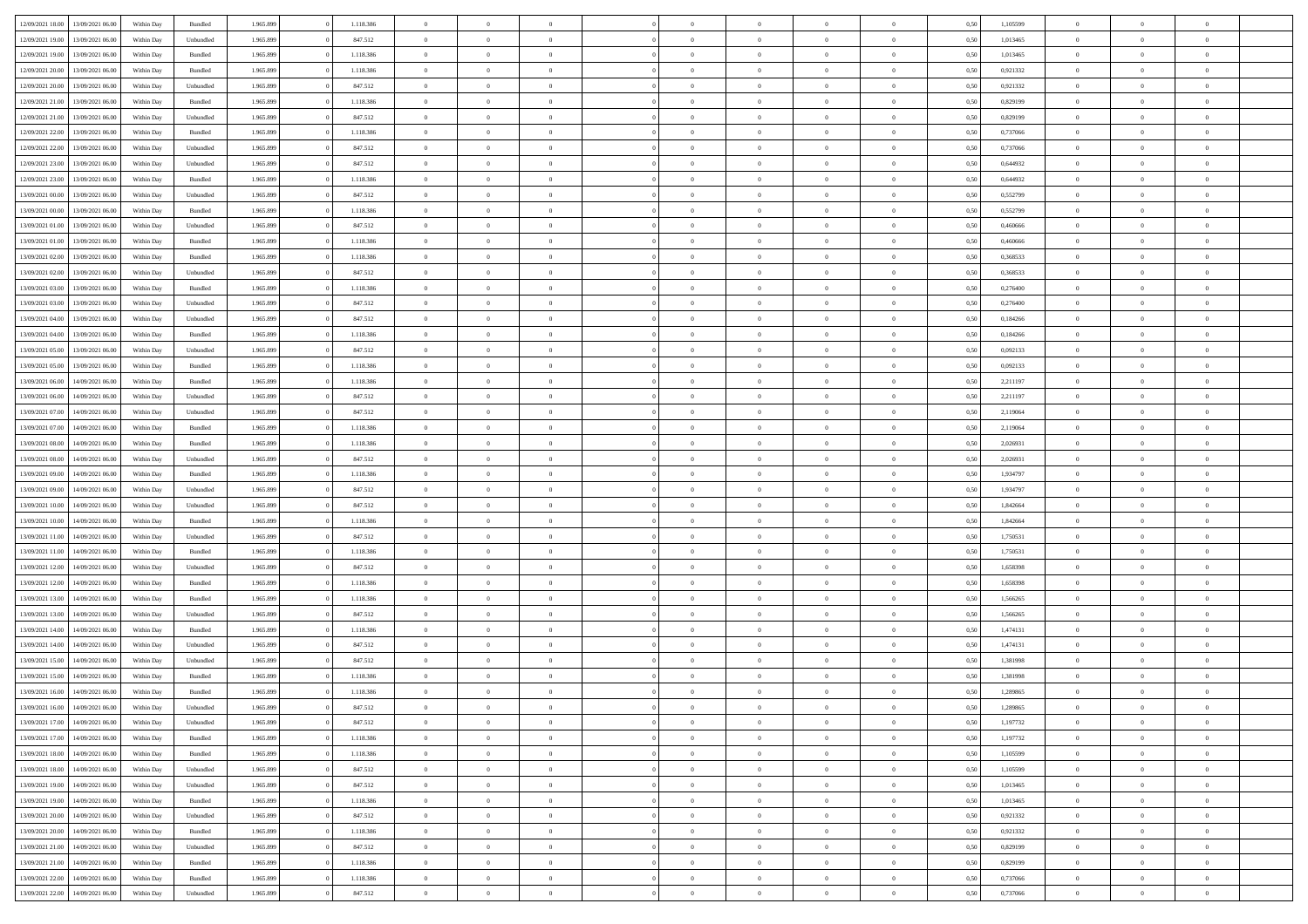| 13/09/2021 23:00 | 14/09/2021 06:00 | Within Day | Bundled            | 1.965.899 | 1.118.386 | $\overline{0}$ | $\theta$       |                | $\Omega$       | $\Omega$       | $\theta$       | $\theta$       | 0,50 | 0,644932 | $\theta$             | $\overline{0}$ | $\theta$       |  |
|------------------|------------------|------------|--------------------|-----------|-----------|----------------|----------------|----------------|----------------|----------------|----------------|----------------|------|----------|----------------------|----------------|----------------|--|
|                  |                  |            |                    |           |           |                |                |                |                |                |                |                |      |          |                      |                |                |  |
| 13/09/2021 23:00 | 14/09/2021 06:00 | Within Day | Unbundled          | 1.965.899 | 847.512   | $\overline{0}$ | $\theta$       | $\overline{0}$ | $\overline{0}$ | $\bf{0}$       | $\overline{0}$ | $\bf{0}$       | 0,50 | 0,644932 | $\theta$             | $\overline{0}$ | $\overline{0}$ |  |
| 14/09/2021 00:00 | 14/09/2021 06:00 | Within Day | Bundled            | 1.965.899 | 1.118.386 | $\overline{0}$ | $\overline{0}$ | $\overline{0}$ | $\bf{0}$       | $\bf{0}$       | $\bf{0}$       | $\mathbf{0}$   | 0,50 | 0,552799 | $\bf{0}$             | $\overline{0}$ | $\bf{0}$       |  |
| 14/09/2021 00:00 | 14/09/2021 06:00 | Within Day | Unbundled          | 1.965.899 | 847.512   | $\overline{0}$ | $\overline{0}$ | $\overline{0}$ | $\overline{0}$ | $\bf{0}$       | $\overline{0}$ | $\overline{0}$ | 0.50 | 0,552799 | $\theta$             | $\theta$       | $\overline{0}$ |  |
| 14/09/2021 01:00 | 14/09/2021 06:00 | Within Day | Bundled            | 1.965.899 | 1.118.386 | $\overline{0}$ | $\theta$       | $\overline{0}$ | $\overline{0}$ | $\bf{0}$       | $\overline{0}$ | $\bf{0}$       | 0,50 | 0,460666 | $\,$ 0 $\,$          | $\overline{0}$ | $\overline{0}$ |  |
| 14/09/2021 01:00 | 14/09/2021 06:00 | Within Day | Unbundled          | 1.965.899 | 847.512   | $\overline{0}$ | $\overline{0}$ | $\overline{0}$ | $\overline{0}$ | $\overline{0}$ | $\overline{0}$ | $\mathbf{0}$   | 0,50 | 0,460666 | $\overline{0}$       | $\overline{0}$ | $\bf{0}$       |  |
|                  |                  |            |                    |           |           |                | $\overline{0}$ |                |                | $\overline{0}$ |                |                |      |          | $\theta$             | $\overline{0}$ | $\overline{0}$ |  |
| 14/09/2021 02:00 | 14/09/2021 06:00 | Within Dav | Unbundled          | 1.965.899 | 847.512   | $\overline{0}$ |                | $\overline{0}$ | $\overline{0}$ |                | $\overline{0}$ | $\overline{0}$ | 0.50 | 0,368533 |                      |                |                |  |
| 14/09/2021 02:00 | 14/09/2021 06:00 | Within Day | Bundled            | 1.965.899 | 1.118.386 | $\overline{0}$ | $\theta$       | $\overline{0}$ | $\overline{0}$ | $\bf{0}$       | $\overline{0}$ | $\bf{0}$       | 0,50 | 0,368533 | $\theta$             | $\theta$       | $\overline{0}$ |  |
| 14/09/2021 03:00 | 14/09/2021 06:00 | Within Day | Bundled            | 1.965.899 | 1.118.386 | $\overline{0}$ | $\overline{0}$ | $\overline{0}$ | $\overline{0}$ | $\bf{0}$       | $\overline{0}$ | $\mathbf{0}$   | 0,50 | 0,276400 | $\,0\,$              | $\overline{0}$ | $\overline{0}$ |  |
| 14/09/2021 03:00 | 14/09/2021 06:00 | Within Dav | Unbundled          | 1.965.899 | 847.512   | $\overline{0}$ | $\overline{0}$ | $\overline{0}$ | $\overline{0}$ | $\overline{0}$ | $\overline{0}$ | $\overline{0}$ | 0.50 | 0,276400 | $\theta$             | $\overline{0}$ | $\overline{0}$ |  |
| 14/09/2021 04:00 | 14/09/2021 06:00 | Within Day | Bundled            | 1.965.899 | 1.118.386 | $\overline{0}$ | $\theta$       | $\overline{0}$ | $\overline{0}$ | $\bf{0}$       | $\overline{0}$ | $\bf{0}$       | 0,50 | 0,184266 | $\,$ 0 $\,$          | $\overline{0}$ | $\overline{0}$ |  |
| 14/09/2021 04:00 | 14/09/2021 06:00 | Within Day | Unbundled          | 1.965.899 | 847.512   | $\overline{0}$ | $\overline{0}$ | $\overline{0}$ | $\overline{0}$ | $\bf{0}$       | $\overline{0}$ | $\mathbf{0}$   | 0,50 | 0,184266 | $\overline{0}$       | $\overline{0}$ | $\bf{0}$       |  |
| 14/09/2021 05:00 | 14/09/2021 06:00 | Within Dav | Unbundled          | 1.965.899 | 847.512   | $\overline{0}$ | $\overline{0}$ | $\overline{0}$ | $\overline{0}$ | $\bf{0}$       | $\overline{0}$ | $\overline{0}$ | 0.50 | 0,092133 | $\theta$             | $\theta$       | $\overline{0}$ |  |
| 14/09/2021 05:00 | 14/09/2021 06:00 |            |                    | 1.965.899 | 1.118.386 | $\overline{0}$ | $\theta$       | $\overline{0}$ | $\overline{0}$ | $\bf{0}$       | $\overline{0}$ |                |      | 0,092133 | $\theta$             | $\overline{0}$ | $\overline{0}$ |  |
|                  |                  | Within Day | Bundled            |           |           |                |                |                |                |                |                | $\bf{0}$       | 0,50 |          |                      |                |                |  |
| 14/09/2021 06:00 | 15/09/2021 06:00 | Within Day | Bundled            | 1.965.899 | 1.118.386 | $\overline{0}$ | $\overline{0}$ | $\overline{0}$ | $\overline{0}$ | $\overline{0}$ | $\overline{0}$ | $\mathbf{0}$   | 0,50 | 2,211197 | $\overline{0}$       | $\overline{0}$ | $\bf{0}$       |  |
| 14/09/2021 06:00 | 15/09/2021 06:00 | Within Dav | Unbundled          | 1.965.899 | 847.512   | $\overline{0}$ | $\overline{0}$ | $\overline{0}$ | $\overline{0}$ | $\overline{0}$ | $\overline{0}$ | $\overline{0}$ | 0.50 | 2,211197 | $\overline{0}$       | $\overline{0}$ | $\overline{0}$ |  |
| 14/09/2021 07:00 | 15/09/2021 06:00 | Within Day | Unbundled          | 1.965.899 | 847.512   | $\overline{0}$ | $\theta$       | $\overline{0}$ | $\overline{0}$ | $\bf{0}$       | $\overline{0}$ | $\bf{0}$       | 0,50 | 2,119064 | $\,$ 0 $\,$          | $\overline{0}$ | $\overline{0}$ |  |
| 14/09/2021 07:00 | 15/09/2021 06:00 | Within Day | Bundled            | 1.965.899 | 1.118.386 | $\overline{0}$ | $\overline{0}$ | $\overline{0}$ | $\overline{0}$ | $\bf{0}$       | $\overline{0}$ | $\mathbf{0}$   | 0,50 | 2,119064 | $\bf{0}$             | $\overline{0}$ | $\bf{0}$       |  |
| 14/09/2021 08:00 | 15/09/2021 06:00 | Within Dav | Unbundled          | 1.965.899 | 847.512   | $\overline{0}$ | $\overline{0}$ | $\overline{0}$ | $\overline{0}$ | $\overline{0}$ | $\overline{0}$ | $\overline{0}$ | 0.50 | 2,026931 | $\theta$             | $\overline{0}$ | $\overline{0}$ |  |
| 14/09/2021 08:00 | 15/09/2021 06:00 | Within Day | Bundled            | 1.965.899 | 1.118.386 | $\overline{0}$ | $\theta$       | $\overline{0}$ | $\overline{0}$ | $\bf{0}$       | $\overline{0}$ | $\bf{0}$       | 0,50 | 2,026931 | $\,$ 0 $\,$          | $\overline{0}$ | $\overline{0}$ |  |
|                  |                  |            |                    |           |           |                | $\overline{0}$ |                |                | $\bf{0}$       |                |                |      |          |                      | $\overline{0}$ | $\bf{0}$       |  |
| 14/09/2021 09:00 | 15/09/2021 06:00 | Within Day | Bundled            | 1.965.899 | 1.118.386 | $\overline{0}$ |                | $\overline{0}$ | $\overline{0}$ |                | $\overline{0}$ | $\mathbf{0}$   | 0,50 | 1,934797 | $\bf{0}$<br>$\theta$ |                |                |  |
| 14/09/2021 09:00 | 15/09/2021 06:00 | Within Day | Unbundled          | 1.965.899 | 847.512   | $\overline{0}$ | $\overline{0}$ | $\overline{0}$ | $\overline{0}$ | $\overline{0}$ | $\overline{0}$ | $\overline{0}$ | 0.50 | 1,934797 |                      | $\overline{0}$ | $\overline{0}$ |  |
| 14/09/2021 10:00 | 15/09/2021 06:00 | Within Day | Unbundled          | 1.965.899 | 847.512   | $\overline{0}$ | $\theta$       | $\overline{0}$ | $\overline{0}$ | $\bf{0}$       | $\overline{0}$ | $\,$ 0 $\,$    | 0,50 | 1,842664 | $\,$ 0 $\,$          | $\overline{0}$ | $\overline{0}$ |  |
| 14/09/2021 10:00 | 15/09/2021 06:00 | Within Day | Bundled            | 1.965.899 | 1.118.386 | $\overline{0}$ | $\overline{0}$ | $\overline{0}$ | $\overline{0}$ | $\overline{0}$ | $\overline{0}$ | $\mathbf{0}$   | 0,50 | 1,842664 | $\bf{0}$             | $\overline{0}$ | $\bf{0}$       |  |
| 14/09/2021 11:00 | 15/09/2021 06:00 | Within Dav | Bundled            | 1.965.899 | 1.118.386 | $\overline{0}$ | $\overline{0}$ | $\overline{0}$ | $\overline{0}$ | $\overline{0}$ | $\overline{0}$ | $\overline{0}$ | 0.50 | 1,750531 | $\theta$             | $\overline{0}$ | $\overline{0}$ |  |
| 14/09/2021 11:00 | 15/09/2021 06:00 | Within Day | Unbundled          | 1.965.899 | 847.512   | $\overline{0}$ | $\theta$       | $\overline{0}$ | $\overline{0}$ | $\bf{0}$       | $\overline{0}$ | $\bf{0}$       | 0,50 | 1,750531 | $\,$ 0 $\,$          | $\overline{0}$ | $\overline{0}$ |  |
| 14/09/2021 12:00 | 15/09/2021 06:00 | Within Day | Unbundled          | 1.965.899 | 847.512   | $\overline{0}$ | $\overline{0}$ | $\overline{0}$ | $\overline{0}$ | $\bf{0}$       | $\overline{0}$ | $\mathbf{0}$   | 0,50 | 1,658398 | $\,0\,$              | $\overline{0}$ | $\overline{0}$ |  |
| 14/09/2021 12:00 | 15/09/2021 06:00 | Within Day | Bundled            | 1.965.899 | 1.118.386 | $\overline{0}$ | $\overline{0}$ | $\overline{0}$ | $\overline{0}$ | $\overline{0}$ | $\overline{0}$ | $\overline{0}$ | 0.50 | 1,658398 | $\theta$             | $\overline{0}$ | $\overline{0}$ |  |
|                  |                  |            |                    |           |           | $\overline{0}$ | $\overline{0}$ | $\overline{0}$ |                | $\bf{0}$       | $\overline{0}$ |                |      |          | $\,$ 0 $\,$          | $\overline{0}$ | $\overline{0}$ |  |
| 14/09/2021 13:00 | 15/09/2021 06:00 | Within Day | Bundled            | 1.965.899 | 1.118.386 |                |                |                | $\overline{0}$ |                |                | $\bf{0}$       | 0,50 | 1,566265 |                      |                |                |  |
| 14/09/2021 13:00 | 15/09/2021 06:00 | Within Day | Unbundled          | 1.965.899 | 847.512   | $\overline{0}$ | $\overline{0}$ | $\overline{0}$ | $\bf{0}$       | $\bf{0}$       | $\bf{0}$       | $\bf{0}$       | 0,50 | 1,566265 | $\overline{0}$       | $\overline{0}$ | $\bf{0}$       |  |
| 14/09/2021 14:00 | 15/09/2021 06:00 | Within Day | Bundled            | 1.965.899 | 1.118.386 | $\overline{0}$ | $\theta$       | $\overline{0}$ | $\Omega$       | $\Omega$       | $\overline{0}$ | $\overline{0}$ | 0,50 | 1,474131 | $\,0\,$              | $\theta$       | $\theta$       |  |
| 14/09/2021 14:00 | 15/09/2021 06:00 | Within Day | Unbundled          | 1.965.899 | 847.512   | $\overline{0}$ | $\theta$       | $\overline{0}$ | $\overline{0}$ | $\bf{0}$       | $\overline{0}$ | $\bf{0}$       | 0,50 | 1,474131 | $\,$ 0 $\,$          | $\overline{0}$ | $\overline{0}$ |  |
| 14/09/2021 15:00 | 15/09/2021 06:00 | Within Day | Unbundled          | 1.965.899 | 847.512   | $\overline{0}$ | $\overline{0}$ | $\overline{0}$ | $\bf{0}$       | $\overline{0}$ | $\overline{0}$ | $\mathbf{0}$   | 0,50 | 1,381998 | $\overline{0}$       | $\overline{0}$ | $\bf{0}$       |  |
| 14/09/2021 15:00 | 15/09/2021 06:00 | Within Day | Bundled            | 1.965.899 | 1.118.386 | $\overline{0}$ | $\overline{0}$ | $\overline{0}$ | $\Omega$       | $\overline{0}$ | $\overline{0}$ | $\overline{0}$ | 0.50 | 1,381998 | $\,0\,$              | $\theta$       | $\theta$       |  |
| 14/09/2021 16:00 | 15/09/2021 06:00 | Within Day | Bundled            | 1.965.899 | 1.118.386 | $\overline{0}$ | $\theta$       | $\overline{0}$ | $\overline{0}$ | $\bf{0}$       | $\overline{0}$ | $\bf{0}$       | 0,50 | 1,289865 | $\,$ 0 $\,$          | $\overline{0}$ | $\overline{0}$ |  |
| 14/09/2021 16:00 | 15/09/2021 06:00 | Within Day | Unbundled          | 1.965.899 | 847.512   | $\overline{0}$ | $\overline{0}$ | $\overline{0}$ | $\bf{0}$       | $\bf{0}$       | $\overline{0}$ | $\mathbf{0}$   | 0,50 | 1,289865 | $\bf{0}$             | $\overline{0}$ | $\bf{0}$       |  |
|                  | 15/09/2021 06:00 |            |                    |           |           | $\overline{0}$ | $\overline{0}$ |                | $\Omega$       | $\overline{0}$ | $\overline{0}$ |                |      |          | $\,$ 0 $\,$          | $\theta$       | $\theta$       |  |
| 14/09/2021 17:00 |                  | Within Day | Unbundled          | 1.965.899 | 847.512   |                |                | $\overline{0}$ |                |                |                | $\overline{0}$ | 0.50 | 1,197732 |                      |                |                |  |
| 14/09/2021 17:00 | 15/09/2021 06:00 | Within Day | Bundled            | 1.965.899 | 1.118.386 | $\overline{0}$ | $\,$ 0         | $\overline{0}$ | $\overline{0}$ | $\,$ 0         | $\overline{0}$ | $\bf{0}$       | 0,50 | 1,197732 | $\,$ 0 $\,$          | $\overline{0}$ | $\overline{0}$ |  |
| 14/09/2021 18:00 | 15/09/2021 06:00 | Within Day | Unbundled          | 1.965.899 | 847.512   | $\overline{0}$ | $\overline{0}$ | $\overline{0}$ | $\overline{0}$ | $\bf{0}$       | $\overline{0}$ | $\mathbf{0}$   | 0,50 | 1,105599 | $\bf{0}$             | $\overline{0}$ | $\bf{0}$       |  |
| 14/09/2021 18:00 | 15/09/2021 06:00 | Within Day | Bundled            | 1.965.899 | 1.118.386 | $\overline{0}$ | $\Omega$       | $\overline{0}$ | $\Omega$       | $\overline{0}$ | $\overline{0}$ | $\overline{0}$ | 0,50 | 1,105599 | $\,0\,$              | $\theta$       | $\theta$       |  |
| 14/09/2021 19:00 | 15/09/2021 06:00 | Within Day | Bundled            | 1.965.899 | 1.118.386 | $\overline{0}$ | $\overline{0}$ | $\overline{0}$ | $\overline{0}$ | $\,$ 0         | $\overline{0}$ | $\bf{0}$       | 0,50 | 1,013465 | $\,$ 0 $\,$          | $\overline{0}$ | $\overline{0}$ |  |
| 14/09/2021 19:00 | 15/09/2021 06:00 | Within Day | Unbundled          | 1.965.899 | 847.512   | $\overline{0}$ | $\overline{0}$ | $\overline{0}$ | $\overline{0}$ | $\bf{0}$       | $\overline{0}$ | $\mathbf{0}$   | 0,50 | 1,013465 | $\bf{0}$             | $\overline{0}$ | $\bf{0}$       |  |
| 14/09/2021 20:00 | 15/09/2021 06:00 | Within Day | Bundled            | 1.965.899 | 1.118.386 | $\overline{0}$ | $\Omega$       | $\Omega$       | $\Omega$       | $\Omega$       | $\Omega$       | $\overline{0}$ | 0.50 | 0,921332 | $\theta$             | $\theta$       | $\theta$       |  |
| 14/09/2021 20:00 | 15/09/2021 06:00 | Within Day | Unbundled          | 1.965.899 | 847.512   | $\overline{0}$ | $\overline{0}$ | $\overline{0}$ | $\bf{0}$       | $\,$ 0         | $\overline{0}$ | $\bf{0}$       | 0,50 | 0,921332 | $\,0\,$              | $\,$ 0 $\,$    | $\overline{0}$ |  |
| 14/09/2021 21:00 | 15/09/2021 06:00 | Within Day | $\mathbf B$ undled | 1.965.899 | 1.118.386 | $\overline{0}$ | $\bf{0}$       |                |                | $\bf{0}$       |                |                | 0,50 | 0,829199 | $\bf{0}$             | $\overline{0}$ |                |  |
|                  |                  |            |                    |           |           |                |                |                |                |                |                |                |      |          |                      |                |                |  |
| 14/09/2021 21:00 | 15/09/2021 06:00 | Within Day | Unbundled          | 1.965.899 | 847.512   | $\overline{0}$ | $\overline{0}$ | $\overline{0}$ | $\Omega$       | $\overline{0}$ | $\overline{0}$ | $\overline{0}$ | 0,50 | 0,829199 | $\theta$             | $\theta$       | $\theta$       |  |
| 14/09/2021 22.00 | 15/09/2021 06:00 | Within Day | Bundled            | 1.965.899 | 1.118.386 | $\overline{0}$ | $\bf{0}$       | $\overline{0}$ | $\overline{0}$ | $\,$ 0 $\,$    | $\overline{0}$ | $\,$ 0 $\,$    | 0,50 | 0,737066 | $\,$ 0 $\,$          | $\,$ 0 $\,$    | $\,$ 0         |  |
| 14/09/2021 22.00 | 15/09/2021 06:00 | Within Day | Unbundled          | 1.965.899 | 847.512   | $\overline{0}$ | $\overline{0}$ | $\overline{0}$ | $\overline{0}$ | $\overline{0}$ | $\overline{0}$ | $\mathbf{0}$   | 0,50 | 0,737066 | $\overline{0}$       | $\bf{0}$       | $\overline{0}$ |  |
| 14/09/2021 23:00 | 15/09/2021 06:00 | Within Day | Bundled            | 1.965.899 | 1.118.386 | $\overline{0}$ | $\overline{0}$ | $\overline{0}$ | $\Omega$       | $\overline{0}$ | $\overline{0}$ | $\overline{0}$ | 0,50 | 0.644932 | $\overline{0}$       | $\theta$       | $\overline{0}$ |  |
| 14/09/2021 23:00 | 15/09/2021 06:00 | Within Day | Unbundled          | 1.965.899 | 847.512   | $\overline{0}$ | $\,$ 0         | $\overline{0}$ | $\overline{0}$ | $\,$ 0 $\,$    | $\overline{0}$ | $\mathbf{0}$   | 0,50 | 0,644932 | $\,$ 0 $\,$          | $\overline{0}$ | $\overline{0}$ |  |
| 15/09/2021 00:00 | 15/09/2021 06:00 | Within Day | Bundled            | 1.965.899 | 1.118.386 | $\overline{0}$ | $\overline{0}$ | $\overline{0}$ | $\overline{0}$ | $\overline{0}$ | $\overline{0}$ | $\mathbf{0}$   | 0,50 | 0,552799 | $\overline{0}$       | $\overline{0}$ | $\bf{0}$       |  |
| 15/09/2021 00:00 | 15/09/2021 06:00 | Within Day | Unbundled          | 1.965.899 | 847.512   | $\overline{0}$ | $\overline{0}$ | $\overline{0}$ | $\overline{0}$ | $\overline{0}$ | $\overline{0}$ | $\bf{0}$       | 0.50 | 0,552799 | $\overline{0}$       | $\theta$       | $\overline{0}$ |  |
|                  |                  |            |                    |           |           |                |                |                |                |                |                |                |      |          |                      |                |                |  |
| 15/09/2021 01:00 | 15/09/2021 06:00 | Within Day | Bundled            | 1.965.899 | 1.118.386 | $\overline{0}$ | $\,$ 0         | $\overline{0}$ | $\overline{0}$ | $\bf{0}$       | $\overline{0}$ | $\bf{0}$       | 0,50 | 0,460666 | $\,$ 0 $\,$          | $\overline{0}$ | $\overline{0}$ |  |
| 15/09/2021 01:00 | 15/09/2021 06:00 | Within Day | Unbundled          | 1.965.899 | 847.512   | $\overline{0}$ | $\bf{0}$       | $\overline{0}$ | $\overline{0}$ | $\overline{0}$ | $\overline{0}$ | $\mathbf{0}$   | 0,50 | 0,460666 | $\overline{0}$       | $\overline{0}$ | $\bf{0}$       |  |
| 15/09/2021 02:00 | 15/09/2021 06:00 | Within Day | Bundled            | 1.965.899 | 1.118.386 | $\overline{0}$ | $\overline{0}$ | $\overline{0}$ | $\Omega$       | $\overline{0}$ | $\overline{0}$ | $\overline{0}$ | 0.50 | 0,368533 | $\overline{0}$       | $\overline{0}$ | $\overline{0}$ |  |
| 15/09/2021 02:00 | 15/09/2021 06:00 | Within Day | Unbundled          | 1.965.899 | 847.512   | $\overline{0}$ | $\bf{0}$       | $\overline{0}$ | $\bf{0}$       | $\bf{0}$       | $\overline{0}$ | $\mathbf{0}$   | 0,50 | 0,368533 | $\,$ 0 $\,$          | $\,$ 0 $\,$    | $\bf{0}$       |  |
| 15/09/2021 03:00 | 15/09/2021 06:00 | Within Day | Unbundled          | 1.965.899 | 847.512   | $\overline{0}$ | $\overline{0}$ | $\overline{0}$ | $\overline{0}$ | $\overline{0}$ | $\overline{0}$ | $\mathbf{0}$   | 0,50 | 0,276400 | $\overline{0}$       | $\bf{0}$       | $\overline{0}$ |  |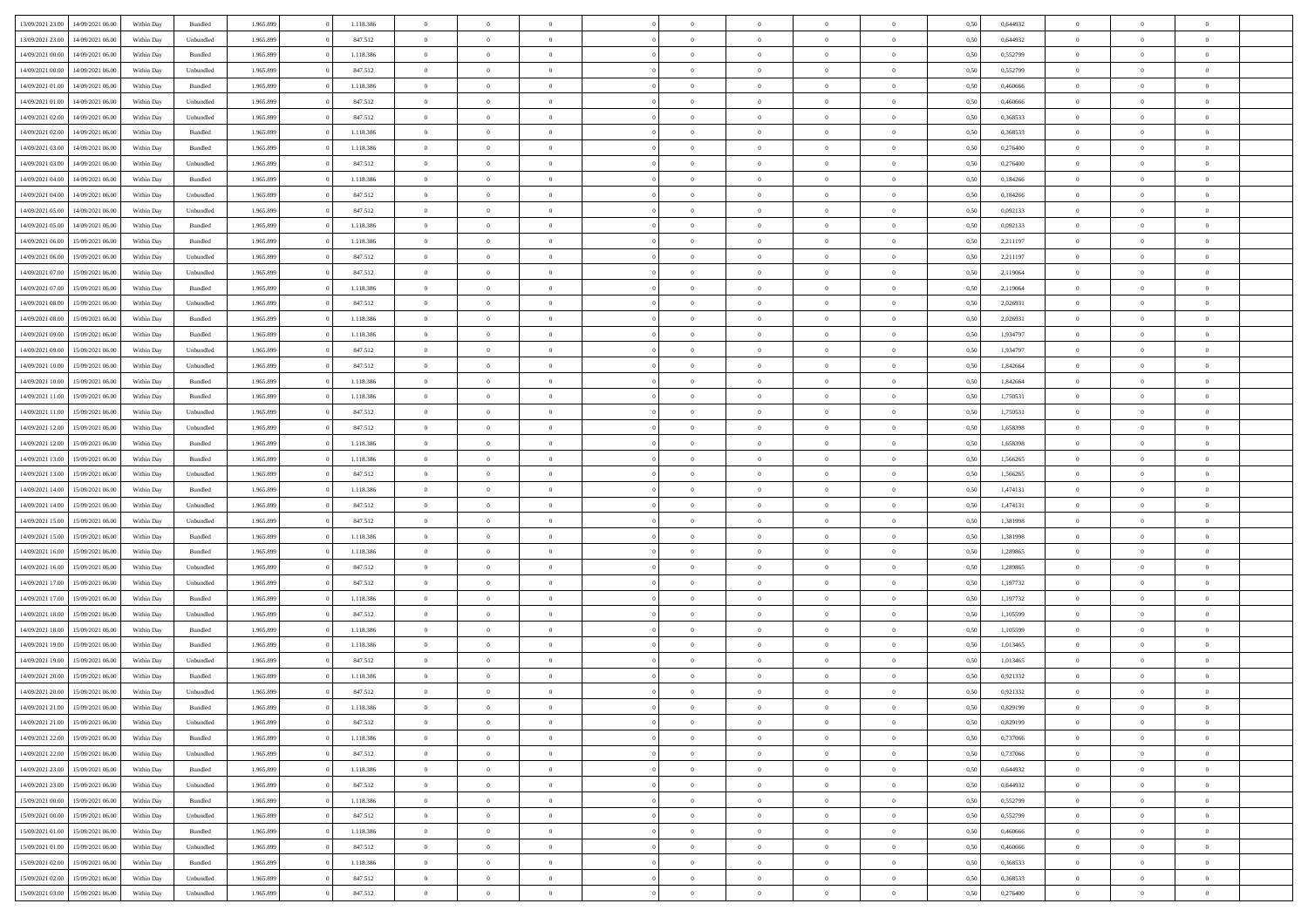| 15/09/2021 03:00 | 15/09/2021 06:00                  | Within Day | Bundled   | 1.965.899 | 1.118.386 | $\overline{0}$ | $\theta$       |                | $\Omega$       | $\Omega$       | $\overline{0}$ | $\theta$       | 0,50 | 0,276400 | $\theta$       | $\theta$       | $\theta$       |  |
|------------------|-----------------------------------|------------|-----------|-----------|-----------|----------------|----------------|----------------|----------------|----------------|----------------|----------------|------|----------|----------------|----------------|----------------|--|
|                  |                                   |            |           |           |           |                |                |                |                |                |                |                |      |          |                |                |                |  |
| 15/09/2021 04:00 | 15/09/2021 06:00                  | Within Day | Unbundled | 1.965.899 | 847.512   | $\overline{0}$ | $\theta$       | $\overline{0}$ | $\overline{0}$ | $\bf{0}$       | $\overline{0}$ | $\bf{0}$       | 0,50 | 0,184266 | $\theta$       | $\overline{0}$ | $\overline{0}$ |  |
| 15/09/2021 04:00 | 15/09/2021 06:00                  | Within Day | Bundled   | 1.965.899 | 1.118.386 | $\overline{0}$ | $\overline{0}$ | $\overline{0}$ | $\overline{0}$ | $\bf{0}$       | $\overline{0}$ | $\mathbf{0}$   | 0,50 | 0,184266 | $\bf{0}$       | $\overline{0}$ | $\overline{0}$ |  |
| 15/09/2021 05:00 | 15/09/2021 06:00                  | Within Dav | Bundled   | 1.965.899 | 1.118.386 | $\overline{0}$ | $\overline{0}$ | $\overline{0}$ | $\overline{0}$ | $\bf{0}$       | $\overline{0}$ | $\overline{0}$ | 0.50 | 0,092133 | $\theta$       | $\theta$       | $\overline{0}$ |  |
|                  |                                   |            |           |           |           |                |                |                |                |                |                |                |      |          |                |                |                |  |
| 15/09/2021 05:00 | 15/09/2021 06:00                  | Within Day | Unbundled | 1.965.899 | 847.512   | $\overline{0}$ | $\theta$       | $\overline{0}$ | $\overline{0}$ | $\bf{0}$       | $\overline{0}$ | $\bf{0}$       | 0,50 | 0,092133 | $\,$ 0 $\,$    | $\overline{0}$ | $\overline{0}$ |  |
| 15/09/2021 06:00 | 16/09/2021 06:00                  | Within Day | Unbundled | 1.965.899 | 847.512   | $\overline{0}$ | $\overline{0}$ | $\overline{0}$ | $\overline{0}$ | $\overline{0}$ | $\overline{0}$ | $\mathbf{0}$   | 0,50 | 2,211197 | $\bf{0}$       | $\overline{0}$ | $\bf{0}$       |  |
| 15/09/2021 06:00 | 16/09/2021 06:00                  | Within Dav | Bundled   | 1.965.899 | 1.118.386 | $\overline{0}$ | $\overline{0}$ | $\overline{0}$ | $\overline{0}$ | $\overline{0}$ | $\overline{0}$ | $\overline{0}$ | 0.50 | 2,211197 | $\theta$       | $\overline{0}$ | $\overline{0}$ |  |
| 15/09/2021 07:00 | 16/09/2021 06:00                  | Within Day | Bundled   | 1.965.899 | 1.118.386 | $\overline{0}$ | $\theta$       | $\overline{0}$ | $\overline{0}$ | $\bf{0}$       | $\overline{0}$ | $\bf{0}$       | 0,50 | 2,119064 | $\,$ 0 $\,$    | $\theta$       | $\overline{0}$ |  |
| 15/09/2021 07:00 | 16/09/2021 06:00                  | Within Day | Unbundled | 1.965.899 | 847.512   | $\overline{0}$ | $\overline{0}$ | $\overline{0}$ | $\bf{0}$       | $\bf{0}$       | $\bf{0}$       | $\mathbf{0}$   | 0,50 | 2,119064 | $\,0\,$        | $\overline{0}$ | $\overline{0}$ |  |
|                  |                                   |            |           |           |           |                |                |                |                |                |                |                |      |          |                |                |                |  |
| 15/09/2021 08:00 | 16/09/2021 06:00                  | Within Dav | Unbundled | 1.965.899 | 847.512   | $\overline{0}$ | $\overline{0}$ | $\overline{0}$ | $\overline{0}$ | $\overline{0}$ | $\overline{0}$ | $\overline{0}$ | 0.50 | 2,026931 | $\theta$       | $\overline{0}$ | $\overline{0}$ |  |
| 15/09/2021 08:00 | 16/09/2021 06:00                  | Within Day | Bundled   | 1.965.899 | 1.118.386 | $\overline{0}$ | $\theta$       | $\overline{0}$ | $\overline{0}$ | $\bf{0}$       | $\overline{0}$ | $\bf{0}$       | 0,50 | 2,026931 | $\,$ 0 $\,$    | $\overline{0}$ | $\overline{0}$ |  |
| 15/09/2021 09:00 | 16/09/2021 06:00                  | Within Day | Bundled   | 1.965.899 | 1.118.386 | $\overline{0}$ | $\overline{0}$ | $\overline{0}$ | $\bf{0}$       | $\bf{0}$       | $\bf{0}$       | $\mathbf{0}$   | 0,50 | 1,934797 | $\overline{0}$ | $\overline{0}$ | $\bf{0}$       |  |
| 15/09/2021 09:00 | 16/09/2021 06:00                  | Within Day | Unbundled | 1.965.899 | 847.512   | $\overline{0}$ | $\overline{0}$ | $\overline{0}$ | $\overline{0}$ | $\bf{0}$       | $\overline{0}$ | $\overline{0}$ | 0.50 | 1,934797 | $\theta$       | $\theta$       | $\overline{0}$ |  |
| 15/09/2021 10:00 | 16/09/2021 06:00                  | Within Day | Unbundled | 1.965.899 | 847.512   | $\overline{0}$ | $\theta$       | $\overline{0}$ | $\overline{0}$ | $\bf{0}$       | $\overline{0}$ | $\bf{0}$       | 0,50 | 1,842664 | $\theta$       | $\overline{0}$ | $\overline{0}$ |  |
|                  |                                   |            |           |           |           |                |                |                |                |                |                |                |      |          |                |                |                |  |
| 15/09/2021 10:00 | 16/09/2021 06:00                  | Within Day | Bundled   | 1.965.899 | 1.118.386 | $\overline{0}$ | $\overline{0}$ | $\overline{0}$ | $\bf{0}$       | $\overline{0}$ | $\overline{0}$ | $\mathbf{0}$   | 0,50 | 1,842664 | $\overline{0}$ | $\overline{0}$ | $\bf{0}$       |  |
| 15/09/2021 11:00 | 16/09/2021 06:00                  | Within Dav | Unbundled | 1.965.899 | 847.512   | $\overline{0}$ | $\overline{0}$ | $\overline{0}$ | $\overline{0}$ | $\overline{0}$ | $\overline{0}$ | $\overline{0}$ | 0.50 | 1,750531 | $\theta$       | $\overline{0}$ | $\overline{0}$ |  |
| 15/09/2021 11:00 | 16/09/2021 06:00                  | Within Day | Bundled   | 1.965.899 | 1.118.386 | $\overline{0}$ | $\theta$       | $\overline{0}$ | $\overline{0}$ | $\bf{0}$       | $\overline{0}$ | $\bf{0}$       | 0,50 | 1,750531 | $\,$ 0 $\,$    | $\overline{0}$ | $\overline{0}$ |  |
| 15/09/2021 12:00 | 16/09/2021 06:00                  | Within Day | Bundled   | 1.965.899 | 1.118.386 | $\overline{0}$ | $\overline{0}$ | $\overline{0}$ | $\overline{0}$ | $\bf{0}$       | $\overline{0}$ | $\mathbf{0}$   | 0,50 | 1,658398 | $\bf{0}$       | $\overline{0}$ | $\bf{0}$       |  |
| 15/09/2021 12:00 | 16/09/2021 06:00                  | Within Dav | Unbundled | 1.965.899 | 847.512   | $\overline{0}$ | $\overline{0}$ | $\overline{0}$ | $\overline{0}$ | $\overline{0}$ | $\overline{0}$ | $\overline{0}$ | 0.50 | 1,658398 | $\theta$       | $\overline{0}$ | $\overline{0}$ |  |
|                  |                                   |            |           |           |           |                |                |                |                |                |                |                |      |          |                |                |                |  |
| 15/09/2021 13:00 | 16/09/2021 06:00                  | Within Day | Bundled   | 1.965.899 | 1.118.386 | $\overline{0}$ | $\theta$       | $\overline{0}$ | $\overline{0}$ | $\bf{0}$       | $\overline{0}$ | $\bf{0}$       | 0,50 | 1,566265 | $\,$ 0 $\,$    | $\overline{0}$ | $\overline{0}$ |  |
| 15/09/2021 13:00 | 16/09/2021 06:00                  | Within Day | Unbundled | 1.965.899 | 847.512   | $\overline{0}$ | $\overline{0}$ | $\overline{0}$ | $\overline{0}$ | $\bf{0}$       | $\overline{0}$ | $\mathbf{0}$   | 0,50 | 1,566265 | $\bf{0}$       | $\overline{0}$ | $\bf{0}$       |  |
| 15/09/2021 14:00 | 16/09/2021 06:00                  | Within Day | Bundled   | 1.965.899 | 1.118.386 | $\overline{0}$ | $\overline{0}$ | $\overline{0}$ | $\overline{0}$ | $\overline{0}$ | $\overline{0}$ | $\overline{0}$ | 0.50 | 1,474131 | $\theta$       | $\overline{0}$ | $\overline{0}$ |  |
| 15/09/2021 14:00 | 16/09/2021 06:00                  | Within Day | Unbundled | 1.965.899 | 847.512   | $\overline{0}$ | $\theta$       | $\overline{0}$ | $\overline{0}$ | $\bf{0}$       | $\overline{0}$ | $\,$ 0 $\,$    | 0,50 | 1,474131 | $\,$ 0 $\,$    | $\overline{0}$ | $\overline{0}$ |  |
| 15/09/2021 15:00 | 16/09/2021 06:00                  | Within Day | Unbundled | 1.965.899 | 847.512   | $\overline{0}$ | $\overline{0}$ | $\overline{0}$ | $\overline{0}$ | $\overline{0}$ | $\overline{0}$ | $\mathbf{0}$   | 0,50 | 1,381998 | $\bf{0}$       | $\overline{0}$ | $\bf{0}$       |  |
|                  |                                   |            |           |           |           |                |                |                |                |                |                |                |      |          |                |                |                |  |
| 15/09/2021 15:00 | 16/09/2021 06:00                  | Within Dav | Bundled   | 1.965.899 | 1.118.386 | $\overline{0}$ | $\overline{0}$ | $\overline{0}$ | $\overline{0}$ | $\overline{0}$ | $\overline{0}$ | $\overline{0}$ | 0.50 | 1,381998 | $\overline{0}$ | $\overline{0}$ | $\overline{0}$ |  |
| 15/09/2021 16:00 | 16/09/2021 06:00                  | Within Day | Unbundled | 1.965.899 | 847.512   | $\overline{0}$ | $\theta$       | $\overline{0}$ | $\overline{0}$ | $\bf{0}$       | $\overline{0}$ | $\bf{0}$       | 0,50 | 1,289865 | $\,$ 0 $\,$    | $\overline{0}$ | $\overline{0}$ |  |
| 15/09/2021 16:00 | 16/09/2021 06:00                  | Within Day | Bundled   | 1.965.899 | 1.118.386 | $\overline{0}$ | $\overline{0}$ | $\overline{0}$ | $\overline{0}$ | $\bf{0}$       | $\overline{0}$ | $\mathbf{0}$   | 0,50 | 1,289865 | $\bf{0}$       | $\overline{0}$ | $\overline{0}$ |  |
| 15/09/2021 17:00 | 16/09/2021 06:00                  | Within Day | Bundled   | 1.965.899 | 1.118.386 | $\overline{0}$ | $\overline{0}$ | $\overline{0}$ | $\overline{0}$ | $\overline{0}$ | $\overline{0}$ | $\overline{0}$ | 0.50 | 1,197732 | $\theta$       | $\overline{0}$ | $\overline{0}$ |  |
| 15/09/2021 17:00 | 16/09/2021 06:00                  | Within Day | Unbundled | 1.965.899 | 847.512   | $\overline{0}$ | $\overline{0}$ | $\overline{0}$ | $\overline{0}$ | $\bf{0}$       | $\overline{0}$ | $\bf{0}$       | 0,50 | 1,197732 | $\,$ 0 $\,$    | $\overline{0}$ | $\overline{0}$ |  |
| 15/09/2021 18:00 | 16/09/2021 06:00                  | Within Day | Bundled   | 1.965.899 | 1.118.386 | $\overline{0}$ | $\overline{0}$ | $\overline{0}$ | $\overline{0}$ | $\bf{0}$       | $\overline{0}$ | $\mathbf{0}$   | 0,50 | 1,105599 | $\bf{0}$       | $\overline{0}$ | $\bf{0}$       |  |
|                  |                                   |            |           |           |           |                |                |                |                |                |                |                |      |          |                |                | $\theta$       |  |
| 15/09/2021 18:00 | 16/09/2021 06:00                  | Within Day | Unbundled | 1.965.899 | 847.512   | $\overline{0}$ | $\Omega$       | $\overline{0}$ | $\Omega$       | $\Omega$       | $\overline{0}$ | $\overline{0}$ | 0,50 | 1,105599 | $\,0\,$        | $\theta$       |                |  |
| 15/09/2021 19:00 | 16/09/2021 06:00                  | Within Day | Unbundled | 1.965.899 | 847.512   | $\overline{0}$ | $\overline{0}$ | $\overline{0}$ | $\overline{0}$ | $\bf{0}$       | $\overline{0}$ | $\bf{0}$       | 0,50 | 1,013465 | $\,$ 0 $\,$    | $\overline{0}$ | $\overline{0}$ |  |
| 15/09/2021 19:00 | 16/09/2021 06:00                  | Within Day | Bundled   | 1.965.899 | 1.118.386 | $\overline{0}$ | $\overline{0}$ | $\overline{0}$ | $\overline{0}$ | $\overline{0}$ | $\overline{0}$ | $\mathbf{0}$   | 0,50 | 1,013465 | $\bf{0}$       | $\overline{0}$ | $\bf{0}$       |  |
| 15/09/2021 20:00 | 16/09/2021 06:00                  | Within Day | Bundled   | 1.965.899 | 1.118.386 | $\overline{0}$ | $\Omega$       | $\overline{0}$ | $\Omega$       | $\overline{0}$ | $\overline{0}$ | $\overline{0}$ | 0.50 | 0,921332 | $\,$ 0 $\,$    | $\theta$       | $\theta$       |  |
| 15/09/2021 20:00 | 16/09/2021 06:00                  | Within Day | Unbundled | 1.965.899 | 847.512   | $\overline{0}$ | $\theta$       | $\overline{0}$ | $\overline{0}$ | $\bf{0}$       | $\overline{0}$ | $\bf{0}$       | 0,50 | 0,921332 | $\,$ 0 $\,$    | $\overline{0}$ | $\overline{0}$ |  |
| 15/09/2021 21.00 | 16/09/2021 06:00                  | Within Day | Bundled   | 1.965.899 | 1.118.386 | $\overline{0}$ | $\bf{0}$       | $\overline{0}$ | $\overline{0}$ | $\bf{0}$       | $\overline{0}$ | $\mathbf{0}$   | 0,50 | 0,829199 | $\bf{0}$       | $\overline{0}$ | $\bf{0}$       |  |
|                  |                                   |            |           |           |           |                |                |                |                |                |                |                |      |          |                |                |                |  |
| 15/09/2021 21:00 | 16/09/2021 06:00                  | Within Day | Unbundled | 1.965.899 | 847.512   | $\overline{0}$ | $\Omega$       | $\overline{0}$ | $\Omega$       | $\overline{0}$ | $\overline{0}$ | $\overline{0}$ | 0.50 | 0,829199 | $\,$ 0 $\,$    | $\theta$       | $\theta$       |  |
| 15/09/2021 22:00 | 16/09/2021 06:00                  | Within Day | Bundled   | 1.965.899 | 1.118.386 | $\overline{0}$ | $\,$ 0         | $\overline{0}$ | $\overline{0}$ | $\,$ 0         | $\overline{0}$ | $\bf{0}$       | 0,50 | 0,737066 | $\,$ 0 $\,$    | $\overline{0}$ | $\overline{0}$ |  |
| 15/09/2021 22.00 | 16/09/2021 06:00                  | Within Day | Unbundled | 1.965.899 | 847.512   | $\overline{0}$ | $\overline{0}$ | $\overline{0}$ | $\overline{0}$ | $\bf{0}$       | $\overline{0}$ | $\mathbf{0}$   | 0,50 | 0,737066 | $\bf{0}$       | $\overline{0}$ | $\bf{0}$       |  |
| 15/09/2021 23:00 | 16/09/2021 06:00                  | Within Day | Unbundled | 1.965.899 | 847.512   | $\overline{0}$ | $\Omega$       | $\overline{0}$ | $\Omega$       | $\overline{0}$ | $\overline{0}$ | $\overline{0}$ | 0.50 | 0.644932 | $\,0\,$        | $\theta$       | $\theta$       |  |
| 15/09/2021 23:00 | 16/09/2021 06:00                  | Within Day | Bundled   | 1.965.899 | 1.118.386 | $\overline{0}$ | $\overline{0}$ | $\overline{0}$ | $\overline{0}$ | $\,$ 0         | $\overline{0}$ | $\bf{0}$       | 0,50 | 0,644932 | $\,$ 0 $\,$    | $\overline{0}$ | $\overline{0}$ |  |
| 16/09/2021 00:00 | 16/09/2021 06:00                  | Within Day | Bundled   | 1.965.899 | 1.118.386 | $\overline{0}$ | $\overline{0}$ | $\overline{0}$ | $\bf{0}$       | $\bf{0}$       | $\overline{0}$ | $\mathbf{0}$   | 0,50 | 0,552799 | $\overline{0}$ | $\overline{0}$ | $\bf{0}$       |  |
|                  |                                   |            |           |           |           |                |                |                |                |                |                |                |      |          |                |                |                |  |
| 16/09/2021 00:00 | 16/09/2021 06:00                  | Within Day | Unbundled | 1.965.899 | 847.512   | $\overline{0}$ | $\Omega$       | $\Omega$       | $\Omega$       | $\Omega$       | $\Omega$       | $\overline{0}$ | 0.50 | 0,552799 | $\theta$       | $\theta$       | $\theta$       |  |
| 16/09/2021 01:00 | 16/09/2021 06:00                  | Within Day | Bundled   | 1.965.899 | 1.118.386 | $\overline{0}$ | $\overline{0}$ | $\overline{0}$ | $\bf{0}$       | $\,$ 0         | $\bf{0}$       | $\bf{0}$       | 0,50 | 0,460666 | $\,0\,$        | $\,$ 0 $\,$    | $\overline{0}$ |  |
| 16/09/2021 01:00 | 16/09/2021 06:00                  | Within Day | Unbundled | 1.965.899 | 847.512   | $\bf{0}$       | $\bf{0}$       |                |                | $\bf{0}$       |                |                | 0,50 | 0,460666 | $\bf{0}$       | $\overline{0}$ |                |  |
| 16/09/2021 02:00 | 16/09/2021 06:00                  | Within Day | Bundled   | 1.965.899 | 1.118.386 | $\overline{0}$ | $\overline{0}$ | $\overline{0}$ | $\Omega$       | $\overline{0}$ | $\overline{0}$ | $\overline{0}$ | 0.50 | 0.368533 | $\theta$       | $\theta$       | $\theta$       |  |
| 16/09/2021 02:00 | 16/09/2021 06:00                  | Within Day | Unbundled | 1.965.899 | 847.512   | $\overline{0}$ | $\,$ 0         | $\overline{0}$ | $\bf{0}$       | $\,$ 0 $\,$    | $\overline{0}$ | $\,$ 0 $\,$    | 0,50 | 0,368533 | $\,$ 0 $\,$    | $\,$ 0 $\,$    | $\,$ 0         |  |
| 16/09/2021 03:00 | 16/09/2021 06:00                  | Within Day | Bundled   | 1.965.899 | 1.118.386 | $\overline{0}$ | $\overline{0}$ | $\overline{0}$ | $\overline{0}$ | $\overline{0}$ | $\overline{0}$ | $\mathbf{0}$   | 0,50 | 0,276400 | $\overline{0}$ | $\bf{0}$       | $\bf{0}$       |  |
|                  |                                   |            |           |           |           |                |                |                |                |                |                |                |      |          |                |                |                |  |
| 16/09/2021 03:00 | 16/09/2021 06:00                  | Within Day | Unbundled | 1.965.899 | 847.512   | $\overline{0}$ | $\overline{0}$ | $\overline{0}$ | $\Omega$       | $\overline{0}$ | $\overline{0}$ | $\overline{0}$ | 0,50 | 0,276400 | $\overline{0}$ | $\theta$       | $\overline{0}$ |  |
| 16/09/2021 04:00 | 16/09/2021 06:00                  | Within Day | Bundled   | 1.965.899 | 1.118.386 | $\overline{0}$ | $\,$ 0         | $\overline{0}$ | $\overline{0}$ | $\,$ 0 $\,$    | $\overline{0}$ | $\mathbf{0}$   | 0,50 | 0,184266 | $\,$ 0 $\,$    | $\overline{0}$ | $\overline{0}$ |  |
| 16/09/2021 04:00 | 16/09/2021 06:00                  | Within Day | Unbundled | 1.965.899 | 847.512   | $\overline{0}$ | $\overline{0}$ | $\overline{0}$ | $\overline{0}$ | $\overline{0}$ | $\overline{0}$ | $\mathbf{0}$   | 0,50 | 0,184266 | $\overline{0}$ | $\overline{0}$ | $\bf{0}$       |  |
| 16/09/2021 05:00 | 16/09/2021 06:00                  | Within Day | Bundled   | 1.965.899 | 1.118.386 | $\overline{0}$ | $\overline{0}$ | $\overline{0}$ | $\Omega$       | $\overline{0}$ | $\overline{0}$ | $\bf{0}$       | 0.50 | 0,092133 | $\overline{0}$ | $\theta$       | $\overline{0}$ |  |
| 16/09/2021 05:00 | 16/09/2021 06:00                  | Within Day | Unbundled | 1.965.899 | 847.512   | $\overline{0}$ | $\,$ 0         | $\overline{0}$ | $\bf{0}$       | $\bf{0}$       | $\overline{0}$ | $\bf{0}$       | 0,50 | 0,092133 | $\,$ 0 $\,$    | $\overline{0}$ | $\overline{0}$ |  |
|                  |                                   |            |           |           |           |                |                |                |                |                |                |                |      |          |                |                |                |  |
| 16/09/2021 06:00 | 17/09/2021 06:00                  | Within Day | Unbundled | 1.965.899 | 847.512   | $\overline{0}$ | $\bf{0}$       | $\overline{0}$ | $\overline{0}$ | $\overline{0}$ | $\overline{0}$ | $\mathbf{0}$   | 0,50 | 2,211197 | $\overline{0}$ | $\overline{0}$ | $\bf{0}$       |  |
| 16/09/2021 06:00 | 17/09/2021 06:00                  | Within Day | Bundled   | 1.965.899 | 1.118.386 | $\overline{0}$ | $\overline{0}$ | $\overline{0}$ | $\Omega$       | $\overline{0}$ | $\overline{0}$ | $\overline{0}$ | 0.50 | 2,211197 | $\overline{0}$ | $\overline{0}$ | $\overline{0}$ |  |
| 16/09/2021 07:00 | 17/09/2021 06:00                  | Within Day | Unbundled | 1.965.899 | 847.512   | $\overline{0}$ | $\bf{0}$       | $\overline{0}$ | $\bf{0}$       | $\bf{0}$       | $\overline{0}$ | $\mathbf{0}$   | 0,50 | 2,119064 | $\,$ 0 $\,$    | $\,$ 0 $\,$    | $\bf{0}$       |  |
|                  | 16/09/2021 07:00 17/09/2021 06:00 | Within Day | Bundled   | 1.965.899 | 1.118.386 | $\overline{0}$ | $\overline{0}$ | $\overline{0}$ | $\overline{0}$ | $\overline{0}$ | $\overline{0}$ | $\mathbf{0}$   | 0,50 | 2,119064 | $\overline{0}$ | $\bf{0}$       | $\bf{0}$       |  |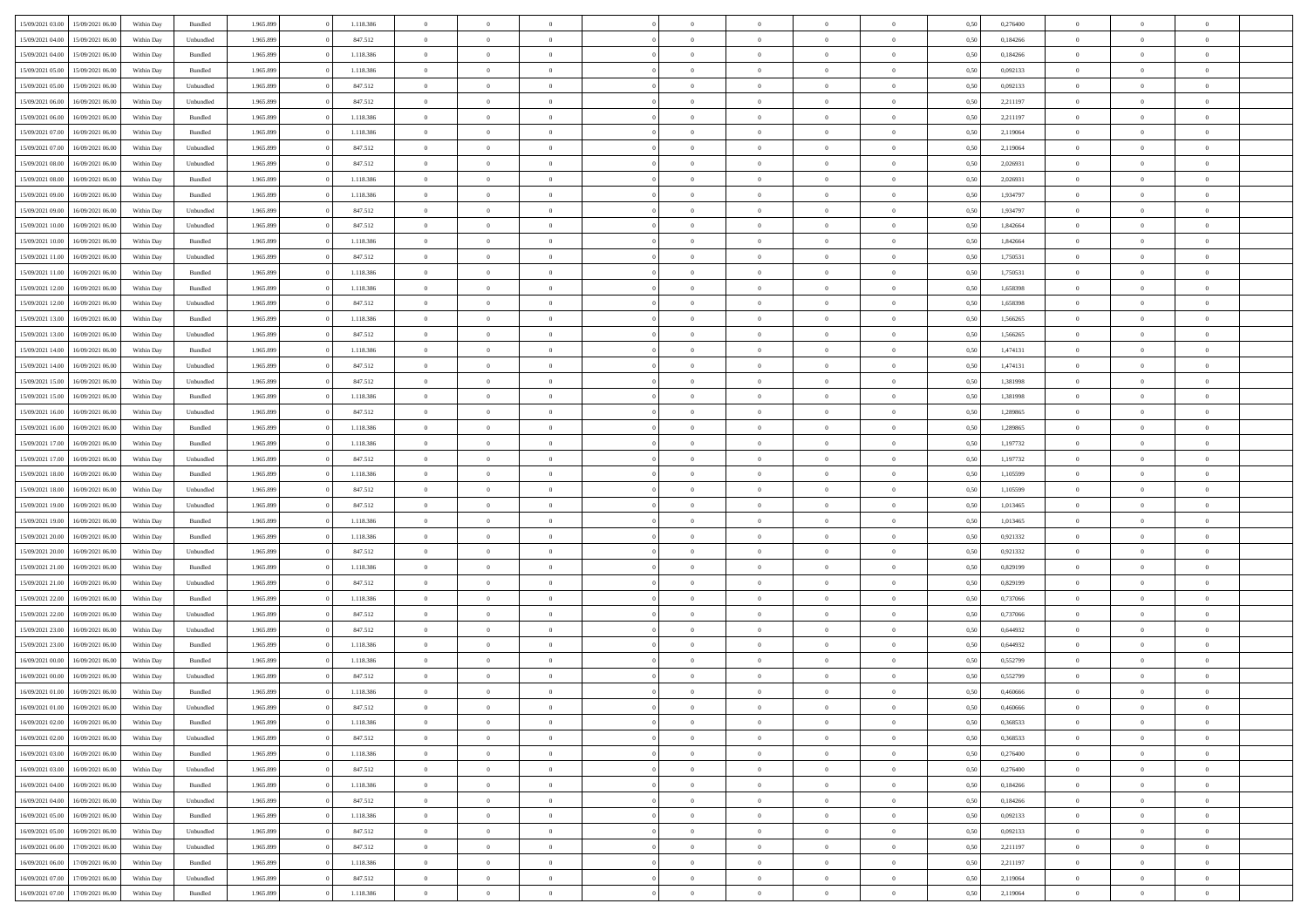| 16/09/2021 08:00 | 17/09/2021 06:00 | Within Dav | Unbundled          | 1.965.899 | 847.512   | $\overline{0}$ | $\theta$       |                | $\Omega$       | $\Omega$       | $\theta$       | $\theta$       | 0,50 | 2,026931 | $\theta$       | $\overline{0}$ | $\theta$       |  |
|------------------|------------------|------------|--------------------|-----------|-----------|----------------|----------------|----------------|----------------|----------------|----------------|----------------|------|----------|----------------|----------------|----------------|--|
|                  |                  |            |                    |           |           |                |                |                |                |                |                |                |      |          |                |                |                |  |
| 16/09/2021 08:00 | 17/09/2021 06:00 | Within Day | Bundled            | 1.965.899 | 1.118.386 | $\overline{0}$ | $\theta$       | $\overline{0}$ | $\overline{0}$ | $\bf{0}$       | $\overline{0}$ | $\bf{0}$       | 0,50 | 2,026931 | $\theta$       | $\overline{0}$ | $\overline{0}$ |  |
| 16/09/2021 09:00 | 17/09/2021 06:00 | Within Day | Unbundled          | 1.965.899 | 847.512   | $\overline{0}$ | $\bf{0}$       | $\overline{0}$ | $\overline{0}$ | $\bf{0}$       | $\overline{0}$ | $\mathbf{0}$   | 0,50 | 1,934797 | $\bf{0}$       | $\overline{0}$ | $\overline{0}$ |  |
| 16/09/2021 09:00 | 17/09/2021 06:00 | Within Dav | Bundled            | 1.965.899 | 1.118.386 | $\overline{0}$ | $\overline{0}$ | $\overline{0}$ | $\overline{0}$ | $\bf{0}$       | $\overline{0}$ | $\overline{0}$ | 0.50 | 1,934797 | $\theta$       | $\theta$       | $\overline{0}$ |  |
|                  |                  |            |                    |           |           | $\overline{0}$ | $\theta$       | $\overline{0}$ | $\overline{0}$ | $\bf{0}$       | $\overline{0}$ |                |      |          | $\,$ 0 $\,$    | $\overline{0}$ | $\overline{0}$ |  |
| 16/09/2021 10:00 | 17/09/2021 06:00 | Within Day | Unbundled          | 1.965.899 | 847.512   |                |                |                |                |                |                | $\bf{0}$       | 0,50 | 1,842664 |                |                |                |  |
| 16/09/2021 10:00 | 17/09/2021 06:00 | Within Day | Bundled            | 1.965.899 | 1.118.386 | $\overline{0}$ | $\overline{0}$ | $\overline{0}$ | $\overline{0}$ | $\overline{0}$ | $\overline{0}$ | $\mathbf{0}$   | 0,50 | 1,842664 | $\bf{0}$       | $\overline{0}$ | $\bf{0}$       |  |
| 16/09/2021 11:00 | 17/09/2021 06:00 | Within Dav | Unbundled          | 1.965.899 | 847.512   | $\overline{0}$ | $\overline{0}$ | $\overline{0}$ | $\overline{0}$ | $\overline{0}$ | $\overline{0}$ | $\overline{0}$ | 0.50 | 1,750531 | $\theta$       | $\overline{0}$ | $\overline{0}$ |  |
| 16/09/2021 11:00 | 17/09/2021 06:00 | Within Day | Bundled            | 1.965.899 | 1.118.386 | $\overline{0}$ | $\theta$       | $\overline{0}$ | $\overline{0}$ | $\bf{0}$       | $\overline{0}$ | $\bf{0}$       | 0,50 | 1,750531 | $\theta$       | $\theta$       | $\overline{0}$ |  |
| 16/09/2021 12:00 | 17/09/2021 06:00 | Within Day | Bundled            | 1.965.899 | 1.118.386 | $\overline{0}$ | $\overline{0}$ | $\overline{0}$ | $\overline{0}$ | $\bf{0}$       | $\overline{0}$ | $\mathbf{0}$   | 0,50 | 1,658398 | $\,0\,$        | $\overline{0}$ | $\overline{0}$ |  |
|                  |                  |            |                    |           |           |                | $\overline{0}$ |                |                | $\overline{0}$ |                |                |      |          | $\theta$       | $\overline{0}$ | $\overline{0}$ |  |
| 16/09/2021 12:00 | 17/09/2021 06:00 | Within Dav | Unbundled          | 1.965.899 | 847.512   | $\overline{0}$ |                | $\overline{0}$ | $\overline{0}$ |                | $\overline{0}$ | $\overline{0}$ | 0.50 | 1,658398 |                |                |                |  |
| 16/09/2021 13:00 | 17/09/2021 06:00 | Within Day | Unbundled          | 1.965.899 | 847.512   | $\overline{0}$ | $\theta$       | $\overline{0}$ | $\overline{0}$ | $\bf{0}$       | $\overline{0}$ | $\bf{0}$       | 0,50 | 1,566265 | $\,$ 0 $\,$    | $\overline{0}$ | $\overline{0}$ |  |
| 16/09/2021 13:00 | 17/09/2021 06:00 | Within Day | Bundled            | 1.965.899 | 1.118.386 | $\overline{0}$ | $\overline{0}$ | $\overline{0}$ | $\overline{0}$ | $\bf{0}$       | $\overline{0}$ | $\mathbf{0}$   | 0,50 | 1,566265 | $\bf{0}$       | $\overline{0}$ | $\bf{0}$       |  |
| 16/09/2021 14:00 | 17/09/2021 06:00 | Within Day | Bundled            | 1.965.899 | 1.118.386 | $\overline{0}$ | $\overline{0}$ | $\overline{0}$ | $\overline{0}$ | $\bf{0}$       | $\overline{0}$ | $\overline{0}$ | 0.50 | 1,474131 | $\theta$       | $\theta$       | $\overline{0}$ |  |
| 16/09/2021 14:00 | 17/09/2021 06:00 | Within Day | Unbundled          | 1.965.899 | 847.512   | $\overline{0}$ | $\theta$       | $\overline{0}$ | $\overline{0}$ | $\bf{0}$       | $\overline{0}$ | $\bf{0}$       | 0,50 | 1,474131 | $\theta$       | $\overline{0}$ | $\overline{0}$ |  |
|                  |                  |            |                    |           |           |                |                |                |                |                |                |                |      |          |                |                |                |  |
| 16/09/2021 15:00 | 17/09/2021 06:00 | Within Day | Unbundled          | 1.965.899 | 847.512   | $\overline{0}$ | $\overline{0}$ | $\overline{0}$ | $\overline{0}$ | $\overline{0}$ | $\overline{0}$ | $\mathbf{0}$   | 0,50 | 1,381998 | $\bf{0}$       | $\overline{0}$ | $\bf{0}$       |  |
| 16/09/2021 15:00 | 17/09/2021 06:00 | Within Dav | Bundled            | 1.965.899 | 1.118.386 | $\overline{0}$ | $\overline{0}$ | $\overline{0}$ | $\overline{0}$ | $\overline{0}$ | $\overline{0}$ | $\overline{0}$ | 0.50 | 1,381998 | $\overline{0}$ | $\overline{0}$ | $\overline{0}$ |  |
| 16/09/2021 16:00 | 17/09/2021 06:00 | Within Day | Unbundled          | 1.965.899 | 847.512   | $\overline{0}$ | $\theta$       | $\overline{0}$ | $\overline{0}$ | $\bf{0}$       | $\overline{0}$ | $\bf{0}$       | 0,50 | 1,289865 | $\,$ 0 $\,$    | $\overline{0}$ | $\overline{0}$ |  |
| 16/09/2021 16:00 | 17/09/2021 06:00 | Within Day | Bundled            | 1.965.899 | 1.118.386 | $\overline{0}$ | $\overline{0}$ | $\overline{0}$ | $\bf{0}$       | $\bf{0}$       | $\bf{0}$       | $\mathbf{0}$   | 0,50 | 1,289865 | $\bf{0}$       | $\overline{0}$ | $\bf{0}$       |  |
| 16/09/2021 17:00 | 17/09/2021 06:00 | Within Dav | Unbundled          | 1.965.899 | 847.512   | $\overline{0}$ | $\overline{0}$ | $\overline{0}$ | $\overline{0}$ | $\overline{0}$ | $\overline{0}$ | $\overline{0}$ | 0.50 | 1,197732 | $\theta$       | $\overline{0}$ | $\overline{0}$ |  |
| 16/09/2021 17:00 | 17/09/2021 06:00 | Within Day | Bundled            | 1.965.899 | 1.118.386 | $\overline{0}$ | $\theta$       | $\overline{0}$ | $\overline{0}$ | $\bf{0}$       | $\overline{0}$ | $\bf{0}$       | 0,50 | 1,197732 | $\,$ 0 $\,$    | $\overline{0}$ | $\overline{0}$ |  |
|                  |                  |            |                    |           |           |                |                |                |                |                |                |                |      |          |                |                |                |  |
| 16/09/2021 18:00 | 17/09/2021 06:00 | Within Day | Bundled            | 1.965.899 | 1.118.386 | $\overline{0}$ | $\overline{0}$ | $\overline{0}$ | $\bf{0}$       | $\bf{0}$       | $\bf{0}$       | $\mathbf{0}$   | 0,50 | 1,105599 | $\bf{0}$       | $\overline{0}$ | $\bf{0}$       |  |
| 16/09/2021 18:00 | 17/09/2021 06:00 | Within Day | Unbundled          | 1.965.899 | 847.512   | $\overline{0}$ | $\overline{0}$ | $\overline{0}$ | $\overline{0}$ | $\overline{0}$ | $\overline{0}$ | $\overline{0}$ | 0.50 | 1.105599 | $\theta$       | $\overline{0}$ | $\overline{0}$ |  |
| 16/09/2021 19:00 | 17/09/2021 06:00 | Within Day | Unbundled          | 1.965.899 | 847.512   | $\overline{0}$ | $\theta$       | $\overline{0}$ | $\overline{0}$ | $\bf{0}$       | $\overline{0}$ | $\bf{0}$       | 0,50 | 1,013465 | $\,$ 0 $\,$    | $\overline{0}$ | $\overline{0}$ |  |
| 16/09/2021 19:00 | 17/09/2021 06:00 | Within Day | Bundled            | 1.965.899 | 1.118.386 | $\overline{0}$ | $\overline{0}$ | $\overline{0}$ | $\bf{0}$       | $\overline{0}$ | $\overline{0}$ | $\mathbf{0}$   | 0,50 | 1,013465 | $\overline{0}$ | $\overline{0}$ | $\bf{0}$       |  |
| 16/09/2021 20:00 | 17/09/2021 06:00 | Within Dav | Unbundled          | 1.965.899 | 847.512   | $\overline{0}$ | $\overline{0}$ | $\overline{0}$ | $\overline{0}$ | $\overline{0}$ | $\overline{0}$ | $\overline{0}$ | 0.50 | 0.921332 | $\overline{0}$ | $\overline{0}$ | $\overline{0}$ |  |
| 16/09/2021 20:00 | 17/09/2021 06:00 | Within Day | Bundled            | 1.965.899 | 1.118.386 | $\overline{0}$ | $\theta$       | $\overline{0}$ | $\overline{0}$ | $\bf{0}$       | $\overline{0}$ | $\bf{0}$       | 0,50 | 0,921332 | $\theta$       | $\overline{0}$ | $\overline{0}$ |  |
| 16/09/2021 21:00 | 17/09/2021 06:00 | Within Day | Bundled            | 1.965.899 | 1.118.386 | $\overline{0}$ | $\overline{0}$ | $\overline{0}$ | $\bf{0}$       | $\bf{0}$       | $\bf{0}$       | $\mathbf{0}$   | 0,50 | 0,829199 | $\,0\,$        | $\overline{0}$ | $\overline{0}$ |  |
| 16/09/2021 21:00 | 17/09/2021 06:00 |            | Unbundled          | 1.965.899 | 847.512   | $\overline{0}$ | $\overline{0}$ | $\overline{0}$ | $\overline{0}$ | $\overline{0}$ | $\overline{0}$ | $\overline{0}$ | 0.50 | 0.829199 | $\theta$       | $\overline{0}$ | $\overline{0}$ |  |
|                  |                  | Within Day |                    |           |           |                |                |                |                |                |                |                |      |          |                |                |                |  |
| 16/09/2021 22:00 | 17/09/2021 06:00 | Within Day | Unbundled          | 1.965.899 | 847.512   | $\overline{0}$ | $\overline{0}$ | $\overline{0}$ | $\overline{0}$ | $\bf{0}$       | $\overline{0}$ | $\bf{0}$       | 0,50 | 0,737066 | $\,$ 0 $\,$    | $\overline{0}$ | $\overline{0}$ |  |
| 16/09/2021 22:00 | 17/09/2021 06:00 | Within Day | Bundled            | 1.965.899 | 1.118.386 | $\overline{0}$ | $\overline{0}$ | $\overline{0}$ | $\bf{0}$       | $\bf{0}$       | $\bf{0}$       | $\bf{0}$       | 0,50 | 0,737066 | $\overline{0}$ | $\overline{0}$ | $\bf{0}$       |  |
| 16/09/2021 23:00 | 17/09/2021 06:00 | Within Day | Unbundled          | 1.965.899 | 847.512   | $\overline{0}$ | $\Omega$       | $\overline{0}$ | $\Omega$       | $\overline{0}$ | $\overline{0}$ | $\overline{0}$ | 0,50 | 0.644932 | $\,0\,$        | $\theta$       | $\theta$       |  |
| 16/09/2021 23:00 | 17/09/2021 06:00 | Within Day | Bundled            | 1.965.899 | 1.118.386 | $\overline{0}$ | $\theta$       | $\overline{0}$ | $\overline{0}$ | $\bf{0}$       | $\overline{0}$ | $\bf{0}$       | 0,50 | 0,644932 | $\,$ 0 $\,$    | $\overline{0}$ | $\overline{0}$ |  |
| 17/09/2021 00:00 | 17/09/2021 06:00 | Within Day | Unbundled          | 1.965.899 | 847.512   | $\overline{0}$ | $\overline{0}$ | $\overline{0}$ | $\overline{0}$ | $\overline{0}$ | $\overline{0}$ | $\mathbf{0}$   | 0,50 | 0,552799 | $\bf{0}$       | $\overline{0}$ | $\bf{0}$       |  |
| 17/09/2021 00:00 | 17/09/2021 06:00 |            | Bundled            | 1.965.899 | 1.118.386 | $\overline{0}$ | $\Omega$       | $\Omega$       | $\Omega$       | $\overline{0}$ | $\overline{0}$ | $\overline{0}$ | 0.50 | 0,552799 | $\,0\,$        | $\theta$       | $\theta$       |  |
|                  |                  | Within Day |                    |           |           |                |                |                |                |                |                |                |      |          |                |                |                |  |
| 17/09/2021 01:00 | 17/09/2021 06:00 | Within Day | Unbundled          | 1.965.899 | 847.512   | $\overline{0}$ | $\theta$       | $\overline{0}$ | $\overline{0}$ | $\bf{0}$       | $\overline{0}$ | $\bf{0}$       | 0,50 | 0,460666 | $\,$ 0 $\,$    | $\overline{0}$ | $\overline{0}$ |  |
| 17/09/2021 01:00 | 17/09/2021 06:00 | Within Day | Bundled            | 1.965.899 | 1.118.386 | $\overline{0}$ | $\overline{0}$ | $\overline{0}$ | $\overline{0}$ | $\bf{0}$       | $\overline{0}$ | $\bf{0}$       | 0,50 | 0,460666 | $\bf{0}$       | $\overline{0}$ | $\bf{0}$       |  |
| 17/09/2021 02:00 | 17/09/2021 06:00 | Within Day | Bundled            | 1.965.899 | 1.118.386 | $\overline{0}$ | $\Omega$       | $\overline{0}$ | $\Omega$       | $\overline{0}$ | $\overline{0}$ | $\overline{0}$ | 0.50 | 0.368533 | $\,$ 0 $\,$    | $\theta$       | $\theta$       |  |
| 17/09/2021 02:00 | 17/09/2021 06:00 | Within Day | Unbundled          | 1.965.899 | 847.512   | $\overline{0}$ | $\overline{0}$ | $\overline{0}$ | $\overline{0}$ | $\,$ 0         | $\overline{0}$ | $\bf{0}$       | 0,50 | 0,368533 | $\,$ 0 $\,$    | $\overline{0}$ | $\overline{0}$ |  |
| 17/09/2021 03:00 | 17/09/2021 06:00 | Within Day | Bundled            | 1.965.899 | 1.118.386 | $\overline{0}$ | $\overline{0}$ | $\overline{0}$ | $\overline{0}$ | $\bf{0}$       | $\overline{0}$ | $\mathbf{0}$   | 0,50 | 0,276400 | $\bf{0}$       | $\overline{0}$ | $\bf{0}$       |  |
| 17/09/2021 03:00 | 17/09/2021 06:00 |            | Unbundled          | 1.965.899 | 847.512   | $\overline{0}$ | $\Omega$       | $\overline{0}$ | $\Omega$       | $\overline{0}$ | $\overline{0}$ | $\overline{0}$ | 0,50 | 0,276400 | $\,0\,$        | $\theta$       | $\theta$       |  |
|                  |                  | Within Day |                    |           |           |                | $\overline{0}$ |                |                |                |                |                |      |          |                |                |                |  |
| 17/09/2021 04:00 | 17/09/2021 06:00 | Within Day | Bundled            | 1.965.899 | 1.118.386 | $\overline{0}$ |                | $\overline{0}$ | $\overline{0}$ | $\,$ 0         | $\overline{0}$ | $\bf{0}$       | 0,50 | 0,184266 | $\,$ 0 $\,$    | $\overline{0}$ | $\overline{0}$ |  |
| 17/09/2021 04:00 | 17/09/2021 06:00 | Within Day | Unbundled          | 1.965.899 | 847.512   | $\overline{0}$ | $\overline{0}$ | $\overline{0}$ | $\overline{0}$ | $\bf{0}$       | $\overline{0}$ | $\mathbf{0}$   | 0,50 | 0,184266 | $\bf{0}$       | $\overline{0}$ | $\bf{0}$       |  |
| 17/09/2021 05:00 | 17/09/2021 06:00 | Within Day | Bundled            | 1.965.899 | 1.118.386 | $\overline{0}$ | $\Omega$       | $\Omega$       | $\Omega$       | $\Omega$       | $\Omega$       | $\overline{0}$ | 0.50 | 0.092133 | $\theta$       | $\theta$       | $\theta$       |  |
| 17/09/2021 05:00 | 17/09/2021 06:00 | Within Day | Unbundled          | 1.965.899 | 847.512   | $\overline{0}$ | $\overline{0}$ | $\overline{0}$ | $\bf{0}$       | $\,$ 0         | $\overline{0}$ | $\bf{0}$       | 0,50 | 0,092133 | $\,0\,$        | $\,0\,$        | $\overline{0}$ |  |
| 17/09/2021 06:00 | 18/09/2021 06:00 | Within Day | $\mathbf B$ undled | 1.965.899 | 1.118.386 | $\overline{0}$ | $\bf{0}$       |                |                | $\bf{0}$       |                |                | 0,50 | 2,211197 | $\bf{0}$       | $\overline{0}$ |                |  |
| 17/09/2021 06:00 | 18/09/2021 06:00 | Within Day | Unbundled          | 1.965.899 | 847.512   | $\overline{0}$ | $\overline{0}$ | $\overline{0}$ | $\Omega$       | $\overline{0}$ | $\overline{0}$ | $\overline{0}$ | 0,50 | 2,211197 | $\theta$       | $\theta$       | $\Omega$       |  |
| 17/09/2021 07:00 | 18/09/2021 06:00 | Within Day | Unbundled          | 1.965.899 | 847.512   | $\overline{0}$ | $\bf{0}$       | $\overline{0}$ | $\overline{0}$ | $\,$ 0 $\,$    | $\overline{0}$ | $\,$ 0 $\,$    | 0,50 | 2,119064 | $\,$ 0 $\,$    | $\,$ 0 $\,$    | $\,$ 0         |  |
|                  |                  |            |                    |           |           |                |                |                |                |                |                |                |      |          |                |                |                |  |
| 17/09/2021 07:00 | 18/09/2021 06:00 | Within Day | Bundled            | 1.965.899 | 1.118.386 | $\overline{0}$ | $\overline{0}$ | $\overline{0}$ | $\overline{0}$ | $\overline{0}$ | $\overline{0}$ | $\mathbf{0}$   | 0,50 | 2,119064 | $\overline{0}$ | $\bf{0}$       | $\overline{0}$ |  |
| 17/09/2021 08:00 | 18/09/2021 06:00 | Within Day | $\mathbf B$ undled | 1.965.899 | 1.118.386 | $\overline{0}$ | $\overline{0}$ | $\overline{0}$ | $\Omega$       | $\overline{0}$ | $\overline{0}$ | $\overline{0}$ | 0,50 | 2,026931 | $\overline{0}$ | $\theta$       | $\overline{0}$ |  |
| 17/09/2021 08:00 | 18/09/2021 06:00 | Within Day | Unbundled          | 1.965.899 | 847.512   | $\overline{0}$ | $\,$ 0         | $\overline{0}$ | $\overline{0}$ | $\,$ 0 $\,$    | $\overline{0}$ | $\mathbf{0}$   | 0,50 | 2,026931 | $\,$ 0 $\,$    | $\overline{0}$ | $\overline{0}$ |  |
| 17/09/2021 09:00 | 18/09/2021 06:00 | Within Day | Bundled            | 1.965.899 | 1.118.386 | $\overline{0}$ | $\overline{0}$ | $\overline{0}$ | $\overline{0}$ | $\overline{0}$ | $\overline{0}$ | $\mathbf{0}$   | 0,50 | 1,934797 | $\overline{0}$ | $\overline{0}$ | $\bf{0}$       |  |
| 17/09/2021 09:00 | 18/09/2021 06:00 | Within Day | Unbundled          | 1.965.899 | 847.512   | $\overline{0}$ | $\overline{0}$ | $\overline{0}$ | $\overline{0}$ | $\overline{0}$ | $\overline{0}$ | $\bf{0}$       | 0.50 | 1,934797 | $\overline{0}$ | $\theta$       | $\overline{0}$ |  |
| 17/09/2021 10:00 | 18/09/2021 06:00 | Within Day | Bundled            | 1.965.899 | 1.118.386 | $\overline{0}$ | $\,$ 0         | $\overline{0}$ | $\bf{0}$       | $\bf{0}$       | $\bf{0}$       | $\bf{0}$       | 0,50 | 1,842664 | $\,$ 0 $\,$    | $\overline{0}$ | $\overline{0}$ |  |
| 17/09/2021 10:00 | 18/09/2021 06:00 | Within Day | Unbundled          | 1.965.899 | 847.512   | $\overline{0}$ | $\bf{0}$       | $\overline{0}$ | $\overline{0}$ | $\overline{0}$ | $\overline{0}$ | $\mathbf{0}$   | 0,50 | 1,842664 | $\overline{0}$ | $\overline{0}$ | $\bf{0}$       |  |
|                  |                  |            |                    |           |           |                |                |                |                |                |                |                |      |          |                |                |                |  |
| 17/09/2021 11:00 | 18/09/2021 06:00 | Within Day | Bundled            | 1.965.899 | 1.118.386 | $\overline{0}$ | $\overline{0}$ | $\overline{0}$ | $\Omega$       | $\overline{0}$ | $\overline{0}$ | $\overline{0}$ | 0.50 | 1,750531 | $\overline{0}$ | $\overline{0}$ | $\overline{0}$ |  |
| 17/09/2021 11:00 | 18/09/2021 06:00 | Within Day | Unbundled          | 1.965.899 | 847.512   | $\overline{0}$ | $\bf{0}$       | $\overline{0}$ | $\bf{0}$       | $\bf{0}$       | $\bf{0}$       | $\mathbf{0}$   | 0,50 | 1,750531 | $\,$ 0 $\,$    | $\,$ 0 $\,$    | $\bf{0}$       |  |
| 17/09/2021 12:00 | 18/09/2021 06:00 | Within Day | Bundled            | 1.965.899 | 1.118.386 | $\overline{0}$ | $\overline{0}$ | $\overline{0}$ | $\overline{0}$ | $\overline{0}$ | $\bf{0}$       | $\mathbf{0}$   | 0,50 | 1,658398 | $\overline{0}$ | $\bf{0}$       | $\overline{0}$ |  |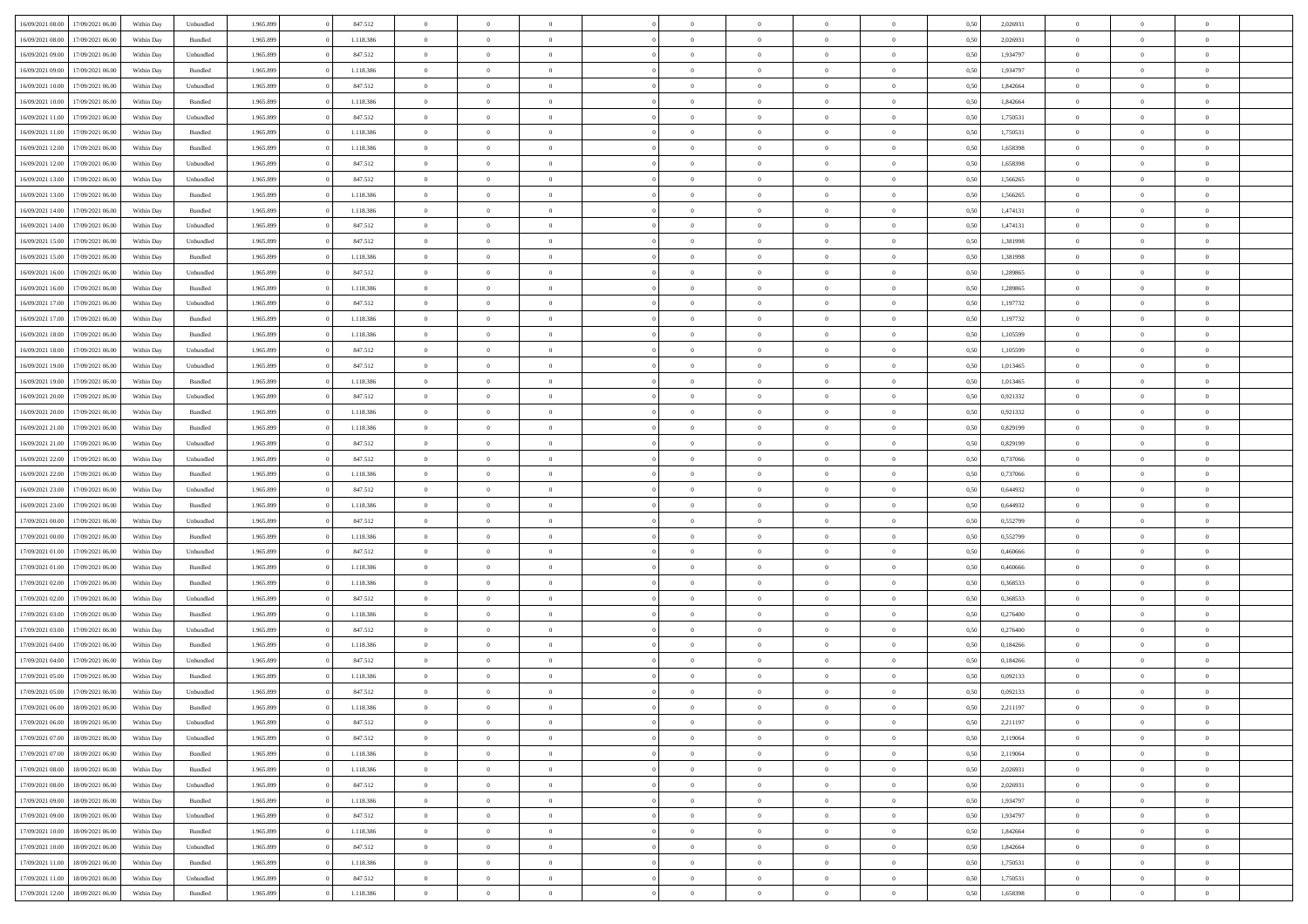| 17/09/2021 12:00 | 18/09/2021 06:00 | Within Day | Unbundled | 1.965.899 | 847.512   | $\overline{0}$ | $\Omega$       |                | $\Omega$       | $\Omega$       | $\theta$       | $\theta$       | 0,50 | 1,658398 | $\theta$       | $\theta$       | $\theta$       |  |
|------------------|------------------|------------|-----------|-----------|-----------|----------------|----------------|----------------|----------------|----------------|----------------|----------------|------|----------|----------------|----------------|----------------|--|
|                  |                  |            |           |           |           |                |                |                |                |                |                |                |      |          |                |                |                |  |
| 17/09/2021 13:00 | 18/09/2021 06:00 | Within Day | Unbundled | 1.965.899 | 847.512   | $\overline{0}$ | $\theta$       | $\overline{0}$ | $\overline{0}$ | $\bf{0}$       | $\overline{0}$ | $\bf{0}$       | 0,50 | 1,566265 | $\theta$       | $\theta$       | $\overline{0}$ |  |
| 17/09/2021 13:00 | 18/09/2021 06:00 | Within Day | Bundled   | 1.965.899 | 1.118.386 | $\overline{0}$ | $\overline{0}$ | $\overline{0}$ | $\bf{0}$       | $\bf{0}$       | $\bf{0}$       | $\mathbf{0}$   | 0,50 | 1,566265 | $\overline{0}$ | $\overline{0}$ | $\overline{0}$ |  |
| 17/09/2021 14:00 | 18/09/2021 06:00 | Within Dav | Unbundled | 1.965.899 | 847.512   | $\overline{0}$ | $\overline{0}$ | $\overline{0}$ | $\overline{0}$ | $\bf{0}$       | $\overline{0}$ | $\overline{0}$ | 0.50 | 1,474131 | $\theta$       | $\theta$       | $\overline{0}$ |  |
|                  |                  |            |           |           |           |                |                |                |                |                |                |                |      |          |                |                |                |  |
| 17/09/2021 14:00 | 18/09/2021 06:00 | Within Day | Bundled   | 1.965.899 | 1.118.386 | $\overline{0}$ | $\theta$       | $\overline{0}$ | $\overline{0}$ | $\bf{0}$       | $\overline{0}$ | $\bf{0}$       | 0,50 | 1,474131 | $\theta$       | $\overline{0}$ | $\overline{0}$ |  |
| 17/09/2021 15:00 | 18/09/2021 06:00 | Within Day | Bundled   | 1.965.899 | 1.118.386 | $\overline{0}$ | $\bf{0}$       | $\overline{0}$ | $\bf{0}$       | $\overline{0}$ | $\overline{0}$ | $\mathbf{0}$   | 0,50 | 1,381998 | $\overline{0}$ | $\overline{0}$ | $\bf{0}$       |  |
| 17/09/2021 15:00 | 18/09/2021 06:00 | Within Dav | Unbundled | 1.965.899 | 847.512   | $\overline{0}$ | $\overline{0}$ | $\overline{0}$ | $\overline{0}$ | $\overline{0}$ | $\overline{0}$ | $\overline{0}$ | 0.50 | 1,381998 | $\theta$       | $\overline{0}$ | $\overline{0}$ |  |
| 17/09/2021 16:00 | 18/09/2021 06:00 | Within Day | Bundled   | 1.965.899 | 1.118.386 | $\overline{0}$ | $\theta$       | $\overline{0}$ | $\overline{0}$ | $\bf{0}$       | $\overline{0}$ | $\bf{0}$       | 0,50 | 1,289865 | $\theta$       | $\theta$       | $\overline{0}$ |  |
| 17/09/2021 16:00 | 18/09/2021 06:00 | Within Day | Unbundled | 1.965.899 | 847.512   | $\overline{0}$ | $\overline{0}$ | $\overline{0}$ | $\bf{0}$       | $\bf{0}$       | $\bf{0}$       | $\bf{0}$       | 0,50 | 1,289865 | $\,0\,$        | $\overline{0}$ | $\overline{0}$ |  |
|                  |                  |            |           |           |           |                |                |                |                |                |                |                |      |          |                |                |                |  |
| 17/09/2021 17:00 | 18/09/2021 06:00 | Within Dav | Unbundled | 1.965.899 | 847.512   | $\overline{0}$ | $\overline{0}$ | $\overline{0}$ | $\overline{0}$ | $\overline{0}$ | $\overline{0}$ | $\overline{0}$ | 0.50 | 1,197732 | $\theta$       | $\overline{0}$ | $\overline{0}$ |  |
| 17/09/2021 17:00 | 18/09/2021 06:00 | Within Day | Bundled   | 1.965.899 | 1.118.386 | $\overline{0}$ | $\theta$       | $\overline{0}$ | $\overline{0}$ | $\bf{0}$       | $\overline{0}$ | $\bf{0}$       | 0,50 | 1,197732 | $\,$ 0 $\,$    | $\overline{0}$ | $\overline{0}$ |  |
| 17/09/2021 18:00 | 18/09/2021 06:00 | Within Day | Bundled   | 1.965.899 | 1.118.386 | $\overline{0}$ | $\overline{0}$ | $\overline{0}$ | $\bf{0}$       | $\bf{0}$       | $\bf{0}$       | $\bf{0}$       | 0,50 | 1,105599 | $\overline{0}$ | $\overline{0}$ | $\overline{0}$ |  |
| 17/09/2021 18:00 | 18/09/2021 06:00 | Within Day | Unbundled | 1.965.899 | 847.512   | $\overline{0}$ | $\overline{0}$ | $\overline{0}$ | $\overline{0}$ | $\bf{0}$       | $\overline{0}$ | $\overline{0}$ | 0.50 | 1,105599 | $\theta$       | $\theta$       | $\overline{0}$ |  |
| 17/09/2021 19:00 | 18/09/2021 06:00 | Within Day | Unbundled | 1.965.899 | 847.512   | $\overline{0}$ | $\theta$       | $\overline{0}$ | $\overline{0}$ | $\bf{0}$       | $\overline{0}$ | $\bf{0}$       | 0,50 | 1,013465 | $\theta$       | $\overline{0}$ | $\overline{0}$ |  |
|                  |                  |            |           |           |           |                |                |                |                |                |                |                |      |          |                |                |                |  |
| 17/09/2021 19:00 | 18/09/2021 06:00 | Within Day | Bundled   | 1.965.899 | 1.118.386 | $\overline{0}$ | $\bf{0}$       | $\overline{0}$ | $\overline{0}$ | $\overline{0}$ | $\overline{0}$ | $\mathbf{0}$   | 0,50 | 1,013465 | $\bf{0}$       | $\overline{0}$ | $\bf{0}$       |  |
| 17/09/2021 20:00 | 18/09/2021 06:00 | Within Dav | Unbundled | 1.965.899 | 847.512   | $\overline{0}$ | $\overline{0}$ | $\overline{0}$ | $\overline{0}$ | $\overline{0}$ | $\overline{0}$ | $\overline{0}$ | 0.50 | 0.921332 | $\theta$       | $\overline{0}$ | $\overline{0}$ |  |
| 17/09/2021 20:00 | 18/09/2021 06:00 | Within Day | Bundled   | 1.965.899 | 1.118.386 | $\overline{0}$ | $\theta$       | $\overline{0}$ | $\overline{0}$ | $\bf{0}$       | $\overline{0}$ | $\bf{0}$       | 0,50 | 0,921332 | $\,$ 0 $\,$    | $\theta$       | $\overline{0}$ |  |
| 17/09/2021 21.00 | 18/09/2021 06:00 | Within Day | Unbundled | 1.965.899 | 847.512   | $\overline{0}$ | $\overline{0}$ | $\overline{0}$ | $\overline{0}$ | $\bf{0}$       | $\overline{0}$ | $\bf{0}$       | 0,50 | 0,829199 | $\,0\,$        | $\overline{0}$ | $\overline{0}$ |  |
| 17/09/2021 21:00 | 18/09/2021 06:00 | Within Day | Bundled   | 1.965.899 | 1.118.386 | $\overline{0}$ | $\overline{0}$ | $\overline{0}$ | $\overline{0}$ | $\overline{0}$ | $\overline{0}$ | $\overline{0}$ | 0.50 | 0.829199 | $\theta$       | $\overline{0}$ | $\overline{0}$ |  |
| 17/09/2021 22:00 | 18/09/2021 06:00 |            |           | 1.965.899 | 847.512   | $\overline{0}$ | $\theta$       | $\overline{0}$ | $\overline{0}$ | $\bf{0}$       | $\overline{0}$ |                |      | 0,737066 | $\,$ 0 $\,$    | $\theta$       | $\overline{0}$ |  |
|                  |                  | Within Day | Unbundled |           |           |                |                |                |                |                |                | $\bf{0}$       | 0,50 |          |                |                |                |  |
| 17/09/2021 22.00 | 18/09/2021 06:00 | Within Day | Bundled   | 1.965.899 | 1.118.386 | $\overline{0}$ | $\overline{0}$ | $\overline{0}$ | $\overline{0}$ | $\bf{0}$       | $\overline{0}$ | $\bf{0}$       | 0,50 | 0,737066 | $\bf{0}$       | $\overline{0}$ | $\overline{0}$ |  |
| 17/09/2021 23:00 | 18/09/2021 06:00 | Within Day | Bundled   | 1.965.899 | 1.118.386 | $\overline{0}$ | $\overline{0}$ | $\overline{0}$ | $\overline{0}$ | $\bf{0}$       | $\overline{0}$ | $\overline{0}$ | 0.50 | 0,644932 | $\theta$       | $\overline{0}$ | $\overline{0}$ |  |
| 17/09/2021 23:00 | 18/09/2021 06:00 | Within Day | Unbundled | 1.965.899 | 847.512   | $\overline{0}$ | $\theta$       | $\overline{0}$ | $\overline{0}$ | $\bf{0}$       | $\overline{0}$ | $\bf{0}$       | 0,50 | 0,644932 | $\,$ 0 $\,$    | $\overline{0}$ | $\overline{0}$ |  |
| 18/09/2021 00:00 | 18/09/2021 06:00 | Within Day | Unbundled | 1.965.899 | 847.512   | $\overline{0}$ | $\bf{0}$       | $\overline{0}$ | $\overline{0}$ | $\overline{0}$ | $\overline{0}$ | $\mathbf{0}$   | 0,50 | 0,552799 | $\bf{0}$       | $\overline{0}$ | $\bf{0}$       |  |
| 18/09/2021 00:00 | 18/09/2021 06:00 | Within Dav | Bundled   | 1.965.899 | 1.118.386 | $\overline{0}$ | $\overline{0}$ | $\overline{0}$ | $\overline{0}$ | $\overline{0}$ | $\overline{0}$ | $\overline{0}$ | 0.50 | 0,552799 | $\overline{0}$ | $\overline{0}$ | $\overline{0}$ |  |
| 18/09/2021 01:00 | 18/09/2021 06:00 | Within Day | Bundled   | 1.965.899 | 1.118.386 | $\overline{0}$ | $\theta$       | $\overline{0}$ | $\overline{0}$ | $\bf{0}$       | $\overline{0}$ | $\bf{0}$       | 0,50 | 0,460666 | $\theta$       | $\theta$       | $\overline{0}$ |  |
|                  |                  |            |           |           |           |                |                |                |                |                |                |                |      |          |                |                |                |  |
| 18/09/2021 01:00 | 18/09/2021 06:00 | Within Day | Unbundled | 1.965.899 | 847.512   | $\overline{0}$ | $\overline{0}$ | $\overline{0}$ | $\overline{0}$ | $\bf{0}$       | $\overline{0}$ | $\bf{0}$       | 0,50 | 0,460666 | $\,0\,$        | $\overline{0}$ | $\overline{0}$ |  |
| 18/09/2021 02:00 | 18/09/2021 06:00 | Within Day | Bundled   | 1.965.899 | 1.118.386 | $\overline{0}$ | $\overline{0}$ | $\overline{0}$ | $\overline{0}$ | $\overline{0}$ | $\overline{0}$ | $\overline{0}$ | 0.50 | 0,368533 | $\theta$       | $\overline{0}$ | $\overline{0}$ |  |
| 18/09/2021 02:00 | 18/09/2021 06:00 | Within Day | Unbundled | 1.965.899 | 847.512   | $\overline{0}$ | $\theta$       | $\overline{0}$ | $\overline{0}$ | $\bf{0}$       | $\overline{0}$ | $\bf{0}$       | 0,50 | 0,368533 | $\,$ 0 $\,$    | $\overline{0}$ | $\overline{0}$ |  |
| 18/09/2021 03:00 | 18/09/2021 06:00 | Within Day | Bundled   | 1.965.899 | 1.118.386 | $\overline{0}$ | $\overline{0}$ | $\overline{0}$ | $\overline{0}$ | $\bf{0}$       | $\overline{0}$ | $\bf{0}$       | 0,50 | 0,276400 | $\bf{0}$       | $\overline{0}$ | $\overline{0}$ |  |
| 18/09/2021 03:00 | 18/09/2021 06:00 | Within Day | Unbundled | 1.965.899 | 847.512   | $\overline{0}$ | $\Omega$       | $\overline{0}$ | $\Omega$       | $\Omega$       | $\overline{0}$ | $\overline{0}$ | 0,50 | 0,276400 | $\,0\,$        | $\theta$       | $\theta$       |  |
| 18/09/2021 04:00 | 18/09/2021 06:00 | Within Day | Unbundled | 1.965.899 | 847.512   | $\overline{0}$ | $\theta$       | $\overline{0}$ | $\overline{0}$ | $\bf{0}$       | $\overline{0}$ | $\bf{0}$       | 0,50 | 0,184266 | $\,$ 0 $\,$    | $\theta$       | $\overline{0}$ |  |
|                  |                  |            |           |           |           |                |                |                |                |                |                |                |      |          |                |                |                |  |
| 18/09/2021 04:00 | 18/09/2021 06:00 | Within Day | Bundled   | 1.965.899 | 1.118.386 | $\overline{0}$ | $\overline{0}$ | $\overline{0}$ | $\overline{0}$ | $\bf{0}$       | $\overline{0}$ | $\mathbf{0}$   | 0,50 | 0,184266 | $\bf{0}$       | $\overline{0}$ | $\bf{0}$       |  |
| 18/09/2021 05:00 | 18/09/2021 06:00 | Within Day | Unbundled | 1.965.899 | 847.512   | $\overline{0}$ | $\Omega$       | $\Omega$       | $\Omega$       | $\bf{0}$       | $\overline{0}$ | $\overline{0}$ | 0.50 | 0.092133 | $\,0\,$        | $\theta$       | $\theta$       |  |
| 18/09/2021 05:00 | 18/09/2021 06:00 | Within Day | Bundled   | 1.965.899 | 1.118.386 | $\overline{0}$ | $\theta$       | $\overline{0}$ | $\overline{0}$ | $\bf{0}$       | $\overline{0}$ | $\bf{0}$       | 0,50 | 0,092133 | $\,$ 0 $\,$    | $\theta$       | $\overline{0}$ |  |
| 18/09/2021 06:00 | 19/09/2021 06:00 | Within Day | Bundled   | 1.965.899 | 1.118.386 | $\overline{0}$ | $\overline{0}$ | $\overline{0}$ | $\bf{0}$       | $\bf{0}$       | $\bf{0}$       | $\bf{0}$       | 0,50 | 2,211197 | $\bf{0}$       | $\overline{0}$ | $\overline{0}$ |  |
| 18/09/2021 06:00 | 19/09/2021 06:00 | Within Day | Unbundled | 1.965.899 | 847.512   | $\overline{0}$ | $\Omega$       | $\overline{0}$ | $\Omega$       | $\theta$       | $\overline{0}$ | $\overline{0}$ | 0.50 | 2,211197 | $\,$ 0 $\,$    | $\theta$       | $\theta$       |  |
| 18/09/2021 07:00 | 19/09/2021 06:00 | Within Day | Unbundled | 1.965.899 | 847.512   | $\overline{0}$ | $\theta$       | $\overline{0}$ | $\overline{0}$ | $\bf{0}$       | $\overline{0}$ | $\bf{0}$       | 0,50 | 2,119064 | $\,$ 0 $\,$    | $\overline{0}$ | $\overline{0}$ |  |
|                  |                  |            |           |           |           |                |                |                |                |                |                |                |      |          |                |                |                |  |
| 18/09/2021 07:00 | 19/09/2021 06:00 | Within Day | Bundled   | 1.965.899 | 1.118.386 | $\overline{0}$ | $\overline{0}$ | $\overline{0}$ | $\bf{0}$       | $\bf{0}$       | $\bf{0}$       | $\bf{0}$       | 0,50 | 2,119064 | $\bf{0}$       | $\overline{0}$ | $\overline{0}$ |  |
| 18/09/2021 08:00 | 19/09/2021 06:00 | Within Day | Bundled   | 1.965.899 | 1.118.386 | $\overline{0}$ | $\Omega$       | $\overline{0}$ | $\Omega$       | $\overline{0}$ | $\overline{0}$ | $\overline{0}$ | 0.50 | 2,026931 | $\,0\,$        | $\theta$       | $\theta$       |  |
| 18/09/2021 08:00 | 19/09/2021 06:00 | Within Day | Unbundled | 1.965.899 | 847.512   | $\overline{0}$ | $\theta$       | $\overline{0}$ | $\overline{0}$ | $\,$ 0         | $\overline{0}$ | $\bf{0}$       | 0,50 | 2,026931 | $\,$ 0 $\,$    | $\overline{0}$ | $\overline{0}$ |  |
| 18/09/2021 09:00 | 19/09/2021 06:00 | Within Day | Unbundled | 1.965.899 | 847.512   | $\overline{0}$ | $\overline{0}$ | $\overline{0}$ | $\bf{0}$       | $\bf{0}$       | $\bf{0}$       | $\mathbf{0}$   | 0,50 | 1,934797 | $\overline{0}$ | $\overline{0}$ | $\bf{0}$       |  |
| 18/09/2021 09:00 | 19/09/2021 06:00 | Within Day | Bundled   | 1.965.899 | 1.118.386 | $\overline{0}$ | $\Omega$       | $\Omega$       | $\Omega$       | $\Omega$       | $\Omega$       | $\overline{0}$ | 0.50 | 1,934797 | $\theta$       | $\theta$       | $\theta$       |  |
| 18/09/2021 10:00 | 19/09/2021 06:00 | Within Day | Bundled   | 1.965.899 | 1.118.386 | $\overline{0}$ | $\overline{0}$ | $\overline{0}$ | $\bf{0}$       | $\,$ 0         | $\bf{0}$       | $\bf{0}$       | 0,50 | 1,842664 | $\,0\,$        | $\overline{0}$ | $\overline{0}$ |  |
| 18/09/2021 10:00 | 19/09/2021 06:00 | Within Day | Unbundled | 1.965.899 | 847.512   | $\bf{0}$       | $\bf{0}$       |                |                | $\bf{0}$       |                |                | 0,50 | 1,842664 | $\bf{0}$       | $\overline{0}$ |                |  |
|                  |                  |            |           |           |           |                |                |                |                |                |                |                |      |          |                |                |                |  |
| 18/09/2021 11:00 | 19/09/2021 06:00 | Within Day | Bundled   | 1.965.899 | 1.118.386 | $\overline{0}$ | $\overline{0}$ | $\overline{0}$ | $\Omega$       | $\overline{0}$ | $\overline{0}$ | $\overline{0}$ | 0,50 | 1,750531 | $\theta$       | $\theta$       | $\theta$       |  |
| 18/09/2021 11:00 | 19/09/2021 06:00 | Within Day | Unbundled | 1.965.899 | 847.512   | $\overline{0}$ | $\bf{0}$       | $\overline{0}$ | $\bf{0}$       | $\,$ 0 $\,$    | $\overline{0}$ | $\,$ 0 $\,$    | 0,50 | 1,750531 | $\,$ 0 $\,$    | $\,$ 0 $\,$    | $\,$ 0         |  |
| 18/09/2021 12:00 | 19/09/2021 06:00 | Within Day | Bundled   | 1.965.899 | 1.118.386 | $\overline{0}$ | $\overline{0}$ | $\overline{0}$ | $\overline{0}$ | $\overline{0}$ | $\overline{0}$ | $\mathbf{0}$   | 0,50 | 1,658398 | $\overline{0}$ | $\bf{0}$       | $\overline{0}$ |  |
| 18/09/2021 12:00 | 19/09/2021 06:00 | Within Day | Unbundled | 1.965.899 | 847.512   | $\overline{0}$ | $\overline{0}$ | $\overline{0}$ | $\Omega$       | $\overline{0}$ | $\overline{0}$ | $\overline{0}$ | 0,50 | 1,658398 | $\overline{0}$ | $\theta$       | $\overline{0}$ |  |
| 18/09/2021 13:00 | 19/09/2021 06:00 | Within Day | Unbundled | 1.965.899 | 847.512   | $\overline{0}$ | $\,$ 0         | $\overline{0}$ | $\bf{0}$       | $\,$ 0 $\,$    | $\overline{0}$ | $\,$ 0 $\,$    | 0,50 | 1,566265 | $\,$ 0 $\,$    | $\overline{0}$ | $\overline{0}$ |  |
| 18/09/2021 13:00 | 19/09/2021 06:00 | Within Day | Bundled   | 1.965.899 | 1.118.386 | $\overline{0}$ | $\overline{0}$ | $\overline{0}$ | $\overline{0}$ | $\overline{0}$ | $\overline{0}$ | $\mathbf{0}$   | 0,50 | 1,566265 | $\overline{0}$ | $\overline{0}$ | $\overline{0}$ |  |
|                  |                  |            |           |           |           |                |                |                |                |                |                |                |      |          |                |                |                |  |
| 18/09/2021 14:00 | 19/09/2021 06:00 | Within Day | Bundled   | 1.965.899 | 1.118.386 | $\overline{0}$ | $\overline{0}$ | $\overline{0}$ | $\overline{0}$ | $\overline{0}$ | $\overline{0}$ | $\bf{0}$       | 0.50 | 1,474131 | $\overline{0}$ | $\theta$       | $\overline{0}$ |  |
| 18/09/2021 14:00 | 19/09/2021 06:00 | Within Day | Unbundled | 1.965.899 | 847.512   | $\overline{0}$ | $\,$ 0         | $\overline{0}$ | $\bf{0}$       | $\bf{0}$       | $\bf{0}$       | $\bf{0}$       | 0,50 | 1,474131 | $\,$ 0 $\,$    | $\overline{0}$ | $\overline{0}$ |  |
| 18/09/2021 15:00 | 19/09/2021 06:00 | Within Day | Unbundled | 1.965.899 | 847.512   | $\overline{0}$ | $\bf{0}$       | $\overline{0}$ | $\overline{0}$ | $\overline{0}$ | $\overline{0}$ | $\mathbf{0}$   | 0,50 | 1,381998 | $\overline{0}$ | $\overline{0}$ | $\bf{0}$       |  |
| 18/09/2021 15:00 | 19/09/2021 06:00 | Within Day | Bundled   | 1.965.899 | 1.118.386 | $\overline{0}$ | $\overline{0}$ | $\overline{0}$ | $\Omega$       | $\overline{0}$ | $\overline{0}$ | $\overline{0}$ | 0.50 | 1,381998 | $\overline{0}$ | $\overline{0}$ | $\overline{0}$ |  |
| 18/09/2021 16:00 | 19/09/2021 06:00 | Within Day | Bundled   | 1.965.899 | 1.118.386 | $\overline{0}$ | $\bf{0}$       | $\overline{0}$ | $\bf{0}$       | $\bf{0}$       | $\bf{0}$       | $\mathbf{0}$   | 0,50 | 1,289865 | $\,$ 0 $\,$    | $\,$ 0 $\,$    | $\bf{0}$       |  |
| 18/09/2021 16:00 | 19/09/2021 06:00 | Within Day | Unbundled | 1.965.899 | 847.512   | $\overline{0}$ | $\overline{0}$ | $\overline{0}$ | $\overline{0}$ | $\overline{0}$ | $\bf{0}$       | $\mathbf{0}$   | 0,50 | 1,289865 | $\overline{0}$ | $\bf{0}$       | $\overline{0}$ |  |
|                  |                  |            |           |           |           |                |                |                |                |                |                |                |      |          |                |                |                |  |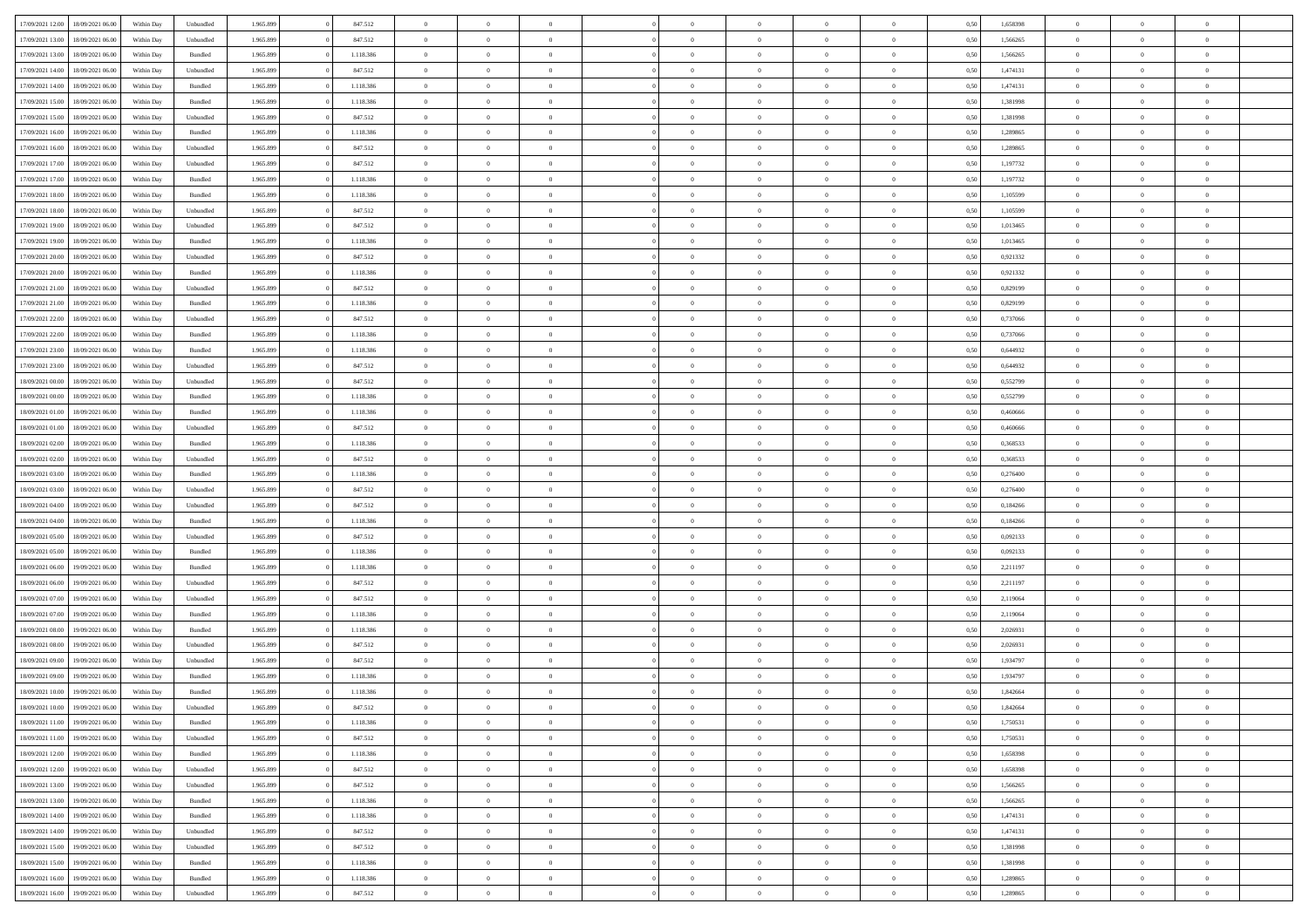| 18/09/2021 17:00 | 19/09/2021 06:00 | Within Dav | Unbundled          | 1.965.899 | 847.512   | $\overline{0}$ | $\theta$       |                | $\Omega$       | $\Omega$       | $\theta$       | $\theta$       | 0,50 | 1,197732 | $\theta$       | $\overline{0}$ | $\theta$       |  |
|------------------|------------------|------------|--------------------|-----------|-----------|----------------|----------------|----------------|----------------|----------------|----------------|----------------|------|----------|----------------|----------------|----------------|--|
| 18/09/2021 17:00 | 19/09/2021 06:00 | Within Day | Bundled            | 1.965.899 | 1.118.386 | $\overline{0}$ | $\theta$       | $\overline{0}$ | $\overline{0}$ | $\bf{0}$       | $\overline{0}$ | $\bf{0}$       | 0,50 | 1,197732 | $\theta$       | $\overline{0}$ | $\overline{0}$ |  |
| 18/09/2021 18:00 | 19/09/2021 06:00 | Within Day | Unbundled          | 1.965.899 | 847.512   | $\overline{0}$ | $\bf{0}$       | $\overline{0}$ | $\bf{0}$       | $\bf{0}$       | $\bf{0}$       | $\mathbf{0}$   | 0,50 | 1,105599 | $\bf{0}$       | $\overline{0}$ | $\bf{0}$       |  |
|                  |                  |            |                    |           |           |                |                |                |                |                |                |                |      |          | $\theta$       |                |                |  |
| 18/09/2021 18:00 | 19/09/2021 06:00 | Within Dav | Bundled            | 1.965.899 | 1.118.386 | $\overline{0}$ | $\overline{0}$ | $\overline{0}$ | $\overline{0}$ | $\bf{0}$       | $\overline{0}$ | $\overline{0}$ | 0.50 | 1,105599 |                | $\theta$       | $\overline{0}$ |  |
| 18/09/2021 19:00 | 19/09/2021 06:00 | Within Day | Bundled            | 1.965.899 | 1.118.386 | $\overline{0}$ | $\theta$       | $\overline{0}$ | $\overline{0}$ | $\bf{0}$       | $\overline{0}$ | $\bf{0}$       | 0,50 | 1,013465 | $\,$ 0 $\,$    | $\overline{0}$ | $\overline{0}$ |  |
| 18/09/2021 19:00 | 19/09/2021 06:00 | Within Day | Unbundled          | 1.965.899 | 847.512   | $\overline{0}$ | $\overline{0}$ | $\overline{0}$ | $\bf{0}$       | $\overline{0}$ | $\overline{0}$ | $\mathbf{0}$   | 0,50 | 1,013465 | $\overline{0}$ | $\overline{0}$ | $\bf{0}$       |  |
| 18/09/2021 20:00 | 19/09/2021 06:00 | Within Dav | Bundled            | 1.965.899 | 1.118.386 | $\overline{0}$ | $\overline{0}$ | $\overline{0}$ | $\overline{0}$ | $\overline{0}$ | $\overline{0}$ | $\overline{0}$ | 0.50 | 0.921332 | $\theta$       | $\overline{0}$ | $\overline{0}$ |  |
|                  |                  |            |                    |           |           |                |                |                |                |                |                |                |      |          |                |                |                |  |
| 18/09/2021 20:00 | 19/09/2021 06:00 | Within Day | Unbundled          | 1.965.899 | 847.512   | $\overline{0}$ | $\theta$       | $\overline{0}$ | $\overline{0}$ | $\bf{0}$       | $\overline{0}$ | $\bf{0}$       | 0,50 | 0,921332 | $\theta$       | $\theta$       | $\overline{0}$ |  |
| 18/09/2021 21:00 | 19/09/2021 06:00 | Within Day | Bundled            | 1.965.899 | 1.118.386 | $\overline{0}$ | $\overline{0}$ | $\overline{0}$ | $\bf{0}$       | $\bf{0}$       | $\bf{0}$       | $\mathbf{0}$   | 0,50 | 0,829199 | $\,0\,$        | $\overline{0}$ | $\overline{0}$ |  |
| 18/09/2021 21:00 | 19/09/2021 06:00 | Within Dav | Unbundled          | 1.965.899 | 847.512   | $\overline{0}$ | $\overline{0}$ | $\overline{0}$ | $\overline{0}$ | $\overline{0}$ | $\overline{0}$ | $\overline{0}$ | 0.50 | 0.829199 | $\theta$       | $\overline{0}$ | $\overline{0}$ |  |
| 18/09/2021 22:00 | 19/09/2021 06:00 |            | Bundled            | 1.965.899 | 1.118.386 | $\overline{0}$ | $\theta$       | $\overline{0}$ | $\overline{0}$ | $\bf{0}$       | $\overline{0}$ |                |      | 0,737066 | $\,$ 0 $\,$    | $\overline{0}$ | $\overline{0}$ |  |
|                  |                  | Within Day |                    |           |           |                |                |                |                |                |                | $\bf{0}$       | 0,50 |          |                |                |                |  |
| 18/09/2021 22:00 | 19/09/2021 06:00 | Within Day | Unbundled          | 1.965.899 | 847.512   | $\overline{0}$ | $\overline{0}$ | $\overline{0}$ | $\bf{0}$       | $\bf{0}$       | $\bf{0}$       | $\mathbf{0}$   | 0,50 | 0,737066 | $\overline{0}$ | $\overline{0}$ | $\bf{0}$       |  |
| 18/09/2021 23:00 | 19/09/2021 06:00 | Within Day | Bundled            | 1.965.899 | 1.118.386 | $\overline{0}$ | $\overline{0}$ | $\overline{0}$ | $\overline{0}$ | $\overline{0}$ | $\overline{0}$ | $\overline{0}$ | 0.50 | 0,644932 | $\theta$       | $\theta$       | $\overline{0}$ |  |
| 18/09/2021 23:00 | 19/09/2021 06:00 | Within Day | Unbundled          | 1.965.899 | 847.512   | $\overline{0}$ | $\theta$       | $\overline{0}$ | $\overline{0}$ | $\bf{0}$       | $\overline{0}$ | $\bf{0}$       | 0,50 | 0,644932 | $\theta$       | $\overline{0}$ | $\overline{0}$ |  |
|                  |                  |            |                    |           |           |                |                |                |                |                |                |                |      |          |                |                |                |  |
| 19/09/2021 00:00 | 19/09/2021 06:00 | Within Day | Bundled            | 1.965.899 | 1.118.386 | $\overline{0}$ | $\overline{0}$ | $\overline{0}$ | $\bf{0}$       | $\overline{0}$ | $\overline{0}$ | $\mathbf{0}$   | 0,50 | 0,552799 | $\overline{0}$ | $\overline{0}$ | $\bf{0}$       |  |
| 19/09/2021 00:00 | 19/09/2021 06:00 | Within Dav | Unbundled          | 1.965.899 | 847.512   | $\overline{0}$ | $\overline{0}$ | $\overline{0}$ | $\overline{0}$ | $\overline{0}$ | $\overline{0}$ | $\overline{0}$ | 0.50 | 0,552799 | $\overline{0}$ | $\overline{0}$ | $\overline{0}$ |  |
| 19/09/2021 01:00 | 19/09/2021 06:00 | Within Day | Unbundled          | 1.965.899 | 847.512   | $\overline{0}$ | $\theta$       | $\overline{0}$ | $\overline{0}$ | $\bf{0}$       | $\overline{0}$ | $\bf{0}$       | 0,50 | 0,460666 | $\,$ 0 $\,$    | $\overline{0}$ | $\overline{0}$ |  |
| 19/09/2021 01:00 | 19/09/2021 06:00 | Within Day | Bundled            | 1.965.899 | 1.118.386 | $\overline{0}$ | $\overline{0}$ | $\overline{0}$ | $\bf{0}$       | $\bf{0}$       | $\bf{0}$       | $\mathbf{0}$   | 0,50 | 0,460666 | $\bf{0}$       | $\overline{0}$ | $\bf{0}$       |  |
| 19/09/2021 02:00 | 19/09/2021 06:00 | Within Dav | Unbundled          | 1.965.899 | 847.512   | $\overline{0}$ | $\overline{0}$ | $\overline{0}$ | $\overline{0}$ | $\overline{0}$ | $\overline{0}$ | $\overline{0}$ | 0.50 | 0,368533 | $\theta$       | $\overline{0}$ | $\overline{0}$ |  |
|                  |                  |            |                    |           |           |                |                |                |                |                |                |                |      |          |                |                |                |  |
| 19/09/2021 02:00 | 19/09/2021 06:00 | Within Day | Bundled            | 1.965.899 | 1.118.386 | $\overline{0}$ | $\theta$       | $\overline{0}$ | $\overline{0}$ | $\bf{0}$       | $\overline{0}$ | $\bf{0}$       | 0,50 | 0,368533 | $\,$ 0 $\,$    | $\overline{0}$ | $\overline{0}$ |  |
| 19/09/2021 03:00 | 19/09/2021 06:00 | Within Day | Bundled            | 1.965.899 | 1.118.386 | $\overline{0}$ | $\overline{0}$ | $\overline{0}$ | $\bf{0}$       | $\bf{0}$       | $\bf{0}$       | $\mathbf{0}$   | 0,50 | 0,276400 | $\bf{0}$       | $\overline{0}$ | $\bf{0}$       |  |
| 19/09/2021 03:00 | 19/09/2021 06:00 | Within Day | Unbundled          | 1.965.899 | 847.512   | $\overline{0}$ | $\overline{0}$ | $\overline{0}$ | $\overline{0}$ | $\overline{0}$ | $\overline{0}$ | $\overline{0}$ | 0.50 | 0.276400 | $\theta$       | $\overline{0}$ | $\overline{0}$ |  |
|                  |                  |            |                    |           |           |                |                |                |                |                |                |                |      |          |                |                |                |  |
| 19/09/2021 04:00 | 19/09/2021 06:00 | Within Day | Unbundled          | 1.965.899 | 847.512   | $\overline{0}$ | $\theta$       | $\overline{0}$ | $\overline{0}$ | $\bf{0}$       | $\overline{0}$ | $\bf{0}$       | 0,50 | 0,184266 | $\,$ 0 $\,$    | $\overline{0}$ | $\overline{0}$ |  |
| 19/09/2021 04:00 | 19/09/2021 06:00 | Within Day | Bundled            | 1.965.899 | 1.118.386 | $\overline{0}$ | $\overline{0}$ | $\overline{0}$ | $\bf{0}$       | $\overline{0}$ | $\overline{0}$ | $\mathbf{0}$   | 0,50 | 0,184266 | $\overline{0}$ | $\overline{0}$ | $\bf{0}$       |  |
| 19/09/2021 05:00 | 19/09/2021 06:00 | Within Dav | Bundled            | 1.965.899 | 1.118.386 | $\overline{0}$ | $\overline{0}$ | $\overline{0}$ | $\overline{0}$ | $\overline{0}$ | $\overline{0}$ | $\overline{0}$ | 0.50 | 0,092133 | $\theta$       | $\overline{0}$ | $\overline{0}$ |  |
| 19/09/2021 05:00 | 19/09/2021 06:00 | Within Day | Unbundled          | 1.965.899 | 847.512   | $\overline{0}$ | $\theta$       | $\overline{0}$ | $\overline{0}$ | $\bf{0}$       | $\overline{0}$ | $\bf{0}$       | 0,50 | 0,092133 | $\theta$       | $\overline{0}$ | $\overline{0}$ |  |
|                  |                  |            |                    |           |           |                |                |                |                |                |                |                |      |          |                |                |                |  |
| 19/09/2021 06:00 | 20/09/2021 06:00 | Within Day | Bundled            | 1.965.899 | 1.118.386 | $\overline{0}$ | $\overline{0}$ | $\overline{0}$ | $\bf{0}$       | $\bf{0}$       | $\bf{0}$       | $\mathbf{0}$   | 0,50 | 2,211197 | $\,0\,$        | $\overline{0}$ | $\overline{0}$ |  |
| 19/09/2021 06:00 | 20/09/2021 06:00 | Within Day | Unbundled          | 1.965.899 | 847.512   | $\overline{0}$ | $\overline{0}$ | $\overline{0}$ | $\overline{0}$ | $\overline{0}$ | $\overline{0}$ | $\overline{0}$ | 0.50 | 2,211197 | $\theta$       | $\overline{0}$ | $\overline{0}$ |  |
| 19/09/2021 07:00 | 20/09/2021 06:00 | Within Day | Unbundled          | 1.965.899 | 847.512   | $\overline{0}$ | $\overline{0}$ | $\overline{0}$ | $\overline{0}$ | $\bf{0}$       | $\overline{0}$ | $\bf{0}$       | 0,50 | 2,119064 | $\,$ 0 $\,$    | $\overline{0}$ | $\overline{0}$ |  |
| 19/09/2021 07:00 | 20/09/2021 06:00 | Within Day | Bundled            | 1.965.899 | 1.118.386 | $\overline{0}$ | $\overline{0}$ | $\overline{0}$ | $\bf{0}$       | $\bf{0}$       | $\bf{0}$       | $\bf{0}$       | 0,50 | 2,119064 | $\overline{0}$ | $\overline{0}$ | $\bf{0}$       |  |
|                  |                  |            |                    |           |           |                |                |                |                |                |                |                |      |          |                |                |                |  |
| 19/09/2021 08:00 | 20/09/2021 06:00 | Within Day | Bundled            | 1.965.899 | 1.118.386 | $\overline{0}$ | $\Omega$       | $\overline{0}$ | $\Omega$       | $\overline{0}$ | $\overline{0}$ | $\overline{0}$ | 0,50 | 2,026931 | $\,0\,$        | $\theta$       | $\theta$       |  |
| 19/09/2021 08:00 | 20/09/2021 06:00 | Within Day | Unbundled          | 1.965.899 | 847.512   | $\overline{0}$ | $\overline{0}$ | $\overline{0}$ | $\overline{0}$ | $\bf{0}$       | $\overline{0}$ | $\bf{0}$       | 0,50 | 2,026931 | $\,$ 0 $\,$    | $\overline{0}$ | $\overline{0}$ |  |
| 19/09/2021 09:00 | 20/09/2021 06:00 | Within Day | Unbundled          | 1.965.899 | 847.512   | $\overline{0}$ | $\overline{0}$ | $\overline{0}$ | $\bf{0}$       | $\overline{0}$ | $\overline{0}$ | $\mathbf{0}$   | 0,50 | 1,934797 | $\bf{0}$       | $\overline{0}$ | $\bf{0}$       |  |
| 19/09/2021 09:00 | 20/09/2021 06:00 | Within Day | Bundled            | 1.965.899 | 1.118.386 | $\overline{0}$ | $\Omega$       | $\overline{0}$ | $\Omega$       | $\overline{0}$ | $\overline{0}$ | $\overline{0}$ | 0.50 | 1,934797 | $\,0\,$        | $\theta$       | $\theta$       |  |
| 19/09/2021 11:00 | 20/09/2021 06:00 |            |                    | 1.965.899 | 1.118.386 | $\overline{0}$ | $\theta$       | $\overline{0}$ | $\overline{0}$ | $\bf{0}$       | $\overline{0}$ |                |      | 1,750531 | $\,$ 0 $\,$    | $\overline{0}$ | $\overline{0}$ |  |
|                  |                  | Within Day | Bundled            |           |           |                |                |                |                |                |                | $\bf{0}$       | 0,50 |          |                |                |                |  |
| 19/09/2021 11:00 | 20/09/2021 06:00 | Within Day | Unbundled          | 1.965.899 | 847.512   | $\overline{0}$ | $\bf{0}$       | $\overline{0}$ | $\bf{0}$       | $\bf{0}$       | $\bf{0}$       | $\mathbf{0}$   | 0,50 | 1,750531 | $\bf{0}$       | $\overline{0}$ | $\bf{0}$       |  |
| 19/09/2021 12:00 | 20/09/2021 06:00 | Within Day | Unbundled          | 1.965.899 | 847.512   | $\overline{0}$ | $\Omega$       | $\overline{0}$ | $\Omega$       | $\overline{0}$ | $\overline{0}$ | $\overline{0}$ | 0.50 | 1,658398 | $\,$ 0 $\,$    | $\theta$       | $\theta$       |  |
| 19/09/2021 12:00 | 20/09/2021 06:00 | Within Day | Bundled            | 1.965.899 | 1.118.386 | $\overline{0}$ | $\overline{0}$ | $\overline{0}$ | $\overline{0}$ | $\,$ 0         | $\overline{0}$ | $\bf{0}$       | 0,50 | 1,658398 | $\,$ 0 $\,$    | $\overline{0}$ | $\overline{0}$ |  |
|                  |                  |            |                    |           |           |                |                |                |                |                |                |                |      |          |                |                |                |  |
| 19/09/2021 13:00 | 20/09/2021 06:00 | Within Day | Unbundled          | 1.965.899 | 847.512   | $\overline{0}$ | $\overline{0}$ | $\overline{0}$ | $\bf{0}$       | $\bf{0}$       | $\bf{0}$       | $\mathbf{0}$   | 0,50 | 1,566265 | $\bf{0}$       | $\overline{0}$ | $\bf{0}$       |  |
| 19/09/2021 13:00 | 20/09/2021 06:00 | Within Day | Bundled            | 1.965.899 | 1.118.386 | $\overline{0}$ | $\Omega$       | $\overline{0}$ | $\Omega$       | $\overline{0}$ | $\overline{0}$ | $\overline{0}$ | 0,50 | 1,566265 | $\,0\,$        | $\theta$       | $\theta$       |  |
| 19/09/2021 14:00 | 20/09/2021 06:00 | Within Day | Bundled            | 1.965.899 | 1.118.386 | $\overline{0}$ | $\overline{0}$ | $\overline{0}$ | $\overline{0}$ | $\,$ 0         | $\overline{0}$ | $\bf{0}$       | 0,50 | 1,474131 | $\,$ 0 $\,$    | $\overline{0}$ | $\overline{0}$ |  |
| 19/09/2021 14:00 | 20/09/2021 06:00 | Within Day | Unbundled          | 1.965.899 | 847.512   | $\overline{0}$ | $\overline{0}$ | $\overline{0}$ | $\bf{0}$       | $\bf{0}$       | $\overline{0}$ | $\mathbf{0}$   | 0,50 | 1,474131 | $\overline{0}$ | $\overline{0}$ | $\bf{0}$       |  |
| 19/09/2021 15:00 | 20/09/2021 06:00 | Within Day | Unbundled          | 1.965.899 | 847.512   | $\overline{0}$ | $\Omega$       | $\Omega$       | $\Omega$       | $\Omega$       | $\Omega$       | $\overline{0}$ | 0.50 | 1.381998 | $\theta$       | $\theta$       | $\theta$       |  |
|                  |                  |            |                    |           |           |                |                |                |                |                |                |                |      |          |                |                |                |  |
| 19/09/2021 15:00 | 20/09/2021 06:00 | Within Day | Bundled            | 1.965.899 | 1.118.386 | $\overline{0}$ | $\overline{0}$ | $\overline{0}$ | $\bf{0}$       | $\,$ 0         | $\bf{0}$       | $\bf{0}$       | 0,50 | 1,381998 | $\,0\,$        | $\,$ 0 $\,$    | $\overline{0}$ |  |
| 19/09/2021 16:00 | 20/09/2021 06:00 | Within Day | $\mathbf B$ undled | 1.965.899 | 1.118.386 | $\overline{0}$ | $\bf{0}$       |                |                | $\bf{0}$       |                |                | 0,50 | 1,289865 | $\bf{0}$       | $\overline{0}$ |                |  |
| 19/09/2021 16:00 | 20/09/2021 06:00 | Within Day | Unbundled          | 1.965.899 | 847.512   | $\overline{0}$ | $\overline{0}$ | $\overline{0}$ | $\Omega$       | $\overline{0}$ | $\overline{0}$ | $\overline{0}$ | 0.50 | 1,289865 | $\theta$       | $\theta$       | $\theta$       |  |
| 19/09/2021 17:00 | 20/09/2021 06:00 | Within Day | Unbundled          | 1.965.899 | 847.512   | $\overline{0}$ | $\bf{0}$       | $\overline{0}$ | $\bf{0}$       | $\,$ 0 $\,$    | $\overline{0}$ | $\,$ 0 $\,$    | 0,50 | 1,197732 | $\,$ 0 $\,$    | $\,$ 0 $\,$    | $\,$ 0         |  |
|                  |                  |            |                    |           |           |                |                |                |                |                |                |                |      |          |                |                |                |  |
| 19/09/2021 17:00 | 20/09/2021 06:00 | Within Day | Bundled            | 1.965.899 | 1.118.386 | $\overline{0}$ | $\overline{0}$ | $\overline{0}$ | $\overline{0}$ | $\overline{0}$ | $\overline{0}$ | $\mathbf{0}$   | 0,50 | 1,197732 | $\overline{0}$ | $\bf{0}$       | $\overline{0}$ |  |
| 19/09/2021 18:00 | 20/09/2021 06:00 | Within Day | Unbundled          | 1.965.899 | 847.512   | $\overline{0}$ | $\overline{0}$ | $\overline{0}$ | $\Omega$       | $\overline{0}$ | $\overline{0}$ | $\overline{0}$ | 0,50 | 1,105599 | $\overline{0}$ | $\overline{0}$ | $\overline{0}$ |  |
| 19/09/2021 18:00 | 20/09/2021 06:00 | Within Day | Bundled            | 1.965.899 | 1.118.386 | $\overline{0}$ | $\,$ 0         | $\overline{0}$ | $\bf{0}$       | $\,$ 0 $\,$    | $\overline{0}$ | $\mathbf{0}$   | 0,50 | 1,105599 | $\,$ 0 $\,$    | $\overline{0}$ | $\overline{0}$ |  |
| 19/09/2021 19:00 | 20/09/2021 06:00 | Within Day | Bundled            | 1.965.899 | 1.118.386 | $\overline{0}$ | $\overline{0}$ | $\overline{0}$ | $\overline{0}$ | $\overline{0}$ | $\overline{0}$ | $\mathbf{0}$   | 0,50 | 1,013465 | $\overline{0}$ | $\overline{0}$ | $\bf{0}$       |  |
|                  |                  |            |                    |           |           |                |                |                |                |                |                |                |      |          |                |                |                |  |
| 19/09/2021 19:00 | 20/09/2021 06:00 | Within Day | Unbundled          | 1.965.899 | 847.512   | $\overline{0}$ | $\overline{0}$ | $\overline{0}$ | $\overline{0}$ | $\overline{0}$ | $\overline{0}$ | $\bf{0}$       | 0.50 | 1,013465 | $\overline{0}$ | $\theta$       | $\overline{0}$ |  |
| 19/09/2021 20:00 | 20/09/2021 06:00 | Within Day | Unbundled          | 1.965.899 | 847.512   | $\overline{0}$ | $\,$ 0         | $\overline{0}$ | $\bf{0}$       | $\bf{0}$       | $\bf{0}$       | $\bf{0}$       | 0,50 | 0,921332 | $\,$ 0 $\,$    | $\overline{0}$ | $\overline{0}$ |  |
| 19/09/2021 20:00 | 20/09/2021 06:00 | Within Day | Bundled            | 1.965.899 | 1.118.386 | $\overline{0}$ | $\bf{0}$       | $\overline{0}$ | $\overline{0}$ | $\overline{0}$ | $\overline{0}$ | $\mathbf{0}$   | 0,50 | 0,921332 | $\overline{0}$ | $\overline{0}$ | $\bf{0}$       |  |
| 19/09/2021 21:00 | 20/09/2021 06:00 | Within Day | Unbundled          | 1.965.899 | 847.512   | $\overline{0}$ | $\overline{0}$ | $\overline{0}$ | $\Omega$       | $\overline{0}$ | $\overline{0}$ | $\overline{0}$ | 0.50 | 0,829199 | $\overline{0}$ | $\overline{0}$ | $\overline{0}$ |  |
|                  |                  |            |                    |           |           |                |                |                |                |                |                |                |      |          |                |                |                |  |
| 19/09/2021 21:00 | 20/09/2021 06:00 | Within Day | Bundled            | 1.965.899 | 1.118.386 | $\overline{0}$ | $\bf{0}$       | $\overline{0}$ | $\bf{0}$       | $\bf{0}$       | $\bf{0}$       | $\mathbf{0}$   | 0,50 | 0,829199 | $\,$ 0 $\,$    | $\,$ 0 $\,$    | $\bf{0}$       |  |
| 19/09/2021 22.00 | 20/09/2021 06:00 | Within Day | Bundled            | 1.965.899 | 1.118.386 | $\overline{0}$ | $\overline{0}$ | $\overline{0}$ | $\overline{0}$ | $\overline{0}$ | $\bf{0}$       | $\mathbf{0}$   | 0,50 | 0,737066 | $\overline{0}$ | $\bf{0}$       | $\overline{0}$ |  |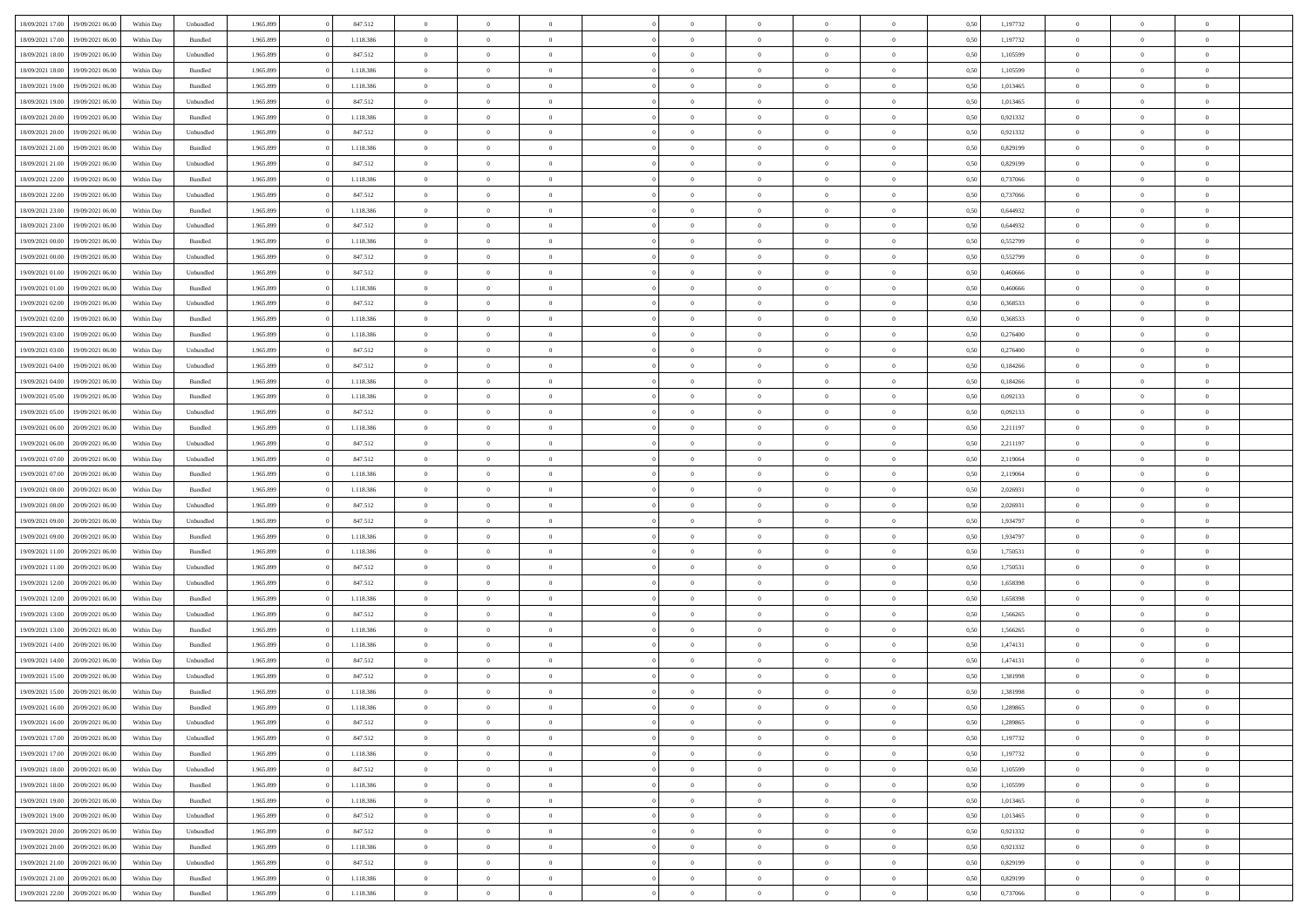| 19/09/2021 22:00 20/09/2021 06:00    | Within Day | Unbundled          | 1.965.899 | 847.512   | $\overline{0}$ | $\overline{0}$ | $\Omega$       | $\Omega$       | $\Omega$       |                | $\overline{0}$ | 0,50 | 0,737066 | $\mathbf{0}$   | $\Omega$       | $\Omega$       |  |
|--------------------------------------|------------|--------------------|-----------|-----------|----------------|----------------|----------------|----------------|----------------|----------------|----------------|------|----------|----------------|----------------|----------------|--|
| 19/09/2021 23:00<br>20/09/2021 06:00 | Within Day | Bundled            | 1.965.899 | 1.118.386 | $\bf{0}$       | $\overline{0}$ | $\overline{0}$ | $\theta$       | $\overline{0}$ | $\overline{0}$ | $\,$ 0         | 0,50 | 0,644932 | $\mathbf{0}$   | $\theta$       | $\bf{0}$       |  |
| 19/09/2021 23:00<br>20/09/2021 06:00 | Within Day | Unbundled          | 1.965.899 | 847.512   | $\overline{0}$ | $\overline{0}$ | $\overline{0}$ | $\bf{0}$       | $\bf{0}$       | $\overline{0}$ | $\mathbf{0}$   | 0,50 | 0,644932 | $\bf{0}$       | $\bf{0}$       | $\bf{0}$       |  |
| 20/09/2021 00:00<br>20/09/2021 06:00 | Within Day | Bundled            | 1.965.899 | 1.118.386 | $\overline{0}$ | $\overline{0}$ | $\overline{0}$ | $\overline{0}$ | $\overline{0}$ | $\overline{0}$ | $\overline{0}$ | 0.50 | 0,552799 | $\mathbf{0}$   | $\overline{0}$ | $\bf{0}$       |  |
| 20/09/2021 00:00<br>20/09/2021 06:00 | Within Day | Unbundled          | 1.965.899 | 847.512   | $\bf{0}$       | $\overline{0}$ | $\overline{0}$ | $\theta$       | $\overline{0}$ | $\overline{0}$ | $\bf{0}$       | 0,50 | 0,552799 | $\mathbf{0}$   | $\theta$       | $\overline{0}$ |  |
|                                      |            |                    |           |           |                |                |                |                |                |                |                |      |          |                |                |                |  |
| 20/09/2021 01:00<br>20/09/2021 06:00 | Within Day | Bundled            | 1.965.899 | 1.118.386 | $\overline{0}$ | $\overline{0}$ | $\overline{0}$ | $\bf{0}$       | $\overline{0}$ | $\overline{0}$ | $\overline{0}$ | 0,50 | 0,460666 | $\overline{0}$ | $\overline{0}$ | $\overline{0}$ |  |
| 20/09/2021 01:00<br>20/09/2021 06:00 | Within Day | Unbundled          | 1.965.899 | 847.512   | $\overline{0}$ | $\overline{0}$ | $\overline{0}$ | $\overline{0}$ | $\overline{0}$ | $\overline{0}$ | $\mathbf{0}$   | 0.50 | 0.460666 | $\mathbf{0}$   | $\overline{0}$ | $\overline{0}$ |  |
| 20/09/2021 02:00<br>20/09/2021 06:00 | Within Day | Bundled            | 1.965.899 | 1.118.386 | $\bf{0}$       | $\overline{0}$ | $\overline{0}$ | $\theta$       | $\overline{0}$ | $\overline{0}$ | $\bf{0}$       | 0,50 | 0,368533 | $\theta$       | $\theta$       | $\bf{0}$       |  |
| 20/09/2021 02:00<br>20/09/2021 06:00 | Within Day | Unbundled          | 1.965.899 | 847.512   | $\overline{0}$ | $\overline{0}$ | $\overline{0}$ | $\bf{0}$       | $\bf{0}$       | $\overline{0}$ | $\mathbf{0}$   | 0,50 | 0,368533 | $\bf{0}$       | $\bf{0}$       | $\bf{0}$       |  |
| 20/09/2021 03:00<br>20/09/2021 06:00 | Within Day | Bundled            | 1.965.899 | 1.118.386 | $\overline{0}$ | $\overline{0}$ | $\overline{0}$ | $\overline{0}$ | $\overline{0}$ | $\overline{0}$ | $\overline{0}$ | 0.50 | 0.276400 | $\overline{0}$ | $\overline{0}$ | $\overline{0}$ |  |
| 20/09/2021 03:00<br>20/09/2021 06:00 | Within Day | Unbundled          | 1.965.899 | 847.512   | $\bf{0}$       | $\overline{0}$ | $\overline{0}$ | $\overline{0}$ | $\overline{0}$ | $\overline{0}$ | $\,$ 0         | 0,50 | 0,276400 | $\theta$       | $\theta$       | $\bf{0}$       |  |
| 20/09/2021 04:00<br>20/09/2021 06:00 | Within Day | Unbundled          | 1.965.899 | 847.512   | $\overline{0}$ | $\overline{0}$ | $\overline{0}$ | $\bf{0}$       | $\bf{0}$       | $\overline{0}$ | $\mathbf{0}$   | 0,50 | 0,184266 | $\bf{0}$       | $\bf{0}$       | $\bf{0}$       |  |
|                                      |            |                    |           |           |                |                |                |                |                |                |                |      |          |                |                |                |  |
| 20/09/2021 04:00<br>20/09/2021 06:00 | Within Day | Bundled            | 1.965.899 | 1.118.386 | $\overline{0}$ | $\overline{0}$ | $\overline{0}$ | $\overline{0}$ | $\overline{0}$ | $\overline{0}$ | $\overline{0}$ | 0.50 | 0.184266 | $\mathbf{0}$   | $\overline{0}$ | $\bf{0}$       |  |
| 20/09/2021 05:00<br>20/09/2021 06:00 | Within Day | Bundled            | 1.965.899 | 1.118.386 | $\bf{0}$       | $\overline{0}$ | $\overline{0}$ | $\theta$       | $\overline{0}$ | $\overline{0}$ | $\,$ 0         | 0,50 | 0,092133 | $\theta$       | $\theta$       | $\overline{0}$ |  |
| 20/09/2021 05:00<br>20/09/2021 06:00 | Within Day | Unbundled          | 1.965.899 | 847.512   | $\overline{0}$ | $\overline{0}$ | $\overline{0}$ | $\bf{0}$       | $\overline{0}$ | $\overline{0}$ | $\overline{0}$ | 0,50 | 0,092133 | $\overline{0}$ | $\bf{0}$       | $\overline{0}$ |  |
| 20/09/2021 06:00<br>21/09/2021 06:00 | Within Day | Bundled            | 1.965.899 | 1.118.386 | $\overline{0}$ | $\overline{0}$ | $\overline{0}$ | $\overline{0}$ | $\overline{0}$ | $\overline{0}$ | $\mathbf{0}$   | 0.50 | 2,211197 | $\overline{0}$ | $\overline{0}$ | $\overline{0}$ |  |
| 20/09/2021 06:00<br>21/09/2021 06:00 | Within Day | Unbundled          | 1.965.899 | 847.512   | $\bf{0}$       | $\overline{0}$ | $\overline{0}$ | $\overline{0}$ | $\overline{0}$ | $\overline{0}$ | $\bf{0}$       | 0,50 | 2,211197 | $\theta$       | $\theta$       | $\bf{0}$       |  |
| 20/09/2021 07:00<br>21/09/2021 06:00 | Within Day | Bundled            | 1.965.899 | 1.118.386 | $\overline{0}$ | $\overline{0}$ | $\bf{0}$       | $\bf{0}$       | $\bf{0}$       | $\overline{0}$ | $\mathbf{0}$   | 0,50 | 2,119064 | $\bf{0}$       | $\bf{0}$       | $\bf{0}$       |  |
| 20/09/2021 07:00<br>21/09/2021 06:00 | Within Day | Unbundled          | 1.965.899 | 847.512   | $\overline{0}$ | $\overline{0}$ | $\overline{0}$ | $\overline{0}$ | $\overline{0}$ | $\overline{0}$ | $\overline{0}$ | 0.50 | 2.119064 | $\overline{0}$ | $\overline{0}$ | $\overline{0}$ |  |
|                                      |            |                    |           |           |                | $\overline{0}$ | $\overline{0}$ | $\overline{0}$ | $\overline{0}$ | $\overline{0}$ | $\,$ 0         |      |          | $\theta$       | $\theta$       | $\bf{0}$       |  |
| 20/09/2021 08:00<br>21/09/2021 06:00 | Within Day | Unbundled          | 1.965.899 | 847.512   | $\bf{0}$       |                |                |                |                |                |                | 0,50 | 2,026931 |                |                |                |  |
| 20/09/2021 08:00<br>21/09/2021 06:00 | Within Day | Bundled            | 1.965.899 | 1.118.386 | $\overline{0}$ | $\overline{0}$ | $\overline{0}$ | $\bf{0}$       | $\bf{0}$       | $\overline{0}$ | $\mathbf{0}$   | 0,50 | 2,026931 | $\bf{0}$       | $\bf{0}$       | $\bf{0}$       |  |
| 20/09/2021 09:00<br>21/09/2021 06:00 | Within Day | Unbundled          | 1.965.899 | 847.512   | $\overline{0}$ | $\overline{0}$ | $\overline{0}$ | $\overline{0}$ | $\overline{0}$ | $\overline{0}$ | $\overline{0}$ | 0.50 | 1,934797 | $\overline{0}$ | $\overline{0}$ | $\bf{0}$       |  |
| 20/09/2021 09:00<br>21/09/2021 06:00 | Within Day | $\mathbf B$ undled | 1.965.899 | 1.118.386 | $\bf{0}$       | $\overline{0}$ | $\overline{0}$ | $\overline{0}$ | $\overline{0}$ | $\overline{0}$ | $\,$ 0         | 0,50 | 1,934797 | $\mathbf{0}$   | $\theta$       | $\bf{0}$       |  |
| 20/09/2021 10:00<br>21/09/2021 06:00 | Within Day | Unbundled          | 1.965.899 | 847.512   | $\overline{0}$ | $\overline{0}$ | $\overline{0}$ | $\bf{0}$       | $\overline{0}$ | $\overline{0}$ | $\overline{0}$ | 0,50 | 1,842664 | $\overline{0}$ | $\overline{0}$ | $\overline{0}$ |  |
| 20/09/2021 10:00<br>21/09/2021 06:00 | Within Day | Bundled            | 1.965.899 | 1.118.386 | $\overline{0}$ | $\overline{0}$ | $\overline{0}$ | $\overline{0}$ | $\overline{0}$ | $\overline{0}$ | $\overline{0}$ | 0.50 | 1,842664 | $\overline{0}$ | $\overline{0}$ | $\overline{0}$ |  |
| 20/09/2021 11:00<br>21/09/2021 06:00 | Within Day | Bundled            | 1.965.899 | 1.118.386 | $\bf{0}$       | $\overline{0}$ | $\bf{0}$       | $\overline{0}$ | $\overline{0}$ | $\overline{0}$ | $\bf{0}$       | 0,50 | 1,750531 | $\theta$       | $\theta$       | $\bf{0}$       |  |
|                                      |            |                    |           |           |                |                |                |                |                |                |                |      |          |                |                |                |  |
| 20/09/2021 11:00<br>21/09/2021 06:00 | Within Day | Unbundled          | 1.965.899 | 847.512   | $\overline{0}$ | $\overline{0}$ | $\bf{0}$       | $\bf{0}$       | $\bf{0}$       | $\overline{0}$ | $\mathbf{0}$   | 0,50 | 1,750531 | $\bf{0}$       | $\bf{0}$       | $\bf{0}$       |  |
| 20/09/2021 12:00<br>21/09/2021 06:00 | Within Day | Unbundled          | 1.965.899 | 847.512   | $\overline{0}$ | $\overline{0}$ | $\overline{0}$ | $\overline{0}$ | $\overline{0}$ | $\overline{0}$ | $\overline{0}$ | 0.50 | 1,658398 | $\overline{0}$ | $\overline{0}$ | $\bf{0}$       |  |
| 20/09/2021 12:00<br>21/09/2021 06:00 | Within Day | Bundled            | 1.965.899 | 1.118.386 | $\bf{0}$       | $\overline{0}$ | $\overline{0}$ | $\overline{0}$ | $\overline{0}$ | $\overline{0}$ | $\,$ 0         | 0,50 | 1,658398 | $\,$ 0 $\,$    | $\theta$       | $\bf{0}$       |  |
| 20/09/2021 13:00<br>21/09/2021 06:00 | Within Day | Bundled            | 1.965.899 | 1.118.386 | $\overline{0}$ | $\overline{0}$ | $\overline{0}$ | $\bf{0}$       | $\bf{0}$       | $\overline{0}$ | $\mathbf{0}$   | 0,50 | 1,566265 | $\overline{0}$ | $\bf{0}$       | $\bf{0}$       |  |
| 20/09/2021 13:00<br>21/09/2021 06:00 | Within Day | Unbundled          | 1.965.899 | 847.512   | $\overline{0}$ | $\overline{0}$ | $\overline{0}$ | $\overline{0}$ | $\overline{0}$ | $\Omega$       | $\overline{0}$ | 0,50 | 1,566265 | $\bf{0}$       | $\Omega$       | $\Omega$       |  |
| 20/09/2021 14:00<br>21/09/2021 06:00 | Within Day | Bundled            | 1.965.899 | 1.118.386 | $\bf{0}$       | $\overline{0}$ | $\overline{0}$ | $\theta$       | $\overline{0}$ | $\overline{0}$ | $\,$ 0         | 0,50 | 1,474131 | $\theta$       | $\theta$       | $\bf{0}$       |  |
| 20/09/2021 14:00<br>21/09/2021 06:00 | Within Day | Unbundled          | 1.965.899 | 847.512   | $\overline{0}$ | $\overline{0}$ | $\overline{0}$ | $\bf{0}$       | $\overline{0}$ | $\overline{0}$ | $\overline{0}$ | 0,50 | 1,474131 | $\overline{0}$ | $\overline{0}$ | $\overline{0}$ |  |
| 20/09/2021 15:00<br>21/09/2021 06:00 | Within Day | Unbundled          | 1.965.899 | 847.512   | $\overline{0}$ | $\overline{0}$ | $\overline{0}$ | $\overline{0}$ | $\overline{0}$ | $\Omega$       | $\overline{0}$ | 0.50 | 1,381998 | $\overline{0}$ | $\Omega$       | $\Omega$       |  |
|                                      |            |                    |           |           |                |                |                |                |                |                |                |      |          |                |                |                |  |
| 20/09/2021 15:00<br>21/09/2021 06:00 | Within Day | Bundled            | 1.965.899 | 1.118.386 | $\bf{0}$       | $\overline{0}$ | $\bf{0}$       | $\overline{0}$ | $\overline{0}$ | $\overline{0}$ | $\bf{0}$       | 0,50 | 1,381998 | $\overline{0}$ | $\theta$       | $\bf{0}$       |  |
| 20/09/2021 16:00<br>21/09/2021 06:00 | Within Day | Unbundled          | 1.965.899 | 847.512   | $\overline{0}$ | $\overline{0}$ | $\bf{0}$       | $\bf{0}$       | $\bf{0}$       | $\overline{0}$ | $\bf{0}$       | 0,50 | 1,289865 | $\bf{0}$       | $\bf{0}$       | $\bf{0}$       |  |
| 20/09/2021 16:00<br>21/09/2021 06:00 | Within Day | Bundled            | 1.965.899 | 1.118.386 | $\overline{0}$ | $\overline{0}$ | $\Omega$       | $\overline{0}$ | $\overline{0}$ | $\Omega$       | $\theta$       | 0.50 | 1,289865 | $\overline{0}$ | $\Omega$       | $\Omega$       |  |
| 20/09/2021 17:00<br>21/09/2021 06:00 | Within Day | Bundled            | 1.965.899 | 1.118.386 | $\bf{0}$       | $\overline{0}$ | $\bf{0}$       | $\overline{0}$ | $\overline{0}$ | $\overline{0}$ | $\,$ 0         | 0,50 | 1,197732 | $\,$ 0 $\,$    | $\theta$       | $\bf{0}$       |  |
| 20/09/2021 17:00<br>21/09/2021 06:00 | Within Day | Unbundled          | 1.965.899 | 847.512   | $\overline{0}$ | $\overline{0}$ | $\overline{0}$ | $\bf{0}$       | $\bf{0}$       | $\overline{0}$ | $\mathbf{0}$   | 0,50 | 1,197732 | $\overline{0}$ | $\bf{0}$       | $\bf{0}$       |  |
| 20/09/2021 18:00<br>21/09/2021 06:00 | Within Day | Bundled            | 1.965.899 | 1.118.386 | $\overline{0}$ | $\overline{0}$ | $\overline{0}$ | $\overline{0}$ | $\bf{0}$       | $\Omega$       | $\overline{0}$ | 0,50 | 1,105599 | $\overline{0}$ | $\theta$       | $\Omega$       |  |
| 20/09/2021 18:00<br>21/09/2021 06:00 | Within Day | Unbundled          | 1.965.899 | 847.512   | $\bf{0}$       | $\overline{0}$ | $\bf{0}$       | $\overline{0}$ | $\overline{0}$ | $\overline{0}$ | $\,$ 0         | 0,50 | 1,105599 | $\,$ 0 $\,$    | $\theta$       | $\bf{0}$       |  |
| 20/09/2021 19:00<br>21/09/2021 06:00 | Within Day | Bundled            | 1.965.899 | 1.118.386 | $\overline{0}$ | $\overline{0}$ | $\bf{0}$       | $\bf{0}$       | $\overline{0}$ | $\overline{0}$ | $\overline{0}$ | 0,50 | 1,013465 | $\overline{0}$ | $\bf{0}$       | $\bf{0}$       |  |
|                                      |            |                    |           |           |                |                |                |                |                |                |                |      |          |                |                |                |  |
| 20/09/2021 19:00<br>21/09/2021 06.00 | Within Day | Unbundled          | 1.965.899 | 847.512   | $\overline{0}$ | $\Omega$       | $\Omega$       | $\overline{0}$ | $\overline{0}$ | $\Omega$       | $\overline{0}$ | 0.50 | 1,013465 | $\bf{0}$       | $\Omega$       | $\Omega$       |  |
| 20/09/2021 20:00 21/09/2021 06:00    | Within Day | Bundled            | 1.965.899 | 1.118.386 | $\bf{0}$       | $\bf{0}$       | $\bf{0}$       | $\bf{0}$       | $\bf{0}$       | $\overline{0}$ | $\,$ 0         | 0,50 | 0,921332 | $\bf{0}$       | $\,$ 0         | $\bf{0}$       |  |
| 20/09/2021 20:00 21/09/2021 06:00    | Within Day | Unbundled          | 1.965.899 | 847.512   | $\bf{0}$       | $\bf{0}$       |                | $\bf{0}$       |                |                |                | 0,50 | 0,921332 | $\bf{0}$       | $\bf{0}$       |                |  |
| 20/09/2021 21:00 21/09/2021 06:00    | Within Day | Bundled            | 1.965.899 | 1.118.386 | $\overline{0}$ | $\overline{0}$ | $\theta$       | $\overline{0}$ | $\overline{0}$ | $\overline{0}$ | $\mathbf{0}$   | 0,50 | 0,829199 | $\overline{0}$ | $\theta$       | $\theta$       |  |
| 20/09/2021 21:00 21/09/2021 06:00    | Within Day | Unbundled          | 1.965.899 | 847.512   | $\overline{0}$ | $\overline{0}$ | $\overline{0}$ | $\bf{0}$       | $\overline{0}$ | $\overline{0}$ | $\mathbf{0}$   | 0,50 | 0,829199 | $\,$ 0 $\,$    | $\overline{0}$ | $\,$ 0 $\,$    |  |
| 20/09/2021 22:00 21/09/2021 06:00    | Within Day | Unbundled          | 1.965.899 | 847.512   | $\overline{0}$ | $\overline{0}$ | $\overline{0}$ | $\bf{0}$       | $\overline{0}$ | $\overline{0}$ | $\overline{0}$ | 0,50 | 0,737066 | $\overline{0}$ | $\overline{0}$ | $\overline{0}$ |  |
| 20/09/2021 22:00 21/09/2021 06:00    | Within Day | Bundled            | 1.965.899 | 1.118.386 | $\overline{0}$ | $\overline{0}$ | $\overline{0}$ | $\overline{0}$ | $\bf{0}$       | $\overline{0}$ | $\overline{0}$ | 0,50 | 0,737066 | $\overline{0}$ | $\overline{0}$ | $\overline{0}$ |  |
| 20/09/2021 23:00 21/09/2021 06:00    | Within Day | Unbundled          | 1.965.899 | 847.512   | $\overline{0}$ | $\overline{0}$ | $\overline{0}$ | $\overline{0}$ | $\overline{0}$ | $\overline{0}$ | $\mathbf{0}$   | 0,50 | 0,644932 | $\,$ 0 $\,$    | $\theta$       | $\bf{0}$       |  |
|                                      |            |                    |           |           |                |                |                |                |                |                |                |      |          |                |                |                |  |
| 20/09/2021 23:00 21/09/2021 06:00    | Within Day | Bundled            | 1.965.899 | 1.118.386 | $\overline{0}$ | $\overline{0}$ | $\overline{0}$ | $\overline{0}$ | $\overline{0}$ | $\overline{0}$ | $\overline{0}$ | 0,50 | 0,644932 | $\overline{0}$ | $\overline{0}$ | $\overline{0}$ |  |
| 21/09/2021 06:00<br>21/09/2021 00:00 | Within Day | Bundled            | 1.965.899 | 1.118.386 | $\overline{0}$ | $\overline{0}$ | $\overline{0}$ | $\overline{0}$ | $\overline{0}$ | $\overline{0}$ | $\overline{0}$ | 0.50 | 0,552799 | $\overline{0}$ | $\overline{0}$ | $\overline{0}$ |  |
| 21/09/2021 00:00 21/09/2021 06:00    | Within Day | Unbundled          | 1.965.899 | 847.512   | $\overline{0}$ | $\overline{0}$ | $\overline{0}$ | $\bf{0}$       | $\bf{0}$       | $\overline{0}$ | $\,$ 0 $\,$    | 0,50 | 0,552799 | $\,$ 0 $\,$    | $\theta$       | $\,$ 0         |  |
| 21/09/2021 01:00 21/09/2021 06:00    | Within Day | Bundled            | 1.965.899 | 1.118.386 | $\overline{0}$ | $\overline{0}$ | $\overline{0}$ | $\bf{0}$       | $\overline{0}$ | $\overline{0}$ | $\overline{0}$ | 0,50 | 0,460666 | $\bf{0}$       | $\bf{0}$       | $\overline{0}$ |  |
| 21/09/2021 01:00 21/09/2021 06:00    | Within Day | Unbundled          | 1.965.899 | 847.512   | $\overline{0}$ | $\overline{0}$ | $\overline{0}$ | $\overline{0}$ | $\overline{0}$ | $\overline{0}$ | $\overline{0}$ | 0.50 | 0.460666 | $\overline{0}$ | $\overline{0}$ | $\overline{0}$ |  |
| 21/09/2021 02:00<br>21/09/2021 06:00 | Within Day | Bundled            | 1.965.899 | 1.118.386 | $\overline{0}$ | $\overline{0}$ | $\overline{0}$ | $\bf{0}$       | $\bf{0}$       | $\overline{0}$ | $\,$ 0 $\,$    | 0,50 | 0,368533 | $\,$ 0 $\,$    | $\,0\,$        | $\,$ 0         |  |
| 21/09/2021 02:00 21/09/2021 06:00    | Within Day | Unbundled          | 1.965.899 | 847.512   | $\overline{0}$ | $\overline{0}$ | $\overline{0}$ | $\bf{0}$       | $\overline{0}$ | $\overline{0}$ | $\overline{0}$ | 0,50 | 0,368533 | $\bf{0}$       | $\bf{0}$       | $\overline{0}$ |  |
|                                      |            |                    |           |           |                |                |                |                |                |                |                |      |          |                |                |                |  |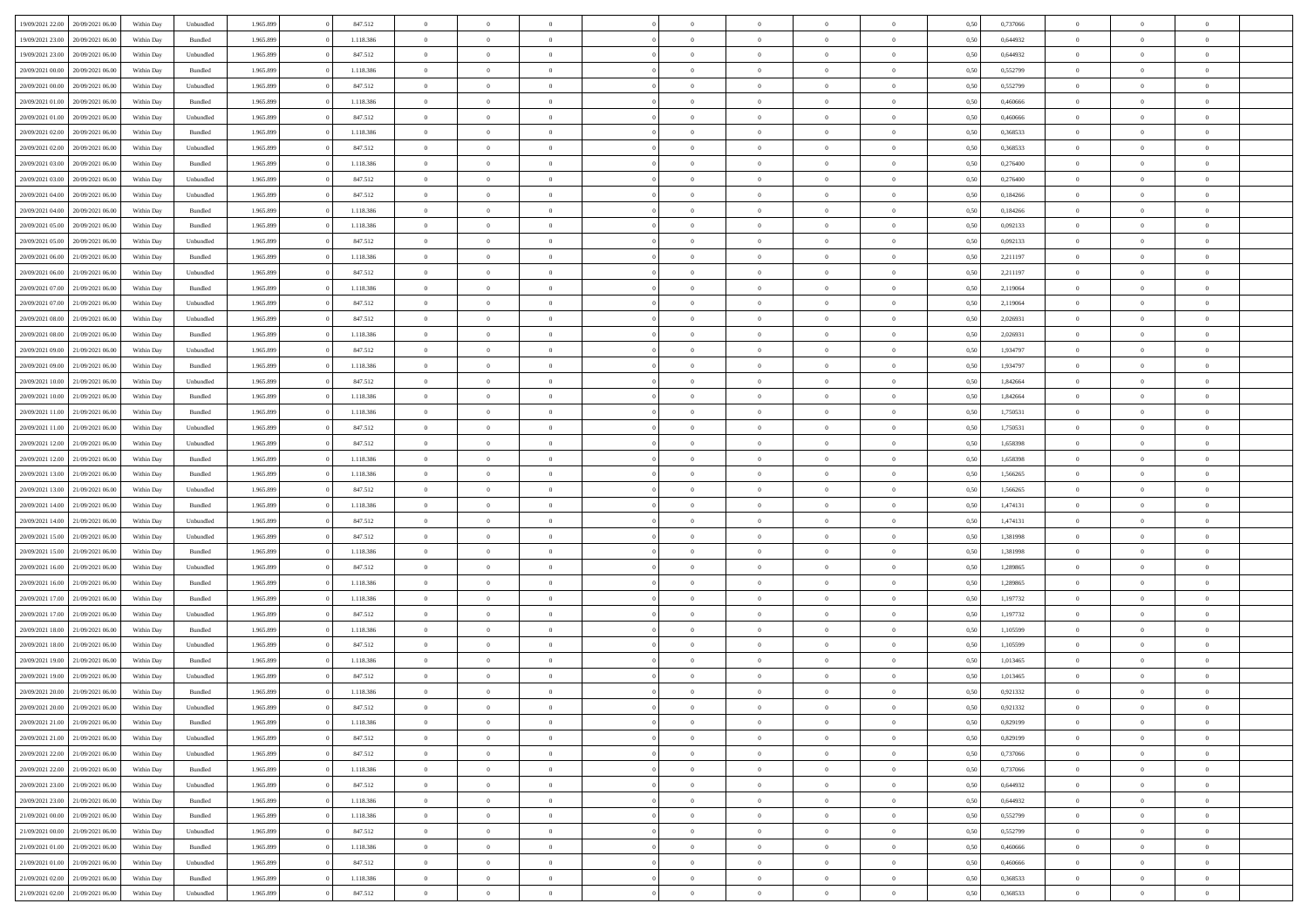| 21/09/2021 03:00                  | 21/09/2021 06:00 | Within Dav | Unbundled          | 1.965.899 | 847.512   | $\overline{0}$ | $\theta$       |                | $\Omega$       | $\Omega$       | $\theta$       | $\theta$       | 0,50 | 0,276400 | $\theta$       | $\theta$       | $\theta$       |  |
|-----------------------------------|------------------|------------|--------------------|-----------|-----------|----------------|----------------|----------------|----------------|----------------|----------------|----------------|------|----------|----------------|----------------|----------------|--|
| 21/09/2021 03:00                  | 21/09/2021 06:00 | Within Day | Bundled            | 1.965.899 | 1.118.386 | $\overline{0}$ | $\theta$       | $\overline{0}$ | $\overline{0}$ | $\bf{0}$       | $\overline{0}$ | $\bf{0}$       | 0,50 | 0,276400 | $\theta$       | $\overline{0}$ | $\overline{0}$ |  |
| 21/09/2021 04:00                  | 21/09/2021 06:00 | Within Day | Bundled            | 1.965.899 | 1.118.386 | $\overline{0}$ | $\bf{0}$       | $\overline{0}$ | $\bf{0}$       | $\bf{0}$       | $\bf{0}$       | $\mathbf{0}$   | 0,50 | 0,184266 | $\bf{0}$       | $\overline{0}$ | $\overline{0}$ |  |
|                                   |                  |            |                    |           |           |                |                |                |                |                |                |                |      |          | $\theta$       |                |                |  |
| 21/09/2021 04:00                  | 21/09/2021 06:00 | Within Day | Unbundled          | 1.965.899 | 847.512   | $\overline{0}$ | $\overline{0}$ | $\overline{0}$ | $\overline{0}$ | $\bf{0}$       | $\overline{0}$ | $\overline{0}$ | 0.50 | 0.184266 |                | $\theta$       | $\overline{0}$ |  |
| 21/09/2021 05:00                  | 21/09/2021 06:00 | Within Day | Bundled            | 1.965.899 | 1.118.386 | $\overline{0}$ | $\theta$       | $\overline{0}$ | $\overline{0}$ | $\bf{0}$       | $\overline{0}$ | $\bf{0}$       | 0,50 | 0,092133 | $\,$ 0 $\,$    | $\overline{0}$ | $\overline{0}$ |  |
| 21/09/2021 05:00                  | 21/09/2021 06:00 | Within Day | Unbundled          | 1.965.899 | 847.512   | $\overline{0}$ | $\overline{0}$ | $\overline{0}$ | $\bf{0}$       | $\overline{0}$ | $\overline{0}$ | $\mathbf{0}$   | 0,50 | 0,092133 | $\bf{0}$       | $\overline{0}$ | $\bf{0}$       |  |
| 21/09/2021 06:00                  | 22/09/2021 06:00 | Within Dav | Bundled            | 1.965.899 | 1.118.386 | $\overline{0}$ | $\overline{0}$ | $\overline{0}$ | $\overline{0}$ | $\overline{0}$ | $\overline{0}$ | $\overline{0}$ | 0.50 | 2,211197 | $\theta$       | $\overline{0}$ | $\overline{0}$ |  |
|                                   |                  |            |                    |           |           |                |                |                |                |                |                |                |      |          |                |                |                |  |
| 21/09/2021 06:00                  | 22/09/2021 06:00 | Within Day | Unbundled          | 1.965.899 | 847.512   | $\overline{0}$ | $\theta$       | $\overline{0}$ | $\overline{0}$ | $\bf{0}$       | $\overline{0}$ | $\bf{0}$       | 0,50 | 2,211197 | $\theta$       | $\theta$       | $\overline{0}$ |  |
| 21/09/2021 07:00                  | 22/09/2021 06:00 | Within Day | Unbundled          | 1.965.899 | 847.512   | $\overline{0}$ | $\overline{0}$ | $\overline{0}$ | $\bf{0}$       | $\bf{0}$       | $\bf{0}$       | $\mathbf{0}$   | 0,50 | 2,119064 | $\,0\,$        | $\overline{0}$ | $\overline{0}$ |  |
| 21/09/2021 07:00                  | 22/09/2021 06:00 | Within Dav | Bundled            | 1.965.899 | 1.118.386 | $\overline{0}$ | $\overline{0}$ | $\overline{0}$ | $\overline{0}$ | $\overline{0}$ | $\overline{0}$ | $\overline{0}$ | 0.50 | 2,119064 | $\theta$       | $\overline{0}$ | $\overline{0}$ |  |
| 21/09/2021 08:00                  | 22/09/2021 06:00 |            | Bundled            | 1.965.899 | 1.118.386 | $\overline{0}$ | $\theta$       | $\overline{0}$ | $\overline{0}$ | $\bf{0}$       | $\overline{0}$ |                |      | 2,026931 | $\,$ 0 $\,$    | $\overline{0}$ | $\overline{0}$ |  |
|                                   |                  | Within Day |                    |           |           |                |                |                |                |                |                | $\bf{0}$       | 0,50 |          |                |                |                |  |
| 21/09/2021 08:00                  | 22/09/2021 06:00 | Within Day | Unbundled          | 1.965.899 | 847.512   | $\overline{0}$ | $\overline{0}$ | $\overline{0}$ | $\bf{0}$       | $\bf{0}$       | $\bf{0}$       | $\mathbf{0}$   | 0,50 | 2,026931 | $\bf{0}$       | $\overline{0}$ | $\bf{0}$       |  |
| 21/09/2021 09:00                  | 22/09/2021 06:00 | Within Day | Unbundled          | 1.965.899 | 847.512   | $\overline{0}$ | $\overline{0}$ | $\overline{0}$ | $\overline{0}$ | $\bf{0}$       | $\overline{0}$ | $\overline{0}$ | 0.50 | 1,934797 | $\theta$       | $\theta$       | $\overline{0}$ |  |
| 21/09/2021 09:00                  | 22/09/2021 06:00 | Within Day | Bundled            | 1.965.899 | 1.118.386 | $\overline{0}$ | $\theta$       | $\overline{0}$ | $\overline{0}$ | $\bf{0}$       | $\overline{0}$ | $\bf{0}$       | 0,50 | 1,934797 | $\theta$       | $\overline{0}$ | $\overline{0}$ |  |
|                                   |                  |            |                    |           |           |                |                |                |                |                |                |                |      |          |                |                |                |  |
| 21/09/2021 10:00                  | 22/09/2021 06:00 | Within Day | Unbundled          | 1.965.899 | 847.512   | $\overline{0}$ | $\overline{0}$ | $\overline{0}$ | $\bf{0}$       | $\overline{0}$ | $\overline{0}$ | $\mathbf{0}$   | 0,50 | 1,842664 | $\overline{0}$ | $\overline{0}$ | $\bf{0}$       |  |
| 21/09/2021 10:00                  | 22/09/2021 06:00 | Within Dav | Bundled            | 1.965.899 | 1.118.386 | $\overline{0}$ | $\overline{0}$ | $\overline{0}$ | $\overline{0}$ | $\overline{0}$ | $\overline{0}$ | $\overline{0}$ | 0.50 | 1,842664 | $\theta$       | $\overline{0}$ | $\overline{0}$ |  |
| 21/09/2021 11:00                  | 22/09/2021 06.00 | Within Day | Bundled            | 1.965.899 | 1.118.386 | $\overline{0}$ | $\theta$       | $\overline{0}$ | $\overline{0}$ | $\bf{0}$       | $\overline{0}$ | $\bf{0}$       | 0,50 | 1,750531 | $\,$ 0 $\,$    | $\overline{0}$ | $\overline{0}$ |  |
| 21/09/2021 11:00                  | 22/09/2021 06:00 | Within Day | Unbundled          | 1.965.899 | 847.512   | $\overline{0}$ | $\overline{0}$ | $\overline{0}$ | $\bf{0}$       | $\bf{0}$       | $\bf{0}$       | $\mathbf{0}$   | 0,50 | 1,750531 | $\bf{0}$       | $\overline{0}$ | $\bf{0}$       |  |
| 21/09/2021 12:00                  | 22/09/2021 06:00 |            | Unbundled          | 1.965.899 | 847.512   | $\overline{0}$ | $\overline{0}$ | $\overline{0}$ | $\overline{0}$ | $\overline{0}$ | $\overline{0}$ | $\overline{0}$ | 0.50 | 1,658398 | $\theta$       | $\overline{0}$ | $\overline{0}$ |  |
|                                   |                  | Within Day |                    |           |           |                |                |                |                |                |                |                |      |          |                |                |                |  |
| 21/09/2021 12:00                  | 22/09/2021 06:00 | Within Day | Bundled            | 1.965.899 | 1.118.386 | $\overline{0}$ | $\theta$       | $\overline{0}$ | $\overline{0}$ | $\bf{0}$       | $\overline{0}$ | $\bf{0}$       | 0,50 | 1,658398 | $\,$ 0 $\,$    | $\overline{0}$ | $\overline{0}$ |  |
| 21/09/2021 13:00                  | 22/09/2021 06:00 | Within Day | Unbundled          | 1.965.899 | 847.512   | $\overline{0}$ | $\overline{0}$ | $\overline{0}$ | $\bf{0}$       | $\bf{0}$       | $\bf{0}$       | $\mathbf{0}$   | 0,50 | 1,566265 | $\overline{0}$ | $\overline{0}$ | $\bf{0}$       |  |
| 21/09/2021 13:00                  | 22/09/2021 06:00 | Within Day | Bundled            | 1.965.899 | 1.118.386 | $\overline{0}$ | $\overline{0}$ | $\overline{0}$ | $\overline{0}$ | $\overline{0}$ | $\overline{0}$ | $\overline{0}$ | 0.50 | 1.566265 | $\theta$       | $\overline{0}$ | $\overline{0}$ |  |
|                                   |                  |            |                    |           |           | $\overline{0}$ | $\theta$       | $\overline{0}$ | $\overline{0}$ | $\bf{0}$       | $\overline{0}$ |                |      |          | $\,$ 0 $\,$    | $\overline{0}$ | $\overline{0}$ |  |
| 21/09/2021 14:00                  | 22/09/2021 06.00 | Within Day | Bundled            | 1.965.899 | 1.118.386 |                |                |                |                |                |                | $\bf{0}$       | 0,50 | 1,474131 |                |                |                |  |
| 21/09/2021 14:00                  | 22/09/2021 06:00 | Within Day | Unbundled          | 1.965.899 | 847.512   | $\overline{0}$ | $\overline{0}$ | $\overline{0}$ | $\bf{0}$       | $\overline{0}$ | $\overline{0}$ | $\mathbf{0}$   | 0,50 | 1,474131 | $\overline{0}$ | $\overline{0}$ | $\bf{0}$       |  |
| 21/09/2021 15:00                  | 22/09/2021 06:00 | Within Dav | Unbundled          | 1.965.899 | 847.512   | $\overline{0}$ | $\overline{0}$ | $\overline{0}$ | $\overline{0}$ | $\overline{0}$ | $\overline{0}$ | $\overline{0}$ | 0.50 | 1,381998 | $\overline{0}$ | $\overline{0}$ | $\overline{0}$ |  |
| 21/09/2021 15:00                  | 22/09/2021 06.00 | Within Day | Bundled            | 1.965.899 | 1.118.386 | $\overline{0}$ | $\theta$       | $\overline{0}$ | $\overline{0}$ | $\bf{0}$       | $\overline{0}$ | $\bf{0}$       | 0,50 | 1,381998 | $\theta$       | $\theta$       | $\overline{0}$ |  |
|                                   |                  |            |                    |           |           |                |                |                |                |                |                |                |      |          |                |                |                |  |
| 21/09/2021 16:00                  | 22/09/2021 06:00 | Within Day | Unbundled          | 1.965.899 | 847.512   | $\overline{0}$ | $\overline{0}$ | $\overline{0}$ | $\bf{0}$       | $\bf{0}$       | $\bf{0}$       | $\mathbf{0}$   | 0,50 | 1,289865 | $\,0\,$        | $\overline{0}$ | $\overline{0}$ |  |
| 21/09/2021 16:00                  | 22/09/2021 06:00 | Within Day | Bundled            | 1.965.899 | 1.118.386 | $\overline{0}$ | $\overline{0}$ | $\overline{0}$ | $\overline{0}$ | $\overline{0}$ | $\overline{0}$ | $\overline{0}$ | 0.50 | 1,289865 | $\theta$       | $\overline{0}$ | $\overline{0}$ |  |
| 21/09/2021 17:00                  | 22/09/2021 06.00 | Within Day | Unbundled          | 1.965.899 | 847.512   | $\overline{0}$ | $\theta$       | $\overline{0}$ | $\overline{0}$ | $\bf{0}$       | $\overline{0}$ | $\bf{0}$       | 0,50 | 1,197732 | $\,$ 0 $\,$    | $\overline{0}$ | $\overline{0}$ |  |
| 21/09/2021 17:00                  | 22/09/2021 06:00 | Within Day | Bundled            | 1.965.899 | 1.118.386 | $\overline{0}$ | $\overline{0}$ | $\overline{0}$ | $\bf{0}$       | $\bf{0}$       | $\bf{0}$       | $\bf{0}$       | 0,50 | 1,197732 | $\bf{0}$       | $\overline{0}$ | $\bf{0}$       |  |
|                                   |                  |            |                    |           |           |                |                |                |                |                |                |                |      |          |                |                |                |  |
| 21/09/2021 18:00                  | 22/09/2021 06:00 | Within Day | Bundled            | 1.965.899 | 1.118.386 | $\bf{0}$       | $\Omega$       | $\overline{0}$ | $\Omega$       | $\Omega$       | $\overline{0}$ | $\overline{0}$ | 0,50 | 1,105599 | $\,0\,$        | $\theta$       | $\theta$       |  |
| 21/09/2021 18:00                  | 22/09/2021 06.00 | Within Day | Unbundled          | 1.965.899 | 847.512   | $\overline{0}$ | $\theta$       | $\overline{0}$ | $\overline{0}$ | $\bf{0}$       | $\overline{0}$ | $\bf{0}$       | 0,50 | 1,105599 | $\,$ 0 $\,$    | $\overline{0}$ | $\overline{0}$ |  |
| 21/09/2021 19:00                  | 22/09/2021 06:00 | Within Day | Bundled            | 1.965.899 | 1.118.386 | $\overline{0}$ | $\overline{0}$ | $\overline{0}$ | $\bf{0}$       | $\overline{0}$ | $\overline{0}$ | $\mathbf{0}$   | 0,50 | 1,013465 | $\bf{0}$       | $\overline{0}$ | $\bf{0}$       |  |
| 21/09/2021 19:00                  | 22/09/2021 06:00 | Within Day | Unbundled          | 1.965.899 | 847.512   | $\overline{0}$ | $\Omega$       | $\overline{0}$ | $\Omega$       | $\overline{0}$ | $\overline{0}$ | $\overline{0}$ | 0.50 | 1,013465 | $\,0\,$        | $\theta$       | $\theta$       |  |
|                                   |                  |            |                    |           |           |                |                |                |                |                |                |                |      |          |                |                |                |  |
| 21/09/2021 20:00                  | 22/09/2021 06.00 | Within Day | Unbundled          | 1.965.899 | 847.512   | $\overline{0}$ | $\theta$       | $\overline{0}$ | $\overline{0}$ | $\bf{0}$       | $\overline{0}$ | $\bf{0}$       | 0,50 | 0,921332 | $\,$ 0 $\,$    | $\overline{0}$ | $\overline{0}$ |  |
| 21/09/2021 20:00                  | 22/09/2021 06:00 | Within Day | Bundled            | 1.965.899 | 1.118.386 | $\overline{0}$ | $\overline{0}$ | $\overline{0}$ | $\bf{0}$       | $\bf{0}$       | $\bf{0}$       | $\mathbf{0}$   | 0,50 | 0,921332 | $\bf{0}$       | $\overline{0}$ | $\bf{0}$       |  |
| 21/09/2021 21:00                  | 22/09/2021 06:00 | Within Day | Unbundled          | 1.965.899 | 847.512   | $\overline{0}$ | $\Omega$       | $\overline{0}$ | $\Omega$       | $\overline{0}$ | $\overline{0}$ | $\overline{0}$ | 0.50 | 0,829199 | $\,$ 0 $\,$    | $\theta$       | $\theta$       |  |
| 21/09/2021 21:00                  | 22/09/2021 06.00 | Within Day | Bundled            | 1.965.899 | 1.118.386 | $\overline{0}$ | $\overline{0}$ | $\overline{0}$ | $\overline{0}$ | $\,$ 0         | $\overline{0}$ | $\bf{0}$       | 0,50 | 0,829199 | $\,$ 0 $\,$    | $\overline{0}$ | $\overline{0}$ |  |
|                                   |                  |            |                    |           |           |                |                |                |                |                |                |                |      |          |                |                |                |  |
| 21/09/2021 22:00                  | 22/09/2021 06:00 | Within Day | Bundled            | 1.965.899 | 1.118.386 | $\overline{0}$ | $\overline{0}$ | $\overline{0}$ | $\bf{0}$       | $\bf{0}$       | $\bf{0}$       | $\mathbf{0}$   | 0,50 | 0,737066 | $\overline{0}$ | $\overline{0}$ | $\bf{0}$       |  |
| 21/09/2021 22:00                  | 22/09/2021 06:00 | Within Day | Unbundled          | 1.965.899 | 847.512   | $\overline{0}$ | $\Omega$       | $\overline{0}$ | $\Omega$       | $\overline{0}$ | $\overline{0}$ | $\overline{0}$ | 0,50 | 0,737066 | $\,0\,$        | $\theta$       | $\theta$       |  |
| 21/09/2021 23:00                  | 22/09/2021 06.00 | Within Day | Unbundled          | 1.965.899 | 847.512   | $\overline{0}$ | $\overline{0}$ | $\overline{0}$ | $\overline{0}$ | $\,$ 0         | $\overline{0}$ | $\bf{0}$       | 0,50 | 0,644932 | $\,$ 0 $\,$    | $\overline{0}$ | $\overline{0}$ |  |
| 21/09/2021 23:00                  | 22/09/2021 06:00 | Within Day | Bundled            | 1.965.899 | 1.118.386 | $\overline{0}$ | $\overline{0}$ | $\overline{0}$ | $\bf{0}$       | $\bf{0}$       | $\overline{0}$ | $\mathbf{0}$   | 0,50 | 0,644932 | $\overline{0}$ | $\overline{0}$ | $\bf{0}$       |  |
|                                   | 22/09/2021 06:00 |            |                    |           |           | $\overline{0}$ | $\Omega$       | $\Omega$       | $\Omega$       | $\Omega$       | $\Omega$       |                |      | 0.552799 | $\theta$       | $\theta$       | $\theta$       |  |
| 22/09/2021 00:00                  |                  | Within Day | Bundled            | 1.965.899 | 1.118.386 |                |                |                |                |                |                | $\overline{0}$ | 0.50 |          |                |                |                |  |
| 22/09/2021 00:00                  | 22/09/2021 06:00 | Within Day | Unbundled          | 1.965.899 | 847.512   | $\overline{0}$ | $\overline{0}$ | $\overline{0}$ | $\bf{0}$       | $\,$ 0         | $\bf{0}$       | $\bf{0}$       | 0,50 | 0,552799 | $\,0\,$        | $\,$ 0 $\,$    | $\overline{0}$ |  |
| 22/09/2021 01:00                  | 22/09/2021 06:00 | Within Day | $\mathbf B$ undled | 1.965.899 | 1.118.386 | $\bf{0}$       | $\bf{0}$       |                |                | $\bf{0}$       |                |                | 0,50 | 0,460666 | $\bf{0}$       | $\overline{0}$ |                |  |
| 22/09/2021 01:00                  | 22/09/2021 06:00 | Within Day | Unbundled          | 1.965.899 | 847.512   | $\overline{0}$ | $\overline{0}$ | $\overline{0}$ | $\Omega$       | $\overline{0}$ | $\overline{0}$ | $\overline{0}$ | 0.50 | 0.460666 | $\theta$       | $\theta$       | $\theta$       |  |
| 22/09/2021 02:00                  | 22/09/2021 06.00 | Within Day | Unbundled          | 1.965.899 | 847.512   | $\overline{0}$ | $\,$ 0         | $\overline{0}$ | $\bf{0}$       | $\,$ 0 $\,$    | $\overline{0}$ | $\mathbf{0}$   | 0,50 | 0,368533 | $\,$ 0 $\,$    | $\,$ 0 $\,$    | $\,$ 0         |  |
|                                   |                  |            |                    |           |           |                |                |                |                |                |                |                |      |          |                |                |                |  |
| 22/09/2021 02:00                  | 22/09/2021 06:00 | Within Day | Bundled            | 1.965.899 | 1.118.386 | $\overline{0}$ | $\overline{0}$ | $\overline{0}$ | $\overline{0}$ | $\overline{0}$ | $\overline{0}$ | $\mathbf{0}$   | 0,50 | 0,368533 | $\overline{0}$ | $\bf{0}$       | $\bf{0}$       |  |
| 22/09/2021 03:00                  | 22/09/2021 06:00 | Within Day | $\mathbf B$ undled | 1.965.899 | 1.118.386 | $\overline{0}$ | $\overline{0}$ | $\overline{0}$ | $\Omega$       | $\overline{0}$ | $\overline{0}$ | $\overline{0}$ | 0,50 | 0,276400 | $\overline{0}$ | $\theta$       | $\overline{0}$ |  |
| 22/09/2021 03:00                  | 22/09/2021 06.00 | Within Day | Unbundled          | 1.965.899 | 847.512   | $\overline{0}$ | $\,$ 0         | $\overline{0}$ | $\overline{0}$ | $\,$ 0 $\,$    | $\overline{0}$ | $\mathbf{0}$   | 0,50 | 0,276400 | $\,$ 0 $\,$    | $\overline{0}$ | $\overline{0}$ |  |
| 22/09/2021 04:00                  | 22/09/2021 06:00 | Within Day | Unbundled          | 1.965.899 | 847.512   | $\overline{0}$ | $\overline{0}$ | $\overline{0}$ | $\overline{0}$ | $\overline{0}$ | $\overline{0}$ | $\mathbf{0}$   | 0,50 | 0,184266 | $\overline{0}$ | $\overline{0}$ | $\bf{0}$       |  |
|                                   |                  |            |                    |           |           |                |                |                |                |                |                |                |      |          |                |                |                |  |
| 22/09/2021 04:00                  | 22/09/2021 06:00 | Within Day | Bundled            | 1.965.899 | 1.118.386 | $\overline{0}$ | $\overline{0}$ | $\overline{0}$ | $\Omega$       | $\overline{0}$ | $\overline{0}$ | $\bf{0}$       | 0.50 | 0,184266 | $\overline{0}$ | $\theta$       | $\overline{0}$ |  |
| 22/09/2021 05:00                  | 22/09/2021 06:00 | Within Day | Bundled            | 1.965.899 | 1.118.386 | $\overline{0}$ | $\,$ 0         | $\overline{0}$ | $\bf{0}$       | $\bf{0}$       | $\bf{0}$       | $\bf{0}$       | 0,50 | 0,092133 | $\,$ 0 $\,$    | $\overline{0}$ | $\overline{0}$ |  |
| 22/09/2021 05:00                  | 22/09/2021 06:00 | Within Day | Unbundled          | 1.965.899 | 847.512   | $\overline{0}$ | $\bf{0}$       | $\overline{0}$ | $\overline{0}$ | $\overline{0}$ | $\overline{0}$ | $\mathbf{0}$   | 0,50 | 0,092133 | $\overline{0}$ | $\overline{0}$ | $\bf{0}$       |  |
|                                   |                  |            | Bundled            |           | 1.118.386 | $\overline{0}$ | $\overline{0}$ | $\overline{0}$ | $\Omega$       | $\overline{0}$ | $\overline{0}$ |                | 0.50 |          | $\overline{0}$ | $\overline{0}$ | $\overline{0}$ |  |
| 22/09/2021 06:00                  | 23/09/2021 06:00 | Within Day |                    | 1.965.899 |           |                |                |                |                |                |                | $\overline{0}$ |      | 2,211197 |                |                |                |  |
| 22/09/2021 06:00                  | 23/09/2021 06:00 | Within Day | Unbundled          | 1.965.899 | 847.512   | $\overline{0}$ | $\bf{0}$       | $\overline{0}$ | $\overline{0}$ | $\bf{0}$       | $\bf{0}$       | $\mathbf{0}$   | 0,50 | 2,211197 | $\,$ 0 $\,$    | $\,$ 0 $\,$    | $\bf{0}$       |  |
| 22/09/2021 07:00 23/09/2021 06:00 |                  | Within Day | Bundled            | 1.965.899 | 1.118.386 | $\overline{0}$ | $\overline{0}$ | $\overline{0}$ | $\overline{0}$ | $\overline{0}$ | $\bf{0}$       | $\mathbf{0}$   | 0,50 | 2,119064 | $\overline{0}$ | $\bf{0}$       | $\bf{0}$       |  |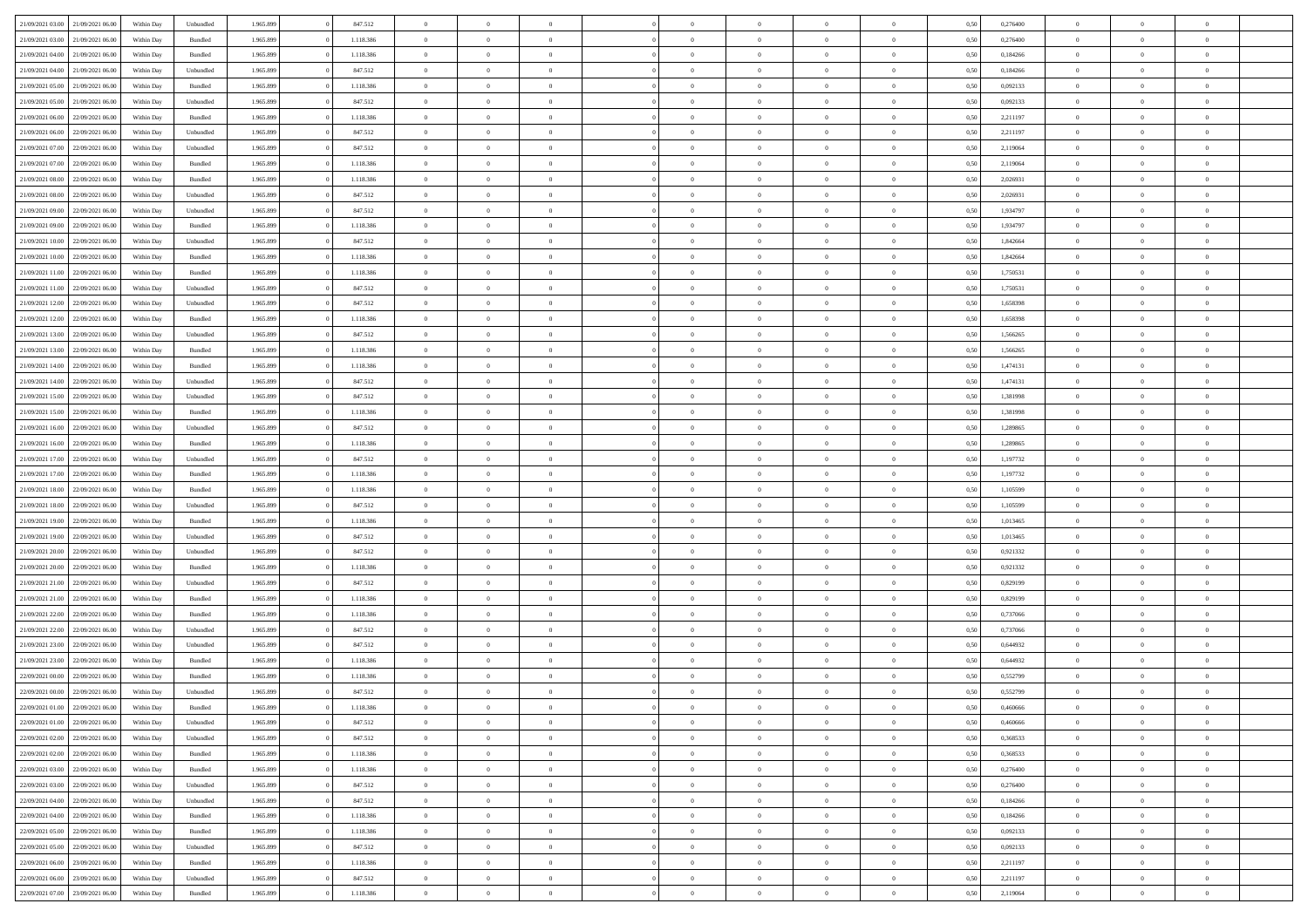|                                   |                  |            |           |           |           | $\overline{0}$ | $\Omega$       |                |                | $\Omega$       | $\Omega$       | $\theta$       |      |          | $\theta$       |                | $\theta$       |  |
|-----------------------------------|------------------|------------|-----------|-----------|-----------|----------------|----------------|----------------|----------------|----------------|----------------|----------------|------|----------|----------------|----------------|----------------|--|
| 22/09/2021 07:00                  | 23/09/2021 06:00 | Within Day | Unbundled | 1.965.899 | 847.512   |                |                |                | $\Omega$       |                |                |                | 0,50 | 2,119064 |                | $\theta$       |                |  |
| 22/09/2021 08:00                  | 23/09/2021 06:00 | Within Day | Unbundled | 1.965.899 | 847.512   | $\overline{0}$ | $\theta$       | $\overline{0}$ | $\overline{0}$ | $\bf{0}$       | $\overline{0}$ | $\bf{0}$       | 0,50 | 2,026931 | $\theta$       | $\theta$       | $\overline{0}$ |  |
| 22/09/2021 08:00                  | 23/09/2021 06:00 | Within Day | Bundled   | 1.965.899 | 1.118.386 | $\overline{0}$ | $\overline{0}$ | $\overline{0}$ | $\bf{0}$       | $\bf{0}$       | $\bf{0}$       | $\mathbf{0}$   | 0,50 | 2,026931 | $\bf{0}$       | $\overline{0}$ | $\overline{0}$ |  |
| 22/09/2021 09:00                  | 23/09/2021 06:00 | Within Dav | Bundled   | 1.965.899 | 1.118.386 | $\overline{0}$ | $\overline{0}$ | $\overline{0}$ | $\overline{0}$ | $\bf{0}$       | $\overline{0}$ | $\overline{0}$ | 0.50 | 1,934797 | $\theta$       | $\theta$       | $\overline{0}$ |  |
| 22/09/2021 09:00                  | 23/09/2021 06:00 | Within Day | Unbundled | 1.965.899 | 847.512   | $\overline{0}$ | $\theta$       | $\overline{0}$ | $\overline{0}$ | $\bf{0}$       | $\overline{0}$ | $\bf{0}$       | 0,50 | 1,934797 | $\theta$       | $\overline{0}$ | $\overline{0}$ |  |
|                                   |                  |            |           |           |           |                |                |                |                |                |                |                |      |          |                |                |                |  |
| 22/09/2021 10:00                  | 23/09/2021 06:00 | Within Day | Bundled   | 1.965.899 | 1.118.386 | $\overline{0}$ | $\bf{0}$       | $\overline{0}$ | $\bf{0}$       | $\overline{0}$ | $\overline{0}$ | $\mathbf{0}$   | 0,50 | 1,842664 | $\bf{0}$       | $\overline{0}$ | $\bf{0}$       |  |
| 22/09/2021 10:00                  | 23/09/2021 06:00 | Within Dav | Unbundled | 1.965.899 | 847.512   | $\overline{0}$ | $\overline{0}$ | $\overline{0}$ | $\overline{0}$ | $\overline{0}$ | $\overline{0}$ | $\overline{0}$ | 0.50 | 1,842664 | $\theta$       | $\overline{0}$ | $\overline{0}$ |  |
| 22/09/2021 11:00                  | 23/09/2021 06:00 | Within Day | Bundled   | 1.965.899 | 1.118.386 | $\overline{0}$ | $\theta$       | $\overline{0}$ | $\overline{0}$ | $\bf{0}$       | $\overline{0}$ | $\bf{0}$       | 0,50 | 1,750531 | $\theta$       | $\theta$       | $\overline{0}$ |  |
| 22/09/2021 11:00                  | 23/09/2021 06:00 | Within Day | Unbundled | 1.965.899 | 847.512   | $\overline{0}$ | $\overline{0}$ | $\overline{0}$ | $\bf{0}$       | $\bf{0}$       | $\bf{0}$       | $\bf{0}$       | 0,50 | 1,750531 | $\,0\,$        | $\overline{0}$ | $\overline{0}$ |  |
| 22/09/2021 12:00                  | 23/09/2021 06:00 | Within Dav | Unbundled | 1.965.899 | 847.512   | $\overline{0}$ | $\overline{0}$ | $\overline{0}$ | $\overline{0}$ | $\overline{0}$ | $\overline{0}$ | $\overline{0}$ | 0.50 | 1,658398 | $\theta$       | $\overline{0}$ | $\overline{0}$ |  |
| 22/09/2021 12:00                  | 23/09/2021 06:00 | Within Day | Bundled   | 1.965.899 | 1.118.386 | $\overline{0}$ | $\theta$       | $\overline{0}$ | $\overline{0}$ | $\bf{0}$       | $\overline{0}$ | $\bf{0}$       | 0,50 | 1,658398 | $\,$ 0 $\,$    | $\overline{0}$ | $\overline{0}$ |  |
|                                   |                  |            |           |           |           |                | $\overline{0}$ |                |                | $\bf{0}$       |                |                |      |          |                | $\overline{0}$ | $\overline{0}$ |  |
| 22/09/2021 13:00                  | 23/09/2021 06:00 | Within Day | Unbundled | 1.965.899 | 847.512   | $\overline{0}$ |                | $\overline{0}$ | $\bf{0}$       |                | $\bf{0}$       | $\mathbf{0}$   | 0,50 | 1,566265 | $\bf{0}$       |                |                |  |
| 22/09/2021 13:00                  | 23/09/2021 06:00 | Within Day | Bundled   | 1.965.899 | 1.118.386 | $\overline{0}$ | $\overline{0}$ | $\overline{0}$ | $\overline{0}$ | $\bf{0}$       | $\overline{0}$ | $\overline{0}$ | 0.50 | 1.566265 | $\theta$       | $\theta$       | $\overline{0}$ |  |
| 22/09/2021 14:00                  | 23/09/2021 06:00 | Within Day | Bundled   | 1.965.899 | 1.118.386 | $\overline{0}$ | $\theta$       | $\overline{0}$ | $\overline{0}$ | $\bf{0}$       | $\overline{0}$ | $\bf{0}$       | 0,50 | 1,474131 | $\theta$       | $\theta$       | $\overline{0}$ |  |
| 22/09/2021 14:00                  | 23/09/2021 06:00 | Within Day | Unbundled | 1.965.899 | 847.512   | $\overline{0}$ | $\overline{0}$ | $\overline{0}$ | $\bf{0}$       | $\overline{0}$ | $\overline{0}$ | $\mathbf{0}$   | 0,50 | 1,474131 | $\bf{0}$       | $\overline{0}$ | $\bf{0}$       |  |
| 22/09/2021 15:00                  | 23/09/2021 06:00 | Within Dav | Bundled   | 1.965.899 | 1.118.386 | $\overline{0}$ | $\overline{0}$ | $\overline{0}$ | $\overline{0}$ | $\overline{0}$ | $\overline{0}$ | $\overline{0}$ | 0.50 | 1,381998 | $\theta$       | $\overline{0}$ | $\overline{0}$ |  |
| 22/09/2021 15:00                  | 23/09/2021 06:00 | Within Day | Unbundled | 1.965.899 | 847.512   | $\overline{0}$ | $\theta$       | $\overline{0}$ | $\overline{0}$ | $\bf{0}$       | $\overline{0}$ | $\bf{0}$       | 0,50 | 1,381998 | $\theta$       | $\theta$       | $\overline{0}$ |  |
| 22/09/2021 16:00                  | 23/09/2021 06:00 | Within Day | Unbundled | 1.965.899 | 847.512   | $\overline{0}$ | $\overline{0}$ | $\overline{0}$ | $\bf{0}$       | $\bf{0}$       | $\bf{0}$       | $\bf{0}$       | 0,50 | 1,289865 | $\,0\,$        | $\overline{0}$ | $\overline{0}$ |  |
| 22/09/2021 16:00                  | 23/09/2021 06:00 | Within Day | Bundled   | 1.965.899 | 1.118.386 | $\overline{0}$ | $\overline{0}$ | $\overline{0}$ | $\overline{0}$ | $\overline{0}$ | $\overline{0}$ | $\overline{0}$ | 0.50 | 1,289865 | $\theta$       | $\overline{0}$ | $\overline{0}$ |  |
|                                   |                  |            |           |           |           |                |                |                |                |                |                |                |      |          |                |                |                |  |
| 22/09/2021 17:00                  | 23/09/2021 06:00 | Within Day | Bundled   | 1.965.899 | 1.118.386 | $\overline{0}$ | $\theta$       | $\overline{0}$ | $\overline{0}$ | $\bf{0}$       | $\overline{0}$ | $\bf{0}$       | 0,50 | 1,197732 | $\,$ 0 $\,$    | $\theta$       | $\overline{0}$ |  |
| 22/09/2021 17:00                  | 23/09/2021 06:00 | Within Day | Unbundled | 1.965.899 | 847.512   | $\overline{0}$ | $\overline{0}$ | $\overline{0}$ | $\bf{0}$       | $\bf{0}$       | $\bf{0}$       | $\bf{0}$       | 0,50 | 1,197732 | $\bf{0}$       | $\overline{0}$ | $\overline{0}$ |  |
| 22/09/2021 18:00                  | 23/09/2021 06:00 | Within Day | Bundled   | 1.965.899 | 1.118.386 | $\overline{0}$ | $\overline{0}$ | $\overline{0}$ | $\overline{0}$ | $\bf{0}$       | $\overline{0}$ | $\overline{0}$ | 0.50 | 1,105599 | $\theta$       | $\overline{0}$ | $\overline{0}$ |  |
| 22/09/2021 18:00                  | 23/09/2021 06:00 | Within Day | Unbundled | 1.965.899 | 847.512   | $\overline{0}$ | $\theta$       | $\overline{0}$ | $\overline{0}$ | $\bf{0}$       | $\overline{0}$ | $\bf{0}$       | 0,50 | 1,105599 | $\,$ 0 $\,$    | $\overline{0}$ | $\overline{0}$ |  |
| 22/09/2021 19:00                  | 23/09/2021 06:00 | Within Day | Bundled   | 1.965.899 | 1.118.386 | $\overline{0}$ | $\bf{0}$       | $\overline{0}$ | $\bf{0}$       | $\overline{0}$ | $\overline{0}$ | $\mathbf{0}$   | 0,50 | 1,013465 | $\overline{0}$ | $\overline{0}$ | $\bf{0}$       |  |
| 22/09/2021 19:00                  | 23/09/2021 06:00 | Within Day | Unbundled | 1.965.899 | 847.512   | $\overline{0}$ | $\overline{0}$ | $\overline{0}$ | $\overline{0}$ | $\overline{0}$ | $\overline{0}$ | $\overline{0}$ | 0.50 | 1,013465 | $\theta$       | $\overline{0}$ | $\overline{0}$ |  |
| 22/09/2021 20:00                  | 23/09/2021 06:00 | Within Day | Unbundled | 1.965.899 | 847.512   | $\overline{0}$ | $\theta$       | $\overline{0}$ | $\overline{0}$ | $\bf{0}$       | $\overline{0}$ | $\bf{0}$       | 0,50 | 0,921332 | $\theta$       | $\theta$       | $\overline{0}$ |  |
|                                   |                  |            |           |           |           |                |                |                |                |                |                |                |      |          |                |                |                |  |
| 22/09/2021 20:00                  | 23/09/2021 06:00 | Within Day | Bundled   | 1.965.899 | 1.118.386 | $\overline{0}$ | $\overline{0}$ | $\overline{0}$ | $\bf{0}$       | $\bf{0}$       | $\bf{0}$       | $\bf{0}$       | 0,50 | 0,921332 | $\,0\,$        | $\overline{0}$ | $\overline{0}$ |  |
| 22/09/2021 21:00                  | 23/09/2021 06:00 | Within Day | Bundled   | 1.965.899 | 1.118.386 | $\overline{0}$ | $\overline{0}$ | $\overline{0}$ | $\overline{0}$ | $\overline{0}$ | $\overline{0}$ | $\overline{0}$ | 0.50 | 0.829199 | $\theta$       | $\overline{0}$ | $\overline{0}$ |  |
| 22/09/2021 21:00                  | 23/09/2021 06:00 | Within Day | Unbundled | 1.965.899 | 847.512   | $\overline{0}$ | $\theta$       | $\overline{0}$ | $\overline{0}$ | $\bf{0}$       | $\overline{0}$ | $\bf{0}$       | 0,50 | 0,829199 | $\,$ 0 $\,$    | $\overline{0}$ | $\overline{0}$ |  |
| 22/09/2021 22:00                  | 23/09/2021 06:00 | Within Day | Unbundled | 1.965.899 | 847.512   | $\overline{0}$ | $\overline{0}$ | $\overline{0}$ | $\overline{0}$ | $\bf{0}$       | $\overline{0}$ | $\bf{0}$       | 0,50 | 0,737066 | $\bf{0}$       | $\overline{0}$ | $\overline{0}$ |  |
| 22/09/2021 22:00                  | 23/09/2021 06:00 | Within Day | Bundled   | 1.965.899 | 1.118.386 | $\overline{0}$ | $\Omega$       | $\overline{0}$ | $\Omega$       | $\Omega$       | $\overline{0}$ | $\overline{0}$ | 0.50 | 0,737066 | $\,0\,$        | $\theta$       | $\theta$       |  |
| 22/09/2021 23:00                  | 23/09/2021 06:00 | Within Day | Bundled   | 1.965.899 | 1.118.386 | $\overline{0}$ | $\theta$       | $\overline{0}$ | $\overline{0}$ | $\bf{0}$       | $\overline{0}$ | $\bf{0}$       | 0,50 | 0,644932 | $\theta$       | $\theta$       | $\overline{0}$ |  |
| 22/09/2021 23:00                  | 23/09/2021 06:00 | Within Day | Unbundled | 1.965.899 | 847.512   | $\overline{0}$ | $\overline{0}$ | $\overline{0}$ | $\overline{0}$ | $\bf{0}$       | $\overline{0}$ | $\mathbf{0}$   | 0,50 | 0,644932 | $\bf{0}$       | $\overline{0}$ | $\bf{0}$       |  |
| 23/09/2021 00:00                  | 23/09/2021 06:00 |            | Bundled   | 1.965.899 | 1.118.386 | $\overline{0}$ | $\Omega$       | $\Omega$       | $\Omega$       | $\bf{0}$       | $\overline{0}$ | $\overline{0}$ | 0.50 | 0,552799 | $\,0\,$        | $\theta$       | $\theta$       |  |
|                                   |                  | Within Day |           |           |           |                |                |                |                |                |                |                |      |          |                |                |                |  |
| 23/09/2021 00:00                  | 23/09/2021 06:00 | Within Day | Unbundled | 1.965.899 | 847.512   | $\overline{0}$ | $\theta$       | $\overline{0}$ | $\overline{0}$ | $\bf{0}$       | $\overline{0}$ | $\bf{0}$       | 0,50 | 0,552799 | $\,$ 0 $\,$    | $\theta$       | $\overline{0}$ |  |
| 23/09/2021 01:00                  | 23/09/2021 06:00 | Within Day | Unbundled | 1.965.899 | 847.512   | $\overline{0}$ | $\overline{0}$ | $\overline{0}$ | $\overline{0}$ | $\bf{0}$       | $\overline{0}$ | $\bf{0}$       | 0,50 | 0,460666 | $\bf{0}$       | $\overline{0}$ | $\overline{0}$ |  |
| 23/09/2021 01:00                  | 23/09/2021 06:00 | Within Day | Bundled   | 1.965.899 | 1.118.386 | $\overline{0}$ | $\Omega$       | $\overline{0}$ | $\Omega$       | $\theta$       | $\overline{0}$ | $\overline{0}$ | 0.50 | 0.460666 | $\theta$       | $\theta$       | $\theta$       |  |
| 23/09/2021 02:00                  | 23/09/2021 06:00 | Within Day | Unbundled | 1.965.899 | 847.512   | $\overline{0}$ | $\theta$       | $\overline{0}$ | $\overline{0}$ | $\bf{0}$       | $\overline{0}$ | $\bf{0}$       | 0,50 | 0,368533 | $\,$ 0 $\,$    | $\overline{0}$ | $\overline{0}$ |  |
| 23/09/2021 02:00                  | 23/09/2021 06:00 | Within Day | Bundled   | 1.965.899 | 1.118.386 | $\overline{0}$ | $\overline{0}$ | $\overline{0}$ | $\overline{0}$ | $\bf{0}$       | $\overline{0}$ | $\bf{0}$       | 0,50 | 0,368533 | $\overline{0}$ | $\overline{0}$ | $\overline{0}$ |  |
| 23/09/2021 03:00                  | 23/09/2021 06:00 | Within Day | Bundled   | 1.965.899 | 1.118.386 | $\overline{0}$ | $\Omega$       | $\overline{0}$ | $\Omega$       | $\overline{0}$ | $\overline{0}$ | $\overline{0}$ | 0.50 | 0,276400 | $\,0\,$        | $\theta$       | $\theta$       |  |
| 23/09/2021 03:00                  | 23/09/2021 06:00 | Within Day | Unbundled | 1.965.899 | 847.512   | $\overline{0}$ | $\theta$       | $\overline{0}$ | $\overline{0}$ | $\bf{0}$       | $\overline{0}$ | $\bf{0}$       | 0,50 | 0,276400 | $\,$ 0 $\,$    | $\overline{0}$ | $\overline{0}$ |  |
| 23/09/2021 04:00                  | 23/09/2021 06:00 | Within Day | Unbundled | 1.965.899 | 847.512   | $\overline{0}$ | $\overline{0}$ | $\overline{0}$ | $\overline{0}$ | $\bf{0}$       | $\overline{0}$ | $\mathbf{0}$   | 0,50 | 0,184266 | $\overline{0}$ | $\overline{0}$ | $\bf{0}$       |  |
|                                   |                  |            |           |           |           |                |                |                |                |                |                |                |      |          |                |                |                |  |
| 23/09/2021 04:00                  | 23/09/2021 06:00 | Within Day | Bundled   | 1.965.899 | 1.118.386 | $\overline{0}$ | $\Omega$       | $\Omega$       | $\Omega$       | $\Omega$       | $\Omega$       | $\overline{0}$ | 0.50 | 0,184266 | $\theta$       | $\theta$       | $\theta$       |  |
| 23/09/2021 05:00                  | 23/09/2021 06:00 | Within Day | Bundled   | 1.965.899 | 1.118.386 | $\overline{0}$ | $\,$ 0 $\,$    | $\overline{0}$ | $\bf{0}$       | $\,$ 0         | $\overline{0}$ | $\bf{0}$       | 0,50 | 0,092133 | $\,0\,$        | $\overline{0}$ | $\overline{0}$ |  |
| 23/09/2021 05:00 23/09/2021 06:00 |                  | Within Day | Unbundled | 1.965.899 | 847.512   | $\bf{0}$       | $\bf{0}$       |                |                | $\bf{0}$       |                |                | 0,50 | 0,092133 | $\bf{0}$       | $\overline{0}$ |                |  |
| 23/09/2021 06:00                  | 24/09/2021 06:00 | Within Day | Bundled   | 1.965.899 | 1.118.386 | $\overline{0}$ | $\overline{0}$ | $\overline{0}$ | $\Omega$       | $\overline{0}$ | $\overline{0}$ | $\overline{0}$ | 0,50 | 2,211197 | $\theta$       | $\theta$       | $\theta$       |  |
| 23/09/2021 06:00                  | 24/09/2021 06.00 | Within Day | Unbundled | 1.965.899 | 847.512   | $\overline{0}$ | $\bf{0}$       | $\overline{0}$ | $\overline{0}$ | $\,$ 0 $\,$    | $\overline{0}$ | $\,$ 0 $\,$    | 0,50 | 2,211197 | $\,$ 0 $\,$    | $\,$ 0 $\,$    | $\,$ 0         |  |
| 23/09/2021 07:00                  | 24/09/2021 06:00 | Within Day | Bundled   | 1.965.899 | 1.118.386 | $\overline{0}$ | $\overline{0}$ | $\overline{0}$ | $\overline{0}$ | $\overline{0}$ | $\overline{0}$ | $\mathbf{0}$   | 0,50 | 2,119064 | $\overline{0}$ | $\bf{0}$       | $\overline{0}$ |  |
| 23/09/2021 07:00                  | 24/09/2021 06.00 | Within Day | Unbundled | 1.965.899 | 847.512   | $\overline{0}$ | $\overline{0}$ | $\overline{0}$ | $\Omega$       | $\overline{0}$ | $\overline{0}$ | $\overline{0}$ | 0,50 | 2,119064 | $\overline{0}$ | $\overline{0}$ | $\overline{0}$ |  |
| 23/09/2021 08:00                  | 24/09/2021 06.00 | Within Day | Unbundled | 1.965.899 | 847.512   | $\overline{0}$ | $\,$ 0         | $\overline{0}$ | $\overline{0}$ | $\,$ 0 $\,$    | $\overline{0}$ | $\,$ 0 $\,$    | 0,50 | 2,026931 | $\,$ 0 $\,$    | $\overline{0}$ | $\overline{0}$ |  |
|                                   |                  |            |           |           |           |                |                |                |                |                |                |                |      |          |                |                |                |  |
| 23/09/2021 08:00                  | 24/09/2021 06:00 | Within Day | Bundled   | 1.965.899 | 1.118.386 | $\overline{0}$ | $\overline{0}$ | $\overline{0}$ | $\overline{0}$ | $\overline{0}$ | $\overline{0}$ | $\mathbf{0}$   | 0,50 | 2,026931 | $\overline{0}$ | $\overline{0}$ | $\overline{0}$ |  |
| 23/09/2021 09:00                  | 24/09/2021 06:00 | Within Day | Unbundled | 1.965.899 | 847.512   | $\overline{0}$ | $\overline{0}$ | $\overline{0}$ | $\overline{0}$ | $\overline{0}$ | $\overline{0}$ | $\overline{0}$ | 0.50 | 1,934797 | $\overline{0}$ | $\theta$       | $\overline{0}$ |  |
| 23/09/2021 09:00                  | 24/09/2021 06.00 | Within Day | Bundled   | 1.965.899 | 1.118.386 | $\overline{0}$ | $\,$ 0         | $\overline{0}$ | $\bf{0}$       | $\bf{0}$       | $\bf{0}$       | $\bf{0}$       | 0,50 | 1,934797 | $\,$ 0 $\,$    | $\overline{0}$ | $\overline{0}$ |  |
| 23/09/2021 10:00                  | 24/09/2021 06:00 | Within Day | Bundled   | 1.965.899 | 1.118.386 | $\overline{0}$ | $\bf{0}$       | $\overline{0}$ | $\overline{0}$ | $\overline{0}$ | $\overline{0}$ | $\mathbf{0}$   | 0,50 | 1,842664 | $\overline{0}$ | $\overline{0}$ | $\bf{0}$       |  |
| 23/09/2021 10:00                  | 24/09/2021 06.00 | Within Day | Unbundled | 1.965.899 | 847.512   | $\overline{0}$ | $\overline{0}$ | $\overline{0}$ | $\Omega$       | $\overline{0}$ | $\overline{0}$ | $\overline{0}$ | 0.50 | 1,842664 | $\overline{0}$ | $\overline{0}$ | $\overline{0}$ |  |
| 23/09/2021 11:00                  | 24/09/2021 06.00 | Within Day | Bundled   | 1.965.899 | 1.118.386 | $\overline{0}$ | $\bf{0}$       | $\overline{0}$ | $\bf{0}$       | $\bf{0}$       | $\bf{0}$       | $\mathbf{0}$   | 0,50 | 1,750531 | $\,$ 0 $\,$    | $\,$ 0 $\,$    | $\bf{0}$       |  |
| 23/09/2021 11:00 24/09/2021 06:00 |                  | Within Day | Unbundled | 1.965.899 | 847.512   | $\overline{0}$ | $\overline{0}$ | $\overline{0}$ | $\overline{0}$ | $\overline{0}$ | $\bf{0}$       | $\mathbf{0}$   | 0,50 | 1,750531 | $\overline{0}$ | $\bf{0}$       | $\overline{0}$ |  |
|                                   |                  |            |           |           |           |                |                |                |                |                |                |                |      |          |                |                |                |  |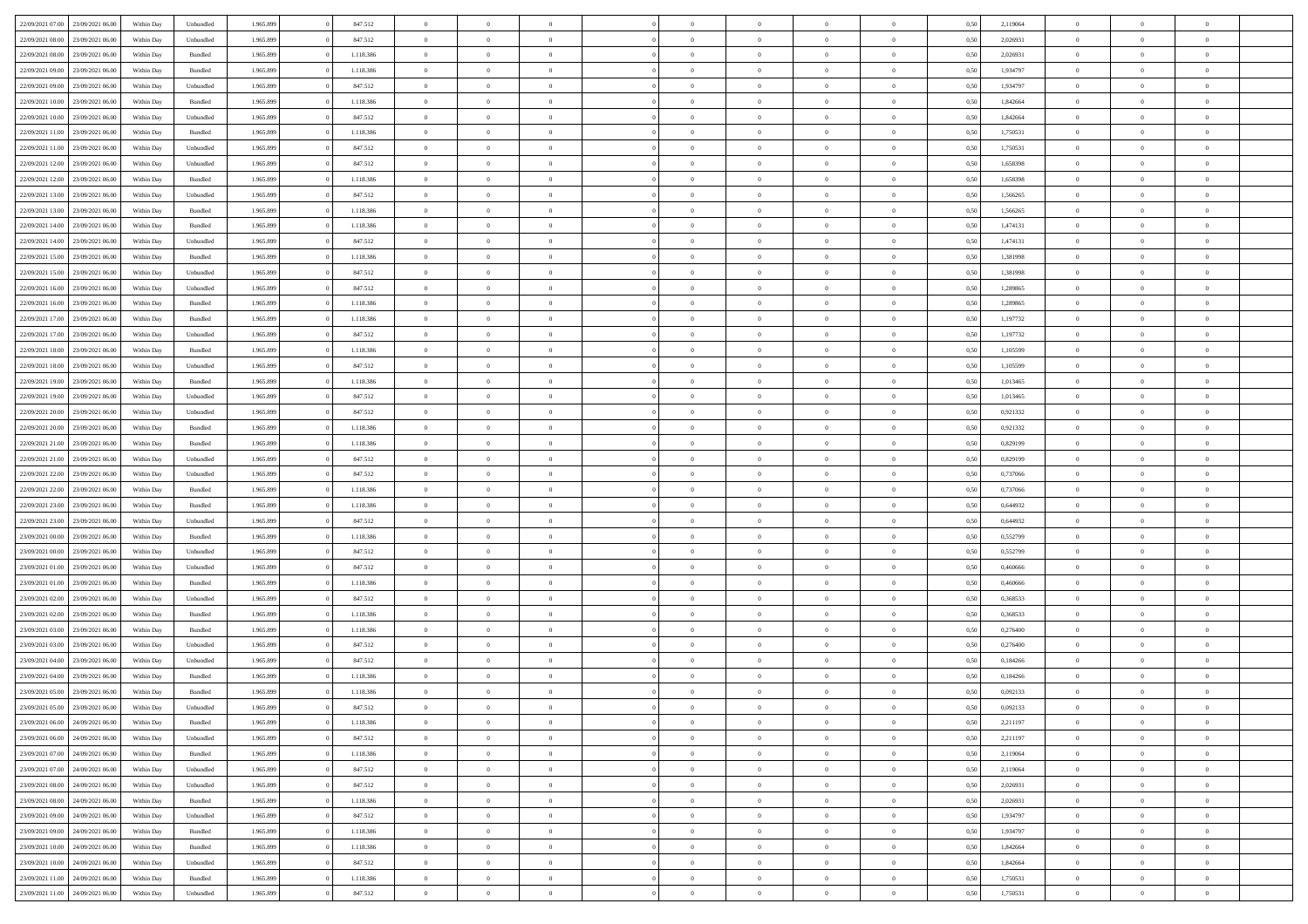|                                   |                  |            |           |           |           | $\overline{0}$ | $\Omega$       |                |                | $\Omega$       | $\theta$       | $\theta$       |      |          | $\theta$       |                | $\theta$       |  |
|-----------------------------------|------------------|------------|-----------|-----------|-----------|----------------|----------------|----------------|----------------|----------------|----------------|----------------|------|----------|----------------|----------------|----------------|--|
| 23/09/2021 12:00                  | 24/09/2021 06:00 | Within Day | Bundled   | 1.965.899 | 1.118.386 |                |                |                | $\Omega$       |                |                |                | 0,50 | 1,658398 |                | $\theta$       |                |  |
| 23/09/2021 12:00                  | 24/09/2021 06.00 | Within Day | Unbundled | 1.965.899 | 847.512   | $\overline{0}$ | $\theta$       | $\overline{0}$ | $\overline{0}$ | $\bf{0}$       | $\overline{0}$ | $\bf{0}$       | 0,50 | 1,658398 | $\theta$       | $\overline{0}$ | $\overline{0}$ |  |
| 23/09/2021 13:00                  | 24/09/2021 06:00 | Within Day | Unbundled | 1.965.899 | 847.512   | $\overline{0}$ | $\bf{0}$       | $\overline{0}$ | $\bf{0}$       | $\bf{0}$       | $\bf{0}$       | $\mathbf{0}$   | 0,50 | 1,566265 | $\overline{0}$ | $\overline{0}$ | $\overline{0}$ |  |
| 23/09/2021 13:00                  | 24/09/2021 06:00 | Within Dav | Bundled   | 1.965.899 | 1.118.386 | $\overline{0}$ | $\overline{0}$ | $\overline{0}$ | $\overline{0}$ | $\bf{0}$       | $\overline{0}$ | $\overline{0}$ | 0.50 | 1.566265 | $\theta$       | $\theta$       | $\overline{0}$ |  |
|                                   |                  |            |           |           |           | $\overline{0}$ | $\theta$       | $\overline{0}$ | $\overline{0}$ | $\bf{0}$       | $\overline{0}$ |                |      |          | $\,$ 0 $\,$    | $\overline{0}$ | $\overline{0}$ |  |
| 23/09/2021 14:00                  | 24/09/2021 06.00 | Within Day | Unbundled | 1.965.899 | 847.512   |                |                |                |                |                |                | $\bf{0}$       | 0,50 | 1,474131 |                |                |                |  |
| 23/09/2021 14:00                  | 24/09/2021 06:00 | Within Day | Bundled   | 1.965.899 | 1.118.386 | $\overline{0}$ | $\overline{0}$ | $\overline{0}$ | $\bf{0}$       | $\overline{0}$ | $\overline{0}$ | $\mathbf{0}$   | 0,50 | 1,474131 | $\overline{0}$ | $\overline{0}$ | $\bf{0}$       |  |
| 23/09/2021 15:00                  | 24/09/2021 06.00 | Within Dav | Bundled   | 1.965.899 | 1.118.386 | $\overline{0}$ | $\overline{0}$ | $\overline{0}$ | $\overline{0}$ | $\overline{0}$ | $\overline{0}$ | $\overline{0}$ | 0.50 | 1,381998 | $\theta$       | $\overline{0}$ | $\overline{0}$ |  |
| 23/09/2021 15:00                  | 24/09/2021 06.00 | Within Day | Unbundled | 1.965.899 | 847.512   | $\overline{0}$ | $\theta$       | $\overline{0}$ | $\overline{0}$ | $\bf{0}$       | $\overline{0}$ | $\bf{0}$       | 0,50 | 1,381998 | $\theta$       | $\theta$       | $\overline{0}$ |  |
| 23/09/2021 16:00                  | 24/09/2021 06:00 | Within Day | Unbundled | 1.965.899 | 847.512   | $\overline{0}$ | $\overline{0}$ | $\overline{0}$ | $\bf{0}$       | $\bf{0}$       | $\bf{0}$       | $\bf{0}$       | 0,50 | 1,289865 | $\,0\,$        | $\overline{0}$ | $\overline{0}$ |  |
|                                   |                  |            |           |           |           |                | $\overline{0}$ |                |                | $\overline{0}$ |                |                |      |          | $\theta$       | $\overline{0}$ | $\overline{0}$ |  |
| 23/09/2021 16:00                  | 24/09/2021 06:00 | Within Dav | Bundled   | 1.965.899 | 1.118.386 | $\overline{0}$ |                | $\overline{0}$ | $\overline{0}$ |                | $\overline{0}$ | $\overline{0}$ | 0.50 | 1,289865 |                |                |                |  |
| 23/09/2021 17:00                  | 24/09/2021 06.00 | Within Day | Bundled   | 1.965.899 | 1.118.386 | $\overline{0}$ | $\theta$       | $\overline{0}$ | $\overline{0}$ | $\bf{0}$       | $\overline{0}$ | $\bf{0}$       | 0,50 | 1,197732 | $\,$ 0 $\,$    | $\overline{0}$ | $\overline{0}$ |  |
| 23/09/2021 17:00                  | 24/09/2021 06:00 | Within Day | Unbundled | 1.965.899 | 847.512   | $\overline{0}$ | $\overline{0}$ | $\overline{0}$ | $\bf{0}$       | $\bf{0}$       | $\bf{0}$       | $\mathbf{0}$   | 0,50 | 1,197732 | $\overline{0}$ | $\overline{0}$ | $\bf{0}$       |  |
| 23/09/2021 18:00                  | 24/09/2021 06:00 | Within Day | Unbundled | 1.965.899 | 847.512   | $\overline{0}$ | $\overline{0}$ | $\overline{0}$ | $\overline{0}$ | $\bf{0}$       | $\overline{0}$ | $\overline{0}$ | 0.50 | 1,105599 | $\theta$       | $\theta$       | $\overline{0}$ |  |
| 23/09/2021 18:00                  | 24/09/2021 06.00 | Within Day | Bundled   | 1.965.899 | 1.118.386 | $\overline{0}$ | $\theta$       | $\overline{0}$ | $\overline{0}$ | $\bf{0}$       | $\overline{0}$ | $\bf{0}$       | 0,50 | 1,105599 | $\theta$       | $\overline{0}$ | $\overline{0}$ |  |
|                                   |                  |            |           |           |           |                |                |                |                |                |                |                |      |          |                |                |                |  |
| 23/09/2021 19:00                  | 24/09/2021 06:00 | Within Day | Unbundled | 1.965.899 | 847.512   | $\overline{0}$ | $\overline{0}$ | $\overline{0}$ | $\bf{0}$       | $\overline{0}$ | $\overline{0}$ | $\mathbf{0}$   | 0,50 | 1,013465 | $\overline{0}$ | $\overline{0}$ | $\bf{0}$       |  |
| 23/09/2021 19:00                  | 24/09/2021 06:00 | Within Dav | Bundled   | 1.965.899 | 1.118.386 | $\overline{0}$ | $\overline{0}$ | $\overline{0}$ | $\overline{0}$ | $\overline{0}$ | $\overline{0}$ | $\overline{0}$ | 0.50 | 1,013465 | $\theta$       | $\overline{0}$ | $\overline{0}$ |  |
| 23/09/2021 20:00                  | 24/09/2021 06.00 | Within Day | Unbundled | 1.965.899 | 847.512   | $\overline{0}$ | $\theta$       | $\overline{0}$ | $\overline{0}$ | $\bf{0}$       | $\overline{0}$ | $\bf{0}$       | 0,50 | 0,921332 | $\,$ 0 $\,$    | $\theta$       | $\overline{0}$ |  |
| 23/09/2021 20:00                  | 24/09/2021 06:00 | Within Day | Bundled   | 1.965.899 | 1.118.386 | $\overline{0}$ | $\overline{0}$ | $\overline{0}$ | $\overline{0}$ | $\bf{0}$       | $\overline{0}$ | $\mathbf{0}$   | 0,50 | 0,921332 | $\bf{0}$       | $\overline{0}$ | $\bf{0}$       |  |
| 23/09/2021 21:00                  | 24/09/2021 06:00 | Within Day | Bundled   | 1.965.899 | 1.118.386 | $\overline{0}$ | $\overline{0}$ | $\overline{0}$ | $\overline{0}$ | $\overline{0}$ | $\overline{0}$ | $\overline{0}$ | 0.50 | 0.829199 | $\theta$       | $\overline{0}$ | $\overline{0}$ |  |
| 23/09/2021 21:00                  | 24/09/2021 06.00 | Within Day | Unbundled | 1.965.899 | 847.512   | $\overline{0}$ | $\theta$       | $\overline{0}$ | $\overline{0}$ | $\bf{0}$       | $\overline{0}$ | $\bf{0}$       | 0,50 | 0,829199 | $\,$ 0 $\,$    | $\overline{0}$ | $\overline{0}$ |  |
|                                   |                  |            |           |           |           |                |                |                |                |                |                |                |      |          |                |                |                |  |
| 23/09/2021 22:00                  | 24/09/2021 06:00 | Within Day | Bundled   | 1.965.899 | 1.118.386 | $\overline{0}$ | $\overline{0}$ | $\overline{0}$ | $\overline{0}$ | $\bf{0}$       | $\overline{0}$ | $\mathbf{0}$   | 0,50 | 0,737066 | $\overline{0}$ | $\overline{0}$ | $\bf{0}$       |  |
| 23/09/2021 22:00                  | 24/09/2021 06:00 | Within Day | Unbundled | 1.965.899 | 847.512   | $\overline{0}$ | $\overline{0}$ | $\overline{0}$ | $\overline{0}$ | $\overline{0}$ | $\overline{0}$ | $\overline{0}$ | 0.50 | 0,737066 | $\theta$       | $\overline{0}$ | $\overline{0}$ |  |
| 23/09/2021 23:00                  | 24/09/2021 06.00 | Within Day | Bundled   | 1.965.899 | 1.118.386 | $\overline{0}$ | $\theta$       | $\overline{0}$ | $\overline{0}$ | $\bf{0}$       | $\overline{0}$ | $\bf{0}$       | 0,50 | 0,644932 | $\,$ 0 $\,$    | $\overline{0}$ | $\overline{0}$ |  |
| 23/09/2021 23:00                  | 24/09/2021 06:00 | Within Day | Unbundled | 1.965.899 | 847.512   | $\overline{0}$ | $\overline{0}$ | $\overline{0}$ | $\overline{0}$ | $\overline{0}$ | $\overline{0}$ | $\mathbf{0}$   | 0,50 | 0,644932 | $\overline{0}$ | $\overline{0}$ | $\bf{0}$       |  |
| 24/09/2021 00:00                  | 24/09/2021 06.00 | Within Dav | Bundled   | 1.965.899 | 1.118.386 | $\overline{0}$ | $\overline{0}$ | $\overline{0}$ | $\overline{0}$ | $\overline{0}$ | $\overline{0}$ | $\overline{0}$ | 0.50 | 0,552799 | $\overline{0}$ | $\overline{0}$ | $\overline{0}$ |  |
| 24/09/2021 00:00                  | 24/09/2021 06.00 | Within Day | Unbundled | 1.965.899 | 847.512   | $\overline{0}$ | $\theta$       | $\overline{0}$ | $\overline{0}$ | $\bf{0}$       | $\overline{0}$ | $\bf{0}$       | 0,50 | 0,552799 | $\theta$       | $\theta$       | $\overline{0}$ |  |
| 24/09/2021 01:00                  | 24/09/2021 06:00 | Within Day | Unbundled | 1.965.899 | 847.512   | $\overline{0}$ | $\overline{0}$ | $\overline{0}$ | $\overline{0}$ | $\bf{0}$       | $\overline{0}$ | $\bf{0}$       | 0,50 | 0,460666 | $\,0\,$        | $\overline{0}$ | $\overline{0}$ |  |
| 24/09/2021 01:00                  | 24/09/2021 06:00 |            | Bundled   | 1.965.899 | 1.118.386 | $\overline{0}$ | $\overline{0}$ | $\overline{0}$ | $\overline{0}$ | $\overline{0}$ | $\overline{0}$ | $\overline{0}$ | 0.50 | 0.460666 | $\theta$       | $\overline{0}$ | $\overline{0}$ |  |
|                                   |                  | Within Day |           |           |           |                |                |                |                |                |                |                |      |          |                |                |                |  |
| 24/09/2021 02:00                  | 24/09/2021 06.00 | Within Day | Unbundled | 1.965.899 | 847.512   | $\overline{0}$ | $\theta$       | $\overline{0}$ | $\overline{0}$ | $\bf{0}$       | $\overline{0}$ | $\bf{0}$       | 0,50 | 0,368533 | $\,$ 0 $\,$    | $\overline{0}$ | $\overline{0}$ |  |
| 24/09/2021 02:00                  | 24/09/2021 06:00 | Within Day | Bundled   | 1.965.899 | 1.118.386 | $\overline{0}$ | $\overline{0}$ | $\overline{0}$ | $\overline{0}$ | $\bf{0}$       | $\overline{0}$ | $\bf{0}$       | 0,50 | 0,368533 | $\overline{0}$ | $\overline{0}$ | $\bf{0}$       |  |
| 24/09/2021 03:00                  | 24/09/2021 06.00 | Within Day | Unbundled | 1.965.899 | 847.512   | $\overline{0}$ | $\Omega$       | $\overline{0}$ | $\Omega$       | $\Omega$       | $\overline{0}$ | $\overline{0}$ | 0,50 | 0,276400 | $\,0\,$        | $\theta$       | $\theta$       |  |
| 24/09/2021 03:00                  | 24/09/2021 06.00 | Within Day | Bundled   | 1.965.899 | 1.118.386 | $\overline{0}$ | $\theta$       | $\overline{0}$ | $\overline{0}$ | $\bf{0}$       | $\overline{0}$ | $\bf{0}$       | 0,50 | 0,276400 | $\,$ 0 $\,$    | $\overline{0}$ | $\overline{0}$ |  |
| 24/09/2021 04:00                  | 24/09/2021 06:00 | Within Day | Unbundled | 1.965.899 | 847.512   | $\overline{0}$ | $\overline{0}$ | $\overline{0}$ | $\bf{0}$       | $\overline{0}$ | $\overline{0}$ | $\mathbf{0}$   | 0,50 | 0,184266 | $\overline{0}$ | $\overline{0}$ | $\bf{0}$       |  |
| 24/09/2021 04:00                  | 24/09/2021 06:00 |            | Bundled   | 1.965.899 | 1.118.386 | $\overline{0}$ | $\Omega$       | $\overline{0}$ | $\Omega$       | $\overline{0}$ | $\overline{0}$ | $\overline{0}$ | 0.50 | 0,184266 | $\,0\,$        | $\theta$       | $\theta$       |  |
|                                   |                  | Within Day |           |           |           |                |                |                |                |                |                |                |      |          |                |                |                |  |
| 24/09/2021 05:00                  | 24/09/2021 06.00 | Within Day | Bundled   | 1.965.899 | 1.118.386 | $\overline{0}$ | $\theta$       | $\overline{0}$ | $\overline{0}$ | $\bf{0}$       | $\overline{0}$ | $\bf{0}$       | 0,50 | 0,092133 | $\,$ 0 $\,$    | $\overline{0}$ | $\overline{0}$ |  |
| 24/09/2021 05:00                  | 24/09/2021 06:00 | Within Day | Unbundled | 1.965.899 | 847.512   | $\overline{0}$ | $\overline{0}$ | $\overline{0}$ | $\bf{0}$       | $\bf{0}$       | $\bf{0}$       | $\bf{0}$       | 0,50 | 0,092133 | $\bf{0}$       | $\overline{0}$ | $\bf{0}$       |  |
| 24/09/2021 06:00                  | 25/09/2021 06:00 | Within Day | Bundled   | 1.965.899 | 1.118.386 | $\overline{0}$ | $\Omega$       | $\overline{0}$ | $\Omega$       | $\overline{0}$ | $\overline{0}$ | $\overline{0}$ | 0.50 | 2,211197 | $\,$ 0 $\,$    | $\theta$       | $\theta$       |  |
| 24/09/2021 06:00                  | 25/09/2021 06:00 | Within Day | Unbundled | 1.965.899 | 847.512   | $\overline{0}$ | $\overline{0}$ | $\overline{0}$ | $\overline{0}$ | $\,$ 0         | $\overline{0}$ | $\bf{0}$       | 0,50 | 2,211197 | $\,$ 0 $\,$    | $\overline{0}$ | $\overline{0}$ |  |
| 24/09/2021 07:00                  | 25/09/2021 06:00 | Within Day | Unbundled | 1.965.899 | 847.512   | $\overline{0}$ | $\overline{0}$ | $\overline{0}$ | $\bf{0}$       | $\bf{0}$       | $\bf{0}$       | $\mathbf{0}$   | 0,50 | 2,119064 | $\overline{0}$ | $\overline{0}$ | $\bf{0}$       |  |
| 24/09/2021 07:00                  | 25/09/2021 06:00 | Within Day | Bundled   | 1.965.899 | 1.118.386 | $\overline{0}$ | $\Omega$       | $\overline{0}$ | $\Omega$       | $\overline{0}$ | $\overline{0}$ | $\overline{0}$ | 0,50 | 2,119064 | $\,0\,$        | $\theta$       | $\theta$       |  |
|                                   |                  |            |           |           |           |                | $\overline{0}$ |                |                |                |                |                |      |          |                |                |                |  |
| 24/09/2021 08:00                  | 25/09/2021 06:00 | Within Day | Unbundled | 1.965.899 | 847.512   | $\overline{0}$ |                | $\overline{0}$ | $\overline{0}$ | $\,$ 0         | $\overline{0}$ | $\bf{0}$       | 0,50 | 2,026931 | $\,$ 0 $\,$    | $\overline{0}$ | $\overline{0}$ |  |
| 24/09/2021 08:00                  | 25/09/2021 06:00 | Within Day | Bundled   | 1.965.899 | 1.118.386 | $\overline{0}$ | $\overline{0}$ | $\overline{0}$ | $\bf{0}$       | $\bf{0}$       | $\overline{0}$ | $\mathbf{0}$   | 0,50 | 2,026931 | $\overline{0}$ | $\overline{0}$ | $\bf{0}$       |  |
| 24/09/2021 09:00                  | 25/09/2021 06:00 | Within Day | Bundled   | 1.965.899 | 1.118.386 | $\overline{0}$ | $\Omega$       | $\Omega$       | $\Omega$       | $\Omega$       | $\Omega$       | $\overline{0}$ | 0.50 | 1,934797 | $\theta$       | $\theta$       | $\theta$       |  |
| 24/09/2021 09:00                  | 25/09/2021 06:00 | Within Day | Unbundled | 1.965.899 | 847.512   | $\overline{0}$ | $\overline{0}$ | $\overline{0}$ | $\bf{0}$       | $\,$ 0         | $\bf{0}$       | $\bf{0}$       | 0,50 | 1,934797 | $\,0\,$        | $\,$ 0 $\,$    | $\overline{0}$ |  |
| 24/09/2021 10:00                  | 25/09/2021 06:00 | Within Day | Unbundled | 1.965.899 | 847.512   | $\bf{0}$       | $\bf{0}$       |                |                | $\bf{0}$       |                |                | 0,50 | 1,842664 | $\bf{0}$       | $\overline{0}$ |                |  |
| 24/09/2021 10:00                  | 25/09/2021 06:00 | Within Day | Bundled   | 1.965.899 | 1.118.386 | $\overline{0}$ | $\overline{0}$ | $\overline{0}$ | $\Omega$       | $\overline{0}$ | $\overline{0}$ | $\overline{0}$ | 0,50 | 1.842664 | $\theta$       | $\theta$       | $\Omega$       |  |
| 24/09/2021 11:00                  | 25/09/2021 06.00 | Within Day | Unbundled | 1.965.899 | 847.512   | $\overline{0}$ | $\bf{0}$       | $\overline{0}$ | $\bf{0}$       | $\,$ 0 $\,$    | $\overline{0}$ | $\,$ 0 $\,$    | 0,50 | 1,750531 | $\,$ 0 $\,$    | $\,$ 0 $\,$    | $\,$ 0         |  |
|                                   |                  |            |           |           |           |                |                |                |                |                |                |                |      |          |                |                |                |  |
| 24/09/2021 11:00                  | 25/09/2021 06:00 | Within Day | Bundled   | 1.965.899 | 1.118.386 | $\overline{0}$ | $\overline{0}$ | $\overline{0}$ | $\overline{0}$ | $\overline{0}$ | $\overline{0}$ | $\mathbf{0}$   | 0,50 | 1,750531 | $\overline{0}$ | $\bf{0}$       | $\overline{0}$ |  |
| 24/09/2021 12:00                  | 25/09/2021 06:00 | Within Day | Unbundled | 1.965.899 | 847.512   | $\overline{0}$ | $\overline{0}$ | $\overline{0}$ | $\Omega$       | $\overline{0}$ | $\overline{0}$ | $\overline{0}$ | 0,50 | 1,658398 | $\overline{0}$ | $\overline{0}$ | $\overline{0}$ |  |
| 24/09/2021 12:00                  | 25/09/2021 06.00 | Within Day | Bundled   | 1.965.899 | 1.118.386 | $\overline{0}$ | $\,$ 0         | $\overline{0}$ | $\overline{0}$ | $\,$ 0 $\,$    | $\overline{0}$ | $\,$ 0 $\,$    | 0,50 | 1,658398 | $\,$ 0 $\,$    | $\overline{0}$ | $\,$ 0         |  |
| 24/09/2021 13:00                  | 25/09/2021 06:00 | Within Day | Bundled   | 1.965.899 | 1.118.386 | $\overline{0}$ | $\overline{0}$ | $\overline{0}$ | $\overline{0}$ | $\overline{0}$ | $\overline{0}$ | $\mathbf{0}$   | 0,50 | 1,566265 | $\overline{0}$ | $\overline{0}$ | $\overline{0}$ |  |
| 24/09/2021 13:00                  | 25/09/2021 06:00 | Within Day | Unbundled | 1.965.899 | 847.512   | $\overline{0}$ | $\overline{0}$ | $\overline{0}$ | $\overline{0}$ | $\overline{0}$ | $\overline{0}$ | $\bf{0}$       | 0.50 | 1,566265 | $\overline{0}$ | $\theta$       | $\overline{0}$ |  |
| 24/09/2021 14:00                  | 25/09/2021 06:00 | Within Day | Unbundled | 1.965.899 | 847.512   | $\overline{0}$ | $\,$ 0         | $\overline{0}$ | $\overline{0}$ | $\bf{0}$       | $\overline{0}$ | $\bf{0}$       | 0,50 | 1,474131 | $\,$ 0 $\,$    | $\overline{0}$ | $\overline{0}$ |  |
| 24/09/2021 14:00                  | 25/09/2021 06:00 | Within Day | Bundled   | 1.965.899 | 1.118.386 | $\overline{0}$ | $\bf{0}$       | $\overline{0}$ | $\overline{0}$ | $\overline{0}$ | $\overline{0}$ | $\mathbf{0}$   | 0,50 | 1,474131 | $\overline{0}$ | $\overline{0}$ | $\bf{0}$       |  |
|                                   |                  |            |           |           |           |                |                |                |                |                |                |                |      |          |                |                |                |  |
| 24/09/2021 15:00                  | 25/09/2021 06:00 | Within Day | Bundled   | 1.965.899 | 1.118.386 | $\overline{0}$ | $\overline{0}$ | $\overline{0}$ | $\Omega$       | $\overline{0}$ | $\overline{0}$ | $\overline{0}$ | 0.50 | 1,381998 | $\overline{0}$ | $\overline{0}$ | $\overline{0}$ |  |
| 24/09/2021 15:00                  | 25/09/2021 06.00 | Within Day | Unbundled | 1.965.899 | 847.512   | $\overline{0}$ | $\bf{0}$       | $\overline{0}$ | $\bf{0}$       | $\bf{0}$       | $\overline{0}$ | $\mathbf{0}$   | 0,50 | 1,381998 | $\,$ 0 $\,$    | $\,$ 0 $\,$    | $\bf{0}$       |  |
| 24/09/2021 16:00 25/09/2021 06:00 |                  | Within Day | Unbundled | 1.965.899 | 847.512   | $\overline{0}$ | $\overline{0}$ | $\overline{0}$ | $\overline{0}$ | $\overline{0}$ | $\overline{0}$ | $\mathbf{0}$   | 0,50 | 1,289865 | $\overline{0}$ | $\bf{0}$       | $\overline{0}$ |  |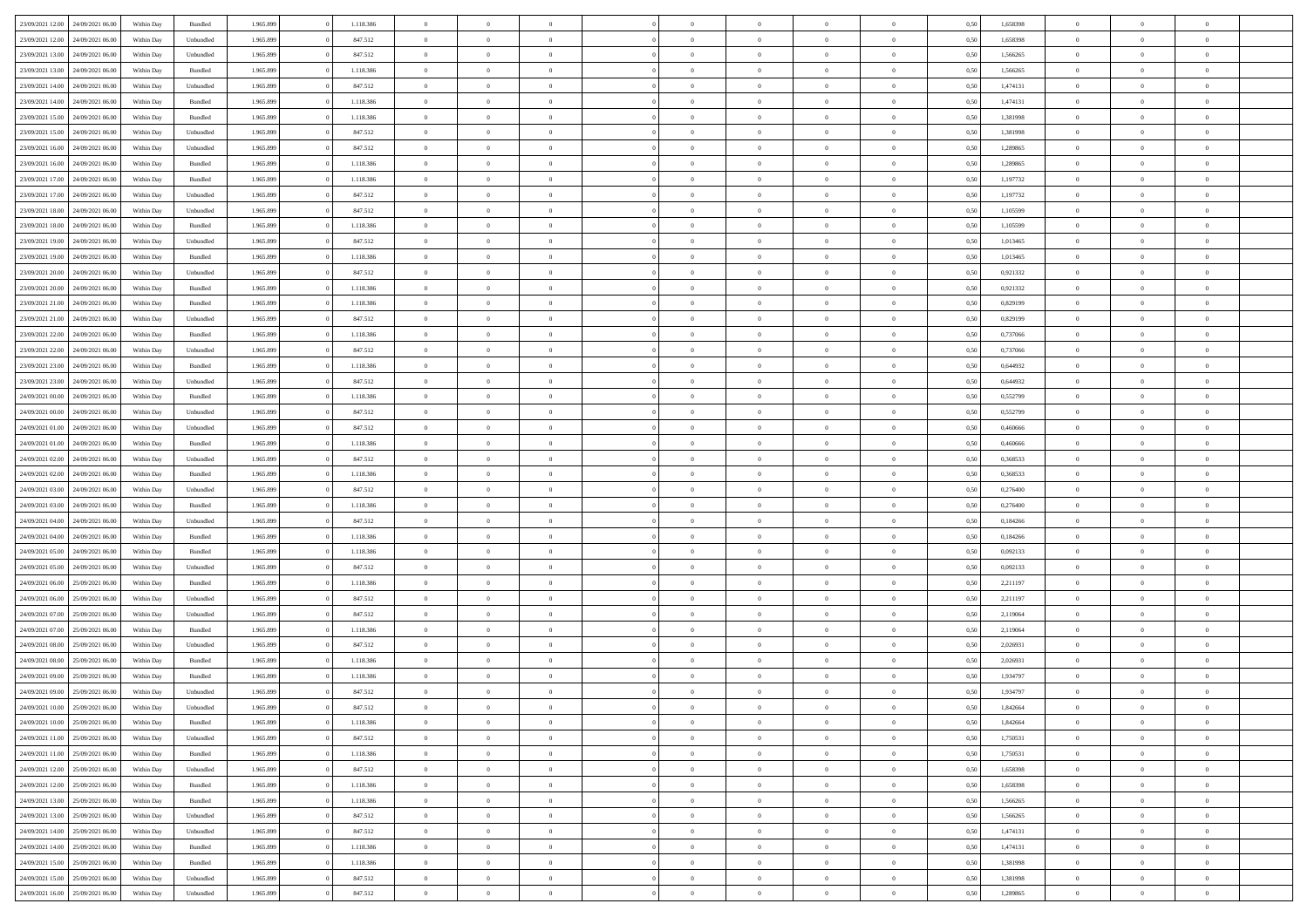|                  |                                   |            |                    |           |           | $\overline{0}$ | $\Omega$       |                |                | $\Omega$       | $\Omega$       | $\theta$       |      |          | $\theta$       |                | $\theta$       |  |
|------------------|-----------------------------------|------------|--------------------|-----------|-----------|----------------|----------------|----------------|----------------|----------------|----------------|----------------|------|----------|----------------|----------------|----------------|--|
| 24/09/2021 16:00 | 25/09/2021 06:00                  | Within Day | Bundled            | 1.965.899 | 1.118.386 |                |                |                | $\Omega$       |                |                |                | 0,50 | 1,289865 |                | $\theta$       |                |  |
| 24/09/2021 17:00 | 25/09/2021 06:00                  | Within Day | Unbundled          | 1.965.899 | 847.512   | $\overline{0}$ | $\theta$       | $\overline{0}$ | $\overline{0}$ | $\bf{0}$       | $\overline{0}$ | $\bf{0}$       | 0,50 | 1,197732 | $\theta$       | $\theta$       | $\overline{0}$ |  |
| 24/09/2021 17:00 | 25/09/2021 06:00                  | Within Day | Bundled            | 1.965.899 | 1.118.386 | $\overline{0}$ | $\overline{0}$ | $\overline{0}$ | $\overline{0}$ | $\bf{0}$       | $\overline{0}$ | $\mathbf{0}$   | 0,50 | 1,197732 | $\overline{0}$ | $\overline{0}$ | $\overline{0}$ |  |
| 24/09/2021 18:00 | 25/09/2021 06:00                  | Within Dav | Bundled            | 1.965.899 | 1.118.386 | $\overline{0}$ | $\overline{0}$ | $\overline{0}$ | $\overline{0}$ | $\bf{0}$       | $\overline{0}$ | $\overline{0}$ | 0.50 | 1,105599 | $\theta$       | $\theta$       | $\overline{0}$ |  |
| 24/09/2021 18:00 | 25/09/2021 06:00                  | Within Day | Unbundled          | 1.965.899 | 847.512   | $\overline{0}$ | $\theta$       | $\overline{0}$ | $\overline{0}$ | $\bf{0}$       | $\overline{0}$ | $\bf{0}$       | 0,50 | 1,105599 | $\theta$       | $\overline{0}$ | $\overline{0}$ |  |
|                  |                                   |            |                    |           |           |                |                |                |                |                |                |                |      |          |                |                |                |  |
| 24/09/2021 19:00 | 25/09/2021 06:00                  | Within Day | Bundled            | 1.965.899 | 1.118.386 | $\overline{0}$ | $\overline{0}$ | $\overline{0}$ | $\overline{0}$ | $\overline{0}$ | $\overline{0}$ | $\mathbf{0}$   | 0,50 | 1,013465 | $\overline{0}$ | $\overline{0}$ | $\bf{0}$       |  |
| 24/09/2021 19:00 | 25/09/2021 06:00                  | Within Dav | Unbundled          | 1.965.899 | 847.512   | $\overline{0}$ | $\overline{0}$ | $\overline{0}$ | $\overline{0}$ | $\overline{0}$ | $\overline{0}$ | $\overline{0}$ | 0.50 | 1,013465 | $\theta$       | $\overline{0}$ | $\overline{0}$ |  |
| 24/09/2021 20:00 | 25/09/2021 06:00                  | Within Day | Bundled            | 1.965.899 | 1.118.386 | $\overline{0}$ | $\theta$       | $\overline{0}$ | $\overline{0}$ | $\bf{0}$       | $\overline{0}$ | $\bf{0}$       | 0,50 | 0,921332 | $\theta$       | $\theta$       | $\overline{0}$ |  |
| 24/09/2021 20:00 | 25/09/2021 06:00                  | Within Day | Unbundled          | 1.965.899 | 847.512   | $\overline{0}$ | $\overline{0}$ | $\overline{0}$ | $\overline{0}$ | $\bf{0}$       | $\overline{0}$ | $\mathbf{0}$   | 0,50 | 0,921332 | $\,0\,$        | $\overline{0}$ | $\overline{0}$ |  |
| 24/09/2021 21:00 | 25/09/2021 06:00                  | Within Dav | Unbundled          | 1.965.899 | 847.512   | $\overline{0}$ | $\overline{0}$ | $\overline{0}$ | $\overline{0}$ | $\overline{0}$ | $\overline{0}$ | $\overline{0}$ | 0.50 | 0,829199 | $\theta$       | $\overline{0}$ | $\overline{0}$ |  |
| 24/09/2021 21:00 | 25/09/2021 06:00                  | Within Day | Bundled            | 1.965.899 | 1.118.386 | $\overline{0}$ | $\theta$       | $\overline{0}$ | $\overline{0}$ | $\bf{0}$       | $\overline{0}$ | $\bf{0}$       | 0,50 | 0,829199 | $\,$ 0 $\,$    | $\overline{0}$ | $\overline{0}$ |  |
| 24/09/2021 22.00 | 25/09/2021 06:00                  | Within Day | Bundled            | 1.965.899 | 1.118.386 | $\overline{0}$ | $\overline{0}$ | $\overline{0}$ | $\overline{0}$ | $\bf{0}$       | $\overline{0}$ | $\mathbf{0}$   | 0,50 | 0,737066 | $\overline{0}$ | $\overline{0}$ | $\overline{0}$ |  |
|                  |                                   |            |                    |           |           |                |                |                |                |                |                |                |      |          | $\theta$       |                |                |  |
| 24/09/2021 22:00 | 25/09/2021 06:00                  | Within Day | Unbundled          | 1.965.899 | 847.512   | $\overline{0}$ | $\overline{0}$ | $\overline{0}$ | $\overline{0}$ | $\bf{0}$       | $\overline{0}$ | $\overline{0}$ | 0.50 | 0.737066 |                | $\theta$       | $\overline{0}$ |  |
| 24/09/2021 23:00 | 25/09/2021 06:00                  | Within Day | Bundled            | 1.965.899 | 1.118.386 | $\overline{0}$ | $\theta$       | $\overline{0}$ | $\overline{0}$ | $\bf{0}$       | $\overline{0}$ | $\bf{0}$       | 0,50 | 0,644932 | $\theta$       | $\theta$       | $\overline{0}$ |  |
| 24/09/2021 23:00 | 25/09/2021 06:00                  | Within Day | Unbundled          | 1.965.899 | 847.512   | $\overline{0}$ | $\overline{0}$ | $\overline{0}$ | $\bf{0}$       | $\overline{0}$ | $\overline{0}$ | $\mathbf{0}$   | 0,50 | 0,644932 | $\overline{0}$ | $\overline{0}$ | $\bf{0}$       |  |
| 25/09/2021 00:00 | 25/09/2021 06:00                  | Within Dav | Unbundled          | 1.965.899 | 847.512   | $\overline{0}$ | $\overline{0}$ | $\overline{0}$ | $\overline{0}$ | $\overline{0}$ | $\overline{0}$ | $\overline{0}$ | 0.50 | 0,552799 | $\theta$       | $\overline{0}$ | $\overline{0}$ |  |
| 25/09/2021 00:00 | 25/09/2021 06.00                  | Within Day | Bundled            | 1.965.899 | 1.118.386 | $\overline{0}$ | $\theta$       | $\overline{0}$ | $\overline{0}$ | $\bf{0}$       | $\overline{0}$ | $\bf{0}$       | 0,50 | 0,552799 | $\,$ 0 $\,$    | $\theta$       | $\overline{0}$ |  |
| 25/09/2021 01:00 | 25/09/2021 06:00                  | Within Day | Bundled            | 1.965.899 | 1.118.386 | $\overline{0}$ | $\overline{0}$ | $\overline{0}$ | $\bf{0}$       | $\bf{0}$       | $\bf{0}$       | $\mathbf{0}$   | 0,50 | 0,460666 | $\bf{0}$       | $\overline{0}$ | $\overline{0}$ |  |
| 25/09/2021 01:00 | 25/09/2021 06:00                  | Within Day | Unbundled          | 1.965.899 | 847.512   | $\overline{0}$ | $\overline{0}$ | $\overline{0}$ | $\overline{0}$ | $\overline{0}$ | $\overline{0}$ | $\overline{0}$ | 0.50 | 0.460666 | $\theta$       | $\overline{0}$ | $\overline{0}$ |  |
| 25/09/2021 02:00 | 25/09/2021 06:00                  | Within Day | Bundled            | 1.965.899 | 1.118.386 | $\overline{0}$ | $\theta$       | $\overline{0}$ | $\overline{0}$ | $\bf{0}$       | $\overline{0}$ | $\bf{0}$       | 0,50 | 0,368533 | $\,$ 0 $\,$    | $\theta$       | $\overline{0}$ |  |
|                  |                                   |            |                    |           |           |                |                |                |                |                |                |                |      |          |                |                |                |  |
| 25/09/2021 02:00 | 25/09/2021 06:00                  | Within Day | Unbundled          | 1.965.899 | 847.512   | $\overline{0}$ | $\overline{0}$ | $\overline{0}$ | $\bf{0}$       | $\bf{0}$       | $\bf{0}$       | $\mathbf{0}$   | 0,50 | 0,368533 | $\overline{0}$ | $\overline{0}$ | $\overline{0}$ |  |
| 25/09/2021 03:00 | 25/09/2021 06:00                  | Within Day | Unbundled          | 1.965.899 | 847.512   | $\overline{0}$ | $\overline{0}$ | $\overline{0}$ | $\overline{0}$ | $\bf{0}$       | $\overline{0}$ | $\overline{0}$ | 0.50 | 0.276400 | $\theta$       | $\overline{0}$ | $\overline{0}$ |  |
| 25/09/2021 03:00 | 25/09/2021 06:00                  | Within Day | Bundled            | 1.965.899 | 1.118.386 | $\overline{0}$ | $\theta$       | $\overline{0}$ | $\overline{0}$ | $\bf{0}$       | $\overline{0}$ | $\bf{0}$       | 0,50 | 0,276400 | $\,$ 0 $\,$    | $\overline{0}$ | $\overline{0}$ |  |
| 25/09/2021 04:00 | 25/09/2021 06:00                  | Within Day | Bundled            | 1.965.899 | 1.118.386 | $\overline{0}$ | $\overline{0}$ | $\overline{0}$ | $\bf{0}$       | $\overline{0}$ | $\overline{0}$ | $\mathbf{0}$   | 0,50 | 0,184266 | $\overline{0}$ | $\overline{0}$ | $\bf{0}$       |  |
| 25/09/2021 04:00 | 25/09/2021 06:00                  | Within Dav | Unbundled          | 1.965.899 | 847.512   | $\overline{0}$ | $\overline{0}$ | $\overline{0}$ | $\overline{0}$ | $\overline{0}$ | $\overline{0}$ | $\overline{0}$ | 0.50 | 0,184266 | $\theta$       | $\overline{0}$ | $\overline{0}$ |  |
| 25/09/2021 05:00 | 25/09/2021 06:00                  | Within Day | Bundled            | 1.965.899 | 1.118.386 | $\overline{0}$ | $\theta$       | $\overline{0}$ | $\overline{0}$ | $\bf{0}$       | $\overline{0}$ | $\bf{0}$       | 0,50 | 0,092133 | $\theta$       | $\theta$       | $\overline{0}$ |  |
| 25/09/2021 05:00 | 25/09/2021 06:00                  | Within Day | Unbundled          | 1.965.899 | 847.512   | $\overline{0}$ | $\overline{0}$ | $\overline{0}$ | $\bf{0}$       | $\bf{0}$       | $\bf{0}$       | $\bf{0}$       | 0,50 | 0,092133 | $\,0\,$        | $\overline{0}$ | $\overline{0}$ |  |
| 25/09/2021 06:00 | 26/09/2021 06:00                  | Within Day | Bundled            | 1.965.899 | 1.118.386 | $\overline{0}$ | $\overline{0}$ | $\overline{0}$ | $\overline{0}$ | $\overline{0}$ | $\overline{0}$ | $\overline{0}$ | 0.50 | 2,211197 | $\theta$       | $\overline{0}$ | $\overline{0}$ |  |
|                  |                                   |            |                    |           |           |                |                |                |                |                |                |                |      |          |                |                |                |  |
| 25/09/2021 06:00 | 26/09/2021 06:00                  | Within Day | Unbundled          | 1.965.899 | 847.512   | $\overline{0}$ | $\theta$       | $\overline{0}$ | $\overline{0}$ | $\bf{0}$       | $\overline{0}$ | $\bf{0}$       | 0,50 | 2,211197 | $\,$ 0 $\,$    | $\overline{0}$ | $\overline{0}$ |  |
| 25/09/2021 07:00 | 26/09/2021 06:00                  | Within Day | Bundled            | 1.965.899 | 1.118.386 | $\overline{0}$ | $\overline{0}$ | $\overline{0}$ | $\bf{0}$       | $\bf{0}$       | $\bf{0}$       | $\bf{0}$       | 0,50 | 2,119064 | $\overline{0}$ | $\overline{0}$ | $\overline{0}$ |  |
| 25/09/2021 07:00 | 26/09/2021 06:00                  | Within Day | Unbundled          | 1.965.899 | 847.512   | $\overline{0}$ | $\Omega$       | $\overline{0}$ | $\Omega$       | $\Omega$       | $\overline{0}$ | $\overline{0}$ | 0,50 | 2,119064 | $\,0\,$        | $\theta$       | $\theta$       |  |
| 25/09/2021 08:00 | 26/09/2021 06:00                  | Within Day | Bundled            | 1.965.899 | 1.118.386 | $\overline{0}$ | $\theta$       | $\overline{0}$ | $\overline{0}$ | $\bf{0}$       | $\overline{0}$ | $\bf{0}$       | 0,50 | 2,026931 | $\,$ 0 $\,$    | $\theta$       | $\overline{0}$ |  |
| 25/09/2021 08:00 | 26/09/2021 06:00                  | Within Day | Unbundled          | 1.965.899 | 847.512   | $\overline{0}$ | $\overline{0}$ | $\overline{0}$ | $\bf{0}$       | $\bf{0}$       | $\overline{0}$ | $\mathbf{0}$   | 0,50 | 2,026931 | $\overline{0}$ | $\overline{0}$ | $\bf{0}$       |  |
| 25/09/2021 09:00 | 26/09/2021 06:00                  | Within Day | Bundled            | 1.965.899 | 1.118.386 | $\overline{0}$ | $\Omega$       | $\Omega$       | $\Omega$       | $\bf{0}$       | $\overline{0}$ | $\overline{0}$ | 0.50 | 1,934797 | $\,0\,$        | $\theta$       | $\theta$       |  |
| 25/09/2021 09:00 | 26/09/2021 06:00                  | Within Day | Unbundled          | 1.965.899 | 847.512   | $\overline{0}$ | $\theta$       | $\overline{0}$ | $\overline{0}$ | $\bf{0}$       | $\overline{0}$ | $\bf{0}$       | 0,50 | 1,934797 | $\,$ 0 $\,$    | $\theta$       | $\overline{0}$ |  |
|                  |                                   |            |                    |           |           |                | $\overline{0}$ |                |                | $\bf{0}$       |                |                |      |          | $\bf{0}$       | $\overline{0}$ | $\overline{0}$ |  |
| 25/09/2021 10:00 | 26/09/2021 06:00                  | Within Day | Unbundled          | 1.965.899 | 847.512   | $\overline{0}$ |                | $\overline{0}$ | $\overline{0}$ |                | $\overline{0}$ | $\bf{0}$       | 0,50 | 1,842664 |                |                |                |  |
| 25/09/2021 10:00 | 26/09/2021 06:00                  | Within Day | Bundled            | 1.965.899 | 1.118.386 | $\overline{0}$ | $\Omega$       | $\overline{0}$ | $\Omega$       | $\overline{0}$ | $\overline{0}$ | $\overline{0}$ | 0.50 | 1.842664 | $\,0\,$        | $\theta$       | $\theta$       |  |
| 25/09/2021 11:00 | 26/09/2021 06:00                  | Within Day | Unbundled          | 1.965.899 | 847.512   | $\overline{0}$ | $\theta$       | $\overline{0}$ | $\overline{0}$ | $\,$ 0         | $\overline{0}$ | $\bf{0}$       | 0,50 | 1,750531 | $\,$ 0 $\,$    | $\overline{0}$ | $\overline{0}$ |  |
| 25/09/2021 11:00 | 26/09/2021 06:00                  | Within Day | Bundled            | 1.965.899 | 1.118.386 | $\overline{0}$ | $\overline{0}$ | $\overline{0}$ | $\overline{0}$ | $\bf{0}$       | $\overline{0}$ | $\mathbf{0}$   | 0,50 | 1,750531 | $\overline{0}$ | $\overline{0}$ | $\overline{0}$ |  |
| 25/09/2021 12:00 | 26/09/2021 06:00                  | Within Day | Unbundled          | 1.965.899 | 847.512   | $\overline{0}$ | $\Omega$       | $\overline{0}$ | $\Omega$       | $\overline{0}$ | $\overline{0}$ | $\overline{0}$ | 0,50 | 1,658398 | $\,0\,$        | $\theta$       | $\theta$       |  |
| 25/09/2021 12:00 | 26/09/2021 06:00                  | Within Day | Bundled            | 1.965.899 | 1.118.386 | $\overline{0}$ | $\theta$       | $\overline{0}$ | $\overline{0}$ | $\,$ 0         | $\overline{0}$ | $\bf{0}$       | 0,50 | 1,658398 | $\,$ 0 $\,$    | $\overline{0}$ | $\overline{0}$ |  |
| 25/09/2021 13:00 | 26/09/2021 06:00                  | Within Day | Bundled            | 1.965.899 | 1.118.386 | $\overline{0}$ | $\overline{0}$ | $\overline{0}$ | $\overline{0}$ | $\bf{0}$       | $\overline{0}$ | $\mathbf{0}$   | 0,50 | 1,566265 | $\overline{0}$ | $\overline{0}$ | $\bf{0}$       |  |
| 25/09/2021 13:00 | 26/09/2021 06:00                  | Within Day | Unbundled          | 1.965.899 | 847.512   | $\overline{0}$ | $\Omega$       | $\Omega$       | $\Omega$       | $\Omega$       | $\Omega$       | $\overline{0}$ | 0.50 | 1.566265 | $\theta$       | $\theta$       | $\theta$       |  |
| 25/09/2021 14:00 | 26/09/2021 06:00                  | Within Day | Unbundled          | 1.965.899 | 847.512   | $\overline{0}$ | $\,$ 0 $\,$    | $\overline{0}$ | $\bf{0}$       | $\,$ 0         | $\overline{0}$ | $\bf{0}$       | 0,50 | 1,474131 | $\,0\,$        | $\overline{0}$ | $\overline{0}$ |  |
|                  |                                   |            |                    |           |           |                |                |                |                |                |                |                |      |          |                |                |                |  |
| 25/09/2021 14:00 | 26/09/2021 06:00                  | Within Day | $\mathbf B$ undled | 1.965.899 | 1.118.386 | $\bf{0}$       | $\bf{0}$       |                |                | $\bf{0}$       |                |                | 0,50 | 1,474131 | $\bf{0}$       | $\overline{0}$ |                |  |
| 25/09/2021 15:00 | 26/09/2021 06:00                  | Within Day | Unbundled          | 1.965.899 | 847.512   | $\overline{0}$ | $\overline{0}$ | $\overline{0}$ | $\Omega$       | $\overline{0}$ | $\overline{0}$ | $\overline{0}$ | 0,50 | 1.381998 | $\theta$       | $\theta$       | $\theta$       |  |
| 25/09/2021 15:00 | 26/09/2021 06:00                  | Within Day | Bundled            | 1.965.899 | 1.118.386 | $\overline{0}$ | $\bf{0}$       | $\overline{0}$ | $\overline{0}$ | $\,$ 0 $\,$    | $\overline{0}$ | $\,$ 0 $\,$    | 0,50 | 1,381998 | $\,$ 0 $\,$    | $\,$ 0 $\,$    | $\,$ 0         |  |
| 25/09/2021 16:00 | 26/09/2021 06:00                  | Within Day | Bundled            | 1.965.899 | 1.118.386 | $\overline{0}$ | $\overline{0}$ | $\overline{0}$ | $\overline{0}$ | $\overline{0}$ | $\overline{0}$ | $\mathbf{0}$   | 0,50 | 1,289865 | $\overline{0}$ | $\bf{0}$       | $\overline{0}$ |  |
| 25/09/2021 16:00 | 26/09/2021 06:00                  | Within Day | Unbundled          | 1.965.899 | 847.512   | $\overline{0}$ | $\overline{0}$ | $\overline{0}$ | $\Omega$       | $\overline{0}$ | $\overline{0}$ | $\overline{0}$ | 0,50 | 1,289865 | $\overline{0}$ | $\theta$       | $\overline{0}$ |  |
| 25/09/2021 17:00 | 26/09/2021 06:00                  | Within Day | Unbundled          | 1.965.899 | 847.512   | $\overline{0}$ | $\,$ 0         | $\overline{0}$ | $\overline{0}$ | $\,$ 0 $\,$    | $\overline{0}$ | $\mathbf{0}$   | 0,50 | 1,197732 | $\,$ 0 $\,$    | $\overline{0}$ | $\,$ 0         |  |
| 25/09/2021 17:00 | 26/09/2021 06:00                  | Within Day | Bundled            | 1.965.899 | 1.118.386 | $\overline{0}$ | $\overline{0}$ | $\overline{0}$ | $\overline{0}$ | $\overline{0}$ | $\overline{0}$ | $\mathbf{0}$   | 0,50 | 1,197732 | $\overline{0}$ | $\overline{0}$ | $\overline{0}$ |  |
|                  |                                   |            | Bundled            |           | 1.118.386 | $\overline{0}$ | $\overline{0}$ | $\overline{0}$ | $\overline{0}$ | $\overline{0}$ | $\overline{0}$ |                | 0.50 |          | $\overline{0}$ | $\theta$       | $\overline{0}$ |  |
| 25/09/2021 18:00 | 26/09/2021 06:00                  | Within Day |                    | 1.965.899 |           |                |                |                |                |                |                | $\overline{0}$ |      | 1,105599 |                |                |                |  |
| 25/09/2021 18:00 | 26/09/2021 06:00                  | Within Day | Unbundled          | 1.965.899 | 847.512   | $\overline{0}$ | $\,$ 0         | $\overline{0}$ | $\overline{0}$ | $\bf{0}$       | $\bf{0}$       | $\bf{0}$       | 0,50 | 1,105599 | $\,$ 0 $\,$    | $\overline{0}$ | $\overline{0}$ |  |
| 25/09/2021 19:00 | 26/09/2021 06:00                  | Within Day | Bundled            | 1.965.899 | 1.118.386 | $\overline{0}$ | $\bf{0}$       | $\overline{0}$ | $\overline{0}$ | $\overline{0}$ | $\overline{0}$ | $\mathbf{0}$   | 0,50 | 1,013465 | $\overline{0}$ | $\overline{0}$ | $\bf{0}$       |  |
| 25/09/2021 19:00 | 26/09/2021 06:00                  | Within Day | Unbundled          | 1.965.899 | 847.512   | $\overline{0}$ | $\overline{0}$ | $\overline{0}$ | $\Omega$       | $\overline{0}$ | $\overline{0}$ | $\overline{0}$ | 0.50 | 1,013465 | $\overline{0}$ | $\overline{0}$ | $\overline{0}$ |  |
| 25/09/2021 20:00 | 26/09/2021 06:00                  | Within Day | Bundled            | 1.965.899 | 1.118.386 | $\overline{0}$ | $\bf{0}$       | $\overline{0}$ | $\bf{0}$       | $\bf{0}$       | $\bf{0}$       | $\mathbf{0}$   | 0,50 | 0,921332 | $\,$ 0 $\,$    | $\,$ 0 $\,$    | $\bf{0}$       |  |
|                  | 25/09/2021 20:00 26/09/2021 06:00 | Within Day | Unbundled          | 1.965.899 | 847.512   | $\overline{0}$ | $\overline{0}$ | $\overline{0}$ | $\overline{0}$ | $\overline{0}$ | $\bf{0}$       | $\mathbf{0}$   | 0,50 | 0,921332 | $\overline{0}$ | $\bf{0}$       | $\overline{0}$ |  |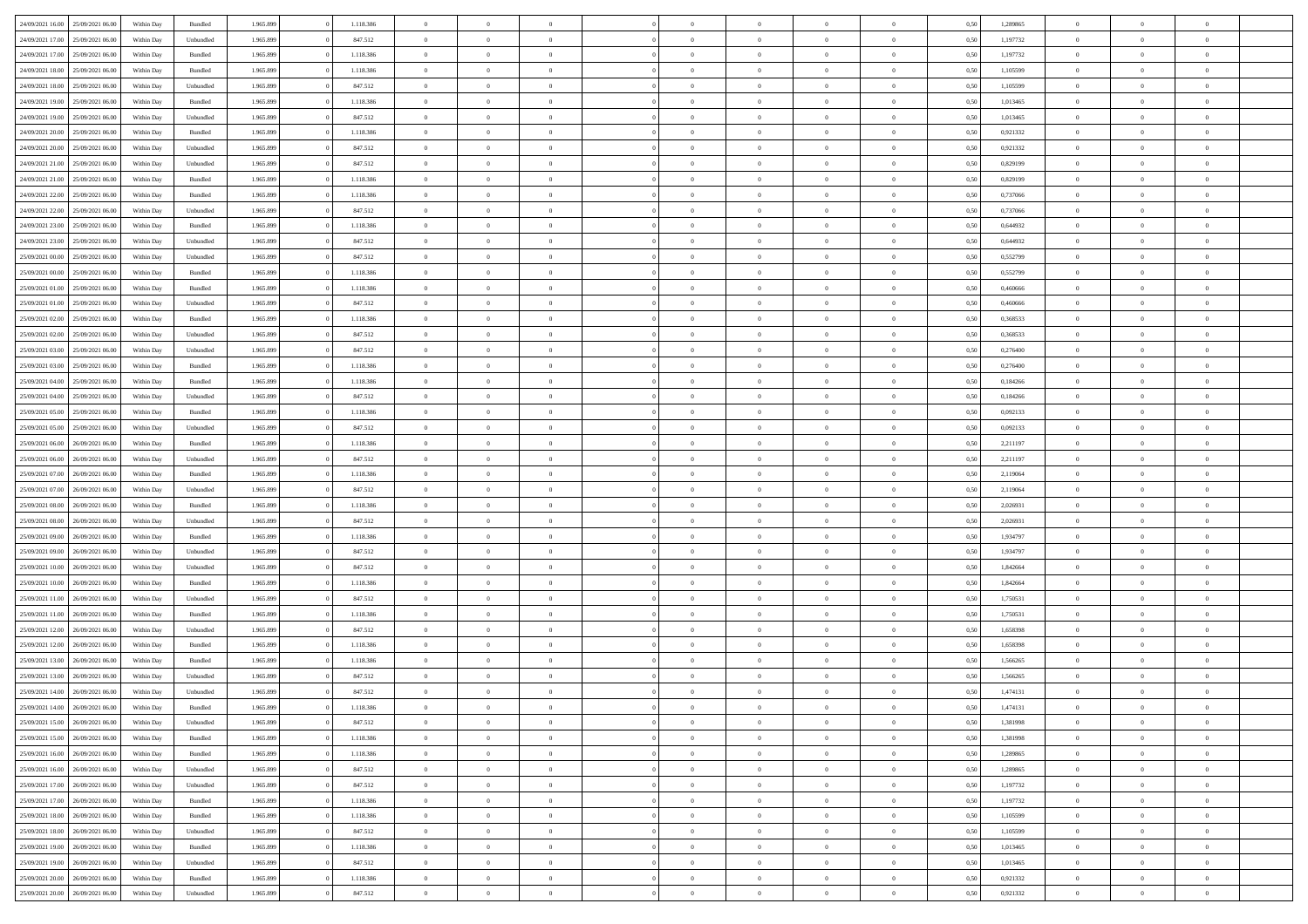| 25/09/2021 21:00 26/09/2021 06:00    | Within Day | Unbundled          | 1.965.899 | 847.512   | $\overline{0}$ | $\overline{0}$ | $\Omega$       | $\Omega$       | $\Omega$       |                | $\overline{0}$ | 0,50 | 0,829199 | $\mathbf{0}$   | $\Omega$       | $\Omega$       |  |
|--------------------------------------|------------|--------------------|-----------|-----------|----------------|----------------|----------------|----------------|----------------|----------------|----------------|------|----------|----------------|----------------|----------------|--|
| 25/09/2021 21:00<br>26/09/2021 06:00 | Within Day | Bundled            | 1.965.899 | 1.118.386 | $\bf{0}$       | $\overline{0}$ | $\overline{0}$ | $\theta$       | $\overline{0}$ | $\overline{0}$ | $\,$ 0         | 0,50 | 0,829199 | $\mathbf{0}$   | $\theta$       | $\bf{0}$       |  |
| 25/09/2021 22:00<br>26/09/2021 06.00 | Within Day | Unbundled          | 1.965.899 | 847.512   | $\overline{0}$ | $\overline{0}$ | $\overline{0}$ | $\bf{0}$       | $\bf{0}$       | $\overline{0}$ | $\mathbf{0}$   | 0,50 | 0,737066 | $\bf{0}$       | $\bf{0}$       | $\bf{0}$       |  |
| 25/09/2021 22:00<br>26/09/2021 06:00 | Within Day | Bundled            | 1.965.899 | 1.118.386 | $\overline{0}$ | $\overline{0}$ | $\overline{0}$ | $\overline{0}$ | $\overline{0}$ | $\overline{0}$ | $\overline{0}$ | 0.50 | 0.737066 | $\mathbf{0}$   | $\overline{0}$ | $\bf{0}$       |  |
|                                      |            |                    |           |           |                |                |                |                |                |                |                |      |          |                |                |                |  |
| 25/09/2021 23:00<br>26/09/2021 06:00 | Within Day | Unbundled          | 1.965.899 | 847.512   | $\bf{0}$       | $\overline{0}$ | $\overline{0}$ | $\theta$       | $\overline{0}$ | $\overline{0}$ | $\bf{0}$       | 0,50 | 0,644932 | $\theta$       | $\theta$       | $\overline{0}$ |  |
| 25/09/2021 23:00<br>26/09/2021 06.00 | Within Day | Bundled            | 1.965.899 | 1.118.386 | $\overline{0}$ | $\overline{0}$ | $\overline{0}$ | $\bf{0}$       | $\overline{0}$ | $\overline{0}$ | $\overline{0}$ | 0,50 | 0,644932 | $\overline{0}$ | $\overline{0}$ | $\overline{0}$ |  |
| 26/09/2021 00:00<br>26/09/2021 06:00 | Within Day | Bundled            | 1.965.899 | 1.118.386 | $\overline{0}$ | $\overline{0}$ | $\overline{0}$ | $\overline{0}$ | $\overline{0}$ | $\overline{0}$ | $\mathbf{0}$   | 0.50 | 0,552799 | $\mathbf{0}$   | $\overline{0}$ | $\overline{0}$ |  |
| 26/09/2021 00:00<br>26/09/2021 06:00 | Within Day | Unbundled          | 1.965.899 | 847.512   | $\bf{0}$       | $\overline{0}$ | $\overline{0}$ | $\theta$       | $\overline{0}$ | $\overline{0}$ | $\bf{0}$       | 0,50 | 0,552799 | $\theta$       | $\theta$       | $\bf{0}$       |  |
| 26/09/2021 01:00<br>26/09/2021 06.00 | Within Day | Bundled            | 1.965.899 | 1.118.386 | $\overline{0}$ | $\overline{0}$ | $\overline{0}$ | $\bf{0}$       | $\bf{0}$       | $\overline{0}$ | $\bf{0}$       | 0,50 | 0,460666 | $\bf{0}$       | $\bf{0}$       | $\bf{0}$       |  |
| 26/09/2021 06:00                     |            | Unbundled          | 1.965.899 | 847.512   | $\overline{0}$ | $\overline{0}$ | $\overline{0}$ | $\overline{0}$ | $\overline{0}$ | $\overline{0}$ | $\overline{0}$ | 0.50 | 0.460666 | $\overline{0}$ | $\overline{0}$ | $\overline{0}$ |  |
| 26/09/2021 01:00                     | Within Day |                    |           |           |                |                |                |                |                |                |                |      |          |                |                |                |  |
| 26/09/2021 02:00<br>26/09/2021 06:00 | Within Day | Unbundled          | 1.965.899 | 847.512   | $\bf{0}$       | $\overline{0}$ | $\overline{0}$ | $\overline{0}$ | $\overline{0}$ | $\overline{0}$ | $\,$ 0         | 0,50 | 0,368533 | $\theta$       | $\theta$       | $\bf{0}$       |  |
| 26/09/2021 02:00<br>26/09/2021 06.00 | Within Day | Bundled            | 1.965.899 | 1.118.386 | $\overline{0}$ | $\overline{0}$ | $\overline{0}$ | $\bf{0}$       | $\bf{0}$       | $\overline{0}$ | $\mathbf{0}$   | 0,50 | 0,368533 | $\bf{0}$       | $\bf{0}$       | $\bf{0}$       |  |
| 26/09/2021 03:00<br>26/09/2021 06:00 | Within Day | Unbundled          | 1.965.899 | 847.512   | $\overline{0}$ | $\overline{0}$ | $\overline{0}$ | $\overline{0}$ | $\overline{0}$ | $\overline{0}$ | $\overline{0}$ | 0.50 | 0.276400 | $\mathbf{0}$   | $\overline{0}$ | $\bf{0}$       |  |
| 26/09/2021 03:00<br>26/09/2021 06:00 | Within Day | Bundled            | 1.965.899 | 1.118.386 | $\bf{0}$       | $\overline{0}$ | $\overline{0}$ | $\theta$       | $\overline{0}$ | $\overline{0}$ | $\,$ 0         | 0,50 | 0,276400 | $\theta$       | $\theta$       | $\overline{0}$ |  |
|                                      |            |                    |           |           |                |                |                |                |                |                |                |      |          |                |                |                |  |
| 26/09/2021 04:00<br>26/09/2021 06.00 | Within Day | Unbundled          | 1.965.899 | 847.512   | $\overline{0}$ | $\overline{0}$ | $\overline{0}$ | $\bf{0}$       | $\overline{0}$ | $\overline{0}$ | $\overline{0}$ | 0,50 | 0,184266 | $\overline{0}$ | $\bf{0}$       | $\overline{0}$ |  |
| 26/09/2021 04:00<br>26/09/2021 06:00 | Within Day | Bundled            | 1.965.899 | 1.118.386 | $\overline{0}$ | $\overline{0}$ | $\overline{0}$ | $\overline{0}$ | $\overline{0}$ | $\overline{0}$ | $\mathbf{0}$   | 0.50 | 0,184266 | $\overline{0}$ | $\overline{0}$ | $\overline{0}$ |  |
| 26/09/2021 05:00<br>26/09/2021 06:00 | Within Day | Bundled            | 1.965.899 | 1.118.386 | $\bf{0}$       | $\overline{0}$ | $\overline{0}$ | $\overline{0}$ | $\overline{0}$ | $\overline{0}$ | $\bf{0}$       | 0,50 | 0,092133 | $\theta$       | $\theta$       | $\bf{0}$       |  |
| 26/09/2021 05:00<br>26/09/2021 06.00 | Within Day | Unbundled          | 1.965.899 | 847.512   | $\overline{0}$ | $\overline{0}$ | $\bf{0}$       | $\bf{0}$       | $\bf{0}$       | $\overline{0}$ | $\mathbf{0}$   | 0,50 | 0,092133 | $\bf{0}$       | $\bf{0}$       | $\bf{0}$       |  |
| 26/09/2021 06:00<br>27/09/2021 06.00 | Within Day | Unbundled          | 1.965.899 | 847.512   | $\overline{0}$ | $\overline{0}$ | $\overline{0}$ | $\overline{0}$ | $\overline{0}$ | $\overline{0}$ | $\overline{0}$ | 0.50 | 2,211197 | $\overline{0}$ | $\overline{0}$ | $\overline{0}$ |  |
| 26/09/2021 06:00<br>27/09/2021 06:00 | Within Day | $\mathbf B$ undled | 1.965.899 | 1.118.386 | $\bf{0}$       | $\overline{0}$ | $\overline{0}$ | $\theta$       | $\overline{0}$ | $\overline{0}$ | $\,$ 0         | 0,50 | 2,211197 | $\theta$       | $\theta$       | $\bf{0}$       |  |
|                                      |            |                    |           |           |                | $\overline{0}$ |                |                | $\bf{0}$       |                |                |      |          | $\bf{0}$       | $\bf{0}$       | $\bf{0}$       |  |
| 26/09/2021 07:00<br>27/09/2021 06:00 | Within Day | Unbundled          | 1.965.899 | 847.512   | $\overline{0}$ |                | $\overline{0}$ | $\bf{0}$       |                | $\overline{0}$ | $\mathbf{0}$   | 0,50 | 2,119064 |                |                |                |  |
| 26/09/2021 07:00<br>27/09/2021 06:00 | Within Day | Bundled            | 1.965.899 | 1.118.386 | $\overline{0}$ | $\overline{0}$ | $\overline{0}$ | $\overline{0}$ | $\overline{0}$ | $\overline{0}$ | $\overline{0}$ | 0.50 | 2.119064 | $\overline{0}$ | $\overline{0}$ | $\bf{0}$       |  |
| 26/09/2021 08:00<br>27/09/2021 06:00 | Within Day | Unbundled          | 1.965.899 | 847.512   | $\bf{0}$       | $\overline{0}$ | $\overline{0}$ | $\overline{0}$ | $\overline{0}$ | $\overline{0}$ | $\,$ 0         | 0,50 | 2,026931 | $\mathbf{0}$   | $\theta$       | $\bf{0}$       |  |
| 26/09/2021 08:00<br>27/09/2021 06.00 | Within Day | Bundled            | 1.965.899 | 1.118.386 | $\overline{0}$ | $\overline{0}$ | $\overline{0}$ | $\bf{0}$       | $\overline{0}$ | $\overline{0}$ | $\overline{0}$ | 0,50 | 2,026931 | $\overline{0}$ | $\overline{0}$ | $\overline{0}$ |  |
| 26/09/2021 09:00<br>27/09/2021 06.00 | Within Day | Bundled            | 1.965.899 | 1.118.386 | $\overline{0}$ | $\overline{0}$ | $\overline{0}$ | $\overline{0}$ | $\overline{0}$ | $\overline{0}$ | $\overline{0}$ | 0.50 | 1,934797 | $\overline{0}$ | $\overline{0}$ | $\overline{0}$ |  |
| 26/09/2021 09:00<br>27/09/2021 06:00 | Within Day | Unbundled          | 1.965.899 | 847.512   | $\bf{0}$       | $\overline{0}$ | $\overline{0}$ | $\overline{0}$ | $\overline{0}$ | $\overline{0}$ | $\bf{0}$       | 0,50 | 1,934797 | $\theta$       | $\theta$       | $\bf{0}$       |  |
| 26/09/2021 11:00<br>27/09/2021 06:00 | Within Day | Bundled            | 1.965.899 | 1.118.386 | $\overline{0}$ | $\overline{0}$ | $\overline{0}$ | $\bf{0}$       | $\bf{0}$       | $\overline{0}$ | $\bf{0}$       | 0,50 | 1,750531 | $\bf{0}$       | $\bf{0}$       | $\bf{0}$       |  |
| 27/09/2021 06:00                     |            | Unbundled          | 1.965.899 | 847.512   | $\overline{0}$ | $\overline{0}$ | $\overline{0}$ | $\overline{0}$ | $\overline{0}$ | $\overline{0}$ | $\overline{0}$ | 0.50 | 1,750531 | $\overline{0}$ | $\overline{0}$ | $\bf{0}$       |  |
| 26/09/2021 11:00                     | Within Day |                    |           |           |                |                |                |                |                |                |                |      |          |                |                |                |  |
| 26/09/2021 12:00<br>27/09/2021 06:00 | Within Day | Unbundled          | 1.965.899 | 847.512   | $\bf{0}$       | $\overline{0}$ | $\overline{0}$ | $\overline{0}$ | $\overline{0}$ | $\overline{0}$ | $\,$ 0         | 0,50 | 1,658398 | $\theta$       | $\theta$       | $\bf{0}$       |  |
| 26/09/2021 12:00<br>27/09/2021 06:00 | Within Day | Bundled            | 1.965.899 | 1.118.386 | $\overline{0}$ | $\overline{0}$ | $\overline{0}$ | $\bf{0}$       | $\bf{0}$       | $\overline{0}$ | $\mathbf{0}$   | 0,50 | 1,658398 | $\overline{0}$ | $\bf{0}$       | $\bf{0}$       |  |
| 26/09/2021 13:00<br>27/09/2021 06.00 | Within Day | Unbundled          | 1.965.899 | 847.512   | $\overline{0}$ | $\overline{0}$ | $\overline{0}$ | $\overline{0}$ | $\overline{0}$ | $\Omega$       | $\overline{0}$ | 0,50 | 1,566265 | $\bf{0}$       | $\Omega$       | $\Omega$       |  |
| 26/09/2021 13:00<br>27/09/2021 06:00 | Within Day | Bundled            | 1.965.899 | 1.118.386 | $\bf{0}$       | $\overline{0}$ | $\overline{0}$ | $\theta$       | $\overline{0}$ | $\overline{0}$ | $\,$ 0         | 0,50 | 1,566265 | $\theta$       | $\theta$       | $\bf{0}$       |  |
| 26/09/2021 14:00<br>27/09/2021 06:00 | Within Day | Unbundled          | 1.965.899 | 847.512   | $\overline{0}$ | $\overline{0}$ | $\overline{0}$ | $\bf{0}$       | $\overline{0}$ | $\overline{0}$ | $\overline{0}$ | 0,50 | 1,474131 | $\overline{0}$ | $\bf{0}$       | $\overline{0}$ |  |
| 26/09/2021 14:00<br>27/09/2021 06:00 | Within Day | Bundled            | 1.965.899 | 1.118.386 | $\overline{0}$ | $\overline{0}$ | $\overline{0}$ | $\overline{0}$ | $\overline{0}$ | $\Omega$       | $\overline{0}$ | 0.50 | 1,474131 | $\overline{0}$ | $\Omega$       | $\Omega$       |  |
| 26/09/2021 15:00<br>27/09/2021 06:00 | Within Day | Unbundled          | 1.965.899 | 847.512   | $\bf{0}$       | $\overline{0}$ | $\overline{0}$ | $\overline{0}$ | $\overline{0}$ | $\overline{0}$ | $\bf{0}$       | 0,50 | 1,381998 | $\theta$       | $\theta$       | $\bf{0}$       |  |
|                                      |            |                    |           |           |                |                |                |                |                |                |                |      |          |                |                |                |  |
| 26/09/2021 15:00<br>27/09/2021 06.00 | Within Day | Bundled            | 1.965.899 | 1.118.386 | $\overline{0}$ | $\overline{0}$ | $\overline{0}$ | $\bf{0}$       | $\bf{0}$       | $\overline{0}$ | $\bf{0}$       | 0,50 | 1,381998 | $\bf{0}$       | $\bf{0}$       | $\bf{0}$       |  |
| 26/09/2021 16:00<br>27/09/2021 06:00 | Within Day | Bundled            | 1.965.899 | 1.118.386 | $\overline{0}$ | $\overline{0}$ | $\Omega$       | $\overline{0}$ | $\overline{0}$ | $\Omega$       | $\theta$       | 0.50 | 1,289865 | $\overline{0}$ | $\Omega$       | $\Omega$       |  |
| 26/09/2021 16:00<br>27/09/2021 06:00 | Within Day | Unbundled          | 1.965.899 | 847.512   | $\bf{0}$       | $\overline{0}$ | $\overline{0}$ | $\overline{0}$ | $\overline{0}$ | $\overline{0}$ | $\,$ 0         | 0,50 | 1,289865 | $\,$ 0 $\,$    | $\theta$       | $\bf{0}$       |  |
| 26/09/2021 17:00<br>27/09/2021 06:00 | Within Day | Bundled            | 1.965.899 | 1.118.386 | $\overline{0}$ | $\overline{0}$ | $\overline{0}$ | $\bf{0}$       | $\bf{0}$       | $\overline{0}$ | $\mathbf{0}$   | 0,50 | 1,197732 | $\overline{0}$ | $\bf{0}$       | $\bf{0}$       |  |
| 26/09/2021 17:00<br>27/09/2021 06.00 | Within Day | Unbundled          | 1.965.899 | 847.512   | $\overline{0}$ | $\overline{0}$ | $\overline{0}$ | $\overline{0}$ | $\bf{0}$       | $\Omega$       | $\overline{0}$ | 0,50 | 1,197732 | $\overline{0}$ | $\Omega$       | $\Omega$       |  |
| 26/09/2021 18:00<br>27/09/2021 06:00 | Within Day | Unbundled          | 1.965.899 | 847.512   | $\bf{0}$       | $\overline{0}$ | $\overline{0}$ | $\overline{0}$ | $\overline{0}$ | $\overline{0}$ | $\,$ 0         | 0,50 | 1,105599 | $\,0\,$        | $\theta$       | $\bf{0}$       |  |
| 26/09/2021 18:00<br>27/09/2021 06.00 | Within Day | Bundled            | 1.965.899 | 1.118.386 | $\overline{0}$ | $\overline{0}$ | $\overline{0}$ | $\bf{0}$       | $\overline{0}$ | $\overline{0}$ | $\overline{0}$ | 0,50 | 1,105599 | $\overline{0}$ | $\bf{0}$       | $\bf{0}$       |  |
|                                      |            |                    |           |           |                |                |                |                |                |                |                |      |          |                |                |                |  |
| 26/09/2021 19:00<br>27/09/2021 06.00 | Within Day | Unbundled          | 1.965.899 | 847.512   | $\overline{0}$ | $\Omega$       | $\Omega$       | $\Omega$       | $\overline{0}$ | $\Omega$       | $\overline{0}$ | 0.50 | 1,013465 | $\overline{0}$ | $\Omega$       | $\Omega$       |  |
| 26/09/2021 19:00 27/09/2021 06:00    | Within Day | Bundled            | 1.965.899 | 1.118.386 | $\bf{0}$       | $\bf{0}$       | $\bf{0}$       | $\bf{0}$       | $\bf{0}$       | $\overline{0}$ | $\,$ 0         | 0,50 | 1,013465 | $\bf{0}$       | $\,$ 0         | $\,$ 0         |  |
| 26/09/2021 20:00 27/09/2021 06:00    | Within Day | Unbundled          | 1.965.899 | 847.512   | $\bf{0}$       | $\bf{0}$       |                | $\bf{0}$       |                |                |                | 0,50 | 0,921332 | $\bf{0}$       | $\bf{0}$       |                |  |
| 26/09/2021 20:00 27/09/2021 06:00    | Within Day | Bundled            | 1.965.899 | 1.118.386 | $\overline{0}$ | $\overline{0}$ | $\theta$       | $\overline{0}$ | $\overline{0}$ | $\theta$       | $\mathbf{0}$   | 0,50 | 0,921332 | $\overline{0}$ | $\theta$       | $\theta$       |  |
| 26/09/2021 21.00 27/09/2021 06:00    | Within Day | Bundled            | 1.965.899 | 1.118.386 | $\overline{0}$ | $\overline{0}$ | $\overline{0}$ | $\bf{0}$       | $\overline{0}$ | $\overline{0}$ | $\mathbf{0}$   | 0,50 | 0,829199 | $\,0\,$        | $\overline{0}$ | $\,$ 0 $\,$    |  |
| 26/09/2021 21:00 27/09/2021 06:00    | Within Day | Unbundled          | 1.965.899 | 847.512   | $\overline{0}$ | $\overline{0}$ | $\overline{0}$ | $\bf{0}$       | $\overline{0}$ | $\overline{0}$ | $\overline{0}$ | 0,50 | 0,829199 | $\overline{0}$ | $\overline{0}$ | $\overline{0}$ |  |
| 26/09/2021 22:00 27/09/2021 06:00    | Within Day | Bundled            | 1.965.899 | 1.118.386 | $\overline{0}$ | $\overline{0}$ | $\overline{0}$ | $\overline{0}$ | $\bf{0}$       | $\overline{0}$ | $\overline{0}$ | 0,50 | 0,737066 | $\overline{0}$ | $\overline{0}$ | $\overline{0}$ |  |
|                                      |            |                    |           |           |                |                |                |                |                |                |                |      |          |                |                |                |  |
| 26/09/2021 22:00<br>27/09/2021 06:00 | Within Day | Unbundled          | 1.965.899 | 847.512   | $\overline{0}$ | $\overline{0}$ | $\overline{0}$ | $\overline{0}$ | $\overline{0}$ | $\overline{0}$ | $\mathbf{0}$   | 0,50 | 0,737066 | $\,0\,$        | $\theta$       | $\overline{0}$ |  |
| 26/09/2021 23.00<br>27/09/2021 06:00 | Within Day | Unbundled          | 1.965.899 | 847.512   | $\overline{0}$ | $\overline{0}$ | $\overline{0}$ | $\overline{0}$ | $\overline{0}$ | $\overline{0}$ | $\overline{0}$ | 0,50 | 0,644932 | $\overline{0}$ | $\overline{0}$ | $\overline{0}$ |  |
| 27/09/2021 06:00<br>26/09/2021 23:00 | Within Day | Bundled            | 1.965.899 | 1.118.386 | $\overline{0}$ | $\overline{0}$ | $\overline{0}$ | $\overline{0}$ | $\overline{0}$ | $\overline{0}$ | $\overline{0}$ | 0.50 | 0.644932 | $\overline{0}$ | $\overline{0}$ | $\overline{0}$ |  |
| 27/09/2021 00:00<br>27/09/2021 06:00 | Within Day | Bundled            | 1.965.899 | 1.118.386 | $\overline{0}$ | $\overline{0}$ | $\overline{0}$ | $\bf{0}$       | $\bf{0}$       | $\overline{0}$ | $\,$ 0 $\,$    | 0,50 | 0,552799 | $\,0\,$        | $\theta$       | $\,$ 0         |  |
| 27/09/2021 06:00<br>27/09/2021 00:00 | Within Day | Unbundled          | 1.965.899 | 847.512   | $\overline{0}$ | $\overline{0}$ | $\overline{0}$ | $\bf{0}$       | $\overline{0}$ | $\overline{0}$ | $\overline{0}$ | 0,50 | 0,552799 | $\bf{0}$       | $\bf{0}$       | $\overline{0}$ |  |
| 27/09/2021 01:00 27/09/2021 06:00    | Within Day | Bundled            | 1.965.899 | 1.118.386 | $\overline{0}$ | $\overline{0}$ | $\overline{0}$ | $\overline{0}$ | $\overline{0}$ | $\overline{0}$ | $\overline{0}$ | 0.50 | 0.460666 | $\overline{0}$ | $\overline{0}$ | $\overline{0}$ |  |
|                                      |            |                    |           |           |                | $\overline{0}$ |                |                |                |                |                |      |          | $\,0\,$        | $\,0\,$        |                |  |
| 27/09/2021 01:00<br>27/09/2021 06:00 | Within Day | Unbundled          | 1.965.899 | 847.512   | $\overline{0}$ |                | $\overline{0}$ | $\bf{0}$       | $\bf{0}$       | $\overline{0}$ | $\,$ 0 $\,$    | 0,50 | 0,460666 |                |                | $\,$ 0         |  |
| 27/09/2021 02:00 27/09/2021 06:00    | Within Day | Unbundled          | 1.965.899 | 847.512   | $\overline{0}$ | $\overline{0}$ | $\overline{0}$ | $\bf{0}$       | $\overline{0}$ | $\overline{0}$ | $\overline{0}$ | 0,50 | 0,368533 | $\overline{0}$ | $\bf{0}$       | $\overline{0}$ |  |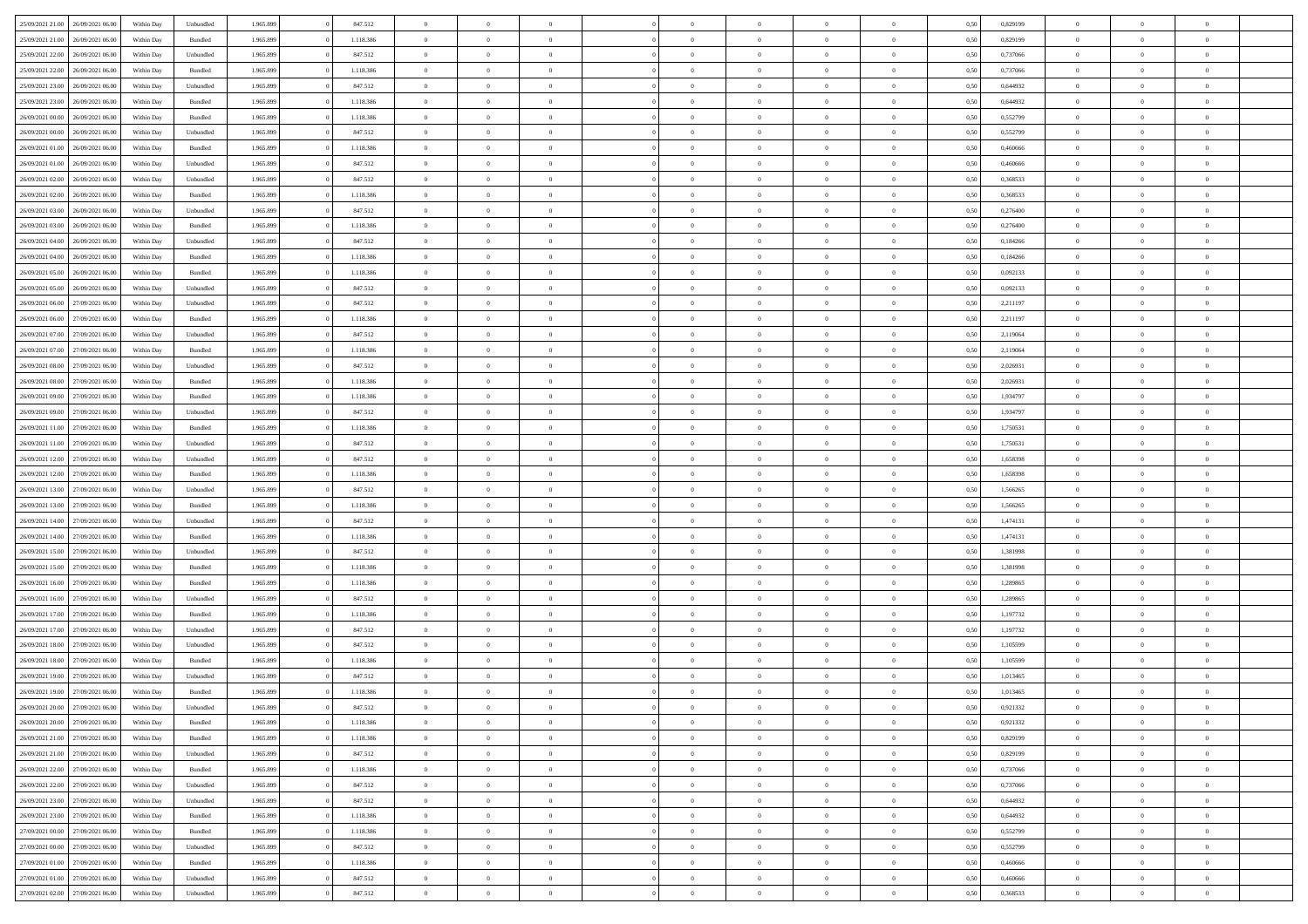| 27/09/2021 02:00 | 27/09/2021 06:00 | Within Day | Bundled            | 1.965.899 | 1.118.386 | $\overline{0}$ | $\theta$       |                | $\Omega$       | $\Omega$       | $\theta$       | $\theta$       | 0,50 | 0,368533 | $\theta$       | $\theta$       | $\theta$       |  |
|------------------|------------------|------------|--------------------|-----------|-----------|----------------|----------------|----------------|----------------|----------------|----------------|----------------|------|----------|----------------|----------------|----------------|--|
|                  |                  |            |                    |           |           |                |                |                |                |                |                |                |      |          |                |                |                |  |
| 27/09/2021 03:00 | 27/09/2021 06.00 | Within Day | Bundled            | 1.965.899 | 1.118.386 | $\overline{0}$ | $\theta$       | $\overline{0}$ | $\overline{0}$ | $\bf{0}$       | $\overline{0}$ | $\bf{0}$       | 0,50 | 0,276400 | $\theta$       | $\theta$       | $\overline{0}$ |  |
| 27/09/2021 03:00 | 27/09/2021 06:00 | Within Day | Unbundled          | 1.965.899 | 847.512   | $\overline{0}$ | $\overline{0}$ | $\overline{0}$ | $\bf{0}$       | $\bf{0}$       | $\bf{0}$       | $\mathbf{0}$   | 0,50 | 0,276400 | $\overline{0}$ | $\overline{0}$ | $\overline{0}$ |  |
| 27/09/2021 04:00 | 27/09/2021 06:00 | Within Dav | Unbundled          | 1.965.899 | 847.512   | $\overline{0}$ | $\overline{0}$ | $\overline{0}$ | $\overline{0}$ | $\bf{0}$       | $\overline{0}$ | $\overline{0}$ | 0.50 | 0.184266 | $\theta$       | $\theta$       | $\overline{0}$ |  |
| 27/09/2021 04:00 | 27/09/2021 06.00 | Within Day | Bundled            | 1.965.899 | 1.118.386 | $\overline{0}$ | $\theta$       | $\overline{0}$ | $\overline{0}$ | $\bf{0}$       | $\overline{0}$ | $\bf{0}$       | 0,50 | 0,184266 | $\theta$       | $\overline{0}$ | $\overline{0}$ |  |
|                  |                  |            |                    |           |           |                |                |                |                |                |                |                |      |          |                |                |                |  |
| 27/09/2021 05:00 | 27/09/2021 06:00 | Within Day | Bundled            | 1.965.899 | 1.118.386 | $\overline{0}$ | $\overline{0}$ | $\overline{0}$ | $\bf{0}$       | $\overline{0}$ | $\overline{0}$ | $\mathbf{0}$   | 0,50 | 0,092133 | $\overline{0}$ | $\overline{0}$ | $\bf{0}$       |  |
| 27/09/2021 05:00 | 27/09/2021 06:00 | Within Dav | Unbundled          | 1.965.899 | 847.512   | $\overline{0}$ | $\overline{0}$ | $\overline{0}$ | $\overline{0}$ | $\overline{0}$ | $\overline{0}$ | $\overline{0}$ | 0.50 | 0,092133 | $\theta$       | $\overline{0}$ | $\overline{0}$ |  |
| 27/09/2021 06:00 | 28/09/2021 06:00 | Within Day | Unbundled          | 1.965.899 | 847.512   | $\overline{0}$ | $\theta$       | $\overline{0}$ | $\overline{0}$ | $\bf{0}$       | $\overline{0}$ | $\bf{0}$       | 0,50 | 2,211197 | $\theta$       | $\theta$       | $\overline{0}$ |  |
| 27/09/2021 06:00 | 28/09/2021 06:00 | Within Day | Bundled            | 1.965.899 | 1.118.386 | $\overline{0}$ | $\overline{0}$ | $\overline{0}$ | $\overline{0}$ | $\bf{0}$       | $\overline{0}$ | $\bf{0}$       | 0,50 | 2,211197 | $\,0\,$        | $\overline{0}$ | $\overline{0}$ |  |
| 27/09/2021 07:00 | 28/09/2021 06:00 | Within Dav | Bundled            | 1.965.899 | 1.118.386 | $\overline{0}$ | $\overline{0}$ | $\overline{0}$ | $\overline{0}$ | $\overline{0}$ | $\overline{0}$ | $\overline{0}$ | 0.50 | 2,119064 | $\theta$       | $\overline{0}$ | $\overline{0}$ |  |
| 27/09/2021 07:00 | 28/09/2021 06:00 | Within Day | Unbundled          | 1.965.899 | 847.512   | $\overline{0}$ | $\theta$       | $\overline{0}$ | $\overline{0}$ | $\bf{0}$       | $\overline{0}$ | $\bf{0}$       | 0,50 | 2,119064 | $\,$ 0 $\,$    | $\overline{0}$ | $\overline{0}$ |  |
| 27/09/2021 08:00 | 28/09/2021 06:00 | Within Day | Unbundled          | 1.965.899 | 847.512   | $\overline{0}$ | $\overline{0}$ | $\overline{0}$ | $\overline{0}$ | $\bf{0}$       | $\overline{0}$ | $\mathbf{0}$   | 0,50 | 2,026931 | $\overline{0}$ | $\overline{0}$ | $\overline{0}$ |  |
|                  |                  |            |                    |           |           |                |                |                |                |                |                |                |      |          | $\theta$       |                |                |  |
| 27/09/2021 08:00 | 28/09/2021 06:00 | Within Day | Bundled            | 1.965.899 | 1.118.386 | $\overline{0}$ | $\overline{0}$ | $\overline{0}$ | $\overline{0}$ | $\bf{0}$       | $\overline{0}$ | $\overline{0}$ | 0.50 | 2.026931 |                | $\theta$       | $\overline{0}$ |  |
| 27/09/2021 09:00 | 28/09/2021 06:00 | Within Day | Bundled            | 1.965.899 | 1.118.386 | $\overline{0}$ | $\theta$       | $\overline{0}$ | $\overline{0}$ | $\bf{0}$       | $\overline{0}$ | $\bf{0}$       | 0,50 | 1,934797 | $\theta$       | $\overline{0}$ | $\overline{0}$ |  |
| 27/09/2021 09:00 | 28/09/2021 06:00 | Within Day | Unbundled          | 1.965.899 | 847.512   | $\overline{0}$ | $\overline{0}$ | $\overline{0}$ | $\overline{0}$ | $\overline{0}$ | $\overline{0}$ | $\mathbf{0}$   | 0,50 | 1,934797 | $\overline{0}$ | $\overline{0}$ | $\bf{0}$       |  |
| 27/09/2021 10:00 | 28/09/2021 06:00 | Within Dav | Bundled            | 1.965.899 | 1.118.386 | $\overline{0}$ | $\overline{0}$ | $\overline{0}$ | $\overline{0}$ | $\overline{0}$ | $\overline{0}$ | $\overline{0}$ | 0.50 | 1,842664 | $\theta$       | $\overline{0}$ | $\overline{0}$ |  |
| 27/09/2021 10:00 | 28/09/2021 06:00 | Within Day | Unbundled          | 1.965.899 | 847.512   | $\overline{0}$ | $\theta$       | $\overline{0}$ | $\overline{0}$ | $\bf{0}$       | $\overline{0}$ | $\bf{0}$       | 0,50 | 1,842664 | $\theta$       | $\theta$       | $\overline{0}$ |  |
| 27/09/2021 11:00 | 28/09/2021 06:00 | Within Day | Unbundled          | 1.965.899 | 847.512   | $\overline{0}$ | $\overline{0}$ | $\overline{0}$ | $\overline{0}$ | $\bf{0}$       | $\overline{0}$ | $\mathbf{0}$   | 0,50 | 1,750531 | $\bf{0}$       | $\overline{0}$ | $\overline{0}$ |  |
| 27/09/2021 11:00 | 28/09/2021 06:00 | Within Day | Bundled            | 1.965.899 | 1.118.386 | $\overline{0}$ | $\overline{0}$ | $\overline{0}$ | $\overline{0}$ | $\overline{0}$ | $\overline{0}$ | $\overline{0}$ | 0.50 | 1,750531 | $\theta$       | $\overline{0}$ | $\overline{0}$ |  |
| 27/09/2021 12:00 | 28/09/2021 06:00 |            |                    | 1.965.899 | 1.118.386 | $\overline{0}$ | $\theta$       | $\overline{0}$ | $\overline{0}$ | $\bf{0}$       | $\overline{0}$ |                |      | 1,658398 | $\,$ 0 $\,$    | $\theta$       | $\overline{0}$ |  |
|                  |                  | Within Day | Bundled            |           |           |                |                |                |                |                |                | $\bf{0}$       | 0,50 |          |                |                |                |  |
| 27/09/2021 12:00 | 28/09/2021 06:00 | Within Day | Unbundled          | 1.965.899 | 847.512   | $\overline{0}$ | $\overline{0}$ | $\overline{0}$ | $\overline{0}$ | $\bf{0}$       | $\overline{0}$ | $\bf{0}$       | 0,50 | 1,658398 | $\overline{0}$ | $\overline{0}$ | $\overline{0}$ |  |
| 27/09/2021 13:00 | 28/09/2021 06:00 | Within Day | Unbundled          | 1.965.899 | 847.512   | $\overline{0}$ | $\overline{0}$ | $\overline{0}$ | $\overline{0}$ | $\bf{0}$       | $\overline{0}$ | $\overline{0}$ | 0.50 | 1.566265 | $\theta$       | $\overline{0}$ | $\overline{0}$ |  |
| 27/09/2021 13:00 | 28/09/2021 06:00 | Within Day | Bundled            | 1.965.899 | 1.118.386 | $\overline{0}$ | $\theta$       | $\overline{0}$ | $\overline{0}$ | $\bf{0}$       | $\overline{0}$ | $\bf{0}$       | 0,50 | 1,566265 | $\,$ 0 $\,$    | $\overline{0}$ | $\overline{0}$ |  |
| 27/09/2021 14:00 | 28/09/2021 06:00 | Within Day | Bundled            | 1.965.899 | 1.118.386 | $\overline{0}$ | $\overline{0}$ | $\overline{0}$ | $\bf{0}$       | $\overline{0}$ | $\overline{0}$ | $\mathbf{0}$   | 0,50 | 1,474131 | $\overline{0}$ | $\overline{0}$ | $\bf{0}$       |  |
| 27/09/2021 14:00 | 28/09/2021 06:00 | Within Dav | Unbundled          | 1.965.899 | 847.512   | $\overline{0}$ | $\overline{0}$ | $\overline{0}$ | $\overline{0}$ | $\overline{0}$ | $\overline{0}$ | $\overline{0}$ | 0.50 | 1,474131 | $\overline{0}$ | $\overline{0}$ | $\overline{0}$ |  |
| 27/09/2021 15:00 | 28/09/2021 06:00 | Within Day | Unbundled          | 1.965.899 | 847.512   | $\overline{0}$ | $\theta$       | $\overline{0}$ | $\overline{0}$ | $\bf{0}$       | $\overline{0}$ | $\bf{0}$       | 0,50 | 1,381998 | $\theta$       | $\theta$       | $\overline{0}$ |  |
|                  |                  |            |                    |           |           |                |                |                |                |                |                |                |      |          |                |                |                |  |
| 27/09/2021 15:00 | 28/09/2021 06:00 | Within Day | Bundled            | 1.965.899 | 1.118.386 | $\overline{0}$ | $\overline{0}$ | $\overline{0}$ | $\bf{0}$       | $\bf{0}$       | $\bf{0}$       | $\bf{0}$       | 0,50 | 1,381998 | $\,0\,$        | $\overline{0}$ | $\overline{0}$ |  |
| 27/09/2021 16:00 | 28/09/2021 06:00 | Within Day | Unbundled          | 1.965.899 | 847.512   | $\overline{0}$ | $\overline{0}$ | $\overline{0}$ | $\overline{0}$ | $\overline{0}$ | $\overline{0}$ | $\overline{0}$ | 0.50 | 1,289865 | $\theta$       | $\overline{0}$ | $\overline{0}$ |  |
| 27/09/2021 16:00 | 28/09/2021 06:00 | Within Day | Bundled            | 1.965.899 | 1.118.386 | $\overline{0}$ | $\theta$       | $\overline{0}$ | $\overline{0}$ | $\bf{0}$       | $\overline{0}$ | $\bf{0}$       | 0,50 | 1,289865 | $\,$ 0 $\,$    | $\overline{0}$ | $\overline{0}$ |  |
| 27/09/2021 17:00 | 28/09/2021 06:00 | Within Day | Bundled            | 1.965.899 | 1.118.386 | $\overline{0}$ | $\overline{0}$ | $\overline{0}$ | $\bf{0}$       | $\bf{0}$       | $\bf{0}$       | $\bf{0}$       | 0,50 | 1,197732 | $\overline{0}$ | $\overline{0}$ | $\overline{0}$ |  |
| 27/09/2021 17:00 | 28/09/2021 06:00 | Within Day | Unbundled          | 1.965.899 | 847.512   | $\overline{0}$ | $\Omega$       | $\overline{0}$ | $\Omega$       | $\Omega$       | $\overline{0}$ | $\overline{0}$ | 0,50 | 1,197732 | $\,0\,$        | $\theta$       | $\theta$       |  |
| 27/09/2021 18:00 | 28/09/2021 06:00 | Within Day | Unbundled          | 1.965.899 | 847.512   | $\overline{0}$ | $\theta$       | $\overline{0}$ | $\overline{0}$ | $\bf{0}$       | $\overline{0}$ | $\bf{0}$       | 0,50 | 1,105599 | $\,$ 0 $\,$    | $\theta$       | $\overline{0}$ |  |
| 27/09/2021 18:00 | 28/09/2021 06:00 | Within Day | Bundled            | 1.965.899 | 1.118.386 | $\overline{0}$ | $\overline{0}$ | $\overline{0}$ | $\bf{0}$       | $\bf{0}$       | $\overline{0}$ | $\mathbf{0}$   | 0,50 | 1,105599 | $\overline{0}$ | $\overline{0}$ | $\bf{0}$       |  |
|                  |                  |            |                    |           |           |                |                |                |                |                |                |                |      |          |                |                |                |  |
| 27/09/2021 19:00 | 28/09/2021 06:00 | Within Day | Unbundled          | 1.965.899 | 847.512   | $\overline{0}$ | $\Omega$       | $\Omega$       | $\Omega$       | $\bf{0}$       | $\overline{0}$ | $\overline{0}$ | 0.50 | 1,013465 | $\,0\,$        | $\theta$       | $\theta$       |  |
| 27/09/2021 19:00 | 28/09/2021 06:00 | Within Day | Bundled            | 1.965.899 | 1.118.386 | $\overline{0}$ | $\theta$       | $\overline{0}$ | $\overline{0}$ | $\bf{0}$       | $\overline{0}$ | $\bf{0}$       | 0,50 | 1,013465 | $\,$ 0 $\,$    | $\theta$       | $\overline{0}$ |  |
| 27/09/2021 20:00 | 28/09/2021 06:00 | Within Day | Bundled            | 1.965.899 | 1.118.386 | $\overline{0}$ | $\overline{0}$ | $\overline{0}$ | $\bf{0}$       | $\bf{0}$       | $\bf{0}$       | $\bf{0}$       | 0,50 | 0,921332 | $\bf{0}$       | $\overline{0}$ | $\overline{0}$ |  |
| 27/09/2021 20:00 | 28/09/2021 06:00 | Within Day | Unbundled          | 1.965.899 | 847.512   | $\overline{0}$ | $\Omega$       | $\overline{0}$ | $\Omega$       | $\overline{0}$ | $\overline{0}$ | $\overline{0}$ | 0.50 | 0,921332 | $\,$ 0 $\,$    | $\theta$       | $\theta$       |  |
| 27/09/2021 21:00 | 28/09/2021 06:00 | Within Day | Bundled            | 1.965.899 | 1.118.386 | $\overline{0}$ | $\theta$       | $\overline{0}$ | $\overline{0}$ | $\bf{0}$       | $\overline{0}$ | $\bf{0}$       | 0,50 | 0,829199 | $\,$ 0 $\,$    | $\overline{0}$ | $\overline{0}$ |  |
| 27/09/2021 21:00 | 28/09/2021 06:00 | Within Day | Unbundled          | 1.965.899 | 847.512   | $\overline{0}$ | $\overline{0}$ | $\overline{0}$ | $\bf{0}$       | $\bf{0}$       | $\bf{0}$       | $\mathbf{0}$   | 0,50 | 0,829199 | $\overline{0}$ | $\overline{0}$ | $\overline{0}$ |  |
| 27/09/2021 22:00 | 28/09/2021 06:00 | Within Day | Bundled            | 1.965.899 | 1.118.386 | $\overline{0}$ | $\Omega$       | $\overline{0}$ | $\Omega$       | $\overline{0}$ | $\overline{0}$ | $\overline{0}$ | 0,50 | 0,737066 | $\,0\,$        | $\theta$       | $\theta$       |  |
| 27/09/2021 22:00 | 28/09/2021 06:00 | Within Day | Unbundled          | 1.965.899 | 847.512   | $\overline{0}$ | $\theta$       | $\overline{0}$ | $\overline{0}$ | $\,$ 0         | $\overline{0}$ | $\bf{0}$       | 0,50 | 0,737066 | $\,$ 0 $\,$    | $\overline{0}$ | $\overline{0}$ |  |
|                  |                  |            |                    |           |           |                |                |                |                |                |                |                |      |          |                |                |                |  |
| 27/09/2021 23:00 | 28/09/2021 06:00 | Within Day | Unbundled          | 1.965.899 | 847.512   | $\overline{0}$ | $\overline{0}$ | $\overline{0}$ | $\bf{0}$       | $\bf{0}$       | $\overline{0}$ | $\mathbf{0}$   | 0,50 | 0,644932 | $\overline{0}$ | $\overline{0}$ | $\bf{0}$       |  |
| 27/09/2021 23:00 | 28/09/2021 06:00 | Within Day | Bundled            | 1.965.899 | 1.118.386 | $\overline{0}$ | $\Omega$       | $\Omega$       | $\Omega$       | $\Omega$       | $\Omega$       | $\overline{0}$ | 0.50 | 0.644932 | $\theta$       | $\theta$       | $\theta$       |  |
| 28/09/2021 00:00 | 28/09/2021 06:00 | Within Day | Unbundled          | 1.965.899 | 847.512   | $\overline{0}$ | $\overline{0}$ | $\overline{0}$ | $\bf{0}$       | $\,$ 0         | $\overline{0}$ | $\bf{0}$       | 0,50 | 0,552799 | $\,0\,$        | $\overline{0}$ | $\overline{0}$ |  |
| 28/09/2021 00:00 | 28/09/2021 06:00 | Within Day | $\mathbf B$ undled | 1.965.899 | 1.118.386 | $\bf{0}$       | $\bf{0}$       |                |                | $\bf{0}$       |                |                | 0,50 | 0,552799 | $\bf{0}$       | $\overline{0}$ |                |  |
| 28/09/2021 01:00 | 28/09/2021 06:00 | Within Day | Bundled            | 1.965.899 | 1.118.386 | $\overline{0}$ | $\overline{0}$ | $\overline{0}$ | $\Omega$       | $\overline{0}$ | $\overline{0}$ | $\overline{0}$ | 0.50 | 0.460666 | $\theta$       | $\theta$       | $\theta$       |  |
| 28/09/2021 01:00 | 28/09/2021 06:00 | Within Day | Unbundled          | 1.965.899 | 847.512   | $\overline{0}$ | $\,$ 0         | $\overline{0}$ | $\overline{0}$ | $\,$ 0 $\,$    | $\overline{0}$ | $\mathbf{0}$   | 0,50 | 0,460666 | $\,$ 0 $\,$    | $\,$ 0 $\,$    | $\,$ 0         |  |
| 28/09/2021 02:00 | 28/09/2021 06:00 | Within Day | Unbundled          | 1.965.899 | 847.512   | $\overline{0}$ | $\overline{0}$ | $\overline{0}$ | $\overline{0}$ | $\overline{0}$ | $\overline{0}$ | $\mathbf{0}$   | 0,50 | 0,368533 | $\overline{0}$ | $\bf{0}$       | $\bf{0}$       |  |
|                  |                  |            |                    |           |           |                | $\overline{0}$ |                | $\Omega$       | $\overline{0}$ | $\overline{0}$ |                |      |          |                | $\theta$       | $\overline{0}$ |  |
| 28/09/2021 02:00 | 28/09/2021 06:00 | Within Day | Bundled            | 1.965.899 | 1.118.386 | $\overline{0}$ |                | $\overline{0}$ |                |                |                | $\overline{0}$ | 0,50 | 0,368533 | $\overline{0}$ |                |                |  |
| 28/09/2021 03:00 | 28/09/2021 06:00 | Within Day | Bundled            | 1.965.899 | 1.118.386 | $\overline{0}$ | $\,$ 0         | $\overline{0}$ | $\overline{0}$ | $\,$ 0 $\,$    | $\overline{0}$ | $\mathbf{0}$   | 0,50 | 0,276400 | $\,$ 0 $\,$    | $\overline{0}$ | $\overline{0}$ |  |
| 28/09/2021 03:00 | 28/09/2021 06:00 | Within Day | Unbundled          | 1.965.899 | 847.512   | $\overline{0}$ | $\overline{0}$ | $\overline{0}$ | $\overline{0}$ | $\overline{0}$ | $\overline{0}$ | $\mathbf{0}$   | 0,50 | 0,276400 | $\overline{0}$ | $\overline{0}$ | $\bf{0}$       |  |
| 28/09/2021 04:00 | 28/09/2021 06:00 | Within Day | Bundled            | 1.965.899 | 1.118.386 | $\overline{0}$ | $\overline{0}$ | $\overline{0}$ | $\Omega$       | $\overline{0}$ | $\overline{0}$ | $\bf{0}$       | 0.50 | 0,184266 | $\overline{0}$ | $\theta$       | $\overline{0}$ |  |
| 28/09/2021 04:00 | 28/09/2021 06:00 | Within Day | Unbundled          | 1.965.899 | 847.512   | $\overline{0}$ | $\,$ 0         | $\overline{0}$ | $\overline{0}$ | $\bf{0}$       | $\overline{0}$ | $\bf{0}$       | 0,50 | 0,184266 | $\,$ 0 $\,$    | $\overline{0}$ | $\overline{0}$ |  |
| 28/09/2021 05:00 | 28/09/2021 06:00 | Within Day | Bundled            | 1.965.899 | 1.118.386 | $\overline{0}$ | $\bf{0}$       | $\overline{0}$ | $\overline{0}$ | $\overline{0}$ | $\overline{0}$ | $\mathbf{0}$   | 0,50 | 0,092133 | $\overline{0}$ | $\overline{0}$ | $\bf{0}$       |  |
| 28/09/2021 05:00 | 28/09/2021 06:00 | Within Day | Unbundled          | 1.965.899 | 847.512   | $\overline{0}$ | $\overline{0}$ | $\overline{0}$ | $\Omega$       | $\overline{0}$ | $\overline{0}$ | $\overline{0}$ | 0.50 | 0,092133 | $\overline{0}$ | $\overline{0}$ | $\overline{0}$ |  |
| 28/09/2021 06:00 | 29/09/2021 06:00 |            | Bundled            | 1.965.899 | 1.118.386 | $\overline{0}$ | $\bf{0}$       |                | $\overline{0}$ | $\bf{0}$       |                |                |      | 2,211197 | $\,$ 0 $\,$    | $\,$ 0 $\,$    | $\bf{0}$       |  |
|                  |                  | Within Day |                    |           |           |                |                | $\overline{0}$ |                |                | $\overline{0}$ | $\mathbf{0}$   | 0,50 |          |                |                |                |  |
| 28/09/2021 06:00 | 29/09/2021 06:00 | Within Day | Unbundled          | 1.965.899 | 847.512   | $\overline{0}$ | $\overline{0}$ | $\overline{0}$ | $\overline{0}$ | $\overline{0}$ | $\overline{0}$ | $\mathbf{0}$   | 0,50 | 2,211197 | $\overline{0}$ | $\bf{0}$       | $\bf{0}$       |  |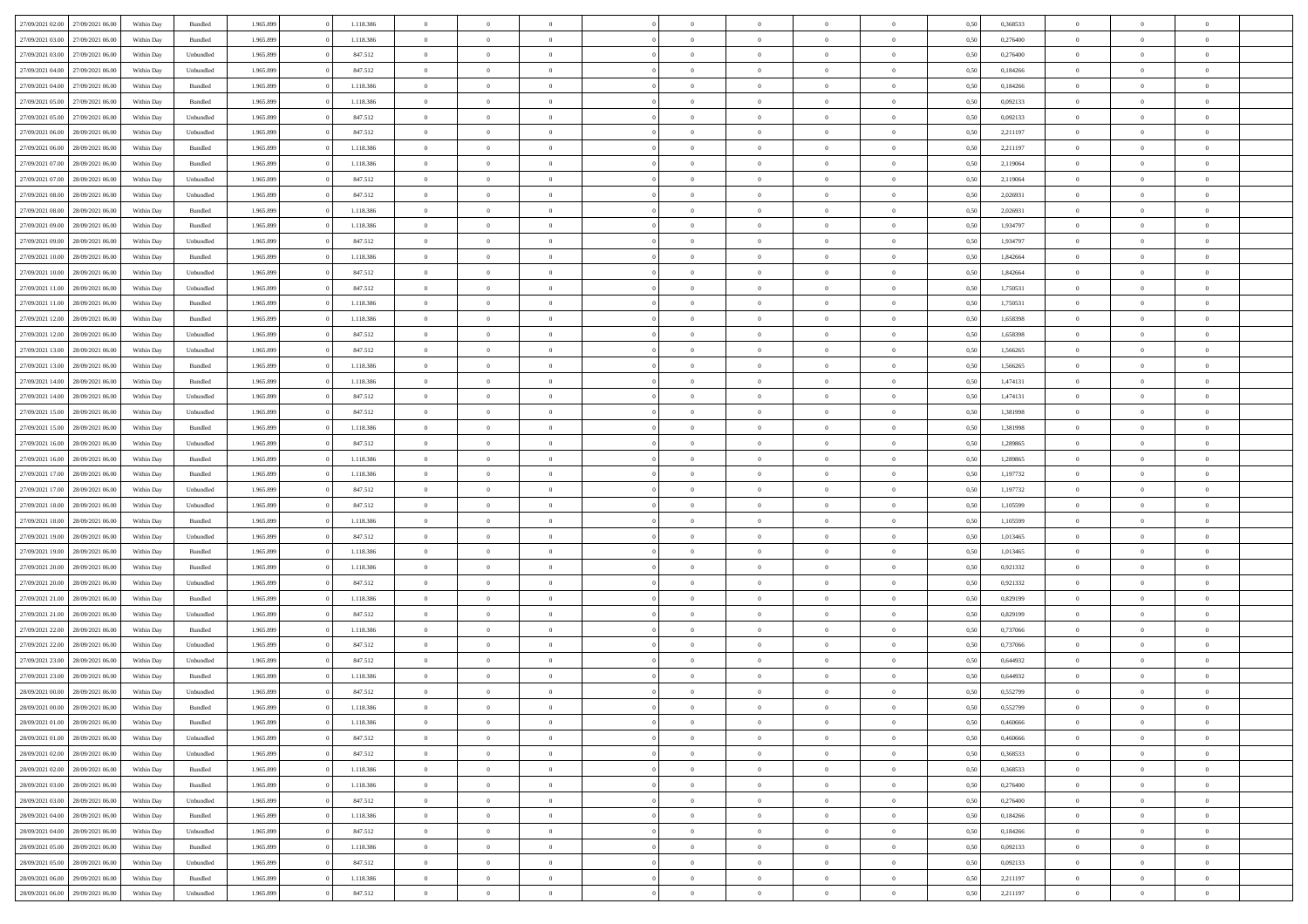| 28/09/2021 07:00 29/09/2021 06:00    | Within Day | Unbundled | 1.965.899 | 847.512   | $\overline{0}$ | $\overline{0}$ | $\Omega$       | $\Omega$       | $\theta$       | $\Omega$       | $\overline{0}$ | 0,50 | 2,119064 | $\theta$       | $\theta$       | $\theta$       |  |
|--------------------------------------|------------|-----------|-----------|-----------|----------------|----------------|----------------|----------------|----------------|----------------|----------------|------|----------|----------------|----------------|----------------|--|
| 28/09/2021 07:00<br>29/09/2021 06:00 | Within Day | Bundled   | 1.965.899 | 1.118.386 | $\overline{0}$ | $\overline{0}$ | $\overline{0}$ | $\overline{0}$ | $\theta$       | $\overline{0}$ | $\bf{0}$       | 0,50 | 2,119064 | $\theta$       | $\theta$       | $\overline{0}$ |  |
| 28/09/2021 08:00<br>29/09/2021 06.00 | Within Day | Bundled   | 1.965.899 | 1.118.386 | $\overline{0}$ | $\bf{0}$       | $\overline{0}$ | $\overline{0}$ | $\overline{0}$ | $\overline{0}$ | $\bf{0}$       | 0,50 | 2,026931 | $\bf{0}$       | $\overline{0}$ | $\overline{0}$ |  |
| 28/09/2021 08:00<br>29/09/2021 06:00 | Within Day | Unbundled | 1.965.899 | 847.512   | $\overline{0}$ | $\overline{0}$ | $\overline{0}$ | $\overline{0}$ | $\theta$       | $\overline{0}$ | $\overline{0}$ | 0.50 | 2.026931 | $\theta$       | $\theta$       | $\overline{0}$ |  |
| 28/09/2021 09:00<br>29/09/2021 06:00 | Within Day | Bundled   | 1.965.899 | 1.118.386 | $\overline{0}$ | $\overline{0}$ | $\overline{0}$ | $\overline{0}$ | $\theta$       | $\overline{0}$ | $\bf{0}$       | 0,50 | 1,934797 | $\theta$       | $\theta$       | $\overline{0}$ |  |
| 28/09/2021 09:00<br>29/09/2021 06.00 | Within Day | Unbundled | 1.965.899 | 847.512   | $\overline{0}$ | $\bf{0}$       | $\overline{0}$ | $\overline{0}$ | $\overline{0}$ | $\overline{0}$ | $\bf{0}$       | 0,50 | 1,934797 | $\overline{0}$ | $\overline{0}$ | $\bf{0}$       |  |
| 28/09/2021 10:00<br>29/09/2021 06:00 | Within Day | Bundled   | 1.965.899 | 1.118.386 | $\overline{0}$ | $\overline{0}$ | $\overline{0}$ | $\overline{0}$ | $\overline{0}$ | $\overline{0}$ | $\overline{0}$ | 0.5( | 1,842664 | $\theta$       | $\theta$       | $\overline{0}$ |  |
|                                      |            |           |           |           |                |                |                |                |                |                |                |      |          |                |                |                |  |
| 28/09/2021 10:00<br>29/09/2021 06:00 | Within Day | Unbundled | 1.965.899 | 847.512   | $\bf{0}$       | $\theta$       | $\overline{0}$ | $\overline{0}$ | $\theta$       | $\overline{0}$ | $\bf{0}$       | 0,50 | 1,842664 | $\theta$       | $\theta$       | $\overline{0}$ |  |
| 28/09/2021 11:00<br>29/09/2021 06.00 | Within Day | Unbundled | 1.965.899 | 847.512   | $\overline{0}$ | $\bf{0}$       | $\overline{0}$ | $\overline{0}$ | $\overline{0}$ | $\overline{0}$ | $\bf{0}$       | 0,50 | 1,750531 | $\bf{0}$       | $\bf{0}$       | $\overline{0}$ |  |
| 28/09/2021 11:00<br>29/09/2021 06:00 | Within Day | Bundled   | 1.965.899 | 1.118.386 | $\overline{0}$ | $\overline{0}$ | $\overline{0}$ | $\overline{0}$ | $\overline{0}$ | $\overline{0}$ | $\bf{0}$       | 0.50 | 1,750531 | $\theta$       | $\theta$       | $\overline{0}$ |  |
| 28/09/2021 12:00<br>29/09/2021 06:00 | Within Day | Bundled   | 1.965.899 | 1.118.386 | $\bf{0}$       | $\overline{0}$ | $\overline{0}$ | $\overline{0}$ | $\theta$       | $\overline{0}$ | $\bf{0}$       | 0,50 | 1,658398 | $\theta$       | $\theta$       | $\overline{0}$ |  |
| 28/09/2021 12:00<br>29/09/2021 06:00 | Within Day | Unbundled | 1.965.899 | 847.512   | $\overline{0}$ | $\bf{0}$       | $\overline{0}$ | $\overline{0}$ | $\bf{0}$       | $\overline{0}$ | $\bf{0}$       | 0,50 | 1,658398 | $\bf{0}$       | $\overline{0}$ | $\overline{0}$ |  |
| 28/09/2021 13:00<br>29/09/2021 06:00 | Within Day | Unbundled | 1.965.899 | 847.512   | $\overline{0}$ | $\overline{0}$ | $\overline{0}$ | $\overline{0}$ | $\overline{0}$ | $\overline{0}$ | $\overline{0}$ | 0.5( | 1.566265 | $\theta$       | $\theta$       | $\overline{0}$ |  |
| 28/09/2021 13:00<br>29/09/2021 06:00 | Within Day | Bundled   | 1.965.899 | 1.118.386 | $\overline{0}$ | $\overline{0}$ | $\overline{0}$ | $\overline{0}$ | $\theta$       | $\overline{0}$ | $\,$ 0 $\,$    | 0,50 | 1,566265 | $\theta$       | $\theta$       | $\overline{0}$ |  |
| 28/09/2021 14:00<br>29/09/2021 06.00 | Within Day | Unbundled | 1.965.899 | 847.512   | $\overline{0}$ | $\bf{0}$       | $\overline{0}$ | $\overline{0}$ | $\overline{0}$ | $\overline{0}$ | $\bf{0}$       | 0,50 | 1,474131 | $\bf{0}$       | $\overline{0}$ | $\bf{0}$       |  |
| 28/09/2021 14:00<br>29/09/2021 06:00 | Within Day | Bundled   | 1.965.899 | 1.118.386 | $\overline{0}$ | $\overline{0}$ | $\overline{0}$ | $\overline{0}$ | $\overline{0}$ | $\overline{0}$ | $\overline{0}$ | 0.5( | 1,474131 | $\overline{0}$ | $\overline{0}$ | $\overline{0}$ |  |
| 28/09/2021 15:00<br>29/09/2021 06:00 | Within Day | Unbundled | 1.965.899 | 847.512   | $\bf{0}$       | $\overline{0}$ | $\overline{0}$ | $\overline{0}$ | $\theta$       | $\overline{0}$ | $\bf{0}$       | 0,50 | 1,381998 | $\theta$       | $\theta$       | $\overline{0}$ |  |
| 28/09/2021 15:00<br>29/09/2021 06.00 | Within Day | Bundled   | 1.965.899 | 1.118.386 | $\overline{0}$ | $\bf{0}$       | $\overline{0}$ | $\overline{0}$ | $\overline{0}$ | $\overline{0}$ | $\bf{0}$       | 0,50 | 1,381998 | $\bf{0}$       | $\overline{0}$ | $\overline{0}$ |  |
| 28/09/2021 16:00<br>29/09/2021 06:00 | Within Day | Bundled   | 1.965.899 | 1.118.386 | $\overline{0}$ | $\overline{0}$ | $\overline{0}$ | $\overline{0}$ | $\overline{0}$ | $\overline{0}$ | $\overline{0}$ | 0.50 | 1.289865 | $\theta$       | $\theta$       | $\overline{0}$ |  |
| 28/09/2021 16:00<br>29/09/2021 06:00 | Within Day | Unbundled | 1.965.899 | 847.512   | $\bf{0}$       | $\overline{0}$ | $\overline{0}$ | $\overline{0}$ | $\theta$       | $\overline{0}$ | $\bf{0}$       | 0,50 | 1,289865 | $\,$ 0 $\,$    | $\theta$       | $\overline{0}$ |  |
| 28/09/2021 17:00<br>29/09/2021 06:00 | Within Day | Unbundled | 1.965.899 | 847.512   | $\overline{0}$ | $\bf{0}$       | $\overline{0}$ | $\overline{0}$ | $\overline{0}$ | $\overline{0}$ | $\bf{0}$       | 0,50 | 1,197732 | $\bf{0}$       | $\overline{0}$ | $\overline{0}$ |  |
| 28/09/2021 17:00<br>29/09/2021 06:00 | Within Day | Bundled   | 1.965.899 | 1.118.386 | $\overline{0}$ | $\overline{0}$ | $\overline{0}$ | $\overline{0}$ | $\overline{0}$ | $\overline{0}$ | $\overline{0}$ | 0.5( | 1,197732 | $\theta$       | $\theta$       | $\overline{0}$ |  |
| 28/09/2021 18:00<br>29/09/2021 06:00 | Within Day | Bundled   | 1.965.899 | 1.118.386 | $\bf{0}$       | $\theta$       | $\overline{0}$ | $\overline{0}$ | $\theta$       | $\overline{0}$ | $\bf{0}$       | 0,50 | 1,105599 | $\theta$       | $\theta$       | $\overline{0}$ |  |
| 28/09/2021 18:00<br>29/09/2021 06.00 | Within Day | Unbundled | 1.965.899 | 847.512   | $\overline{0}$ | $\bf{0}$       | $\overline{0}$ | $\overline{0}$ | $\overline{0}$ | $\overline{0}$ | $\bf{0}$       | 0,50 | 1,105599 | $\overline{0}$ | $\overline{0}$ | $\bf{0}$       |  |
| 28/09/2021 19:00<br>29/09/2021 06:00 | Within Day | Unbundled | 1.965.899 | 847.512   | $\overline{0}$ | $\overline{0}$ | $\overline{0}$ | $\overline{0}$ | $\overline{0}$ | $\overline{0}$ | $\overline{0}$ | 0.5( | 1,013465 | $\overline{0}$ | $\theta$       | $\overline{0}$ |  |
| 28/09/2021 19:00<br>29/09/2021 06:00 | Within Day | Bundled   | 1.965.899 | 1.118.386 | $\overline{0}$ | $\overline{0}$ | $\overline{0}$ | $\overline{0}$ | $\theta$       | $\overline{0}$ | $\bf{0}$       | 0,50 | 1,013465 | $\theta$       | $\theta$       | $\overline{0}$ |  |
| 28/09/2021 20:00<br>29/09/2021 06.00 | Within Day | Bundled   | 1.965.899 | 1.118.386 | $\overline{0}$ | $\bf{0}$       | $\overline{0}$ | $\overline{0}$ | $\overline{0}$ | $\overline{0}$ | $\bf{0}$       | 0,50 | 0,921332 | $\bf{0}$       | $\bf{0}$       | $\overline{0}$ |  |
| 28/09/2021 20:00<br>29/09/2021 06:00 | Within Day | Unbundled | 1.965.899 | 847.512   | $\overline{0}$ | $\overline{0}$ | $\overline{0}$ | $\overline{0}$ | $\overline{0}$ | $\overline{0}$ | $\overline{0}$ | 0.5( | 0.921332 | $\theta$       | $\theta$       | $\overline{0}$ |  |
| 28/09/2021 21:00<br>29/09/2021 06:00 | Within Day | Bundled   | 1.965.899 | 1.118.386 | $\bf{0}$       | $\overline{0}$ | $\overline{0}$ | $\overline{0}$ | $\theta$       | $\overline{0}$ | $\bf{0}$       | 0,50 | 0,829199 | $\,$ 0 $\,$    | $\theta$       | $\overline{0}$ |  |
| 28/09/2021 21:00<br>29/09/2021 06:00 | Within Day | Unbundled | 1.965.899 | 847.512   | $\overline{0}$ | $\bf{0}$       | $\overline{0}$ | $\overline{0}$ | $\bf{0}$       | $\overline{0}$ | $\bf{0}$       | 0,50 | 0,829199 | $\bf{0}$       | $\overline{0}$ | $\overline{0}$ |  |
| 28/09/2021 22:00<br>29/09/2021 06.00 | Within Day | Bundled   | 1.965.899 | 1.118.386 | $\overline{0}$ | $\overline{0}$ | $\Omega$       | $\Omega$       | $\Omega$       | $\Omega$       | $\overline{0}$ | 0,50 | 0,737066 | $\,$ 0 $\,$    | $\overline{0}$ | $\theta$       |  |
| 28/09/2021 22:00<br>29/09/2021 06:00 | Within Day | Unbundled | 1.965.899 | 847.512   | $\bf{0}$       | $\overline{0}$ | $\overline{0}$ | $\overline{0}$ | $\theta$       | $\overline{0}$ | $\bf{0}$       | 0,50 | 0,737066 | $\theta$       | $\theta$       | $\overline{0}$ |  |
| 28/09/2021 23:00<br>29/09/2021 06.00 | Within Day | Unbundled | 1.965.899 | 847.512   | $\overline{0}$ | $\bf{0}$       | $\overline{0}$ | $\overline{0}$ | $\bf{0}$       | $\overline{0}$ | $\bf{0}$       | 0,50 | 0,644932 | $\bf{0}$       | $\overline{0}$ | $\bf{0}$       |  |
| 28/09/2021 23:00<br>29/09/2021 06:00 | Within Day | Bundled   | 1.965.899 | 1.118.386 | $\overline{0}$ | $\overline{0}$ | $\Omega$       | $\Omega$       | $\overline{0}$ | $\Omega$       | $\overline{0}$ | 0.50 | 0.644932 | $\bf{0}$       | $\theta$       | $\theta$       |  |
| 29/09/2021 00:00<br>29/09/2021 06:00 | Within Day | Bundled   | 1.965.899 | 1.118.386 | $\bf{0}$       | $\overline{0}$ | $\overline{0}$ | $\overline{0}$ | $\theta$       | $\overline{0}$ | $\bf{0}$       | 0,50 | 0,552799 | $\theta$       | $\theta$       | $\overline{0}$ |  |
| 29/09/2021 00:00<br>29/09/2021 06.00 | Within Day | Unbundled | 1.965.899 | 847.512   | $\overline{0}$ | $\bf{0}$       | $\overline{0}$ | $\overline{0}$ | $\overline{0}$ | $\bf{0}$       | $\bf{0}$       | 0,50 | 0,552799 | $\bf{0}$       | $\overline{0}$ | $\overline{0}$ |  |
| 29/09/2021 01:00<br>29/09/2021 06:00 | Within Day | Bundled   | 1.965.899 | 1.118.386 | $\overline{0}$ | $\overline{0}$ | $\Omega$       | $\Omega$       | $\Omega$       | $\Omega$       | $\overline{0}$ | 0.50 | 0.460666 | $\theta$       | $\Omega$       | $\theta$       |  |
| 29/09/2021 01:00<br>29/09/2021 06:00 | Within Day | Unbundled | 1.965.899 | 847.512   | $\bf{0}$       | $\bf{0}$       | $\overline{0}$ | $\overline{0}$ | $\theta$       | $\overline{0}$ | $\bf{0}$       | 0,50 | 0,460666 | $\,$ 0 $\,$    | $\theta$       | $\overline{0}$ |  |
| 29/09/2021 02:00<br>29/09/2021 06.00 | Within Day | Unbundled | 1.965.899 | 847.512   | $\overline{0}$ | $\bf{0}$       | $\overline{0}$ | $\overline{0}$ | $\overline{0}$ | $\overline{0}$ | $\bf{0}$       | 0,50 | 0,368533 | $\bf{0}$       | $\overline{0}$ | $\overline{0}$ |  |
| 29/09/2021 02:00<br>29/09/2021 06.00 | Within Day | Bundled   | 1.965.899 | 1.118.386 | $\overline{0}$ | $\overline{0}$ | $\overline{0}$ | $\Omega$       | $\theta$       | $\Omega$       | $\overline{0}$ | 0.50 | 0,368533 | $\bf{0}$       | $\overline{0}$ | $\theta$       |  |
| 29/09/2021 03:00<br>29/09/2021 06:00 | Within Day | Unbundled | 1.965.899 | 847.512   | $\bf{0}$       | $\overline{0}$ | $\overline{0}$ | $\overline{0}$ | $\theta$       | $\overline{0}$ | $\bf{0}$       | 0,50 | 0,276400 | $\,$ 0 $\,$    | $\theta$       | $\overline{0}$ |  |
| 29/09/2021 03:00<br>29/09/2021 06.00 | Within Day | Bundled   | 1.965.899 | 1.118.386 | $\overline{0}$ | $\bf{0}$       | $\overline{0}$ | $\overline{0}$ | $\bf{0}$       | $\overline{0}$ | $\bf{0}$       | 0,50 | 0,276400 | $\overline{0}$ | $\overline{0}$ | $\bf{0}$       |  |
| 29/09/2021 04:00<br>29/09/2021 06:00 | Within Day | Unbundled | 1.965.899 | 847.512   | $\overline{0}$ | $\Omega$       | $\Omega$       | $\Omega$       | $\Omega$       | $\theta$       | $\overline{0}$ | 0.50 | 0.184266 | $\theta$       | $\overline{0}$ | $\theta$       |  |
| 29/09/2021 04:00<br>29/09/2021 06:00 | Within Day | Bundled   | 1.965.899 | 1.118.386 | $\bf{0}$       | $\bf{0}$       | $\overline{0}$ | $\overline{0}$ | $\bf{0}$       | $\bf{0}$       | $\bf{0}$       | 0,50 | 0,184266 | $\bf{0}$       | $\bf{0}$       | $\overline{0}$ |  |
| 29/09/2021 05:00 29/09/2021 06:00    | Within Day | Bundled   | 1.965.899 | 1.118.386 | $\bf{0}$       |                |                |                |                |                |                | 0,50 | 0,092133 | $\bf{0}$       | $\bf{0}$       |                |  |
| 29/09/2021 05:00 29/09/2021 06:00    | Within Day | Unbundled | 1.965.899 | 847.512   | $\Omega$       | $\overline{0}$ | $\Omega$       | $\theta$       | $\overline{0}$ | $\theta$       | $\overline{0}$ | 0.50 | 0.092133 | $\theta$       | $\theta$       | $\Omega$       |  |
| 29/09/2021 06:00<br>30/09/2021 06:00 | Within Day | Unbundled | 1.965.899 | 847.512   | $\overline{0}$ | $\overline{0}$ | $\overline{0}$ | $\overline{0}$ | $\,$ 0 $\,$    | $\overline{0}$ | $\,$ 0 $\,$    | 0,50 | 2,211197 | $\,$ 0 $\,$    | $\,$ 0 $\,$    | $\,$ 0         |  |
| 29/09/2021 06:00<br>30/09/2021 06:00 | Within Day | Bundled   | 1.965.899 | 1.118.386 | $\overline{0}$ | $\overline{0}$ | $\overline{0}$ | $\overline{0}$ | $\overline{0}$ | $\overline{0}$ | $\bf{0}$       | 0,50 | 2,211197 | $\overline{0}$ | $\bf{0}$       | $\overline{0}$ |  |
| 29/09/2021 07:00<br>30/09/2021 06:00 | Within Day | Unbundled | 1.965.899 | 847.512   | $\overline{0}$ | $\bf{0}$       | $\overline{0}$ | $\overline{0}$ | $\overline{0}$ | $\overline{0}$ | $\bf{0}$       | 0,50 | 2,119064 | $\overline{0}$ | $\theta$       | $\overline{0}$ |  |
| 29/09/2021 07:00<br>30/09/2021 06:00 | Within Day | Bundled   | 1.965.899 | 1.118.386 | $\overline{0}$ | $\overline{0}$ | $\overline{0}$ | $\overline{0}$ | $\overline{0}$ | $\overline{0}$ | $\bf{0}$       | 0,50 | 2,119064 | $\,$ 0 $\,$    | $\,$ 0 $\,$    | $\overline{0}$ |  |
| 29/09/2021 08:00<br>30/09/2021 06:00 | Within Day | Unbundled | 1.965.899 | 847.512   | $\overline{0}$ | $\overline{0}$ | $\overline{0}$ | $\overline{0}$ | $\bf{0}$       | $\overline{0}$ | $\bf{0}$       | 0,50 | 2,026931 | $\overline{0}$ | $\overline{0}$ | $\overline{0}$ |  |
| 29/09/2021 08:00<br>30/09/2021 06:00 | Within Day | Bundled   | 1.965.899 | 1.118.386 | $\overline{0}$ | $\bf{0}$       | $\overline{0}$ | $\overline{0}$ | $\overline{0}$ | $\overline{0}$ | $\bf{0}$       | 0.50 | 2,026931 | $\overline{0}$ | $\theta$       | $\overline{0}$ |  |
| 29/09/2021 09:00<br>30/09/2021 06:00 | Within Day | Bundled   | 1.965.899 | 1.118.386 | $\overline{0}$ | $\overline{0}$ | $\overline{0}$ | $\overline{0}$ | $\overline{0}$ | $\bf{0}$       | $\bf{0}$       | 0,50 | 1,934797 | $\,$ 0 $\,$    | $\,$ 0 $\,$    | $\overline{0}$ |  |
| 29/09/2021 09:00<br>30/09/2021 06:00 | Within Day | Unbundled | 1.965.899 | 847.512   | $\overline{0}$ | $\bf{0}$       | $\overline{0}$ | $\overline{0}$ | $\overline{0}$ | $\overline{0}$ | $\bf{0}$       | 0,50 | 1,934797 | $\overline{0}$ | $\overline{0}$ | $\bf{0}$       |  |
| 29/09/2021 10:00<br>30/09/2021 06:00 | Within Day | Unbundled | 1.965.899 | 847.512   | $\overline{0}$ | $\overline{0}$ | $\overline{0}$ | $\overline{0}$ | $\overline{0}$ | $\overline{0}$ | $\bf{0}$       | 0.50 | 1,842664 | $\overline{0}$ | $\theta$       | $\overline{0}$ |  |
| 29/09/2021 10:00<br>30/09/2021 06:00 | Within Day | Bundled   | 1.965.899 | 1.118.386 | $\overline{0}$ | $\,$ 0         | $\overline{0}$ | $\overline{0}$ | $\bf{0}$       | $\bf{0}$       | $\bf{0}$       | 0,50 | 1,842664 | $\,$ 0 $\,$    | $\,$ 0 $\,$    | $\bf{0}$       |  |
|                                      |            |           |           |           |                | $\bf{0}$       |                |                |                |                |                |      |          |                |                |                |  |
| 29/09/2021 11:00 30/09/2021 06:00    | Within Day | Bundled   | 1.965.899 | 1.118.386 | $\overline{0}$ |                | $\overline{0}$ | $\overline{0}$ | $\overline{0}$ | $\overline{0}$ | $\bf{0}$       | 0,50 | 1,750531 | $\overline{0}$ | $\bf{0}$       | $\overline{0}$ |  |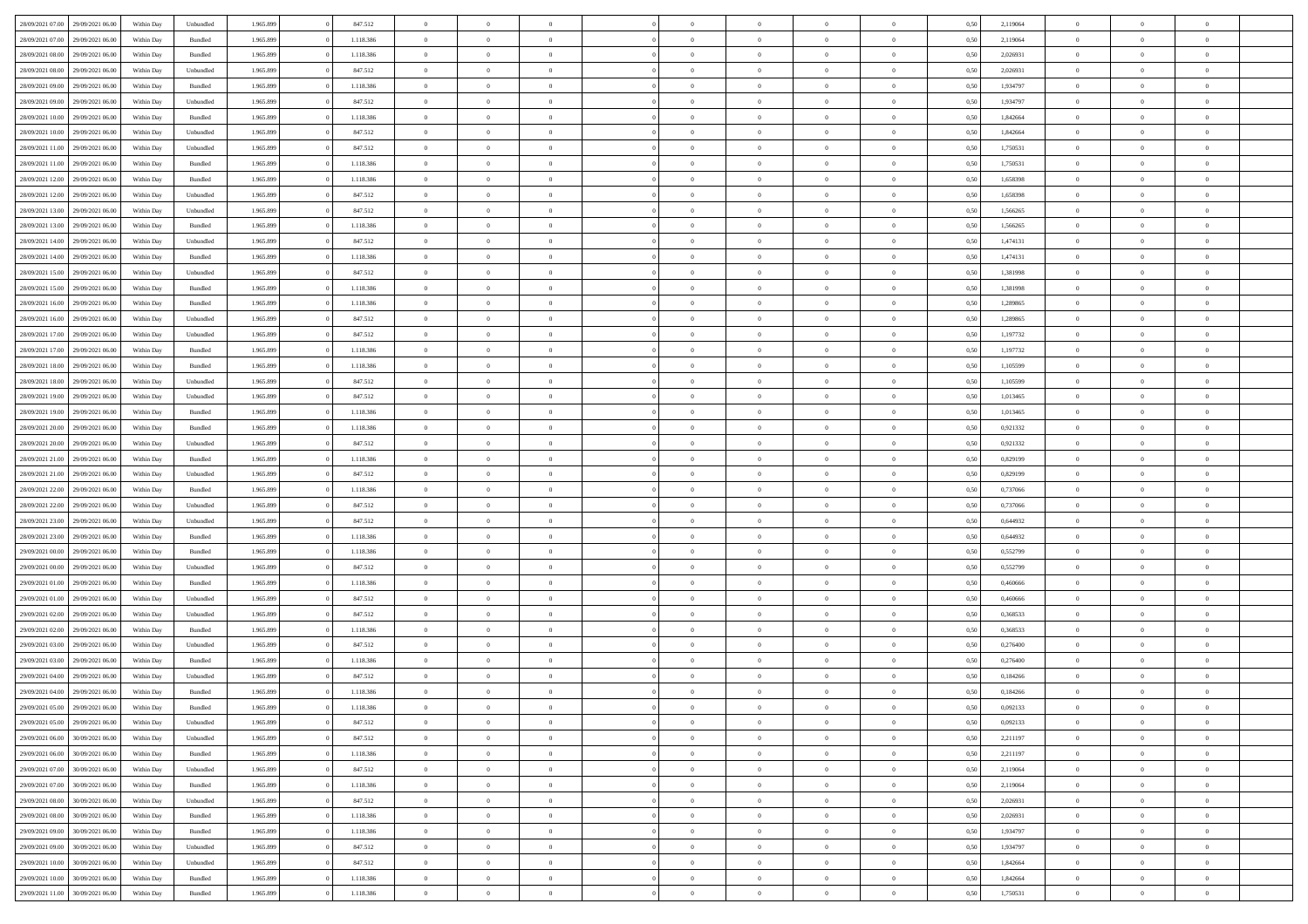| 29/09/2021 11:00 | 30/09/2021 06:00 | Within Day | Unbundled | 1.965.899 | 847.512   | $\overline{0}$ | $\theta$       | $\overline{0}$ | $\sqrt{2}$ | $\theta$       | $\Omega$       | $\theta$       | 0,50 | 1,750531 | $\Omega$       | $\Omega$       |              |  |
|------------------|------------------|------------|-----------|-----------|-----------|----------------|----------------|----------------|------------|----------------|----------------|----------------|------|----------|----------------|----------------|--------------|--|
| 29/09/2021 12:00 | 30/09/2021 06:00 | Within Day | Bundled   | 1.965.899 | 1.118.386 | $\overline{0}$ | $\theta$       | $\Omega$       | $\Omega$   | $\theta$       | $\Omega$       | $\overline{0}$ | 0,50 | 1,658398 | $\overline{0}$ | $\Omega$       | $\mathbf{a}$ |  |
| 29/09/2021 12:00 | 30/09/2021 06:00 | Within Day | Unbundled | 1.965.899 | 847.512   | $\overline{0}$ | $\overline{0}$ | $\overline{0}$ | $\sqrt{2}$ | $\bf{0}$       | $\overline{0}$ | $\overline{0}$ | 0,50 | 1,658398 | $\overline{0}$ | $\Omega$       | $\sqrt{2}$   |  |
| 29/09/2021 13:00 | 30/09/2021 06:00 | Within Day | Bundled   | 1.965.899 | 1.118.386 | $\overline{0}$ | $\overline{0}$ | $\theta$       | $\theta$   | $\overline{0}$ | $\overline{0}$ | $\overline{0}$ | 0,50 | 1,566265 | $\overline{0}$ | $\Omega$       | $\theta$     |  |
| 29/09/2021 13:00 | 30/09/2021 06:00 | Within Day | Unbundled | 1.965.899 | 847.512   | $\overline{0}$ | $\theta$       | $\overline{0}$ | $\sqrt{2}$ | $\theta$       | $\Omega$       | $\sim$         | 0,50 | 1,566265 | $\overline{0}$ | $\Omega$       | $\mathbf{a}$ |  |
| 29/09/2021 14:00 | 30/09/2021 06:00 | Within Day | Unbundled | 1.965.899 | 847.512   | $\overline{0}$ | $\overline{0}$ | $\overline{0}$ | $\sqrt{2}$ | $\overline{0}$ | $\overline{0}$ | $\overline{0}$ | 0,50 | 1,474131 | $\overline{0}$ | $\overline{0}$ | $\theta$     |  |
| 29/09/2021 14:00 | 30/09/2021 06:00 | Within Day | Bundled   | 1.965.899 | 1.118.386 | $\overline{0}$ | $\theta$       | $\overline{0}$ | $\Omega$   | $\theta$       | $\Omega$       | $\overline{0}$ | 0,50 | 1,474131 | $\overline{0}$ | $\Omega$       | $\theta$     |  |
| 29/09/2021 15:00 | 30/09/2021 06:00 | Within Day | Unbundled | 1.965.899 | 847.512   | $\overline{0}$ | $\overline{0}$ | $\overline{0}$ | $\sqrt{2}$ | $\bf{0}$       | $\overline{0}$ | $\overline{0}$ | 0,50 | 1,381998 | $\overline{0}$ | $\Omega$       | $\sqrt{2}$   |  |
| 29/09/2021 15:00 | 30/09/2021 06:00 | Within Day | Bundled   | 1.965.899 | 1.118.386 | $\overline{0}$ | $\overline{0}$ | $\overline{0}$ | $\sqrt{2}$ | $\bf{0}$       | $\overline{0}$ | $\overline{0}$ | 0,50 | 1,381998 | $\overline{0}$ | $\overline{0}$ |              |  |
| 29/09/2021 16:00 | 30/09/2021 06:00 | Within Day | Unbundled | 1.965.899 | 847.512   | $\overline{0}$ | $\theta$       | $\overline{0}$ | $\sqrt{2}$ | $\theta$       | $\Omega$       | $\sim$         | 0,50 | 1,289865 | $\overline{0}$ | $\Omega$       | $\theta$     |  |
| 29/09/2021 16:00 | 30/09/2021 06:00 | Within Day | Bundled   | 1.965.899 | 1.118.386 | $\overline{0}$ | $\overline{0}$ | $\theta$       | $\sqrt{2}$ | $\bf{0}$       | $\overline{0}$ | $\theta$       | 0,50 | 1,289865 | $\overline{0}$ | $\overline{0}$ | $\sqrt{2}$   |  |
| 29/09/2021 17:00 | 30/09/2021 06:00 | Within Day | Unbundled | 1.965.899 | 847.512   | $\overline{0}$ | $\overline{0}$ | $\overline{0}$ | $\theta$   | $\overline{0}$ | $\overline{0}$ | $\overline{0}$ | 0,50 | 1,197732 | $\overline{0}$ | $\Omega$       | $\theta$     |  |
| 29/09/2021 17:00 | 30/09/2021 06:00 | Within Day | Bundled   | 1.965.899 | 1.118.386 | $\overline{0}$ | $\overline{0}$ | $\overline{0}$ | $\sqrt{2}$ | $\bf{0}$       | $\overline{0}$ | $\overline{0}$ | 0,50 | 1,197732 | $\overline{0}$ | $\Omega$       | $\theta$     |  |
| 29/09/2021 18:00 | 30/09/2021 06:00 | Within Day | Bundled   | 1.965.899 | 1.118.386 | $\overline{0}$ | $\overline{0}$ | $\overline{0}$ | $\sqrt{2}$ | $\overline{0}$ | $\overline{0}$ | $\theta$       | 0,50 | 1,105599 | $\overline{0}$ | $\overline{0}$ | $\theta$     |  |
| 29/09/2021 18:00 | 30/09/2021 06:00 | Within Day | Unbundled | 1.965.899 | 847.512   | $\overline{0}$ | $\Omega$       | $\overline{0}$ | $\sqrt{2}$ | $\theta$       | $\Omega$       | $\theta$       | 0,50 | 1,105599 | $\overline{0}$ | $\Omega$       |              |  |
| 29/09/2021 19:00 | 30/09/2021 06:00 | Within Day | Unbundled | 1.965.899 | 847.512   | $\overline{0}$ | $\overline{0}$ | $\overline{0}$ | $\Omega$   | $\bf{0}$       | $\overline{0}$ | $\overline{0}$ | 0,50 | 1,013465 | $\overline{0}$ | $\overline{0}$ | $\theta$     |  |
| 29/09/2021 19:00 | 30/09/2021 06:00 | Within Day | Bundled   | 1.965.899 | 1.118.386 | $\overline{0}$ | $\overline{0}$ | $\overline{0}$ | $\theta$   | $\overline{0}$ | $\overline{0}$ | $\overline{0}$ | 0,50 | 1,013465 | $\overline{0}$ | $\Omega$       | $\theta$     |  |
| 29/09/2021 20:00 | 30/09/2021 06:00 | Within Day | Bundled   | 1.965.899 | 1.118.386 | $\overline{0}$ | $\overline{0}$ | $\Omega$       | $\sqrt{2}$ | $\bf{0}$       | $\overline{0}$ | $\theta$       | 0,50 | 0,921332 | $\overline{0}$ | $\Omega$       |              |  |
| 29/09/2021 20:00 | 30/09/2021 06:00 | Within Day | Unbundled | 1.965.899 | 847.512   | $\overline{0}$ | $\overline{0}$ | $\overline{0}$ | $\Omega$   | $\bf{0}$       | $\overline{0}$ | $\overline{0}$ | 0,50 | 0,921332 | $\overline{0}$ | $\overline{0}$ | $\theta$     |  |
| 29/09/2021 21:00 | 30/09/2021 06:00 | Within Day | Unbundled | 1.965.899 | 847.512   | $\overline{0}$ | $\overline{0}$ | $\Omega$       | $\sqrt{2}$ | $\theta$       | $\Omega$       | $\mathbf{0}$   | 0,50 | 0,829199 | $\overline{0}$ | $\Omega$       | $\theta$     |  |
| 29/09/2021 21:00 | 30/09/2021 06.00 | Within Day | Bundled   | 1.965.899 | 1.118.386 | $\overline{0}$ | $\overline{0}$ | $\overline{0}$ | $\Omega$   | $\overline{0}$ | $\overline{0}$ | $\overline{0}$ | 0,50 | 0,829199 | $\overline{0}$ | $\overline{0}$ | $\theta$     |  |
| 29/09/2021 22:00 | 30/09/2021 06:00 | Within Day | Bundled   | 1.965.899 | 1.118.386 | $\overline{0}$ | $\overline{0}$ | $\overline{0}$ | $\Omega$   | $\bf{0}$       | $\theta$       | $\overline{0}$ | 0,50 | 0,737066 | $\overline{0}$ | $\Omega$       | $\theta$     |  |
| 29/09/2021 22.00 | 30/09/2021 06:00 | Within Day | Unbundled | 1.965.899 | 847.512   | $\overline{0}$ | $\overline{0}$ | $\overline{0}$ | $\sqrt{2}$ | $\bf{0}$       | $\overline{0}$ | $\Omega$       | 0,50 | 0,737066 | $\overline{0}$ | $\overline{0}$ | $\sqrt{2}$   |  |
| 29/09/2021 23:00 | 30/09/2021 06:00 | Within Day | Bundled   | 1.965.899 | 1.118.386 | $\overline{0}$ | $\overline{0}$ | $\overline{0}$ | $\Omega$   | $\overline{0}$ | $\overline{0}$ | $\overline{0}$ | 0,50 | 0,644932 | $\overline{0}$ | $\overline{0}$ | $\theta$     |  |
| 29/09/2021 23:00 | 30/09/2021 06:00 | Within Day | Unbundled | 1.965.899 | 847.512   | $\overline{0}$ | $\overline{0}$ | $\overline{0}$ | $\Omega$   | $\overline{0}$ | $\overline{0}$ | $\overline{0}$ | 0,50 | 0,644932 | $\overline{0}$ | $\Omega$       | $\theta$     |  |
| 30/09/2021 00:00 | 30/09/2021 06:00 | Within Day | Bundled   | 1.965.899 | 1.118.386 | $\overline{0}$ | $\overline{0}$ | $\overline{0}$ | $\Omega$   | $\overline{0}$ | $\overline{0}$ | $\overline{0}$ | 0,50 | 0,552799 | $\overline{0}$ | $\overline{0}$ | $\theta$     |  |
| 30/09/2021 00:00 | 30/09/2021 06:00 | Within Day | Unbundled | 1.965.899 | 847.512   | $\overline{0}$ | $\Omega$       | $\Omega$       | $\Omega$   | $\theta$       | $\Omega$       | $\theta$       | 0,50 | 0,552799 | $\overline{0}$ | $\Omega$       |              |  |
| 30/09/2021 01:00 | 30/09/2021 06:00 | Within Day | Bundled   | 1.965.899 | 1.118.386 | $\overline{0}$ | $\overline{0}$ | $\overline{0}$ | $\sqrt{2}$ | $\bf{0}$       | $\overline{0}$ | $\Omega$       | 0,50 | 0,460666 | $\overline{0}$ | $\overline{0}$ | $\theta$     |  |
| 30/09/2021 01:00 | 30/09/2021 06:00 | Within Day | Unbundled | 1.965.899 | 847.512   | $\overline{0}$ | $\overline{0}$ | $\overline{0}$ | $\Omega$   | $\overline{0}$ | $\overline{0}$ | $\overline{0}$ | 0,50 | 0,460666 | $\overline{0}$ | $\overline{0}$ | $\theta$     |  |
| 30/09/2021 02.00 | 30/09/2021 06:00 | Within Day | Unbundled | 1.965.899 | 847.512   | $\overline{0}$ | $\overline{0}$ | $\Omega$       | $\theta$   | $\overline{0}$ | $\Omega$       | $\theta$       | 0,50 | 0,368533 | $\overline{0}$ | $\Omega$       |              |  |
| 30/09/2021 02.00 | 30/09/2021 06:00 | Within Day | Bundled   | 1.965.899 | 1.118.386 | $\overline{0}$ | $\overline{0}$ | $\Omega$       |            | $\theta$       | $\Omega$       | $\theta$       | 0,50 | 0,368533 | $\overline{0}$ | $\Omega$       |              |  |
| 30/09/2021 03:00 | 30/09/2021 06.00 | Within Day | Bundled   | 1.965.899 | 1.118.386 | $\overline{0}$ | $\Omega$       | $\overline{0}$ | $\sqrt{2}$ | $\theta$       | $\Omega$       | $\theta$       | 0,50 | 0,276400 | $\overline{0}$ | $\Omega$       |              |  |
| 30/09/2021 03:00 | 30/09/2021 06:00 | Within Day | Unbundled | 1.965.899 | 847.512   | $\overline{0}$ | $\overline{0}$ | $\Omega$       | $\Omega$   | $\overline{0}$ | $\overline{0}$ | $\theta$       | 0,50 | 0,276400 | $\overline{0}$ | $\Omega$       |              |  |
| 30/09/2021 04:00 | 30/09/2021 06:00 | Within Day | Unbundled | 1.965.899 | 847.512   | $\overline{0}$ | $\overline{0}$ | $\Omega$       |            | $\theta$       | $\Omega$       |                | 0.50 | 0.184266 | $\overline{0}$ | $\Omega$       |              |  |
| 30/09/2021 04:00 | 30/09/2021 06:00 | Within Day | Bundled   | 1.965.899 | 1.118.386 | $\overline{0}$ | $\Omega$       | $\Omega$       |            | $\Omega$       | $\Omega$       | $\theta$       | 0,50 | 0,184266 | $\overline{0}$ | $\Omega$       |              |  |
| 30/09/2021 06:00 | 01/10/2021 06:00 | Within Day | Bundled   | 1.965.899 | 1.118.386 | $\overline{0}$ | $\Omega$       | $\Omega$       |            | $\theta$       | $\theta$       |                | 0,50 | 2,211197 | $\overline{0}$ |                |              |  |
| 30/09/2021 06:00 | 01/10/2021 06:00 | Within Day | Unbundled | 1.965.899 | 847.512   | $\overline{0}$ | $\Omega$       |                |            | $\theta$       | $\Omega$       |                | 0.50 | 2,211197 | $\overline{0}$ | $\Omega$       |              |  |

(\*) GCV used for the purpose of the conversion does not corresponding to the actual GCV of the Gas Day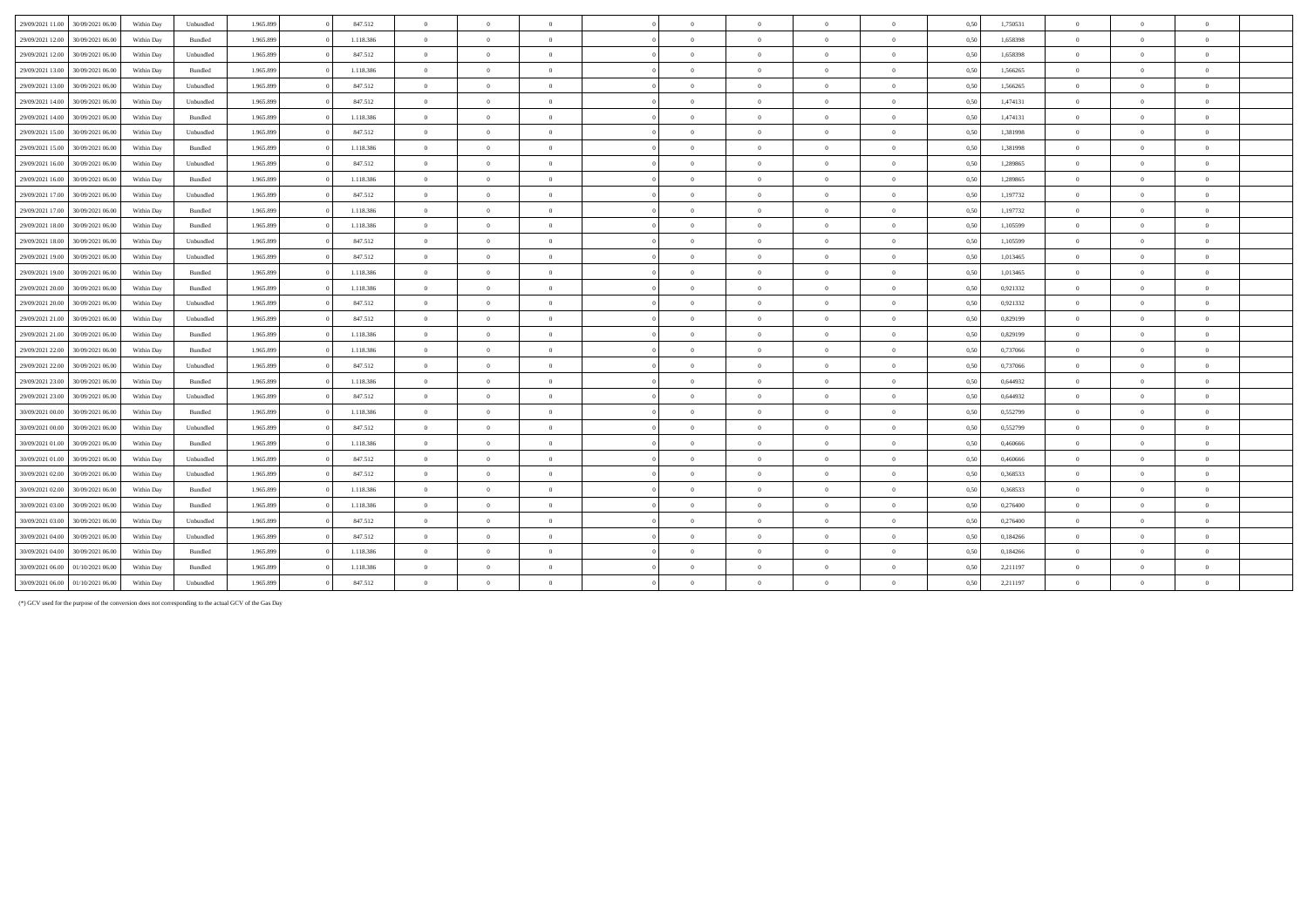## **SNAM RETE GAS**

**Transportation capacity at Exit Point interconnected with foreign pipelines**

**Update to 29/09/2021 of offered and assigned capacity in auction day-ahead and within-day**

**Thermal Year 2020/2021**

(Values in Scm/day (15° C; 1,01325 bar); Prices in c/Scm)

**Exit Point**

**GORIZIA**

|                  | Timeframe        |                     |                          |                                    |                                 |           | <b>Offered capacity</b> |                | <b>Assigned capacity</b> | Day-Ahead               |                 |                        | <b>Total Prices</b> |                        |                     |                 |                | <b>SRG Prices</b> |                            |      |
|------------------|------------------|---------------------|--------------------------|------------------------------------|---------------------------------|-----------|-------------------------|----------------|--------------------------|-------------------------|-----------------|------------------------|---------------------|------------------------|---------------------|-----------------|----------------|-------------------|----------------------------|------|
|                  |                  | <b>Auction type</b> | Offered<br>capacity type | <b>Transportati</b><br>on capacity | Assigned<br>capacity<br>(before |           |                         |                |                          | Interrupted<br>Capacity | Reserve price - | <b>Auction premiun</b> | Reserve price -     | <b>Auction premium</b> | <b>Split factor</b> | Reserve price - | Auction        | Reserve price -   | <b>Auction</b>             | Note |
| From             | To               |                     |                          |                                    | auction)                        | Firm      | Interruptible           | Firm           | Interruptible            | Interruptible           | Firm            | - Firm                 | Interruptible       | - Interruptible        |                     | Firm            | premium - Firm | Interruptible     | premium -<br>Interruptible |      |
| 01/09/2021 06:00 | 02/09/2021 06:00 | Day Ahead           | Unbundled                | 4.400.000                          |                                 | 1.896.869 | $\overline{0}$          | $\overline{0}$ | $\overline{0}$           |                         | $\overline{0}$  | $\overline{0}$         | $\overline{0}$      | $\overline{0}$         | 0,50                | 0,009879        | $\overline{0}$ | 0,009879          | $\overline{0}$             |      |
| 01/09/2021 06:00 | 02/09/2021 06:00 | Day Ahead           | Bundled                  | 4.400,000                          |                                 | 2.503.129 | $\overline{0}$          | $\Omega$       | $\Omega$                 |                         | $\theta$        | $\theta$               | $\Omega$            | $\Omega$               | 0,50                | 0.009879        | $\Omega$       | 0.009879          | $\theta$                   |      |
| 02/09/2021 06:00 | 03/09/2021 06:00 | Day Ahead           | Bundled                  | 4.400.000                          |                                 | 2.503.129 | $\overline{0}$          | $\overline{0}$ | $\theta$                 |                         | $\theta$        | $\theta$               | $\overline{0}$      | $\bf{0}$               | 0,50                | 0,009879        | $\overline{0}$ | 0,009879          | $\overline{0}$             |      |
| 02/09/2021 06:00 | 03/09/2021 06:00 | Day Ahead           | Unbundled                | 4.400.000                          |                                 | 1.896.869 | $\overline{0}$          | $\overline{0}$ | $\overline{0}$           |                         | $\theta$        | $\theta$               | $\overline{0}$      | $\bf{0}$               | 0,50                | 0,009879        | $\mathbf{0}$   | 0,009879          | $\overline{0}$             |      |
| 03/09/2021 06:00 | 04/09/2021 06:00 | Day Ahead           | Unbundled                | 4.400.000                          |                                 | 1.896.869 | $\,$ 0 $\,$             | $\overline{0}$ | $\overline{0}$           |                         | $\overline{0}$  | $\theta$               | $\overline{0}$      | $\overline{0}$         | 0,50                | 0.009879        | $\,$ 0 $\,$    | 0.009879          | $\theta$                   |      |
| 03/09/2021 06:00 | 04/09/2021 06.00 | Day Ahead           | Bundled                  | 4.400.000                          |                                 | 2.503.129 | $\overline{0}$          | $\Omega$       | $\Omega$                 |                         | $\Omega$        | $\Omega$               | $\Omega$            | $\bf{0}$               | 0,50                | 0,009879        | $\mathbf{0}$   | 0,009879          | $\theta$                   |      |
| 04/09/2021 06:00 | 05/09/2021 06:00 | Day Ahead           | Bundled                  | 4,400,000                          |                                 | 2.503.129 | $\overline{0}$          | $\overline{0}$ | $\Omega$                 |                         | $\Omega$        | $\theta$               | $\overline{0}$      | $\theta$               | 0,50                | 0.009879        | $\overline{0}$ | 0.009879          | $\theta$                   |      |
| 04/09/2021 06:00 | 05/09/2021 06:00 | Day Ahead           | Unbundled                | 4.400.000                          |                                 | 1.896.869 | $\overline{0}$          | $\Omega$       | $\Omega$                 |                         | $\theta$        | $\theta$               | $\overline{0}$      | $\bf{0}$               | 0,50                | 0,009879        | $\mathbf{0}$   | 0,009879          | $\theta$                   |      |
| 05/09/2021 06:00 | 06/09/2021 06:00 | Day Ahead           | Bundled                  | 4.400,000                          |                                 | 2.503.129 | $\overline{0}$          | $\Omega$       | $\Omega$                 |                         | $\theta$        | $\theta$               | $\theta$            | $\theta$               | 0.50                | 0.009879        | $\Omega$       | 0.009879          | $\theta$                   |      |
| 05/09/2021 06:00 | 06/09/2021 06:00 | Day Ahead           | Unbundled                | 4.400.000                          |                                 | 1.896.869 | $\overline{0}$          | $\overline{0}$ | $\Omega$                 |                         | $\theta$        | $\theta$               | $\theta$            | $\bf{0}$               | 0,50                | 0,009879        | $\mathbf{0}$   | 0,009879          | $\overline{0}$             |      |
| 06/09/2021 06:00 | 07/09/2021 06.00 | Day Ahead           | Bundled                  | 4.400.000                          |                                 | 2.503.129 | $\overline{0}$          | $\overline{0}$ | $\theta$                 |                         | $\theta$        | $\overline{0}$         | $\overline{0}$      | $\bf{0}$               | 0,50                | 0.009879        | $\overline{0}$ | 0.009879          | $\overline{0}$             |      |
| 06/09/2021 06:00 | 07/09/2021 06:00 | Day Ahead           | Unbundled                | 4,400,000                          |                                 | 1.896.869 | $\overline{0}$          | $\Omega$       | $\Omega$                 |                         | $\overline{0}$  | $\theta$               | $\overline{0}$      | $\overline{0}$         | 0,50                | 0.009879        | $\,0\,$        | 0.009879          | $\theta$                   |      |
| 07/09/2021 06:00 | 08/09/2021 06:00 | Day Ahead           | Unbundled                | 4.400.000                          |                                 | 1.896.869 | $\overline{0}$          | $\overline{0}$ | $\overline{0}$           |                         | $\theta$        | $\theta$               | $\overline{0}$      | $\bf{0}$               | 0,50                | 0,009879        | $\theta$       | 0,009879          | $\overline{0}$             |      |
| 07/09/2021 06:00 | 08/09/2021 06:00 | Day Ahead           | Bundled                  | 4.400.000                          |                                 | 2.503.129 | $\overline{0}$          | $\overline{0}$ | $\overline{0}$           |                         | $\theta$        | $\theta$               | $\overline{0}$      | $\bf{0}$               | 0,50                | 0,009879        | $\mathbf{0}$   | 0,009879          | $\overline{0}$             |      |
| 08/09/2021 06:00 | 09/09/2021 06:00 | Day Ahead           | Unbundled                | 4.400.000                          |                                 | 1.896.869 | $\overline{0}$          | $\Omega$       | $\Omega$                 |                         | $\theta$        | $\theta$               | $\overline{0}$      | $\bf{0}$               | 0,50                | 0,009879        | $\mathbf{0}$   | 0,009879          | $\theta$                   |      |
| 08/09/2021 06:00 | 09/09/2021 06:00 | Day Ahead           | Bundled                  | 4.400.000                          |                                 | 2.503.129 | $\overline{0}$          | $\Omega$       | $\Omega$                 |                         | $\Omega$        | $\theta$               | $\Omega$            | $\Omega$               | 0,50                | 0,009879        | $\mathbf{0}$   | 0,009879          | $\theta$                   |      |
| 09/09/2021 06:00 | 10/09/2021 06:00 | Day Ahead           | $\mathbf B$ undled       | 4,400,000                          |                                 | 2.503.129 | $\overline{0}$          | $\overline{0}$ | $\Omega$                 |                         | $\Omega$        | $\theta$               | $\overline{0}$      | $\theta$               | 0,50                | 0.009879        | $\overline{0}$ | 0.009879          | $\theta$                   |      |
| 09/09/2021 06:00 | 10/09/2021 06:00 | Day Ahead           | Unbundled                | 4.400.000                          |                                 | 1.896.869 | $\overline{0}$          | $\overline{0}$ | $\overline{0}$           |                         | $\theta$        | $\theta$               | $\overline{0}$      | $\bf{0}$               | 0,50                | 0,009879        | $\mathbf{0}$   | 0,009879          | $\overline{0}$             |      |
| 10/09/2021 06:00 | 11/09/2021 06:00 | Day Ahead           | Bundled                  | 4,400,000                          |                                 | 2.503.129 | $\overline{0}$          | $\Omega$       | $\Omega$                 |                         | $\theta$        | $\theta$               | $\theta$            | $\theta$               | 0.50                | 0.009879        | $\Omega$       | 0.009879          | $\theta$                   |      |
| 10/09/2021 06:00 | 11/09/2021 06:00 | Day Ahead           | Unbundled                | 4,400,000                          |                                 | 1.896.869 | $\overline{0}$          | $\overline{0}$ | $\Omega$                 |                         | $\Omega$        | $\theta$               | $\Omega$            | $\theta$               | 0.50                | 0.009879        | $\overline{0}$ | 0.009879          | $\theta$                   |      |
| 11/09/2021 06:00 | 12/09/2021 06:00 | Day Ahead           | Unbundled                | 4.400.000                          |                                 | 1.896.869 | $\overline{0}$          | $\Omega$       | $\theta$                 |                         | $\theta$        | $\theta$               | $\Omega$            | $\theta$               | 0,50                | 0,009879        | $\Omega$       | 0.009879          | $\theta$                   |      |
| 11/09/2021 06:00 | 12/09/2021 06:00 | Day Ahead           | Bundled                  | 4,400,000                          |                                 | 2.503.129 | $\overline{0}$          | $\Omega$       | $\Omega$                 |                         | $\theta$        | $\theta$               | $\theta$            | $\Omega$               | 0,50                | 0.009879        | $\mathbf{0}$   | 0.009879          | $\theta$                   |      |
| 12/09/2021 06:00 | 13/09/2021 06:00 | Day Ahead           | Bundled                  | 4.400.000                          |                                 | 2.503.129 | $\overline{0}$          | $\overline{0}$ | $\Omega$                 |                         | $\theta$        | $\mathbf{a}$           | $\overline{0}$      | $\bf{0}$               | 0,50                | 0,009879        | $\mathbf{0}$   | 0,009879          | $\overline{0}$             |      |
| 12/09/2021 06:00 | 13/09/2021 06:00 | Day Ahead           | Unbundled                | 4.400.000                          |                                 | 1.896.869 | $\overline{0}$          | $\overline{0}$ | $\overline{0}$           |                         | $\theta$        | $\theta$               | $\overline{0}$      | $\overline{0}$         | 0,50                | 0,009879        | $\mathbf{0}$   | 0,009879          | $\overline{0}$             |      |
| 13/09/2021 06:00 | 14/09/2021 06:00 | Day Ahead           | Bundled                  | 4.400.000                          |                                 | 2.503.129 | $\,$ 0 $\,$             | $\overline{0}$ | $\overline{0}$           |                         | $\overline{0}$  | $\theta$               | $\overline{0}$      | $\overline{0}$         | 0,50                | 0,009879        | $\bf{0}$       | 0,009879          | $\overline{0}$             |      |
| 13/09/2021 06:00 | 14/09/2021 06:00 | Day Ahead           | Unbundled                | 4.400.000                          |                                 | 1.896.869 | $\overline{0}$          | $\overline{0}$ | $\overline{0}$           |                         | $\theta$        | $\theta$               | $\theta$            | $\bf{0}$               | 0,50                | 0,009879        | $\overline{0}$ | 0,009879          | $\overline{0}$             |      |
| 14/09/2021 06:00 | 15/09/2021 06:00 | Day Ahead           | Unbundled                | 4,400,000                          |                                 | 1.896.869 | $\overline{0}$          | $\Omega$       | $\Omega$                 |                         | $\theta$        | $\theta$               | $\Omega$            | $\theta$               | 0,50                | 0.009879        | $\mathbf{0}$   | 0.009879          | $\theta$                   |      |
| 14/09/2021 06:00 | 15/09/2021 06:00 | Day Ahead           | Bundled                  | 4.400.000                          |                                 | 2.503.129 | $\overline{0}$          | $\overline{0}$ | $\Omega$                 |                         | $\theta$        | $\theta$               | $\overline{0}$      | $\bf{0}$               | 0,50                | 0,009879        | $\mathbf{0}$   | 0,009879          | $\overline{0}$             |      |
| 15/09/2021 06:00 | 16/09/2021 06:00 | Day Ahead           | Unbundled                | 4.400.000                          |                                 | 1.896.869 | $\overline{0}$          | $\Omega$       | $\Omega$                 |                         | $\Omega$        | $\theta$               | $\Omega$            | $\Omega$               | 0,50                | 0,009879        | $\theta$       | 0,009879          | $\theta$                   |      |
| 15/09/2021 06:00 | 16/09/2021 06:00 | Day Ahead           | Bundled                  | 4.400,000                          |                                 | 2.503.129 | $\overline{0}$          | $\overline{0}$ | $\Omega$                 |                         | $\Omega$        | $\theta$               | $\overline{0}$      | $\theta$               | 0,50                | 0.009879        | $\overline{0}$ | 0.009879          | $\theta$                   |      |
| 16/09/2021 06:00 | 17/09/2021 06:00 | Day Ahead           | Bundled                  | 4.400.000                          |                                 | 2.503.129 | $\overline{0}$          | $\overline{0}$ | $\theta$                 |                         | $\theta$        | $\theta$               | $\overline{0}$      | $\bf{0}$               | 0,50                | 0,009879        | $\mathbf{0}$   | 0.009879          | $\theta$                   |      |
| 16/09/2021 06:00 | 17/09/2021 06:00 | Day Ahead           | Unbundled                | 4,400,000                          |                                 | 1.896.869 | $\overline{0}$          | $\overline{0}$ | $\overline{0}$           |                         | $\theta$        | $\overline{0}$         | $\overline{0}$      | $\overline{0}$         | 0.50                | 0.009879        | $\mathbf{0}$   | 0.009879          | $\overline{0}$             |      |
| 17/09/2021 06:00 | 18/09/2021 06:00 | Day Ahead           | Unbundled                | 4.400.000                          |                                 | 1.896.869 | $\overline{0}$          | $\overline{0}$ | $\overline{0}$           |                         | $\theta$        | $\theta$               | $\overline{0}$      | $\bf{0}$               | 0,50                | 0,009879        | $\mathbf{0}$   | 0,009879          | $\overline{0}$             |      |
| 17/09/2021 06:00 | 18/09/2021 06:00 | Day Ahead           | Bundled                  | 4.400.000                          |                                 | 2.503.129 | $\overline{0}$          | $\overline{0}$ | $\overline{0}$           |                         | $\theta$        | $\theta$               | $\overline{0}$      | $\bf{0}$               | 0,50                | 0,009879        | $\mathbf{0}$   | 0,009879          | $\overline{0}$             |      |
| 18/09/2021 06:00 | 19/09/2021 06:00 | Day Ahead           | Bundled                  | 4.400.000                          |                                 | 2.503.129 | $\overline{0}$          | $\Omega$       | $\Omega$                 |                         | $\theta$        | $\theta$               | $\Omega$            | $\Omega$               | 0,50                | 0.009879        | $\mathbf{0}$   | 0.009879          | $\theta$                   |      |
| 18/09/2021 06:00 | 19/09/2021 06.0  | Day Ahead           | Unbundled                | 4.400.000                          |                                 | 1.896.869 | $\overline{0}$          | $\overline{0}$ | $\theta$                 |                         | $\theta$        | $\theta$               | $\overline{0}$      | $\bf{0}$               | 0,50                | 0,009879        | $\theta$       | 0,009879          | $\overline{0}$             |      |
| 19/09/2021 06:00 | 20/09/2021 06:00 | Day Ahead           | Bundled                  | 4,400,000                          |                                 | 2.503.129 | $\Omega$                | $\Omega$       | $\theta$                 |                         | $\theta$        | $\theta$               | $\Omega$            | $\theta$               | 0,50                | 0.009879        | $\mathbf{0}$   | 0.009879          | $\theta$                   |      |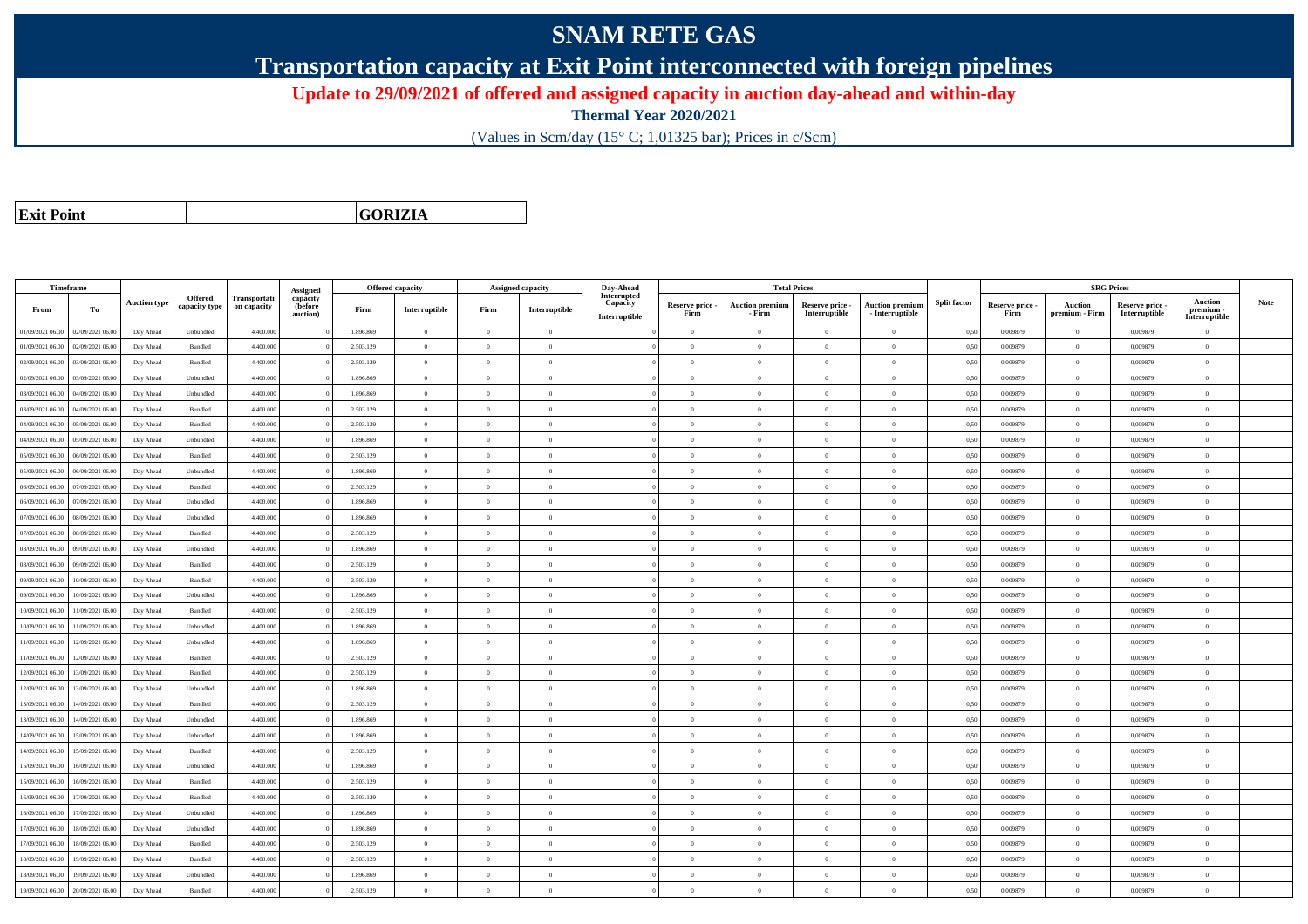| 19/09/2021 06:00                  | 20/09/2021 06:00 | Day Ahead  | Unbundled | 4.400.000 | 1.896.869 | $\overline{0}$ | $\Omega$       |                |                | $\Omega$       | $\Omega$       | $\Omega$       | 0,50 | 0,009879 | $\mathbf{0}$   | 0,009879       | $\Omega$       |  |
|-----------------------------------|------------------|------------|-----------|-----------|-----------|----------------|----------------|----------------|----------------|----------------|----------------|----------------|------|----------|----------------|----------------|----------------|--|
| 20/09/2021 06:00                  | 21/09/2021 06:00 | Day Ahead  | Bundled   | 4.400.000 | 2.503.129 | $\overline{0}$ | $\overline{0}$ | $\overline{0}$ |                | $\overline{0}$ | $\overline{0}$ | $\theta$       | 0,50 | 0,009879 | $\bf{0}$       | 0,009879       | $\bf{0}$       |  |
| 20/09/2021 06:00                  | 21/09/2021 06:00 | Day Ahead  | Unbundled | 4.400.000 | 1.896.869 | $\overline{0}$ | $\bf{0}$       | $\overline{0}$ | $\overline{0}$ | $\bf{0}$       | $\overline{0}$ | $\bf{0}$       | 0,50 | 0,009879 | $\bf{0}$       | 0,009879       | $\bf{0}$       |  |
| 21/09/2021 06:00                  | 22/09/2021 06:00 | Day Ahead  | Bundled   | 4.400.000 | 2.503.129 | $\overline{0}$ | $\overline{0}$ | $\overline{0}$ | $\Omega$       | $\overline{0}$ | $\overline{0}$ | $\bf{0}$       | 0.50 | 0,009879 | $\mathbf{0}$   | 0.009879       | $\overline{0}$ |  |
|                                   |                  |            |           |           |           |                |                |                |                |                |                |                |      |          |                |                |                |  |
| 21/09/2021 06:00                  | 22/09/2021 06:00 | Day Ahead  | Unbundled | 4.400.000 | 1.896.869 | $\overline{0}$ | $\overline{0}$ | $\overline{0}$ |                | $\overline{0}$ | $\overline{0}$ | $\theta$       | 0,50 | 0,009879 | $\bf{0}$       | 0,009879       | $\overline{0}$ |  |
| 22/09/2021 06:00                  | 23/09/2021 06:00 | Day Ahead  | Bundled   | 4.400.000 | 2.503.129 | $\overline{0}$ | $\bf{0}$       | $\overline{0}$ | $\overline{0}$ | $\bf{0}$       | $\overline{0}$ | $\bf{0}$       | 0,50 | 0,009879 | $\overline{0}$ | 0,009879       | $\bf{0}$       |  |
| 22/09/2021 06:00                  | 23/09/2021 06:00 | Day Ahead  | Unbundled | 4.400.000 | 1.896.869 | $\overline{0}$ | $\overline{0}$ | $\overline{0}$ | $\Omega$       | $\overline{0}$ | $\overline{0}$ | $\overline{0}$ | 0,50 | 0,009879 | $\overline{0}$ | 0,009879       | $\overline{0}$ |  |
| 23/09/2021 06:00                  | 24/09/2021 06.00 | Day Ahead  | Bundled   | 4.400.000 | 2.503.129 | $\overline{0}$ | $\overline{0}$ | $\overline{0}$ |                | $\overline{0}$ | $\overline{0}$ | $\theta$       | 0,50 | 0,009879 | $\bf{0}$       | 0,009879       | $\overline{0}$ |  |
|                                   |                  |            |           |           |           |                |                |                |                |                |                |                |      |          |                |                |                |  |
| 23/09/2021 06:00                  | 24/09/2021 06:00 | Day Ahead  | Unbundled | 4.400.000 | 1.896.869 | $\overline{0}$ | $\overline{0}$ | $\overline{0}$ | $\overline{0}$ | $\bf{0}$       | $\overline{0}$ | $\bf{0}$       | 0,50 | 0,009879 | $\bf{0}$       | 0,009879       | $\bf{0}$       |  |
| 24/09/2021 06:00                  | 25/09/2021 06:00 | Day Ahead  | Bundled   | 4.400.000 | 2.503.129 | $\overline{0}$ | $\overline{0}$ | $\overline{0}$ | $\Omega$       | $\overline{0}$ | $\overline{0}$ | $\overline{0}$ | 0.50 | 0,009879 | $\overline{0}$ | 0,009879       | $\overline{0}$ |  |
| 24/09/2021 06:00                  | 25/09/2021 06:00 | Day Ahead  | Unbundled | 4.400.000 | 1.896.869 | $\overline{0}$ | $\overline{0}$ | $\overline{0}$ | $\overline{0}$ | $\overline{0}$ | $\overline{0}$ | $\theta$       | 0,50 | 0,009879 | $\,$ 0 $\,$    | 0,009879       | $\overline{0}$ |  |
| 25/09/2021 06:00                  | 26/09/2021 06:00 | Day Ahead  | Unbundled | 4.400.000 | 1.896.869 | $\overline{0}$ | $\bf{0}$       | $\overline{0}$ | $\overline{0}$ | $\bf{0}$       | $\overline{0}$ | $\bf{0}$       | 0,50 | 0,009879 | $\bf{0}$       | 0,009879       | $\bf{0}$       |  |
| 25/09/2021 06:00                  | 26/09/2021 06:00 | Day Ahead  | Bundled   | 4.400.000 | 2.503.129 | $\overline{0}$ | $\overline{0}$ | $\overline{0}$ | $^{\circ}$     | $\overline{0}$ | $\overline{0}$ | $\bf{0}$       | 0.50 | 0,009879 | $\mathbf{0}$   | 0.009879       | $\overline{0}$ |  |
|                                   |                  |            |           |           |           |                |                |                |                |                |                |                |      |          |                |                |                |  |
| 26/09/2021 06:00                  | 27/09/2021 06.00 | Day Ahead  | Unbundled | 4.400.000 | 1.896.869 | $\overline{0}$ | $\overline{0}$ | $\overline{0}$ |                | $\overline{0}$ | $\overline{0}$ | $\theta$       | 0,50 | 0,009879 | $\bf{0}$       | 0,009879       | $\overline{0}$ |  |
| 26/09/2021 06:00                  | 27/09/2021 06:00 | Day Ahead  | Bundled   | 4.400.000 | 2.503.129 | $\overline{0}$ | $\bf{0}$       | $\overline{0}$ | $\overline{0}$ | $\bf{0}$       | $\overline{0}$ | $\bf{0}$       | 0,50 | 0,009879 | $\overline{0}$ | 0,009879       | $\bf{0}$       |  |
| 27/09/2021 06:00                  | 28/09/2021 06:00 | Day Ahead  | Bundled   | 4.400.000 | 2.503.129 | $\overline{0}$ | $\overline{0}$ | $\overline{0}$ | $\Omega$       | $\overline{0}$ | $\overline{0}$ | $\bf{0}$       | 0,50 | 0,009879 | $\overline{0}$ | 0,009879       | $\overline{0}$ |  |
| 27/09/2021 06:00                  | 28/09/2021 06:00 | Day Ahead  | Unbundled | 4.400.000 | 1.896.869 | $\overline{0}$ | $\overline{0}$ | $\overline{0}$ | $\overline{0}$ | $\overline{0}$ | $\overline{0}$ | $\theta$       | 0,50 | 0,009879 | $\bf{0}$       | 0,009879       | $\overline{0}$ |  |
|                                   |                  |            |           |           |           |                |                |                |                |                |                |                |      |          |                |                |                |  |
| 28/09/2021 06:00                  | 29/09/2021 06:00 | Day Ahead  | Unbundled | 4.400.000 | 1.896.869 | $\overline{0}$ | $\overline{0}$ | $\overline{0}$ | $\overline{0}$ | $\bf{0}$       | $\overline{0}$ | $\bf{0}$       | 0,50 | 0,009879 | $\bf{0}$       | 0,009879       | $\bf{0}$       |  |
| 28/09/2021 06:00                  | 29/09/2021 06:00 | Day Ahead  | Bundled   | 4.400.000 | 2.503.129 | $\overline{0}$ | $\overline{0}$ | $\overline{0}$ | $\Omega$       | $\overline{0}$ | $\overline{0}$ | $\bf{0}$       | 0.50 | 0,009879 | $\mathbf{0}$   | 0,009879       | $\overline{0}$ |  |
| 29/09/2021 06:00                  | 30/09/2021 06:00 | Day Ahead  | Bundled   | 4.400.000 | 2.503.129 | $\overline{0}$ | $\overline{0}$ | $\overline{0}$ | $\overline{0}$ | $\overline{0}$ | $\overline{0}$ | $\theta$       | 0,50 | 0,009879 | $\,$ 0 $\,$    | 0,009879       | $\overline{0}$ |  |
| 29/09/2021 06:00                  | 30/09/2021 06:00 | Day Ahead  | Unbundled | 4.400.000 | 1.896.869 | $\overline{0}$ | $\bf{0}$       | $\overline{0}$ | $\overline{0}$ | $\bf{0}$       | $\overline{0}$ | $\bf{0}$       | 0,50 | 0,009879 | $\bf{0}$       | 0,009879       | $\bf{0}$       |  |
| 30/09/2021 06:00                  | 01/10/2021 06:00 | Day Ahead  | Bundled   | 4.400.000 | 2.503.129 | $\overline{0}$ | $\overline{0}$ | $\overline{0}$ | $^{\circ}$     | $\overline{0}$ | $\overline{0}$ | $\bf{0}$       | 0.50 | 0,009879 | $\mathbf{0}$   | 0.009879       | $\overline{0}$ |  |
|                                   |                  |            |           |           |           |                |                |                |                |                |                |                |      |          |                |                |                |  |
| 30/09/2021 06:00                  | 01/10/2021 06:00 | Day Ahead  | Unbundled | 4.400.000 | 1.896.869 | $\overline{0}$ | $\overline{0}$ | $\overline{0}$ |                | $\overline{0}$ | $\overline{0}$ | $\theta$       | 0,50 | 0,009879 | $\bf{0}$       | 0,009879       | $\overline{0}$ |  |
| 01/09/2021 06:00                  | 02/09/2021 06:00 | Within Day | Bundled   | 4.400.000 | 2.503.128 | $\overline{0}$ | $\overline{0}$ | $\overline{0}$ | $\overline{0}$ | $\bf{0}$       | $\overline{0}$ | $\bf{0}$       | 0,50 | 0,987952 | $\bf{0}$       | $\bf{0}$       | $\bf{0}$       |  |
| 01/09/2021 06:00                  | 02/09/2021 06:00 | Within Day | Unbundled | 4.400.000 | 1.896.869 | $\overline{0}$ | $\overline{0}$ | $\overline{0}$ | $^{\circ}$     | $\overline{0}$ | $\overline{0}$ | $\bf{0}$       | 0.50 | 0,987952 | $\mathbf{0}$   | $\overline{0}$ | $\overline{0}$ |  |
| 01/09/2021 07:00                  | 02/09/2021 06:00 | Within Day | Unbundled | 4.400.000 | 1.817.832 | $\overline{0}$ | $\overline{0}$ | $\overline{0}$ | $\overline{0}$ | $\overline{0}$ | $\overline{0}$ | $\theta$       | 0,50 | 0,987952 | $\bf{0}$       | $\overline{0}$ | $\overline{0}$ |  |
|                                   |                  |            |           |           |           |                |                |                |                |                |                |                |      |          |                |                |                |  |
| 01/09/2021 07:00                  | 02/09/2021 06:00 | Within Day | Bundled   | 4.400.000 | 2.398.831 | $\overline{0}$ | $\overline{0}$ | $\overline{0}$ | $\overline{0}$ | $\,$ 0 $\,$    | $\overline{0}$ | $\bf{0}$       | 0,50 | 0,987952 | $\bf{0}$       | $\overline{0}$ | $\bf{0}$       |  |
| 01/09/2021 08:00                  | 02/09/2021 06:00 | Within Dav | Unbundled | 4.400,000 | 1.738.796 | $\overline{0}$ | $\overline{0}$ | $\overline{0}$ | $\Omega$       | $\overline{0}$ | $\overline{0}$ | $\bf{0}$       | 0.50 | 0,987952 | $\mathbf{0}$   | $\overline{0}$ | $\overline{0}$ |  |
| 01/09/2021 08:00                  | 02/09/2021 06:00 | Within Day | Bundled   | 4.400.000 | 2.294.534 | $\overline{0}$ | $\overline{0}$ | $\overline{0}$ | $\overline{0}$ | $\overline{0}$ | $\overline{0}$ | $\theta$       | 0,50 | 0,987952 | $\bf{0}$       | $\overline{0}$ | $\bf{0}$       |  |
| 01/09/2021 09:00                  | 02/09/2021 06:00 | Within Day | Unbundled | 4.400.000 | 1.659.760 | $\overline{0}$ | $\bf{0}$       | $\overline{0}$ | $\overline{0}$ | $\bf{0}$       | $\overline{0}$ | $\bf{0}$       | 0,50 | 0,987952 | $\bf{0}$       | $\bf{0}$       | $\bf{0}$       |  |
|                                   |                  |            |           | 4,400,000 |           | $\overline{0}$ | $\Omega$       | $\Omega$       | $^{\circ}$     | $\theta$       | $\overline{0}$ | $\theta$       | 0.50 |          | $\,$ 0 $\,$    | $\Omega$       | $\Omega$       |  |
| 01/09/2021 09:00                  | 02/09/2021 06.00 | Within Day | Bundled   |           | 2.190.237 |                |                |                |                |                |                |                |      | 0,987952 |                |                |                |  |
| 01/09/2021 10:00                  | 02/09/2021 06:00 | Within Day | Unbundled | 4.400.000 | 1.580.724 | $\overline{0}$ | $\overline{0}$ | $\overline{0}$ |                | $\overline{0}$ | $\overline{0}$ | $\theta$       | 0,50 | 0,987952 | $\bf{0}$       | $\overline{0}$ | $\overline{0}$ |  |
| 01/09/2021 10:00                  | 02/09/2021 06:00 | Within Day | Bundled   | 4.400.000 | 2.085.940 | $\overline{0}$ | $\bf{0}$       | $\overline{0}$ | $\overline{0}$ | $\bf{0}$       | $\overline{0}$ | $\bf{0}$       | 0,50 | 0,987952 | $\bf{0}$       | $\bf{0}$       | $\bf{0}$       |  |
| 01/09/2021 11:00                  | 02/09/2021 06:00 | Within Day | Bundled   | 4,400,000 | 1.981.643 | $\overline{0}$ | $\Omega$       | $\Omega$       | $\Omega$       | $\theta$       | $\overline{0}$ | $\mathbf{0}$   | 0.50 | 0,987952 | $\mathbf{0}$   | $\overline{0}$ | $\theta$       |  |
| 01/09/2021 11:00                  | 02/09/2021 06:00 | Within Day | Unbundled | 4.400.000 | 1.501.687 | $\overline{0}$ | $\overline{0}$ | $\overline{0}$ | $\overline{0}$ | $\overline{0}$ | $\overline{0}$ | $\theta$       | 0,50 | 0,987952 | $\bf{0}$       | $\overline{0}$ | $\bf{0}$       |  |
|                                   |                  |            |           |           |           |                |                |                |                |                |                |                |      |          |                |                |                |  |
| 01/09/2021 12:00                  | 02/09/2021 06:00 | Within Day | Bundled   | 4.400.000 | 1.877.346 | $\overline{0}$ | $\bf{0}$       | $\overline{0}$ | $\overline{0}$ | $\bf{0}$       | $\overline{0}$ | $\bf{0}$       | 0,50 | 0,987952 | $\bf{0}$       | $\overline{0}$ | $\bf{0}$       |  |
| 01/09/2021 12:00                  | 02/09/2021 06:00 | Within Day | Unbundled | 4,400,000 | 1.422.651 | $\overline{0}$ | $\Omega$       | $\Omega$       | $\Omega$       | $\theta$       | $\overline{0}$ | $\mathbf{0}$   | 0.50 | 0.987952 | $\mathbf{0}$   | $\Omega$       | $\theta$       |  |
| 01/09/2021 13:00                  | 02/09/2021 06:00 | Within Day | Unbundled | 4.400.000 | 1.343.615 | $\overline{0}$ | $\overline{0}$ | $\overline{0}$ | $\overline{0}$ | $\overline{0}$ | $\overline{0}$ | $\theta$       | 0,50 | 0,987953 | $\,$ 0 $\,$    | $\overline{0}$ | $\bf{0}$       |  |
| 01/09/2021 13:00                  | 02/09/2021 06:00 | Within Day | Bundled   | 4.400.000 | 1.773.049 | $\overline{0}$ | $\bf{0}$       | $\overline{0}$ | $\overline{0}$ | $\bf{0}$       | $\overline{0}$ | $\bf{0}$       | 0,50 | 0,987953 | $\bf{0}$       | $\bf{0}$       | $\bf{0}$       |  |
| 01/09/2021 14:00                  | 02/09/2021 06:00 | Within Day | Unbundled | 4.400,000 | 1.264.579 | $\overline{0}$ | $\Omega$       | $\Omega$       | $\sqrt{2}$     | $\Omega$       | $\overline{0}$ | $\theta$       | 0.50 | 0,987952 | $\bf{0}$       | $\overline{0}$ | $\Omega$       |  |
|                                   |                  |            |           |           |           |                |                |                |                |                |                |                |      |          |                |                |                |  |
| 01/09/2021 14:00                  | 02/09/2021 06:00 | Within Day | Bundled   | 4.400.000 | 1.668.752 | $\overline{0}$ | $\overline{0}$ | $\overline{0}$ | $\overline{0}$ | $\overline{0}$ | $\overline{0}$ | $\bf{0}$       | 0,50 | 0,987952 | $\,$ 0 $\,$    | $\overline{0}$ | $\overline{0}$ |  |
| 01/09/2021 15:00                  | 02/09/2021 06:00 | Within Day | Unbundled | 4.400.000 | 1.185.543 | $\overline{0}$ | $\bf{0}$       | $\overline{0}$ | $\overline{0}$ | $\bf{0}$       | $\overline{0}$ | $\bf{0}$       | 0,50 | 0,987952 | $\mathbf{0}$   | $\bf{0}$       | $\bf{0}$       |  |
| 01/09/2021 15:00                  | 02/09/2021 06:00 | Within Day | Bundled   | 4,400,000 | 1.564.455 | $\Omega$       | $\Omega$       | $\Omega$       | $\sqrt{2}$     | $\Omega$       | $\overline{0}$ | $\theta$       | 0.50 | 0.987952 | $\overline{0}$ | $\Omega$       | $\theta$       |  |
| 01/09/2021 16:00                  | 02/09/2021 06:00 | Within Day | Bundled   | 4.400.000 | 1.460.158 | $\overline{0}$ | $\bf{0}$       | $\overline{0}$ | $\overline{0}$ | $\bf{0}$       | $\overline{0}$ | $\bf{0}$       | 0,50 | 0,987952 | $\bf{0}$       | $\bf{0}$       | $\bf{0}$       |  |
| 01/09/2021 16:00 02/09/2021 06:00 |                  | Within Day | Unbundled | 4.400.000 | 1.106.506 | $\bf{0}$       | $\bf{0}$       |                |                |                |                |                | 0,50 | 0,987952 | $\bf{0}$       |                |                |  |
|                                   |                  |            |           |           |           |                |                |                |                |                |                |                |      |          |                |                |                |  |
| 01/09/2021 17:00                  | 02/09/2021 06:00 | Within Day | Bundled   | 4.400.000 | 1.355.861 | $\overline{0}$ | $\overline{0}$ | $\Omega$       | $\Omega$       | $\overline{0}$ | $\overline{0}$ | $\mathbf{0}$   | 0.50 | 0,987952 | $\overline{0}$ | $\overline{0}$ | $\overline{0}$ |  |
| 01/09/2021 17:00                  | 02/09/2021 06:00 | Within Day | Unbundled | 4.400.000 | 1.027.470 | $\overline{0}$ | $\,$ 0 $\,$    | $\overline{0}$ | $\overline{0}$ | $\,$ 0         | $\overline{0}$ | $\bf{0}$       | 0,50 | 0,987952 | $\bf{0}$       | $\,$ 0 $\,$    | $\bf{0}$       |  |
| 01/09/2021 18:00                  | 02/09/2021 06:00 | Within Day | Unbundled | 4.400.000 | 948.434   | $\overline{0}$ | $\overline{0}$ | $\overline{0}$ | $\overline{0}$ | $\overline{0}$ | $\overline{0}$ | $\bf{0}$       | 0,50 | 0,987953 | $\overline{0}$ | $\overline{0}$ | $\bf{0}$       |  |
| 01/09/2021 18:00                  | 02/09/2021 06:00 | Within Day | Bundled   | 4.400.000 | 1.251.564 | $\overline{0}$ | $\overline{0}$ | $\overline{0}$ | $\Omega$       | $\overline{0}$ | $\overline{0}$ | $\mathbf{0}$   | 0.50 | 0,987953 | $\,$ 0 $\,$    | $\bf{0}$       | $\bf{0}$       |  |
| 01/09/2021 19:00                  | 02/09/2021 06:00 | Within Day | Bundled   | 4.400.000 | 1.147.267 | $\overline{0}$ | $\,$ 0 $\,$    | $\overline{0}$ | $\overline{0}$ | $\,$ 0         | $\overline{0}$ | $\bf{0}$       | 0,50 | 0,987952 | $\bf{0}$       | $\overline{0}$ | $\bf{0}$       |  |
|                                   |                  |            |           |           |           |                |                |                |                |                |                |                |      |          |                |                |                |  |
| 01/09/2021 19:00                  | 02/09/2021 06:00 | Within Day | Unbundled | 4.400.000 | 869.398   | $\overline{0}$ | $\overline{0}$ | $\overline{0}$ | $\overline{0}$ | $\overline{0}$ | $\overline{0}$ | $\bf{0}$       | 0,50 | 0,987952 | $\overline{0}$ | $\overline{0}$ | $\bf{0}$       |  |
| 01/09/2021 20:00                  | 02/09/2021 06:00 | Within Day | Unbundled | 4.400.000 | 790.362   | $\overline{0}$ | $\overline{0}$ | $\overline{0}$ | $\Omega$       | $\overline{0}$ | $\overline{0}$ | $\mathbf{0}$   | 0.50 | 0,987952 | $\overline{0}$ | $\bf{0}$       | $\overline{0}$ |  |
| 01/09/2021 20:00                  | 02/09/2021 06:00 | Within Day | Bundled   | 4.400.000 | 1.042.970 | $\overline{0}$ | $\,$ 0 $\,$    | $\overline{0}$ | $\overline{0}$ | $\bf{0}$       | $\overline{0}$ | $\bf{0}$       | 0,50 | 0,987952 | $\,0\,$        | $\bf{0}$       | $\bf{0}$       |  |
| 01/09/2021 21:00                  | 02/09/2021 06:00 | Within Day | Bundled   | 4.400.000 | 938.673   | $\overline{0}$ | $\overline{0}$ | $\overline{0}$ | $\overline{0}$ | $\overline{0}$ | $\overline{0}$ | $\bf{0}$       | 0,50 | 0,987952 | $\overline{0}$ | $\bf{0}$       | $\bf{0}$       |  |
|                                   |                  |            |           |           |           |                |                |                |                |                |                |                |      |          |                |                |                |  |
| 01/09/2021 21:00                  | 02/09/2021 06:00 | Within Day | Unbundled | 4.400,000 | 711.325   | $\overline{0}$ | $\overline{0}$ | $\overline{0}$ | $\Omega$       | $\overline{0}$ | $\overline{0}$ | $\mathbf{0}$   | 0.50 | 0,987952 | $\bf{0}$       | $\overline{0}$ | $\overline{0}$ |  |
| 01/09/2021 22:00                  | 02/09/2021 06:00 | Within Day | Bundled   | 4.400.000 | 834.376   | $\overline{0}$ | $\,$ 0 $\,$    | $\overline{0}$ | $\overline{0}$ | $\,$ 0 $\,$    | $\overline{0}$ | $\bf{0}$       | 0,50 | 0,987953 | $\,0\,$        | $\,$ 0 $\,$    | $\bf{0}$       |  |
| 01/09/2021 22:00                  | 02/09/2021 06:00 | Within Day | Unbundled | 4.400.000 | 632.289   | $\overline{0}$ | $\overline{0}$ | $\overline{0}$ | $\overline{0}$ | $\bf{0}$       | $\overline{0}$ | $\bf{0}$       | 0,50 | 0,987953 | $\overline{0}$ | $\overline{0}$ | $\bf{0}$       |  |
|                                   |                  |            |           |           |           |                |                |                |                |                |                |                |      |          |                |                |                |  |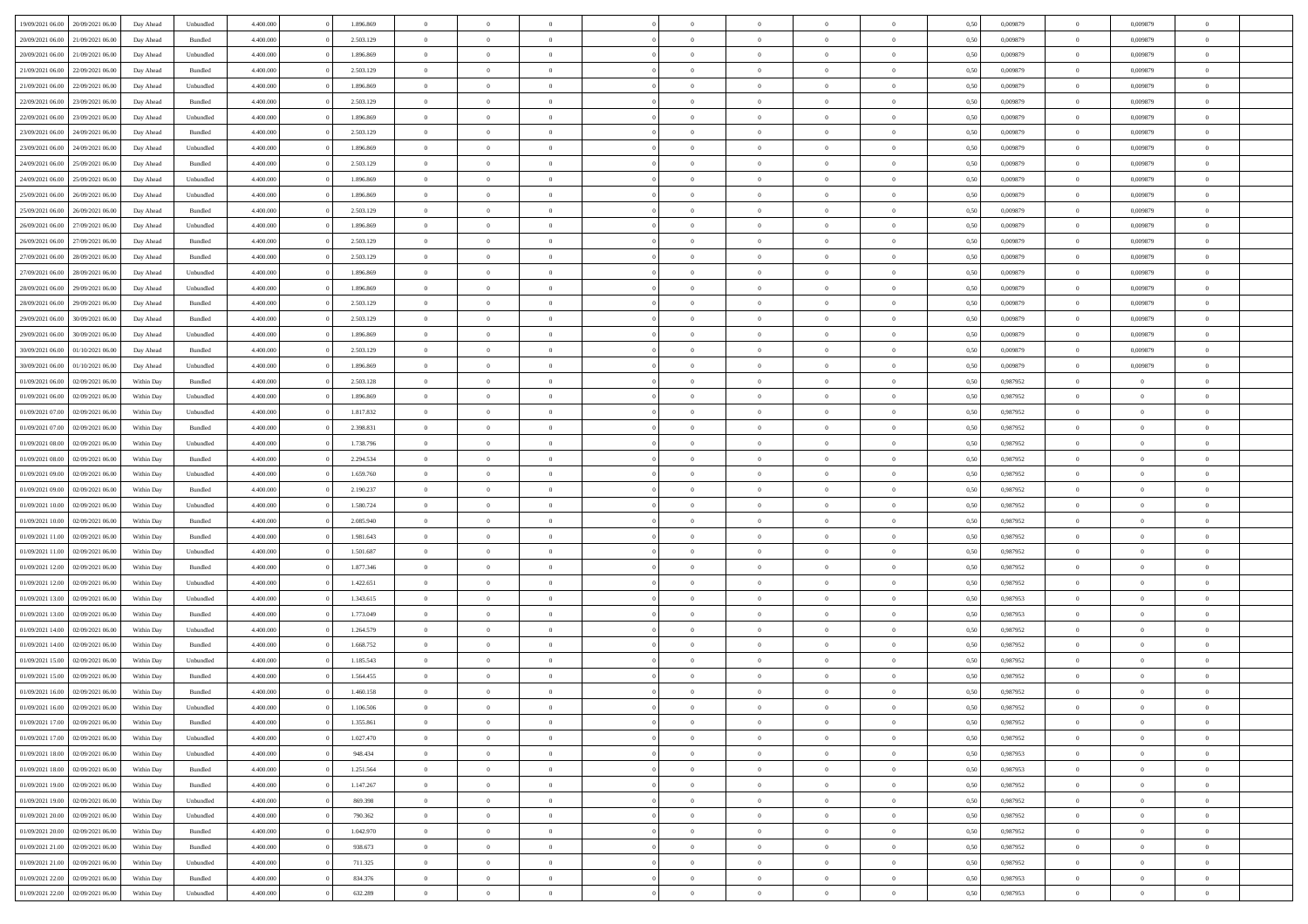| 01/09/2021 23:00                  | 02/09/2021 06:00 | Within Day | Unbundled | 4.400.000 | 553.253   | $\overline{0}$ | $\theta$       |                | $\Omega$       | $\Omega$       | $\theta$       | $\theta$       | 0,50 | 0,987952 | $\theta$       | $\overline{0}$ | $\theta$       |  |
|-----------------------------------|------------------|------------|-----------|-----------|-----------|----------------|----------------|----------------|----------------|----------------|----------------|----------------|------|----------|----------------|----------------|----------------|--|
| 01/09/2021 23:00                  | 02/09/2021 06:00 | Within Day | Bundled   | 4.400.000 | 730.079   | $\overline{0}$ | $\theta$       | $\overline{0}$ | $\overline{0}$ | $\bf{0}$       | $\overline{0}$ | $\bf{0}$       | 0,50 | 0,987952 | $\theta$       | $\overline{0}$ | $\overline{0}$ |  |
| 02/09/2021 00:00                  | 02/09/2021 06:00 | Within Day | Unbundled | 4.400.000 | 474.217   | $\overline{0}$ | $\overline{0}$ | $\overline{0}$ | $\bf{0}$       | $\bf{0}$       | $\bf{0}$       | $\mathbf{0}$   | 0,50 | 0,987952 | $\overline{0}$ | $\overline{0}$ | $\bf{0}$       |  |
| 02/09/2021 00:00                  | 02/09/2021 06:00 | Within Dav | Bundled   | 4.400.000 | 625.782   | $\overline{0}$ | $\overline{0}$ | $\overline{0}$ | $\overline{0}$ | $\bf{0}$       | $\overline{0}$ | $\overline{0}$ | 0.50 | 0,987952 | $\theta$       | $\theta$       | $\overline{0}$ |  |
| 02/09/2021 01:00                  | 02/09/2021 06:00 | Within Day | Unbundled | 4.400.000 | 395.181   | $\overline{0}$ | $\theta$       | $\overline{0}$ | $\overline{0}$ | $\bf{0}$       | $\overline{0}$ | $\bf{0}$       | 0,50 | 0,987952 | $\theta$       | $\overline{0}$ | $\overline{0}$ |  |
|                                   |                  |            |           |           |           |                |                |                |                |                |                |                |      |          |                |                |                |  |
| 02/09/2021 01:00                  | 02/09/2021 06:00 | Within Day | Bundled   | 4.400.000 | 521.485   | $\overline{0}$ | $\overline{0}$ | $\overline{0}$ | $\bf{0}$       | $\overline{0}$ | $\overline{0}$ | $\mathbf{0}$   | 0,50 | 0,987952 | $\overline{0}$ | $\overline{0}$ | $\bf{0}$       |  |
| 02/09/2021 02:00                  | 02/09/2021 06:00 | Within Dav | Bundled   | 4.400.000 | 417.188   | $\overline{0}$ | $\overline{0}$ | $\overline{0}$ | $\overline{0}$ | $\overline{0}$ | $\overline{0}$ | $\overline{0}$ | 0.50 | 0,987953 | $\theta$       | $\overline{0}$ | $\overline{0}$ |  |
| 02/09/2021 02:00                  | 02/09/2021 06:00 | Within Day | Unbundled | 4.400.000 | 316.144   | $\overline{0}$ | $\theta$       | $\overline{0}$ | $\overline{0}$ | $\bf{0}$       | $\overline{0}$ | $\bf{0}$       | 0,50 | 0,987953 | $\theta$       | $\theta$       | $\overline{0}$ |  |
| 02/09/2021 03:00                  | 02/09/2021 06:00 | Within Day | Bundled   | 4.400.000 | 312.891   | $\overline{0}$ | $\overline{0}$ | $\overline{0}$ | $\bf{0}$       | $\bf{0}$       | $\bf{0}$       | $\bf{0}$       | 0,50 | 0,987954 | $\,0\,$        | $\overline{0}$ | $\overline{0}$ |  |
| 02/09/2021 03:00                  | 02/09/2021 06:00 | Within Dav | Unbundled | 4.400.000 | 237.108   | $\overline{0}$ | $\overline{0}$ | $\overline{0}$ | $\overline{0}$ | $\overline{0}$ | $\overline{0}$ | $\overline{0}$ | 0.50 | 0,987954 | $\theta$       | $\overline{0}$ | $\overline{0}$ |  |
| 02/09/2021 04:00                  | 02/09/2021 06:00 |            | Bundled   | 4.400.000 | 208.594   | $\overline{0}$ | $\theta$       | $\overline{0}$ | $\overline{0}$ | $\bf{0}$       | $\overline{0}$ |                |      | 0,987950 | $\,$ 0 $\,$    | $\overline{0}$ | $\overline{0}$ |  |
|                                   |                  | Within Day |           |           |           |                |                |                |                |                |                | $\bf{0}$       | 0,50 |          |                |                |                |  |
| 02/09/2021 04:00                  | 02/09/2021 06:00 | Within Day | Unbundled | 4.400.000 | 158.072   | $\overline{0}$ | $\overline{0}$ | $\overline{0}$ | $\bf{0}$       | $\bf{0}$       | $\bf{0}$       | $\mathbf{0}$   | 0,50 | 0,987950 | $\overline{0}$ | $\overline{0}$ | $\bf{0}$       |  |
| 02/09/2021 05:00                  | 02/09/2021 06:00 | Within Day | Unbundled | 4.400.000 | 79.036    | $\overline{0}$ | $\overline{0}$ | $\overline{0}$ | $\overline{0}$ | $\overline{0}$ | $\overline{0}$ | $\overline{0}$ | 0.50 | 0,987950 | $\theta$       | $\theta$       | $\overline{0}$ |  |
| 02/09/2021 05:00                  | 02/09/2021 06.00 | Within Day | Bundled   | 4.400.000 | 104.297   | $\overline{0}$ | $\theta$       | $\overline{0}$ | $\overline{0}$ | $\bf{0}$       | $\overline{0}$ | $\bf{0}$       | 0,50 | 0,987950 | $\theta$       | $\overline{0}$ | $\overline{0}$ |  |
| 02/09/2021 06:00                  | 03/09/2021 06:00 | Within Day | Bundled   | 4.400.000 | 2.503.128 | $\overline{0}$ | $\overline{0}$ | $\overline{0}$ | $\bf{0}$       | $\overline{0}$ | $\overline{0}$ | $\mathbf{0}$   | 0,50 | 0,987952 | $\overline{0}$ | $\overline{0}$ | $\bf{0}$       |  |
| 02/09/2021 06:00                  | 03/09/2021 06:00 | Within Dav | Unbundled | 4.400.000 | 1.896.869 | $\overline{0}$ | $\overline{0}$ | $\overline{0}$ | $\overline{0}$ | $\overline{0}$ | $\overline{0}$ | $\overline{0}$ | 0.50 | 0,987952 | $\theta$       | $\overline{0}$ | $\overline{0}$ |  |
| 02/09/2021 07:00                  | 03/09/2021 06:00 | Within Day | Unbundled | 4.400.000 | 1.817.832 | $\overline{0}$ | $\theta$       | $\overline{0}$ | $\overline{0}$ | $\bf{0}$       | $\overline{0}$ | $\bf{0}$       | 0,50 | 0,987952 | $\theta$       | $\theta$       | $\overline{0}$ |  |
|                                   |                  |            |           |           |           |                |                |                |                |                |                |                |      |          |                |                |                |  |
| 02/09/2021 07:00                  | 03/09/2021 06:00 | Within Day | Bundled   | 4.400.000 | 2.398.831 | $\overline{0}$ | $\overline{0}$ | $\overline{0}$ | $\bf{0}$       | $\bf{0}$       | $\bf{0}$       | $\bf{0}$       | 0,50 | 0,987952 | $\,0\,$        | $\overline{0}$ | $\bf{0}$       |  |
| 02/09/2021 08:00                  | 03/09/2021 06:00 | Within Dav | Unbundled | 4.400.000 | 1.738.796 | $\overline{0}$ | $\overline{0}$ | $\overline{0}$ | $\overline{0}$ | $\overline{0}$ | $\overline{0}$ | $\overline{0}$ | 0.50 | 0,987952 | $\theta$       | $\overline{0}$ | $\overline{0}$ |  |
| 02/09/2021 08:00                  | 03/09/2021 06:00 | Within Day | Bundled   | 4.400.000 | 2.294.534 | $\overline{0}$ | $\theta$       | $\overline{0}$ | $\overline{0}$ | $\bf{0}$       | $\overline{0}$ | $\bf{0}$       | 0,50 | 0,987952 | $\,$ 0 $\,$    | $\overline{0}$ | $\overline{0}$ |  |
| 02/09/2021 09:00                  | 03/09/2021 06:00 | Within Day | Unbundled | 4.400.000 | 1.659.760 | $\overline{0}$ | $\overline{0}$ | $\overline{0}$ | $\bf{0}$       | $\bf{0}$       | $\bf{0}$       | $\bf{0}$       | 0,50 | 0,987952 | $\bf{0}$       | $\overline{0}$ | $\bf{0}$       |  |
| 02/09/2021 09:00                  | 03/09/2021 06:00 | Within Day | Bundled   | 4.400.000 | 2.190.237 | $\overline{0}$ | $\overline{0}$ | $\overline{0}$ | $\overline{0}$ | $\overline{0}$ | $\overline{0}$ | $\overline{0}$ | 0.50 | 0,987952 | $\theta$       | $\overline{0}$ | $\overline{0}$ |  |
| 02/09/2021 10:00                  | 03/09/2021 06:00 | Within Day | Bundled   | 4.400.000 | 2.085.940 | $\overline{0}$ | $\theta$       | $\overline{0}$ | $\overline{0}$ | $\bf{0}$       | $\overline{0}$ | $\bf{0}$       | 0,50 | 0,987952 | $\,$ 0 $\,$    | $\overline{0}$ | $\overline{0}$ |  |
| 02/09/2021 10:00                  | 03/09/2021 06:00 | Within Day | Unbundled | 4.400.000 | 1.580.724 | $\overline{0}$ | $\overline{0}$ | $\overline{0}$ | $\bf{0}$       | $\overline{0}$ | $\overline{0}$ | $\mathbf{0}$   | 0,50 | 0,987952 | $\bf{0}$       | $\overline{0}$ | $\bf{0}$       |  |
| 02/09/2021 11:00                  | 03/09/2021 06:00 | Within Dav | Unbundled | 4.400.000 | 1.501.687 | $\overline{0}$ | $\overline{0}$ | $\overline{0}$ |                | $\overline{0}$ | $\overline{0}$ | $\overline{0}$ | 0.50 | 0,987952 | $\theta$       | $\overline{0}$ | $\overline{0}$ |  |
|                                   |                  |            |           |           |           |                |                |                | $\overline{0}$ |                |                |                |      |          |                |                |                |  |
| 02/09/2021 11:00                  | 03/09/2021 06:00 | Within Day | Bundled   | 4.400.000 | 1.981.643 | $\overline{0}$ | $\theta$       | $\overline{0}$ | $\overline{0}$ | $\bf{0}$       | $\overline{0}$ | $\bf{0}$       | 0,50 | 0,987952 | $\theta$       | $\theta$       | $\overline{0}$ |  |
| 02/09/2021 12:00                  | 03/09/2021 06:00 | Within Day | Unbundled | 4.400.000 | 1.422.651 | $\overline{0}$ | $\overline{0}$ | $\overline{0}$ | $\bf{0}$       | $\bf{0}$       | $\bf{0}$       | $\bf{0}$       | 0,50 | 0,987952 | $\,0\,$        | $\overline{0}$ | $\overline{0}$ |  |
| 02/09/2021 12:00                  | 03/09/2021 06:00 | Within Day | Bundled   | 4.400.000 | 1.877.346 | $\overline{0}$ | $\overline{0}$ | $\overline{0}$ | $\overline{0}$ | $\overline{0}$ | $\overline{0}$ | $\overline{0}$ | 0.50 | 0,987952 | $\theta$       | $\overline{0}$ | $\overline{0}$ |  |
| 02/09/2021 13:00                  | 03/09/2021 06:00 | Within Day | Unbundled | 4.400.000 | 1.343.615 | $\overline{0}$ | $\theta$       | $\overline{0}$ | $\overline{0}$ | $\bf{0}$       | $\overline{0}$ | $\bf{0}$       | 0,50 | 0,987953 | $\,$ 0 $\,$    | $\overline{0}$ | $\overline{0}$ |  |
| 02/09/2021 13:00                  | 03/09/2021 06:00 | Within Day | Bundled   | 4.400.000 | 1.773.049 | $\overline{0}$ | $\bf{0}$       | $\overline{0}$ | $\bf{0}$       | $\bf{0}$       | $\bf{0}$       | $\bf{0}$       | 0,50 | 0,987953 | $\bf{0}$       | $\overline{0}$ | $\bf{0}$       |  |
| 02/09/2021 14:00                  | 03/09/2021 06:00 | Within Day | Unbundled | 4.400,000 | 1.264.579 | $\overline{0}$ | $\Omega$       | $\Omega$       | $\Omega$       | $\Omega$       | $\Omega$       | $\overline{0}$ | 0,50 | 0,987952 | $\,0\,$        | $\theta$       | $\theta$       |  |
|                                   |                  |            |           |           |           | $\overline{0}$ | $\theta$       |                |                |                |                |                |      |          | $\theta$       |                |                |  |
| 02/09/2021 14:00                  | 03/09/2021 06:00 | Within Day | Bundled   | 4.400.000 | 1.668.752 |                |                | $\overline{0}$ | $\overline{0}$ | $\bf{0}$       | $\overline{0}$ | $\bf{0}$       | 0,50 | 0,987952 |                | $\overline{0}$ | $\overline{0}$ |  |
| 02/09/2021 15:00                  | 03/09/2021 06:00 | Within Day | Unbundled | 4.400.000 | 1.185.543 | $\overline{0}$ | $\overline{0}$ | $\overline{0}$ | $\bf{0}$       | $\overline{0}$ | $\overline{0}$ | $\mathbf{0}$   | 0,50 | 0,987952 | $\bf{0}$       | $\overline{0}$ | $\bf{0}$       |  |
| 02/09/2021 15:00                  | 03/09/2021 06:00 | Within Day | Bundled   | 4.400,000 | 1.564.455 | $\overline{0}$ | $\Omega$       | $\Omega$       | $\Omega$       | $\bf{0}$       | $\overline{0}$ | $\overline{0}$ | 0.50 | 0,987952 | $\,0\,$        | $\theta$       | $\theta$       |  |
| 02/09/2021 16:00                  | 03/09/2021 06:00 | Within Day | Unbundled | 4.400.000 | 1.106.506 | $\overline{0}$ | $\theta$       | $\overline{0}$ | $\overline{0}$ | $\bf{0}$       | $\overline{0}$ | $\bf{0}$       | 0,50 | 0,987952 | $\theta$       | $\overline{0}$ | $\overline{0}$ |  |
| 02/09/2021 16:00                  | 03/09/2021 06:00 | Within Day | Bundled   | 4.400.000 | 1.460.158 | $\overline{0}$ | $\overline{0}$ | $\overline{0}$ | $\bf{0}$       | $\bf{0}$       | $\bf{0}$       | $\bf{0}$       | 0,50 | 0,987952 | $\bf{0}$       | $\overline{0}$ | $\bf{0}$       |  |
| 02/09/2021 17:00                  | 03/09/2021 06:00 | Within Day | Unbundled | 4.400,000 | 1.027.470 | $\overline{0}$ | $\Omega$       | $\Omega$       | $\Omega$       | $\theta$       | $\overline{0}$ | $\overline{0}$ | 0.50 | 0.987952 | $\theta$       | $\theta$       | $\theta$       |  |
| 02/09/2021 17:00                  | 03/09/2021 06:00 | Within Day | Bundled   | 4.400.000 | 1.355.861 | $\overline{0}$ | $\overline{0}$ | $\overline{0}$ | $\overline{0}$ | $\bf{0}$       | $\overline{0}$ | $\bf{0}$       | 0,50 | 0,987952 | $\,$ 0 $\,$    | $\overline{0}$ | $\overline{0}$ |  |
|                                   |                  |            |           |           |           |                |                |                |                |                |                |                |      |          |                |                |                |  |
| 02/09/2021 18:00                  | 03/09/2021 06:00 | Within Day | Bundled   | 4.400.000 | 1.251.564 | $\overline{0}$ | $\bf{0}$       | $\overline{0}$ | $\bf{0}$       | $\bf{0}$       | $\bf{0}$       | $\mathbf{0}$   | 0,50 | 0,987953 | $\bf{0}$       | $\overline{0}$ | $\bf{0}$       |  |
| 02/09/2021 18:00                  | 03/09/2021 06:00 | Within Day | Unbundled | 4.400,000 | 948,434   | $\overline{0}$ | $\Omega$       | $\Omega$       | $\Omega$       | $\overline{0}$ | $\overline{0}$ | $\overline{0}$ | 0,50 | 0,987953 | $\,0\,$        | $\theta$       | $\theta$       |  |
| 02/09/2021 19:00                  | 03/09/2021 06:00 | Within Day | Unbundled | 4.400.000 | 869.398   | $\overline{0}$ | $\overline{0}$ | $\overline{0}$ | $\overline{0}$ | $\bf{0}$       | $\overline{0}$ | $\bf{0}$       | 0,50 | 0,987952 | $\,$ 0 $\,$    | $\overline{0}$ | $\overline{0}$ |  |
| 02/09/2021 19:00                  | 03/09/2021 06:00 | Within Day | Bundled   | 4.400.000 | 1.147.267 | $\overline{0}$ | $\overline{0}$ | $\overline{0}$ | $\bf{0}$       | $\bf{0}$       | $\overline{0}$ | $\mathbf{0}$   | 0,50 | 0,987952 | $\bf{0}$       | $\overline{0}$ | $\bf{0}$       |  |
| 02/09/2021 20:00                  | 03/09/2021 06:00 | Within Day | Bundled   | 4.400,000 | 1.042.970 | $\overline{0}$ | $\Omega$       | $\Omega$       | $\Omega$       | $\Omega$       | $\Omega$       | $\overline{0}$ | 0.50 | 0.987952 | $\theta$       | $\theta$       | $\theta$       |  |
| 02/09/2021 20:00                  | 03/09/2021 06:00 | Within Day | Unbundled | 4.400.000 | 790.362   | $\overline{0}$ | $\overline{0}$ | $\overline{0}$ | $\bf{0}$       | $\,$ 0         | $\bf{0}$       | $\bf{0}$       | 0,50 | 0,987952 | $\,0\,$        | $\,0\,$        | $\overline{0}$ |  |
| 02/09/2021 21:00 03/09/2021 06:00 |                  | Within Day | Unbundled | 4.400.000 | 711.325   | $\bf{0}$       | $\bf{0}$       |                |                | $\bf{0}$       |                |                | 0,50 | 0,987952 | $\bf{0}$       | $\overline{0}$ |                |  |
| 02/09/2021 21:00                  | 03/09/2021 06:00 | Within Day | Bundled   | 4.400.000 | 938.673   | $\overline{0}$ | $\overline{0}$ | $\overline{0}$ | $\Omega$       | $\overline{0}$ | $\overline{0}$ | $\overline{0}$ | 0.50 | 0.987952 | $\theta$       | $\theta$       | $\theta$       |  |
|                                   |                  |            |           |           |           |                | $\bf{0}$       |                |                | $\,$ 0 $\,$    |                |                |      |          | $\,$ 0 $\,$    | $\,$ 0 $\,$    | $\,$ 0         |  |
| 02/09/2021 22.00                  | 03/09/2021 06:00 | Within Day | Bundled   | 4.400.000 | 834.376   | $\overline{0}$ |                | $\overline{0}$ | $\bf{0}$       |                | $\overline{0}$ | $\,$ 0 $\,$    | 0,50 | 0,987953 |                |                |                |  |
| 02/09/2021 22:00                  | 03/09/2021 06:00 | Within Day | Unbundled | 4.400.000 | 632.289   | $\overline{0}$ | $\overline{0}$ | $\overline{0}$ | $\overline{0}$ | $\overline{0}$ | $\overline{0}$ | $\mathbf{0}$   | 0,50 | 0,987953 | $\overline{0}$ | $\overline{0}$ | $\overline{0}$ |  |
| 02/09/2021 23:00                  | 03/09/2021 06:00 | Within Day | Unbundled | 4.400,000 | 553.253   | $\overline{0}$ | $\overline{0}$ | $\overline{0}$ | $\Omega$       | $\overline{0}$ | $\overline{0}$ | $\overline{0}$ | 0,50 | 0,987952 | $\overline{0}$ | $\theta$       | $\overline{0}$ |  |
| 02/09/2021 23:00                  | 03/09/2021 06:00 | Within Day | Bundled   | 4.400.000 | 730.079   | $\overline{0}$ | $\,$ 0         | $\overline{0}$ | $\bf{0}$       | $\,$ 0 $\,$    | $\overline{0}$ | $\mathbf{0}$   | 0,50 | 0,987952 | $\,$ 0 $\,$    | $\overline{0}$ | $\,$ 0         |  |
| 03/09/2021 00:00                  | 03/09/2021 06:00 | Within Day | Unbundled | 4.400.000 | 474.217   | $\overline{0}$ | $\overline{0}$ | $\overline{0}$ | $\overline{0}$ | $\overline{0}$ | $\overline{0}$ | $\mathbf{0}$   | 0,50 | 0,987952 | $\overline{0}$ | $\overline{0}$ | $\overline{0}$ |  |
| 03/09/2021 00:00                  | 03/09/2021 06:00 | Within Day | Bundled   | 4.400,000 | 625.782   | $\overline{0}$ | $\overline{0}$ | $\overline{0}$ | $\overline{0}$ | $\overline{0}$ | $\overline{0}$ | $\overline{0}$ | 0.50 | 0,987952 | $\overline{0}$ | $\theta$       | $\overline{0}$ |  |
| 03/09/2021 01:00                  | 03/09/2021 06:00 | Within Day | Unbundled | 4.400.000 | 395.181   | $\overline{0}$ | $\,$ 0         | $\overline{0}$ | $\bf{0}$       | $\bf{0}$       | $\bf{0}$       | $\bf{0}$       | 0,50 | 0,987952 | $\,$ 0 $\,$    | $\overline{0}$ | $\overline{0}$ |  |
|                                   |                  |            |           |           |           |                |                |                |                |                |                |                |      |          |                |                |                |  |
| 03/09/2021 01:00                  | 03/09/2021 06:00 | Within Day | Bundled   | 4.400.000 | 521.485   | $\overline{0}$ | $\bf{0}$       | $\overline{0}$ | $\overline{0}$ | $\overline{0}$ | $\overline{0}$ | $\mathbf{0}$   | 0,50 | 0,987952 | $\overline{0}$ | $\overline{0}$ | $\bf{0}$       |  |
| 03/09/2021 02:00                  | 03/09/2021 06:00 | Within Day | Unbundled | 4.400,000 | 316.144   | $\overline{0}$ | $\overline{0}$ | $\overline{0}$ | $\Omega$       | $\overline{0}$ | $\overline{0}$ | $\overline{0}$ | 0.50 | 0,987953 | $\overline{0}$ | $\overline{0}$ | $\overline{0}$ |  |
| 03/09/2021 02:00                  | 03/09/2021 06:00 | Within Day | Bundled   | 4.400.000 | 417.188   | $\overline{0}$ | $\bf{0}$       | $\overline{0}$ | $\overline{0}$ | $\bf{0}$       | $\bf{0}$       | $\mathbf{0}$   | 0,50 | 0,987953 | $\,$ 0 $\,$    | $\,$ 0 $\,$    | $\bf{0}$       |  |
| 03/09/2021 03:00                  | 03/09/2021 06:00 | Within Day | Unbundled | 4.400.000 | 237.108   | $\overline{0}$ | $\bf{0}$       | $\overline{0}$ | $\overline{0}$ | $\bf{0}$       | $\bf{0}$       | $\bf{0}$       | 0,50 | 0,987954 | $\overline{0}$ | $\overline{0}$ | $\bf{0}$       |  |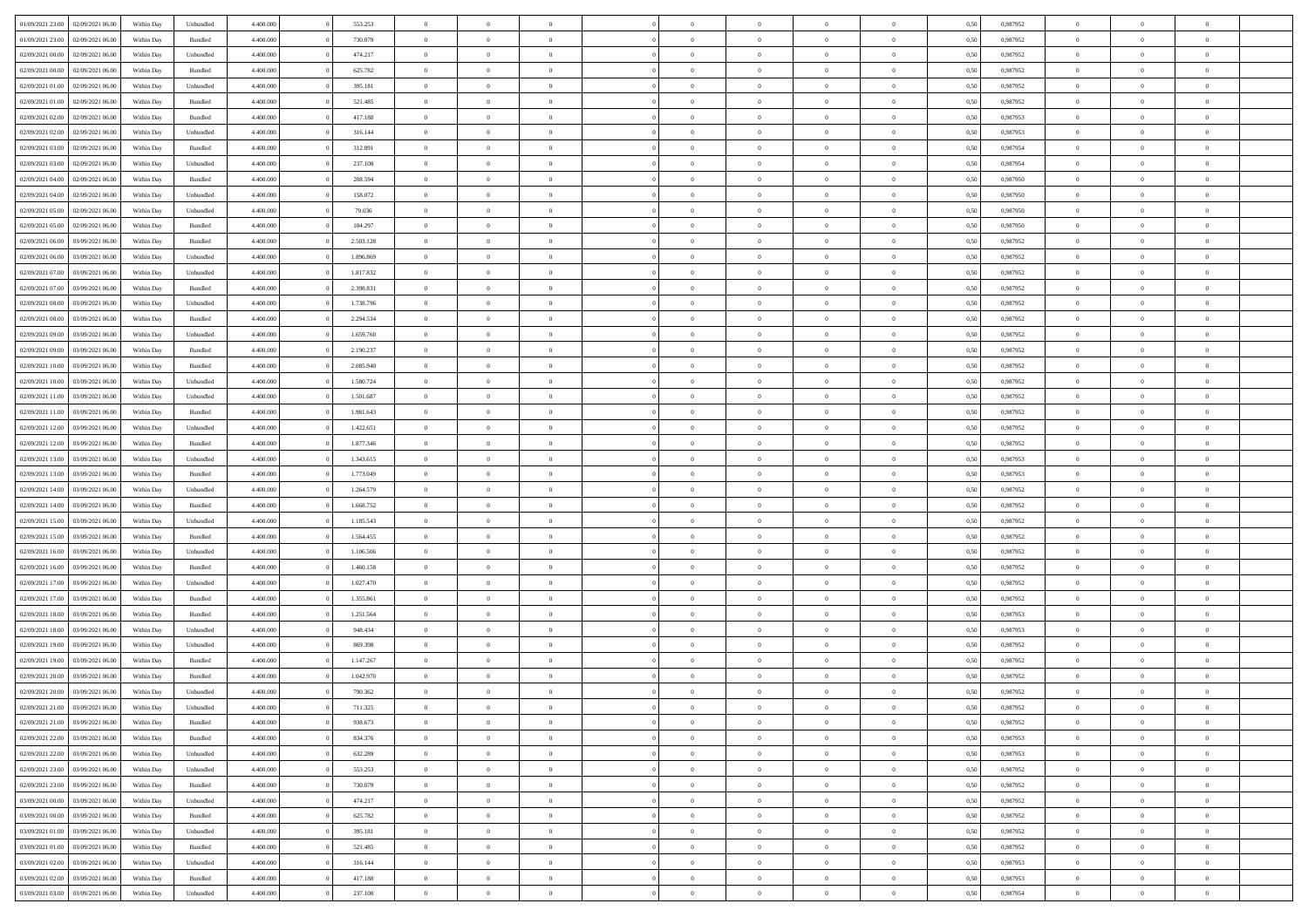| 03/09/2021 03:00                  | 03/09/2021 06:00 | Within Day | Bundled            | 4.400.000 | 312.891   | $\overline{0}$ | $\Omega$       |                | $\Omega$       | $\Omega$       | $\theta$       | $\theta$       | 0.50 | 0.987954 | $\theta$       | $\theta$       | $\theta$       |  |
|-----------------------------------|------------------|------------|--------------------|-----------|-----------|----------------|----------------|----------------|----------------|----------------|----------------|----------------|------|----------|----------------|----------------|----------------|--|
|                                   |                  |            |                    |           |           |                |                |                |                |                |                |                |      |          |                |                |                |  |
| 03/09/2021 04:00                  | 03/09/2021 06.00 | Within Day | Bundled            | 4.400.000 | 208.594   | $\overline{0}$ | $\theta$       | $\overline{0}$ | $\overline{0}$ | $\bf{0}$       | $\overline{0}$ | $\bf{0}$       | 0,50 | 0,987950 | $\theta$       | $\theta$       | $\overline{0}$ |  |
| 03/09/2021 04:00                  | 03/09/2021 06:00 | Within Day | Unbundled          | 4.400.000 | 158.072   | $\overline{0}$ | $\overline{0}$ | $\overline{0}$ | $\bf{0}$       | $\bf{0}$       | $\bf{0}$       | $\bf{0}$       | 0,50 | 0,987950 | $\overline{0}$ | $\overline{0}$ | $\overline{0}$ |  |
| 03/09/2021 05:00                  | 03/09/2021 06:00 | Within Dav | Unbundled          | 4.400.000 | 79.036    | $\overline{0}$ | $\overline{0}$ | $\overline{0}$ | $\overline{0}$ | $\bf{0}$       | $\overline{0}$ | $\overline{0}$ | 0.50 | 0,987950 | $\theta$       | $\theta$       | $\overline{0}$ |  |
| 03/09/2021 05:00                  | 03/09/2021 06.00 | Within Day | Bundled            | 4.400.000 | 104.297   | $\overline{0}$ | $\theta$       | $\overline{0}$ | $\overline{0}$ | $\bf{0}$       | $\overline{0}$ | $\bf{0}$       | 0,50 | 0,987950 | $\theta$       | $\theta$       | $\overline{0}$ |  |
|                                   |                  |            |                    |           |           |                |                |                |                |                |                |                |      |          |                |                |                |  |
| 03/09/2021 06:00                  | 04/09/2021 06.00 | Within Day | Bundled            | 4.400.000 | 2.503.128 | $\overline{0}$ | $\bf{0}$       | $\overline{0}$ | $\bf{0}$       | $\overline{0}$ | $\overline{0}$ | $\mathbf{0}$   | 0,50 | 0,987952 | $\bf{0}$       | $\overline{0}$ | $\bf{0}$       |  |
| 03/09/2021 06:00                  | 04/09/2021 06:00 | Within Dav | Unbundled          | 4.400.000 | 1.896.869 | $\overline{0}$ | $\overline{0}$ | $\overline{0}$ | $\overline{0}$ | $\overline{0}$ | $\overline{0}$ | $\overline{0}$ | 0.50 | 0,987952 | $\theta$       | $\overline{0}$ | $\overline{0}$ |  |
| 03/09/2021 07:00                  | 04/09/2021 06.00 | Within Day | Unbundled          | 4.400.000 | 1.817.832 | $\overline{0}$ | $\theta$       | $\overline{0}$ | $\overline{0}$ | $\bf{0}$       | $\overline{0}$ | $\bf{0}$       | 0,50 | 0,987952 | $\theta$       | $\theta$       | $\overline{0}$ |  |
| 03/09/2021 07:00                  | 04/09/2021 06.00 | Within Day | Bundled            | 4.400.000 | 2.398.831 | $\overline{0}$ | $\overline{0}$ | $\overline{0}$ | $\bf{0}$       | $\bf{0}$       | $\bf{0}$       | $\bf{0}$       | 0,50 | 0,987952 | $\,0\,$        | $\overline{0}$ | $\overline{0}$ |  |
| 03/09/2021 08:00                  | 04/09/2021 06:00 | Within Dav | Unbundled          | 4.400.000 | 1.738.796 | $\overline{0}$ | $\overline{0}$ | $\overline{0}$ | $\overline{0}$ | $\overline{0}$ | $\overline{0}$ | $\overline{0}$ | 0.50 | 0,987952 | $\theta$       | $\overline{0}$ | $\overline{0}$ |  |
| 03/09/2021 08:00                  | 04/09/2021 06.00 | Within Day | Bundled            | 4.400.000 | 2.294.534 | $\overline{0}$ | $\theta$       | $\overline{0}$ | $\overline{0}$ | $\bf{0}$       | $\overline{0}$ | $\bf{0}$       | 0,50 | 0,987952 | $\,$ 0 $\,$    | $\theta$       | $\overline{0}$ |  |
|                                   |                  |            |                    |           |           |                |                |                |                |                |                |                |      |          |                |                |                |  |
| 03/09/2021 09:00                  | 04/09/2021 06.00 | Within Day | Unbundled          | 4.400.000 | 1.659.760 | $\overline{0}$ | $\overline{0}$ | $\overline{0}$ | $\bf{0}$       | $\bf{0}$       | $\bf{0}$       | $\bf{0}$       | 0,50 | 0,987952 | $\bf{0}$       | $\overline{0}$ | $\overline{0}$ |  |
| 03/09/2021 09:00                  | 04/09/2021 06:00 | Within Dav | Bundled            | 4.400.000 | 2.190.237 | $\overline{0}$ | $\overline{0}$ | $\overline{0}$ | $\overline{0}$ | $\bf{0}$       | $\overline{0}$ | $\overline{0}$ | 0.50 | 0,987952 | $\theta$       | $\theta$       | $\overline{0}$ |  |
| 03/09/2021 10:00                  | 04/09/2021 06.00 | Within Day | Unbundled          | 4.400.000 | 1.580.724 | $\overline{0}$ | $\theta$       | $\overline{0}$ | $\overline{0}$ | $\bf{0}$       | $\overline{0}$ | $\overline{0}$ | 0,50 | 0,987952 | $\theta$       | $\theta$       | $\overline{0}$ |  |
| 03/09/2021 10:00                  | 04/09/2021 06.00 | Within Day | Bundled            | 4.400.000 | 2.085.940 | $\overline{0}$ | $\bf{0}$       | $\overline{0}$ | $\bf{0}$       | $\overline{0}$ | $\overline{0}$ | $\mathbf{0}$   | 0,50 | 0,987952 | $\bf{0}$       | $\overline{0}$ | $\bf{0}$       |  |
| 03/09/2021 11:00                  | 04/09/2021 06:00 | Within Dav | Unbundled          | 4.400.000 | 1.501.687 | $\overline{0}$ | $\overline{0}$ | $\overline{0}$ | $\overline{0}$ | $\overline{0}$ | $\overline{0}$ | $\overline{0}$ | 0.50 | 0,987952 | $\theta$       | $\overline{0}$ | $\overline{0}$ |  |
| 03/09/2021 11:00                  | 04/09/2021 06.00 | Within Day | Bundled            | 4.400.000 | 1.981.643 | $\overline{0}$ | $\theta$       | $\overline{0}$ | $\overline{0}$ | $\bf{0}$       | $\overline{0}$ | $\bf{0}$       | 0,50 | 0,987952 | $\theta$       | $\theta$       | $\overline{0}$ |  |
| 03/09/2021 12:00                  | 04/09/2021 06.00 | Within Day | Bundled            | 4.400.000 | 1.877.346 | $\overline{0}$ | $\overline{0}$ | $\overline{0}$ | $\bf{0}$       | $\bf{0}$       | $\bf{0}$       | $\bf{0}$       | 0,50 | 0,987952 | $\,0\,$        | $\overline{0}$ | $\overline{0}$ |  |
| 03/09/2021 12:00                  | 04/09/2021 06:00 | Within Day | Unbundled          | 4.400.000 | 1.422.651 | $\overline{0}$ | $\overline{0}$ | $\overline{0}$ | $\overline{0}$ | $\overline{0}$ | $\overline{0}$ | $\overline{0}$ | 0.50 | 0,987952 | $\theta$       | $\overline{0}$ | $\overline{0}$ |  |
|                                   |                  |            |                    |           |           |                |                |                |                |                |                |                |      |          |                |                |                |  |
| 03/09/2021 13:00                  | 04/09/2021 06.00 | Within Day | Unbundled          | 4.400.000 | 1.343.615 | $\overline{0}$ | $\theta$       | $\overline{0}$ | $\overline{0}$ | $\bf{0}$       | $\overline{0}$ | $\bf{0}$       | 0,50 | 0,987953 | $\theta$       | $\theta$       | $\overline{0}$ |  |
| 03/09/2021 13:00                  | 04/09/2021 06:00 | Within Day | Bundled            | 4.400.000 | 1.773.049 | $\overline{0}$ | $\overline{0}$ | $\overline{0}$ | $\bf{0}$       | $\bf{0}$       | $\bf{0}$       | $\bf{0}$       | 0,50 | 0,987953 | $\,0\,$        | $\overline{0}$ | $\overline{0}$ |  |
| 03/09/2021 14:00                  | 04/09/2021 06:00 | Within Day | Unbundled          | 4.400.000 | 1.264.579 | $\overline{0}$ | $\overline{0}$ | $\overline{0}$ | $\overline{0}$ | $\bf{0}$       | $\overline{0}$ | $\overline{0}$ | 0.50 | 0,987952 | $\theta$       | $\overline{0}$ | $\overline{0}$ |  |
| 03/09/2021 14:00                  | 04/09/2021 06.00 | Within Day | Bundled            | 4.400.000 | 1.668.752 | $\overline{0}$ | $\theta$       | $\overline{0}$ | $\overline{0}$ | $\bf{0}$       | $\overline{0}$ | $\bf{0}$       | 0,50 | 0,987952 | $\theta$       | $\overline{0}$ | $\overline{0}$ |  |
| 03/09/2021 15:00                  | 04/09/2021 06.00 | Within Day | Bundled            | 4.400.000 | 1.564.455 | $\overline{0}$ | $\bf{0}$       | $\overline{0}$ | $\bf{0}$       | $\overline{0}$ | $\overline{0}$ | $\mathbf{0}$   | 0,50 | 0,987952 | $\overline{0}$ | $\overline{0}$ | $\bf{0}$       |  |
| 03/09/2021 15:00                  | 04/09/2021 06:00 | Within Dav | Unbundled          | 4.400.000 | 1.185.543 | $\overline{0}$ | $\overline{0}$ | $\overline{0}$ | $\overline{0}$ | $\overline{0}$ | $\overline{0}$ | $\overline{0}$ | 0.50 | 0,987952 | $\theta$       | $\overline{0}$ | $\overline{0}$ |  |
| 03/09/2021 16:00                  | 04/09/2021 06.00 | Within Day | Bundled            | 4.400.000 | 1.460.158 | $\overline{0}$ | $\theta$       | $\overline{0}$ | $\overline{0}$ | $\bf{0}$       | $\overline{0}$ | $\bf{0}$       | 0,50 | 0,987952 | $\theta$       | $\theta$       | $\overline{0}$ |  |
|                                   |                  |            |                    |           |           |                |                |                |                |                |                |                |      |          |                |                |                |  |
| 03/09/2021 16:00                  | 04/09/2021 06.00 | Within Day | Unbundled          | 4.400.000 | 1.106.506 | $\overline{0}$ | $\overline{0}$ | $\overline{0}$ | $\bf{0}$       | $\bf{0}$       | $\bf{0}$       | $\bf{0}$       | 0,50 | 0,987952 | $\,0\,$        | $\overline{0}$ | $\overline{0}$ |  |
| 03/09/2021 17:00                  | 04/09/2021 06:00 | Within Day | Bundled            | 4.400.000 | 1.355.861 | $\overline{0}$ | $\overline{0}$ | $\overline{0}$ | $\overline{0}$ | $\overline{0}$ | $\overline{0}$ | $\overline{0}$ | 0.50 | 0,987952 | $\theta$       | $\overline{0}$ | $\overline{0}$ |  |
| 03/09/2021 17:00                  | 04/09/2021 06.00 | Within Day | Unbundled          | 4.400.000 | 1.027.470 | $\overline{0}$ | $\theta$       | $\overline{0}$ | $\overline{0}$ | $\bf{0}$       | $\overline{0}$ | $\bf{0}$       | 0,50 | 0,987952 | $\,$ 0 $\,$    | $\overline{0}$ | $\overline{0}$ |  |
| 03/09/2021 18:00                  | 04/09/2021 06:00 | Within Day | Unbundled          | 4.400.000 | 948.434   | $\overline{0}$ | $\overline{0}$ | $\overline{0}$ | $\bf{0}$       | $\bf{0}$       | $\bf{0}$       | $\bf{0}$       | 0,50 | 0,987953 | $\bf{0}$       | $\overline{0}$ | $\overline{0}$ |  |
| 03/09/2021 18:00                  | 04/09/2021 06.00 | Within Day | Bundled            | 4.400,000 | 1.251.564 | $\overline{0}$ | $\Omega$       | $\Omega$       | $\Omega$       | $\Omega$       | $\Omega$       | $\overline{0}$ | 0.50 | 0,987953 | $\,0\,$        | $\theta$       | $\theta$       |  |
| 03/09/2021 19:00                  | 04/09/2021 06.00 | Within Day | Unbundled          | 4.400.000 | 869.398   | $\overline{0}$ | $\theta$       | $\overline{0}$ | $\overline{0}$ | $\bf{0}$       | $\overline{0}$ | $\bf{0}$       | 0,50 | 0,987952 | $\theta$       | $\theta$       | $\overline{0}$ |  |
| 03/09/2021 19:00                  | 04/09/2021 06:00 | Within Day | Bundled            | 4.400.000 | 1.147.267 | $\overline{0}$ | $\overline{0}$ | $\overline{0}$ | $\bf{0}$       | $\bf{0}$       | $\overline{0}$ | $\mathbf{0}$   | 0,50 | 0,987952 | $\overline{0}$ | $\overline{0}$ | $\bf{0}$       |  |
|                                   |                  |            |                    |           |           |                |                |                |                |                |                |                |      |          |                |                |                |  |
| 03/09/2021 20:00                  | 04/09/2021 06:00 | Within Day | Bundled            | 4.400,000 | 1.042.970 | $\overline{0}$ | $\Omega$       | $\Omega$       | $\Omega$       | $\bf{0}$       | $\overline{0}$ | $\overline{0}$ | 0.50 | 0,987952 | $\theta$       | $\theta$       | $\theta$       |  |
| 03/09/2021 20:00                  | 04/09/2021 06.00 | Within Day | Unbundled          | 4.400.000 | 790.362   | $\overline{0}$ | $\theta$       | $\overline{0}$ | $\overline{0}$ | $\bf{0}$       | $\overline{0}$ | $\bf{0}$       | 0,50 | 0,987952 | $\theta$       | $\theta$       | $\overline{0}$ |  |
| 03/09/2021 21.00                  | 04/09/2021 06.00 | Within Day | Unbundled          | 4.400.000 | 711.325   | $\overline{0}$ | $\overline{0}$ | $\overline{0}$ | $\bf{0}$       | $\bf{0}$       | $\bf{0}$       | $\bf{0}$       | 0,50 | 0,987952 | $\,0\,$        | $\overline{0}$ | $\overline{0}$ |  |
| 03/09/2021 21:00                  | 04/09/2021 06:00 | Within Day | Bundled            | 4.400,000 | 938.673   | $\overline{0}$ | $\Omega$       | $\Omega$       | $\Omega$       | $\theta$       | $\theta$       | $\overline{0}$ | 0.50 | 0.987952 | $\theta$       | $\theta$       | $\theta$       |  |
| 03/09/2021 22:00                  | 04/09/2021 06.00 | Within Day | Bundled            | 4.400.000 | 834.376   | $\overline{0}$ | $\theta$       | $\overline{0}$ | $\overline{0}$ | $\bf{0}$       | $\overline{0}$ | $\bf{0}$       | 0,50 | 0,987953 | $\,$ 0 $\,$    | $\overline{0}$ | $\overline{0}$ |  |
| 03/09/2021 22.00                  | 04/09/2021 06.00 | Within Day | Unbundled          | 4.400.000 | 632.289   | $\overline{0}$ | $\overline{0}$ | $\overline{0}$ | $\bf{0}$       | $\bf{0}$       | $\bf{0}$       | $\bf{0}$       | 0,50 | 0,987953 | $\overline{0}$ | $\overline{0}$ | $\overline{0}$ |  |
| 03/09/2021 23:00                  | 04/09/2021 06.00 | Within Day | Unbundled          | 4.400,000 | 553.253   | $\overline{0}$ | $\Omega$       | $\Omega$       | $\Omega$       | $\Omega$       | $\overline{0}$ | $\overline{0}$ | 0.50 | 0,987952 | $\,0\,$        | $\theta$       | $\theta$       |  |
|                                   |                  |            |                    |           |           |                | $\theta$       |                |                |                |                |                |      |          |                | $\overline{0}$ |                |  |
| 03/09/2021 23:00                  | 04/09/2021 06.00 | Within Day | Bundled            | 4.400.000 | 730.079   | $\overline{0}$ |                | $\overline{0}$ | $\overline{0}$ | $\bf{0}$       | $\overline{0}$ | $\bf{0}$       | 0,50 | 0,987952 | $\,$ 0 $\,$    |                | $\overline{0}$ |  |
| 04/09/2021 00:00                  | 04/09/2021 06.00 | Within Day | Bundled            | 4.400.000 | 625.782   | $\overline{0}$ | $\overline{0}$ | $\overline{0}$ | $\bf{0}$       | $\bf{0}$       | $\bf{0}$       | $\mathbf{0}$   | 0,50 | 0,987952 | $\overline{0}$ | $\overline{0}$ | $\bf{0}$       |  |
| 04/09/2021 00:00                  | 04/09/2021 06:00 | Within Day | Unbundled          | 4.400,000 | 474.217   | $\overline{0}$ | $\Omega$       | $\Omega$       | $\Omega$       | $\Omega$       | $\Omega$       | $\overline{0}$ | 0.50 | 0.987952 | $\theta$       | $\theta$       | $\theta$       |  |
| 04/09/2021 01:00                  | 04/09/2021 06:00 | Within Day | Unbundled          | 4.400.000 | 395.181   | $\overline{0}$ | $\overline{0}$ | $\overline{0}$ | $\bf{0}$       | $\,$ 0         | $\overline{0}$ | $\bf{0}$       | 0,50 | 0,987952 | $\,0\,$        | $\overline{0}$ | $\overline{0}$ |  |
| 04/09/2021 01:00 04/09/2021 06:00 |                  | Within Day | $\mathbf B$ undled | 4.400.000 | 521.485   | $\bf{0}$       | $\bf{0}$       |                |                |                |                |                | 0,50 | 0,987952 | $\bf{0}$       | $\overline{0}$ |                |  |
| 04/09/2021 02:00                  | 04/09/2021 06:00 | Within Day | Unbundled          | 4.400.000 | 316.144   | $\overline{0}$ | $\overline{0}$ | $\overline{0}$ | $\Omega$       | $\overline{0}$ | $\overline{0}$ | $\overline{0}$ | 0,50 | 0.987953 | $\theta$       | $\theta$       | $\theta$       |  |
| 04/09/2021 02:00                  | 04/09/2021 06.00 | Within Day | Bundled            | 4.400.000 | 417.188   | $\overline{0}$ | $\bf{0}$       | $\overline{0}$ | $\overline{0}$ | $\,$ 0 $\,$    | $\overline{0}$ | $\,$ 0 $\,$    | 0,50 | 0,987953 | $\,$ 0 $\,$    | $\,$ 0 $\,$    | $\,$ 0         |  |
| 04/09/2021 03:00                  | 04/09/2021 06:00 | Within Day | Unbundled          | 4.400.000 | 237.108   | $\overline{0}$ | $\overline{0}$ | $\overline{0}$ | $\overline{0}$ | $\overline{0}$ | $\overline{0}$ | $\mathbf{0}$   | 0,50 | 0,987954 | $\overline{0}$ | $\overline{0}$ | $\overline{0}$ |  |
|                                   |                  |            |                    |           |           |                |                |                |                |                |                |                |      |          |                |                |                |  |
| 04/09/2021 03:00                  | 04/09/2021 06:00 | Within Day | Bundled            | 4.400,000 | 312.891   | $\overline{0}$ | $\overline{0}$ | $\overline{0}$ | $\Omega$       | $\overline{0}$ | $\overline{0}$ | $\overline{0}$ | 0,50 | 0,987954 | $\overline{0}$ | $\,$ 0 $\,$    | $\overline{0}$ |  |
| 04/09/2021 04:00                  | 04/09/2021 06.00 | Within Day | Unbundled          | 4.400.000 | 158.072   | $\overline{0}$ | $\,$ 0         | $\overline{0}$ | $\overline{0}$ | $\,$ 0 $\,$    | $\overline{0}$ | $\,$ 0 $\,$    | 0,50 | 0,987950 | $\,$ 0 $\,$    | $\overline{0}$ | $\,$ 0         |  |
| 04/09/2021 04:00                  | 04/09/2021 06:00 | Within Day | Bundled            | 4.400.000 | 208.594   | $\overline{0}$ | $\overline{0}$ | $\overline{0}$ | $\overline{0}$ | $\overline{0}$ | $\overline{0}$ | $\mathbf{0}$   | 0,50 | 0,987950 | $\overline{0}$ | $\overline{0}$ | $\overline{0}$ |  |
| 04/09/2021 05:00                  | 04/09/2021 06:00 | Within Day | Unbundled          | 4.400.000 | 79.036    | $\overline{0}$ | $\overline{0}$ | $\overline{0}$ | $\overline{0}$ | $\overline{0}$ | $\overline{0}$ | $\overline{0}$ | 0.50 | 0,987950 | $\overline{0}$ | $\theta$       | $\overline{0}$ |  |
| 04/09/2021 05:00                  | 04/09/2021 06:00 | Within Day | Bundled            | 4.400.000 | 104.297   | $\overline{0}$ | $\,$ 0         | $\overline{0}$ | $\overline{0}$ | $\bf{0}$       | $\overline{0}$ | $\bf{0}$       | 0,50 | 0,987950 | $\,$ 0 $\,$    | $\overline{0}$ | $\overline{0}$ |  |
| 04/09/2021 06.00                  | 05/09/2021 06:00 | Within Day | Unbundled          | 4.400.000 | 1.896.869 | $\overline{0}$ | $\bf{0}$       | $\overline{0}$ | $\overline{0}$ | $\overline{0}$ | $\overline{0}$ | $\mathbf{0}$   | 0,50 | 0,987952 | $\overline{0}$ | $\overline{0}$ | $\bf{0}$       |  |
| 04/09/2021 06:00                  | 05/09/2021 06:00 | Within Day | Bundled            | 4.400,000 | 2.503.128 | $\overline{0}$ | $\overline{0}$ | $\overline{0}$ | $\Omega$       | $\overline{0}$ | $\overline{0}$ | $\overline{0}$ | 0.50 | 0,987952 | $\overline{0}$ | $\overline{0}$ | $\overline{0}$ |  |
| 04/09/2021 07:00                  | 05/09/2021 06:00 | Within Day | Unbundled          | 4.400.000 | 1.817.832 | $\overline{0}$ | $\bf{0}$       | $\overline{0}$ | $\bf{0}$       | $\bf{0}$       | $\overline{0}$ | $\mathbf{0}$   | 0,50 | 0,987952 | $\,$ 0 $\,$    | $\,$ 0 $\,$    | $\bf{0}$       |  |
|                                   |                  |            |                    |           |           |                |                |                |                |                |                |                |      |          |                |                |                |  |
| 04/09/2021 07:00                  | 05/09/2021 06:00 | Within Day | Bundled            | 4.400.000 | 2.398.831 | $\overline{0}$ | $\overline{0}$ | $\overline{0}$ | $\overline{0}$ | $\overline{0}$ | $\overline{0}$ | $\mathbf{0}$   | 0,50 | 0,987952 | $\overline{0}$ | $\bf{0}$       | $\overline{0}$ |  |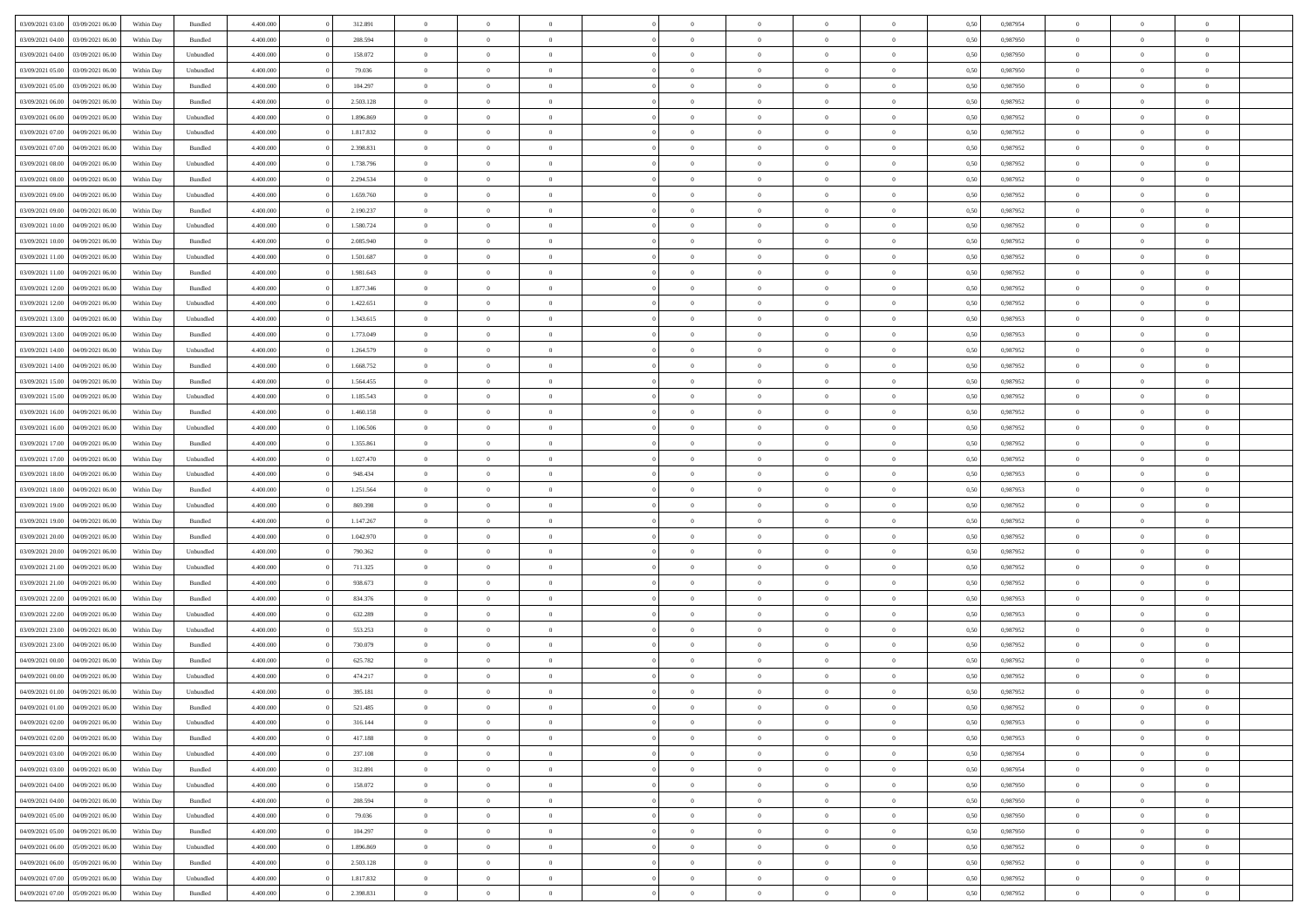| 04/09/2021 08:00                  | 05/09/2021 06:00 | Within Day | Bundled   | 4.400.000 | 2.294.534 | $\overline{0}$ | $\Omega$       |                | $\Omega$       | $\Omega$       | $\theta$       | $\theta$       | 0,50 | 0,987952 | $\theta$       | $\theta$       | $\theta$       |  |
|-----------------------------------|------------------|------------|-----------|-----------|-----------|----------------|----------------|----------------|----------------|----------------|----------------|----------------|------|----------|----------------|----------------|----------------|--|
|                                   |                  |            |           |           |           |                |                |                |                |                |                |                |      |          |                |                |                |  |
| 04/09/2021 08:00                  | 05/09/2021 06:00 | Within Day | Unbundled | 4.400.000 | 1.738.796 | $\overline{0}$ | $\theta$       | $\overline{0}$ | $\overline{0}$ | $\bf{0}$       | $\overline{0}$ | $\bf{0}$       | 0,50 | 0,987952 | $\theta$       | $\overline{0}$ | $\overline{0}$ |  |
| 04/09/2021 09:00                  | 05/09/2021 06:00 | Within Day | Bundled   | 4.400.000 | 2.190.237 | $\overline{0}$ | $\bf{0}$       | $\overline{0}$ | $\overline{0}$ | $\bf{0}$       | $\overline{0}$ | $\mathbf{0}$   | 0,50 | 0,987952 | $\bf{0}$       | $\overline{0}$ | $\bf{0}$       |  |
| 04/09/2021 09:00                  | 05/09/2021 06:00 | Within Day | Unbundled | 4.400.000 | 1.659.760 | $\overline{0}$ | $\overline{0}$ | $\overline{0}$ | $\overline{0}$ | $\bf{0}$       | $\overline{0}$ | $\overline{0}$ | 0.50 | 0,987952 | $\theta$       | $\theta$       | $\overline{0}$ |  |
|                                   |                  |            |           |           |           |                |                |                |                |                |                |                |      |          |                |                |                |  |
| 04/09/2021 10:00                  | 05/09/2021 06:00 | Within Day | Bundled   | 4.400.000 | 2.085.940 | $\overline{0}$ | $\theta$       | $\overline{0}$ | $\overline{0}$ | $\bf{0}$       | $\overline{0}$ | $\bf{0}$       | 0,50 | 0,987952 | $\theta$       | $\overline{0}$ | $\overline{0}$ |  |
| 04/09/2021 10:00                  | 05/09/2021 06:00 | Within Day | Unbundled | 4.400.000 | 1.580.724 | $\overline{0}$ | $\overline{0}$ | $\overline{0}$ | $\overline{0}$ | $\overline{0}$ | $\overline{0}$ | $\mathbf{0}$   | 0,50 | 0,987952 | $\bf{0}$       | $\overline{0}$ | $\bf{0}$       |  |
| 04/09/2021 11:00                  | 05/09/2021 06:00 | Within Dav | Bundled   | 4.400.000 | 1.981.643 | $\overline{0}$ | $\overline{0}$ | $\overline{0}$ | $\overline{0}$ | $\overline{0}$ | $\overline{0}$ | $\overline{0}$ | 0.50 | 0,987952 | $\theta$       | $\overline{0}$ | $\overline{0}$ |  |
| 04/09/2021 11:00                  | 05/09/2021 06:00 | Within Day | Unbundled | 4.400.000 | 1.501.687 | $\overline{0}$ | $\theta$       | $\overline{0}$ | $\overline{0}$ | $\bf{0}$       | $\overline{0}$ | $\bf{0}$       | 0,50 | 0,987952 | $\theta$       | $\theta$       | $\overline{0}$ |  |
|                                   |                  |            |           |           |           |                | $\overline{0}$ |                |                | $\bf{0}$       |                |                |      |          | $\,0\,$        | $\overline{0}$ | $\overline{0}$ |  |
| 04/09/2021 12:00                  | 05/09/2021 06:00 | Within Day | Unbundled | 4.400.000 | 1.422.651 | $\overline{0}$ |                | $\overline{0}$ | $\overline{0}$ |                | $\overline{0}$ | $\bf{0}$       | 0,50 | 0,987952 |                |                |                |  |
| 04/09/2021 12:00                  | 05/09/2021 06:00 | Within Dav | Bundled   | 4.400.000 | 1.877.346 | $\overline{0}$ | $\overline{0}$ | $\overline{0}$ | $\overline{0}$ | $\overline{0}$ | $\overline{0}$ | $\overline{0}$ | 0.50 | 0,987952 | $\theta$       | $\overline{0}$ | $\overline{0}$ |  |
| 04/09/2021 13:00                  | 05/09/2021 06:00 | Within Day | Bundled   | 4.400.000 | 1.773.049 | $\overline{0}$ | $\theta$       | $\overline{0}$ | $\overline{0}$ | $\bf{0}$       | $\overline{0}$ | $\bf{0}$       | 0,50 | 0,987953 | $\,$ 0 $\,$    | $\overline{0}$ | $\overline{0}$ |  |
| 04/09/2021 13:00                  | 05/09/2021 06:00 | Within Day | Unbundled | 4.400.000 | 1.343.615 | $\overline{0}$ | $\bf{0}$       | $\overline{0}$ | $\overline{0}$ | $\bf{0}$       | $\bf{0}$       | $\bf{0}$       | 0,50 | 0,987953 | $\overline{0}$ | $\overline{0}$ | $\bf{0}$       |  |
| 04/09/2021 14:00                  | 05/09/2021 06:00 | Within Dav | Bundled   | 4.400.000 | 1.668.752 | $\overline{0}$ | $\overline{0}$ | $\overline{0}$ | $\overline{0}$ | $\bf{0}$       | $\overline{0}$ | $\overline{0}$ | 0.50 | 0,987952 | $\theta$       | $\theta$       | $\overline{0}$ |  |
|                                   |                  |            |           |           |           |                |                |                |                |                |                |                |      |          |                |                |                |  |
| 04/09/2021 14:00                  | 05/09/2021 06:00 | Within Day | Unbundled | 4.400.000 | 1.264.579 | $\overline{0}$ | $\theta$       | $\overline{0}$ | $\overline{0}$ | $\bf{0}$       | $\overline{0}$ | $\overline{0}$ | 0,50 | 0,987952 | $\theta$       | $\overline{0}$ | $\overline{0}$ |  |
| 04/09/2021 15:00                  | 05/09/2021 06:00 | Within Day | Unbundled | 4.400.000 | 1.185.543 | $\overline{0}$ | $\overline{0}$ | $\overline{0}$ | $\bf{0}$       | $\overline{0}$ | $\overline{0}$ | $\mathbf{0}$   | 0,50 | 0,987952 | $\overline{0}$ | $\overline{0}$ | $\bf{0}$       |  |
| 04/09/2021 15:00                  | 05/09/2021 06:00 | Within Dav | Bundled   | 4.400.000 | 1.564.455 | $\overline{0}$ | $\overline{0}$ | $\overline{0}$ | $\overline{0}$ | $\overline{0}$ | $\overline{0}$ | $\overline{0}$ | 0.50 | 0,987952 | $\theta$       | $\overline{0}$ | $\overline{0}$ |  |
| 04/09/2021 16:00                  | 05/09/2021 06:00 | Within Day | Bundled   | 4.400.000 | 1.460.158 | $\overline{0}$ | $\theta$       | $\overline{0}$ | $\overline{0}$ | $\bf{0}$       | $\overline{0}$ | $\bf{0}$       | 0,50 | 0,987952 | $\theta$       | $\theta$       | $\overline{0}$ |  |
|                                   |                  |            |           |           |           |                |                |                |                |                |                |                |      |          |                |                |                |  |
| 04/09/2021 16:00                  | 05/09/2021 06:00 | Within Day | Unbundled | 4.400.000 | 1.106.506 | $\overline{0}$ | $\overline{0}$ | $\overline{0}$ | $\bf{0}$       | $\bf{0}$       | $\bf{0}$       | $\bf{0}$       | 0,50 | 0,987952 | $\,0\,$        | $\overline{0}$ | $\bf{0}$       |  |
| 04/09/2021 17:00                  | 05/09/2021 06:00 | Within Dav | Bundled   | 4.400.000 | 1.355.861 | $\overline{0}$ | $\overline{0}$ | $\overline{0}$ | $\overline{0}$ | $\overline{0}$ | $\overline{0}$ | $\overline{0}$ | 0.50 | 0,987952 | $\theta$       | $\overline{0}$ | $\overline{0}$ |  |
| 04/09/2021 17:00                  | 05/09/2021 06:00 | Within Day | Unbundled | 4.400.000 | 1.027.470 | $\overline{0}$ | $\theta$       | $\overline{0}$ | $\overline{0}$ | $\bf{0}$       | $\overline{0}$ | $\bf{0}$       | 0,50 | 0,987952 | $\,$ 0 $\,$    | $\overline{0}$ | $\overline{0}$ |  |
| 04/09/2021 18:00                  | 05/09/2021 06:00 | Within Day | Unbundled | 4.400.000 | 948.434   | $\overline{0}$ | $\overline{0}$ | $\overline{0}$ | $\bf{0}$       | $\bf{0}$       | $\bf{0}$       | $\bf{0}$       | 0,50 | 0,987953 | $\overline{0}$ | $\overline{0}$ | $\bf{0}$       |  |
| 04/09/2021 18:00                  | 05/09/2021 06:00 | Within Day | Bundled   | 4.400.000 | 1.251.564 | $\overline{0}$ | $\overline{0}$ | $\overline{0}$ | $\overline{0}$ | $\bf{0}$       | $\overline{0}$ | $\overline{0}$ | 0.50 | 0,987953 | $\theta$       | $\overline{0}$ | $\overline{0}$ |  |
|                                   |                  |            |           |           |           |                |                |                |                |                |                |                |      |          |                |                |                |  |
| 04/09/2021 19:00                  | 05/09/2021 06:00 | Within Day | Bundled   | 4.400.000 | 1.147.267 | $\overline{0}$ | $\theta$       | $\overline{0}$ | $\overline{0}$ | $\bf{0}$       | $\overline{0}$ | $\bf{0}$       | 0,50 | 0,987952 | $\theta$       | $\overline{0}$ | $\overline{0}$ |  |
| 04/09/2021 19:00                  | 05/09/2021 06:00 | Within Day | Unbundled | 4.400.000 | 869.398   | $\overline{0}$ | $\overline{0}$ | $\overline{0}$ | $\bf{0}$       | $\overline{0}$ | $\overline{0}$ | $\mathbf{0}$   | 0,50 | 0,987952 | $\overline{0}$ | $\overline{0}$ | $\bf{0}$       |  |
| 04/09/2021 20:00                  | 05/09/2021 06:00 | Within Dav | Unbundled | 4.400.000 | 790.362   | $\overline{0}$ | $\overline{0}$ | $\overline{0}$ | $\overline{0}$ | $\overline{0}$ | $\overline{0}$ | $\overline{0}$ | 0.50 | 0,987952 | $\theta$       | $\overline{0}$ | $\overline{0}$ |  |
| 04/09/2021 20:00                  | 05/09/2021 06:00 | Within Day | Bundled   | 4.400.000 | 1.042.970 | $\overline{0}$ | $\theta$       | $\overline{0}$ | $\overline{0}$ | $\bf{0}$       | $\overline{0}$ | $\bf{0}$       | 0,50 | 0,987952 | $\theta$       | $\theta$       | $\overline{0}$ |  |
|                                   |                  |            |           |           |           |                |                |                |                |                |                |                |      |          |                |                |                |  |
| 04/09/2021 21.00                  | 05/09/2021 06:00 | Within Day | Bundled   | 4.400.000 | 938.673   | $\overline{0}$ | $\overline{0}$ | $\overline{0}$ | $\bf{0}$       | $\bf{0}$       | $\bf{0}$       | $\bf{0}$       | 0,50 | 0,987952 | $\,0\,$        | $\overline{0}$ | $\bf{0}$       |  |
| 04/09/2021 21:00                  | 05/09/2021 06:00 | Within Dav | Unbundled | 4.400.000 | 711.325   | $\overline{0}$ | $\overline{0}$ | $\overline{0}$ | $\overline{0}$ | $\overline{0}$ | $\overline{0}$ | $\overline{0}$ | 0.50 | 0,987952 | $\theta$       | $\overline{0}$ | $\overline{0}$ |  |
| 04/09/2021 22.00                  | 05/09/2021 06:00 | Within Day | Unbundled | 4.400.000 | 632.289   | $\overline{0}$ | $\theta$       | $\overline{0}$ | $\overline{0}$ | $\bf{0}$       | $\overline{0}$ | $\bf{0}$       | 0,50 | 0,987953 | $\,$ 0 $\,$    | $\overline{0}$ | $\overline{0}$ |  |
| 04/09/2021 22.00                  | 05/09/2021 06:00 | Within Day | Bundled   | 4.400.000 | 834.376   | $\overline{0}$ | $\overline{0}$ | $\overline{0}$ | $\bf{0}$       | $\bf{0}$       | $\bf{0}$       | $\bf{0}$       | 0,50 | 0,987953 | $\overline{0}$ | $\overline{0}$ | $\bf{0}$       |  |
| 04/09/2021 23:00                  | 05/09/2021 06:00 | Within Day | Unbundled | 4.400,000 | 553.253   | $\overline{0}$ | $\Omega$       | $\Omega$       | $\Omega$       | $\Omega$       | $\Omega$       | $\overline{0}$ | 0,50 | 0,987952 | $\,0\,$        | $\theta$       | $\theta$       |  |
|                                   |                  |            |           |           |           |                |                |                |                |                |                |                |      |          |                |                |                |  |
| 04/09/2021 23:00                  | 05/09/2021 06:00 | Within Day | Bundled   | 4.400.000 | 730.079   | $\overline{0}$ | $\theta$       | $\overline{0}$ | $\overline{0}$ | $\bf{0}$       | $\overline{0}$ | $\bf{0}$       | 0,50 | 0,987952 | $\theta$       | $\overline{0}$ | $\overline{0}$ |  |
| 05/09/2021 00:00                  | 05/09/2021 06:00 | Within Day | Bundled   | 4.400.000 | 625.782   | $\overline{0}$ | $\overline{0}$ | $\overline{0}$ | $\bf{0}$       | $\overline{0}$ | $\overline{0}$ | $\mathbf{0}$   | 0,50 | 0,987952 | $\overline{0}$ | $\overline{0}$ | $\bf{0}$       |  |
| 05/09/2021 00:00                  | 05/09/2021 06:00 | Within Day | Unbundled | 4.400,000 | 474.217   | $\overline{0}$ | $\Omega$       | $\Omega$       | $\Omega$       | $\bf{0}$       | $\overline{0}$ | $\overline{0}$ | 0.50 | 0,987952 | $\theta$       | $\theta$       | $\theta$       |  |
| 05/09/2021 01:00                  | 05/09/2021 06:00 | Within Day | Unbundled | 4.400.000 | 395.181   | $\overline{0}$ | $\theta$       | $\overline{0}$ | $\overline{0}$ | $\bf{0}$       | $\overline{0}$ | $\bf{0}$       | 0,50 | 0,987952 | $\theta$       | $\overline{0}$ | $\overline{0}$ |  |
|                                   |                  |            |           |           |           |                | $\overline{0}$ |                |                | $\bf{0}$       |                |                |      |          | $\bf{0}$       | $\overline{0}$ | $\bf{0}$       |  |
| 05/09/2021 01:00                  | 05/09/2021 06:00 | Within Day | Bundled   | 4.400.000 | 521.485   | $\overline{0}$ |                | $\overline{0}$ | $\bf{0}$       |                | $\bf{0}$       | $\bf{0}$       | 0,50 | 0,987952 |                |                |                |  |
| 05/09/2021 02:00                  | 05/09/2021 06:00 | Within Day | Unbundled | 4.400,000 | 316.144   | $\overline{0}$ | $\Omega$       | $\Omega$       | $\Omega$       | $\theta$       | $\theta$       | $\overline{0}$ | 0.50 | 0.987953 | $\theta$       | $\theta$       | $\theta$       |  |
| 05/09/2021 02:00                  | 05/09/2021 06:00 | Within Day | Bundled   | 4.400.000 | 417.188   | $\overline{0}$ | $\overline{0}$ | $\overline{0}$ | $\overline{0}$ | $\bf{0}$       | $\overline{0}$ | $\bf{0}$       | 0,50 | 0,987953 | $\,$ 0 $\,$    | $\overline{0}$ | $\overline{0}$ |  |
| 05/09/2021 03:00                  | 05/09/2021 06:00 | Within Day | Bundled   | 4.400.000 | 312.891   | $\overline{0}$ | $\overline{0}$ | $\overline{0}$ | $\bf{0}$       | $\bf{0}$       | $\bf{0}$       | $\bf{0}$       | 0,50 | 0,987954 | $\overline{0}$ | $\overline{0}$ | $\bf{0}$       |  |
| 05/09/2021 03:00                  | 05/09/2021 06:00 | Within Day | Unbundled | 4.400,000 | 237.108   | $\overline{0}$ | $\Omega$       | $\Omega$       | $\Omega$       | $\Omega$       | $\overline{0}$ | $\overline{0}$ | 0.50 | 0,987954 | $\,0\,$        | $\theta$       | $\theta$       |  |
| 05/09/2021 04:00                  | 05/09/2021 06:00 |            |           | 4.400.000 | 158.072   | $\overline{0}$ | $\overline{0}$ | $\overline{0}$ | $\overline{0}$ | $\bf{0}$       | $\overline{0}$ |                |      | 0,987950 | $\,$ 0 $\,$    | $\overline{0}$ | $\overline{0}$ |  |
|                                   |                  | Within Day | Unbundled |           |           |                |                |                |                |                |                | $\bf{0}$       | 0,50 |          |                |                |                |  |
| 05/09/2021 04:00                  | 05/09/2021 06:00 | Within Day | Bundled   | 4.400.000 | 208.594   | $\overline{0}$ | $\overline{0}$ | $\overline{0}$ | $\overline{0}$ | $\bf{0}$       | $\overline{0}$ | $\mathbf{0}$   | 0,50 | 0,987950 | $\bf{0}$       | $\overline{0}$ | $\bf{0}$       |  |
| 05/09/2021 05:00                  | 05/09/2021 06:00 | Within Day | Bundled   | 4.400,000 | 104.297   | $\overline{0}$ | $\Omega$       | $\Omega$       | $\Omega$       | $\Omega$       | $\Omega$       | $\overline{0}$ | 0.50 | 0.987950 | $\theta$       | $\theta$       | $\theta$       |  |
| 05/09/2021 05:00                  | 05/09/2021 06:00 | Within Day | Unbundled | 4.400.000 | 79.036    | $\overline{0}$ | $\bf{0}$       | $\overline{0}$ | $\bf{0}$       | $\,$ 0         | $\overline{0}$ | $\bf{0}$       | 0,50 | 0,987950 | $\,0\,$        | $\,$ 0 $\,$    | $\overline{0}$ |  |
| 05/09/2021 06:00 06/09/2021 06:00 |                  | Within Day | Unbundled | 4.400.000 | 1.896.869 | $\bf{0}$       | $\bf{0}$       |                |                | $\bf{0}$       |                |                | 0,50 | 0,987952 | $\bf{0}$       | $\overline{0}$ |                |  |
|                                   |                  |            |           |           |           |                |                |                | $\Omega$       |                |                |                |      |          | $\theta$       |                | $\theta$       |  |
| 05/09/2021 06:00                  | 06/09/2021 06:00 | Within Day | Bundled   | 4.400.000 | 2.503.128 | $\overline{0}$ | $\overline{0}$ | $\overline{0}$ |                | $\overline{0}$ | $\overline{0}$ | $\overline{0}$ | 0.50 | 0.987952 |                | $\theta$       |                |  |
| 05/09/2021 07:00                  | 06/09/2021 06:00 | Within Day | Unbundled | 4.400.000 | 1.817.832 | $\overline{0}$ | $\,$ 0         | $\overline{0}$ | $\overline{0}$ | $\,$ 0 $\,$    | $\overline{0}$ | $\mathbf{0}$   | 0,50 | 0,987952 | $\,$ 0 $\,$    | $\,$ 0 $\,$    | $\,$ 0         |  |
| 05/09/2021 07:00                  | 06/09/2021 06:00 | Within Day | Bundled   | 4.400.000 | 2.398.831 | $\overline{0}$ | $\overline{0}$ | $\overline{0}$ | $\overline{0}$ | $\overline{0}$ | $\overline{0}$ | $\mathbf{0}$   | 0,50 | 0,987952 | $\overline{0}$ | $\bf{0}$       | $\bf{0}$       |  |
| 05/09/2021 08:00                  | 06/09/2021 06:00 | Within Day | Unbundled | 4.400,000 | 1.738.796 | $\overline{0}$ | $\overline{0}$ | $\overline{0}$ | $\Omega$       | $\overline{0}$ | $\overline{0}$ | $\overline{0}$ | 0,50 | 0,987952 | $\overline{0}$ | $\theta$       | $\overline{0}$ |  |
| 05/09/2021 08:00                  | 06/09/2021 06:00 | Within Day | Bundled   | 4.400.000 | 2.294.534 | $\overline{0}$ | $\,$ 0         | $\overline{0}$ | $\overline{0}$ | $\,$ 0 $\,$    | $\overline{0}$ | $\mathbf{0}$   | 0,50 | 0,987952 | $\,$ 0 $\,$    | $\overline{0}$ | $\overline{0}$ |  |
|                                   |                  |            |           |           |           |                |                |                |                |                |                |                |      |          |                |                |                |  |
| 05/09/2021 09:00                  | 06/09/2021 06:00 | Within Day | Unbundled | 4.400.000 | 1.659.760 | $\overline{0}$ | $\overline{0}$ | $\overline{0}$ | $\overline{0}$ | $\overline{0}$ | $\overline{0}$ | $\mathbf{0}$   | 0,50 | 0,987952 | $\overline{0}$ | $\overline{0}$ | $\bf{0}$       |  |
| 05/09/2021 09:00                  | 06/09/2021 06:00 | Within Day | Bundled   | 4.400,000 | 2.190.237 | $\overline{0}$ | $\overline{0}$ | $\overline{0}$ | $\Omega$       | $\overline{0}$ | $\overline{0}$ | $\bf{0}$       | 0.50 | 0,987952 | $\overline{0}$ | $\theta$       | $\overline{0}$ |  |
| 05/09/2021 11:00                  | 06/09/2021 06:00 | Within Day | Unbundled | 4.400.000 | 1.501.687 | $\overline{0}$ | $\,$ 0         | $\overline{0}$ | $\bf{0}$       | $\bf{0}$       | $\bf{0}$       | $\bf{0}$       | 0,50 | 0,987952 | $\,$ 0 $\,$    | $\overline{0}$ | $\overline{0}$ |  |
| 05/09/2021 11:00                  | 06/09/2021 06:00 | Within Day | Bundled   | 4.400.000 | 1.981.643 | $\overline{0}$ | $\bf{0}$       | $\overline{0}$ | $\overline{0}$ | $\overline{0}$ | $\overline{0}$ | $\mathbf{0}$   | 0,50 | 0,987952 | $\overline{0}$ | $\overline{0}$ | $\bf{0}$       |  |
|                                   | 06/09/2021 06:00 |            |           | 4.400,000 |           |                | $\overline{0}$ | $\overline{0}$ | $\Omega$       | $\overline{0}$ | $\overline{0}$ |                |      |          |                | $\overline{0}$ | $\overline{0}$ |  |
| 05/09/2021 12:00                  |                  | Within Day | Unbundled |           | 1.422.651 | $\overline{0}$ |                |                |                |                |                | $\bf{0}$       | 0.50 | 0,987952 | $\overline{0}$ |                |                |  |
| 05/09/2021 12:00                  | 06/09/2021 06:00 | Within Day | Bundled   | 4.400.000 | 1.877.346 | $\overline{0}$ | $\bf{0}$       | $\overline{0}$ | $\bf{0}$       | $\bf{0}$       | $\bf{0}$       | $\mathbf{0}$   | 0,50 | 0,987952 | $\,$ 0 $\,$    | $\,$ 0 $\,$    | $\bf{0}$       |  |
| 05/09/2021 13:00                  | 06/09/2021 06:00 | Within Day | Unbundled | 4.400.000 | 1.343.615 | $\overline{0}$ | $\overline{0}$ | $\overline{0}$ | $\overline{0}$ | $\overline{0}$ | $\bf{0}$       | $\mathbf{0}$   | 0,50 | 0,987953 | $\overline{0}$ | $\bf{0}$       | $\bf{0}$       |  |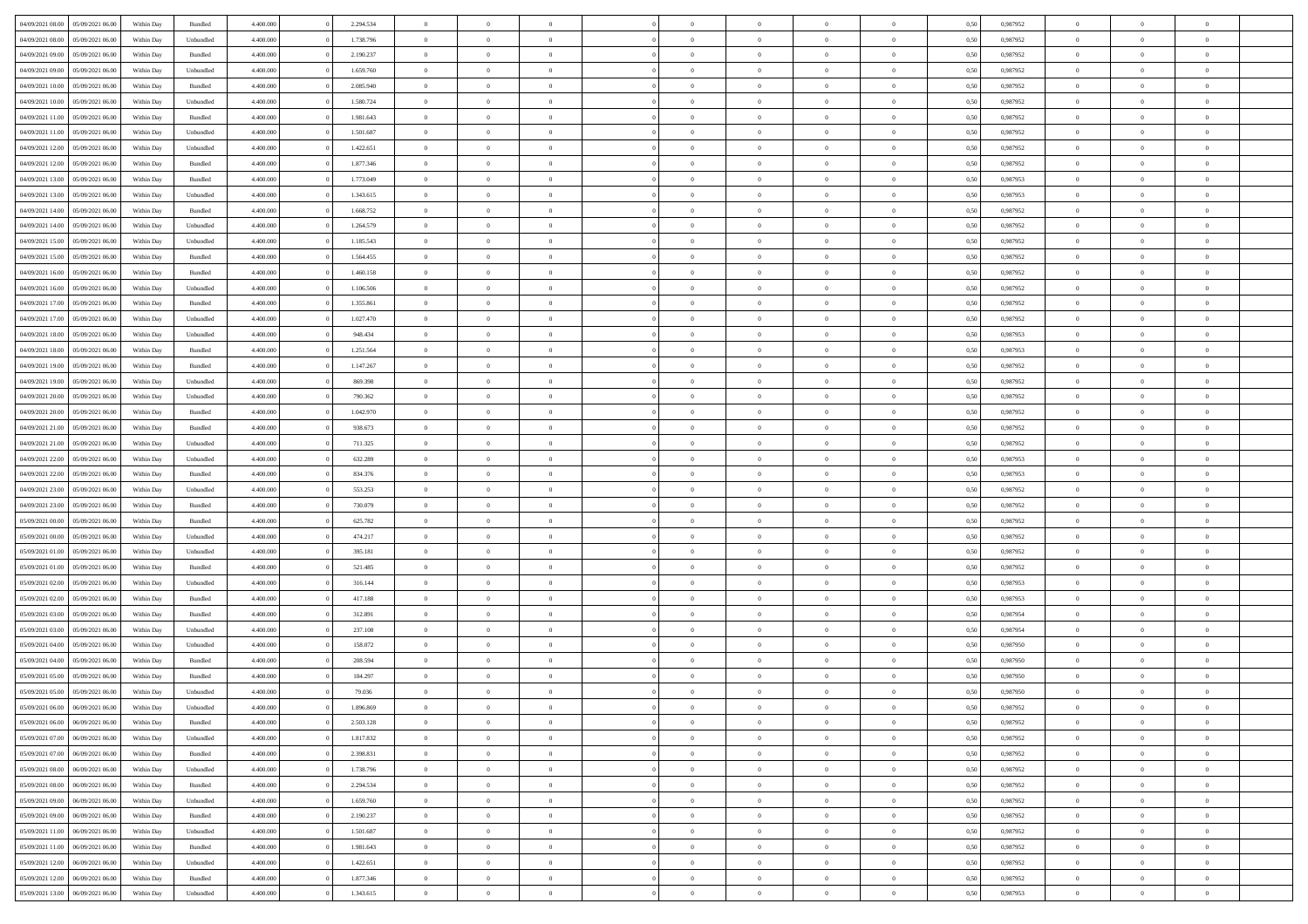| 05/09/2021 13:00                  | 06/09/2021 06:00 | Within Day | Bundled   | 4.400.000 | 1.773.049 | $\overline{0}$ | $\theta$       |                | $\Omega$       | $\Omega$       | $\theta$       | $\theta$       | 0,50 | 0.987953 | $\theta$       | $\overline{0}$ | $\theta$       |  |
|-----------------------------------|------------------|------------|-----------|-----------|-----------|----------------|----------------|----------------|----------------|----------------|----------------|----------------|------|----------|----------------|----------------|----------------|--|
|                                   |                  |            |           |           |           |                |                |                |                |                |                |                |      |          |                |                |                |  |
| 05/09/2021 14:00                  | 06/09/2021 06:00 | Within Day | Bundled   | 4.400.000 | 1.668.752 | $\overline{0}$ | $\theta$       | $\overline{0}$ | $\overline{0}$ | $\bf{0}$       | $\overline{0}$ | $\bf{0}$       | 0,50 | 0,987952 | $\theta$       | $\overline{0}$ | $\overline{0}$ |  |
| 05/09/2021 14:00                  | 06/09/2021 06:00 | Within Day | Unbundled | 4.400.000 | 1.264.579 | $\overline{0}$ | $\bf{0}$       | $\overline{0}$ | $\bf{0}$       | $\bf{0}$       | $\bf{0}$       | $\mathbf{0}$   | 0,50 | 0,987952 | $\overline{0}$ | $\overline{0}$ | $\overline{0}$ |  |
| 05/09/2021 15:00                  | 06/09/2021 06:00 | Within Day | Unbundled | 4.400.000 | 1.185.543 | $\overline{0}$ | $\overline{0}$ | $\overline{0}$ | $\overline{0}$ | $\bf{0}$       | $\overline{0}$ | $\overline{0}$ | 0.50 | 0,987952 | $\theta$       | $\theta$       | $\overline{0}$ |  |
| 05/09/2021 15:00                  | 06/09/2021 06:00 | Within Day | Bundled   | 4.400.000 | 1.564.455 | $\overline{0}$ | $\theta$       | $\overline{0}$ | $\overline{0}$ | $\bf{0}$       | $\overline{0}$ | $\bf{0}$       | 0,50 | 0,987952 | $\theta$       | $\overline{0}$ | $\overline{0}$ |  |
|                                   |                  |            |           |           |           |                |                |                |                |                |                |                |      |          |                |                |                |  |
| 05/09/2021 16:00                  | 06/09/2021 06:00 | Within Day | Bundled   | 4.400.000 | 1.460.158 | $\overline{0}$ | $\overline{0}$ | $\overline{0}$ | $\bf{0}$       | $\overline{0}$ | $\overline{0}$ | $\mathbf{0}$   | 0,50 | 0,987952 | $\bf{0}$       | $\overline{0}$ | $\bf{0}$       |  |
| 05/09/2021 16:00                  | 06/09/2021 06:00 | Within Dav | Unbundled | 4.400.000 | 1.106.506 | $\overline{0}$ | $\overline{0}$ | $\overline{0}$ | $\overline{0}$ | $\overline{0}$ | $\overline{0}$ | $\overline{0}$ | 0.50 | 0,987952 | $\theta$       | $\overline{0}$ | $\overline{0}$ |  |
| 05/09/2021 17:00                  | 06/09/2021 06:00 | Within Day | Unbundled | 4.400.000 | 1.027.470 | $\overline{0}$ | $\theta$       | $\overline{0}$ | $\overline{0}$ | $\bf{0}$       | $\overline{0}$ | $\bf{0}$       | 0,50 | 0,987952 | $\theta$       | $\theta$       | $\overline{0}$ |  |
| 05/09/2021 17:00                  | 06/09/2021 06:00 | Within Day | Bundled   | 4.400.000 | 1.355.861 | $\overline{0}$ | $\overline{0}$ | $\overline{0}$ | $\bf{0}$       | $\bf{0}$       | $\bf{0}$       | $\bf{0}$       | 0,50 | 0,987952 | $\,0\,$        | $\overline{0}$ | $\overline{0}$ |  |
| 05/09/2021 18:00                  | 06/09/2021 06:00 | Within Dav | Bundled   | 4.400.000 | 1.251.564 | $\overline{0}$ | $\overline{0}$ | $\overline{0}$ | $\overline{0}$ | $\overline{0}$ | $\overline{0}$ | $\overline{0}$ | 0.50 | 0,987953 | $\theta$       | $\overline{0}$ | $\overline{0}$ |  |
| 05/09/2021 18:00                  | 06/09/2021 06:00 | Within Day | Unbundled | 4.400.000 | 948.434   | $\overline{0}$ | $\theta$       | $\overline{0}$ | $\overline{0}$ | $\bf{0}$       | $\overline{0}$ | $\bf{0}$       | 0,50 | 0,987953 | $\,$ 0 $\,$    | $\overline{0}$ | $\overline{0}$ |  |
|                                   |                  |            |           |           |           |                |                |                |                |                |                |                |      |          |                |                |                |  |
| 05/09/2021 19:00                  | 06/09/2021 06:00 | Within Day | Bundled   | 4.400.000 | 1.147.267 | $\overline{0}$ | $\overline{0}$ | $\overline{0}$ | $\bf{0}$       | $\bf{0}$       | $\bf{0}$       | $\mathbf{0}$   | 0,50 | 0,987952 | $\bf{0}$       | $\overline{0}$ | $\bf{0}$       |  |
| 05/09/2021 19:00                  | 06/09/2021 06:00 | Within Day | Unbundled | 4.400.000 | 869.398   | $\overline{0}$ | $\overline{0}$ | $\overline{0}$ | $\overline{0}$ | $\bf{0}$       | $\overline{0}$ | $\overline{0}$ | 0.50 | 0,987952 | $\theta$       | $\theta$       | $\overline{0}$ |  |
| 05/09/2021 20:00                  | 06/09/2021 06:00 | Within Day | Unbundled | 4.400.000 | 790.362   | $\overline{0}$ | $\theta$       | $\overline{0}$ | $\overline{0}$ | $\bf{0}$       | $\overline{0}$ | $\bf{0}$       | 0,50 | 0,987952 | $\theta$       | $\overline{0}$ | $\overline{0}$ |  |
| 05/09/2021 20:00                  | 06/09/2021 06:00 | Within Day | Bundled   | 4.400.000 | 1.042.970 | $\overline{0}$ | $\overline{0}$ | $\overline{0}$ | $\bf{0}$       | $\overline{0}$ | $\overline{0}$ | $\mathbf{0}$   | 0,50 | 0,987952 | $\bf{0}$       | $\overline{0}$ | $\bf{0}$       |  |
| 05/09/2021 21:00                  | 06/09/2021 06:00 | Within Dav | Unbundled | 4.400.000 | 711.325   | $\overline{0}$ | $\overline{0}$ | $\overline{0}$ | $\overline{0}$ | $\overline{0}$ | $\overline{0}$ | $\overline{0}$ | 0.50 | 0,987952 | $\theta$       | $\overline{0}$ | $\overline{0}$ |  |
| 05/09/2021 21:00                  | 06/09/2021 06:00 | Within Day | Bundled   | 4.400.000 | 938.673   | $\overline{0}$ | $\theta$       | $\overline{0}$ | $\overline{0}$ | $\bf{0}$       | $\overline{0}$ | $\bf{0}$       | 0,50 | 0,987952 | $\theta$       | $\overline{0}$ | $\overline{0}$ |  |
| 05/09/2021 22.00                  | 06/09/2021 06:00 | Within Day | Bundled   | 4.400.000 | 834.376   | $\overline{0}$ | $\overline{0}$ | $\overline{0}$ | $\bf{0}$       | $\bf{0}$       | $\bf{0}$       | $\mathbf{0}$   | 0,50 | 0,987953 | $\bf{0}$       | $\overline{0}$ | $\bf{0}$       |  |
| 05/09/2021 22:00                  | 06/09/2021 06:00 | Within Dav | Unbundled | 4.400.000 | 632.289   | $\overline{0}$ | $\overline{0}$ | $\overline{0}$ | $\overline{0}$ | $\overline{0}$ | $\overline{0}$ | $\overline{0}$ | 0.50 | 0,987953 | $\theta$       | $\overline{0}$ | $\overline{0}$ |  |
|                                   |                  |            |           |           |           |                |                |                |                |                |                |                |      |          |                |                |                |  |
| 05/09/2021 23:00                  | 06/09/2021 06:00 | Within Day | Bundled   | 4.400.000 | 730.079   | $\overline{0}$ | $\theta$       | $\overline{0}$ | $\overline{0}$ | $\bf{0}$       | $\overline{0}$ | $\bf{0}$       | 0,50 | 0,987952 | $\,$ 0 $\,$    | $\overline{0}$ | $\overline{0}$ |  |
| 05/09/2021 23.00                  | 06/09/2021 06:00 | Within Day | Unbundled | 4.400.000 | 553.253   | $\overline{0}$ | $\overline{0}$ | $\overline{0}$ | $\bf{0}$       | $\bf{0}$       | $\bf{0}$       | $\mathbf{0}$   | 0,50 | 0,987952 | $\bf{0}$       | $\overline{0}$ | $\bf{0}$       |  |
| 06/09/2021 00:00                  | 06/09/2021 06:00 | Within Day | Bundled   | 4.400.000 | 625.782   | $\overline{0}$ | $\overline{0}$ | $\overline{0}$ | $\overline{0}$ | $\overline{0}$ | $\overline{0}$ | $\overline{0}$ | 0.50 | 0,987952 | $\theta$       | $\overline{0}$ | $\overline{0}$ |  |
| 06/09/2021 00:00                  | 06/09/2021 06:00 | Within Day | Unbundled | 4.400.000 | 474.217   | $\overline{0}$ | $\theta$       | $\overline{0}$ | $\overline{0}$ | $\bf{0}$       | $\overline{0}$ | $\bf{0}$       | 0,50 | 0,987952 | $\,$ 0 $\,$    | $\overline{0}$ | $\overline{0}$ |  |
| 06/09/2021 01:00                  | 06/09/2021 06:00 | Within Day | Bundled   | 4.400.000 | 521.485   | $\overline{0}$ | $\overline{0}$ | $\overline{0}$ | $\bf{0}$       | $\overline{0}$ | $\overline{0}$ | $\mathbf{0}$   | 0,50 | 0,987952 | $\bf{0}$       | $\overline{0}$ | $\bf{0}$       |  |
| 06/09/2021 01:00                  | 06/09/2021 06:00 | Within Day | Unbundled | 4.400.000 | 395.181   | $\overline{0}$ | $\overline{0}$ | $\overline{0}$ | $\overline{0}$ | $\overline{0}$ | $\overline{0}$ | $\overline{0}$ | 0.50 | 0,987952 | $\overline{0}$ | $\overline{0}$ | $\overline{0}$ |  |
|                                   |                  |            |           |           |           |                |                |                |                |                |                |                |      |          |                |                |                |  |
| 06/09/2021 02:00                  | 06/09/2021 06:00 | Within Day | Unbundled | 4.400.000 | 316.144   | $\overline{0}$ | $\theta$       | $\overline{0}$ | $\overline{0}$ | $\bf{0}$       | $\overline{0}$ | $\bf{0}$       | 0,50 | 0,987953 | $\theta$       | $\overline{0}$ | $\overline{0}$ |  |
| 06/09/2021 02:00                  | 06/09/2021 06:00 | Within Day | Bundled   | 4.400.000 | 417.188   | $\overline{0}$ | $\overline{0}$ | $\overline{0}$ | $\overline{0}$ | $\bf{0}$       | $\overline{0}$ | $\bf{0}$       | 0,50 | 0,987953 | $\,0\,$        | $\overline{0}$ | $\overline{0}$ |  |
| 06/09/2021 03:00                  | 06/09/2021 06:00 | Within Day | Bundled   | 4.400.000 | 312.891   | $\overline{0}$ | $\overline{0}$ | $\overline{0}$ | $\overline{0}$ | $\overline{0}$ | $\overline{0}$ | $\overline{0}$ | 0.50 | 0,987954 | $\theta$       | $\overline{0}$ | $\overline{0}$ |  |
| 06/09/2021 03:00                  | 06/09/2021 06:00 | Within Day | Unbundled | 4.400.000 | 237.108   | $\overline{0}$ | $\overline{0}$ | $\overline{0}$ | $\overline{0}$ | $\bf{0}$       | $\overline{0}$ | $\bf{0}$       | 0,50 | 0,987954 | $\,$ 0 $\,$    | $\overline{0}$ | $\overline{0}$ |  |
| 06/09/2021 04:00                  | 06/09/2021 06:00 | Within Day | Bundled   | 4.400.000 | 208.594   | $\overline{0}$ | $\overline{0}$ | $\overline{0}$ | $\overline{0}$ | $\bf{0}$       | $\overline{0}$ | $\bf{0}$       | 0,50 | 0,987950 | $\overline{0}$ | $\overline{0}$ | $\bf{0}$       |  |
| 06/09/2021 04:00                  | 06/09/2021 06:00 | Within Day | Unbundled | 4.400,000 | 158.072   | $\overline{0}$ | $\Omega$       | $\overline{0}$ | $\Omega$       | $\Omega$       | $\overline{0}$ | $\overline{0}$ | 0,50 | 0,987950 | $\,0\,$        | $\theta$       | $\theta$       |  |
| 06/09/2021 05:00                  | 06/09/2021 06:00 | Within Day | Unbundled | 4.400.000 | 79.036    | $\overline{0}$ | $\theta$       | $\overline{0}$ | $\overline{0}$ | $\bf{0}$       | $\overline{0}$ | $\bf{0}$       | 0,50 | 0,987950 | $\,$ 0 $\,$    | $\overline{0}$ | $\overline{0}$ |  |
|                                   |                  |            |           |           |           |                |                |                |                |                |                |                |      |          |                |                |                |  |
| 06/09/2021 05:00                  | 06/09/2021 06:00 | Within Day | Bundled   | 4.400.000 | 104.297   | $\overline{0}$ | $\overline{0}$ | $\overline{0}$ | $\bf{0}$       | $\overline{0}$ | $\overline{0}$ | $\mathbf{0}$   | 0,50 | 0,987950 | $\overline{0}$ | $\overline{0}$ | $\bf{0}$       |  |
| 06/09/2021 06:00                  | 07/09/2021 06:00 | Within Day | Unbundled | 4.400,000 | 1.896.869 | $\overline{0}$ | $\Omega$       | $\Omega$       | $\Omega$       | $\overline{0}$ | $\overline{0}$ | $\overline{0}$ | 0.50 | 0,987952 | $\,0\,$        | $\theta$       | $\theta$       |  |
| 06/09/2021 06:00                  | 07/09/2021 06:00 | Within Day | Bundled   | 4.400.000 | 2.503.128 | $\overline{0}$ | $\theta$       | $\overline{0}$ | $\overline{0}$ | $\bf{0}$       | $\overline{0}$ | $\bf{0}$       | 0,50 | 0,987952 | $\,$ 0 $\,$    | $\overline{0}$ | $\overline{0}$ |  |
| 06/09/2021 07:00                  | 07/09/2021 06:00 | Within Day | Unbundled | 4.400.000 | 1.817.832 | $\overline{0}$ | $\overline{0}$ | $\overline{0}$ | $\bf{0}$       | $\bf{0}$       | $\bf{0}$       | $\bf{0}$       | 0,50 | 0,987952 | $\bf{0}$       | $\overline{0}$ | $\bf{0}$       |  |
| 06/09/2021 07:00                  | 07/09/2021 06:00 | Within Day | Bundled   | 4.400,000 | 2.398.831 | $\overline{0}$ | $\Omega$       | $\Omega$       | $\Omega$       | $\overline{0}$ | $\overline{0}$ | $\overline{0}$ | 0.50 | 0.987952 | $\,$ 0 $\,$    | $\theta$       | $\theta$       |  |
| 06/09/2021 08:00                  | 07/09/2021 06:00 | Within Day | Bundled   | 4.400.000 | 2.294.534 | $\overline{0}$ | $\overline{0}$ | $\overline{0}$ | $\overline{0}$ | $\bf{0}$       | $\overline{0}$ | $\bf{0}$       | 0,50 | 0,987952 | $\,$ 0 $\,$    | $\overline{0}$ | $\overline{0}$ |  |
|                                   |                  |            |           |           |           |                |                |                |                | $\bf{0}$       |                |                |      |          |                | $\overline{0}$ | $\bf{0}$       |  |
| 06/09/2021 08:00                  | 07/09/2021 06:00 | Within Day | Unbundled | 4.400.000 | 1.738.796 | $\overline{0}$ | $\overline{0}$ | $\overline{0}$ | $\bf{0}$       |                | $\bf{0}$       | $\mathbf{0}$   | 0,50 | 0,987952 | $\bf{0}$       |                |                |  |
| 06/09/2021 09:00                  | 07/09/2021 06:00 | Within Day | Bundled   | 4.400,000 | 2.190.237 | $\overline{0}$ | $\Omega$       | $\overline{0}$ | $\Omega$       | $\overline{0}$ | $\overline{0}$ | $\overline{0}$ | 0,50 | 0,987952 | $\,0\,$        | $\theta$       | $\theta$       |  |
| 06/09/2021 09:00                  | 07/09/2021 06:00 | Within Day | Unbundled | 4.400.000 | 1.659.760 | $\overline{0}$ | $\overline{0}$ | $\overline{0}$ | $\overline{0}$ | $\,$ 0         | $\overline{0}$ | $\bf{0}$       | 0,50 | 0,987952 | $\,$ 0 $\,$    | $\overline{0}$ | $\overline{0}$ |  |
| 06/09/2021 10:00                  | 07/09/2021 06:00 | Within Day | Bundled   | 4.400.000 | 2.085.940 | $\overline{0}$ | $\overline{0}$ | $\overline{0}$ | $\overline{0}$ | $\bf{0}$       | $\overline{0}$ | $\mathbf{0}$   | 0,50 | 0,987952 | $\bf{0}$       | $\overline{0}$ | $\bf{0}$       |  |
| 06/09/2021 10:00                  | 07/09/2021 06:00 | Within Day | Unbundled | 4.400,000 | 1.580.724 | $\overline{0}$ | $\Omega$       | $\Omega$       | $\Omega$       | $\Omega$       | $\Omega$       | $\overline{0}$ | 0.50 | 0.987952 | $\theta$       | $\theta$       | $\theta$       |  |
| 06/09/2021 11:00                  | 07/09/2021 06:00 | Within Day | Bundled   | 4.400.000 | 1.981.643 | $\overline{0}$ | $\overline{0}$ | $\overline{0}$ | $\bf{0}$       | $\,$ 0         | $\overline{0}$ | $\bf{0}$       | 0,50 | 0,987952 | $\,0\,$        | $\,$ 0 $\,$    | $\overline{0}$ |  |
| 06/09/2021 11:00 07/09/2021 06:00 |                  | Within Day | Unbundled | 4.400.000 | 1.501.687 | $\bf{0}$       | $\bf{0}$       |                |                | $\bf{0}$       |                |                | 0,50 | 0,987952 | $\bf{0}$       | $\overline{0}$ |                |  |
| 06/09/2021 12:00                  | 07/09/2021 06:00 | Within Day | Unbundled | 4.400.000 | 1.422.651 | $\overline{0}$ | $\overline{0}$ | $\Omega$       | $\Omega$       | $\overline{0}$ | $\overline{0}$ | $\overline{0}$ | 0.50 | 0.987952 | $\theta$       | $\theta$       | $\theta$       |  |
|                                   |                  |            |           |           |           |                |                |                |                |                |                |                |      |          |                |                |                |  |
| 06/09/2021 12:00                  | 07/09/2021 06:00 | Within Day | Bundled   | 4.400.000 | 1.877.346 | $\overline{0}$ | $\,$ 0         | $\overline{0}$ | $\overline{0}$ | $\,$ 0 $\,$    | $\overline{0}$ | $\mathbf{0}$   | 0,50 | 0,987952 | $\,$ 0 $\,$    | $\,$ 0 $\,$    | $\,$ 0         |  |
| 06/09/2021 13:00                  | 07/09/2021 06:00 | Within Day | Bundled   | 4.400.000 | 1.773.049 | $\overline{0}$ | $\overline{0}$ | $\overline{0}$ | $\overline{0}$ | $\overline{0}$ | $\overline{0}$ | $\mathbf{0}$   | 0,50 | 0,987953 | $\overline{0}$ | $\bf{0}$       | $\bf{0}$       |  |
| 06/09/2021 13:00                  | 07/09/2021 06:00 | Within Day | Unbundled | 4.400,000 | 1.343.615 | $\overline{0}$ | $\overline{0}$ | $\overline{0}$ | $\Omega$       | $\overline{0}$ | $\overline{0}$ | $\overline{0}$ | 0,50 | 0,987953 | $\overline{0}$ | $\theta$       | $\overline{0}$ |  |
| 06/09/2021 14:00                  | 07/09/2021 06:00 | Within Day | Unbundled | 4.400.000 | 1.264.579 | $\overline{0}$ | $\,$ 0         | $\overline{0}$ | $\overline{0}$ | $\,$ 0 $\,$    | $\overline{0}$ | $\mathbf{0}$   | 0,50 | 0,987952 | $\,$ 0 $\,$    | $\overline{0}$ | $\overline{0}$ |  |
| 06/09/2021 14:00                  | 07/09/2021 06:00 | Within Day | Bundled   | 4.400.000 | 1.668.752 | $\overline{0}$ | $\overline{0}$ | $\overline{0}$ | $\overline{0}$ | $\overline{0}$ | $\overline{0}$ | $\mathbf{0}$   | 0,50 | 0,987952 | $\overline{0}$ | $\overline{0}$ | $\bf{0}$       |  |
| 06/09/2021 15:00                  | 07/09/2021 06:00 | Within Day | Bundled   | 4.400.000 | 1.564.455 | $\overline{0}$ | $\overline{0}$ | $\overline{0}$ | $\Omega$       | $\overline{0}$ | $\overline{0}$ | $\bf{0}$       | 0.50 | 0,987952 | $\overline{0}$ | $\theta$       | $\overline{0}$ |  |
| 06/09/2021 15:00                  | 07/09/2021 06:00 | Within Day | Unbundled | 4.400.000 | 1.185.543 | $\overline{0}$ | $\,$ 0         | $\overline{0}$ | $\bf{0}$       | $\bf{0}$       | $\bf{0}$       | $\bf{0}$       | 0,50 | 0,987952 | $\,$ 0 $\,$    | $\overline{0}$ | $\overline{0}$ |  |
|                                   |                  |            |           |           |           |                |                |                |                |                |                |                |      |          |                |                |                |  |
| 06/09/2021 16:00                  | 07/09/2021 06:00 | Within Day | Bundled   | 4.400.000 | 1.460.158 | $\overline{0}$ | $\bf{0}$       | $\overline{0}$ | $\overline{0}$ | $\overline{0}$ | $\overline{0}$ | $\mathbf{0}$   | 0,50 | 0,987952 | $\overline{0}$ | $\overline{0}$ | $\bf{0}$       |  |
| 06/09/2021 16:00                  | 07/09/2021 06:00 | Within Day | Unbundled | 4.400,000 | 1.106.506 | $\overline{0}$ | $\overline{0}$ | $\overline{0}$ | $\Omega$       | $\overline{0}$ | $\overline{0}$ | $\bf{0}$       | 0.50 | 0,987952 | $\overline{0}$ | $\overline{0}$ | $\overline{0}$ |  |
| 06/09/2021 17:00                  | 07/09/2021 06:00 | Within Day | Unbundled | 4.400.000 | 1.027.470 | $\overline{0}$ | $\bf{0}$       | $\overline{0}$ | $\bf{0}$       | $\bf{0}$       | $\bf{0}$       | $\mathbf{0}$   | 0,50 | 0,987952 | $\,$ 0 $\,$    | $\,$ 0 $\,$    | $\bf{0}$       |  |
| 06/09/2021 17:00                  | 07/09/2021 06:00 | Within Day | Bundled   | 4.400.000 | 1.355.861 | $\overline{0}$ | $\overline{0}$ | $\overline{0}$ | $\overline{0}$ | $\overline{0}$ | $\bf{0}$       | $\mathbf{0}$   | 0,50 | 0,987952 | $\overline{0}$ | $\bf{0}$       | $\overline{0}$ |  |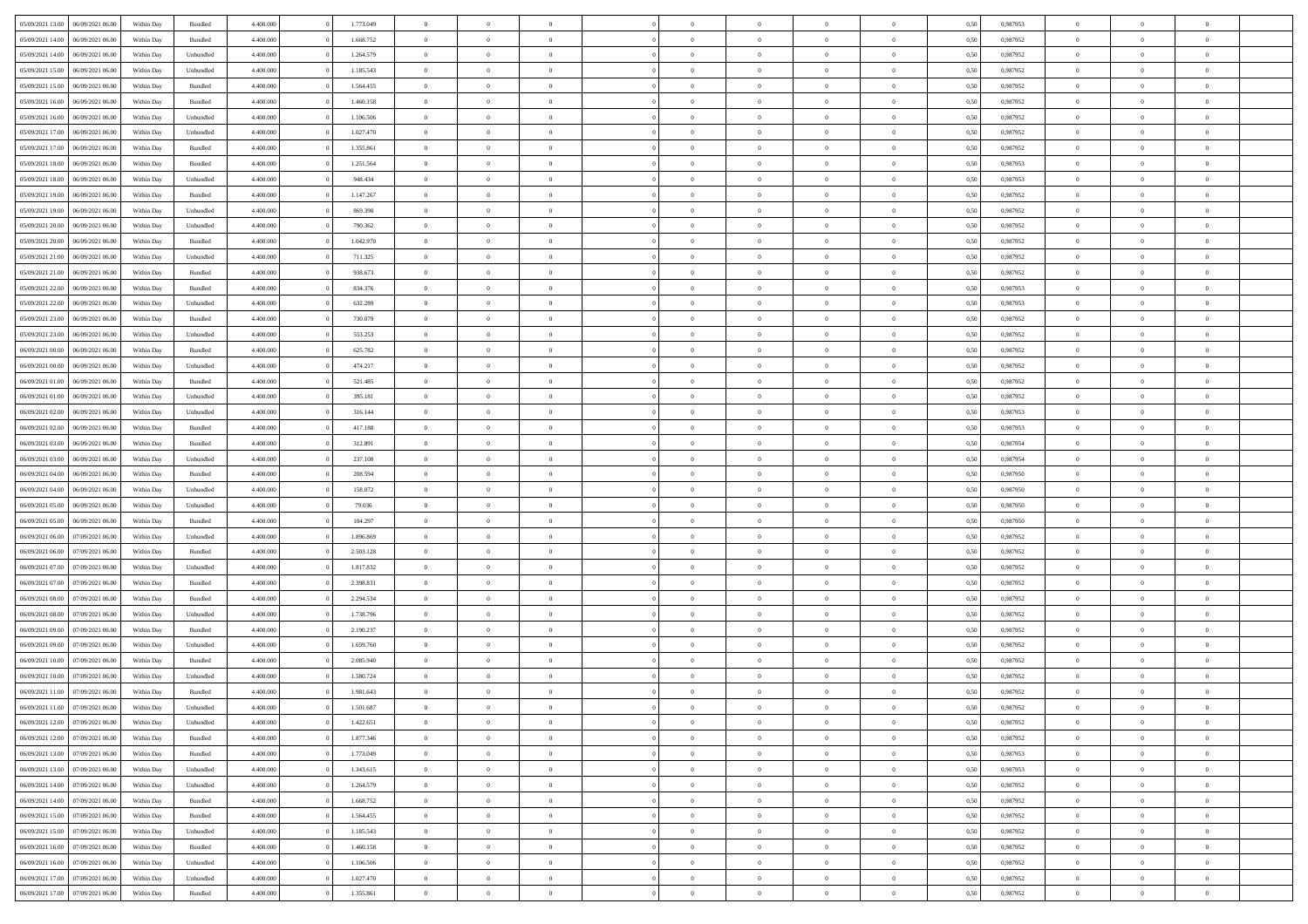| 06/09/2021 18:00                  | 07/09/2021 06:00 | Within Day | Unbundled | 4.400.000 | 948.434   | $\overline{0}$ | $\theta$       |                | $\Omega$       | $\Omega$       | $\theta$       | $\theta$       | 0,50 | 0.987953 | $\theta$       | $\theta$       | $\theta$       |  |
|-----------------------------------|------------------|------------|-----------|-----------|-----------|----------------|----------------|----------------|----------------|----------------|----------------|----------------|------|----------|----------------|----------------|----------------|--|
|                                   |                  |            |           |           |           |                |                |                |                |                |                |                |      |          |                |                |                |  |
| 06/09/2021 18:00                  | 07/09/2021 06:00 | Within Day | Bundled   | 4.400.000 | 1.251.564 | $\overline{0}$ | $\theta$       | $\overline{0}$ | $\overline{0}$ | $\bf{0}$       | $\overline{0}$ | $\bf{0}$       | 0,50 | 0,987953 | $\theta$       | $\overline{0}$ | $\overline{0}$ |  |
| 06/09/2021 19:00                  | 07/09/2021 06:00 | Within Day | Bundled   | 4.400.000 | 1.147.267 | $\overline{0}$ | $\overline{0}$ | $\overline{0}$ | $\bf{0}$       | $\bf{0}$       | $\bf{0}$       | $\mathbf{0}$   | 0,50 | 0,987952 | $\overline{0}$ | $\overline{0}$ | $\bf{0}$       |  |
| 06/09/2021 19:00                  | 07/09/2021 06:00 | Within Day | Unbundled | 4.400.000 | 869.398   | $\overline{0}$ | $\overline{0}$ | $\overline{0}$ | $\overline{0}$ | $\bf{0}$       | $\overline{0}$ | $\overline{0}$ | 0.50 | 0,987952 | $\theta$       | $\theta$       | $\overline{0}$ |  |
| 06/09/2021 20:00                  | 07/09/2021 06.00 |            |           | 4.400.000 | 790.362   | $\overline{0}$ | $\theta$       | $\overline{0}$ | $\overline{0}$ | $\bf{0}$       | $\overline{0}$ |                |      | 0,987952 | $\theta$       | $\overline{0}$ | $\overline{0}$ |  |
|                                   |                  | Within Day | Unbundled |           |           |                |                |                |                |                |                | $\bf{0}$       | 0,50 |          |                |                |                |  |
| 06/09/2021 20:00                  | 07/09/2021 06:00 | Within Day | Bundled   | 4.400.000 | 1.042.970 | $\overline{0}$ | $\overline{0}$ | $\overline{0}$ | $\bf{0}$       | $\overline{0}$ | $\overline{0}$ | $\mathbf{0}$   | 0,50 | 0,987952 | $\overline{0}$ | $\overline{0}$ | $\bf{0}$       |  |
| 06/09/2021 21:00                  | 07/09/2021 06:00 | Within Dav | Unbundled | 4.400.000 | 711.325   | $\overline{0}$ | $\overline{0}$ | $\overline{0}$ | $\overline{0}$ | $\overline{0}$ | $\overline{0}$ | $\overline{0}$ | 0.50 | 0,987952 | $\theta$       | $\overline{0}$ | $\overline{0}$ |  |
| 06/09/2021 21:00                  | 07/09/2021 06:00 | Within Day | Bundled   | 4.400.000 | 938.673   | $\overline{0}$ | $\theta$       | $\overline{0}$ | $\overline{0}$ | $\bf{0}$       | $\overline{0}$ | $\bf{0}$       | 0,50 | 0,987952 | $\theta$       | $\theta$       | $\overline{0}$ |  |
| 06/09/2021 22.00                  | 07/09/2021 06:00 | Within Day | Bundled   | 4.400.000 | 834.376   | $\overline{0}$ | $\overline{0}$ | $\overline{0}$ | $\bf{0}$       | $\bf{0}$       | $\bf{0}$       | $\bf{0}$       | 0,50 | 0,987953 | $\,0\,$        | $\overline{0}$ | $\overline{0}$ |  |
|                                   |                  |            |           |           |           |                | $\overline{0}$ |                |                | $\overline{0}$ |                |                |      |          | $\theta$       | $\overline{0}$ | $\overline{0}$ |  |
| 06/09/2021 22:00                  | 07/09/2021 06:00 | Within Dav | Unbundled | 4.400.000 | 632.289   | $\overline{0}$ |                | $\overline{0}$ | $\overline{0}$ |                | $\overline{0}$ | $\overline{0}$ | 0.50 | 0,987953 |                |                |                |  |
| 06/09/2021 23:00                  | 07/09/2021 06:00 | Within Day | Bundled   | 4.400.000 | 730.079   | $\overline{0}$ | $\theta$       | $\overline{0}$ | $\overline{0}$ | $\bf{0}$       | $\overline{0}$ | $\bf{0}$       | 0,50 | 0,987952 | $\,$ 0 $\,$    | $\overline{0}$ | $\overline{0}$ |  |
| 06/09/2021 23:00                  | 07/09/2021 06:00 | Within Day | Unbundled | 4.400.000 | 553.253   | $\overline{0}$ | $\overline{0}$ | $\overline{0}$ | $\bf{0}$       | $\bf{0}$       | $\bf{0}$       | $\mathbf{0}$   | 0,50 | 0,987952 | $\bf{0}$       | $\overline{0}$ | $\bf{0}$       |  |
| 07/09/2021 00:00                  | 07/09/2021 06:00 | Within Dav | Unbundled | 4.400.000 | 474.217   | $\overline{0}$ | $\overline{0}$ | $\overline{0}$ | $\overline{0}$ | $\bf{0}$       | $\overline{0}$ | $\overline{0}$ | 0.50 | 0,987952 | $\theta$       | $\theta$       | $\overline{0}$ |  |
| 07/09/2021 00:00                  | 07/09/2021 06.00 | Within Day | Bundled   | 4.400.000 | 625.782   | $\overline{0}$ | $\theta$       | $\overline{0}$ | $\overline{0}$ | $\bf{0}$       | $\overline{0}$ | $\bf{0}$       | 0,50 | 0,987952 | $\theta$       | $\overline{0}$ | $\overline{0}$ |  |
|                                   |                  |            |           |           |           |                |                |                |                |                |                |                |      |          |                |                |                |  |
| 07/09/2021 01:00                  | 07/09/2021 06:00 | Within Day | Unbundled | 4.400.000 | 395.181   | $\overline{0}$ | $\overline{0}$ | $\overline{0}$ | $\bf{0}$       | $\overline{0}$ | $\overline{0}$ | $\mathbf{0}$   | 0,50 | 0,987952 | $\bf{0}$       | $\overline{0}$ | $\bf{0}$       |  |
| 07/09/2021 01:00                  | 07/09/2021 06:00 | Within Dav | Bundled   | 4.400.000 | 521.485   | $\overline{0}$ | $\overline{0}$ | $\overline{0}$ | $\overline{0}$ | $\overline{0}$ | $\overline{0}$ | $\overline{0}$ | 0.50 | 0,987952 | $\theta$       | $\overline{0}$ | $\overline{0}$ |  |
| 07/09/2021 02:00                  | 07/09/2021 06:00 | Within Day | Unbundled | 4.400.000 | 316.144   | $\overline{0}$ | $\theta$       | $\overline{0}$ | $\overline{0}$ | $\bf{0}$       | $\overline{0}$ | $\bf{0}$       | 0,50 | 0,987953 | $\theta$       | $\theta$       | $\overline{0}$ |  |
| 07/09/2021 02:00                  | 07/09/2021 06:00 | Within Day | Bundled   | 4.400.000 | 417.188   | $\overline{0}$ | $\overline{0}$ | $\overline{0}$ | $\bf{0}$       | $\bf{0}$       | $\bf{0}$       | $\mathbf{0}$   | 0,50 | 0,987953 | $\,0\,$        | $\overline{0}$ | $\bf{0}$       |  |
| 07/09/2021 03:00                  | 07/09/2021 06:00 | Within Dav | Bundled   | 4.400.000 | 312.891   | $\overline{0}$ | $\overline{0}$ | $\overline{0}$ | $\overline{0}$ | $\overline{0}$ | $\overline{0}$ | $\overline{0}$ | 0.50 | 0,987954 | $\theta$       | $\overline{0}$ | $\overline{0}$ |  |
| 07/09/2021 03:00                  | 07/09/2021 06:00 | Within Day | Unbundled | 4.400.000 | 237.108   | $\overline{0}$ | $\theta$       | $\overline{0}$ | $\overline{0}$ | $\bf{0}$       | $\overline{0}$ | $\bf{0}$       | 0,50 | 0,987954 | $\,$ 0 $\,$    | $\overline{0}$ | $\overline{0}$ |  |
|                                   |                  |            |           |           |           |                |                |                |                |                |                |                |      |          |                |                |                |  |
| 07/09/2021 04:00                  | 07/09/2021 06:00 | Within Day | Unbundled | 4.400.000 | 158.072   | $\overline{0}$ | $\overline{0}$ | $\overline{0}$ | $\bf{0}$       | $\bf{0}$       | $\bf{0}$       | $\mathbf{0}$   | 0,50 | 0,987950 | $\bf{0}$       | $\overline{0}$ | $\bf{0}$       |  |
| 07/09/2021 04:00                  | 07/09/2021 06:00 | Within Day | Bundled   | 4.400.000 | 208.594   | $\overline{0}$ | $\overline{0}$ | $\overline{0}$ | $\overline{0}$ | $\overline{0}$ | $\overline{0}$ | $\overline{0}$ | 0.50 | 0,987950 | $\theta$       | $\overline{0}$ | $\overline{0}$ |  |
| 07/09/2021 05:00                  | 07/09/2021 06:00 | Within Day | Unbundled | 4.400.000 | 79.036    | $\overline{0}$ | $\theta$       | $\overline{0}$ | $\overline{0}$ | $\bf{0}$       | $\overline{0}$ | $\bf{0}$       | 0,50 | 0,987950 | $\,$ 0 $\,$    | $\overline{0}$ | $\overline{0}$ |  |
| 07/09/2021 05:00                  | 07/09/2021 06:00 | Within Day | Bundled   | 4.400.000 | 104.297   | $\overline{0}$ | $\overline{0}$ | $\overline{0}$ | $\bf{0}$       | $\overline{0}$ | $\overline{0}$ | $\mathbf{0}$   | 0,50 | 0,987950 | $\bf{0}$       | $\overline{0}$ | $\bf{0}$       |  |
| 07/09/2021 06:00                  | 08/09/2021 06:00 | Within Dav | Unbundled | 4.400.000 | 1.896.869 | $\overline{0}$ | $\overline{0}$ | $\overline{0}$ | $\overline{0}$ | $\overline{0}$ | $\overline{0}$ | $\overline{0}$ | 0.50 | 0,987952 | $\theta$       | $\overline{0}$ | $\overline{0}$ |  |
| 07/09/2021 06:00                  | 08/09/2021 06:00 | Within Day | Bundled   | 4.400.000 | 2.503.128 | $\overline{0}$ | $\theta$       | $\overline{0}$ | $\overline{0}$ | $\bf{0}$       | $\overline{0}$ | $\bf{0}$       | 0,50 | 0,987952 | $\theta$       | $\overline{0}$ | $\overline{0}$ |  |
| 07/09/2021 07:00                  | 08/09/2021 06:00 | Within Day | Bundled   | 4.400.000 | 2.398.831 | $\overline{0}$ | $\overline{0}$ | $\overline{0}$ | $\bf{0}$       | $\bf{0}$       | $\bf{0}$       | $\bf{0}$       | 0,50 | 0,987952 | $\,0\,$        | $\overline{0}$ | $\overline{0}$ |  |
|                                   |                  |            |           |           |           |                |                |                |                |                |                |                |      |          |                |                |                |  |
| 07/09/2021 07:00                  | 08/09/2021 06:00 | Within Day | Unbundled | 4.400.000 | 1.817.832 | $\overline{0}$ | $\overline{0}$ | $\overline{0}$ | $\overline{0}$ | $\overline{0}$ | $\overline{0}$ | $\overline{0}$ | 0.50 | 0,987952 | $\theta$       | $\overline{0}$ | $\overline{0}$ |  |
| 07/09/2021 08:00                  | 08/09/2021 06:00 | Within Day | Unbundled | 4.400.000 | 1.738.796 | $\overline{0}$ | $\theta$       | $\overline{0}$ | $\overline{0}$ | $\bf{0}$       | $\overline{0}$ | $\bf{0}$       | 0,50 | 0,987952 | $\,$ 0 $\,$    | $\overline{0}$ | $\overline{0}$ |  |
| 07/09/2021 08:00                  | 08/09/2021 06:00 | Within Day | Bundled   | 4.400.000 | 2.294.534 | $\overline{0}$ | $\overline{0}$ | $\overline{0}$ | $\bf{0}$       | $\bf{0}$       | $\bf{0}$       | $\bf{0}$       | 0,50 | 0,987952 | $\overline{0}$ | $\overline{0}$ | $\bf{0}$       |  |
| 07/09/2021 09:00                  | 08/09/2021 06:00 | Within Day | Bundled   | 4.400,000 | 2.190.237 | $\overline{0}$ | $\Omega$       | $\Omega$       | $\Omega$       | $\Omega$       | $\overline{0}$ | $\overline{0}$ | 0,50 | 0,987952 | $\,0\,$        | $\theta$       | $\theta$       |  |
| 07/09/2021 09:00                  | 08/09/2021 06:00 | Within Day | Unbundled | 4.400.000 | 1.659.760 | $\overline{0}$ | $\theta$       | $\overline{0}$ | $\overline{0}$ | $\bf{0}$       | $\overline{0}$ | $\bf{0}$       | 0,50 | 0,987952 | $\theta$       | $\overline{0}$ | $\overline{0}$ |  |
| 07/09/2021 10:00                  | 08/09/2021 06:00 | Within Day | Bundled   | 4.400.000 | 2.085.940 | $\overline{0}$ | $\overline{0}$ | $\overline{0}$ | $\bf{0}$       | $\overline{0}$ | $\overline{0}$ | $\mathbf{0}$   | 0,50 | 0,987952 | $\overline{0}$ | $\overline{0}$ | $\bf{0}$       |  |
|                                   |                  |            |           |           |           |                | $\Omega$       |                |                |                |                |                |      |          |                |                | $\theta$       |  |
| 07/09/2021 10:00                  | 08/09/2021 06:00 | Within Day | Unbundled | 4.400,000 | 1.580.724 | $\overline{0}$ |                | $\Omega$       | $\Omega$       | $\overline{0}$ | $\overline{0}$ | $\overline{0}$ | 0.50 | 0,987952 | $\,0\,$        | $\theta$       |                |  |
| 07/09/2021 11:00                  | 08/09/2021 06:00 | Within Day | Unbundled | 4.400.000 | 1.501.687 | $\overline{0}$ | $\theta$       | $\overline{0}$ | $\overline{0}$ | $\bf{0}$       | $\overline{0}$ | $\bf{0}$       | 0,50 | 0,987952 | $\,$ 0 $\,$    | $\overline{0}$ | $\overline{0}$ |  |
| 07/09/2021 11:00                  | 08/09/2021 06:00 | Within Day | Bundled   | 4.400.000 | 1.981.643 | $\overline{0}$ | $\overline{0}$ | $\overline{0}$ | $\bf{0}$       | $\bf{0}$       | $\bf{0}$       | $\bf{0}$       | 0,50 | 0,987952 | $\bf{0}$       | $\overline{0}$ | $\bf{0}$       |  |
| 07/09/2021 12:00                  | 08/09/2021 06:00 | Within Day | Bundled   | 4.400,000 | 1.877.346 | $\overline{0}$ | $\Omega$       | $\Omega$       | $\Omega$       | $\theta$       | $\overline{0}$ | $\overline{0}$ | 0.50 | 0.987952 | $\,$ 0 $\,$    | $\theta$       | $\theta$       |  |
| 07/09/2021 12:00                  | 08/09/2021 06:00 | Within Day | Unbundled | 4.400.000 | 1.422.651 | $\overline{0}$ | $\overline{0}$ | $\overline{0}$ | $\overline{0}$ | $\bf{0}$       | $\overline{0}$ | $\bf{0}$       | 0,50 | 0,987952 | $\,$ 0 $\,$    | $\overline{0}$ | $\overline{0}$ |  |
| 07/09/2021 13:00                  | 08/09/2021 06:00 | Within Day | Bundled   | 4.400.000 | 1.773.049 | $\overline{0}$ | $\overline{0}$ | $\overline{0}$ | $\bf{0}$       | $\bf{0}$       | $\bf{0}$       | $\mathbf{0}$   | 0,50 | 0,987953 | $\overline{0}$ | $\overline{0}$ | $\bf{0}$       |  |
|                                   |                  |            |           |           |           |                |                |                |                |                |                |                |      |          |                |                |                |  |
| 07/09/2021 13:00                  | 08/09/2021 06:00 | Within Day | Unbundled | 4.400,000 | 1.343.615 | $\overline{0}$ | $\Omega$       | $\overline{0}$ | $\Omega$       | $\overline{0}$ | $\overline{0}$ | $\overline{0}$ | 0,50 | 0,987953 | $\,0\,$        | $\theta$       | $\theta$       |  |
| 07/09/2021 14:00                  | 08/09/2021 06:00 | Within Day | Unbundled | 4.400.000 | 1.264.579 | $\overline{0}$ | $\overline{0}$ | $\overline{0}$ | $\overline{0}$ | $\,$ 0         | $\overline{0}$ | $\bf{0}$       | 0,50 | 0,987952 | $\,$ 0 $\,$    | $\overline{0}$ | $\overline{0}$ |  |
| 07/09/2021 14:00                  | 08/09/2021 06:00 | Within Day | Bundled   | 4.400.000 | 1.668.752 | $\overline{0}$ | $\overline{0}$ | $\overline{0}$ | $\bf{0}$       | $\bf{0}$       | $\overline{0}$ | $\mathbf{0}$   | 0,50 | 0,987952 | $\overline{0}$ | $\overline{0}$ | $\bf{0}$       |  |
| 07/09/2021 15:00                  | 08/09/2021 06:00 | Within Day | Bundled   | 4.400,000 | 1.564.455 | $\overline{0}$ | $\Omega$       | $\Omega$       | $\Omega$       | $\Omega$       | $\Omega$       | $\overline{0}$ | 0.50 | 0.987952 | $\theta$       | $\theta$       | $\theta$       |  |
| 07/09/2021 15:00                  | 08/09/2021 06:00 | Within Day | Unbundled | 4.400.000 | 1.185.543 | $\overline{0}$ | $\overline{0}$ | $\overline{0}$ | $\bf{0}$       | $\,$ 0         | $\bf{0}$       | $\bf{0}$       | 0,50 | 0,987952 | $\,0\,$        | $\,$ 0 $\,$    | $\overline{0}$ |  |
| 07/09/2021 16:00 08/09/2021 06:00 |                  | Within Day | Unbundled | 4.400.000 | 1.106.506 | $\bf{0}$       | $\bf{0}$       |                |                | $\bf{0}$       |                |                | 0,50 | 0,987952 | $\bf{0}$       | $\overline{0}$ |                |  |
|                                   |                  |            |           |           |           |                |                |                | $\Omega$       |                |                |                |      |          | $\theta$       |                | $\theta$       |  |
| 07/09/2021 16:00                  | 08/09/2021 06:00 | Within Day | Bundled   | 4.400.000 | 1.460.158 | $\overline{0}$ | $\overline{0}$ | $\overline{0}$ |                | $\overline{0}$ | $\overline{0}$ | $\overline{0}$ | 0.50 | 0.987952 |                | $\theta$       |                |  |
| 07/09/2021 17:00                  | 08/09/2021 06:00 | Within Day | Bundled   | 4.400.000 | 1.355.861 | $\overline{0}$ | $\bf{0}$       | $\overline{0}$ | $\bf{0}$       | $\,$ 0 $\,$    | $\overline{0}$ | $\,$ 0 $\,$    | 0,50 | 0,987952 | $\,$ 0 $\,$    | $\,$ 0 $\,$    | $\,$ 0         |  |
| 07/09/2021 17:00                  | 08/09/2021 06:00 | Within Day | Unbundled | 4.400.000 | 1.027.470 | $\overline{0}$ | $\overline{0}$ | $\overline{0}$ | $\overline{0}$ | $\overline{0}$ | $\overline{0}$ | $\mathbf{0}$   | 0,50 | 0,987952 | $\overline{0}$ | $\overline{0}$ | $\overline{0}$ |  |
| 07/09/2021 18:00                  | 08/09/2021 06:00 | Within Day | Unbundled | 4.400,000 | 948.434   | $\overline{0}$ | $\overline{0}$ | $\overline{0}$ | $\Omega$       | $\overline{0}$ | $\overline{0}$ | $\overline{0}$ | 0,50 | 0,987953 | $\overline{0}$ | $\,$ 0 $\,$    | $\overline{0}$ |  |
| 07/09/2021 18:00                  | 08/09/2021 06:00 | Within Day | Bundled   | 4.400.000 | 1.251.564 | $\overline{0}$ | $\,$ 0         | $\overline{0}$ | $\bf{0}$       | $\,$ 0 $\,$    | $\overline{0}$ | $\,$ 0 $\,$    | 0,50 | 0,987953 | $\,$ 0 $\,$    | $\overline{0}$ | $\,$ 0         |  |
| 07/09/2021 19:00                  | 08/09/2021 06:00 | Within Day | Unbundled | 4.400.000 | 869.398   | $\overline{0}$ | $\overline{0}$ | $\overline{0}$ | $\overline{0}$ | $\overline{0}$ | $\overline{0}$ | $\mathbf{0}$   | 0,50 | 0,987952 | $\overline{0}$ | $\overline{0}$ | $\bf{0}$       |  |
| 07/09/2021 19:00                  | 08/09/2021 06:00 | Within Day | Bundled   | 4.400.000 | 1.147.267 | $\overline{0}$ | $\overline{0}$ | $\overline{0}$ | $\overline{0}$ | $\overline{0}$ | $\overline{0}$ | $\overline{0}$ | 0.50 | 0,987952 | $\overline{0}$ | $\theta$       | $\overline{0}$ |  |
|                                   |                  |            |           |           |           |                |                |                |                |                |                |                |      |          |                |                |                |  |
| 07/09/2021 20:00                  | 08/09/2021 06:00 | Within Day | Unbundled | 4.400.000 | 790.362   | $\overline{0}$ | $\,$ 0         | $\overline{0}$ | $\bf{0}$       | $\bf{0}$       | $\bf{0}$       | $\bf{0}$       | 0,50 | 0,987952 | $\,$ 0 $\,$    | $\overline{0}$ | $\overline{0}$ |  |
| 07/09/2021 20:00                  | 08/09/2021 06:00 | Within Day | Bundled   | 4.400.000 | 1.042.970 | $\overline{0}$ | $\overline{0}$ | $\overline{0}$ | $\overline{0}$ | $\overline{0}$ | $\overline{0}$ | $\mathbf{0}$   | 0,50 | 0,987952 | $\overline{0}$ | $\overline{0}$ | $\bf{0}$       |  |
| 07/09/2021 21:00                  | 08/09/2021 06:00 | Within Day | Unbundled | 4.400,000 | 711.325   | $\overline{0}$ | $\overline{0}$ | $\overline{0}$ | $\Omega$       | $\overline{0}$ | $\overline{0}$ | $\overline{0}$ | 0.50 | 0,987952 | $\overline{0}$ | $\overline{0}$ | $\overline{0}$ |  |
| 07/09/2021 21:00                  | 08/09/2021 06:00 | Within Day | Bundled   | 4.400.000 | 938.673   | $\overline{0}$ | $\bf{0}$       | $\overline{0}$ | $\bf{0}$       | $\bf{0}$       | $\bf{0}$       | $\mathbf{0}$   | 0,50 | 0,987952 | $\,$ 0 $\,$    | $\,$ 0 $\,$    | $\bf{0}$       |  |
| 07/09/2021 22.00                  | 08/09/2021 06:00 | Within Day | Unbundled | 4.400.000 | 632.289   | $\overline{0}$ | $\overline{0}$ | $\overline{0}$ | $\overline{0}$ | $\overline{0}$ | $\bf{0}$       | $\mathbf{0}$   | 0,50 | 0,987953 | $\overline{0}$ | $\bf{0}$       | $\overline{0}$ |  |
|                                   |                  |            |           |           |           |                |                |                |                |                |                |                |      |          |                |                |                |  |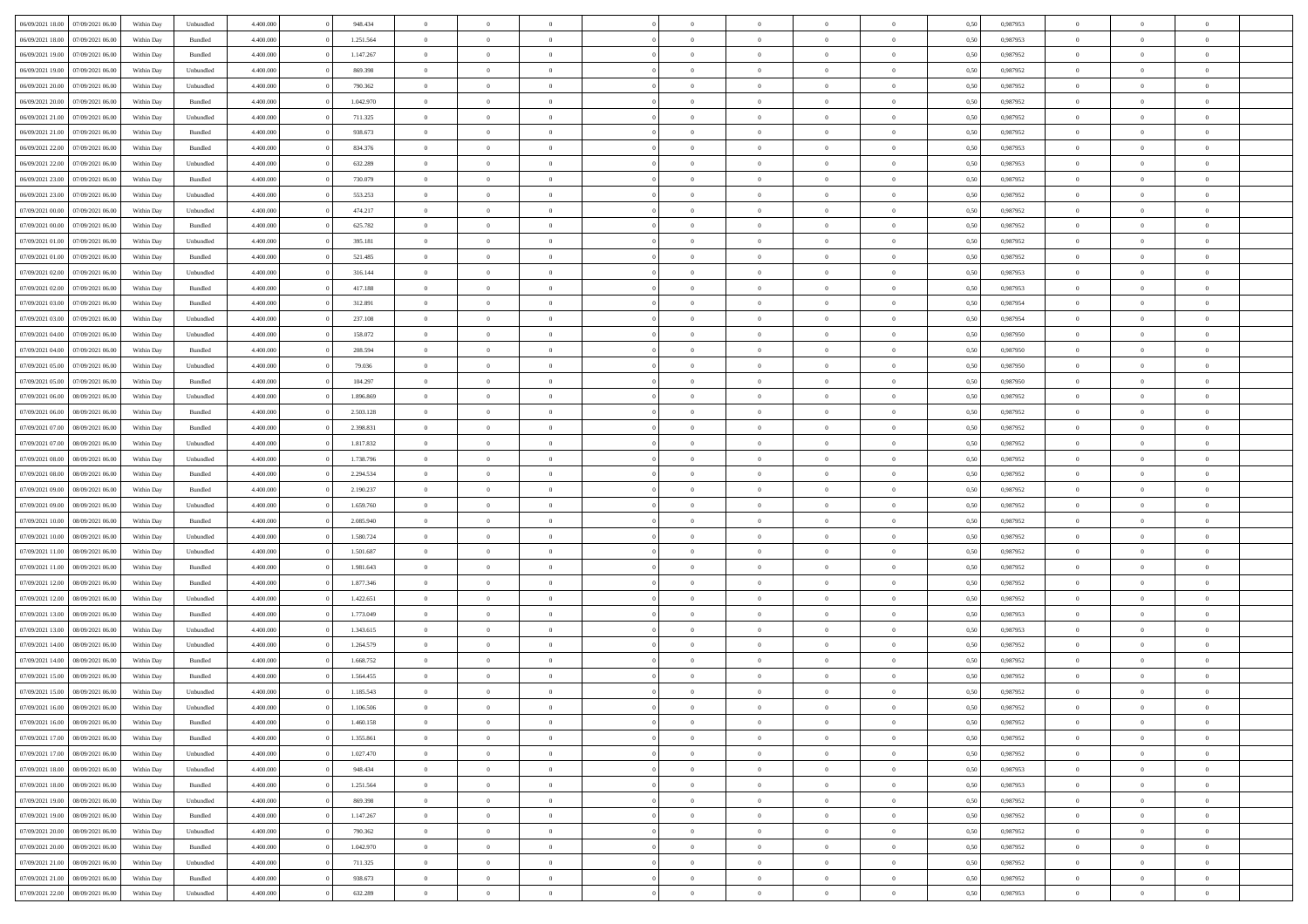| 07/09/2021 22:00 08/09/2021 06:00    | Within Day | Bundled   | 4.400.000 | 834.376   | $\overline{0}$ | $\overline{0}$ | $\Omega$       | $\Omega$       | $\theta$       | $\Omega$       | $\overline{0}$ | 0,50 | 0,987953 | $\theta$       | $\theta$       | $\theta$       |  |
|--------------------------------------|------------|-----------|-----------|-----------|----------------|----------------|----------------|----------------|----------------|----------------|----------------|------|----------|----------------|----------------|----------------|--|
| 07/09/2021 23:00<br>08/09/2021 06:00 | Within Day | Unbundled | 4.400.000 | 553.253   | $\overline{0}$ | $\overline{0}$ | $\overline{0}$ | $\overline{0}$ | $\theta$       | $\overline{0}$ | $\bf{0}$       | 0,50 | 0,987952 | $\theta$       | $\theta$       | $\overline{0}$ |  |
| 07/09/2021 23:00<br>08/09/2021 06:00 | Within Day | Bundled   | 4.400.000 | 730.079   | $\overline{0}$ | $\bf{0}$       | $\overline{0}$ | $\overline{0}$ | $\overline{0}$ | $\overline{0}$ | $\bf{0}$       | 0,50 | 0,987952 | $\bf{0}$       | $\overline{0}$ | $\overline{0}$ |  |
| 08/09/2021 00:00<br>08/09/2021 06:00 | Within Day | Unbundled | 4.400.000 | 474.217   | $\overline{0}$ | $\overline{0}$ | $\overline{0}$ | $\overline{0}$ | $\theta$       | $\overline{0}$ | $\overline{0}$ | 0.50 | 0,987952 | $\theta$       | $\theta$       | $\overline{0}$ |  |
| 08/09/2021 00:00<br>08/09/2021 06:00 | Within Day | Bundled   | 4.400.000 | 625.782   | $\overline{0}$ | $\overline{0}$ | $\overline{0}$ | $\overline{0}$ | $\theta$       | $\overline{0}$ | $\bf{0}$       | 0,50 | 0,987952 | $\theta$       | $\theta$       | $\overline{0}$ |  |
| 08/09/2021 01:00<br>08/09/2021 06:00 | Within Day | Bundled   | 4.400.000 | 521.485   | $\overline{0}$ | $\bf{0}$       | $\overline{0}$ | $\overline{0}$ | $\overline{0}$ | $\overline{0}$ | $\bf{0}$       | 0,50 | 0,987952 | $\bf{0}$       | $\overline{0}$ | $\bf{0}$       |  |
| 08/09/2021 01:00<br>08/09/2021 06:00 | Within Day | Unbundled | 4.400.000 | 395.181   | $\overline{0}$ | $\overline{0}$ | $\overline{0}$ | $\overline{0}$ | $\overline{0}$ | $\overline{0}$ | $\overline{0}$ | 0.5( | 0,987952 | $\theta$       | $\theta$       | $\overline{0}$ |  |
| 08/09/2021 02:00<br>08/09/2021 06:00 | Within Day | Bundled   | 4.400.000 | 417.188   | $\overline{0}$ | $\theta$       | $\overline{0}$ | $\overline{0}$ | $\theta$       | $\overline{0}$ | $\bf{0}$       | 0,50 | 0,987953 | $\theta$       | $\theta$       | $\overline{0}$ |  |
|                                      |            |           |           |           |                |                |                |                |                |                |                |      |          |                |                |                |  |
| 08/09/2021 02:00<br>08/09/2021 06:00 | Within Day | Unbundled | 4.400.000 | 316.144   | $\overline{0}$ | $\bf{0}$       | $\overline{0}$ | $\overline{0}$ | $\overline{0}$ | $\overline{0}$ | $\bf{0}$       | 0,50 | 0,987953 | $\bf{0}$       | $\bf{0}$       | $\overline{0}$ |  |
| 08/09/2021 03:00<br>08/09/2021 06:00 | Within Day | Unbundled | 4.400.000 | 237.108   | $\overline{0}$ | $\overline{0}$ | $\overline{0}$ | $\overline{0}$ | $\overline{0}$ | $\overline{0}$ | $\overline{0}$ | 0.50 | 0,987954 | $\theta$       | $\theta$       | $\overline{0}$ |  |
| 08/09/2021 03:00<br>08/09/2021 06:00 | Within Day | Bundled   | 4.400.000 | 312.891   | $\bf{0}$       | $\overline{0}$ | $\overline{0}$ | $\overline{0}$ | $\theta$       | $\overline{0}$ | $\bf{0}$       | 0,50 | 0,987954 | $\theta$       | $\theta$       | $\overline{0}$ |  |
| 08/09/2021 04:00<br>08/09/2021 06:00 | Within Day | Bundled   | 4.400.000 | 208.594   | $\overline{0}$ | $\bf{0}$       | $\overline{0}$ | $\overline{0}$ | $\bf{0}$       | $\overline{0}$ | $\bf{0}$       | 0,50 | 0,987950 | $\bf{0}$       | $\overline{0}$ | $\overline{0}$ |  |
| 08/09/2021 04:00<br>08/09/2021 06:00 | Within Day | Unbundled | 4.400.000 | 158.072   | $\overline{0}$ | $\overline{0}$ | $\overline{0}$ | $\overline{0}$ | $\overline{0}$ | $\overline{0}$ | $\overline{0}$ | 0.5( | 0.987950 | $\theta$       | $\theta$       | $\overline{0}$ |  |
| 08/09/2021 05:00<br>08/09/2021 06:00 | Within Day | Bundled   | 4.400.000 | 104.297   | $\overline{0}$ | $\overline{0}$ | $\overline{0}$ | $\overline{0}$ | $\theta$       | $\overline{0}$ | $\bf{0}$       | 0,50 | 0,987950 | $\theta$       | $\theta$       | $\overline{0}$ |  |
| 08/09/2021 05:00<br>08/09/2021 06:00 | Within Day | Unbundled | 4.400.000 | 79.036    | $\overline{0}$ | $\bf{0}$       | $\overline{0}$ | $\overline{0}$ | $\overline{0}$ | $\overline{0}$ | $\bf{0}$       | 0,50 | 0,987950 | $\bf{0}$       | $\overline{0}$ | $\bf{0}$       |  |
| 08/09/2021 06:00<br>09/09/2021 06:00 | Within Day | Bundled   | 4.400.000 | 2.503.128 | $\overline{0}$ | $\overline{0}$ | $\overline{0}$ | $\overline{0}$ | $\overline{0}$ | $\overline{0}$ | $\overline{0}$ | 0.5( | 0,987952 | $\theta$       | $\theta$       | $\overline{0}$ |  |
| 08/09/2021 06:00<br>09/09/2021 06:00 | Within Day | Unbundled | 4.400.000 | 1.896.869 | $\bf{0}$       | $\overline{0}$ | $\overline{0}$ | $\overline{0}$ | $\theta$       | $\overline{0}$ | $\bf{0}$       | 0,50 | 0,987952 | $\theta$       | $\theta$       | $\overline{0}$ |  |
| 08/09/2021 07:00<br>09/09/2021 06:00 | Within Day | Bundled   | 4.400.000 | 2.398.831 | $\overline{0}$ | $\bf{0}$       | $\overline{0}$ | $\overline{0}$ | $\overline{0}$ | $\overline{0}$ | $\bf{0}$       | 0,50 | 0,987952 | $\bf{0}$       | $\overline{0}$ | $\overline{0}$ |  |
| 08/09/2021 07:00<br>09/09/2021 06:00 | Within Day | Unbundled | 4.400.000 | 1.817.832 | $\overline{0}$ | $\overline{0}$ | $\overline{0}$ | $\overline{0}$ | $\overline{0}$ | $\overline{0}$ | $\overline{0}$ | 0.50 | 0,987952 | $\theta$       | $\theta$       | $\overline{0}$ |  |
| 08/09/2021 08:00<br>09/09/2021 06:00 | Within Day | Bundled   | 4.400.000 | 2.294.534 | $\bf{0}$       | $\overline{0}$ | $\overline{0}$ | $\overline{0}$ | $\theta$       | $\overline{0}$ | $\bf{0}$       | 0,50 | 0,987952 | $\theta$       | $\theta$       | $\overline{0}$ |  |
| 08/09/2021 08:00<br>09/09/2021 06:00 | Within Day | Unbundled | 4.400.000 | 1.738.796 | $\overline{0}$ | $\bf{0}$       | $\overline{0}$ | $\overline{0}$ | $\overline{0}$ | $\overline{0}$ | $\bf{0}$       | 0,50 | 0,987952 | $\bf{0}$       | $\overline{0}$ | $\overline{0}$ |  |
| 08/09/2021 09:00<br>09/09/2021 06:00 | Within Day | Bundled   | 4.400.000 | 2.190.237 | $\overline{0}$ | $\overline{0}$ | $\overline{0}$ | $\overline{0}$ | $\overline{0}$ | $\overline{0}$ | $\overline{0}$ | 0.5( | 0.987952 | $\theta$       | $\theta$       | $\overline{0}$ |  |
| 08/09/2021 09:00<br>09/09/2021 06:00 | Within Day | Unbundled | 4.400.000 | 1.659.760 | $\overline{0}$ | $\overline{0}$ | $\overline{0}$ | $\overline{0}$ | $\theta$       | $\overline{0}$ | $\bf{0}$       | 0,50 | 0,987952 | $\theta$       | $\theta$       | $\overline{0}$ |  |
| 08/09/2021 10:00<br>09/09/2021 06:00 | Within Day | Bundled   | 4.400.000 | 2.085.940 | $\overline{0}$ | $\bf{0}$       | $\overline{0}$ | $\overline{0}$ | $\overline{0}$ | $\overline{0}$ | $\bf{0}$       | 0,50 | 0,987952 | $\overline{0}$ | $\overline{0}$ | $\bf{0}$       |  |
| 08/09/2021 10:00<br>09/09/2021 06:00 | Within Day | Unbundled | 4.400.000 | 1.580.724 | $\overline{0}$ | $\overline{0}$ | $\overline{0}$ | $\overline{0}$ | $\overline{0}$ | $\overline{0}$ | $\overline{0}$ | 0.5( | 0,987952 | $\theta$       | $\theta$       | $\overline{0}$ |  |
| 08/09/2021 11:00<br>09/09/2021 06:00 | Within Day | Unbundled | 4.400.000 | 1.501.687 | $\bf{0}$       | $\overline{0}$ | $\overline{0}$ | $\overline{0}$ | $\theta$       | $\overline{0}$ | $\bf{0}$       | 0,50 | 0,987952 | $\theta$       | $\theta$       | $\overline{0}$ |  |
| 08/09/2021 11:00<br>09/09/2021 06:00 | Within Day | Bundled   | 4.400.000 | 1.981.643 | $\overline{0}$ | $\bf{0}$       | $\overline{0}$ | $\overline{0}$ | $\overline{0}$ | $\overline{0}$ | $\bf{0}$       | 0,50 | 0,987952 | $\bf{0}$       | $\bf{0}$       | $\overline{0}$ |  |
| 08/09/2021 12:00<br>09/09/2021 06:00 | Within Day | Unbundled | 4.400.000 | 1.422.651 | $\overline{0}$ | $\overline{0}$ | $\overline{0}$ | $\overline{0}$ | $\overline{0}$ | $\overline{0}$ | $\overline{0}$ | 0.5( | 0,987952 | $\theta$       | $\theta$       | $\overline{0}$ |  |
| 08/09/2021 12:00<br>09/09/2021 06:00 | Within Day | Bundled   | 4.400.000 | 1.877.346 | $\bf{0}$       | $\overline{0}$ | $\overline{0}$ | $\overline{0}$ | $\theta$       | $\overline{0}$ | $\bf{0}$       | 0,50 | 0,987952 | $\theta$       | $\theta$       | $\overline{0}$ |  |
| 08/09/2021 13:00<br>09/09/2021 06:00 | Within Day | Bundled   | 4.400.000 | 1.773.049 | $\overline{0}$ | $\bf{0}$       | $\overline{0}$ | $\overline{0}$ | $\bf{0}$       | $\overline{0}$ | $\bf{0}$       | 0,50 | 0,987953 | $\bf{0}$       | $\overline{0}$ | $\overline{0}$ |  |
| 08/09/2021 13:00<br>09/09/2021 06.00 | Within Day | Unbundled | 4,400,000 | 1.343.615 | $\overline{0}$ | $\overline{0}$ | $\Omega$       | $\Omega$       | $\Omega$       | $\theta$       | $\overline{0}$ | 0.50 | 0,987953 | $\,$ 0 $\,$    | $\Omega$       | $\theta$       |  |
| 08/09/2021 14:00<br>09/09/2021 06:00 | Within Day | Bundled   | 4.400.000 | 1.668.752 | $\bf{0}$       | $\overline{0}$ | $\overline{0}$ | $\overline{0}$ | $\theta$       | $\overline{0}$ | $\bf{0}$       | 0,50 | 0,987952 | $\theta$       | $\theta$       | $\overline{0}$ |  |
| 08/09/2021 14:00<br>09/09/2021 06:00 | Within Day | Unbundled | 4.400.000 | 1.264.579 | $\overline{0}$ | $\bf{0}$       | $\overline{0}$ | $\overline{0}$ | $\overline{0}$ | $\overline{0}$ | $\bf{0}$       | 0,50 | 0,987952 | $\bf{0}$       | $\overline{0}$ | $\bf{0}$       |  |
| 08/09/2021 15:00<br>09/09/2021 06:00 | Within Day | Unbundled | 4,400,000 | 1.185.543 | $\overline{0}$ | $\overline{0}$ | $\Omega$       | $\Omega$       | $\overline{0}$ | $\Omega$       | $\overline{0}$ | 0.50 | 0,987952 | $\theta$       | $\Omega$       | $\theta$       |  |
| 08/09/2021 15:00<br>09/09/2021 06:00 | Within Day | Bundled   | 4.400.000 | 1.564.455 | $\bf{0}$       | $\overline{0}$ | $\overline{0}$ | $\overline{0}$ | $\theta$       | $\overline{0}$ | $\bf{0}$       | 0,50 | 0,987952 | $\theta$       | $\theta$       | $\overline{0}$ |  |
| 08/09/2021 16:00<br>09/09/2021 06:00 | Within Day | Bundled   | 4.400.000 | 1.460.158 | $\overline{0}$ | $\bf{0}$       | $\overline{0}$ | $\overline{0}$ | $\overline{0}$ | $\bf{0}$       | $\bf{0}$       | 0,50 | 0,987952 | $\bf{0}$       | $\overline{0}$ | $\overline{0}$ |  |
| 08/09/2021 16:00<br>09/09/2021 06:00 | Within Day | Unbundled | 4,400,000 | 1.106.506 | $\overline{0}$ | $\theta$       | $\Omega$       | $\Omega$       | $\Omega$       | $\Omega$       | $\overline{0}$ | 0.50 | 0.987952 | $\theta$       | $\Omega$       | $\theta$       |  |
| 08/09/2021 17:00<br>09/09/2021 06:00 | Within Day | Unbundled | 4.400.000 | 1.027.470 | $\bf{0}$       | $\overline{0}$ | $\overline{0}$ | $\overline{0}$ | $\theta$       | $\overline{0}$ | $\bf{0}$       | 0,50 | 0,987952 | $\theta$       | $\theta$       | $\overline{0}$ |  |
| 08/09/2021 17:00<br>09/09/2021 06:00 | Within Day | Bundled   | 4.400.000 | 1.355.861 | $\overline{0}$ | $\bf{0}$       | $\overline{0}$ | $\overline{0}$ | $\overline{0}$ | $\overline{0}$ | $\bf{0}$       | 0,50 | 0,987952 | $\bf{0}$       | $\overline{0}$ | $\overline{0}$ |  |
| 08/09/2021 18:00<br>09/09/2021 06.00 | Within Day | Bundled   | 4,400,000 | 1.251.564 | $\overline{0}$ | $\overline{0}$ | $\Omega$       | $\Omega$       | $\theta$       | $\Omega$       | $\overline{0}$ | 0.50 | 0,987953 | $\,$ 0 $\,$    | $\overline{0}$ | $\theta$       |  |
| 08/09/2021 18:00<br>09/09/2021 06:00 | Within Day | Unbundled | 4.400.000 | 948.434   | $\bf{0}$       | $\overline{0}$ | $\overline{0}$ | $\overline{0}$ | $\theta$       | $\overline{0}$ | $\bf{0}$       | 0,50 | 0,987953 | $\theta$       | $\theta$       | $\overline{0}$ |  |
| 08/09/2021 19:00<br>09/09/2021 06:00 | Within Day | Bundled   | 4.400.000 | 1.147.267 | $\overline{0}$ | $\bf{0}$       | $\overline{0}$ | $\overline{0}$ | $\bf{0}$       | $\overline{0}$ | $\bf{0}$       | 0,50 | 0,987952 | $\overline{0}$ | $\overline{0}$ | $\bf{0}$       |  |
| 08/09/2021 19:00<br>09/09/2021 06:00 | Within Day | Unbundled | 4,400,000 | 869,398   | $\overline{0}$ | $\Omega$       | $\Omega$       | $\Omega$       | $\Omega$       | $\theta$       | $\overline{0}$ | 0.50 | 0.987952 | $\theta$       | $\Omega$       | $\theta$       |  |
| 08/09/2021 20:00 09/09/2021 06:00    | Within Day | Unbundled | 4.400.000 | 790.362   | $\bf{0}$       | $\bf{0}$       | $\overline{0}$ | $\overline{0}$ | $\bf{0}$       | $\bf{0}$       | $\bf{0}$       | 0,50 | 0,987952 | $\bf{0}$       | $\,$ 0 $\,$    | $\overline{0}$ |  |
| 08/09/2021 20:00 09/09/2021 06:00    |            |           |           |           |                |                |                |                |                |                |                |      |          |                |                |                |  |
|                                      | Within Day | Bundled   | 4.400.000 | 1.042.970 | $\bf{0}$       |                |                |                |                |                |                | 0,50 | 0,987952 | $\bf{0}$       | $\bf{0}$       |                |  |
| 08/09/2021 21:00 09/09/2021 06:00    | Within Day | Unbundled | 4.400.000 | 711.325   | $\theta$       | $\overline{0}$ | $\Omega$       | $\theta$       | $\overline{0}$ | $\overline{0}$ | $\overline{0}$ | 0.50 | 0.987952 | $\theta$       | $\theta$       | $\theta$       |  |
| 08/09/2021 21:00<br>09/09/2021 06:00 | Within Day | Bundled   | 4.400.000 | 938.673   | $\overline{0}$ | $\overline{0}$ | $\overline{0}$ | $\overline{0}$ | $\,$ 0 $\,$    | $\overline{0}$ | $\,$ 0 $\,$    | 0,50 | 0,987952 | $\,$ 0 $\,$    | $\,$ 0 $\,$    | $\,$ 0         |  |
| 08/09/2021 22:00<br>09/09/2021 06:00 | Within Day | Unbundled | 4.400.000 | 632.289   | $\overline{0}$ | $\overline{0}$ | $\overline{0}$ | $\overline{0}$ | $\bf{0}$       | $\overline{0}$ | $\bf{0}$       | 0,50 | 0,987953 | $\overline{0}$ | $\overline{0}$ | $\overline{0}$ |  |
| 08/09/2021 22:00<br>09/09/2021 06:00 | Within Day | Bundled   | 4.400.000 | 834.376   | $\overline{0}$ | $\bf{0}$       | $\overline{0}$ | $\overline{0}$ | $\overline{0}$ | $\overline{0}$ | $\bf{0}$       | 0,50 | 0,987953 | $\bf{0}$       | $\theta$       | $\overline{0}$ |  |
| 08/09/2021 23:00<br>09/09/2021 06:00 | Within Day | Bundled   | 4.400.000 | 730.079   | $\overline{0}$ | $\overline{0}$ | $\overline{0}$ | $\overline{0}$ | $\overline{0}$ | $\overline{0}$ | $\,$ 0 $\,$    | 0,50 | 0,987952 | $\,$ 0 $\,$    | $\,$ 0 $\,$    | $\overline{0}$ |  |
| 08/09/2021 23:00<br>09/09/2021 06:00 | Within Day | Unbundled | 4.400.000 | 553.253   | $\overline{0}$ | $\overline{0}$ | $\overline{0}$ | $\overline{0}$ | $\overline{0}$ | $\overline{0}$ | $\mathbf{0}$   | 0,50 | 0,987952 | $\overline{0}$ | $\overline{0}$ | $\overline{0}$ |  |
| 09/09/2021 00:00<br>09/09/2021 06:00 | Within Day | Unbundled | 4.400.000 | 474.217   | $\overline{0}$ | $\bf{0}$       | $\overline{0}$ | $\overline{0}$ | $\overline{0}$ | $\overline{0}$ | $\bf{0}$       | 0.50 | 0,987952 | $\overline{0}$ | $\theta$       | $\overline{0}$ |  |
| 09/09/2021 00:00<br>09/09/2021 06:00 | Within Day | Bundled   | 4.400.000 | 625.782   | $\overline{0}$ | $\overline{0}$ | $\overline{0}$ | $\overline{0}$ | $\overline{0}$ | $\bf{0}$       | $\bf{0}$       | 0,50 | 0,987952 | $\,$ 0 $\,$    | $\,$ 0 $\,$    | $\overline{0}$ |  |
| 09/09/2021 01:00<br>09/09/2021 06:00 | Within Day | Bundled   | 4.400.000 | 521.485   | $\overline{0}$ | $\bf{0}$       | $\overline{0}$ | $\overline{0}$ | $\overline{0}$ | $\overline{0}$ | $\bf{0}$       | 0,50 | 0,987952 | $\overline{0}$ | $\overline{0}$ | $\bf{0}$       |  |
| 09/09/2021 01:00<br>09/09/2021 06:00 | Within Day | Unbundled | 4.400.000 | 395.181   | $\overline{0}$ | $\overline{0}$ | $\overline{0}$ | $\overline{0}$ | $\overline{0}$ | $\overline{0}$ | $\bf{0}$       | 0.50 | 0,987952 | $\overline{0}$ | $\overline{0}$ | $\overline{0}$ |  |
| 09/09/2021 02:00<br>09/09/2021 06:00 | Within Day | Unbundled | 4.400.000 | 316.144   | $\overline{0}$ | $\,$ 0         | $\overline{0}$ | $\overline{0}$ | $\bf{0}$       | $\bf{0}$       | $\bf{0}$       | 0,50 | 0,987953 | $\,$ 0 $\,$    | $\,$ 0 $\,$    | $\bf{0}$       |  |
| 09/09/2021 02:00 09/09/2021 06:00    | Within Day | Bundled   | 4.400.000 | 417.188   | $\overline{0}$ | $\bf{0}$       | $\overline{0}$ | $\overline{0}$ | $\overline{0}$ | $\overline{0}$ | $\bf{0}$       | 0,50 | 0,987953 | $\overline{0}$ | $\overline{0}$ | $\bf{0}$       |  |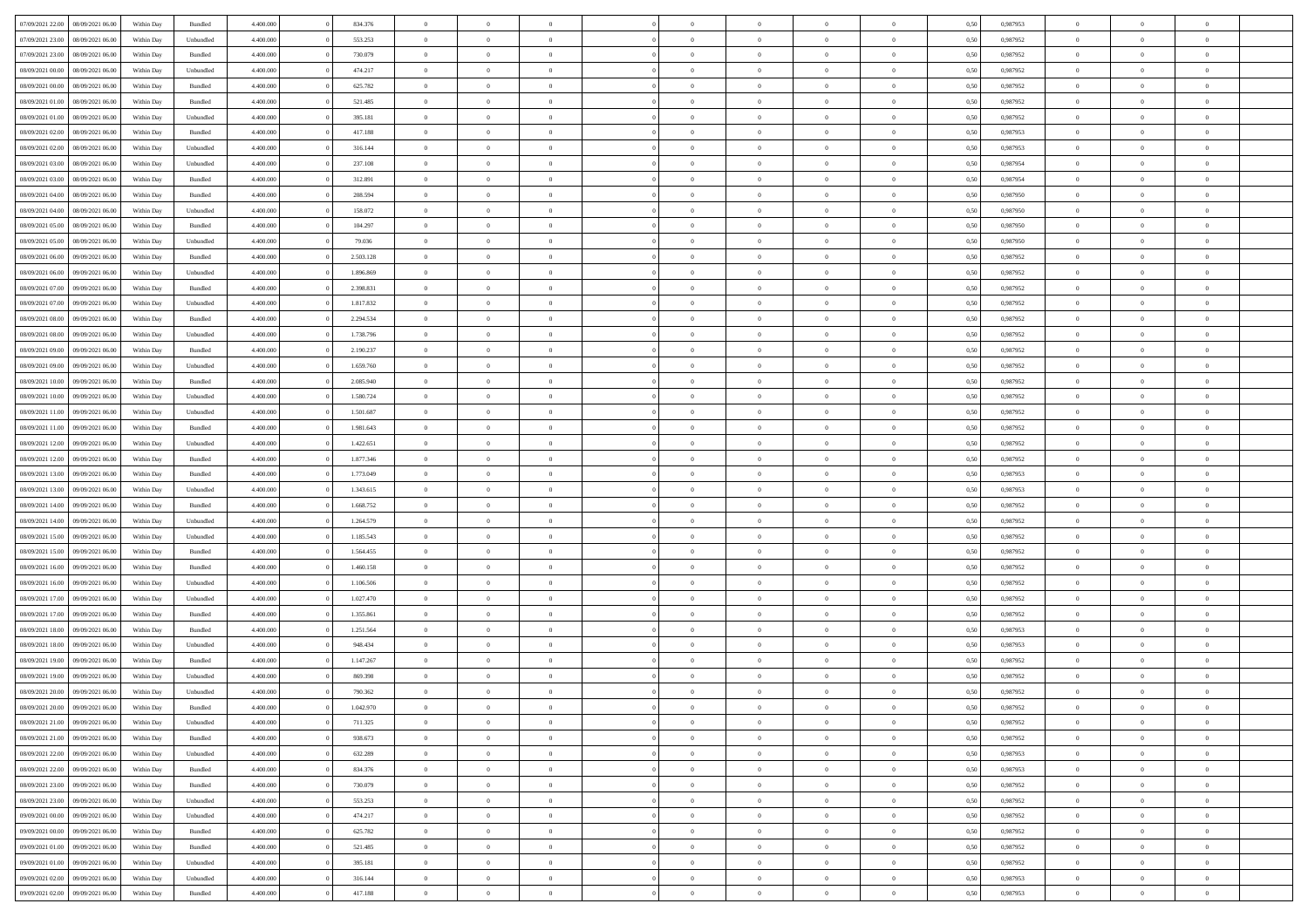|                  |                  |            |                    |           |           | $\overline{0}$ | $\Omega$       |                |                | $\Omega$       | $\theta$       | $\theta$       |      |          | $\theta$       |                | $\theta$       |  |
|------------------|------------------|------------|--------------------|-----------|-----------|----------------|----------------|----------------|----------------|----------------|----------------|----------------|------|----------|----------------|----------------|----------------|--|
| 09/09/2021 03:00 | 09/09/2021 06:00 | Within Day | Unbundled          | 4.400.000 | 237.108   |                |                |                | $\Omega$       |                |                |                | 0.50 | 0.987954 |                | $\theta$       |                |  |
| 09/09/2021 03:00 | 09/09/2021 06:00 | Within Day | Bundled            | 4.400.000 | 312.891   | $\overline{0}$ | $\theta$       | $\overline{0}$ | $\overline{0}$ | $\bf{0}$       | $\overline{0}$ | $\bf{0}$       | 0,50 | 0,987954 | $\theta$       | $\theta$       | $\overline{0}$ |  |
| 09/09/2021 04:00 | 09/09/2021 06:00 | Within Day | Bundled            | 4.400.000 | 208.594   | $\overline{0}$ | $\overline{0}$ | $\overline{0}$ | $\bf{0}$       | $\bf{0}$       | $\bf{0}$       | $\bf{0}$       | 0,50 | 0,987950 | $\overline{0}$ | $\overline{0}$ | $\overline{0}$ |  |
| 09/09/2021 04:00 | 09/09/2021 06:00 | Within Day | Unbundled          | 4.400.000 | 158.072   | $\overline{0}$ | $\overline{0}$ | $\overline{0}$ | $\overline{0}$ | $\bf{0}$       | $\overline{0}$ | $\overline{0}$ | 0.50 | 0,987950 | $\theta$       | $\theta$       | $\overline{0}$ |  |
| 09/09/2021 05:00 | 09/09/2021 06:00 | Within Day | Unbundled          | 4.400.000 | 79.036    | $\overline{0}$ | $\theta$       | $\overline{0}$ | $\overline{0}$ | $\bf{0}$       | $\overline{0}$ | $\bf{0}$       | 0,50 | 0,987950 | $\theta$       | $\overline{0}$ | $\overline{0}$ |  |
|                  |                  |            |                    |           |           |                |                |                |                |                |                |                |      |          |                |                |                |  |
| 09/09/2021 05:00 | 09/09/2021 06:00 | Within Day | Bundled            | 4.400.000 | 104.297   | $\overline{0}$ | $\bf{0}$       | $\overline{0}$ | $\bf{0}$       | $\overline{0}$ | $\overline{0}$ | $\mathbf{0}$   | 0,50 | 0,987950 | $\overline{0}$ | $\overline{0}$ | $\bf{0}$       |  |
| 09/09/2021 06:00 | 10/09/2021 06:00 | Within Dav | Unbundled          | 4.400.000 | 1.896.869 | $\overline{0}$ | $\overline{0}$ | $\overline{0}$ | $\overline{0}$ | $\overline{0}$ | $\overline{0}$ | $\overline{0}$ | 0.50 | 0,987952 | $\theta$       | $\overline{0}$ | $\overline{0}$ |  |
| 09/09/2021 06:00 | 10/09/2021 06:00 | Within Day | Bundled            | 4.400.000 | 2.503.128 | $\overline{0}$ | $\theta$       | $\overline{0}$ | $\overline{0}$ | $\bf{0}$       | $\overline{0}$ | $\bf{0}$       | 0,50 | 0,987952 | $\theta$       | $\theta$       | $\overline{0}$ |  |
| 09/09/2021 07:00 | 10/09/2021 06:00 | Within Day | Unbundled          | 4.400.000 | 1.817.832 | $\overline{0}$ | $\overline{0}$ | $\overline{0}$ | $\bf{0}$       | $\bf{0}$       | $\bf{0}$       | $\bf{0}$       | 0,50 | 0,987952 | $\,0\,$        | $\overline{0}$ | $\overline{0}$ |  |
| 09/09/2021 07:00 | 10/09/2021 06:00 | Within Dav | Bundled            | 4.400.000 | 2.398.831 | $\overline{0}$ | $\overline{0}$ | $\overline{0}$ | $\overline{0}$ | $\overline{0}$ | $\overline{0}$ | $\overline{0}$ | 0.50 | 0,987952 | $\theta$       | $\overline{0}$ | $\overline{0}$ |  |
| 09/09/2021 08:00 | 10/09/2021 06:00 | Within Day | Bundled            | 4.400.000 | 2.294.534 | $\overline{0}$ | $\theta$       | $\overline{0}$ | $\overline{0}$ | $\bf{0}$       | $\overline{0}$ | $\bf{0}$       | 0,50 | 0,987952 | $\,$ 0 $\,$    | $\overline{0}$ | $\overline{0}$ |  |
| 09/09/2021 08:00 | 10/09/2021 06:00 | Within Day | Unbundled          | 4.400.000 | 1.738.796 | $\overline{0}$ | $\overline{0}$ | $\overline{0}$ | $\bf{0}$       | $\bf{0}$       | $\bf{0}$       | $\bf{0}$       | 0,50 | 0,987952 | $\overline{0}$ | $\overline{0}$ | $\overline{0}$ |  |
|                  |                  |            |                    |           |           |                |                |                |                |                |                |                |      |          |                |                |                |  |
| 09/09/2021 09:00 | 10/09/2021 06:00 | Within Dav | Bundled            | 4.400.000 | 2.190.237 | $\overline{0}$ | $\overline{0}$ | $\overline{0}$ | $\overline{0}$ | $\bf{0}$       | $\overline{0}$ | $\overline{0}$ | 0.50 | 0,987952 | $\theta$       | $\theta$       | $\overline{0}$ |  |
| 09/09/2021 09:00 | 10/09/2021 06:00 | Within Day | Unbundled          | 4.400.000 | 1.659.760 | $\overline{0}$ | $\theta$       | $\overline{0}$ | $\overline{0}$ | $\bf{0}$       | $\overline{0}$ | $\overline{0}$ | 0,50 | 0,987952 | $\theta$       | $\overline{0}$ | $\overline{0}$ |  |
| 09/09/2021 10:00 | 10/09/2021 06:00 | Within Day | Unbundled          | 4.400.000 | 1.580.724 | $\overline{0}$ | $\overline{0}$ | $\overline{0}$ | $\bf{0}$       | $\overline{0}$ | $\overline{0}$ | $\mathbf{0}$   | 0,50 | 0,987952 | $\overline{0}$ | $\overline{0}$ | $\bf{0}$       |  |
| 09/09/2021 10:00 | 10/09/2021 06:00 | Within Dav | Bundled            | 4.400.000 | 2.085.940 | $\overline{0}$ | $\overline{0}$ | $\overline{0}$ | $\overline{0}$ | $\overline{0}$ | $\overline{0}$ | $\overline{0}$ | 0.50 | 0,987952 | $\theta$       | $\overline{0}$ | $\overline{0}$ |  |
| 09/09/2021 11:00 | 10/09/2021 06:00 | Within Day | Bundled            | 4.400.000 | 1.981.643 | $\overline{0}$ | $\theta$       | $\overline{0}$ | $\overline{0}$ | $\bf{0}$       | $\overline{0}$ | $\bf{0}$       | 0,50 | 0,987952 | $\theta$       | $\theta$       | $\overline{0}$ |  |
| 09/09/2021 11:00 | 10/09/2021 06:00 | Within Day | Unbundled          | 4.400.000 | 1.501.687 | $\overline{0}$ | $\overline{0}$ | $\overline{0}$ | $\bf{0}$       | $\bf{0}$       | $\bf{0}$       | $\bf{0}$       | 0,50 | 0,987952 | $\,0\,$        | $\overline{0}$ | $\overline{0}$ |  |
| 09/09/2021 12:00 | 10/09/2021 06:00 | Within Dav | Bundled            | 4.400.000 | 1.877.346 | $\overline{0}$ | $\overline{0}$ | $\overline{0}$ | $\overline{0}$ | $\overline{0}$ | $\overline{0}$ | $\overline{0}$ | 0.50 | 0,987952 | $\theta$       | $\overline{0}$ | $\overline{0}$ |  |
|                  |                  |            |                    |           |           |                |                |                |                |                |                |                |      |          |                |                |                |  |
| 09/09/2021 12:00 | 10/09/2021 06:00 | Within Day | Unbundled          | 4.400.000 | 1.422.651 | $\overline{0}$ | $\theta$       | $\overline{0}$ | $\overline{0}$ | $\bf{0}$       | $\overline{0}$ | $\bf{0}$       | 0,50 | 0,987952 | $\,$ 0 $\,$    | $\theta$       | $\overline{0}$ |  |
| 09/09/2021 13:00 | 10/09/2021 06:00 | Within Day | Bundled            | 4.400.000 | 1.773.049 | $\overline{0}$ | $\overline{0}$ | $\overline{0}$ | $\bf{0}$       | $\bf{0}$       | $\bf{0}$       | $\bf{0}$       | 0,50 | 0,987953 | $\,0\,$        | $\overline{0}$ | $\overline{0}$ |  |
| 09/09/2021 13:00 | 10/09/2021 06:00 | Within Day | Unbundled          | 4.400.000 | 1.343.615 | $\overline{0}$ | $\overline{0}$ | $\overline{0}$ | $\overline{0}$ | $\bf{0}$       | $\overline{0}$ | $\overline{0}$ | 0.50 | 0,987953 | $\theta$       | $\overline{0}$ | $\overline{0}$ |  |
| 09/09/2021 14:00 | 10/09/2021 06:00 | Within Day | Bundled            | 4.400.000 | 1.668.752 | $\overline{0}$ | $\theta$       | $\overline{0}$ | $\overline{0}$ | $\bf{0}$       | $\overline{0}$ | $\bf{0}$       | 0,50 | 0,987952 | $\theta$       | $\overline{0}$ | $\overline{0}$ |  |
| 09/09/2021 14:00 | 10/09/2021 06:00 | Within Day | Unbundled          | 4.400.000 | 1.264.579 | $\overline{0}$ | $\bf{0}$       | $\overline{0}$ | $\bf{0}$       | $\overline{0}$ | $\overline{0}$ | $\mathbf{0}$   | 0,50 | 0,987952 | $\overline{0}$ | $\overline{0}$ | $\bf{0}$       |  |
| 09/09/2021 15:00 | 10/09/2021 06:00 | Within Dav | Bundled            | 4.400.000 | 1.564.455 | $\overline{0}$ | $\overline{0}$ | $\overline{0}$ | $\overline{0}$ | $\overline{0}$ | $\overline{0}$ | $\overline{0}$ | 0.50 | 0,987952 | $\theta$       | $\overline{0}$ | $\overline{0}$ |  |
| 09/09/2021 15:00 | 10/09/2021 06:00 |            |                    | 4.400.000 | 1.185.543 | $\overline{0}$ | $\theta$       | $\overline{0}$ | $\overline{0}$ | $\bf{0}$       | $\overline{0}$ |                |      | 0,987952 | $\theta$       | $\theta$       | $\overline{0}$ |  |
|                  |                  | Within Day | Unbundled          |           |           |                |                |                |                |                |                | $\bf{0}$       | 0,50 |          |                |                |                |  |
| 09/09/2021 16:00 | 10/09/2021 06:00 | Within Day | Bundled            | 4.400.000 | 1.460.158 | $\overline{0}$ | $\overline{0}$ | $\overline{0}$ | $\bf{0}$       | $\bf{0}$       | $\bf{0}$       | $\bf{0}$       | 0,50 | 0,987952 | $\,0\,$        | $\overline{0}$ | $\overline{0}$ |  |
| 09/09/2021 16:00 | 10/09/2021 06:00 | Within Day | Unbundled          | 4.400.000 | 1.106.506 | $\overline{0}$ | $\overline{0}$ | $\overline{0}$ | $\overline{0}$ | $\overline{0}$ | $\overline{0}$ | $\overline{0}$ | 0.50 | 0,987952 | $\theta$       | $\overline{0}$ | $\overline{0}$ |  |
| 09/09/2021 17:00 | 10/09/2021 06:00 | Within Day | Bundled            | 4.400.000 | 1.355.861 | $\overline{0}$ | $\theta$       | $\overline{0}$ | $\overline{0}$ | $\bf{0}$       | $\overline{0}$ | $\bf{0}$       | 0,50 | 0,987952 | $\,$ 0 $\,$    | $\overline{0}$ | $\overline{0}$ |  |
| 09/09/2021 17:00 | 10/09/2021 06:00 | Within Day | Unbundled          | 4.400.000 | 1.027.470 | $\overline{0}$ | $\overline{0}$ | $\overline{0}$ | $\bf{0}$       | $\bf{0}$       | $\bf{0}$       | $\bf{0}$       | 0,50 | 0,987952 | $\bf{0}$       | $\overline{0}$ | $\overline{0}$ |  |
| 09/09/2021 18:00 | 10/09/2021 06:00 | Within Day | Unbundled          | 4.400,000 | 948,434   | $\overline{0}$ | $\Omega$       | $\Omega$       | $\Omega$       | $\Omega$       | $\Omega$       | $\overline{0}$ | 0.50 | 0,987953 | $\,0\,$        | $\theta$       | $\theta$       |  |
| 09/09/2021 18:00 | 10/09/2021 06:00 | Within Day | Bundled            | 4.400.000 | 1.251.564 | $\overline{0}$ | $\theta$       | $\overline{0}$ | $\overline{0}$ | $\bf{0}$       | $\overline{0}$ | $\bf{0}$       | 0,50 | 0,987953 | $\theta$       | $\overline{0}$ | $\overline{0}$ |  |
|                  |                  |            |                    |           |           |                |                |                |                |                |                |                |      |          |                |                |                |  |
| 09/09/2021 19:00 | 10/09/2021 06:00 | Within Day | Unbundled          | 4.400.000 | 869.398   | $\overline{0}$ | $\overline{0}$ | $\overline{0}$ | $\bf{0}$       | $\bf{0}$       | $\overline{0}$ | $\mathbf{0}$   | 0,50 | 0,987952 | $\overline{0}$ | $\overline{0}$ | $\bf{0}$       |  |
| 09/09/2021 19:00 | 10/09/2021 06:00 | Within Day | Bundled            | 4.400,000 | 1.147.267 | $\overline{0}$ | $\Omega$       | $\Omega$       | $\Omega$       | $\bf{0}$       | $\overline{0}$ | $\overline{0}$ | 0.50 | 0,987952 | $\theta$       | $\theta$       | $\theta$       |  |
| 09/09/2021 20:00 | 10/09/2021 06:00 | Within Day | Bundled            | 4.400.000 | 1.042.970 | $\overline{0}$ | $\theta$       | $\overline{0}$ | $\overline{0}$ | $\bf{0}$       | $\overline{0}$ | $\bf{0}$       | 0,50 | 0,987952 | $\theta$       | $\theta$       | $\overline{0}$ |  |
| 09/09/2021 20:00 | 10/09/2021 06:00 | Within Day | Unbundled          | 4.400.000 | 790.362   | $\overline{0}$ | $\overline{0}$ | $\overline{0}$ | $\bf{0}$       | $\bf{0}$       | $\overline{0}$ | $\bf{0}$       | 0,50 | 0,987952 | $\,0\,$        | $\overline{0}$ | $\overline{0}$ |  |
| 09/09/2021 21.00 | 10/09/2021 06:00 | Within Day | Bundled            | 4.400,000 | 938.673   | $\overline{0}$ | $\Omega$       | $\Omega$       | $\Omega$       | $\theta$       | $\theta$       | $\overline{0}$ | 0.50 | 0.987952 | $\theta$       | $\theta$       | $\theta$       |  |
| 09/09/2021 21:00 | 10/09/2021 06:00 | Within Day | Unbundled          | 4.400.000 | 711.325   | $\overline{0}$ | $\theta$       | $\overline{0}$ | $\overline{0}$ | $\bf{0}$       | $\overline{0}$ | $\bf{0}$       | 0,50 | 0,987952 | $\,$ 0 $\,$    | $\overline{0}$ | $\overline{0}$ |  |
| 09/09/2021 22.00 | 10/09/2021 06:00 | Within Day | Bundled            | 4.400.000 | 834.376   | $\overline{0}$ | $\overline{0}$ | $\overline{0}$ | $\overline{0}$ | $\bf{0}$       | $\overline{0}$ | $\bf{0}$       | 0,50 | 0,987953 | $\overline{0}$ | $\overline{0}$ | $\overline{0}$ |  |
| 09/09/2021 22.00 | 10/09/2021 06:00 |            | Unbundled          | 4.400,000 | 632.289   | $\overline{0}$ | $\Omega$       | $\Omega$       | $\Omega$       | $\Omega$       | $\overline{0}$ | $\overline{0}$ | 0.50 | 0,987953 | $\,0\,$        | $\theta$       | $\theta$       |  |
|                  |                  | Within Day |                    |           |           |                |                |                |                |                |                |                |      |          |                |                |                |  |
| 09/09/2021 23:00 | 10/09/2021 06:00 | Within Day | Bundled            | 4.400.000 | 730.079   | $\overline{0}$ | $\theta$       | $\overline{0}$ | $\overline{0}$ | $\bf{0}$       | $\overline{0}$ | $\bf{0}$       | 0,50 | 0,987952 | $\,$ 0 $\,$    | $\overline{0}$ | $\overline{0}$ |  |
| 09/09/2021 23.00 | 10/09/2021 06:00 | Within Day | Unbundled          | 4.400.000 | 553.253   | $\overline{0}$ | $\overline{0}$ | $\overline{0}$ | $\overline{0}$ | $\bf{0}$       | $\overline{0}$ | $\mathbf{0}$   | 0,50 | 0,987952 | $\overline{0}$ | $\overline{0}$ | $\bf{0}$       |  |
| 10/09/2021 00:00 | 10/09/2021 06:00 | Within Day | Unbundled          | 4.400,000 | 474.217   | $\overline{0}$ | $\Omega$       | $\Omega$       | $\Omega$       | $\Omega$       | $\Omega$       | $\overline{0}$ | 0.50 | 0.987952 | $\theta$       | $\Omega$       | $\theta$       |  |
| 10/09/2021 00:00 | 10/09/2021 06:00 | Within Day | Bundled            | 4.400.000 | 625.782   | $\overline{0}$ | $\overline{0}$ | $\overline{0}$ | $\bf{0}$       | $\,$ 0         | $\overline{0}$ | $\bf{0}$       | 0,50 | 0,987952 | $\,0\,$        | $\,$ 0 $\,$    | $\overline{0}$ |  |
| 10/09/2021 01:00 | 10/09/2021 06:00 | Within Day | $\mathbf B$ undled | 4.400.000 | 521.485   | $\bf{0}$       | $\bf{0}$       |                |                |                |                |                | 0,50 | 0,987952 | $\bf{0}$       | $\overline{0}$ |                |  |
| 10/09/2021 01:00 | 10/09/2021 06:00 | Within Day | Unbundled          | 4.400.000 | 395.181   | $\overline{0}$ | $\overline{0}$ | $\overline{0}$ | $\Omega$       | $\overline{0}$ | $\overline{0}$ | $\overline{0}$ | 0.50 | 0.987952 | $\theta$       | $\theta$       | $\theta$       |  |
| 10/09/2021 02:00 | 10/09/2021 06:00 | Within Day | Unbundled          | 4.400.000 | 316.144   | $\overline{0}$ | $\bf{0}$       | $\overline{0}$ | $\overline{0}$ | $\,$ 0 $\,$    | $\overline{0}$ | $\,$ 0 $\,$    | 0,50 | 0,987953 | $\,$ 0 $\,$    | $\,$ 0 $\,$    | $\,$ 0         |  |
|                  |                  |            |                    |           |           |                |                |                |                |                |                |                |      |          |                |                |                |  |
| 10/09/2021 02:00 | 10/09/2021 06:00 | Within Day | Bundled            | 4.400.000 | 417.188   | $\overline{0}$ | $\overline{0}$ | $\overline{0}$ | $\overline{0}$ | $\overline{0}$ | $\overline{0}$ | $\mathbf{0}$   | 0,50 | 0,987953 | $\overline{0}$ | $\overline{0}$ | $\overline{0}$ |  |
| 10/09/2021 03:00 | 10/09/2021 06:00 | Within Day | $\mathbf B$ undled | 4.400,000 | 312.891   | $\overline{0}$ | $\overline{0}$ | $\overline{0}$ | $\Omega$       | $\overline{0}$ | $\overline{0}$ | $\overline{0}$ | 0,50 | 0,987954 | $\overline{0}$ | $\theta$       | $\overline{0}$ |  |
| 10/09/2021 03:00 | 10/09/2021 06:00 | Within Day | Unbundled          | 4.400.000 | 237.108   | $\overline{0}$ | $\,$ 0         | $\overline{0}$ | $\overline{0}$ | $\,$ 0 $\,$    | $\overline{0}$ | $\mathbf{0}$   | 0,50 | 0,987954 | $\,$ 0 $\,$    | $\overline{0}$ | $\overline{0}$ |  |
| 10/09/2021 04:00 | 10/09/2021 06:00 | Within Day | Unbundled          | 4.400.000 | 158.072   | $\overline{0}$ | $\overline{0}$ | $\overline{0}$ | $\overline{0}$ | $\overline{0}$ | $\overline{0}$ | $\mathbf{0}$   | 0,50 | 0,987950 | $\overline{0}$ | $\overline{0}$ | $\bf{0}$       |  |
| 10/09/2021 04:00 | 10/09/2021 06:00 | Within Day | Bundled            | 4.400,000 | 208,594   | $\overline{0}$ | $\overline{0}$ | $\overline{0}$ | $\overline{0}$ | $\overline{0}$ | $\overline{0}$ | $\bf{0}$       | 0.50 | 0,987950 | $\overline{0}$ | $\theta$       | $\overline{0}$ |  |
| 10/09/2021 05:00 | 10/09/2021 06:00 | Within Day | Bundled            | 4.400.000 | 104.297   | $\overline{0}$ | $\,$ 0         | $\overline{0}$ | $\bf{0}$       | $\bf{0}$       | $\bf{0}$       | $\bf{0}$       | 0,50 | 0,987950 | $\,$ 0 $\,$    | $\overline{0}$ | $\overline{0}$ |  |
| 10/09/2021 05:00 | 10/09/2021 06:00 | Within Day | Unbundled          | 4.400.000 | 79.036    | $\overline{0}$ | $\bf{0}$       | $\overline{0}$ | $\overline{0}$ | $\overline{0}$ | $\overline{0}$ | $\mathbf{0}$   | 0,50 | 0,987950 | $\overline{0}$ | $\overline{0}$ | $\bf{0}$       |  |
|                  |                  |            |                    |           |           |                |                |                |                |                |                |                |      |          |                |                |                |  |
| 10/09/2021 06:00 | 11/09/2021 06:00 | Within Day | Bundled            | 4.400,000 | 2.503.128 | $\overline{0}$ | $\overline{0}$ | $\overline{0}$ | $\Omega$       | $\overline{0}$ | $\overline{0}$ | $\overline{0}$ | 0.50 | 0,987952 | $\overline{0}$ | $\overline{0}$ | $\overline{0}$ |  |
| 10/09/2021 06:00 | 11/09/2021 06:00 | Within Day | Unbundled          | 4.400.000 | 1.896.869 | $\overline{0}$ | $\bf{0}$       | $\overline{0}$ | $\overline{0}$ | $\bf{0}$       | $\bf{0}$       | $\mathbf{0}$   | 0,50 | 0,987952 | $\,$ 0 $\,$    | $\,$ 0 $\,$    | $\bf{0}$       |  |
| 10/09/2021 07:00 | 11/09/2021 06:00 | Within Day | Unbundled          | 4.400.000 | 1.817.832 | $\overline{0}$ | $\bf{0}$       | $\overline{0}$ | $\overline{0}$ | $\bf{0}$       | $\bf{0}$       | $\bf{0}$       | 0,50 | 0,987952 | $\overline{0}$ | $\overline{0}$ | $\bf{0}$       |  |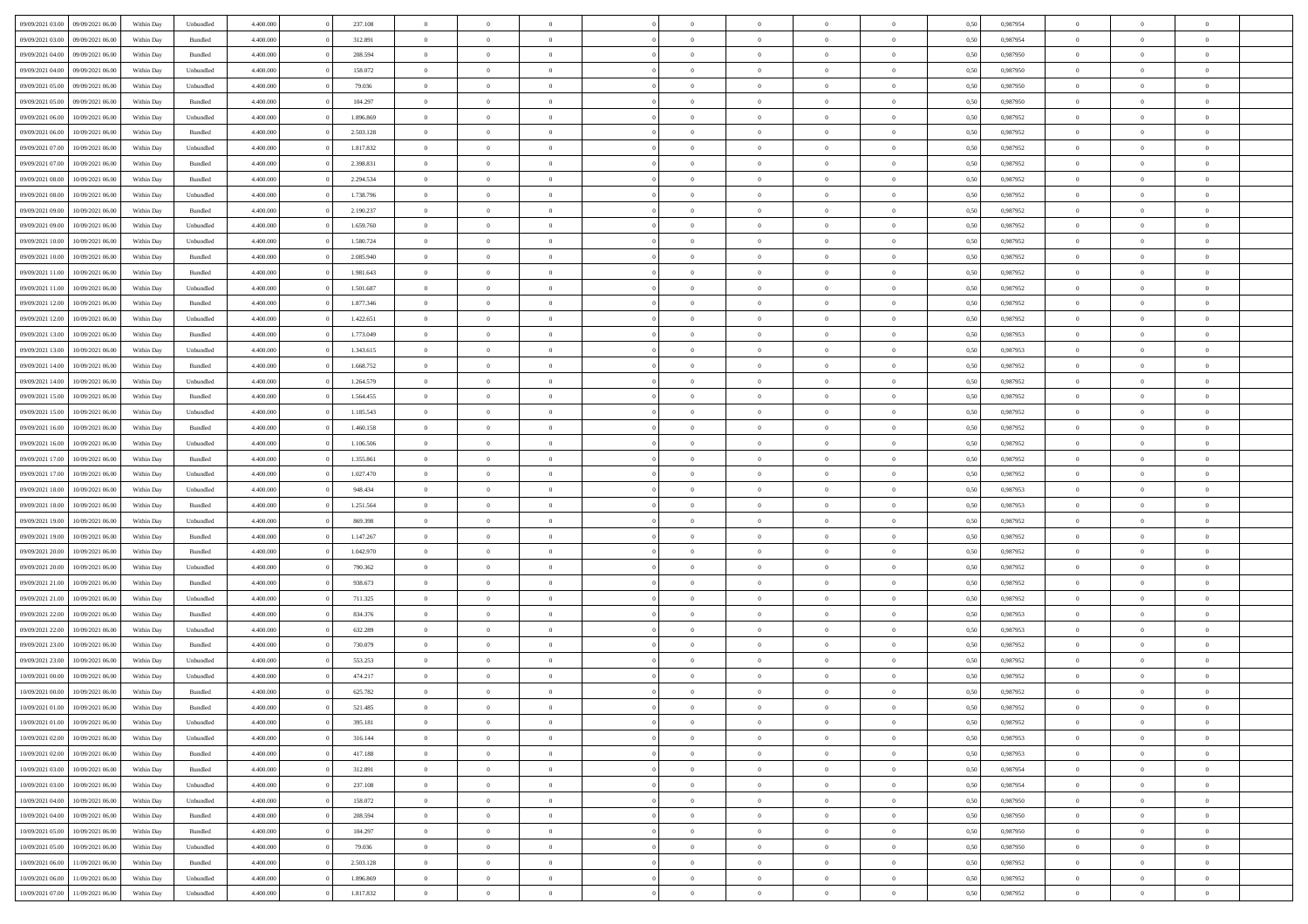| 10/09/2021 07:00 | 11/09/2021 06:00 | Within Day | Bundled            | 4.400.000 | 2.398.831 | $\overline{0}$ | $\theta$       |                | $\Omega$       | $\Omega$       | $\theta$       | $\theta$       | 0,50 | 0,987952 | $\theta$       | $\overline{0}$ | $\theta$       |  |
|------------------|------------------|------------|--------------------|-----------|-----------|----------------|----------------|----------------|----------------|----------------|----------------|----------------|------|----------|----------------|----------------|----------------|--|
|                  |                  |            |                    |           |           |                |                |                |                |                |                |                |      |          |                |                |                |  |
| 10/09/2021 08:00 | 11/09/2021 06:00 | Within Day | Bundled            | 4.400.000 | 2.294.534 | $\overline{0}$ | $\theta$       | $\overline{0}$ | $\overline{0}$ | $\bf{0}$       | $\overline{0}$ | $\bf{0}$       | 0,50 | 0,987952 | $\theta$       | $\overline{0}$ | $\overline{0}$ |  |
| 10/09/2021 08:00 | 11/09/2021 06:00 | Within Day | Unbundled          | 4.400.000 | 1.738.796 | $\overline{0}$ | $\bf{0}$       | $\overline{0}$ | $\bf{0}$       | $\bf{0}$       | $\bf{0}$       | $\mathbf{0}$   | 0,50 | 0,987952 | $\overline{0}$ | $\overline{0}$ | $\bf{0}$       |  |
| 10/09/2021 09:00 | 11/09/2021 06:00 | Within Day | Unbundled          | 4.400.000 | 1.659.760 | $\overline{0}$ | $\overline{0}$ | $\overline{0}$ | $\overline{0}$ | $\bf{0}$       | $\overline{0}$ | $\overline{0}$ | 0.50 | 0,987952 | $\theta$       | $\theta$       | $\overline{0}$ |  |
| 10/09/2021 09:00 | 11/09/2021 06:00 | Within Day | Bundled            | 4.400.000 | 2.190.237 | $\overline{0}$ | $\theta$       | $\overline{0}$ | $\overline{0}$ | $\bf{0}$       | $\overline{0}$ | $\bf{0}$       | 0,50 | 0,987952 | $\theta$       | $\overline{0}$ | $\overline{0}$ |  |
| 10/09/2021 10:00 | 11/09/2021 06:00 | Within Day | Bundled            | 4.400.000 | 2.085.940 | $\overline{0}$ | $\overline{0}$ | $\overline{0}$ | $\bf{0}$       | $\overline{0}$ | $\overline{0}$ | $\mathbf{0}$   | 0,50 | 0,987952 | $\overline{0}$ | $\overline{0}$ | $\bf{0}$       |  |
| 10/09/2021 10:00 | 11/09/2021 06:00 | Within Dav | Unbundled          | 4.400.000 | 1.580.724 | $\overline{0}$ | $\overline{0}$ | $\overline{0}$ | $\overline{0}$ | $\overline{0}$ | $\overline{0}$ | $\overline{0}$ | 0.50 | 0,987952 | $\theta$       | $\overline{0}$ | $\overline{0}$ |  |
|                  |                  |            |                    |           |           |                |                |                |                |                |                |                |      |          |                |                |                |  |
| 10/09/2021 11:00 | 11/09/2021 06:00 | Within Day | Unbundled          | 4.400.000 | 1.501.687 | $\overline{0}$ | $\theta$       | $\overline{0}$ | $\overline{0}$ | $\bf{0}$       | $\overline{0}$ | $\bf{0}$       | 0,50 | 0,987952 | $\theta$       | $\theta$       | $\overline{0}$ |  |
| 10/09/2021 11:00 | 11/09/2021 06:00 | Within Day | Bundled            | 4.400.000 | 1.981.643 | $\overline{0}$ | $\overline{0}$ | $\overline{0}$ | $\bf{0}$       | $\bf{0}$       | $\bf{0}$       | $\bf{0}$       | 0,50 | 0,987952 | $\,0\,$        | $\overline{0}$ | $\overline{0}$ |  |
| 10/09/2021 12:00 | 11/09/2021 06:00 | Within Dav | Unbundled          | 4.400.000 | 1.422.651 | $\overline{0}$ | $\overline{0}$ | $\overline{0}$ | $\overline{0}$ | $\overline{0}$ | $\overline{0}$ | $\overline{0}$ | 0.50 | 0,987952 | $\theta$       | $\overline{0}$ | $\overline{0}$ |  |
| 10/09/2021 12:00 | 11/09/2021 06:00 | Within Day | Bundled            | 4.400.000 | 1.877.346 | $\overline{0}$ | $\theta$       | $\overline{0}$ | $\overline{0}$ | $\bf{0}$       | $\overline{0}$ | $\bf{0}$       | 0,50 | 0,987952 | $\,$ 0 $\,$    | $\overline{0}$ | $\overline{0}$ |  |
| 10/09/2021 13:00 | 11/09/2021 06:00 | Within Day | Unbundled          | 4.400.000 | 1.343.615 | $\overline{0}$ | $\bf{0}$       | $\overline{0}$ | $\bf{0}$       | $\bf{0}$       | $\bf{0}$       | $\mathbf{0}$   | 0,50 | 0,987953 | $\overline{0}$ | $\overline{0}$ | $\bf{0}$       |  |
| 10/09/2021 13:00 | 11/09/2021 06:00 | Within Dav | Bundled            | 4.400.000 | 1.773.049 | $\overline{0}$ | $\overline{0}$ | $\overline{0}$ | $\overline{0}$ | $\bf{0}$       | $\overline{0}$ | $\overline{0}$ | 0.50 | 0,987953 | $\theta$       | $\theta$       | $\overline{0}$ |  |
| 10/09/2021 14:00 | 11/09/2021 06:00 | Within Day | Unbundled          | 4.400.000 | 1.264.579 | $\overline{0}$ | $\theta$       | $\overline{0}$ | $\overline{0}$ | $\bf{0}$       | $\overline{0}$ | $\bf{0}$       | 0,50 | 0,987952 | $\theta$       | $\overline{0}$ | $\overline{0}$ |  |
|                  |                  |            |                    |           |           |                |                |                |                |                |                |                |      |          |                |                |                |  |
| 10/09/2021 14:00 | 11/09/2021 06:00 | Within Day | Bundled            | 4.400.000 | 1.668.752 | $\overline{0}$ | $\overline{0}$ | $\overline{0}$ | $\bf{0}$       | $\overline{0}$ | $\overline{0}$ | $\mathbf{0}$   | 0,50 | 0,987952 | $\overline{0}$ | $\overline{0}$ | $\bf{0}$       |  |
| 10/09/2021 15:00 | 11/09/2021 06:00 | Within Dav | Unbundled          | 4.400.000 | 1.185.543 | $\overline{0}$ | $\overline{0}$ | $\overline{0}$ | $\overline{0}$ | $\overline{0}$ | $\overline{0}$ | $\overline{0}$ | 0.50 | 0,987952 | $\theta$       | $\overline{0}$ | $\overline{0}$ |  |
| 10/09/2021 15:00 | 11/09/2021 06:00 | Within Day | Bundled            | 4.400.000 | 1.564.455 | $\overline{0}$ | $\theta$       | $\overline{0}$ | $\overline{0}$ | $\bf{0}$       | $\overline{0}$ | $\bf{0}$       | 0,50 | 0,987952 | $\theta$       | $\theta$       | $\overline{0}$ |  |
| 10/09/2021 16:00 | 11/09/2021 06:00 | Within Day | Bundled            | 4.400.000 | 1.460.158 | $\overline{0}$ | $\overline{0}$ | $\overline{0}$ | $\bf{0}$       | $\bf{0}$       | $\bf{0}$       | $\mathbf{0}$   | 0,50 | 0,987952 | $\,0\,$        | $\overline{0}$ | $\bf{0}$       |  |
| 10/09/2021 16:00 | 11/09/2021 06:00 | Within Dav | Unbundled          | 4.400.000 | 1.106.506 | $\overline{0}$ | $\overline{0}$ | $\overline{0}$ | $\overline{0}$ | $\overline{0}$ | $\overline{0}$ | $\overline{0}$ | 0.50 | 0,987952 | $\theta$       | $\overline{0}$ | $\overline{0}$ |  |
| 10/09/2021 17:00 | 11/09/2021 06:00 | Within Day | Unbundled          | 4.400.000 | 1.027.470 | $\overline{0}$ | $\theta$       | $\overline{0}$ | $\overline{0}$ | $\bf{0}$       | $\overline{0}$ | $\bf{0}$       | 0,50 | 0,987952 | $\,$ 0 $\,$    | $\overline{0}$ | $\overline{0}$ |  |
| 10/09/2021 17:00 | 11/09/2021 06:00 | Within Day | Bundled            | 4.400.000 | 1.355.861 | $\overline{0}$ | $\overline{0}$ | $\overline{0}$ | $\bf{0}$       | $\bf{0}$       | $\bf{0}$       | $\bf{0}$       | 0,50 | 0,987952 | $\bf{0}$       | $\overline{0}$ | $\bf{0}$       |  |
|                  |                  |            |                    |           |           |                |                |                |                |                |                |                |      |          | $\theta$       |                |                |  |
| 10/09/2021 18:00 | 11/09/2021 06:00 | Within Day | Bundled            | 4.400.000 | 1.251.564 | $\overline{0}$ | $\overline{0}$ | $\overline{0}$ | $\overline{0}$ | $\bf{0}$       | $\overline{0}$ | $\overline{0}$ | 0.50 | 0,987953 |                | $\overline{0}$ | $\overline{0}$ |  |
| 10/09/2021 18:00 | 11/09/2021 06:00 | Within Day | Unbundled          | 4.400.000 | 948.434   | $\overline{0}$ | $\theta$       | $\overline{0}$ | $\overline{0}$ | $\bf{0}$       | $\overline{0}$ | $\bf{0}$       | 0,50 | 0,987953 | $\,$ 0 $\,$    | $\overline{0}$ | $\overline{0}$ |  |
| 10/09/2021 19:00 | 11/09/2021 06:00 | Within Day | Unbundled          | 4.400.000 | 869.398   | $\overline{0}$ | $\overline{0}$ | $\overline{0}$ | $\bf{0}$       | $\overline{0}$ | $\overline{0}$ | $\mathbf{0}$   | 0,50 | 0,987952 | $\overline{0}$ | $\overline{0}$ | $\bf{0}$       |  |
| 10/09/2021 19:00 | 11/09/2021 06:00 | Within Dav | Bundled            | 4.400.000 | 1.147.267 | $\overline{0}$ | $\overline{0}$ | $\overline{0}$ | $\overline{0}$ | $\overline{0}$ | $\overline{0}$ | $\overline{0}$ | 0.50 | 0,987952 | $\theta$       | $\overline{0}$ | $\overline{0}$ |  |
| 10/09/2021 20:00 | 11/09/2021 06:00 | Within Day | Bundled            | 4.400.000 | 1.042.970 | $\overline{0}$ | $\theta$       | $\overline{0}$ | $\overline{0}$ | $\bf{0}$       | $\overline{0}$ | $\bf{0}$       | 0,50 | 0,987952 | $\theta$       | $\theta$       | $\overline{0}$ |  |
| 10/09/2021 20:00 | 11/09/2021 06:00 | Within Day | Unbundled          | 4.400.000 | 790.362   | $\overline{0}$ | $\overline{0}$ | $\overline{0}$ | $\bf{0}$       | $\bf{0}$       | $\bf{0}$       | $\bf{0}$       | 0,50 | 0,987952 | $\,0\,$        | $\overline{0}$ | $\overline{0}$ |  |
| 10/09/2021 21:00 | 11/09/2021 06:00 | Within Day | Unbundled          | 4.400.000 | 711.325   | $\overline{0}$ | $\overline{0}$ | $\overline{0}$ | $\overline{0}$ | $\overline{0}$ | $\overline{0}$ | $\overline{0}$ | 0.50 | 0,987952 | $\theta$       | $\overline{0}$ | $\overline{0}$ |  |
|                  |                  |            |                    |           |           | $\overline{0}$ |                |                |                |                |                |                |      |          |                |                |                |  |
| 10/09/2021 21:00 | 11/09/2021 06:00 | Within Day | Bundled            | 4.400.000 | 938.673   |                | $\theta$       | $\overline{0}$ | $\overline{0}$ | $\bf{0}$       | $\overline{0}$ | $\bf{0}$       | 0,50 | 0,987952 | $\,$ 0 $\,$    | $\overline{0}$ | $\overline{0}$ |  |
| 10/09/2021 22:00 | 11/09/2021 06:00 | Within Day | Bundled            | 4.400.000 | 834.376   | $\overline{0}$ | $\overline{0}$ | $\overline{0}$ | $\bf{0}$       | $\bf{0}$       | $\bf{0}$       | $\bf{0}$       | 0,50 | 0,987953 | $\overline{0}$ | $\overline{0}$ | $\bf{0}$       |  |
| 10/09/2021 22:00 | 11/09/2021 06.00 | Within Day | Unbundled          | 4.400,000 | 632.289   | $\overline{0}$ | $\Omega$       | $\Omega$       | $\Omega$       | $\Omega$       | $\overline{0}$ | $\overline{0}$ | 0,50 | 0,987953 | $\,0\,$        | $\theta$       | $\theta$       |  |
| 10/09/2021 23:00 | 11/09/2021 06:00 | Within Day | Unbundled          | 4.400.000 | 553.253   | $\overline{0}$ | $\theta$       | $\overline{0}$ | $\overline{0}$ | $\bf{0}$       | $\overline{0}$ | $\bf{0}$       | 0,50 | 0,987952 | $\theta$       | $\overline{0}$ | $\overline{0}$ |  |
| 10/09/2021 23:00 | 11/09/2021 06:00 | Within Day | Bundled            | 4.400.000 | 730.079   | $\overline{0}$ | $\overline{0}$ | $\overline{0}$ | $\bf{0}$       | $\overline{0}$ | $\overline{0}$ | $\mathbf{0}$   | 0,50 | 0,987952 | $\overline{0}$ | $\overline{0}$ | $\bf{0}$       |  |
| 11/09/2021 00:00 | 11/09/2021 06:00 | Within Day | Unbundled          | 4.400,000 | 474.217   | $\overline{0}$ | $\Omega$       | $\Omega$       | $\Omega$       | $\bf{0}$       | $\overline{0}$ | $\overline{0}$ | 0.50 | 0,987952 | $\,0\,$        | $\theta$       | $\theta$       |  |
| 11/09/2021 00:00 | 11/09/2021 06:00 | Within Day | Bundled            | 4.400.000 | 625.782   | $\overline{0}$ | $\theta$       | $\overline{0}$ | $\overline{0}$ | $\bf{0}$       | $\overline{0}$ | $\bf{0}$       | 0,50 | 0,987952 | $\,$ 0 $\,$    | $\overline{0}$ | $\overline{0}$ |  |
| 11/09/2021 01:00 | 11/09/2021 06:00 | Within Day | Bundled            | 4.400.000 | 521.485   | $\overline{0}$ | $\overline{0}$ | $\overline{0}$ | $\bf{0}$       | $\bf{0}$       | $\bf{0}$       | $\bf{0}$       | 0,50 | 0,987952 | $\bf{0}$       | $\overline{0}$ | $\bf{0}$       |  |
|                  |                  |            |                    |           |           |                | $\Omega$       |                |                | $\theta$       |                |                |      |          | $\theta$       |                | $\theta$       |  |
| 11/09/2021 01:00 | 11/09/2021 06:00 | Within Day | Unbundled          | 4.400,000 | 395.181   | $\overline{0}$ |                | $\Omega$       | $\Omega$       |                | $\overline{0}$ | $\overline{0}$ | 0.50 | 0.987952 |                | $\theta$       |                |  |
| 11/09/2021 02:00 | 11/09/2021 06:00 | Within Day | Unbundled          | 4.400.000 | 316.144   | $\overline{0}$ | $\overline{0}$ | $\overline{0}$ | $\overline{0}$ | $\bf{0}$       | $\overline{0}$ | $\bf{0}$       | 0,50 | 0,987953 | $\,$ 0 $\,$    | $\overline{0}$ | $\overline{0}$ |  |
| 11/09/2021 02:00 | 11/09/2021 06:00 | Within Day | Bundled            | 4.400.000 | 417.188   | $\overline{0}$ | $\overline{0}$ | $\overline{0}$ | $\bf{0}$       | $\bf{0}$       | $\bf{0}$       | $\mathbf{0}$   | 0,50 | 0,987953 | $\overline{0}$ | $\overline{0}$ | $\bf{0}$       |  |
| 11/09/2021 03:00 | 11/09/2021 06.00 | Within Day | Bundled            | 4.400,000 | 312.891   | $\overline{0}$ | $\Omega$       | $\Omega$       | $\Omega$       | $\overline{0}$ | $\overline{0}$ | $\overline{0}$ | 0.50 | 0,987954 | $\,0\,$        | $\theta$       | $\theta$       |  |
| 11/09/2021 03:00 | 11/09/2021 06:00 | Within Day | Unbundled          | 4.400.000 | 237.108   | $\overline{0}$ | $\overline{0}$ | $\overline{0}$ | $\overline{0}$ | $\bf{0}$       | $\overline{0}$ | $\bf{0}$       | 0,50 | 0,987954 | $\,$ 0 $\,$    | $\overline{0}$ | $\overline{0}$ |  |
| 11/09/2021 04:00 | 11/09/2021 06:00 | Within Day | Unbundled          | 4.400.000 | 158.072   | $\overline{0}$ | $\overline{0}$ | $\overline{0}$ | $\bf{0}$       | $\bf{0}$       | $\bf{0}$       | $\mathbf{0}$   | 0,50 | 0,987950 | $\overline{0}$ | $\overline{0}$ | $\bf{0}$       |  |
| 11/09/2021 04:00 | 11/09/2021 06:00 | Within Day | Bundled            | 4.400,000 | 208,594   | $\overline{0}$ | $\Omega$       | $\Omega$       | $\Omega$       | $\Omega$       | $\Omega$       | $\overline{0}$ | 0.50 | 0.987950 | $\theta$       | $\theta$       | $\theta$       |  |
| 11/09/2021 05:00 | 11/09/2021 06:00 | Within Day | Unbundled          | 4.400.000 | 79.036    | $\overline{0}$ | $\overline{0}$ | $\overline{0}$ | $\bf{0}$       | $\,$ 0         | $\bf{0}$       | $\bf{0}$       | 0,50 | 0,987950 | $\,0\,$        | $\,$ 0 $\,$    | $\overline{0}$ |  |
| 11/09/2021 05:00 | 11/09/2021 06:00 | Within Day | $\mathbf B$ undled | 4.400.000 | 104.297   | $\bf{0}$       | $\bf{0}$       |                |                |                |                |                | 0,50 | 0,987950 | $\bf{0}$       | $\overline{0}$ |                |  |
|                  |                  |            |                    |           |           |                |                |                |                |                |                |                |      |          |                |                |                |  |
| 11/09/2021 06:00 | 12/09/2021 06:00 | Within Day | Bundled            | 4.400.000 | 2.503.128 | $\overline{0}$ | $\overline{0}$ | $\overline{0}$ | $\Omega$       | $\overline{0}$ | $\overline{0}$ | $\overline{0}$ | 0.50 | 0.987952 | $\theta$       | $\theta$       | $\theta$       |  |
| 11/09/2021 06:00 | 12/09/2021 06:00 | Within Day | Unbundled          | 4.400.000 | 1.896.869 | $\overline{0}$ | $\,$ 0         | $\overline{0}$ | $\bf{0}$       | $\,$ 0 $\,$    | $\overline{0}$ | $\mathbf{0}$   | 0,50 | 0,987952 | $\,$ 0 $\,$    | $\,$ 0 $\,$    | $\,$ 0         |  |
| 11/09/2021 07:00 | 12/09/2021 06:00 | Within Day | Bundled            | 4.400.000 | 2.398.831 | $\overline{0}$ | $\overline{0}$ | $\overline{0}$ | $\overline{0}$ | $\overline{0}$ | $\overline{0}$ | $\mathbf{0}$   | 0,50 | 0,987952 | $\overline{0}$ | $\bf{0}$       | $\bf{0}$       |  |
| 11/09/2021 07:00 | 12/09/2021 06:00 | Within Day | Unbundled          | 4.400,000 | 1.817.832 | $\overline{0}$ | $\overline{0}$ | $\overline{0}$ | $\Omega$       | $\overline{0}$ | $\overline{0}$ | $\overline{0}$ | 0,50 | 0,987952 | $\overline{0}$ | $\theta$       | $\overline{0}$ |  |
| 11/09/2021 08:00 | 12/09/2021 06:00 | Within Day | Unbundled          | 4.400.000 | 1.738.796 | $\overline{0}$ | $\,$ 0         | $\overline{0}$ | $\overline{0}$ | $\,$ 0 $\,$    | $\overline{0}$ | $\mathbf{0}$   | 0,50 | 0,987952 | $\,$ 0 $\,$    | $\overline{0}$ | $\overline{0}$ |  |
| 11/09/2021 08:00 | 12/09/2021 06:00 | Within Day | Bundled            | 4.400.000 | 2.294.534 | $\overline{0}$ | $\overline{0}$ | $\overline{0}$ | $\overline{0}$ | $\overline{0}$ | $\overline{0}$ | $\mathbf{0}$   | 0,50 | 0,987952 | $\overline{0}$ | $\overline{0}$ | $\bf{0}$       |  |
| 11/09/2021 09:00 | 12/09/2021 06:00 | Within Day | Bundled            | 4.400.000 | 2.190.237 | $\overline{0}$ | $\overline{0}$ | $\overline{0}$ | $\Omega$       | $\overline{0}$ | $\overline{0}$ | $\bf{0}$       | 0.50 | 0,987952 | $\overline{0}$ | $\theta$       | $\overline{0}$ |  |
| 11/09/2021 09:00 | 12/09/2021 06:00 | Within Day | Unbundled          | 4.400.000 | 1.659.760 | $\overline{0}$ | $\,$ 0         | $\overline{0}$ | $\overline{0}$ | $\bf{0}$       | $\overline{0}$ | $\bf{0}$       | 0,50 | 0,987952 | $\,$ 0 $\,$    | $\overline{0}$ | $\overline{0}$ |  |
|                  |                  |            |                    |           |           |                |                |                |                |                |                |                |      |          |                |                |                |  |
| 11/09/2021 10:00 | 12/09/2021 06:00 | Within Day | Unbundled          | 4.400.000 | 1.580.724 | $\overline{0}$ | $\bf{0}$       | $\overline{0}$ | $\overline{0}$ | $\overline{0}$ | $\overline{0}$ | $\mathbf{0}$   | 0,50 | 0,987952 | $\overline{0}$ | $\overline{0}$ | $\bf{0}$       |  |
| 11/09/2021 10:00 | 12/09/2021 06:00 | Within Day | Bundled            | 4.400,000 | 2.085.940 | $\overline{0}$ | $\overline{0}$ | $\overline{0}$ | $\Omega$       | $\overline{0}$ | $\overline{0}$ | $\bf{0}$       | 0.50 | 0,987952 | $\overline{0}$ | $\overline{0}$ | $\overline{0}$ |  |
| 11/09/2021 11:00 | 12/09/2021 06:00 | Within Day | Bundled            | 4.400.000 | 1.981.643 | $\overline{0}$ | $\bf{0}$       | $\overline{0}$ | $\overline{0}$ | $\bf{0}$       | $\overline{0}$ | $\mathbf{0}$   | 0,50 | 0,987952 | $\,$ 0 $\,$    | $\,$ 0 $\,$    | $\bf{0}$       |  |
| 11/09/2021 11:00 | 12/09/2021 06:00 | Within Day | Unbundled          | 4.400.000 | 1.501.687 | $\overline{0}$ | $\overline{0}$ | $\overline{0}$ | $\overline{0}$ | $\bf{0}$       | $\overline{0}$ | $\mathbf{0}$   | 0,50 | 0,987952 | $\overline{0}$ | $\bf{0}$       | $\bf{0}$       |  |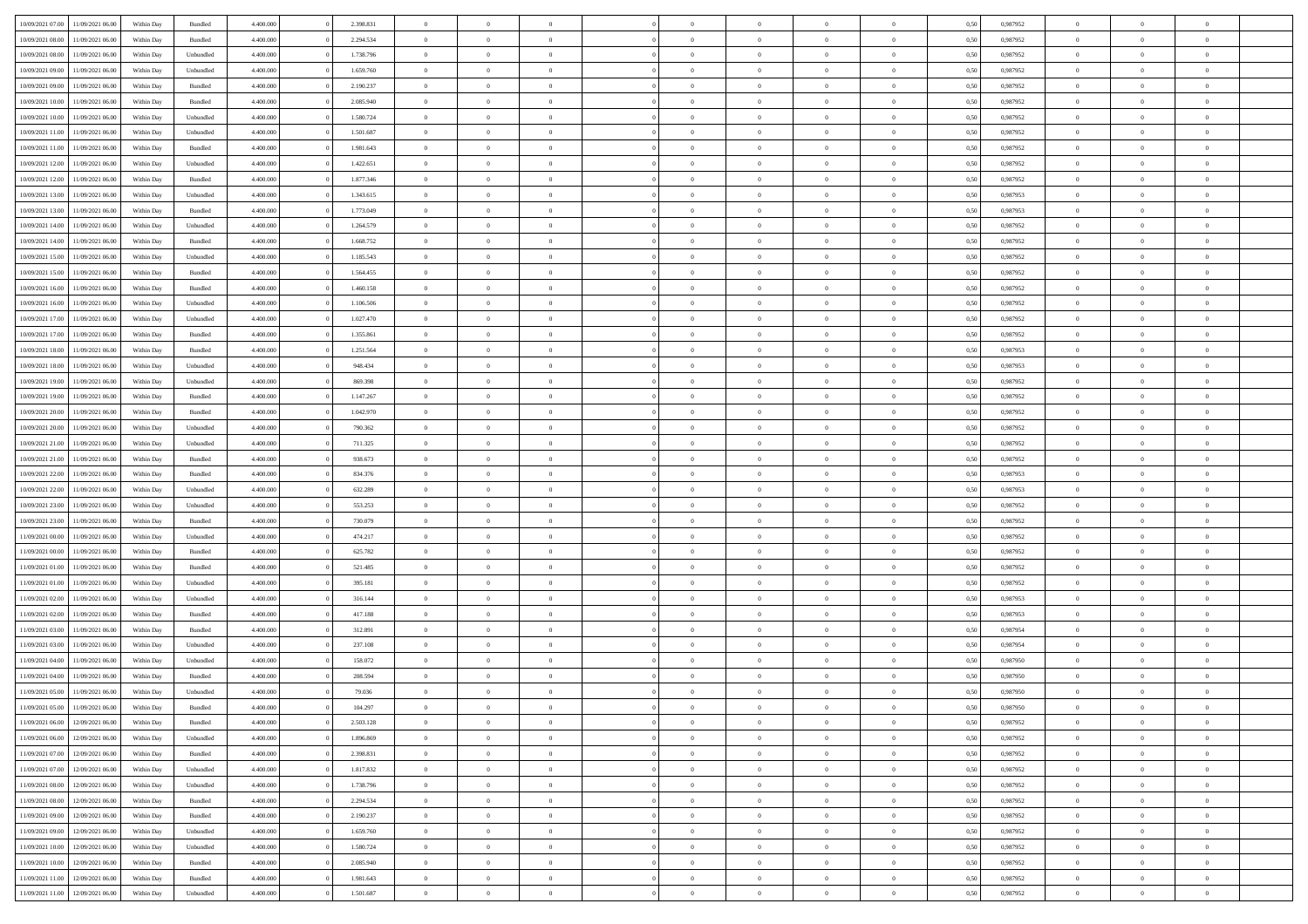| 11/09/2021 12:00 | 12/09/2021 06:00                  | Within Day | Bundled   | 4.400.000 | 1.877.346 | $\overline{0}$ | $\Omega$       |                | $\Omega$       | $\Omega$       | $\theta$       | $\theta$       | 0,50 | 0,987952 | $\theta$       | $\theta$       | $\theta$       |  |
|------------------|-----------------------------------|------------|-----------|-----------|-----------|----------------|----------------|----------------|----------------|----------------|----------------|----------------|------|----------|----------------|----------------|----------------|--|
|                  |                                   |            |           |           |           |                |                |                |                |                |                |                |      |          |                |                |                |  |
| 11/09/2021 12:00 | 12/09/2021 06:00                  | Within Day | Unbundled | 4.400.000 | 1.422.651 | $\overline{0}$ | $\theta$       | $\overline{0}$ | $\overline{0}$ | $\bf{0}$       | $\overline{0}$ | $\bf{0}$       | 0,50 | 0,987952 | $\theta$       | $\overline{0}$ | $\overline{0}$ |  |
| 11/09/2021 13:00 | 12/09/2021 06:00                  | Within Day | Bundled   | 4.400.000 | 1.773.049 | $\overline{0}$ | $\bf{0}$       | $\overline{0}$ | $\bf{0}$       | $\bf{0}$       | $\bf{0}$       | $\mathbf{0}$   | 0,50 | 0,987953 | $\overline{0}$ | $\overline{0}$ | $\bf{0}$       |  |
| 11/09/2021 13:00 | 12/09/2021 06:00                  | Within Day | Unbundled | 4.400.000 | 1.343.615 | $\overline{0}$ | $\overline{0}$ | $\overline{0}$ | $\overline{0}$ | $\bf{0}$       | $\overline{0}$ | $\overline{0}$ | 0.50 | 0,987953 | $\theta$       | $\theta$       | $\overline{0}$ |  |
|                  |                                   |            |           |           |           |                |                |                |                |                |                |                |      |          |                |                |                |  |
| 11/09/2021 14:00 | 12/09/2021 06:00                  | Within Day | Unbundled | 4.400.000 | 1.264.579 | $\overline{0}$ | $\theta$       | $\overline{0}$ | $\overline{0}$ | $\bf{0}$       | $\overline{0}$ | $\bf{0}$       | 0,50 | 0,987952 | $\theta$       | $\overline{0}$ | $\overline{0}$ |  |
| 11/09/2021 14:00 | 12/09/2021 06:00                  | Within Day | Bundled   | 4.400.000 | 1.668.752 | $\overline{0}$ | $\overline{0}$ | $\overline{0}$ | $\bf{0}$       | $\overline{0}$ | $\overline{0}$ | $\mathbf{0}$   | 0,50 | 0,987952 | $\overline{0}$ | $\overline{0}$ | $\bf{0}$       |  |
| 11/09/2021 15:00 | 12/09/2021 06:00                  | Within Dav | Bundled   | 4.400.000 | 1.564.455 | $\overline{0}$ | $\overline{0}$ | $\overline{0}$ | $\overline{0}$ | $\overline{0}$ | $\overline{0}$ | $\overline{0}$ | 0.50 | 0,987952 | $\theta$       | $\overline{0}$ | $\overline{0}$ |  |
| 11/09/2021 15:00 | 12/09/2021 06:00                  | Within Day | Unbundled | 4.400.000 | 1.185.543 | $\overline{0}$ | $\theta$       | $\overline{0}$ | $\overline{0}$ | $\bf{0}$       | $\overline{0}$ | $\bf{0}$       | 0,50 | 0,987952 | $\theta$       | $\theta$       | $\overline{0}$ |  |
| 11/09/2021 16:00 | 12/09/2021 06:00                  | Within Day | Unbundled | 4.400.000 | 1.106.506 | $\overline{0}$ | $\overline{0}$ | $\overline{0}$ | $\bf{0}$       | $\bf{0}$       | $\bf{0}$       | $\bf{0}$       | 0,50 | 0,987952 | $\,0\,$        | $\overline{0}$ | $\overline{0}$ |  |
|                  |                                   |            |           |           |           |                |                |                |                |                |                |                |      |          |                |                |                |  |
| 11/09/2021 16:00 | 12/09/2021 06:00                  | Within Dav | Bundled   | 4.400.000 | 1.460.158 | $\overline{0}$ | $\overline{0}$ | $\overline{0}$ | $\overline{0}$ | $\overline{0}$ | $\overline{0}$ | $\overline{0}$ | 0.50 | 0,987952 | $\theta$       | $\overline{0}$ | $\overline{0}$ |  |
| 11/09/2021 17:00 | 12/09/2021 06:00                  | Within Day | Bundled   | 4.400.000 | 1.355.861 | $\overline{0}$ | $\theta$       | $\overline{0}$ | $\overline{0}$ | $\bf{0}$       | $\overline{0}$ | $\bf{0}$       | 0,50 | 0,987952 | $\,$ 0 $\,$    | $\overline{0}$ | $\overline{0}$ |  |
| 11/09/2021 17:00 | 12/09/2021 06:00                  | Within Day | Unbundled | 4.400.000 | 1.027.470 | $\overline{0}$ | $\bf{0}$       | $\overline{0}$ | $\bf{0}$       | $\bf{0}$       | $\bf{0}$       | $\mathbf{0}$   | 0,50 | 0,987952 | $\bf{0}$       | $\overline{0}$ | $\bf{0}$       |  |
| 11/09/2021 18:00 | 12/09/2021 06:00                  | Within Day | Unbundled | 4.400.000 | 948,434   | $\overline{0}$ | $\overline{0}$ | $\overline{0}$ | $\overline{0}$ | $\bf{0}$       | $\overline{0}$ | $\overline{0}$ | 0.50 | 0,987953 | $\theta$       | $\theta$       | $\overline{0}$ |  |
| 11/09/2021 18:00 | 12/09/2021 06:00                  | Within Day | Bundled   | 4.400.000 | 1.251.564 | $\overline{0}$ | $\theta$       | $\overline{0}$ | $\overline{0}$ | $\bf{0}$       | $\overline{0}$ | $\bf{0}$       | 0,50 | 0,987953 | $\theta$       | $\overline{0}$ | $\overline{0}$ |  |
|                  |                                   |            |           |           |           |                |                |                |                |                |                |                |      |          |                |                |                |  |
| 11/09/2021 19:00 | 12/09/2021 06:00                  | Within Day | Unbundled | 4.400.000 | 869.398   | $\overline{0}$ | $\overline{0}$ | $\overline{0}$ | $\bf{0}$       | $\overline{0}$ | $\overline{0}$ | $\mathbf{0}$   | 0,50 | 0,987952 | $\bf{0}$       | $\overline{0}$ | $\bf{0}$       |  |
| 11/09/2021 19:00 | 12/09/2021 06:00                  | Within Dav | Bundled   | 4.400.000 | 1.147.267 | $\overline{0}$ | $\overline{0}$ | $\overline{0}$ | $\overline{0}$ | $\overline{0}$ | $\overline{0}$ | $\overline{0}$ | 0.50 | 0,987952 | $\theta$       | $\overline{0}$ | $\overline{0}$ |  |
| 11/09/2021 20:00 | 12/09/2021 06:00                  | Within Day | Bundled   | 4.400.000 | 1.042.970 | $\overline{0}$ | $\theta$       | $\overline{0}$ | $\overline{0}$ | $\bf{0}$       | $\overline{0}$ | $\bf{0}$       | 0,50 | 0,987952 | $\theta$       | $\theta$       | $\overline{0}$ |  |
| 11/09/2021 20:00 | 12/09/2021 06:00                  | Within Day | Unbundled | 4.400.000 | 790.362   | $\overline{0}$ | $\overline{0}$ | $\overline{0}$ | $\bf{0}$       | $\bf{0}$       | $\bf{0}$       | $\mathbf{0}$   | 0,50 | 0,987952 | $\,0\,$        | $\overline{0}$ | $\bf{0}$       |  |
| 11/09/2021 21:00 | 12/09/2021 06:00                  | Within Dav | Unbundled | 4.400.000 | 711.325   | $\overline{0}$ | $\overline{0}$ | $\overline{0}$ | $\overline{0}$ | $\overline{0}$ | $\overline{0}$ | $\overline{0}$ | 0.50 | 0,987952 | $\theta$       | $\overline{0}$ | $\overline{0}$ |  |
|                  |                                   |            |           |           |           |                |                |                |                |                |                |                |      |          |                |                |                |  |
| 11/09/2021 21:00 | 12/09/2021 06:00                  | Within Day | Bundled   | 4.400.000 | 938.673   | $\overline{0}$ | $\theta$       | $\overline{0}$ | $\overline{0}$ | $\bf{0}$       | $\overline{0}$ | $\bf{0}$       | 0,50 | 0,987952 | $\,$ 0 $\,$    | $\overline{0}$ | $\overline{0}$ |  |
| 11/09/2021 22.00 | 12/09/2021 06:00                  | Within Day | Unbundled | 4.400.000 | 632.289   | $\overline{0}$ | $\overline{0}$ | $\overline{0}$ | $\bf{0}$       | $\bf{0}$       | $\bf{0}$       | $\mathbf{0}$   | 0,50 | 0,987953 | $\bf{0}$       | $\overline{0}$ | $\bf{0}$       |  |
| 11/09/2021 22:00 | 12/09/2021 06:00                  | Within Day | Bundled   | 4.400.000 | 834.376   | $\overline{0}$ | $\overline{0}$ | $\overline{0}$ | $\overline{0}$ | $\bf{0}$       | $\overline{0}$ | $\overline{0}$ | 0.50 | 0,987953 | $\theta$       | $\overline{0}$ | $\overline{0}$ |  |
| 11/09/2021 23:00 | 12/09/2021 06:00                  | Within Day | Unbundled | 4.400.000 | 553.253   | $\overline{0}$ | $\theta$       | $\overline{0}$ | $\overline{0}$ | $\bf{0}$       | $\overline{0}$ | $\bf{0}$       | 0,50 | 0,987952 | $\,$ 0 $\,$    | $\overline{0}$ | $\overline{0}$ |  |
|                  |                                   |            |           |           |           |                |                |                |                |                |                |                |      |          |                |                |                |  |
| 11/09/2021 23:00 | 12/09/2021 06:00                  | Within Day | Bundled   | 4.400.000 | 730.079   | $\overline{0}$ | $\overline{0}$ | $\overline{0}$ | $\bf{0}$       | $\overline{0}$ | $\overline{0}$ | $\mathbf{0}$   | 0,50 | 0,987952 | $\bf{0}$       | $\overline{0}$ | $\bf{0}$       |  |
| 12/09/2021 00:00 | 12/09/2021 06:00                  | Within Day | Unbundled | 4.400.000 | 474.217   | $\overline{0}$ | $\overline{0}$ | $\overline{0}$ | $\overline{0}$ | $\overline{0}$ | $\overline{0}$ | $\overline{0}$ | 0.50 | 0,987952 | $\theta$       | $\overline{0}$ | $\overline{0}$ |  |
| 12/09/2021 00:00 | 12/09/2021 06:00                  | Within Day | Bundled   | 4.400.000 | 625.782   | $\overline{0}$ | $\theta$       | $\overline{0}$ | $\overline{0}$ | $\bf{0}$       | $\overline{0}$ | $\bf{0}$       | 0,50 | 0,987952 | $\theta$       | $\theta$       | $\overline{0}$ |  |
| 12/09/2021 01:00 | 12/09/2021 06:00                  | Within Day | Bundled   | 4.400.000 | 521.485   | $\overline{0}$ | $\overline{0}$ | $\overline{0}$ | $\bf{0}$       | $\bf{0}$       | $\bf{0}$       | $\bf{0}$       | 0,50 | 0,987952 | $\,0\,$        | $\overline{0}$ | $\overline{0}$ |  |
| 12/09/2021 01:00 | 12/09/2021 06:00                  | Within Day | Unbundled | 4.400.000 | 395.181   | $\overline{0}$ | $\overline{0}$ | $\overline{0}$ | $\overline{0}$ | $\overline{0}$ | $\overline{0}$ | $\overline{0}$ | 0.50 | 0,987952 | $\theta$       | $\overline{0}$ | $\overline{0}$ |  |
|                  |                                   |            |           |           |           |                |                |                |                |                |                |                |      |          |                |                |                |  |
| 12/09/2021 02:00 | 12/09/2021 06:00                  | Within Day | Bundled   | 4.400.000 | 417.188   | $\overline{0}$ | $\theta$       | $\overline{0}$ | $\overline{0}$ | $\bf{0}$       | $\overline{0}$ | $\bf{0}$       | 0,50 | 0,987953 | $\,$ 0 $\,$    | $\overline{0}$ | $\overline{0}$ |  |
| 12/09/2021 02:00 | 12/09/2021 06:00                  | Within Day | Unbundled | 4.400.000 | 316.144   | $\overline{0}$ | $\overline{0}$ | $\overline{0}$ | $\bf{0}$       | $\bf{0}$       | $\bf{0}$       | $\bf{0}$       | 0,50 | 0,987953 | $\overline{0}$ | $\overline{0}$ | $\bf{0}$       |  |
| 12/09/2021 03:00 | 12/09/2021 06:00                  | Within Day | Unbundled | 4.400,000 | 237.108   | $\overline{0}$ | $\Omega$       | $\Omega$       | $\Omega$       | $\Omega$       | $\overline{0}$ | $\overline{0}$ | 0,50 | 0,987954 | $\,0\,$        | $\theta$       | $\theta$       |  |
| 12/09/2021 03:00 | 12/09/2021 06:00                  | Within Day | Bundled   | 4.400.000 | 312.891   | $\overline{0}$ | $\theta$       | $\overline{0}$ | $\overline{0}$ | $\bf{0}$       | $\overline{0}$ | $\bf{0}$       | 0,50 | 0,987954 | $\theta$       | $\overline{0}$ | $\overline{0}$ |  |
| 12/09/2021 04:00 | 12/09/2021 06:00                  | Within Day | Unbundled | 4.400.000 | 158.072   | $\overline{0}$ | $\overline{0}$ | $\overline{0}$ | $\bf{0}$       | $\overline{0}$ | $\overline{0}$ | $\mathbf{0}$   | 0,50 | 0,987950 | $\overline{0}$ | $\overline{0}$ | $\bf{0}$       |  |
|                  |                                   |            |           |           |           |                | $\Omega$       |                |                |                |                |                |      |          |                |                | $\theta$       |  |
| 12/09/2021 04:00 | 12/09/2021 06:00                  | Within Day | Bundled   | 4.400,000 | 208,594   | $\overline{0}$ |                | $\Omega$       | $\Omega$       | $\bf{0}$       | $\overline{0}$ | $\overline{0}$ | 0.50 | 0,987950 | $\,0\,$        | $\theta$       |                |  |
| 12/09/2021 05:00 | 12/09/2021 06:00                  | Within Day | Unbundled | 4.400.000 | 79.036    | $\overline{0}$ | $\theta$       | $\overline{0}$ | $\overline{0}$ | $\bf{0}$       | $\overline{0}$ | $\bf{0}$       | 0,50 | 0,987950 | $\,$ 0 $\,$    | $\overline{0}$ | $\overline{0}$ |  |
| 12/09/2021 05:00 | 12/09/2021 06:00                  | Within Day | Bundled   | 4.400.000 | 104.297   | $\overline{0}$ | $\overline{0}$ | $\overline{0}$ | $\bf{0}$       | $\bf{0}$       | $\bf{0}$       | $\bf{0}$       | 0,50 | 0,987950 | $\bf{0}$       | $\overline{0}$ | $\bf{0}$       |  |
| 12/09/2021 06:00 | 13/09/2021 06:00                  | Within Day | Bundled   | 4.400,000 | 2.503.128 | $\overline{0}$ | $\Omega$       | $\Omega$       | $\Omega$       | $\theta$       | $\overline{0}$ | $\overline{0}$ | 0.50 | 0.987952 | $\,$ 0 $\,$    | $\theta$       | $\theta$       |  |
| 12/09/2021 06:00 | 13/09/2021 06:00                  | Within Day | Unbundled | 4.400.000 | 1.896.869 | $\overline{0}$ | $\theta$       | $\overline{0}$ | $\overline{0}$ | $\bf{0}$       | $\overline{0}$ | $\bf{0}$       | 0,50 | 0,987952 | $\,$ 0 $\,$    | $\overline{0}$ | $\overline{0}$ |  |
|                  |                                   |            |           |           |           |                |                |                |                |                |                |                |      |          |                |                |                |  |
| 12/09/2021 07:00 | 13/09/2021 06:00                  | Within Day | Bundled   | 4.400.000 | 2.398.831 | $\overline{0}$ | $\bf{0}$       | $\overline{0}$ | $\bf{0}$       | $\bf{0}$       | $\bf{0}$       | $\mathbf{0}$   | 0,50 | 0,987952 | $\overline{0}$ | $\overline{0}$ | $\bf{0}$       |  |
| 12/09/2021 07:00 | 13/09/2021 06:00                  | Within Day | Unbundled | 4.400,000 | 1.817.832 | $\overline{0}$ | $\Omega$       | $\overline{0}$ | $\Omega$       | $\overline{0}$ | $\overline{0}$ | $\overline{0}$ | 0.50 | 0,987952 | $\,0\,$        | $\theta$       | $\theta$       |  |
| 12/09/2021 08:00 | 13/09/2021 06:00                  | Within Day | Unbundled | 4.400.000 | 1.738.796 | $\overline{0}$ | $\overline{0}$ | $\overline{0}$ | $\overline{0}$ | $\,$ 0         | $\overline{0}$ | $\bf{0}$       | 0,50 | 0,987952 | $\,$ 0 $\,$    | $\overline{0}$ | $\overline{0}$ |  |
| 12/09/2021 08:00 | 13/09/2021 06:00                  | Within Day | Bundled   | 4.400.000 | 2.294.534 | $\overline{0}$ | $\overline{0}$ | $\overline{0}$ | $\bf{0}$       | $\bf{0}$       | $\bf{0}$       | $\mathbf{0}$   | 0,50 | 0,987952 | $\overline{0}$ | $\overline{0}$ | $\bf{0}$       |  |
| 12/09/2021 09:00 | 13/09/2021 06:00                  | Within Day | Bundled   | 4.400,000 | 2.190.237 | $\overline{0}$ | $\Omega$       | $\Omega$       | $\Omega$       | $\Omega$       | $\Omega$       | $\overline{0}$ | 0.50 | 0.987952 | $\theta$       | $\theta$       | $\theta$       |  |
| 12/09/2021 09:00 | 13/09/2021 06:00                  | Within Day | Unbundled | 4.400.000 | 1.659.760 | $\overline{0}$ | $\overline{0}$ | $\overline{0}$ | $\bf{0}$       | $\,$ 0         | $\bf{0}$       | $\bf{0}$       | 0,50 | 0,987952 | $\,0\,$        | $\,0\,$        | $\overline{0}$ |  |
|                  |                                   |            |           |           |           |                |                |                |                |                |                |                |      |          |                |                |                |  |
| 12/09/2021 11:00 | 13/09/2021 06:00                  | Within Day | Unbundled | 4.400.000 | 1.501.687 | $\overline{0}$ | $\bf{0}$       |                |                | $\bf{0}$       |                |                | 0,50 | 0,987952 | $\bf{0}$       | $\overline{0}$ |                |  |
| 12/09/2021 11:00 | 13/09/2021 06:00                  | Within Day | Bundled   | 4.400.000 | 1.981.643 | $\overline{0}$ | $\overline{0}$ | $\overline{0}$ | $\Omega$       | $\overline{0}$ | $\overline{0}$ | $\overline{0}$ | 0.50 | 0.987952 | $\theta$       | $\theta$       | $\theta$       |  |
| 12/09/2021 12:00 | 13/09/2021 06:00                  | Within Day | Unbundled | 4.400.000 | 1.422.651 | $\overline{0}$ | $\,$ 0         | $\overline{0}$ | $\bf{0}$       | $\,$ 0 $\,$    | $\overline{0}$ | $\mathbf{0}$   | 0,50 | 0,987952 | $\,$ 0 $\,$    | $\,$ 0 $\,$    | $\,$ 0         |  |
| 12/09/2021 12:00 | 13/09/2021 06:00                  | Within Day | Bundled   | 4.400.000 | 1.877.346 | $\overline{0}$ | $\overline{0}$ | $\overline{0}$ | $\overline{0}$ | $\overline{0}$ | $\overline{0}$ | $\mathbf{0}$   | 0,50 | 0,987952 | $\overline{0}$ | $\bf{0}$       | $\bf{0}$       |  |
|                  |                                   |            |           | 4.400.000 | 1.773.049 | $\overline{0}$ | $\overline{0}$ | $\overline{0}$ | $\Omega$       | $\overline{0}$ | $\overline{0}$ |                |      |          | $\overline{0}$ | $\theta$       | $\overline{0}$ |  |
| 12/09/2021 13:00 | 13/09/2021 06:00                  | Within Day | Bundled   |           |           |                |                |                |                |                |                | $\overline{0}$ | 0,50 | 0,987953 |                |                |                |  |
| 12/09/2021 13:00 | 13/09/2021 06:00                  | Within Day | Unbundled | 4.400.000 | 1.343.615 | $\overline{0}$ | $\,$ 0         | $\overline{0}$ | $\overline{0}$ | $\,$ 0 $\,$    | $\overline{0}$ | $\mathbf{0}$   | 0,50 | 0,987953 | $\,$ 0 $\,$    | $\overline{0}$ | $\overline{0}$ |  |
| 12/09/2021 14:00 | 13/09/2021 06:00                  | Within Day | Unbundled | 4.400.000 | 1.264.579 | $\overline{0}$ | $\overline{0}$ | $\overline{0}$ | $\overline{0}$ | $\overline{0}$ | $\overline{0}$ | $\mathbf{0}$   | 0,50 | 0,987952 | $\overline{0}$ | $\overline{0}$ | $\bf{0}$       |  |
| 12/09/2021 14:00 | 13/09/2021 06:00                  | Within Day | Bundled   | 4.400.000 | 1.668.752 | $\overline{0}$ | $\overline{0}$ | $\overline{0}$ | $\Omega$       | $\overline{0}$ | $\overline{0}$ | $\bf{0}$       | 0.50 | 0,987952 | $\overline{0}$ | $\theta$       | $\overline{0}$ |  |
| 12/09/2021 15:00 | 13/09/2021 06:00                  | Within Day | Unbundled | 4.400.000 | 1.185.543 | $\overline{0}$ | $\,$ 0         | $\overline{0}$ | $\bf{0}$       | $\bf{0}$       | $\bf{0}$       | $\bf{0}$       | 0,50 | 0,987952 | $\,$ 0 $\,$    | $\overline{0}$ | $\overline{0}$ |  |
|                  |                                   |            |           |           |           |                | $\bf{0}$       |                |                |                |                |                |      |          |                | $\overline{0}$ | $\bf{0}$       |  |
| 12/09/2021 15:00 | 13/09/2021 06:00                  | Within Day | Bundled   | 4.400.000 | 1.564.455 | $\overline{0}$ |                | $\overline{0}$ | $\overline{0}$ | $\overline{0}$ | $\overline{0}$ | $\mathbf{0}$   | 0,50 | 0,987952 | $\overline{0}$ |                |                |  |
| 12/09/2021 16:00 | 13/09/2021 06:00                  | Within Day | Unbundled | 4.400,000 | 1.106.506 | $\overline{0}$ | $\overline{0}$ | $\overline{0}$ | $\Omega$       | $\overline{0}$ | $\overline{0}$ | $\bf{0}$       | 0.50 | 0,987952 | $\overline{0}$ | $\overline{0}$ | $\overline{0}$ |  |
| 12/09/2021 16:00 | 13/09/2021 06:00                  | Within Day | Bundled   | 4.400.000 | 1.460.158 | $\overline{0}$ | $\bf{0}$       | $\overline{0}$ | $\overline{0}$ | $\bf{0}$       | $\bf{0}$       | $\mathbf{0}$   | 0,50 | 0,987952 | $\,$ 0 $\,$    | $\,$ 0 $\,$    | $\bf{0}$       |  |
|                  | 12/09/2021 17:00 13/09/2021 06:00 | Within Day | Bundled   | 4.400.000 | 1.355.861 | $\overline{0}$ | $\overline{0}$ | $\overline{0}$ | $\overline{0}$ | $\overline{0}$ | $\bf{0}$       | $\mathbf{0}$   | 0,50 | 0,987952 | $\overline{0}$ | $\bf{0}$       | $\bf{0}$       |  |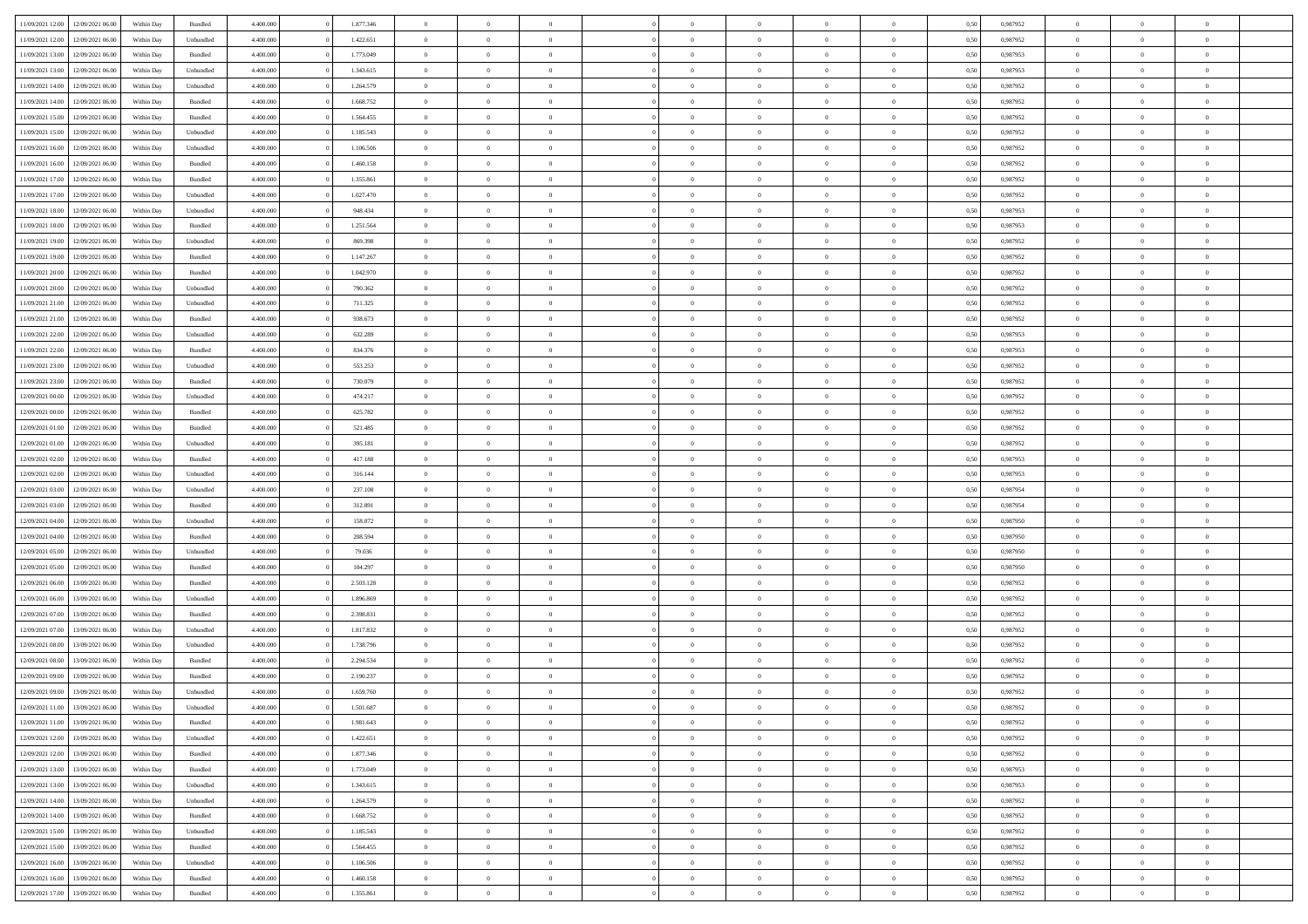|                  |                  |            |                    |           |           | $\overline{0}$ |                |                |                | $\Omega$       | $\theta$       | $\theta$       |      |          | $\theta$       | $\overline{0}$ | $\theta$       |  |
|------------------|------------------|------------|--------------------|-----------|-----------|----------------|----------------|----------------|----------------|----------------|----------------|----------------|------|----------|----------------|----------------|----------------|--|
| 12/09/2021 17:00 | 13/09/2021 06:00 | Within Day | Unbundled          | 4.400.000 | 1.027.470 |                | $\theta$       |                | $\Omega$       |                |                |                | 0,50 | 0,987952 |                |                |                |  |
| 12/09/2021 18:00 | 13/09/2021 06:00 | Within Day | Unbundled          | 4.400.000 | 948.434   | $\overline{0}$ | $\theta$       | $\overline{0}$ | $\overline{0}$ | $\bf{0}$       | $\overline{0}$ | $\bf{0}$       | 0,50 | 0,987953 | $\theta$       | $\overline{0}$ | $\overline{0}$ |  |
| 12/09/2021 18:00 | 13/09/2021 06:00 | Within Day | Bundled            | 4.400.000 | 1.251.564 | $\overline{0}$ | $\bf{0}$       | $\overline{0}$ | $\bf{0}$       | $\bf{0}$       | $\bf{0}$       | $\mathbf{0}$   | 0,50 | 0,987953 | $\bf{0}$       | $\overline{0}$ | $\bf{0}$       |  |
| 12/09/2021 19:00 | 13/09/2021 06:00 | Within Dav | Unbundled          | 4.400.000 | 869.398   | $\overline{0}$ | $\overline{0}$ | $\overline{0}$ | $\overline{0}$ | $\bf{0}$       | $\overline{0}$ | $\overline{0}$ | 0.50 | 0,987952 | $\theta$       | $\theta$       | $\overline{0}$ |  |
|                  |                  |            |                    |           |           |                |                |                |                |                |                |                |      |          |                |                |                |  |
| 12/09/2021 19:00 | 13/09/2021 06:00 | Within Day | Bundled            | 4.400.000 | 1.147.267 | $\overline{0}$ | $\theta$       | $\overline{0}$ | $\overline{0}$ | $\bf{0}$       | $\overline{0}$ | $\bf{0}$       | 0,50 | 0,987952 | $\theta$       | $\overline{0}$ | $\overline{0}$ |  |
| 12/09/2021 20:00 | 13/09/2021 06:00 | Within Day | Bundled            | 4.400.000 | 1.042.970 | $\overline{0}$ | $\overline{0}$ | $\overline{0}$ | $\bf{0}$       | $\overline{0}$ | $\overline{0}$ | $\mathbf{0}$   | 0,50 | 0,987952 | $\bf{0}$       | $\overline{0}$ | $\bf{0}$       |  |
| 12/09/2021 20:00 | 13/09/2021 06:00 | Within Dav | Unbundled          | 4.400.000 | 790.362   | $\overline{0}$ | $\overline{0}$ | $\overline{0}$ | $\overline{0}$ | $\overline{0}$ | $\overline{0}$ | $\overline{0}$ | 0.50 | 0,987952 | $\theta$       | $\overline{0}$ | $\overline{0}$ |  |
| 12/09/2021 21:00 | 13/09/2021 06:00 | Within Day | Bundled            | 4.400.000 | 938.673   | $\overline{0}$ | $\theta$       | $\overline{0}$ | $\overline{0}$ | $\bf{0}$       | $\overline{0}$ | $\bf{0}$       | 0,50 | 0,987952 | $\theta$       | $\theta$       | $\overline{0}$ |  |
|                  |                  |            |                    |           |           |                |                |                |                |                |                |                |      |          |                |                |                |  |
| 12/09/2021 21:00 | 13/09/2021 06:00 | Within Day | Unbundled          | 4.400.000 | 711.325   | $\overline{0}$ | $\overline{0}$ | $\overline{0}$ | $\overline{0}$ | $\bf{0}$       | $\overline{0}$ | $\bf{0}$       | 0,50 | 0,987952 | $\,0\,$        | $\overline{0}$ | $\overline{0}$ |  |
| 12/09/2021 22:00 | 13/09/2021 06:00 | Within Dav | Bundled            | 4.400.000 | 834.376   | $\overline{0}$ | $\overline{0}$ | $\overline{0}$ | $\overline{0}$ | $\overline{0}$ | $\overline{0}$ | $\overline{0}$ | 0.50 | 0,987953 | $\theta$       | $\overline{0}$ | $\overline{0}$ |  |
| 12/09/2021 22:00 | 13/09/2021 06:00 | Within Day | Unbundled          | 4.400.000 | 632.289   | $\overline{0}$ | $\theta$       | $\overline{0}$ | $\overline{0}$ | $\bf{0}$       | $\overline{0}$ | $\bf{0}$       | 0,50 | 0,987953 | $\,$ 0 $\,$    | $\overline{0}$ | $\overline{0}$ |  |
| 12/09/2021 23:00 | 13/09/2021 06:00 | Within Day | Unbundled          | 4.400.000 | 553.253   | $\overline{0}$ | $\overline{0}$ | $\overline{0}$ | $\overline{0}$ | $\bf{0}$       | $\overline{0}$ | $\mathbf{0}$   | 0,50 | 0,987952 | $\bf{0}$       | $\overline{0}$ | $\bf{0}$       |  |
|                  |                  |            |                    |           |           |                |                |                |                |                |                |                |      |          | $\theta$       |                |                |  |
| 12/09/2021 23:00 | 13/09/2021 06:00 | Within Day | Bundled            | 4.400.000 | 730.079   | $\overline{0}$ | $\overline{0}$ | $\overline{0}$ | $\overline{0}$ | $\bf{0}$       | $\overline{0}$ | $\overline{0}$ | 0.50 | 0,987952 |                | $\theta$       | $\overline{0}$ |  |
| 13/09/2021 00:00 | 13/09/2021 06:00 | Within Day | Unbundled          | 4.400.000 | 474.217   | $\overline{0}$ | $\theta$       | $\overline{0}$ | $\overline{0}$ | $\bf{0}$       | $\overline{0}$ | $\bf{0}$       | 0,50 | 0,987952 | $\theta$       | $\overline{0}$ | $\overline{0}$ |  |
| 13/09/2021 00:00 | 13/09/2021 06:00 | Within Day | Bundled            | 4.400.000 | 625.782   | $\overline{0}$ | $\overline{0}$ | $\overline{0}$ | $\overline{0}$ | $\overline{0}$ | $\overline{0}$ | $\mathbf{0}$   | 0,50 | 0,987952 | $\bf{0}$       | $\overline{0}$ | $\bf{0}$       |  |
| 13/09/2021 01:00 | 13/09/2021 06:00 | Within Dav | Unbundled          | 4.400.000 | 395.181   | $\overline{0}$ | $\overline{0}$ | $\overline{0}$ | $\overline{0}$ | $\overline{0}$ | $\overline{0}$ | $\overline{0}$ | 0.50 | 0,987952 | $\theta$       | $\overline{0}$ | $\overline{0}$ |  |
| 13/09/2021 01:00 | 13/09/2021 06:00 |            |                    | 4.400.000 | 521.485   | $\overline{0}$ | $\theta$       | $\overline{0}$ | $\overline{0}$ | $\bf{0}$       | $\overline{0}$ |                |      | 0,987952 | $\theta$       | $\theta$       | $\overline{0}$ |  |
|                  |                  | Within Day | Bundled            |           |           |                |                |                |                |                |                | $\bf{0}$       | 0,50 |          |                |                |                |  |
| 13/09/2021 02:00 | 13/09/2021 06:00 | Within Day | Bundled            | 4.400.000 | 417.188   | $\overline{0}$ | $\overline{0}$ | $\overline{0}$ | $\bf{0}$       | $\bf{0}$       | $\bf{0}$       | $\mathbf{0}$   | 0,50 | 0,987953 | $\,0\,$        | $\overline{0}$ | $\bf{0}$       |  |
| 13/09/2021 02:00 | 13/09/2021 06:00 | Within Dav | Unbundled          | 4.400.000 | 316.144   | $\overline{0}$ | $\overline{0}$ | $\overline{0}$ | $\overline{0}$ | $\overline{0}$ | $\overline{0}$ | $\overline{0}$ | 0.50 | 0,987953 | $\theta$       | $\overline{0}$ | $\overline{0}$ |  |
| 13/09/2021 03:00 | 13/09/2021 06:00 | Within Day | Bundled            | 4.400.000 | 312.891   | $\overline{0}$ | $\theta$       | $\overline{0}$ | $\overline{0}$ | $\bf{0}$       | $\overline{0}$ | $\bf{0}$       | 0,50 | 0,987954 | $\,$ 0 $\,$    | $\overline{0}$ | $\overline{0}$ |  |
| 13/09/2021 03:00 | 13/09/2021 06:00 | Within Day | Unbundled          | 4.400.000 | 237.108   | $\overline{0}$ | $\overline{0}$ | $\overline{0}$ | $\bf{0}$       | $\bf{0}$       | $\bf{0}$       | $\mathbf{0}$   | 0,50 | 0,987954 | $\overline{0}$ | $\overline{0}$ | $\bf{0}$       |  |
|                  |                  |            |                    |           |           |                |                |                |                |                |                |                |      |          |                |                |                |  |
| 13/09/2021 04:00 | 13/09/2021 06:00 | Within Day | Unbundled          | 4.400.000 | 158.072   | $\overline{0}$ | $\overline{0}$ | $\overline{0}$ | $\overline{0}$ | $\overline{0}$ | $\overline{0}$ | $\overline{0}$ | 0.50 | 0.987950 | $\theta$       | $\overline{0}$ | $\overline{0}$ |  |
| 13/09/2021 04:00 | 13/09/2021 06:00 | Within Day | Bundled            | 4.400.000 | 208.594   | $\overline{0}$ | $\theta$       | $\overline{0}$ | $\overline{0}$ | $\bf{0}$       | $\overline{0}$ | $\bf{0}$       | 0,50 | 0,987950 | $\,$ 0 $\,$    | $\overline{0}$ | $\overline{0}$ |  |
| 13/09/2021 05:00 | 13/09/2021 06:00 | Within Day | Unbundled          | 4.400.000 | 79.036    | $\overline{0}$ | $\overline{0}$ | $\overline{0}$ | $\bf{0}$       | $\overline{0}$ | $\overline{0}$ | $\mathbf{0}$   | 0,50 | 0,987950 | $\overline{0}$ | $\overline{0}$ | $\bf{0}$       |  |
| 13/09/2021 05:00 | 13/09/2021 06:00 | Within Dav | Bundled            | 4.400.000 | 104.297   | $\overline{0}$ | $\overline{0}$ | $\overline{0}$ | $\overline{0}$ | $\overline{0}$ | $\overline{0}$ | $\overline{0}$ | 0.50 | 0,987950 | $\overline{0}$ | $\overline{0}$ | $\overline{0}$ |  |
|                  |                  |            |                    |           |           |                |                |                |                |                |                |                |      |          |                |                |                |  |
| 13/09/2021 06:00 | 14/09/2021 06:00 | Within Day | Bundled            | 4.400.000 | 2.503.128 | $\overline{0}$ | $\theta$       | $\overline{0}$ | $\overline{0}$ | $\bf{0}$       | $\overline{0}$ | $\bf{0}$       | 0,50 | 0,987952 | $\theta$       | $\theta$       | $\overline{0}$ |  |
| 13/09/2021 06:00 | 14/09/2021 06:00 | Within Day | Unbundled          | 4.400.000 | 1.896.869 | $\overline{0}$ | $\overline{0}$ | $\overline{0}$ | $\bf{0}$       | $\bf{0}$       | $\bf{0}$       | $\bf{0}$       | 0,50 | 0,987952 | $\,0\,$        | $\overline{0}$ | $\overline{0}$ |  |
| 13/09/2021 07:00 | 14/09/2021 06:00 | Within Day | Unbundled          | 4.400.000 | 1.817.832 | $\overline{0}$ | $\overline{0}$ | $\overline{0}$ | $\overline{0}$ | $\overline{0}$ | $\overline{0}$ | $\overline{0}$ | 0.50 | 0,987952 | $\theta$       | $\overline{0}$ | $\overline{0}$ |  |
| 13/09/2021 07:00 | 14/09/2021 06:00 | Within Day | Bundled            | 4.400.000 | 2.398.831 | $\overline{0}$ | $\theta$       | $\overline{0}$ | $\overline{0}$ | $\bf{0}$       | $\overline{0}$ | $\bf{0}$       | 0,50 | 0,987952 | $\,$ 0 $\,$    | $\overline{0}$ | $\overline{0}$ |  |
|                  |                  |            |                    |           |           |                | $\bf{0}$       |                |                | $\bf{0}$       |                |                |      |          |                | $\overline{0}$ | $\bf{0}$       |  |
| 13/09/2021 08:00 | 14/09/2021 06:00 | Within Day | Bundled            | 4.400.000 | 2.294.534 | $\overline{0}$ |                | $\overline{0}$ | $\bf{0}$       |                | $\bf{0}$       | $\bf{0}$       | 0,50 | 0,987952 | $\bf{0}$       |                |                |  |
| 13/09/2021 08:00 | 14/09/2021 06:00 | Within Day | Unbundled          | 4.400,000 | 1.738.796 | $\overline{0}$ | $\Omega$       | $\overline{0}$ | $\Omega$       | $\Omega$       | $\overline{0}$ | $\overline{0}$ | 0,50 | 0,987952 | $\,0\,$        | $\theta$       | $\theta$       |  |
| 13/09/2021 09:00 | 14/09/2021 06:00 | Within Day | Bundled            | 4.400.000 | 2.190.237 | $\overline{0}$ | $\theta$       | $\overline{0}$ | $\overline{0}$ | $\bf{0}$       | $\overline{0}$ | $\bf{0}$       | 0,50 | 0,987952 | $\,$ 0 $\,$    | $\overline{0}$ | $\overline{0}$ |  |
| 13/09/2021 09:00 | 14/09/2021 06:00 | Within Day | Unbundled          | 4.400.000 | 1.659.760 | $\overline{0}$ | $\overline{0}$ | $\overline{0}$ | $\bf{0}$       | $\overline{0}$ | $\overline{0}$ | $\mathbf{0}$   | 0,50 | 0,987952 | $\bf{0}$       | $\overline{0}$ | $\bf{0}$       |  |
| 13/09/2021 10:00 | 14/09/2021 06:00 | Within Day | Unbundled          | 4.400,000 | 1.580.724 | $\overline{0}$ | $\Omega$       | $\Omega$       | $\Omega$       | $\overline{0}$ | $\overline{0}$ | $\overline{0}$ | 0.50 | 0,987952 | $\,0\,$        | $\theta$       | $\theta$       |  |
|                  |                  |            |                    |           |           |                |                |                |                |                |                |                |      |          |                |                |                |  |
| 13/09/2021 10:00 | 14/09/2021 06:00 | Within Day | Bundled            | 4.400.000 | 2.085.940 | $\overline{0}$ | $\theta$       | $\overline{0}$ | $\overline{0}$ | $\bf{0}$       | $\overline{0}$ | $\bf{0}$       | 0,50 | 0,987952 | $\,$ 0 $\,$    | $\overline{0}$ | $\overline{0}$ |  |
| 13/09/2021 11:00 | 14/09/2021 06:00 | Within Day | Unbundled          | 4.400.000 | 1.501.687 | $\overline{0}$ | $\overline{0}$ | $\overline{0}$ | $\bf{0}$       | $\bf{0}$       | $\bf{0}$       | $\bf{0}$       | 0,50 | 0,987952 | $\bf{0}$       | $\overline{0}$ | $\bf{0}$       |  |
| 13/09/2021 11:00 | 14/09/2021 06:00 | Within Day | Bundled            | 4.400,000 | 1.981.643 | $\overline{0}$ | $\Omega$       | $\Omega$       | $\Omega$       | $\overline{0}$ | $\overline{0}$ | $\overline{0}$ | 0.50 | 0.987952 | $\,$ 0 $\,$    | $\theta$       | $\theta$       |  |
| 13/09/2021 12:00 | 14/09/2021 06:00 | Within Day | Unbundled          | 4.400.000 | 1.422.651 | $\overline{0}$ | $\theta$       | $\overline{0}$ | $\overline{0}$ | $\bf{0}$       | $\overline{0}$ | $\bf{0}$       | 0,50 | 0,987952 | $\,$ 0 $\,$    | $\overline{0}$ | $\overline{0}$ |  |
| 13/09/2021 12:00 | 14/09/2021 06:00 | Within Day | Bundled            | 4.400.000 | 1.877.346 | $\overline{0}$ | $\bf{0}$       | $\overline{0}$ | $\bf{0}$       | $\bf{0}$       | $\bf{0}$       | $\mathbf{0}$   | 0,50 | 0,987952 | $\bf{0}$       | $\overline{0}$ | $\bf{0}$       |  |
|                  |                  |            |                    |           |           |                |                |                |                |                |                |                |      |          |                |                |                |  |
| 13/09/2021 13:00 | 14/09/2021 06:00 | Within Day | Bundled            | 4.400,000 | 1.773.049 | $\overline{0}$ | $\Omega$       | $\overline{0}$ | $\Omega$       | $\overline{0}$ | $\overline{0}$ | $\overline{0}$ | 0.50 | 0,987953 | $\,0\,$        | $\theta$       | $\theta$       |  |
| 13/09/2021 13:00 | 14/09/2021 06:00 | Within Day | Unbundled          | 4.400.000 | 1.343.615 | $\overline{0}$ | $\overline{0}$ | $\overline{0}$ | $\overline{0}$ | $\,$ 0         | $\overline{0}$ | $\bf{0}$       | 0,50 | 0,987953 | $\,$ 0 $\,$    | $\overline{0}$ | $\overline{0}$ |  |
| 13/09/2021 14:00 | 14/09/2021 06:00 | Within Day | Bundled            | 4.400.000 | 1.668.752 | $\overline{0}$ | $\overline{0}$ | $\overline{0}$ | $\bf{0}$       | $\bf{0}$       | $\overline{0}$ | $\mathbf{0}$   | 0,50 | 0,987952 | $\overline{0}$ | $\overline{0}$ | $\bf{0}$       |  |
| 13/09/2021 14:00 | 14/09/2021 06:00 | Within Day | Unbundled          | 4.400,000 | 1.264.579 | $\overline{0}$ | $\Omega$       | $\Omega$       | $\Omega$       | $\Omega$       | $\Omega$       | $\overline{0}$ | 0.50 | 0.987952 | $\theta$       | $\theta$       | $\theta$       |  |
| 13/09/2021 15:00 | 14/09/2021 06:00 | Within Day | Unbundled          | 4.400.000 | 1.185.543 | $\overline{0}$ | $\overline{0}$ | $\overline{0}$ | $\bf{0}$       | $\,$ 0         | $\bf{0}$       | $\bf{0}$       | 0,50 | 0,987952 | $\,0\,$        | $\,$ 0 $\,$    | $\overline{0}$ |  |
|                  |                  |            |                    |           |           |                |                |                |                |                |                |                |      |          |                |                |                |  |
| 13/09/2021 15:00 | 14/09/2021 06:00 | Within Day | $\mathbf B$ undled | 4.400.000 | 1.564.455 | $\bf{0}$       | $\bf{0}$       |                |                | $\bf{0}$       |                |                | 0,50 | 0,987952 | $\bf{0}$       | $\overline{0}$ |                |  |
| 13/09/2021 16:00 | 14/09/2021 06:00 | Within Day | Bundled            | 4.400.000 | 1.460.158 | $\overline{0}$ | $\overline{0}$ | $\overline{0}$ | $\Omega$       | $\overline{0}$ | $\overline{0}$ | $\overline{0}$ | 0.50 | 0.987952 | $\theta$       | $\theta$       | $\theta$       |  |
| 13/09/2021 16:00 | 14/09/2021 06:00 | Within Day | Unbundled          | 4.400.000 | 1.106.506 | $\overline{0}$ | $\,$ 0         | $\overline{0}$ | $\bf{0}$       | $\,$ 0 $\,$    | $\overline{0}$ | $\,$ 0 $\,$    | 0,50 | 0,987952 | $\,$ 0 $\,$    | $\,$ 0 $\,$    | $\,$ 0         |  |
| 13/09/2021 17:00 | 14/09/2021 06:00 | Within Day | Unbundled          | 4.400.000 | 1.027.470 | $\overline{0}$ | $\overline{0}$ | $\overline{0}$ | $\overline{0}$ | $\overline{0}$ | $\overline{0}$ | $\mathbf{0}$   | 0,50 | 0,987952 | $\overline{0}$ | $\bf{0}$       | $\bf{0}$       |  |
|                  |                  |            |                    |           |           |                |                |                |                |                |                |                |      |          |                |                |                |  |
| 13/09/2021 17:00 | 14/09/2021 06:00 | Within Day | $\mathbf B$ undled | 4.400,000 | 1.355.861 | $\overline{0}$ | $\overline{0}$ | $\overline{0}$ | $\Omega$       | $\overline{0}$ | $\overline{0}$ | $\overline{0}$ | 0,50 | 0,987952 | $\overline{0}$ | $\,$ 0 $\,$    | $\overline{0}$ |  |
| 13/09/2021 18:00 | 14/09/2021 06:00 | Within Day | Bundled            | 4.400.000 | 1.251.564 | $\overline{0}$ | $\,$ 0         | $\overline{0}$ | $\bf{0}$       | $\,$ 0 $\,$    | $\overline{0}$ | $\mathbf{0}$   | 0,50 | 0,987953 | $\,$ 0 $\,$    | $\overline{0}$ | $\overline{0}$ |  |
| 13/09/2021 18:00 | 14/09/2021 06:00 | Within Day | Unbundled          | 4.400.000 | 948.434   | $\overline{0}$ | $\overline{0}$ | $\overline{0}$ | $\overline{0}$ | $\overline{0}$ | $\overline{0}$ | $\mathbf{0}$   | 0,50 | 0,987953 | $\overline{0}$ | $\overline{0}$ | $\bf{0}$       |  |
| 13/09/2021 19:00 | 14/09/2021 06:00 | Within Day | Unbundled          | 4.400.000 | 869,398   | $\overline{0}$ | $\overline{0}$ | $\overline{0}$ | $\overline{0}$ | $\overline{0}$ | $\overline{0}$ | $\bf{0}$       | 0.50 | 0,987952 | $\overline{0}$ | $\theta$       | $\overline{0}$ |  |
|                  |                  |            |                    |           |           |                | $\,$ 0         |                |                |                |                |                |      |          | $\,$ 0 $\,$    |                |                |  |
| 13/09/2021 19:00 | 14/09/2021 06:00 | Within Day | Bundled            | 4.400.000 | 1.147.267 | $\overline{0}$ |                | $\overline{0}$ | $\bf{0}$       | $\bf{0}$       | $\bf{0}$       | $\bf{0}$       | 0,50 | 0,987952 |                | $\overline{0}$ | $\overline{0}$ |  |
| 13/09/2021 20:00 | 14/09/2021 06:00 | Within Day | Unbundled          | 4.400.000 | 790.362   | $\overline{0}$ | $\bf{0}$       | $\overline{0}$ | $\overline{0}$ | $\overline{0}$ | $\overline{0}$ | $\mathbf{0}$   | 0,50 | 0,987952 | $\overline{0}$ | $\overline{0}$ | $\bf{0}$       |  |
| 13/09/2021 20:00 | 14/09/2021 06:00 | Within Day | Bundled            | 4.400,000 | 1.042.970 | $\overline{0}$ | $\overline{0}$ | $\overline{0}$ | $\Omega$       | $\overline{0}$ | $\overline{0}$ | $\overline{0}$ | 0.50 | 0,987952 | $\overline{0}$ | $\overline{0}$ | $\overline{0}$ |  |
| 13/09/2021 21:00 | 14/09/2021 06:00 | Within Day | Unbundled          | 4.400.000 | 711.325   | $\overline{0}$ | $\bf{0}$       | $\overline{0}$ | $\bf{0}$       | $\bf{0}$       | $\bf{0}$       | $\mathbf{0}$   | 0,50 | 0,987952 | $\,$ 0 $\,$    | $\,$ 0 $\,$    | $\bf{0}$       |  |
|                  |                  |            |                    |           |           |                |                |                |                |                |                |                |      |          |                |                |                |  |
| 13/09/2021 21:00 | 14/09/2021 06:00 | Within Day | Bundled            | 4.400.000 | 938.673   | $\overline{0}$ | $\overline{0}$ | $\overline{0}$ | $\overline{0}$ | $\overline{0}$ | $\bf{0}$       | $\mathbf{0}$   | 0,50 | 0,987952 | $\overline{0}$ | $\bf{0}$       | $\overline{0}$ |  |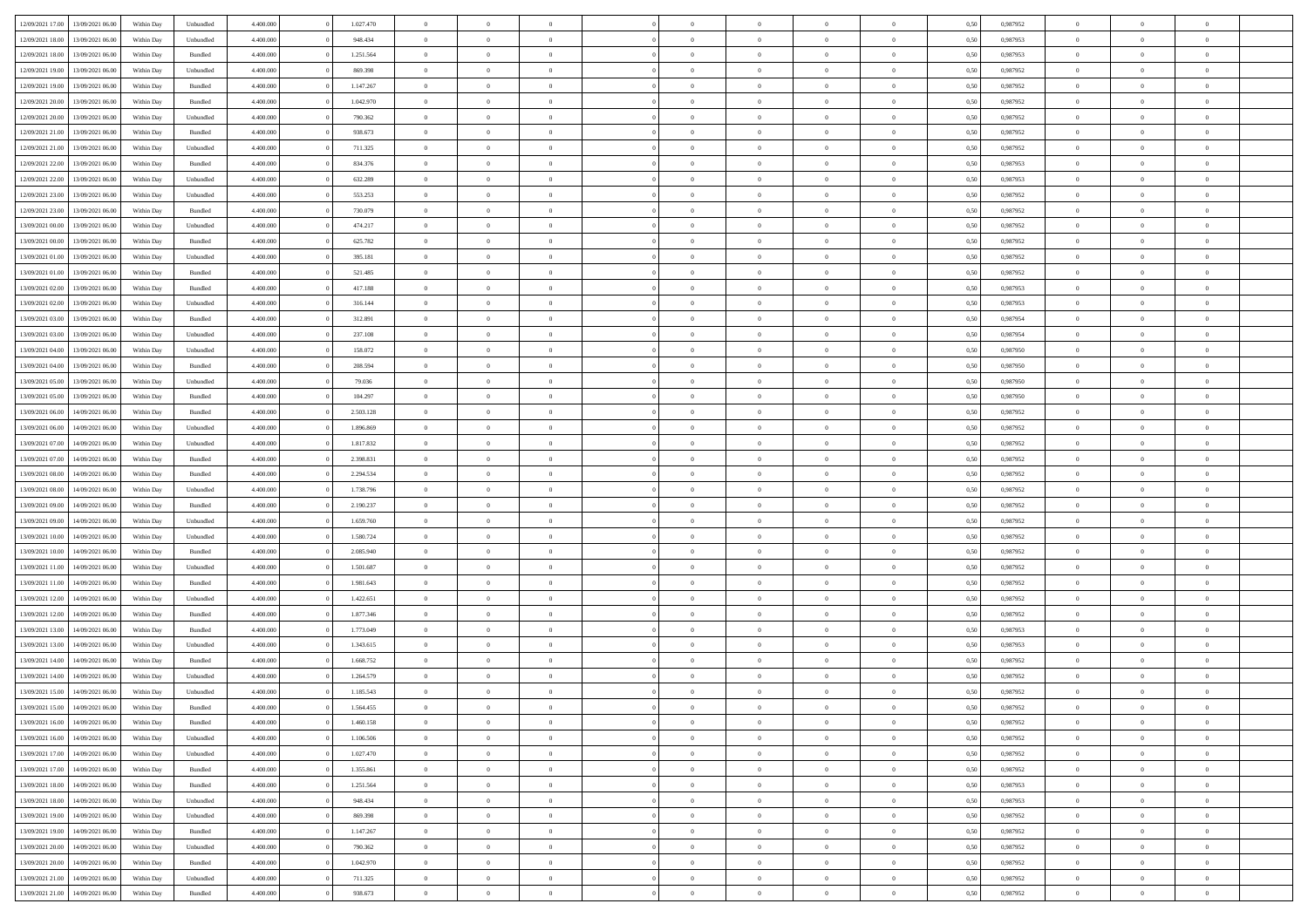| 13/09/2021 22:00 | 14/09/2021 06:00 | Within Day | Bundled            | 4.400.000 | 834.376   | $\overline{0}$ | $\Omega$       |                | $\Omega$       | $\Omega$       | $\theta$       | $\theta$       | 0,50 | 0.987953 | $\theta$       | $\theta$       | $\theta$       |  |
|------------------|------------------|------------|--------------------|-----------|-----------|----------------|----------------|----------------|----------------|----------------|----------------|----------------|------|----------|----------------|----------------|----------------|--|
| 13/09/2021 22:00 | 14/09/2021 06:00 | Within Day | Unbundled          | 4.400.000 | 632.289   | $\overline{0}$ | $\theta$       | $\overline{0}$ | $\overline{0}$ | $\bf{0}$       | $\overline{0}$ | $\bf{0}$       | 0,50 | 0,987953 | $\theta$       | $\overline{0}$ | $\overline{0}$ |  |
| 13/09/2021 23:00 | 14/09/2021 06:00 | Within Day | Bundled            | 4.400.000 | 730.079   | $\overline{0}$ | $\bf{0}$       | $\overline{0}$ | $\bf{0}$       | $\bf{0}$       | $\bf{0}$       | $\mathbf{0}$   | 0,50 | 0,987952 | $\overline{0}$ | $\overline{0}$ | $\bf{0}$       |  |
| 13/09/2021 23:00 | 14/09/2021 06:00 | Within Day | Unbundled          | 4.400.000 | 553.253   | $\overline{0}$ | $\overline{0}$ | $\overline{0}$ | $\overline{0}$ | $\bf{0}$       | $\overline{0}$ | $\overline{0}$ | 0.50 | 0,987952 | $\theta$       | $\theta$       | $\overline{0}$ |  |
| 14/09/2021 00:00 | 14/09/2021 06:00 | Within Day | Bundled            | 4.400.000 | 625.782   | $\overline{0}$ | $\theta$       | $\overline{0}$ | $\overline{0}$ | $\bf{0}$       | $\overline{0}$ | $\bf{0}$       | 0,50 | 0,987952 | $\theta$       | $\overline{0}$ | $\overline{0}$ |  |
|                  |                  |            |                    |           |           |                |                |                |                |                |                |                |      |          |                |                |                |  |
| 14/09/2021 00:00 | 14/09/2021 06:00 | Within Day | Unbundled          | 4.400.000 | 474.217   | $\overline{0}$ | $\overline{0}$ | $\overline{0}$ | $\overline{0}$ | $\overline{0}$ | $\overline{0}$ | $\mathbf{0}$   | 0,50 | 0,987952 | $\overline{0}$ | $\overline{0}$ | $\bf{0}$       |  |
| 14/09/2021 01:00 | 14/09/2021 06:00 | Within Dav | Bundled            | 4.400.000 | 521.485   | $\overline{0}$ | $\overline{0}$ | $\overline{0}$ | $\overline{0}$ | $\overline{0}$ | $\overline{0}$ | $\overline{0}$ | 0.50 | 0,987952 | $\theta$       | $\overline{0}$ | $\overline{0}$ |  |
| 14/09/2021 01:00 | 14/09/2021 06:00 | Within Day | Unbundled          | 4.400.000 | 395.181   | $\overline{0}$ | $\theta$       | $\overline{0}$ | $\overline{0}$ | $\bf{0}$       | $\overline{0}$ | $\bf{0}$       | 0,50 | 0,987952 | $\theta$       | $\theta$       | $\overline{0}$ |  |
| 14/09/2021 02:00 | 14/09/2021 06:00 | Within Day | Unbundled          | 4.400.000 | 316.144   | $\overline{0}$ | $\overline{0}$ | $\overline{0}$ | $\overline{0}$ | $\bf{0}$       | $\overline{0}$ | $\bf{0}$       | 0,50 | 0,987953 | $\,0\,$        | $\overline{0}$ | $\overline{0}$ |  |
| 14/09/2021 02:00 | 14/09/2021 06:00 | Within Dav | Bundled            | 4.400.000 | 417.188   | $\overline{0}$ | $\overline{0}$ | $\overline{0}$ | $\overline{0}$ | $\overline{0}$ | $\overline{0}$ | $\overline{0}$ | 0.50 | 0,987953 | $\theta$       | $\overline{0}$ | $\overline{0}$ |  |
| 14/09/2021 03:00 | 14/09/2021 06:00 | Within Day | Bundled            | 4.400.000 | 312.891   | $\overline{0}$ | $\theta$       | $\overline{0}$ | $\overline{0}$ | $\bf{0}$       | $\overline{0}$ | $\bf{0}$       | 0,50 | 0,987954 | $\,$ 0 $\,$    | $\overline{0}$ | $\overline{0}$ |  |
| 14/09/2021 03:00 | 14/09/2021 06:00 | Within Day | Unbundled          | 4.400.000 | 237.108   | $\overline{0}$ | $\overline{0}$ | $\overline{0}$ | $\overline{0}$ | $\bf{0}$       | $\overline{0}$ | $\mathbf{0}$   | 0,50 | 0,987954 | $\overline{0}$ | $\overline{0}$ | $\bf{0}$       |  |
| 14/09/2021 04:00 | 14/09/2021 06:00 | Within Day | Bundled            | 4.400.000 | 208.594   | $\overline{0}$ | $\overline{0}$ | $\overline{0}$ | $\overline{0}$ | $\bf{0}$       | $\overline{0}$ | $\overline{0}$ | 0.50 | 0,987950 | $\theta$       | $\theta$       | $\overline{0}$ |  |
|                  |                  |            |                    |           |           |                |                |                |                |                |                |                |      |          |                |                |                |  |
| 14/09/2021 04:00 | 14/09/2021 06:00 | Within Day | Unbundled          | 4.400.000 | 158.072   | $\overline{0}$ | $\theta$       | $\overline{0}$ | $\overline{0}$ | $\bf{0}$       | $\overline{0}$ | $\bf{0}$       | 0,50 | 0,987950 | $\theta$       | $\overline{0}$ | $\overline{0}$ |  |
| 14/09/2021 05:00 | 14/09/2021 06:00 | Within Day | Unbundled          | 4.400.000 | 79.036    | $\overline{0}$ | $\overline{0}$ | $\overline{0}$ | $\overline{0}$ | $\overline{0}$ | $\overline{0}$ | $\mathbf{0}$   | 0,50 | 0,987950 | $\overline{0}$ | $\overline{0}$ | $\bf{0}$       |  |
| 14/09/2021 05:00 | 14/09/2021 06:00 | Within Dav | Bundled            | 4.400.000 | 104.297   | $\overline{0}$ | $\overline{0}$ | $\overline{0}$ | $\overline{0}$ | $\overline{0}$ | $\overline{0}$ | $\overline{0}$ | 0.50 | 0,987950 | $\theta$       | $\overline{0}$ | $\overline{0}$ |  |
| 14/09/2021 06:00 | 15/09/2021 06:00 | Within Day | Bundled            | 4.400.000 | 2.503.128 | $\overline{0}$ | $\theta$       | $\overline{0}$ | $\overline{0}$ | $\bf{0}$       | $\overline{0}$ | $\bf{0}$       | 0,50 | 0,987952 | $\theta$       | $\theta$       | $\overline{0}$ |  |
| 14/09/2021 06:00 | 15/09/2021 06:00 | Within Day | Unbundled          | 4.400.000 | 1.896.869 | $\overline{0}$ | $\overline{0}$ | $\overline{0}$ | $\overline{0}$ | $\bf{0}$       | $\overline{0}$ | $\mathbf{0}$   | 0,50 | 0,987952 | $\,0\,$        | $\overline{0}$ | $\overline{0}$ |  |
| 14/09/2021 07:00 | 15/09/2021 06:00 | Within Day | Unbundled          | 4.400.000 | 1.817.832 | $\overline{0}$ | $\overline{0}$ | $\overline{0}$ | $\overline{0}$ | $\overline{0}$ | $\overline{0}$ | $\overline{0}$ | 0.50 | 0,987952 | $\theta$       | $\overline{0}$ | $\overline{0}$ |  |
| 14/09/2021 07:00 | 15/09/2021 06:00 | Within Day | Bundled            | 4.400.000 | 2.398.831 | $\overline{0}$ | $\theta$       | $\overline{0}$ | $\overline{0}$ | $\bf{0}$       | $\overline{0}$ | $\bf{0}$       | 0,50 | 0,987952 | $\,$ 0 $\,$    | $\overline{0}$ | $\overline{0}$ |  |
|                  |                  |            |                    |           |           |                |                |                |                |                |                |                |      |          |                |                |                |  |
| 14/09/2021 08:00 | 15/09/2021 06:00 | Within Day | Unbundled          | 4.400.000 | 1.738.796 | $\overline{0}$ | $\overline{0}$ | $\overline{0}$ | $\overline{0}$ | $\bf{0}$       | $\overline{0}$ | $\bf{0}$       | 0,50 | 0,987952 | $\bf{0}$       | $\overline{0}$ | $\bf{0}$       |  |
| 14/09/2021 08:00 | 15/09/2021 06:00 | Within Day | Bundled            | 4.400.000 | 2.294.534 | $\overline{0}$ | $\overline{0}$ | $\overline{0}$ | $\overline{0}$ | $\overline{0}$ | $\overline{0}$ | $\overline{0}$ | 0.50 | 0,987952 | $\theta$       | $\overline{0}$ | $\overline{0}$ |  |
| 14/09/2021 09:00 | 15/09/2021 06:00 | Within Day | Bundled            | 4.400.000 | 2.190.237 | $\overline{0}$ | $\theta$       | $\overline{0}$ | $\overline{0}$ | $\bf{0}$       | $\overline{0}$ | $\bf{0}$       | 0,50 | 0,987952 | $\,$ 0 $\,$    | $\overline{0}$ | $\overline{0}$ |  |
| 14/09/2021 09:00 | 15/09/2021 06:00 | Within Day | Unbundled          | 4.400.000 | 1.659.760 | $\overline{0}$ | $\overline{0}$ | $\overline{0}$ | $\overline{0}$ | $\overline{0}$ | $\overline{0}$ | $\mathbf{0}$   | 0,50 | 0,987952 | $\overline{0}$ | $\overline{0}$ | $\bf{0}$       |  |
| 14/09/2021 10:00 | 15/09/2021 06:00 | Within Dav | Unbundled          | 4.400.000 | 1.580.724 | $\overline{0}$ | $\overline{0}$ | $\overline{0}$ | $\overline{0}$ | $\overline{0}$ | $\overline{0}$ | $\overline{0}$ | 0.50 | 0,987952 | $\theta$       | $\overline{0}$ | $\overline{0}$ |  |
| 14/09/2021 10:00 | 15/09/2021 06:00 | Within Day | Bundled            | 4.400.000 | 2.085.940 | $\overline{0}$ | $\theta$       | $\overline{0}$ | $\overline{0}$ | $\bf{0}$       | $\overline{0}$ | $\bf{0}$       | 0,50 | 0,987952 | $\theta$       | $\theta$       | $\overline{0}$ |  |
|                  |                  |            |                    |           |           |                | $\overline{0}$ |                |                | $\bf{0}$       |                |                |      |          | $\,0\,$        | $\overline{0}$ | $\overline{0}$ |  |
| 14/09/2021 11:00 | 15/09/2021 06:00 | Within Day | Bundled            | 4.400.000 | 1.981.643 | $\overline{0}$ |                | $\overline{0}$ | $\overline{0}$ |                | $\overline{0}$ | $\bf{0}$       | 0,50 | 0,987952 |                |                |                |  |
| 14/09/2021 11:00 | 15/09/2021 06:00 | Within Day | Unbundled          | 4.400.000 | 1.501.687 | $\overline{0}$ | $\overline{0}$ | $\overline{0}$ | $\overline{0}$ | $\overline{0}$ | $\overline{0}$ | $\overline{0}$ | 0.50 | 0,987952 | $\theta$       | $\overline{0}$ | $\overline{0}$ |  |
| 14/09/2021 12:00 | 15/09/2021 06:00 | Within Day | Unbundled          | 4.400.000 | 1.422.651 | $\overline{0}$ | $\theta$       | $\overline{0}$ | $\overline{0}$ | $\bf{0}$       | $\overline{0}$ | $\bf{0}$       | 0,50 | 0,987952 | $\,$ 0 $\,$    | $\overline{0}$ | $\overline{0}$ |  |
| 14/09/2021 12:00 | 15/09/2021 06:00 | Within Day | Bundled            | 4.400.000 | 1.877.346 | $\overline{0}$ | $\overline{0}$ | $\overline{0}$ | $\overline{0}$ | $\bf{0}$       | $\overline{0}$ | $\bf{0}$       | 0,50 | 0,987952 | $\overline{0}$ | $\overline{0}$ | $\bf{0}$       |  |
| 14/09/2021 13:00 | 15/09/2021 06:00 | Within Day | Bundled            | 4.400,000 | 1.773.049 | $\overline{0}$ | $\Omega$       | $\Omega$       | $\Omega$       | $\Omega$       | $\overline{0}$ | $\overline{0}$ | 0,50 | 0,987953 | $\,0\,$        | $\theta$       | $\theta$       |  |
| 14/09/2021 13:00 | 15/09/2021 06:00 | Within Day | Unbundled          | 4.400.000 | 1.343.615 | $\overline{0}$ | $\theta$       | $\overline{0}$ | $\overline{0}$ | $\bf{0}$       | $\overline{0}$ | $\bf{0}$       | 0,50 | 0,987953 | $\theta$       | $\overline{0}$ | $\overline{0}$ |  |
| 14/09/2021 14:00 | 15/09/2021 06:00 | Within Day | Bundled            | 4.400.000 | 1.668.752 | $\overline{0}$ | $\overline{0}$ | $\overline{0}$ | $\overline{0}$ | $\overline{0}$ | $\overline{0}$ | $\mathbf{0}$   | 0,50 | 0,987952 | $\overline{0}$ | $\overline{0}$ | $\bf{0}$       |  |
| 14/09/2021 14:00 | 15/09/2021 06:00 | Within Day | Unbundled          | 4.400,000 | 1.264.579 | $\overline{0}$ | $\Omega$       | $\Omega$       | $\Omega$       | $\bf{0}$       | $\overline{0}$ | $\overline{0}$ | 0.50 | 0,987952 | $\,0\,$        | $\theta$       | $\theta$       |  |
|                  |                  |            |                    |           |           | $\overline{0}$ | $\theta$       | $\overline{0}$ |                | $\bf{0}$       | $\overline{0}$ |                |      |          |                |                | $\overline{0}$ |  |
| 14/09/2021 15:00 | 15/09/2021 06:00 | Within Day | Unbundled          | 4.400.000 | 1.185.543 |                |                |                | $\overline{0}$ |                |                | $\bf{0}$       | 0,50 | 0,987952 | $\,$ 0 $\,$    | $\overline{0}$ |                |  |
| 14/09/2021 15:00 | 15/09/2021 06:00 | Within Day | Bundled            | 4.400.000 | 1.564.455 | $\overline{0}$ | $\overline{0}$ | $\overline{0}$ | $\overline{0}$ | $\bf{0}$       | $\overline{0}$ | $\bf{0}$       | 0,50 | 0,987952 | $\bf{0}$       | $\overline{0}$ | $\bf{0}$       |  |
| 14/09/2021 16:00 | 15/09/2021 06:00 | Within Day | Bundled            | 4.400,000 | 1.460.158 | $\overline{0}$ | $\Omega$       | $\Omega$       | $\Omega$       | $\overline{0}$ | $\overline{0}$ | $\overline{0}$ | 0.50 | 0.987952 | $\,$ 0 $\,$    | $\theta$       | $\theta$       |  |
| 14/09/2021 16:00 | 15/09/2021 06:00 | Within Day | Unbundled          | 4.400.000 | 1.106.506 | $\overline{0}$ | $\theta$       | $\overline{0}$ | $\overline{0}$ | $\bf{0}$       | $\overline{0}$ | $\bf{0}$       | 0,50 | 0,987952 | $\,$ 0 $\,$    | $\overline{0}$ | $\overline{0}$ |  |
| 14/09/2021 17:00 | 15/09/2021 06:00 | Within Day | Unbundled          | 4.400.000 | 1.027.470 | $\overline{0}$ | $\bf{0}$       | $\overline{0}$ | $\overline{0}$ | $\bf{0}$       | $\overline{0}$ | $\mathbf{0}$   | 0,50 | 0,987952 | $\overline{0}$ | $\overline{0}$ | $\bf{0}$       |  |
| 14/09/2021 17:00 | 15/09/2021 06:00 | Within Day | Bundled            | 4.400,000 | 1.355.861 | $\overline{0}$ | $\Omega$       | $\overline{0}$ | $\Omega$       | $\overline{0}$ | $\overline{0}$ | $\overline{0}$ | 0,50 | 0,987952 | $\,0\,$        | $\theta$       | $\theta$       |  |
| 14/09/2021 18:00 | 15/09/2021 06:00 | Within Day | Unbundled          | 4.400.000 | 948.434   | $\overline{0}$ | $\overline{0}$ | $\overline{0}$ | $\overline{0}$ | $\,$ 0         | $\overline{0}$ | $\bf{0}$       | 0,50 | 0,987953 | $\,$ 0 $\,$    | $\overline{0}$ | $\overline{0}$ |  |
| 14/09/2021 18:00 | 15/09/2021 06:00 | Within Day | Bundled            | 4.400.000 | 1.251.564 | $\overline{0}$ | $\overline{0}$ | $\overline{0}$ | $\bf{0}$       | $\bf{0}$       | $\bf{0}$       | $\mathbf{0}$   | 0,50 | 0,987953 | $\overline{0}$ | $\overline{0}$ | $\bf{0}$       |  |
|                  |                  |            |                    |           |           |                |                |                |                |                |                |                |      |          |                |                |                |  |
| 14/09/2021 19:00 | 15/09/2021 06:00 | Within Day | Bundled            | 4.400,000 | 1.147.267 | $\overline{0}$ | $\Omega$       | $\Omega$       | $\Omega$       | $\Omega$       | $\Omega$       | $\overline{0}$ | 0.50 | 0.987952 | $\theta$       | $\theta$       | $\theta$       |  |
| 14/09/2021 19:00 | 15/09/2021 06:00 | Within Day | Unbundled          | 4.400.000 | 869.398   | $\overline{0}$ | $\overline{0}$ | $\overline{0}$ | $\bf{0}$       | $\,$ 0         | $\bf{0}$       | $\bf{0}$       | 0,50 | 0,987952 | $\,0\,$        | $\,0\,$        | $\overline{0}$ |  |
| 14/09/2021 20:00 | 15/09/2021 06:00 | Within Day | $\mathbf B$ undled | 4.400.000 | 1.042.970 | $\overline{0}$ | $\bf{0}$       |                |                | $\bf{0}$       |                |                | 0,50 | 0,987952 | $\bf{0}$       | $\overline{0}$ |                |  |
| 14/09/2021 20:00 | 15/09/2021 06:00 | Within Day | Unbundled          | 4.400.000 | 790,362   | $\overline{0}$ | $\overline{0}$ | $\overline{0}$ | $\Omega$       | $\overline{0}$ | $\overline{0}$ | $\overline{0}$ | 0.50 | 0.987952 | $\theta$       | $\theta$       | $\theta$       |  |
| 14/09/2021 21:00 | 15/09/2021 06:00 | Within Day | Bundled            | 4.400.000 | 938.673   | $\overline{0}$ | $\bf{0}$       | $\overline{0}$ | $\bf{0}$       | $\,$ 0 $\,$    | $\overline{0}$ | $\,$ 0 $\,$    | 0,50 | 0,987952 | $\,$ 0 $\,$    | $\,$ 0 $\,$    | $\,$ 0         |  |
| 14/09/2021 21.00 | 15/09/2021 06:00 | Within Day | Unbundled          | 4.400.000 | 711.325   | $\overline{0}$ | $\overline{0}$ | $\overline{0}$ | $\overline{0}$ | $\overline{0}$ | $\overline{0}$ | $\mathbf{0}$   | 0,50 | 0,987952 | $\overline{0}$ | $\overline{0}$ | $\overline{0}$ |  |
| 14/09/2021 22:00 | 15/09/2021 06:00 | Within Day | Bundled            | 4.400,000 | 834.376   | $\overline{0}$ | $\overline{0}$ | $\overline{0}$ | $\Omega$       | $\overline{0}$ | $\overline{0}$ | $\overline{0}$ | 0,50 | 0,987953 | $\overline{0}$ | $\theta$       | $\overline{0}$ |  |
| 14/09/2021 22.00 | 15/09/2021 06:00 | Within Day | Unbundled          | 4.400.000 | 632.289   | $\overline{0}$ | $\,$ 0         | $\overline{0}$ | $\bf{0}$       | $\,$ 0 $\,$    | $\overline{0}$ | $\mathbf{0}$   | 0,50 | 0,987953 | $\,$ 0 $\,$    | $\overline{0}$ | $\overline{0}$ |  |
|                  |                  |            |                    |           |           |                |                |                |                |                |                |                |      |          |                |                |                |  |
| 14/09/2021 23:00 | 15/09/2021 06:00 | Within Day | Bundled            | 4.400.000 | 730.079   | $\overline{0}$ | $\overline{0}$ | $\overline{0}$ | $\overline{0}$ | $\overline{0}$ | $\overline{0}$ | $\mathbf{0}$   | 0,50 | 0,987952 | $\overline{0}$ | $\overline{0}$ | $\overline{0}$ |  |
| 14/09/2021 23:00 | 15/09/2021 06:00 | Within Day | Unbundled          | 4.400,000 | 553.253   | $\overline{0}$ | $\overline{0}$ | $\overline{0}$ | $\overline{0}$ | $\overline{0}$ | $\overline{0}$ | $\bf{0}$       | 0.50 | 0,987952 | $\overline{0}$ | $\theta$       | $\overline{0}$ |  |
| 15/09/2021 00:00 | 15/09/2021 06:00 | Within Day | Bundled            | 4.400.000 | 625.782   | $\overline{0}$ | $\,$ 0         | $\overline{0}$ | $\bf{0}$       | $\bf{0}$       | $\bf{0}$       | $\bf{0}$       | 0,50 | 0,987952 | $\,$ 0 $\,$    | $\overline{0}$ | $\overline{0}$ |  |
| 15/09/2021 00:00 | 15/09/2021 06:00 | Within Day | Unbundled          | 4.400.000 | 474.217   | $\overline{0}$ | $\bf{0}$       | $\overline{0}$ | $\overline{0}$ | $\overline{0}$ | $\overline{0}$ | $\mathbf{0}$   | 0,50 | 0,987952 | $\overline{0}$ | $\overline{0}$ | $\bf{0}$       |  |
| 15/09/2021 01:00 | 15/09/2021 06:00 | Within Day | Bundled            | 4.400,000 | 521.485   | $\overline{0}$ | $\overline{0}$ | $\overline{0}$ | $\Omega$       | $\overline{0}$ | $\overline{0}$ | $\overline{0}$ | 0.50 | 0,987952 | $\overline{0}$ | $\overline{0}$ | $\overline{0}$ |  |
| 15/09/2021 01:00 | 15/09/2021 06:00 | Within Day | Unbundled          | 4.400.000 | 395.181   | $\overline{0}$ | $\bf{0}$       | $\overline{0}$ | $\overline{0}$ | $\bf{0}$       | $\bf{0}$       | $\mathbf{0}$   | 0,50 | 0,987952 | $\,$ 0 $\,$    | $\,$ 0 $\,$    | $\bf{0}$       |  |
|                  |                  |            |                    |           |           |                | $\bf{0}$       |                |                | $\bf{0}$       |                |                |      |          |                | $\overline{0}$ |                |  |
| 15/09/2021 02:00 | 15/09/2021 06:00 | Within Day | Bundled            | 4.400.000 | 417.188   | $\overline{0}$ |                | $\overline{0}$ | $\bf{0}$       |                | $\bf{0}$       | $\bf{0}$       | 0,50 | 0,987953 | $\overline{0}$ |                | $\bf{0}$       |  |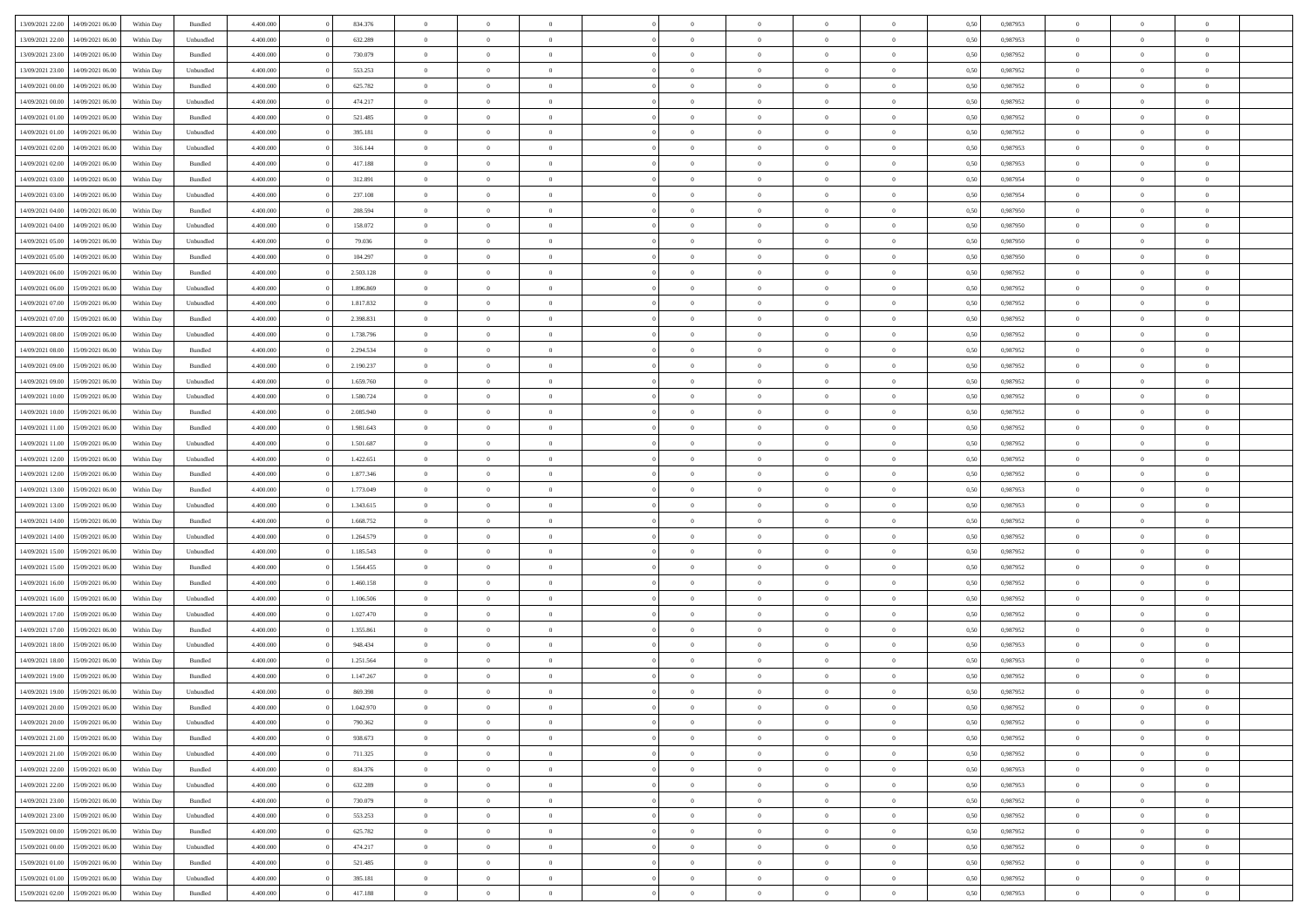| 15/09/2021 02:00                  | 15/09/2021 06:00 | Within Day | Unbundled | 4.400.000 | 316.144   | $\overline{0}$ | $\Omega$       |                | $\Omega$       | $\Omega$       | $\theta$       | $\theta$       | 0.50 | 0.987953 | $\theta$       | $\theta$       | $\theta$       |  |
|-----------------------------------|------------------|------------|-----------|-----------|-----------|----------------|----------------|----------------|----------------|----------------|----------------|----------------|------|----------|----------------|----------------|----------------|--|
|                                   |                  |            |           |           |           |                |                |                |                |                |                |                |      |          |                |                |                |  |
| 15/09/2021 03:00                  | 15/09/2021 06:00 | Within Day | Unbundled | 4.400.000 | 237.108   | $\overline{0}$ | $\theta$       | $\overline{0}$ | $\overline{0}$ | $\bf{0}$       | $\overline{0}$ | $\bf{0}$       | 0,50 | 0,987954 | $\theta$       | $\theta$       | $\overline{0}$ |  |
| 15/09/2021 03:00                  | 15/09/2021 06:00 | Within Day | Bundled   | 4.400.000 | 312.891   | $\overline{0}$ | $\overline{0}$ | $\overline{0}$ | $\bf{0}$       | $\bf{0}$       | $\bf{0}$       | $\bf{0}$       | 0,50 | 0,987954 | $\overline{0}$ | $\overline{0}$ | $\overline{0}$ |  |
| 15/09/2021 04:00                  | 15/09/2021 06:00 | Within Day | Unbundled | 4.400.000 | 158.072   | $\overline{0}$ | $\overline{0}$ | $\overline{0}$ | $\overline{0}$ | $\bf{0}$       | $\overline{0}$ | $\overline{0}$ | 0.50 | 0,987950 | $\theta$       | $\theta$       | $\overline{0}$ |  |
|                                   |                  |            |           |           |           | $\overline{0}$ | $\theta$       | $\overline{0}$ |                | $\bf{0}$       | $\overline{0}$ |                |      |          | $\theta$       | $\theta$       | $\overline{0}$ |  |
| 15/09/2021 04:00                  | 15/09/2021 06:00 | Within Day | Bundled   | 4.400.000 | 208.594   |                |                |                | $\overline{0}$ |                |                | $\bf{0}$       | 0,50 | 0,987950 |                |                |                |  |
| 15/09/2021 05:00                  | 15/09/2021 06:00 | Within Day | Bundled   | 4.400.000 | 104.297   | $\overline{0}$ | $\bf{0}$       | $\overline{0}$ | $\overline{0}$ | $\overline{0}$ | $\overline{0}$ | $\mathbf{0}$   | 0,50 | 0,987950 | $\overline{0}$ | $\overline{0}$ | $\bf{0}$       |  |
| 15/09/2021 05:00                  | 15/09/2021 06:00 | Within Dav | Unbundled | 4.400.000 | 79.036    | $\overline{0}$ | $\overline{0}$ | $\overline{0}$ | $\overline{0}$ | $\overline{0}$ | $\overline{0}$ | $\overline{0}$ | 0.50 | 0,987950 | $\theta$       | $\overline{0}$ | $\overline{0}$ |  |
| 15/09/2021 06:00                  | 16/09/2021 06:00 | Within Day | Unbundled | 4.400.000 | 1.896.869 | $\overline{0}$ | $\theta$       | $\overline{0}$ | $\overline{0}$ | $\bf{0}$       | $\overline{0}$ | $\bf{0}$       | 0,50 | 0,987952 | $\theta$       | $\theta$       | $\overline{0}$ |  |
| 15/09/2021 06:00                  | 16/09/2021 06:00 | Within Day | Bundled   | 4.400.000 | 2.503.128 | $\overline{0}$ | $\overline{0}$ | $\overline{0}$ | $\overline{0}$ | $\bf{0}$       | $\overline{0}$ | $\bf{0}$       | 0,50 | 0,987952 | $\,0\,$        | $\overline{0}$ | $\overline{0}$ |  |
|                                   |                  |            |           |           |           |                | $\overline{0}$ |                |                | $\overline{0}$ |                |                |      |          | $\theta$       | $\overline{0}$ | $\overline{0}$ |  |
| 15/09/2021 07:00                  | 16/09/2021 06:00 | Within Dav | Bundled   | 4.400.000 | 2.398.831 | $\overline{0}$ |                | $\overline{0}$ | $\overline{0}$ |                | $\overline{0}$ | $\overline{0}$ | 0.50 | 0,987952 |                |                |                |  |
| 15/09/2021 07:00                  | 16/09/2021 06:00 | Within Day | Unbundled | 4.400.000 | 1.817.832 | $\overline{0}$ | $\theta$       | $\overline{0}$ | $\overline{0}$ | $\bf{0}$       | $\overline{0}$ | $\bf{0}$       | 0,50 | 0,987952 | $\,$ 0 $\,$    | $\theta$       | $\overline{0}$ |  |
| 15/09/2021 08:00                  | 16/09/2021 06:00 | Within Day | Unbundled | 4.400.000 | 1.738.796 | $\overline{0}$ | $\overline{0}$ | $\overline{0}$ | $\overline{0}$ | $\bf{0}$       | $\overline{0}$ | $\bf{0}$       | 0,50 | 0,987952 | $\overline{0}$ | $\overline{0}$ | $\overline{0}$ |  |
| 15/09/2021 08:00                  | 16/09/2021 06:00 | Within Day | Bundled   | 4.400.000 | 2.294.534 | $\overline{0}$ | $\overline{0}$ | $\overline{0}$ | $\overline{0}$ | $\bf{0}$       | $\overline{0}$ | $\overline{0}$ | 0.50 | 0,987952 | $\theta$       | $\theta$       | $\overline{0}$ |  |
| 15/09/2021 09:00                  | 16/09/2021 06:00 | Within Day | Bundled   | 4.400.000 | 2.190.237 | $\overline{0}$ | $\theta$       | $\overline{0}$ | $\overline{0}$ | $\bf{0}$       | $\overline{0}$ | $\overline{0}$ | 0,50 | 0,987952 | $\theta$       | $\theta$       | $\overline{0}$ |  |
|                                   |                  |            |           |           |           |                |                |                |                |                |                |                |      |          |                |                |                |  |
| 15/09/2021 09:00                  | 16/09/2021 06:00 | Within Day | Unbundled | 4.400.000 | 1.659.760 | $\overline{0}$ | $\bf{0}$       | $\overline{0}$ | $\overline{0}$ | $\overline{0}$ | $\overline{0}$ | $\mathbf{0}$   | 0,50 | 0,987952 | $\overline{0}$ | $\overline{0}$ | $\bf{0}$       |  |
| 15/09/2021 10:00                  | 16/09/2021 06:00 | Within Dav | Unbundled | 4.400.000 | 1.580.724 | $\overline{0}$ | $\overline{0}$ | $\overline{0}$ | $\overline{0}$ | $\overline{0}$ | $\overline{0}$ | $\overline{0}$ | 0.50 | 0,987952 | $\theta$       | $\overline{0}$ | $\overline{0}$ |  |
| 15/09/2021 10:00                  | 16/09/2021 06:00 | Within Day | Bundled   | 4.400.000 | 2.085.940 | $\overline{0}$ | $\theta$       | $\overline{0}$ | $\overline{0}$ | $\bf{0}$       | $\overline{0}$ | $\bf{0}$       | 0,50 | 0,987952 | $\theta$       | $\theta$       | $\overline{0}$ |  |
| 15/09/2021 11:00                  | 16/09/2021 06:00 | Within Day | Unbundled | 4.400.000 | 1.501.687 | $\overline{0}$ | $\overline{0}$ | $\overline{0}$ | $\overline{0}$ | $\bf{0}$       | $\overline{0}$ | $\bf{0}$       | 0,50 | 0,987952 | $\,0\,$        | $\overline{0}$ | $\overline{0}$ |  |
| 15/09/2021 11:00                  | 16/09/2021 06:00 | Within Dav | Bundled   | 4.400.000 | 1.981.643 | $\overline{0}$ | $\overline{0}$ | $\overline{0}$ | $\overline{0}$ | $\overline{0}$ | $\overline{0}$ | $\overline{0}$ | 0.50 | 0,987952 | $\theta$       | $\overline{0}$ | $\overline{0}$ |  |
| 15/09/2021 12:00                  | 16/09/2021 06:00 | Within Day | Bundled   | 4.400.000 | 1.877.346 | $\overline{0}$ | $\theta$       | $\overline{0}$ | $\overline{0}$ | $\bf{0}$       | $\overline{0}$ | $\bf{0}$       | 0,50 | 0,987952 | $\theta$       | $\theta$       | $\overline{0}$ |  |
|                                   |                  |            |           |           |           |                |                |                |                |                |                |                |      |          |                |                |                |  |
| 15/09/2021 12:00                  | 16/09/2021 06:00 | Within Day | Unbundled | 4.400.000 | 1.422.651 | $\overline{0}$ | $\overline{0}$ | $\overline{0}$ | $\overline{0}$ | $\bf{0}$       | $\overline{0}$ | $\bf{0}$       | 0,50 | 0,987952 | $\,0\,$        | $\overline{0}$ | $\overline{0}$ |  |
| 15/09/2021 13:00                  | 16/09/2021 06:00 | Within Day | Bundled   | 4.400.000 | 1.773.049 | $\overline{0}$ | $\overline{0}$ | $\overline{0}$ | $\overline{0}$ | $\bf{0}$       | $\overline{0}$ | $\overline{0}$ | 0.50 | 0,987953 | $\theta$       | $\theta$       | $\overline{0}$ |  |
| 15/09/2021 13:00                  | 16/09/2021 06:00 | Within Day | Unbundled | 4.400.000 | 1.343.615 | $\overline{0}$ | $\theta$       | $\overline{0}$ | $\overline{0}$ | $\bf{0}$       | $\overline{0}$ | $\bf{0}$       | 0,50 | 0,987953 | $\theta$       | $\overline{0}$ | $\overline{0}$ |  |
| 15/09/2021 14:00                  | 16/09/2021 06:00 | Within Day | Bundled   | 4.400.000 | 1.668.752 | $\overline{0}$ | $\bf{0}$       | $\overline{0}$ | $\overline{0}$ | $\overline{0}$ | $\overline{0}$ | $\mathbf{0}$   | 0,50 | 0,987952 | $\overline{0}$ | $\overline{0}$ | $\bf{0}$       |  |
| 15/09/2021 14:00                  | 16/09/2021 06:00 | Within Dav | Unbundled | 4.400.000 | 1.264.579 | $\overline{0}$ | $\overline{0}$ | $\overline{0}$ | $\overline{0}$ | $\overline{0}$ | $\overline{0}$ | $\overline{0}$ | 0.50 | 0,987952 | $\theta$       | $\overline{0}$ | $\overline{0}$ |  |
| 15/09/2021 15:00                  | 16/09/2021 06:00 | Within Day | Unbundled | 4.400.000 | 1.185.543 | $\overline{0}$ | $\theta$       | $\overline{0}$ | $\overline{0}$ | $\bf{0}$       | $\overline{0}$ | $\bf{0}$       | 0,50 | 0,987952 | $\theta$       | $\theta$       | $\overline{0}$ |  |
|                                   |                  |            |           |           |           |                |                |                |                |                |                |                |      |          |                |                |                |  |
| 15/09/2021 15:00                  | 16/09/2021 06:00 | Within Day | Bundled   | 4.400.000 | 1.564.455 | $\overline{0}$ | $\overline{0}$ | $\overline{0}$ | $\overline{0}$ | $\bf{0}$       | $\overline{0}$ | $\bf{0}$       | 0,50 | 0,987952 | $\,0\,$        | $\overline{0}$ | $\overline{0}$ |  |
| 15/09/2021 16:00                  | 16/09/2021 06:00 | Within Day | Unbundled | 4.400.000 | 1.106.506 | $\overline{0}$ | $\overline{0}$ | $\overline{0}$ | $\overline{0}$ | $\overline{0}$ | $\overline{0}$ | $\overline{0}$ | 0.50 | 0,987952 | $\theta$       | $\overline{0}$ | $\overline{0}$ |  |
| 15/09/2021 16:00                  | 16/09/2021 06:00 | Within Day | Bundled   | 4.400.000 | 1.460.158 | $\overline{0}$ | $\theta$       | $\overline{0}$ | $\overline{0}$ | $\bf{0}$       | $\overline{0}$ | $\bf{0}$       | 0,50 | 0,987952 | $\,$ 0 $\,$    | $\overline{0}$ | $\overline{0}$ |  |
| 15/09/2021 17:00                  | 16/09/2021 06:00 | Within Day | Bundled   | 4.400.000 | 1.355.861 | $\overline{0}$ | $\overline{0}$ | $\overline{0}$ | $\overline{0}$ | $\bf{0}$       | $\overline{0}$ | $\bf{0}$       | 0,50 | 0,987952 | $\bf{0}$       | $\overline{0}$ | $\overline{0}$ |  |
| 15/09/2021 17:00                  | 16/09/2021 06:00 | Within Day | Unbundled | 4.400.000 | 1.027.470 | $\overline{0}$ | $\Omega$       | $\Omega$       | $\Omega$       | $\Omega$       | $\Omega$       | $\overline{0}$ | 0.50 | 0,987952 | $\,0\,$        | $\theta$       | $\theta$       |  |
| 15/09/2021 18:00                  | 16/09/2021 06:00 | Within Day | Bundled   | 4.400.000 | 1.251.564 | $\overline{0}$ | $\theta$       | $\overline{0}$ | $\overline{0}$ | $\bf{0}$       | $\overline{0}$ | $\bf{0}$       | 0,50 | 0,987953 | $\theta$       | $\theta$       | $\overline{0}$ |  |
|                                   |                  |            |           |           |           |                |                |                |                |                |                |                |      |          |                |                |                |  |
| 15/09/2021 18:00                  | 16/09/2021 06:00 | Within Day | Unbundled | 4.400.000 | 948.434   | $\overline{0}$ | $\overline{0}$ | $\overline{0}$ | $\overline{0}$ | $\bf{0}$       | $\overline{0}$ | $\mathbf{0}$   | 0,50 | 0,987953 | $\overline{0}$ | $\overline{0}$ | $\bf{0}$       |  |
| 15/09/2021 19:00                  | 16/09/2021 06:00 | Within Day | Unbundled | 4.400,000 | 869,398   | $\overline{0}$ | $\Omega$       | $\Omega$       | $\Omega$       | $\bf{0}$       | $\overline{0}$ | $\overline{0}$ | 0.50 | 0,987952 | $\,0\,$        | $\theta$       | $\theta$       |  |
| 15/09/2021 19:00                  | 16/09/2021 06:00 | Within Day | Bundled   | 4.400.000 | 1.147.267 | $\overline{0}$ | $\theta$       | $\overline{0}$ | $\overline{0}$ | $\bf{0}$       | $\overline{0}$ | $\bf{0}$       | 0,50 | 0,987952 | $\theta$       | $\theta$       | $\overline{0}$ |  |
| 15/09/2021 20:00                  | 16/09/2021 06:00 | Within Day | Bundled   | 4.400.000 | 1.042.970 | $\overline{0}$ | $\overline{0}$ | $\overline{0}$ | $\overline{0}$ | $\bf{0}$       | $\overline{0}$ | $\bf{0}$       | 0,50 | 0,987952 | $\,0\,$        | $\overline{0}$ | $\overline{0}$ |  |
| 15/09/2021 20:00                  | 16/09/2021 06:00 | Within Day | Unbundled | 4.400,000 | 790,362   | $\overline{0}$ | $\Omega$       | $\Omega$       | $\Omega$       | $\theta$       | $\theta$       | $\overline{0}$ | 0.50 | 0.987952 | $\theta$       | $\theta$       | $\theta$       |  |
| 15/09/2021 21:00                  | 16/09/2021 06:00 | Within Day | Bundled   | 4.400.000 | 938.673   | $\overline{0}$ | $\theta$       | $\overline{0}$ | $\overline{0}$ | $\bf{0}$       | $\overline{0}$ | $\bf{0}$       | 0,50 | 0,987952 | $\,$ 0 $\,$    | $\overline{0}$ | $\overline{0}$ |  |
|                                   |                  |            |           |           |           |                |                |                |                |                |                |                |      |          |                |                |                |  |
| 15/09/2021 21.00                  | 16/09/2021 06:00 | Within Day | Unbundled | 4.400.000 | 711.325   | $\overline{0}$ | $\overline{0}$ | $\overline{0}$ | $\overline{0}$ | $\bf{0}$       | $\overline{0}$ | $\bf{0}$       | 0,50 | 0,987952 | $\overline{0}$ | $\overline{0}$ | $\overline{0}$ |  |
| 15/09/2021 22:00                  | 16/09/2021 06:00 | Within Day | Bundled   | 4.400,000 | 834.376   | $\overline{0}$ | $\Omega$       | $\Omega$       | $\Omega$       | $\Omega$       | $\overline{0}$ | $\overline{0}$ | 0.50 | 0,987953 | $\,0\,$        | $\theta$       | $\theta$       |  |
| 15/09/2021 22:00                  | 16/09/2021 06:00 | Within Day | Unbundled | 4.400.000 | 632.289   | $\overline{0}$ | $\theta$       | $\overline{0}$ | $\overline{0}$ | $\bf{0}$       | $\overline{0}$ | $\bf{0}$       | 0,50 | 0,987953 | $\,$ 0 $\,$    | $\overline{0}$ | $\overline{0}$ |  |
| 15/09/2021 23.00                  | 16/09/2021 06:00 | Within Day | Unbundled | 4.400.000 | 553.253   | $\overline{0}$ | $\overline{0}$ | $\overline{0}$ | $\overline{0}$ | $\bf{0}$       | $\overline{0}$ | $\mathbf{0}$   | 0,50 | 0,987952 | $\overline{0}$ | $\overline{0}$ | $\bf{0}$       |  |
| 15/09/2021 23.00                  | 16/09/2021 06:00 | Within Day | Bundled   | 4.400,000 | 730,079   | $\overline{0}$ | $\Omega$       | $\Omega$       | $\Omega$       | $\Omega$       | $\Omega$       | $\overline{0}$ | 0.50 | 0.987952 | $\theta$       | $\theta$       | $\theta$       |  |
| 16/09/2021 00:00                  | 16/09/2021 06:00 | Within Day | Bundled   | 4.400.000 | 625.782   | $\overline{0}$ | $\overline{0}$ | $\overline{0}$ | $\bf{0}$       | $\,$ 0         | $\overline{0}$ | $\bf{0}$       | 0,50 | 0,987952 | $\,0\,$        | $\overline{0}$ | $\overline{0}$ |  |
|                                   |                  |            |           |           |           |                |                |                |                |                |                |                |      |          |                |                |                |  |
| 16/09/2021 00:00                  | 16/09/2021 06:00 | Within Day | Unbundled | 4.400.000 | 474.217   | $\bf{0}$       | $\bf{0}$       |                |                |                |                |                | 0,50 | 0,987952 | $\bf{0}$       | $\overline{0}$ |                |  |
| 16/09/2021 01:00                  | 16/09/2021 06:00 | Within Day | Bundled   | 4.400.000 | 521.485   | $\overline{0}$ | $\overline{0}$ | $\overline{0}$ | $\Omega$       | $\overline{0}$ | $\overline{0}$ | $\overline{0}$ | 0,50 | 0.987952 | $\theta$       | $\theta$       | $\theta$       |  |
| 16/09/2021 01:00                  | 16/09/2021 06:00 | Within Day | Unbundled | 4.400.000 | 395.181   | $\overline{0}$ | $\bf{0}$       | $\overline{0}$ | $\bf{0}$       | $\,$ 0 $\,$    | $\overline{0}$ | $\,$ 0 $\,$    | 0,50 | 0,987952 | $\,$ 0 $\,$    | $\,$ 0 $\,$    | $\,$ 0         |  |
| 16/09/2021 02:00                  | 16/09/2021 06:00 | Within Day | Bundled   | 4.400.000 | 417.188   | $\overline{0}$ | $\overline{0}$ | $\overline{0}$ | $\overline{0}$ | $\overline{0}$ | $\overline{0}$ | $\mathbf{0}$   | 0,50 | 0,987953 | $\overline{0}$ | $\overline{0}$ | $\overline{0}$ |  |
| 16/09/2021 02:00                  | 16/09/2021 06:00 | Within Day | Unbundled | 4.400,000 | 316.144   | $\overline{0}$ | $\overline{0}$ | $\overline{0}$ | $\Omega$       | $\overline{0}$ | $\overline{0}$ | $\overline{0}$ | 0,50 | 0,987953 | $\overline{0}$ | $\,0\,$        | $\overline{0}$ |  |
| 16/09/2021 03:00                  | 16/09/2021 06:00 | Within Day | Bundled   | 4.400.000 | 312.891   | $\overline{0}$ | $\,$ 0         | $\overline{0}$ | $\bf{0}$       | $\,$ 0 $\,$    | $\overline{0}$ | $\,$ 0 $\,$    | 0,50 | 0,987954 | $\,$ 0 $\,$    | $\overline{0}$ | $\,$ 0         |  |
|                                   |                  |            |           |           |           |                |                |                |                |                |                |                |      |          |                |                |                |  |
| 16/09/2021 03:00                  | 16/09/2021 06:00 | Within Day | Unbundled | 4.400.000 | 237.108   | $\overline{0}$ | $\overline{0}$ | $\overline{0}$ | $\overline{0}$ | $\overline{0}$ | $\overline{0}$ | $\mathbf{0}$   | 0,50 | 0,987954 | $\overline{0}$ | $\overline{0}$ | $\overline{0}$ |  |
| 16/09/2021 04:00                  | 16/09/2021 06:00 | Within Day | Bundled   | 4.400.000 | 208,594   | $\overline{0}$ | $\overline{0}$ | $\overline{0}$ | $\overline{0}$ | $\overline{0}$ | $\overline{0}$ | $\overline{0}$ | 0.50 | 0,987950 | $\overline{0}$ | $\theta$       | $\overline{0}$ |  |
| 16/09/2021 04:00                  | 16/09/2021 06:00 | Within Day | Unbundled | 4.400.000 | 158.072   | $\overline{0}$ | $\,$ 0         | $\overline{0}$ | $\bf{0}$       | $\bf{0}$       | $\bf{0}$       | $\bf{0}$       | 0,50 | 0,987950 | $\,$ 0 $\,$    | $\overline{0}$ | $\overline{0}$ |  |
| 16/09/2021 05:00                  | 16/09/2021 06:00 | Within Day | Bundled   | 4.400.000 | 104.297   | $\overline{0}$ | $\bf{0}$       | $\overline{0}$ | $\overline{0}$ | $\overline{0}$ | $\overline{0}$ | $\mathbf{0}$   | 0,50 | 0,987950 | $\overline{0}$ | $\overline{0}$ | $\bf{0}$       |  |
| 16/09/2021 05:00                  | 16/09/2021 06:00 | Within Day | Unbundled | 4.400,000 | 79.036    | $\overline{0}$ | $\overline{0}$ | $\overline{0}$ | $\Omega$       | $\overline{0}$ | $\overline{0}$ | $\overline{0}$ | 0.50 | 0,987950 | $\overline{0}$ | $\overline{0}$ | $\overline{0}$ |  |
| 16/09/2021 06:00                  | 17/09/2021 06:00 | Within Day | Unbundled | 4.400.000 | 1.896.869 | $\overline{0}$ | $\bf{0}$       | $\overline{0}$ | $\bf{0}$       | $\bf{0}$       | $\bf{0}$       | $\mathbf{0}$   | 0,50 | 0,987952 | $\,$ 0 $\,$    | $\,$ 0 $\,$    | $\bf{0}$       |  |
|                                   |                  |            |           |           |           |                |                |                |                |                |                |                |      |          |                |                |                |  |
| 16/09/2021 06:00 17/09/2021 06:00 |                  | Within Day | Bundled   | 4.400.000 | 2.503.128 | $\overline{0}$ | $\overline{0}$ | $\overline{0}$ | $\overline{0}$ | $\overline{0}$ | $\bf{0}$       | $\mathbf{0}$   | 0,50 | 0,987952 | $\overline{0}$ | $\bf{0}$       | $\overline{0}$ |  |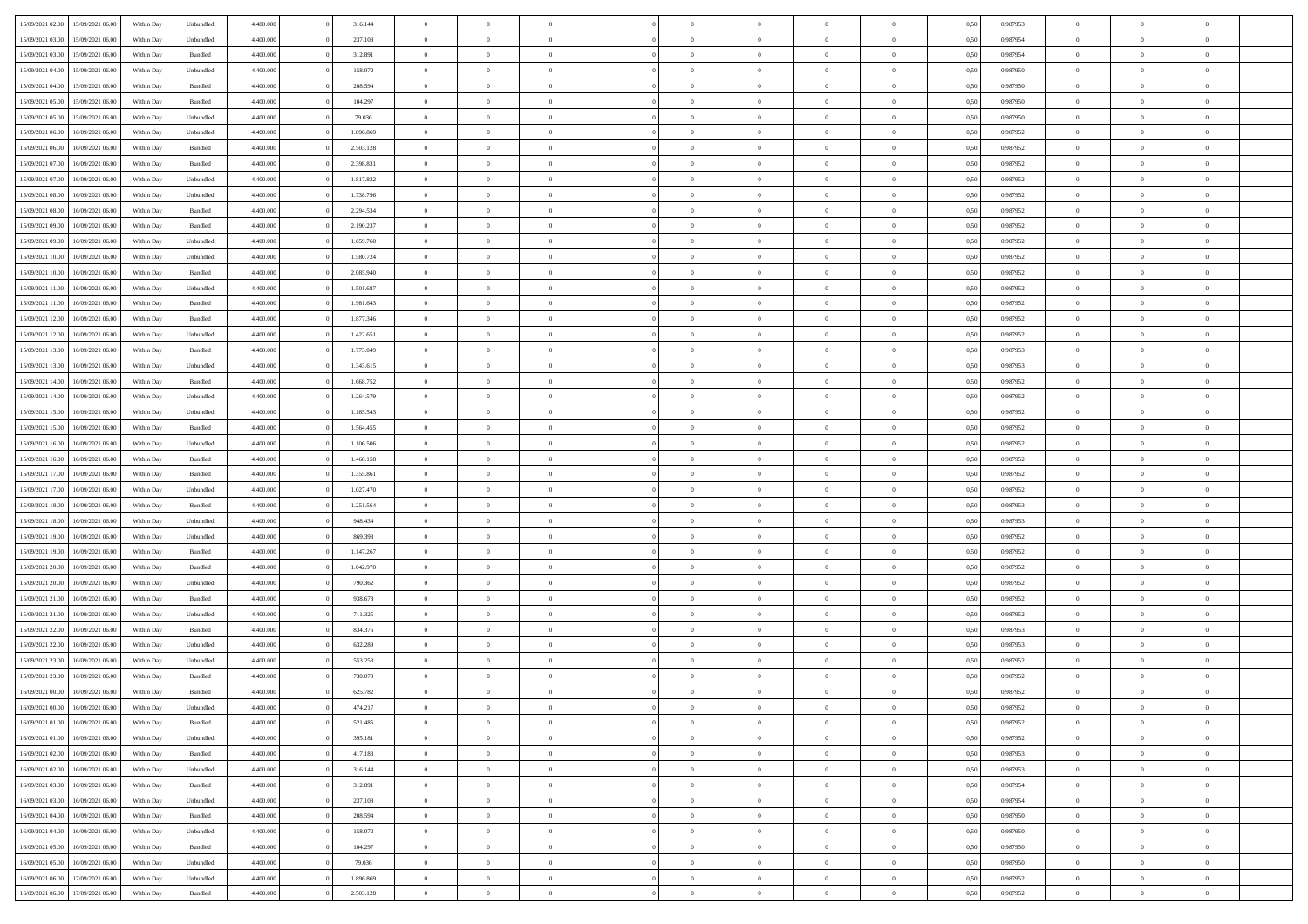| 16/09/2021 07:00 17/09/2021 06:00                        | Within Day               | Unbundled | 4.400.000 | 1.817.832 | $\overline{0}$ | $\overline{0}$ | $\Omega$       | $\overline{0}$ | $\theta$       | $\Omega$       | $\overline{0}$ | 0,50 | 0,987952 | $\theta$       | $\theta$       | $\overline{0}$ |  |
|----------------------------------------------------------|--------------------------|-----------|-----------|-----------|----------------|----------------|----------------|----------------|----------------|----------------|----------------|------|----------|----------------|----------------|----------------|--|
| 16/09/2021 07:00<br>17/09/2021 06:00                     | Within Day               | Bundled   | 4.400.000 | 2.398.831 | $\overline{0}$ | $\overline{0}$ | $\overline{0}$ | $\overline{0}$ | $\theta$       | $\overline{0}$ | $\bf{0}$       | 0,50 | 0,987952 | $\theta$       | $\theta$       | $\overline{0}$ |  |
| 16/09/2021 08:00<br>17/09/2021 06:00                     | Within Day               | Unbundled | 4.400.000 | 1.738.796 | $\overline{0}$ | $\bf{0}$       | $\overline{0}$ | $\overline{0}$ | $\bf{0}$       | $\overline{0}$ | $\bf{0}$       | 0,50 | 0,987952 | $\bf{0}$       | $\overline{0}$ | $\bf{0}$       |  |
| 16/09/2021 08:00<br>17/09/2021 06:00                     | Within Day               | Bundled   | 4.400.000 | 2.294.534 | $\overline{0}$ | $\overline{0}$ | $\overline{0}$ | $\overline{0}$ | $\theta$       | $\overline{0}$ | $\overline{0}$ | 0.50 | 0,987952 | $\theta$       | $\theta$       | $\overline{0}$ |  |
| 16/09/2021 09:00<br>17/09/2021 06:00                     | Within Day               | Unbundled | 4.400.000 | 1.659.760 | $\overline{0}$ | $\overline{0}$ | $\overline{0}$ | $\overline{0}$ | $\theta$       | $\overline{0}$ | $\bf{0}$       | 0,50 | 0,987952 | $\theta$       | $\theta$       | $\overline{0}$ |  |
| 16/09/2021 09:00<br>17/09/2021 06:00                     | Within Day               | Bundled   | 4.400.000 | 2.190.237 | $\overline{0}$ | $\bf{0}$       | $\overline{0}$ | $\overline{0}$ | $\overline{0}$ | $\overline{0}$ | $\bf{0}$       | 0,50 | 0,987952 | $\overline{0}$ | $\overline{0}$ | $\bf{0}$       |  |
| 16/09/2021 10:00<br>17/09/2021 06:00                     |                          | Unbundled | 4.400.000 | 1.580.724 | $\overline{0}$ | $\overline{0}$ | $\overline{0}$ | $\overline{0}$ | $\overline{0}$ | $\overline{0}$ | $\bf{0}$       | 0.5( | 0,987952 | $\theta$       | $\theta$       | $\overline{0}$ |  |
|                                                          | Within Day               |           |           |           |                |                |                |                |                |                |                |      |          |                |                |                |  |
| 16/09/2021 10:00<br>17/09/2021 06:00                     | Within Day               | Bundled   | 4.400.000 | 2.085.940 | $\bf{0}$       | $\overline{0}$ | $\overline{0}$ | $\overline{0}$ | $\theta$       | $\overline{0}$ | $\bf{0}$       | 0,50 | 0,987952 | $\theta$       | $\theta$       | $\overline{0}$ |  |
| 16/09/2021 11:00<br>17/09/2021 06:00                     | Within Day               | Unbundled | 4.400.000 | 1.501.687 | $\overline{0}$ | $\bf{0}$       | $\overline{0}$ | $\overline{0}$ | $\overline{0}$ | $\overline{0}$ | $\bf{0}$       | 0,50 | 0,987952 | $\bf{0}$       | $\overline{0}$ | $\overline{0}$ |  |
| 16/09/2021 11:00<br>17/09/2021 06:00                     | Within Day               | Bundled   | 4.400.000 | 1.981.643 | $\overline{0}$ | $\overline{0}$ | $\overline{0}$ | $\overline{0}$ | $\overline{0}$ | $\overline{0}$ | $\bf{0}$       | 0.50 | 0,987952 | $\theta$       | $\theta$       | $\overline{0}$ |  |
| 16/09/2021 12:00<br>17/09/2021 06:00                     | Within Day               | Bundled   | 4.400.000 | 1.877.346 | $\bf{0}$       | $\overline{0}$ | $\overline{0}$ | $\overline{0}$ | $\theta$       | $\overline{0}$ | $\bf{0}$       | 0,50 | 0,987952 | $\theta$       | $\theta$       | $\overline{0}$ |  |
| 16/09/2021 12:00<br>17/09/2021 06:00                     | Within Day               | Unbundled | 4.400.000 | 1.422.651 | $\overline{0}$ | $\bf{0}$       | $\overline{0}$ | $\overline{0}$ | $\bf{0}$       | $\overline{0}$ | $\bf{0}$       | 0,50 | 0,987952 | $\bf{0}$       | $\overline{0}$ | $\bf{0}$       |  |
| 16/09/2021 13:00<br>17/09/2021 06:00                     | Within Day               | Unbundled | 4.400.000 | 1.343.615 | $\overline{0}$ | $\overline{0}$ | $\overline{0}$ | $\overline{0}$ | $\overline{0}$ | $\overline{0}$ | $\overline{0}$ | 0.5( | 0,987953 | $\theta$       | $\theta$       | $\overline{0}$ |  |
| 16/09/2021 13:00<br>17/09/2021 06:00                     | Within Day               | Bundled   | 4.400.000 | 1.773.049 | $\overline{0}$ | $\theta$       | $\overline{0}$ | $\overline{0}$ | $\theta$       | $\overline{0}$ | $\,$ 0 $\,$    | 0,50 | 0,987953 | $\theta$       | $\theta$       | $\overline{0}$ |  |
| 16/09/2021 14:00<br>17/09/2021 06:00                     | Within Day               | Bundled   | 4.400.000 | 1.668.752 | $\overline{0}$ | $\bf{0}$       | $\overline{0}$ | $\overline{0}$ | $\overline{0}$ | $\overline{0}$ | $\bf{0}$       | 0,50 | 0,987952 | $\bf{0}$       | $\overline{0}$ | $\overline{0}$ |  |
| 16/09/2021 14:00<br>17/09/2021 06:00                     | Within Day               | Unbundled | 4.400.000 | 1.264.579 | $\overline{0}$ | $\overline{0}$ | $\overline{0}$ | $\overline{0}$ | $\overline{0}$ | $\overline{0}$ | $\overline{0}$ | 0.5( | 0,987952 | $\theta$       | $\overline{0}$ | $\overline{0}$ |  |
| 16/09/2021 15:00<br>17/09/2021 06:00                     | Within Day               | Unbundled | 4.400.000 | 1.185.543 | $\bf{0}$       | $\overline{0}$ | $\overline{0}$ | $\overline{0}$ | $\theta$       | $\overline{0}$ | $\bf{0}$       | 0,50 | 0,987952 | $\theta$       | $\theta$       | $\overline{0}$ |  |
| 16/09/2021 15:00<br>17/09/2021 06:00                     | Within Day               | Bundled   | 4.400.000 | 1.564.455 | $\overline{0}$ | $\bf{0}$       | $\overline{0}$ | $\overline{0}$ | $\overline{0}$ | $\overline{0}$ | $\bf{0}$       | 0,50 | 0,987952 | $\bf{0}$       | $\overline{0}$ | $\overline{0}$ |  |
| 16/09/2021 16:00<br>17/09/2021 06:00                     | Within Day               | Unbundled | 4.400.000 | 1.106.506 | $\overline{0}$ | $\overline{0}$ | $\overline{0}$ | $\overline{0}$ | $\overline{0}$ | $\overline{0}$ | $\overline{0}$ | 0.50 | 0,987952 | $\theta$       | $\theta$       | $\overline{0}$ |  |
| 16/09/2021 16:00<br>17/09/2021 06:00                     | Within Day               | Bundled   | 4.400.000 | 1.460.158 | $\bf{0}$       | $\overline{0}$ | $\overline{0}$ | $\overline{0}$ | $\theta$       | $\overline{0}$ | $\bf{0}$       | 0,50 | 0,987952 | $\theta$       | $\theta$       | $\overline{0}$ |  |
| 16/09/2021 17:00<br>17/09/2021 06:00                     | Within Day               | Unbundled | 4.400.000 | 1.027.470 | $\overline{0}$ | $\bf{0}$       | $\overline{0}$ | $\overline{0}$ | $\bf{0}$       | $\overline{0}$ | $\bf{0}$       | 0,50 | 0,987952 | $\bf{0}$       | $\overline{0}$ | $\bf{0}$       |  |
| 16/09/2021 17:00<br>17/09/2021 06:00                     | Within Day               | Bundled   | 4.400.000 | 1.355.861 | $\overline{0}$ | $\overline{0}$ | $\overline{0}$ | $\overline{0}$ | $\overline{0}$ | $\overline{0}$ | $\overline{0}$ | 0.5( | 0,987952 | $\theta$       | $\overline{0}$ | $\overline{0}$ |  |
|                                                          |                          |           |           |           |                |                |                |                |                |                |                |      |          |                |                |                |  |
| 16/09/2021 18:00<br>17/09/2021 06:00                     | Within Day               | Bundled   | 4.400.000 | 1.251.564 | $\bf{0}$       | $\theta$       | $\overline{0}$ | $\overline{0}$ | $\theta$       | $\overline{0}$ | $\bf{0}$       | 0,50 | 0,987953 | $\theta$       | $\theta$       | $\overline{0}$ |  |
| 16/09/2021 18:00<br>17/09/2021 06:00                     | Within Day               | Unbundled | 4.400.000 | 948.434   | $\overline{0}$ | $\bf{0}$       | $\overline{0}$ | $\overline{0}$ | $\overline{0}$ | $\overline{0}$ | $\bf{0}$       | 0,50 | 0,987953 | $\overline{0}$ | $\overline{0}$ | $\bf{0}$       |  |
| 16/09/2021 19:00<br>17/09/2021 06:00                     | Within Day               | Unbundled | 4.400.000 | 869.398   | $\overline{0}$ | $\overline{0}$ | $\overline{0}$ | $\overline{0}$ | $\overline{0}$ | $\overline{0}$ | $\overline{0}$ | 0.5( | 0,987952 | $\overline{0}$ | $\overline{0}$ | $\overline{0}$ |  |
| 16/09/2021 19:00<br>17/09/2021 06:00                     | Within Day               | Bundled   | 4.400.000 | 1.147.267 | $\bf{0}$       | $\overline{0}$ | $\overline{0}$ | $\overline{0}$ | $\theta$       | $\overline{0}$ | $\bf{0}$       | 0,50 | 0,987952 | $\theta$       | $\theta$       | $\overline{0}$ |  |
| 16/09/2021 20:00<br>17/09/2021 06:00                     | Within Day               | Unbundled | 4.400.000 | 790.362   | $\overline{0}$ | $\bf{0}$       | $\overline{0}$ | $\overline{0}$ | $\overline{0}$ | $\overline{0}$ | $\bf{0}$       | 0,50 | 0,987952 | $\bf{0}$       | $\overline{0}$ | $\overline{0}$ |  |
| 16/09/2021 20:00<br>17/09/2021 06:00                     | Within Day               | Bundled   | 4.400.000 | 1.042.970 | $\overline{0}$ | $\overline{0}$ | $\overline{0}$ | $\overline{0}$ | $\overline{0}$ | $\overline{0}$ | $\overline{0}$ | 0.5( | 0,987952 | $\theta$       | $\theta$       | $\overline{0}$ |  |
| 16/09/2021 21:00<br>17/09/2021 06:00                     | Within Day               | Bundled   | 4.400.000 | 938.673   | $\bf{0}$       | $\overline{0}$ | $\overline{0}$ | $\overline{0}$ | $\theta$       | $\overline{0}$ | $\bf{0}$       | 0,50 | 0,987952 | $\theta$       | $\theta$       | $\overline{0}$ |  |
| 16/09/2021 21:00<br>17/09/2021 06:00                     | Within Day               | Unbundled | 4.400.000 | 711.325   | $\overline{0}$ | $\bf{0}$       | $\overline{0}$ | $\overline{0}$ | $\bf{0}$       | $\overline{0}$ | $\bf{0}$       | 0,50 | 0,987952 | $\bf{0}$       | $\overline{0}$ | $\bf{0}$       |  |
| 16/09/2021 22:00<br>17/09/2021 06:00                     | Within Day               | Unbundled | 4,400,000 | 632.289   | $\overline{0}$ | $\overline{0}$ | $\Omega$       | $\Omega$       | $\Omega$       | $\Omega$       | $\overline{0}$ | 0,50 | 0,987953 | $\,$ 0 $\,$    | $\overline{0}$ | $\theta$       |  |
| 16/09/2021 22:00<br>17/09/2021 06:00                     | Within Day               | Bundled   | 4.400.000 | 834.376   | $\bf{0}$       | $\theta$       | $\overline{0}$ | $\overline{0}$ | $\theta$       | $\overline{0}$ | $\bf{0}$       | 0,50 | 0,987953 | $\theta$       | $\theta$       | $\overline{0}$ |  |
| 16/09/2021 23:00<br>17/09/2021 06:00                     | Within Day               | Unbundled | 4.400.000 | 553.253   | $\overline{0}$ | $\bf{0}$       | $\overline{0}$ | $\overline{0}$ | $\overline{0}$ | $\overline{0}$ | $\bf{0}$       | 0,50 | 0,987952 | $\overline{0}$ | $\overline{0}$ | $\bf{0}$       |  |
| 16/09/2021 23:00<br>17/09/2021 06:00                     | Within Day               | Bundled   | 4,400,000 | 730,079   | $\overline{0}$ | $\overline{0}$ | $\Omega$       | $\Omega$       | $\overline{0}$ | $\Omega$       | $\overline{0}$ | 0.50 | 0,987952 | $\bf{0}$       | $\theta$       | $\theta$       |  |
| 17/09/2021 00:00<br>17/09/2021 06:00                     | Within Day               | Unbundled | 4.400.000 | 474.217   | $\bf{0}$       | $\overline{0}$ | $\overline{0}$ | $\overline{0}$ | $\theta$       | $\overline{0}$ | $\bf{0}$       | 0,50 | 0,987952 | $\theta$       | $\theta$       | $\overline{0}$ |  |
| 17/09/2021 00:00<br>17/09/2021 06:00                     | Within Day               | Bundled   | 4.400.000 | 625.782   | $\overline{0}$ | $\bf{0}$       | $\overline{0}$ | $\overline{0}$ | $\overline{0}$ | $\overline{0}$ | $\bf{0}$       | 0,50 | 0,987952 | $\bf{0}$       | $\overline{0}$ | $\bf{0}$       |  |
| 17/09/2021 01:00<br>17/09/2021 06:00                     | Within Day               | Unbundled | 4,400,000 | 395.181   | $\overline{0}$ | $\overline{0}$ | $\Omega$       | $\theta$       | $\Omega$       | $\theta$       | $\overline{0}$ | 0.50 | 0.987952 | $\overline{0}$ | $\theta$       | $\theta$       |  |
| 17/09/2021 01:00<br>17/09/2021 06:00                     | Within Day               | Bundled   | 4.400.000 | 521.485   | $\bf{0}$       | $\bf{0}$       | $\overline{0}$ | $\overline{0}$ | $\theta$       | $\overline{0}$ | $\bf{0}$       | 0,50 | 0,987952 | $\theta$       | $\,$ 0 $\,$    | $\overline{0}$ |  |
| 17/09/2021 02:00<br>17/09/2021 06:00                     | Within Day               | Bundled   | 4.400.000 | 417.188   | $\overline{0}$ | $\bf{0}$       | $\overline{0}$ | $\overline{0}$ | $\overline{0}$ | $\overline{0}$ | $\bf{0}$       | 0,50 | 0,987953 | $\bf{0}$       | $\overline{0}$ | $\bf{0}$       |  |
| 17/09/2021 02:00<br>17/09/2021 06:00                     | Within Day               | Unbundled | 4,400,000 | 316.144   | $\overline{0}$ | $\overline{0}$ | $\Omega$       | $\Omega$       | $\overline{0}$ | $\Omega$       | $\overline{0}$ | 0.50 | 0,987953 | $\,$ 0 $\,$    | $\overline{0}$ | $\theta$       |  |
| 17/09/2021 03:00<br>17/09/2021 06:00                     | Within Day               | Bundled   | 4.400.000 | 312.891   | $\bf{0}$       | $\theta$       | $\overline{0}$ | $\overline{0}$ | $\theta$       | $\overline{0}$ | $\bf{0}$       | 0,50 | 0,987954 | $\theta$       | $\theta$       | $\overline{0}$ |  |
| 17/09/2021 03:00<br>17/09/2021 06:00                     | Within Day               | Unbundled | 4.400.000 | 237.108   | $\overline{0}$ | $\bf{0}$       | $\overline{0}$ | $\overline{0}$ | $\overline{0}$ | $\overline{0}$ | $\bf{0}$       | 0,50 | 0,987954 | $\overline{0}$ | $\overline{0}$ | $\bf{0}$       |  |
| 17/09/2021 06:00                                         |                          | Bundled   | 4,400,000 | 208,594   | $\overline{0}$ | $\overline{0}$ | $\Omega$       | $\Omega$       | $\Omega$       | $\theta$       | $\overline{0}$ | 0.50 | 0.987950 | $\theta$       | $\overline{0}$ | $\theta$       |  |
| 17/09/2021 04:00<br>17/09/2021 04:00<br>17/09/2021 06:00 | Within Day<br>Within Day | Unbundled | 4.400.000 | 158.072   | $\bf{0}$       | $\bf{0}$       | $\overline{0}$ | $\overline{0}$ | $\overline{0}$ | $\overline{0}$ | $\bf{0}$       | 0,50 | 0,987950 | $\bf{0}$       | $\,0\,$        | $\overline{0}$ |  |
| 17/09/2021 05:00 17/09/2021 06:00                        | Within Day               | Bundled   | 4.400.000 | 104.297   |                |                |                |                |                |                |                | 0,50 | 0,987950 | $\bf{0}$       | $\bf{0}$       |                |  |
| 17/09/2021 05:00 17/09/2021 06:00                        | Within Day               | Unbundled | 4.400.000 | 79.036    | $\Omega$       | $\overline{0}$ | $\Omega$       | $\theta$       | $\overline{0}$ | $\theta$       | $\overline{0}$ | 0.50 | 0.987950 | $\theta$       | $\theta$       | $\theta$       |  |
|                                                          |                          |           |           |           |                | $\overline{0}$ |                |                | $\overline{0}$ |                |                |      |          | $\,$ 0 $\,$    | $\,$ 0 $\,$    | $\,$ 0         |  |
| 17/09/2021 06:00<br>18/09/2021 06:00                     | Within Day               | Bundled   | 4.400.000 | 2.503.128 | $\overline{0}$ |                | $\overline{0}$ | $\overline{0}$ |                | $\overline{0}$ | $\,$ 0 $\,$    | 0,50 | 0,987952 |                |                |                |  |
| 17/09/2021 06:00<br>18/09/2021 06:00                     | Within Day               | Unbundled | 4.400.000 | 1.896.869 | $\overline{0}$ | $\overline{0}$ | $\overline{0}$ | $\overline{0}$ | $\overline{0}$ | $\overline{0}$ | $\bf{0}$       | 0,50 | 0,987952 | $\overline{0}$ | $\bf{0}$       | $\overline{0}$ |  |
| 17/09/2021 07:00<br>18/09/2021 06:00                     | Within Day               | Unbundled | 4.400.000 | 1.817.832 | $\overline{0}$ | $\bf{0}$       | $\overline{0}$ | $\overline{0}$ | $\overline{0}$ | $\overline{0}$ | $\bf{0}$       | 0,50 | 0,987952 | $\bf{0}$       | $\theta$       | $\overline{0}$ |  |
| 17/09/2021 07:00<br>18/09/2021 06:00                     | Within Day               | Bundled   | 4.400.000 | 2.398.831 | $\overline{0}$ | $\overline{0}$ | $\overline{0}$ | $\overline{0}$ | $\overline{0}$ | $\overline{0}$ | $\bf{0}$       | 0,50 | 0,987952 | $\,$ 0 $\,$    | $\,$ 0 $\,$    | $\overline{0}$ |  |
| 17/09/2021 08:00<br>18/09/2021 06:00                     | Within Day               | Bundled   | 4.400.000 | 2.294.534 | $\overline{0}$ | $\overline{0}$ | $\overline{0}$ | $\overline{0}$ | $\mathbf{0}$   | $\overline{0}$ | $\bf{0}$       | 0,50 | 0,987952 | $\overline{0}$ | $\overline{0}$ | $\overline{0}$ |  |
| 17/09/2021 08:00<br>18/09/2021 06:00                     | Within Day               | Unbundled | 4.400.000 | 1.738.796 | $\overline{0}$ | $\bf{0}$       | $\overline{0}$ | $\overline{0}$ | $\overline{0}$ | $\overline{0}$ | $\bf{0}$       | 0.50 | 0,987952 | $\overline{0}$ | $\theta$       | $\overline{0}$ |  |
| 17/09/2021 09:00<br>18/09/2021 06:00                     | Within Day               | Bundled   | 4.400.000 | 2.190.237 | $\overline{0}$ | $\overline{0}$ | $\overline{0}$ | $\overline{0}$ | $\overline{0}$ | $\overline{0}$ | $\bf{0}$       | 0,50 | 0,987952 | $\,$ 0 $\,$    | $\bf{0}$       | $\overline{0}$ |  |
| 17/09/2021 09:00<br>18/09/2021 06:00                     | Within Day               | Unbundled | 4.400.000 | 1.659.760 | $\overline{0}$ | $\bf{0}$       | $\overline{0}$ | $\overline{0}$ | $\overline{0}$ | $\overline{0}$ | $\bf{0}$       | 0,50 | 0,987952 | $\overline{0}$ | $\overline{0}$ | $\bf{0}$       |  |
| 17/09/2021 10:00<br>18/09/2021 06:00                     | Within Day               | Bundled   | 4.400.000 | 2.085.940 | $\overline{0}$ | $\overline{0}$ | $\overline{0}$ | $\overline{0}$ | $\overline{0}$ | $\overline{0}$ | $\bf{0}$       | 0.50 | 0,987952 | $\overline{0}$ | $\theta$       | $\overline{0}$ |  |
| 17/09/2021 10:00<br>18/09/2021 06:00                     | Within Day               | Unbundled | 4.400.000 | 1.580.724 | $\overline{0}$ | $\,$ 0         | $\overline{0}$ | $\overline{0}$ | $\overline{0}$ | $\overline{0}$ | $\bf{0}$       | 0,50 | 0,987952 | $\,$ 0 $\,$    | $\,$ 0 $\,$    | $\bf{0}$       |  |
| 17/09/2021 11:00 18/09/2021 06:00                        | Within Day               | Bundled   | 4.400.000 | 1.981.643 | $\overline{0}$ | $\bf{0}$       | $\overline{0}$ | $\overline{0}$ | $\overline{0}$ | $\overline{0}$ | $\bf{0}$       | 0,50 | 0,987952 | $\overline{0}$ | $\bf{0}$       | $\overline{0}$ |  |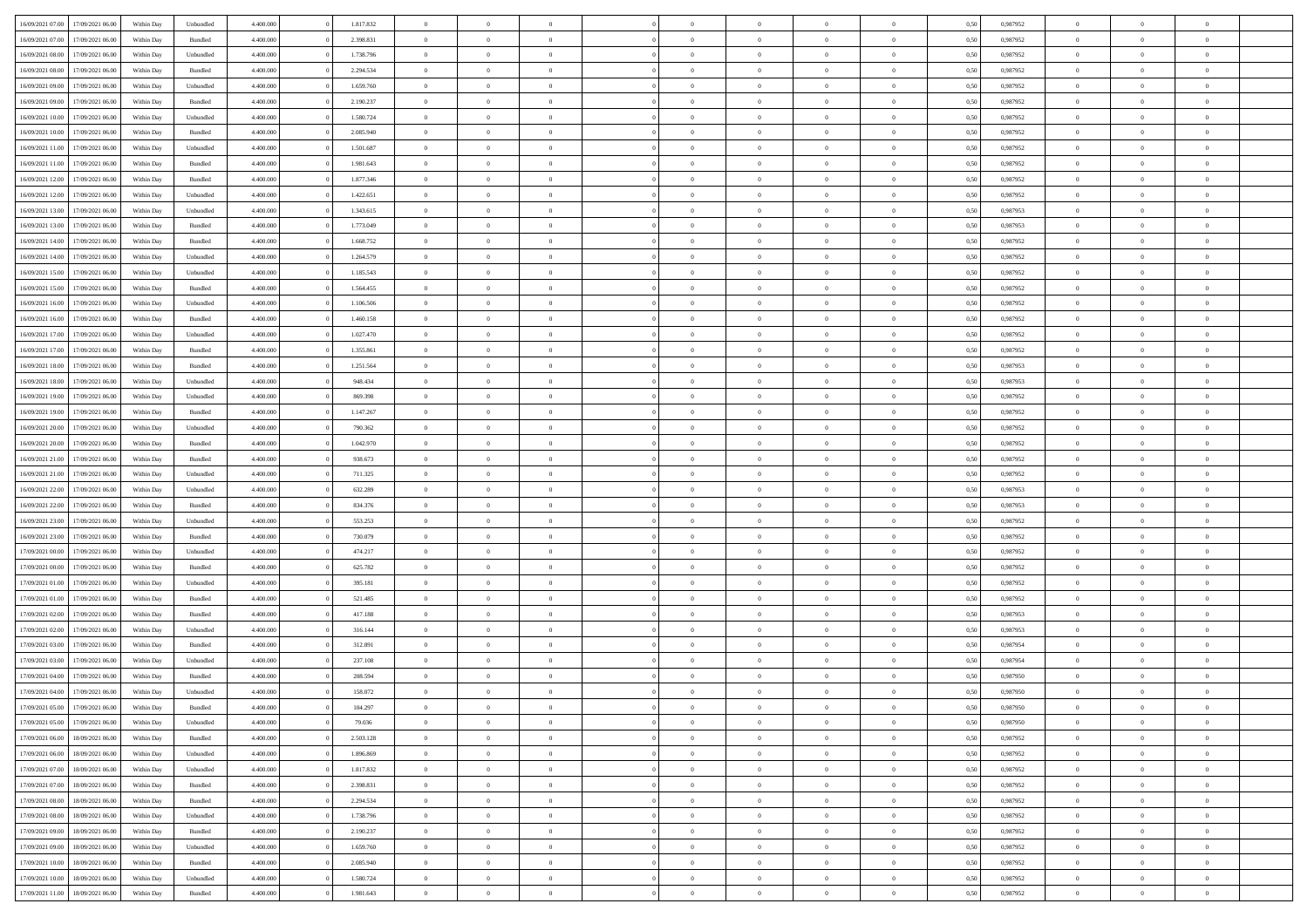|                  |                  |            |                    |           |           |                |                |                |                | $\Omega$       |                | $\theta$       |      |          | $\theta$       | $\overline{0}$ |                |  |
|------------------|------------------|------------|--------------------|-----------|-----------|----------------|----------------|----------------|----------------|----------------|----------------|----------------|------|----------|----------------|----------------|----------------|--|
| 17/09/2021 11:00 | 18/09/2021 06:00 | Within Day | Unbundled          | 4.400.000 | 1.501.687 | $\overline{0}$ | $\theta$       |                | $\Omega$       |                | $\overline{0}$ |                | 0,50 | 0,987952 |                |                | $\overline{0}$ |  |
| 17/09/2021 12:00 | 18/09/2021 06:00 | Within Day | Bundled            | 4.400.000 | 1.877.346 | $\overline{0}$ | $\overline{0}$ | $\overline{0}$ | $\overline{0}$ | $\bf{0}$       | $\overline{0}$ | $\bf{0}$       | 0,50 | 0,987952 | $\theta$       | $\overline{0}$ | $\overline{0}$ |  |
| 17/09/2021 12:00 | 18/09/2021 06:00 | Within Day | Unbundled          | 4.400.000 | 1.422.651 | $\overline{0}$ | $\bf{0}$       | $\overline{0}$ | $\overline{0}$ | $\bf{0}$       | $\overline{0}$ | $\mathbf{0}$   | 0,50 | 0,987952 | $\overline{0}$ | $\overline{0}$ | $\bf{0}$       |  |
| 17/09/2021 13:00 | 18/09/2021 06:00 | Within Dav | Unbundled          | 4.400.000 | 1.343.615 | $\overline{0}$ | $\overline{0}$ | $\overline{0}$ | $\overline{0}$ | $\bf{0}$       | $\overline{0}$ | $\overline{0}$ | 0.50 | 0,987953 | $\theta$       | $\overline{0}$ | $\overline{0}$ |  |
|                  |                  |            |                    |           |           |                |                |                |                |                |                |                |      |          |                |                |                |  |
| 17/09/2021 13:00 | 18/09/2021 06:00 | Within Day | Bundled            | 4.400.000 | 1.773.049 | $\overline{0}$ | $\theta$       | $\overline{0}$ | $\overline{0}$ | $\bf{0}$       | $\overline{0}$ | $\bf{0}$       | 0,50 | 0,987953 | $\theta$       | $\overline{0}$ | $\overline{0}$ |  |
| 17/09/2021 14:00 | 18/09/2021 06:00 | Within Day | Unbundled          | 4.400.000 | 1.264.579 | $\overline{0}$ | $\overline{0}$ | $\overline{0}$ | $\overline{0}$ | $\overline{0}$ | $\overline{0}$ | $\mathbf{0}$   | 0,50 | 0,987952 | $\overline{0}$ | $\overline{0}$ | $\bf{0}$       |  |
| 17/09/2021 14:00 | 18/09/2021 06:00 | Within Dav | Bundled            | 4.400.000 | 1.668.752 | $\overline{0}$ | $\overline{0}$ | $\overline{0}$ | $\overline{0}$ | $\overline{0}$ | $\overline{0}$ | $\overline{0}$ | 0.50 | 0,987952 | $\theta$       | $\overline{0}$ | $\overline{0}$ |  |
| 17/09/2021 15:00 | 18/09/2021 06:00 | Within Day | Bundled            | 4.400.000 | 1.564.455 | $\overline{0}$ | $\theta$       | $\overline{0}$ | $\overline{0}$ | $\bf{0}$       | $\overline{0}$ | $\bf{0}$       | 0,50 | 0,987952 | $\theta$       | $\theta$       | $\overline{0}$ |  |
|                  |                  |            |                    |           |           |                | $\overline{0}$ |                |                | $\bf{0}$       |                |                |      |          | $\,0\,$        | $\overline{0}$ | $\overline{0}$ |  |
| 17/09/2021 15:00 | 18/09/2021 06:00 | Within Day | Unbundled          | 4.400.000 | 1.185.543 | $\overline{0}$ |                | $\overline{0}$ | $\overline{0}$ |                | $\overline{0}$ | $\bf{0}$       | 0,50 | 0,987952 |                |                |                |  |
| 17/09/2021 16:00 | 18/09/2021 06:00 | Within Dav | Bundled            | 4.400.000 | 1.460.158 | $\overline{0}$ | $\overline{0}$ | $\overline{0}$ | $\overline{0}$ | $\overline{0}$ | $\overline{0}$ | $\overline{0}$ | 0.50 | 0,987952 | $\theta$       | $\overline{0}$ | $\overline{0}$ |  |
| 17/09/2021 16:00 | 18/09/2021 06:00 | Within Day | Unbundled          | 4.400.000 | 1.106.506 | $\overline{0}$ | $\theta$       | $\overline{0}$ | $\overline{0}$ | $\bf{0}$       | $\overline{0}$ | $\bf{0}$       | 0,50 | 0,987952 | $\,$ 0 $\,$    | $\overline{0}$ | $\overline{0}$ |  |
| 17/09/2021 17:00 | 18/09/2021 06:00 | Within Day | Unbundled          | 4.400.000 | 1.027.470 | $\overline{0}$ | $\overline{0}$ | $\overline{0}$ | $\overline{0}$ | $\bf{0}$       | $\overline{0}$ | $\mathbf{0}$   | 0,50 | 0,987952 | $\overline{0}$ | $\overline{0}$ | $\bf{0}$       |  |
| 17/09/2021 17:00 | 18/09/2021 06:00 | Within Dav | Bundled            | 4.400.000 | 1.355.861 | $\overline{0}$ | $\overline{0}$ | $\overline{0}$ | $\overline{0}$ | $\bf{0}$       | $\overline{0}$ | $\overline{0}$ | 0.50 | 0,987952 | $\theta$       | $\theta$       | $\overline{0}$ |  |
|                  |                  |            |                    |           |           |                |                |                |                |                |                |                |      |          |                |                |                |  |
| 17/09/2021 18:00 | 18/09/2021 06:00 | Within Day | Bundled            | 4.400.000 | 1.251.564 | $\overline{0}$ | $\theta$       | $\overline{0}$ | $\overline{0}$ | $\bf{0}$       | $\overline{0}$ | $\bf{0}$       | 0,50 | 0,987953 | $\theta$       | $\overline{0}$ | $\overline{0}$ |  |
| 17/09/2021 18:00 | 18/09/2021 06:00 | Within Day | Unbundled          | 4.400.000 | 948.434   | $\overline{0}$ | $\overline{0}$ | $\overline{0}$ | $\overline{0}$ | $\overline{0}$ | $\overline{0}$ | $\mathbf{0}$   | 0,50 | 0,987953 | $\overline{0}$ | $\overline{0}$ | $\bf{0}$       |  |
| 17/09/2021 19:00 | 18/09/2021 06:00 | Within Dav | Unbundled          | 4.400.000 | 869.398   | $\overline{0}$ | $\overline{0}$ | $\overline{0}$ | $\overline{0}$ | $\overline{0}$ | $\overline{0}$ | $\overline{0}$ | 0.50 | 0,987952 | $\theta$       | $\overline{0}$ | $\overline{0}$ |  |
| 17/09/2021 19:00 | 18/09/2021 06:00 | Within Day | Bundled            | 4.400.000 | 1.147.267 | $\overline{0}$ | $\theta$       | $\overline{0}$ | $\overline{0}$ | $\bf{0}$       | $\overline{0}$ | $\bf{0}$       | 0,50 | 0,987952 | $\theta$       | $\overline{0}$ | $\overline{0}$ |  |
|                  |                  |            |                    |           |           |                |                |                |                |                |                |                |      |          |                |                |                |  |
| 17/09/2021 20:00 | 18/09/2021 06:00 | Within Day | Unbundled          | 4.400.000 | 790.362   | $\overline{0}$ | $\overline{0}$ | $\overline{0}$ | $\bf{0}$       | $\bf{0}$       | $\bf{0}$       | $\mathbf{0}$   | 0,50 | 0,987952 | $\,0\,$        | $\overline{0}$ | $\bf{0}$       |  |
| 17/09/2021 20:00 | 18/09/2021 06:00 | Within Dav | Bundled            | 4.400.000 | 1.042.970 | $\overline{0}$ | $\overline{0}$ | $\overline{0}$ | $\overline{0}$ | $\overline{0}$ | $\overline{0}$ | $\overline{0}$ | 0.50 | 0,987952 | $\theta$       | $\overline{0}$ | $\overline{0}$ |  |
| 17/09/2021 21:00 | 18/09/2021 06:00 | Within Day | Unbundled          | 4.400.000 | 711.325   | $\overline{0}$ | $\theta$       | $\overline{0}$ | $\overline{0}$ | $\bf{0}$       | $\overline{0}$ | $\bf{0}$       | 0,50 | 0,987952 | $\,$ 0 $\,$    | $\overline{0}$ | $\overline{0}$ |  |
| 17/09/2021 21.00 | 18/09/2021 06:00 | Within Day | Bundled            | 4.400.000 | 938.673   | $\overline{0}$ | $\overline{0}$ | $\overline{0}$ | $\bf{0}$       | $\bf{0}$       | $\bf{0}$       | $\mathbf{0}$   | 0,50 | 0,987952 | $\overline{0}$ | $\overline{0}$ | $\bf{0}$       |  |
| 17/09/2021 22:00 | 18/09/2021 06:00 | Within Day | Unbundled          | 4.400.000 | 632.289   | $\overline{0}$ | $\overline{0}$ | $\overline{0}$ | $\overline{0}$ | $\overline{0}$ | $\overline{0}$ | $\overline{0}$ | 0.50 | 0,987953 | $\theta$       | $\overline{0}$ | $\overline{0}$ |  |
|                  |                  |            |                    |           |           |                |                |                |                |                |                |                |      |          |                |                |                |  |
| 17/09/2021 22:00 | 18/09/2021 06:00 | Within Day | Bundled            | 4.400.000 | 834.376   | $\overline{0}$ | $\theta$       | $\overline{0}$ | $\overline{0}$ | $\bf{0}$       | $\overline{0}$ | $\bf{0}$       | 0,50 | 0,987953 | $\,$ 0 $\,$    | $\overline{0}$ | $\overline{0}$ |  |
| 17/09/2021 23:00 | 18/09/2021 06:00 | Within Day | Bundled            | 4.400.000 | 730.079   | $\overline{0}$ | $\overline{0}$ | $\overline{0}$ | $\bf{0}$       | $\overline{0}$ | $\overline{0}$ | $\mathbf{0}$   | 0,50 | 0,987952 | $\overline{0}$ | $\overline{0}$ | $\bf{0}$       |  |
| 17/09/2021 23:00 | 18/09/2021 06:00 | Within Dav | Unbundled          | 4.400.000 | 553.253   | $\overline{0}$ | $\overline{0}$ | $\overline{0}$ | $\overline{0}$ | $\overline{0}$ | $\overline{0}$ | $\overline{0}$ | 0.50 | 0,987952 | $\overline{0}$ | $\overline{0}$ | $\overline{0}$ |  |
| 18/09/2021 00:00 | 18/09/2021 06:00 | Within Day | Unbundled          | 4.400.000 | 474.217   | $\overline{0}$ | $\theta$       | $\overline{0}$ | $\overline{0}$ | $\bf{0}$       | $\overline{0}$ | $\bf{0}$       | 0,50 | 0,987952 | $\theta$       | $\overline{0}$ | $\overline{0}$ |  |
|                  |                  |            |                    |           |           |                |                |                |                |                |                |                |      |          |                |                |                |  |
| 18/09/2021 00:00 | 18/09/2021 06:00 | Within Day | Bundled            | 4.400.000 | 625.782   | $\overline{0}$ | $\overline{0}$ | $\overline{0}$ | $\bf{0}$       | $\bf{0}$       | $\bf{0}$       | $\bf{0}$       | 0,50 | 0,987952 | $\,0\,$        | $\overline{0}$ | $\overline{0}$ |  |
| 18/09/2021 01:00 | 18/09/2021 06:00 | Within Day | Bundled            | 4.400.000 | 521.485   | $\overline{0}$ | $\overline{0}$ | $\overline{0}$ | $\overline{0}$ | $\overline{0}$ | $\overline{0}$ | $\overline{0}$ | 0.50 | 0,987952 | $\theta$       | $\overline{0}$ | $\overline{0}$ |  |
| 18/09/2021 01:00 | 18/09/2021 06:00 | Within Day | Unbundled          | 4.400.000 | 395.181   | $\overline{0}$ | $\overline{0}$ | $\overline{0}$ | $\overline{0}$ | $\bf{0}$       | $\overline{0}$ | $\bf{0}$       | 0,50 | 0,987952 | $\,$ 0 $\,$    | $\overline{0}$ | $\overline{0}$ |  |
| 18/09/2021 02:00 | 18/09/2021 06:00 | Within Day | Bundled            | 4.400.000 | 417.188   | $\overline{0}$ | $\overline{0}$ | $\overline{0}$ | $\bf{0}$       | $\bf{0}$       | $\bf{0}$       | $\bf{0}$       | 0,50 | 0,987953 | $\bf{0}$       | $\overline{0}$ | $\bf{0}$       |  |
| 18/09/2021 02:00 | 18/09/2021 06:00 | Within Day | Unbundled          | 4.400,000 | 316.144   | $\bf{0}$       | $\Omega$       | $\Omega$       | $\Omega$       | $\Omega$       | $\overline{0}$ | $\overline{0}$ | 0,50 | 0,987953 | $\,0\,$        | $\theta$       | $\theta$       |  |
|                  |                  |            |                    |           |           |                |                |                |                |                |                |                |      |          |                |                |                |  |
| 18/09/2021 03:00 | 18/09/2021 06:00 | Within Day | Bundled            | 4.400.000 | 312.891   | $\overline{0}$ | $\overline{0}$ | $\overline{0}$ | $\overline{0}$ | $\bf{0}$       | $\overline{0}$ | $\bf{0}$       | 0,50 | 0,987954 | $\,$ 0 $\,$    | $\overline{0}$ | $\overline{0}$ |  |
| 18/09/2021 03:00 | 18/09/2021 06:00 | Within Day | Unbundled          | 4.400.000 | 237.108   | $\overline{0}$ | $\overline{0}$ | $\overline{0}$ | $\bf{0}$       | $\overline{0}$ | $\overline{0}$ | $\mathbf{0}$   | 0,50 | 0,987954 | $\bf{0}$       | $\overline{0}$ | $\bf{0}$       |  |
| 18/09/2021 04:00 | 18/09/2021 06:00 | Within Day | Unbundled          | 4.400,000 | 158,072   | $\overline{0}$ | $\Omega$       | $\Omega$       | $\Omega$       | $\overline{0}$ | $\overline{0}$ | $\overline{0}$ | 0.50 | 0,987950 | $\,0\,$        | $\theta$       | $\theta$       |  |
| 18/09/2021 04:00 | 18/09/2021 06:00 | Within Day | Bundled            | 4.400.000 | 208.594   | $\overline{0}$ | $\theta$       | $\overline{0}$ | $\overline{0}$ | $\bf{0}$       | $\overline{0}$ | $\bf{0}$       | 0,50 | 0,987950 | $\,$ 0 $\,$    | $\overline{0}$ | $\overline{0}$ |  |
|                  |                  |            |                    |           |           |                | $\overline{0}$ |                |                | $\bf{0}$       |                |                |      |          | $\bf{0}$       | $\overline{0}$ | $\bf{0}$       |  |
| 18/09/2021 05:00 | 18/09/2021 06:00 | Within Day | Unbundled          | 4.400.000 | 79.036    | $\overline{0}$ |                | $\overline{0}$ | $\bf{0}$       |                | $\bf{0}$       | $\bf{0}$       | 0,50 | 0,987950 |                |                |                |  |
| 18/09/2021 05:00 | 18/09/2021 06:00 | Within Day | Bundled            | 4.400,000 | 104.297   | $\overline{0}$ | $\Omega$       | $\Omega$       | $\Omega$       | $\overline{0}$ | $\overline{0}$ | $\overline{0}$ | 0.50 | 0.987950 | $\,$ 0 $\,$    | $\theta$       | $\theta$       |  |
| 18/09/2021 06:00 | 19/09/2021 06:00 | Within Day | Bundled            | 4.400.000 | 2.503.128 | $\overline{0}$ | $\overline{0}$ | $\overline{0}$ | $\overline{0}$ | $\bf{0}$       | $\overline{0}$ | $\bf{0}$       | 0,50 | 0,987952 | $\,$ 0 $\,$    | $\overline{0}$ | $\overline{0}$ |  |
| 18/09/2021 06:00 | 19/09/2021 06:00 | Within Day | Unbundled          | 4.400.000 | 1.896.869 | $\overline{0}$ | $\overline{0}$ | $\overline{0}$ | $\overline{0}$ | $\bf{0}$       | $\overline{0}$ | $\mathbf{0}$   | 0,50 | 0,987952 | $\overline{0}$ | $\overline{0}$ | $\bf{0}$       |  |
| 18/09/2021 07:00 | 19/09/2021 06:00 | Within Day | Unbundled          | 4.400,000 | 1.817.832 | $\overline{0}$ | $\Omega$       | $\overline{0}$ | $\Omega$       | $\overline{0}$ | $\overline{0}$ | $\overline{0}$ | 0,50 | 0,987952 | $\,0\,$        | $\theta$       | $\theta$       |  |
|                  |                  |            |                    |           |           |                | $\overline{0}$ |                |                |                |                |                |      |          |                |                |                |  |
| 18/09/2021 07:00 | 19/09/2021 06:00 | Within Day | Bundled            | 4.400.000 | 2.398.831 | $\overline{0}$ |                | $\overline{0}$ | $\overline{0}$ | $\,$ 0         | $\overline{0}$ | $\bf{0}$       | 0,50 | 0,987952 | $\,$ 0 $\,$    | $\overline{0}$ | $\overline{0}$ |  |
| 18/09/2021 08:00 | 19/09/2021 06:00 | Within Day | Bundled            | 4.400.000 | 2.294.534 | $\overline{0}$ | $\overline{0}$ | $\overline{0}$ | $\overline{0}$ | $\bf{0}$       | $\overline{0}$ | $\mathbf{0}$   | 0,50 | 0,987952 | $\overline{0}$ | $\overline{0}$ | $\bf{0}$       |  |
| 18/09/2021 08:00 | 19/09/2021 06:00 | Within Day | Unbundled          | 4.400,000 | 1.738.796 | $\overline{0}$ | $\Omega$       | $\Omega$       | $\Omega$       | $\Omega$       | $\Omega$       | $\overline{0}$ | 0.50 | 0.987952 | $\theta$       | $\theta$       | $\theta$       |  |
| 18/09/2021 09:00 | 19/09/2021 06:00 | Within Day | Unbundled          | 4.400.000 | 1.659.760 | $\overline{0}$ | $\overline{0}$ | $\bf{0}$       | $\bf{0}$       | $\,$ 0         | $\overline{0}$ | $\bf{0}$       | 0,50 | 0,987952 | $\,0\,$        | $\,0\,$        | $\overline{0}$ |  |
| 18/09/2021 09:00 | 19/09/2021 06:00 | Within Day | $\mathbf B$ undled | 4.400.000 | 2.190.237 | $\bf{0}$       | $\bf{0}$       |                |                | $\bf{0}$       |                |                | 0,50 | 0,987952 | $\bf{0}$       | $\overline{0}$ |                |  |
|                  |                  |            |                    |           |           |                |                |                |                |                |                |                |      |          |                |                |                |  |
| 18/09/2021 10:00 | 19/09/2021 06:00 | Within Day | Bundled            | 4.400.000 | 2.085.940 | $\overline{0}$ | $\overline{0}$ | $\overline{0}$ | $\Omega$       | $\overline{0}$ | $\overline{0}$ | $\overline{0}$ | 0.50 | 0.987952 | $\theta$       | $\theta$       | $\theta$       |  |
| 18/09/2021 10:00 | 19/09/2021 06:00 | Within Day | Unbundled          | 4.400.000 | 1.580.724 | $\overline{0}$ | $\,$ 0         | $\overline{0}$ | $\overline{0}$ | $\,$ 0 $\,$    | $\overline{0}$ | $\mathbf{0}$   | 0,50 | 0,987952 | $\,$ 0 $\,$    | $\,$ 0 $\,$    | $\,$ 0         |  |
| 18/09/2021 11:00 | 19/09/2021 06:00 | Within Day | Bundled            | 4.400.000 | 1.981.643 | $\overline{0}$ | $\overline{0}$ | $\overline{0}$ | $\overline{0}$ | $\overline{0}$ | $\overline{0}$ | $\mathbf{0}$   | 0,50 | 0,987952 | $\overline{0}$ | $\bf{0}$       | $\bf{0}$       |  |
| 18/09/2021 11:00 | 19/09/2021 06:00 | Within Day | Unbundled          | 4.400,000 | 1.501.687 | $\overline{0}$ | $\overline{0}$ | $\overline{0}$ | $\Omega$       | $\overline{0}$ | $\overline{0}$ | $\overline{0}$ | 0,50 | 0,987952 | $\overline{0}$ | $\theta$       | $\overline{0}$ |  |
| 18/09/2021 12:00 | 19/09/2021 06:00 | Within Day | Bundled            | 4.400.000 | 1.877.346 | $\overline{0}$ | $\,$ 0         | $\overline{0}$ | $\overline{0}$ | $\,$ 0 $\,$    | $\overline{0}$ | $\mathbf{0}$   | 0,50 | 0,987952 | $\,$ 0 $\,$    | $\overline{0}$ | $\overline{0}$ |  |
|                  |                  |            |                    |           |           |                |                |                |                |                |                |                |      |          |                |                |                |  |
| 18/09/2021 12:00 | 19/09/2021 06:00 | Within Day | Unbundled          | 4.400.000 | 1.422.651 | $\overline{0}$ | $\overline{0}$ | $\overline{0}$ | $\overline{0}$ | $\overline{0}$ | $\overline{0}$ | $\mathbf{0}$   | 0,50 | 0,987952 | $\overline{0}$ | $\overline{0}$ | $\bf{0}$       |  |
| 18/09/2021 13:00 | 19/09/2021 06:00 | Within Day | Unbundled          | 4.400.000 | 1.343.615 | $\overline{0}$ | $\overline{0}$ | $\overline{0}$ | $\Omega$       | $\overline{0}$ | $\overline{0}$ | $\bf{0}$       | 0.50 | 0,987953 | $\overline{0}$ | $\theta$       | $\overline{0}$ |  |
| 18/09/2021 13:00 | 19/09/2021 06:00 | Within Day | Bundled            | 4.400.000 | 1.773.049 | $\overline{0}$ | $\,$ 0         | $\overline{0}$ | $\overline{0}$ | $\bf{0}$       | $\overline{0}$ | $\bf{0}$       | 0,50 | 0,987953 | $\,$ 0 $\,$    | $\overline{0}$ | $\overline{0}$ |  |
| 18/09/2021 14:00 | 19/09/2021 06:00 | Within Day | Bundled            | 4.400.000 | 1.668.752 | $\overline{0}$ | $\bf{0}$       | $\overline{0}$ | $\overline{0}$ | $\overline{0}$ | $\overline{0}$ | $\mathbf{0}$   | 0,50 | 0,987952 | $\overline{0}$ | $\overline{0}$ | $\bf{0}$       |  |
|                  |                  |            |                    |           |           |                |                |                |                |                |                |                |      |          |                |                |                |  |
| 18/09/2021 14:00 | 19/09/2021 06:00 | Within Day | Unbundled          | 4.400,000 | 1.264.579 | $\overline{0}$ | $\overline{0}$ | $\overline{0}$ | $\Omega$       | $\overline{0}$ | $\overline{0}$ | $\bf{0}$       | 0.50 | 0,987952 | $\overline{0}$ | $\overline{0}$ | $\overline{0}$ |  |
| 18/09/2021 15:00 | 19/09/2021 06:00 | Within Day | Unbundled          | 4.400.000 | 1.185.543 | $\overline{0}$ | $\bf{0}$       | $\overline{0}$ | $\overline{0}$ | $\bf{0}$       | $\overline{0}$ | $\mathbf{0}$   | 0,50 | 0,987952 | $\,$ 0 $\,$    | $\,$ 0 $\,$    | $\bf{0}$       |  |
| 18/09/2021 15:00 | 19/09/2021 06:00 | Within Day | Bundled            | 4.400.000 | 1.564.455 | $\overline{0}$ | $\overline{0}$ | $\overline{0}$ | $\overline{0}$ | $\overline{0}$ | $\overline{0}$ | $\mathbf{0}$   | 0,50 | 0,987952 | $\overline{0}$ | $\bf{0}$       | $\bf{0}$       |  |
|                  |                  |            |                    |           |           |                |                |                |                |                |                |                |      |          |                |                |                |  |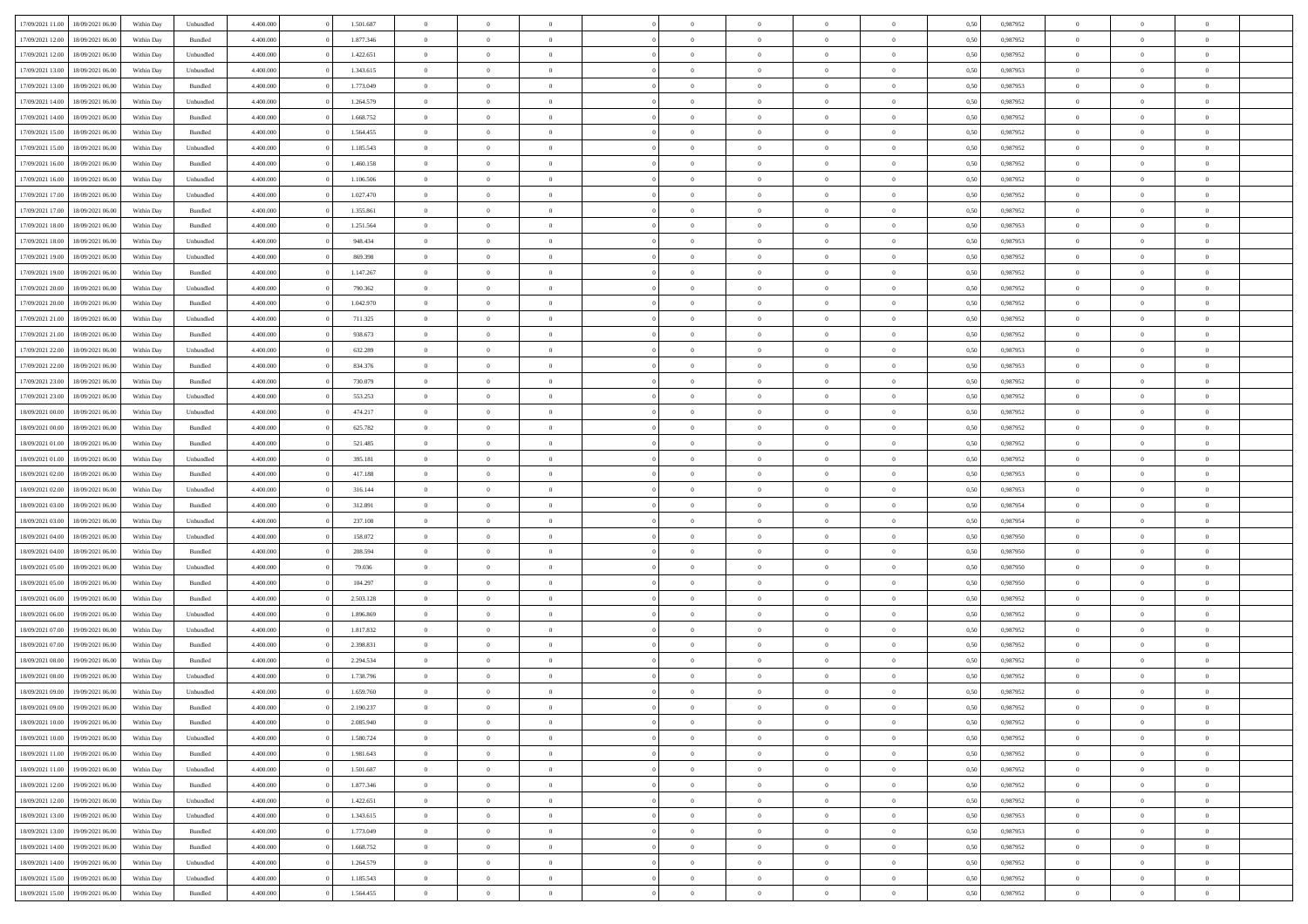| 18/09/2021 16:00 | 19/09/2021 06:00 | Within Day | Bundled   | 4.400.000 | 1.460.158 | $\overline{0}$ | $\Omega$       |                | $\Omega$       | $\Omega$       | $\theta$       | $\theta$       | 0,50 | 0,987952 | $\theta$       | $\theta$       | $\theta$       |  |
|------------------|------------------|------------|-----------|-----------|-----------|----------------|----------------|----------------|----------------|----------------|----------------|----------------|------|----------|----------------|----------------|----------------|--|
|                  |                  |            |           |           |           |                |                |                |                |                |                |                |      |          |                |                |                |  |
| 18/09/2021 16:00 | 19/09/2021 06:00 | Within Day | Unbundled | 4.400.000 | 1.106.506 | $\overline{0}$ | $\theta$       | $\overline{0}$ | $\overline{0}$ | $\bf{0}$       | $\overline{0}$ | $\bf{0}$       | 0,50 | 0,987952 | $\theta$       | $\overline{0}$ | $\overline{0}$ |  |
| 18/09/2021 17:00 | 19/09/2021 06:00 | Within Day | Unbundled | 4.400.000 | 1.027.470 | $\overline{0}$ | $\bf{0}$       | $\overline{0}$ | $\overline{0}$ | $\bf{0}$       | $\overline{0}$ | $\mathbf{0}$   | 0,50 | 0,987952 | $\bf{0}$       | $\overline{0}$ | $\bf{0}$       |  |
| 18/09/2021 17:00 | 19/09/2021 06:00 | Within Dav | Bundled   | 4.400.000 | 1.355.861 | $\overline{0}$ | $\overline{0}$ | $\overline{0}$ | $\overline{0}$ | $\bf{0}$       | $\overline{0}$ | $\overline{0}$ | 0.50 | 0,987952 | $\theta$       | $\theta$       | $\overline{0}$ |  |
| 18/09/2021 18:00 | 19/09/2021 06:00 | Within Day | Unbundled | 4.400.000 | 948.434   | $\overline{0}$ | $\theta$       | $\overline{0}$ | $\overline{0}$ | $\bf{0}$       | $\overline{0}$ | $\bf{0}$       | 0,50 | 0,987953 | $\theta$       | $\overline{0}$ | $\overline{0}$ |  |
| 18/09/2021 18:00 | 19/09/2021 06:00 | Within Day | Bundled   | 4.400.000 | 1.251.564 | $\overline{0}$ | $\overline{0}$ | $\overline{0}$ | $\overline{0}$ | $\overline{0}$ | $\overline{0}$ | $\mathbf{0}$   | 0,50 | 0,987953 | $\bf{0}$       | $\overline{0}$ | $\bf{0}$       |  |
| 18/09/2021 19:00 | 19/09/2021 06:00 | Within Dav | Bundled   | 4.400.000 | 1.147.267 | $\overline{0}$ | $\overline{0}$ | $\overline{0}$ | $\overline{0}$ | $\overline{0}$ | $\overline{0}$ | $\overline{0}$ | 0.50 | 0,987952 | $\theta$       | $\overline{0}$ | $\overline{0}$ |  |
|                  |                  |            |           |           |           |                |                |                |                |                |                |                |      |          |                |                |                |  |
| 18/09/2021 19:00 | 19/09/2021 06:00 | Within Day | Unbundled | 4.400.000 | 869.398   | $\overline{0}$ | $\theta$       | $\overline{0}$ | $\overline{0}$ | $\bf{0}$       | $\overline{0}$ | $\bf{0}$       | 0,50 | 0,987952 | $\theta$       | $\theta$       | $\overline{0}$ |  |
| 18/09/2021 20:00 | 19/09/2021 06:00 | Within Day | Bundled   | 4.400.000 | 1.042.970 | $\overline{0}$ | $\overline{0}$ | $\overline{0}$ | $\overline{0}$ | $\bf{0}$       | $\overline{0}$ | $\bf{0}$       | 0,50 | 0,987952 | $\,0\,$        | $\overline{0}$ | $\overline{0}$ |  |
| 18/09/2021 20:00 | 19/09/2021 06:00 | Within Dav | Unbundled | 4.400.000 | 790.362   | $\overline{0}$ | $\overline{0}$ | $\overline{0}$ | $\overline{0}$ | $\overline{0}$ | $\overline{0}$ | $\overline{0}$ | 0.50 | 0,987952 | $\theta$       | $\overline{0}$ | $\overline{0}$ |  |
| 18/09/2021 21:00 | 19/09/2021 06:00 | Within Day | Bundled   | 4.400.000 | 938.673   | $\overline{0}$ | $\theta$       | $\overline{0}$ | $\overline{0}$ | $\bf{0}$       | $\overline{0}$ | $\bf{0}$       | 0,50 | 0,987952 | $\,$ 0 $\,$    | $\overline{0}$ | $\overline{0}$ |  |
| 18/09/2021 21:00 | 19/09/2021 06:00 | Within Day | Unbundled | 4.400.000 | 711.325   | $\overline{0}$ | $\overline{0}$ | $\overline{0}$ | $\overline{0}$ | $\bf{0}$       | $\overline{0}$ | $\mathbf{0}$   | 0,50 | 0,987952 | $\bf{0}$       | $\overline{0}$ | $\bf{0}$       |  |
| 18/09/2021 22:00 | 19/09/2021 06:00 | Within Day | Bundled   | 4.400.000 | 834.376   | $\overline{0}$ | $\overline{0}$ | $\overline{0}$ | $\overline{0}$ | $\bf{0}$       | $\overline{0}$ | $\overline{0}$ | 0.50 | 0,987953 | $\theta$       | $\theta$       | $\overline{0}$ |  |
| 18/09/2021 22:00 | 19/09/2021 06:00 | Within Day | Unbundled | 4.400.000 | 632.289   | $\overline{0}$ | $\theta$       | $\overline{0}$ | $\overline{0}$ | $\bf{0}$       | $\overline{0}$ | $\bf{0}$       | 0,50 | 0,987953 | $\theta$       | $\overline{0}$ | $\overline{0}$ |  |
|                  |                  |            |           |           |           |                |                |                |                |                |                |                |      |          |                |                |                |  |
| 18/09/2021 23:00 | 19/09/2021 06:00 | Within Day | Bundled   | 4.400.000 | 730.079   | $\overline{0}$ | $\overline{0}$ | $\overline{0}$ | $\overline{0}$ | $\overline{0}$ | $\overline{0}$ | $\mathbf{0}$   | 0,50 | 0,987952 | $\bf{0}$       | $\overline{0}$ | $\bf{0}$       |  |
| 18/09/2021 23:00 | 19/09/2021 06:00 | Within Dav | Unbundled | 4.400.000 | 553.253   | $\overline{0}$ | $\overline{0}$ | $\overline{0}$ | $\overline{0}$ | $\overline{0}$ | $\overline{0}$ | $\overline{0}$ | 0.50 | 0,987952 | $\theta$       | $\overline{0}$ | $\overline{0}$ |  |
| 19/09/2021 00:00 | 19/09/2021 06:00 | Within Day | Bundled   | 4.400.000 | 625.782   | $\overline{0}$ | $\theta$       | $\overline{0}$ | $\overline{0}$ | $\bf{0}$       | $\overline{0}$ | $\bf{0}$       | 0,50 | 0,987952 | $\theta$       | $\theta$       | $\overline{0}$ |  |
| 19/09/2021 00:00 | 19/09/2021 06:00 | Within Day | Unbundled | 4.400.000 | 474.217   | $\overline{0}$ | $\overline{0}$ | $\overline{0}$ | $\overline{0}$ | $\bf{0}$       | $\overline{0}$ | $\mathbf{0}$   | 0,50 | 0,987952 | $\,0\,$        | $\overline{0}$ | $\bf{0}$       |  |
| 19/09/2021 01:00 | 19/09/2021 06:00 | Within Dav | Unbundled | 4.400.000 | 395.181   | $\overline{0}$ | $\overline{0}$ | $\overline{0}$ | $\overline{0}$ | $\overline{0}$ | $\overline{0}$ | $\overline{0}$ | 0.50 | 0,987952 | $\theta$       | $\overline{0}$ | $\overline{0}$ |  |
| 19/09/2021 01:00 | 19/09/2021 06:00 | Within Day | Bundled   | 4.400.000 | 521.485   | $\overline{0}$ | $\theta$       | $\overline{0}$ | $\overline{0}$ | $\bf{0}$       | $\overline{0}$ | $\bf{0}$       | 0,50 | 0,987952 | $\,$ 0 $\,$    | $\overline{0}$ | $\overline{0}$ |  |
| 19/09/2021 02:00 | 19/09/2021 06:00 | Within Day | Unbundled | 4.400.000 | 316.144   | $\overline{0}$ | $\overline{0}$ | $\overline{0}$ | $\overline{0}$ | $\bf{0}$       | $\overline{0}$ | $\mathbf{0}$   | 0,50 | 0,987953 | $\bf{0}$       | $\overline{0}$ | $\bf{0}$       |  |
| 19/09/2021 02:00 | 19/09/2021 06:00 | Within Day | Bundled   | 4.400.000 | 417.188   | $\overline{0}$ | $\overline{0}$ | $\overline{0}$ | $\overline{0}$ | $\overline{0}$ | $\overline{0}$ | $\overline{0}$ | 0.50 | 0,987953 | $\theta$       | $\overline{0}$ | $\overline{0}$ |  |
|                  |                  |            |           |           |           |                |                |                |                |                |                |                |      |          |                |                |                |  |
| 19/09/2021 03:00 | 19/09/2021 06:00 | Within Day | Bundled   | 4.400.000 | 312.891   | $\overline{0}$ | $\theta$       | $\overline{0}$ | $\overline{0}$ | $\bf{0}$       | $\overline{0}$ | $\bf{0}$       | 0,50 | 0,987954 | $\,$ 0 $\,$    | $\overline{0}$ | $\overline{0}$ |  |
| 19/09/2021 03:00 | 19/09/2021 06:00 | Within Day | Unbundled | 4.400.000 | 237.108   | $\overline{0}$ | $\overline{0}$ | $\overline{0}$ | $\overline{0}$ | $\overline{0}$ | $\overline{0}$ | $\mathbf{0}$   | 0,50 | 0,987954 | $\bf{0}$       | $\overline{0}$ | $\bf{0}$       |  |
| 19/09/2021 04:00 | 19/09/2021 06:00 | Within Dav | Unbundled | 4.400.000 | 158.072   | $\overline{0}$ | $\overline{0}$ | $\overline{0}$ | $\overline{0}$ | $\overline{0}$ | $\overline{0}$ | $\overline{0}$ | 0.50 | 0,987950 | $\theta$       | $\overline{0}$ | $\overline{0}$ |  |
| 19/09/2021 04:00 | 19/09/2021 06:00 | Within Day | Bundled   | 4.400.000 | 208.594   | $\overline{0}$ | $\theta$       | $\overline{0}$ | $\overline{0}$ | $\bf{0}$       | $\overline{0}$ | $\bf{0}$       | 0,50 | 0,987950 | $\theta$       | $\theta$       | $\overline{0}$ |  |
| 19/09/2021 05:00 | 19/09/2021 06:00 | Within Day | Bundled   | 4.400.000 | 104.297   | $\overline{0}$ | $\overline{0}$ | $\overline{0}$ | $\overline{0}$ | $\bf{0}$       | $\overline{0}$ | $\bf{0}$       | 0,50 | 0,987950 | $\,0\,$        | $\overline{0}$ | $\overline{0}$ |  |
| 19/09/2021 05:00 | 19/09/2021 06:00 | Within Day | Unbundled | 4.400.000 | 79.036    | $\overline{0}$ | $\overline{0}$ | $\overline{0}$ | $\overline{0}$ | $\overline{0}$ | $\overline{0}$ | $\overline{0}$ | 0.50 | 0,987950 | $\theta$       | $\overline{0}$ | $\overline{0}$ |  |
| 19/09/2021 06:00 | 20/09/2021 06:00 | Within Day | Bundled   | 4.400.000 | 2.503.128 | $\overline{0}$ | $\theta$       | $\overline{0}$ | $\overline{0}$ | $\bf{0}$       | $\overline{0}$ | $\bf{0}$       | 0,50 | 0,987952 | $\,$ 0 $\,$    | $\overline{0}$ | $\overline{0}$ |  |
|                  |                  |            |           |           |           |                |                |                |                | $\bf{0}$       |                |                |      |          |                | $\overline{0}$ | $\bf{0}$       |  |
| 19/09/2021 06:00 | 20/09/2021 06:00 | Within Day | Unbundled | 4.400.000 | 1.896.869 | $\overline{0}$ | $\overline{0}$ | $\overline{0}$ | $\overline{0}$ |                | $\overline{0}$ | $\bf{0}$       | 0,50 | 0,987952 | $\bf{0}$       |                |                |  |
| 19/09/2021 07:00 | 20/09/2021 06:00 | Within Day | Unbundled | 4.400,000 | 1.817.832 | $\overline{0}$ | $\Omega$       | $\Omega$       | $\Omega$       | $\Omega$       | $\overline{0}$ | $\overline{0}$ | 0,50 | 0,987952 | $\,0\,$        | $\theta$       | $\theta$       |  |
| 19/09/2021 07:00 | 20/09/2021 06:00 | Within Day | Bundled   | 4.400.000 | 2.398.831 | $\overline{0}$ | $\theta$       | $\overline{0}$ | $\overline{0}$ | $\bf{0}$       | $\overline{0}$ | $\bf{0}$       | 0,50 | 0,987952 | $\theta$       | $\overline{0}$ | $\overline{0}$ |  |
| 19/09/2021 08:00 | 20/09/2021 06:00 | Within Day | Bundled   | 4.400.000 | 2.294.534 | $\overline{0}$ | $\overline{0}$ | $\overline{0}$ | $\overline{0}$ | $\overline{0}$ | $\overline{0}$ | $\mathbf{0}$   | 0,50 | 0,987952 | $\bf{0}$       | $\overline{0}$ | $\bf{0}$       |  |
| 19/09/2021 08:00 | 20/09/2021 06:00 | Within Day | Unbundled | 4.400,000 | 1.738.796 | $\overline{0}$ | $\Omega$       | $\Omega$       | $\Omega$       | $\overline{0}$ | $\overline{0}$ | $\overline{0}$ | 0.50 | 0,987952 | $\,0\,$        | $\theta$       | $\theta$       |  |
| 19/09/2021 09:00 | 20/09/2021 06:00 | Within Day | Unbundled | 4.400.000 | 1.659.760 | $\overline{0}$ | $\theta$       | $\overline{0}$ | $\overline{0}$ | $\bf{0}$       | $\overline{0}$ | $\bf{0}$       | 0,50 | 0,987952 | $\,$ 0 $\,$    | $\overline{0}$ | $\overline{0}$ |  |
| 19/09/2021 09:00 | 20/09/2021 06:00 | Within Day | Bundled   | 4.400.000 | 2.190.237 | $\overline{0}$ | $\overline{0}$ | $\overline{0}$ | $\overline{0}$ | $\bf{0}$       | $\overline{0}$ | $\bf{0}$       | 0,50 | 0,987952 | $\bf{0}$       | $\overline{0}$ | $\bf{0}$       |  |
| 19/09/2021 11:00 | 20/09/2021 06:00 | Within Day | Bundled   | 4.400,000 | 1.981.643 | $\overline{0}$ | $\Omega$       | $\Omega$       | $\Omega$       | $\theta$       | $\overline{0}$ | $\overline{0}$ | 0.50 | 0.987952 | $\,$ 0 $\,$    | $\theta$       | $\theta$       |  |
| 19/09/2021 11:00 | 20/09/2021 06:00 | Within Day | Unbundled | 4.400.000 | 1.501.687 | $\overline{0}$ | $\theta$       | $\overline{0}$ | $\overline{0}$ | $\bf{0}$       | $\overline{0}$ | $\bf{0}$       | 0,50 | 0,987952 | $\,$ 0 $\,$    | $\overline{0}$ | $\overline{0}$ |  |
|                  |                  |            |           |           |           |                |                |                |                |                |                |                |      |          |                |                |                |  |
| 19/09/2021 12:00 | 20/09/2021 06:00 | Within Day | Unbundled | 4.400.000 | 1.422.651 | $\overline{0}$ | $\bf{0}$       | $\overline{0}$ | $\overline{0}$ | $\bf{0}$       | $\overline{0}$ | $\mathbf{0}$   | 0,50 | 0,987952 | $\bf{0}$       | $\overline{0}$ | $\bf{0}$       |  |
| 19/09/2021 12:00 | 20/09/2021 06:00 | Within Day | Bundled   | 4.400,000 | 1.877.346 | $\overline{0}$ | $\Omega$       | $\overline{0}$ | $\Omega$       | $\overline{0}$ | $\overline{0}$ | $\overline{0}$ | 0.50 | 0,987952 | $\,0\,$        | $\theta$       | $\theta$       |  |
| 19/09/2021 13:00 | 20/09/2021 06:00 | Within Day | Unbundled | 4.400.000 | 1.343.615 | $\overline{0}$ | $\overline{0}$ | $\overline{0}$ | $\overline{0}$ | $\,$ 0         | $\overline{0}$ | $\bf{0}$       | 0,50 | 0,987953 | $\,$ 0 $\,$    | $\overline{0}$ | $\overline{0}$ |  |
| 19/09/2021 13:00 | 20/09/2021 06:00 | Within Day | Bundled   | 4.400.000 | 1.773.049 | $\overline{0}$ | $\overline{0}$ | $\overline{0}$ | $\overline{0}$ | $\bf{0}$       | $\overline{0}$ | $\mathbf{0}$   | 0,50 | 0,987953 | $\bf{0}$       | $\overline{0}$ | $\bf{0}$       |  |
| 19/09/2021 14:00 | 20/09/2021 06:00 | Within Day | Bundled   | 4.400,000 | 1.668.752 | $\overline{0}$ | $\Omega$       | $\Omega$       | $\Omega$       | $\Omega$       | $\Omega$       | $\overline{0}$ | 0.50 | 0.987952 | $\theta$       | $\theta$       | $\theta$       |  |
| 19/09/2021 14:00 | 20/09/2021 06:00 | Within Day | Unbundled | 4.400.000 | 1.264.579 | $\overline{0}$ | $\overline{0}$ | $\overline{0}$ | $\bf{0}$       | $\,$ 0         | $\overline{0}$ | $\bf{0}$       | 0,50 | 0,987952 | $\,0\,$        | $\,0\,$        | $\overline{0}$ |  |
| 19/09/2021 15:00 | 20/09/2021 06:00 | Within Day | Unbundled | 4.400.000 | 1.185.543 | $\bf{0}$       | $\bf{0}$       |                |                | $\bf{0}$       |                |                | 0,50 | 0,987952 | $\bf{0}$       | $\overline{0}$ |                |  |
| 19/09/2021 15:00 | 20/09/2021 06:00 | Within Day | Bundled   | 4.400.000 | 1.564.455 | $\overline{0}$ | $\overline{0}$ | $\overline{0}$ | $\Omega$       | $\overline{0}$ | $\overline{0}$ | $\overline{0}$ | 0.50 | 0.987952 | $\theta$       | $\theta$       | $\theta$       |  |
| 19/09/2021 16:00 | 20/09/2021 06:00 |            | Bundled   | 4.400.000 | 1.460.158 | $\overline{0}$ | $\,$ 0         | $\overline{0}$ |                | $\,$ 0 $\,$    | $\overline{0}$ |                |      | 0,987952 | $\,$ 0 $\,$    | $\,$ 0 $\,$    | $\,$ 0         |  |
|                  |                  | Within Day |           |           |           |                |                |                | $\overline{0}$ |                |                | $\mathbf{0}$   | 0,50 |          |                |                |                |  |
| 19/09/2021 16:00 | 20/09/2021 06:00 | Within Day | Unbundled | 4.400.000 | 1.106.506 | $\overline{0}$ | $\overline{0}$ | $\overline{0}$ | $\overline{0}$ | $\overline{0}$ | $\overline{0}$ | $\mathbf{0}$   | 0,50 | 0,987952 | $\overline{0}$ | $\bf{0}$       | $\bf{0}$       |  |
| 19/09/2021 17:00 | 20/09/2021 06:00 | Within Day | Unbundled | 4.400,000 | 1.027.470 | $\overline{0}$ | $\overline{0}$ | $\overline{0}$ | $\Omega$       | $\overline{0}$ | $\overline{0}$ | $\overline{0}$ | 0,50 | 0,987952 | $\overline{0}$ | $\theta$       | $\overline{0}$ |  |
| 19/09/2021 17:00 | 20/09/2021 06:00 | Within Day | Bundled   | 4.400.000 | 1.355.861 | $\overline{0}$ | $\,$ 0         | $\overline{0}$ | $\overline{0}$ | $\,$ 0 $\,$    | $\overline{0}$ | $\mathbf{0}$   | 0,50 | 0,987952 | $\,$ 0 $\,$    | $\overline{0}$ | $\overline{0}$ |  |
| 19/09/2021 18:00 | 20/09/2021 06:00 | Within Day | Unbundled | 4.400.000 | 948.434   | $\overline{0}$ | $\overline{0}$ | $\overline{0}$ | $\overline{0}$ | $\overline{0}$ | $\overline{0}$ | $\mathbf{0}$   | 0,50 | 0,987953 | $\overline{0}$ | $\overline{0}$ | $\bf{0}$       |  |
| 19/09/2021 18:00 | 20/09/2021 06:00 | Within Day | Bundled   | 4.400,000 | 1.251.564 | $\overline{0}$ | $\overline{0}$ | $\overline{0}$ | $\overline{0}$ | $\overline{0}$ | $\overline{0}$ | $\bf{0}$       | 0.50 | 0,987953 | $\overline{0}$ | $\theta$       | $\overline{0}$ |  |
| 19/09/2021 19:00 | 20/09/2021 06:00 | Within Day | Bundled   | 4.400.000 | 1.147.267 | $\overline{0}$ | $\,$ 0         | $\overline{0}$ | $\overline{0}$ | $\bf{0}$       | $\overline{0}$ | $\bf{0}$       | 0,50 | 0,987952 | $\,$ 0 $\,$    | $\overline{0}$ | $\overline{0}$ |  |
| 19/09/2021 19:00 | 20/09/2021 06:00 | Within Day | Unbundled | 4.400.000 | 869.398   | $\overline{0}$ | $\bf{0}$       | $\overline{0}$ | $\overline{0}$ | $\overline{0}$ | $\overline{0}$ | $\mathbf{0}$   | 0,50 | 0,987952 | $\overline{0}$ | $\overline{0}$ | $\bf{0}$       |  |
| 19/09/2021 20:00 | 20/09/2021 06:00 | Within Day | Unbundled | 4.400,000 | 790.362   | $\overline{0}$ | $\overline{0}$ | $\overline{0}$ | $\Omega$       | $\overline{0}$ | $\overline{0}$ | $\overline{0}$ | 0.50 | 0,987952 | $\overline{0}$ | $\overline{0}$ | $\overline{0}$ |  |
|                  |                  |            |           |           |           |                |                |                |                |                |                |                |      |          |                |                |                |  |
| 19/09/2021 20:00 | 20/09/2021 06:00 | Within Day | Bundled   | 4.400.000 | 1.042.970 | $\overline{0}$ | $\bf{0}$       | $\overline{0}$ | $\bf{0}$       | $\bf{0}$       | $\overline{0}$ | $\mathbf{0}$   | 0,50 | 0,987952 | $\,$ 0 $\,$    | $\,$ 0 $\,$    | $\bf{0}$       |  |
| 19/09/2021 21:00 | 20/09/2021 06:00 | Within Day | Unbundled | 4.400.000 | 711.325   | $\overline{0}$ | $\overline{0}$ | $\overline{0}$ | $\overline{0}$ | $\overline{0}$ | $\overline{0}$ | $\mathbf{0}$   | 0,50 | 0,987952 | $\overline{0}$ | $\bf{0}$       | $\bf{0}$       |  |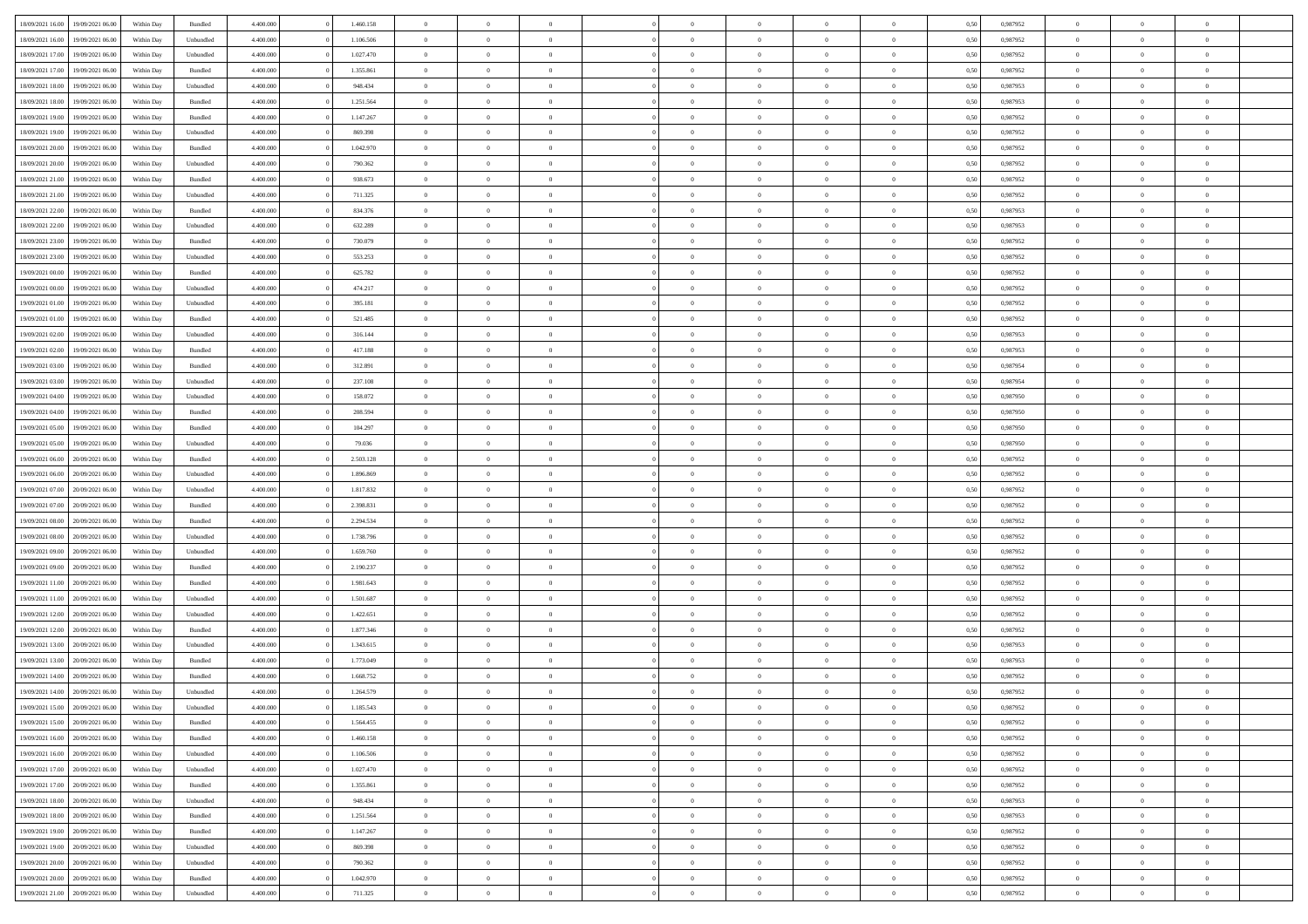| 19/09/2021 21:00 20/09/2021 06:00                        | Within Day               | Bundled              | 4.400.000 | 938.673                | $\overline{0}$ | $\overline{0}$ | $\Omega$       | $\Omega$       | $\theta$       | $\Omega$       | $\overline{0}$ | 0,50 | 0,987952 | $\theta$       | $\theta$       | $\theta$       |  |
|----------------------------------------------------------|--------------------------|----------------------|-----------|------------------------|----------------|----------------|----------------|----------------|----------------|----------------|----------------|------|----------|----------------|----------------|----------------|--|
| 19/09/2021 22:00<br>20/09/2021 06:00                     | Within Day               | Bundled              | 4.400.000 | 834.376                | $\overline{0}$ | $\overline{0}$ | $\overline{0}$ | $\overline{0}$ | $\theta$       | $\overline{0}$ | $\bf{0}$       | 0,50 | 0,987953 | $\theta$       | $\theta$       | $\overline{0}$ |  |
| 19/09/2021 22:00<br>20/09/2021 06:00                     | Within Day               | Unbundled            | 4.400.000 | 632.289                | $\overline{0}$ | $\bf{0}$       | $\overline{0}$ | $\overline{0}$ | $\overline{0}$ | $\overline{0}$ | $\bf{0}$       | 0,50 | 0,987953 | $\bf{0}$       | $\overline{0}$ | $\overline{0}$ |  |
| 19/09/2021 23:00<br>20/09/2021 06:00                     | Within Day               | Bundled              | 4.400.000 | 730.079                | $\overline{0}$ | $\overline{0}$ | $\overline{0}$ | $\overline{0}$ | $\theta$       | $\overline{0}$ | $\overline{0}$ | 0.50 | 0,987952 | $\theta$       | $\theta$       | $\overline{0}$ |  |
| 19/09/2021 23:00<br>20/09/2021 06:00                     | Within Day               | Unbundled            | 4.400.000 | 553.253                | $\overline{0}$ | $\overline{0}$ | $\overline{0}$ | $\overline{0}$ | $\theta$       | $\overline{0}$ | $\bf{0}$       | 0,50 | 0,987952 | $\theta$       | $\theta$       | $\overline{0}$ |  |
| 20/09/2021 00:00<br>20/09/2021 06:00                     | Within Day               | Bundled              | 4.400.000 | 625.782                | $\overline{0}$ | $\bf{0}$       | $\overline{0}$ | $\overline{0}$ | $\overline{0}$ | $\overline{0}$ | $\bf{0}$       | 0,50 | 0,987952 | $\bf{0}$       | $\overline{0}$ | $\bf{0}$       |  |
| 20/09/2021 00:00<br>20/09/2021 06:00                     | Within Day               | Unbundled            | 4.400.000 | 474.217                | $\overline{0}$ | $\overline{0}$ | $\overline{0}$ | $\overline{0}$ | $\overline{0}$ | $\overline{0}$ | $\overline{0}$ | 0.5( | 0,987952 | $\theta$       | $\theta$       | $\overline{0}$ |  |
| 20/09/2021 01:00<br>20/09/2021 06:00                     | Within Day               | Bundled              | 4.400.000 | 521.485                | $\overline{0}$ | $\theta$       | $\overline{0}$ | $\overline{0}$ | $\theta$       | $\overline{0}$ | $\bf{0}$       | 0,50 | 0,987952 | $\theta$       | $\theta$       | $\overline{0}$ |  |
|                                                          |                          |                      |           |                        |                |                |                |                |                |                |                |      |          |                |                |                |  |
| 20/09/2021 01:00<br>20/09/2021 06:00                     | Within Day               | Unbundled            | 4.400.000 | 395.181                | $\overline{0}$ | $\bf{0}$       | $\overline{0}$ | $\overline{0}$ | $\overline{0}$ | $\overline{0}$ | $\bf{0}$       | 0,50 | 0,987952 | $\bf{0}$       | $\bf{0}$       | $\overline{0}$ |  |
| 20/09/2021 02:00<br>20/09/2021 06:00                     | Within Day               | Bundled              | 4.400.000 | 417.188                | $\overline{0}$ | $\overline{0}$ | $\overline{0}$ | $\overline{0}$ | $\overline{0}$ | $\overline{0}$ | $\overline{0}$ | 0.5( | 0,987953 | $\theta$       | $\theta$       | $\overline{0}$ |  |
| 20/09/2021 02:00<br>20/09/2021 06:00                     | Within Day               | Unbundled            | 4.400.000 | 316.144                | $\bf{0}$       | $\overline{0}$ | $\overline{0}$ | $\overline{0}$ | $\theta$       | $\overline{0}$ | $\bf{0}$       | 0,50 | 0,987953 | $\theta$       | $\theta$       | $\overline{0}$ |  |
| 20/09/2021 03:00<br>20/09/2021 06:00                     | Within Day               | Bundled              | 4.400.000 | 312.891                | $\overline{0}$ | $\bf{0}$       | $\overline{0}$ | $\overline{0}$ | $\bf{0}$       | $\overline{0}$ | $\bf{0}$       | 0,50 | 0,987954 | $\bf{0}$       | $\overline{0}$ | $\overline{0}$ |  |
| 20/09/2021 03:00<br>20/09/2021 06:00                     | Within Day               | Unbundled            | 4.400.000 | 237.108                | $\overline{0}$ | $\overline{0}$ | $\overline{0}$ | $\overline{0}$ | $\overline{0}$ | $\overline{0}$ | $\overline{0}$ | 0.5( | 0,987954 | $\theta$       | $\theta$       | $\overline{0}$ |  |
| 20/09/2021 04:00<br>20/09/2021 06:00                     | Within Day               | Unbundled            | 4.400.000 | 158.072                | $\overline{0}$ | $\overline{0}$ | $\overline{0}$ | $\overline{0}$ | $\theta$       | $\overline{0}$ | $\,$ 0 $\,$    | 0,50 | 0,987950 | $\theta$       | $\theta$       | $\overline{0}$ |  |
| 20/09/2021 04:00<br>20/09/2021 06:00                     | Within Day               | Bundled              | 4.400.000 | 208.594                | $\overline{0}$ | $\bf{0}$       | $\overline{0}$ | $\overline{0}$ | $\overline{0}$ | $\overline{0}$ | $\bf{0}$       | 0,50 | 0,987950 | $\bf{0}$       | $\overline{0}$ | $\bf{0}$       |  |
| 20/09/2021 05:00<br>20/09/2021 06:00                     | Within Day               | Bundled              | 4.400.000 | 104.297                | $\overline{0}$ | $\overline{0}$ | $\overline{0}$ | $\overline{0}$ | $\overline{0}$ | $\overline{0}$ | $\overline{0}$ | 0.5( | 0,987950 | $\theta$       | $\theta$       | $\overline{0}$ |  |
| 20/09/2021 05:00<br>20/09/2021 06:00                     | Within Day               | Unbundled            | 4.400.000 | 79.036                 | $\overline{0}$ | $\overline{0}$ | $\overline{0}$ | $\overline{0}$ | $\theta$       | $\overline{0}$ | $\bf{0}$       | 0,50 | 0,987950 | $\theta$       | $\theta$       | $\overline{0}$ |  |
| 20/09/2021 06:00<br>21/09/2021 06:00                     | Within Day               | Bundled              | 4.400.000 | 2.503.128              | $\overline{0}$ | $\bf{0}$       | $\overline{0}$ | $\overline{0}$ | $\overline{0}$ | $\overline{0}$ | $\bf{0}$       | 0,50 | 0,987952 | $\bf{0}$       | $\overline{0}$ | $\overline{0}$ |  |
| 20/09/2021 06:00<br>21/09/2021 06:00                     | Within Day               | Unbundled            | 4.400.000 | 1.896.869              | $\overline{0}$ | $\overline{0}$ | $\overline{0}$ | $\overline{0}$ | $\overline{0}$ | $\overline{0}$ | $\overline{0}$ | 0.5( | 0,987952 | $\theta$       | $\theta$       | $\overline{0}$ |  |
| 20/09/2021 07:00<br>21/09/2021 06:00                     | Within Day               | Bundled              | 4.400.000 | 2.398.831              | $\bf{0}$       | $\overline{0}$ | $\overline{0}$ | $\overline{0}$ | $\theta$       | $\overline{0}$ | $\bf{0}$       | 0,50 | 0,987952 | $\theta$       | $\theta$       | $\overline{0}$ |  |
| 20/09/2021 07:00<br>21/09/2021 06:00                     | Within Day               | Unbundled            | 4.400.000 | 1.817.832              | $\overline{0}$ | $\bf{0}$       | $\overline{0}$ | $\overline{0}$ | $\overline{0}$ | $\overline{0}$ | $\bf{0}$       | 0,50 | 0,987952 | $\bf{0}$       | $\overline{0}$ | $\overline{0}$ |  |
| 20/09/2021 08:00<br>21/09/2021 06:00                     | Within Day               | Unbundled            | 4.400.000 | 1.738.796              | $\overline{0}$ | $\overline{0}$ | $\overline{0}$ | $\overline{0}$ | $\overline{0}$ | $\overline{0}$ | $\overline{0}$ | 0.50 | 0.987952 | $\theta$       | $\theta$       | $\overline{0}$ |  |
| 20/09/2021 08:00<br>21/09/2021 06:00                     | Within Day               | Bundled              | 4.400.000 | 2.294.534              | $\overline{0}$ | $\overline{0}$ | $\overline{0}$ | $\overline{0}$ | $\theta$       | $\overline{0}$ | $\bf{0}$       | 0,50 | 0,987952 | $\theta$       | $\theta$       | $\overline{0}$ |  |
| 20/09/2021 09:00<br>21/09/2021 06:00                     | Within Day               | Unbundled            | 4.400.000 | 1.659.760              | $\overline{0}$ | $\bf{0}$       | $\overline{0}$ | $\overline{0}$ | $\overline{0}$ | $\overline{0}$ | $\bf{0}$       | 0,50 | 0,987952 | $\bf{0}$       | $\overline{0}$ | $\bf{0}$       |  |
| 20/09/2021 09:00<br>21/09/2021 06:00                     | Within Day               | Bundled              | 4.400.000 | 2.190.237              | $\overline{0}$ | $\overline{0}$ | $\overline{0}$ | $\overline{0}$ | $\overline{0}$ | $\overline{0}$ | $\overline{0}$ | 0.5( | 0,987952 | $\theta$       | $\theta$       | $\overline{0}$ |  |
| 20/09/2021 10:00<br>21/09/2021 06:00                     | Within Day               | Unbundled            | 4.400.000 | 1.580.724              | $\bf{0}$       | $\overline{0}$ | $\overline{0}$ | $\overline{0}$ | $\theta$       | $\overline{0}$ | $\bf{0}$       | 0,50 | 0,987952 | $\theta$       | $\theta$       | $\overline{0}$ |  |
| 20/09/2021 10:00<br>21/09/2021 06:00                     | Within Day               | Bundled              | 4.400.000 | 2.085.940              | $\overline{0}$ | $\bf{0}$       | $\overline{0}$ | $\overline{0}$ | $\overline{0}$ | $\overline{0}$ | $\bf{0}$       | 0,50 | 0,987952 | $\bf{0}$       | $\bf{0}$       | $\overline{0}$ |  |
| 20/09/2021 11:00<br>21/09/2021 06:00                     | Within Day               | Bundled              | 4.400.000 | 1.981.643              | $\overline{0}$ | $\overline{0}$ | $\overline{0}$ | $\overline{0}$ | $\overline{0}$ | $\overline{0}$ | $\overline{0}$ | 0.5( | 0,987952 | $\theta$       | $\theta$       | $\overline{0}$ |  |
| 20/09/2021 11:00<br>21/09/2021 06:00                     | Within Day               | Unbundled            | 4.400.000 | 1.501.687              | $\bf{0}$       | $\overline{0}$ | $\overline{0}$ | $\overline{0}$ | $\theta$       | $\overline{0}$ | $\bf{0}$       | 0,50 | 0,987952 | $\theta$       | $\theta$       | $\overline{0}$ |  |
| 20/09/2021 12:00<br>21/09/2021 06:00                     | Within Day               | Unbundled            | 4.400.000 | 1.422.651              | $\overline{0}$ | $\bf{0}$       | $\overline{0}$ | $\overline{0}$ | $\bf{0}$       | $\overline{0}$ | $\bf{0}$       | 0,50 | 0,987952 | $\bf{0}$       | $\overline{0}$ | $\overline{0}$ |  |
| 20/09/2021 12:00<br>21/09/2021 06:00                     | Within Day               | Bundled              | 4,400,000 | 1.877.346              | $\overline{0}$ | $\overline{0}$ | $\Omega$       | $\Omega$       | $\Omega$       | $\theta$       | $\overline{0}$ | 0.50 | 0,987952 | $\,$ 0 $\,$    | $\Omega$       | $\theta$       |  |
| 20/09/2021 13:00<br>21/09/2021 06:00                     | Within Day               | Bundled              | 4.400.000 | 1.773.049              | $\bf{0}$       | $\overline{0}$ | $\overline{0}$ | $\overline{0}$ | $\theta$       | $\overline{0}$ | $\bf{0}$       | 0,50 | 0,987953 | $\theta$       | $\theta$       | $\overline{0}$ |  |
| 20/09/2021 13:00<br>21/09/2021 06:00                     | Within Day               | Unbundled            | 4.400.000 | 1.343.615              | $\overline{0}$ | $\bf{0}$       | $\overline{0}$ | $\overline{0}$ | $\overline{0}$ | $\overline{0}$ | $\bf{0}$       | 0,50 | 0,987953 | $\bf{0}$       | $\overline{0}$ | $\bf{0}$       |  |
| 20/09/2021 14:00<br>21/09/2021 06:00                     | Within Day               | Bundled              | 4,400,000 | 1.668.752              | $\overline{0}$ | $\overline{0}$ | $\Omega$       | $\Omega$       | $\overline{0}$ | $\Omega$       | $\overline{0}$ | 0.50 | 0,987952 | $\bf{0}$       | $\theta$       | $\theta$       |  |
| 20/09/2021 14:00<br>21/09/2021 06:00                     | Within Day               | Unbundled            | 4.400.000 | 1.264.579              | $\bf{0}$       | $\overline{0}$ | $\overline{0}$ | $\overline{0}$ | $\theta$       | $\overline{0}$ | $\bf{0}$       | 0,50 | 0,987952 | $\theta$       | $\theta$       | $\overline{0}$ |  |
| 20/09/2021 15:00<br>21/09/2021 06:00                     | Within Day               | Unbundled            | 4.400.000 | 1.185.543              | $\overline{0}$ | $\bf{0}$       | $\overline{0}$ | $\overline{0}$ | $\overline{0}$ | $\overline{0}$ | $\bf{0}$       | 0,50 | 0,987952 | $\bf{0}$       | $\overline{0}$ | $\overline{0}$ |  |
| 21/09/2021 06:00                                         |                          |                      | 4,400,000 |                        | $\overline{0}$ | $\theta$       | $\Omega$       | $\Omega$       | $\Omega$       | $\Omega$       | $\overline{0}$ | 0.50 | 0.987952 | $\theta$       | $\Omega$       | $\theta$       |  |
| 20/09/2021 15:00<br>20/09/2021 16:00<br>21/09/2021 06:00 | Within Day<br>Within Day | Bundled<br>Unbundled | 4.400.000 | 1.564.455<br>1.106.506 | $\bf{0}$       | $\overline{0}$ | $\overline{0}$ | $\overline{0}$ | $\theta$       | $\overline{0}$ | $\bf{0}$       | 0,50 | 0,987952 | $\theta$       | $\theta$       | $\overline{0}$ |  |
|                                                          |                          |                      |           |                        |                |                |                |                |                |                |                |      |          |                |                |                |  |
| 20/09/2021 16:00<br>21/09/2021 06:00                     | Within Day               | Bundled              | 4.400.000 | 1.460.158              | $\overline{0}$ | $\bf{0}$       | $\overline{0}$ | $\overline{0}$ | $\overline{0}$ | $\overline{0}$ | $\bf{0}$       | 0,50 | 0,987952 | $\bf{0}$       | $\overline{0}$ | $\overline{0}$ |  |
| 20/09/2021 17:00<br>21/09/2021 06:00                     | Within Day               | Bundled              | 4,400,000 | 1.355.861              | $\overline{0}$ | $\overline{0}$ | $\Omega$       | $\Omega$       | $\theta$       | $\Omega$       | $\overline{0}$ | 0.50 | 0,987952 | $\bf{0}$       | $\overline{0}$ | $\theta$       |  |
| 20/09/2021 17:00<br>21/09/2021 06:00                     | Within Day               | Unbundled            | 4.400.000 | 1.027.470              | $\bf{0}$       | $\overline{0}$ | $\overline{0}$ | $\overline{0}$ | $\theta$       | $\overline{0}$ | $\bf{0}$       | 0,50 | 0,987952 | $\theta$       | $\theta$       | $\overline{0}$ |  |
| 20/09/2021 18:00<br>21/09/2021 06:00                     | Within Day               | Bundled              | 4.400.000 | 1.251.564              | $\overline{0}$ | $\bf{0}$       | $\overline{0}$ | $\overline{0}$ | $\bf{0}$       | $\overline{0}$ | $\bf{0}$       | 0,50 | 0,987953 | $\bf{0}$       | $\overline{0}$ | $\bf{0}$       |  |
| 20/09/2021 18:00<br>21/09/2021 06:00                     | Within Day               | Unbundled            | 4,400,000 | 948.434                | $\overline{0}$ | $\Omega$       | $\Omega$       | $\Omega$       | $\Omega$       | $\theta$       | $\overline{0}$ | 0.50 | 0.987953 | $\theta$       | $\overline{0}$ | $\theta$       |  |
| 20/09/2021 19:00 21/09/2021 06:00                        | Within Day               | Bundled              | 4.400.000 | 1.147.267              | $\bf{0}$       | $\bf{0}$       | $\overline{0}$ | $\overline{0}$ | $\bf{0}$       | $\overline{0}$ | $\bf{0}$       | 0,50 | 0,987952 | $\bf{0}$       | $\bf{0}$       | $\overline{0}$ |  |
| 20/09/2021 19:00 21/09/2021 06:00                        | Within Day               | Unbundled            | 4.400.000 | 869.398                |                |                |                |                |                |                |                | 0,50 | 0,987952 | $\bf{0}$       | $\bf{0}$       |                |  |
| 20/09/2021 20:00 21/09/2021 06:00                        | Within Day               | Bundled              | 4.400.000 | 1.042.970              | $\Omega$       | $\overline{0}$ | $\Omega$       | $\theta$       | $\overline{0}$ | $\overline{0}$ | $\overline{0}$ | 0.50 | 0.987952 | $\theta$       | $\theta$       | $\theta$       |  |
| 20/09/2021 20:00 21/09/2021 06:00                        | Within Day               | Unbundled            | 4.400.000 | 790.362                | $\overline{0}$ | $\overline{0}$ | $\overline{0}$ | $\overline{0}$ | $\,$ 0 $\,$    | $\overline{0}$ | $\,$ 0 $\,$    | 0,50 | 0,987952 | $\,$ 0 $\,$    | $\,$ 0 $\,$    | $\,$ 0         |  |
| 20/09/2021 21:00 21/09/2021 06:00                        | Within Day               | Bundled              | 4.400.000 | 938.673                | $\overline{0}$ | $\overline{0}$ | $\overline{0}$ | $\overline{0}$ | $\mathbf{0}$   | $\overline{0}$ | $\bf{0}$       | 0,50 | 0,987952 | $\overline{0}$ | $\overline{0}$ | $\overline{0}$ |  |
| 20/09/2021 21:00 21/09/2021 06:00                        | Within Day               | Unbundled            | 4.400.000 | 711.325                | $\overline{0}$ | $\bf{0}$       | $\overline{0}$ | $\overline{0}$ | $\overline{0}$ | $\overline{0}$ | $\bf{0}$       | 0,50 | 0,987952 | $\overline{0}$ | $\theta$       | $\overline{0}$ |  |
| 20/09/2021 22:00 21/09/2021 06:00                        | Within Day               | Unbundled            | 4.400.000 | 632.289                | $\overline{0}$ | $\overline{0}$ | $\overline{0}$ | $\overline{0}$ | $\overline{0}$ | $\overline{0}$ | $\,$ 0 $\,$    | 0,50 | 0,987953 | $\,$ 0 $\,$    | $\,$ 0 $\,$    | $\overline{0}$ |  |
| 20/09/2021 22:00 21/09/2021 06:00                        | Within Day               | Bundled              | 4.400.000 | 834.376                | $\overline{0}$ | $\overline{0}$ | $\overline{0}$ | $\overline{0}$ | $\overline{0}$ | $\overline{0}$ | $\mathbf{0}$   | 0,50 | 0,987953 | $\overline{0}$ | $\overline{0}$ | $\overline{0}$ |  |
| 20/09/2021 23:00 21/09/2021 06:00                        | Within Day               | Unbundled            | 4.400.000 | 553.253                | $\overline{0}$ | $\bf{0}$       | $\overline{0}$ | $\overline{0}$ | $\overline{0}$ | $\overline{0}$ | $\bf{0}$       | 0.50 | 0,987952 | $\overline{0}$ | $\theta$       | $\overline{0}$ |  |
| 20/09/2021 23:00 21/09/2021 06:00                        | Within Day               | Bundled              | 4.400.000 | 730.079                | $\overline{0}$ | $\overline{0}$ | $\overline{0}$ | $\overline{0}$ | $\overline{0}$ | $\overline{0}$ | $\bf{0}$       | 0,50 | 0,987952 | $\,$ 0 $\,$    | $\,$ 0 $\,$    | $\overline{0}$ |  |
| 21/09/2021 00:00 21/09/2021 06:00                        | Within Day               | Bundled              | 4.400.000 | 625.782                | $\overline{0}$ | $\bf{0}$       | $\overline{0}$ | $\overline{0}$ | $\overline{0}$ | $\overline{0}$ | $\bf{0}$       | 0,50 | 0,987952 | $\bf{0}$       | $\overline{0}$ | $\bf{0}$       |  |
| 21/09/2021 00:00 21/09/2021 06:00                        | Within Day               | Unbundled            | 4.400.000 | 474.217                | $\overline{0}$ | $\overline{0}$ | $\overline{0}$ | $\overline{0}$ | $\overline{0}$ | $\overline{0}$ | $\bf{0}$       | 0.50 | 0,987952 | $\overline{0}$ | $\overline{0}$ | $\overline{0}$ |  |
| 21/09/2021 01:00<br>21/09/2021 06:00                     | Within Day               | Bundled              | 4.400.000 | 521.485                | $\overline{0}$ | $\,$ 0         | $\overline{0}$ | $\overline{0}$ | $\bf{0}$       | $\overline{0}$ | $\bf{0}$       | 0,50 | 0,987952 | $\,$ 0 $\,$    | $\,$ 0 $\,$    | $\bf{0}$       |  |
| 21/09/2021 01:00 21/09/2021 06:00                        | Within Day               | Unbundled            | 4.400.000 | 395.181                | $\overline{0}$ | $\bf{0}$       | $\overline{0}$ | $\overline{0}$ | $\overline{0}$ | $\overline{0}$ | $\bf{0}$       | 0,50 | 0,987952 | $\bf{0}$       | $\overline{0}$ | $\bf{0}$       |  |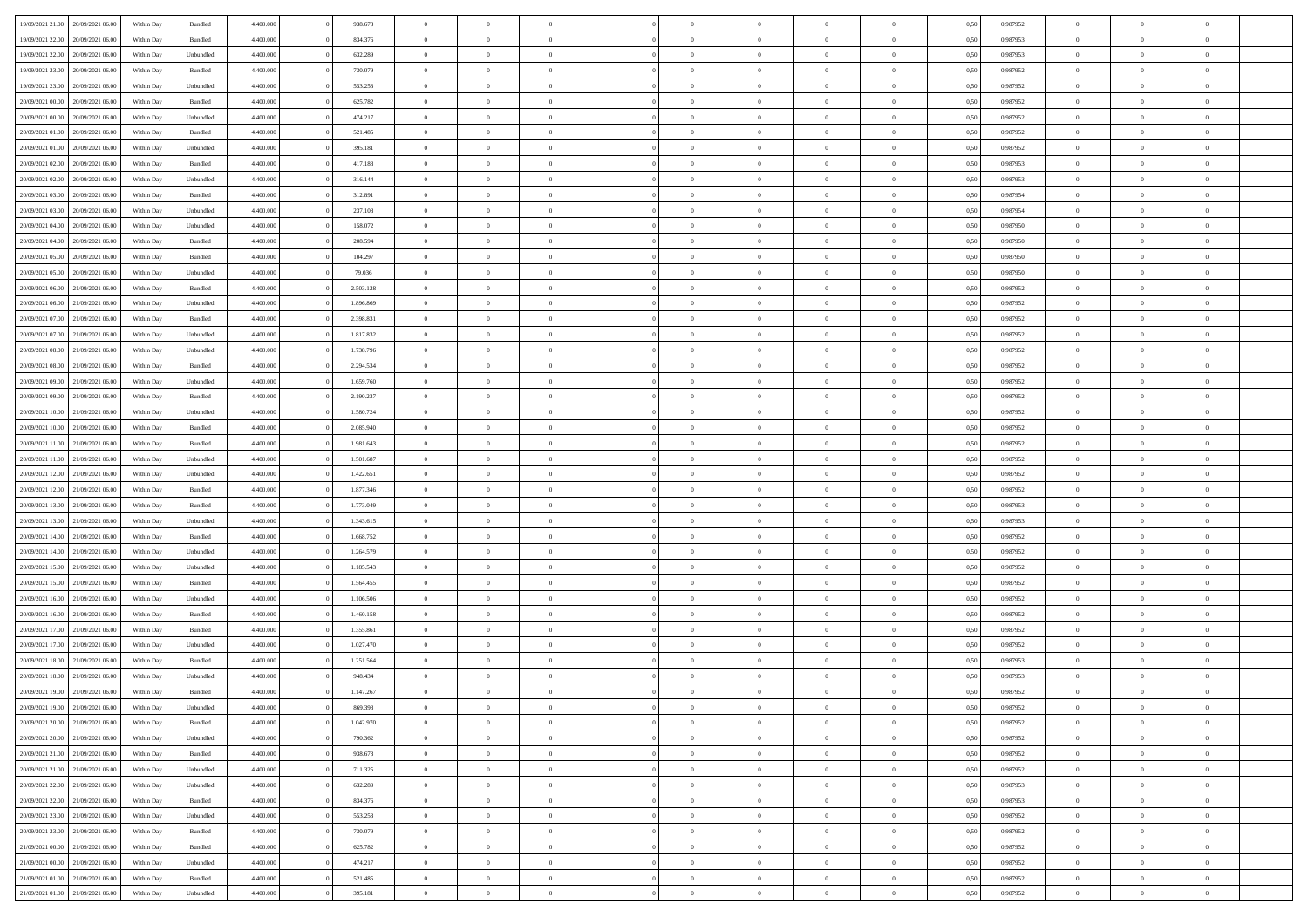|                                   |                  |            |                    |           |           | $\overline{0}$ | $\Omega$       |                |                | $\Omega$       | $\Omega$       | $\theta$       |      |          | $\theta$       | $\theta$       | $\theta$       |  |
|-----------------------------------|------------------|------------|--------------------|-----------|-----------|----------------|----------------|----------------|----------------|----------------|----------------|----------------|------|----------|----------------|----------------|----------------|--|
| 21/09/2021 02:00                  | 21/09/2021 06:00 | Within Day | Bundled            | 4.400.000 | 417.188   |                |                |                | $\Omega$       |                |                |                | 0.50 | 0.987953 |                |                |                |  |
| 21/09/2021 02:00                  | 21/09/2021 06:00 | Within Day | Unbundled          | 4.400.000 | 316.144   | $\overline{0}$ | $\theta$       | $\overline{0}$ | $\overline{0}$ | $\bf{0}$       | $\overline{0}$ | $\overline{0}$ | 0,50 | 0,987953 | $\theta$       | $\theta$       | $\overline{0}$ |  |
| 21/09/2021 03:00                  | 21/09/2021 06:00 | Within Day | Unbundled          | 4.400.000 | 237.108   | $\overline{0}$ | $\overline{0}$ | $\overline{0}$ | $\overline{0}$ | $\bf{0}$       | $\overline{0}$ | $\bf{0}$       | 0,50 | 0,987954 | $\bf{0}$       | $\overline{0}$ | $\overline{0}$ |  |
| 21/09/2021 03:00                  | 21/09/2021 06:00 | Within Dav | Bundled            | 4.400.000 | 312.891   | $\overline{0}$ | $\theta$       | $\overline{0}$ | $\overline{0}$ | $\bf{0}$       | $\overline{0}$ | $\overline{0}$ | 0.50 | 0,987954 | $\theta$       | $\theta$       | $\overline{0}$ |  |
|                                   |                  |            |                    |           |           | $\overline{0}$ | $\theta$       | $\overline{0}$ |                | $\bf{0}$       | $\overline{0}$ |                |      |          | $\theta$       | $\theta$       | $\overline{0}$ |  |
| 21/09/2021 04:00                  | 21/09/2021 06:00 | Within Day | Bundled            | 4.400.000 | 208.594   |                |                |                | $\overline{0}$ |                |                | $\bf{0}$       | 0,50 | 0,987950 |                |                |                |  |
| 21/09/2021 04:00                  | 21/09/2021 06:00 | Within Day | Unbundled          | 4.400.000 | 158.072   | $\overline{0}$ | $\bf{0}$       | $\overline{0}$ | $\overline{0}$ | $\overline{0}$ | $\overline{0}$ | $\mathbf{0}$   | 0,50 | 0,987950 | $\bf{0}$       | $\overline{0}$ | $\bf{0}$       |  |
| 21/09/2021 05:00                  | 21/09/2021 06:00 | Within Dav | Bundled            | 4.400.000 | 104.297   | $\overline{0}$ | $\overline{0}$ | $\overline{0}$ | $\overline{0}$ | $\overline{0}$ | $\overline{0}$ | $\overline{0}$ | 0.50 | 0,987950 | $\theta$       | $\theta$       | $\overline{0}$ |  |
| 21/09/2021 05:00                  | 21/09/2021 06:00 | Within Day | Unbundled          | 4.400.000 | 79.036    | $\overline{0}$ | $\theta$       | $\overline{0}$ | $\overline{0}$ | $\bf{0}$       | $\overline{0}$ | $\bf{0}$       | 0,50 | 0,987950 | $\theta$       | $\theta$       | $\overline{0}$ |  |
| 21/09/2021 06:00                  | 22/09/2021 06:00 | Within Day | Bundled            | 4.400.000 | 2.503.128 | $\overline{0}$ | $\overline{0}$ | $\overline{0}$ | $\overline{0}$ | $\bf{0}$       | $\overline{0}$ | $\bf{0}$       | 0,50 | 0,987952 | $\,0\,$        | $\overline{0}$ | $\overline{0}$ |  |
|                                   |                  |            |                    |           |           |                | $\overline{0}$ |                |                | $\overline{0}$ |                |                |      |          | $\theta$       | $\overline{0}$ | $\overline{0}$ |  |
| 21/09/2021 06:00                  | 22/09/2021 06:00 | Within Dav | Unbundled          | 4.400.000 | 1.896.869 | $\overline{0}$ |                | $\overline{0}$ | $\overline{0}$ |                | $\overline{0}$ | $\overline{0}$ | 0.50 | 0,987952 |                |                |                |  |
| 21/09/2021 07:00                  | 22/09/2021 06.00 | Within Day | Unbundled          | 4.400.000 | 1.817.832 | $\overline{0}$ | $\theta$       | $\overline{0}$ | $\overline{0}$ | $\bf{0}$       | $\overline{0}$ | $\bf{0}$       | 0,50 | 0,987952 | $\theta$       | $\theta$       | $\overline{0}$ |  |
| 21/09/2021 07:00                  | 22/09/2021 06:00 | Within Day | Bundled            | 4.400.000 | 2.398.831 | $\overline{0}$ | $\overline{0}$ | $\overline{0}$ | $\overline{0}$ | $\bf{0}$       | $\overline{0}$ | $\bf{0}$       | 0,50 | 0,987952 | $\bf{0}$       | $\overline{0}$ | $\overline{0}$ |  |
| 21/09/2021 08:00                  | 22/09/2021 06:00 | Within Day | Bundled            | 4.400.000 | 2.294.534 | $\overline{0}$ | $\overline{0}$ | $\overline{0}$ | $\overline{0}$ | $\bf{0}$       | $\overline{0}$ | $\overline{0}$ | 0.50 | 0,987952 | $\theta$       | $\theta$       | $\overline{0}$ |  |
| 21/09/2021 08:00                  | 22/09/2021 06:00 | Within Day | Unbundled          | 4.400.000 | 1.738.796 | $\overline{0}$ | $\theta$       | $\overline{0}$ | $\overline{0}$ | $\bf{0}$       | $\overline{0}$ | $\overline{0}$ | 0,50 | 0,987952 | $\theta$       | $\theta$       | $\overline{0}$ |  |
|                                   |                  |            |                    |           |           |                |                |                |                |                |                |                |      |          |                |                |                |  |
| 21/09/2021 09:00                  | 22/09/2021 06:00 | Within Day | Unbundled          | 4.400.000 | 1.659.760 | $\overline{0}$ | $\bf{0}$       | $\overline{0}$ | $\overline{0}$ | $\overline{0}$ | $\overline{0}$ | $\mathbf{0}$   | 0,50 | 0,987952 | $\bf{0}$       | $\overline{0}$ | $\bf{0}$       |  |
| 21/09/2021 09:00                  | 22/09/2021 06:00 | Within Dav | Bundled            | 4.400.000 | 2.190.237 | $\overline{0}$ | $\overline{0}$ | $\overline{0}$ | $\overline{0}$ | $\overline{0}$ | $\overline{0}$ | $\overline{0}$ | 0.50 | 0,987952 | $\theta$       | $\overline{0}$ | $\overline{0}$ |  |
| 21/09/2021 10:00                  | 22/09/2021 06.00 | Within Day | Unbundled          | 4.400.000 | 1.580.724 | $\overline{0}$ | $\theta$       | $\overline{0}$ | $\overline{0}$ | $\bf{0}$       | $\overline{0}$ | $\bf{0}$       | 0,50 | 0,987952 | $\theta$       | $\theta$       | $\overline{0}$ |  |
| 21/09/2021 10:00                  | 22/09/2021 06:00 | Within Day | Bundled            | 4.400.000 | 2.085.940 | $\overline{0}$ | $\overline{0}$ | $\overline{0}$ | $\overline{0}$ | $\bf{0}$       | $\overline{0}$ | $\bf{0}$       | 0,50 | 0,987952 | $\,0\,$        | $\overline{0}$ | $\overline{0}$ |  |
| 21/09/2021 11:00                  | 22/09/2021 06:00 | Within Day | Bundled            | 4.400.000 | 1.981.643 | $\overline{0}$ | $\overline{0}$ | $\overline{0}$ | $\overline{0}$ | $\overline{0}$ | $\overline{0}$ | $\overline{0}$ | 0.50 | 0,987952 | $\theta$       | $\overline{0}$ | $\overline{0}$ |  |
| 21/09/2021 11:00                  | 22/09/2021 06.00 | Within Day | Unbundled          | 4.400.000 | 1.501.687 | $\overline{0}$ | $\theta$       | $\overline{0}$ | $\overline{0}$ | $\bf{0}$       | $\overline{0}$ | $\bf{0}$       | 0,50 | 0,987952 | $\theta$       | $\theta$       | $\overline{0}$ |  |
|                                   |                  |            |                    |           |           |                |                |                |                |                |                |                |      |          |                |                |                |  |
| 21/09/2021 12:00                  | 22/09/2021 06:00 | Within Day | Unbundled          | 4.400.000 | 1.422.651 | $\overline{0}$ | $\overline{0}$ | $\overline{0}$ | $\overline{0}$ | $\bf{0}$       | $\overline{0}$ | $\bf{0}$       | 0,50 | 0,987952 | $\bf{0}$       | $\overline{0}$ | $\overline{0}$ |  |
| 21/09/2021 12:00                  | 22/09/2021 06:00 | Within Day | Bundled            | 4.400.000 | 1.877.346 | $\overline{0}$ | $\overline{0}$ | $\overline{0}$ | $\overline{0}$ | $\bf{0}$       | $\overline{0}$ | $\overline{0}$ | 0.50 | 0,987952 | $\theta$       | $\theta$       | $\overline{0}$ |  |
| 21/09/2021 13:00                  | 22/09/2021 06.00 | Within Day | Unbundled          | 4.400.000 | 1.343.615 | $\overline{0}$ | $\theta$       | $\overline{0}$ | $\overline{0}$ | $\bf{0}$       | $\overline{0}$ | $\bf{0}$       | 0,50 | 0,987953 | $\theta$       | $\overline{0}$ | $\overline{0}$ |  |
| 21/09/2021 13:00                  | 22/09/2021 06:00 | Within Day | Bundled            | 4.400.000 | 1.773.049 | $\overline{0}$ | $\bf{0}$       | $\overline{0}$ | $\overline{0}$ | $\overline{0}$ | $\overline{0}$ | $\mathbf{0}$   | 0,50 | 0,987953 | $\bf{0}$       | $\overline{0}$ | $\bf{0}$       |  |
| 21/09/2021 14:00                  | 22/09/2021 06:00 | Within Dav | Bundled            | 4.400.000 | 1.668.752 | $\overline{0}$ | $\overline{0}$ | $\overline{0}$ | $\overline{0}$ | $\overline{0}$ | $\overline{0}$ | $\overline{0}$ | 0.50 | 0,987952 | $\theta$       | $\theta$       | $\overline{0}$ |  |
| 21/09/2021 14:00                  | 22/09/2021 06.00 | Within Day | Unbundled          | 4.400.000 | 1.264.579 | $\overline{0}$ | $\theta$       | $\overline{0}$ | $\overline{0}$ | $\bf{0}$       | $\overline{0}$ | $\bf{0}$       | 0,50 | 0,987952 | $\theta$       | $\theta$       | $\overline{0}$ |  |
|                                   | 22/09/2021 06:00 | Within Day | Unbundled          | 4.400.000 | 1.185.543 | $\overline{0}$ | $\overline{0}$ | $\overline{0}$ | $\overline{0}$ | $\bf{0}$       | $\overline{0}$ | $\bf{0}$       | 0,50 | 0,987952 | $\,0\,$        | $\overline{0}$ | $\overline{0}$ |  |
| 21/09/2021 15:00                  |                  |            |                    |           |           |                |                |                |                |                |                |                |      |          |                |                |                |  |
| 21/09/2021 15:00                  | 22/09/2021 06:00 | Within Day | Bundled            | 4.400.000 | 1.564.455 | $\overline{0}$ | $\overline{0}$ | $\overline{0}$ | $\overline{0}$ | $\overline{0}$ | $\overline{0}$ | $\overline{0}$ | 0.50 | 0,987952 | $\theta$       | $\overline{0}$ | $\overline{0}$ |  |
| 21/09/2021 16:00                  | 22/09/2021 06.00 | Within Day | Unbundled          | 4.400.000 | 1.106.506 | $\overline{0}$ | $\theta$       | $\overline{0}$ | $\overline{0}$ | $\bf{0}$       | $\overline{0}$ | $\bf{0}$       | 0,50 | 0,987952 | $\,$ 0 $\,$    | $\theta$       | $\overline{0}$ |  |
| 21/09/2021 16:00                  | 22/09/2021 06:00 | Within Day | Bundled            | 4.400.000 | 1.460.158 | $\overline{0}$ | $\overline{0}$ | $\overline{0}$ | $\overline{0}$ | $\bf{0}$       | $\overline{0}$ | $\bf{0}$       | 0,50 | 0,987952 | $\bf{0}$       | $\overline{0}$ | $\overline{0}$ |  |
| 21/09/2021 17:00                  | 22/09/2021 06:00 | Within Day | Unbundled          | 4.400,000 | 1.027.470 | $\overline{0}$ | $\Omega$       | $\Omega$       | $\Omega$       | $\Omega$       | $\Omega$       | $\overline{0}$ | 0.50 | 0,987952 | $\,0\,$        | $\theta$       | $\theta$       |  |
| 21/09/2021 17:00                  | 22/09/2021 06.00 | Within Day | Bundled            | 4.400.000 | 1.355.861 | $\overline{0}$ | $\theta$       | $\overline{0}$ | $\overline{0}$ | $\bf{0}$       | $\overline{0}$ | $\bf{0}$       | 0,50 | 0,987952 | $\theta$       | $\theta$       | $\overline{0}$ |  |
| 21/09/2021 18:00                  | 22/09/2021 06:00 | Within Day | Bundled            | 4.400.000 | 1.251.564 | $\overline{0}$ | $\overline{0}$ | $\overline{0}$ | $\overline{0}$ | $\bf{0}$       | $\overline{0}$ | $\mathbf{0}$   | 0,50 | 0,987953 | $\bf{0}$       | $\overline{0}$ | $\bf{0}$       |  |
|                                   |                  |            |                    |           |           |                |                |                |                |                |                |                |      |          |                |                |                |  |
| 21/09/2021 18:00                  | 22/09/2021 06:00 | Within Day | Unbundled          | 4.400,000 | 948,434   | $\overline{0}$ | $\Omega$       | $\Omega$       | $\Omega$       | $\bf{0}$       | $\overline{0}$ | $\overline{0}$ | 0.50 | 0,987953 | $\theta$       | $\theta$       | $\theta$       |  |
| 21/09/2021 19:00                  | 22/09/2021 06.00 | Within Day | Bundled            | 4.400.000 | 1.147.267 | $\overline{0}$ | $\theta$       | $\overline{0}$ | $\overline{0}$ | $\bf{0}$       | $\overline{0}$ | $\bf{0}$       | 0,50 | 0,987952 | $\theta$       | $\theta$       | $\overline{0}$ |  |
| 21/09/2021 19:00                  | 22/09/2021 06:00 | Within Day | Unbundled          | 4.400.000 | 869.398   | $\overline{0}$ | $\overline{0}$ | $\overline{0}$ | $\overline{0}$ | $\bf{0}$       | $\overline{0}$ | $\bf{0}$       | 0,50 | 0,987952 | $\,0\,$        | $\overline{0}$ | $\overline{0}$ |  |
| 21/09/2021 20:00                  | 22/09/2021 06:00 | Within Day | Unbundled          | 4.400,000 | 790,362   | $\overline{0}$ | $\Omega$       | $\Omega$       | $\Omega$       | $\Omega$       | $\theta$       | $\overline{0}$ | 0.50 | 0.987952 | $\theta$       | $\theta$       | $\theta$       |  |
| 21/09/2021 20:00                  | 22/09/2021 06.00 | Within Day | Bundled            | 4.400.000 | 1.042.970 | $\overline{0}$ | $\theta$       | $\overline{0}$ | $\overline{0}$ | $\bf{0}$       | $\overline{0}$ | $\bf{0}$       | 0,50 | 0,987952 | $\,$ 0 $\,$    | $\overline{0}$ | $\overline{0}$ |  |
|                                   |                  |            |                    |           |           |                |                |                |                |                |                |                |      |          |                |                |                |  |
| 21/09/2021 21:00                  | 22/09/2021 06:00 | Within Day | Unbundled          | 4.400.000 | 711.325   | $\overline{0}$ | $\overline{0}$ | $\overline{0}$ | $\overline{0}$ | $\bf{0}$       | $\overline{0}$ | $\bf{0}$       | 0,50 | 0,987952 | $\bf{0}$       | $\overline{0}$ | $\overline{0}$ |  |
| 21/09/2021 21:00                  | 22/09/2021 06:00 | Within Day | Bundled            | 4.400,000 | 938.673   | $\overline{0}$ | $\Omega$       | $\Omega$       | $\Omega$       | $\Omega$       | $\overline{0}$ | $\overline{0}$ | 0.50 | 0,987952 | $\,0\,$        | $\theta$       | $\theta$       |  |
| 21/09/2021 22:00                  | 22/09/2021 06.00 | Within Day | Bundled            | 4.400.000 | 834.376   | $\overline{0}$ | $\theta$       | $\overline{0}$ | $\overline{0}$ | $\bf{0}$       | $\overline{0}$ | $\bf{0}$       | 0,50 | 0,987953 | $\,$ 0 $\,$    | $\overline{0}$ | $\overline{0}$ |  |
| 21/09/2021 22:00                  | 22/09/2021 06:00 | Within Day | Unbundled          | 4.400.000 | 632.289   | $\overline{0}$ | $\overline{0}$ | $\overline{0}$ | $\overline{0}$ | $\bf{0}$       | $\overline{0}$ | $\mathbf{0}$   | 0,50 | 0,987953 | $\bf{0}$       | $\overline{0}$ | $\bf{0}$       |  |
| 21/09/2021 23:00                  | 22/09/2021 06:00 | Within Day | Unbundled          | 4.400,000 | 553.253   | $\overline{0}$ | $\Omega$       | $\Omega$       | $\Omega$       | $\Omega$       | $\Omega$       | $\overline{0}$ | 0.50 | 0.987952 | $\theta$       | $\theta$       | $\theta$       |  |
| 21/09/2021 23:00                  | 22/09/2021 06:00 | Within Day | Bundled            | 4.400.000 | 730.079   | $\overline{0}$ | $\overline{0}$ | $\overline{0}$ | $\bf{0}$       | $\,$ 0         | $\overline{0}$ | $\bf{0}$       | 0,50 | 0,987952 | $\,0\,$        | $\overline{0}$ | $\overline{0}$ |  |
| 22/09/2021 00:00 22/09/2021 06:00 |                  | Within Day | $\mathbf B$ undled | 4.400.000 | 625.782   | $\bf{0}$       | $\bf{0}$       |                |                | $\bf{0}$       |                |                | 0,50 | 0,987952 | $\bf{0}$       | $\overline{0}$ |                |  |
|                                   |                  |            |                    |           |           |                |                |                |                |                |                |                |      |          |                |                | $\theta$       |  |
| 22/09/2021 00:00                  | 22/09/2021 06:00 | Within Day | Unbundled          | 4.400.000 | 474.217   | $\overline{0}$ | $\overline{0}$ | $\overline{0}$ | $\Omega$       | $\overline{0}$ | $\overline{0}$ | $\overline{0}$ | 0,50 | 0.987952 | $\theta$       | $\theta$       |                |  |
| 22/09/2021 01:00                  | 22/09/2021 06.00 | Within Day | Bundled            | 4.400.000 | 521.485   | $\overline{0}$ | $\bf{0}$       | $\overline{0}$ | $\bf{0}$       | $\,$ 0 $\,$    | $\overline{0}$ | $\,$ 0 $\,$    | 0,50 | 0,987952 | $\,$ 0 $\,$    | $\,$ 0 $\,$    | $\,$ 0         |  |
| 22/09/2021 01:00                  | 22/09/2021 06:00 | Within Day | Unbundled          | 4.400.000 | 395.181   | $\overline{0}$ | $\overline{0}$ | $\overline{0}$ | $\overline{0}$ | $\overline{0}$ | $\overline{0}$ | $\mathbf{0}$   | 0,50 | 0,987952 | $\overline{0}$ | $\overline{0}$ | $\overline{0}$ |  |
| 22/09/2021 02:00                  | 22/09/2021 06:00 | Within Day | Unbundled          | 4.400.000 | 316.144   | $\overline{0}$ | $\overline{0}$ | $\overline{0}$ | $\Omega$       | $\overline{0}$ | $\overline{0}$ | $\overline{0}$ | 0,50 | 0,987953 | $\overline{0}$ | $\theta$       | $\overline{0}$ |  |
| 22/09/2021 02:00                  | 22/09/2021 06.00 | Within Day | Bundled            | 4.400.000 | 417.188   | $\overline{0}$ | $\,$ 0         | $\overline{0}$ | $\bf{0}$       | $\,$ 0 $\,$    | $\overline{0}$ | $\,$ 0 $\,$    | 0,50 | 0,987953 | $\,$ 0 $\,$    | $\overline{0}$ | $\,$ 0         |  |
| 22/09/2021 03:00                  | 22/09/2021 06:00 | Within Day | Bundled            | 4.400.000 | 312.891   | $\overline{0}$ | $\overline{0}$ | $\overline{0}$ | $\overline{0}$ | $\overline{0}$ | $\overline{0}$ | $\mathbf{0}$   | 0,50 | 0,987954 | $\overline{0}$ | $\overline{0}$ | $\overline{0}$ |  |
|                                   |                  |            |                    | 4.400.000 |           |                | $\overline{0}$ | $\overline{0}$ |                | $\overline{0}$ | $\overline{0}$ |                | 0.50 |          |                | $\theta$       | $\overline{0}$ |  |
| 22/09/2021 03:00                  | 22/09/2021 06:00 | Within Day | Unbundled          |           | 237.108   | $\overline{0}$ |                |                | $\overline{0}$ |                |                | $\overline{0}$ |      | 0,987954 | $\overline{0}$ |                |                |  |
| 22/09/2021 04:00                  | 22/09/2021 06:00 | Within Day | Unbundled          | 4.400.000 | 158.072   | $\overline{0}$ | $\,$ 0         | $\overline{0}$ | $\bf{0}$       | $\bf{0}$       | $\bf{0}$       | $\bf{0}$       | 0,50 | 0,987950 | $\,$ 0 $\,$    | $\overline{0}$ | $\overline{0}$ |  |
| 22/09/2021 04:00                  | 22/09/2021 06:00 | Within Day | Bundled            | 4.400.000 | 208.594   | $\overline{0}$ | $\bf{0}$       | $\overline{0}$ | $\overline{0}$ | $\overline{0}$ | $\overline{0}$ | $\mathbf{0}$   | 0,50 | 0,987950 | $\overline{0}$ | $\overline{0}$ | $\bf{0}$       |  |
| 22/09/2021 05:00                  | 22/09/2021 06:00 | Within Day | Bundled            | 4.400,000 | 104.297   | $\overline{0}$ | $\overline{0}$ | $\overline{0}$ | $\Omega$       | $\overline{0}$ | $\overline{0}$ | $\overline{0}$ | 0.50 | 0,987950 | $\overline{0}$ | $\overline{0}$ | $\overline{0}$ |  |
| 22/09/2021 05:00                  | 22/09/2021 06.00 | Within Day | Unbundled          | 4.400.000 | 79.036    | $\overline{0}$ | $\bf{0}$       | $\overline{0}$ | $\bf{0}$       | $\bf{0}$       | $\bf{0}$       | $\mathbf{0}$   | 0,50 | 0,987950 | $\,$ 0 $\,$    | $\,$ 0 $\,$    | $\bf{0}$       |  |
| 22/09/2021 06:00 23/09/2021 06:00 |                  | Within Day | Bundled            | 4.400.000 | 2.503.128 | $\overline{0}$ | $\overline{0}$ | $\overline{0}$ | $\overline{0}$ | $\overline{0}$ | $\bf{0}$       | $\mathbf{0}$   | 0,50 | 0,987952 | $\overline{0}$ | $\bf{0}$       | $\overline{0}$ |  |
|                                   |                  |            |                    |           |           |                |                |                |                |                |                |                |      |          |                |                |                |  |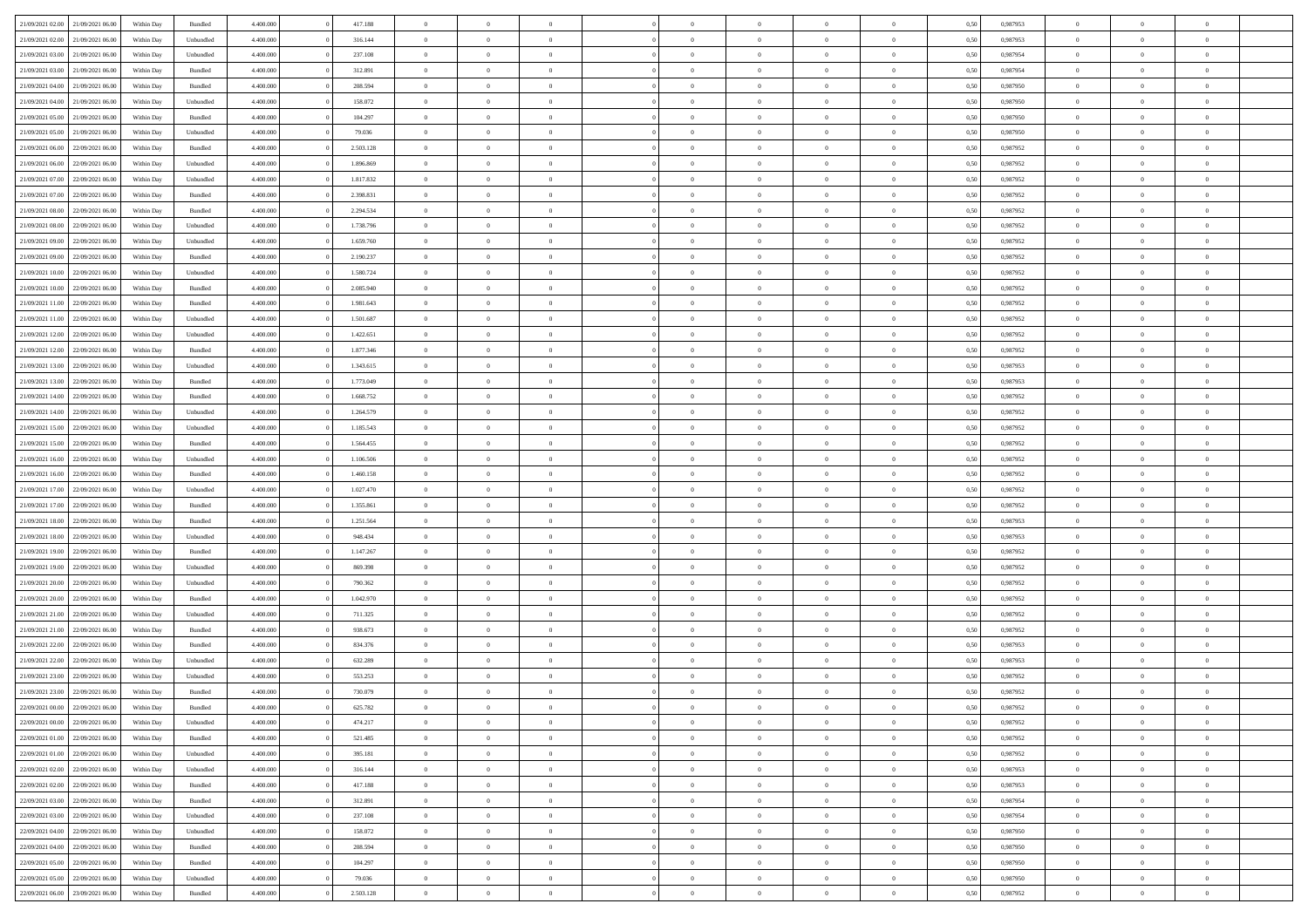| 22/09/2021 06:00 23/09/2021 06:00    | Within Day | Unbundled | 4.400.000 | 1.896.869 | $\overline{0}$ | $\overline{0}$ | $\Omega$       | $\Omega$       | $\theta$       | $\Omega$       | $\theta$       | 0,50 | 0,987952 | $\theta$       | $\theta$       | $\theta$       |  |
|--------------------------------------|------------|-----------|-----------|-----------|----------------|----------------|----------------|----------------|----------------|----------------|----------------|------|----------|----------------|----------------|----------------|--|
| 22/09/2021 07:00<br>23/09/2021 06:00 | Within Day | Bundled   | 4.400.000 | 2.398.831 | $\overline{0}$ | $\overline{0}$ | $\overline{0}$ | $\overline{0}$ | $\theta$       | $\overline{0}$ | $\bf{0}$       | 0,50 | 0,987952 | $\theta$       | $\theta$       | $\overline{0}$ |  |
| 22/09/2021 07:00<br>23/09/2021 06:00 | Within Day | Unbundled | 4.400.000 | 1.817.832 | $\overline{0}$ | $\bf{0}$       | $\overline{0}$ | $\overline{0}$ | $\overline{0}$ | $\overline{0}$ | $\bf{0}$       | 0,50 | 0,987952 | $\bf{0}$       | $\overline{0}$ | $\overline{0}$ |  |
| 22/09/2021 08:00<br>23/09/2021 06:00 | Within Day | Unbundled | 4.400.000 | 1.738.796 | $\overline{0}$ | $\overline{0}$ | $\overline{0}$ | $\overline{0}$ | $\theta$       | $\overline{0}$ | $\overline{0}$ | 0.50 | 0.987952 | $\theta$       | $\theta$       | $\overline{0}$ |  |
| 22/09/2021 08:00<br>23/09/2021 06:00 | Within Day | Bundled   | 4.400.000 | 2.294.534 | $\overline{0}$ | $\overline{0}$ | $\overline{0}$ | $\overline{0}$ | $\theta$       | $\overline{0}$ | $\bf{0}$       | 0,50 | 0,987952 | $\theta$       | $\theta$       | $\overline{0}$ |  |
|                                      |            |           |           |           |                |                |                |                |                |                |                |      |          |                |                |                |  |
| 22/09/2021 09:00<br>23/09/2021 06:00 | Within Day | Bundled   | 4.400.000 | 2.190.237 | $\overline{0}$ | $\bf{0}$       | $\overline{0}$ | $\overline{0}$ | $\overline{0}$ | $\overline{0}$ | $\bf{0}$       | 0,50 | 0,987952 | $\overline{0}$ | $\overline{0}$ | $\bf{0}$       |  |
| 22/09/2021 09:00<br>23/09/2021 06:00 | Within Day | Unbundled | 4.400.000 | 1.659.760 | $\overline{0}$ | $\overline{0}$ | $\overline{0}$ | $\overline{0}$ | $\overline{0}$ | $\overline{0}$ | $\overline{0}$ | 0.5( | 0,987952 | $\theta$       | $\theta$       | $\overline{0}$ |  |
| 22/09/2021 10:00<br>23/09/2021 06:00 | Within Day | Bundled   | 4.400.000 | 2.085.940 | $\overline{0}$ | $\overline{0}$ | $\overline{0}$ | $\overline{0}$ | $\theta$       | $\overline{0}$ | $\bf{0}$       | 0,50 | 0,987952 | $\theta$       | $\theta$       | $\overline{0}$ |  |
| 22/09/2021 10:00<br>23/09/2021 06:00 | Within Day | Unbundled | 4.400.000 | 1.580.724 | $\overline{0}$ | $\bf{0}$       | $\overline{0}$ | $\overline{0}$ | $\overline{0}$ | $\overline{0}$ | $\bf{0}$       | 0,50 | 0,987952 | $\bf{0}$       | $\bf{0}$       | $\overline{0}$ |  |
| 22/09/2021 11:00<br>23/09/2021 06:00 | Within Day | Bundled   | 4.400.000 | 1.981.643 | $\overline{0}$ | $\overline{0}$ | $\overline{0}$ | $\overline{0}$ | $\overline{0}$ | $\overline{0}$ | $\overline{0}$ | 0.5( | 0,987952 | $\theta$       | $\theta$       | $\overline{0}$ |  |
| 22/09/2021 11:00<br>23/09/2021 06:00 | Within Day | Unbundled | 4.400.000 | 1.501.687 | $\bf{0}$       | $\overline{0}$ | $\overline{0}$ | $\overline{0}$ | $\theta$       | $\overline{0}$ | $\bf{0}$       | 0,50 | 0,987952 | $\theta$       | $\theta$       | $\overline{0}$ |  |
| 22/09/2021 12:00<br>23/09/2021 06:00 | Within Day | Unbundled | 4.400.000 | 1.422.651 | $\overline{0}$ | $\bf{0}$       | $\overline{0}$ | $\overline{0}$ | $\bf{0}$       | $\overline{0}$ | $\bf{0}$       | 0,50 | 0,987952 | $\bf{0}$       | $\overline{0}$ | $\overline{0}$ |  |
| 22/09/2021 12:00<br>23/09/2021 06:00 | Within Day | Bundled   | 4.400.000 | 1.877.346 | $\overline{0}$ | $\overline{0}$ | $\overline{0}$ | $\overline{0}$ | $\overline{0}$ | $\overline{0}$ | $\overline{0}$ | 0.5( | 0,987952 | $\theta$       | $\theta$       | $\overline{0}$ |  |
| 22/09/2021 13:00<br>23/09/2021 06:00 | Within Day | Unbundled | 4.400.000 | 1.343.615 | $\overline{0}$ | $\theta$       | $\overline{0}$ | $\overline{0}$ | $\theta$       | $\overline{0}$ | $\bf{0}$       | 0,50 | 0,987953 | $\theta$       | $\theta$       | $\overline{0}$ |  |
| 22/09/2021 13:00<br>23/09/2021 06:00 | Within Day | Bundled   | 4.400.000 | 1.773.049 | $\overline{0}$ | $\bf{0}$       | $\overline{0}$ | $\overline{0}$ | $\overline{0}$ | $\overline{0}$ | $\bf{0}$       | 0,50 | 0,987953 | $\bf{0}$       | $\overline{0}$ | $\bf{0}$       |  |
| 22/09/2021 14:00<br>23/09/2021 06:00 | Within Day | Bundled   | 4.400.000 | 1.668.752 | $\overline{0}$ | $\overline{0}$ | $\overline{0}$ | $\overline{0}$ | $\overline{0}$ | $\overline{0}$ | $\overline{0}$ | 0.5( | 0,987952 | $\theta$       | $\theta$       | $\overline{0}$ |  |
|                                      |            |           |           |           |                | $\theta$       | $\overline{0}$ | $\overline{0}$ | $\theta$       | $\overline{0}$ |                |      |          | $\theta$       | $\theta$       | $\overline{0}$ |  |
| 22/09/2021 14:00<br>23/09/2021 06:00 | Within Day | Unbundled | 4.400.000 | 1.264.579 | $\bf{0}$       |                |                |                |                |                | $\bf{0}$       | 0,50 | 0,987952 |                |                |                |  |
| 22/09/2021 15:00<br>23/09/2021 06:00 | Within Day | Bundled   | 4.400.000 | 1.564.455 | $\overline{0}$ | $\bf{0}$       | $\overline{0}$ | $\overline{0}$ | $\overline{0}$ | $\bf{0}$       | $\bf{0}$       | 0,50 | 0,987952 | $\bf{0}$       | $\overline{0}$ | $\overline{0}$ |  |
| 22/09/2021 15:00<br>23/09/2021 06:00 | Within Day | Unbundled | 4.400.000 | 1.185.543 | $\overline{0}$ | $\overline{0}$ | $\overline{0}$ | $\overline{0}$ | $\overline{0}$ | $\overline{0}$ | $\overline{0}$ | 0.5( | 0,987952 | $\theta$       | $\theta$       | $\overline{0}$ |  |
| 22/09/2021 16:00<br>23/09/2021 06:00 | Within Day | Unbundled | 4.400.000 | 1.106.506 | $\bf{0}$       | $\overline{0}$ | $\overline{0}$ | $\overline{0}$ | $\theta$       | $\overline{0}$ | $\bf{0}$       | 0,50 | 0,987952 | $\theta$       | $\theta$       | $\overline{0}$ |  |
| 22/09/2021 16:00<br>23/09/2021 06:00 | Within Day | Bundled   | 4.400.000 | 1.460.158 | $\overline{0}$ | $\bf{0}$       | $\overline{0}$ | $\overline{0}$ | $\overline{0}$ | $\overline{0}$ | $\bf{0}$       | 0,50 | 0,987952 | $\bf{0}$       | $\overline{0}$ | $\overline{0}$ |  |
| 22/09/2021 17:00<br>23/09/2021 06:00 | Within Day | Bundled   | 4.400.000 | 1.355.861 | $\overline{0}$ | $\overline{0}$ | $\overline{0}$ | $\overline{0}$ | $\overline{0}$ | $\overline{0}$ | $\overline{0}$ | 0.50 | 0.987952 | $\theta$       | $\theta$       | $\overline{0}$ |  |
| 22/09/2021 17:00<br>23/09/2021 06:00 | Within Day | Unbundled | 4.400.000 | 1.027.470 | $\overline{0}$ | $\overline{0}$ | $\overline{0}$ | $\overline{0}$ | $\theta$       | $\overline{0}$ | $\bf{0}$       | 0,50 | 0,987952 | $\theta$       | $\theta$       | $\overline{0}$ |  |
| 22/09/2021 18:00<br>23/09/2021 06:00 | Within Day | Bundled   | 4.400.000 | 1.251.564 | $\overline{0}$ | $\bf{0}$       | $\overline{0}$ | $\overline{0}$ | $\overline{0}$ | $\overline{0}$ | $\bf{0}$       | 0,50 | 0,987953 | $\overline{0}$ | $\overline{0}$ | $\bf{0}$       |  |
| 22/09/2021 18:00<br>23/09/2021 06:00 | Within Day | Unbundled | 4.400.000 | 948.434   | $\overline{0}$ | $\overline{0}$ | $\overline{0}$ | $\overline{0}$ | $\overline{0}$ | $\overline{0}$ | $\overline{0}$ | 0.5( | 0,987953 | $\theta$       | $\theta$       | $\overline{0}$ |  |
| 22/09/2021 19:00<br>23/09/2021 06:00 | Within Day | Bundled   | 4.400.000 | 1.147.267 | $\overline{0}$ | $\overline{0}$ | $\overline{0}$ | $\overline{0}$ | $\theta$       | $\overline{0}$ | $\bf{0}$       | 0,50 | 0,987952 | $\theta$       | $\theta$       | $\overline{0}$ |  |
| 22/09/2021 19:00<br>23/09/2021 06:00 | Within Day | Unbundled | 4.400.000 | 869.398   | $\overline{0}$ | $\bf{0}$       | $\overline{0}$ | $\overline{0}$ | $\overline{0}$ | $\bf{0}$       | $\bf{0}$       | 0,50 | 0,987952 | $\bf{0}$       | $\bf{0}$       | $\overline{0}$ |  |
| 22/09/2021 20:00<br>23/09/2021 06:00 | Within Day | Unbundled | 4.400.000 | 790.362   | $\overline{0}$ | $\overline{0}$ | $\overline{0}$ | $\overline{0}$ | $\overline{0}$ | $\overline{0}$ | $\overline{0}$ | 0.5( | 0,987952 | $\theta$       | $\theta$       | $\overline{0}$ |  |
| 22/09/2021 20:00<br>23/09/2021 06:00 | Within Day | Bundled   | 4.400.000 | 1.042.970 | $\bf{0}$       | $\overline{0}$ | $\overline{0}$ | $\overline{0}$ | $\theta$       | $\overline{0}$ | $\bf{0}$       | 0,50 | 0,987952 | $\theta$       | $\theta$       | $\overline{0}$ |  |
| 22/09/2021 21:00<br>23/09/2021 06:00 | Within Day | Bundled   | 4.400.000 | 938.673   | $\overline{0}$ | $\bf{0}$       | $\overline{0}$ | $\overline{0}$ | $\bf{0}$       | $\overline{0}$ | $\bf{0}$       | 0,50 | 0,987952 | $\bf{0}$       | $\overline{0}$ | $\overline{0}$ |  |
|                                      |            |           |           |           |                |                |                |                |                |                |                |      |          |                |                |                |  |
| 22/09/2021 21:00<br>23/09/2021 06:00 | Within Day | Unbundled | 4,400,000 | 711.325   | $\overline{0}$ | $\overline{0}$ | $\Omega$       | $\Omega$       | $\Omega$       | $\theta$       | $\overline{0}$ | 0.50 | 0,987952 | $\,$ 0 $\,$    | $\Omega$       | $\theta$       |  |
| 22/09/2021 22:00<br>23/09/2021 06:00 | Within Day | Unbundled | 4.400.000 | 632.289   | $\overline{0}$ | $\overline{0}$ | $\overline{0}$ | $\overline{0}$ | $\theta$       | $\overline{0}$ | $\bf{0}$       | 0,50 | 0,987953 | $\theta$       | $\theta$       | $\overline{0}$ |  |
| 22/09/2021 22:00<br>23/09/2021 06:00 | Within Day | Bundled   | 4.400.000 | 834.376   | $\overline{0}$ | $\bf{0}$       | $\overline{0}$ | $\overline{0}$ | $\overline{0}$ | $\overline{0}$ | $\bf{0}$       | 0,50 | 0,987953 | $\bf{0}$       | $\overline{0}$ | $\bf{0}$       |  |
| 22/09/2021 23:00<br>23/09/2021 06:00 | Within Day | Bundled   | 4,400,000 | 730,079   | $\overline{0}$ | $\overline{0}$ | $\Omega$       | $\Omega$       | $\overline{0}$ | $\Omega$       | $\overline{0}$ | 0.50 | 0,987952 | $\theta$       | $\overline{0}$ | $\theta$       |  |
| 22/09/2021 23:00<br>23/09/2021 06:00 | Within Day | Unbundled | 4.400.000 | 553.253   | $\bf{0}$       | $\overline{0}$ | $\overline{0}$ | $\overline{0}$ | $\theta$       | $\overline{0}$ | $\bf{0}$       | 0,50 | 0,987952 | $\theta$       | $\theta$       | $\overline{0}$ |  |
| 23/09/2021 00:00<br>23/09/2021 06:00 | Within Day | Bundled   | 4.400.000 | 625.782   | $\overline{0}$ | $\bf{0}$       | $\overline{0}$ | $\overline{0}$ | $\overline{0}$ | $\bf{0}$       | $\bf{0}$       | 0,50 | 0,987952 | $\bf{0}$       | $\overline{0}$ | $\overline{0}$ |  |
| 23/09/2021 00:00<br>23/09/2021 06:00 | Within Day | Unbundled | 4,400,000 | 474.217   | $\overline{0}$ | $\theta$       | $\Omega$       | $\Omega$       | $\Omega$       | $\Omega$       | $\overline{0}$ | 0.50 | 0.987952 | $\theta$       | $\Omega$       | $\theta$       |  |
| 23/09/2021 01:00<br>23/09/2021 06:00 | Within Day | Unbundled | 4.400.000 | 395.181   | $\bf{0}$       | $\overline{0}$ | $\overline{0}$ | $\overline{0}$ | $\theta$       | $\overline{0}$ | $\bf{0}$       | 0,50 | 0,987952 | $\theta$       | $\theta$       | $\overline{0}$ |  |
| 23/09/2021 01:00<br>23/09/2021 06:00 | Within Day | Bundled   | 4.400.000 | 521.485   | $\overline{0}$ | $\bf{0}$       | $\overline{0}$ | $\overline{0}$ | $\overline{0}$ | $\overline{0}$ | $\bf{0}$       | 0,50 | 0,987952 | $\bf{0}$       | $\overline{0}$ | $\overline{0}$ |  |
| 23/09/2021 02:00<br>23/09/2021 06:00 | Within Day | Unbundled | 4,400,000 | 316.144   | $\overline{0}$ | $\overline{0}$ | $\Omega$       | $\Omega$       | $\theta$       | $\Omega$       | $\overline{0}$ | 0.50 | 0,987953 | $\,$ 0 $\,$    | $\Omega$       | $\theta$       |  |
| 23/09/2021 02:00<br>23/09/2021 06:00 | Within Day | Bundled   | 4.400.000 | 417.188   | $\bf{0}$       | $\overline{0}$ | $\overline{0}$ | $\overline{0}$ | $\theta$       | $\overline{0}$ | $\bf{0}$       | 0,50 | 0,987953 | $\theta$       | $\theta$       | $\overline{0}$ |  |
| 23/09/2021 03:00<br>23/09/2021 06:00 | Within Day | Bundled   | 4.400.000 | 312.891   | $\overline{0}$ | $\bf{0}$       | $\overline{0}$ | $\overline{0}$ | $\bf{0}$       | $\overline{0}$ | $\bf{0}$       | 0,50 | 0,987954 | $\overline{0}$ | $\overline{0}$ | $\bf{0}$       |  |
| 23/09/2021 03:00<br>23/09/2021 06:00 | Within Day | Unbundled | 4,400,000 | 237.108   | $\overline{0}$ | $\Omega$       | $\Omega$       | $\Omega$       | $\Omega$       | $\theta$       | $\overline{0}$ | 0.50 | 0.987954 | $\theta$       | $\Omega$       | $\theta$       |  |
| 23/09/2021 04:00 23/09/2021 06:00    | Within Day | Unbundled | 4.400.000 | 158.072   | $\bf{0}$       | $\bf{0}$       | $\overline{0}$ | $\overline{0}$ | $\bf{0}$       | $\bf{0}$       | $\bf{0}$       | 0,50 | 0,987950 | $\bf{0}$       | $\bf{0}$       | $\overline{0}$ |  |
| 23/09/2021 04:00 23/09/2021 06:00    | Within Day | Bundled   | 4.400.000 | 208.594   |                |                |                |                |                |                |                | 0,50 | 0,987950 | $\bf{0}$       | $\bf{0}$       |                |  |
| 23/09/2021 05:00 23/09/2021 06:00    |            | Bundled   | 4.400.000 | 104.297   | $\Omega$       | $\overline{0}$ | $\Omega$       | $\theta$       | $\overline{0}$ | $\theta$       | $\overline{0}$ | 0.50 | 0.987950 | $\theta$       | $\theta$       | $\theta$       |  |
|                                      | Within Day |           |           |           |                |                |                |                |                |                |                |      |          |                |                |                |  |
| 23/09/2021 05:00<br>23/09/2021 06:00 | Within Day | Unbundled | 4.400.000 | 79.036    | $\overline{0}$ | $\overline{0}$ | $\overline{0}$ | $\overline{0}$ | $\overline{0}$ | $\overline{0}$ | $\,$ 0 $\,$    | 0,50 | 0,987950 | $\,$ 0 $\,$    | $\,$ 0 $\,$    | $\,$ 0         |  |
| 23/09/2021 06:00 24/09/2021 06:00    | Within Day | Bundled   | 4.400.000 | 2.503.128 | $\overline{0}$ | $\overline{0}$ | $\overline{0}$ | $\overline{0}$ | $\overline{0}$ | $\overline{0}$ | $\bf{0}$       | 0,50 | 0,987952 | $\overline{0}$ | $\bf{0}$       | $\overline{0}$ |  |
| 24/09/2021 06:00<br>23/09/2021 06:00 | Within Day | Unbundled | 4.400.000 | 1.896.869 | $\overline{0}$ | $\bf{0}$       | $\overline{0}$ | $\overline{0}$ | $\overline{0}$ | $\overline{0}$ | $\bf{0}$       | 0,50 | 0,987952 | $\bf{0}$       | $\theta$       | $\overline{0}$ |  |
| 23/09/2021 07:00<br>24/09/2021 06:00 | Within Day | Bundled   | 4.400.000 | 2.398.831 | $\overline{0}$ | $\overline{0}$ | $\overline{0}$ | $\overline{0}$ | $\overline{0}$ | $\overline{0}$ | $\bf{0}$       | 0,50 | 0,987952 | $\,$ 0 $\,$    | $\,$ 0 $\,$    | $\overline{0}$ |  |
| 23/09/2021 07:00 24/09/2021 06:00    | Within Day | Unbundled | 4.400.000 | 1.817.832 | $\overline{0}$ | $\overline{0}$ | $\overline{0}$ | $\overline{0}$ | $\mathbf{0}$   | $\overline{0}$ | $\bf{0}$       | 0,50 | 0,987952 | $\overline{0}$ | $\overline{0}$ | $\overline{0}$ |  |
| 23/09/2021 08:00<br>24/09/2021 06:00 | Within Day | Unbundled | 4.400.000 | 1.738.796 | $\overline{0}$ | $\bf{0}$       | $\overline{0}$ | $\overline{0}$ | $\overline{0}$ | $\overline{0}$ | $\bf{0}$       | 0.50 | 0,987952 | $\overline{0}$ | $\theta$       | $\overline{0}$ |  |
| 23/09/2021 08:00<br>24/09/2021 06:00 | Within Day | Bundled   | 4.400.000 | 2.294.534 | $\overline{0}$ | $\overline{0}$ | $\overline{0}$ | $\overline{0}$ | $\overline{0}$ | $\overline{0}$ | $\bf{0}$       | 0,50 | 0,987952 | $\,$ 0 $\,$    | $\bf{0}$       | $\overline{0}$ |  |
| 24/09/2021 06:00<br>23/09/2021 09:00 | Within Day | Unbundled | 4.400.000 | 1.659.760 | $\overline{0}$ | $\bf{0}$       | $\overline{0}$ | $\overline{0}$ | $\overline{0}$ | $\overline{0}$ | $\bf{0}$       | 0,50 | 0,987952 | $\overline{0}$ | $\overline{0}$ | $\bf{0}$       |  |
| 24/09/2021 06:00<br>23/09/2021 09:00 | Within Day | Bundled   | 4.400.000 | 2.190.237 | $\overline{0}$ | $\overline{0}$ | $\overline{0}$ | $\overline{0}$ | $\overline{0}$ | $\overline{0}$ | $\bf{0}$       | 0.50 | 0,987952 | $\overline{0}$ | $\theta$       | $\overline{0}$ |  |
| 23/09/2021 10:00<br>24/09/2021 06:00 | Within Day | Bundled   | 4.400.000 | 2.085.940 | $\overline{0}$ | $\,$ 0         | $\overline{0}$ | $\overline{0}$ | $\bf{0}$       | $\bf{0}$       | $\bf{0}$       | 0,50 | 0,987952 | $\,$ 0 $\,$    | $\,$ 0 $\,$    | $\bf{0}$       |  |
|                                      |            |           | 4.400.000 |           |                | $\bf{0}$       |                |                |                |                |                |      |          |                |                |                |  |
| 23/09/2021 10:00 24/09/2021 06:00    | Within Day | Unbundled |           | 1.580.724 | $\overline{0}$ |                | $\overline{0}$ | $\overline{0}$ | $\overline{0}$ | $\overline{0}$ | $\bf{0}$       | 0,50 | 0,987952 | $\overline{0}$ | $\bf{0}$       | $\overline{0}$ |  |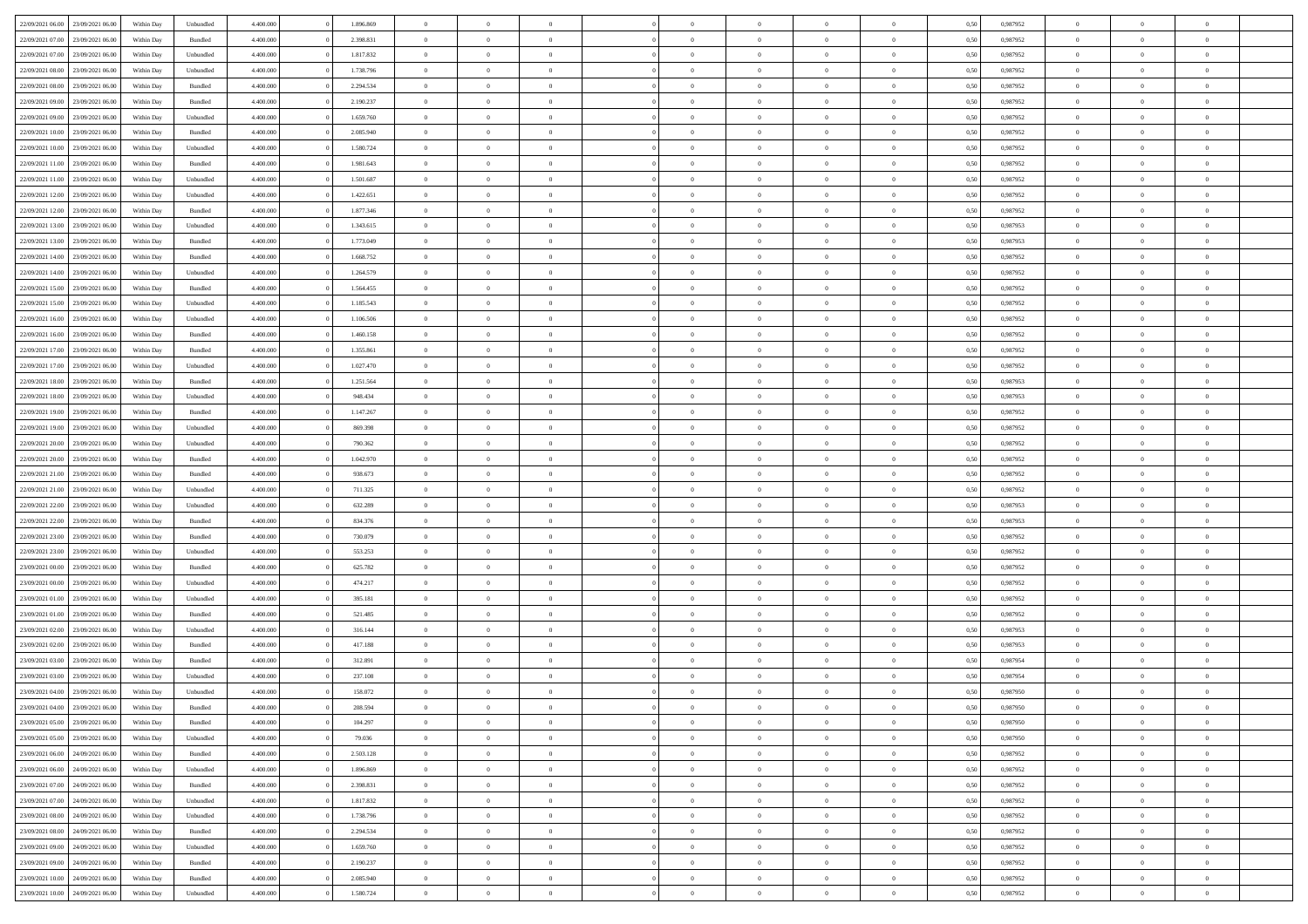| 23/09/2021 11:00                  | 24/09/2021 06:00 | Within Day | Bundled            | 4.400.000 | 1.981.643 | $\overline{0}$ | $\Omega$       |                | $\Omega$       | $\Omega$       | $\theta$       | $\theta$       | 0,50 | 0,987952 | $\theta$       | $\theta$       | $\theta$       |  |
|-----------------------------------|------------------|------------|--------------------|-----------|-----------|----------------|----------------|----------------|----------------|----------------|----------------|----------------|------|----------|----------------|----------------|----------------|--|
|                                   |                  |            |                    |           |           |                |                |                |                |                |                |                |      |          |                |                |                |  |
| 23/09/2021 11:00                  | 24/09/2021 06.00 | Within Day | Unbundled          | 4.400.000 | 1.501.687 | $\overline{0}$ | $\theta$       | $\overline{0}$ | $\overline{0}$ | $\bf{0}$       | $\overline{0}$ | $\bf{0}$       | 0,50 | 0,987952 | $\theta$       | $\overline{0}$ | $\overline{0}$ |  |
| 23/09/2021 12:00                  | 24/09/2021 06:00 | Within Day | Bundled            | 4.400.000 | 1.877.346 | $\overline{0}$ | $\bf{0}$       | $\overline{0}$ | $\bf{0}$       | $\bf{0}$       | $\bf{0}$       | $\mathbf{0}$   | 0,50 | 0,987952 | $\overline{0}$ | $\overline{0}$ | $\bf{0}$       |  |
| 23/09/2021 12:00                  | 24/09/2021 06:00 | Within Day | Unbundled          | 4.400.000 | 1.422.651 | $\overline{0}$ | $\overline{0}$ | $\overline{0}$ | $\overline{0}$ | $\bf{0}$       | $\overline{0}$ | $\overline{0}$ | 0.50 | 0,987952 | $\theta$       | $\theta$       | $\overline{0}$ |  |
| 23/09/2021 13:00                  | 24/09/2021 06.00 | Within Day | Unbundled          | 4.400.000 | 1.343.615 | $\overline{0}$ | $\theta$       | $\overline{0}$ | $\overline{0}$ | $\bf{0}$       | $\overline{0}$ | $\bf{0}$       | 0,50 | 0,987953 | $\theta$       | $\overline{0}$ | $\overline{0}$ |  |
| 23/09/2021 13:00                  | 24/09/2021 06:00 | Within Day | Bundled            | 4.400.000 | 1.773.049 | $\overline{0}$ | $\overline{0}$ | $\overline{0}$ | $\bf{0}$       | $\overline{0}$ | $\overline{0}$ | $\mathbf{0}$   | 0,50 | 0,987953 | $\bf{0}$       | $\overline{0}$ | $\bf{0}$       |  |
|                                   |                  |            |                    |           |           |                |                |                |                | $\overline{0}$ |                |                |      |          | $\theta$       | $\overline{0}$ | $\overline{0}$ |  |
| 23/09/2021 14:00                  | 24/09/2021 06.00 | Within Dav | Unbundled          | 4.400.000 | 1.264.579 | $\overline{0}$ | $\overline{0}$ | $\overline{0}$ | $\overline{0}$ |                | $\overline{0}$ | $\overline{0}$ | 0.50 | 0,987952 |                |                |                |  |
| 23/09/2021 14:00                  | 24/09/2021 06.00 | Within Day | Bundled            | 4.400.000 | 1.668.752 | $\overline{0}$ | $\theta$       | $\overline{0}$ | $\overline{0}$ | $\bf{0}$       | $\overline{0}$ | $\bf{0}$       | 0,50 | 0,987952 | $\theta$       | $\theta$       | $\overline{0}$ |  |
| 23/09/2021 15:00                  | 24/09/2021 06:00 | Within Day | Bundled            | 4.400.000 | 1.564.455 | $\overline{0}$ | $\overline{0}$ | $\overline{0}$ | $\bf{0}$       | $\bf{0}$       | $\bf{0}$       | $\bf{0}$       | 0,50 | 0,987952 | $\,0\,$        | $\overline{0}$ | $\overline{0}$ |  |
| 23/09/2021 15:00                  | 24/09/2021 06:00 | Within Dav | Unbundled          | 4.400.000 | 1.185.543 | $\overline{0}$ | $\overline{0}$ | $\overline{0}$ | $\overline{0}$ | $\overline{0}$ | $\overline{0}$ | $\overline{0}$ | 0.50 | 0,987952 | $\theta$       | $\overline{0}$ | $\overline{0}$ |  |
| 23/09/2021 16:00                  | 24/09/2021 06.00 | Within Day | Unbundled          | 4.400.000 | 1.106.506 | $\overline{0}$ | $\theta$       | $\overline{0}$ | $\overline{0}$ | $\bf{0}$       | $\overline{0}$ | $\bf{0}$       | 0,50 | 0,987952 | $\,$ 0 $\,$    | $\overline{0}$ | $\overline{0}$ |  |
| 23/09/2021 16:00                  | 24/09/2021 06:00 | Within Day | Bundled            | 4.400.000 | 1.460.158 | $\overline{0}$ | $\bf{0}$       | $\overline{0}$ | $\bf{0}$       | $\bf{0}$       | $\bf{0}$       | $\mathbf{0}$   | 0,50 | 0,987952 | $\bf{0}$       | $\overline{0}$ | $\bf{0}$       |  |
| 23/09/2021 17:00                  | 24/09/2021 06:00 | Within Day | Bundled            | 4.400.000 | 1.355.861 | $\overline{0}$ | $\overline{0}$ | $\overline{0}$ | $\overline{0}$ | $\bf{0}$       | $\overline{0}$ | $\overline{0}$ | 0.50 | 0,987952 | $\theta$       | $\theta$       | $\overline{0}$ |  |
|                                   |                  |            |                    |           |           | $\overline{0}$ | $\theta$       | $\overline{0}$ | $\overline{0}$ | $\bf{0}$       | $\overline{0}$ |                |      |          | $\theta$       | $\overline{0}$ | $\overline{0}$ |  |
| 23/09/2021 17:00                  | 24/09/2021 06.00 | Within Day | Unbundled          | 4.400.000 | 1.027.470 |                |                |                |                |                |                | $\bf{0}$       | 0,50 | 0,987952 |                |                |                |  |
| 23/09/2021 18:00                  | 24/09/2021 06:00 | Within Day | Unbundled          | 4.400.000 | 948.434   | $\overline{0}$ | $\overline{0}$ | $\overline{0}$ | $\bf{0}$       | $\overline{0}$ | $\overline{0}$ | $\mathbf{0}$   | 0,50 | 0,987953 | $\bf{0}$       | $\overline{0}$ | $\bf{0}$       |  |
| 23/09/2021 18:00                  | 24/09/2021 06:00 | Within Dav | Bundled            | 4.400.000 | 1.251.564 | $\overline{0}$ | $\overline{0}$ | $\overline{0}$ | $\overline{0}$ | $\overline{0}$ | $\overline{0}$ | $\overline{0}$ | 0.50 | 0,987953 | $\theta$       | $\overline{0}$ | $\overline{0}$ |  |
| 23/09/2021 19:00                  | 24/09/2021 06.00 | Within Day | Unbundled          | 4.400.000 | 869.398   | $\overline{0}$ | $\theta$       | $\overline{0}$ | $\overline{0}$ | $\bf{0}$       | $\overline{0}$ | $\bf{0}$       | 0,50 | 0,987952 | $\theta$       | $\theta$       | $\overline{0}$ |  |
| 23/09/2021 19:00                  | 24/09/2021 06:00 | Within Day | Bundled            | 4.400.000 | 1.147.267 | $\overline{0}$ | $\overline{0}$ | $\overline{0}$ | $\bf{0}$       | $\bf{0}$       | $\bf{0}$       | $\mathbf{0}$   | 0,50 | 0,987952 | $\,0\,$        | $\overline{0}$ | $\bf{0}$       |  |
| 23/09/2021 20:00                  | 24/09/2021 06:00 | Within Day | Unbundled          | 4.400.000 | 790.362   | $\overline{0}$ | $\overline{0}$ | $\overline{0}$ | $\overline{0}$ | $\overline{0}$ | $\overline{0}$ | $\overline{0}$ | 0.50 | 0,987952 | $\theta$       | $\overline{0}$ | $\overline{0}$ |  |
| 23/09/2021 20:00                  | 24/09/2021 06.00 | Within Day | Bundled            | 4.400.000 | 1.042.970 | $\overline{0}$ | $\theta$       | $\overline{0}$ | $\overline{0}$ | $\bf{0}$       | $\overline{0}$ | $\bf{0}$       | 0,50 | 0,987952 | $\,$ 0 $\,$    | $\overline{0}$ | $\overline{0}$ |  |
|                                   |                  |            |                    |           |           |                |                |                |                |                |                |                |      |          |                |                |                |  |
| 23/09/2021 21:00                  | 24/09/2021 06:00 | Within Day | Bundled            | 4.400.000 | 938.673   | $\overline{0}$ | $\overline{0}$ | $\overline{0}$ | $\bf{0}$       | $\bf{0}$       | $\bf{0}$       | $\mathbf{0}$   | 0,50 | 0,987952 | $\overline{0}$ | $\overline{0}$ | $\bf{0}$       |  |
| 23/09/2021 21:00                  | 24/09/2021 06:00 | Within Day | Unbundled          | 4.400.000 | 711.325   | $\overline{0}$ | $\overline{0}$ | $\overline{0}$ | $\overline{0}$ | $\overline{0}$ | $\overline{0}$ | $\overline{0}$ | 0.50 | 0,987952 | $\theta$       | $\overline{0}$ | $\overline{0}$ |  |
| 23/09/2021 22.00                  | 24/09/2021 06.00 | Within Day | Bundled            | 4.400.000 | 834.376   | $\overline{0}$ | $\theta$       | $\overline{0}$ | $\overline{0}$ | $\bf{0}$       | $\overline{0}$ | $\bf{0}$       | 0,50 | 0,987953 | $\,$ 0 $\,$    | $\overline{0}$ | $\overline{0}$ |  |
| 23/09/2021 22:00                  | 24/09/2021 06:00 | Within Day | Unbundled          | 4.400.000 | 632.289   | $\overline{0}$ | $\overline{0}$ | $\overline{0}$ | $\bf{0}$       | $\overline{0}$ | $\overline{0}$ | $\mathbf{0}$   | 0,50 | 0,987953 | $\overline{0}$ | $\overline{0}$ | $\bf{0}$       |  |
| 23/09/2021 23:00                  | 24/09/2021 06:00 | Within Dav | Bundled            | 4.400.000 | 730.079   | $\overline{0}$ | $\overline{0}$ | $\overline{0}$ | $\overline{0}$ | $\overline{0}$ | $\overline{0}$ | $\overline{0}$ | 0.50 | 0,987952 | $\theta$       | $\overline{0}$ | $\overline{0}$ |  |
| 23/09/2021 23:00                  | 24/09/2021 06.00 | Within Day | Unbundled          | 4.400.000 | 553.253   | $\overline{0}$ | $\theta$       | $\overline{0}$ | $\overline{0}$ | $\bf{0}$       | $\overline{0}$ | $\bf{0}$       | 0,50 | 0,987952 | $\theta$       | $\theta$       | $\overline{0}$ |  |
| 24/09/2021 00:00                  | 24/09/2021 06:00 | Within Day | Bundled            | 4.400.000 | 625.782   | $\overline{0}$ | $\overline{0}$ | $\overline{0}$ | $\bf{0}$       | $\bf{0}$       | $\bf{0}$       | $\bf{0}$       | 0,50 | 0,987952 | $\,0\,$        | $\overline{0}$ | $\overline{0}$ |  |
| 24/09/2021 00:00                  | 24/09/2021 06:00 |            | Unbundled          | 4.400.000 | 474.217   | $\overline{0}$ | $\overline{0}$ | $\overline{0}$ | $\overline{0}$ | $\overline{0}$ | $\overline{0}$ | $\overline{0}$ | 0.50 | 0,987952 | $\theta$       | $\overline{0}$ | $\overline{0}$ |  |
|                                   |                  | Within Day |                    |           |           |                |                |                |                |                |                |                |      |          |                |                |                |  |
| 24/09/2021 01:00                  | 24/09/2021 06.00 | Within Day | Unbundled          | 4.400.000 | 395.181   | $\overline{0}$ | $\theta$       | $\overline{0}$ | $\overline{0}$ | $\bf{0}$       | $\overline{0}$ | $\bf{0}$       | 0,50 | 0,987952 | $\,$ 0 $\,$    | $\overline{0}$ | $\overline{0}$ |  |
| 24/09/2021 01:00                  | 24/09/2021 06:00 | Within Day | Bundled            | 4.400.000 | 521.485   | $\overline{0}$ | $\overline{0}$ | $\overline{0}$ | $\bf{0}$       | $\bf{0}$       | $\bf{0}$       | $\bf{0}$       | 0,50 | 0,987952 | $\overline{0}$ | $\overline{0}$ | $\bf{0}$       |  |
| 24/09/2021 02:00                  | 24/09/2021 06.00 | Within Day | Unbundled          | 4.400,000 | 316.144   | $\overline{0}$ | $\Omega$       | $\Omega$       | $\Omega$       | $\Omega$       | $\overline{0}$ | $\overline{0}$ | 0,50 | 0,987953 | $\,0\,$        | $\theta$       | $\theta$       |  |
| 24/09/2021 02:00                  | 24/09/2021 06.00 | Within Day | Bundled            | 4.400.000 | 417.188   | $\overline{0}$ | $\theta$       | $\overline{0}$ | $\overline{0}$ | $\bf{0}$       | $\overline{0}$ | $\bf{0}$       | 0,50 | 0,987953 | $\theta$       | $\overline{0}$ | $\overline{0}$ |  |
| 24/09/2021 03:00                  | 24/09/2021 06:00 | Within Day | Unbundled          | 4.400.000 | 237.108   | $\overline{0}$ | $\overline{0}$ | $\overline{0}$ | $\bf{0}$       | $\overline{0}$ | $\overline{0}$ | $\mathbf{0}$   | 0,50 | 0,987954 | $\overline{0}$ | $\overline{0}$ | $\bf{0}$       |  |
| 24/09/2021 03:00                  | 24/09/2021 06:00 | Within Day | Bundled            | 4.400,000 | 312.891   | $\overline{0}$ | $\Omega$       | $\Omega$       | $\Omega$       | $\overline{0}$ | $\overline{0}$ | $\overline{0}$ | 0.50 | 0,987954 | $\,0\,$        | $\theta$       | $\theta$       |  |
| 24/09/2021 04:00                  | 24/09/2021 06.00 | Within Day | Unbundled          | 4.400.000 | 158.072   | $\overline{0}$ | $\theta$       | $\overline{0}$ | $\overline{0}$ | $\bf{0}$       | $\overline{0}$ | $\bf{0}$       | 0,50 | 0,987950 | $\theta$       | $\overline{0}$ | $\overline{0}$ |  |
|                                   |                  |            |                    |           |           |                |                |                |                |                |                |                |      |          |                |                |                |  |
| 24/09/2021 04:00                  | 24/09/2021 06:00 | Within Day | Bundled            | 4.400.000 | 208.594   | $\overline{0}$ | $\overline{0}$ | $\overline{0}$ | $\bf{0}$       | $\bf{0}$       | $\overline{0}$ | $\bf{0}$       | 0,50 | 0,987950 | $\bf{0}$       | $\overline{0}$ | $\bf{0}$       |  |
| 24/09/2021 05:00                  | 24/09/2021 06:00 | Within Day | Bundled            | 4.400,000 | 104.297   | $\overline{0}$ | $\Omega$       | $\Omega$       | $\Omega$       | $\overline{0}$ | $\overline{0}$ | $\overline{0}$ | 0.50 | 0.987950 | $\,$ 0 $\,$    | $\theta$       | $\theta$       |  |
| 24/09/2021 05:00                  | 24/09/2021 06.00 | Within Day | Unbundled          | 4.400.000 | 79.036    | $\overline{0}$ | $\overline{0}$ | $\overline{0}$ | $\overline{0}$ | $\bf{0}$       | $\overline{0}$ | $\bf{0}$       | 0,50 | 0,987950 | $\,$ 0 $\,$    | $\overline{0}$ | $\overline{0}$ |  |
| 24/09/2021 06:00                  | 25/09/2021 06:00 | Within Day | Bundled            | 4.400.000 | 2.503.128 | $\overline{0}$ | $\overline{0}$ | $\overline{0}$ | $\overline{0}$ | $\bf{0}$       | $\overline{0}$ | $\mathbf{0}$   | 0,50 | 0,987952 | $\overline{0}$ | $\overline{0}$ | $\bf{0}$       |  |
| 24/09/2021 06:00                  | 25/09/2021 06:00 | Within Day | Unbundled          | 4.400,000 | 1.896.869 | $\overline{0}$ | $\Omega$       | $\overline{0}$ | $\Omega$       | $\overline{0}$ | $\overline{0}$ | $\overline{0}$ | 0.50 | 0,987952 | $\,0\,$        | $\theta$       | $\theta$       |  |
| 24/09/2021 07:00                  | 25/09/2021 06:00 | Within Day | Unbundled          | 4.400.000 | 1.817.832 | $\overline{0}$ | $\overline{0}$ | $\overline{0}$ | $\overline{0}$ | $\,$ 0         | $\overline{0}$ | $\bf{0}$       | 0,50 | 0,987952 | $\,$ 0 $\,$    | $\overline{0}$ | $\overline{0}$ |  |
| 24/09/2021 07:00                  | 25/09/2021 06:00 | Within Day | Bundled            | 4.400.000 | 2.398.831 | $\overline{0}$ | $\overline{0}$ | $\overline{0}$ | $\overline{0}$ | $\bf{0}$       | $\overline{0}$ | $\mathbf{0}$   | 0,50 | 0,987952 | $\overline{0}$ | $\overline{0}$ | $\bf{0}$       |  |
| 24/09/2021 08:00                  | 25/09/2021 06:00 |            | Unbundled          | 4.400,000 | 1.738.796 | $\overline{0}$ | $\Omega$       | $\Omega$       | $\Omega$       | $\Omega$       | $\Omega$       | $\overline{0}$ | 0.50 | 0.987952 | $\theta$       | $\theta$       | $\theta$       |  |
|                                   |                  | Within Day |                    |           |           |                |                |                |                |                |                |                |      |          |                |                |                |  |
| 24/09/2021 08:00                  | 25/09/2021 06:00 | Within Day | Bundled            | 4.400.000 | 2.294.534 | $\overline{0}$ | $\overline{0}$ | $\overline{0}$ | $\bf{0}$       | $\,$ 0         | $\overline{0}$ | $\bf{0}$       | 0,50 | 0,987952 | $\,0\,$        | $\,$ 0 $\,$    | $\overline{0}$ |  |
| 24/09/2021 09:00                  | 25/09/2021 06:00 | Within Day | $\mathbf B$ undled | 4.400.000 | 2.190.237 | $\overline{0}$ | $\bf{0}$       |                |                | $\bf{0}$       |                |                | 0,50 | 0,987952 | $\bf{0}$       | $\overline{0}$ |                |  |
| 24/09/2021 09:00                  | 25/09/2021 06:00 | Within Day | Unbundled          | 4.400.000 | 1.659.760 | $\overline{0}$ | $\overline{0}$ | $\overline{0}$ | $\Omega$       | $\overline{0}$ | $\overline{0}$ | $\overline{0}$ | 0.50 | 0.987952 | $\theta$       | $\theta$       | $\theta$       |  |
| 24/09/2021 10:00                  | 25/09/2021 06.00 | Within Day | Unbundled          | 4.400.000 | 1.580.724 | $\overline{0}$ | $\,$ 0         | $\overline{0}$ | $\overline{0}$ | $\,$ 0 $\,$    | $\overline{0}$ | $\mathbf{0}$   | 0,50 | 0,987952 | $\,$ 0 $\,$    | $\,$ 0 $\,$    | $\,$ 0         |  |
| 24/09/2021 10:00                  | 25/09/2021 06:00 | Within Day | Bundled            | 4.400.000 | 2.085.940 | $\overline{0}$ | $\overline{0}$ | $\overline{0}$ | $\overline{0}$ | $\overline{0}$ | $\overline{0}$ | $\mathbf{0}$   | 0,50 | 0,987952 | $\overline{0}$ | $\bf{0}$       | $\bf{0}$       |  |
| 24/09/2021 11:00                  | 25/09/2021 06:00 | Within Day | Unbundled          | 4.400,000 | 1.501.687 | $\overline{0}$ | $\overline{0}$ | $\overline{0}$ | $\Omega$       | $\overline{0}$ | $\overline{0}$ | $\overline{0}$ | 0,50 | 0,987952 | $\overline{0}$ | $\theta$       | $\overline{0}$ |  |
| 24/09/2021 11:00                  | 25/09/2021 06.00 | Within Day | Bundled            | 4.400.000 | 1.981.643 | $\overline{0}$ | $\,$ 0         | $\overline{0}$ | $\overline{0}$ | $\,$ 0 $\,$    | $\overline{0}$ | $\mathbf{0}$   | 0,50 | 0,987952 | $\,$ 0 $\,$    | $\overline{0}$ | $\overline{0}$ |  |
|                                   |                  |            |                    |           |           |                |                |                |                |                |                |                |      |          |                |                |                |  |
| 24/09/2021 12:00                  | 25/09/2021 06:00 | Within Day | Unbundled          | 4.400.000 | 1.422.651 | $\overline{0}$ | $\overline{0}$ | $\overline{0}$ | $\overline{0}$ | $\overline{0}$ | $\overline{0}$ | $\mathbf{0}$   | 0,50 | 0,987952 | $\overline{0}$ | $\overline{0}$ | $\bf{0}$       |  |
| 24/09/2021 12:00                  | 25/09/2021 06:00 | Within Day | Bundled            | 4.400,000 | 1.877.346 | $\overline{0}$ | $\overline{0}$ | $\overline{0}$ | $\Omega$       | $\overline{0}$ | $\overline{0}$ | $\bf{0}$       | 0.50 | 0,987952 | $\overline{0}$ | $\theta$       | $\overline{0}$ |  |
| 24/09/2021 13:00                  | 25/09/2021 06:00 | Within Day | Bundled            | 4.400.000 | 1.773.049 | $\overline{0}$ | $\,$ 0         | $\overline{0}$ | $\overline{0}$ | $\bf{0}$       | $\overline{0}$ | $\bf{0}$       | 0,50 | 0,987953 | $\,$ 0 $\,$    | $\overline{0}$ | $\overline{0}$ |  |
| 24/09/2021 13:00                  | 25/09/2021 06:00 | Within Day | Unbundled          | 4.400.000 | 1.343.615 | $\overline{0}$ | $\bf{0}$       | $\overline{0}$ | $\overline{0}$ | $\overline{0}$ | $\overline{0}$ | $\mathbf{0}$   | 0,50 | 0,987953 | $\overline{0}$ | $\overline{0}$ | $\bf{0}$       |  |
| 24/09/2021 14:00                  | 25/09/2021 06:00 | Within Day | Unbundled          | 4.400,000 | 1.264.579 | $\overline{0}$ | $\overline{0}$ | $\overline{0}$ | $\Omega$       | $\overline{0}$ | $\overline{0}$ | $\bf{0}$       | 0.50 | 0,987952 | $\overline{0}$ | $\overline{0}$ | $\overline{0}$ |  |
| 24/09/2021 14:00                  | 25/09/2021 06.00 | Within Day | Bundled            | 4.400.000 | 1.668.752 | $\overline{0}$ | $\bf{0}$       | $\overline{0}$ | $\overline{0}$ | $\bf{0}$       | $\bf{0}$       | $\mathbf{0}$   | 0,50 | 0,987952 | $\,$ 0 $\,$    | $\,$ 0 $\,$    | $\bf{0}$       |  |
| 24/09/2021 15:00 25/09/2021 06:00 |                  | Within Day | Bundled            | 4.400.000 | 1.564.455 | $\overline{0}$ | $\overline{0}$ | $\overline{0}$ | $\overline{0}$ | $\overline{0}$ | $\bf{0}$       | $\mathbf{0}$   | 0,50 | 0,987952 | $\overline{0}$ | $\bf{0}$       | $\bf{0}$       |  |
|                                   |                  |            |                    |           |           |                |                |                |                |                |                |                |      |          |                |                |                |  |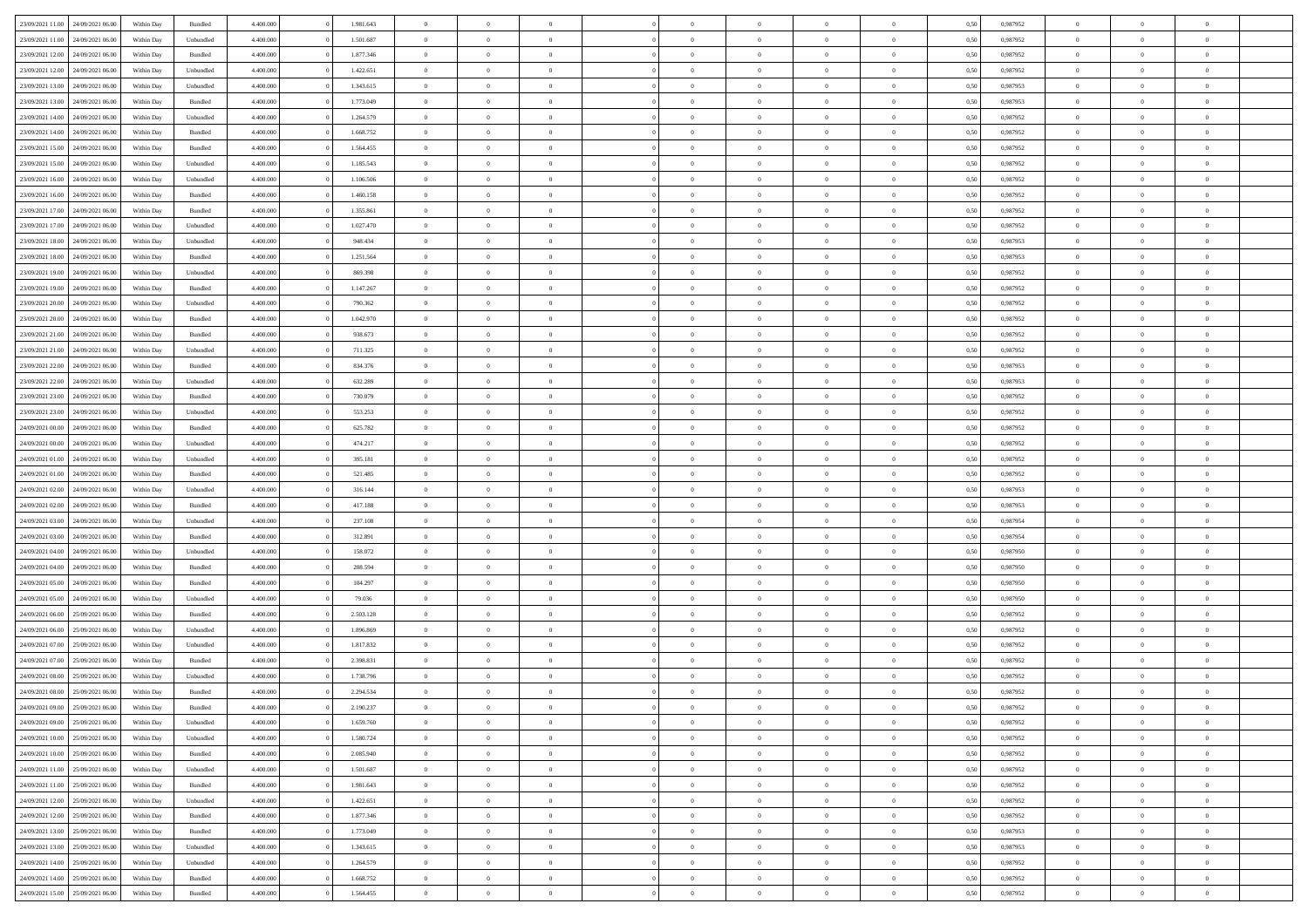|                                   |                  |            |           |           |           | $\overline{0}$ |                |                |                | $\Omega$       | $\theta$       | $\theta$       |      |          | $\theta$       | $\overline{0}$ | $\theta$       |  |
|-----------------------------------|------------------|------------|-----------|-----------|-----------|----------------|----------------|----------------|----------------|----------------|----------------|----------------|------|----------|----------------|----------------|----------------|--|
| 24/09/2021 15:00                  | 25/09/2021 06:00 | Within Day | Unbundled | 4.400.000 | 1.185.543 |                | $\theta$       |                | $\Omega$       |                |                |                | 0,50 | 0,987952 |                |                |                |  |
| 24/09/2021 16:00                  | 25/09/2021 06:00 | Within Day | Unbundled | 4.400.000 | 1.106.506 | $\overline{0}$ | $\theta$       | $\overline{0}$ | $\overline{0}$ | $\bf{0}$       | $\overline{0}$ | $\bf{0}$       | 0,50 | 0,987952 | $\theta$       | $\overline{0}$ | $\overline{0}$ |  |
| 24/09/2021 16:00                  | 25/09/2021 06:00 | Within Day | Bundled   | 4.400.000 | 1.460.158 | $\overline{0}$ | $\bf{0}$       | $\overline{0}$ | $\bf{0}$       | $\bf{0}$       | $\bf{0}$       | $\mathbf{0}$   | 0,50 | 0,987952 | $\overline{0}$ | $\overline{0}$ | $\overline{0}$ |  |
| 24/09/2021 17:00                  | 25/09/2021 06:00 | Within Day | Unbundled | 4.400.000 | 1.027.470 | $\overline{0}$ | $\overline{0}$ | $\overline{0}$ | $\overline{0}$ | $\bf{0}$       | $\overline{0}$ | $\overline{0}$ | 0.50 | 0,987952 | $\theta$       | $\theta$       | $\overline{0}$ |  |
| 24/09/2021 17:00                  | 25/09/2021 06:00 | Within Day | Bundled   | 4.400.000 | 1.355.861 | $\overline{0}$ | $\theta$       | $\overline{0}$ | $\overline{0}$ | $\bf{0}$       | $\overline{0}$ | $\bf{0}$       | 0,50 | 0,987952 | $\theta$       | $\overline{0}$ | $\overline{0}$ |  |
|                                   |                  |            |           |           |           |                |                |                |                |                |                |                |      |          |                |                |                |  |
| 24/09/2021 18:00                  | 25/09/2021 06:00 | Within Day | Bundled   | 4.400.000 | 1.251.564 | $\overline{0}$ | $\overline{0}$ | $\overline{0}$ | $\bf{0}$       | $\overline{0}$ | $\overline{0}$ | $\mathbf{0}$   | 0,50 | 0,987953 | $\overline{0}$ | $\overline{0}$ | $\bf{0}$       |  |
| 24/09/2021 18:00                  | 25/09/2021 06:00 | Within Dav | Unbundled | 4.400.000 | 948.434   | $\overline{0}$ | $\overline{0}$ | $\overline{0}$ | $\overline{0}$ | $\overline{0}$ | $\overline{0}$ | $\overline{0}$ | 0.50 | 0,987953 | $\theta$       | $\overline{0}$ | $\overline{0}$ |  |
| 24/09/2021 19:00                  | 25/09/2021 06:00 | Within Day | Bundled   | 4.400.000 | 1.147.267 | $\overline{0}$ | $\theta$       | $\overline{0}$ | $\overline{0}$ | $\bf{0}$       | $\overline{0}$ | $\bf{0}$       | 0,50 | 0,987952 | $\theta$       | $\theta$       | $\overline{0}$ |  |
| 24/09/2021 19:00                  | 25/09/2021 06:00 | Within Day | Unbundled | 4.400.000 | 869.398   | $\overline{0}$ | $\overline{0}$ | $\overline{0}$ | $\bf{0}$       | $\bf{0}$       | $\bf{0}$       | $\bf{0}$       | 0,50 | 0,987952 | $\,0\,$        | $\overline{0}$ | $\overline{0}$ |  |
| 24/09/2021 20:00                  | 25/09/2021 06:00 | Within Dav | Bundled   | 4.400.000 | 1.042.970 | $\overline{0}$ | $\overline{0}$ | $\overline{0}$ | $\overline{0}$ | $\overline{0}$ | $\overline{0}$ | $\overline{0}$ | 0.50 | 0,987952 | $\theta$       | $\overline{0}$ | $\overline{0}$ |  |
|                                   |                  |            |           |           |           | $\overline{0}$ | $\theta$       | $\overline{0}$ | $\overline{0}$ | $\bf{0}$       | $\overline{0}$ |                |      |          | $\,$ 0 $\,$    | $\overline{0}$ | $\overline{0}$ |  |
| 24/09/2021 20:00                  | 25/09/2021 06:00 | Within Day | Unbundled | 4.400.000 | 790.362   |                |                |                |                |                |                | $\bf{0}$       | 0,50 | 0,987952 |                |                |                |  |
| 24/09/2021 21:00                  | 25/09/2021 06:00 | Within Day | Unbundled | 4.400.000 | 711.325   | $\overline{0}$ | $\overline{0}$ | $\overline{0}$ | $\bf{0}$       | $\bf{0}$       | $\bf{0}$       | $\mathbf{0}$   | 0,50 | 0,987952 | $\overline{0}$ | $\overline{0}$ | $\bf{0}$       |  |
| 24/09/2021 21:00                  | 25/09/2021 06:00 | Within Day | Bundled   | 4.400.000 | 938.673   | $\overline{0}$ | $\overline{0}$ | $\overline{0}$ | $\overline{0}$ | $\bf{0}$       | $\overline{0}$ | $\overline{0}$ | 0.50 | 0,987952 | $\theta$       | $\theta$       | $\overline{0}$ |  |
| 24/09/2021 22.00                  | 25/09/2021 06:00 | Within Day | Bundled   | 4.400.000 | 834.376   | $\overline{0}$ | $\theta$       | $\overline{0}$ | $\overline{0}$ | $\bf{0}$       | $\overline{0}$ | $\bf{0}$       | 0,50 | 0,987953 | $\theta$       | $\overline{0}$ | $\overline{0}$ |  |
| 24/09/2021 22.00                  | 25/09/2021 06:00 | Within Day | Unbundled | 4.400.000 | 632.289   | $\overline{0}$ | $\overline{0}$ | $\overline{0}$ | $\bf{0}$       | $\overline{0}$ | $\overline{0}$ | $\mathbf{0}$   | 0,50 | 0,987953 | $\overline{0}$ | $\overline{0}$ | $\bf{0}$       |  |
| 24/09/2021 23:00                  | 25/09/2021 06:00 | Within Dav | Bundled   | 4.400.000 | 730.079   | $\overline{0}$ | $\overline{0}$ | $\overline{0}$ | $\overline{0}$ | $\overline{0}$ | $\overline{0}$ | $\overline{0}$ | 0.50 | 0,987952 | $\theta$       | $\overline{0}$ | $\overline{0}$ |  |
|                                   |                  |            |           |           |           |                |                |                |                |                |                |                |      |          |                |                |                |  |
| 24/09/2021 23:00                  | 25/09/2021 06:00 | Within Day | Unbundled | 4.400.000 | 553.253   | $\overline{0}$ | $\theta$       | $\overline{0}$ | $\overline{0}$ | $\bf{0}$       | $\overline{0}$ | $\bf{0}$       | 0,50 | 0,987952 | $\theta$       | $\theta$       | $\overline{0}$ |  |
| 25/09/2021 00:00                  | 25/09/2021 06:00 | Within Day | Unbundled | 4.400.000 | 474.217   | $\overline{0}$ | $\overline{0}$ | $\overline{0}$ | $\overline{0}$ | $\bf{0}$       | $\overline{0}$ | $\mathbf{0}$   | 0,50 | 0,987952 | $\,0\,$        | $\overline{0}$ | $\bf{0}$       |  |
| 25/09/2021 00:00                  | 25/09/2021 06:00 | Within Dav | Bundled   | 4.400.000 | 625.782   | $\overline{0}$ | $\overline{0}$ | $\overline{0}$ | $\overline{0}$ | $\overline{0}$ | $\overline{0}$ | $\overline{0}$ | 0.50 | 0,987952 | $\theta$       | $\overline{0}$ | $\overline{0}$ |  |
| 25/09/2021 01:00                  | 25/09/2021 06:00 | Within Day | Bundled   | 4.400.000 | 521.485   | $\overline{0}$ | $\theta$       | $\overline{0}$ | $\overline{0}$ | $\bf{0}$       | $\overline{0}$ | $\bf{0}$       | 0,50 | 0,987952 | $\,$ 0 $\,$    | $\overline{0}$ | $\overline{0}$ |  |
| 25/09/2021 01:00                  | 25/09/2021 06:00 | Within Day | Unbundled | 4.400.000 | 395.181   | $\overline{0}$ | $\overline{0}$ | $\overline{0}$ | $\overline{0}$ | $\bf{0}$       | $\overline{0}$ | $\mathbf{0}$   | 0,50 | 0,987952 | $\bf{0}$       | $\overline{0}$ | $\bf{0}$       |  |
| 25/09/2021 02:00                  | 25/09/2021 06:00 | Within Day | Bundled   | 4.400.000 | 417.188   | $\overline{0}$ | $\overline{0}$ | $\overline{0}$ | $\overline{0}$ | $\bf{0}$       | $\overline{0}$ | $\overline{0}$ | 0.50 | 0,987953 | $\theta$       | $\overline{0}$ | $\overline{0}$ |  |
| 25/09/2021 02:00                  | 25/09/2021 06:00 | Within Day | Unbundled | 4.400.000 | 316.144   | $\overline{0}$ | $\theta$       | $\overline{0}$ | $\overline{0}$ | $\bf{0}$       | $\overline{0}$ | $\bf{0}$       | 0,50 | 0,987953 | $\,$ 0 $\,$    | $\overline{0}$ | $\overline{0}$ |  |
|                                   |                  |            |           |           |           |                |                |                |                |                |                |                |      |          |                |                |                |  |
| 25/09/2021 03:00                  | 25/09/2021 06:00 | Within Day | Unbundled | 4.400.000 | 237.108   | $\overline{0}$ | $\overline{0}$ | $\overline{0}$ | $\overline{0}$ | $\overline{0}$ | $\overline{0}$ | $\mathbf{0}$   | 0,50 | 0,987954 | $\bf{0}$       | $\overline{0}$ | $\bf{0}$       |  |
| 25/09/2021 03:00                  | 25/09/2021 06:00 | Within Dav | Bundled   | 4.400.000 | 312.891   | $\overline{0}$ | $\overline{0}$ | $\overline{0}$ | $\overline{0}$ | $\overline{0}$ | $\overline{0}$ | $\overline{0}$ | 0.50 | 0,987954 | $\theta$       | $\overline{0}$ | $\overline{0}$ |  |
| 25/09/2021 04:00                  | 25/09/2021 06:00 | Within Day | Bundled   | 4.400.000 | 208.594   | $\overline{0}$ | $\theta$       | $\overline{0}$ | $\overline{0}$ | $\bf{0}$       | $\overline{0}$ | $\bf{0}$       | 0,50 | 0,987950 | $\theta$       | $\theta$       | $\overline{0}$ |  |
| 25/09/2021 04:00                  | 25/09/2021 06:00 | Within Day | Unbundled | 4.400.000 | 158.072   | $\overline{0}$ | $\overline{0}$ | $\overline{0}$ | $\overline{0}$ | $\bf{0}$       | $\overline{0}$ | $\bf{0}$       | 0,50 | 0,987950 | $\,0\,$        | $\overline{0}$ | $\overline{0}$ |  |
| 25/09/2021 05:00                  | 25/09/2021 06:00 | Within Day | Bundled   | 4.400.000 | 104.297   | $\overline{0}$ | $\overline{0}$ | $\overline{0}$ | $\overline{0}$ | $\overline{0}$ | $\overline{0}$ | $\overline{0}$ | 0.50 | 0,987950 | $\theta$       | $\overline{0}$ | $\overline{0}$ |  |
| 25/09/2021 05:00                  | 25/09/2021 06:00 | Within Day | Unbundled | 4.400.000 | 79.036    | $\overline{0}$ | $\theta$       | $\overline{0}$ | $\overline{0}$ | $\bf{0}$       | $\overline{0}$ | $\bf{0}$       | 0,50 | 0,987950 | $\,$ 0 $\,$    | $\overline{0}$ | $\overline{0}$ |  |
|                                   |                  |            |           |           |           |                |                |                |                |                |                |                |      |          |                |                |                |  |
| 25/09/2021 06:00                  | 26/09/2021 06:00 | Within Day | Bundled   | 4.400.000 | 2.503.128 | $\overline{0}$ | $\overline{0}$ | $\overline{0}$ | $\overline{0}$ | $\bf{0}$       | $\overline{0}$ | $\bf{0}$       | 0,50 | 0,987952 | $\bf{0}$       | $\overline{0}$ | $\bf{0}$       |  |
| 25/09/2021 06:00                  | 26/09/2021 06:00 | Within Day | Unbundled | 4.400,000 | 1.896.869 | $\overline{0}$ | $\Omega$       | $\overline{0}$ | $\Omega$       | $\Omega$       | $\overline{0}$ | $\overline{0}$ | 0,50 | 0,987952 | $\,0\,$        | $\theta$       | $\theta$       |  |
| 25/09/2021 07:00                  | 26/09/2021 06:00 | Within Day | Bundled   | 4.400.000 | 2.398.831 | $\overline{0}$ | $\theta$       | $\overline{0}$ | $\overline{0}$ | $\bf{0}$       | $\overline{0}$ | $\bf{0}$       | 0,50 | 0,987952 | $\,$ 0 $\,$    | $\overline{0}$ | $\overline{0}$ |  |
| 25/09/2021 07:00                  | 26/09/2021 06:00 | Within Day | Unbundled | 4.400.000 | 1.817.832 | $\overline{0}$ | $\overline{0}$ | $\overline{0}$ | $\overline{0}$ | $\overline{0}$ | $\overline{0}$ | $\mathbf{0}$   | 0,50 | 0,987952 | $\bf{0}$       | $\overline{0}$ | $\bf{0}$       |  |
| 25/09/2021 08:00                  | 26/09/2021 06:00 | Within Day | Bundled   | 4.400,000 | 2.294.534 | $\overline{0}$ | $\Omega$       | $\Omega$       | $\Omega$       | $\bf{0}$       | $\overline{0}$ | $\overline{0}$ | 0.50 | 0,987952 | $\,0\,$        | $\theta$       | $\theta$       |  |
| 25/09/2021 08:00                  | 26/09/2021 06:00 | Within Day | Unbundled | 4.400.000 | 1.738.796 | $\overline{0}$ | $\theta$       | $\overline{0}$ | $\overline{0}$ | $\bf{0}$       | $\overline{0}$ | $\bf{0}$       | 0,50 | 0,987952 | $\,$ 0 $\,$    | $\overline{0}$ | $\overline{0}$ |  |
| 25/09/2021 09:00                  | 26/09/2021 06:00 | Within Day | Bundled   | 4.400.000 | 2.190.237 | $\overline{0}$ | $\overline{0}$ | $\overline{0}$ | $\overline{0}$ | $\bf{0}$       | $\overline{0}$ | $\bf{0}$       | 0,50 | 0,987952 | $\bf{0}$       | $\overline{0}$ | $\bf{0}$       |  |
|                                   |                  |            |           |           |           |                | $\Omega$       |                |                |                |                |                |      |          |                |                | $\theta$       |  |
| 25/09/2021 09:00                  | 26/09/2021 06:00 | Within Day | Unbundled | 4.400,000 | 1.659.760 | $\overline{0}$ |                | $\overline{0}$ | $\Omega$       | $\overline{0}$ | $\overline{0}$ | $\overline{0}$ | 0.50 | 0.987952 | $\,$ 0 $\,$    | $\theta$       |                |  |
| 25/09/2021 10:00                  | 26/09/2021 06:00 | Within Day | Unbundled | 4.400.000 | 1.580.724 | $\overline{0}$ | $\theta$       | $\overline{0}$ | $\overline{0}$ | $\bf{0}$       | $\overline{0}$ | $\bf{0}$       | 0,50 | 0,987952 | $\,$ 0 $\,$    | $\overline{0}$ | $\overline{0}$ |  |
| 25/09/2021 10:00                  | 26/09/2021 06:00 | Within Day | Bundled   | 4.400.000 | 2.085.940 | $\overline{0}$ | $\bf{0}$       | $\overline{0}$ | $\bf{0}$       | $\bf{0}$       | $\bf{0}$       | $\mathbf{0}$   | 0,50 | 0,987952 | $\bf{0}$       | $\overline{0}$ | $\bf{0}$       |  |
| 25/09/2021 11:00                  | 26/09/2021 06:00 | Within Day | Unbundled | 4.400,000 | 1.501.687 | $\overline{0}$ | $\Omega$       | $\overline{0}$ | $\Omega$       | $\overline{0}$ | $\overline{0}$ | $\overline{0}$ | 0.50 | 0,987952 | $\,0\,$        | $\theta$       | $\theta$       |  |
| 25/09/2021 11:00                  | 26/09/2021 06:00 | Within Day | Bundled   | 4.400.000 | 1.981.643 | $\overline{0}$ | $\overline{0}$ | $\overline{0}$ | $\overline{0}$ | $\,$ 0         | $\overline{0}$ | $\bf{0}$       | 0,50 | 0,987952 | $\,$ 0 $\,$    | $\overline{0}$ | $\overline{0}$ |  |
| 25/09/2021 12:00                  | 26/09/2021 06:00 | Within Day | Unbundled | 4.400.000 | 1.422.651 | $\overline{0}$ | $\overline{0}$ | $\overline{0}$ | $\bf{0}$       | $\bf{0}$       | $\bf{0}$       | $\mathbf{0}$   | 0,50 | 0,987952 | $\bf{0}$       | $\overline{0}$ | $\bf{0}$       |  |
| 25/09/2021 12:00                  | 26/09/2021 06:00 | Within Day | Bundled   | 4.400,000 | 1.877.346 | $\overline{0}$ | $\Omega$       | $\Omega$       | $\Omega$       | $\Omega$       | $\Omega$       | $\overline{0}$ | 0.50 | 0.987952 | $\theta$       | $\theta$       | $\theta$       |  |
| 25/09/2021 13:00                  | 26/09/2021 06:00 | Within Day | Bundled   | 4.400.000 | 1.773.049 | $\overline{0}$ | $\overline{0}$ | $\overline{0}$ | $\bf{0}$       | $\,$ 0         | $\bf{0}$       | $\bf{0}$       | 0,50 | 0,987953 | $\,0\,$        | $\,$ 0 $\,$    | $\overline{0}$ |  |
|                                   |                  |            |           |           |           |                |                |                |                |                |                |                |      |          |                |                |                |  |
| 25/09/2021 13:00                  | 26/09/2021 06:00 | Within Day | Unbundled | 4.400.000 | 1.343.615 | $\overline{0}$ | $\bf{0}$       |                |                | $\bf{0}$       |                |                | 0,50 | 0,987953 | $\bf{0}$       | $\overline{0}$ |                |  |
| 25/09/2021 14:00                  | 26/09/2021 06:00 | Within Day | Unbundled | 4.400.000 | 1.264.579 | $\overline{0}$ | $\overline{0}$ | $\overline{0}$ | $\Omega$       | $\overline{0}$ | $\overline{0}$ | $\overline{0}$ | 0.50 | 0.987952 | $\theta$       | $\theta$       | $\theta$       |  |
| 25/09/2021 14:00                  | 26/09/2021 06:00 | Within Day | Bundled   | 4.400.000 | 1.668.752 | $\overline{0}$ | $\,$ 0         | $\overline{0}$ | $\bf{0}$       | $\,$ 0 $\,$    | $\overline{0}$ | $\mathbf{0}$   | 0,50 | 0,987952 | $\,$ 0 $\,$    | $\,$ 0 $\,$    | $\,$ 0         |  |
| 25/09/2021 15:00                  | 26/09/2021 06:00 | Within Day | Unbundled | 4.400.000 | 1.185.543 | $\overline{0}$ | $\overline{0}$ | $\overline{0}$ | $\overline{0}$ | $\overline{0}$ | $\overline{0}$ | $\mathbf{0}$   | 0,50 | 0,987952 | $\overline{0}$ | $\bf{0}$       | $\bf{0}$       |  |
| 25/09/2021 15:00                  | 26/09/2021 06:00 | Within Day | Bundled   | 4.400,000 | 1.564.455 | $\overline{0}$ | $\overline{0}$ | $\overline{0}$ | $\Omega$       | $\overline{0}$ | $\overline{0}$ | $\overline{0}$ | 0,50 | 0,987952 | $\overline{0}$ | $\theta$       | $\overline{0}$ |  |
| 25/09/2021 16:00                  | 26/09/2021 06:00 | Within Day | Bundled   | 4.400.000 | 1.460.158 | $\overline{0}$ | $\,$ 0         | $\overline{0}$ | $\overline{0}$ | $\,$ 0 $\,$    | $\overline{0}$ | $\mathbf{0}$   | 0,50 | 0,987952 | $\,$ 0 $\,$    | $\overline{0}$ | $\overline{0}$ |  |
| 25/09/2021 16:00                  | 26/09/2021 06:00 | Within Day | Unbundled | 4.400.000 | 1.106.506 | $\overline{0}$ | $\overline{0}$ | $\overline{0}$ | $\overline{0}$ | $\overline{0}$ | $\overline{0}$ | $\mathbf{0}$   | 0,50 | 0,987952 | $\overline{0}$ | $\overline{0}$ | $\bf{0}$       |  |
|                                   |                  |            |           |           |           |                |                |                |                |                |                |                |      |          |                |                |                |  |
| 25/09/2021 17:00                  | 26/09/2021 06:00 | Within Day | Unbundled | 4.400.000 | 1.027.470 | $\overline{0}$ | $\overline{0}$ | $\overline{0}$ | $\Omega$       | $\overline{0}$ | $\overline{0}$ | $\bf{0}$       | 0.50 | 0,987952 | $\overline{0}$ | $\theta$       | $\overline{0}$ |  |
| 25/09/2021 17.00                  | 26/09/2021 06:00 | Within Day | Bundled   | 4.400.000 | 1.355.861 | $\overline{0}$ | $\,$ 0         | $\overline{0}$ | $\bf{0}$       | $\bf{0}$       | $\bf{0}$       | $\bf{0}$       | 0,50 | 0,987952 | $\,$ 0 $\,$    | $\overline{0}$ | $\overline{0}$ |  |
| 25/09/2021 18:00                  | 26/09/2021 06:00 | Within Day | Bundled   | 4.400.000 | 1.251.564 | $\overline{0}$ | $\bf{0}$       | $\overline{0}$ | $\overline{0}$ | $\overline{0}$ | $\overline{0}$ | $\mathbf{0}$   | 0,50 | 0,987953 | $\overline{0}$ | $\overline{0}$ | $\bf{0}$       |  |
| 25/09/2021 18:00                  | 26/09/2021 06:00 | Within Day | Unbundled | 4.400,000 | 948,434   | $\overline{0}$ | $\overline{0}$ | $\overline{0}$ | $\Omega$       | $\overline{0}$ | $\overline{0}$ | $\overline{0}$ | 0.50 | 0,987953 | $\overline{0}$ | $\overline{0}$ | $\overline{0}$ |  |
| 25/09/2021 19:00                  | 26/09/2021 06:00 | Within Day | Bundled   | 4.400.000 | 1.147.267 | $\overline{0}$ | $\bf{0}$       | $\overline{0}$ | $\overline{0}$ | $\bf{0}$       | $\bf{0}$       | $\mathbf{0}$   | 0,50 | 0,987952 | $\,$ 0 $\,$    | $\,$ 0 $\,$    | $\bf{0}$       |  |
| 25/09/2021 19:00 26/09/2021 06:00 |                  | Within Day | Unbundled | 4.400.000 | 869.398   | $\overline{0}$ | $\overline{0}$ | $\overline{0}$ | $\overline{0}$ | $\overline{0}$ | $\bf{0}$       | $\mathbf{0}$   | 0,50 | 0,987952 | $\overline{0}$ | $\bf{0}$       | $\bf{0}$       |  |
|                                   |                  |            |           |           |           |                |                |                |                |                |                |                |      |          |                |                |                |  |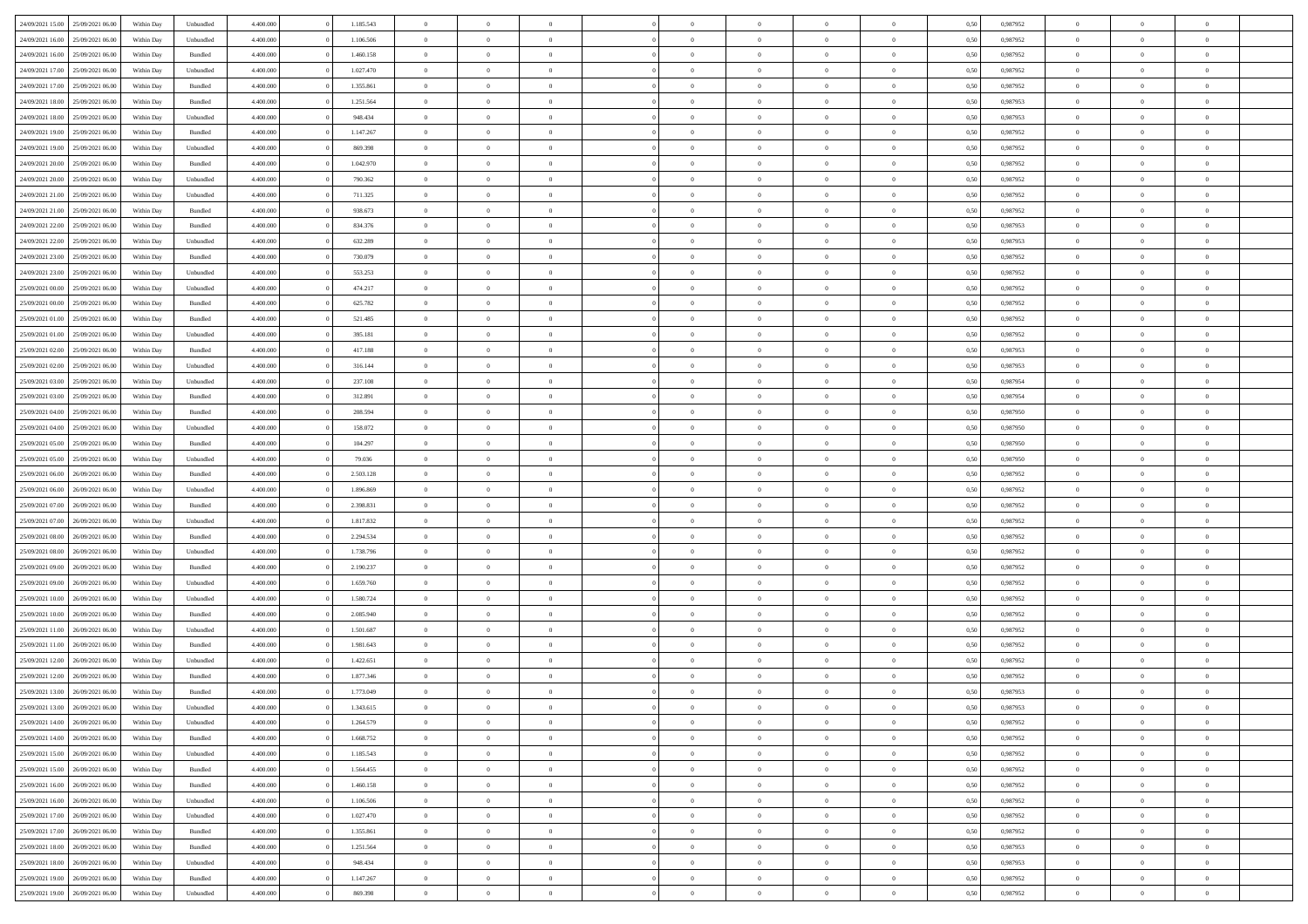|                                   |                  |            |                    |           |           | $\overline{0}$ | $\Omega$       |                |                | $\Omega$       | $\theta$       | $\theta$       |      |          | $\theta$       |                | $\theta$       |  |
|-----------------------------------|------------------|------------|--------------------|-----------|-----------|----------------|----------------|----------------|----------------|----------------|----------------|----------------|------|----------|----------------|----------------|----------------|--|
| 25/09/2021 20:00                  | 26/09/2021 06:00 | Within Day | Bundled            | 4.400.000 | 1.042.970 |                |                |                | $\Omega$       |                |                |                | 0,50 | 0,987952 |                | $\theta$       |                |  |
| 25/09/2021 20:00                  | 26/09/2021 06:00 | Within Day | Unbundled          | 4.400.000 | 790.362   | $\overline{0}$ | $\theta$       | $\overline{0}$ | $\overline{0}$ | $\bf{0}$       | $\overline{0}$ | $\bf{0}$       | 0,50 | 0,987952 | $\theta$       | $\overline{0}$ | $\overline{0}$ |  |
| 25/09/2021 21.00                  | 26/09/2021 06:00 | Within Day | Unbundled          | 4.400.000 | 711.325   | $\overline{0}$ | $\bf{0}$       | $\overline{0}$ | $\bf{0}$       | $\bf{0}$       | $\bf{0}$       | $\mathbf{0}$   | 0,50 | 0,987952 | $\overline{0}$ | $\overline{0}$ | $\bf{0}$       |  |
| 25/09/2021 21:00                  | 26/09/2021 06:00 | Within Dav | Bundled            | 4.400.000 | 938.673   | $\overline{0}$ | $\overline{0}$ | $\overline{0}$ | $\overline{0}$ | $\bf{0}$       | $\overline{0}$ | $\overline{0}$ | 0.50 | 0,987952 | $\theta$       | $\theta$       | $\overline{0}$ |  |
|                                   |                  |            |                    |           |           |                |                |                |                |                |                |                |      |          |                |                |                |  |
| 25/09/2021 22.00                  | 26/09/2021 06:00 | Within Day | Unbundled          | 4.400.000 | 632.289   | $\overline{0}$ | $\theta$       | $\overline{0}$ | $\overline{0}$ | $\bf{0}$       | $\overline{0}$ | $\bf{0}$       | 0,50 | 0,987953 | $\theta$       | $\overline{0}$ | $\overline{0}$ |  |
| 25/09/2021 22:00                  | 26/09/2021 06:00 | Within Day | Bundled            | 4.400.000 | 834.376   | $\overline{0}$ | $\overline{0}$ | $\overline{0}$ | $\bf{0}$       | $\overline{0}$ | $\overline{0}$ | $\mathbf{0}$   | 0,50 | 0,987953 | $\overline{0}$ | $\overline{0}$ | $\bf{0}$       |  |
| 25/09/2021 23:00                  | 26/09/2021 06:00 | Within Dav | Unbundled          | 4.400.000 | 553.253   | $\overline{0}$ | $\overline{0}$ | $\overline{0}$ | $\overline{0}$ | $\overline{0}$ | $\overline{0}$ | $\overline{0}$ | 0.50 | 0,987952 | $\theta$       | $\overline{0}$ | $\overline{0}$ |  |
| 25/09/2021 23:00                  | 26/09/2021 06:00 | Within Day | Bundled            | 4.400.000 | 730.079   | $\overline{0}$ | $\theta$       | $\overline{0}$ | $\overline{0}$ | $\bf{0}$       | $\overline{0}$ | $\bf{0}$       | 0,50 | 0,987952 | $\theta$       | $\theta$       | $\overline{0}$ |  |
| 26/09/2021 00:00                  | 26/09/2021 06:00 | Within Day | Bundled            | 4.400.000 | 625.782   | $\overline{0}$ | $\overline{0}$ | $\overline{0}$ | $\bf{0}$       | $\bf{0}$       | $\bf{0}$       | $\bf{0}$       | 0,50 | 0,987952 | $\,0\,$        | $\overline{0}$ | $\overline{0}$ |  |
|                                   |                  |            |                    |           |           |                |                |                |                |                |                |                |      |          |                |                |                |  |
| 26/09/2021 00:00                  | 26/09/2021 06:00 | Within Dav | Unbundled          | 4.400.000 | 474.217   | $\overline{0}$ | $\overline{0}$ | $\overline{0}$ | $\overline{0}$ | $\overline{0}$ | $\overline{0}$ | $\overline{0}$ | 0.50 | 0,987952 | $\theta$       | $\overline{0}$ | $\overline{0}$ |  |
| 26/09/2021 01:00                  | 26/09/2021 06:00 | Within Day | Bundled            | 4.400.000 | 521.485   | $\overline{0}$ | $\theta$       | $\overline{0}$ | $\overline{0}$ | $\bf{0}$       | $\overline{0}$ | $\bf{0}$       | 0,50 | 0,987952 | $\,$ 0 $\,$    | $\overline{0}$ | $\overline{0}$ |  |
| 26/09/2021 01:00                  | 26/09/2021 06:00 | Within Day | Unbundled          | 4.400.000 | 395.181   | $\overline{0}$ | $\overline{0}$ | $\overline{0}$ | $\bf{0}$       | $\bf{0}$       | $\bf{0}$       | $\mathbf{0}$   | 0,50 | 0,987952 | $\bf{0}$       | $\overline{0}$ | $\bf{0}$       |  |
| 26/09/2021 02:00                  | 26/09/2021 06:00 | Within Day | Unbundled          | 4.400.000 | 316.144   | $\overline{0}$ | $\overline{0}$ | $\overline{0}$ | $\overline{0}$ | $\bf{0}$       | $\overline{0}$ | $\overline{0}$ | 0.50 | 0,987953 | $\theta$       | $\theta$       | $\overline{0}$ |  |
|                                   |                  |            |                    |           |           | $\overline{0}$ | $\theta$       | $\overline{0}$ | $\overline{0}$ | $\bf{0}$       | $\overline{0}$ |                |      |          | $\theta$       | $\overline{0}$ | $\overline{0}$ |  |
| 26/09/2021 02:00                  | 26/09/2021 06:00 | Within Day | Bundled            | 4.400.000 | 417.188   |                |                |                |                |                |                | $\bf{0}$       | 0,50 | 0,987953 |                |                |                |  |
| 26/09/2021 03:00                  | 26/09/2021 06:00 | Within Day | Unbundled          | 4.400.000 | 237.108   | $\overline{0}$ | $\overline{0}$ | $\overline{0}$ | $\bf{0}$       | $\overline{0}$ | $\overline{0}$ | $\mathbf{0}$   | 0,50 | 0,987954 | $\bf{0}$       | $\overline{0}$ | $\bf{0}$       |  |
| 26/09/2021 03:00                  | 26/09/2021 06:00 | Within Dav | Bundled            | 4.400.000 | 312.891   | $\overline{0}$ | $\overline{0}$ | $\overline{0}$ | $\overline{0}$ | $\overline{0}$ | $\overline{0}$ | $\overline{0}$ | 0.50 | 0,987954 | $\theta$       | $\overline{0}$ | $\overline{0}$ |  |
| 26/09/2021 04:00                  | 26/09/2021 06:00 | Within Day | Unbundled          | 4.400.000 | 158.072   | $\overline{0}$ | $\theta$       | $\overline{0}$ | $\overline{0}$ | $\bf{0}$       | $\overline{0}$ | $\bf{0}$       | 0,50 | 0,987950 | $\theta$       | $\theta$       | $\overline{0}$ |  |
| 26/09/2021 04:00                  | 26/09/2021 06:00 | Within Day | Bundled            | 4.400.000 | 208.594   | $\overline{0}$ | $\overline{0}$ | $\overline{0}$ | $\bf{0}$       | $\bf{0}$       | $\bf{0}$       | $\mathbf{0}$   | 0,50 | 0,987950 | $\,0\,$        | $\overline{0}$ | $\bf{0}$       |  |
|                                   |                  |            |                    |           |           |                |                |                |                |                |                |                |      |          |                |                |                |  |
| 26/09/2021 05:00                  | 26/09/2021 06:00 | Within Dav | Bundled            | 4.400.000 | 104.297   | $\overline{0}$ | $\overline{0}$ | $\overline{0}$ | $\overline{0}$ | $\overline{0}$ | $\overline{0}$ | $\overline{0}$ | 0.50 | 0,987950 | $\theta$       | $\overline{0}$ | $\overline{0}$ |  |
| 26/09/2021 05:00                  | 26/09/2021 06:00 | Within Day | Unbundled          | 4.400.000 | 79.036    | $\overline{0}$ | $\theta$       | $\overline{0}$ | $\overline{0}$ | $\bf{0}$       | $\overline{0}$ | $\bf{0}$       | 0,50 | 0,987950 | $\,$ 0 $\,$    | $\overline{0}$ | $\overline{0}$ |  |
| 26/09/2021 06:00                  | 27/09/2021 06:00 | Within Day | Unbundled          | 4.400.000 | 1.896.869 | $\overline{0}$ | $\overline{0}$ | $\overline{0}$ | $\bf{0}$       | $\bf{0}$       | $\bf{0}$       | $\mathbf{0}$   | 0,50 | 0,987952 | $\bf{0}$       | $\overline{0}$ | $\bf{0}$       |  |
| 26/09/2021 06:00                  | 27/09/2021 06:00 | Within Day | Bundled            | 4.400.000 | 2.503.128 | $\overline{0}$ | $\overline{0}$ | $\overline{0}$ | $\overline{0}$ | $\bf{0}$       | $\overline{0}$ | $\overline{0}$ | 0.50 | 0,987952 | $\theta$       | $\overline{0}$ | $\overline{0}$ |  |
| 26/09/2021 07:00                  | 27/09/2021 06.00 |            |                    | 4.400.000 | 1.817.832 | $\overline{0}$ | $\theta$       | $\overline{0}$ | $\overline{0}$ | $\bf{0}$       | $\overline{0}$ |                |      | 0,987952 | $\,$ 0 $\,$    | $\overline{0}$ | $\overline{0}$ |  |
|                                   |                  | Within Day | Unbundled          |           |           |                |                |                |                |                |                | $\bf{0}$       | 0,50 |          |                |                |                |  |
| 26/09/2021 07:00                  | 27/09/2021 06:00 | Within Day | Bundled            | 4.400.000 | 2.398.831 | $\overline{0}$ | $\overline{0}$ | $\overline{0}$ | $\overline{0}$ | $\overline{0}$ | $\overline{0}$ | $\mathbf{0}$   | 0,50 | 0,987952 | $\bf{0}$       | $\overline{0}$ | $\bf{0}$       |  |
| 26/09/2021 08:00                  | 27/09/2021 06:00 | Within Day | Unbundled          | 4.400.000 | 1.738.796 | $\overline{0}$ | $\overline{0}$ | $\overline{0}$ | $\overline{0}$ | $\overline{0}$ | $\overline{0}$ | $\overline{0}$ | 0.50 | 0,987952 | $\theta$       | $\overline{0}$ | $\overline{0}$ |  |
| 26/09/2021 08:00                  | 27/09/2021 06.00 | Within Day | Bundled            | 4.400.000 | 2.294.534 | $\overline{0}$ | $\theta$       | $\overline{0}$ | $\overline{0}$ | $\bf{0}$       | $\overline{0}$ | $\bf{0}$       | 0,50 | 0,987952 | $\theta$       | $\theta$       | $\overline{0}$ |  |
| 26/09/2021 09:00                  | 27/09/2021 06:00 | Within Day | Bundled            | 4.400.000 | 2.190.237 | $\overline{0}$ | $\overline{0}$ | $\overline{0}$ | $\overline{0}$ | $\bf{0}$       | $\overline{0}$ | $\bf{0}$       | 0,50 | 0,987952 | $\,0\,$        | $\overline{0}$ | $\overline{0}$ |  |
| 26/09/2021 09:00                  | 27/09/2021 06:00 |            | Unbundled          | 4.400.000 | 1.659.760 | $\overline{0}$ | $\overline{0}$ | $\overline{0}$ | $\overline{0}$ | $\overline{0}$ | $\overline{0}$ | $\overline{0}$ | 0.50 | 0,987952 | $\theta$       | $\overline{0}$ | $\overline{0}$ |  |
|                                   |                  | Within Day |                    |           |           |                |                |                |                |                |                |                |      |          |                |                |                |  |
| 26/09/2021 11:00                  | 27/09/2021 06.00 | Within Day | Bundled            | 4.400.000 | 1.981.643 | $\overline{0}$ | $\theta$       | $\overline{0}$ | $\overline{0}$ | $\bf{0}$       | $\overline{0}$ | $\bf{0}$       | 0,50 | 0,987952 | $\,$ 0 $\,$    | $\overline{0}$ | $\overline{0}$ |  |
| 26/09/2021 11:00                  | 27/09/2021 06:00 | Within Day | Unbundled          | 4.400.000 | 1.501.687 | $\overline{0}$ | $\overline{0}$ | $\overline{0}$ | $\overline{0}$ | $\bf{0}$       | $\overline{0}$ | $\bf{0}$       | 0,50 | 0,987952 | $\bf{0}$       | $\overline{0}$ | $\bf{0}$       |  |
| 26/09/2021 12:00                  | 27/09/2021 06:00 | Within Day | Unbundled          | 4.400,000 | 1.422.651 | $\overline{0}$ | $\Omega$       | $\Omega$       | $\Omega$       | $\Omega$       | $\overline{0}$ | $\overline{0}$ | 0.50 | 0,987952 | $\,0\,$        | $\theta$       | $\theta$       |  |
| 26/09/2021 12:00                  | 27/09/2021 06.00 | Within Day | Bundled            | 4.400.000 | 1.877.346 | $\overline{0}$ | $\theta$       | $\overline{0}$ | $\overline{0}$ | $\bf{0}$       | $\overline{0}$ | $\bf{0}$       | 0,50 | 0,987952 | $\theta$       | $\overline{0}$ | $\overline{0}$ |  |
|                                   |                  |            |                    |           |           |                |                |                |                |                |                |                |      |          |                |                |                |  |
| 26/09/2021 13:00                  | 27/09/2021 06:00 | Within Day | Unbundled          | 4.400.000 | 1.343.615 | $\overline{0}$ | $\overline{0}$ | $\overline{0}$ | $\bf{0}$       | $\overline{0}$ | $\overline{0}$ | $\mathbf{0}$   | 0,50 | 0,987953 | $\bf{0}$       | $\overline{0}$ | $\bf{0}$       |  |
| 26/09/2021 13:00                  | 27/09/2021 06:00 | Within Day | Bundled            | 4.400,000 | 1.773.049 | $\overline{0}$ | $\Omega$       | $\Omega$       | $\Omega$       | $\bf{0}$       | $\overline{0}$ | $\overline{0}$ | 0.50 | 0,987953 | $\,0\,$        | $\theta$       | $\theta$       |  |
| 26/09/2021 14:00                  | 27/09/2021 06.00 | Within Day | Unbundled          | 4.400.000 | 1.264.579 | $\overline{0}$ | $\theta$       | $\overline{0}$ | $\overline{0}$ | $\bf{0}$       | $\overline{0}$ | $\bf{0}$       | 0,50 | 0,987952 | $\,$ 0 $\,$    | $\overline{0}$ | $\overline{0}$ |  |
| 26/09/2021 14:00                  | 27/09/2021 06:00 | Within Day | Bundled            | 4.400.000 | 1.668.752 | $\overline{0}$ | $\overline{0}$ | $\overline{0}$ | $\bf{0}$       | $\bf{0}$       | $\bf{0}$       | $\bf{0}$       | 0,50 | 0,987952 | $\bf{0}$       | $\overline{0}$ | $\bf{0}$       |  |
| 26/09/2021 15:00                  | 27/09/2021 06:00 | Within Day | Unbundled          | 4.400,000 | 1.185.543 | $\overline{0}$ | $\Omega$       | $\Omega$       | $\Omega$       | $\theta$       | $\overline{0}$ | $\overline{0}$ | 0.50 | 0.987952 | $\,$ 0 $\,$    | $\theta$       | $\theta$       |  |
|                                   |                  |            |                    |           |           |                |                |                |                |                |                |                |      |          |                |                |                |  |
| 26/09/2021 15:00                  | 27/09/2021 06.00 | Within Day | Bundled            | 4.400.000 | 1.564.455 | $\overline{0}$ | $\theta$       | $\overline{0}$ | $\overline{0}$ | $\bf{0}$       | $\overline{0}$ | $\bf{0}$       | 0,50 | 0,987952 | $\,$ 0 $\,$    | $\overline{0}$ | $\overline{0}$ |  |
| 26/09/2021 16:00                  | 27/09/2021 06:00 | Within Day | Bundled            | 4.400.000 | 1.460.158 | $\overline{0}$ | $\bf{0}$       | $\overline{0}$ | $\bf{0}$       | $\bf{0}$       | $\bf{0}$       | $\mathbf{0}$   | 0,50 | 0,987952 | $\bf{0}$       | $\overline{0}$ | $\bf{0}$       |  |
| 26/09/2021 16:00                  | 27/09/2021 06:00 | Within Day | Unbundled          | 4.400,000 | 1.106.506 | $\overline{0}$ | $\Omega$       | $\overline{0}$ | $\Omega$       | $\overline{0}$ | $\overline{0}$ | $\overline{0}$ | 0.50 | 0,987952 | $\,0\,$        | $\theta$       | $\theta$       |  |
| 26/09/2021 17:00                  | 27/09/2021 06.00 | Within Day | Bundled            | 4.400.000 | 1.355.861 | $\overline{0}$ | $\overline{0}$ | $\overline{0}$ | $\overline{0}$ | $\bf{0}$       | $\overline{0}$ | $\bf{0}$       | 0,50 | 0,987952 | $\,$ 0 $\,$    | $\overline{0}$ | $\overline{0}$ |  |
| 26/09/2021 17:00                  | 27/09/2021 06:00 | Within Day | Unbundled          | 4.400.000 | 1.027.470 | $\overline{0}$ | $\overline{0}$ | $\overline{0}$ | $\bf{0}$       | $\bf{0}$       | $\bf{0}$       | $\mathbf{0}$   | 0,50 | 0,987952 | $\bf{0}$       | $\overline{0}$ | $\bf{0}$       |  |
|                                   |                  |            |                    |           |           |                |                |                |                |                |                |                |      |          |                |                |                |  |
| 26/09/2021 18:00                  | 27/09/2021 06:00 | Within Day | Unbundled          | 4.400,000 | 948,434   | $\overline{0}$ | $\Omega$       | $\Omega$       | $\Omega$       | $\Omega$       | $\Omega$       | $\overline{0}$ | 0.50 | 0.987953 | $\theta$       | $\theta$       | $\theta$       |  |
| 26/09/2021 18:00                  | 27/09/2021 06:00 | Within Day | Bundled            | 4.400.000 | 1.251.564 | $\overline{0}$ | $\overline{0}$ | $\overline{0}$ | $\bf{0}$       | $\,$ 0         | $\bf{0}$       | $\bf{0}$       | 0,50 | 0,987953 | $\,0\,$        | $\,$ 0 $\,$    | $\overline{0}$ |  |
| 26/09/2021 19:00 27/09/2021 06:00 |                  | Within Day | Unbundled          | 4.400.000 | 869.398   | $\overline{0}$ | $\bf{0}$       |                |                | $\bf{0}$       |                |                | 0,50 | 0,987952 | $\bf{0}$       | $\overline{0}$ |                |  |
| 26/09/2021 19:00                  | 27/09/2021 06:00 | Within Day | Bundled            | 4.400.000 | 1.147.267 | $\overline{0}$ | $\overline{0}$ | $\overline{0}$ | $\Omega$       | $\overline{0}$ | $\overline{0}$ | $\overline{0}$ | 0,50 | 0.987952 | $\theta$       | $\theta$       | $\theta$       |  |
| 26/09/2021 20:00                  | 27/09/2021 06.00 | Within Day | Unbundled          | 4.400.000 | 790.362   | $\overline{0}$ | $\bf{0}$       | $\overline{0}$ | $\bf{0}$       | $\,$ 0 $\,$    | $\overline{0}$ | $\,$ 0 $\,$    | 0,50 | 0,987952 | $\,$ 0 $\,$    | $\,$ 0 $\,$    | $\,$ 0         |  |
|                                   |                  |            |                    |           |           |                |                |                |                |                |                |                |      |          |                |                |                |  |
| 26/09/2021 20:00                  | 27/09/2021 06:00 | Within Day | Bundled            | 4.400.000 | 1.042.970 | $\overline{0}$ | $\overline{0}$ | $\overline{0}$ | $\overline{0}$ | $\overline{0}$ | $\overline{0}$ | $\mathbf{0}$   | 0,50 | 0,987952 | $\overline{0}$ | $\overline{0}$ | $\overline{0}$ |  |
| 26/09/2021 21:00                  | 27/09/2021 06:00 | Within Day | $\mathbf B$ undled | 4.400,000 | 938.673   | $\overline{0}$ | $\overline{0}$ | $\overline{0}$ | $\Omega$       | $\overline{0}$ | $\overline{0}$ | $\overline{0}$ | 0,50 | 0,987952 | $\overline{0}$ | $\theta$       | $\overline{0}$ |  |
| 26/09/2021 21:00                  | 27/09/2021 06.00 | Within Day | Unbundled          | 4.400.000 | 711.325   | $\overline{0}$ | $\,$ 0         | $\overline{0}$ | $\bf{0}$       | $\,$ 0 $\,$    | $\overline{0}$ | $\,$ 0 $\,$    | 0,50 | 0,987952 | $\,$ 0 $\,$    | $\overline{0}$ | $\,$ 0         |  |
| 26/09/2021 22.00                  | 27/09/2021 06:00 | Within Day | Bundled            | 4.400.000 | 834.376   | $\overline{0}$ | $\overline{0}$ | $\overline{0}$ | $\overline{0}$ | $\overline{0}$ | $\overline{0}$ | $\mathbf{0}$   | 0,50 | 0,987953 | $\overline{0}$ | $\overline{0}$ | $\overline{0}$ |  |
|                                   |                  |            |                    | 4.400.000 |           |                | $\overline{0}$ | $\overline{0}$ |                | $\overline{0}$ | $\overline{0}$ |                | 0.50 |          |                | $\theta$       | $\overline{0}$ |  |
| 26/09/2021 22:00                  | 27/09/2021 06:00 | Within Day | Unbundled          |           | 632.289   | $\overline{0}$ |                |                | $\overline{0}$ |                |                | $\overline{0}$ |      | 0,987953 | $\overline{0}$ |                |                |  |
| 26/09/2021 23:00                  | 27/09/2021 06:00 | Within Day | Unbundled          | 4.400.000 | 553.253   | $\overline{0}$ | $\,$ 0         | $\overline{0}$ | $\bf{0}$       | $\bf{0}$       | $\bf{0}$       | $\bf{0}$       | 0,50 | 0,987952 | $\,$ 0 $\,$    | $\overline{0}$ | $\overline{0}$ |  |
| 26/09/2021 23:00                  | 27/09/2021 06:00 | Within Day | Bundled            | 4.400.000 | 730.079   | $\overline{0}$ | $\overline{0}$ | $\overline{0}$ | $\overline{0}$ | $\overline{0}$ | $\overline{0}$ | $\mathbf{0}$   | 0,50 | 0,987952 | $\overline{0}$ | $\overline{0}$ | $\bf{0}$       |  |
| 27/09/2021 00:00                  | 27/09/2021 06:00 | Within Day | Bundled            | 4.400,000 | 625.782   | $\overline{0}$ | $\overline{0}$ | $\overline{0}$ | $\Omega$       | $\overline{0}$ | $\overline{0}$ | $\overline{0}$ | 0.50 | 0,987952 | $\overline{0}$ | $\overline{0}$ | $\overline{0}$ |  |
| 27/09/2021 00:00                  | 27/09/2021 06.00 | Within Day | Unbundled          | 4.400.000 | 474.217   | $\overline{0}$ | $\bf{0}$       | $\overline{0}$ | $\bf{0}$       | $\bf{0}$       | $\bf{0}$       | $\mathbf{0}$   | 0,50 | 0,987952 | $\,$ 0 $\,$    | $\,$ 0 $\,$    | $\bf{0}$       |  |
|                                   |                  |            |                    |           |           |                |                |                |                |                |                |                |      |          |                |                |                |  |
| 27/09/2021 01:00 27/09/2021 06:00 |                  | Within Day | Bundled            | 4.400.000 | 521.485   | $\overline{0}$ | $\overline{0}$ | $\overline{0}$ | $\overline{0}$ | $\overline{0}$ | $\bf{0}$       | $\mathbf{0}$   | 0,50 | 0,987952 | $\overline{0}$ | $\bf{0}$       | $\overline{0}$ |  |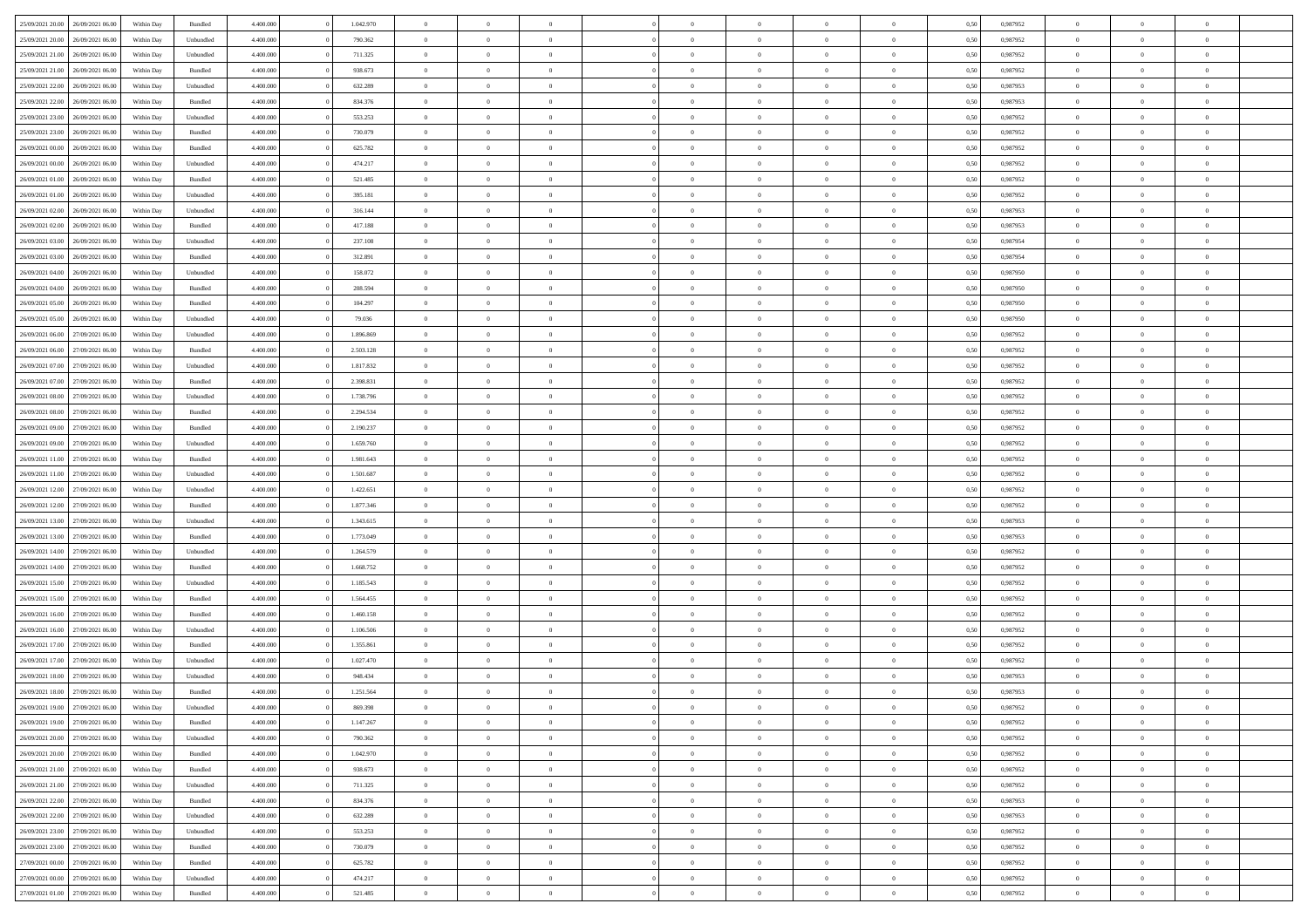| 27/09/2021 01:00 27/09/2021 06:00    | Within Day | Unbundled | 4.400.000 | 395.181   | $\overline{0}$ | $\overline{0}$ | $\Omega$       | $\Omega$       | $\theta$       | $\Omega$       | $\overline{0}$ | 0,50 | 0,987952 | $\theta$       | $\theta$       | $\theta$       |  |
|--------------------------------------|------------|-----------|-----------|-----------|----------------|----------------|----------------|----------------|----------------|----------------|----------------|------|----------|----------------|----------------|----------------|--|
| 27/09/2021 02:00<br>27/09/2021 06:00 | Within Day | Unbundled | 4.400.000 | 316.144   | $\overline{0}$ | $\overline{0}$ | $\overline{0}$ | $\overline{0}$ | $\theta$       | $\overline{0}$ | $\bf{0}$       | 0,50 | 0,987953 | $\theta$       | $\theta$       | $\overline{0}$ |  |
| 27/09/2021 02:00<br>27/09/2021 06:00 | Within Day | Bundled   | 4.400.000 | 417.188   | $\overline{0}$ | $\bf{0}$       | $\overline{0}$ | $\overline{0}$ | $\overline{0}$ | $\overline{0}$ | $\bf{0}$       | 0,50 | 0,987953 | $\bf{0}$       | $\overline{0}$ | $\overline{0}$ |  |
| 27/09/2021 03:00<br>27/09/2021 06:00 | Within Day | Bundled   | 4.400.000 | 312.891   | $\overline{0}$ | $\overline{0}$ | $\overline{0}$ | $\overline{0}$ | $\theta$       | $\overline{0}$ | $\overline{0}$ | 0.50 | 0.987954 | $\theta$       | $\theta$       | $\overline{0}$ |  |
| 27/09/2021 03:00<br>27/09/2021 06:00 | Within Day | Unbundled | 4.400.000 | 237.108   | $\overline{0}$ | $\overline{0}$ | $\overline{0}$ | $\overline{0}$ | $\theta$       | $\overline{0}$ | $\bf{0}$       | 0,50 | 0,987954 | $\theta$       | $\theta$       | $\overline{0}$ |  |
|                                      |            |           |           |           |                |                |                |                |                |                |                |      |          |                |                |                |  |
| 27/09/2021 04:00<br>27/09/2021 06:00 | Within Day | Unbundled | 4.400.000 | 158.072   | $\overline{0}$ | $\bf{0}$       | $\overline{0}$ | $\overline{0}$ | $\overline{0}$ | $\overline{0}$ | $\bf{0}$       | 0,50 | 0,987950 | $\overline{0}$ | $\overline{0}$ | $\bf{0}$       |  |
| 27/09/2021 04:00<br>27/09/2021 06.00 | Within Day | Bundled   | 4.400.000 | 208.594   | $\overline{0}$ | $\overline{0}$ | $\overline{0}$ | $\overline{0}$ | $\overline{0}$ | $\overline{0}$ | $\overline{0}$ | 0.5( | 0,987950 | $\theta$       | $\theta$       | $\overline{0}$ |  |
| 27/09/2021 05:00<br>27/09/2021 06:00 | Within Day | Bundled   | 4.400.000 | 104.297   | $\overline{0}$ | $\theta$       | $\overline{0}$ | $\overline{0}$ | $\theta$       | $\overline{0}$ | $\bf{0}$       | 0,50 | 0,987950 | $\theta$       | $\theta$       | $\overline{0}$ |  |
| 27/09/2021 05:00<br>27/09/2021 06:00 | Within Day | Unbundled | 4.400.000 | 79.036    | $\overline{0}$ | $\bf{0}$       | $\overline{0}$ | $\overline{0}$ | $\overline{0}$ | $\overline{0}$ | $\bf{0}$       | 0,50 | 0,987950 | $\bf{0}$       | $\bf{0}$       | $\overline{0}$ |  |
| 27/09/2021 06:00<br>28/09/2021 06:00 | Within Day | Unbundled | 4.400.000 | 1.896.869 | $\overline{0}$ | $\overline{0}$ | $\overline{0}$ | $\overline{0}$ | $\overline{0}$ | $\overline{0}$ | $\overline{0}$ | 0.50 | 0,987952 | $\theta$       | $\theta$       | $\overline{0}$ |  |
| 27/09/2021 06:00<br>28/09/2021 06:00 | Within Day | Bundled   | 4.400.000 | 2.503.128 | $\bf{0}$       | $\overline{0}$ | $\overline{0}$ | $\overline{0}$ | $\theta$       | $\overline{0}$ | $\bf{0}$       | 0,50 | 0,987952 | $\theta$       | $\theta$       | $\overline{0}$ |  |
| 27/09/2021 07:00<br>28/09/2021 06:00 | Within Day | Bundled   | 4.400.000 | 2.398.831 | $\overline{0}$ | $\bf{0}$       | $\overline{0}$ | $\overline{0}$ | $\bf{0}$       | $\overline{0}$ | $\bf{0}$       | 0,50 | 0,987952 | $\bf{0}$       | $\overline{0}$ | $\overline{0}$ |  |
| 27/09/2021 07:00<br>28/09/2021 06:00 | Within Day | Unbundled | 4.400.000 | 1.817.832 | $\overline{0}$ | $\overline{0}$ | $\overline{0}$ | $\overline{0}$ | $\overline{0}$ | $\overline{0}$ | $\overline{0}$ | 0.5( | 0,987952 | $\theta$       | $\theta$       | $\overline{0}$ |  |
| 27/09/2021 08:00<br>28/09/2021 06:00 | Within Day | Unbundled | 4.400.000 | 1.738.796 | $\overline{0}$ | $\theta$       | $\overline{0}$ | $\overline{0}$ | $\theta$       | $\overline{0}$ | $\bf{0}$       | 0,50 | 0,987952 | $\theta$       | $\theta$       | $\overline{0}$ |  |
| 27/09/2021 08:00<br>28/09/2021 06:00 | Within Day | Bundled   | 4.400.000 | 2.294.534 | $\overline{0}$ | $\bf{0}$       | $\overline{0}$ | $\overline{0}$ | $\overline{0}$ | $\overline{0}$ | $\bf{0}$       | 0,50 | 0,987952 | $\bf{0}$       | $\overline{0}$ | $\bf{0}$       |  |
| 27/09/2021 09:00<br>28/09/2021 06:00 | Within Day | Bundled   | 4.400.000 | 2.190.237 | $\overline{0}$ | $\overline{0}$ | $\overline{0}$ | $\overline{0}$ | $\overline{0}$ | $\overline{0}$ | $\overline{0}$ | 0.5( | 0,987952 | $\theta$       | $\theta$       | $\overline{0}$ |  |
| 27/09/2021 09:00<br>28/09/2021 06:00 | Within Day | Unbundled | 4.400.000 | 1.659.760 | $\bf{0}$       | $\theta$       | $\overline{0}$ | $\overline{0}$ | $\theta$       | $\overline{0}$ | $\bf{0}$       | 0,50 | 0,987952 | $\theta$       | $\theta$       | $\overline{0}$ |  |
|                                      |            |           |           |           |                |                |                |                |                |                |                |      |          |                |                |                |  |
| 27/09/2021 10:00<br>28/09/2021 06:00 | Within Day | Bundled   | 4.400.000 | 2.085.940 | $\overline{0}$ | $\bf{0}$       | $\overline{0}$ | $\overline{0}$ | $\overline{0}$ | $\overline{0}$ | $\bf{0}$       | 0,50 | 0,987952 | $\bf{0}$       | $\overline{0}$ | $\overline{0}$ |  |
| 27/09/2021 10:00<br>28/09/2021 06:00 | Within Day | Unbundled | 4.400.000 | 1.580.724 | $\overline{0}$ | $\overline{0}$ | $\overline{0}$ | $\overline{0}$ | $\overline{0}$ | $\overline{0}$ | $\overline{0}$ | 0.50 | 0,987952 | $\theta$       | $\theta$       | $\overline{0}$ |  |
| 27/09/2021 11:00<br>28/09/2021 06:00 | Within Day | Unbundled | 4.400.000 | 1.501.687 | $\bf{0}$       | $\overline{0}$ | $\overline{0}$ | $\overline{0}$ | $\theta$       | $\overline{0}$ | $\bf{0}$       | 0,50 | 0,987952 | $\theta$       | $\theta$       | $\overline{0}$ |  |
| 27/09/2021 11:00<br>28/09/2021 06:00 | Within Day | Bundled   | 4.400.000 | 1.981.643 | $\overline{0}$ | $\bf{0}$       | $\overline{0}$ | $\overline{0}$ | $\overline{0}$ | $\overline{0}$ | $\bf{0}$       | 0,50 | 0,987952 | $\bf{0}$       | $\overline{0}$ | $\overline{0}$ |  |
| 27/09/2021 12:00<br>28/09/2021 06:00 | Within Day | Bundled   | 4.400.000 | 1.877.346 | $\overline{0}$ | $\overline{0}$ | $\overline{0}$ | $\overline{0}$ | $\overline{0}$ | $\overline{0}$ | $\overline{0}$ | 0.50 | 0.987952 | $\theta$       | $\theta$       | $\overline{0}$ |  |
| 27/09/2021 12:00<br>28/09/2021 06:00 | Within Day | Unbundled | 4.400.000 | 1.422.651 | $\overline{0}$ | $\overline{0}$ | $\overline{0}$ | $\overline{0}$ | $\theta$       | $\overline{0}$ | $\bf{0}$       | 0,50 | 0,987952 | $\theta$       | $\theta$       | $\overline{0}$ |  |
| 27/09/2021 13:00<br>28/09/2021 06:00 | Within Day | Unbundled | 4.400.000 | 1.343.615 | $\overline{0}$ | $\bf{0}$       | $\overline{0}$ | $\overline{0}$ | $\overline{0}$ | $\overline{0}$ | $\bf{0}$       | 0,50 | 0,987953 | $\overline{0}$ | $\overline{0}$ | $\bf{0}$       |  |
| 27/09/2021 13:00<br>28/09/2021 06:00 | Within Day | Bundled   | 4.400.000 | 1.773.049 | $\overline{0}$ | $\overline{0}$ | $\overline{0}$ | $\overline{0}$ | $\overline{0}$ | $\overline{0}$ | $\overline{0}$ | 0.5( | 0,987953 | $\theta$       | $\theta$       | $\overline{0}$ |  |
| 27/09/2021 14:00<br>28/09/2021 06:00 | Within Day | Bundled   | 4.400.000 | 1.668.752 | $\bf{0}$       | $\overline{0}$ | $\overline{0}$ | $\overline{0}$ | $\theta$       | $\overline{0}$ | $\bf{0}$       | 0,50 | 0,987952 | $\theta$       | $\theta$       | $\overline{0}$ |  |
| 27/09/2021 14:00<br>28/09/2021 06:00 | Within Day | Unbundled | 4.400.000 | 1.264.579 | $\overline{0}$ | $\bf{0}$       | $\overline{0}$ | $\overline{0}$ | $\overline{0}$ | $\overline{0}$ | $\bf{0}$       | 0,50 | 0,987952 | $\bf{0}$       | $\bf{0}$       | $\overline{0}$ |  |
| 27/09/2021 15:00<br>28/09/2021 06:00 | Within Day | Unbundled | 4.400.000 | 1.185.543 | $\overline{0}$ | $\overline{0}$ | $\overline{0}$ | $\overline{0}$ | $\overline{0}$ | $\overline{0}$ | $\overline{0}$ | 0.5( | 0,987952 | $\theta$       | $\theta$       | $\overline{0}$ |  |
| 27/09/2021 15:00<br>28/09/2021 06:00 | Within Day | Bundled   | 4.400.000 | 1.564.455 | $\bf{0}$       | $\overline{0}$ | $\overline{0}$ | $\overline{0}$ | $\theta$       | $\overline{0}$ | $\bf{0}$       | 0,50 | 0,987952 | $\theta$       | $\theta$       | $\overline{0}$ |  |
| 27/09/2021 16:00<br>28/09/2021 06:00 | Within Day | Unbundled | 4.400.000 | 1.106.506 | $\overline{0}$ | $\bf{0}$       | $\overline{0}$ | $\overline{0}$ | $\bf{0}$       | $\overline{0}$ | $\bf{0}$       | 0,50 | 0,987952 | $\bf{0}$       | $\overline{0}$ | $\overline{0}$ |  |
|                                      |            |           | 4,400,000 |           | $\overline{0}$ |                | $\Omega$       | $\Omega$       | $\Omega$       | $\theta$       |                |      |          |                | $\Omega$       | $\theta$       |  |
| 27/09/2021 16:00<br>28/09/2021 06:00 | Within Day | Bundled   |           | 1.460.158 |                | $\overline{0}$ |                |                |                |                | $\overline{0}$ | 0.50 | 0,987952 | $\,$ 0 $\,$    |                |                |  |
| 27/09/2021 17:00<br>28/09/2021 06:00 | Within Day | Bundled   | 4.400.000 | 1.355.861 | $\bf{0}$       | $\overline{0}$ | $\overline{0}$ | $\overline{0}$ | $\theta$       | $\overline{0}$ | $\bf{0}$       | 0,50 | 0,987952 | $\theta$       | $\theta$       | $\overline{0}$ |  |
| 27/09/2021 17:00<br>28/09/2021 06:00 | Within Day | Unbundled | 4.400.000 | 1.027.470 | $\overline{0}$ | $\bf{0}$       | $\overline{0}$ | $\overline{0}$ | $\overline{0}$ | $\overline{0}$ | $\bf{0}$       | 0,50 | 0,987952 | $\bf{0}$       | $\overline{0}$ | $\bf{0}$       |  |
| 27/09/2021 18:00<br>28/09/2021 06:00 | Within Day | Unbundled | 4,400,000 | 948.434   | $\overline{0}$ | $\overline{0}$ | $\Omega$       | $\Omega$       | $\overline{0}$ | $\Omega$       | $\overline{0}$ | 0.50 | 0.987953 | $\theta$       | $\overline{0}$ | $\theta$       |  |
| 27/09/2021 18:00<br>28/09/2021 06:00 | Within Day | Bundled   | 4.400.000 | 1.251.564 | $\bf{0}$       | $\overline{0}$ | $\overline{0}$ | $\overline{0}$ | $\theta$       | $\overline{0}$ | $\bf{0}$       | 0,50 | 0,987953 | $\theta$       | $\theta$       | $\overline{0}$ |  |
| 27/09/2021 19:00<br>28/09/2021 06:00 | Within Day | Unbundled | 4.400.000 | 869.398   | $\overline{0}$ | $\bf{0}$       | $\overline{0}$ | $\overline{0}$ | $\overline{0}$ | $\bf{0}$       | $\bf{0}$       | 0,50 | 0,987952 | $\bf{0}$       | $\overline{0}$ | $\overline{0}$ |  |
| 27/09/2021 19:00<br>28/09/2021 06:00 | Within Day | Bundled   | 4,400,000 | 1.147.267 | $\overline{0}$ | $\overline{0}$ | $\Omega$       | $\Omega$       | $\Omega$       | $\Omega$       | $\overline{0}$ | 0.50 | 0.987952 | $\theta$       | $\Omega$       | $\theta$       |  |
| 27/09/2021 20:00<br>28/09/2021 06:00 | Within Day | Bundled   | 4.400.000 | 1.042.970 | $\bf{0}$       | $\overline{0}$ | $\overline{0}$ | $\overline{0}$ | $\theta$       | $\overline{0}$ | $\bf{0}$       | 0,50 | 0,987952 | $\theta$       | $\theta$       | $\overline{0}$ |  |
| 27/09/2021 20:00<br>28/09/2021 06:00 | Within Day | Unbundled | 4.400.000 | 790.362   | $\overline{0}$ | $\bf{0}$       | $\overline{0}$ | $\overline{0}$ | $\overline{0}$ | $\overline{0}$ | $\bf{0}$       | 0,50 | 0,987952 | $\bf{0}$       | $\overline{0}$ | $\overline{0}$ |  |
| 27/09/2021 21:00<br>28/09/2021 06:00 | Within Day | Bundled   | 4,400,000 | 938.673   | $\overline{0}$ | $\overline{0}$ | $\Omega$       | $\Omega$       | $\theta$       | $\Omega$       | $\overline{0}$ | 0.50 | 0,987952 | $\,$ 0 $\,$    | $\overline{0}$ | $\theta$       |  |
| 27/09/2021 21:00<br>28/09/2021 06:00 | Within Day | Unbundled | 4.400.000 | 711.325   | $\bf{0}$       | $\overline{0}$ | $\overline{0}$ | $\overline{0}$ | $\theta$       | $\overline{0}$ | $\bf{0}$       | 0,50 | 0,987952 | $\theta$       | $\theta$       | $\overline{0}$ |  |
| 27/09/2021 22.00<br>28/09/2021 06:00 | Within Day | Bundled   | 4.400.000 | 834.376   | $\overline{0}$ | $\bf{0}$       | $\overline{0}$ | $\overline{0}$ | $\bf{0}$       | $\overline{0}$ | $\bf{0}$       | 0,50 | 0,987953 | $\overline{0}$ | $\overline{0}$ | $\bf{0}$       |  |
| 27/09/2021 22:00<br>28/09/2021 06:00 | Within Day | Unbundled | 4,400,000 | 632.289   | $\overline{0}$ | $\Omega$       | $\Omega$       | $\Omega$       | $\Omega$       | $\theta$       | $\overline{0}$ | 0.50 | 0.987953 | $\theta$       | $\overline{0}$ | $\theta$       |  |
| 27/09/2021 23:00<br>28/09/2021 06:00 | Within Day | Unbundled | 4.400.000 | 553.253   | $\bf{0}$       | $\bf{0}$       | $\overline{0}$ | $\overline{0}$ | $\bf{0}$       | $\bf{0}$       | $\bf{0}$       | 0,50 | 0,987952 | $\bf{0}$       | $\bf{0}$       | $\overline{0}$ |  |
| 27/09/2021 23:00 28/09/2021 06:00    | Within Day | Bundled   | 4.400.000 | 730.079   |                | $\bf{0}$       |                |                |                |                |                | 0,50 | 0,987952 | $\bf{0}$       | $\bf{0}$       |                |  |
|                                      |            |           |           |           |                |                |                |                |                |                |                |      |          |                |                |                |  |
| 28/09/2021 00:00 28/09/2021 06:00    | Within Day | Unbundled | 4.400.000 | 474.217   | $\Omega$       | $\overline{0}$ | $\Omega$       | $\theta$       | $\overline{0}$ | $\theta$       | $\overline{0}$ | 0.50 | 0.987952 | $\theta$       | $\theta$       | $\theta$       |  |
| 28/09/2021 00:00<br>28/09/2021 06:00 | Within Day | Bundled   | 4.400.000 | 625.782   | $\overline{0}$ | $\overline{0}$ | $\overline{0}$ | $\overline{0}$ | $\,$ 0 $\,$    | $\overline{0}$ | $\,$ 0 $\,$    | 0,50 | 0,987952 | $\,$ 0 $\,$    | $\,$ 0 $\,$    | $\,$ 0         |  |
| 28/09/2021 01:00 28/09/2021 06:00    | Within Day | Bundled   | 4.400.000 | 521.485   | $\overline{0}$ | $\overline{0}$ | $\overline{0}$ | $\overline{0}$ | $\mathbf{0}$   | $\overline{0}$ | $\bf{0}$       | 0,50 | 0,987952 | $\overline{0}$ | $\overline{0}$ | $\overline{0}$ |  |
| 28/09/2021 01:00<br>28/09/2021 06:00 | Within Day | Unbundled | 4.400.000 | 395.181   | $\overline{0}$ | $\bf{0}$       | $\overline{0}$ | $\overline{0}$ | $\overline{0}$ | $\overline{0}$ | $\bf{0}$       | 0,50 | 0,987952 | $\overline{0}$ | $\theta$       | $\overline{0}$ |  |
| 28/09/2021 02:00<br>28/09/2021 06:00 | Within Day | Unbundled | 4.400.000 | 316.144   | $\overline{0}$ | $\overline{0}$ | $\overline{0}$ | $\overline{0}$ | $\overline{0}$ | $\overline{0}$ | $\,$ 0 $\,$    | 0,50 | 0,987953 | $\,$ 0 $\,$    | $\,$ 0 $\,$    | $\overline{0}$ |  |
| 28/09/2021 02:00<br>28/09/2021 06:00 | Within Day | Bundled   | 4.400.000 | 417.188   | $\overline{0}$ | $\overline{0}$ | $\overline{0}$ | $\overline{0}$ | $\overline{0}$ | $\overline{0}$ | $\mathbf{0}$   | 0,50 | 0,987953 | $\overline{0}$ | $\overline{0}$ | $\overline{0}$ |  |
| 28/09/2021 03:00<br>28/09/2021 06:00 | Within Day | Bundled   | 4.400.000 | 312.891   | $\overline{0}$ | $\bf{0}$       | $\overline{0}$ | $\overline{0}$ | $\overline{0}$ | $\overline{0}$ | $\bf{0}$       | 0.50 | 0,987954 | $\overline{0}$ | $\theta$       | $\overline{0}$ |  |
| 28/09/2021 03:00<br>28/09/2021 06:00 | Within Day | Unbundled | 4.400.000 | 237.108   | $\overline{0}$ | $\overline{0}$ | $\overline{0}$ | $\overline{0}$ | $\overline{0}$ | $\bf{0}$       | $\bf{0}$       | 0,50 | 0,987954 | $\,$ 0 $\,$    | $\,$ 0 $\,$    | $\overline{0}$ |  |
| 28/09/2021 04:00<br>28/09/2021 06:00 | Within Day | Bundled   | 4.400.000 | 208.594   | $\overline{0}$ | $\bf{0}$       | $\overline{0}$ | $\overline{0}$ | $\overline{0}$ | $\overline{0}$ | $\bf{0}$       | 0,50 | 0,987950 | $\overline{0}$ | $\overline{0}$ | $\bf{0}$       |  |
| 28/09/2021 04:00<br>28/09/2021 06:00 | Within Day | Unbundled | 4.400.000 | 158.072   | $\overline{0}$ | $\overline{0}$ | $\overline{0}$ | $\overline{0}$ | $\overline{0}$ | $\overline{0}$ | $\bf{0}$       | 0.50 | 0,987950 | $\overline{0}$ | $\overline{0}$ | $\overline{0}$ |  |
| 28/09/2021 05:00<br>28/09/2021 06:00 | Within Day | Bundled   | 4.400.000 | 104.297   | $\overline{0}$ | $\,$ 0         | $\overline{0}$ | $\overline{0}$ | $\bf{0}$       | $\bf{0}$       | $\bf{0}$       | 0,50 | 0,987950 | $\,$ 0 $\,$    | $\,$ 0 $\,$    | $\bf{0}$       |  |
|                                      |            |           |           |           |                |                |                |                |                |                |                |      |          |                |                |                |  |
| 28/09/2021 05:00 28/09/2021 06:00    | Within Day | Unbundled | 4.400.000 | 79.036    | $\overline{0}$ | $\bf{0}$       | $\overline{0}$ | $\overline{0}$ | $\overline{0}$ | $\overline{0}$ | $\bf{0}$       | 0,50 | 0,987950 | $\overline{0}$ | $\overline{0}$ | $\bf{0}$       |  |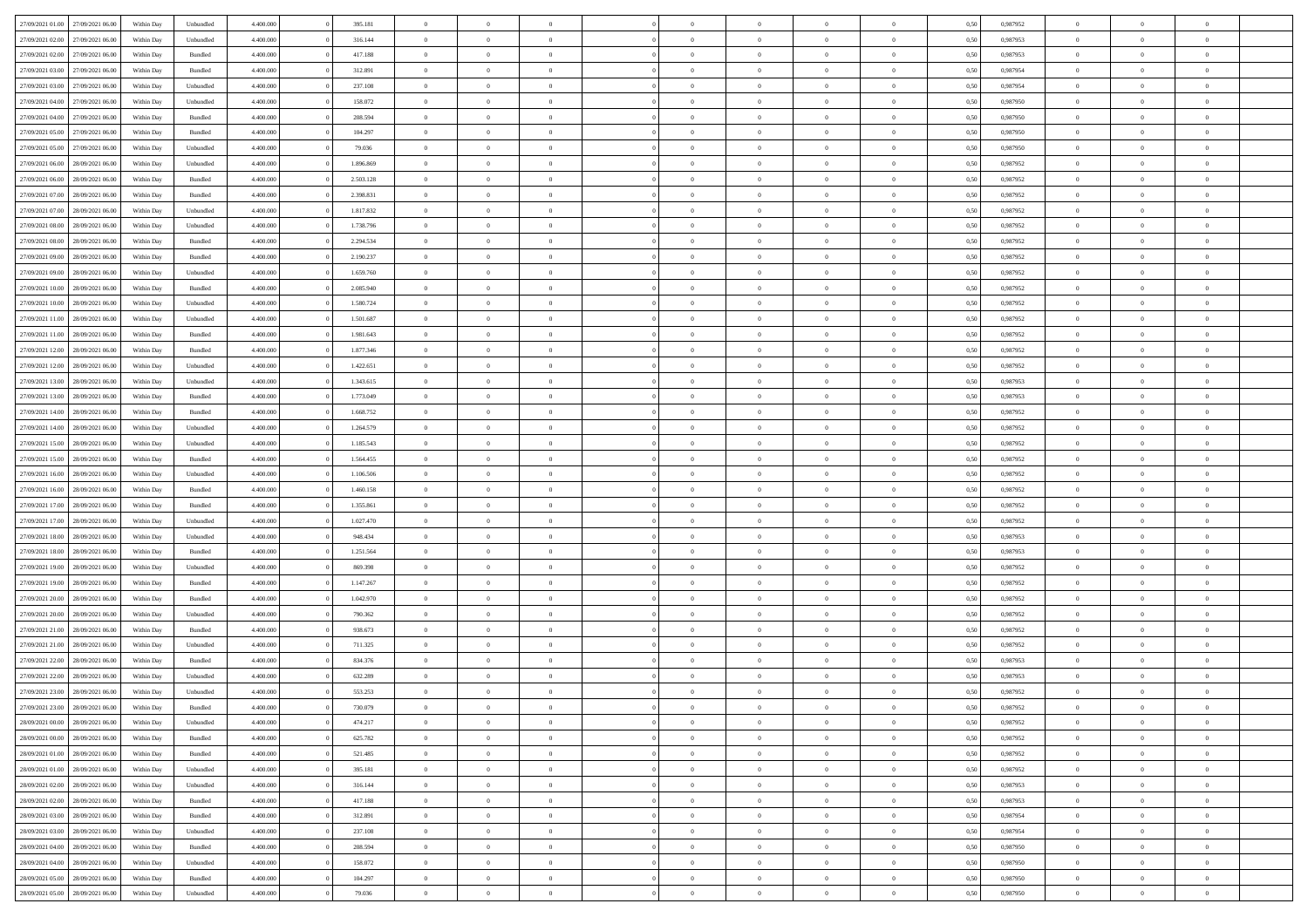| 28/09/2021 06:00 | 29/09/2021 06:00 | Within Day | Bundled   | 4.400.000 | 2.503.128 | $\overline{0}$ | $\Omega$       |                | $\Omega$       | $\Omega$       | $\theta$       | $\theta$       | 0,50 | 0,987952 | $\theta$       | $\theta$       | $\theta$       |  |
|------------------|------------------|------------|-----------|-----------|-----------|----------------|----------------|----------------|----------------|----------------|----------------|----------------|------|----------|----------------|----------------|----------------|--|
|                  |                  |            |           |           |           |                |                |                |                |                |                |                |      |          |                |                |                |  |
| 28/09/2021 06:00 | 29/09/2021 06:00 | Within Day | Unbundled | 4.400.000 | 1.896.869 | $\overline{0}$ | $\theta$       | $\overline{0}$ | $\overline{0}$ | $\bf{0}$       | $\overline{0}$ | $\bf{0}$       | 0,50 | 0,987952 | $\theta$       | $\overline{0}$ | $\overline{0}$ |  |
| 28/09/2021 07:00 | 29/09/2021 06:00 | Within Day | Unbundled | 4.400.000 | 1.817.832 | $\overline{0}$ | $\bf{0}$       | $\overline{0}$ | $\bf{0}$       | $\bf{0}$       | $\bf{0}$       | $\mathbf{0}$   | 0,50 | 0,987952 | $\overline{0}$ | $\overline{0}$ | $\overline{0}$ |  |
| 28/09/2021 07:00 | 29/09/2021 06:00 | Within Dav | Bundled   | 4.400.000 | 2.398.831 | $\overline{0}$ | $\overline{0}$ | $\overline{0}$ | $\overline{0}$ | $\bf{0}$       | $\overline{0}$ | $\overline{0}$ | 0.50 | 0,987952 | $\theta$       | $\theta$       | $\overline{0}$ |  |
| 28/09/2021 08:00 | 29/09/2021 06:00 | Within Day | Bundled   | 4.400.000 | 2.294.534 | $\overline{0}$ | $\theta$       | $\overline{0}$ | $\overline{0}$ | $\bf{0}$       | $\overline{0}$ | $\bf{0}$       | 0,50 | 0,987952 | $\theta$       | $\overline{0}$ | $\overline{0}$ |  |
| 28/09/2021 08:00 | 29/09/2021 06:00 | Within Day | Unbundled | 4.400.000 | 1.738.796 | $\overline{0}$ | $\overline{0}$ | $\overline{0}$ | $\bf{0}$       | $\overline{0}$ | $\overline{0}$ | $\mathbf{0}$   | 0,50 | 0,987952 | $\overline{0}$ | $\overline{0}$ | $\bf{0}$       |  |
|                  |                  |            |           |           |           |                |                |                |                | $\overline{0}$ |                |                |      |          | $\theta$       | $\overline{0}$ | $\overline{0}$ |  |
| 28/09/2021 09:00 | 29/09/2021 06:00 | Within Dav | Bundled   | 4.400.000 | 2.190.237 | $\overline{0}$ | $\overline{0}$ | $\overline{0}$ | $\overline{0}$ |                | $\overline{0}$ | $\overline{0}$ | 0.50 | 0,987952 |                |                |                |  |
| 28/09/2021 09:00 | 29/09/2021 06:00 | Within Day | Unbundled | 4.400.000 | 1.659.760 | $\overline{0}$ | $\theta$       | $\overline{0}$ | $\overline{0}$ | $\bf{0}$       | $\overline{0}$ | $\bf{0}$       | 0,50 | 0,987952 | $\theta$       | $\theta$       | $\overline{0}$ |  |
| 28/09/2021 10:00 | 29/09/2021 06:00 | Within Day | Bundled   | 4.400.000 | 2.085.940 | $\overline{0}$ | $\overline{0}$ | $\overline{0}$ | $\bf{0}$       | $\bf{0}$       | $\bf{0}$       | $\bf{0}$       | 0,50 | 0,987952 | $\,0\,$        | $\overline{0}$ | $\overline{0}$ |  |
| 28/09/2021 10:00 | 29/09/2021 06:00 | Within Dav | Unbundled | 4.400.000 | 1.580.724 | $\overline{0}$ | $\overline{0}$ | $\overline{0}$ | $\overline{0}$ | $\overline{0}$ | $\overline{0}$ | $\overline{0}$ | 0.50 | 0,987952 | $\theta$       | $\overline{0}$ | $\overline{0}$ |  |
| 28/09/2021 11:00 | 29/09/2021 06:00 | Within Day | Unbundled | 4.400.000 | 1.501.687 | $\overline{0}$ | $\theta$       | $\overline{0}$ | $\overline{0}$ | $\bf{0}$       | $\overline{0}$ | $\bf{0}$       | 0,50 | 0,987952 | $\,$ 0 $\,$    | $\overline{0}$ | $\overline{0}$ |  |
| 28/09/2021 11:00 | 29/09/2021 06:00 | Within Day | Bundled   | 4.400.000 | 1.981.643 | $\overline{0}$ | $\bf{0}$       | $\overline{0}$ | $\bf{0}$       | $\bf{0}$       | $\bf{0}$       | $\mathbf{0}$   | 0,50 | 0,987952 | $\bf{0}$       | $\overline{0}$ | $\bf{0}$       |  |
| 28/09/2021 12:00 | 29/09/2021 06:00 | Within Dav | Bundled   | 4.400.000 | 1.877.346 | $\overline{0}$ | $\overline{0}$ | $\overline{0}$ | $\overline{0}$ | $\bf{0}$       | $\overline{0}$ | $\overline{0}$ | 0.50 | 0,987952 | $\theta$       | $\theta$       | $\overline{0}$ |  |
|                  |                  |            |           |           |           | $\overline{0}$ | $\theta$       | $\overline{0}$ | $\overline{0}$ | $\bf{0}$       | $\overline{0}$ |                |      |          | $\theta$       | $\overline{0}$ | $\overline{0}$ |  |
| 28/09/2021 12:00 | 29/09/2021 06:00 | Within Day | Unbundled | 4.400.000 | 1.422.651 |                |                |                |                |                |                | $\bf{0}$       | 0,50 | 0,987952 |                |                |                |  |
| 28/09/2021 13:00 | 29/09/2021 06:00 | Within Day | Unbundled | 4.400.000 | 1.343.615 | $\overline{0}$ | $\overline{0}$ | $\overline{0}$ | $\bf{0}$       | $\overline{0}$ | $\overline{0}$ | $\mathbf{0}$   | 0,50 | 0,987953 | $\bf{0}$       | $\overline{0}$ | $\bf{0}$       |  |
| 28/09/2021 13:00 | 29/09/2021 06:00 | Within Dav | Bundled   | 4.400.000 | 1.773.049 | $\overline{0}$ | $\overline{0}$ | $\overline{0}$ | $\overline{0}$ | $\overline{0}$ | $\overline{0}$ | $\overline{0}$ | 0.50 | 0,987953 | $\theta$       | $\overline{0}$ | $\overline{0}$ |  |
| 28/09/2021 14:00 | 29/09/2021 06:00 | Within Day | Unbundled | 4.400.000 | 1.264.579 | $\overline{0}$ | $\theta$       | $\overline{0}$ | $\overline{0}$ | $\bf{0}$       | $\overline{0}$ | $\bf{0}$       | 0,50 | 0,987952 | $\theta$       | $\theta$       | $\overline{0}$ |  |
| 28/09/2021 14:00 | 29/09/2021 06:00 | Within Day | Bundled   | 4.400.000 | 1.668.752 | $\overline{0}$ | $\overline{0}$ | $\overline{0}$ | $\bf{0}$       | $\bf{0}$       | $\bf{0}$       | $\bf{0}$       | 0,50 | 0,987952 | $\,0\,$        | $\overline{0}$ | $\overline{0}$ |  |
| 28/09/2021 15:00 | 29/09/2021 06:00 | Within Dav | Unbundled | 4.400.000 | 1.185.543 | $\overline{0}$ | $\overline{0}$ | $\overline{0}$ | $\overline{0}$ | $\overline{0}$ | $\overline{0}$ | $\overline{0}$ | 0.50 | 0,987952 | $\theta$       | $\overline{0}$ | $\overline{0}$ |  |
| 28/09/2021 15:00 | 29/09/2021 06:00 | Within Day | Bundled   | 4.400.000 | 1.564.455 | $\overline{0}$ | $\theta$       | $\overline{0}$ | $\overline{0}$ | $\bf{0}$       | $\overline{0}$ | $\bf{0}$       | 0,50 | 0,987952 | $\,$ 0 $\,$    | $\overline{0}$ | $\overline{0}$ |  |
|                  |                  |            |           |           |           |                |                |                |                |                |                |                |      |          |                |                |                |  |
| 28/09/2021 16:00 | 29/09/2021 06:00 | Within Day | Bundled   | 4.400.000 | 1.460.158 | $\overline{0}$ | $\overline{0}$ | $\overline{0}$ | $\bf{0}$       | $\bf{0}$       | $\bf{0}$       | $\bf{0}$       | 0,50 | 0,987952 | $\overline{0}$ | $\overline{0}$ | $\bf{0}$       |  |
| 28/09/2021 16:00 | 29/09/2021 06:00 | Within Day | Unbundled | 4.400.000 | 1.106.506 | $\overline{0}$ | $\overline{0}$ | $\overline{0}$ | $\overline{0}$ | $\bf{0}$       | $\overline{0}$ | $\overline{0}$ | 0.50 | 0,987952 | $\theta$       | $\overline{0}$ | $\overline{0}$ |  |
| 28/09/2021 17:00 | 29/09/2021 06:00 | Within Day | Unbundled | 4.400.000 | 1.027.470 | $\overline{0}$ | $\theta$       | $\overline{0}$ | $\overline{0}$ | $\bf{0}$       | $\overline{0}$ | $\bf{0}$       | 0,50 | 0,987952 | $\,$ 0 $\,$    | $\overline{0}$ | $\overline{0}$ |  |
| 28/09/2021 17:00 | 29/09/2021 06:00 | Within Day | Bundled   | 4.400.000 | 1.355.861 | $\overline{0}$ | $\overline{0}$ | $\overline{0}$ | $\bf{0}$       | $\overline{0}$ | $\overline{0}$ | $\mathbf{0}$   | 0,50 | 0,987952 | $\overline{0}$ | $\overline{0}$ | $\bf{0}$       |  |
| 28/09/2021 18:00 | 29/09/2021 06:00 | Within Dav | Bundled   | 4.400.000 | 1.251.564 | $\overline{0}$ | $\overline{0}$ | $\overline{0}$ | $\overline{0}$ | $\overline{0}$ | $\overline{0}$ | $\overline{0}$ | 0.50 | 0,987953 | $\theta$       | $\overline{0}$ | $\overline{0}$ |  |
| 28/09/2021 18:00 | 29/09/2021 06:00 | Within Day | Unbundled | 4.400.000 | 948.434   | $\overline{0}$ | $\theta$       | $\overline{0}$ | $\overline{0}$ | $\bf{0}$       | $\overline{0}$ | $\bf{0}$       | 0,50 | 0,987953 | $\theta$       | $\theta$       | $\overline{0}$ |  |
| 28/09/2021 19:00 | 29/09/2021 06:00 | Within Day | Unbundled | 4.400.000 | 869.398   | $\overline{0}$ | $\overline{0}$ | $\overline{0}$ | $\bf{0}$       | $\bf{0}$       | $\bf{0}$       | $\bf{0}$       | 0,50 | 0,987952 | $\,0\,$        | $\overline{0}$ | $\overline{0}$ |  |
| 28/09/2021 19:00 | 29/09/2021 06:00 |            | Bundled   | 4.400.000 | 1.147.267 | $\overline{0}$ | $\overline{0}$ | $\overline{0}$ | $\overline{0}$ | $\overline{0}$ | $\overline{0}$ | $\overline{0}$ | 0.50 | 0,987952 | $\theta$       | $\overline{0}$ | $\overline{0}$ |  |
|                  |                  | Within Day |           |           |           |                |                |                |                |                |                |                |      |          |                |                |                |  |
| 28/09/2021 20:00 | 29/09/2021 06:00 | Within Day | Bundled   | 4.400.000 | 1.042.970 | $\overline{0}$ | $\theta$       | $\overline{0}$ | $\overline{0}$ | $\bf{0}$       | $\overline{0}$ | $\bf{0}$       | 0,50 | 0,987952 | $\,$ 0 $\,$    | $\overline{0}$ | $\overline{0}$ |  |
| 28/09/2021 20:00 | 29/09/2021 06:00 | Within Day | Unbundled | 4.400.000 | 790.362   | $\overline{0}$ | $\bf{0}$       | $\overline{0}$ | $\overline{0}$ | $\bf{0}$       | $\overline{0}$ | $\bf{0}$       | 0,50 | 0,987952 | $\overline{0}$ | $\overline{0}$ | $\bf{0}$       |  |
| 28/09/2021 21:00 | 29/09/2021 06:00 | Within Day | Bundled   | 4.400,000 | 938.673   | $\overline{0}$ | $\Omega$       | $\Omega$       | $\Omega$       | $\Omega$       | $\Omega$       | $\overline{0}$ | 0.50 | 0,987952 | $\,0\,$        | $\theta$       | $\theta$       |  |
| 28/09/2021 21:00 | 29/09/2021 06:00 | Within Day | Unbundled | 4.400.000 | 711.325   | $\overline{0}$ | $\theta$       | $\overline{0}$ | $\overline{0}$ | $\bf{0}$       | $\overline{0}$ | $\bf{0}$       | 0,50 | 0,987952 | $\theta$       | $\overline{0}$ | $\overline{0}$ |  |
| 28/09/2021 22:00 | 29/09/2021 06:00 | Within Day | Bundled   | 4.400.000 | 834.376   | $\overline{0}$ | $\overline{0}$ | $\overline{0}$ | $\overline{0}$ | $\bf{0}$       | $\overline{0}$ | $\mathbf{0}$   | 0,50 | 0,987953 | $\overline{0}$ | $\overline{0}$ | $\bf{0}$       |  |
| 28/09/2021 22:00 | 29/09/2021 06:00 | Within Day | Unbundled | 4.400,000 | 632.289   | $\overline{0}$ | $\Omega$       | $\Omega$       | $\Omega$       | $\bf{0}$       | $\overline{0}$ | $\overline{0}$ | 0.50 | 0,987953 | $\,0\,$        | $\theta$       | $\theta$       |  |
| 28/09/2021 23:00 | 29/09/2021 06:00 | Within Day | Unbundled | 4.400.000 | 553.253   | $\overline{0}$ | $\theta$       | $\overline{0}$ | $\overline{0}$ | $\bf{0}$       | $\overline{0}$ | $\bf{0}$       | 0,50 | 0,987952 | $\,$ 0 $\,$    | $\overline{0}$ | $\overline{0}$ |  |
|                  |                  |            |           |           |           |                |                |                |                |                |                |                |      |          |                |                |                |  |
| 28/09/2021 23.00 | 29/09/2021 06:00 | Within Day | Bundled   | 4.400.000 | 730.079   | $\overline{0}$ | $\overline{0}$ | $\overline{0}$ | $\overline{0}$ | $\bf{0}$       | $\overline{0}$ | $\bf{0}$       | 0,50 | 0,987952 | $\bf{0}$       | $\overline{0}$ | $\bf{0}$       |  |
| 29/09/2021 00:00 | 29/09/2021 06:00 | Within Day | Bundled   | 4.400,000 | 625.782   | $\overline{0}$ | $\Omega$       | $\Omega$       | $\Omega$       | $\theta$       | $\theta$       | $\overline{0}$ | 0.50 | 0.987952 | $\theta$       | $\theta$       | $\theta$       |  |
| 29/09/2021 00:00 | 29/09/2021 06:00 | Within Day | Unbundled | 4.400.000 | 474.217   | $\overline{0}$ | $\theta$       | $\overline{0}$ | $\overline{0}$ | $\bf{0}$       | $\overline{0}$ | $\bf{0}$       | 0,50 | 0,987952 | $\,$ 0 $\,$    | $\overline{0}$ | $\overline{0}$ |  |
| 29/09/2021 01:00 | 29/09/2021 06:00 | Within Day | Bundled   | 4.400.000 | 521.485   | $\overline{0}$ | $\overline{0}$ | $\overline{0}$ | $\overline{0}$ | $\bf{0}$       | $\overline{0}$ | $\bf{0}$       | 0,50 | 0,987952 | $\overline{0}$ | $\overline{0}$ | $\bf{0}$       |  |
| 29/09/2021 01:00 | 29/09/2021 06:00 | Within Day | Unbundled | 4.400,000 | 395.181   | $\overline{0}$ | $\Omega$       | $\Omega$       | $\Omega$       | $\overline{0}$ | $\overline{0}$ | $\overline{0}$ | 0.50 | 0,987952 | $\,0\,$        | $\theta$       | $\theta$       |  |
| 29/09/2021 02:00 | 29/09/2021 06:00 | Within Day | Unbundled | 4.400.000 | 316.144   | $\overline{0}$ | $\overline{0}$ | $\overline{0}$ | $\overline{0}$ | $\bf{0}$       | $\overline{0}$ | $\bf{0}$       | 0,50 | 0,987953 | $\,$ 0 $\,$    | $\overline{0}$ | $\overline{0}$ |  |
| 29/09/2021 02:00 | 29/09/2021 06:00 | Within Day | Bundled   | 4.400.000 | 417.188   | $\overline{0}$ | $\overline{0}$ | $\overline{0}$ | $\overline{0}$ | $\bf{0}$       | $\overline{0}$ | $\mathbf{0}$   | 0,50 | 0,987953 | $\overline{0}$ | $\overline{0}$ | $\bf{0}$       |  |
| 29/09/2021 03:00 | 29/09/2021 06:00 | Within Day | Unbundled | 4.400,000 | 237.108   | $\overline{0}$ | $\Omega$       | $\Omega$       | $\Omega$       | $\Omega$       | $\Omega$       | $\overline{0}$ | 0.50 | 0.987954 | $\theta$       | $\theta$       | $\theta$       |  |
| 29/09/2021 03:00 | 29/09/2021 06:00 | Within Day | Bundled   | 4.400.000 | 312.891   | $\overline{0}$ | $\overline{0}$ | $\overline{0}$ | $\bf{0}$       | $\,$ 0         | $\bf{0}$       | $\bf{0}$       | 0,50 | 0,987954 | $\,0\,$        | $\,0\,$        | $\overline{0}$ |  |
|                  |                  |            |           |           |           |                |                |                |                |                |                |                |      |          |                |                |                |  |
| 29/09/2021 04:00 | 29/09/2021 06:00 | Within Day | Unbundled | 4.400.000 | 158.072   | $\bf{0}$       | $\bf{0}$       |                |                | $\bf{0}$       |                |                | 0,50 | 0,987950 | $\bf{0}$       | $\overline{0}$ |                |  |
| 29/09/2021 04:00 | 29/09/2021 06:00 | Within Day | Bundled   | 4.400.000 | 208,594   | $\overline{0}$ | $\overline{0}$ | $\overline{0}$ | $\Omega$       | $\overline{0}$ | $\overline{0}$ | $\overline{0}$ | 0.50 | 0.987950 | $\theta$       | $\theta$       | $\Omega$       |  |
| 29/09/2021 05:00 | 29/09/2021 06.00 | Within Day | Bundled   | 4.400.000 | 104.297   | $\overline{0}$ | $\,$ 0         | $\overline{0}$ | $\bf{0}$       | $\,$ 0 $\,$    | $\overline{0}$ | $\mathbf{0}$   | 0,50 | 0,987950 | $\,$ 0 $\,$    | $\,$ 0 $\,$    | $\,$ 0         |  |
| 29/09/2021 05:00 | 29/09/2021 06:00 | Within Day | Unbundled | 4.400.000 | 79.036    | $\overline{0}$ | $\overline{0}$ | $\overline{0}$ | $\overline{0}$ | $\overline{0}$ | $\overline{0}$ | $\mathbf{0}$   | 0,50 | 0,987950 | $\overline{0}$ | $\bf{0}$       | $\bf{0}$       |  |
| 29/09/2021 06:00 | 30/09/2021 06:00 | Within Day | Unbundled | 4.400,000 | 1.896.869 | $\overline{0}$ | $\overline{0}$ | $\overline{0}$ | $\Omega$       | $\overline{0}$ | $\overline{0}$ | $\overline{0}$ | 0,50 | 0,987952 | $\overline{0}$ | $\theta$       | $\overline{0}$ |  |
| 29/09/2021 06:00 | 30/09/2021 06:00 | Within Day | Bundled   | 4.400.000 | 2.503.128 | $\overline{0}$ | $\,$ 0         | $\overline{0}$ | $\overline{0}$ | $\,$ 0 $\,$    | $\overline{0}$ | $\mathbf{0}$   | 0,50 | 0,987952 | $\,$ 0 $\,$    | $\overline{0}$ | $\overline{0}$ |  |
|                  |                  |            |           |           |           |                |                |                |                |                |                |                |      |          |                |                |                |  |
| 29/09/2021 07:00 | 30/09/2021 06:00 | Within Day | Unbundled | 4.400.000 | 1.817.832 | $\overline{0}$ | $\overline{0}$ | $\overline{0}$ | $\overline{0}$ | $\overline{0}$ | $\overline{0}$ | $\mathbf{0}$   | 0,50 | 0,987952 | $\overline{0}$ | $\overline{0}$ | $\bf{0}$       |  |
| 29/09/2021 07:00 | 30/09/2021 06:00 | Within Day | Bundled   | 4.400,000 | 2.398.831 | $\overline{0}$ | $\overline{0}$ | $\overline{0}$ | $\Omega$       | $\overline{0}$ | $\overline{0}$ | $\bf{0}$       | 0.50 | 0,987952 | $\overline{0}$ | $\theta$       | $\overline{0}$ |  |
| 29/09/2021 08:00 | 30/09/2021 06:00 | Within Day | Unbundled | 4.400.000 | 1.738.796 | $\overline{0}$ | $\,$ 0         | $\overline{0}$ | $\bf{0}$       | $\bf{0}$       | $\bf{0}$       | $\bf{0}$       | 0,50 | 0,987952 | $\,$ 0 $\,$    | $\overline{0}$ | $\overline{0}$ |  |
| 29/09/2021 08:00 | 30/09/2021 06:00 | Within Day | Bundled   | 4.400.000 | 2.294.534 | $\overline{0}$ | $\bf{0}$       | $\overline{0}$ | $\overline{0}$ | $\overline{0}$ | $\overline{0}$ | $\mathbf{0}$   | 0,50 | 0,987952 | $\overline{0}$ | $\overline{0}$ | $\bf{0}$       |  |
| 29/09/2021 09:00 | 30/09/2021 06:00 | Within Day | Bundled   | 4.400,000 | 2.190.237 | $\overline{0}$ | $\overline{0}$ | $\overline{0}$ | $\Omega$       | $\overline{0}$ | $\overline{0}$ | $\bf{0}$       | 0.50 | 0,987952 | $\overline{0}$ | $\overline{0}$ | $\overline{0}$ |  |
| 29/09/2021 09:00 | 30/09/2021 06:00 | Within Day | Unbundled | 4.400.000 | 1.659.760 | $\overline{0}$ | $\bf{0}$       | $\overline{0}$ | $\overline{0}$ | $\bf{0}$       | $\bf{0}$       | $\mathbf{0}$   | 0,50 | 0,987952 | $\,$ 0 $\,$    | $\,$ 0 $\,$    | $\bf{0}$       |  |
| 29/09/2021 10:00 | 30/09/2021 06:00 | Within Day | Unbundled | 4.400.000 | 1.580.724 | $\overline{0}$ | $\overline{0}$ | $\overline{0}$ | $\overline{0}$ | $\overline{0}$ | $\bf{0}$       | $\mathbf{0}$   | 0,50 | 0,987952 | $\overline{0}$ | $\bf{0}$       | $\bf{0}$       |  |
|                  |                  |            |           |           |           |                |                |                |                |                |                |                |      |          |                |                |                |  |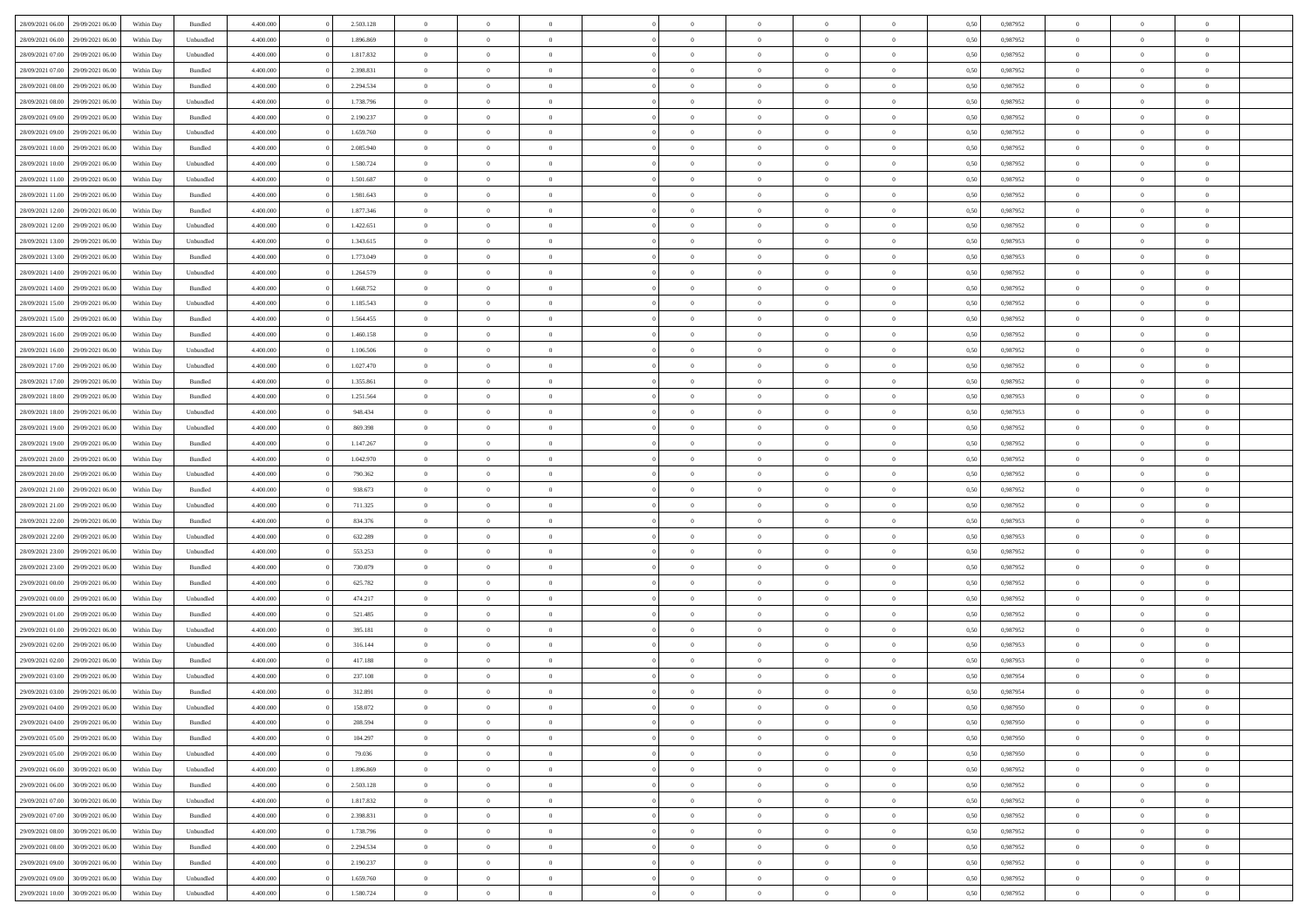| 29/09/2021 10:00 | 30/09/2021 06:00 | Within Day | <b>Bundled</b> | 4,400,000 | 2.085.940 | $\overline{0}$ | $\Omega$       | $\Omega$       | $\Omega$       | $\overline{0}$ | $\theta$       | $\overline{0}$ | 0,50 | 0,987952 | $\theta$    | $\Omega$       | $\overline{0}$ |  |
|------------------|------------------|------------|----------------|-----------|-----------|----------------|----------------|----------------|----------------|----------------|----------------|----------------|------|----------|-------------|----------------|----------------|--|
| 29/09/2021 11:00 | 30/09/2021 06:00 | Within Day | Bundled        | 4.400.000 | 1.981.643 | $\overline{0}$ | $\overline{0}$ | $\Omega$       | $\Omega$       | $\bf{0}$       | $\overline{0}$ | $\overline{0}$ | 0,50 | 0,987952 | $\theta$    | $\overline{0}$ | $\overline{0}$ |  |
| 29/09/2021 11:00 | 30/09/2021 06:00 | Within Day | Unbundled      | 4.400.000 | 1.501.687 | $\overline{0}$ | $\overline{0}$ | $\overline{0}$ | $\overline{0}$ | $\overline{0}$ | $\overline{0}$ | $\bf{0}$       | 0,50 | 0,987952 | $\theta$    | $\overline{0}$ | $\overline{0}$ |  |
| 29/09/2021 12:00 | 30/09/2021 06:00 | Within Day | Bundled        | 4.400,000 | 1.877.346 | $\overline{0}$ | $\overline{0}$ | $\overline{0}$ | $\Omega$       | $\overline{0}$ | $\overline{0}$ | $\mathbf{0}$   | 0,50 | 0,987952 | $\theta$    | $\overline{0}$ | $\overline{0}$ |  |
| 29/09/2021 12:00 | 30/09/2021 06:00 | Within Day | Unbundled      | 4.400.000 | 1.422.651 | $\overline{0}$ | $\Omega$       | $\Omega$       | $\Omega$       | $\Omega$       | $\Omega$       | $\overline{0}$ | 0,50 | 0,987952 | $\theta$    | $\theta$       | $\theta$       |  |
| 29/09/2021 13:00 | 30/09/2021 06:00 | Within Day | Bundled        | 4.400.000 | 1.773.049 | $\theta$       | $\Omega$       | $\Omega$       | $\Omega$       | $\bf{0}$       | $\theta$       | $\theta$       | 0,50 | 0.987953 | $\theta$    | $\theta$       | $\theta$       |  |
| 29/09/2021 13:00 | 30/09/2021 06:00 | Within Day | Unbundled      | 4.400,000 | 1.343.615 | $\overline{0}$ | $\overline{0}$ | $\overline{0}$ | $\overline{0}$ | $\overline{0}$ | $\overline{0}$ | $\overline{0}$ | 0.50 | 0.987953 | $\theta$    | $\theta$       | $\overline{0}$ |  |
| 29/09/2021 14:00 | 30/09/2021 06:00 | Within Day | Unbundled      | 4.400.000 | 1.264.579 | $\overline{0}$ | $\theta$       | $\overline{0}$ |                | $\bf{0}$       | $\overline{0}$ | $\overline{0}$ | 0,50 | 0,987952 | $\theta$    | $\theta$       | $\overline{0}$ |  |
| 29/09/2021 14:00 | 30/09/2021 06:00 | Within Day | Bundled        | 4.400.000 | 1.668.752 | $\overline{0}$ | $\overline{0}$ | $\overline{0}$ | $\Omega$       | $\overline{0}$ | $\overline{0}$ | $\mathbf{0}$   | 0,50 | 0.987952 | $\,$ 0 $\,$ | $\overline{0}$ | $\overline{0}$ |  |
| 29/09/2021 15:00 | 30/09/2021 06:00 | Within Day | Unbundled      | 4.400.000 | 1.185.543 | $\overline{0}$ | $\overline{0}$ | $\overline{0}$ | $\overline{0}$ | $\overline{0}$ | $\overline{0}$ | $\mathbf{0}$   | 0,50 | 0,987952 | $\theta$    | $\overline{0}$ | $\overline{0}$ |  |
| 29/09/2021 15:00 | 30/09/2021 06:00 | Within Day | Bundled        | 4.400.000 | 1.564.455 | $\overline{0}$ | $\overline{0}$ | $\overline{0}$ | $\overline{0}$ | $\overline{0}$ | $\overline{0}$ | $\overline{0}$ | 0,50 | 0,987952 | $\theta$    | $\theta$       | $\overline{0}$ |  |
| 29/09/2021 16:00 | 30/09/2021 06:00 | Within Day | Unbundled      | 4.400.000 | 1.106.506 | $\overline{0}$ | $\Omega$       | $\overline{0}$ | $\Omega$       | $\overline{0}$ | $\overline{0}$ | $\overline{0}$ | 0,50 | 0,987952 | $\theta$    | $\theta$       | $\overline{0}$ |  |
| 29/09/2021 16:00 | 30/09/2021 06.00 | Within Day | Bundled        | 4.400.000 | 1.460.158 | $\overline{0}$ | $\Omega$       | $\Omega$       | $\Omega$       | $\bf{0}$       | $\overline{0}$ | $\overline{0}$ | 0,50 | 0,987952 | $\theta$    | $\theta$       | $\theta$       |  |
| 29/09/2021 17:00 | 30/09/2021 06:00 | Within Day | Unbundled      | 4.400.000 | 1.027.470 | $\overline{0}$ | $\overline{0}$ | $\overline{0}$ | $\Omega$       | $\overline{0}$ | $\overline{0}$ | $\overline{0}$ | 0,50 | 0.987952 | $\theta$    | $\overline{0}$ | $\overline{0}$ |  |
| 29/09/2021 17:00 | 30/09/2021 06:00 | Within Day | Bundled        | 4.400.000 | 1.355.861 | $\overline{0}$ | $\Omega$       | $\overline{0}$ | $\Omega$       | $\Omega$       | $\overline{0}$ | $\overline{0}$ | 0.50 | 0.987952 | $\Omega$    | $\theta$       | $\theta$       |  |
| 29/09/2021 18:00 | 30/09/2021 06:00 | Within Day | Bundled        | 4.400.000 | 1.251.564 | $\overline{0}$ | $\theta$       | $\overline{0}$ | $\overline{0}$ | $\bf{0}$       | $\overline{0}$ | $\overline{0}$ | 0,50 | 0,987953 | $\theta$    | $\theta$       | $\overline{0}$ |  |
| 29/09/2021 18:00 | 30/09/2021 06:00 | Within Day | Unbundled      | 4.400.000 | 948.434   | $\theta$       | $\Omega$       | $\Omega$       | $\Omega$       | $\bf{0}$       | $\theta$       | $\theta$       | 0,50 | 0,987953 | $\theta$    | $\theta$       | $\theta$       |  |
| 29/09/2021 19:00 | 30/09/2021 06:00 | Within Day | Unbundled      | 4.400,000 | 869,398   | $\theta$       | $\Omega$       | $\Omega$       | $\Omega$       | $\Omega$       | $\theta$       | $\theta$       | 0,50 | 0,987952 | $\Omega$    | $\theta$       | $\theta$       |  |
| 29/09/2021 19:00 | 30/09/2021 06.00 | Within Day | Bundled        | 4.400.000 | 1.147.267 | $\Omega$       | $\overline{0}$ | $\Omega$       | $\Omega$       | $\overline{0}$ | $\overline{0}$ | $\overline{0}$ | 0,50 | 0,987952 | $\theta$    | $\overline{0}$ | $\overline{0}$ |  |
| 29/09/2021 20:00 | 30/09/2021 06:00 | Within Day | Bundled        | 4.400.000 | 1.042.970 | $\overline{0}$ | $\Omega$       | $\alpha$       | $\Omega$       | $\theta$       | $\overline{0}$ | $\overline{0}$ | 0,50 | 0,987952 | $\Omega$    | $\Omega$       | $\theta$       |  |
| 29/09/2021 20:00 | 30/09/2021 06:00 | Within Day | Unbundled      | 4.400.000 | 790.362   | $\overline{0}$ | $\Omega$       | $\overline{0}$ | $\Omega$       | $\overline{0}$ | $\overline{0}$ | $\overline{0}$ | 0,50 | 0.987952 | $\theta$    | $\Omega$       | $\overline{0}$ |  |
| 29/09/2021 21.00 | 30/09/2021 06:00 | Within Day | Unbundled      | 4.400.000 | 711.325   | $\overline{0}$ | $\overline{0}$ | $\overline{0}$ | $\overline{0}$ | $\overline{0}$ | $\overline{0}$ | $\overline{0}$ | 0,50 | 0.987952 | $\theta$    | $\overline{0}$ | $\overline{0}$ |  |
| 29/09/2021 21:00 | 30/09/2021 06:00 | Within Day | Bundled        | 4.400,000 | 938.673   | $\overline{0}$ | $\Omega$       | $\Omega$       | $\Omega$       | $\bf{0}$       | $\theta$       | $\overline{0}$ | 0.50 | 0.987952 | $\theta$    | $\theta$       | $\overline{0}$ |  |
| 29/09/2021 22.00 | 30/09/2021 06:00 | Within Day | Bundled        | 4.400.000 | 834.376   | $\overline{0}$ | $\overline{0}$ | $\overline{0}$ | $\overline{0}$ | $\bf{0}$       | $\overline{0}$ | $\overline{0}$ | 0,50 | 0,987953 | $\theta$    | $\overline{0}$ | $\overline{0}$ |  |
| 29/09/2021 22:00 | 30/09/2021 06:00 | Within Day | Unbundled      | 4.400.000 | 632.289   | $\overline{0}$ | $\overline{0}$ | $\overline{0}$ | $\Omega$       | $\overline{0}$ | $\overline{0}$ | $\bf{0}$       | 0,50 | 0.987953 | $\,0\,$     | $\overline{0}$ | $\overline{0}$ |  |
| 29/09/2021 23:00 | 30/09/2021 06:00 | Within Day | Bundled        | 4.400,000 | 730.079   | $\overline{0}$ | $\overline{0}$ | $\overline{0}$ | $\theta$       | $\overline{0}$ | $\overline{0}$ | $\overline{0}$ | 0,50 | 0,987952 | $\,$ 0 $\,$ | $\overline{0}$ | $\overline{0}$ |  |
| 29/09/2021 23:00 | 30/09/2021 06:00 | Within Day | Unbundled      | 4.400.000 | 553.253   | $\overline{0}$ | $\theta$       | $\Omega$       | $\Omega$       | $\bf{0}$       | $\theta$       | $\overline{0}$ | 0,50 | 0,987952 | $\theta$    | $\overline{0}$ | $\theta$       |  |
| 30/09/2021 00:00 | 30/09/2021 06:00 | Within Day | Bundled        | 4.400,000 | 625.782   | $\overline{0}$ | $\Omega$       | $\Omega$       | $\Omega$       | $\Omega$       | $\overline{0}$ | $\Omega$       | 0,50 | 0,987952 | $\Omega$    | $\theta$       | $\theta$       |  |
| 30/09/2021 00:00 | 30/09/2021 06:00 | Within Day | Unbundled      | 4.400,000 | 474.217   | $\overline{0}$ | $\Omega$       | $\Omega$       | $\Omega$       | $\Omega$       | $\overline{0}$ | $\overline{0}$ | 0.50 | 0.987952 | $\Omega$    | $\theta$       | $\theta$       |  |
| 30/09/2021 01:00 | 30/09/2021 06:00 | Within Day | Bundled        | 4.400.000 | 521.485   | $\theta$       | $\Omega$       | $\Omega$       |                | $\Omega$       | $\overline{0}$ | $\overline{0}$ | 0,50 | 0,987952 | $\Omega$    | $\theta$       | $\theta$       |  |
| 30/09/2021 01:00 | 30/09/2021 06:00 | Within Day | Unbundled      | 4.400.000 | 395.181   | $\overline{0}$ | $\overline{0}$ | $\overline{0}$ | $\Omega$       | $\overline{0}$ | $\overline{0}$ | $\mathbf{0}$   | 0,50 | 0.987952 | $\theta$    | $\overline{0}$ | $\overline{0}$ |  |
| 30/09/2021 02:00 | 30/09/2021 06:00 | Within Day | Unbundled      | 4.400.000 | 316.144   | $\overline{0}$ | $\overline{0}$ | $\overline{0}$ | $\overline{0}$ | $\overline{0}$ | $\overline{0}$ | $\mathbf{0}$   | 0,50 | 0,987953 | $\theta$    | $\overline{0}$ | $\overline{0}$ |  |
| 30/09/2021 02:00 | 30/09/2021 06:00 | Within Day | Bundled        | 4.400.000 | 417.188   | $\overline{0}$ | $\theta$       | $\overline{0}$ | $\overline{0}$ | $\bf{0}$       | $\overline{0}$ | $\overline{0}$ | 0,50 | 0,987953 | $\theta$    | $\theta$       | $\overline{0}$ |  |
| 30/09/2021 03:00 | 30/09/2021 06:00 | Within Day | Bundled        | 4.400.000 | 312.891   | $\overline{0}$ | $\overline{0}$ | $\overline{0}$ | $\overline{0}$ | $\overline{0}$ | $\overline{0}$ | $\overline{0}$ | 0,50 | 0,987954 | $\theta$    | $\theta$       | $\overline{0}$ |  |
| 30/09/2021 03:00 | 30/09/2021 06.00 | Within Day | Unbundled      | 4.400.000 | 237.108   | $\overline{0}$ | $\theta$       | $\Omega$       | $\Omega$       | $\bf{0}$       | $\overline{0}$ | $\overline{0}$ | 0,50 | 0.987954 | $\theta$    | $\theta$       | $\overline{0}$ |  |
| 30/09/2021 04:00 | 30/09/2021 06:00 | Within Day | Unbundled      | 4.400.000 | 158.072   | $\overline{0}$ | $\overline{0}$ | $\overline{0}$ | $\Omega$       | $\overline{0}$ | $\overline{0}$ | $\overline{0}$ | 0,50 | 0,987950 | $\theta$    | $\overline{0}$ | $\overline{0}$ |  |
| 30/09/2021 04:00 | 30/09/2021 06:00 | Within Day | Bundled        | 4.400.000 | 208,594   | $\overline{0}$ | $\Omega$       | $\overline{0}$ | $\Omega$       | $\Omega$       | $\overline{0}$ | $\overline{0}$ | 0,50 | 0,987950 | $\theta$    | $\theta$       | $\theta$       |  |
| 30/09/2021 06:00 | 01/10/2021 06.00 | Within Day | Bundled        | 4.400.000 | 2.503.128 | $\overline{0}$ | $\theta$       | $\overline{0}$ | $\overline{0}$ | $\bf{0}$       | $\overline{0}$ | $\overline{0}$ | 0,50 | 0,987952 | $\theta$    | $\theta$       | $\overline{0}$ |  |
| 30/09/2021 06:00 | 01/10/2021 06:00 | Within Day | Unbundled      | 4.400.000 | 1.896.869 | $\overline{0}$ | $\theta$       |                | $\Omega$       | $\bf{0}$       | $\Omega$       | $\Omega$       | 0,50 | 0,987952 | $\theta$    | $\theta$       | $\theta$       |  |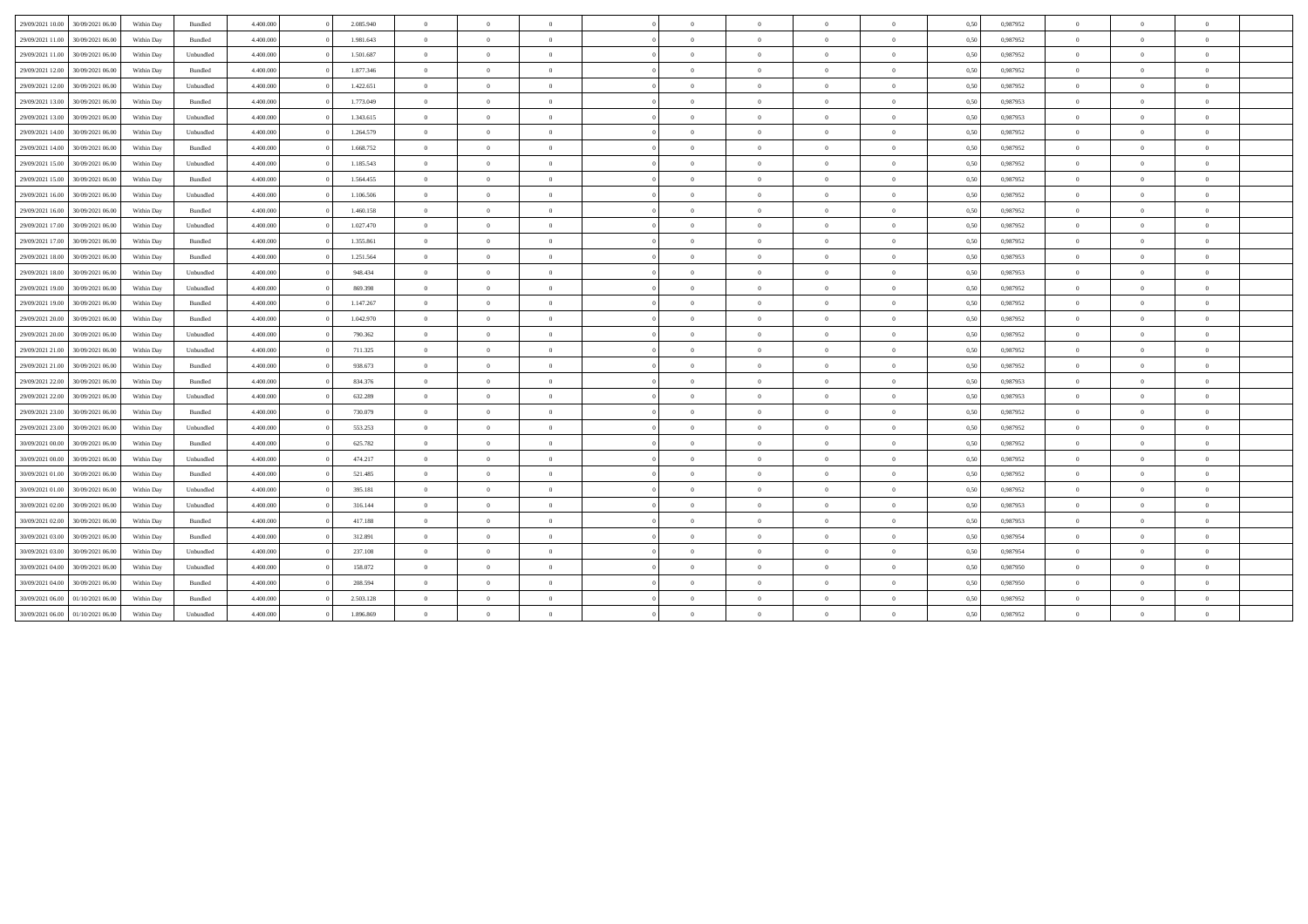## **SNAM RETE GAS**

**Transportation capacity at Exit Point interconnected with foreign pipelines**

**Update to 29/09/2021 of offered and assigned capacity in auction day-ahead and within-day**

**Thermal Year 2020/2021**

(Values in Ncm/day (0° C; 1,01325 bar) - 1 Scm=0,94794378 Ncm; Prices in c/Ncm)

**Exit Point**

**GORIZIA**

|                  | Timeframe        |                     |                          |                             |                                 |           | <b>Offered capacity</b> |                | <b>Assigned capacity</b> | Day-Ahead               |                 |                        | <b>Total Prices</b> |                        |                     |                 | <b>SRG Prices</b> |                 |                             |      |
|------------------|------------------|---------------------|--------------------------|-----------------------------|---------------------------------|-----------|-------------------------|----------------|--------------------------|-------------------------|-----------------|------------------------|---------------------|------------------------|---------------------|-----------------|-------------------|-----------------|-----------------------------|------|
| From             | To               | <b>Auction type</b> | Offered<br>capacity type | Transportati<br>on capacity | Assigned<br>capacity<br>(before | Firm      | Interruptible           | Firm           | Interruptible            | Interrupted<br>Capacity | Reserve price - | <b>Auction premium</b> | Reserve price -     | <b>Auction premium</b> | <b>Split factor</b> | Reserve price - | Auction           | Reserve price - | <b>Auction</b><br>premium - | Note |
|                  |                  |                     |                          |                             | auction)                        |           |                         |                |                          | Interruptible           | Firm            | - Firm                 | Interruptible       | $-$ Interruptible      |                     | Firm            | premium - Firm    | Interruptible   | Interruptible               |      |
| 01/09/2021 06:00 | 02/09/2021 06:00 | Day Ahead           | Unbundled                | 4.641.625                   |                                 | 2.001.035 | $\overline{0}$          | $\overline{0}$ | $\overline{0}$           |                         | $\theta$        | $\overline{0}$         | $\overline{0}$      | $\overline{0}$         | 0,50                | 0,009365        | $\theta$          | 0,009365        | $\overline{0}$              |      |
| 01/09/2021 06:00 | 02/09/2021 06:00 | Day Ahead           | Bundled                  | 4.641.625                   |                                 | 2.640.588 | $\overline{0}$          | $\Omega$       | $\overline{0}$           |                         | $\overline{0}$  | $\theta$               | $\Omega$            | $\overline{0}$         | 0,50                | 0,009365        | $\bf{0}$          | 0,009365        | $\bf{0}$                    |      |
| 02/09/2021 06:00 | 03/09/2021 06:00 | Day Ahead           | Bundled                  | 4.641.625                   |                                 | 2.640.588 | $\overline{0}$          | $\Omega$       | $\theta$                 |                         | $\Omega$        |                        |                     | $\theta$               | 0,50                | 0,009365        | $\theta$          | 0,009365        | $\overline{0}$              |      |
| 02/09/2021 06:00 | 03/09/2021 06:00 | Day Ahead           | Unbundled                | 4.641.625                   |                                 | 2.001.035 | $\overline{0}$          | $\overline{0}$ | $\Omega$                 |                         | $\theta$        | $\theta$               | $\Omega$            | $\overline{0}$         | 0,50                | 0.009365        | $\overline{0}$    | 0.009365        | $\theta$                    |      |
| 03/09/2021 06:00 | 04/09/2021 06:00 | Day Ahead           | Unbundled                | 4.641.625                   |                                 | 2.001.035 | $\overline{0}$          | $\overline{0}$ | $\theta$                 |                         | $\theta$        | $\theta$               | $\overline{0}$      | $\overline{0}$         | 0,50                | 0,009365        | $\theta$          | 0,009365        | $\overline{0}$              |      |
| 03/09/2021 06:00 | 04/09/2021 06:00 | Day Ahead           | Bundled                  | 4.641.625                   |                                 | 2.640.588 | $\overline{0}$          | $\Omega$       | $\Omega$                 |                         | $\theta$        | $\theta$               | $\Omega$            | $\theta$               | 0,50                | 0.009365        | $\theta$          | 0.009365        | $\theta$                    |      |
| 04/09/2021 06:00 | 05/09/2021 06:00 | Day Ahead           | Bundled                  | 4.641.625                   |                                 | 2.640.588 | $\overline{0}$          | $\theta$       | $\theta$                 |                         | $\theta$        | $\sqrt{2}$             | $\Omega$            | $\theta$               | 0,50                | 0.009365        | $\mathbf{0}$      | 0.009365        | $\theta$                    |      |
| 04/09/2021 06:00 | 05/09/2021 06:00 | Day Ahead           | Unbundled                | 4.641.625                   |                                 | 2.001.035 | $\overline{0}$          | $\theta$       | $\Omega$                 |                         | $\theta$        | $\theta$               | $\Omega$            | $\theta$               | 0,50                | 0,009365        | $\theta$          | 0,009365        | $\Omega$                    |      |
| 05/09/2021 06:00 | 06/09/2021 06:00 | Day Ahead           | Bundled                  | 4.641.625                   |                                 | 2.640.588 | $\overline{0}$          | $\Omega$       | $\Omega$                 |                         | $\theta$        | $\sqrt{2}$             | $\Omega$            | $\theta$               | 0.50                | 0.009365        | $\Omega$          | 0.009365        | $\theta$                    |      |
| 05/09/2021 06:00 | 06/09/2021 06.00 | Day Ahead           | Unbundled                | 4.641.625                   |                                 | 2.001.035 | $\Omega$                | $\Omega$       | $\Omega$                 |                         | $\theta$        | $\theta$               |                     | $\theta$               | 0,50                | 0,009365        | $\theta$          | 0,009365        | $\Omega$                    |      |
| 06/09/2021 06:00 | 07/09/2021 06:00 | Day Ahead           | Bundled                  | 4.641.625                   |                                 | 2.640.588 | $\overline{0}$          | $\overline{0}$ | $\theta$                 |                         | $\theta$        | $\theta$               | $\Omega$            | $\theta$               | 0.50                | 0.009365        | $\Omega$          | 0.009365        | $\theta$                    |      |
| 06/09/2021 06:00 | 07/09/2021 06:00 | Day Ahead           | Unbundled                | 4.641.625                   |                                 | 2.001.035 | $\overline{0}$          | $\overline{0}$ | $\theta$                 |                         | $\theta$        | $\bf{0}$               | $\overline{0}$      | $\overline{0}$         | 0,50                | 0,009365        | $\overline{0}$    | 0,009365        | $\overline{0}$              |      |
| 07/09/2021 06:00 | 08/09/2021 06:00 | Day Ahead           | Unbundled                | 4.641.625                   |                                 | 2.001.035 | $\overline{0}$          | $\Omega$       | $\theta$                 |                         | $\theta$        | $\theta$               | $\Omega$            | $\overline{0}$         | 0.50                | 0.009365        | $\theta$          | 0.009365        | $\overline{0}$              |      |
| 07/09/2021 06:00 | 08/09/2021 06:00 | Day Ahead           | Bundled                  | 4.641.625                   |                                 | 2.640.588 | $\overline{0}$          | $\overline{0}$ | $\Omega$                 |                         | $\theta$        | $\mathbf{0}$           | $\Omega$            | $\overline{0}$         | 0,50                | 0.009365        | $\bf{0}$          | 0.009365        | $\overline{0}$              |      |
| 08/09/2021 06:00 | 09/09/2021 06:00 | Day Ahead           | Unbundled                | 4.641.625                   |                                 | 2.001.035 | $\overline{0}$          | $\Omega$       | $\theta$                 |                         | $\theta$        | $\theta$               | $\Omega$            | $\overline{0}$         | 0,50                | 0,009365        | $\theta$          | 0,009365        | $\overline{0}$              |      |
| 08/09/2021 06:00 | 09/09/2021 06:00 | Day Ahead           | Bundled                  | 4.641.625                   |                                 | 2.640.588 | $\overline{0}$          | $\Omega$       | $\Omega$                 |                         | $\theta$        | $\Omega$               | $\Omega$            | $\theta$               | 0,50                | 0.009365        | $\theta$          | 0.009365        | $\theta$                    |      |
| 09/09/2021 06:00 | 10/09/2021 06:00 | Day Ahead           | Bundled                  | 4.641.625                   |                                 | 2.640.588 | $\overline{0}$          | $\theta$       | $\Omega$                 |                         | $\theta$        | $\sqrt{2}$             | $\Omega$            | $\theta$               | 0,50                | 0,009365        | $\theta$          | 0,009365        | $\theta$                    |      |
| 09/09/2021 06:00 | 10/09/2021 06:00 | Day Ahead           | Unbundled                | 4.641.625                   |                                 | 2.001.035 | $\overline{0}$          | $\Omega$       | $\Omega$                 |                         | $\theta$        | $\theta$               | $\Omega$            | $\overline{0}$         | 0,50                | 0,009365        | $\theta$          | 0,009365        | $\overline{0}$              |      |
| 10/09/2021 06:00 | 11/09/2021 06:00 | Day Ahead           | Bundled                  | 4.641.625                   |                                 | 2.640.588 | $\overline{0}$          | $\theta$       | $\Omega$                 |                         | $\theta$        | $\Omega$               | $\Omega$            | $\overline{0}$         | 0.50                | 0.009365        | $\overline{0}$    | 0.009365        | $\theta$                    |      |
| 10/09/2021 06:00 | 11/09/2021 06.00 | Day Ahead           | Unbundled                | 4.641.625                   |                                 | 2.001.035 | $\overline{0}$          | $\overline{0}$ | $\Omega$                 |                         | $\theta$        | $\theta$               | $\Omega$            | $\overline{0}$         | 0,50                | 0,009365        | $\theta$          | 0,009365        | $\overline{0}$              |      |
| 11/09/2021 06:00 | 12/09/2021 06:00 | Day Ahead           | Unbundled                | 4.641.625                   |                                 | 2.001.035 | $\theta$                | $\theta$       | $\theta$                 |                         | $\theta$        | $\theta$               | $\Omega$            | $\theta$               | 0.50                | 0.009365        | $\Omega$          | 0.009365        | $\theta$                    |      |
| 11/09/2021 06:00 | 12/09/2021 06:00 | Day Ahead           | Bundled                  | 4.641.625                   |                                 | 2.640.588 | $\overline{0}$          | $\Omega$       | $\Omega$                 |                         | $\Omega$        | $\theta$               | $\Omega$            | $\theta$               | 0,50                | 0,009365        | $\theta$          | 0.009365        | $\theta$                    |      |
| 12/09/2021 06:00 | 13/09/2021 06:00 | Day Ahead           | Bundled                  | 4.641.625                   |                                 | 2.640.588 | $\overline{0}$          | $\overline{0}$ | $\overline{0}$           |                         | $\theta$        | $\theta$               |                     | $\overline{0}$         | 0,50                | 0,009365        | $\theta$          | 0.009365        | $\overline{0}$              |      |
| 12/09/2021 06:00 | 13/09/2021 06:00 | Day Ahead           | Unbundled                | 4.641.625                   |                                 | 2.001.035 | $\overline{0}$          | $\overline{0}$ | $\theta$                 |                         | $\theta$        | $\theta$               | $\Omega$            | $\theta$               | 0,50                | 0,009365        | $\,$ 0 $\,$       | 0,009365        | $\overline{0}$              |      |
| 13/09/2021 06:00 | 14/09/2021 06.00 | Day Ahead           | Bundled                  | 4.641.625                   |                                 | 2.640.588 | $\overline{0}$          | $\theta$       | $\theta$                 |                         | $\theta$        | $\overline{0}$         | $\overline{0}$      | $\overline{0}$         | 0,50                | 0,009365        | $\theta$          | 0,009365        | $\overline{0}$              |      |
| 13/09/2021 06:00 | 14/09/2021 06:00 | Day Ahead           | Unbundled                | 4.641.625                   |                                 | 2.001.035 | $\overline{0}$          | $\Omega$       | $\Omega$                 |                         | $\Omega$        | $\Omega$               |                     | $\overline{0}$         | 0,50                | 0,009365        | $\theta$          | 0,009365        | $\theta$                    |      |
| 14/09/2021 06:00 | 15/09/2021 06:00 | Day Ahead           | Unbundled                | 4.641.625                   |                                 | 2.001.035 | $\,$ 0 $\,$             | $\theta$       | $\Omega$                 |                         | $\theta$        | $\sqrt{2}$             | $\Omega$            | $\overline{0}$         | 0,50                | 0,009365        | $\,$ 0 $\,$       | 0.009365        | $\overline{0}$              |      |
| 14/09/2021 06:00 | 15/09/2021 06:00 | Day Ahead           | Bundled                  | 4.641.625                   |                                 | 2.640.588 | $\overline{0}$          | $\Omega$       | $\Omega$                 |                         | $\Omega$        | $\theta$               | $\Omega$            | $\overline{0}$         | 0,50                | 0,009365        | $\theta$          | 0,009365        | $\theta$                    |      |
| 15/09/2021 06:00 | 16/09/2021 06:00 | Day Ahead           | Unbundled                | 4.641.625                   |                                 | 2.001.035 | $\overline{0}$          | $\theta$       | $\theta$                 |                         | $\theta$        | $\theta$               | $\Omega$            | $\theta$               | 0.50                | 0.009365        | $\Omega$          | 0.009365        | $\theta$                    |      |
| 15/09/2021 06:00 | 16/09/2021 06.0  | Day Ahead           | Bundled                  | 4.641.625                   |                                 | 2.640.588 | $\overline{0}$          | $\theta$       | $\Omega$                 |                         | $\theta$        | $\theta$               | $\Omega$            | $\overline{0}$         | 0,50                | 0,009365        | $\theta$          | 0,009365        | $\overline{0}$              |      |
| 16/09/2021 06:00 | 17/09/2021 06:00 | Day Ahead           | Bundled                  | 4.641.625                   |                                 | 2.640.588 | $\overline{0}$          | $\theta$       | $\Omega$                 |                         | $\theta$        | $\theta$               | $\Omega$            | $\overline{0}$         | 0,50                | 0.009365        | $\theta$          | 0.009365        | $\theta$                    |      |
| 16/09/2021 06:00 | 17/09/2021 06:00 | Day Ahead           | Unbundled                | 4.641.625                   |                                 | 2.001.035 | $\overline{0}$          | $\theta$       | $\Omega$                 |                         | $\theta$        | $\mathbf{0}$           | $\Omega$            | $\overline{0}$         | 0.50                | 0.009365        | $\overline{0}$    | 0.009365        | $\theta$                    |      |
| 17/09/2021 06:00 | 18/09/2021 06:00 | Day Ahead           | Unbundled                | 4.641.625                   |                                 | 2.001.035 | $\overline{0}$          | $\theta$       | $\Omega$                 |                         | $\theta$        | $\theta$               |                     | $\theta$               | 0.50                | 0.009365        | $\theta$          | 0.009365        | $\Omega$                    |      |
| 17/09/2021 06:00 | 18/09/2021 06:00 | Day Ahead           | Bundled                  | 4.641.625                   |                                 | 2.640.588 | $\overline{0}$          | $\overline{0}$ | $\theta$                 |                         | $\theta$        | $\theta$               | $\Omega$            | $\overline{0}$         | 0.50                | 0.009365        | $\theta$          | 0.009365        | $\overline{0}$              |      |
| 18/09/2021 06:00 | 19/09/2021 06:00 | Day Ahead           | Bundled                  | 4.641.625                   |                                 | 2.640.588 | $\overline{0}$          | $\Omega$       | $\theta$                 |                         | $\theta$        | $\theta$               | $\Omega$            | $\overline{0}$         | 0,50                | 0,009365        | $\bf{0}$          | 0,009365        | $\bf{0}$                    |      |
| 18/09/2021 06:00 | 19/09/2021 06.00 | Day Ahead           | Unbundled                | 4.641.625                   |                                 | 2.001.035 | $\overline{0}$          | $\Omega$       | $\Omega$                 |                         | $\Omega$        |                        |                     | $\theta$               | 0,50                | 0,009365        | $\theta$          | 0,009365        | $\overline{0}$              |      |
| 19/09/2021 06:00 | 20/09/2021 06:00 | Day Ahead           | Bundled                  | 4.641.625                   |                                 | 2.640.588 | $\overline{0}$          | $\Omega$       | $\Omega$                 |                         | $\Omega$        | $\Omega$               |                     | $\theta$               | 0,50                | 0,009365        | $\theta$          | 0,009365        | $\bf{0}$                    |      |
|                  |                  |                     |                          |                             |                                 |           |                         |                |                          |                         |                 |                        |                     |                        |                     |                 |                   |                 |                             |      |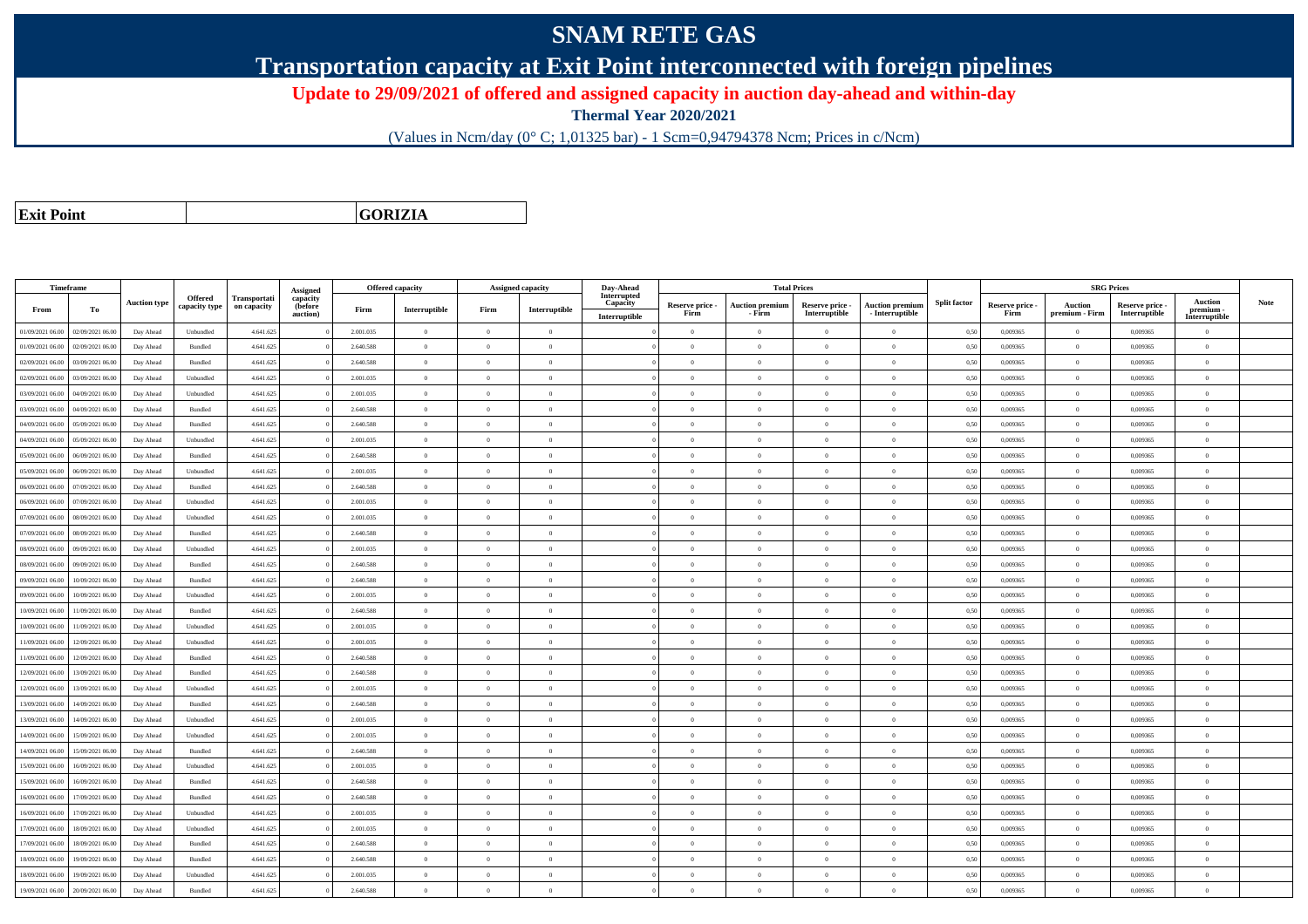| 19/09/2021 06:00 20/09/2021 06:00                                            | Day Ahead  | Unbundled          | 4.641.625              | 2.001.035              | $\overline{0}$                   | $\overline{0}$             |                | $\Omega$       | $\theta$                         | $\Omega$                         | $\theta$             | 0,50 | 0,009365             | $\theta$                | 0,009365                | $\theta$                         |  |
|------------------------------------------------------------------------------|------------|--------------------|------------------------|------------------------|----------------------------------|----------------------------|----------------|----------------|----------------------------------|----------------------------------|----------------------|------|----------------------|-------------------------|-------------------------|----------------------------------|--|
| 20/09/2021 06:00<br>21/09/2021 06:00                                         | Day Ahead  | Bundled            | 4.641.625              | 2.640.588              | $\overline{0}$                   | $\overline{0}$             | $\overline{0}$ | $\overline{0}$ | $\theta$                         | $\overline{0}$                   | $\bf{0}$             | 0,50 | 0,009365             | $\theta$                | 0,009365                | $\overline{0}$                   |  |
| 20/09/2021 06:00<br>21/09/2021 06:00                                         | Day Ahead  | Unbundled          | 4.641.625              | 2.001.035              | $\overline{0}$                   | $\bf{0}$                   | $\overline{0}$ | $\overline{0}$ | $\overline{0}$                   | $\bf{0}$                         | $\bf{0}$             | 0,50 | 0,009365             | $\bf{0}$                | 0,009365                | $\overline{0}$                   |  |
| 21/09/2021 06:00<br>22/09/2021 06:00                                         | Day Ahead  | Bundled            | 4.641.625              | 2.640.588              | $\overline{0}$                   | $\overline{0}$             | $\overline{0}$ | $\overline{0}$ | $\theta$                         | $\overline{0}$                   | $\overline{0}$       | 0.50 | 0.009365             | $\theta$                | 0.009365                | $\overline{0}$                   |  |
| 21/09/2021 06:00<br>22/09/2021 06:00                                         | Day Ahead  | Unbundled          | 4.641.625              | 2.001.035              | $\overline{0}$                   | $\theta$                   | $\overline{0}$ | $\overline{0}$ | $\theta$                         | $\overline{0}$                   | $\bf{0}$             | 0,50 | 0,009365             | $\theta$                | 0,009365                | $\overline{0}$                   |  |
| 22/09/2021 06:00<br>23/09/2021 06:00                                         | Day Ahead  | Bundled            | 4.641.625              | 2.640.588              | $\overline{0}$                   | $\bf{0}$                   | $\overline{0}$ | $\overline{0}$ | $\bf{0}$                         | $\overline{0}$                   | $\bf{0}$             | 0,50 | 0,009365             | $\bf{0}$                | 0,009365                | $\bf{0}$                         |  |
| 22/09/2021 06:00<br>23/09/2021 06:00                                         | Day Ahead  | Unbundled          | 4.641.625              | 2.001.035              | $\overline{0}$                   | $\overline{0}$             | $\overline{0}$ | $\overline{0}$ | $\overline{0}$                   | $\overline{0}$                   | $\overline{0}$       | 0.5( | 0,009365             | $\theta$                | 0,009365                | $\overline{0}$                   |  |
|                                                                              |            |                    |                        |                        |                                  |                            |                |                |                                  |                                  |                      |      |                      |                         |                         |                                  |  |
| 23/09/2021 06:00<br>24/09/2021 06:00                                         | Day Ahead  | Bundled            | 4.641.625              | 2.640.588              | $\overline{0}$                   | $\overline{0}$             | $\overline{0}$ | $\overline{0}$ | $\theta$                         | $\overline{0}$                   | $\bf{0}$             | 0,50 | 0,009365             | $\theta$                | 0,009365                | $\overline{0}$                   |  |
| 23/09/2021 06:00<br>24/09/2021 06.00                                         | Day Ahead  | Unbundled          | 4.641.625              | 2.001.035              | $\overline{0}$                   | $\bf{0}$                   | $\overline{0}$ | $\overline{0}$ | $\overline{0}$                   | $\overline{0}$                   | $\bf{0}$             | 0,50 | 0,009365             | $\bf{0}$                | 0,009365                | $\overline{0}$                   |  |
| 24/09/2021 06:00<br>25/09/2021 06:00                                         | Day Ahead  | Bundled            | 4.641.625              | 2.640.588              | $\overline{0}$                   | $\overline{0}$             | $\overline{0}$ | $\overline{0}$ | $\overline{0}$                   | $\overline{0}$                   | $\overline{0}$       | 0.5( | 0,009365             | $\theta$                | 0,009365                | $\overline{0}$                   |  |
| 24/09/2021 06:00<br>25/09/2021 06:00                                         | Day Ahead  | Unbundled          | 4.641.625              | 2.001.035              | $\overline{0}$                   | $\overline{0}$             | $\overline{0}$ | $\overline{0}$ | $\theta$                         | $\overline{0}$                   | $\bf{0}$             | 0,50 | 0,009365             | $\theta$                | 0,009365                | $\overline{0}$                   |  |
| 25/09/2021 06:00<br>26/09/2021 06.00                                         | Day Ahead  | Unbundled          | 4.641.625              | 2.001.035              | $\overline{0}$                   | $\bf{0}$                   | $\overline{0}$ | $\overline{0}$ | $\overline{0}$                   | $\bf{0}$                         | $\bf{0}$             | 0,50 | 0,009365             | $\bf{0}$                | 0,009365                | $\overline{0}$                   |  |
| 25/09/2021 06:00<br>26/09/2021 06:00                                         | Day Ahead  | Bundled            | 4.641.625              | 2.640.588              | $\overline{0}$                   | $\overline{0}$             | $\overline{0}$ | $\overline{0}$ | $\theta$                         | $\overline{0}$                   | $\overline{0}$       | 0.5( | 0.009365             | $\theta$                | 0.009365                | $\overline{0}$                   |  |
| 26/09/2021 06:00<br>27/09/2021 06:00                                         | Day Ahead  | Unbundled          | 4.641.625              | 2.001.035              | $\overline{0}$                   | $\overline{0}$             | $\overline{0}$ | $\overline{0}$ | $\theta$                         | $\overline{0}$                   | $\bf{0}$             | 0,50 | 0,009365             | $\theta$                | 0,009365                | $\overline{0}$                   |  |
| 26/09/2021 06:00<br>27/09/2021 06:00                                         | Day Ahead  | Bundled            | 4.641.625              | 2.640.588              | $\overline{0}$                   | $\bf{0}$                   | $\overline{0}$ | $\overline{0}$ | $\bf{0}$                         | $\overline{0}$                   | $\bf{0}$             | 0,50 | 0,009365             | $\bf{0}$                | 0,009365                | $\bf{0}$                         |  |
| 27/09/2021 06:00<br>28/09/2021 06:00                                         | Day Ahead  | Bundled            | 4.641.625              | 2.640.588              | $\overline{0}$                   | $\overline{0}$             | $\overline{0}$ | $\overline{0}$ | $\overline{0}$                   | $\overline{0}$                   | $\overline{0}$       | 0.5( | 0,009365             | $\overline{0}$          | 0,009365                | $\overline{0}$                   |  |
| 27/09/2021 06:00<br>28/09/2021 06:00                                         | Day Ahead  | Unbundled          | 4.641.625              | 2.001.035              | $\overline{0}$                   | $\theta$                   | $\overline{0}$ | $\overline{0}$ | $\theta$                         | $\overline{0}$                   | $\bf{0}$             | 0,50 | 0,009365             | $\theta$                | 0,009365                | $\overline{0}$                   |  |
| 28/09/2021 06:00<br>29/09/2021 06.00                                         | Day Ahead  | Unbundled          | 4.641.625              | 2.001.035              | $\overline{0}$                   | $\bf{0}$                   | $\bf{0}$       | $\overline{0}$ | $\overline{0}$                   | $\overline{0}$                   | $\bf{0}$             | 0,50 | 0,009365             | $\bf{0}$                | 0,009365                | $\overline{0}$                   |  |
| 28/09/2021 06:00<br>29/09/2021 06:00                                         | Day Ahead  | Bundled            | 4.641.625              | 2.640.588              | $\overline{0}$                   | $\overline{0}$             | $\overline{0}$ | $\overline{0}$ | $\overline{0}$                   | $\overline{0}$                   | $\overline{0}$       | 0.5( | 0,009365             | $\theta$                | 0,009365                | $\overline{0}$                   |  |
| 29/09/2021 06:00<br>30/09/2021 06:00                                         | Day Ahead  | Bundled            | 4.641.625              | 2.640.588              | $\bf{0}$                         | $\overline{0}$             | $\overline{0}$ | $\overline{0}$ | $\theta$                         | $\overline{0}$                   | $\bf{0}$             | 0,50 | 0,009365             | $\theta$                | 0,009365                | $\overline{0}$                   |  |
| 29/09/2021 06:00<br>30/09/2021 06:00                                         | Day Ahead  | Unbundled          | 4.641.625              | 2.001.035              | $\overline{0}$                   | $\bf{0}$                   | $\overline{0}$ | $\overline{0}$ | $\overline{0}$                   | $\bf{0}$                         | $\bf{0}$             | 0,50 | 0,009365             | $\bf{0}$                | 0,009365                | $\overline{0}$                   |  |
| 30/09/2021 06:00<br>01/10/2021 06:00                                         | Day Ahead  | Bundled            | 4.641.625              | 2.640.588              | $\overline{0}$                   | $\overline{0}$             | $\overline{0}$ | $\overline{0}$ | $\overline{0}$                   | $\overline{0}$                   | $\overline{0}$       | 0.5( | 0.009365             | $\overline{0}$          | 0.009365                | $\overline{0}$                   |  |
| 30/09/2021 06:00<br>01/10/2021 06:00                                         | Day Ahead  | Unbundled          | 4.641.625              | 2.001.035              | $\overline{0}$                   | $\theta$                   | $\overline{0}$ | $\overline{0}$ | $\theta$                         | $\overline{0}$                   | $\bf{0}$             | 0,50 | 0,009365             | $\theta$                | 0,009365                | $\overline{0}$                   |  |
| 01/09/2021 06:00<br>02/09/2021 06:00                                         | Within Day | Bundled            | 4.641.625              | 2.640.587              | $\overline{0}$                   | $\bf{0}$                   | $\overline{0}$ | $\overline{0}$ | $\bf{0}$                         | $\overline{0}$                   | $\bf{0}$             | 0,50 | 0,936523             | $\bf{0}$                | $\overline{0}$          | $\bf{0}$                         |  |
| 01/09/2021 06:00<br>02/09/2021 06:00                                         | Within Day | Unbundled          | 4.641.625              | 2.001.035              | $\overline{0}$                   | $\overline{0}$             | $\overline{0}$ | $\overline{0}$ | $\overline{0}$                   | $\overline{0}$                   | $\overline{0}$       | 0.5( | 0.936523             | $\theta$                | $\theta$                | $\overline{0}$                   |  |
| 01/09/2021 07:00<br>02/09/2021 06:00                                         | Within Day | Unbundled          | 4.641.625              | 1.917.658              | $\overline{0}$                   | $\overline{0}$             | $\overline{0}$ | $\overline{0}$ | $\theta$                         | $\overline{0}$                   | $\bf{0}$             | 0,50 | 0,936523             | $\theta$                | $\theta$                | $\overline{0}$                   |  |
| 01/09/2021 07:00<br>02/09/2021 06:00                                         | Within Day | Bundled            | 4.641.625              | 2.530.563              | $\overline{0}$                   | $\bf{0}$                   | $\overline{0}$ | $\overline{0}$ | $\overline{0}$                   | $\overline{0}$                   | $\bf{0}$             | 0,50 | 0,936523             | $\bf{0}$                | $\bf{0}$                | $\overline{0}$                   |  |
| 01/09/2021 08:00<br>02/09/2021 06:00                                         | Within Day | Unbundled          | 4.641.625              | 1.834.282              | $\overline{0}$                   | $\overline{0}$             | $\overline{0}$ | $\overline{0}$ | $\overline{0}$                   | $\overline{0}$                   | $\overline{0}$       | 0.5( | 0.936523             | $\theta$                | $\theta$                | $\overline{0}$                   |  |
| 01/09/2021 08:00<br>02/09/2021 06:00                                         | Within Day | Bundled            | 4.641.625              | 2.420.538              | $\bf{0}$                         | $\overline{0}$             | $\overline{0}$ | $\overline{0}$ | $\theta$                         | $\overline{0}$                   | $\bf{0}$             | 0,50 | 0,936523             | $\theta$                | $\theta$                | $\overline{0}$                   |  |
| 01/09/2021 09:00<br>02/09/2021 06:00                                         | Within Day | Unbundled          | 4.641.625              | 1.750.906              | $\overline{0}$                   | $\bf{0}$                   | $\overline{0}$ | $\overline{0}$ | $\overline{0}$                   | $\bf{0}$                         | $\bf{0}$             | 0,50 | 0,936523             | $\bf{0}$                | $\overline{0}$          | $\overline{0}$                   |  |
| 01/09/2021 09:00<br>02/09/2021 06.00                                         | Within Day | Bundled            | 4.641.625              | 2.310.514              | $\overline{0}$                   | $\Omega$                   | $\Omega$       | $\Omega$       | $\Omega$                         | $\theta$                         | $\overline{0}$       | 0.50 | 0,936523             | $\theta$                | $\Omega$                | $\theta$                         |  |
| 01/09/2021 10:00<br>02/09/2021 06:00                                         | Within Day | Unbundled          | 4.641.625              | 1.667.529              | $\overline{0}$                   | $\overline{0}$             | $\overline{0}$ | $\overline{0}$ | $\theta$                         | $\overline{0}$                   | $\bf{0}$             | 0,50 | 0,936523             | $\theta$                | $\theta$                | $\overline{0}$                   |  |
| 01/09/2021 10:00<br>02/09/2021 06:00                                         | Within Day | Bundled            | 4.641.625              | 2.200.489              | $\overline{0}$                   | $\bf{0}$                   | $\overline{0}$ | $\overline{0}$ | $\bf{0}$                         | $\overline{0}$                   | $\bf{0}$             | 0,50 | 0,936523             | $\bf{0}$                | $\overline{0}$          | $\bf{0}$                         |  |
| 01/09/2021 11:00<br>02/09/2021 06:00                                         | Within Day | Bundled            | 4.641.625              | 2.090.465              | $\Omega$                         | $\Omega$                   | $\Omega$       | $\Omega$       | $\Omega$                         | $\theta$                         | $\overline{0}$       | 0.50 | 0.936523             | $\theta$                | $\Omega$                | $\theta$                         |  |
| 01/09/2021 11:00<br>02/09/2021 06:00                                         | Within Day | Unbundled          | 4.641.625              | 1.584.152              | $\overline{0}$                   | $\overline{0}$             | $\overline{0}$ | $\overline{0}$ | $\theta$                         | $\overline{0}$                   | $\bf{0}$             | 0,50 | 0,936523             | $\theta$                | $\theta$                | $\overline{0}$                   |  |
| 01/09/2021 12:00<br>02/09/2021 06:00                                         | Within Day | Bundled            | 4.641.625              | 1.980.440              | $\overline{0}$                   | $\bf{0}$                   | $\bf{0}$       | $\overline{0}$ | $\overline{0}$                   | $\overline{0}$                   | $\bf{0}$             | 0,50 | 0,936523             | $\bf{0}$                | $\bf{0}$                | $\overline{0}$                   |  |
| 01/09/2021 12:00<br>02/09/2021 06:00                                         | Within Day | Unbundled          | 4.641.625              | 1.500.776              | $\overline{0}$                   | $\theta$                   | $\Omega$       | $\Omega$       | $\Omega$                         | $\Omega$                         | $\overline{0}$       | 0.50 | 0.936523             | $\theta$                | $\Omega$                | $\theta$                         |  |
| 01/09/2021 13:00<br>02/09/2021 06:00                                         | Within Day | Unbundled          | 4.641.625              | 1.417.399              | $\bf{0}$                         | $\overline{0}$             | $\overline{0}$ | $\overline{0}$ | $\theta$                         | $\overline{0}$                   | $\bf{0}$             | 0,50 | 0,936523             | $\theta$                | $\theta$                | $\overline{0}$                   |  |
| 01/09/2021 13:00<br>02/09/2021 06:00                                         | Within Day | Bundled            | 4.641.625              | 1.870.416              | $\overline{0}$                   | $\bf{0}$                   | $\overline{0}$ | $\overline{0}$ | $\overline{0}$                   | $\overline{0}$                   | $\bf{0}$             | 0,50 | 0,936523             | $\bf{0}$                | $\overline{0}$          | $\overline{0}$                   |  |
| 01/09/2021 14:00<br>02/09/2021 06.00                                         | Within Day | Unbundled          | 4.641.625              | 1.334.023              | $\overline{0}$                   | $\Omega$                   | $\Omega$       | $\Omega$       | $\Omega$                         | $\theta$                         | $\overline{0}$       | 0.50 | 0,936523             | $\theta$                | $\Omega$                | $\theta$                         |  |
| 01/09/2021 14:00<br>02/09/2021 06:00                                         | Within Day | Bundled            | 4.641.625              | 1.760.391              | $\bf{0}$                         | $\overline{0}$             | $\overline{0}$ | $\overline{0}$ | $\theta$                         | $\overline{0}$                   | $\bf{0}$             | 0,50 | 0,936523             | $\theta$                | $\theta$                | $\overline{0}$                   |  |
| 01/09/2021 15:00<br>02/09/2021 06:00                                         | Within Day | Unbundled          | 4.641.625              | 1.250.647              | $\overline{0}$                   | $\bf{0}$                   | $\overline{0}$ | $\overline{0}$ | $\overline{0}$                   | $\overline{0}$                   | $\bf{0}$             | 0,50 | 0,936523             | $\bf{0}$                | $\overline{0}$          | $\bf{0}$                         |  |
| 01/09/2021 15:00<br>02/09/2021 06:00                                         | Within Day | Bundled            | 4.641.625              | 1.650.367              | $\Omega$                         | $\Omega$                   | $\Omega$       | $\Omega$       | $\Omega$                         | $\theta$                         | $\overline{0}$       | 0.50 | 0.936523             | $\theta$                | $\Omega$                | $\theta$                         |  |
| 01/09/2021 16:00<br>02/09/2021 06:00                                         | Within Day | Bundled            | 4.641.625              | 1.540.342              | $\overline{0}$                   | $\bf{0}$                   | $\overline{0}$ | $\overline{0}$ | $\bf{0}$                         | $\overline{0}$                   | $\bf{0}$             | 0,50 | 0,936523             | $\,$ 0 $\,$             | $\bf{0}$                | $\overline{0}$                   |  |
| 01/09/2021 16:00 02/09/2021 06:00                                            | Within Day | Unbundled          | 4.641.625              | 1.167.270              |                                  |                            |                |                |                                  |                                  |                      | 0,50 | 0,936523             | $\bf{0}$                | $\bf{0}$                |                                  |  |
| 01/09/2021 17:00 02/09/2021 06:00                                            | Within Day | Bundled            | 4.641.625              | 1.430.318              | $\Omega$                         | $\overline{0}$             | $\Omega$       | $\theta$       | $\Omega$                         | $\theta$                         | $\overline{0}$       | 0.50 | 0.936523             | $\theta$                | $\theta$                | $\theta$                         |  |
| 01/09/2021 17:00<br>02/09/2021 06:00                                         | Within Day | Unbundled          | 4.641.625              | 1.083.893              | $\overline{0}$                   | $\overline{0}$             | $\overline{0}$ | $\overline{0}$ | $\overline{0}$                   | $\overline{0}$                   | $\,$ 0 $\,$          | 0,50 | 0,936523             | $\,$ 0 $\,$             | $\,$ 0 $\,$             | $\,$ 0                           |  |
| 01/09/2021 18:00 02/09/2021 06:00                                            | Within Day | Unbundled          | 4.641.625              | 1.000.517              | $\overline{0}$                   | $\overline{0}$             | $\overline{0}$ | $\overline{0}$ | $\overline{0}$                   | $\overline{0}$                   | $\bf{0}$             | 0,50 | 0,936524             | $\overline{0}$          | $\bf{0}$                | $\overline{0}$                   |  |
|                                                                              |            |                    |                        |                        |                                  |                            |                |                |                                  |                                  |                      |      |                      |                         |                         |                                  |  |
| 01/09/2021 18:00<br>02/09/2021 06:00<br>01/09/2021 19:00<br>02/09/2021 06:00 | Within Day | Bundled<br>Bundled | 4.641.625<br>4.641.625 | 1.320.293<br>1.210.269 | $\overline{0}$<br>$\overline{0}$ | $\bf{0}$<br>$\overline{0}$ | $\overline{0}$ | $\overline{0}$ | $\overline{0}$<br>$\overline{0}$ | $\overline{0}$<br>$\overline{0}$ | $\bf{0}$<br>$\bf{0}$ | 0,50 | 0,936524<br>0,936523 | $\bf{0}$<br>$\,$ 0 $\,$ | $\theta$<br>$\,$ 0 $\,$ | $\overline{0}$<br>$\overline{0}$ |  |
|                                                                              | Within Day |                    |                        |                        |                                  |                            | $\overline{0}$ | $\overline{0}$ |                                  |                                  |                      | 0,50 |                      |                         |                         |                                  |  |
| 01/09/2021 19:00 02/09/2021 06:00                                            | Within Day | Unbundled          | 4.641.625              | 917.141                | $\overline{0}$                   | $\overline{0}$             | $\overline{0}$ | $\overline{0}$ | $\mathbf{0}$                     | $\overline{0}$                   | $\bf{0}$             | 0,50 | 0,936523             | $\overline{0}$          | $\overline{0}$          | $\overline{0}$                   |  |
| 01/09/2021 20:00<br>02/09/2021 06:00                                         | Within Day | Unbundled          | 4.641.625              | 833.765                | $\overline{0}$                   | $\bf{0}$                   | $\overline{0}$ | $\overline{0}$ | $\overline{0}$                   | $\overline{0}$                   | $\bf{0}$             | 0.50 | 0.936523             | $\overline{0}$          | $\theta$                | $\overline{0}$                   |  |
| 01/09/2021 20:00<br>02/09/2021 06:00                                         | Within Day | Bundled            | 4.641.625              | 1.100.245              | $\overline{0}$                   | $\overline{0}$             | $\overline{0}$ | $\overline{0}$ | $\overline{0}$                   | $\overline{0}$                   | $\bf{0}$             | 0,50 | 0,936523             | $\,$ 0 $\,$             | $\bf{0}$                | $\overline{0}$                   |  |
| 01/09/2021 21:00 02/09/2021 06:00                                            | Within Day | Bundled            | 4.641.625              | 990.220                | $\overline{0}$                   | $\bf{0}$                   | $\overline{0}$ | $\overline{0}$ | $\overline{0}$                   | $\overline{0}$                   | $\bf{0}$             | 0,50 | 0,936523             | $\overline{0}$          | $\overline{0}$          | $\bf{0}$                         |  |
| 01/09/2021 21:00<br>02/09/2021 06:00                                         | Within Day | Unbundled          | 4.641.625              | 750.387                | $\overline{0}$                   | $\overline{0}$             | $\overline{0}$ | $\overline{0}$ | $\overline{0}$                   | $\overline{0}$                   | $\bf{0}$             | 0.50 | 0.936523             | $\overline{0}$          | $\theta$                | $\overline{0}$                   |  |
| 01/09/2021 22:00<br>02/09/2021 06:00                                         | Within Day | Bundled            | 4.641.625              | 880.196                | $\overline{0}$                   | $\,$ 0                     | $\overline{0}$ | $\overline{0}$ | $\overline{0}$                   | $\bf{0}$                         | $\bf{0}$             | 0,50 | 0,936524             | $\,$ 0 $\,$             | $\,$ 0 $\,$             | $\bf{0}$                         |  |
| 01/09/2021 22:00 02/09/2021 06:00                                            | Within Day | Unbundled          | 4.641.625              | 667.011                | $\overline{0}$                   | $\bf{0}$                   | $\overline{0}$ | $\overline{0}$ | $\overline{0}$                   | $\overline{0}$                   | $\bf{0}$             | 0,50 | 0,936524             | $\overline{0}$          | $\bf{0}$                | $\overline{0}$                   |  |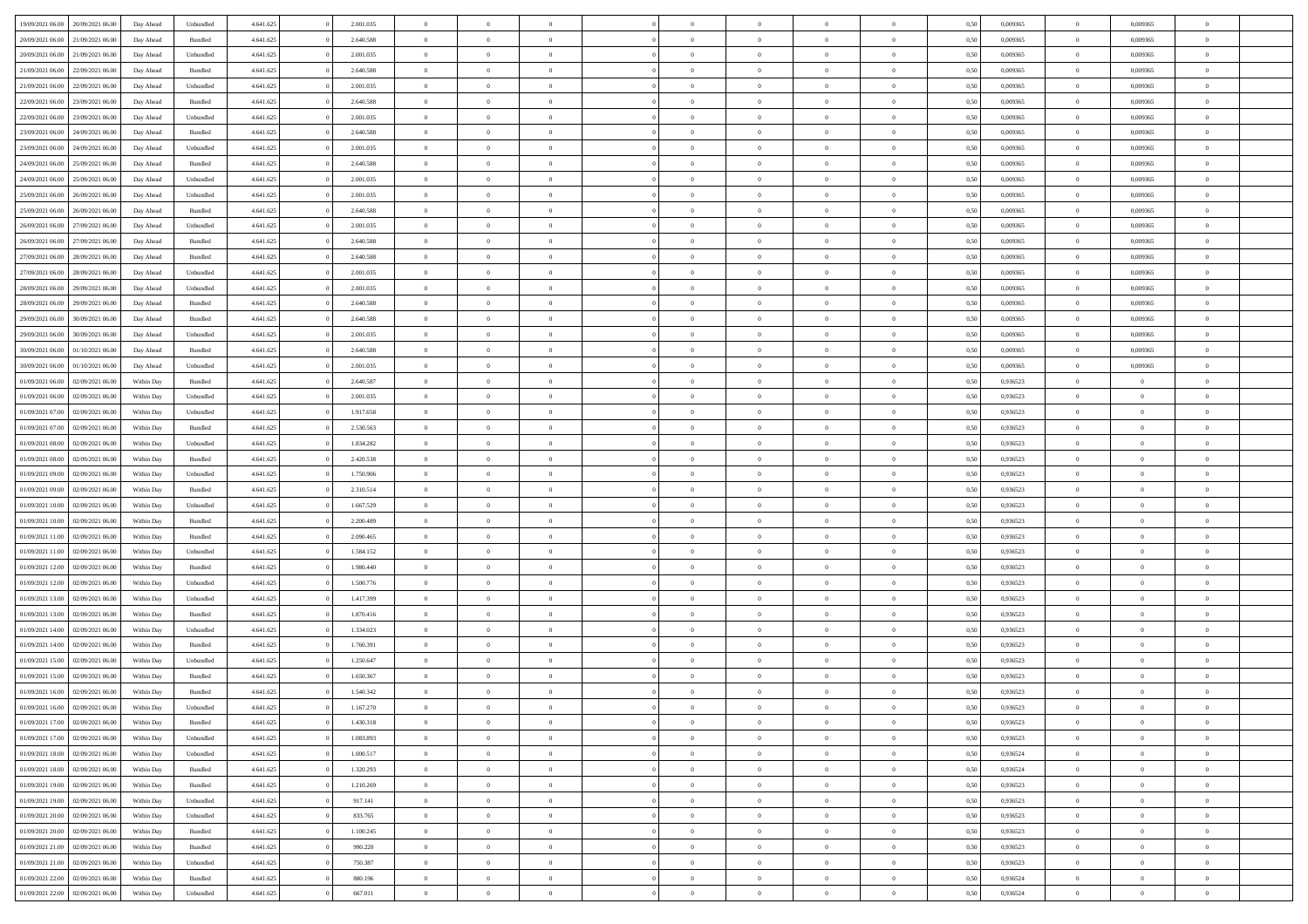| 01/09/2021 23:00 | 02/09/2021 06:00 | Within Day | Unbundled | 4.641.625 | 583.635   | $\overline{0}$ | $\theta$       |                | $\Omega$       | $\Omega$       | $\theta$       | $\theta$       | 0.50 | 0,936523 | $\theta$       | $\overline{0}$ | $\overline{0}$ |  |
|------------------|------------------|------------|-----------|-----------|-----------|----------------|----------------|----------------|----------------|----------------|----------------|----------------|------|----------|----------------|----------------|----------------|--|
| 01/09/2021 23:00 | 02/09/2021 06.00 | Within Day | Bundled   | 4.641.625 | 770.171   | $\overline{0}$ | $\overline{0}$ | $\overline{0}$ | $\overline{0}$ | $\bf{0}$       | $\overline{0}$ | $\bf{0}$       | 0,50 | 0,936523 | $\theta$       | $\overline{0}$ | $\overline{0}$ |  |
| 02/09/2021 00:00 | 02/09/2021 06:00 | Within Day | Unbundled | 4.641.625 | 500.259   | $\overline{0}$ | $\bf{0}$       | $\overline{0}$ | $\bf{0}$       | $\bf{0}$       | $\bf{0}$       | $\mathbf{0}$   | 0,50 | 0,936523 | $\bf{0}$       | $\overline{0}$ | $\bf{0}$       |  |
| 02/09/2021 00:00 | 02/09/2021 06:00 | Within Dav | Bundled   | 4.641.625 | 660.147   | $\overline{0}$ | $\overline{0}$ | $\overline{0}$ | $\overline{0}$ | $\bf{0}$       | $\overline{0}$ | $\overline{0}$ | 0.50 | 0.936523 | $\theta$       | $\theta$       | $\overline{0}$ |  |
| 02/09/2021 01:00 | 02/09/2021 06:00 | Within Day | Unbundled | 4.641.625 | 416.882   | $\overline{0}$ | $\theta$       | $\overline{0}$ | $\overline{0}$ | $\bf{0}$       | $\overline{0}$ | $\bf{0}$       | 0,50 | 0,936523 | $\theta$       | $\overline{0}$ | $\overline{0}$ |  |
| 02/09/2021 01:00 | 02/09/2021 06:00 | Within Day | Bundled   | 4.641.625 | 550.122   | $\overline{0}$ | $\overline{0}$ | $\overline{0}$ | $\bf{0}$       | $\overline{0}$ | $\overline{0}$ | $\mathbf{0}$   | 0,50 | 0,936523 | $\bf{0}$       | $\overline{0}$ | $\bf{0}$       |  |
|                  |                  |            |           |           |           |                | $\overline{0}$ |                |                | $\overline{0}$ |                |                |      |          | $\theta$       | $\overline{0}$ | $\overline{0}$ |  |
| 02/09/2021 02:00 | 02/09/2021 06:00 | Within Dav | Bundled   | 4.641.625 | 440.098   | $\overline{0}$ |                | $\overline{0}$ | $\overline{0}$ |                | $\overline{0}$ | $\overline{0}$ | 0.50 | 0,936524 |                |                |                |  |
| 02/09/2021 02:00 | 02/09/2021 06:00 | Within Day | Unbundled | 4.641.625 | 333.505   | $\overline{0}$ | $\theta$       | $\overline{0}$ | $\overline{0}$ | $\bf{0}$       | $\overline{0}$ | $\bf{0}$       | 0,50 | 0,936524 | $\theta$       | $\theta$       | $\overline{0}$ |  |
| 02/09/2021 03:00 | 02/09/2021 06:00 | Within Day | Bundled   | 4.641.625 | 330.073   | $\overline{0}$ | $\overline{0}$ | $\overline{0}$ | $\bf{0}$       | $\bf{0}$       | $\bf{0}$       | $\bf{0}$       | 0,50 | 0,936524 | $\,0\,$        | $\overline{0}$ | $\overline{0}$ |  |
| 02/09/2021 03:00 | 02/09/2021 06:00 | Within Dav | Unbundled | 4.641.625 | 250.129   | $\overline{0}$ | $\overline{0}$ | $\overline{0}$ | $\overline{0}$ | $\overline{0}$ | $\overline{0}$ | $\overline{0}$ | 0.50 | 0,936524 | $\theta$       | $\overline{0}$ | $\overline{0}$ |  |
| 02/09/2021 04:00 | 02/09/2021 06:00 | Within Day | Bundled   | 4.641.625 | 220.049   | $\overline{0}$ | $\theta$       | $\overline{0}$ | $\overline{0}$ | $\bf{0}$       | $\overline{0}$ | $\bf{0}$       | 0,50 | 0,936521 | $\,$ 0 $\,$    | $\overline{0}$ | $\overline{0}$ |  |
| 02/09/2021 04:00 | 02/09/2021 06:00 | Within Day | Unbundled | 4.641.625 | 166.753   | $\overline{0}$ | $\bf{0}$       | $\overline{0}$ | $\bf{0}$       | $\bf{0}$       | $\bf{0}$       | $\mathbf{0}$   | 0,50 | 0,936521 | $\bf{0}$       | $\overline{0}$ | $\bf{0}$       |  |
| 02/09/2021 05:00 | 02/09/2021 06:00 | Within Dav | Unbundled | 4.641.625 | 83.376    | $\overline{0}$ | $\overline{0}$ | $\overline{0}$ | $\overline{0}$ | $\bf{0}$       | $\overline{0}$ | $\overline{0}$ | 0.50 | 0,936521 | $\theta$       | $\theta$       | $\overline{0}$ |  |
| 02/09/2021 05:00 | 02/09/2021 06.00 |            |           | 4.641.625 | 110.024   | $\overline{0}$ | $\theta$       | $\overline{0}$ | $\overline{0}$ | $\bf{0}$       | $\overline{0}$ | $\overline{0}$ |      | 0,936521 | $\theta$       | $\overline{0}$ | $\overline{0}$ |  |
|                  |                  | Within Day | Bundled   |           |           |                |                |                |                |                |                |                | 0,50 |          |                |                |                |  |
| 02/09/2021 06:00 | 03/09/2021 06:00 | Within Day | Bundled   | 4.641.625 | 2.640.587 | $\overline{0}$ | $\overline{0}$ | $\overline{0}$ | $\bf{0}$       | $\overline{0}$ | $\overline{0}$ | $\mathbf{0}$   | 0,50 | 0,936523 | $\bf{0}$       | $\overline{0}$ | $\bf{0}$       |  |
| 02/09/2021 06:00 | 03/09/2021 06:00 | Within Dav | Unbundled | 4.641.625 | 2.001.035 | $\overline{0}$ | $\overline{0}$ | $\overline{0}$ | $\overline{0}$ | $\overline{0}$ | $\overline{0}$ | $\overline{0}$ | 0.50 | 0.936523 | $\theta$       | $\overline{0}$ | $\overline{0}$ |  |
| 02/09/2021 07:00 | 03/09/2021 06:00 | Within Day | Unbundled | 4.641.625 | 1.917.658 | $\overline{0}$ | $\theta$       | $\overline{0}$ | $\overline{0}$ | $\bf{0}$       | $\overline{0}$ | $\bf{0}$       | 0,50 | 0,936523 | $\theta$       | $\theta$       | $\overline{0}$ |  |
| 02/09/2021 07:00 | 03/09/2021 06:00 | Within Day | Bundled   | 4.641.625 | 2.530.563 | $\overline{0}$ | $\overline{0}$ | $\overline{0}$ | $\bf{0}$       | $\bf{0}$       | $\bf{0}$       | $\bf{0}$       | 0,50 | 0,936523 | $\,0\,$        | $\overline{0}$ | $\overline{0}$ |  |
| 02/09/2021 08:00 | 03/09/2021 06:00 | Within Dav | Unbundled | 4.641.625 | 1.834.282 | $\overline{0}$ | $\overline{0}$ | $\overline{0}$ | $\overline{0}$ | $\overline{0}$ | $\overline{0}$ | $\overline{0}$ | 0.50 | 0.936523 | $\theta$       | $\overline{0}$ | $\overline{0}$ |  |
| 02/09/2021 08:00 | 03/09/2021 06:00 | Within Day | Bundled   | 4.641.625 | 2.420.538 | $\overline{0}$ | $\theta$       | $\overline{0}$ | $\overline{0}$ | $\bf{0}$       | $\overline{0}$ | $\bf{0}$       | 0,50 | 0,936523 | $\,$ 0 $\,$    | $\overline{0}$ | $\overline{0}$ |  |
| 02/09/2021 09:00 | 03/09/2021 06:00 | Within Day | Unbundled | 4.641.625 | 1.750.906 | $\overline{0}$ | $\overline{0}$ | $\overline{0}$ | $\bf{0}$       | $\bf{0}$       | $\bf{0}$       | $\bf{0}$       | 0,50 | 0,936523 | $\bf{0}$       | $\overline{0}$ | $\bf{0}$       |  |
|                  |                  |            |           |           |           |                |                |                |                |                |                |                |      |          | $\theta$       |                |                |  |
| 02/09/2021 09:00 | 03/09/2021 06:00 | Within Day | Bundled   | 4.641.625 | 2.310.514 | $\overline{0}$ | $\overline{0}$ | $\overline{0}$ | $\overline{0}$ | $\bf{0}$       | $\overline{0}$ | $\overline{0}$ | 0.50 | 0.936523 |                | $\overline{0}$ | $\overline{0}$ |  |
| 02/09/2021 10:00 | 03/09/2021 06.00 | Within Day | Bundled   | 4.641.625 | 2.200.489 | $\overline{0}$ | $\theta$       | $\overline{0}$ | $\overline{0}$ | $\bf{0}$       | $\overline{0}$ | $\bf{0}$       | 0,50 | 0,936523 | $\theta$       | $\overline{0}$ | $\overline{0}$ |  |
| 02/09/2021 10:00 | 03/09/2021 06:00 | Within Day | Unbundled | 4.641.625 | 1.667.529 | $\overline{0}$ | $\overline{0}$ | $\overline{0}$ | $\bf{0}$       | $\overline{0}$ | $\overline{0}$ | $\mathbf{0}$   | 0,50 | 0,936523 | $\bf{0}$       | $\overline{0}$ | $\bf{0}$       |  |
| 02/09/2021 11:00 | 03/09/2021 06:00 | Within Dav | Unbundled | 4.641.625 | 1.584.152 | $\overline{0}$ | $\overline{0}$ | $\overline{0}$ | $\overline{0}$ | $\overline{0}$ | $\overline{0}$ | $\overline{0}$ | 0.50 | 0.936523 | $\theta$       | $\overline{0}$ | $\overline{0}$ |  |
| 02/09/2021 11:00 | 03/09/2021 06:00 | Within Day | Bundled   | 4.641.625 | 2.090.465 | $\overline{0}$ | $\theta$       | $\overline{0}$ | $\overline{0}$ | $\bf{0}$       | $\overline{0}$ | $\bf{0}$       | 0,50 | 0,936523 | $\theta$       | $\theta$       | $\overline{0}$ |  |
| 02/09/2021 12:00 | 03/09/2021 06:00 | Within Day | Unbundled | 4.641.625 | 1.500.776 | $\overline{0}$ | $\overline{0}$ | $\overline{0}$ | $\bf{0}$       | $\bf{0}$       | $\bf{0}$       | $\bf{0}$       | 0,50 | 0,936523 | $\,0\,$        | $\overline{0}$ | $\overline{0}$ |  |
| 02/09/2021 12:00 | 03/09/2021 06:00 | Within Day | Bundled   | 4.641.625 | 1.980.440 | $\overline{0}$ | $\overline{0}$ | $\overline{0}$ | $\overline{0}$ | $\overline{0}$ | $\overline{0}$ | $\overline{0}$ | 0.50 | 0.936523 | $\theta$       | $\overline{0}$ | $\overline{0}$ |  |
| 02/09/2021 13:00 | 03/09/2021 06:00 |            |           | 4.641.625 | 1.417.399 | $\overline{0}$ | $\theta$       | $\overline{0}$ | $\overline{0}$ | $\bf{0}$       | $\overline{0}$ |                |      | 0,936523 | $\,$ 0 $\,$    | $\overline{0}$ | $\overline{0}$ |  |
|                  |                  | Within Day | Unbundled |           |           |                |                |                |                |                |                | $\bf{0}$       | 0,50 |          |                |                |                |  |
| 02/09/2021 13:00 | 03/09/2021 06:00 | Within Day | Bundled   | 4.641.625 | 1.870.416 | $\overline{0}$ | $\overline{0}$ | $\overline{0}$ | $\bf{0}$       | $\bf{0}$       | $\bf{0}$       | $\bf{0}$       | 0,50 | 0,936523 | $\bf{0}$       | $\overline{0}$ | $\bf{0}$       |  |
| 02/09/2021 14:00 | 03/09/2021 06.00 | Within Day | Unbundled | 4.641.625 | 1.334.023 | $\overline{0}$ | $\Omega$       | $\Omega$       | $\Omega$       | $\Omega$       | $\overline{0}$ | $\overline{0}$ | 0,50 | 0,936523 | $\,0\,$        | $\theta$       | $\theta$       |  |
| 02/09/2021 14:00 | 03/09/2021 06:00 | Within Day | Bundled   | 4.641.625 | 1.760.391 | $\overline{0}$ | $\theta$       | $\overline{0}$ | $\overline{0}$ | $\bf{0}$       | $\overline{0}$ | $\bf{0}$       | 0,50 | 0,936523 | $\theta$       | $\overline{0}$ | $\overline{0}$ |  |
| 02/09/2021 15:00 | 03/09/2021 06:00 | Within Day | Unbundled | 4.641.625 | 1.250.647 | $\overline{0}$ | $\overline{0}$ | $\overline{0}$ | $\bf{0}$       | $\overline{0}$ | $\overline{0}$ | $\mathbf{0}$   | 0,50 | 0,936523 | $\overline{0}$ | $\overline{0}$ | $\bf{0}$       |  |
| 02/09/2021 15:00 | 03/09/2021 06:00 | Within Day | Bundled   | 4.641.625 | 1.650.367 | $\overline{0}$ | $\Omega$       | $\Omega$       | $\Omega$       | $\bf{0}$       | $\overline{0}$ | $\overline{0}$ | 0.50 | 0.936523 | $\theta$       | $\theta$       | $\theta$       |  |
| 02/09/2021 16:00 | 03/09/2021 06:00 | Within Day | Unbundled | 4.641.625 | 1.167.270 | $\overline{0}$ | $\theta$       | $\overline{0}$ | $\overline{0}$ | $\bf{0}$       | $\overline{0}$ | $\bf{0}$       | 0,50 | 0,936523 | $\theta$       | $\overline{0}$ | $\overline{0}$ |  |
| 02/09/2021 16:00 | 03/09/2021 06:00 | Within Day | Bundled   | 4.641.625 | 1.540.342 | $\overline{0}$ | $\overline{0}$ | $\overline{0}$ | $\bf{0}$       | $\bf{0}$       | $\bf{0}$       | $\bf{0}$       | 0,50 | 0,936523 | $\bf{0}$       | $\overline{0}$ | $\bf{0}$       |  |
| 02/09/2021 17:00 | 03/09/2021 06:00 | Within Day | Unbundled | 4.641.625 | 1.083.893 | $\overline{0}$ | $\Omega$       | $\Omega$       | $\Omega$       | $\theta$       | $\overline{0}$ | $\overline{0}$ | 0.50 | 0.936523 | $\theta$       | $\theta$       | $\theta$       |  |
|                  |                  |            |           |           |           | $\overline{0}$ | $\theta$       | $\overline{0}$ |                | $\bf{0}$       | $\overline{0}$ |                |      |          | $\,$ 0 $\,$    | $\overline{0}$ | $\overline{0}$ |  |
| 02/09/2021 17:00 | 03/09/2021 06:00 | Within Day | Bundled   | 4.641.625 | 1.430.318 |                |                |                | $\overline{0}$ |                |                | $\bf{0}$       | 0,50 | 0,936523 |                |                |                |  |
| 02/09/2021 18:00 | 03/09/2021 06:00 | Within Day | Bundled   | 4.641.625 | 1.320.293 | $\overline{0}$ | $\bf{0}$       | $\overline{0}$ | $\bf{0}$       | $\bf{0}$       | $\bf{0}$       | $\mathbf{0}$   | 0,50 | 0,936524 | $\overline{0}$ | $\overline{0}$ | $\bf{0}$       |  |
| 02/09/2021 18:00 | 03/09/2021 06:00 | Within Day | Unbundled | 4.641.625 | 1.000.517 | $\overline{0}$ | $\Omega$       | $\Omega$       | $\Omega$       | $\overline{0}$ | $\overline{0}$ | $\overline{0}$ | 0,50 | 0,936524 | $\,0\,$        | $\theta$       | $\theta$       |  |
| 02/09/2021 19:00 | 03/09/2021 06:00 | Within Day | Unbundled | 4.641.625 | 917.141   | $\overline{0}$ | $\overline{0}$ | $\overline{0}$ | $\overline{0}$ | $\bf{0}$       | $\overline{0}$ | $\bf{0}$       | 0,50 | 0,936523 | $\,$ 0 $\,$    | $\overline{0}$ | $\overline{0}$ |  |
| 02/09/2021 19:00 | 03/09/2021 06:00 | Within Day | Bundled   | 4.641.625 | 1.210.269 | $\overline{0}$ | $\overline{0}$ | $\overline{0}$ | $\bf{0}$       | $\bf{0}$       | $\bf{0}$       | $\mathbf{0}$   | 0,50 | 0,936523 | $\overline{0}$ | $\overline{0}$ | $\bf{0}$       |  |
| 02/09/2021 20.00 | 03/09/2021 06:00 | Within Day | Bundled   | 4.641.625 | 1.100.245 | $\overline{0}$ | $\Omega$       | $\Omega$       | $\Omega$       | $\Omega$       | $\Omega$       | $\overline{0}$ | 0.50 | 0.936523 | $\theta$       | $\theta$       | $\theta$       |  |
| 02/09/2021 20:00 | 03/09/2021 06:00 | Within Day | Unbundled | 4.641.625 | 833.765   | $\overline{0}$ | $\overline{0}$ | $\overline{0}$ | $\bf{0}$       | $\,$ 0         | $\bf{0}$       | $\bf{0}$       | 0,50 | 0,936523 | $\,0\,$        | $\,$ 0 $\,$    | $\overline{0}$ |  |
| 02/09/2021 21:00 | 03/09/2021 06:00 | Within Day | Unbundled | 4.641.625 | 750.387   | $\bf{0}$       | $\bf{0}$       |                |                | $\bf{0}$       |                |                | 0,50 | 0,936523 | $\bf{0}$       | $\overline{0}$ |                |  |
|                  | 03/09/2021 06:00 |            |           | 4.641.625 | 990.220   | $\overline{0}$ | $\overline{0}$ |                | $\Omega$       | $\overline{0}$ | $\overline{0}$ |                | 0.50 | 0.936523 | $\theta$       | $\theta$       | $\theta$       |  |
| 02/09/2021 21:00 |                  | Within Day | Bundled   |           |           |                |                | $\overline{0}$ |                |                |                | $\overline{0}$ |      |          |                |                |                |  |
| 02/09/2021 22.00 | 03/09/2021 06:00 | Within Day | Bundled   | 4.641.625 | 880.196   | $\overline{0}$ | $\,$ 0         | $\overline{0}$ | $\bf{0}$       | $\,$ 0 $\,$    | $\overline{0}$ | $\,$ 0 $\,$    | 0,50 | 0,936524 | $\,$ 0 $\,$    | $\,$ 0 $\,$    | $\,$ 0         |  |
| 02/09/2021 22.00 | 03/09/2021 06:00 | Within Day | Unbundled | 4.641.625 | 667.011   | $\overline{0}$ | $\overline{0}$ | $\overline{0}$ | $\overline{0}$ | $\overline{0}$ | $\overline{0}$ | $\mathbf{0}$   | 0,50 | 0,936524 | $\overline{0}$ | $\bf{0}$       | $\bf{0}$       |  |
| 02/09/2021 23:00 | 03/09/2021 06:00 | Within Day | Unbundled | 4.641.625 | 583.635   | $\overline{0}$ | $\overline{0}$ | $\overline{0}$ | $\Omega$       | $\overline{0}$ | $\overline{0}$ | $\overline{0}$ | 0,50 | 0,936523 | $\overline{0}$ | $\theta$       | $\overline{0}$ |  |
| 02/09/2021 23:00 | 03/09/2021 06:00 | Within Day | Bundled   | 4.641.625 | 770.171   | $\overline{0}$ | $\,$ 0         | $\overline{0}$ | $\overline{0}$ | $\,$ 0 $\,$    | $\overline{0}$ | $\mathbf{0}$   | 0,50 | 0,936523 | $\,$ 0 $\,$    | $\overline{0}$ | $\overline{0}$ |  |
| 03/09/2021 00:00 | 03/09/2021 06:00 | Within Day | Unbundled | 4.641.625 | 500.259   | $\overline{0}$ | $\overline{0}$ | $\overline{0}$ | $\overline{0}$ | $\overline{0}$ | $\overline{0}$ | $\mathbf{0}$   | 0,50 | 0,936523 | $\overline{0}$ | $\overline{0}$ | $\bf{0}$       |  |
| 03/09/2021 00:00 | 03/09/2021 06:00 | Within Day | Bundled   | 4.641.625 | 660.147   | $\overline{0}$ | $\overline{0}$ | $\overline{0}$ | $\Omega$       | $\overline{0}$ | $\overline{0}$ | $\bf{0}$       | 0.50 | 0,936523 | $\overline{0}$ | $\theta$       | $\overline{0}$ |  |
| 03/09/2021 01:00 | 03/09/2021 06:00 | Within Day | Unbundled | 4.641.625 | 416.882   | $\overline{0}$ | $\,$ 0         | $\overline{0}$ | $\bf{0}$       | $\bf{0}$       | $\bf{0}$       | $\bf{0}$       | 0,50 | 0,936523 | $\,$ 0 $\,$    | $\overline{0}$ | $\overline{0}$ |  |
|                  |                  |            |           |           |           |                |                |                |                |                |                |                |      |          |                |                |                |  |
| 03/09/2021 01:00 | 03/09/2021 06:00 | Within Day | Bundled   | 4.641.625 | 550.122   | $\overline{0}$ | $\bf{0}$       | $\overline{0}$ | $\overline{0}$ | $\overline{0}$ | $\overline{0}$ | $\mathbf{0}$   | 0,50 | 0,936523 | $\overline{0}$ | $\overline{0}$ | $\bf{0}$       |  |
| 03/09/2021 02:00 | 03/09/2021 06:00 | Within Day | Unbundled | 4.641.625 | 333.505   | $\overline{0}$ | $\overline{0}$ | $\overline{0}$ | $\Omega$       | $\overline{0}$ | $\overline{0}$ | $\overline{0}$ | 0.50 | 0.936524 | $\overline{0}$ | $\overline{0}$ | $\overline{0}$ |  |
| 03/09/2021 02:00 | 03/09/2021 06:00 | Within Day | Bundled   | 4.641.625 | 440.098   | $\overline{0}$ | $\bf{0}$       | $\overline{0}$ | $\overline{0}$ | $\bf{0}$       | $\bf{0}$       | $\mathbf{0}$   | 0,50 | 0,936524 | $\,$ 0 $\,$    | $\,$ 0 $\,$    | $\bf{0}$       |  |
| 03/09/2021 03:00 | 03/09/2021 06:00 | Within Day | Unbundled | 4.641.625 | 250.129   | $\overline{0}$ | $\bf{0}$       | $\overline{0}$ | $\bf{0}$       | $\bf{0}$       | $\bf{0}$       | $\bf{0}$       | 0,50 | 0,936524 | $\overline{0}$ | $\overline{0}$ | $\bf{0}$       |  |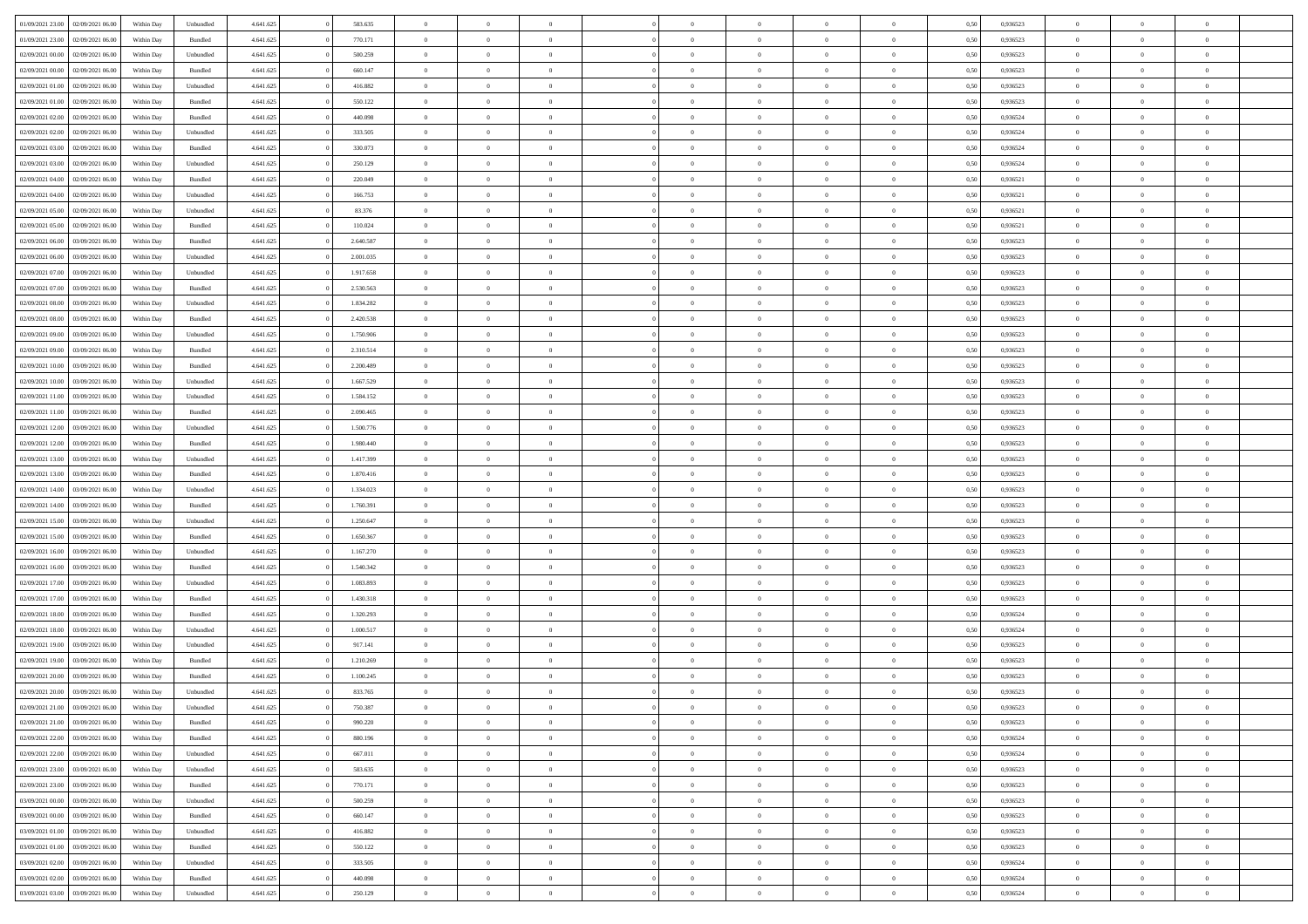| 03/09/2021 03:00                  | 03/09/2021 06:00 | Within Day | Bundled            | 4.641.625 | 330.073   | $\overline{0}$ | $\Omega$       |                | $\Omega$       | $\Omega$       | $\theta$       | $\theta$       | 0.50 | 0,936524 | $\theta$       | $\theta$       | $\overline{0}$ |  |
|-----------------------------------|------------------|------------|--------------------|-----------|-----------|----------------|----------------|----------------|----------------|----------------|----------------|----------------|------|----------|----------------|----------------|----------------|--|
|                                   |                  |            |                    |           |           |                |                |                |                |                |                |                |      |          |                |                |                |  |
| 03/09/2021 04:00                  | 03/09/2021 06.00 | Within Day | Bundled            | 4.641.625 | 220.049   | $\overline{0}$ | $\theta$       | $\overline{0}$ | $\overline{0}$ | $\bf{0}$       | $\overline{0}$ | $\bf{0}$       | 0,50 | 0,936521 | $\theta$       | $\overline{0}$ | $\overline{0}$ |  |
| 03/09/2021 04:00                  | 03/09/2021 06:00 | Within Day | Unbundled          | 4.641.625 | 166.753   | $\overline{0}$ | $\bf{0}$       | $\overline{0}$ | $\bf{0}$       | $\bf{0}$       | $\bf{0}$       | $\mathbf{0}$   | 0,50 | 0,936521 | $\bf{0}$       | $\overline{0}$ | $\bf{0}$       |  |
|                                   |                  |            |                    |           |           |                |                |                |                |                |                |                |      |          | $\theta$       |                |                |  |
| 03/09/2021 05:00                  | 03/09/2021 06:00 | Within Dav | Unbundled          | 4.641.625 | 83.376    | $\overline{0}$ | $\overline{0}$ | $\overline{0}$ | $\overline{0}$ | $\bf{0}$       | $\overline{0}$ | $\overline{0}$ | 0.50 | 0.936521 |                | $\theta$       | $\overline{0}$ |  |
| 03/09/2021 05:00                  | 03/09/2021 06.00 | Within Day | Bundled            | 4.641.625 | 110.024   | $\overline{0}$ | $\theta$       | $\overline{0}$ | $\overline{0}$ | $\bf{0}$       | $\overline{0}$ | $\bf{0}$       | 0,50 | 0,936521 | $\theta$       | $\overline{0}$ | $\overline{0}$ |  |
| 03/09/2021 06:00                  | 04/09/2021 06.00 | Within Day | Bundled            | 4.641.625 | 2.640.587 | $\overline{0}$ | $\overline{0}$ | $\overline{0}$ | $\bf{0}$       | $\overline{0}$ | $\overline{0}$ | $\mathbf{0}$   | 0,50 | 0,936523 | $\bf{0}$       | $\overline{0}$ | $\bf{0}$       |  |
| 03/09/2021 06:00                  | 04/09/2021 06:00 | Within Dav | Unbundled          | 4.641.625 | 2.001.035 | $\overline{0}$ | $\overline{0}$ | $\overline{0}$ |                | $\overline{0}$ | $\overline{0}$ | $\overline{0}$ | 0.50 | 0.936523 | $\theta$       | $\overline{0}$ | $\overline{0}$ |  |
|                                   |                  |            |                    |           |           |                |                |                | $\overline{0}$ |                |                |                |      |          |                |                |                |  |
| 03/09/2021 07:00                  | 04/09/2021 06.00 | Within Day | Unbundled          | 4.641.625 | 1.917.658 | $\overline{0}$ | $\theta$       | $\overline{0}$ | $\overline{0}$ | $\bf{0}$       | $\overline{0}$ | $\bf{0}$       | 0,50 | 0,936523 | $\theta$       | $\theta$       | $\overline{0}$ |  |
| 03/09/2021 07:00                  | 04/09/2021 06.00 | Within Day | Bundled            | 4.641.625 | 2.530.563 | $\overline{0}$ | $\overline{0}$ | $\overline{0}$ | $\bf{0}$       | $\bf{0}$       | $\bf{0}$       | $\bf{0}$       | 0,50 | 0,936523 | $\,0\,$        | $\overline{0}$ | $\overline{0}$ |  |
| 03/09/2021 08:00                  | 04/09/2021 06:00 | Within Dav | Unbundled          | 4.641.625 | 1.834.282 | $\overline{0}$ | $\overline{0}$ | $\overline{0}$ | $\overline{0}$ | $\overline{0}$ | $\overline{0}$ | $\overline{0}$ | 0.50 | 0.936523 | $\theta$       | $\overline{0}$ | $\overline{0}$ |  |
|                                   |                  |            |                    |           |           |                |                |                |                |                |                |                |      |          |                |                |                |  |
| 03/09/2021 08:00                  | 04/09/2021 06.00 | Within Day | Bundled            | 4.641.625 | 2.420.538 | $\overline{0}$ | $\theta$       | $\overline{0}$ | $\overline{0}$ | $\bf{0}$       | $\overline{0}$ | $\bf{0}$       | 0,50 | 0,936523 | $\,$ 0 $\,$    | $\overline{0}$ | $\overline{0}$ |  |
| 03/09/2021 09:00                  | 04/09/2021 06.00 | Within Day | Unbundled          | 4.641.625 | 1.750.906 | $\overline{0}$ | $\bf{0}$       | $\overline{0}$ | $\bf{0}$       | $\bf{0}$       | $\bf{0}$       | $\bf{0}$       | 0,50 | 0,936523 | $\bf{0}$       | $\overline{0}$ | $\bf{0}$       |  |
| 03/09/2021 09:00                  | 04/09/2021 06:00 | Within Day | Bundled            | 4.641.625 | 2.310.514 | $\overline{0}$ | $\overline{0}$ | $\overline{0}$ | $\overline{0}$ | $\bf{0}$       | $\overline{0}$ | $\overline{0}$ | 0.50 | 0.936523 | $\theta$       | $\theta$       | $\overline{0}$ |  |
|                                   |                  |            |                    |           |           |                |                |                |                |                |                |                |      |          |                |                |                |  |
| 03/09/2021 10:00                  | 04/09/2021 06.00 | Within Day | Unbundled          | 4.641.625 | 1.667.529 | $\overline{0}$ | $\theta$       | $\overline{0}$ | $\overline{0}$ | $\bf{0}$       | $\overline{0}$ | $\bf{0}$       | 0,50 | 0,936523 | $\theta$       | $\overline{0}$ | $\overline{0}$ |  |
| 03/09/2021 10:00                  | 04/09/2021 06.00 | Within Day | Bundled            | 4.641.625 | 2.200.489 | $\overline{0}$ | $\overline{0}$ | $\overline{0}$ | $\bf{0}$       | $\overline{0}$ | $\overline{0}$ | $\mathbf{0}$   | 0,50 | 0,936523 | $\bf{0}$       | $\overline{0}$ | $\bf{0}$       |  |
| 03/09/2021 11:00                  | 04/09/2021 06:00 | Within Dav | Unbundled          | 4.641.625 | 1.584.152 | $\overline{0}$ | $\overline{0}$ | $\overline{0}$ | $\overline{0}$ | $\overline{0}$ | $\overline{0}$ | $\overline{0}$ | 0.50 | 0.936523 | $\theta$       | $\overline{0}$ | $\overline{0}$ |  |
|                                   |                  |            |                    |           |           |                |                |                |                |                |                |                |      |          |                |                |                |  |
| 03/09/2021 11:00                  | 04/09/2021 06.00 | Within Day | Bundled            | 4.641.625 | 2.090.465 | $\overline{0}$ | $\theta$       | $\overline{0}$ | $\overline{0}$ | $\bf{0}$       | $\overline{0}$ | $\bf{0}$       | 0,50 | 0,936523 | $\theta$       | $\theta$       | $\overline{0}$ |  |
| 03/09/2021 12:00                  | 04/09/2021 06.00 | Within Day | Bundled            | 4.641.625 | 1.980.440 | $\overline{0}$ | $\overline{0}$ | $\overline{0}$ | $\bf{0}$       | $\bf{0}$       | $\bf{0}$       | $\bf{0}$       | 0,50 | 0,936523 | $\,0\,$        | $\overline{0}$ | $\overline{0}$ |  |
| 03/09/2021 12:00                  | 04/09/2021 06:00 | Within Day | Unbundled          | 4.641.625 | 1.500.776 | $\overline{0}$ | $\overline{0}$ | $\overline{0}$ | $\overline{0}$ | $\overline{0}$ | $\overline{0}$ | $\overline{0}$ | 0.50 | 0.936523 | $\theta$       | $\overline{0}$ | $\overline{0}$ |  |
|                                   |                  |            |                    |           |           |                |                |                |                |                |                |                |      |          |                |                |                |  |
| 03/09/2021 13:00                  | 04/09/2021 06.00 | Within Day | Unbundled          | 4.641.625 | 1.417.399 | $\overline{0}$ | $\theta$       | $\overline{0}$ | $\overline{0}$ | $\bf{0}$       | $\overline{0}$ | $\bf{0}$       | 0,50 | 0,936523 | $\,$ 0 $\,$    | $\overline{0}$ | $\overline{0}$ |  |
| 03/09/2021 13:00                  | 04/09/2021 06.00 | Within Day | Bundled            | 4.641.625 | 1.870.416 | $\overline{0}$ | $\overline{0}$ | $\overline{0}$ | $\bf{0}$       | $\bf{0}$       | $\bf{0}$       | $\bf{0}$       | 0,50 | 0,936523 | $\,0\,$        | $\overline{0}$ | $\bf{0}$       |  |
| 03/09/2021 14:00                  | 04/09/2021 06:00 | Within Day | Unbundled          | 4.641.625 | 1.334.023 | $\overline{0}$ | $\overline{0}$ | $\overline{0}$ | $\overline{0}$ | $\bf{0}$       | $\overline{0}$ | $\overline{0}$ | 0.50 | 0.936523 | $\theta$       | $\overline{0}$ | $\overline{0}$ |  |
|                                   |                  |            |                    |           |           | $\overline{0}$ | $\theta$       | $\overline{0}$ | $\overline{0}$ | $\bf{0}$       | $\overline{0}$ |                |      |          | $\theta$       | $\overline{0}$ | $\overline{0}$ |  |
| 03/09/2021 14:00                  | 04/09/2021 06.00 | Within Day | Bundled            | 4.641.625 | 1.760.391 |                |                |                |                |                |                | $\bf{0}$       | 0,50 | 0,936523 |                |                |                |  |
| 03/09/2021 15:00                  | 04/09/2021 06.00 | Within Day | Bundled            | 4.641.625 | 1.650.367 | $\overline{0}$ | $\overline{0}$ | $\overline{0}$ | $\bf{0}$       | $\overline{0}$ | $\overline{0}$ | $\mathbf{0}$   | 0,50 | 0,936523 | $\bf{0}$       | $\overline{0}$ | $\bf{0}$       |  |
| 03/09/2021 15:00                  | 04/09/2021 06:00 | Within Dav | Unbundled          | 4.641.625 | 1.250.647 | $\overline{0}$ | $\overline{0}$ | $\overline{0}$ | $\overline{0}$ | $\overline{0}$ | $\overline{0}$ | $\overline{0}$ | 0.50 | 0.936523 | $\theta$       | $\overline{0}$ | $\overline{0}$ |  |
| 03/09/2021 16:00                  | 04/09/2021 06.00 | Within Day | Bundled            | 4.641.625 | 1.540.342 | $\overline{0}$ | $\theta$       | $\overline{0}$ | $\overline{0}$ | $\bf{0}$       | $\overline{0}$ | $\bf{0}$       | 0,50 | 0,936523 | $\theta$       | $\theta$       | $\overline{0}$ |  |
|                                   |                  |            |                    |           |           |                |                |                |                |                |                |                |      |          |                |                |                |  |
| 03/09/2021 16:00                  | 04/09/2021 06.00 | Within Day | Unbundled          | 4.641.625 | 1.167.270 | $\overline{0}$ | $\overline{0}$ | $\overline{0}$ | $\bf{0}$       | $\bf{0}$       | $\bf{0}$       | $\bf{0}$       | 0,50 | 0,936523 | $\,0\,$        | $\overline{0}$ | $\overline{0}$ |  |
| 03/09/2021 17:00                  | 04/09/2021 06:00 | Within Day | Bundled            | 4.641.625 | 1.430.318 | $\overline{0}$ | $\overline{0}$ | $\overline{0}$ | $\overline{0}$ | $\overline{0}$ | $\overline{0}$ | $\overline{0}$ | 0.50 | 0.936523 | $\theta$       | $\overline{0}$ | $\overline{0}$ |  |
| 03/09/2021 17:00                  | 04/09/2021 06.00 | Within Day | Unbundled          | 4.641.625 | 1.083.893 | $\overline{0}$ | $\theta$       | $\overline{0}$ | $\overline{0}$ | $\bf{0}$       | $\overline{0}$ | $\bf{0}$       | 0,50 | 0,936523 | $\,$ 0 $\,$    | $\overline{0}$ | $\overline{0}$ |  |
|                                   |                  |            |                    |           |           |                |                |                |                |                |                |                |      |          |                |                |                |  |
| 03/09/2021 18:00                  | 04/09/2021 06.00 | Within Day | Unbundled          | 4.641.625 | 1.000.517 | $\overline{0}$ | $\overline{0}$ | $\overline{0}$ | $\bf{0}$       | $\bf{0}$       | $\bf{0}$       | $\bf{0}$       | 0,50 | 0,936524 | $\bf{0}$       | $\overline{0}$ | $\bf{0}$       |  |
| 03/09/2021 18:00                  | 04/09/2021 06.00 | Within Day | Bundled            | 4.641.625 | 1.320.293 | $\overline{0}$ | $\Omega$       | $\Omega$       | $\Omega$       | $\Omega$       | $\overline{0}$ | $\overline{0}$ | 0,50 | 0,936524 | $\,0\,$        | $\theta$       | $\theta$       |  |
| 03/09/2021 19:00                  | 04/09/2021 06.00 | Within Day | Unbundled          | 4.641.625 | 917.141   | $\overline{0}$ | $\theta$       | $\overline{0}$ | $\overline{0}$ | $\bf{0}$       | $\overline{0}$ | $\bf{0}$       | 0,50 | 0,936523 | $\theta$       | $\overline{0}$ | $\overline{0}$ |  |
|                                   |                  |            |                    |           |           |                |                |                |                |                |                |                |      |          |                |                |                |  |
| 03/09/2021 19:00                  | 04/09/2021 06:00 | Within Day | Bundled            | 4.641.625 | 1.210.269 | $\overline{0}$ | $\overline{0}$ | $\overline{0}$ | $\bf{0}$       | $\overline{0}$ | $\overline{0}$ | $\mathbf{0}$   | 0,50 | 0,936523 | $\overline{0}$ | $\overline{0}$ | $\bf{0}$       |  |
| 03/09/2021 20:00                  | 04/09/2021 06:00 | Within Day | Bundled            | 4.641.625 | 1.100.245 | $\overline{0}$ | $\Omega$       | $\Omega$       | $\Omega$       | $\bf{0}$       | $\overline{0}$ | $\overline{0}$ | 0.50 | 0.936523 | $\,0\,$        | $\theta$       | $\theta$       |  |
| 03/09/2021 20:00                  | 04/09/2021 06.00 | Within Day | Unbundled          | 4.641.625 | 833.765   | $\overline{0}$ | $\theta$       | $\overline{0}$ | $\overline{0}$ | $\bf{0}$       | $\overline{0}$ | $\bf{0}$       | 0,50 | 0,936523 | $\theta$       | $\overline{0}$ | $\overline{0}$ |  |
|                                   |                  |            |                    |           |           |                |                |                |                |                |                |                |      |          |                |                |                |  |
| 03/09/2021 21.00                  | 04/09/2021 06.00 | Within Day | Unbundled          | 4.641.625 | 750.387   | $\overline{0}$ | $\overline{0}$ | $\overline{0}$ | $\bf{0}$       | $\bf{0}$       | $\bf{0}$       | $\bf{0}$       | 0,50 | 0,936523 | $\bf{0}$       | $\overline{0}$ | $\bf{0}$       |  |
| 03/09/2021 21:00                  | 04/09/2021 06:00 | Within Day | Bundled            | 4.641.625 | 990.220   | $\overline{0}$ | $\Omega$       | $\Omega$       | $\Omega$       | $\theta$       | $\overline{0}$ | $\overline{0}$ | 0.50 | 0.936523 | $\theta$       | $\theta$       | $\theta$       |  |
| 03/09/2021 22:00                  | 04/09/2021 06.00 | Within Day | Bundled            | 4.641.625 | 880.196   | $\overline{0}$ | $\overline{0}$ | $\overline{0}$ | $\overline{0}$ | $\bf{0}$       | $\overline{0}$ | $\bf{0}$       | 0,50 | 0,936524 | $\,$ 0 $\,$    | $\overline{0}$ | $\overline{0}$ |  |
| 03/09/2021 22.00                  | 04/09/2021 06.00 | Within Day | Unbundled          | 4.641.625 | 667.011   | $\overline{0}$ | $\overline{0}$ | $\overline{0}$ | $\bf{0}$       | $\bf{0}$       | $\bf{0}$       | $\bf{0}$       | 0,50 | 0,936524 | $\overline{0}$ | $\overline{0}$ | $\bf{0}$       |  |
|                                   |                  |            |                    |           |           |                |                |                |                |                |                |                |      |          |                |                |                |  |
| 03/09/2021 23:00                  | 04/09/2021 06.00 | Within Day | Unbundled          | 4.641.625 | 583.635   | $\overline{0}$ | $\Omega$       | $\Omega$       | $\Omega$       | $\overline{0}$ | $\overline{0}$ | $\overline{0}$ | 0,50 | 0,936523 | $\,0\,$        | $\theta$       | $\theta$       |  |
| 03/09/2021 23:00                  | 04/09/2021 06.00 | Within Day | Bundled            | 4.641.625 | 770.171   | $\overline{0}$ | $\overline{0}$ | $\overline{0}$ | $\overline{0}$ | $\,$ 0         | $\overline{0}$ | $\bf{0}$       | 0,50 | 0,936523 | $\,$ 0 $\,$    | $\overline{0}$ | $\overline{0}$ |  |
| 04/09/2021 00:00                  | 04/09/2021 06.00 | Within Day | Bundled            | 4.641.625 | 660.147   | $\overline{0}$ | $\overline{0}$ | $\overline{0}$ | $\bf{0}$       | $\bf{0}$       | $\bf{0}$       | $\mathbf{0}$   | 0,50 | 0,936523 | $\overline{0}$ | $\overline{0}$ | $\bf{0}$       |  |
|                                   |                  |            |                    |           |           |                |                |                |                |                |                |                |      |          |                |                |                |  |
| 04/09/2021 00:00                  | 04/09/2021 06:00 | Within Day | Unbundled          | 4.641.625 | 500.259   | $\overline{0}$ | $\Omega$       | $\Omega$       | $\Omega$       | $\Omega$       | $\Omega$       | $\overline{0}$ | 0.50 | 0.936523 | $\theta$       | $\theta$       | $\theta$       |  |
| 04/09/2021 01:00                  | 04/09/2021 06:00 | Within Day | Unbundled          | 4.641.625 | 416.882   | $\overline{0}$ | $\overline{0}$ | $\overline{0}$ | $\bf{0}$       | $\,$ 0         | $\bf{0}$       | $\bf{0}$       | 0,50 | 0,936523 | $\,0\,$        | $\,$ 0 $\,$    | $\overline{0}$ |  |
| 04/09/2021 01:00 04/09/2021 06:00 |                  | Within Day | $\mathbf B$ undled | 4.641.625 | 550.122   | $\bf{0}$       | $\bf{0}$       |                |                |                |                |                | 0,50 | 0,936523 | $\bf{0}$       | $\overline{0}$ |                |  |
|                                   | 04/09/2021 06:00 |            |                    | 4.641.625 | 333.505   | $\overline{0}$ | $\overline{0}$ |                | $\Omega$       | $\overline{0}$ | $\overline{0}$ |                | 0.50 | 0.936524 | $\theta$       | $\theta$       | $\theta$       |  |
| 04/09/2021 02.00                  |                  | Within Day | Unbundled          |           |           |                |                | $\overline{0}$ |                |                |                | $\overline{0}$ |      |          |                |                |                |  |
| 04/09/2021 02:00                  | 04/09/2021 06.00 | Within Day | Bundled            | 4.641.625 | 440.098   | $\overline{0}$ | $\,$ 0         | $\overline{0}$ | $\bf{0}$       | $\,$ 0 $\,$    | $\overline{0}$ | $\,$ 0 $\,$    | 0,50 | 0,936524 | $\,$ 0 $\,$    | $\,$ 0 $\,$    | $\,$ 0         |  |
| 04/09/2021 03:00                  | 04/09/2021 06:00 | Within Day | Unbundled          | 4.641.625 | 250.129   | $\overline{0}$ | $\overline{0}$ | $\overline{0}$ | $\overline{0}$ | $\overline{0}$ | $\overline{0}$ | $\mathbf{0}$   | 0,50 | 0,936524 | $\overline{0}$ | $\bf{0}$       | $\bf{0}$       |  |
| 04/09/2021 03:00                  | 04/09/2021 06:00 | Within Day |                    | 4.641.625 | 330.073   | $\overline{0}$ | $\overline{0}$ | $\overline{0}$ | $\Omega$       | $\overline{0}$ | $\overline{0}$ | $\overline{0}$ | 0,50 | 0,936524 | $\overline{0}$ | $\theta$       | $\overline{0}$ |  |
|                                   |                  |            | Bundled            |           |           |                |                |                |                |                |                |                |      |          |                |                |                |  |
| 04/09/2021 04:00                  | 04/09/2021 06.00 | Within Day | Unbundled          | 4.641.625 | 166.753   | $\overline{0}$ | $\,$ 0         | $\overline{0}$ | $\overline{0}$ | $\,$ 0 $\,$    | $\overline{0}$ | $\mathbf{0}$   | 0,50 | 0,936521 | $\,$ 0 $\,$    | $\overline{0}$ | $\overline{0}$ |  |
| 04/09/2021 04:00                  | 04/09/2021 06:00 | Within Day | Bundled            | 4.641.625 | 220.049   | $\overline{0}$ | $\overline{0}$ | $\overline{0}$ | $\overline{0}$ | $\overline{0}$ | $\overline{0}$ | $\mathbf{0}$   | 0,50 | 0,936521 | $\overline{0}$ | $\overline{0}$ | $\bf{0}$       |  |
| 04/09/2021 05:00                  | 04/09/2021 06:00 | Within Day | Unbundled          | 4.641.625 | 83.376    | $\overline{0}$ | $\overline{0}$ | $\overline{0}$ | $\Omega$       | $\overline{0}$ | $\overline{0}$ | $\bf{0}$       | 0.50 | 0,936521 | $\overline{0}$ | $\theta$       | $\overline{0}$ |  |
|                                   |                  |            |                    |           |           |                |                |                |                |                |                |                |      |          |                |                |                |  |
| 04/09/2021 05:00                  | 04/09/2021 06.00 | Within Day | Bundled            | 4.641.625 | 110.024   | $\overline{0}$ | $\,$ 0         | $\overline{0}$ | $\bf{0}$       | $\bf{0}$       | $\bf{0}$       | $\bf{0}$       | 0,50 | 0,936521 | $\,$ 0 $\,$    | $\overline{0}$ | $\overline{0}$ |  |
| 04/09/2021 06.00                  | 05/09/2021 06:00 | Within Day | Unbundled          | 4.641.625 | 2.001.035 | $\overline{0}$ | $\bf{0}$       | $\overline{0}$ | $\overline{0}$ | $\overline{0}$ | $\overline{0}$ | $\mathbf{0}$   | 0,50 | 0,936523 | $\overline{0}$ | $\overline{0}$ | $\bf{0}$       |  |
| 04/09/2021 06:00                  | 05/09/2021 06:00 | Within Day | Bundled            | 4.641.625 | 2.640.587 | $\overline{0}$ | $\overline{0}$ | $\overline{0}$ | $\Omega$       | $\overline{0}$ | $\overline{0}$ | $\overline{0}$ | 0.50 | 0.936523 | $\overline{0}$ | $\overline{0}$ | $\overline{0}$ |  |
|                                   |                  |            |                    |           |           |                |                |                |                |                |                |                |      |          |                |                |                |  |
| 04/09/2021 07:00                  | 05/09/2021 06:00 | Within Day | Unbundled          | 4.641.625 | 1.917.658 | $\overline{0}$ | $\bf{0}$       | $\overline{0}$ | $\bf{0}$       | $\bf{0}$       | $\bf{0}$       | $\mathbf{0}$   | 0,50 | 0,936523 | $\,$ 0 $\,$    | $\,$ 0 $\,$    | $\bf{0}$       |  |
| 04/09/2021 07:00                  | 05/09/2021 06:00 | Within Day | Bundled            | 4.641.625 | 2.530.563 | $\overline{0}$ | $\overline{0}$ | $\overline{0}$ | $\overline{0}$ | $\bf{0}$       | $\bf{0}$       | $\mathbf{0}$   | 0,50 | 0,936523 | $\overline{0}$ | $\bf{0}$       | $\bf{0}$       |  |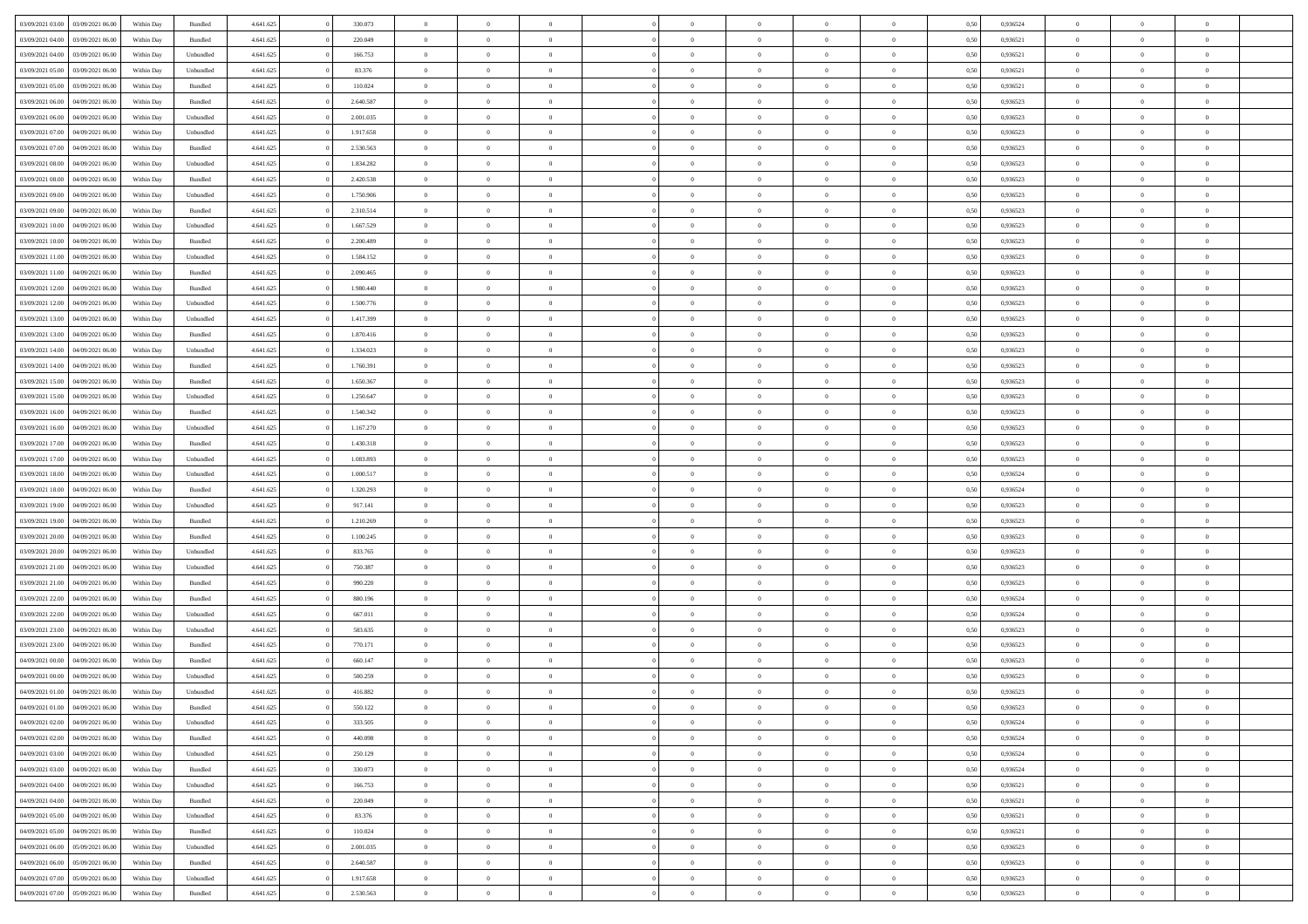| 04/09/2021 08:00                  | 05/09/2021 06:00 | Within Day | Bundled   | 4.641.625 | 2.420.538 | $\overline{0}$ | $\Omega$       |                | $\Omega$       | $\Omega$       | $\overline{0}$ | $\theta$       | 0.50 | 0,936523 | $\theta$       | $\theta$       | $\overline{0}$ |  |
|-----------------------------------|------------------|------------|-----------|-----------|-----------|----------------|----------------|----------------|----------------|----------------|----------------|----------------|------|----------|----------------|----------------|----------------|--|
|                                   |                  |            |           |           |           |                |                |                |                |                |                |                |      |          |                |                |                |  |
| 04/09/2021 08:00                  | 05/09/2021 06:00 | Within Day | Unbundled | 4.641.625 | 1.834.282 | $\overline{0}$ | $\theta$       | $\overline{0}$ | $\overline{0}$ | $\bf{0}$       | $\overline{0}$ | $\bf{0}$       | 0,50 | 0,936523 | $\theta$       | $\overline{0}$ | $\overline{0}$ |  |
| 04/09/2021 09:00                  | 05/09/2021 06:00 | Within Day | Bundled   | 4.641.625 | 2.310.514 | $\overline{0}$ | $\bf{0}$       | $\overline{0}$ | $\bf{0}$       | $\bf{0}$       | $\bf{0}$       | $\mathbf{0}$   | 0,50 | 0,936523 | $\bf{0}$       | $\overline{0}$ | $\bf{0}$       |  |
| 04/09/2021 09:00                  | 05/09/2021 06:00 | Within Dav | Unbundled | 4.641.625 | 1.750.906 | $\overline{0}$ | $\overline{0}$ | $\overline{0}$ | $\overline{0}$ | $\bf{0}$       | $\overline{0}$ | $\overline{0}$ | 0.50 | 0.936523 | $\theta$       | $\theta$       | $\overline{0}$ |  |
|                                   |                  |            |           |           |           |                |                |                |                |                |                |                |      |          |                |                |                |  |
| 04/09/2021 10:00                  | 05/09/2021 06:00 | Within Day | Bundled   | 4.641.625 | 2.200.489 | $\overline{0}$ | $\theta$       | $\overline{0}$ | $\overline{0}$ | $\bf{0}$       | $\overline{0}$ | $\bf{0}$       | 0,50 | 0,936523 | $\theta$       | $\overline{0}$ | $\overline{0}$ |  |
| 04/09/2021 10:00                  | 05/09/2021 06:00 | Within Day | Unbundled | 4.641.625 | 1.667.529 | $\overline{0}$ | $\overline{0}$ | $\overline{0}$ | $\bf{0}$       | $\overline{0}$ | $\overline{0}$ | $\mathbf{0}$   | 0,50 | 0,936523 | $\overline{0}$ | $\overline{0}$ | $\bf{0}$       |  |
| 04/09/2021 11:00                  | 05/09/2021 06:00 | Within Dav | Bundled   | 4.641.625 | 2.090.465 | $\overline{0}$ | $\overline{0}$ | $\overline{0}$ | $\overline{0}$ | $\overline{0}$ | $\overline{0}$ | $\overline{0}$ | 0.50 | 0.936523 | $\theta$       | $\overline{0}$ | $\overline{0}$ |  |
| 04/09/2021 11:00                  | 05/09/2021 06:00 | Within Day | Unbundled | 4.641.625 | 1.584.152 | $\overline{0}$ | $\theta$       | $\overline{0}$ | $\overline{0}$ | $\bf{0}$       | $\overline{0}$ | $\bf{0}$       | 0,50 | 0,936523 | $\theta$       | $\theta$       | $\overline{0}$ |  |
|                                   |                  |            |           |           |           |                | $\overline{0}$ |                |                | $\bf{0}$       |                |                |      |          | $\,0\,$        | $\overline{0}$ | $\overline{0}$ |  |
| 04/09/2021 12:00                  | 05/09/2021 06:00 | Within Day | Unbundled | 4.641.625 | 1.500.776 | $\overline{0}$ |                | $\overline{0}$ | $\bf{0}$       |                | $\bf{0}$       | $\bf{0}$       | 0,50 | 0,936523 |                |                |                |  |
| 04/09/2021 12:00                  | 05/09/2021 06:00 | Within Dav | Bundled   | 4.641.625 | 1.980.440 | $\overline{0}$ | $\overline{0}$ | $\overline{0}$ | $\overline{0}$ | $\overline{0}$ | $\overline{0}$ | $\overline{0}$ | 0.50 | 0.936523 | $\theta$       | $\overline{0}$ | $\overline{0}$ |  |
| 04/09/2021 13:00                  | 05/09/2021 06:00 | Within Day | Bundled   | 4.641.625 | 1.870.416 | $\overline{0}$ | $\theta$       | $\overline{0}$ | $\overline{0}$ | $\bf{0}$       | $\overline{0}$ | $\bf{0}$       | 0,50 | 0,936523 | $\,$ 0 $\,$    | $\overline{0}$ | $\overline{0}$ |  |
| 04/09/2021 13:00                  | 05/09/2021 06:00 | Within Day | Unbundled | 4.641.625 | 1.417.399 | $\overline{0}$ | $\bf{0}$       | $\overline{0}$ | $\bf{0}$       | $\bf{0}$       | $\bf{0}$       | $\mathbf{0}$   | 0,50 | 0,936523 | $\overline{0}$ | $\overline{0}$ | $\bf{0}$       |  |
| 04/09/2021 14:00                  | 05/09/2021 06:00 | Within Dav | Bundled   | 4.641.625 | 1.760.391 | $\overline{0}$ | $\overline{0}$ | $\overline{0}$ | $\overline{0}$ | $\bf{0}$       | $\overline{0}$ | $\overline{0}$ | 0.50 | 0.936523 | $\theta$       | $\theta$       | $\overline{0}$ |  |
|                                   |                  |            |           |           |           | $\overline{0}$ | $\theta$       | $\overline{0}$ | $\overline{0}$ | $\bf{0}$       | $\overline{0}$ | $\overline{0}$ |      |          | $\theta$       | $\overline{0}$ | $\overline{0}$ |  |
| 04/09/2021 14:00                  | 05/09/2021 06:00 | Within Day | Unbundled | 4.641.625 | 1.334.023 |                |                |                |                |                |                |                | 0,50 | 0,936523 |                |                |                |  |
| 04/09/2021 15:00                  | 05/09/2021 06:00 | Within Day | Unbundled | 4.641.625 | 1.250.647 | $\overline{0}$ | $\overline{0}$ | $\overline{0}$ | $\bf{0}$       | $\overline{0}$ | $\overline{0}$ | $\mathbf{0}$   | 0,50 | 0,936523 | $\overline{0}$ | $\overline{0}$ | $\bf{0}$       |  |
| 04/09/2021 15:00                  | 05/09/2021 06:00 | Within Dav | Bundled   | 4.641.625 | 1.650.367 | $\overline{0}$ | $\overline{0}$ | $\overline{0}$ | $\overline{0}$ | $\overline{0}$ | $\overline{0}$ | $\overline{0}$ | 0.50 | 0.936523 | $\theta$       | $\overline{0}$ | $\overline{0}$ |  |
| 04/09/2021 16:00                  | 05/09/2021 06:00 | Within Day | Bundled   | 4.641.625 | 1.540.342 | $\overline{0}$ | $\theta$       | $\overline{0}$ | $\overline{0}$ | $\bf{0}$       | $\overline{0}$ | $\bf{0}$       | 0,50 | 0,936523 | $\theta$       | $\theta$       | $\overline{0}$ |  |
| 04/09/2021 16:00                  | 05/09/2021 06:00 | Within Day | Unbundled | 4.641.625 | 1.167.270 | $\overline{0}$ | $\overline{0}$ | $\overline{0}$ | $\bf{0}$       | $\bf{0}$       | $\bf{0}$       | $\bf{0}$       | 0,50 | 0,936523 | $\,0\,$        | $\overline{0}$ | $\bf{0}$       |  |
|                                   |                  |            |           |           |           |                |                |                |                |                |                |                |      |          |                |                |                |  |
| 04/09/2021 17:00                  | 05/09/2021 06:00 | Within Dav | Bundled   | 4.641.625 | 1.430.318 | $\overline{0}$ | $\overline{0}$ | $\overline{0}$ | $\overline{0}$ | $\overline{0}$ | $\overline{0}$ | $\overline{0}$ | 0.50 | 0.936523 | $\theta$       | $\overline{0}$ | $\overline{0}$ |  |
| 04/09/2021 17:00                  | 05/09/2021 06:00 | Within Day | Unbundled | 4.641.625 | 1.083.893 | $\overline{0}$ | $\theta$       | $\overline{0}$ | $\overline{0}$ | $\bf{0}$       | $\overline{0}$ | $\bf{0}$       | 0,50 | 0,936523 | $\,$ 0 $\,$    | $\overline{0}$ | $\overline{0}$ |  |
| 04/09/2021 18:00                  | 05/09/2021 06:00 | Within Day | Unbundled | 4.641.625 | 1.000.517 | $\overline{0}$ | $\overline{0}$ | $\overline{0}$ | $\bf{0}$       | $\bf{0}$       | $\bf{0}$       | $\bf{0}$       | 0,50 | 0,936524 | $\bf{0}$       | $\overline{0}$ | $\bf{0}$       |  |
| 04/09/2021 18:00                  | 05/09/2021 06:00 | Within Dav | Bundled   | 4.641.625 | 1.320.293 | $\overline{0}$ | $\overline{0}$ | $\overline{0}$ | $\overline{0}$ | $\bf{0}$       | $\overline{0}$ | $\overline{0}$ | 0.50 | 0.936524 | $\theta$       | $\overline{0}$ | $\overline{0}$ |  |
| 04/09/2021 19:00                  | 05/09/2021 06:00 | Within Day | Bundled   | 4.641.625 | 1.210.269 | $\overline{0}$ | $\theta$       | $\overline{0}$ | $\overline{0}$ | $\bf{0}$       | $\overline{0}$ | $\bf{0}$       | 0,50 | 0,936523 | $\theta$       | $\overline{0}$ | $\overline{0}$ |  |
|                                   |                  |            |           |           |           |                |                |                |                |                |                |                |      |          |                |                |                |  |
| 04/09/2021 19:00                  | 05/09/2021 06:00 | Within Day | Unbundled | 4.641.625 | 917.141   | $\overline{0}$ | $\overline{0}$ | $\overline{0}$ | $\bf{0}$       | $\overline{0}$ | $\overline{0}$ | $\mathbf{0}$   | 0,50 | 0,936523 | $\overline{0}$ | $\overline{0}$ | $\bf{0}$       |  |
| 04/09/2021 20:00                  | 05/09/2021 06:00 | Within Dav | Unbundled | 4.641.625 | 833.765   | $\overline{0}$ | $\overline{0}$ | $\overline{0}$ | $\overline{0}$ | $\overline{0}$ | $\overline{0}$ | $\overline{0}$ | 0.50 | 0.936523 | $\theta$       | $\overline{0}$ | $\overline{0}$ |  |
| 04/09/2021 20:00                  | 05/09/2021 06:00 | Within Day | Bundled   | 4.641.625 | 1.100.245 | $\overline{0}$ | $\theta$       | $\overline{0}$ | $\overline{0}$ | $\bf{0}$       | $\overline{0}$ | $\bf{0}$       | 0,50 | 0,936523 | $\theta$       | $\theta$       | $\overline{0}$ |  |
| 04/09/2021 21.00                  | 05/09/2021 06:00 | Within Day | Bundled   | 4.641.625 | 990.220   | $\overline{0}$ | $\overline{0}$ | $\overline{0}$ | $\bf{0}$       | $\bf{0}$       | $\bf{0}$       | $\bf{0}$       | 0,50 | 0,936523 | $\,0\,$        | $\overline{0}$ | $\bf{0}$       |  |
| 04/09/2021 21:00                  | 05/09/2021 06:00 |            | Unbundled | 4.641.625 | 750.387   | $\overline{0}$ | $\overline{0}$ | $\overline{0}$ | $\overline{0}$ | $\overline{0}$ | $\overline{0}$ | $\overline{0}$ | 0.50 | 0.936523 | $\theta$       | $\overline{0}$ | $\overline{0}$ |  |
|                                   |                  | Within Day |           |           |           |                |                |                |                |                |                |                |      |          |                |                |                |  |
| 04/09/2021 22.00                  | 05/09/2021 06:00 | Within Day | Unbundled | 4.641.625 | 667.011   | $\overline{0}$ | $\theta$       | $\overline{0}$ | $\overline{0}$ | $\bf{0}$       | $\overline{0}$ | $\bf{0}$       | 0,50 | 0,936524 | $\,$ 0 $\,$    | $\overline{0}$ | $\overline{0}$ |  |
| 04/09/2021 22.00                  | 05/09/2021 06:00 | Within Day | Bundled   | 4.641.625 | 880.196   | $\overline{0}$ | $\overline{0}$ | $\overline{0}$ | $\bf{0}$       | $\bf{0}$       | $\bf{0}$       | $\bf{0}$       | 0,50 | 0,936524 | $\overline{0}$ | $\overline{0}$ | $\bf{0}$       |  |
| 04/09/2021 23:00                  | 05/09/2021 06:00 | Within Day | Unbundled | 4.641.625 | 583.635   | $\overline{0}$ | $\Omega$       | $\Omega$       | $\Omega$       | $\Omega$       | $\Omega$       | $\overline{0}$ | 0,50 | 0,936523 | $\,0\,$        | $\theta$       | $\theta$       |  |
| 04/09/2021 23:00                  | 05/09/2021 06:00 | Within Day | Bundled   | 4.641.625 | 770.171   | $\overline{0}$ | $\theta$       | $\overline{0}$ | $\overline{0}$ | $\bf{0}$       | $\overline{0}$ | $\bf{0}$       | 0,50 | 0,936523 | $\theta$       | $\overline{0}$ | $\overline{0}$ |  |
|                                   |                  |            |           |           |           |                |                |                |                |                |                |                |      |          |                | $\overline{0}$ | $\bf{0}$       |  |
| 05/09/2021 00:00                  | 05/09/2021 06:00 | Within Day | Bundled   | 4.641.625 | 660.147   | $\overline{0}$ | $\overline{0}$ | $\overline{0}$ | $\bf{0}$       | $\overline{0}$ | $\overline{0}$ | $\mathbf{0}$   | 0,50 | 0,936523 | $\overline{0}$ |                |                |  |
| 05/09/2021 00:00                  | 05/09/2021 06:00 | Within Day | Unbundled | 4.641.625 | 500.259   | $\overline{0}$ | $\Omega$       | $\Omega$       | $\Omega$       | $\bf{0}$       | $\overline{0}$ | $\overline{0}$ | 0.50 | 0.936523 | $\theta$       | $\theta$       | $\theta$       |  |
| 05/09/2021 01:00                  | 05/09/2021 06:00 | Within Day | Unbundled | 4.641.625 | 416.882   | $\overline{0}$ | $\theta$       | $\overline{0}$ | $\overline{0}$ | $\bf{0}$       | $\overline{0}$ | $\bf{0}$       | 0,50 | 0,936523 | $\theta$       | $\overline{0}$ | $\overline{0}$ |  |
| 05/09/2021 01:00                  | 05/09/2021 06:00 | Within Day | Bundled   | 4.641.625 | 550.122   | $\overline{0}$ | $\overline{0}$ | $\overline{0}$ | $\bf{0}$       | $\bf{0}$       | $\bf{0}$       | $\bf{0}$       | 0,50 | 0,936523 | $\bf{0}$       | $\overline{0}$ | $\bf{0}$       |  |
| 05/09/2021 02:00                  | 05/09/2021 06:00 | Within Day | Unbundled | 4.641.625 | 333,505   | $\overline{0}$ | $\Omega$       | $\Omega$       | $\Omega$       | $\theta$       | $\theta$       | $\overline{0}$ | 0.50 | 0.936524 | $\theta$       | $\theta$       | $\theta$       |  |
| 05/09/2021 02:00                  | 05/09/2021 06:00 | Within Day | Bundled   | 4.641.625 | 440.098   | $\overline{0}$ | $\overline{0}$ | $\overline{0}$ | $\overline{0}$ | $\bf{0}$       | $\overline{0}$ | $\bf{0}$       | 0,50 | 0,936524 | $\,$ 0 $\,$    | $\overline{0}$ | $\overline{0}$ |  |
|                                   |                  |            |           |           |           |                |                |                |                |                |                |                |      |          |                |                |                |  |
| 05/09/2021 03:00                  | 05/09/2021 06:00 | Within Day | Bundled   | 4.641.625 | 330.073   | $\overline{0}$ | $\overline{0}$ | $\overline{0}$ | $\bf{0}$       | $\bf{0}$       | $\bf{0}$       | $\bf{0}$       | 0,50 | 0,936524 | $\bf{0}$       | $\overline{0}$ | $\bf{0}$       |  |
| 05/09/2021 03:00                  | 05/09/2021 06:00 | Within Day | Unbundled | 4.641.625 | 250.129   | $\overline{0}$ | $\Omega$       | $\Omega$       | $\Omega$       | $\overline{0}$ | $\overline{0}$ | $\overline{0}$ | 0,50 | 0,936524 | $\,0\,$        | $\theta$       | $\theta$       |  |
| 05/09/2021 04:00                  | 05/09/2021 06:00 | Within Day | Unbundled | 4.641.625 | 166.753   | $\overline{0}$ | $\overline{0}$ | $\overline{0}$ | $\overline{0}$ | $\bf{0}$       | $\overline{0}$ | $\bf{0}$       | 0,50 | 0,936521 | $\,$ 0 $\,$    | $\overline{0}$ | $\overline{0}$ |  |
| 05/09/2021 04:00                  | 05/09/2021 06:00 | Within Day | Bundled   | 4.641.625 | 220.049   | $\overline{0}$ | $\overline{0}$ | $\overline{0}$ | $\bf{0}$       | $\bf{0}$       | $\bf{0}$       | $\mathbf{0}$   | 0,50 | 0,936521 | $\bf{0}$       | $\overline{0}$ | $\bf{0}$       |  |
| 05/09/2021 05:00                  | 05/09/2021 06:00 | Within Day | Bundled   | 4.641.625 | 110.024   | $\overline{0}$ | $\Omega$       | $\Omega$       | $\Omega$       | $\Omega$       | $\Omega$       | $\overline{0}$ | 0.50 | 0.936521 | $\theta$       | $\theta$       | $\theta$       |  |
|                                   |                  |            |           |           |           |                |                |                |                |                |                |                |      |          |                |                |                |  |
| 05/09/2021 05:00                  | 05/09/2021 06:00 | Within Day | Unbundled | 4.641.625 | 83.376    | $\overline{0}$ | $\overline{0}$ | $\overline{0}$ | $\bf{0}$       | $\,$ 0         | $\bf{0}$       | $\bf{0}$       | 0,50 | 0,936521 | $\,0\,$        | $\,$ 0 $\,$    | $\overline{0}$ |  |
| 05/09/2021 06:00 06/09/2021 06:00 |                  | Within Day | Unbundled | 4.641.625 | 2.001.035 | $\bf{0}$       | $\bf{0}$       |                |                | $\bf{0}$       |                |                | 0,50 | 0,936523 | $\bf{0}$       | $\overline{0}$ |                |  |
| 05/09/2021 06:00                  | 06/09/2021 06:00 | Within Day | Bundled   | 4.641.625 | 2.640.587 | $\overline{0}$ | $\overline{0}$ | $\overline{0}$ | $\Omega$       | $\overline{0}$ | $\overline{0}$ | $\overline{0}$ | 0.50 | 0.936523 | $\theta$       | $\theta$       | $\theta$       |  |
| 05/09/2021 07:00                  | 06/09/2021 06:00 | Within Day | Unbundled | 4.641.625 | 1.917.658 | $\overline{0}$ | $\,$ 0         | $\overline{0}$ | $\bf{0}$       | $\,$ 0 $\,$    | $\overline{0}$ | $\mathbf{0}$   | 0,50 | 0,936523 | $\,$ 0 $\,$    | $\,$ 0 $\,$    | $\,$ 0         |  |
| 05/09/2021 07:00                  | 06/09/2021 06:00 | Within Day | Bundled   | 4.641.625 | 2.530.563 | $\overline{0}$ | $\overline{0}$ | $\overline{0}$ | $\overline{0}$ | $\overline{0}$ | $\overline{0}$ | $\mathbf{0}$   | 0,50 | 0,936523 | $\overline{0}$ | $\bf{0}$       | $\bf{0}$       |  |
|                                   |                  |            |           |           |           |                |                |                |                |                |                |                |      |          |                |                |                |  |
| 05/09/2021 08:00                  | 06/09/2021 06:00 | Within Day | Unbundled | 4.641.625 | 1.834.282 | $\overline{0}$ | $\overline{0}$ | $\overline{0}$ | $\Omega$       | $\overline{0}$ | $\overline{0}$ | $\bf{0}$       | 0,50 | 0,936523 | $\overline{0}$ | $\theta$       | $\overline{0}$ |  |
| 05/09/2021 08:00                  | 06/09/2021 06:00 | Within Day | Bundled   | 4.641.625 | 2.420.538 | $\overline{0}$ | $\,$ 0         | $\overline{0}$ | $\overline{0}$ | $\overline{0}$ | $\overline{0}$ | $\bf{0}$       | 0,50 | 0,936523 | $\,$ 0 $\,$    | $\overline{0}$ | $\overline{0}$ |  |
| 05/09/2021 09:00                  | 06/09/2021 06:00 | Within Day | Unbundled | 4.641.625 | 1.750.906 | $\overline{0}$ | $\overline{0}$ | $\overline{0}$ | $\overline{0}$ | $\overline{0}$ | $\overline{0}$ | $\mathbf{0}$   | 0,50 | 0,936523 | $\overline{0}$ | $\bf{0}$       | $\bf{0}$       |  |
| 05/09/2021 09:00                  | 06/09/2021 06:00 | Within Day | Bundled   | 4.641.625 | 2.310.514 | $\overline{0}$ | $\overline{0}$ | $\overline{0}$ | $\Omega$       | $\overline{0}$ | $\overline{0}$ | $\bf{0}$       | 0.50 | 0,936523 | $\overline{0}$ | $\theta$       | $\overline{0}$ |  |
| 05/09/2021 11:00                  | 06/09/2021 06:00 | Within Day | Unbundled | 4.641.625 | 1.584.152 | $\overline{0}$ | $\,$ 0         | $\overline{0}$ | $\bf{0}$       | $\bf{0}$       | $\bf{0}$       | $\bf{0}$       | 0,50 | 0,936523 | $\,$ 0 $\,$    | $\overline{0}$ | $\overline{0}$ |  |
|                                   |                  |            |           |           |           |                |                |                |                |                |                |                |      |          |                |                |                |  |
| 05/09/2021 11:00                  | 06/09/2021 06:00 | Within Day | Bundled   | 4.641.625 | 2.090.465 | $\overline{0}$ | $\bf{0}$       | $\overline{0}$ | $\overline{0}$ | $\overline{0}$ | $\overline{0}$ | $\mathbf{0}$   | 0,50 | 0,936523 | $\overline{0}$ | $\overline{0}$ | $\bf{0}$       |  |
| 05/09/2021 12:00                  | 06/09/2021 06:00 | Within Day | Unbundled | 4.641.625 | 1.500.776 | $\overline{0}$ | $\overline{0}$ | $\overline{0}$ | $\Omega$       | $\overline{0}$ | $\overline{0}$ | $\bf{0}$       | 0.50 | 0.936523 | $\overline{0}$ | $\theta$       | $\overline{0}$ |  |
| 05/09/2021 12:00                  | 06/09/2021 06:00 | Within Day | Bundled   | 4.641.625 | 1.980.440 | $\overline{0}$ | $\bf{0}$       | $\overline{0}$ | $\overline{0}$ | $\bf{0}$       | $\bf{0}$       | $\mathbf{0}$   | 0,50 | 0,936523 | $\,$ 0 $\,$    | $\,$ 0 $\,$    | $\bf{0}$       |  |
| 05/09/2021 13:00                  | 06/09/2021 06:00 | Within Day | Unbundled | 4.641.625 | 1.417.399 | $\overline{0}$ | $\overline{0}$ | $\overline{0}$ | $\overline{0}$ | $\bf{0}$       | $\bf{0}$       | $\mathbf{0}$   | 0,50 | 0,936523 | $\overline{0}$ | $\bf{0}$       | $\bf{0}$       |  |
|                                   |                  |            |           |           |           |                |                |                |                |                |                |                |      |          |                |                |                |  |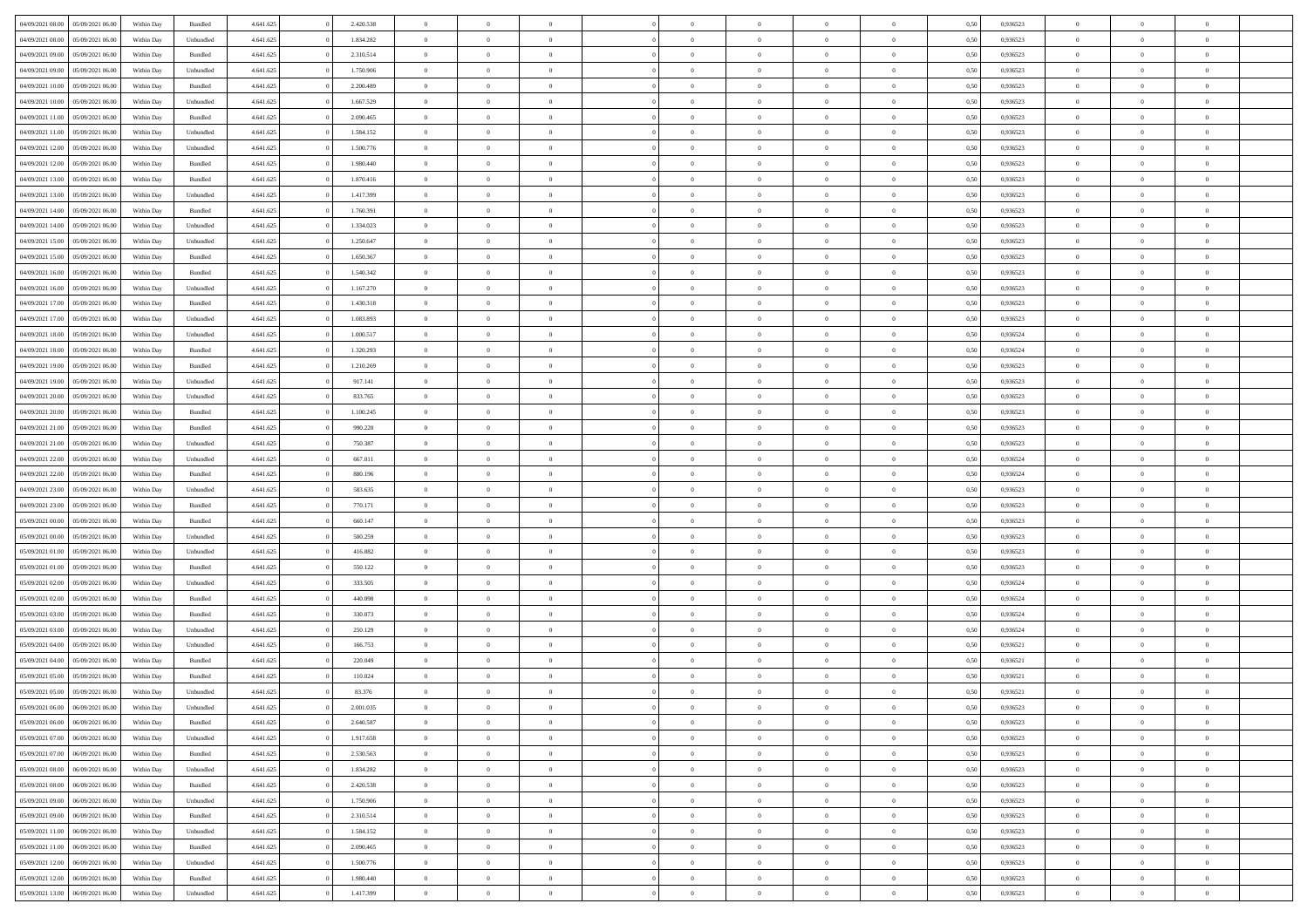| 05/09/2021 13:00                  | 06/09/2021 06:00 | Within Day | Bundled   | 4.641.625 | 1.870.416 | $\overline{0}$ | $\theta$       |                | $\overline{0}$ | $\bf{0}$       | $\overline{0}$ | $\theta$       | 0,50 | 0,936523 | $\theta$       | $\theta$       | $\overline{0}$           |  |
|-----------------------------------|------------------|------------|-----------|-----------|-----------|----------------|----------------|----------------|----------------|----------------|----------------|----------------|------|----------|----------------|----------------|--------------------------|--|
|                                   |                  |            |           |           |           | $\overline{0}$ | $\overline{0}$ |                |                |                |                |                |      |          |                |                | $\overline{0}$           |  |
| 05/09/2021 14:00                  | 06/09/2021 06.00 | Within Day | Bundled   | 4.641.625 | 1.760.391 |                |                | $\overline{0}$ | $\overline{0}$ | $\,$ 0         | $\bf{0}$       | $\bf{0}$       | 0,50 | 0,936523 | $\,$ 0 $\,$    | $\overline{0}$ |                          |  |
| 05/09/2021 14:00                  | 06/09/2021 06:00 | Within Day | Unbundled | 4.641.625 | 1.334.023 | $\overline{0}$ | $\overline{0}$ | $\overline{0}$ | $\overline{0}$ | $\bf{0}$       | $\overline{0}$ | $\mathbf{0}$   | 0.50 | 0.936523 | $\bf{0}$       | $\overline{0}$ | $\overline{0}$           |  |
| 05/09/2021 15:00                  | 06/09/2021 06:00 | Within Day | Unbundled | 4.641.625 | 1.250.647 | $\overline{0}$ | $\overline{0}$ | $\overline{0}$ | $\overline{0}$ | $\,$ 0         | $\overline{0}$ | $\overline{0}$ | 0,50 | 0,936523 | $\,$ 0 $\,$    | $\overline{0}$ | $\overline{0}$           |  |
| 05/09/2021 15:00                  | 06/09/2021 06.00 | Within Day | Bundled   | 4.641.625 | 1.650.367 | $\overline{0}$ | $\theta$       | $\overline{0}$ |                | $\overline{0}$ | $\overline{0}$ | $\bf{0}$       | 0,50 | 0,936523 | $\,$ 0 $\,$    | $\overline{0}$ | $\overline{0}$           |  |
| 05/09/2021 16:00                  | 06/09/2021 06:00 | Within Day | Bundled   | 4.641.625 | 1.540.342 | $\overline{0}$ | $\overline{0}$ | $\overline{0}$ | $\overline{0}$ | $\bf{0}$       | $\overline{0}$ | $\overline{0}$ | 0.50 | 0.936523 | $\,0\,$        | $\theta$       | $\overline{0}$           |  |
| 05/09/2021 16:00                  | 06/09/2021 06:00 | Within Day | Unbundled | 4.641.625 | 1.167.270 | $\overline{0}$ | $\overline{0}$ | $\overline{0}$ | $\overline{0}$ | $\,$ 0         | $\overline{0}$ | $\overline{0}$ | 0,50 | 0,936523 | $\,$ 0 $\,$    | $\theta$       | $\overline{0}$           |  |
| 05/09/2021 17:00                  | 06/09/2021 06.00 | Within Day | Unbundled | 4.641.625 | 1.083.893 | $\overline{0}$ | $\theta$       | $\overline{0}$ | $\overline{0}$ | $\bf{0}$       | $\overline{0}$ | $\bf{0}$       | 0,50 | 0,936523 | $\,$ 0 $\,$    | $\overline{0}$ | $\overline{0}$           |  |
| 05/09/2021 17:00                  | 06/09/2021 06:00 |            | Bundled   |           | 1.430.318 |                | $\overline{0}$ | $\overline{0}$ | $\overline{0}$ | $\bf{0}$       | $\overline{0}$ |                | 0.50 | 0.936523 | $\,0\,$        | $\overline{0}$ | $\overline{0}$           |  |
|                                   |                  | Within Day |           | 4.641.625 |           | $\overline{0}$ |                |                |                |                |                | $\bf{0}$       |      |          |                |                |                          |  |
| 05/09/2021 18:00                  | 06/09/2021 06:00 | Within Day | Bundled   | 4.641.625 | 1.320.293 | $\overline{0}$ | $\overline{0}$ | $\overline{0}$ | $\overline{0}$ | $\,$ 0         | $\overline{0}$ | $\bf{0}$       | 0,50 | 0,936524 | $\,$ 0 $\,$    | $\overline{0}$ | $\overline{0}$           |  |
| 05/09/2021 18:00                  | 06/09/2021 06.00 | Within Day | Unbundled | 4.641.625 | 1.000.517 | $\overline{0}$ | $\theta$       | $\overline{0}$ | $\overline{0}$ | $\,$ 0         | $\overline{0}$ | $\bf{0}$       | 0,50 | 0,936524 | $\,$ 0 $\,$    | $\overline{0}$ | $\overline{0}$           |  |
| 05/09/2021 19:00                  | 06/09/2021 06:00 | Within Day | Bundled   | 4.641.625 | 1.210.269 | $\overline{0}$ | $\overline{0}$ | $\overline{0}$ | $\overline{0}$ | $\bf{0}$       | $\overline{0}$ | $\mathbf{0}$   | 0.50 | 0.936523 | $\bf{0}$       | $\overline{0}$ | $\overline{\phantom{a}}$ |  |
| 05/09/2021 19:00                  | 06/09/2021 06:00 | Within Day | Unbundled | 4.641.625 | 917.141   | $\overline{0}$ | $\overline{0}$ | $\overline{0}$ | $\overline{0}$ | $\,$ 0         | $\overline{0}$ | $\overline{0}$ | 0,50 | 0,936523 | $\,$ 0 $\,$    | $\overline{0}$ | $\overline{0}$           |  |
| 05/09/2021 20:00                  | 06/09/2021 06.00 | Within Day | Unbundled | 4.641.625 | 833.765   | $\overline{0}$ | $\theta$       | $\overline{0}$ | $\overline{0}$ | $\overline{0}$ | $\overline{0}$ | $\bf{0}$       | 0,50 | 0,936523 | $\,$ 0 $\,$    | $\overline{0}$ | $\overline{0}$           |  |
| 05/09/2021 20:00                  | 06/09/2021 06:00 | Within Day | Bundled   | 4.641.625 | 1.100.245 | $\overline{0}$ | $\overline{0}$ | $\overline{0}$ | $\overline{0}$ | $\bf{0}$       | $\overline{0}$ | $\bf{0}$       | 0.50 | 0.936523 | $\theta$       | $\theta$       | $\overline{0}$           |  |
| 05/09/2021 21:00                  | 06/09/2021 06:00 | Within Day | Unbundled | 4.641.625 | 750.387   | $\overline{0}$ | $\overline{0}$ | $\overline{0}$ | $\overline{0}$ | $\,$ 0         | $\overline{0}$ | $\bf{0}$       | 0,50 | 0,936523 | $\,$ 0 $\,$    | $\theta$       | $\overline{0}$           |  |
|                                   |                  |            |           |           |           |                |                |                |                |                |                |                |      |          |                |                |                          |  |
| 05/09/2021 21:00                  | 06/09/2021 06.00 | Within Day | Bundled   | 4.641.625 | 990.220   | $\overline{0}$ | $\theta$       | $\overline{0}$ | $\overline{0}$ | $\bf{0}$       | $\overline{0}$ | $\bf{0}$       | 0,50 | 0,936523 | $\,$ 0 $\,$    | $\overline{0}$ | $\overline{0}$           |  |
| 05/09/2021 22.00                  | 06/09/2021 06:00 | Within Day | Bundled   | 4.641.625 | 880.196   | $\overline{0}$ | $\overline{0}$ | $\overline{0}$ | $\overline{0}$ | $\bf{0}$       | $\overline{0}$ | $\bf{0}$       | 0.50 | 0.936524 | $\,0\,$        | $\overline{0}$ | $\overline{0}$           |  |
| 05/09/2021 22.00                  | 06/09/2021 06:00 | Within Day | Unbundled | 4.641.625 | 667.011   | $\overline{0}$ | $\overline{0}$ | $\overline{0}$ | $\overline{0}$ | $\bf{0}$       | $\overline{0}$ | $\bf{0}$       | 0,50 | 0,936524 | $\,$ 0 $\,$    | $\overline{0}$ | $\overline{0}$           |  |
| 05/09/2021 23:00                  | 06/09/2021 06.00 | Within Day | Bundled   | 4.641.625 | 770.171   | $\overline{0}$ | $\theta$       | $\overline{0}$ | $\overline{0}$ | $\,$ 0         | $\bf{0}$       | $\bf{0}$       | 0,50 | 0,936523 | $\,$ 0 $\,$    | $\overline{0}$ | $\overline{0}$           |  |
| 05/09/2021 23:00                  | 06/09/2021 06:00 | Within Day | Unbundled | 4.641.625 | 583.635   | $\overline{0}$ | $\overline{0}$ | $\overline{0}$ | $\overline{0}$ | $\bf{0}$       | $\overline{0}$ | $\mathbf{0}$   | 0.50 | 0.936523 | $\bf{0}$       | $\overline{0}$ | $\bf{0}$                 |  |
| 06/09/2021 00:00                  | 06/09/2021 06:00 | Within Day | Bundled   | 4.641.625 | 660.147   | $\overline{0}$ | $\overline{0}$ | $\overline{0}$ | $\overline{0}$ | $\bf{0}$       | $\overline{0}$ | $\overline{0}$ | 0,50 | 0,936523 | $\,$ 0 $\,$    | $\overline{0}$ | $\overline{0}$           |  |
| 06/09/2021 00:00                  | 06/09/2021 06.00 | Within Day | Unbundled | 4.641.625 | 500.259   | $\overline{0}$ | $\theta$       | $\overline{0}$ | $\overline{0}$ | $\bf{0}$       | $\overline{0}$ | $\bf{0}$       | 0,50 | 0,936523 | $\,$ 0 $\,$    | $\overline{0}$ | $\overline{0}$           |  |
| 06/09/2021 01:00                  | 06/09/2021 06:00 | Within Day | Bundled   | 4.641.625 | 550.122   | $\overline{0}$ | $\overline{0}$ | $\overline{0}$ | $\overline{0}$ | $\bf{0}$       | $\overline{0}$ | $\bf{0}$       | 0.50 | 0.936523 | $\,0\,$        | $\theta$       | $\overline{0}$           |  |
|                                   |                  |            |           |           |           |                |                |                |                |                |                |                |      |          |                |                |                          |  |
| 06/09/2021 01:00                  | 06/09/2021 06:00 | Within Day | Unbundled | 4.641.625 | 416.882   | $\overline{0}$ | $\overline{0}$ | $\overline{0}$ | $\overline{0}$ | $\,$ 0         | $\overline{0}$ | $\overline{0}$ | 0,50 | 0,936523 | $\,$ 0 $\,$    | $\theta$       | $\overline{0}$           |  |
| 06/09/2021 02:00                  | 06/09/2021 06.00 | Within Day | Unbundled | 4.641.625 | 333.505   | $\overline{0}$ | $\theta$       | $\overline{0}$ |                | $\bf{0}$       | $\overline{0}$ | $\bf{0}$       | 0,50 | 0,936524 | $\,$ 0 $\,$    | $\overline{0}$ | $\overline{0}$           |  |
| 06/09/2021 02:00                  | 06/09/2021 06:00 | Within Day | Bundled   | 4.641.625 | 440.098   | $\overline{0}$ | $\overline{0}$ | $\overline{0}$ | $\overline{0}$ | $\bf{0}$       | $\overline{0}$ | $\bf{0}$       | 0.50 | 0.936524 | $\,0\,$        | $\overline{0}$ | $\overline{0}$           |  |
| 06/09/2021 03:00                  | 06/09/2021 06:00 | Within Day | Bundled   | 4.641.625 | 330.073   | $\overline{0}$ | $\overline{0}$ | $\overline{0}$ | $\overline{0}$ | $\,$ 0         | $\overline{0}$ | $\bf{0}$       | 0,50 | 0,936524 | $\,$ 0 $\,$    | $\overline{0}$ | $\overline{0}$           |  |
| 06/09/2021 03:00                  | 06/09/2021 06.00 | Within Day | Unbundled | 4.641.625 | 250.129   | $\overline{0}$ | $\overline{0}$ | $\overline{0}$ | $\overline{0}$ | $\bf{0}$       | $\bf{0}$       | $\bf{0}$       | 0,50 | 0,936524 | $\,$ 0 $\,$    | $\overline{0}$ | $\overline{0}$           |  |
| 06/09/2021 04:00                  | 06/09/2021 06:00 | Within Day | Bundled   | 4.641.625 | 220.049   | $\overline{0}$ | $\overline{0}$ | $\overline{0}$ | $\overline{0}$ | $\bf{0}$       | $\overline{0}$ | $\mathbf{0}$   | 0.50 | 0.936521 | $\bf{0}$       | $\overline{0}$ | $\overline{\phantom{a}}$ |  |
| 06/09/2021 04:00                  | 06/09/2021 06:00 | Within Dav | Unbundled | 4.641.625 | 166.753   | $\overline{0}$ | $\overline{0}$ | $\overline{0}$ | $\overline{0}$ | $\mathbf{0}$   | $\overline{0}$ | $\overline{0}$ | 0.50 | 0,936521 | $\theta$       | $\overline{0}$ | $\overline{0}$           |  |
| 06/09/2021 05:00                  | 06/09/2021 06.00 | Within Day | Unbundled | 4.641.625 | 83.376    | $\overline{0}$ | $\theta$       | $\overline{0}$ | $\overline{0}$ | $\bf{0}$       | $\overline{0}$ | $\bf{0}$       | 0,50 | 0,936521 | $\,$ 0 $\,$    | $\overline{0}$ | $\overline{0}$           |  |
|                                   | 06/09/2021 06:00 |            |           |           | 110.024   |                | $\overline{0}$ |                |                |                | $\overline{0}$ |                |      | 0.936521 |                | $\theta$       |                          |  |
| 06/09/2021 05:00                  |                  | Within Day | Bundled   | 4.641.625 |           | $\overline{0}$ |                | $\overline{0}$ | $\overline{0}$ | $\,$ 0         |                | $\bf{0}$       | 0.50 |          | $\,0\,$        |                | $\overline{0}$           |  |
| 06/09/2021 06:00                  | 07/09/2021 06:00 | Within Dav | Unbundled | 4.641.625 | 2.001.035 | $\overline{0}$ | $\theta$       | $\Omega$       | $\overline{0}$ | $\bf{0}$       | $\overline{0}$ | $\overline{0}$ | 0.50 | 0.936523 | $\theta$       | $\overline{0}$ | $\overline{0}$           |  |
| 06/09/2021 06:00                  | 07/09/2021 06.00 | Within Day | Bundled   | 4.641.625 | 2.640.587 | $\overline{0}$ | $\theta$       | $\overline{0}$ | $\overline{0}$ | $\,$ 0         | $\overline{0}$ | $\bf{0}$       | 0,50 | 0,936523 | $\,$ 0 $\,$    | $\overline{0}$ | $\overline{0}$           |  |
| 06/09/2021 07:00                  | 07/09/2021 06:00 | Within Day | Unbundled | 4.641.625 | 1.917.658 | $\overline{0}$ | $\overline{0}$ | $\overline{0}$ | $\overline{0}$ | $\bf{0}$       | $\overline{0}$ | $\bf{0}$       | 0.50 | 0.936523 | $\,0\,$        | $\overline{0}$ | $\overline{0}$           |  |
| 06/09/2021 07:00                  | 07/09/2021 06:00 | Within Dav | Bundled   | 4.641.625 | 2.530.563 | $\overline{0}$ | $\overline{0}$ | $\overline{0}$ | $\overline{0}$ | $\overline{0}$ | $\overline{0}$ | $\overline{0}$ | 0.50 | 0.936523 | $\theta$       | $\overline{0}$ | $\overline{0}$           |  |
| 06/09/2021 08:00                  | 07/09/2021 06.00 | Within Day | Bundled   | 4.641.625 | 2.420.538 | $\overline{0}$ | $\overline{0}$ | $\overline{0}$ | $\overline{0}$ | $\bf{0}$       | $\bf{0}$       | $\bf{0}$       | 0,50 | 0,936523 | $\,$ 0 $\,$    | $\overline{0}$ | $\overline{0}$           |  |
| 06/09/2021 08:00                  | 07/09/2021 06:00 | Within Day | Unbundled | 4.641.625 | 1.834.282 | $\overline{0}$ | $\overline{0}$ | $\overline{0}$ | $\overline{0}$ | $\bf{0}$       | $\overline{0}$ | $\mathbf{0}$   | 0.50 | 0.936523 | $\bf{0}$       | $\overline{0}$ | $\overline{0}$           |  |
| 06/09/2021 09:00                  | 07/09/2021 06:00 | Within Dav | Bundled   | 4.641.625 | 2.310.514 | $\overline{0}$ | $\overline{0}$ | $\Omega$       | $\overline{0}$ | $\mathbf{0}$   | $\overline{0}$ | $\overline{0}$ | 0.50 | 0.936523 | $\theta$       | $\overline{0}$ | $\overline{0}$           |  |
| 06/09/2021 09:00                  | 07/09/2021 06.00 | Within Day | Unbundled | 4.641.625 | 1.750.906 | $\overline{0}$ | $\theta$       | $\overline{0}$ | $\overline{0}$ | $\,$ 0         | $\overline{0}$ | $\bf{0}$       | 0,50 | 0,936523 | $\,$ 0 $\,$    | $\overline{0}$ | $\overline{0}$           |  |
|                                   | 07/09/2021 06:00 |            |           |           | 2.200.489 |                |                |                |                | $\bf{0}$       | $\Omega$       |                |      | 0.936523 |                | $\theta$       | $\theta$                 |  |
| 06/09/2021 10:00                  |                  | Within Day | Bundled   | 4.641.625 |           | $\overline{0}$ | $\theta$       | $\overline{0}$ | $\overline{0}$ |                |                | $\overline{0}$ | 0.50 |          | $\,0\,$        |                |                          |  |
| 06/09/2021 10:00                  | 07/09/2021 06:00 | Within Dav | Unbundled | 4.641.625 | 1.667.529 | $\overline{0}$ | $\Omega$       | $\Omega$       | $\Omega$       | $\bf{0}$       | $\overline{0}$ | $\bf{0}$       | 0.50 | 0.936523 | $\theta$       | $\theta$       | $\overline{0}$           |  |
| 06/09/2021 11:00                  | 07/09/2021 06:00 | Within Day | Bundled   | 4.641.625 | 2.090.465 | $\overline{0}$ | $\,$ 0 $\,$    | $\overline{0}$ | $\overline{0}$ | $\,$ 0         | $\bf{0}$       | $\bf{0}$       | 0,50 | 0,936523 | $\,$ 0 $\,$    | $\overline{0}$ | $\overline{0}$           |  |
| 06/09/2021 11:00                  | 07/09/2021 06:00 | Within Day | Unbundled | 4.641.625 | 1.584.152 | $\bf{0}$       | $\theta$       |                |                |                |                |                | 0,50 | 0.936523 | $\bf{0}$       | $\theta$       |                          |  |
| 06/09/2021 12:00                  | 07/09/2021 06:00 | Within Day | Unbundled | 4.641.625 | 1.500.776 | $\overline{0}$ | $\overline{0}$ | $\overline{0}$ | $\overline{0}$ | $\overline{0}$ | $\overline{0}$ | $\mathbf{0}$   | 0,50 | 0.936523 | $\theta$       | $\overline{0}$ | $\overline{0}$           |  |
| 06/09/2021 12:00                  | 07/09/2021 06:00 | Within Day | Bundled   | 4.641.625 | 1.980.440 | $\overline{0}$ | $\overline{0}$ | $\overline{0}$ | $\bf{0}$       | $\overline{0}$ | $\overline{0}$ | $\bf{0}$       | 0,50 | 0,936523 | $\bf{0}$       | $\overline{0}$ | $\bf{0}$                 |  |
| 06/09/2021 13:00                  | 07/09/2021 06:00 | Within Day | Bundled   | 4.641.625 | 1.870.416 | $\overline{0}$ | $\overline{0}$ | $\overline{0}$ | $\overline{0}$ | $\overline{0}$ | $\overline{0}$ | $\mathbf{0}$   | 0.50 | 0.936523 | $\overline{0}$ | $\bf{0}$       | $\bf{0}$                 |  |
| 06/09/2021 13:00                  | 07/09/2021 06:00 | Within Day | Unbundled | 4.641.625 | 1.417.399 | $\overline{0}$ | $\overline{0}$ | $\overline{0}$ | $\overline{0}$ | $\overline{0}$ | $\overline{0}$ | $\mathbf{0}$   | 0,50 | 0.936523 | $\overline{0}$ | $\theta$       | $\overline{0}$           |  |
| 06/09/2021 14:00                  | 07/09/2021 06:00 | Within Day | Unbundled | 4.641.625 | 1.334.023 | $\overline{0}$ | $\overline{0}$ | $\overline{0}$ | $\overline{0}$ | $\bf{0}$       | $\bf{0}$       | $\bf{0}$       | 0,50 | 0,936523 | $\bf{0}$       | $\overline{0}$ | $\overline{0}$           |  |
|                                   |                  |            |           |           |           |                |                |                |                |                |                |                |      |          |                |                |                          |  |
| 06/09/2021 14:00                  | 07/09/2021 06:00 | Within Day | Bundled   | 4.641.625 | 1.760.391 | $\overline{0}$ | $\overline{0}$ | $\overline{0}$ | $\overline{0}$ | $\bf{0}$       | $\overline{0}$ | $\mathbf{0}$   | 0.50 | 0.936523 | $\,$ 0 $\,$    | $\overline{0}$ | $\overline{0}$           |  |
| 06/09/2021 15:00                  | 07/09/2021 06:00 | Within Day | Bundled   | 4.641.625 | 1.650.367 | $\overline{0}$ | $\overline{0}$ | $\overline{0}$ | $\overline{0}$ | $\overline{0}$ | $\overline{0}$ | $\overline{0}$ | 0,50 | 0.936523 | $\overline{0}$ | $\theta$       | $\overline{0}$           |  |
| 06/09/2021 15:00                  | 07/09/2021 06:00 | Within Day | Unbundled | 4.641.625 | 1.250.647 | $\overline{0}$ | $\,$ 0         | $\overline{0}$ | $\bf{0}$       | $\,$ 0 $\,$    | $\overline{0}$ | $\bf{0}$       | 0,50 | 0,936523 | $\,$ 0 $\,$    | $\overline{0}$ | $\overline{0}$           |  |
| 06/09/2021 16:00                  | 07/09/2021 06:00 | Within Day | Bundled   | 4.641.625 | 1.540.342 | $\overline{0}$ | $\overline{0}$ | $\overline{0}$ | $\overline{0}$ | $\bf{0}$       | $\overline{0}$ | $\mathbf{0}$   | 0.50 | 0.936523 | $\mathbf{0}$   | $\bf{0}$       | $\overline{0}$           |  |
| 06/09/2021 16:00                  | 07/09/2021 06:00 | Within Day | Unbundled | 4.641.625 | 1.167.270 | $\overline{0}$ | $\overline{0}$ | $\overline{0}$ | $\overline{0}$ | $\overline{0}$ | $\overline{0}$ | $\overline{0}$ | 0,50 | 0.936523 | $\overline{0}$ | $\theta$       | $\overline{0}$           |  |
| 06/09/2021 17:00                  | 07/09/2021 06.00 | Within Day | Unbundled | 4.641.625 | 1.083.893 | $\overline{0}$ | $\overline{0}$ | $\overline{0}$ | $\bf{0}$       | $\bf{0}$       | $\bf{0}$       | $\bf{0}$       | 0,50 | 0,936523 | $\bf{0}$       | $\overline{0}$ | $\bf{0}$                 |  |
| 06/09/2021 17:00 07/09/2021 06:00 |                  | Within Day | Bundled   | 4.641.625 | 1.430.318 | $\,$ 0 $\,$    | $\,$ 0 $\,$    | $\overline{0}$ | $\overline{0}$ | $\,$ 0 $\,$    | $\,$ 0 $\,$    | $\,$ 0 $\,$    | 0,50 | 0,936523 | $\overline{0}$ | $\,$ 0 $\,$    | $\,$ 0 $\,$              |  |
|                                   |                  |            |           |           |           |                |                |                |                |                |                |                |      |          |                |                |                          |  |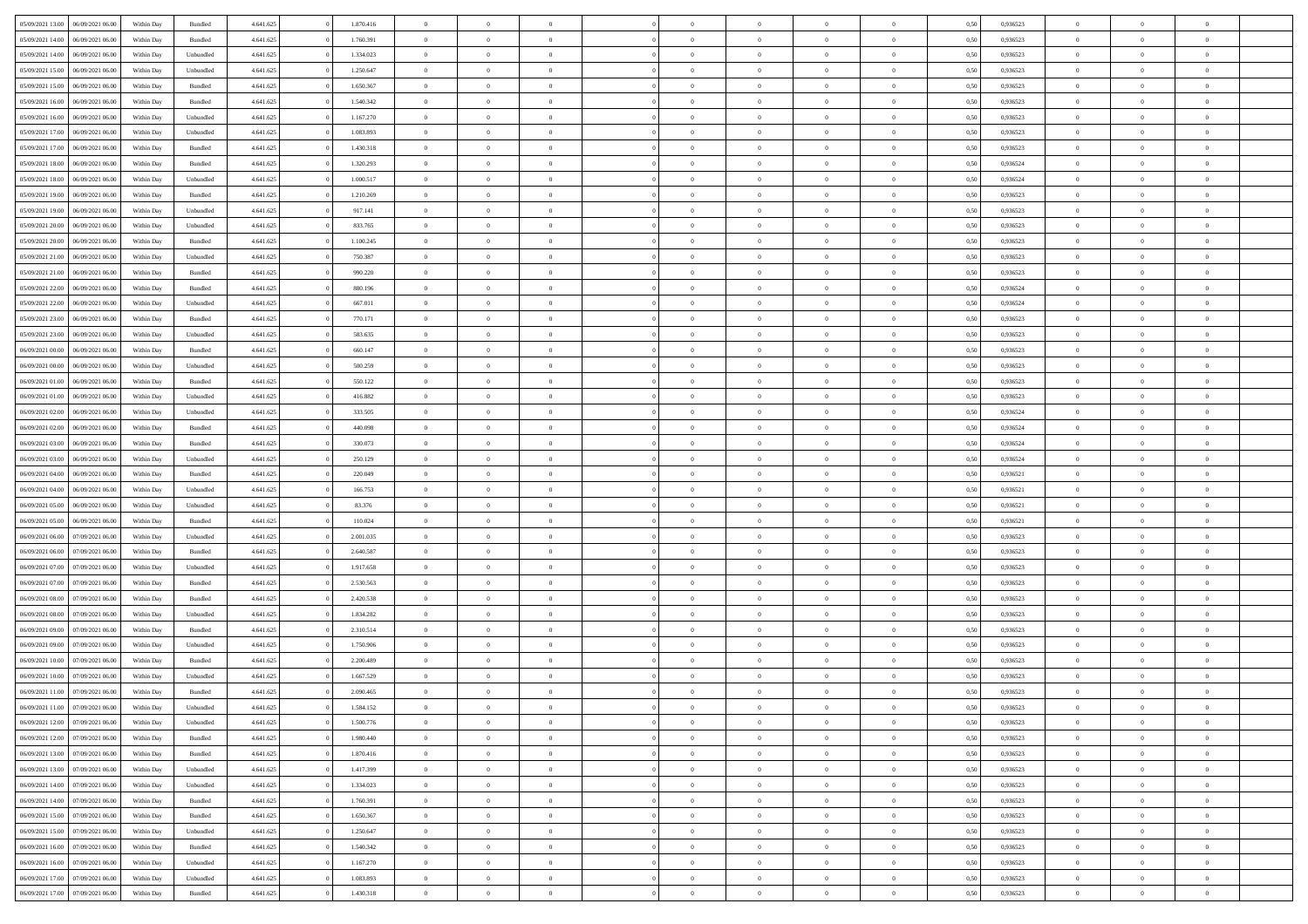| 06/09/2021 18:00<br>07/09/2021 06:00 | Within Day | Unbundled | 4.641.625 | 1.000.517 | $\overline{0}$ | $\theta$       |                | $\overline{0}$ | $\bf{0}$       | $\overline{0}$ | $\theta$       | 0,50 | 0,936524 | $\theta$       | $\theta$       | $\overline{0}$           |  |
|--------------------------------------|------------|-----------|-----------|-----------|----------------|----------------|----------------|----------------|----------------|----------------|----------------|------|----------|----------------|----------------|--------------------------|--|
| 06/09/2021 18:00<br>07/09/2021 06.00 | Within Day | Bundled   | 4.641.625 | 1.320.293 | $\overline{0}$ | $\overline{0}$ | $\overline{0}$ | $\overline{0}$ | $\,$ 0         | $\bf{0}$       | $\bf{0}$       | 0,50 | 0,936524 | $\,$ 0 $\,$    | $\overline{0}$ | $\overline{0}$           |  |
|                                      |            |           |           |           |                |                |                |                |                |                |                |      |          |                |                |                          |  |
| 06/09/2021 19:00<br>07/09/2021 06:00 | Within Day | Bundled   | 4.641.625 | 1.210.269 | $\overline{0}$ | $\overline{0}$ | $\overline{0}$ | $\overline{0}$ | $\bf{0}$       | $\overline{0}$ | $\overline{0}$ | 0.50 | 0.936523 | $\bf{0}$       | $\overline{0}$ | $\overline{0}$           |  |
| 06/09/2021 19:00<br>07/09/2021 06:00 | Within Day | Unbundled | 4.641.625 | 917.141   | $\overline{0}$ | $\overline{0}$ | $\overline{0}$ | $\overline{0}$ | $\bf{0}$       | $\overline{0}$ | $\overline{0}$ | 0,50 | 0,936523 | $\,$ 0 $\,$    | $\overline{0}$ | $\overline{0}$           |  |
| 06/09/2021 20:00<br>07/09/2021 06.00 | Within Day | Unbundled | 4.641.625 | 833.765   | $\overline{0}$ | $\theta$       | $\overline{0}$ |                | $\overline{0}$ | $\overline{0}$ | $\bf{0}$       | 0,50 | 0,936523 | $\theta$       | $\overline{0}$ | $\overline{0}$           |  |
| 06/09/2021 20:00<br>07/09/2021 06:00 | Within Day | Bundled   | 4.641.625 | 1.100.245 | $\overline{0}$ | $\overline{0}$ | $\overline{0}$ | $\overline{0}$ | $\bf{0}$       | $\overline{0}$ | $\overline{0}$ | 0.50 | 0.936523 | $\,0\,$        | $\theta$       | $\overline{0}$           |  |
| 06/09/2021 21:00<br>07/09/2021 06:00 | Within Day | Unbundled | 4.641.625 | 750.387   | $\overline{0}$ | $\overline{0}$ | $\overline{0}$ | $\overline{0}$ | $\,$ 0         | $\overline{0}$ | $\overline{0}$ | 0,50 | 0,936523 | $\,$ 0 $\,$    | $\theta$       | $\overline{0}$           |  |
| 06/09/2021 21:00<br>07/09/2021 06.00 | Within Day | Bundled   | 4.641.625 | 990.220   | $\overline{0}$ | $\theta$       | $\overline{0}$ | $\overline{0}$ | $\bf{0}$       | $\overline{0}$ | $\bf{0}$       | 0,50 | 0,936523 | $\,$ 0 $\,$    | $\overline{0}$ | $\overline{0}$           |  |
| 06/09/2021 22:00<br>07/09/2021 06:00 | Within Day | Bundled   | 4.641.625 | 880,196   | $\overline{0}$ | $\overline{0}$ | $\overline{0}$ | $\overline{0}$ | $\bf{0}$       | $\overline{0}$ | $\bf{0}$       | 0.50 | 0.936524 | $\,0\,$        | $\overline{0}$ | $\overline{0}$           |  |
| 06/09/2021 22:00<br>07/09/2021 06:00 | Within Day | Unbundled | 4.641.625 | 667.011   | $\overline{0}$ | $\overline{0}$ | $\overline{0}$ | $\overline{0}$ | $\,$ 0         | $\overline{0}$ | $\bf{0}$       | 0,50 | 0,936524 | $\,$ 0 $\,$    | $\overline{0}$ | $\overline{0}$           |  |
| 06/09/2021 23:00<br>07/09/2021 06.00 | Within Day | Bundled   | 4.641.625 | 770.171   | $\overline{0}$ | $\theta$       | $\overline{0}$ | $\overline{0}$ | $\,$ 0         | $\overline{0}$ | $\bf{0}$       | 0,50 | 0,936523 | $\,$ 0 $\,$    | $\overline{0}$ | $\overline{0}$           |  |
| 06/09/2021 23:00<br>07/09/2021 06:00 | Within Day | Unbundled | 4.641.625 | 583.635   | $\overline{0}$ | $\overline{0}$ | $\overline{0}$ | $\overline{0}$ | $\bf{0}$       | $\overline{0}$ | $\mathbf{0}$   | 0.50 | 0.936523 | $\bf{0}$       | $\overline{0}$ | $\overline{\phantom{a}}$ |  |
|                                      |            |           |           |           | $\overline{0}$ | $\overline{0}$ | $\overline{0}$ | $\overline{0}$ |                | $\overline{0}$ | $\overline{0}$ |      |          | $\,$ 0 $\,$    | $\overline{0}$ | $\overline{0}$           |  |
| 07/09/2021 00:00<br>07/09/2021 06:00 | Within Day | Unbundled | 4.641.625 | 500.259   |                |                |                |                | $\,$ 0         |                |                | 0,50 | 0,936523 |                |                |                          |  |
| 07/09/2021 00:00<br>07/09/2021 06.00 | Within Day | Bundled   | 4.641.625 | 660.147   | $\overline{0}$ | $\theta$       | $\overline{0}$ | $\overline{0}$ | $\overline{0}$ | $\overline{0}$ | $\bf{0}$       | 0,50 | 0,936523 | $\,$ 0 $\,$    | $\overline{0}$ | $\overline{0}$           |  |
| 07/09/2021 01:00<br>07/09/2021 06:00 | Within Day | Unbundled | 4.641.625 | 416.882   | $\overline{0}$ | $\overline{0}$ | $\overline{0}$ | $\overline{0}$ | $\bf{0}$       | $\overline{0}$ | $\overline{0}$ | 0.50 | 0.936523 | $\theta$       | $\theta$       | $\overline{0}$           |  |
| 07/09/2021 01:00<br>07/09/2021 06:00 | Within Day | Bundled   | 4.641.625 | 550.122   | $\overline{0}$ | $\overline{0}$ | $\overline{0}$ | $\overline{0}$ | $\,$ 0         | $\overline{0}$ | $\bf{0}$       | 0,50 | 0,936523 | $\theta$       | $\theta$       | $\overline{0}$           |  |
| 07/09/2021 02:00<br>07/09/2021 06.00 | Within Day | Unbundled | 4.641.625 | 333.505   | $\overline{0}$ | $\theta$       | $\overline{0}$ | $\overline{0}$ | $\bf{0}$       | $\overline{0}$ | $\bf{0}$       | 0,50 | 0,936524 | $\,$ 0 $\,$    | $\overline{0}$ | $\overline{0}$           |  |
| 07/09/2021 02:00<br>07/09/2021 06:00 | Within Day | Bundled   | 4.641.625 | 440.098   | $\overline{0}$ | $\overline{0}$ | $\overline{0}$ | $\overline{0}$ | $\bf{0}$       | $\overline{0}$ | $\bf{0}$       | 0.50 | 0.936524 | $\,0\,$        | $\overline{0}$ | $\overline{0}$           |  |
| 07/09/2021 03:00<br>07/09/2021 06:00 | Within Day | Bundled   | 4.641.625 | 330.073   | $\overline{0}$ | $\overline{0}$ | $\overline{0}$ | $\overline{0}$ | $\bf{0}$       | $\overline{0}$ | $\bf{0}$       | 0,50 | 0,936524 | $\,$ 0 $\,$    | $\overline{0}$ | $\overline{0}$           |  |
| 07/09/2021 03:00<br>07/09/2021 06.00 | Within Day | Unbundled | 4.641.625 | 250.129   | $\overline{0}$ | $\theta$       | $\overline{0}$ | $\overline{0}$ | $\,$ 0         | $\bf{0}$       | $\bf{0}$       | 0,50 | 0,936524 | $\,$ 0 $\,$    | $\overline{0}$ | $\overline{0}$           |  |
| 07/09/2021 04:00<br>07/09/2021 06:00 | Within Day | Unbundled | 4.641.625 | 166,753   | $\overline{0}$ | $\overline{0}$ | $\overline{0}$ | $\overline{0}$ | $\bf{0}$       | $\overline{0}$ | $\mathbf{0}$   | 0.50 | 0.936521 | $\bf{0}$       | $\overline{0}$ | $\overline{\phantom{a}}$ |  |
| 07/09/2021 04:00<br>07/09/2021 06:00 | Within Day | Bundled   | 4.641.625 | 220.049   | $\overline{0}$ | $\overline{0}$ | $\overline{0}$ | $\overline{0}$ | $\bf{0}$       | $\overline{0}$ | $\overline{0}$ | 0,50 | 0,936521 | $\,$ 0 $\,$    | $\overline{0}$ | $\overline{0}$           |  |
| 07/09/2021 05:00<br>07/09/2021 06.00 | Within Day | Unbundled | 4.641.625 | 83.376    | $\overline{0}$ | $\theta$       | $\overline{0}$ | $\overline{0}$ | $\bf{0}$       | $\overline{0}$ | $\bf{0}$       | 0,50 | 0,936521 | $\,$ 0 $\,$    | $\overline{0}$ | $\overline{0}$           |  |
|                                      |            |           |           |           |                |                |                |                |                |                |                |      |          |                |                |                          |  |
| 07/09/2021 05:00<br>07/09/2021 06:00 | Within Day | Bundled   | 4.641.625 | 110.024   | $\overline{0}$ | $\overline{0}$ | $\overline{0}$ | $\overline{0}$ | $\bf{0}$       | $\overline{0}$ | $\bf{0}$       | 0.50 | 0.936521 | $\,0\,$        | $\theta$       | $\overline{0}$           |  |
| 07/09/2021 06:00<br>08/09/2021 06:00 | Within Day | Unbundled | 4.641.625 | 2.001.035 | $\overline{0}$ | $\overline{0}$ | $\overline{0}$ | $\overline{0}$ | $\,$ 0         | $\overline{0}$ | $\overline{0}$ | 0,50 | 0,936523 | $\,$ 0 $\,$    | $\theta$       | $\overline{0}$           |  |
| 07/09/2021 06:00<br>08/09/2021 06.00 | Within Day | Bundled   | 4.641.625 | 2.640.587 | $\overline{0}$ | $\theta$       | $\overline{0}$ |                | $\bf{0}$       | $\overline{0}$ | $\bf{0}$       | 0,50 | 0,936523 | $\,$ 0 $\,$    | $\overline{0}$ | $\overline{0}$           |  |
| 07/09/2021 07:00<br>08/09/2021 06:00 | Within Day | Bundled   | 4.641.625 | 2.530.563 | $\overline{0}$ | $\overline{0}$ | $\overline{0}$ | $\overline{0}$ | $\bf{0}$       | $\overline{0}$ | $\bf{0}$       | 0.50 | 0.936523 | $\,0\,$        | $\overline{0}$ | $\overline{0}$           |  |
| 07/09/2021 07:00<br>08/09/2021 06:00 | Within Day | Unbundled | 4.641.625 | 1.917.658 | $\overline{0}$ | $\overline{0}$ | $\overline{0}$ | $\overline{0}$ | $\,$ 0         | $\overline{0}$ | $\bf{0}$       | 0,50 | 0,936523 | $\,$ 0 $\,$    | $\overline{0}$ | $\overline{0}$           |  |
| 07/09/2021 08:00<br>08/09/2021 06:00 | Within Day | Unbundled | 4.641.625 | 1.834.282 | $\overline{0}$ | $\overline{0}$ | $\overline{0}$ | $\overline{0}$ | $\bf{0}$       | $\bf{0}$       | $\bf{0}$       | 0,50 | 0,936523 | $\,$ 0 $\,$    | $\overline{0}$ | $\overline{0}$           |  |
| 07/09/2021 08:00<br>08/09/2021 06:00 | Within Day | Bundled   | 4.641.625 | 2.420.538 | $\overline{0}$ | $\overline{0}$ | $\overline{0}$ | $\overline{0}$ | $\bf{0}$       | $\overline{0}$ | $\mathbf{0}$   | 0.50 | 0.936523 | $\bf{0}$       | $\overline{0}$ | $\overline{\phantom{a}}$ |  |
| 07/09/2021 09:00<br>08/09/2021 06:00 | Within Dav | Bundled   | 4.641.625 | 2.310.514 | $\overline{0}$ | $\overline{0}$ | $\overline{0}$ | $\overline{0}$ | $\mathbf{0}$   | $\overline{0}$ | $\overline{0}$ | 0.50 | 0.936523 | $\theta$       | $\overline{0}$ | $\overline{0}$           |  |
| 07/09/2021 09:00<br>08/09/2021 06.00 | Within Day | Unbundled | 4.641.625 | 1.750.906 | $\overline{0}$ | $\theta$       | $\overline{0}$ | $\overline{0}$ | $\bf{0}$       | $\overline{0}$ | $\bf{0}$       | 0,50 | 0,936523 | $\,$ 0 $\,$    | $\overline{0}$ | $\overline{0}$           |  |
| 07/09/2021 10:00<br>08/09/2021 06:00 | Within Day | Bundled   | 4.641.625 | 2.200.489 | $\overline{0}$ | $\overline{0}$ | $\overline{0}$ | $\overline{0}$ | $\bf{0}$       | $\overline{0}$ | $\bf{0}$       | 0.50 | 0.936523 | $\,0\,$        | $\theta$       | $\overline{0}$           |  |
| 07/09/2021 10:00<br>08/09/2021 06:00 | Within Dav | Unbundled | 4.641.625 | 1.667.529 | $\overline{0}$ | $\theta$       | $\Omega$       | $\overline{0}$ | $\bf{0}$       | $\overline{0}$ | $\overline{0}$ | 0.50 | 0.936523 | $\theta$       | $\overline{0}$ | $\overline{0}$           |  |
| 07/09/2021 11:00<br>08/09/2021 06:00 | Within Day | Unbundled | 4.641.625 | 1.584.152 | $\overline{0}$ | $\theta$       | $\overline{0}$ | $\overline{0}$ | $\,$ 0         | $\overline{0}$ | $\bf{0}$       | 0,50 | 0,936523 | $\,$ 0 $\,$    | $\overline{0}$ | $\overline{0}$           |  |
| 08/09/2021 06:00                     |            |           |           | 2.090.465 |                | $\overline{0}$ |                |                |                | $\overline{0}$ |                |      | 0.936523 |                | $\overline{0}$ | $\overline{0}$           |  |
| 07/09/2021 11:00                     | Within Day | Bundled   | 4.641.625 |           | $\overline{0}$ |                | $\overline{0}$ | $\overline{0}$ | $\bf{0}$       |                | $\bf{0}$       | 0.50 |          | $\,0\,$        |                |                          |  |
| 07/09/2021 12:00<br>08/09/2021 06:00 | Within Dav | Bundled   | 4.641.625 | 1.980.440 | $\overline{0}$ | $\overline{0}$ | $\overline{0}$ | $\overline{0}$ | $\overline{0}$ | $\overline{0}$ | $\overline{0}$ | 0.50 | 0.936523 | $\theta$       | $\overline{0}$ | $\overline{0}$           |  |
| 07/09/2021 12:00<br>08/09/2021 06.00 | Within Day | Unbundled | 4.641.625 | 1.500.776 | $\overline{0}$ | $\overline{0}$ | $\overline{0}$ | $\overline{0}$ | $\bf{0}$       | $\bf{0}$       | $\bf{0}$       | 0,50 | 0,936523 | $\,$ 0 $\,$    | $\overline{0}$ | $\overline{0}$           |  |
| 07/09/2021 13:00<br>08/09/2021 06:00 | Within Day | Bundled   | 4.641.625 | 1.870.416 | $\overline{0}$ | $\overline{0}$ | $\overline{0}$ | $\overline{0}$ | $\bf{0}$       | $\overline{0}$ | $\mathbf{0}$   | 0.50 | 0.936523 | $\bf{0}$       | $\overline{0}$ | $\overline{0}$           |  |
| 07/09/2021 13:00<br>08/09/2021 06:00 | Within Dav | Unbundled | 4.641.625 | 1.417.399 | $\overline{0}$ | $\overline{0}$ | $\Omega$       | $\overline{0}$ | $\mathbf{0}$   | $\overline{0}$ | $\overline{0}$ | 0.50 | 0.936523 | $\theta$       | $\overline{0}$ | $\overline{0}$           |  |
| 07/09/2021 14:00<br>08/09/2021 06.00 | Within Day | Unbundled | 4.641.625 | 1.334.023 | $\overline{0}$ | $\theta$       | $\overline{0}$ | $\overline{0}$ | $\,$ 0         | $\overline{0}$ | $\bf{0}$       | 0,50 | 0,936523 | $\,$ 0 $\,$    | $\overline{0}$ | $\overline{0}$           |  |
| 07/09/2021 14:00<br>08/09/2021 06:00 | Within Day | Bundled   | 4.641.625 | 1.760.391 | $\overline{0}$ | $\theta$       | $\overline{0}$ | $\overline{0}$ | $\overline{0}$ | $\Omega$       | $\overline{0}$ | 0.50 | 0.936523 | $\,0\,$        | $\theta$       | $\overline{0}$           |  |
| 07/09/2021 15:00<br>08/09/2021 06:00 | Within Dav | Bundled   | 4.641.625 | 1.650.367 | $\overline{0}$ | $\Omega$       | $\Omega$       | $\Omega$       | $\bf{0}$       | $\overline{0}$ | $\bf{0}$       | 0.50 | 0.936523 | $\theta$       | $\theta$       | $\overline{0}$           |  |
| 07/09/2021 15:00<br>08/09/2021 06:00 | Within Day | Unbundled | 4.641.625 | 1.250.647 | $\overline{0}$ | $\,$ 0 $\,$    | $\overline{0}$ | $\overline{0}$ | $\,$ 0         | $\bf{0}$       | $\bf{0}$       | 0,50 | 0,936523 | $\,$ 0 $\,$    | $\overline{0}$ | $\overline{0}$           |  |
| 07/09/2021 16:00<br>08/09/2021 06:00 | Within Day | Unbundled | 4.641.625 | 1.167.270 | $\bf{0}$       | $\theta$       |                |                |                |                |                | 0,50 | 0.936523 | $\bf{0}$       | $\theta$       |                          |  |
| 07/09/2021 16:00<br>08/09/2021 06:00 | Within Day | Bundled   | 4.641.625 | 1.540.342 | $\overline{0}$ | $\overline{0}$ | $\overline{0}$ | $\overline{0}$ | $\overline{0}$ | $\overline{0}$ | $\mathbf{0}$   | 0,50 | 0.936523 | $\theta$       | $\overline{0}$ | $\overline{0}$           |  |
| 07/09/2021 17:00<br>08/09/2021 06:00 | Within Day | Bundled   | 4.641.625 | 1.430.318 | $\overline{0}$ | $\bf{0}$       | $\overline{0}$ | $\bf{0}$       | $\overline{0}$ | $\overline{0}$ | $\bf{0}$       | 0,50 | 0,936523 | $\bf{0}$       | $\overline{0}$ | $\bf{0}$                 |  |
| 07/09/2021 17:00<br>08/09/2021 06:00 | Within Day | Unbundled | 4.641.625 | 1.083.893 | $\overline{0}$ | $\overline{0}$ | $\overline{0}$ | $\overline{0}$ | $\overline{0}$ | $\overline{0}$ | $\mathbf{0}$   | 0.50 | 0.936523 | $\overline{0}$ | $\bf{0}$       | $\bf{0}$                 |  |
| 07/09/2021 18:00<br>08/09/2021 06:00 | Within Day | Unbundled | 4.641.625 | 1.000.517 | $\overline{0}$ | $\overline{0}$ | $\overline{0}$ | $\overline{0}$ | $\overline{0}$ | $\overline{0}$ | $\mathbf{0}$   | 0,50 | 0,936524 | $\overline{0}$ | $\theta$       | $\overline{0}$           |  |
|                                      |            |           |           |           |                |                |                |                |                |                |                |      |          |                |                |                          |  |
| 07/09/2021 18:00<br>08/09/2021 06:00 | Within Day | Bundled   | 4.641.625 | 1.320.293 | $\overline{0}$ | $\overline{0}$ | $\overline{0}$ | $\overline{0}$ | $\bf{0}$       | $\bf{0}$       | $\bf{0}$       | 0,50 | 0,936524 | $\bf{0}$       | $\overline{0}$ | $\overline{0}$           |  |
| 07/09/2021 19:00<br>08/09/2021 06:00 | Within Day | Unbundled | 4.641.625 | 917.141   | $\overline{0}$ | $\overline{0}$ | $\overline{0}$ | $\overline{0}$ | $\bf{0}$       | $\overline{0}$ | $\mathbf{0}$   | 0.50 | 0.936523 | $\,$ 0 $\,$    | $\overline{0}$ | $\overline{0}$           |  |
| 07/09/2021 19:00<br>08/09/2021 06:00 | Within Day | Bundled   | 4.641.625 | 1.210.269 | $\overline{0}$ | $\overline{0}$ | $\overline{0}$ | $\overline{0}$ | $\overline{0}$ | $\overline{0}$ | $\overline{0}$ | 0,50 | 0.936523 | $\overline{0}$ | $\theta$       | $\overline{0}$           |  |
| 07/09/2021 20:00<br>08/09/2021 06:00 | Within Day | Unbundled | 4.641.625 | 833.765   | $\overline{0}$ | $\,$ 0         | $\overline{0}$ | $\bf{0}$       | $\overline{0}$ | $\overline{0}$ | $\bf{0}$       | 0,50 | 0,936523 | $\,$ 0 $\,$    | $\overline{0}$ | $\overline{0}$           |  |
| 07/09/2021 20:00<br>08/09/2021 06:00 | Within Day | Bundled   | 4.641.625 | 1.100.245 | $\overline{0}$ | $\overline{0}$ | $\overline{0}$ | $\overline{0}$ | $\bf{0}$       | $\overline{0}$ | $\mathbf{0}$   | 0.50 | 0.936523 | $\mathbf{0}$   | $\bf{0}$       | $\bf{0}$                 |  |
| 07/09/2021 21:00<br>08/09/2021 06:00 | Within Day | Unbundled | 4.641.625 | 750.387   | $\overline{0}$ | $\overline{0}$ | $\overline{0}$ | $\overline{0}$ | $\overline{0}$ | $\overline{0}$ | $\overline{0}$ | 0,50 | 0.936523 | $\overline{0}$ | $\overline{0}$ | $\overline{0}$           |  |
| 07/09/2021 21.00<br>08/09/2021 06:00 | Within Day | Bundled   | 4.641.625 | 990.220   | $\overline{0}$ | $\bf{0}$       | $\overline{0}$ | $\bf{0}$       | $\bf{0}$       | $\bf{0}$       | $\bf{0}$       | 0,50 | 0,936523 | $\bf{0}$       | $\overline{0}$ | $\bf{0}$                 |  |
| 07/09/2021 22:00<br>08/09/2021 06:00 | Within Day | Unbundled | 4.641.625 | 667.011   | $\overline{0}$ | $\,$ 0 $\,$    | $\overline{0}$ | $\overline{0}$ | $\,$ 0 $\,$    | $\,$ 0 $\,$    | $\,$ 0 $\,$    | 0,50 | 0,936524 | $\mathbf{0}^-$ | $\,$ 0 $\,$    | $\,$ 0 $\,$              |  |
|                                      |            |           |           |           |                |                |                |                |                |                |                |      |          |                |                |                          |  |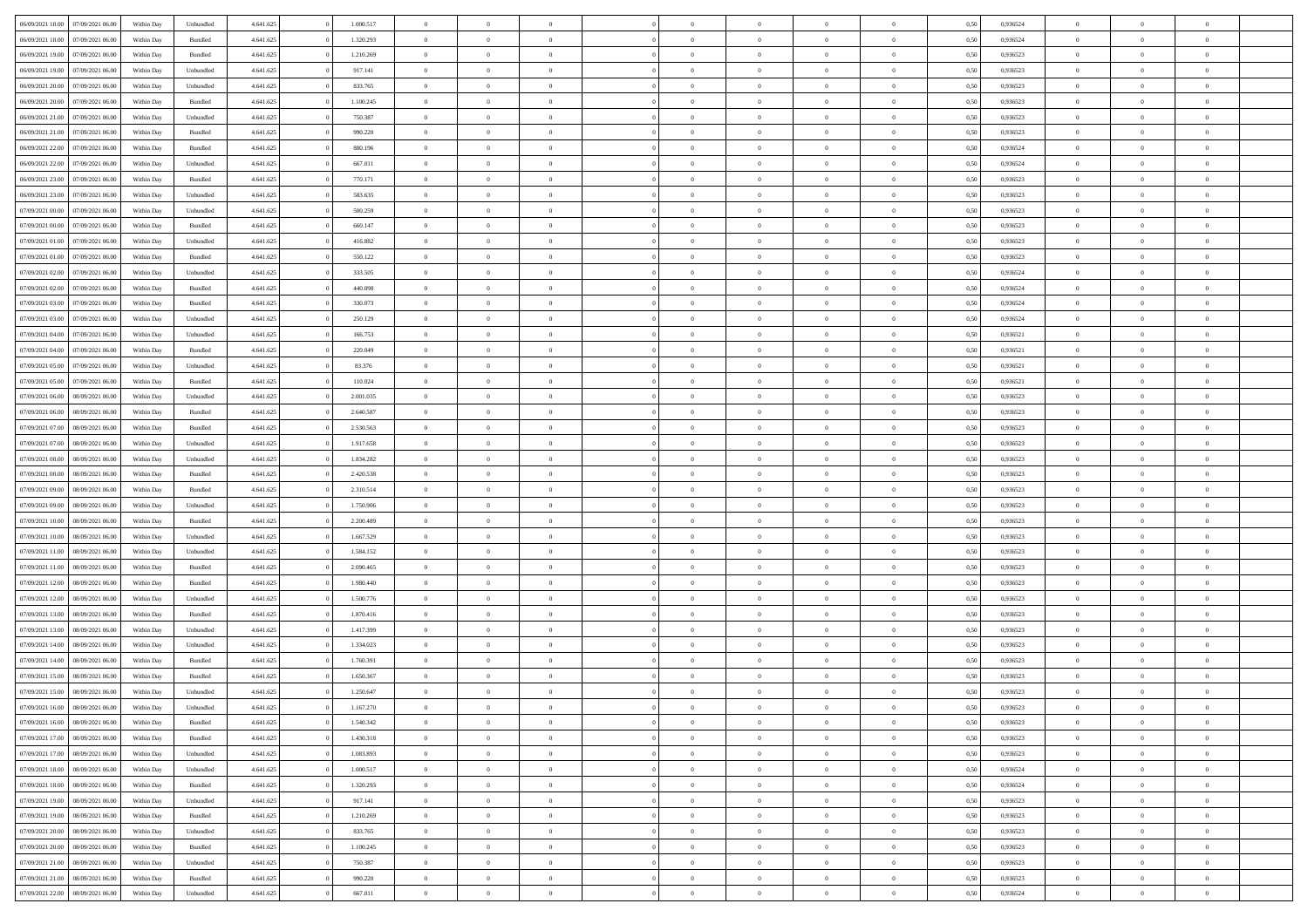|                  |                  |            |                    |           |           | $\overline{0}$ | $\Omega$       |                |                | $\Omega$       | $\theta$       | $\theta$       |      |          | $\theta$       |                |                |  |
|------------------|------------------|------------|--------------------|-----------|-----------|----------------|----------------|----------------|----------------|----------------|----------------|----------------|------|----------|----------------|----------------|----------------|--|
| 07/09/2021 22:00 | 08/09/2021 06:00 | Within Day | Bundled            | 4.641.625 | 880.196   |                |                |                | $\Omega$       |                |                |                | 0.50 | 0,936524 |                | $\theta$       | $\overline{0}$ |  |
| 07/09/2021 23:00 | 08/09/2021 06:00 | Within Day | Unbundled          | 4.641.625 | 583.635   | $\overline{0}$ | $\theta$       | $\overline{0}$ | $\overline{0}$ | $\bf{0}$       | $\overline{0}$ | $\bf{0}$       | 0,50 | 0,936523 | $\theta$       | $\overline{0}$ | $\overline{0}$ |  |
| 07/09/2021 23.00 | 08/09/2021 06:00 | Within Day | Bundled            | 4.641.625 | 770.171   | $\overline{0}$ | $\bf{0}$       | $\overline{0}$ | $\bf{0}$       | $\bf{0}$       | $\bf{0}$       | $\mathbf{0}$   | 0,50 | 0,936523 | $\bf{0}$       | $\overline{0}$ | $\bf{0}$       |  |
| 08/09/2021 00:00 | 08/09/2021 06:00 | Within Dav | Unbundled          | 4.641.625 | 500.259   | $\overline{0}$ | $\overline{0}$ | $\overline{0}$ | $\overline{0}$ | $\bf{0}$       | $\overline{0}$ | $\overline{0}$ | 0.50 | 0.936523 | $\theta$       | $\theta$       | $\overline{0}$ |  |
| 08/09/2021 00:00 | 08/09/2021 06:00 | Within Day | Bundled            | 4.641.625 | 660.147   | $\overline{0}$ | $\theta$       | $\overline{0}$ | $\overline{0}$ | $\bf{0}$       | $\overline{0}$ | $\bf{0}$       | 0,50 | 0,936523 | $\theta$       | $\overline{0}$ | $\overline{0}$ |  |
|                  |                  |            |                    |           |           |                |                |                |                |                |                |                |      |          |                |                |                |  |
| 08/09/2021 01:00 | 08/09/2021 06:00 | Within Day | Bundled            | 4.641.625 | 550.122   | $\overline{0}$ | $\overline{0}$ | $\overline{0}$ | $\bf{0}$       | $\overline{0}$ | $\overline{0}$ | $\mathbf{0}$   | 0,50 | 0,936523 | $\bf{0}$       | $\overline{0}$ | $\bf{0}$       |  |
| 08/09/2021 01:00 | 08/09/2021 06:00 | Within Dav | Unbundled          | 4.641.625 | 416.882   | $\overline{0}$ | $\overline{0}$ | $\overline{0}$ | $\overline{0}$ | $\overline{0}$ | $\overline{0}$ | $\overline{0}$ | 0.50 | 0.936523 | $\theta$       | $\overline{0}$ | $\overline{0}$ |  |
| 08/09/2021 02:00 | 08/09/2021 06:00 | Within Day | Bundled            | 4.641.625 | 440.098   | $\overline{0}$ | $\theta$       | $\overline{0}$ | $\overline{0}$ | $\bf{0}$       | $\overline{0}$ | $\bf{0}$       | 0,50 | 0,936524 | $\theta$       | $\theta$       | $\overline{0}$ |  |
| 08/09/2021 02:00 | 08/09/2021 06:00 | Within Day | Unbundled          | 4.641.625 | 333.505   | $\overline{0}$ | $\overline{0}$ | $\overline{0}$ | $\bf{0}$       | $\bf{0}$       | $\bf{0}$       | $\bf{0}$       | 0,50 | 0,936524 | $\,0\,$        | $\overline{0}$ | $\overline{0}$ |  |
| 08/09/2021 03:00 | 08/09/2021 06:00 | Within Dav | Unbundled          | 4.641.625 | 250.129   | $\overline{0}$ | $\overline{0}$ | $\overline{0}$ | $\overline{0}$ | $\overline{0}$ | $\overline{0}$ | $\overline{0}$ | 0.50 | 0,936524 | $\theta$       | $\overline{0}$ | $\overline{0}$ |  |
| 08/09/2021 03:00 | 08/09/2021 06:00 | Within Day | Bundled            | 4.641.625 | 330.073   | $\overline{0}$ | $\theta$       | $\overline{0}$ | $\overline{0}$ | $\bf{0}$       | $\overline{0}$ | $\bf{0}$       | 0,50 | 0,936524 | $\,$ 0 $\,$    | $\overline{0}$ | $\overline{0}$ |  |
| 08/09/2021 04:00 | 08/09/2021 06:00 | Within Day | Bundled            | 4.641.625 | 220.049   | $\overline{0}$ | $\bf{0}$       | $\overline{0}$ | $\bf{0}$       | $\bf{0}$       | $\bf{0}$       | $\mathbf{0}$   | 0,50 | 0,936521 | $\bf{0}$       | $\overline{0}$ | $\bf{0}$       |  |
|                  |                  |            |                    |           |           |                |                |                |                |                |                |                |      |          |                |                |                |  |
| 08/09/2021 04:00 | 08/09/2021 06:00 | Within Day | Unbundled          | 4.641.625 | 166.753   | $\overline{0}$ | $\overline{0}$ | $\overline{0}$ | $\overline{0}$ | $\bf{0}$       | $\overline{0}$ | $\overline{0}$ | 0.50 | 0,936521 | $\theta$       | $\theta$       | $\overline{0}$ |  |
| 08/09/2021 05:00 | 08/09/2021 06:00 | Within Day | Bundled            | 4.641.625 | 110.024   | $\overline{0}$ | $\theta$       | $\overline{0}$ | $\overline{0}$ | $\bf{0}$       | $\overline{0}$ | $\bf{0}$       | 0,50 | 0,936521 | $\theta$       | $\overline{0}$ | $\overline{0}$ |  |
| 08/09/2021 05:00 | 08/09/2021 06:00 | Within Day | Unbundled          | 4.641.625 | 83.376    | $\overline{0}$ | $\overline{0}$ | $\overline{0}$ | $\bf{0}$       | $\overline{0}$ | $\overline{0}$ | $\mathbf{0}$   | 0,50 | 0,936521 | $\bf{0}$       | $\overline{0}$ | $\bf{0}$       |  |
| 08/09/2021 06:00 | 09/09/2021 06:00 | Within Dav | Bundled            | 4.641.625 | 2.640.587 | $\overline{0}$ | $\overline{0}$ | $\overline{0}$ | $\overline{0}$ | $\overline{0}$ | $\overline{0}$ | $\overline{0}$ | 0.50 | 0.936523 | $\theta$       | $\overline{0}$ | $\overline{0}$ |  |
| 08/09/2021 06:00 | 09/09/2021 06:00 | Within Day | Unbundled          | 4.641.625 | 2.001.035 | $\overline{0}$ | $\theta$       | $\overline{0}$ | $\overline{0}$ | $\bf{0}$       | $\overline{0}$ | $\bf{0}$       | 0,50 | 0,936523 | $\theta$       | $\theta$       | $\overline{0}$ |  |
| 08/09/2021 07:00 | 09/09/2021 06:00 | Within Day | Bundled            | 4.641.625 | 2.530.563 | $\overline{0}$ | $\overline{0}$ | $\overline{0}$ | $\bf{0}$       | $\bf{0}$       | $\bf{0}$       | $\bf{0}$       | 0,50 | 0,936523 | $\,0\,$        | $\overline{0}$ | $\overline{0}$ |  |
| 08/09/2021 07:00 | 09/09/2021 06:00 | Within Day | Unbundled          | 4.641.625 | 1.917.658 | $\overline{0}$ | $\overline{0}$ | $\overline{0}$ | $\overline{0}$ | $\overline{0}$ | $\overline{0}$ | $\overline{0}$ | 0.50 | 0.936523 | $\theta$       | $\overline{0}$ | $\overline{0}$ |  |
|                  |                  |            |                    |           |           |                |                |                |                |                |                |                |      |          |                |                |                |  |
| 08/09/2021 08:00 | 09/09/2021 06:00 | Within Day | Bundled            | 4.641.625 | 2.420.538 | $\overline{0}$ | $\theta$       | $\overline{0}$ | $\overline{0}$ | $\bf{0}$       | $\overline{0}$ | $\bf{0}$       | 0,50 | 0,936523 | $\,$ 0 $\,$    | $\overline{0}$ | $\overline{0}$ |  |
| 08/09/2021 08:00 | 09/09/2021 06:00 | Within Day | Unbundled          | 4.641.625 | 1.834.282 | $\overline{0}$ | $\overline{0}$ | $\overline{0}$ | $\bf{0}$       | $\bf{0}$       | $\bf{0}$       | $\bf{0}$       | 0,50 | 0,936523 | $\bf{0}$       | $\overline{0}$ | $\bf{0}$       |  |
| 08/09/2021 09:00 | 09/09/2021 06:00 | Within Day | Bundled            | 4.641.625 | 2.310.514 | $\overline{0}$ | $\overline{0}$ | $\overline{0}$ | $\overline{0}$ | $\overline{0}$ | $\overline{0}$ | $\overline{0}$ | 0.50 | 0.936523 | $\theta$       | $\overline{0}$ | $\overline{0}$ |  |
| 08/09/2021 09:00 | 09/09/2021 06:00 | Within Day | Unbundled          | 4.641.625 | 1.750.906 | $\overline{0}$ | $\theta$       | $\overline{0}$ | $\overline{0}$ | $\bf{0}$       | $\overline{0}$ | $\bf{0}$       | 0,50 | 0,936523 | $\theta$       | $\overline{0}$ | $\overline{0}$ |  |
| 08/09/2021 10:00 | 09/09/2021 06:00 | Within Day | Bundled            | 4.641.625 | 2.200.489 | $\overline{0}$ | $\overline{0}$ | $\overline{0}$ | $\bf{0}$       | $\overline{0}$ | $\overline{0}$ | $\mathbf{0}$   | 0,50 | 0,936523 | $\overline{0}$ | $\overline{0}$ | $\bf{0}$       |  |
| 08/09/2021 10:00 | 09/09/2021 06:00 | Within Dav | Unbundled          | 4.641.625 | 1.667.529 | $\overline{0}$ | $\overline{0}$ | $\overline{0}$ | $\overline{0}$ | $\overline{0}$ | $\overline{0}$ | $\overline{0}$ | 0.50 | 0.936523 | $\theta$       | $\overline{0}$ | $\overline{0}$ |  |
| 08/09/2021 11:00 | 09/09/2021 06:00 |            |                    | 4.641.625 | 1.584.152 | $\overline{0}$ | $\theta$       | $\overline{0}$ | $\overline{0}$ | $\bf{0}$       | $\overline{0}$ |                |      | 0,936523 | $\theta$       | $\theta$       | $\overline{0}$ |  |
|                  |                  | Within Day | Unbundled          |           |           |                |                |                |                |                |                | $\bf{0}$       | 0,50 |          |                |                |                |  |
| 08/09/2021 11:00 | 09/09/2021 06:00 | Within Day | Bundled            | 4.641.625 | 2.090.465 | $\overline{0}$ | $\overline{0}$ | $\overline{0}$ | $\bf{0}$       | $\bf{0}$       | $\bf{0}$       | $\bf{0}$       | 0,50 | 0,936523 | $\,0\,$        | $\overline{0}$ | $\overline{0}$ |  |
| 08/09/2021 12:00 | 09/09/2021 06:00 | Within Day | Unbundled          | 4.641.625 | 1.500.776 | $\overline{0}$ | $\overline{0}$ | $\overline{0}$ | $\overline{0}$ | $\overline{0}$ | $\overline{0}$ | $\overline{0}$ | 0.50 | 0.936523 | $\theta$       | $\overline{0}$ | $\overline{0}$ |  |
| 08/09/2021 12:00 | 09/09/2021 06:00 | Within Day | Bundled            | 4.641.625 | 1.980.440 | $\overline{0}$ | $\theta$       | $\overline{0}$ | $\overline{0}$ | $\bf{0}$       | $\overline{0}$ | $\bf{0}$       | 0,50 | 0,936523 | $\,$ 0 $\,$    | $\overline{0}$ | $\overline{0}$ |  |
| 08/09/2021 13:00 | 09/09/2021 06:00 | Within Day | Bundled            | 4.641.625 | 1.870.416 | $\overline{0}$ | $\overline{0}$ | $\overline{0}$ | $\bf{0}$       | $\bf{0}$       | $\bf{0}$       | $\bf{0}$       | 0,50 | 0,936523 | $\bf{0}$       | $\overline{0}$ | $\bf{0}$       |  |
| 08/09/2021 13:00 | 09/09/2021 06:00 | Within Day | Unbundled          | 4.641.625 | 1.417.399 | $\overline{0}$ | $\Omega$       | $\Omega$       | $\Omega$       | $\Omega$       | $\overline{0}$ | $\overline{0}$ | 0,50 | 0,936523 | $\,0\,$        | $\theta$       | $\theta$       |  |
| 08/09/2021 14:00 | 09/09/2021 06:00 | Within Day | Bundled            | 4.641.625 | 1.760.391 | $\overline{0}$ | $\theta$       | $\overline{0}$ | $\overline{0}$ | $\bf{0}$       | $\overline{0}$ | $\bf{0}$       | 0,50 | 0,936523 | $\theta$       | $\overline{0}$ | $\overline{0}$ |  |
|                  |                  |            |                    |           |           |                |                |                |                |                |                |                |      |          |                |                |                |  |
| 08/09/2021 14:00 | 09/09/2021 06:00 | Within Day | Unbundled          | 4.641.625 | 1.334.023 | $\overline{0}$ | $\overline{0}$ | $\overline{0}$ | $\bf{0}$       | $\overline{0}$ | $\overline{0}$ | $\mathbf{0}$   | 0,50 | 0,936523 | $\overline{0}$ | $\overline{0}$ | $\bf{0}$       |  |
| 08/09/2021 15:00 | 09/09/2021 06:00 | Within Day | Unbundled          | 4.641.625 | 1.250.647 | $\overline{0}$ | $\Omega$       | $\Omega$       | $\Omega$       | $\overline{0}$ | $\overline{0}$ | $\overline{0}$ | 0.50 | 0.936523 | $\,0\,$        | $\theta$       | $\theta$       |  |
| 08/09/2021 15:00 | 09/09/2021 06:00 | Within Day | Bundled            | 4.641.625 | 1.650.367 | $\overline{0}$ | $\theta$       | $\overline{0}$ | $\overline{0}$ | $\bf{0}$       | $\overline{0}$ | $\bf{0}$       | 0,50 | 0,936523 | $\theta$       | $\overline{0}$ | $\overline{0}$ |  |
| 08/09/2021 16:00 | 09/09/2021 06:00 | Within Day | Bundled            | 4.641.625 | 1.540.342 | $\overline{0}$ | $\overline{0}$ | $\overline{0}$ | $\bf{0}$       | $\bf{0}$       | $\bf{0}$       | $\bf{0}$       | 0,50 | 0,936523 | $\bf{0}$       | $\overline{0}$ | $\bf{0}$       |  |
| 08/09/2021 16:00 | 09/09/2021 06:00 | Within Day | Unbundled          | 4.641.625 | 1.167.270 | $\overline{0}$ | $\Omega$       | $\Omega$       | $\Omega$       | $\overline{0}$ | $\overline{0}$ | $\overline{0}$ | 0.50 | 0.936523 | $\,$ 0 $\,$    | $\theta$       | $\theta$       |  |
| 08/09/2021 17:00 | 09/09/2021 06:00 | Within Day | Unbundled          | 4.641.625 | 1.083.893 | $\overline{0}$ | $\theta$       | $\overline{0}$ | $\overline{0}$ | $\bf{0}$       | $\overline{0}$ | $\bf{0}$       | 0,50 | 0,936523 | $\,$ 0 $\,$    | $\overline{0}$ | $\overline{0}$ |  |
| 08/09/2021 17:00 | 09/09/2021 06:00 | Within Day | Bundled            | 4.641.625 | 1.430.318 | $\overline{0}$ | $\bf{0}$       | $\overline{0}$ | $\bf{0}$       | $\bf{0}$       | $\bf{0}$       | $\mathbf{0}$   | 0,50 | 0,936523 | $\overline{0}$ | $\overline{0}$ | $\bf{0}$       |  |
|                  |                  |            |                    |           |           |                |                |                |                |                |                |                |      |          |                |                |                |  |
| 08/09/2021 18:00 | 09/09/2021 06:00 | Within Day | Bundled            | 4.641.625 | 1.320.293 | $\overline{0}$ | $\Omega$       | $\overline{0}$ | $\Omega$       | $\overline{0}$ | $\overline{0}$ | $\overline{0}$ | 0,50 | 0,936524 | $\,0\,$        | $\theta$       | $\theta$       |  |
| 08/09/2021 18:00 | 09/09/2021 06:00 | Within Day | Unbundled          | 4.641.625 | 1.000.517 | $\overline{0}$ | $\overline{0}$ | $\overline{0}$ | $\overline{0}$ | $\,$ 0         | $\overline{0}$ | $\bf{0}$       | 0,50 | 0,936524 | $\,$ 0 $\,$    | $\overline{0}$ | $\overline{0}$ |  |
| 08/09/2021 19:00 | 09/09/2021 06:00 | Within Day | Bundled            | 4.641.625 | 1.210.269 | $\overline{0}$ | $\overline{0}$ | $\overline{0}$ | $\overline{0}$ | $\bf{0}$       | $\overline{0}$ | $\mathbf{0}$   | 0,50 | 0,936523 | $\overline{0}$ | $\overline{0}$ | $\bf{0}$       |  |
| 08/09/2021 19:00 | 09/09/2021 06:00 | Within Day | Unbundled          | 4.641.625 | 917.141   | $\overline{0}$ | $\Omega$       | $\Omega$       | $\Omega$       | $\Omega$       | $\Omega$       | $\overline{0}$ | 0.50 | 0.936523 | $\theta$       | $\theta$       | $\theta$       |  |
| 08/09/2021 20:00 | 09/09/2021 06:00 | Within Day | Unbundled          | 4.641.625 | 833.765   | $\overline{0}$ | $\overline{0}$ | $\overline{0}$ | $\bf{0}$       | $\,$ 0         | $\overline{0}$ | $\bf{0}$       | 0,50 | 0,936523 | $\,0\,$        | $\,0\,$        | $\overline{0}$ |  |
| 08/09/2021 20:00 | 09/09/2021 06:00 | Within Day | $\mathbf B$ undled | 4.641.625 | 1.100.245 | $\bf{0}$       | $\bf{0}$       |                |                | $\bf{0}$       |                |                | 0,50 | 0,936523 | $\bf{0}$       | $\overline{0}$ |                |  |
| 08/09/2021 21:00 | 09/09/2021 06:00 | Within Day | Unbundled          | 4.641.625 | 750,387   | $\overline{0}$ | $\overline{0}$ | $\overline{0}$ | $\Omega$       | $\overline{0}$ | $\overline{0}$ | $\overline{0}$ | 0.50 | 0.936523 | $\theta$       | $\theta$       | $\theta$       |  |
| 08/09/2021 21:00 | 09/09/2021 06:00 |            | Bundled            | 4.641.625 | 990.220   | $\overline{0}$ | $\,$ 0         | $\overline{0}$ |                | $\,$ 0 $\,$    | $\overline{0}$ | $\,$ 0 $\,$    |      | 0,936523 | $\,$ 0 $\,$    | $\,$ 0 $\,$    | $\,$ 0         |  |
|                  |                  | Within Day |                    |           |           |                |                |                | $\overline{0}$ |                |                |                | 0,50 |          |                |                |                |  |
| 08/09/2021 22:00 | 09/09/2021 06:00 | Within Day | Unbundled          | 4.641.625 | 667.011   | $\overline{0}$ | $\overline{0}$ | $\overline{0}$ | $\overline{0}$ | $\overline{0}$ | $\overline{0}$ | $\mathbf{0}$   | 0,50 | 0,936524 | $\overline{0}$ | $\bf{0}$       | $\bf{0}$       |  |
| 08/09/2021 22:00 | 09/09/2021 06:00 | Within Day | $\mathbf B$ undled | 4.641.625 | 880.196   | $\overline{0}$ | $\overline{0}$ | $\overline{0}$ | $\Omega$       | $\overline{0}$ | $\overline{0}$ | $\overline{0}$ | 0,50 | 0,936524 | $\overline{0}$ | $\theta$       | $\overline{0}$ |  |
| 08/09/2021 23:00 | 09/09/2021 06:00 | Within Day | Bundled            | 4.641.625 | 770.171   | $\overline{0}$ | $\,$ 0         | $\overline{0}$ | $\overline{0}$ | $\,$ 0 $\,$    | $\overline{0}$ | $\mathbf{0}$   | 0,50 | 0,936523 | $\,$ 0 $\,$    | $\overline{0}$ | $\overline{0}$ |  |
| 08/09/2021 23:00 | 09/09/2021 06:00 | Within Day | Unbundled          | 4.641.625 | 583.635   | $\overline{0}$ | $\overline{0}$ | $\overline{0}$ | $\overline{0}$ | $\overline{0}$ | $\overline{0}$ | $\mathbf{0}$   | 0,50 | 0,936523 | $\overline{0}$ | $\overline{0}$ | $\bf{0}$       |  |
| 09/09/2021 00:00 | 09/09/2021 06:00 | Within Day | Unbundled          | 4.641.625 | 500.259   | $\overline{0}$ | $\overline{0}$ | $\overline{0}$ | $\overline{0}$ | $\overline{0}$ | $\overline{0}$ | $\bf{0}$       | 0.50 | 0,936523 | $\overline{0}$ | $\theta$       | $\overline{0}$ |  |
| 09/09/2021 00:00 | 09/09/2021 06:00 | Within Day | Bundled            | 4.641.625 | 660.147   | $\overline{0}$ | $\,$ 0         | $\overline{0}$ | $\overline{0}$ | $\bf{0}$       | $\overline{0}$ | $\bf{0}$       | 0,50 | 0,936523 | $\,$ 0 $\,$    | $\overline{0}$ | $\overline{0}$ |  |
|                  |                  |            |                    |           |           |                |                |                |                |                |                |                |      |          |                |                |                |  |
| 09/09/2021 01:00 | 09/09/2021 06:00 | Within Day | Bundled            | 4.641.625 | 550.122   | $\overline{0}$ | $\bf{0}$       | $\overline{0}$ | $\overline{0}$ | $\overline{0}$ | $\overline{0}$ | $\mathbf{0}$   | 0,50 | 0,936523 | $\overline{0}$ | $\overline{0}$ | $\bf{0}$       |  |
| 09/09/2021 01:00 | 09/09/2021 06:00 | Within Day | Unbundled          | 4.641.625 | 416.882   | $\overline{0}$ | $\overline{0}$ | $\overline{0}$ | $\Omega$       | $\overline{0}$ | $\overline{0}$ | $\overline{0}$ | 0.50 | 0.936523 | $\overline{0}$ | $\overline{0}$ | $\overline{0}$ |  |
| 09/09/2021 02:00 | 09/09/2021 06:00 | Within Day | Unbundled          | 4.641.625 | 333.505   | $\overline{0}$ | $\bf{0}$       | $\overline{0}$ | $\overline{0}$ | $\bf{0}$       | $\overline{0}$ | $\mathbf{0}$   | 0,50 | 0,936524 | $\,$ 0 $\,$    | $\,$ 0 $\,$    | $\bf{0}$       |  |
| 09/09/2021 02:00 | 09/09/2021 06:00 | Within Day | Bundled            | 4.641.625 | 440.098   | $\overline{0}$ | $\bf{0}$       | $\overline{0}$ | $\bf{0}$       | $\bf{0}$       | $\bf{0}$       | $\bf{0}$       | 0,50 | 0,936524 | $\overline{0}$ | $\overline{0}$ | $\bf{0}$       |  |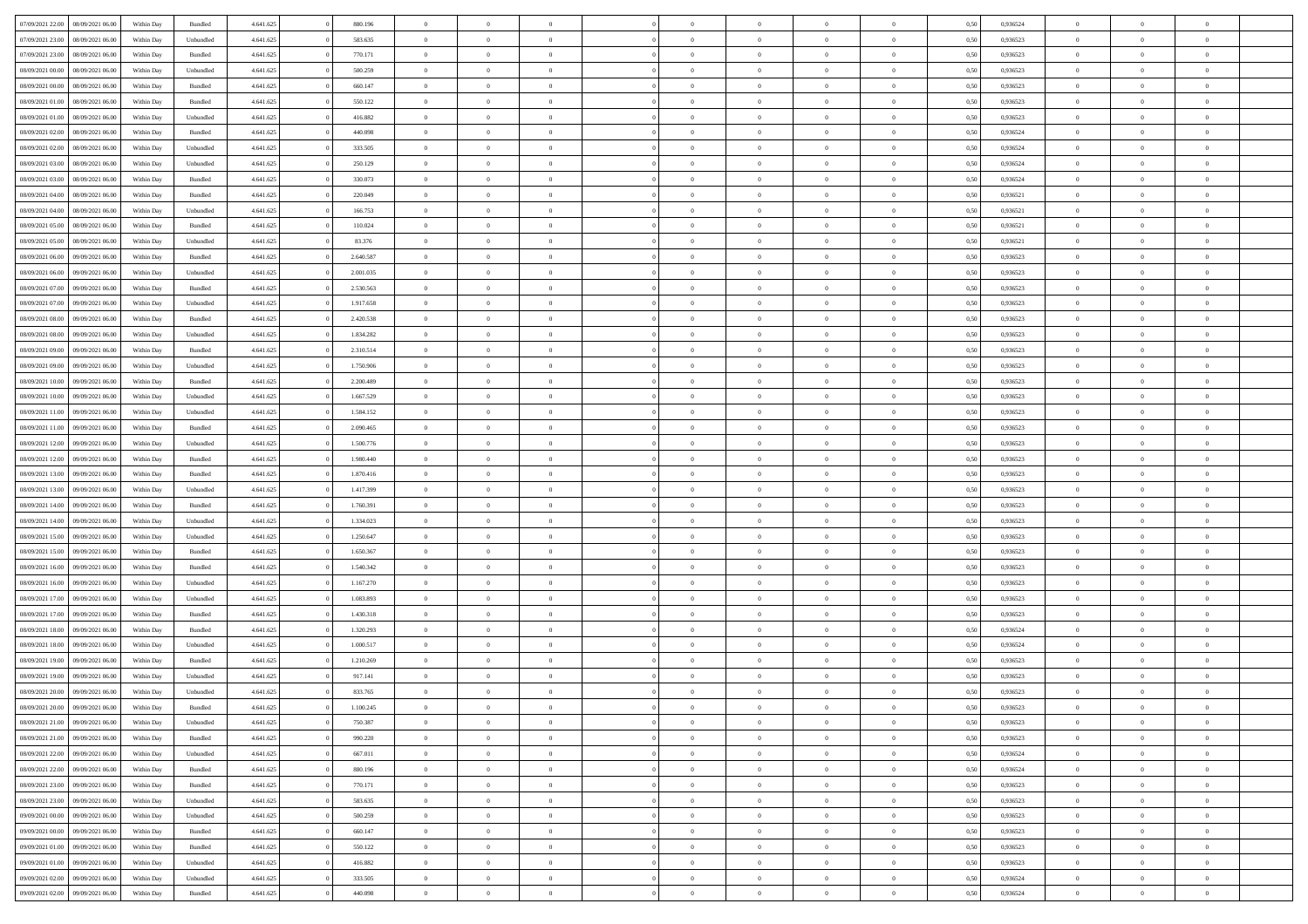| 09/09/2021 03:00 | 09/09/2021 06:00 | Within Day | Unbundled          | 4.641.625 | 250.129   | $\overline{0}$ | $\theta$       |                | $\Omega$       | $\Omega$       | $\theta$       | $\theta$       | 0.50 | 0.936524 | $\theta$       | $\theta$       | $\theta$       |  |
|------------------|------------------|------------|--------------------|-----------|-----------|----------------|----------------|----------------|----------------|----------------|----------------|----------------|------|----------|----------------|----------------|----------------|--|
|                  |                  |            |                    |           |           |                |                |                |                |                |                |                |      |          |                |                |                |  |
| 09/09/2021 03:00 | 09/09/2021 06:00 | Within Day | Bundled            | 4.641.625 | 330.073   | $\overline{0}$ | $\theta$       | $\overline{0}$ | $\overline{0}$ | $\bf{0}$       | $\overline{0}$ | $\overline{0}$ | 0,50 | 0,936524 | $\theta$       | $\overline{0}$ | $\overline{0}$ |  |
| 09/09/2021 04:00 | 09/09/2021 06:00 | Within Day | Bundled            | 4.641.625 | 220.049   | $\overline{0}$ | $\overline{0}$ | $\overline{0}$ | $\bf{0}$       | $\bf{0}$       | $\bf{0}$       | $\bf{0}$       | 0,50 | 0,936521 | $\overline{0}$ | $\overline{0}$ | $\overline{0}$ |  |
| 09/09/2021 04:00 | 09/09/2021 06:00 | Within Dav | Unbundled          | 4.641.625 | 166.753   | $\overline{0}$ | $\overline{0}$ | $\overline{0}$ | $\overline{0}$ | $\bf{0}$       | $\overline{0}$ | $\overline{0}$ | 0.50 | 0.936521 | $\theta$       | $\theta$       | $\overline{0}$ |  |
| 09/09/2021 05:00 | 09/09/2021 06:00 | Within Day | Unbundled          | 4.641.625 | 83.376    | $\overline{0}$ | $\theta$       | $\overline{0}$ | $\overline{0}$ | $\bf{0}$       | $\overline{0}$ | $\bf{0}$       | 0,50 | 0,936521 | $\theta$       | $\overline{0}$ | $\overline{0}$ |  |
| 09/09/2021 05:00 | 09/09/2021 06:00 | Within Day | Bundled            | 4.641.625 | 110.024   | $\overline{0}$ | $\bf{0}$       | $\overline{0}$ | $\bf{0}$       | $\overline{0}$ | $\overline{0}$ | $\mathbf{0}$   | 0,50 | 0,936521 | $\overline{0}$ | $\overline{0}$ | $\bf{0}$       |  |
|                  |                  |            |                    |           |           |                |                |                |                |                |                |                |      |          |                |                |                |  |
| 09/09/2021 06:00 | 10/09/2021 06:00 | Within Dav | Unbundled          | 4.641.625 | 2.001.035 | $\overline{0}$ | $\overline{0}$ | $\overline{0}$ | $\overline{0}$ | $\overline{0}$ | $\overline{0}$ | $\overline{0}$ | 0.50 | 0.936523 | $\theta$       | $\overline{0}$ | $\overline{0}$ |  |
| 09/09/2021 06:00 | 10/09/2021 06:00 | Within Day | Bundled            | 4.641.625 | 2.640.587 | $\overline{0}$ | $\theta$       | $\overline{0}$ | $\overline{0}$ | $\bf{0}$       | $\overline{0}$ | $\bf{0}$       | 0,50 | 0,936523 | $\theta$       | $\theta$       | $\overline{0}$ |  |
| 09/09/2021 07:00 | 10/09/2021 06:00 | Within Day | Unbundled          | 4.641.625 | 1.917.658 | $\overline{0}$ | $\overline{0}$ | $\overline{0}$ | $\bf{0}$       | $\bf{0}$       | $\bf{0}$       | $\bf{0}$       | 0,50 | 0,936523 | $\,0\,$        | $\overline{0}$ | $\overline{0}$ |  |
| 09/09/2021 07:00 | 10/09/2021 06:00 | Within Dav | Bundled            | 4.641.625 | 2.530.563 | $\overline{0}$ | $\overline{0}$ | $\overline{0}$ | $\overline{0}$ | $\overline{0}$ | $\overline{0}$ | $\overline{0}$ | 0.50 | 0.936523 | $\theta$       | $\overline{0}$ | $\overline{0}$ |  |
| 09/09/2021 08:00 | 10/09/2021 06:00 | Within Day | Bundled            | 4.641.625 | 2.420.538 | $\overline{0}$ | $\theta$       | $\overline{0}$ | $\overline{0}$ | $\bf{0}$       | $\overline{0}$ | $\bf{0}$       | 0,50 | 0,936523 | $\theta$       | $\overline{0}$ | $\overline{0}$ |  |
| 09/09/2021 08:00 | 10/09/2021 06:00 | Within Day | Unbundled          | 4.641.625 | 1.834.282 | $\overline{0}$ | $\overline{0}$ | $\overline{0}$ | $\bf{0}$       | $\bf{0}$       | $\bf{0}$       | $\bf{0}$       | 0,50 | 0,936523 | $\bf{0}$       | $\overline{0}$ | $\overline{0}$ |  |
| 09/09/2021 09:00 | 10/09/2021 06:00 | Within Day | Bundled            | 4.641.625 | 2.310.514 | $\overline{0}$ | $\overline{0}$ | $\overline{0}$ | $\overline{0}$ | $\bf{0}$       | $\overline{0}$ | $\overline{0}$ | 0.50 | 0.936523 | $\theta$       | $\theta$       | $\overline{0}$ |  |
|                  |                  |            |                    |           |           |                |                |                |                |                |                |                |      |          |                |                |                |  |
| 09/09/2021 09:00 | 10/09/2021 06:00 | Within Day | Unbundled          | 4.641.625 | 1.750.906 | $\overline{0}$ | $\theta$       | $\overline{0}$ | $\overline{0}$ | $\bf{0}$       | $\overline{0}$ | $\overline{0}$ | 0,50 | 0,936523 | $\theta$       | $\overline{0}$ | $\overline{0}$ |  |
| 09/09/2021 10:00 | 10/09/2021 06:00 | Within Day | Unbundled          | 4.641.625 | 1.667.529 | $\overline{0}$ | $\bf{0}$       | $\overline{0}$ | $\bf{0}$       | $\overline{0}$ | $\overline{0}$ | $\mathbf{0}$   | 0,50 | 0,936523 | $\overline{0}$ | $\overline{0}$ | $\bf{0}$       |  |
| 09/09/2021 10:00 | 10/09/2021 06:00 | Within Dav | Bundled            | 4.641.625 | 2.200.489 | $\overline{0}$ | $\overline{0}$ | $\overline{0}$ | $\overline{0}$ | $\overline{0}$ | $\overline{0}$ | $\overline{0}$ | 0.50 | 0.936523 | $\theta$       | $\overline{0}$ | $\overline{0}$ |  |
| 09/09/2021 11:00 | 10/09/2021 06:00 | Within Day | Bundled            | 4.641.625 | 2.090.465 | $\overline{0}$ | $\theta$       | $\overline{0}$ | $\overline{0}$ | $\bf{0}$       | $\overline{0}$ | $\bf{0}$       | 0,50 | 0,936523 | $\theta$       | $\theta$       | $\overline{0}$ |  |
| 09/09/2021 11:00 | 10/09/2021 06:00 | Within Day | Unbundled          | 4.641.625 | 1.584.152 | $\overline{0}$ | $\overline{0}$ | $\overline{0}$ | $\bf{0}$       | $\bf{0}$       | $\bf{0}$       | $\bf{0}$       | 0,50 | 0,936523 | $\,0\,$        | $\overline{0}$ | $\overline{0}$ |  |
| 09/09/2021 12:00 | 10/09/2021 06:00 | Within Day | Bundled            | 4.641.625 | 1.980.440 | $\overline{0}$ | $\overline{0}$ | $\overline{0}$ | $\overline{0}$ | $\overline{0}$ | $\overline{0}$ | $\overline{0}$ | 0.50 | 0.936523 | $\theta$       | $\overline{0}$ | $\overline{0}$ |  |
| 09/09/2021 12:00 | 10/09/2021 06:00 | Within Day | Unbundled          | 4.641.625 | 1.500.776 | $\overline{0}$ | $\theta$       | $\overline{0}$ | $\overline{0}$ | $\bf{0}$       | $\overline{0}$ | $\bf{0}$       | 0,50 | 0,936523 | $\theta$       | $\theta$       | $\overline{0}$ |  |
|                  |                  |            |                    |           |           |                |                |                |                |                |                |                |      |          |                |                |                |  |
| 09/09/2021 13:00 | 10/09/2021 06:00 | Within Day | Bundled            | 4.641.625 | 1.870.416 | $\overline{0}$ | $\overline{0}$ | $\overline{0}$ | $\bf{0}$       | $\bf{0}$       | $\bf{0}$       | $\bf{0}$       | 0,50 | 0,936523 | $\,0\,$        | $\overline{0}$ | $\overline{0}$ |  |
| 09/09/2021 13:00 | 10/09/2021 06:00 | Within Day | Unbundled          | 4.641.625 | 1.417.399 | $\overline{0}$ | $\overline{0}$ | $\overline{0}$ | $\overline{0}$ | $\bf{0}$       | $\overline{0}$ | $\overline{0}$ | 0.50 | 0.936523 | $\theta$       | $\theta$       | $\overline{0}$ |  |
| 09/09/2021 14:00 | 10/09/2021 06:00 | Within Day | Bundled            | 4.641.625 | 1.760.391 | $\overline{0}$ | $\theta$       | $\overline{0}$ | $\overline{0}$ | $\bf{0}$       | $\overline{0}$ | $\bf{0}$       | 0,50 | 0,936523 | $\theta$       | $\overline{0}$ | $\overline{0}$ |  |
| 09/09/2021 14:00 | 10/09/2021 06:00 | Within Day | Unbundled          | 4.641.625 | 1.334.023 | $\overline{0}$ | $\bf{0}$       | $\overline{0}$ | $\bf{0}$       | $\overline{0}$ | $\overline{0}$ | $\mathbf{0}$   | 0,50 | 0,936523 | $\bf{0}$       | $\overline{0}$ | $\bf{0}$       |  |
| 09/09/2021 15:00 | 10/09/2021 06:00 | Within Dav | Bundled            | 4.641.625 | 1.650.367 | $\overline{0}$ | $\overline{0}$ | $\overline{0}$ | $\overline{0}$ | $\overline{0}$ | $\overline{0}$ | $\overline{0}$ | 0.50 | 0.936523 | $\theta$       | $\overline{0}$ | $\overline{0}$ |  |
| 09/09/2021 15:00 | 10/09/2021 06:00 | Within Day | Unbundled          | 4.641.625 | 1.250.647 | $\overline{0}$ | $\theta$       | $\overline{0}$ | $\overline{0}$ | $\bf{0}$       | $\overline{0}$ | $\bf{0}$       | 0,50 | 0,936523 | $\theta$       | $\theta$       | $\overline{0}$ |  |
| 09/09/2021 16:00 | 10/09/2021 06:00 | Within Day | Bundled            | 4.641.625 | 1.540.342 | $\overline{0}$ | $\overline{0}$ | $\overline{0}$ | $\overline{0}$ | $\bf{0}$       | $\overline{0}$ | $\bf{0}$       | 0,50 | 0,936523 | $\,0\,$        | $\overline{0}$ | $\overline{0}$ |  |
| 09/09/2021 16:00 | 10/09/2021 06:00 | Within Day | Unbundled          | 4.641.625 | 1.167.270 | $\overline{0}$ | $\overline{0}$ | $\overline{0}$ | $\overline{0}$ | $\overline{0}$ | $\overline{0}$ | $\overline{0}$ | 0.50 | 0.936523 | $\theta$       | $\overline{0}$ | $\overline{0}$ |  |
|                  |                  |            |                    |           |           |                |                |                |                |                |                |                |      |          |                |                |                |  |
| 09/09/2021 17:00 | 10/09/2021 06:00 | Within Day | Bundled            | 4.641.625 | 1.430.318 | $\overline{0}$ | $\theta$       | $\overline{0}$ | $\overline{0}$ | $\bf{0}$       | $\overline{0}$ | $\bf{0}$       | 0,50 | 0,936523 | $\,$ 0 $\,$    | $\overline{0}$ | $\overline{0}$ |  |
| 09/09/2021 17:00 | 10/09/2021 06:00 | Within Day | Unbundled          | 4.641.625 | 1.083.893 | $\overline{0}$ | $\overline{0}$ | $\overline{0}$ | $\overline{0}$ | $\bf{0}$       | $\overline{0}$ | $\bf{0}$       | 0,50 | 0,936523 | $\bf{0}$       | $\overline{0}$ | $\overline{0}$ |  |
| 09/09/2021 18:00 | 10/09/2021 06:00 | Within Day | Unbundled          | 4.641.625 | 1.000.517 | $\overline{0}$ | $\Omega$       | $\Omega$       | $\Omega$       | $\Omega$       | $\Omega$       | $\overline{0}$ | 0.50 | 0,936524 | $\,0\,$        | $\Omega$       | $\theta$       |  |
| 09/09/2021 18:00 | 10/09/2021 06:00 | Within Day | Bundled            | 4.641.625 | 1.320.293 | $\overline{0}$ | $\theta$       | $\overline{0}$ | $\overline{0}$ | $\bf{0}$       | $\overline{0}$ | $\bf{0}$       | 0,50 | 0,936524 | $\theta$       | $\theta$       | $\overline{0}$ |  |
| 09/09/2021 19:00 | 10/09/2021 06:00 | Within Day | Unbundled          | 4.641.625 | 917.141   | $\overline{0}$ | $\overline{0}$ | $\overline{0}$ | $\overline{0}$ | $\bf{0}$       | $\overline{0}$ | $\mathbf{0}$   | 0,50 | 0,936523 | $\bf{0}$       | $\overline{0}$ | $\bf{0}$       |  |
| 09/09/2021 19:00 | 10/09/2021 06:00 | Within Day | Bundled            | 4.641.625 | 1.210.269 | $\overline{0}$ | $\Omega$       | $\Omega$       | $\Omega$       | $\bf{0}$       | $\overline{0}$ | $\overline{0}$ | 0.50 | 0.936523 | $\theta$       | $\theta$       | $\theta$       |  |
| 09/09/2021 20:00 | 10/09/2021 06:00 | Within Day | Bundled            | 4.641.625 | 1.100.245 | $\overline{0}$ | $\theta$       | $\overline{0}$ | $\overline{0}$ | $\bf{0}$       | $\overline{0}$ | $\bf{0}$       | 0,50 | 0,936523 | $\theta$       | $\theta$       | $\overline{0}$ |  |
|                  |                  |            |                    |           |           |                | $\overline{0}$ |                |                | $\bf{0}$       |                |                |      |          | $\,0\,$        | $\overline{0}$ | $\overline{0}$ |  |
| 09/09/2021 20.00 | 10/09/2021 06:00 | Within Day | Unbundled          | 4.641.625 | 833.765   | $\overline{0}$ |                | $\overline{0}$ | $\overline{0}$ |                | $\overline{0}$ | $\bf{0}$       | 0,50 | 0,936523 |                |                |                |  |
| 09/09/2021 21:00 | 10/09/2021 06:00 | Within Day | Bundled            | 4.641.625 | 990.220   | $\overline{0}$ | $\Omega$       | $\Omega$       | $\Omega$       | $\theta$       | $\theta$       | $\overline{0}$ | 0.50 | 0.936523 | $\theta$       | $\theta$       | $\theta$       |  |
| 09/09/2021 21:00 | 10/09/2021 06:00 | Within Day | Unbundled          | 4.641.625 | 750.387   | $\overline{0}$ | $\theta$       | $\overline{0}$ | $\overline{0}$ | $\bf{0}$       | $\overline{0}$ | $\bf{0}$       | 0,50 | 0,936523 | $\,$ 0 $\,$    | $\overline{0}$ | $\overline{0}$ |  |
| 09/09/2021 22.00 | 10/09/2021 06:00 | Within Day | Bundled            | 4.641.625 | 880.196   | $\overline{0}$ | $\overline{0}$ | $\overline{0}$ | $\overline{0}$ | $\bf{0}$       | $\overline{0}$ | $\bf{0}$       | 0,50 | 0,936524 | $\bf{0}$       | $\overline{0}$ | $\overline{0}$ |  |
| 09/09/2021 22.00 | 10/09/2021 06:00 | Within Day | Unbundled          | 4.641.625 | 667.011   | $\overline{0}$ | $\Omega$       | $\Omega$       | $\Omega$       | $\Omega$       | $\overline{0}$ | $\overline{0}$ | 0.50 | 0,936524 | $\,0\,$        | $\theta$       | $\theta$       |  |
| 09/09/2021 23:00 | 10/09/2021 06:00 | Within Day | Bundled            | 4.641.625 | 770.171   | $\overline{0}$ | $\theta$       | $\overline{0}$ | $\overline{0}$ | $\bf{0}$       | $\overline{0}$ | $\bf{0}$       | 0,50 | 0,936523 | $\,$ 0 $\,$    | $\overline{0}$ | $\overline{0}$ |  |
| 09/09/2021 23.00 | 10/09/2021 06:00 | Within Day | Unbundled          | 4.641.625 | 583.635   | $\overline{0}$ | $\overline{0}$ | $\overline{0}$ | $\overline{0}$ | $\bf{0}$       | $\overline{0}$ | $\mathbf{0}$   | 0,50 | 0,936523 | $\bf{0}$       | $\overline{0}$ | $\bf{0}$       |  |
| 10/09/2021 00:00 | 10/09/2021 06:00 | Within Day | Unbundled          | 4.641.625 | 500.259   | $\overline{0}$ | $\Omega$       | $\Omega$       | $\Omega$       | $\Omega$       | $\Omega$       | $\overline{0}$ | 0.50 | 0.936523 | $\theta$       | $\Omega$       | $\theta$       |  |
| 10/09/2021 00:00 | 10/09/2021 06:00 | Within Day | Bundled            | 4.641.625 | 660.147   | $\overline{0}$ | $\overline{0}$ | $\overline{0}$ | $\bf{0}$       | $\,$ 0         | $\overline{0}$ | $\bf{0}$       | 0,50 | 0,936523 | $\,0\,$        | $\overline{0}$ | $\overline{0}$ |  |
|                  |                  |            |                    |           |           |                |                |                |                |                |                |                |      |          |                |                |                |  |
| 10/09/2021 01:00 | 10/09/2021 06:00 | Within Day | $\mathbf B$ undled | 4.641.625 | 550.122   | $\bf{0}$       | $\bf{0}$       |                |                |                |                |                | 0,50 | 0,936523 | $\bf{0}$       | $\overline{0}$ |                |  |
| 10/09/2021 01:00 | 10/09/2021 06:00 | Within Day | Unbundled          | 4.641.625 | 416.882   | $\overline{0}$ | $\overline{0}$ | $\overline{0}$ | $\Omega$       | $\overline{0}$ | $\overline{0}$ | $\overline{0}$ | 0.50 | 0.936523 | $\theta$       | $\theta$       | $\theta$       |  |
| 10/09/2021 02:00 | 10/09/2021 06:00 | Within Day | Unbundled          | 4.641.625 | 333.505   | $\overline{0}$ | $\,$ 0         | $\overline{0}$ | $\overline{0}$ | $\,$ 0 $\,$    | $\overline{0}$ | $\,$ 0 $\,$    | 0,50 | 0,936524 | $\,$ 0 $\,$    | $\,$ 0 $\,$    | $\,$ 0         |  |
| 10/09/2021 02:00 | 10/09/2021 06:00 | Within Day | Bundled            | 4.641.625 | 440.098   | $\overline{0}$ | $\overline{0}$ | $\overline{0}$ | $\overline{0}$ | $\overline{0}$ | $\overline{0}$ | $\mathbf{0}$   | 0,50 | 0,936524 | $\overline{0}$ | $\bf{0}$       | $\bf{0}$       |  |
| 10/09/2021 03:00 | 10/09/2021 06:00 | Within Day | Bundled            | 4.641.625 | 330.073   | $\overline{0}$ | $\overline{0}$ | $\overline{0}$ | $\Omega$       | $\overline{0}$ | $\overline{0}$ | $\overline{0}$ | 0,50 | 0,936524 | $\overline{0}$ | $\theta$       | $\overline{0}$ |  |
| 10/09/2021 03:00 | 10/09/2021 06:00 | Within Day | Unbundled          | 4.641.625 | 250.129   | $\overline{0}$ | $\,$ 0         | $\overline{0}$ | $\overline{0}$ | $\,$ 0 $\,$    | $\overline{0}$ | $\mathbf{0}$   | 0,50 | 0,936524 | $\,$ 0 $\,$    | $\overline{0}$ | $\overline{0}$ |  |
| 10/09/2021 04:00 | 10/09/2021 06:00 | Within Day | Unbundled          | 4.641.625 | 166.753   | $\overline{0}$ | $\overline{0}$ | $\overline{0}$ | $\overline{0}$ | $\overline{0}$ | $\overline{0}$ | $\mathbf{0}$   | 0,50 | 0,936521 | $\overline{0}$ | $\overline{0}$ | $\bf{0}$       |  |
|                  |                  |            |                    |           |           |                |                |                |                |                |                |                |      |          |                |                |                |  |
| 10/09/2021 04:00 | 10/09/2021 06:00 | Within Day | Bundled            | 4.641.625 | 220.049   | $\overline{0}$ | $\overline{0}$ | $\overline{0}$ | $\Omega$       | $\overline{0}$ | $\overline{0}$ | $\bf{0}$       | 0.50 | 0,936521 | $\overline{0}$ | $\theta$       | $\overline{0}$ |  |
| 10/09/2021 05:00 | 10/09/2021 06:00 | Within Day | Bundled            | 4.641.625 | 110.024   | $\overline{0}$ | $\,$ 0         | $\overline{0}$ | $\overline{0}$ | $\bf{0}$       | $\overline{0}$ | $\bf{0}$       | 0,50 | 0,936521 | $\,$ 0 $\,$    | $\overline{0}$ | $\overline{0}$ |  |
| 10/09/2021 05:00 | 10/09/2021 06:00 | Within Day | Unbundled          | 4.641.625 | 83.376    | $\overline{0}$ | $\bf{0}$       | $\overline{0}$ | $\overline{0}$ | $\overline{0}$ | $\overline{0}$ | $\mathbf{0}$   | 0,50 | 0,936521 | $\overline{0}$ | $\overline{0}$ | $\bf{0}$       |  |
| 10/09/2021 06:00 | 11/09/2021 06:00 | Within Day | Bundled            | 4.641.625 | 2.640.587 | $\overline{0}$ | $\overline{0}$ | $\overline{0}$ | $\Omega$       | $\overline{0}$ | $\overline{0}$ | $\overline{0}$ | 0.50 | 0.936523 | $\overline{0}$ | $\overline{0}$ | $\overline{0}$ |  |
| 10/09/2021 06:00 | 11/09/2021 06:00 | Within Day | Unbundled          | 4.641.625 | 2.001.035 | $\overline{0}$ | $\bf{0}$       | $\overline{0}$ | $\bf{0}$       | $\bf{0}$       | $\bf{0}$       | $\mathbf{0}$   | 0,50 | 0,936523 | $\,$ 0 $\,$    | $\,$ 0 $\,$    | $\bf{0}$       |  |
| 10/09/2021 07:00 | 11/09/2021 06:00 | Within Day | Unbundled          | 4.641.625 | 1.917.658 | $\overline{0}$ | $\overline{0}$ | $\overline{0}$ | $\overline{0}$ | $\bf{0}$       | $\bf{0}$       | $\mathbf{0}$   | 0,50 | 0,936523 | $\overline{0}$ | $\bf{0}$       | $\bf{0}$       |  |
|                  |                  |            |                    |           |           |                |                |                |                |                |                |                |      |          |                |                |                |  |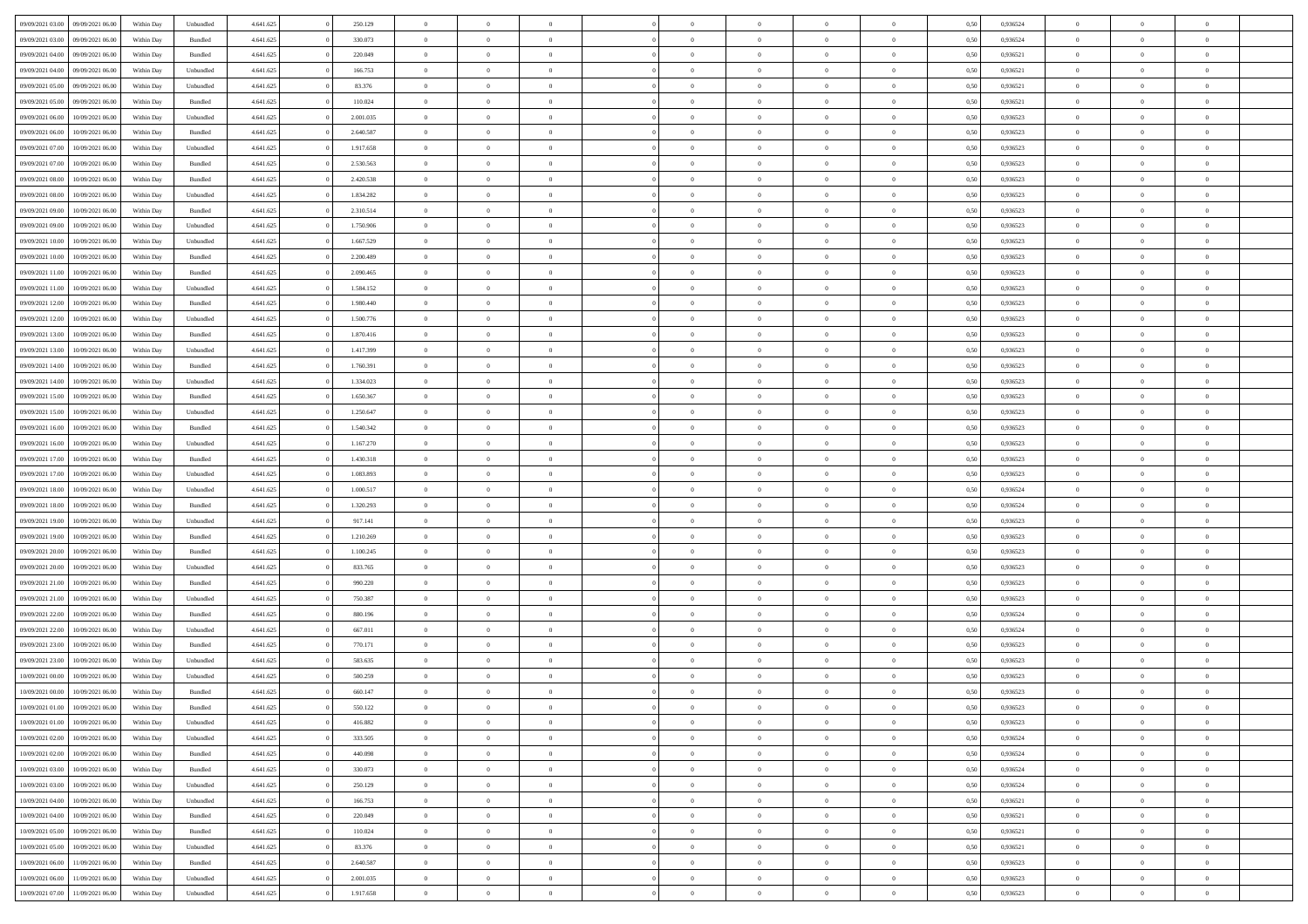| 10/09/2021 07:00 | 11/09/2021 06:00 | Within Day | Bundled            | 4.641.625 | 2.530.563 | $\overline{0}$ | $\Omega$       |                | $\Omega$       | $\Omega$       | $\overline{0}$ | $\theta$       | 0,50 | 0,936523 | $\theta$       | $\theta$       | $\overline{0}$ |  |
|------------------|------------------|------------|--------------------|-----------|-----------|----------------|----------------|----------------|----------------|----------------|----------------|----------------|------|----------|----------------|----------------|----------------|--|
|                  |                  |            |                    |           |           |                |                |                |                |                |                |                |      |          |                |                |                |  |
| 10/09/2021 08:00 | 11/09/2021 06:00 | Within Day | Bundled            | 4.641.625 | 2.420.538 | $\overline{0}$ | $\theta$       | $\overline{0}$ | $\overline{0}$ | $\bf{0}$       | $\overline{0}$ | $\bf{0}$       | 0,50 | 0,936523 | $\theta$       | $\overline{0}$ | $\overline{0}$ |  |
| 10/09/2021 08:00 | 11/09/2021 06:00 | Within Day | Unbundled          | 4.641.625 | 1.834.282 | $\overline{0}$ | $\bf{0}$       | $\overline{0}$ | $\bf{0}$       | $\bf{0}$       | $\bf{0}$       | $\mathbf{0}$   | 0,50 | 0,936523 | $\overline{0}$ | $\overline{0}$ | $\bf{0}$       |  |
| 10/09/2021 09:00 | 11/09/2021 06:00 | Within Dav | Unbundled          | 4.641.625 | 1.750.906 | $\overline{0}$ | $\overline{0}$ | $\overline{0}$ | $\overline{0}$ | $\bf{0}$       | $\overline{0}$ | $\overline{0}$ | 0.50 | 0.936523 | $\theta$       | $\theta$       | $\overline{0}$ |  |
| 10/09/2021 09:00 | 11/09/2021 06:00 | Within Day | Bundled            | 4.641.625 | 2.310.514 | $\overline{0}$ | $\theta$       | $\overline{0}$ | $\overline{0}$ | $\bf{0}$       | $\overline{0}$ | $\bf{0}$       | 0,50 | 0,936523 | $\theta$       | $\overline{0}$ | $\overline{0}$ |  |
| 10/09/2021 10:00 | 11/09/2021 06:00 | Within Day | Bundled            | 4.641.625 | 2.200.489 | $\overline{0}$ | $\overline{0}$ | $\overline{0}$ | $\bf{0}$       | $\overline{0}$ | $\overline{0}$ | $\mathbf{0}$   | 0,50 | 0,936523 | $\overline{0}$ | $\overline{0}$ | $\bf{0}$       |  |
|                  |                  |            |                    |           |           |                |                |                |                |                |                |                |      |          |                |                |                |  |
| 10/09/2021 10:00 | 11/09/2021 06:00 | Within Dav | Unbundled          | 4.641.625 | 1.667.529 | $\overline{0}$ | $\overline{0}$ | $\overline{0}$ | $\overline{0}$ | $\overline{0}$ | $\overline{0}$ | $\overline{0}$ | 0.50 | 0.936523 | $\theta$       | $\overline{0}$ | $\overline{0}$ |  |
| 10/09/2021 11:00 | 11/09/2021 06:00 | Within Day | Unbundled          | 4.641.625 | 1.584.152 | $\overline{0}$ | $\theta$       | $\overline{0}$ | $\overline{0}$ | $\bf{0}$       | $\overline{0}$ | $\bf{0}$       | 0,50 | 0,936523 | $\theta$       | $\theta$       | $\overline{0}$ |  |
| 10/09/2021 11:00 | 11/09/2021 06:00 | Within Day | Bundled            | 4.641.625 | 2.090.465 | $\overline{0}$ | $\overline{0}$ | $\overline{0}$ | $\bf{0}$       | $\bf{0}$       | $\bf{0}$       | $\bf{0}$       | 0,50 | 0,936523 | $\,0\,$        | $\overline{0}$ | $\overline{0}$ |  |
| 10/09/2021 12:00 | 11/09/2021 06:00 | Within Dav | Unbundled          | 4.641.625 | 1.500.776 | $\overline{0}$ | $\overline{0}$ | $\overline{0}$ | $\overline{0}$ | $\overline{0}$ | $\overline{0}$ | $\overline{0}$ | 0.50 | 0.936523 | $\theta$       | $\overline{0}$ | $\overline{0}$ |  |
| 10/09/2021 12:00 | 11/09/2021 06:00 | Within Day | Bundled            | 4.641.625 | 1.980.440 | $\overline{0}$ | $\theta$       | $\overline{0}$ | $\overline{0}$ | $\bf{0}$       | $\overline{0}$ | $\bf{0}$       | 0,50 | 0,936523 | $\,$ 0 $\,$    | $\overline{0}$ | $\overline{0}$ |  |
| 10/09/2021 13:00 | 11/09/2021 06:00 | Within Day | Unbundled          | 4.641.625 | 1.417.399 | $\overline{0}$ | $\bf{0}$       | $\overline{0}$ | $\bf{0}$       | $\bf{0}$       | $\bf{0}$       | $\mathbf{0}$   | 0,50 | 0,936523 | $\overline{0}$ | $\overline{0}$ | $\bf{0}$       |  |
| 10/09/2021 13:00 | 11/09/2021 06:00 | Within Dav | Bundled            | 4.641.625 | 1.870.416 | $\overline{0}$ | $\overline{0}$ | $\overline{0}$ | $\overline{0}$ | $\bf{0}$       | $\overline{0}$ | $\overline{0}$ | 0.50 | 0.936523 | $\theta$       | $\theta$       | $\overline{0}$ |  |
|                  |                  |            |                    |           |           |                |                |                |                |                |                |                |      |          |                |                |                |  |
| 10/09/2021 14:00 | 11/09/2021 06:00 | Within Day | Unbundled          | 4.641.625 | 1.334.023 | $\overline{0}$ | $\theta$       | $\overline{0}$ | $\overline{0}$ | $\bf{0}$       | $\overline{0}$ | $\bf{0}$       | 0,50 | 0,936523 | $\theta$       | $\overline{0}$ | $\overline{0}$ |  |
| 10/09/2021 14:00 | 11/09/2021 06:00 | Within Day | Bundled            | 4.641.625 | 1.760.391 | $\overline{0}$ | $\overline{0}$ | $\overline{0}$ | $\bf{0}$       | $\overline{0}$ | $\overline{0}$ | $\mathbf{0}$   | 0,50 | 0,936523 | $\overline{0}$ | $\overline{0}$ | $\bf{0}$       |  |
| 10/09/2021 15:00 | 11/09/2021 06:00 | Within Dav | Unbundled          | 4.641.625 | 1.250.647 | $\overline{0}$ | $\overline{0}$ | $\overline{0}$ | $\overline{0}$ | $\overline{0}$ | $\overline{0}$ | $\overline{0}$ | 0.50 | 0.936523 | $\theta$       | $\overline{0}$ | $\overline{0}$ |  |
| 10/09/2021 15:00 | 11/09/2021 06:00 | Within Day | Bundled            | 4.641.625 | 1.650.367 | $\overline{0}$ | $\theta$       | $\overline{0}$ | $\overline{0}$ | $\bf{0}$       | $\overline{0}$ | $\bf{0}$       | 0,50 | 0,936523 | $\theta$       | $\theta$       | $\overline{0}$ |  |
| 10/09/2021 16:00 | 11/09/2021 06:00 | Within Day | Bundled            | 4.641.625 | 1.540.342 | $\overline{0}$ | $\overline{0}$ | $\overline{0}$ | $\bf{0}$       | $\bf{0}$       | $\bf{0}$       | $\mathbf{0}$   | 0,50 | 0,936523 | $\,0\,$        | $\overline{0}$ | $\bf{0}$       |  |
| 10/09/2021 16:00 | 11/09/2021 06:00 | Within Dav | Unbundled          | 4.641.625 | 1.167.270 | $\overline{0}$ | $\overline{0}$ | $\overline{0}$ | $\overline{0}$ | $\overline{0}$ | $\overline{0}$ | $\overline{0}$ | 0.50 | 0.936523 | $\theta$       | $\overline{0}$ | $\overline{0}$ |  |
| 10/09/2021 17:00 | 11/09/2021 06:00 | Within Day | Unbundled          | 4.641.625 | 1.083.893 | $\overline{0}$ | $\theta$       | $\overline{0}$ | $\overline{0}$ | $\bf{0}$       | $\overline{0}$ | $\bf{0}$       | 0,50 | 0,936523 | $\,$ 0 $\,$    | $\overline{0}$ | $\overline{0}$ |  |
|                  |                  |            |                    |           |           |                |                |                |                |                |                |                |      |          |                |                |                |  |
| 10/09/2021 17:00 | 11/09/2021 06:00 | Within Day | Bundled            | 4.641.625 | 1.430.318 | $\overline{0}$ | $\overline{0}$ | $\overline{0}$ | $\bf{0}$       | $\bf{0}$       | $\bf{0}$       | $\bf{0}$       | 0,50 | 0,936523 | $\bf{0}$       | $\overline{0}$ | $\bf{0}$       |  |
| 10/09/2021 18:00 | 11/09/2021 06:00 | Within Dav | Bundled            | 4.641.625 | 1.320.293 | $\overline{0}$ | $\overline{0}$ | $\overline{0}$ | $\overline{0}$ | $\bf{0}$       | $\overline{0}$ | $\overline{0}$ | 0.50 | 0.936524 | $\theta$       | $\overline{0}$ | $\overline{0}$ |  |
| 10/09/2021 18:00 | 11/09/2021 06:00 | Within Day | Unbundled          | 4.641.625 | 1.000.517 | $\overline{0}$ | $\theta$       | $\overline{0}$ | $\overline{0}$ | $\bf{0}$       | $\overline{0}$ | $\,$ 0 $\,$    | 0,50 | 0,936524 | $\theta$       | $\overline{0}$ | $\overline{0}$ |  |
| 10/09/2021 19:00 | 11/09/2021 06:00 | Within Day | Unbundled          | 4.641.625 | 917.141   | $\overline{0}$ | $\overline{0}$ | $\overline{0}$ | $\bf{0}$       | $\overline{0}$ | $\overline{0}$ | $\mathbf{0}$   | 0,50 | 0,936523 | $\overline{0}$ | $\overline{0}$ | $\bf{0}$       |  |
| 10/09/2021 19:00 | 11/09/2021 06:00 | Within Dav | Bundled            | 4.641.625 | 1.210.269 | $\overline{0}$ | $\overline{0}$ | $\overline{0}$ | $\overline{0}$ | $\overline{0}$ | $\overline{0}$ | $\overline{0}$ | 0.50 | 0.936523 | $\theta$       | $\overline{0}$ | $\overline{0}$ |  |
| 10/09/2021 20:00 | 11/09/2021 06:00 | Within Day | Bundled            | 4.641.625 | 1.100.245 | $\overline{0}$ | $\theta$       | $\overline{0}$ | $\overline{0}$ | $\bf{0}$       | $\overline{0}$ | $\bf{0}$       | 0,50 | 0,936523 | $\theta$       | $\theta$       | $\overline{0}$ |  |
| 10/09/2021 20:00 | 11/09/2021 06:00 | Within Day | Unbundled          | 4.641.625 | 833.765   | $\overline{0}$ | $\overline{0}$ | $\overline{0}$ | $\bf{0}$       | $\bf{0}$       | $\bf{0}$       | $\bf{0}$       | 0,50 | 0,936523 | $\,0\,$        | $\overline{0}$ | $\bf{0}$       |  |
|                  | 11/09/2021 06:00 |            | Unbundled          | 4.641.625 | 750.387   | $\overline{0}$ | $\overline{0}$ | $\overline{0}$ | $\overline{0}$ | $\overline{0}$ | $\overline{0}$ | $\overline{0}$ | 0.50 | 0.936523 | $\theta$       | $\overline{0}$ | $\overline{0}$ |  |
| 10/09/2021 21:00 |                  | Within Day |                    |           |           |                |                |                |                |                |                |                |      |          |                |                |                |  |
| 10/09/2021 21:00 | 11/09/2021 06:00 | Within Day | Bundled            | 4.641.625 | 990.220   | $\overline{0}$ | $\theta$       | $\overline{0}$ | $\overline{0}$ | $\bf{0}$       | $\overline{0}$ | $\bf{0}$       | 0,50 | 0,936523 | $\,$ 0 $\,$    | $\overline{0}$ | $\overline{0}$ |  |
| 10/09/2021 22:00 | 11/09/2021 06:00 | Within Day | Bundled            | 4.641.625 | 880.196   | $\overline{0}$ | $\overline{0}$ | $\overline{0}$ | $\bf{0}$       | $\bf{0}$       | $\bf{0}$       | $\bf{0}$       | 0,50 | 0,936524 | $\bf{0}$       | $\overline{0}$ | $\bf{0}$       |  |
| 10/09/2021 22:00 | 11/09/2021 06.00 | Within Day | Unbundled          | 4.641.625 | 667.011   | $\overline{0}$ | $\Omega$       | $\Omega$       | $\Omega$       | $\Omega$       | $\overline{0}$ | $\overline{0}$ | 0,50 | 0,936524 | $\,0\,$        | $\theta$       | $\theta$       |  |
| 10/09/2021 23:00 | 11/09/2021 06:00 | Within Day | Unbundled          | 4.641.625 | 583.635   | $\overline{0}$ | $\theta$       | $\overline{0}$ | $\overline{0}$ | $\bf{0}$       | $\overline{0}$ | $\bf{0}$       | 0,50 | 0,936523 | $\theta$       | $\overline{0}$ | $\overline{0}$ |  |
| 10/09/2021 23:00 | 11/09/2021 06:00 | Within Day | Bundled            | 4.641.625 | 770.171   | $\overline{0}$ | $\overline{0}$ | $\overline{0}$ | $\bf{0}$       | $\overline{0}$ | $\overline{0}$ | $\mathbf{0}$   | 0,50 | 0,936523 | $\bf{0}$       | $\overline{0}$ | $\bf{0}$       |  |
| 11/09/2021 00:00 | 11/09/2021 06:00 | Within Day | Unbundled          | 4.641.625 | 500.259   | $\overline{0}$ | $\Omega$       | $\Omega$       | $\Omega$       | $\bf{0}$       | $\overline{0}$ | $\overline{0}$ | 0.50 | 0.936523 | $\,0\,$        | $\theta$       | $\theta$       |  |
| 11/09/2021 00:00 | 11/09/2021 06:00 | Within Day | Bundled            | 4.641.625 | 660.147   | $\overline{0}$ | $\theta$       | $\overline{0}$ | $\overline{0}$ | $\bf{0}$       | $\overline{0}$ | $\bf{0}$       | 0,50 | 0,936523 | $\theta$       | $\overline{0}$ | $\overline{0}$ |  |
|                  |                  |            |                    |           |           |                |                |                |                |                |                |                |      |          |                |                |                |  |
| 11/09/2021 01:00 | 11/09/2021 06:00 | Within Day | Bundled            | 4.641.625 | 550.122   | $\overline{0}$ | $\overline{0}$ | $\overline{0}$ | $\bf{0}$       | $\bf{0}$       | $\bf{0}$       | $\bf{0}$       | 0,50 | 0,936523 | $\bf{0}$       | $\overline{0}$ | $\bf{0}$       |  |
| 11/09/2021 01:00 | 11/09/2021 06:00 | Within Day | Unbundled          | 4.641.625 | 416.882   | $\overline{0}$ | $\Omega$       | $\Omega$       | $\Omega$       | $\theta$       | $\overline{0}$ | $\overline{0}$ | 0.50 | 0.936523 | $\theta$       | $\theta$       | $\theta$       |  |
| 11/09/2021 02:00 | 11/09/2021 06:00 | Within Day | Unbundled          | 4.641.625 | 333.505   | $\overline{0}$ | $\overline{0}$ | $\overline{0}$ | $\overline{0}$ | $\bf{0}$       | $\overline{0}$ | $\bf{0}$       | 0,50 | 0,936524 | $\,$ 0 $\,$    | $\overline{0}$ | $\overline{0}$ |  |
| 11/09/2021 02:00 | 11/09/2021 06:00 | Within Day | Bundled            | 4.641.625 | 440.098   | $\overline{0}$ | $\bf{0}$       | $\overline{0}$ | $\bf{0}$       | $\bf{0}$       | $\bf{0}$       | $\mathbf{0}$   | 0,50 | 0,936524 | $\bf{0}$       | $\overline{0}$ | $\bf{0}$       |  |
| 11/09/2021 03:00 | 11/09/2021 06.00 | Within Day | Bundled            | 4.641.625 | 330,073   | $\overline{0}$ | $\Omega$       | $\overline{0}$ | $\Omega$       | $\overline{0}$ | $\overline{0}$ | $\overline{0}$ | 0,50 | 0,936524 | $\,0\,$        | $\theta$       | $\theta$       |  |
| 11/09/2021 03:00 | 11/09/2021 06:00 | Within Day | Unbundled          | 4.641.625 | 250.129   | $\overline{0}$ | $\overline{0}$ | $\overline{0}$ | $\overline{0}$ | $\,$ 0         | $\overline{0}$ | $\bf{0}$       | 0,50 | 0,936524 | $\,$ 0 $\,$    | $\overline{0}$ | $\overline{0}$ |  |
| 11/09/2021 04:00 | 11/09/2021 06:00 | Within Day | Unbundled          | 4.641.625 | 166.753   | $\overline{0}$ | $\overline{0}$ | $\overline{0}$ | $\bf{0}$       | $\bf{0}$       | $\overline{0}$ | $\mathbf{0}$   | 0,50 | 0,936521 | $\overline{0}$ | $\overline{0}$ | $\bf{0}$       |  |
| 11/09/2021 04:00 | 11/09/2021 06:00 | Within Day | Bundled            | 4.641.625 | 220,049   | $\overline{0}$ | $\Omega$       | $\Omega$       | $\Omega$       | $\Omega$       | $\Omega$       | $\overline{0}$ | 0.50 | 0.936521 | $\theta$       | $\theta$       | $\theta$       |  |
|                  |                  |            |                    |           |           |                |                |                |                |                |                |                |      |          |                |                |                |  |
| 11/09/2021 05:00 | 11/09/2021 06:00 | Within Day | Unbundled          | 4.641.625 | 83.376    | $\overline{0}$ | $\overline{0}$ | $\overline{0}$ | $\bf{0}$       | $\,$ 0         | $\bf{0}$       | $\bf{0}$       | 0,50 | 0,936521 | $\,0\,$        | $\,$ 0 $\,$    | $\overline{0}$ |  |
| 11/09/2021 05:00 | 11/09/2021 06:00 | Within Day | $\mathbf B$ undled | 4.641.625 | 110.024   | $\bf{0}$       | $\bf{0}$       |                |                | $\bf{0}$       |                |                | 0,50 | 0,936521 | $\bf{0}$       | $\overline{0}$ |                |  |
| 11/09/2021 06:00 | 12/09/2021 06:00 | Within Day | Bundled            | 4.641.625 | 2.640.587 | $\overline{0}$ | $\overline{0}$ | $\overline{0}$ | $\Omega$       | $\theta$       | $\overline{0}$ | $\overline{0}$ | 0.50 | 0.936523 | $\theta$       | $\theta$       | $\theta$       |  |
| 11/09/2021 06:00 | 12/09/2021 06:00 | Within Day | Unbundled          | 4.641.625 | 2.001.035 | $\overline{0}$ | $\,$ 0         | $\overline{0}$ | $\bf{0}$       | $\,$ 0 $\,$    | $\overline{0}$ | $\mathbf{0}$   | 0,50 | 0,936523 | $\,$ 0 $\,$    | $\overline{0}$ | $\,$ 0         |  |
| 11/09/2021 07:00 | 12/09/2021 06:00 | Within Day | Bundled            | 4.641.625 | 2.530.563 | $\overline{0}$ | $\overline{0}$ | $\overline{0}$ | $\overline{0}$ | $\overline{0}$ | $\overline{0}$ | $\mathbf{0}$   | 0,50 | 0,936523 | $\overline{0}$ | $\bf{0}$       | $\bf{0}$       |  |
| 11/09/2021 07:00 | 12/09/2021 06:00 | Within Day | Unbundled          | 4.641.625 | 1.917.658 | $\overline{0}$ | $\theta$       | $\overline{0}$ | $\Omega$       | $\overline{0}$ | $\overline{0}$ | $\bf{0}$       | 0,50 | 0,936523 | $\overline{0}$ | $\theta$       | $\overline{0}$ |  |
| 11/09/2021 08:00 | 12/09/2021 06:00 | Within Day | Unbundled          | 4.641.625 | 1.834.282 | $\overline{0}$ | $\,$ 0         | $\overline{0}$ | $\overline{0}$ | $\overline{0}$ | $\overline{0}$ | $\bf{0}$       | 0,50 | 0,936523 | $\,$ 0 $\,$    | $\overline{0}$ | $\overline{0}$ |  |
|                  |                  |            |                    |           |           |                |                |                |                |                |                |                |      |          |                |                |                |  |
| 11/09/2021 08:00 | 12/09/2021 06:00 | Within Day | Bundled            | 4.641.625 | 2.420.538 | $\overline{0}$ | $\overline{0}$ | $\overline{0}$ | $\overline{0}$ | $\overline{0}$ | $\overline{0}$ | $\mathbf{0}$   | 0,50 | 0,936523 | $\overline{0}$ | $\bf{0}$       | $\bf{0}$       |  |
| 11/09/2021 09:00 | 12/09/2021 06:00 | Within Day | Bundled            | 4.641.625 | 2.310.514 | $\overline{0}$ | $\overline{0}$ | $\overline{0}$ | $\Omega$       | $\overline{0}$ | $\overline{0}$ | $\bf{0}$       | 0.50 | 0,936523 | $\overline{0}$ | $\theta$       | $\overline{0}$ |  |
| 11/09/2021 09:00 | 12/09/2021 06:00 | Within Day | Unbundled          | 4.641.625 | 1.750.906 | $\overline{0}$ | $\,$ 0         | $\overline{0}$ | $\bf{0}$       | $\bf{0}$       | $\bf{0}$       | $\bf{0}$       | 0,50 | 0,936523 | $\,$ 0 $\,$    | $\overline{0}$ | $\overline{0}$ |  |
| 11/09/2021 10:00 | 12/09/2021 06:00 | Within Day | Unbundled          | 4.641.625 | 1.667.529 | $\overline{0}$ | $\bf{0}$       | $\overline{0}$ | $\overline{0}$ | $\overline{0}$ | $\bf{0}$       | $\mathbf{0}$   | 0,50 | 0,936523 | $\overline{0}$ | $\overline{0}$ | $\bf{0}$       |  |
| 11/09/2021 10:00 | 12/09/2021 06:00 | Within Day | Bundled            | 4.641.625 | 2.200.489 | $\overline{0}$ | $\overline{0}$ | $\overline{0}$ | $\Omega$       | $\overline{0}$ | $\overline{0}$ | $\bf{0}$       | 0.50 | 0.936523 | $\overline{0}$ | $\theta$       | $\overline{0}$ |  |
| 11/09/2021 11:00 | 12/09/2021 06:00 | Within Day | Bundled            | 4.641.625 | 2.090.465 | $\overline{0}$ | $\,$ 0 $\,$    | $\overline{0}$ | $\overline{0}$ | $\bf{0}$       | $\bf{0}$       | $\bf{0}$       | 0,50 | 0,936523 | $\,$ 0 $\,$    | $\overline{0}$ | $\bf{0}$       |  |
| 11/09/2021 11:00 | 12/09/2021 06:00 | Within Day | Unbundled          | 4.641.625 | 1.584.152 | $\overline{0}$ | $\bf{0}$       | $\overline{0}$ | $\bf{0}$       | $\bf{0}$       | $\bf{0}$       | $\bf{0}$       | 0,50 | 0,936523 | $\overline{0}$ | $\overline{0}$ | $\bf{0}$       |  |
|                  |                  |            |                    |           |           |                |                |                |                |                |                |                |      |          |                |                |                |  |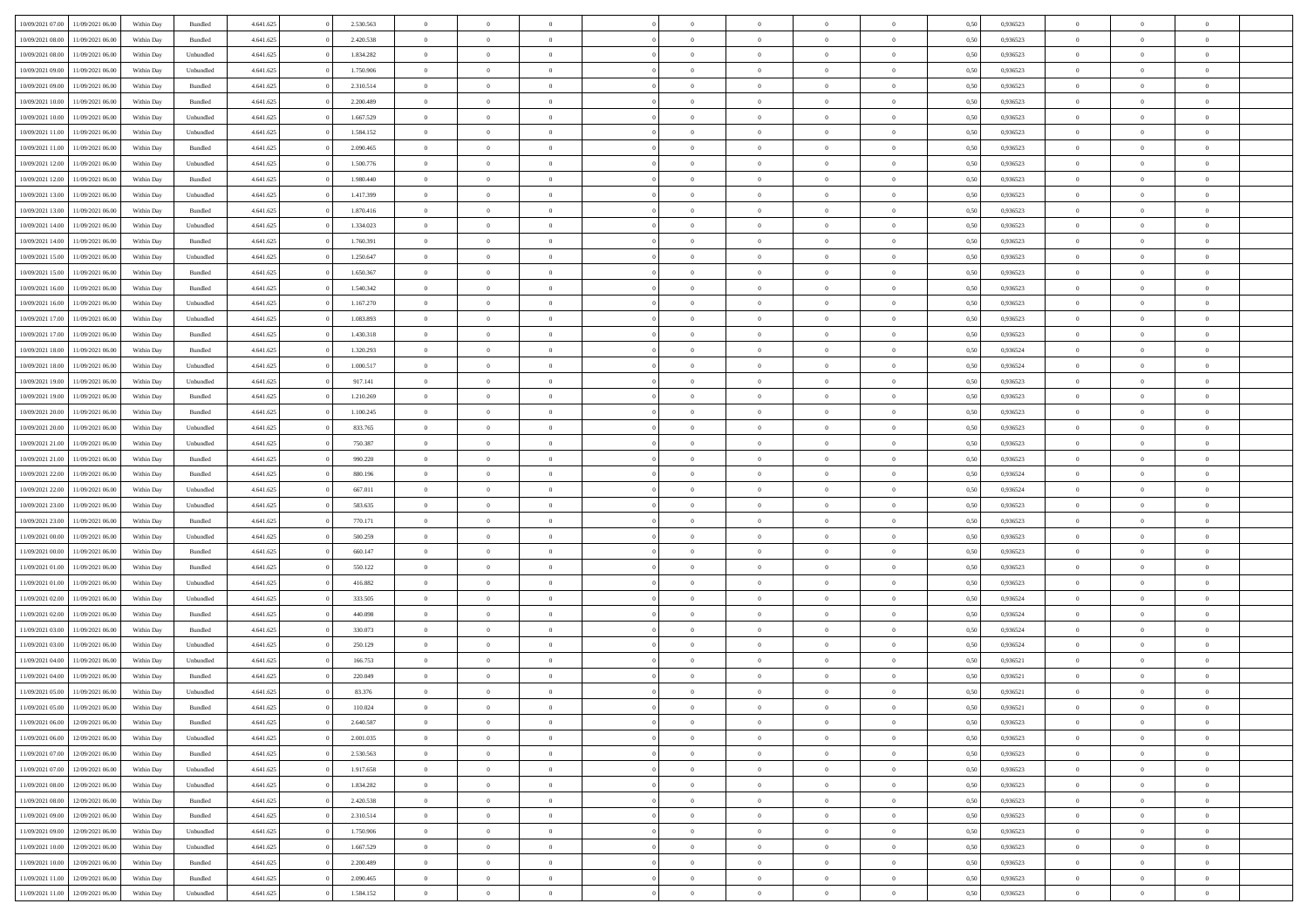| 11/09/2021 12:00                  | 12/09/2021 06:00 | Within Day | Bundled   | 4.641.625 | 1.980.440 | $\overline{0}$ | $\Omega$       |                | $\Omega$       | $\Omega$       | $\theta$       | $\theta$       | 0.50 | 0,936523 | $\theta$       | $\theta$       | $\overline{0}$ |  |
|-----------------------------------|------------------|------------|-----------|-----------|-----------|----------------|----------------|----------------|----------------|----------------|----------------|----------------|------|----------|----------------|----------------|----------------|--|
|                                   |                  |            |           |           |           |                |                |                |                |                |                |                |      |          |                |                |                |  |
| 11/09/2021 12:00                  | 12/09/2021 06:00 | Within Day | Unbundled | 4.641.625 | 1.500.776 | $\overline{0}$ | $\theta$       | $\overline{0}$ | $\overline{0}$ | $\bf{0}$       | $\overline{0}$ | $\bf{0}$       | 0,50 | 0,936523 | $\theta$       | $\overline{0}$ | $\overline{0}$ |  |
| 11/09/2021 13:00                  | 12/09/2021 06:00 | Within Day | Bundled   | 4.641.625 | 1.870.416 | $\overline{0}$ | $\bf{0}$       | $\overline{0}$ | $\bf{0}$       | $\bf{0}$       | $\bf{0}$       | $\mathbf{0}$   | 0,50 | 0,936523 | $\bf{0}$       | $\overline{0}$ | $\bf{0}$       |  |
| 11/09/2021 13:00                  | 12/09/2021 06:00 | Within Dav | Unbundled | 4.641.625 | 1.417.399 | $\overline{0}$ | $\overline{0}$ | $\overline{0}$ | $\overline{0}$ | $\bf{0}$       | $\overline{0}$ | $\overline{0}$ | 0.50 | 0.936523 | $\theta$       | $\theta$       | $\overline{0}$ |  |
| 11/09/2021 14:00                  | 12/09/2021 06:00 | Within Day | Unbundled | 4.641.625 | 1.334.023 | $\overline{0}$ | $\theta$       | $\overline{0}$ | $\overline{0}$ | $\bf{0}$       | $\overline{0}$ | $\bf{0}$       | 0,50 | 0,936523 | $\theta$       | $\overline{0}$ | $\overline{0}$ |  |
| 11/09/2021 14:00                  | 12/09/2021 06:00 | Within Day | Bundled   | 4.641.625 | 1.760.391 | $\overline{0}$ | $\overline{0}$ | $\overline{0}$ | $\bf{0}$       | $\overline{0}$ | $\overline{0}$ | $\mathbf{0}$   | 0,50 | 0,936523 | $\bf{0}$       | $\overline{0}$ | $\bf{0}$       |  |
|                                   |                  |            |           |           |           |                | $\overline{0}$ |                |                | $\overline{0}$ |                |                |      |          | $\theta$       | $\overline{0}$ | $\overline{0}$ |  |
| 11/09/2021 15:00                  | 12/09/2021 06:00 | Within Dav | Bundled   | 4.641.625 | 1.650.367 | $\overline{0}$ |                | $\overline{0}$ | $\overline{0}$ |                | $\overline{0}$ | $\overline{0}$ | 0.50 | 0.936523 |                |                |                |  |
| 11/09/2021 15:00                  | 12/09/2021 06:00 | Within Day | Unbundled | 4.641.625 | 1.250.647 | $\overline{0}$ | $\theta$       | $\overline{0}$ | $\overline{0}$ | $\bf{0}$       | $\overline{0}$ | $\bf{0}$       | 0,50 | 0,936523 | $\theta$       | $\theta$       | $\overline{0}$ |  |
| 11/09/2021 16:00                  | 12/09/2021 06:00 | Within Day | Unbundled | 4.641.625 | 1.167.270 | $\overline{0}$ | $\overline{0}$ | $\overline{0}$ | $\bf{0}$       | $\bf{0}$       | $\bf{0}$       | $\bf{0}$       | 0,50 | 0,936523 | $\,0\,$        | $\overline{0}$ | $\overline{0}$ |  |
| 11/09/2021 16:00                  | 12/09/2021 06:00 | Within Dav | Bundled   | 4.641.625 | 1.540.342 | $\overline{0}$ | $\overline{0}$ | $\overline{0}$ | $\overline{0}$ | $\overline{0}$ | $\overline{0}$ | $\overline{0}$ | 0.50 | 0.936523 | $\theta$       | $\overline{0}$ | $\overline{0}$ |  |
| 11/09/2021 17:00                  | 12/09/2021 06:00 | Within Day | Bundled   | 4.641.625 | 1.430.318 | $\overline{0}$ | $\theta$       | $\overline{0}$ | $\overline{0}$ | $\bf{0}$       | $\overline{0}$ | $\bf{0}$       | 0,50 | 0,936523 | $\,$ 0 $\,$    | $\overline{0}$ | $\overline{0}$ |  |
| 11/09/2021 17:00                  | 12/09/2021 06:00 | Within Day | Unbundled | 4.641.625 | 1.083.893 | $\overline{0}$ | $\bf{0}$       | $\overline{0}$ | $\bf{0}$       | $\bf{0}$       | $\bf{0}$       | $\mathbf{0}$   | 0,50 | 0,936523 | $\bf{0}$       | $\overline{0}$ | $\bf{0}$       |  |
| 11/09/2021 18:00                  | 12/09/2021 06:00 | Within Day | Unbundled | 4.641.625 | 1.000.517 | $\overline{0}$ | $\overline{0}$ | $\overline{0}$ | $\overline{0}$ | $\bf{0}$       | $\overline{0}$ | $\overline{0}$ | 0.50 | 0.936524 | $\theta$       | $\theta$       | $\overline{0}$ |  |
| 11/09/2021 18:00                  | 12/09/2021 06:00 |            |           | 4.641.625 | 1.320.293 | $\overline{0}$ | $\theta$       | $\overline{0}$ | $\overline{0}$ | $\bf{0}$       | $\overline{0}$ |                |      | 0,936524 | $\theta$       | $\overline{0}$ | $\overline{0}$ |  |
|                                   |                  | Within Day | Bundled   |           |           |                |                |                |                |                |                | $\bf{0}$       | 0,50 |          |                |                |                |  |
| 11/09/2021 19:00                  | 12/09/2021 06:00 | Within Day | Unbundled | 4.641.625 | 917.141   | $\overline{0}$ | $\overline{0}$ | $\overline{0}$ | $\bf{0}$       | $\overline{0}$ | $\overline{0}$ | $\mathbf{0}$   | 0,50 | 0,936523 | $\bf{0}$       | $\overline{0}$ | $\bf{0}$       |  |
| 11/09/2021 19:00                  | 12/09/2021 06:00 | Within Dav | Bundled   | 4.641.625 | 1.210.269 | $\overline{0}$ | $\overline{0}$ | $\overline{0}$ | $\overline{0}$ | $\overline{0}$ | $\overline{0}$ | $\overline{0}$ | 0.50 | 0.936523 | $\theta$       | $\overline{0}$ | $\overline{0}$ |  |
| 11/09/2021 20:00                  | 12/09/2021 06:00 | Within Day | Bundled   | 4.641.625 | 1.100.245 | $\overline{0}$ | $\theta$       | $\overline{0}$ | $\overline{0}$ | $\bf{0}$       | $\overline{0}$ | $\bf{0}$       | 0,50 | 0,936523 | $\theta$       | $\theta$       | $\overline{0}$ |  |
| 11/09/2021 20:00                  | 12/09/2021 06:00 | Within Day | Unbundled | 4.641.625 | 833.765   | $\overline{0}$ | $\overline{0}$ | $\overline{0}$ | $\overline{0}$ | $\bf{0}$       | $\overline{0}$ | $\mathbf{0}$   | 0,50 | 0,936523 | $\,0\,$        | $\overline{0}$ | $\overline{0}$ |  |
| 11/09/2021 21:00                  | 12/09/2021 06:00 | Within Day | Unbundled | 4.641.625 | 750.387   | $\overline{0}$ | $\overline{0}$ | $\overline{0}$ | $\overline{0}$ | $\overline{0}$ | $\overline{0}$ | $\overline{0}$ | 0.50 | 0.936523 | $\theta$       | $\overline{0}$ | $\overline{0}$ |  |
| 11/09/2021 21:00                  | 12/09/2021 06:00 | Within Day | Bundled   | 4.641.625 | 990.220   | $\overline{0}$ | $\theta$       | $\overline{0}$ | $\overline{0}$ | $\bf{0}$       | $\overline{0}$ | $\bf{0}$       | 0,50 | 0,936523 | $\theta$       | $\overline{0}$ | $\overline{0}$ |  |
|                                   |                  |            |           |           |           |                | $\overline{0}$ |                |                | $\bf{0}$       |                |                |      |          | $\,0\,$        | $\overline{0}$ | $\bf{0}$       |  |
| 11/09/2021 22.00                  | 12/09/2021 06:00 | Within Day | Unbundled | 4.641.625 | 667.011   | $\overline{0}$ |                | $\overline{0}$ | $\overline{0}$ |                | $\overline{0}$ | $\bf{0}$       | 0,50 | 0,936524 | $\theta$       |                |                |  |
| 11/09/2021 22:00                  | 12/09/2021 06:00 | Within Day | Bundled   | 4.641.625 | 880,196   | $\overline{0}$ | $\overline{0}$ | $\overline{0}$ | $\overline{0}$ | $\bf{0}$       | $\overline{0}$ | $\overline{0}$ | 0.50 | 0.936524 |                | $\overline{0}$ | $\overline{0}$ |  |
| 11/09/2021 23:00                  | 12/09/2021 06:00 | Within Day | Unbundled | 4.641.625 | 583.635   | $\overline{0}$ | $\theta$       | $\overline{0}$ | $\overline{0}$ | $\bf{0}$       | $\overline{0}$ | $\bf{0}$       | 0,50 | 0,936523 | $\theta$       | $\overline{0}$ | $\overline{0}$ |  |
| 11/09/2021 23:00                  | 12/09/2021 06:00 | Within Day | Bundled   | 4.641.625 | 770.171   | $\overline{0}$ | $\overline{0}$ | $\overline{0}$ | $\overline{0}$ | $\overline{0}$ | $\overline{0}$ | $\mathbf{0}$   | 0,50 | 0,936523 | $\bf{0}$       | $\overline{0}$ | $\bf{0}$       |  |
| 12/09/2021 00:00                  | 12/09/2021 06:00 | Within Dav | Unbundled | 4.641.625 | 500.259   | $\overline{0}$ | $\overline{0}$ | $\overline{0}$ | $\overline{0}$ | $\overline{0}$ | $\overline{0}$ | $\overline{0}$ | 0.50 | 0.936523 | $\theta$       | $\overline{0}$ | $\overline{0}$ |  |
| 12/09/2021 00:00                  | 12/09/2021 06:00 | Within Day | Bundled   | 4.641.625 | 660.147   | $\overline{0}$ | $\theta$       | $\overline{0}$ | $\overline{0}$ | $\bf{0}$       | $\overline{0}$ | $\bf{0}$       | 0,50 | 0,936523 | $\theta$       | $\theta$       | $\overline{0}$ |  |
| 12/09/2021 01:00                  | 12/09/2021 06:00 | Within Day | Bundled   | 4.641.625 | 550.122   | $\overline{0}$ | $\overline{0}$ | $\overline{0}$ | $\overline{0}$ | $\bf{0}$       | $\overline{0}$ | $\bf{0}$       | 0,50 | 0,936523 | $\,0\,$        | $\overline{0}$ | $\overline{0}$ |  |
| 12/09/2021 01:00                  | 12/09/2021 06:00 | Within Day | Unbundled | 4.641.625 | 416.882   | $\overline{0}$ | $\overline{0}$ | $\overline{0}$ | $\overline{0}$ | $\overline{0}$ | $\overline{0}$ | $\overline{0}$ | 0.50 | 0.936523 | $\theta$       | $\overline{0}$ | $\overline{0}$ |  |
|                                   |                  |            |           |           |           | $\overline{0}$ | $\theta$       | $\overline{0}$ | $\overline{0}$ | $\bf{0}$       | $\overline{0}$ |                |      |          |                | $\overline{0}$ | $\overline{0}$ |  |
| 12/09/2021 02:00                  | 12/09/2021 06:00 | Within Day | Bundled   | 4.641.625 | 440.098   |                |                |                |                |                |                | $\bf{0}$       | 0,50 | 0,936524 | $\,$ 0 $\,$    |                |                |  |
| 12/09/2021 02:00                  | 12/09/2021 06:00 | Within Day | Unbundled | 4.641.625 | 333.505   | $\overline{0}$ | $\bf{0}$       | $\overline{0}$ | $\overline{0}$ | $\bf{0}$       | $\overline{0}$ | $\bf{0}$       | 0,50 | 0,936524 | $\bf{0}$       | $\overline{0}$ | $\bf{0}$       |  |
| 12/09/2021 03:00                  | 12/09/2021 06:00 | Within Day | Unbundled | 4.641.625 | 250.129   | $\overline{0}$ | $\Omega$       | $\Omega$       | $\Omega$       | $\Omega$       | $\overline{0}$ | $\overline{0}$ | 0,50 | 0,936524 | $\,0\,$        | $\theta$       | $\theta$       |  |
| 12/09/2021 03:00                  | 12/09/2021 06:00 | Within Day | Bundled   | 4.641.625 | 330.073   | $\overline{0}$ | $\theta$       | $\overline{0}$ | $\overline{0}$ | $\bf{0}$       | $\overline{0}$ | $\bf{0}$       | 0,50 | 0,936524 | $\theta$       | $\overline{0}$ | $\overline{0}$ |  |
| 12/09/2021 04:00                  | 12/09/2021 06:00 | Within Day | Unbundled | 4.641.625 | 166.753   | $\overline{0}$ | $\overline{0}$ | $\overline{0}$ | $\overline{0}$ | $\overline{0}$ | $\overline{0}$ | $\mathbf{0}$   | 0,50 | 0,936521 | $\bf{0}$       | $\overline{0}$ | $\bf{0}$       |  |
| 12/09/2021 04:00                  | 12/09/2021 06:00 | Within Day | Bundled   | 4.641.625 | 220,049   | $\overline{0}$ | $\Omega$       | $\Omega$       | $\Omega$       | $\bf{0}$       | $\overline{0}$ | $\overline{0}$ | 0.50 | 0.936521 | $\,0\,$        | $\theta$       | $\theta$       |  |
| 12/09/2021 05:00                  | 12/09/2021 06:00 | Within Day | Unbundled | 4.641.625 | 83.376    | $\overline{0}$ | $\theta$       | $\overline{0}$ | $\overline{0}$ | $\bf{0}$       | $\overline{0}$ | $\bf{0}$       | 0,50 | 0,936521 | $\theta$       | $\overline{0}$ | $\overline{0}$ |  |
| 12/09/2021 05:00                  | 12/09/2021 06:00 | Within Day | Bundled   | 4.641.625 | 110.024   | $\overline{0}$ | $\overline{0}$ | $\overline{0}$ | $\overline{0}$ | $\bf{0}$       | $\overline{0}$ | $\bf{0}$       | 0,50 | 0,936521 | $\,0\,$        | $\overline{0}$ | $\bf{0}$       |  |
|                                   | 13/09/2021 06:00 |            |           |           | 2.640.587 | $\overline{0}$ | $\Omega$       | $\Omega$       | $\Omega$       | $\theta$       | $\overline{0}$ |                |      | 0.936523 | $\,$ 0 $\,$    | $\theta$       | $\theta$       |  |
| 12/09/2021 06:00                  |                  | Within Day | Bundled   | 4.641.625 |           |                |                |                |                |                |                | $\overline{0}$ | 0.50 |          |                |                |                |  |
| 12/09/2021 06:00                  | 13/09/2021 06:00 | Within Day | Unbundled | 4.641.625 | 2.001.035 | $\overline{0}$ | $\theta$       | $\overline{0}$ | $\overline{0}$ | $\bf{0}$       | $\overline{0}$ | $\bf{0}$       | 0,50 | 0,936523 | $\,$ 0 $\,$    | $\overline{0}$ | $\overline{0}$ |  |
| 12/09/2021 07:00                  | 13/09/2021 06:00 | Within Day | Bundled   | 4.641.625 | 2.530.563 | $\overline{0}$ | $\bf{0}$       | $\overline{0}$ | $\bf{0}$       | $\bf{0}$       | $\bf{0}$       | $\mathbf{0}$   | 0,50 | 0,936523 | $\bf{0}$       | $\overline{0}$ | $\bf{0}$       |  |
| 12/09/2021 07:00                  | 13/09/2021 06:00 | Within Day | Unbundled | 4.641.625 | 1.917.658 | $\overline{0}$ | $\Omega$       | $\overline{0}$ | $\Omega$       | $\overline{0}$ | $\overline{0}$ | $\overline{0}$ | 0,50 | 0,936523 | $\,0\,$        | $\theta$       | $\theta$       |  |
| 12/09/2021 08:00                  | 13/09/2021 06:00 | Within Day | Unbundled | 4.641.625 | 1.834.282 | $\overline{0}$ | $\theta$       | $\overline{0}$ | $\overline{0}$ | $\,$ 0         | $\overline{0}$ | $\bf{0}$       | 0,50 | 0,936523 | $\,$ 0 $\,$    | $\overline{0}$ | $\overline{0}$ |  |
| 12/09/2021 08:00                  | 13/09/2021 06:00 | Within Day | Bundled   | 4.641.625 | 2.420.538 | $\overline{0}$ | $\overline{0}$ | $\overline{0}$ | $\bf{0}$       | $\bf{0}$       | $\bf{0}$       | $\mathbf{0}$   | 0,50 | 0,936523 | $\bf{0}$       | $\overline{0}$ | $\bf{0}$       |  |
| 12/09/2021 09:00                  | 13/09/2021 06:00 | Within Day | Bundled   | 4.641.625 | 2.310.514 | $\overline{0}$ | $\Omega$       | $\Omega$       | $\Omega$       | $\Omega$       | $\Omega$       | $\overline{0}$ | 0.50 | 0.936523 | $\theta$       | $\theta$       | $\theta$       |  |
| 12/09/2021 09:00                  | 13/09/2021 06:00 | Within Day | Unbundled | 4.641.625 | 1.750.906 | $\overline{0}$ | $\overline{0}$ | $\overline{0}$ | $\bf{0}$       | $\,$ 0         | $\bf{0}$       | $\bf{0}$       | 0,50 | 0,936523 | $\,0\,$        | $\,$ 0 $\,$    | $\overline{0}$ |  |
| 12/09/2021 11:00                  | 13/09/2021 06:00 | Within Day | Unbundled | 4.641.625 | 1.584.152 | $\bf{0}$       | $\bf{0}$       |                |                | $\bf{0}$       |                |                | 0,50 | 0,936523 | $\bf{0}$       | $\overline{0}$ |                |  |
|                                   |                  |            |           |           |           |                |                |                |                |                |                |                |      |          |                |                |                |  |
| 12/09/2021 11:00                  | 13/09/2021 06:00 | Within Day | Bundled   | 4.641.625 | 2.090.465 | $\overline{0}$ | $\overline{0}$ | $\overline{0}$ | $\Omega$       | $\theta$       | $\overline{0}$ | $\overline{0}$ | 0.50 | 0.936523 | $\theta$       | $\theta$       | $\theta$       |  |
| 12/09/2021 12:00                  | 13/09/2021 06:00 | Within Day | Unbundled | 4.641.625 | 1.500.776 | $\overline{0}$ | $\,$ 0         | $\overline{0}$ | $\bf{0}$       | $\,$ 0 $\,$    | $\overline{0}$ | $\mathbf{0}$   | 0,50 | 0,936523 | $\,$ 0 $\,$    | $\,$ 0 $\,$    | $\,$ 0         |  |
| 12/09/2021 12:00                  | 13/09/2021 06:00 | Within Day | Bundled   | 4.641.625 | 1.980.440 | $\overline{0}$ | $\overline{0}$ | $\overline{0}$ | $\overline{0}$ | $\overline{0}$ | $\overline{0}$ | $\mathbf{0}$   | 0,50 | 0,936523 | $\overline{0}$ | $\bf{0}$       | $\bf{0}$       |  |
| 12/09/2021 13:00                  | 13/09/2021 06:00 | Within Day | Bundled   | 4.641.625 | 1.870.416 | $\overline{0}$ | $\overline{0}$ | $\overline{0}$ | $\Omega$       | $\overline{0}$ | $\overline{0}$ | $\bf{0}$       | 0,50 | 0,936523 | $\overline{0}$ | $\theta$       | $\overline{0}$ |  |
| 12/09/2021 13:00                  | 13/09/2021 06:00 | Within Day | Unbundled | 4.641.625 | 1.417.399 | $\overline{0}$ | $\,$ 0         | $\overline{0}$ | $\overline{0}$ | $\overline{0}$ | $\overline{0}$ | $\bf{0}$       | 0,50 | 0,936523 | $\,$ 0 $\,$    | $\overline{0}$ | $\overline{0}$ |  |
| 12/09/2021 14:00                  | 13/09/2021 06:00 | Within Day | Unbundled | 4.641.625 | 1.334.023 | $\overline{0}$ | $\overline{0}$ | $\overline{0}$ | $\overline{0}$ | $\overline{0}$ | $\overline{0}$ | $\mathbf{0}$   | 0,50 | 0,936523 | $\overline{0}$ | $\overline{0}$ | $\bf{0}$       |  |
| 12/09/2021 14:00                  | 13/09/2021 06:00 | Within Day | Bundled   | 4.641.625 | 1.760.391 | $\overline{0}$ | $\overline{0}$ | $\overline{0}$ | $\Omega$       | $\overline{0}$ | $\overline{0}$ | $\bf{0}$       | 0.50 | 0,936523 | $\overline{0}$ | $\theta$       | $\overline{0}$ |  |
| 12/09/2021 15:00                  | 13/09/2021 06:00 | Within Day | Unbundled | 4.641.625 | 1.250.647 | $\overline{0}$ | $\,$ 0         | $\overline{0}$ | $\bf{0}$       | $\bf{0}$       | $\bf{0}$       | $\bf{0}$       | 0,50 | 0,936523 | $\,$ 0 $\,$    | $\overline{0}$ | $\overline{0}$ |  |
|                                   |                  |            |           |           |           |                |                |                |                |                |                |                |      |          |                |                |                |  |
| 12/09/2021 15:00                  | 13/09/2021 06:00 | Within Day | Bundled   | 4.641.625 | 1.650.367 | $\overline{0}$ | $\bf{0}$       | $\overline{0}$ | $\overline{0}$ | $\overline{0}$ | $\overline{0}$ | $\mathbf{0}$   | 0,50 | 0,936523 | $\overline{0}$ | $\overline{0}$ | $\bf{0}$       |  |
| 12/09/2021 16:00                  | 13/09/2021 06:00 | Within Day | Unbundled | 4.641.625 | 1.167.270 | $\overline{0}$ | $\overline{0}$ | $\overline{0}$ | $\Omega$       | $\overline{0}$ | $\overline{0}$ | $\bf{0}$       | 0.50 | 0.936523 | $\overline{0}$ | $\theta$       | $\overline{0}$ |  |
| 12/09/2021 16:00                  | 13/09/2021 06:00 | Within Day | Bundled   | 4.641.625 | 1.540.342 | $\overline{0}$ | $\bf{0}$       | $\overline{0}$ | $\overline{0}$ | $\bf{0}$       | $\bf{0}$       | $\mathbf{0}$   | 0,50 | 0,936523 | $\,$ 0 $\,$    | $\,$ 0 $\,$    | $\bf{0}$       |  |
| 12/09/2021 17:00 13/09/2021 06:00 |                  | Within Day | Bundled   | 4.641.625 | 1.430.318 | $\overline{0}$ | $\overline{0}$ | $\overline{0}$ | $\overline{0}$ | $\bf{0}$       | $\bf{0}$       | $\mathbf{0}$   | 0,50 | 0,936523 | $\overline{0}$ | $\bf{0}$       | $\bf{0}$       |  |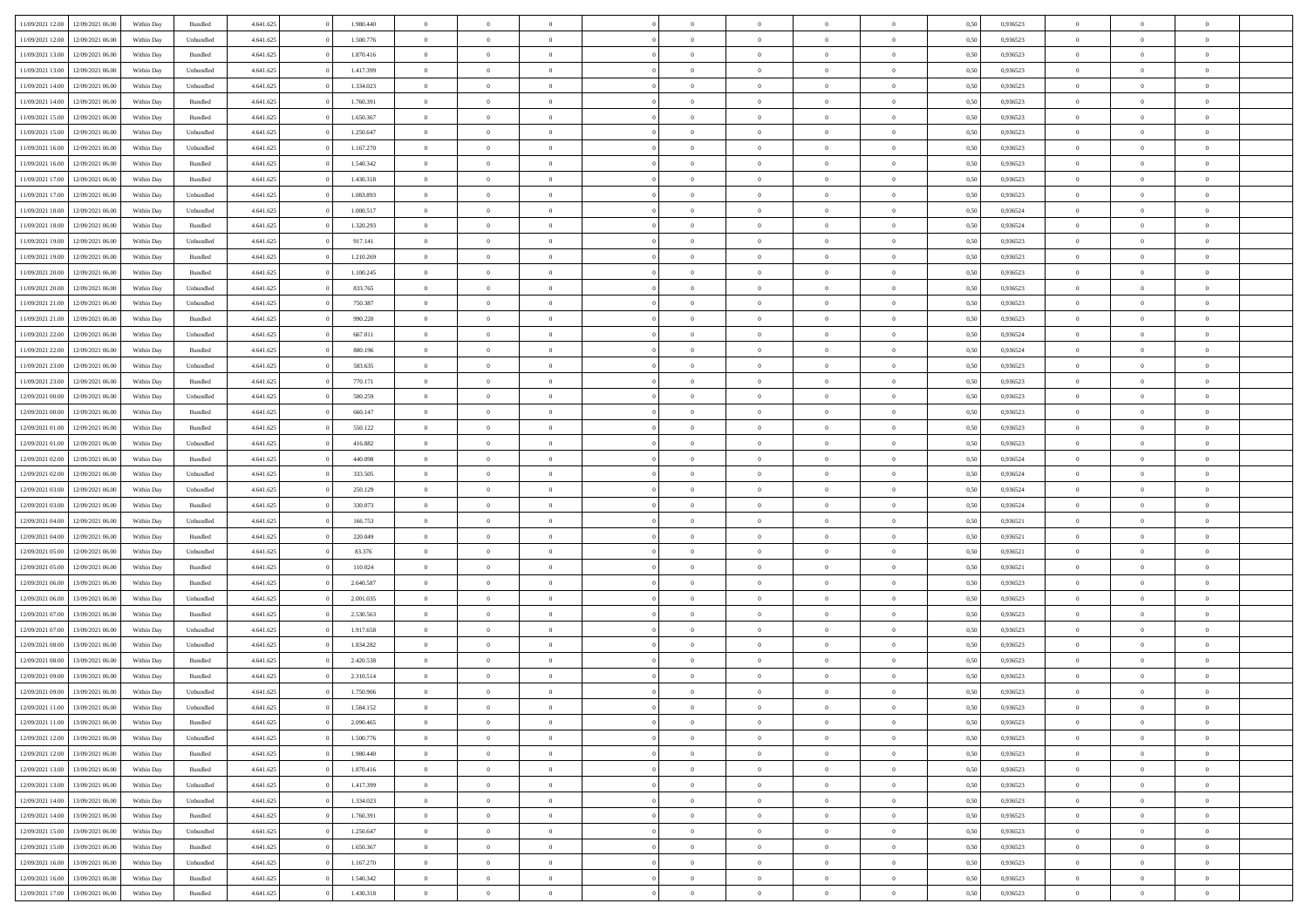| 12/09/2021 17:00 | 13/09/2021 06:00 | Within Day | Unbundled          | 4.641.625 | 1.083.893 | $\overline{0}$ | $\theta$       |                | $\Omega$       | $\Omega$       | $\theta$       | $\theta$       | 0.50 | 0,936523 | $\theta$       | $\overline{0}$ | $\overline{0}$ |  |
|------------------|------------------|------------|--------------------|-----------|-----------|----------------|----------------|----------------|----------------|----------------|----------------|----------------|------|----------|----------------|----------------|----------------|--|
|                  |                  |            |                    |           |           |                |                |                |                |                |                |                |      |          |                |                |                |  |
| 12/09/2021 18:00 | 13/09/2021 06:00 | Within Day | Unbundled          | 4.641.625 | 1.000.517 | $\overline{0}$ | $\theta$       | $\overline{0}$ | $\overline{0}$ | $\bf{0}$       | $\overline{0}$ | $\bf{0}$       | 0,50 | 0,936524 | $\theta$       | $\overline{0}$ | $\overline{0}$ |  |
| 12/09/2021 18:00 | 13/09/2021 06:00 | Within Day | Bundled            | 4.641.625 | 1.320.293 | $\overline{0}$ | $\bf{0}$       | $\overline{0}$ | $\bf{0}$       | $\bf{0}$       | $\bf{0}$       | $\mathbf{0}$   | 0,50 | 0,936524 | $\bf{0}$       | $\overline{0}$ | $\bf{0}$       |  |
| 12/09/2021 19:00 | 13/09/2021 06:00 | Within Dav | Unbundled          | 4.641.625 | 917.141   | $\overline{0}$ | $\overline{0}$ | $\overline{0}$ | $\overline{0}$ | $\bf{0}$       | $\overline{0}$ | $\overline{0}$ | 0.50 | 0.936523 | $\theta$       | $\theta$       | $\overline{0}$ |  |
| 12/09/2021 19:00 | 13/09/2021 06:00 | Within Day | Bundled            | 4.641.625 | 1.210.269 | $\overline{0}$ | $\theta$       | $\overline{0}$ | $\overline{0}$ | $\bf{0}$       | $\overline{0}$ | $\bf{0}$       | 0,50 | 0,936523 | $\theta$       | $\overline{0}$ | $\overline{0}$ |  |
| 12/09/2021 20:00 | 13/09/2021 06:00 | Within Day | Bundled            | 4.641.625 | 1.100.245 | $\overline{0}$ | $\overline{0}$ | $\overline{0}$ | $\bf{0}$       | $\overline{0}$ | $\overline{0}$ | $\mathbf{0}$   | 0,50 | 0,936523 | $\bf{0}$       | $\overline{0}$ | $\bf{0}$       |  |
|                  |                  |            |                    |           |           |                | $\overline{0}$ |                |                | $\overline{0}$ |                |                |      |          | $\theta$       | $\overline{0}$ | $\overline{0}$ |  |
| 12/09/2021 20:00 | 13/09/2021 06:00 | Within Dav | Unbundled          | 4.641.625 | 833.765   | $\overline{0}$ |                | $\overline{0}$ | $\overline{0}$ |                | $\overline{0}$ | $\overline{0}$ | 0.50 | 0.936523 |                |                |                |  |
| 12/09/2021 21:00 | 13/09/2021 06:00 | Within Day | Bundled            | 4.641.625 | 990.220   | $\overline{0}$ | $\theta$       | $\overline{0}$ | $\overline{0}$ | $\bf{0}$       | $\overline{0}$ | $\bf{0}$       | 0,50 | 0,936523 | $\theta$       | $\theta$       | $\overline{0}$ |  |
| 12/09/2021 21:00 | 13/09/2021 06:00 | Within Day | Unbundled          | 4.641.625 | 750.387   | $\overline{0}$ | $\overline{0}$ | $\overline{0}$ | $\bf{0}$       | $\bf{0}$       | $\bf{0}$       | $\bf{0}$       | 0,50 | 0,936523 | $\,0\,$        | $\overline{0}$ | $\overline{0}$ |  |
| 12/09/2021 22:00 | 13/09/2021 06:00 | Within Dav | Bundled            | 4.641.625 | 880.196   | $\overline{0}$ | $\overline{0}$ | $\overline{0}$ | $\overline{0}$ | $\overline{0}$ | $\overline{0}$ | $\overline{0}$ | 0.50 | 0,936524 | $\theta$       | $\overline{0}$ | $\overline{0}$ |  |
| 12/09/2021 22:00 | 13/09/2021 06:00 | Within Day | Unbundled          | 4.641.625 | 667.011   | $\overline{0}$ | $\theta$       | $\overline{0}$ | $\overline{0}$ | $\bf{0}$       | $\overline{0}$ | $\bf{0}$       | 0,50 | 0,936524 | $\,$ 0 $\,$    | $\overline{0}$ | $\overline{0}$ |  |
| 12/09/2021 23:00 | 13/09/2021 06:00 | Within Day | Unbundled          | 4.641.625 | 583.635   | $\overline{0}$ | $\bf{0}$       | $\overline{0}$ | $\bf{0}$       | $\bf{0}$       | $\bf{0}$       | $\mathbf{0}$   | 0,50 | 0,936523 | $\overline{0}$ | $\overline{0}$ | $\bf{0}$       |  |
| 12/09/2021 23:00 | 13/09/2021 06:00 | Within Day | Bundled            | 4.641.625 | 770.171   | $\overline{0}$ | $\overline{0}$ | $\overline{0}$ | $\overline{0}$ | $\bf{0}$       | $\overline{0}$ | $\overline{0}$ | 0.50 | 0.936523 | $\theta$       | $\theta$       | $\overline{0}$ |  |
| 13/09/2021 00:00 | 13/09/2021 06:00 |            |                    | 4.641.625 | 500.259   | $\overline{0}$ | $\theta$       | $\overline{0}$ | $\overline{0}$ | $\bf{0}$       | $\overline{0}$ |                |      | 0,936523 | $\theta$       | $\overline{0}$ | $\overline{0}$ |  |
|                  |                  | Within Day | Unbundled          |           |           |                |                |                |                |                |                | $\bf{0}$       | 0,50 |          |                |                |                |  |
| 13/09/2021 00:00 | 13/09/2021 06:00 | Within Day | Bundled            | 4.641.625 | 660.147   | $\overline{0}$ | $\overline{0}$ | $\overline{0}$ | $\bf{0}$       | $\overline{0}$ | $\overline{0}$ | $\mathbf{0}$   | 0,50 | 0,936523 | $\overline{0}$ | $\overline{0}$ | $\bf{0}$       |  |
| 13/09/2021 01:00 | 13/09/2021 06:00 | Within Dav | Unbundled          | 4.641.625 | 416.882   | $\overline{0}$ | $\overline{0}$ | $\overline{0}$ | $\overline{0}$ | $\overline{0}$ | $\overline{0}$ | $\overline{0}$ | 0.50 | 0.936523 | $\theta$       | $\overline{0}$ | $\overline{0}$ |  |
| 13/09/2021 01:00 | 13/09/2021 06:00 | Within Day | Bundled            | 4.641.625 | 550.122   | $\overline{0}$ | $\theta$       | $\overline{0}$ | $\overline{0}$ | $\bf{0}$       | $\overline{0}$ | $\bf{0}$       | 0,50 | 0,936523 | $\theta$       | $\theta$       | $\overline{0}$ |  |
| 13/09/2021 02:00 | 13/09/2021 06:00 | Within Day | Bundled            | 4.641.625 | 440,098   | $\overline{0}$ | $\overline{0}$ | $\overline{0}$ | $\bf{0}$       | $\bf{0}$       | $\bf{0}$       | $\mathbf{0}$   | 0,50 | 0,936524 | $\,0\,$        | $\overline{0}$ | $\bf{0}$       |  |
| 13/09/2021 02:00 | 13/09/2021 06:00 | Within Day | Unbundled          | 4.641.625 | 333.505   | $\overline{0}$ | $\overline{0}$ | $\overline{0}$ | $\overline{0}$ | $\overline{0}$ | $\overline{0}$ | $\overline{0}$ | 0.50 | 0,936524 | $\theta$       | $\overline{0}$ | $\overline{0}$ |  |
| 13/09/2021 03:00 | 13/09/2021 06:00 | Within Day | Bundled            | 4.641.625 | 330.073   | $\overline{0}$ | $\theta$       | $\overline{0}$ | $\overline{0}$ | $\bf{0}$       | $\overline{0}$ | $\bf{0}$       | 0,50 | 0,936524 | $\,$ 0 $\,$    | $\overline{0}$ | $\overline{0}$ |  |
| 13/09/2021 03:00 | 13/09/2021 06:00 | Within Day | Unbundled          | 4.641.625 | 250.129   | $\overline{0}$ | $\overline{0}$ | $\overline{0}$ | $\bf{0}$       | $\bf{0}$       | $\bf{0}$       | $\mathbf{0}$   | 0,50 | 0,936524 | $\bf{0}$       | $\overline{0}$ | $\bf{0}$       |  |
|                  |                  |            |                    |           |           |                |                |                |                |                |                |                |      |          |                |                |                |  |
| 13/09/2021 04:00 | 13/09/2021 06:00 | Within Day | Unbundled          | 4.641.625 | 166.753   | $\overline{0}$ | $\overline{0}$ | $\overline{0}$ | $\overline{0}$ | $\overline{0}$ | $\overline{0}$ | $\overline{0}$ | 0.50 | 0.936521 | $\theta$       | $\overline{0}$ | $\overline{0}$ |  |
| 13/09/2021 04:00 | 13/09/2021 06:00 | Within Day | Bundled            | 4.641.625 | 220.049   | $\overline{0}$ | $\theta$       | $\overline{0}$ | $\overline{0}$ | $\bf{0}$       | $\overline{0}$ | $\bf{0}$       | 0,50 | 0,936521 | $\,$ 0 $\,$    | $\overline{0}$ | $\overline{0}$ |  |
| 13/09/2021 05:00 | 13/09/2021 06:00 | Within Day | Unbundled          | 4.641.625 | 83.376    | $\overline{0}$ | $\overline{0}$ | $\overline{0}$ | $\bf{0}$       | $\overline{0}$ | $\overline{0}$ | $\mathbf{0}$   | 0,50 | 0,936521 | $\bf{0}$       | $\overline{0}$ | $\bf{0}$       |  |
| 13/09/2021 05:00 | 13/09/2021 06:00 | Within Dav | Bundled            | 4.641.625 | 110.024   | $\overline{0}$ | $\overline{0}$ | $\overline{0}$ | $\overline{0}$ | $\overline{0}$ | $\overline{0}$ | $\overline{0}$ | 0.50 | 0,936521 | $\theta$       | $\overline{0}$ | $\overline{0}$ |  |
| 13/09/2021 06:00 | 14/09/2021 06:00 | Within Day | Bundled            | 4.641.625 | 2.640.587 | $\overline{0}$ | $\theta$       | $\overline{0}$ | $\overline{0}$ | $\bf{0}$       | $\overline{0}$ | $\bf{0}$       | 0,50 | 0,936523 | $\theta$       | $\theta$       | $\overline{0}$ |  |
| 13/09/2021 06:00 | 14/09/2021 06:00 | Within Day | Unbundled          | 4.641.625 | 2.001.035 | $\overline{0}$ | $\overline{0}$ | $\overline{0}$ | $\bf{0}$       | $\bf{0}$       | $\bf{0}$       | $\bf{0}$       | 0,50 | 0,936523 | $\,0\,$        | $\overline{0}$ | $\overline{0}$ |  |
| 13/09/2021 07:00 | 14/09/2021 06:00 | Within Day | Unbundled          | 4.641.625 | 1.917.658 | $\overline{0}$ | $\overline{0}$ | $\overline{0}$ | $\overline{0}$ | $\overline{0}$ | $\overline{0}$ | $\overline{0}$ | 0.50 | 0.936523 | $\theta$       | $\overline{0}$ | $\overline{0}$ |  |
|                  |                  |            |                    |           |           | $\overline{0}$ |                |                |                |                |                |                |      |          |                |                |                |  |
| 13/09/2021 07:00 | 14/09/2021 06:00 | Within Day | Bundled            | 4.641.625 | 2.530.563 |                | $\theta$       | $\overline{0}$ | $\overline{0}$ | $\bf{0}$       | $\overline{0}$ | $\bf{0}$       | 0,50 | 0,936523 | $\,$ 0 $\,$    | $\overline{0}$ | $\overline{0}$ |  |
| 13/09/2021 08:00 | 14/09/2021 06:00 | Within Day | Bundled            | 4.641.625 | 2.420.538 | $\overline{0}$ | $\overline{0}$ | $\overline{0}$ | $\bf{0}$       | $\bf{0}$       | $\bf{0}$       | $\bf{0}$       | 0,50 | 0,936523 | $\bf{0}$       | $\overline{0}$ | $\bf{0}$       |  |
| 13/09/2021 08:00 | 14/09/2021 06:00 | Within Day | Unbundled          | 4.641.625 | 1.834.282 | $\bf{0}$       | $\Omega$       | $\overline{0}$ | $\Omega$       | $\Omega$       | $\overline{0}$ | $\overline{0}$ | 0,50 | 0,936523 | $\,0\,$        | $\theta$       | $\theta$       |  |
| 13/09/2021 09:00 | 14/09/2021 06:00 | Within Day | Bundled            | 4.641.625 | 2.310.514 | $\overline{0}$ | $\theta$       | $\overline{0}$ | $\overline{0}$ | $\bf{0}$       | $\overline{0}$ | $\bf{0}$       | 0,50 | 0,936523 | $\theta$       | $\overline{0}$ | $\overline{0}$ |  |
| 13/09/2021 09:00 | 14/09/2021 06:00 | Within Day | Unbundled          | 4.641.625 | 1.750.906 | $\overline{0}$ | $\overline{0}$ | $\overline{0}$ | $\bf{0}$       | $\overline{0}$ | $\overline{0}$ | $\mathbf{0}$   | 0,50 | 0,936523 | $\bf{0}$       | $\overline{0}$ | $\bf{0}$       |  |
| 13/09/2021 10:00 | 14/09/2021 06:00 | Within Day | Unbundled          | 4.641.625 | 1.667.529 | $\overline{0}$ | $\Omega$       | $\Omega$       | $\Omega$       | $\overline{0}$ | $\overline{0}$ | $\overline{0}$ | 0.50 | 0.936523 | $\,0\,$        | $\theta$       | $\theta$       |  |
| 13/09/2021 10:00 | 14/09/2021 06:00 | Within Day | Bundled            | 4.641.625 | 2.200.489 | $\overline{0}$ | $\theta$       | $\overline{0}$ | $\overline{0}$ | $\bf{0}$       | $\overline{0}$ | $\bf{0}$       | 0,50 | 0,936523 | $\theta$       | $\overline{0}$ | $\overline{0}$ |  |
| 13/09/2021 11:00 | 14/09/2021 06:00 | Within Day | Unbundled          | 4.641.625 | 1.584.152 | $\overline{0}$ | $\overline{0}$ | $\overline{0}$ | $\bf{0}$       | $\bf{0}$       | $\bf{0}$       | $\bf{0}$       | 0,50 | 0,936523 | $\bf{0}$       | $\overline{0}$ | $\bf{0}$       |  |
|                  | 14/09/2021 06:00 |            |                    |           | 2.090.465 | $\overline{0}$ | $\Omega$       | $\Omega$       | $\Omega$       | $\overline{0}$ | $\overline{0}$ |                |      | 0.936523 | $\,$ 0 $\,$    | $\theta$       | $\theta$       |  |
| 13/09/2021 11:00 |                  | Within Day | Bundled            | 4.641.625 |           |                |                |                |                |                |                | $\overline{0}$ | 0.50 |          |                |                |                |  |
| 13/09/2021 12:00 | 14/09/2021 06:00 | Within Day | Unbundled          | 4.641.625 | 1.500.776 | $\overline{0}$ | $\theta$       | $\overline{0}$ | $\overline{0}$ | $\,$ 0         | $\overline{0}$ | $\bf{0}$       | 0,50 | 0,936523 | $\,$ 0 $\,$    | $\overline{0}$ | $\overline{0}$ |  |
| 13/09/2021 12:00 | 14/09/2021 06:00 | Within Day | Bundled            | 4.641.625 | 1.980.440 | $\overline{0}$ | $\bf{0}$       | $\overline{0}$ | $\bf{0}$       | $\bf{0}$       | $\bf{0}$       | $\mathbf{0}$   | 0,50 | 0,936523 | $\bf{0}$       | $\overline{0}$ | $\bf{0}$       |  |
| 13/09/2021 13:00 | 14/09/2021 06:00 | Within Day | Bundled            | 4.641.625 | 1.870.416 | $\overline{0}$ | $\Omega$       | $\overline{0}$ | $\Omega$       | $\overline{0}$ | $\overline{0}$ | $\overline{0}$ | 0,50 | 0,936523 | $\,0\,$        | $\theta$       | $\theta$       |  |
| 13/09/2021 13:00 | 14/09/2021 06:00 | Within Day | Unbundled          | 4.641.625 | 1.417.399 | $\overline{0}$ | $\overline{0}$ | $\overline{0}$ | $\overline{0}$ | $\,$ 0         | $\overline{0}$ | $\bf{0}$       | 0,50 | 0,936523 | $\,$ 0 $\,$    | $\overline{0}$ | $\overline{0}$ |  |
| 13/09/2021 14:00 | 14/09/2021 06:00 | Within Day | Bundled            | 4.641.625 | 1.760.391 | $\overline{0}$ | $\overline{0}$ | $\overline{0}$ | $\bf{0}$       | $\bf{0}$       | $\overline{0}$ | $\mathbf{0}$   | 0,50 | 0,936523 | $\bf{0}$       | $\overline{0}$ | $\bf{0}$       |  |
| 13/09/2021 14:00 | 14/09/2021 06:00 | Within Day | Unbundled          | 4.641.625 | 1.334.023 | $\overline{0}$ | $\Omega$       | $\Omega$       | $\Omega$       | $\Omega$       | $\Omega$       | $\overline{0}$ | 0.50 | 0.936523 | $\theta$       | $\theta$       | $\theta$       |  |
| 13/09/2021 15:00 | 14/09/2021 06:00 | Within Day | Unbundled          | 4.641.625 | 1.250.647 | $\overline{0}$ | $\overline{0}$ | $\overline{0}$ | $\bf{0}$       | $\,$ 0         | $\bf{0}$       | $\bf{0}$       | 0,50 | 0,936523 | $\,0\,$        | $\,$ 0 $\,$    | $\overline{0}$ |  |
| 13/09/2021 15:00 | 14/09/2021 06:00 | Within Day | $\mathbf B$ undled | 4.641.625 | 1.650.367 | $\bf{0}$       | $\bf{0}$       |                |                |                |                |                | 0,50 | 0,936523 | $\bf{0}$       | $\overline{0}$ |                |  |
|                  |                  |            |                    |           |           |                |                |                |                |                |                |                |      |          |                |                |                |  |
| 13/09/2021 16:00 | 14/09/2021 06:00 | Within Day | Bundled            | 4.641.625 | 1.540.342 | $\overline{0}$ | $\overline{0}$ | $\overline{0}$ | $\Omega$       | $\overline{0}$ | $\overline{0}$ | $\overline{0}$ | 0.50 | 0.936523 | $\theta$       | $\theta$       | $\theta$       |  |
| 13/09/2021 16:00 | 14/09/2021 06:00 | Within Day | Unbundled          | 4.641.625 | 1.167.270 | $\overline{0}$ | $\,$ 0         | $\overline{0}$ | $\bf{0}$       | $\,$ 0 $\,$    | $\overline{0}$ | $\mathbf{0}$   | 0,50 | 0,936523 | $\,$ 0 $\,$    | $\,$ 0 $\,$    | $\,$ 0         |  |
| 13/09/2021 17:00 | 14/09/2021 06:00 | Within Day | Unbundled          | 4.641.625 | 1.083.893 | $\overline{0}$ | $\overline{0}$ | $\overline{0}$ | $\overline{0}$ | $\overline{0}$ | $\overline{0}$ | $\mathbf{0}$   | 0,50 | 0,936523 | $\overline{0}$ | $\bf{0}$       | $\bf{0}$       |  |
| 13/09/2021 17:00 | 14/09/2021 06:00 | Within Day | $\mathbf B$ undled | 4.641.625 | 1.430.318 | $\overline{0}$ | $\overline{0}$ | $\overline{0}$ | $\Omega$       | $\overline{0}$ | $\overline{0}$ | $\overline{0}$ | 0,50 | 0,936523 | $\overline{0}$ | $\theta$       | $\overline{0}$ |  |
| 13/09/2021 18:00 | 14/09/2021 06:00 | Within Day | Bundled            | 4.641.625 | 1.320.293 | $\overline{0}$ | $\,$ 0         | $\overline{0}$ | $\overline{0}$ | $\,$ 0 $\,$    | $\overline{0}$ | $\mathbf{0}$   | 0,50 | 0,936524 | $\,$ 0 $\,$    | $\overline{0}$ | $\overline{0}$ |  |
| 13/09/2021 18:00 | 14/09/2021 06:00 | Within Day | Unbundled          | 4.641.625 | 1.000.517 | $\overline{0}$ | $\overline{0}$ | $\overline{0}$ | $\overline{0}$ | $\overline{0}$ | $\overline{0}$ | $\mathbf{0}$   | 0,50 | 0,936524 | $\overline{0}$ | $\overline{0}$ | $\bf{0}$       |  |
| 13/09/2021 19:00 | 14/09/2021 06:00 | Within Day | Unbundled          | 4.641.625 | 917.141   | $\overline{0}$ | $\overline{0}$ | $\overline{0}$ | $\Omega$       | $\overline{0}$ | $\overline{0}$ | $\bf{0}$       | 0.50 | 0,936523 | $\overline{0}$ | $\theta$       | $\overline{0}$ |  |
| 13/09/2021 19:00 | 14/09/2021 06:00 | Within Day | Bundled            | 4.641.625 | 1.210.269 | $\overline{0}$ | $\,$ 0         | $\overline{0}$ | $\bf{0}$       | $\bf{0}$       | $\bf{0}$       | $\bf{0}$       | 0,50 | 0,936523 | $\,$ 0 $\,$    | $\overline{0}$ | $\overline{0}$ |  |
|                  |                  |            |                    |           |           |                |                |                |                |                |                |                |      |          |                |                |                |  |
| 13/09/2021 20:00 | 14/09/2021 06:00 | Within Day | Unbundled          | 4.641.625 | 833.765   | $\overline{0}$ | $\bf{0}$       | $\overline{0}$ | $\overline{0}$ | $\overline{0}$ | $\overline{0}$ | $\mathbf{0}$   | 0,50 | 0,936523 | $\overline{0}$ | $\overline{0}$ | $\bf{0}$       |  |
| 13/09/2021 20:00 | 14/09/2021 06:00 | Within Day | Bundled            | 4.641.625 | 1.100.245 | $\overline{0}$ | $\overline{0}$ | $\overline{0}$ | $\Omega$       | $\overline{0}$ | $\overline{0}$ | $\bf{0}$       | 0.50 | 0.936523 | $\overline{0}$ | $\theta$       | $\overline{0}$ |  |
| 13/09/2021 21:00 | 14/09/2021 06:00 | Within Day | Unbundled          | 4.641.625 | 750.387   | $\overline{0}$ | $\bf{0}$       | $\overline{0}$ | $\overline{0}$ | $\bf{0}$       | $\bf{0}$       | $\mathbf{0}$   | 0,50 | 0,936523 | $\,$ 0 $\,$    | $\,$ 0 $\,$    | $\bf{0}$       |  |
| 13/09/2021 21:00 | 14/09/2021 06:00 | Within Day | Bundled            | 4.641.625 | 990.220   | $\overline{0}$ | $\overline{0}$ | $\overline{0}$ | $\overline{0}$ | $\bf{0}$       | $\bf{0}$       | $\mathbf{0}$   | 0,50 | 0,936523 | $\overline{0}$ | $\bf{0}$       | $\bf{0}$       |  |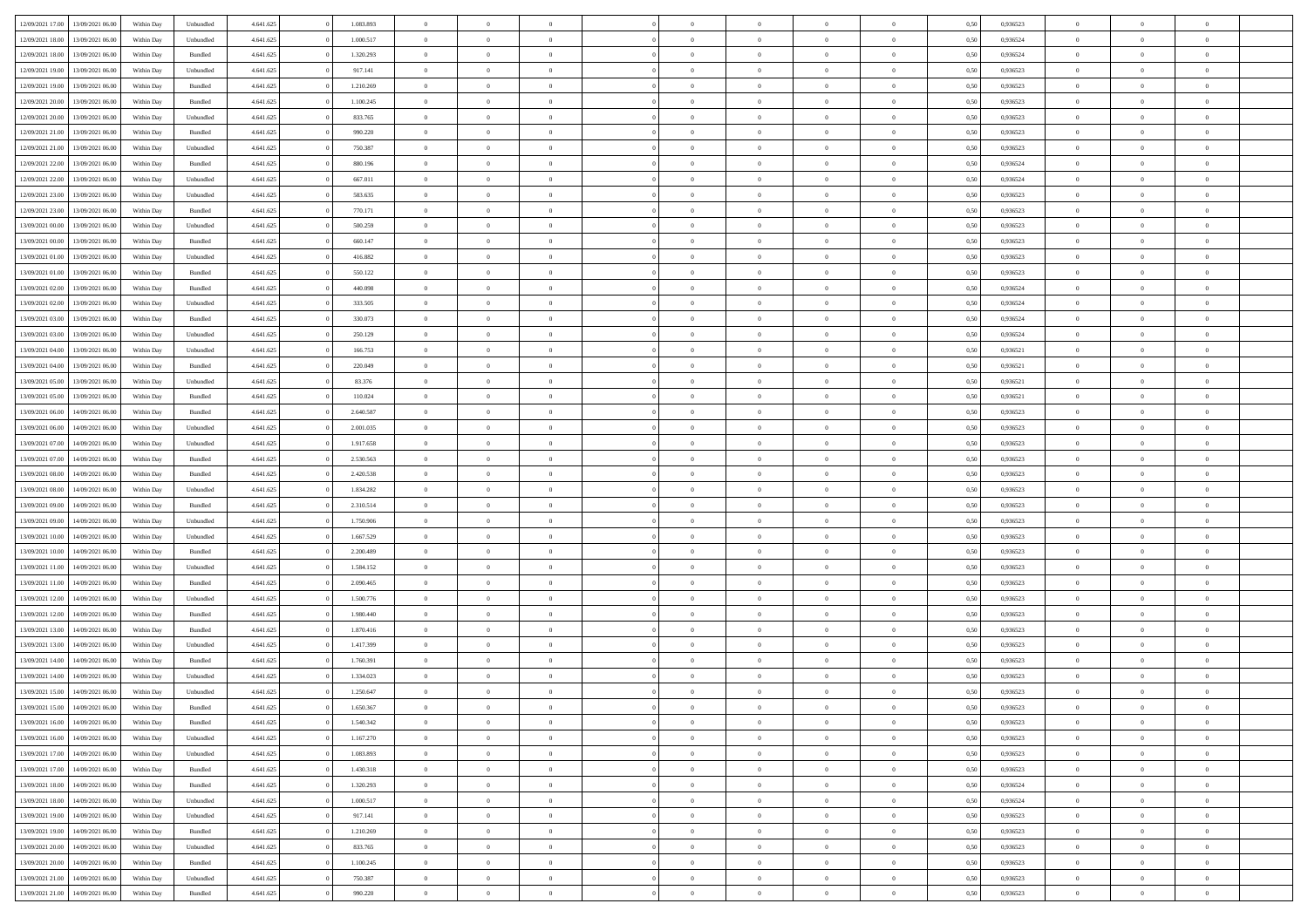| 13/09/2021 22:00 | 14/09/2021 06:00 | Within Day | Bundled            | 4.641.625 | 880.196   | $\overline{0}$ | $\Omega$       |                | $\Omega$       | $\Omega$       | $\theta$       | $\theta$       | 0.50 | 0,936524 | $\theta$       | $\theta$       | $\overline{0}$ |  |
|------------------|------------------|------------|--------------------|-----------|-----------|----------------|----------------|----------------|----------------|----------------|----------------|----------------|------|----------|----------------|----------------|----------------|--|
| 13/09/2021 22:00 | 14/09/2021 06:00 | Within Day | Unbundled          | 4.641.625 | 667.011   | $\overline{0}$ | $\theta$       | $\overline{0}$ | $\overline{0}$ | $\bf{0}$       | $\overline{0}$ | $\bf{0}$       | 0,50 | 0,936524 | $\theta$       | $\overline{0}$ | $\overline{0}$ |  |
| 13/09/2021 23:00 | 14/09/2021 06:00 | Within Day | Bundled            | 4.641.625 | 770.171   | $\overline{0}$ | $\bf{0}$       | $\overline{0}$ | $\bf{0}$       | $\bf{0}$       | $\bf{0}$       | $\mathbf{0}$   | 0,50 | 0,936523 | $\overline{0}$ | $\overline{0}$ | $\bf{0}$       |  |
| 13/09/2021 23:00 | 14/09/2021 06:00 | Within Dav | Unbundled          | 4.641.625 | 583.635   | $\overline{0}$ | $\overline{0}$ | $\overline{0}$ | $\overline{0}$ | $\bf{0}$       | $\overline{0}$ | $\overline{0}$ | 0.50 | 0.936523 | $\theta$       | $\theta$       | $\overline{0}$ |  |
| 14/09/2021 00:00 | 14/09/2021 06:00 | Within Day | Bundled            | 4.641.625 | 660.147   | $\overline{0}$ | $\theta$       | $\overline{0}$ | $\overline{0}$ | $\bf{0}$       | $\overline{0}$ |                |      | 0,936523 | $\theta$       | $\overline{0}$ | $\overline{0}$ |  |
|                  |                  |            |                    |           |           |                |                |                |                |                |                | $\bf{0}$       | 0,50 |          |                |                |                |  |
| 14/09/2021 00:00 | 14/09/2021 06:00 | Within Day | Unbundled          | 4.641.625 | 500.259   | $\overline{0}$ | $\overline{0}$ | $\overline{0}$ | $\bf{0}$       | $\overline{0}$ | $\overline{0}$ | $\mathbf{0}$   | 0,50 | 0,936523 | $\overline{0}$ | $\overline{0}$ | $\bf{0}$       |  |
| 14/09/2021 01:00 | 14/09/2021 06:00 | Within Dav | Bundled            | 4.641.625 | 550.122   | $\overline{0}$ | $\overline{0}$ | $\overline{0}$ | $\overline{0}$ | $\overline{0}$ | $\overline{0}$ | $\overline{0}$ | 0.50 | 0.936523 | $\theta$       | $\overline{0}$ | $\overline{0}$ |  |
| 14/09/2021 01:00 | 14/09/2021 06:00 | Within Day | Unbundled          | 4.641.625 | 416.882   | $\overline{0}$ | $\theta$       | $\overline{0}$ | $\overline{0}$ | $\bf{0}$       | $\overline{0}$ | $\bf{0}$       | 0,50 | 0,936523 | $\theta$       | $\theta$       | $\overline{0}$ |  |
| 14/09/2021 02:00 | 14/09/2021 06:00 | Within Day | Unbundled          | 4.641.625 | 333.505   | $\overline{0}$ | $\overline{0}$ | $\overline{0}$ | $\bf{0}$       | $\bf{0}$       | $\bf{0}$       | $\bf{0}$       | 0,50 | 0,936524 | $\,0\,$        | $\overline{0}$ | $\overline{0}$ |  |
| 14/09/2021 02:00 | 14/09/2021 06:00 | Within Dav | Bundled            | 4.641.625 | 440.098   | $\overline{0}$ | $\overline{0}$ | $\overline{0}$ | $\overline{0}$ | $\overline{0}$ | $\overline{0}$ | $\overline{0}$ | 0.50 | 0,936524 | $\theta$       | $\overline{0}$ | $\overline{0}$ |  |
| 14/09/2021 03:00 | 14/09/2021 06:00 | Within Day | Bundled            | 4.641.625 | 330.073   | $\overline{0}$ | $\theta$       | $\overline{0}$ | $\overline{0}$ | $\bf{0}$       | $\overline{0}$ | $\bf{0}$       | 0,50 | 0,936524 | $\,$ 0 $\,$    | $\overline{0}$ | $\overline{0}$ |  |
| 14/09/2021 03:00 | 14/09/2021 06:00 | Within Day | Unbundled          | 4.641.625 | 250.129   | $\overline{0}$ | $\bf{0}$       | $\overline{0}$ | $\bf{0}$       | $\bf{0}$       | $\bf{0}$       | $\mathbf{0}$   | 0,50 | 0,936524 | $\overline{0}$ | $\overline{0}$ | $\bf{0}$       |  |
|                  |                  |            |                    |           |           |                |                |                |                |                |                |                |      |          |                |                |                |  |
| 14/09/2021 04:00 | 14/09/2021 06:00 | Within Day | Bundled            | 4.641.625 | 220,049   | $\overline{0}$ | $\overline{0}$ | $\overline{0}$ | $\overline{0}$ | $\bf{0}$       | $\overline{0}$ | $\overline{0}$ | 0.50 | 0,936521 | $\theta$       | $\theta$       | $\overline{0}$ |  |
| 14/09/2021 04:00 | 14/09/2021 06:00 | Within Day | Unbundled          | 4.641.625 | 166.753   | $\overline{0}$ | $\theta$       | $\overline{0}$ | $\overline{0}$ | $\bf{0}$       | $\overline{0}$ | $\bf{0}$       | 0,50 | 0,936521 | $\theta$       | $\overline{0}$ | $\overline{0}$ |  |
| 14/09/2021 05:00 | 14/09/2021 06:00 | Within Day | Unbundled          | 4.641.625 | 83.376    | $\overline{0}$ | $\overline{0}$ | $\overline{0}$ | $\bf{0}$       | $\overline{0}$ | $\overline{0}$ | $\mathbf{0}$   | 0,50 | 0,936521 | $\overline{0}$ | $\overline{0}$ | $\bf{0}$       |  |
| 14/09/2021 05:00 | 14/09/2021 06:00 | Within Dav | Bundled            | 4.641.625 | 110.024   | $\overline{0}$ | $\overline{0}$ | $\overline{0}$ | $\overline{0}$ | $\overline{0}$ | $\overline{0}$ | $\overline{0}$ | 0.50 | 0,936521 | $\theta$       | $\overline{0}$ | $\overline{0}$ |  |
| 14/09/2021 06:00 | 15/09/2021 06:00 | Within Day | Bundled            | 4.641.625 | 2.640.587 | $\overline{0}$ | $\theta$       | $\overline{0}$ | $\overline{0}$ | $\bf{0}$       | $\overline{0}$ | $\bf{0}$       | 0,50 | 0,936523 | $\theta$       | $\theta$       | $\overline{0}$ |  |
| 14/09/2021 06:00 | 15/09/2021 06:00 | Within Day | Unbundled          | 4.641.625 | 2.001.035 | $\overline{0}$ | $\overline{0}$ | $\overline{0}$ | $\bf{0}$       | $\bf{0}$       | $\bf{0}$       | $\bf{0}$       | 0,50 | 0,936523 | $\,0\,$        | $\overline{0}$ | $\overline{0}$ |  |
| 14/09/2021 07:00 | 15/09/2021 06:00 | Within Day | Unbundled          | 4.641.625 | 1.917.658 | $\overline{0}$ | $\overline{0}$ | $\overline{0}$ | $\overline{0}$ | $\overline{0}$ | $\overline{0}$ | $\overline{0}$ | 0.50 | 0.936523 | $\theta$       | $\overline{0}$ | $\overline{0}$ |  |
| 14/09/2021 07:00 | 15/09/2021 06:00 | Within Day | Bundled            | 4.641.625 | 2.530.563 | $\overline{0}$ | $\theta$       | $\overline{0}$ | $\overline{0}$ | $\bf{0}$       | $\overline{0}$ | $\bf{0}$       | 0,50 | 0,936523 | $\,$ 0 $\,$    | $\overline{0}$ | $\overline{0}$ |  |
| 14/09/2021 08:00 | 15/09/2021 06:00 | Within Day | Unbundled          | 4.641.625 | 1.834.282 | $\overline{0}$ | $\overline{0}$ | $\overline{0}$ | $\bf{0}$       | $\bf{0}$       | $\bf{0}$       | $\bf{0}$       | 0,50 | 0,936523 | $\,0\,$        | $\overline{0}$ | $\bf{0}$       |  |
|                  |                  |            |                    |           |           |                |                |                |                |                |                |                |      |          |                |                |                |  |
| 14/09/2021 08:00 | 15/09/2021 06:00 | Within Day | Bundled            | 4.641.625 | 2.420.538 | $\overline{0}$ | $\overline{0}$ | $\overline{0}$ | $\overline{0}$ | $\bf{0}$       | $\overline{0}$ | $\overline{0}$ | 0.50 | 0.936523 | $\theta$       | $\overline{0}$ | $\overline{0}$ |  |
| 14/09/2021 09:00 | 15/09/2021 06:00 | Within Day | Bundled            | 4.641.625 | 2.310.514 | $\overline{0}$ | $\theta$       | $\overline{0}$ | $\overline{0}$ | $\bf{0}$       | $\overline{0}$ | $\bf{0}$       | 0,50 | 0,936523 | $\theta$       | $\overline{0}$ | $\overline{0}$ |  |
| 14/09/2021 09:00 | 15/09/2021 06:00 | Within Day | Unbundled          | 4.641.625 | 1.750.906 | $\overline{0}$ | $\overline{0}$ | $\overline{0}$ | $\bf{0}$       | $\overline{0}$ | $\overline{0}$ | $\mathbf{0}$   | 0,50 | 0,936523 | $\bf{0}$       | $\overline{0}$ | $\bf{0}$       |  |
| 14/09/2021 10:00 | 15/09/2021 06:00 | Within Dav | Unbundled          | 4.641.625 | 1.667.529 | $\overline{0}$ | $\overline{0}$ | $\overline{0}$ | $\overline{0}$ | $\overline{0}$ | $\overline{0}$ | $\overline{0}$ | 0.50 | 0.936523 | $\theta$       | $\overline{0}$ | $\overline{0}$ |  |
| 14/09/2021 10:00 | 15/09/2021 06:00 | Within Day | Bundled            | 4.641.625 | 2.200.489 | $\overline{0}$ | $\theta$       | $\overline{0}$ | $\overline{0}$ | $\bf{0}$       | $\overline{0}$ | $\bf{0}$       | 0,50 | 0,936523 | $\theta$       | $\theta$       | $\overline{0}$ |  |
| 14/09/2021 11:00 | 15/09/2021 06:00 | Within Day | Bundled            | 4.641.625 | 2.090.465 | $\overline{0}$ | $\overline{0}$ | $\overline{0}$ | $\bf{0}$       | $\bf{0}$       | $\bf{0}$       | $\bf{0}$       | 0,50 | 0,936523 | $\,0\,$        | $\overline{0}$ | $\overline{0}$ |  |
| 14/09/2021 11:00 | 15/09/2021 06:00 | Within Day | Unbundled          | 4.641.625 | 1.584.152 | $\overline{0}$ | $\overline{0}$ | $\overline{0}$ | $\overline{0}$ | $\overline{0}$ | $\overline{0}$ | $\overline{0}$ | 0.50 | 0.936523 | $\theta$       | $\overline{0}$ | $\overline{0}$ |  |
| 14/09/2021 12:00 | 15/09/2021 06:00 | Within Day | Unbundled          | 4.641.625 | 1.500.776 | $\overline{0}$ | $\theta$       | $\overline{0}$ | $\overline{0}$ | $\bf{0}$       | $\overline{0}$ | $\bf{0}$       | 0,50 | 0,936523 | $\,$ 0 $\,$    | $\overline{0}$ | $\overline{0}$ |  |
| 14/09/2021 12:00 | 15/09/2021 06:00 | Within Day | Bundled            | 4.641.625 | 1.980.440 | $\overline{0}$ | $\overline{0}$ | $\overline{0}$ | $\bf{0}$       | $\bf{0}$       | $\bf{0}$       | $\bf{0}$       | 0,50 | 0,936523 | $\bf{0}$       | $\overline{0}$ | $\bf{0}$       |  |
|                  |                  |            |                    |           |           |                |                |                |                |                |                |                |      |          |                |                |                |  |
| 14/09/2021 13:00 | 15/09/2021 06.00 | Within Day | Bundled            | 4.641.625 | 1.870.416 | $\overline{0}$ | $\Omega$       | $\Omega$       | $\Omega$       | $\Omega$       | $\overline{0}$ | $\overline{0}$ | 0,50 | 0,936523 | $\,0\,$        | $\theta$       | $\theta$       |  |
| 14/09/2021 13:00 | 15/09/2021 06:00 | Within Day | Unbundled          | 4.641.625 | 1.417.399 | $\overline{0}$ | $\theta$       | $\overline{0}$ | $\overline{0}$ | $\bf{0}$       | $\overline{0}$ | $\bf{0}$       | 0,50 | 0,936523 | $\theta$       | $\overline{0}$ | $\overline{0}$ |  |
| 14/09/2021 14:00 | 15/09/2021 06:00 | Within Day | Bundled            | 4.641.625 | 1.760.391 | $\overline{0}$ | $\overline{0}$ | $\overline{0}$ | $\bf{0}$       | $\overline{0}$ | $\overline{0}$ | $\mathbf{0}$   | 0,50 | 0,936523 | $\overline{0}$ | $\overline{0}$ | $\bf{0}$       |  |
| 14/09/2021 14:00 | 15/09/2021 06:00 | Within Day | Unbundled          | 4.641.625 | 1.334.023 | $\overline{0}$ | $\Omega$       | $\Omega$       | $\Omega$       | $\bf{0}$       | $\overline{0}$ | $\overline{0}$ | 0.50 | 0.936523 | $\,0\,$        | $\theta$       | $\theta$       |  |
| 14/09/2021 15:00 | 15/09/2021 06:00 | Within Day | Unbundled          | 4.641.625 | 1.250.647 | $\overline{0}$ | $\theta$       | $\overline{0}$ | $\overline{0}$ | $\bf{0}$       | $\overline{0}$ | $\bf{0}$       | 0,50 | 0,936523 | $\theta$       | $\overline{0}$ | $\overline{0}$ |  |
| 14/09/2021 15:00 | 15/09/2021 06:00 | Within Day | Bundled            | 4.641.625 | 1.650.367 | $\overline{0}$ | $\overline{0}$ | $\overline{0}$ | $\bf{0}$       | $\bf{0}$       | $\bf{0}$       | $\bf{0}$       | 0,50 | 0,936523 | $\,0\,$        | $\overline{0}$ | $\bf{0}$       |  |
| 14/09/2021 16:00 | 15/09/2021 06:00 | Within Day | Bundled            | 4.641.625 | 1.540.342 | $\overline{0}$ | $\Omega$       | $\Omega$       | $\Omega$       | $\theta$       | $\overline{0}$ | $\overline{0}$ | 0.50 | 0.936523 | $\,$ 0 $\,$    | $\theta$       | $\theta$       |  |
| 14/09/2021 16:00 | 15/09/2021 06:00 | Within Day | Unbundled          | 4.641.625 | 1.167.270 | $\overline{0}$ | $\theta$       | $\overline{0}$ | $\overline{0}$ | $\bf{0}$       | $\overline{0}$ | $\bf{0}$       | 0,50 | 0,936523 | $\,$ 0 $\,$    | $\overline{0}$ | $\overline{0}$ |  |
| 14/09/2021 17:00 | 15/09/2021 06:00 | Within Day | Unbundled          | 4.641.625 | 1.083.893 | $\overline{0}$ | $\bf{0}$       | $\overline{0}$ | $\bf{0}$       | $\bf{0}$       | $\bf{0}$       | $\mathbf{0}$   | 0,50 | 0,936523 | $\overline{0}$ | $\overline{0}$ | $\bf{0}$       |  |
|                  |                  |            |                    |           | 1.430.318 | $\overline{0}$ | $\Omega$       | $\overline{0}$ | $\Omega$       | $\overline{0}$ | $\overline{0}$ | $\overline{0}$ |      |          | $\,0\,$        | $\theta$       | $\theta$       |  |
| 14/09/2021 17:00 | 15/09/2021 06:00 | Within Day | Bundled            | 4.641.625 |           |                |                |                |                |                |                |                | 0,50 | 0,936523 |                |                |                |  |
| 14/09/2021 18:00 | 15/09/2021 06:00 | Within Day | Unbundled          | 4.641.625 | 1.000.517 | $\overline{0}$ | $\theta$       | $\overline{0}$ | $\overline{0}$ | $\,$ 0         | $\overline{0}$ | $\bf{0}$       | 0,50 | 0,936524 | $\,$ 0 $\,$    | $\overline{0}$ | $\overline{0}$ |  |
| 14/09/2021 18:00 | 15/09/2021 06:00 | Within Day | Bundled            | 4.641.625 | 1.320.293 | $\overline{0}$ | $\overline{0}$ | $\overline{0}$ | $\bf{0}$       | $\bf{0}$       | $\bf{0}$       | $\mathbf{0}$   | 0,50 | 0,936524 | $\overline{0}$ | $\overline{0}$ | $\bf{0}$       |  |
| 14/09/2021 19:00 | 15/09/2021 06:00 | Within Day | Bundled            | 4.641.625 | 1.210.269 | $\overline{0}$ | $\Omega$       | $\Omega$       | $\Omega$       | $\Omega$       | $\Omega$       | $\overline{0}$ | 0.50 | 0.936523 | $\theta$       | $\theta$       | $\theta$       |  |
| 14/09/2021 19:00 | 15/09/2021 06:00 | Within Day | Unbundled          | 4.641.625 | 917.141   | $\overline{0}$ | $\overline{0}$ | $\overline{0}$ | $\bf{0}$       | $\,$ 0         | $\bf{0}$       | $\bf{0}$       | 0,50 | 0,936523 | $\,0\,$        | $\,$ 0 $\,$    | $\overline{0}$ |  |
| 14/09/2021 20:00 | 15/09/2021 06:00 | Within Day | $\mathbf B$ undled | 4.641.625 | 1.100.245 | $\bf{0}$       | $\bf{0}$       |                |                | $\bf{0}$       |                |                | 0,50 | 0,936523 | $\bf{0}$       | $\overline{0}$ |                |  |
| 14/09/2021 20:00 | 15/09/2021 06:00 | Within Day | Unbundled          | 4.641.625 | 833.765   | $\overline{0}$ | $\overline{0}$ | $\overline{0}$ | $\Omega$       | $\overline{0}$ | $\overline{0}$ | $\overline{0}$ | 0.50 | 0.936523 | $\theta$       | $\theta$       | $\theta$       |  |
| 14/09/2021 21:00 | 15/09/2021 06:00 | Within Day | Bundled            | 4.641.625 | 990.220   | $\overline{0}$ | $\,$ 0         | $\overline{0}$ | $\bf{0}$       | $\,$ 0 $\,$    | $\overline{0}$ | $\,$ 0 $\,$    | 0,50 | 0,936523 | $\,$ 0 $\,$    | $\,$ 0 $\,$    | $\,$ 0         |  |
| 14/09/2021 21.00 | 15/09/2021 06:00 | Within Day | Unbundled          | 4.641.625 | 750.387   | $\overline{0}$ | $\overline{0}$ | $\overline{0}$ | $\overline{0}$ | $\overline{0}$ | $\overline{0}$ | $\mathbf{0}$   | 0,50 | 0,936523 | $\overline{0}$ | $\bf{0}$       | $\bf{0}$       |  |
| 14/09/2021 22:00 | 15/09/2021 06:00 | Within Day | $\mathbf B$ undled | 4.641.625 | 880.196   | $\overline{0}$ | $\overline{0}$ | $\overline{0}$ | $\Omega$       | $\overline{0}$ | $\overline{0}$ | $\overline{0}$ | 0,50 | 0,936524 | $\overline{0}$ | $\theta$       | $\overline{0}$ |  |
| 14/09/2021 22.00 | 15/09/2021 06:00 | Within Day |                    | 4.641.625 | 667.011   | $\overline{0}$ | $\,$ 0         | $\overline{0}$ | $\overline{0}$ | $\,$ 0 $\,$    | $\overline{0}$ |                |      | 0,936524 | $\,$ 0 $\,$    | $\overline{0}$ | $\overline{0}$ |  |
|                  |                  |            | Unbundled          |           |           |                |                |                |                |                |                | $\mathbf{0}$   | 0,50 |          |                |                |                |  |
| 14/09/2021 23:00 | 15/09/2021 06:00 | Within Day | Bundled            | 4.641.625 | 770.171   | $\overline{0}$ | $\overline{0}$ | $\overline{0}$ | $\overline{0}$ | $\overline{0}$ | $\overline{0}$ | $\mathbf{0}$   | 0,50 | 0,936523 | $\overline{0}$ | $\overline{0}$ | $\bf{0}$       |  |
| 14/09/2021 23:00 | 15/09/2021 06:00 | Within Day | Unbundled          | 4.641.625 | 583.635   | $\overline{0}$ | $\overline{0}$ | $\overline{0}$ | $\Omega$       | $\overline{0}$ | $\overline{0}$ | $\bf{0}$       | 0.50 | 0,936523 | $\overline{0}$ | $\theta$       | $\overline{0}$ |  |
| 15/09/2021 00:00 | 15/09/2021 06:00 | Within Day | Bundled            | 4.641.625 | 660.147   | $\overline{0}$ | $\,$ 0         | $\overline{0}$ | $\bf{0}$       | $\bf{0}$       | $\bf{0}$       | $\bf{0}$       | 0,50 | 0,936523 | $\,$ 0 $\,$    | $\overline{0}$ | $\overline{0}$ |  |
| 15/09/2021 00:00 | 15/09/2021 06:00 | Within Day | Unbundled          | 4.641.625 | 500.259   | $\overline{0}$ | $\bf{0}$       | $\overline{0}$ | $\overline{0}$ | $\overline{0}$ | $\overline{0}$ | $\mathbf{0}$   | 0,50 | 0,936523 | $\overline{0}$ | $\overline{0}$ | $\bf{0}$       |  |
| 15/09/2021 01:00 | 15/09/2021 06:00 | Within Day | Bundled            | 4.641.625 | 550.122   | $\overline{0}$ | $\overline{0}$ | $\overline{0}$ | $\Omega$       | $\overline{0}$ | $\overline{0}$ | $\overline{0}$ | 0.50 | 0.936523 | $\overline{0}$ | $\theta$       | $\overline{0}$ |  |
| 15/09/2021 01:00 | 15/09/2021 06:00 | Within Day | Unbundled          | 4.641.625 | 416.882   | $\overline{0}$ | $\bf{0}$       | $\overline{0}$ | $\overline{0}$ | $\bf{0}$       | $\bf{0}$       | $\bf{0}$       | 0,50 | 0,936523 | $\,$ 0 $\,$    | $\,$ 0 $\,$    | $\bf{0}$       |  |
| 15/09/2021 02:00 | 15/09/2021 06:00 | Within Day | Bundled            | 4.641.625 | 440.098   | $\overline{0}$ | $\bf{0}$       | $\overline{0}$ | $\bf{0}$       | $\bf{0}$       | $\bf{0}$       | $\bf{0}$       | 0,50 | 0,936524 | $\overline{0}$ | $\overline{0}$ | $\bf{0}$       |  |
|                  |                  |            |                    |           |           |                |                |                |                |                |                |                |      |          |                |                |                |  |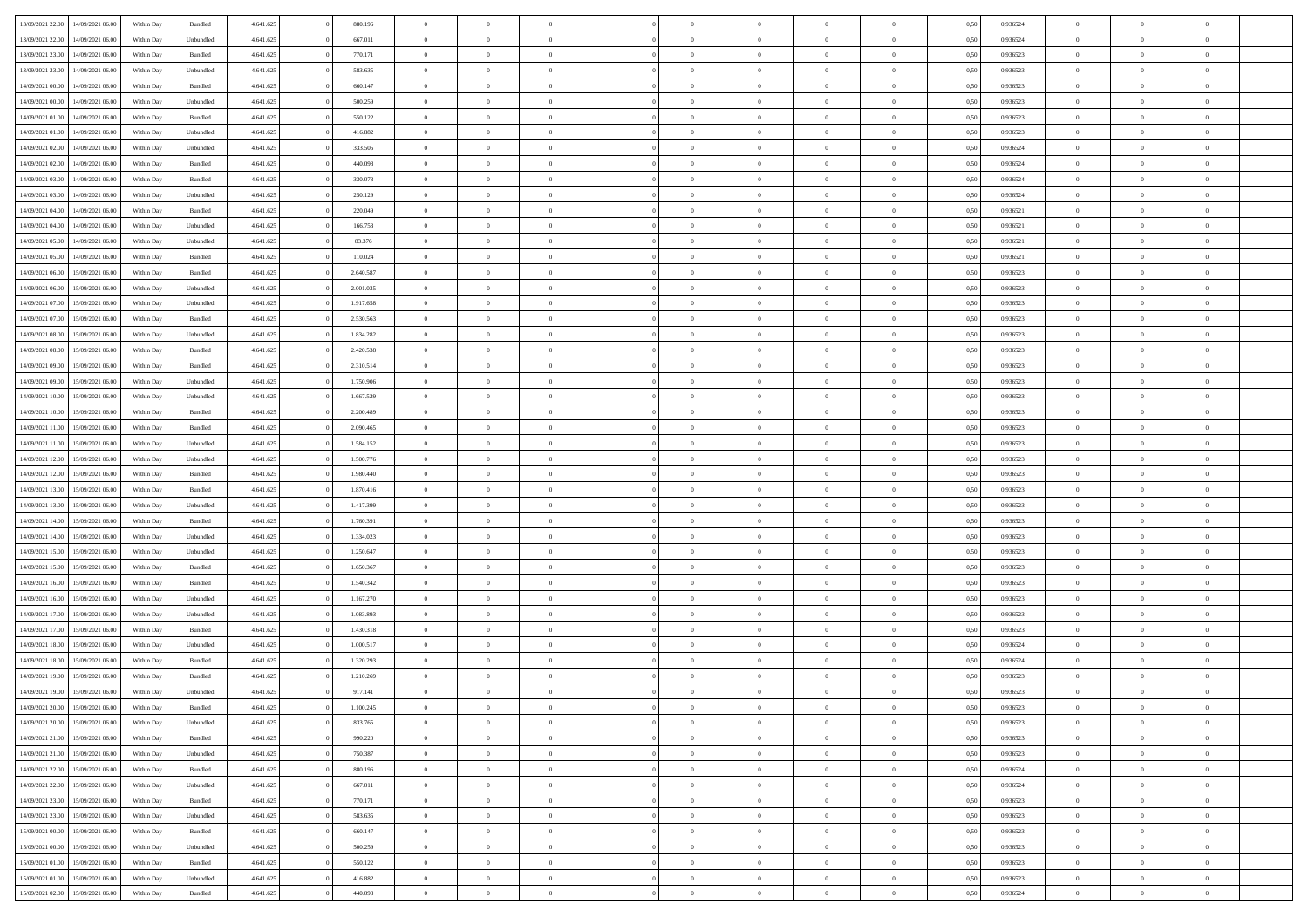| 15/09/2021 02:00 | 15/09/2021 06:00 | Within Day | Unbundled          | 4.641.625 | 333.505   | $\overline{0}$ | $\theta$       |                | $\Omega$       | $\Omega$       | $\overline{0}$ | $\theta$       | 0.50 | 0,936524 | $\theta$       | $\overline{0}$ | $\overline{0}$ |  |
|------------------|------------------|------------|--------------------|-----------|-----------|----------------|----------------|----------------|----------------|----------------|----------------|----------------|------|----------|----------------|----------------|----------------|--|
| 15/09/2021 03:00 | 15/09/2021 06:00 | Within Day | Unbundled          | 4.641.625 | 250.129   | $\overline{0}$ | $\overline{0}$ | $\overline{0}$ | $\overline{0}$ | $\bf{0}$       | $\overline{0}$ | $\bf{0}$       | 0,50 | 0,936524 | $\theta$       | $\overline{0}$ | $\overline{0}$ |  |
| 15/09/2021 03:00 | 15/09/2021 06:00 | Within Day | Bundled            | 4.641.625 | 330.073   | $\overline{0}$ | $\bf{0}$       | $\overline{0}$ | $\bf{0}$       | $\bf{0}$       | $\bf{0}$       | $\mathbf{0}$   | 0,50 | 0,936524 | $\bf{0}$       | $\overline{0}$ | $\bf{0}$       |  |
| 15/09/2021 04:00 | 15/09/2021 06:00 | Within Day | Unbundled          | 4.641.625 | 166.753   | $\overline{0}$ | $\overline{0}$ | $\overline{0}$ | $\overline{0}$ | $\bf{0}$       | $\overline{0}$ | $\overline{0}$ | 0.50 | 0.936521 | $\theta$       | $\theta$       | $\overline{0}$ |  |
| 15/09/2021 04:00 | 15/09/2021 06:00 |            | Bundled            | 4.641.625 | 220.049   | $\overline{0}$ | $\theta$       | $\overline{0}$ | $\overline{0}$ | $\bf{0}$       | $\overline{0}$ |                |      | 0,936521 | $\theta$       | $\overline{0}$ | $\overline{0}$ |  |
|                  |                  | Within Day |                    |           |           |                |                |                |                |                |                | $\bf{0}$       | 0,50 |          |                |                |                |  |
| 15/09/2021 05:00 | 15/09/2021 06:00 | Within Day | Bundled            | 4.641.625 | 110.024   | $\overline{0}$ | $\overline{0}$ | $\overline{0}$ | $\bf{0}$       | $\overline{0}$ | $\overline{0}$ | $\mathbf{0}$   | 0,50 | 0,936521 | $\bf{0}$       | $\overline{0}$ | $\bf{0}$       |  |
| 15/09/2021 05:00 | 15/09/2021 06:00 | Within Dav | Unbundled          | 4.641.625 | 83.376    | $\overline{0}$ | $\overline{0}$ | $\overline{0}$ | $\overline{0}$ | $\overline{0}$ | $\overline{0}$ | $\overline{0}$ | 0.50 | 0,936521 | $\theta$       | $\overline{0}$ | $\overline{0}$ |  |
| 15/09/2021 06:00 | 16/09/2021 06:00 | Within Day | Unbundled          | 4.641.625 | 2.001.035 | $\overline{0}$ | $\theta$       | $\overline{0}$ | $\overline{0}$ | $\bf{0}$       | $\overline{0}$ | $\bf{0}$       | 0,50 | 0,936523 | $\theta$       | $\theta$       | $\overline{0}$ |  |
| 15/09/2021 06:00 | 16/09/2021 06:00 | Within Day | Bundled            | 4.641.625 | 2.640.587 | $\overline{0}$ | $\overline{0}$ | $\overline{0}$ | $\bf{0}$       | $\bf{0}$       | $\bf{0}$       | $\bf{0}$       | 0,50 | 0,936523 | $\,0\,$        | $\overline{0}$ | $\overline{0}$ |  |
| 15/09/2021 07:00 | 16/09/2021 06:00 | Within Dav | Bundled            | 4.641.625 | 2.530.563 | $\overline{0}$ | $\overline{0}$ | $\overline{0}$ | $\overline{0}$ | $\overline{0}$ | $\overline{0}$ | $\overline{0}$ | 0.50 | 0.936523 | $\theta$       | $\overline{0}$ | $\overline{0}$ |  |
| 15/09/2021 07:00 | 16/09/2021 06:00 | Within Day | Unbundled          | 4.641.625 | 1.917.658 | $\overline{0}$ | $\theta$       | $\overline{0}$ | $\overline{0}$ | $\bf{0}$       | $\overline{0}$ | $\bf{0}$       | 0,50 | 0,936523 | $\,$ 0 $\,$    | $\overline{0}$ | $\overline{0}$ |  |
| 15/09/2021 08:00 | 16/09/2021 06:00 | Within Day | Unbundled          | 4.641.625 | 1.834.282 | $\overline{0}$ | $\overline{0}$ | $\overline{0}$ | $\bf{0}$       | $\bf{0}$       | $\bf{0}$       | $\mathbf{0}$   | 0,50 | 0,936523 | $\overline{0}$ | $\overline{0}$ | $\bf{0}$       |  |
|                  |                  |            |                    |           |           |                |                |                |                |                |                |                |      |          |                |                |                |  |
| 15/09/2021 08:00 | 16/09/2021 06:00 | Within Day | Bundled            | 4.641.625 | 2.420.538 | $\overline{0}$ | $\overline{0}$ | $\overline{0}$ | $\overline{0}$ | $\bf{0}$       | $\overline{0}$ | $\overline{0}$ | 0.50 | 0.936523 | $\theta$       | $\theta$       | $\overline{0}$ |  |
| 15/09/2021 09:00 | 16/09/2021 06:00 | Within Day | Bundled            | 4.641.625 | 2.310.514 | $\overline{0}$ | $\theta$       | $\overline{0}$ | $\overline{0}$ | $\bf{0}$       | $\overline{0}$ | $\bf{0}$       | 0,50 | 0,936523 | $\theta$       | $\overline{0}$ | $\overline{0}$ |  |
| 15/09/2021 09:00 | 16/09/2021 06:00 | Within Day | Unbundled          | 4.641.625 | 1.750.906 | $\overline{0}$ | $\overline{0}$ | $\overline{0}$ | $\bf{0}$       | $\overline{0}$ | $\overline{0}$ | $\mathbf{0}$   | 0,50 | 0,936523 | $\overline{0}$ | $\overline{0}$ | $\bf{0}$       |  |
| 15/09/2021 10:00 | 16/09/2021 06:00 | Within Dav | Unbundled          | 4.641.625 | 1.667.529 | $\overline{0}$ | $\overline{0}$ | $\overline{0}$ | $\overline{0}$ | $\overline{0}$ | $\overline{0}$ | $\overline{0}$ | 0.50 | 0.936523 | $\theta$       | $\overline{0}$ | $\overline{0}$ |  |
| 15/09/2021 10:00 | 16/09/2021 06:00 | Within Day | Bundled            | 4.641.625 | 2.200.489 | $\overline{0}$ | $\theta$       | $\overline{0}$ | $\overline{0}$ | $\bf{0}$       | $\overline{0}$ | $\bf{0}$       | 0,50 | 0,936523 | $\theta$       | $\theta$       | $\overline{0}$ |  |
| 15/09/2021 11:00 | 16/09/2021 06:00 | Within Day | Unbundled          | 4.641.625 | 1.584.152 | $\overline{0}$ | $\overline{0}$ | $\overline{0}$ | $\bf{0}$       | $\bf{0}$       | $\bf{0}$       | $\bf{0}$       | 0,50 | 0,936523 | $\,0\,$        | $\overline{0}$ | $\overline{0}$ |  |
| 15/09/2021 11:00 | 16/09/2021 06:00 | Within Dav | Bundled            | 4.641.625 | 2.090.465 | $\overline{0}$ | $\overline{0}$ | $\overline{0}$ | $\overline{0}$ | $\overline{0}$ | $\overline{0}$ | $\overline{0}$ | 0.50 | 0.936523 | $\theta$       | $\overline{0}$ | $\overline{0}$ |  |
| 15/09/2021 12:00 | 16/09/2021 06:00 | Within Day | Bundled            | 4.641.625 | 1.980.440 | $\overline{0}$ | $\theta$       | $\overline{0}$ | $\overline{0}$ | $\bf{0}$       | $\overline{0}$ | $\bf{0}$       | 0,50 | 0,936523 | $\,$ 0 $\,$    | $\overline{0}$ | $\overline{0}$ |  |
|                  |                  |            |                    |           |           |                |                |                |                |                |                |                |      |          |                |                |                |  |
| 15/09/2021 12:00 | 16/09/2021 06:00 | Within Day | Unbundled          | 4.641.625 | 1.500.776 | $\overline{0}$ | $\overline{0}$ | $\overline{0}$ | $\bf{0}$       | $\bf{0}$       | $\bf{0}$       | $\bf{0}$       | 0,50 | 0,936523 | $\bf{0}$       | $\overline{0}$ | $\bf{0}$       |  |
| 15/09/2021 13:00 | 16/09/2021 06:00 | Within Day | Bundled            | 4.641.625 | 1.870.416 | $\overline{0}$ | $\overline{0}$ | $\overline{0}$ | $\overline{0}$ | $\bf{0}$       | $\overline{0}$ | $\overline{0}$ | 0.50 | 0.936523 | $\theta$       | $\overline{0}$ | $\overline{0}$ |  |
| 15/09/2021 13:00 | 16/09/2021 06:00 | Within Day | Unbundled          | 4.641.625 | 1.417.399 | $\overline{0}$ | $\theta$       | $\overline{0}$ | $\overline{0}$ | $\bf{0}$       | $\overline{0}$ | $\bf{0}$       | 0,50 | 0,936523 | $\theta$       | $\overline{0}$ | $\overline{0}$ |  |
| 15/09/2021 14:00 | 16/09/2021 06:00 | Within Day | Bundled            | 4.641.625 | 1.760.391 | $\overline{0}$ | $\overline{0}$ | $\overline{0}$ | $\bf{0}$       | $\overline{0}$ | $\overline{0}$ | $\mathbf{0}$   | 0,50 | 0,936523 | $\bf{0}$       | $\overline{0}$ | $\bf{0}$       |  |
| 15/09/2021 14:00 | 16/09/2021 06:00 | Within Dav | Unbundled          | 4.641.625 | 1.334.023 | $\overline{0}$ | $\overline{0}$ | $\overline{0}$ | $\overline{0}$ | $\overline{0}$ | $\overline{0}$ | $\overline{0}$ | 0.50 | 0.936523 | $\theta$       | $\overline{0}$ | $\overline{0}$ |  |
| 15/09/2021 15:00 | 16/09/2021 06:00 | Within Day | Unbundled          | 4.641.625 | 1.250.647 | $\overline{0}$ | $\theta$       | $\overline{0}$ | $\overline{0}$ | $\bf{0}$       | $\overline{0}$ | $\bf{0}$       | 0,50 | 0,936523 | $\theta$       | $\theta$       | $\overline{0}$ |  |
| 15/09/2021 15:00 | 16/09/2021 06:00 | Within Day | Bundled            | 4.641.625 | 1.650.367 | $\overline{0}$ | $\overline{0}$ | $\overline{0}$ | $\bf{0}$       | $\bf{0}$       | $\bf{0}$       | $\bf{0}$       | 0,50 | 0,936523 | $\,0\,$        | $\overline{0}$ | $\overline{0}$ |  |
| 15/09/2021 16:00 | 16/09/2021 06:00 |            | Unbundled          | 4.641.625 | 1.167.270 | $\overline{0}$ | $\overline{0}$ | $\overline{0}$ | $\overline{0}$ | $\overline{0}$ | $\overline{0}$ | $\overline{0}$ | 0.50 | 0.936523 | $\theta$       | $\overline{0}$ | $\overline{0}$ |  |
|                  |                  | Within Day |                    |           |           |                |                |                |                |                |                |                |      |          |                |                |                |  |
| 15/09/2021 16:00 | 16/09/2021 06:00 | Within Day | Bundled            | 4.641.625 | 1.540.342 | $\overline{0}$ | $\theta$       | $\overline{0}$ | $\overline{0}$ | $\bf{0}$       | $\overline{0}$ | $\bf{0}$       | 0,50 | 0,936523 | $\,$ 0 $\,$    | $\overline{0}$ | $\overline{0}$ |  |
| 15/09/2021 17:00 | 16/09/2021 06:00 | Within Day | Bundled            | 4.641.625 | 1.430.318 | $\overline{0}$ | $\overline{0}$ | $\overline{0}$ | $\bf{0}$       | $\bf{0}$       | $\bf{0}$       | $\bf{0}$       | 0,50 | 0,936523 | $\bf{0}$       | $\overline{0}$ | $\bf{0}$       |  |
| 15/09/2021 17:00 | 16/09/2021 06:00 | Within Day | Unbundled          | 4.641.625 | 1.083.893 | $\overline{0}$ | $\Omega$       | $\Omega$       | $\Omega$       | $\Omega$       | $\overline{0}$ | $\overline{0}$ | 0,50 | 0,936523 | $\,0\,$        | $\theta$       | $\theta$       |  |
| 15/09/2021 18:00 | 16/09/2021 06:00 | Within Day | Bundled            | 4.641.625 | 1.320.293 | $\overline{0}$ | $\theta$       | $\overline{0}$ | $\overline{0}$ | $\bf{0}$       | $\overline{0}$ | $\bf{0}$       | 0,50 | 0,936524 | $\theta$       | $\overline{0}$ | $\overline{0}$ |  |
| 15/09/2021 18:00 | 16/09/2021 06:00 | Within Day | Unbundled          | 4.641.625 | 1.000.517 | $\overline{0}$ | $\overline{0}$ | $\overline{0}$ | $\bf{0}$       | $\overline{0}$ | $\overline{0}$ | $\mathbf{0}$   | 0,50 | 0,936524 | $\bf{0}$       | $\overline{0}$ | $\bf{0}$       |  |
| 15/09/2021 19:00 | 16/09/2021 06:00 | Within Day | Unbundled          | 4.641.625 | 917.141   | $\overline{0}$ | $\Omega$       | $\Omega$       | $\Omega$       | $\bf{0}$       | $\overline{0}$ | $\overline{0}$ | 0.50 | 0.936523 | $\,0\,$        | $\theta$       | $\theta$       |  |
| 15/09/2021 19:00 | 16/09/2021 06:00 | Within Day | Bundled            | 4.641.625 | 1.210.269 | $\overline{0}$ | $\theta$       | $\overline{0}$ | $\overline{0}$ | $\bf{0}$       | $\overline{0}$ | $\bf{0}$       | 0,50 | 0,936523 | $\theta$       | $\overline{0}$ | $\overline{0}$ |  |
|                  |                  |            |                    |           |           |                | $\overline{0}$ |                |                | $\bf{0}$       |                |                |      |          | $\bf{0}$       | $\overline{0}$ | $\bf{0}$       |  |
| 15/09/2021 20:00 | 16/09/2021 06:00 | Within Day | Bundled            | 4.641.625 | 1.100.245 | $\overline{0}$ |                | $\overline{0}$ | $\bf{0}$       |                | $\bf{0}$       | $\bf{0}$       | 0,50 | 0,936523 |                |                |                |  |
| 15/09/2021 20:00 | 16/09/2021 06:00 | Within Day | Unbundled          | 4.641.625 | 833,765   | $\overline{0}$ | $\Omega$       | $\Omega$       | $\Omega$       | $\theta$       | $\overline{0}$ | $\overline{0}$ | 0.50 | 0.936523 | $\theta$       | $\theta$       | $\theta$       |  |
| 15/09/2021 21:00 | 16/09/2021 06:00 | Within Day | Bundled            | 4.641.625 | 990.220   | $\overline{0}$ | $\theta$       | $\overline{0}$ | $\overline{0}$ | $\bf{0}$       | $\overline{0}$ | $\bf{0}$       | 0,50 | 0,936523 | $\,$ 0 $\,$    | $\overline{0}$ | $\overline{0}$ |  |
| 15/09/2021 21.00 | 16/09/2021 06:00 | Within Day | Unbundled          | 4.641.625 | 750.387   | $\overline{0}$ | $\bf{0}$       | $\overline{0}$ | $\bf{0}$       | $\bf{0}$       | $\bf{0}$       | $\mathbf{0}$   | 0,50 | 0,936523 | $\overline{0}$ | $\overline{0}$ | $\bf{0}$       |  |
| 15/09/2021 22:00 | 16/09/2021 06:00 | Within Day | $\mathbf B$ undled | 4.641.625 | 880,196   | $\overline{0}$ | $\Omega$       | $\Omega$       | $\Omega$       | $\overline{0}$ | $\overline{0}$ | $\overline{0}$ | 0,50 | 0,936524 | $\,0\,$        | $\theta$       | $\theta$       |  |
| 15/09/2021 22:00 | 16/09/2021 06:00 | Within Day | Unbundled          | 4.641.625 | 667.011   | $\overline{0}$ | $\overline{0}$ | $\overline{0}$ | $\overline{0}$ | $\,$ 0         | $\overline{0}$ | $\bf{0}$       | 0,50 | 0,936524 | $\,$ 0 $\,$    | $\overline{0}$ | $\overline{0}$ |  |
| 15/09/2021 23.00 | 16/09/2021 06:00 | Within Day | Unbundled          | 4.641.625 | 583.635   | $\overline{0}$ | $\overline{0}$ | $\overline{0}$ | $\bf{0}$       | $\bf{0}$       | $\bf{0}$       | $\mathbf{0}$   | 0,50 | 0,936523 | $\overline{0}$ | $\overline{0}$ | $\bf{0}$       |  |
| 15/09/2021 23.00 | 16/09/2021 06:00 | Within Day | Bundled            | 4.641.625 | 770.171   | $\overline{0}$ | $\Omega$       | $\Omega$       | $\Omega$       | $\Omega$       | $\Omega$       | $\overline{0}$ | 0.50 | 0.936523 | $\theta$       | $\theta$       | $\theta$       |  |
| 16/09/2021 00:00 | 16/09/2021 06:00 | Within Day | Bundled            | 4.641.625 | 660.147   | $\overline{0}$ | $\overline{0}$ | $\overline{0}$ | $\bf{0}$       | $\,$ 0         | $\bf{0}$       | $\bf{0}$       | 0,50 | 0,936523 | $\,0\,$        | $\,$ 0 $\,$    | $\overline{0}$ |  |
| 16/09/2021 00:00 | 16/09/2021 06:00 | Within Day | Unbundled          | 4.641.625 |           |                |                |                |                |                |                |                |      |          |                |                |                |  |
|                  |                  |            |                    |           | 500.259   | $\bf{0}$       | $\bf{0}$       |                |                | $\bf{0}$       |                |                | 0,50 | 0,936523 | $\bf{0}$       | $\overline{0}$ |                |  |
| 16/09/2021 01:00 | 16/09/2021 06:00 | Within Day | Bundled            | 4.641.625 | 550.122   | $\overline{0}$ | $\overline{0}$ | $\overline{0}$ | $\Omega$       | $\overline{0}$ | $\overline{0}$ | $\overline{0}$ | 0.50 | 0.936523 | $\theta$       | $\theta$       | $\theta$       |  |
| 16/09/2021 01:00 | 16/09/2021 06:00 | Within Day | Unbundled          | 4.641.625 | 416.882   | $\overline{0}$ | $\,$ 0         | $\overline{0}$ | $\bf{0}$       | $\,$ 0 $\,$    | $\overline{0}$ | $\,$ 0 $\,$    | 0,50 | 0,936523 | $\,$ 0 $\,$    | $\,$ 0 $\,$    | $\,$ 0         |  |
| 16/09/2021 02:00 | 16/09/2021 06:00 | Within Day | Bundled            | 4.641.625 | 440.098   | $\overline{0}$ | $\overline{0}$ | $\overline{0}$ | $\overline{0}$ | $\overline{0}$ | $\overline{0}$ | $\mathbf{0}$   | 0,50 | 0,936524 | $\overline{0}$ | $\bf{0}$       | $\bf{0}$       |  |
| 16/09/2021 02:00 | 16/09/2021 06:00 | Within Day | Unbundled          | 4.641.625 | 333.505   | $\overline{0}$ | $\overline{0}$ | $\overline{0}$ | $\Omega$       | $\overline{0}$ | $\overline{0}$ | $\overline{0}$ | 0,50 | 0,936524 | $\overline{0}$ | $\theta$       | $\overline{0}$ |  |
| 16/09/2021 03:00 | 16/09/2021 06:00 | Within Day | Bundled            | 4.641.625 | 330.073   | $\overline{0}$ | $\,$ 0         | $\overline{0}$ | $\overline{0}$ | $\,$ 0 $\,$    | $\overline{0}$ | $\mathbf{0}$   | 0,50 | 0,936524 | $\,$ 0 $\,$    | $\overline{0}$ | $\overline{0}$ |  |
| 16/09/2021 03:00 | 16/09/2021 06:00 | Within Day | Unbundled          | 4.641.625 | 250.129   | $\overline{0}$ | $\overline{0}$ | $\overline{0}$ | $\overline{0}$ | $\overline{0}$ | $\overline{0}$ | $\mathbf{0}$   | 0,50 | 0,936524 | $\overline{0}$ | $\overline{0}$ | $\bf{0}$       |  |
| 16/09/2021 04:00 | 16/09/2021 06:00 | Within Day | Bundled            | 4.641.625 | 220.049   | $\overline{0}$ | $\overline{0}$ | $\overline{0}$ | $\Omega$       | $\overline{0}$ | $\overline{0}$ | $\bf{0}$       | 0.50 | 0,936521 | $\overline{0}$ | $\theta$       | $\overline{0}$ |  |
| 16/09/2021 04:00 | 16/09/2021 06:00 |            |                    | 4.641.625 | 166.753   | $\overline{0}$ | $\,$ 0         | $\overline{0}$ |                | $\bf{0}$       |                |                |      | 0,936521 | $\,$ 0 $\,$    | $\overline{0}$ | $\overline{0}$ |  |
|                  |                  | Within Day | Unbundled          |           |           |                |                |                | $\bf{0}$       |                | $\bf{0}$       | $\bf{0}$       | 0,50 |          |                |                |                |  |
| 16/09/2021 05:00 | 16/09/2021 06:00 | Within Day | Bundled            | 4.641.625 | 110.024   | $\overline{0}$ | $\bf{0}$       | $\overline{0}$ | $\overline{0}$ | $\overline{0}$ | $\overline{0}$ | $\mathbf{0}$   | 0,50 | 0,936521 | $\overline{0}$ | $\overline{0}$ | $\bf{0}$       |  |
| 16/09/2021 05:00 | 16/09/2021 06:00 | Within Day | Unbundled          | 4.641.625 | 83.376    | $\overline{0}$ | $\overline{0}$ | $\overline{0}$ | $\Omega$       | $\overline{0}$ | $\overline{0}$ | $\overline{0}$ | 0.50 | 0.936521 | $\overline{0}$ | $\theta$       | $\overline{0}$ |  |
| 16/09/2021 06:00 | 17/09/2021 06:00 | Within Day | Unbundled          | 4.641.625 | 2.001.035 | $\overline{0}$ | $\bf{0}$       | $\overline{0}$ | $\overline{0}$ | $\bf{0}$       | $\bf{0}$       | $\bf{0}$       | 0,50 | 0,936523 | $\,$ 0 $\,$    | $\,$ 0 $\,$    | $\bf{0}$       |  |
| 16/09/2021 06:00 | 17/09/2021 06:00 | Within Day | Bundled            | 4.641.625 | 2.640.587 | $\overline{0}$ | $\bf{0}$       | $\overline{0}$ | $\bf{0}$       | $\bf{0}$       | $\bf{0}$       | $\bf{0}$       | 0,50 | 0,936523 | $\overline{0}$ | $\overline{0}$ | $\bf{0}$       |  |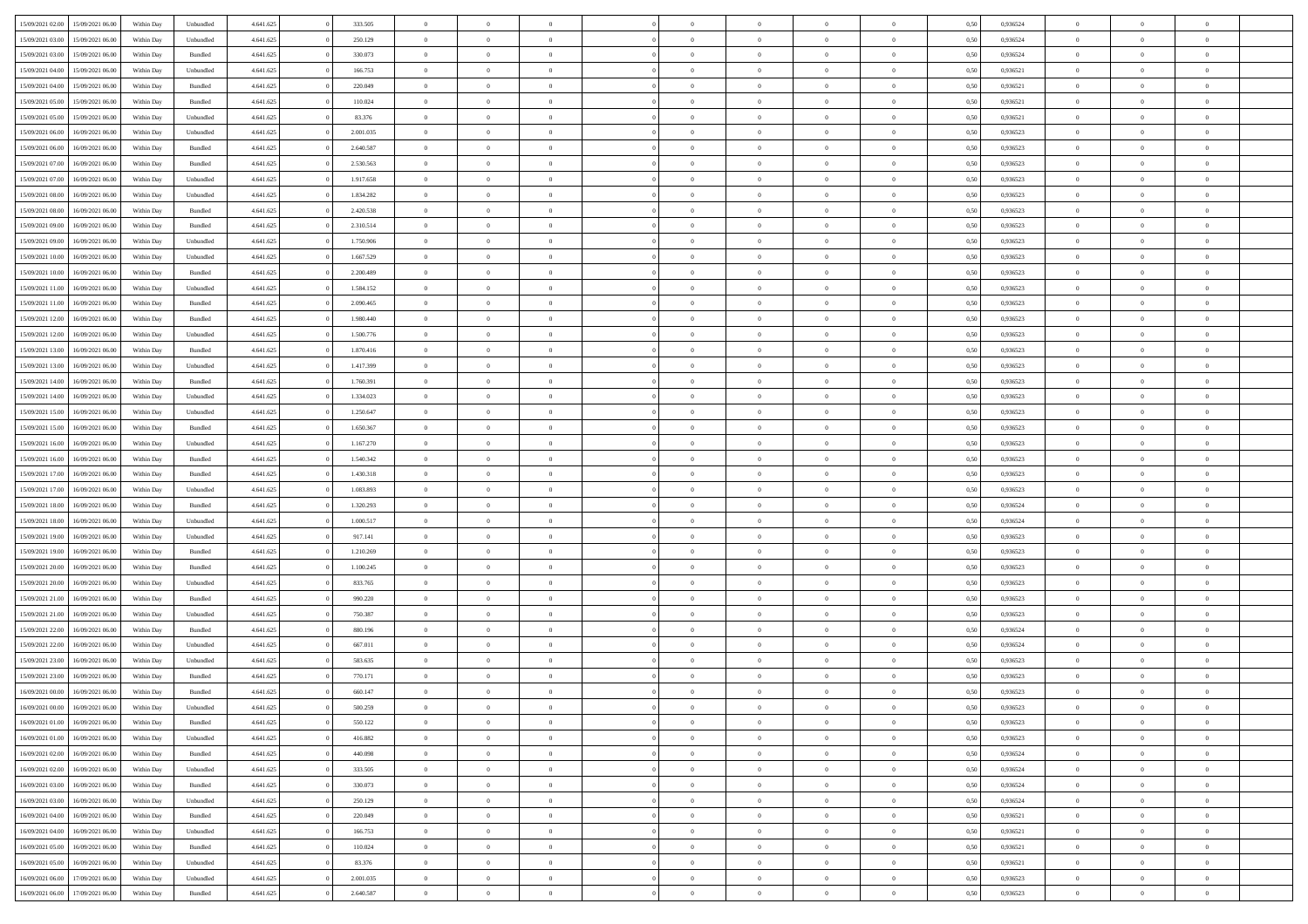| 16/09/2021 07:00                  | 17/09/2021 06:00 | Within Day | Unbundled          | 4.641.625 | 1.917.658 | $\overline{0}$ | $\theta$       |                | $\overline{0}$ | $\bf{0}$       | $\overline{0}$ | $\theta$       | 0,50 | 0,936523 | $\theta$       | $\theta$       | $\theta$       |  |
|-----------------------------------|------------------|------------|--------------------|-----------|-----------|----------------|----------------|----------------|----------------|----------------|----------------|----------------|------|----------|----------------|----------------|----------------|--|
|                                   |                  |            |                    |           |           | $\overline{0}$ |                | $\overline{0}$ |                |                |                |                |      |          |                |                | $\overline{0}$ |  |
| 16/09/2021 07:00                  | 17/09/2021 06.00 | Within Day | Bundled            | 4.641.625 | 2.530.563 |                | $\overline{0}$ |                | $\overline{0}$ | $\bf{0}$       | $\bf{0}$       | $\bf{0}$       | 0,50 | 0,936523 | $\,$ 0 $\,$    | $\overline{0}$ |                |  |
| 16/09/2021 08:00                  | 17/09/2021 06:00 | Within Day | Unbundled          | 4.641.625 | 1.834.282 | $\overline{0}$ | $\overline{0}$ | $\overline{0}$ | $\overline{0}$ | $\bf{0}$       | $\overline{0}$ | $\mathbf{0}$   | 0.50 | 0.936523 | $\overline{0}$ | $\,$ 0 $\,$    | $\bf{0}$       |  |
| 16/09/2021 08:00                  | 17/09/2021 06:00 | Within Day | Bundled            | 4.641.625 | 2.420.538 | $\overline{0}$ | $\overline{0}$ | $\overline{0}$ | $\overline{0}$ | $\,0\,$        | $\overline{0}$ | $\overline{0}$ | 0,50 | 0,936523 | $\,$ 0 $\,$    | $\overline{0}$ | $\overline{0}$ |  |
| 16/09/2021 09:00                  | 17/09/2021 06.00 | Within Day | Unbundled          | 4.641.625 | 1.750.906 | $\overline{0}$ | $\overline{0}$ | $\overline{0}$ | $\overline{0}$ | $\,$ 0         | $\overline{0}$ | $\bf{0}$       | 0,50 | 0,936523 | $\,$ 0 $\,$    | $\overline{0}$ | $\overline{0}$ |  |
| 16/09/2021 09:00                  | 17/09/2021 06:00 | Within Day | Bundled            | 4.641.625 | 2.310.514 | $\overline{0}$ | $\overline{0}$ | $\overline{0}$ | $\overline{0}$ | $\bf{0}$       | $\overline{0}$ | $\bf{0}$       | 0.50 | 0.936523 | $\,0\,$        | $\overline{0}$ | $\overline{0}$ |  |
| 16/09/2021 10:00                  | 17/09/2021 06:00 | Within Day | Unbundled          | 4.641.625 | 1.667.529 | $\overline{0}$ | $\overline{0}$ | $\overline{0}$ | $\overline{0}$ | $\bf{0}$       | $\overline{0}$ | $\bf{0}$       | 0,50 | 0,936523 | $\,$ 0 $\,$    | $\overline{0}$ | $\overline{0}$ |  |
| 16/09/2021 10:00                  | 17/09/2021 06.00 | Within Day | Bundled            | 4.641.625 | 2.200.489 | $\overline{0}$ | $\overline{0}$ | $\overline{0}$ | $\overline{0}$ | $\,$ 0         | $\bf{0}$       | $\bf{0}$       | 0,50 | 0,936523 | $\,$ 0 $\,$    | $\overline{0}$ | $\overline{0}$ |  |
| 16/09/2021 11:00                  | 17/09/2021 06:00 | Within Day | Unbundled          | 4.641.625 | 1.584.152 | $\overline{0}$ | $\overline{0}$ | $\overline{0}$ | $\overline{0}$ | $\bf{0}$       | $\overline{0}$ | $\bf{0}$       | 0.50 | 0.936523 | $\bf{0}$       | $\overline{0}$ | $\bf{0}$       |  |
| 16/09/2021 11:00                  | 17/09/2021 06:00 | Within Day | Bundled            | 4.641.625 | 2.090.465 | $\overline{0}$ | $\overline{0}$ | $\overline{0}$ | $\overline{0}$ | $\bf{0}$       | $\overline{0}$ | $\bf{0}$       | 0,50 | 0,936523 | $\,$ 0 $\,$    | $\overline{0}$ | $\overline{0}$ |  |
|                                   |                  |            |                    |           |           |                |                |                |                |                |                |                |      |          |                |                |                |  |
| 16/09/2021 12:00                  | 17/09/2021 06.00 | Within Day | Bundled            | 4.641.625 | 1.980.440 | $\bf{0}$       | $\overline{0}$ | $\overline{0}$ | $\overline{0}$ | $\bf{0}$       | $\bf{0}$       | $\bf{0}$       | 0,50 | 0,936523 | $\,$ 0 $\,$    | $\overline{0}$ | $\overline{0}$ |  |
| 16/09/2021 12:00                  | 17/09/2021 06:00 | Within Day | Unbundled          | 4.641.625 | 1.500.776 | $\overline{0}$ | $\overline{0}$ | $\overline{0}$ | $\overline{0}$ | $\bf{0}$       | $\overline{0}$ | $\mathbf{0}$   | 0.50 | 0.936523 | $\overline{0}$ | $\,$ 0 $\,$    | $\bf{0}$       |  |
| 16/09/2021 13:00                  | 17/09/2021 06:00 | Within Day | Unbundled          | 4.641.625 | 1.417.399 | $\overline{0}$ | $\overline{0}$ | $\overline{0}$ | $\overline{0}$ | $\bf{0}$       | $\overline{0}$ | $\overline{0}$ | 0,50 | 0,936523 | $\,$ 0 $\,$    | $\overline{0}$ | $\overline{0}$ |  |
| 16/09/2021 13:00                  | 17/09/2021 06.00 | Within Day | Bundled            | 4.641.625 | 1.870.416 | $\overline{0}$ | $\theta$       | $\overline{0}$ | $\overline{0}$ | $\,$ 0         | $\bf{0}$       | $\bf{0}$       | 0,50 | 0,936523 | $\,$ 0 $\,$    | $\overline{0}$ | $\overline{0}$ |  |
| 16/09/2021 14:00                  | 17/09/2021 06:00 | Within Day | Bundled            | 4.641.625 | 1.760.391 | $\overline{0}$ | $\overline{0}$ | $\overline{0}$ | $\overline{0}$ | $\bf{0}$       | $\overline{0}$ | $\bf{0}$       | 0.50 | 0.936523 | $\,0\,$        | $\overline{0}$ | $\overline{0}$ |  |
| 16/09/2021 14:00                  | 17/09/2021 06:00 | Within Day | Unbundled          | 4.641.625 | 1.334.023 | $\overline{0}$ | $\overline{0}$ | $\overline{0}$ | $\overline{0}$ | $\bf{0}$       | $\overline{0}$ | $\bf{0}$       | 0,50 | 0,936523 | $\,$ 0 $\,$    | $\theta$       | $\overline{0}$ |  |
| 16/09/2021 15:00                  | 17/09/2021 06.00 | Within Day | Unbundled          | 4.641.625 | 1.250.647 | $\overline{0}$ | $\overline{0}$ | $\overline{0}$ | $\overline{0}$ | $\,$ 0         | $\bf{0}$       | $\bf{0}$       | 0,50 | 0,936523 | $\,$ 0 $\,$    | $\overline{0}$ | $\overline{0}$ |  |
| 16/09/2021 15:00                  | 17/09/2021 06:00 | Within Day | Bundled            | 4.641.625 | 1.650.367 | $\overline{0}$ | $\overline{0}$ | $\overline{0}$ | $\overline{0}$ | $\bf{0}$       | $\overline{0}$ | $\mathbf{0}$   | 0.50 | 0.936523 | $\bf{0}$       | $\overline{0}$ | $\bf{0}$       |  |
| 16/09/2021 16:00                  | 17/09/2021 06:00 | Within Day | Unbundled          | 4.641.625 | 1.167.270 | $\overline{0}$ | $\overline{0}$ | $\overline{0}$ | $\overline{0}$ | $\bf{0}$       | $\overline{0}$ | $\bf{0}$       | 0,50 | 0,936523 | $\,$ 0 $\,$    | $\overline{0}$ | $\overline{0}$ |  |
| 16/09/2021 16:00                  | 17/09/2021 06.00 | Within Day | Bundled            | 4.641.625 | 1.540.342 | $\overline{0}$ | $\overline{0}$ | $\overline{0}$ | $\overline{0}$ | $\bf{0}$       | $\bf{0}$       | $\bf{0}$       | 0,50 | 0,936523 | $\,$ 0 $\,$    | $\overline{0}$ | $\overline{0}$ |  |
|                                   |                  |            |                    |           |           |                |                |                |                |                |                |                |      |          |                |                |                |  |
| 16/09/2021 17:00                  | 17/09/2021 06:00 | Within Day | Unbundled          | 4.641.625 | 1.083.893 | $\overline{0}$ | $\overline{0}$ | $\overline{0}$ | $\overline{0}$ | $\bf{0}$       | $\overline{0}$ | $\mathbf{0}$   | 0.50 | 0.936523 | $\,$ 0 $\,$    | $\,$ 0 $\,$    | $\overline{0}$ |  |
| 16/09/2021 17:00                  | 17/09/2021 06:00 | Within Day | Bundled            | 4.641.625 | 1.430.318 | $\overline{0}$ | $\overline{0}$ | $\overline{0}$ | $\overline{0}$ | $\bf{0}$       | $\overline{0}$ | $\overline{0}$ | 0,50 | 0,936523 | $\,$ 0 $\,$    | $\overline{0}$ | $\overline{0}$ |  |
| 16/09/2021 18:00                  | 17/09/2021 06.00 | Within Day | Bundled            | 4.641.625 | 1.320.293 | $\overline{0}$ | $\overline{0}$ | $\overline{0}$ | $\overline{0}$ | $\bf{0}$       | $\overline{0}$ | $\bf{0}$       | 0,50 | 0,936524 | $\,$ 0 $\,$    | $\overline{0}$ | $\overline{0}$ |  |
| 16/09/2021 18:00                  | 17/09/2021 06:00 | Within Day | Unbundled          | 4.641.625 | 1.000.517 | $\overline{0}$ | $\overline{0}$ | $\overline{0}$ | $\overline{0}$ | $\bf{0}$       | $\overline{0}$ | $\bf{0}$       | 0.50 | 0.936524 | $\,0\,$        | $\overline{0}$ | $\overline{0}$ |  |
| 16/09/2021 19:00                  | 17/09/2021 06:00 | Within Day | Unbundled          | 4.641.625 | 917.141   | $\overline{0}$ | $\overline{0}$ | $\overline{0}$ | $\overline{0}$ | $\bf{0}$       | $\overline{0}$ | $\bf{0}$       | 0,50 | 0,936523 | $\,$ 0 $\,$    | $\theta$       | $\overline{0}$ |  |
| 16/09/2021 19:00                  | 17/09/2021 06.00 | Within Day | Bundled            | 4.641.625 | 1.210.269 | $\overline{0}$ | $\overline{0}$ | $\overline{0}$ | $\overline{0}$ | $\,$ 0         | $\bf{0}$       | $\bf{0}$       | 0,50 | 0,936523 | $\,$ 0 $\,$    | $\overline{0}$ | $\overline{0}$ |  |
| 16/09/2021 20:00                  | 17/09/2021 06:00 | Within Day | Unbundled          | 4.641.625 | 833,765   | $\overline{0}$ | $\overline{0}$ | $\overline{0}$ | $\overline{0}$ | $\bf{0}$       | $\overline{0}$ | $\mathbf{0}$   | 0.50 | 0.936523 | $\bf{0}$       | $\overline{0}$ | $\bf{0}$       |  |
| 16/09/2021 20:00                  | 17/09/2021 06:00 | Within Day | Bundled            | 4.641.625 | 1.100.245 | $\overline{0}$ | $\overline{0}$ | $\overline{0}$ | $\overline{0}$ | $\bf{0}$       | $\overline{0}$ | $\bf{0}$       | 0,50 | 0,936523 | $\,$ 0 $\,$    | $\overline{0}$ | $\overline{0}$ |  |
| 16/09/2021 21:00                  | 17/09/2021 06.00 | Within Day | Bundled            | 4.641.625 | 990.220   | $\bf{0}$       | $\overline{0}$ | $\overline{0}$ | $\overline{0}$ | $\bf{0}$       | $\bf{0}$       | $\bf{0}$       | 0,50 | 0,936523 | $\,$ 0 $\,$    | $\overline{0}$ | $\overline{0}$ |  |
| 16/09/2021 21:00                  | 17/09/2021 06:00 | Within Day | Unbundled          | 4.641.625 | 750.387   | $\overline{0}$ | $\overline{0}$ | $\overline{0}$ | $\overline{0}$ | $\bf{0}$       | $\overline{0}$ | $\mathbf{0}$   | 0.50 | 0.936523 | $\overline{0}$ | $\,$ 0 $\,$    | $\bf{0}$       |  |
| 16/09/2021 22:00                  | 17/09/2021 06:00 | Within Dav | Unbundled          | 4.641.625 | 667.011   | $\overline{0}$ | $\overline{0}$ | $\overline{0}$ | $\overline{0}$ | $\overline{0}$ | $\overline{0}$ | $\mathbf{0}$   | 0.50 | 0,936524 | $\theta$       | $\overline{0}$ | $\overline{0}$ |  |
|                                   |                  |            |                    |           |           | $\overline{0}$ | $\overline{0}$ | $\overline{0}$ | $\overline{0}$ | $\bf{0}$       |                |                |      |          | $\,$ 0 $\,$    | $\overline{0}$ | $\overline{0}$ |  |
| 16/09/2021 22:00                  | 17/09/2021 06.00 | Within Day | Bundled            | 4.641.625 | 880.196   |                |                |                |                |                | $\bf{0}$       | $\bf{0}$       | 0,50 | 0,936524 |                |                |                |  |
| 16/09/2021 23:00                  | 17/09/2021 06:00 | Within Day | Unbundled          | 4.641.625 | 583.635   | $\overline{0}$ | $\overline{0}$ | $\overline{0}$ | $\overline{0}$ | $\bf{0}$       | $\overline{0}$ | $\bf{0}$       | 0.50 | 0.936523 | $\,0\,$        | $\overline{0}$ | $\overline{0}$ |  |
| 16/09/2021 23:00                  | 17/09/2021 06:00 | Within Dav | Bundled            | 4.641.625 | 770.171   | $\overline{0}$ | $\overline{0}$ | $\Omega$       | $\overline{0}$ | $\mathbf{0}$   | $\overline{0}$ | $\overline{0}$ | 0,50 | 0.936523 | $\theta$       | $\overline{0}$ | $\overline{0}$ |  |
| 17/09/2021 00:00                  | 17/09/2021 06.00 | Within Day | Unbundled          | 4.641.625 | 500.259   | $\bf{0}$       | $\overline{0}$ | $\overline{0}$ | $\overline{0}$ | $\,$ 0         | $\bf{0}$       | $\bf{0}$       | 0,50 | 0,936523 | $\,$ 0 $\,$    | $\overline{0}$ | $\overline{0}$ |  |
| 17/09/2021 00:00                  | 17/09/2021 06:00 | Within Day | Bundled            | 4.641.625 | 660.147   | $\overline{0}$ | $\overline{0}$ | $\overline{0}$ | $\overline{0}$ | $\bf{0}$       | $\overline{0}$ | $\mathbf{0}$   | 0.50 | 0.936523 | $\bf{0}$       | $\overline{0}$ | $\bf{0}$       |  |
| 17/09/2021 01:00                  | 17/09/2021 06:00 | Within Dav | Unbundled          | 4.641.625 | 416.882   | $\overline{0}$ | $\overline{0}$ | $\overline{0}$ | $\overline{0}$ | $\overline{0}$ | $\overline{0}$ | $\overline{0}$ | 0,50 | 0.936523 | $\theta$       | $\overline{0}$ | $\overline{0}$ |  |
| 17/09/2021 01:00                  | 17/09/2021 06.00 | Within Day | Bundled            | 4.641.625 | 550.122   | $\overline{0}$ | $\overline{0}$ | $\overline{0}$ | $\bf{0}$       | $\bf{0}$       | $\bf{0}$       | $\bf{0}$       | 0,50 | 0,936523 | $\,$ 0 $\,$    | $\overline{0}$ | $\overline{0}$ |  |
| 17/09/2021 02:00                  | 17/09/2021 06:00 | Within Day | Bundled            | 4.641.625 | 440.098   | $\overline{0}$ | $\overline{0}$ | $\overline{0}$ | $\overline{0}$ | $\bf{0}$       | $\overline{0}$ | $\mathbf{0}$   | 0.50 | 0.936524 | $\overline{0}$ | $\,$ 0 $\,$    | $\bf{0}$       |  |
| 17/09/2021 02:00                  | 17/09/2021 06:00 | Within Dav | Unbundled          | 4.641.625 | 333.505   | $\overline{0}$ | $\overline{0}$ | $\Omega$       | $\overline{0}$ | $\overline{0}$ | $\overline{0}$ | $\overline{0}$ | 0.50 | 0,936524 | $\theta$       | $\overline{0}$ | $\overline{0}$ |  |
| 17/09/2021 03:00                  | 17/09/2021 06.00 | Within Day | Bundled            | 4.641.625 | 330.073   | $\overline{0}$ | $\overline{0}$ | $\overline{0}$ | $\overline{0}$ | $\bf{0}$       | $\overline{0}$ | $\bf{0}$       | 0,50 | 0,936524 | $\,$ 0 $\,$    | $\overline{0}$ | $\overline{0}$ |  |
| 17/09/2021 03:00                  | 17/09/2021 06:00 | Within Day | Unbundled          | 4.641.625 | 250.129   | $\overline{0}$ | $\overline{0}$ | $\overline{0}$ | $\overline{0}$ | $\bf{0}$       | $\Omega$       | $\overline{0}$ | 0.50 | 0.936524 | $\,0\,$        | $\theta$       | $\overline{0}$ |  |
| 17/09/2021 04:00                  | 17/09/2021 06:00 | Within Dav | Bundled            | 4.641.625 | 220.049   | $\overline{0}$ | $\theta$       | $\Omega$       | $\overline{0}$ | $\bf{0}$       | $\overline{0}$ | $\overline{0}$ | 0.50 | 0,936521 | $\theta$       | $\overline{0}$ | $\overline{0}$ |  |
| 17/09/2021 04:00                  | 17/09/2021 06:00 | Within Day | Unbundled          | 4.641.625 | 166.753   | $\overline{0}$ | $\overline{0}$ | $\overline{0}$ | $\bf{0}$       | $\,$ 0         | $\bf{0}$       | $\bf{0}$       | 0,50 | 0,936521 | $\,$ 0 $\,$    | $\overline{0}$ | $\overline{0}$ |  |
|                                   |                  |            |                    |           | 110.024   |                |                |                |                |                |                |                |      |          |                |                |                |  |
| 17/09/2021 05:00 17/09/2021 06:00 |                  | Within Day | $\mathbf B$ undled | 4.641.625 |           | $\bf{0}$       | $\theta$       |                | $^{\circ}$     | $\Omega$       |                |                | 0,50 | 0.936521 | $\bf{0}$       | $\theta$       |                |  |
| 17/09/2021 05:00                  | 17/09/2021 06:00 | Within Day | Unbundled          | 4.641.625 | 83.376    | $\overline{0}$ | $\overline{0}$ | $\overline{0}$ | $\overline{0}$ | $\overline{0}$ | $\overline{0}$ | $\mathbf{0}$   | 0,50 | 0,936521 | $\theta$       | $\overline{0}$ | $\overline{0}$ |  |
| 17/09/2021 06:00                  | 18/09/2021 06:00 | Within Day | Bundled            | 4.641.625 | 2.640.587 | $\overline{0}$ | $\overline{0}$ | $\overline{0}$ | $\bf{0}$       | $\overline{0}$ | $\overline{0}$ | $\mathbf{0}$   | 0,50 | 0,936523 | $\bf{0}$       | $\overline{0}$ | $\bf{0}$       |  |
| 17/09/2021 06:00                  | 18/09/2021 06:00 | Within Day | Unbundled          | 4.641.625 | 2.001.035 | $\overline{0}$ | $\overline{0}$ | $\overline{0}$ | $\overline{0}$ | $\overline{0}$ | $\overline{0}$ | $\mathbf{0}$   | 0.50 | 0.936523 | $\overline{0}$ | $\bf{0}$       | $\bf{0}$       |  |
| 17/09/2021 07:00                  | 18/09/2021 06:00 | Within Day | Unbundled          | 4.641.625 | 1.917.658 | $\overline{0}$ | $\overline{0}$ | $\overline{0}$ | $\overline{0}$ | $\overline{0}$ | $\overline{0}$ | $\mathbf{0}$   | 0,50 | 0.936523 | $\overline{0}$ | $\theta$       | $\overline{0}$ |  |
| 17/09/2021 07:00                  | 18/09/2021 06:00 | Within Day | Bundled            | 4.641.625 | 2.530.563 | $\overline{0}$ | $\overline{0}$ | $\overline{0}$ | $\overline{0}$ | $\bf{0}$       | $\bf{0}$       | $\bf{0}$       | 0,50 | 0,936523 | $\bf{0}$       | $\overline{0}$ | $\overline{0}$ |  |
| 17/09/2021 08:00                  | 18/09/2021 06:00 | Within Day | Bundled            | 4.641.625 | 2.420.538 | $\overline{0}$ | $\overline{0}$ | $\overline{0}$ | $\overline{0}$ | $\bf{0}$       | $\overline{0}$ | $\mathbf{0}$   | 0.50 | 0.936523 | $\,$ 0 $\,$    | $\theta$       | $\overline{0}$ |  |
| 17/09/2021 08:00                  | 18/09/2021 06:00 | Within Day | Unbundled          | 4.641.625 | 1.834.282 | $\overline{0}$ | $\overline{0}$ | $\overline{0}$ | $\overline{0}$ | $\overline{0}$ | $\overline{0}$ | $\overline{0}$ | 0,50 | 0.936523 | $\overline{0}$ | $\theta$       | $\overline{0}$ |  |
| 17/09/2021 09:00                  | 18/09/2021 06:00 | Within Day | Bundled            | 4.641.625 | 2.310.514 | $\overline{0}$ | $\,$ 0         | $\overline{0}$ | $\bf{0}$       | $\,$ 0 $\,$    | $\bf{0}$       | $\bf{0}$       | 0,50 | 0,936523 | $\,$ 0 $\,$    | $\overline{0}$ | $\overline{0}$ |  |
| 17/09/2021 09:00                  | 18/09/2021 06:00 | Within Day | Unbundled          | 4.641.625 | 1.750.906 | $\overline{0}$ | $\overline{0}$ | $\overline{0}$ | $\overline{0}$ | $\bf{0}$       | $\overline{0}$ | $\mathbf{0}$   | 0.50 | 0.936523 | $\mathbf{0}$   | $\,$ 0 $\,$    | $\overline{0}$ |  |
| 17/09/2021 10:00                  | 18/09/2021 06:00 | Within Day | Bundled            | 4.641.625 | 2.200.489 | $\overline{0}$ | $\overline{0}$ | $\overline{0}$ | $\overline{0}$ | $\overline{0}$ | $\overline{0}$ | $\overline{0}$ | 0,50 | 0.936523 | $\overline{0}$ | $\theta$       | $\overline{0}$ |  |
| 17/09/2021 10:00                  | 18/09/2021 06:00 | Within Day | Unbundled          | 4.641.625 | 1.667.529 | $\overline{0}$ | $\overline{0}$ | $\overline{0}$ | $\bf{0}$       | $\bf{0}$       | $\bf{0}$       | $\bf{0}$       | 0,50 | 0,936523 | $\bf{0}$       | $\overline{0}$ | $\bf{0}$       |  |
|                                   |                  |            |                    |           |           |                |                |                |                |                |                |                |      |          |                |                |                |  |
| 17/09/2021 11:00 18/09/2021 06:00 |                  | Within Day | Bundled            | 4.641.625 | 2.090.465 | $\,$ 0 $\,$    | $\,$ 0 $\,$    | $\overline{0}$ | $\overline{0}$ | $\,$ 0 $\,$    | $\overline{0}$ | $\,$ 0 $\,$    | 0,50 | 0,936523 | $\overline{0}$ | $\,$ 0 $\,$    | $\,$ 0 $\,$    |  |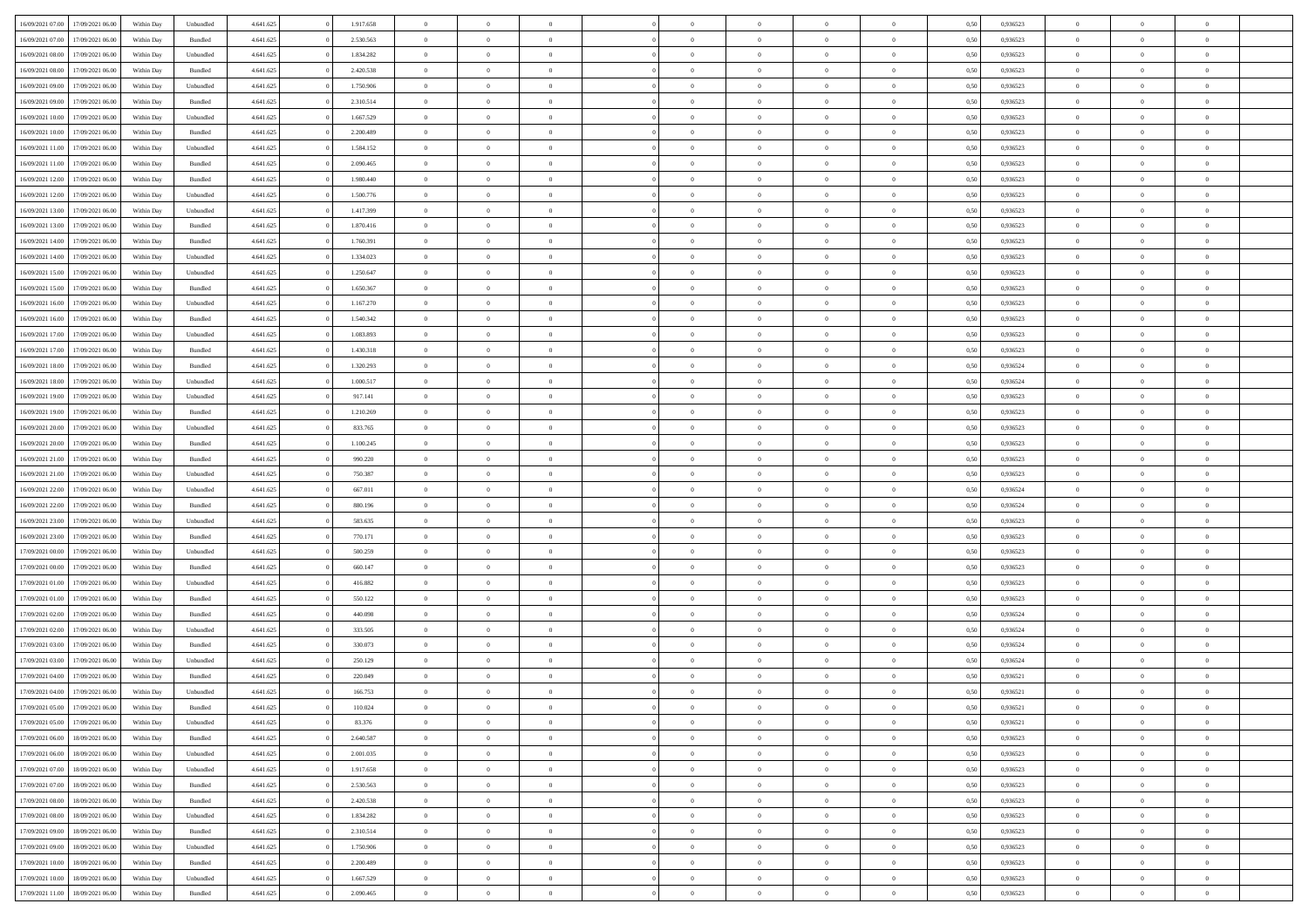| 17/09/2021 11:00 | 18/09/2021 06:00 | Within Day | Unbundled          | 4.641.625 | 1.584.152 | $\overline{0}$ | $\theta$       |                | $\Omega$       | $\Omega$       | $\overline{0}$ | $\theta$       | 0.50 | 0,936523 | $\theta$       | $\overline{0}$ | $\overline{0}$ |  |
|------------------|------------------|------------|--------------------|-----------|-----------|----------------|----------------|----------------|----------------|----------------|----------------|----------------|------|----------|----------------|----------------|----------------|--|
| 17/09/2021 12:00 | 18/09/2021 06:00 | Within Day | Bundled            | 4.641.625 | 1.980.440 | $\overline{0}$ | $\theta$       | $\overline{0}$ | $\overline{0}$ | $\bf{0}$       | $\overline{0}$ | $\bf{0}$       | 0,50 | 0,936523 | $\theta$       | $\overline{0}$ | $\overline{0}$ |  |
| 17/09/2021 12:00 | 18/09/2021 06:00 | Within Day | Unbundled          | 4.641.625 | 1.500.776 | $\overline{0}$ | $\bf{0}$       | $\overline{0}$ | $\bf{0}$       | $\bf{0}$       | $\bf{0}$       | $\mathbf{0}$   | 0,50 | 0,936523 | $\overline{0}$ | $\overline{0}$ | $\bf{0}$       |  |
|                  |                  |            |                    |           |           |                |                |                |                |                |                |                |      |          | $\theta$       |                |                |  |
| 17/09/2021 13:00 | 18/09/2021 06:00 | Within Dav | Unbundled          | 4.641.625 | 1.417.399 | $\overline{0}$ | $\overline{0}$ | $\overline{0}$ | $\overline{0}$ | $\bf{0}$       | $\overline{0}$ | $\overline{0}$ | 0.50 | 0.936523 |                | $\theta$       | $\overline{0}$ |  |
| 17/09/2021 13:00 | 18/09/2021 06:00 | Within Day | Bundled            | 4.641.625 | 1.870.416 | $\overline{0}$ | $\theta$       | $\overline{0}$ | $\overline{0}$ | $\bf{0}$       | $\overline{0}$ | $\bf{0}$       | 0,50 | 0,936523 | $\theta$       | $\overline{0}$ | $\overline{0}$ |  |
| 17/09/2021 14:00 | 18/09/2021 06:00 | Within Day | Unbundled          | 4.641.625 | 1.334.023 | $\overline{0}$ | $\overline{0}$ | $\overline{0}$ | $\bf{0}$       | $\overline{0}$ | $\overline{0}$ | $\mathbf{0}$   | 0,50 | 0,936523 | $\overline{0}$ | $\overline{0}$ | $\bf{0}$       |  |
| 17/09/2021 14:00 | 18/09/2021 06:00 | Within Dav | Bundled            | 4.641.625 | 1.760.391 | $\overline{0}$ | $\overline{0}$ | $\overline{0}$ | $\overline{0}$ | $\overline{0}$ | $\overline{0}$ | $\overline{0}$ | 0.50 | 0.936523 | $\theta$       | $\overline{0}$ | $\overline{0}$ |  |
|                  |                  |            |                    |           |           |                |                |                |                |                |                |                |      |          |                |                |                |  |
| 17/09/2021 15:00 | 18/09/2021 06:00 | Within Day | Bundled            | 4.641.625 | 1.650.367 | $\overline{0}$ | $\theta$       | $\overline{0}$ | $\overline{0}$ | $\bf{0}$       | $\overline{0}$ | $\bf{0}$       | 0,50 | 0,936523 | $\theta$       | $\theta$       | $\overline{0}$ |  |
| 17/09/2021 15:00 | 18/09/2021 06:00 | Within Day | Unbundled          | 4.641.625 | 1.250.647 | $\overline{0}$ | $\overline{0}$ | $\overline{0}$ | $\bf{0}$       | $\bf{0}$       | $\bf{0}$       | $\bf{0}$       | 0,50 | 0,936523 | $\,0\,$        | $\overline{0}$ | $\overline{0}$ |  |
| 17/09/2021 16:00 | 18/09/2021 06:00 | Within Dav | Bundled            | 4.641.625 | 1.540.342 | $\overline{0}$ | $\overline{0}$ | $\overline{0}$ | $\overline{0}$ | $\overline{0}$ | $\overline{0}$ | $\overline{0}$ | 0.50 | 0.936523 | $\theta$       | $\overline{0}$ | $\overline{0}$ |  |
| 17/09/2021 16:00 | 18/09/2021 06:00 |            |                    | 4.641.625 | 1.167.270 | $\overline{0}$ | $\theta$       | $\overline{0}$ | $\overline{0}$ | $\bf{0}$       | $\overline{0}$ |                |      | 0,936523 | $\,$ 0 $\,$    | $\overline{0}$ | $\overline{0}$ |  |
|                  |                  | Within Day | Unbundled          |           |           |                |                |                |                |                |                | $\bf{0}$       | 0,50 |          |                |                |                |  |
| 17/09/2021 17:00 | 18/09/2021 06:00 | Within Day | Unbundled          | 4.641.625 | 1.083.893 | $\overline{0}$ | $\bf{0}$       | $\overline{0}$ | $\bf{0}$       | $\bf{0}$       | $\bf{0}$       | $\mathbf{0}$   | 0,50 | 0,936523 | $\overline{0}$ | $\overline{0}$ | $\bf{0}$       |  |
| 17/09/2021 17:00 | 18/09/2021 06:00 | Within Dav | Bundled            | 4.641.625 | 1.430.318 | $\overline{0}$ | $\overline{0}$ | $\overline{0}$ | $\overline{0}$ | $\bf{0}$       | $\overline{0}$ | $\overline{0}$ | 0.50 | 0.936523 | $\theta$       | $\theta$       | $\overline{0}$ |  |
| 17/09/2021 18:00 | 18/09/2021 06:00 | Within Day | Bundled            | 4.641.625 | 1.320.293 | $\overline{0}$ | $\theta$       | $\overline{0}$ | $\overline{0}$ | $\bf{0}$       | $\overline{0}$ | $\bf{0}$       | 0,50 | 0,936524 | $\theta$       | $\overline{0}$ | $\overline{0}$ |  |
|                  |                  |            |                    |           |           |                |                |                |                |                |                |                |      |          |                |                |                |  |
| 17/09/2021 18:00 | 18/09/2021 06:00 | Within Day | Unbundled          | 4.641.625 | 1.000.517 | $\overline{0}$ | $\overline{0}$ | $\overline{0}$ | $\bf{0}$       | $\overline{0}$ | $\overline{0}$ | $\mathbf{0}$   | 0,50 | 0,936524 | $\overline{0}$ | $\overline{0}$ | $\bf{0}$       |  |
| 17/09/2021 19:00 | 18/09/2021 06:00 | Within Dav | Unbundled          | 4.641.625 | 917.141   | $\overline{0}$ | $\overline{0}$ | $\overline{0}$ | $\overline{0}$ | $\overline{0}$ | $\overline{0}$ | $\overline{0}$ | 0.50 | 0.936523 | $\theta$       | $\overline{0}$ | $\overline{0}$ |  |
| 17/09/2021 19:00 | 18/09/2021 06:00 | Within Day | Bundled            | 4.641.625 | 1.210.269 | $\overline{0}$ | $\theta$       | $\overline{0}$ | $\overline{0}$ | $\bf{0}$       | $\overline{0}$ | $\bf{0}$       | 0,50 | 0,936523 | $\theta$       | $\theta$       | $\overline{0}$ |  |
| 17/09/2021 20.00 | 18/09/2021 06:00 | Within Day | Unbundled          | 4.641.625 | 833.765   | $\overline{0}$ | $\overline{0}$ | $\overline{0}$ | $\bf{0}$       | $\bf{0}$       | $\bf{0}$       | $\mathbf{0}$   | 0,50 | 0,936523 | $\,0\,$        | $\overline{0}$ | $\bf{0}$       |  |
| 17/09/2021 20:00 | 18/09/2021 06:00 |            | Bundled            | 4.641.625 | 1.100.245 | $\overline{0}$ | $\overline{0}$ | $\overline{0}$ | $\overline{0}$ | $\overline{0}$ | $\overline{0}$ | $\overline{0}$ | 0.50 | 0.936523 | $\theta$       | $\overline{0}$ | $\overline{0}$ |  |
|                  |                  | Within Day |                    |           |           |                |                |                |                |                |                |                |      |          |                |                |                |  |
| 17/09/2021 21:00 | 18/09/2021 06:00 | Within Day | Unbundled          | 4.641.625 | 750.387   | $\overline{0}$ | $\theta$       | $\overline{0}$ | $\overline{0}$ | $\bf{0}$       | $\overline{0}$ | $\bf{0}$       | 0,50 | 0,936523 | $\,$ 0 $\,$    | $\overline{0}$ | $\overline{0}$ |  |
| 17/09/2021 21.00 | 18/09/2021 06:00 | Within Day | Bundled            | 4.641.625 | 990.220   | $\overline{0}$ | $\overline{0}$ | $\overline{0}$ | $\bf{0}$       | $\bf{0}$       | $\bf{0}$       | $\bf{0}$       | 0,50 | 0,936523 | $\bf{0}$       | $\overline{0}$ | $\bf{0}$       |  |
| 17/09/2021 22:00 | 18/09/2021 06:00 | Within Day | Unbundled          | 4.641.625 | 667.011   | $\overline{0}$ | $\overline{0}$ | $\overline{0}$ | $\overline{0}$ | $\overline{0}$ | $\overline{0}$ | $\overline{0}$ | 0.50 | 0.936524 | $\theta$       | $\overline{0}$ | $\overline{0}$ |  |
|                  |                  |            |                    |           |           | $\overline{0}$ | $\theta$       | $\overline{0}$ | $\overline{0}$ | $\bf{0}$       | $\overline{0}$ |                |      |          | $\theta$       | $\overline{0}$ | $\overline{0}$ |  |
| 17/09/2021 22:00 | 18/09/2021 06:00 | Within Day | Bundled            | 4.641.625 | 880.196   |                |                |                |                |                |                | $\bf{0}$       | 0,50 | 0,936524 |                |                |                |  |
| 17/09/2021 23:00 | 18/09/2021 06:00 | Within Day | Bundled            | 4.641.625 | 770.171   | $\overline{0}$ | $\overline{0}$ | $\overline{0}$ | $\bf{0}$       | $\overline{0}$ | $\overline{0}$ | $\mathbf{0}$   | 0,50 | 0,936523 | $\overline{0}$ | $\overline{0}$ | $\bf{0}$       |  |
| 17/09/2021 23:00 | 18/09/2021 06:00 | Within Dav | Unbundled          | 4.641.625 | 583.635   | $\overline{0}$ | $\overline{0}$ | $\overline{0}$ | $\overline{0}$ | $\overline{0}$ | $\overline{0}$ | $\overline{0}$ | 0.50 | 0.936523 | $\theta$       | $\overline{0}$ | $\overline{0}$ |  |
| 18/09/2021 00:00 | 18/09/2021 06:00 | Within Day | Unbundled          | 4.641.625 | 500.259   | $\overline{0}$ | $\theta$       | $\overline{0}$ | $\overline{0}$ | $\bf{0}$       | $\overline{0}$ | $\bf{0}$       | 0,50 | 0,936523 | $\theta$       | $\theta$       | $\overline{0}$ |  |
|                  |                  |            |                    |           |           |                |                |                |                |                |                |                |      |          |                |                |                |  |
| 18/09/2021 00:00 | 18/09/2021 06:00 | Within Day | Bundled            | 4.641.625 | 660.147   | $\overline{0}$ | $\overline{0}$ | $\overline{0}$ | $\bf{0}$       | $\bf{0}$       | $\bf{0}$       | $\bf{0}$       | 0,50 | 0,936523 | $\,0\,$        | $\overline{0}$ | $\overline{0}$ |  |
| 18/09/2021 01:00 | 18/09/2021 06:00 | Within Day | Bundled            | 4.641.625 | 550.122   | $\overline{0}$ | $\overline{0}$ | $\overline{0}$ | $\overline{0}$ | $\overline{0}$ | $\overline{0}$ | $\overline{0}$ | 0.50 | 0.936523 | $\theta$       | $\overline{0}$ | $\overline{0}$ |  |
| 18/09/2021 01:00 | 18/09/2021 06:00 | Within Day | Unbundled          | 4.641.625 | 416.882   | $\overline{0}$ | $\theta$       | $\overline{0}$ | $\overline{0}$ | $\bf{0}$       | $\overline{0}$ | $\bf{0}$       | 0,50 | 0,936523 | $\,$ 0 $\,$    | $\overline{0}$ | $\overline{0}$ |  |
| 18/09/2021 02:00 | 18/09/2021 06:00 | Within Day | Bundled            | 4.641.625 | 440.098   | $\overline{0}$ | $\overline{0}$ | $\overline{0}$ | $\bf{0}$       | $\bf{0}$       | $\bf{0}$       | $\bf{0}$       | 0,50 | 0,936524 | $\overline{0}$ | $\overline{0}$ | $\bf{0}$       |  |
|                  |                  |            |                    |           |           | $\overline{0}$ | $\Omega$       | $\Omega$       | $\Omega$       | $\Omega$       |                |                |      | 0,936524 |                | $\theta$       | $\theta$       |  |
| 18/09/2021 02:00 | 18/09/2021 06:00 | Within Day | Unbundled          | 4.641.625 | 333.505   |                |                |                |                |                | $\overline{0}$ | $\overline{0}$ | 0,50 |          | $\,0\,$        |                |                |  |
| 18/09/2021 03:00 | 18/09/2021 06:00 | Within Day | Bundled            | 4.641.625 | 330.073   | $\overline{0}$ | $\theta$       | $\overline{0}$ | $\overline{0}$ | $\bf{0}$       | $\overline{0}$ | $\bf{0}$       | 0,50 | 0,936524 | $\theta$       | $\overline{0}$ | $\overline{0}$ |  |
| 18/09/2021 03:00 | 18/09/2021 06:00 | Within Day | Unbundled          | 4.641.625 | 250.129   | $\overline{0}$ | $\overline{0}$ | $\overline{0}$ | $\bf{0}$       | $\overline{0}$ | $\overline{0}$ | $\mathbf{0}$   | 0,50 | 0,936524 | $\bf{0}$       | $\overline{0}$ | $\bf{0}$       |  |
| 18/09/2021 04:00 | 18/09/2021 06:00 | Within Day | Unbundled          | 4.641.625 | 166.753   | $\overline{0}$ | $\Omega$       | $\Omega$       | $\Omega$       | $\overline{0}$ | $\overline{0}$ | $\overline{0}$ | 0.50 | 0.936521 | $\,0\,$        | $\theta$       | $\theta$       |  |
| 18/09/2021 04:00 | 18/09/2021 06:00 |            |                    | 4.641.625 | 220.049   | $\overline{0}$ | $\theta$       | $\overline{0}$ | $\overline{0}$ | $\bf{0}$       | $\overline{0}$ |                |      | 0,936521 | $\theta$       | $\overline{0}$ | $\overline{0}$ |  |
|                  |                  | Within Day | Bundled            |           |           |                |                |                |                |                |                | $\bf{0}$       | 0,50 |          |                |                |                |  |
| 18/09/2021 05:00 | 18/09/2021 06:00 | Within Day | Unbundled          | 4.641.625 | 83.376    | $\overline{0}$ | $\overline{0}$ | $\overline{0}$ | $\bf{0}$       | $\bf{0}$       | $\bf{0}$       | $\bf{0}$       | 0,50 | 0,936521 | $\bf{0}$       | $\overline{0}$ | $\bf{0}$       |  |
| 18/09/2021 05:00 | 18/09/2021 06:00 | Within Day | Bundled            | 4.641.625 | 110.024   | $\overline{0}$ | $\Omega$       | $\Omega$       | $\Omega$       | $\theta$       | $\overline{0}$ | $\overline{0}$ | 0.50 | 0.936521 | $\,$ 0 $\,$    | $\theta$       | $\theta$       |  |
| 18/09/2021 06:00 | 19/09/2021 06:00 | Within Day | Bundled            | 4.641.625 | 2.640.587 | $\overline{0}$ | $\overline{0}$ | $\overline{0}$ | $\overline{0}$ | $\bf{0}$       | $\overline{0}$ | $\bf{0}$       | 0,50 | 0,936523 | $\,$ 0 $\,$    | $\overline{0}$ | $\overline{0}$ |  |
|                  |                  |            |                    |           |           |                |                |                |                |                |                |                |      |          |                |                |                |  |
| 18/09/2021 06:00 | 19/09/2021 06:00 | Within Day | Unbundled          | 4.641.625 | 2.001.035 | $\overline{0}$ | $\bf{0}$       | $\overline{0}$ | $\bf{0}$       | $\bf{0}$       | $\bf{0}$       | $\mathbf{0}$   | 0,50 | 0,936523 | $\bf{0}$       | $\overline{0}$ | $\bf{0}$       |  |
| 18/09/2021 07:00 | 19/09/2021 06:00 | Within Day | Unbundled          | 4.641.625 | 1.917.658 | $\overline{0}$ | $\Omega$       | $\overline{0}$ | $\Omega$       | $\overline{0}$ | $\overline{0}$ | $\overline{0}$ | 0,50 | 0,936523 | $\,0\,$        | $\theta$       | $\theta$       |  |
| 18/09/2021 07:00 | 19/09/2021 06:00 | Within Day | Bundled            | 4.641.625 | 2.530.563 | $\overline{0}$ | $\overline{0}$ | $\overline{0}$ | $\overline{0}$ | $\,$ 0         | $\overline{0}$ | $\bf{0}$       | 0,50 | 0,936523 | $\,$ 0 $\,$    | $\overline{0}$ | $\overline{0}$ |  |
| 18/09/2021 08:00 | 19/09/2021 06:00 | Within Day | Bundled            | 4.641.625 | 2.420.538 | $\overline{0}$ | $\overline{0}$ | $\overline{0}$ | $\bf{0}$       | $\bf{0}$       | $\overline{0}$ | $\mathbf{0}$   | 0,50 | 0,936523 | $\bf{0}$       | $\overline{0}$ | $\bf{0}$       |  |
| 18/09/2021 08:00 | 19/09/2021 06:00 |            | Unbundled          | 4.641.625 | 1.834.282 | $\overline{0}$ | $\Omega$       | $\Omega$       | $\Omega$       | $\Omega$       | $\Omega$       | $\overline{0}$ | 0.50 | 0.936523 | $\theta$       | $\theta$       | $\theta$       |  |
|                  |                  | Within Day |                    |           |           |                |                |                |                |                |                |                |      |          |                |                |                |  |
| 18/09/2021 09:00 | 19/09/2021 06:00 | Within Day | Unbundled          | 4.641.625 | 1.750.906 | $\overline{0}$ | $\overline{0}$ | $\overline{0}$ | $\bf{0}$       | $\,$ 0         | $\bf{0}$       | $\bf{0}$       | 0,50 | 0,936523 | $\,0\,$        | $\,$ 0 $\,$    | $\overline{0}$ |  |
| 18/09/2021 09:00 | 19/09/2021 06:00 | Within Day | $\mathbf B$ undled | 4.641.625 | 2.310.514 | $\bf{0}$       | $\bf{0}$       |                |                | $\bf{0}$       |                |                | 0,50 | 0,936523 | $\bf{0}$       | $\overline{0}$ |                |  |
| 18/09/2021 10:00 | 19/09/2021 06:00 | Within Day | Bundled            | 4.641.625 | 2.200.489 | $\overline{0}$ | $\overline{0}$ | $\overline{0}$ | $\Omega$       | $\theta$       | $\overline{0}$ | $\overline{0}$ | 0.50 | 0.936523 | $\theta$       | $\theta$       | $\theta$       |  |
| 18/09/2021 10:00 | 19/09/2021 06:00 | Within Day | Unbundled          | 4.641.625 | 1.667.529 | $\overline{0}$ | $\,$ 0         | $\overline{0}$ | $\bf{0}$       | $\,$ 0 $\,$    | $\overline{0}$ | $\mathbf{0}$   | 0,50 | 0,936523 | $\,$ 0 $\,$    | $\,$ 0 $\,$    | $\,$ 0         |  |
|                  |                  |            |                    |           |           |                |                |                |                |                |                |                |      |          |                |                |                |  |
| 18/09/2021 11:00 | 19/09/2021 06:00 | Within Day | Bundled            | 4.641.625 | 2.090.465 | $\overline{0}$ | $\overline{0}$ | $\overline{0}$ | $\overline{0}$ | $\overline{0}$ | $\overline{0}$ | $\mathbf{0}$   | 0,50 | 0,936523 | $\overline{0}$ | $\bf{0}$       | $\bf{0}$       |  |
| 18/09/2021 11:00 | 19/09/2021 06:00 | Within Day | Unbundled          | 4.641.625 | 1.584.152 | $\overline{0}$ | $\overline{0}$ | $\overline{0}$ | $\Omega$       | $\overline{0}$ | $\overline{0}$ | $\bf{0}$       | 0,50 | 0,936523 | $\overline{0}$ | $\theta$       | $\overline{0}$ |  |
| 18/09/2021 12:00 | 19/09/2021 06:00 | Within Day | Bundled            | 4.641.625 | 1.980.440 | $\overline{0}$ | $\,$ 0         | $\overline{0}$ | $\overline{0}$ | $\overline{0}$ | $\overline{0}$ | $\bf{0}$       | 0,50 | 0,936523 | $\,$ 0 $\,$    | $\overline{0}$ | $\overline{0}$ |  |
| 18/09/2021 12:00 | 19/09/2021 06:00 | Within Day | Unbundled          | 4.641.625 | 1.500.776 | $\overline{0}$ | $\overline{0}$ | $\overline{0}$ | $\overline{0}$ | $\overline{0}$ | $\overline{0}$ | $\mathbf{0}$   | 0,50 | 0,936523 | $\overline{0}$ | $\overline{0}$ | $\bf{0}$       |  |
|                  |                  |            |                    |           |           |                |                |                |                |                |                |                |      |          |                |                |                |  |
| 18/09/2021 13:00 | 19/09/2021 06:00 | Within Day | Unbundled          | 4.641.625 | 1.417.399 | $\overline{0}$ | $\overline{0}$ | $\overline{0}$ | $\Omega$       | $\overline{0}$ | $\overline{0}$ | $\bf{0}$       | 0.50 | 0,936523 | $\overline{0}$ | $\theta$       | $\overline{0}$ |  |
| 18/09/2021 13:00 | 19/09/2021 06:00 | Within Day | Bundled            | 4.641.625 | 1.870.416 | $\overline{0}$ | $\,$ 0         | $\overline{0}$ | $\bf{0}$       | $\bf{0}$       | $\bf{0}$       | $\bf{0}$       | 0,50 | 0,936523 | $\,$ 0 $\,$    | $\overline{0}$ | $\overline{0}$ |  |
| 18/09/2021 14:00 | 19/09/2021 06:00 | Within Day | Bundled            | 4.641.625 | 1.760.391 | $\overline{0}$ | $\bf{0}$       | $\overline{0}$ | $\overline{0}$ | $\overline{0}$ | $\overline{0}$ | $\mathbf{0}$   | 0,50 | 0,936523 | $\overline{0}$ | $\overline{0}$ | $\bf{0}$       |  |
| 18/09/2021 14:00 | 19/09/2021 06:00 | Within Day | Unbundled          | 4.641.625 | 1.334.023 | $\overline{0}$ | $\overline{0}$ | $\overline{0}$ | $\Omega$       | $\overline{0}$ | $\overline{0}$ | $\bf{0}$       | 0.50 | 0.936523 | $\overline{0}$ | $\theta$       | $\overline{0}$ |  |
|                  |                  |            |                    |           |           |                |                |                |                |                |                |                |      |          |                |                |                |  |
| 18/09/2021 15:00 | 19/09/2021 06:00 | Within Day | Unbundled          | 4.641.625 | 1.250.647 | $\overline{0}$ | $\bf{0}$       | $\overline{0}$ | $\overline{0}$ | $\bf{0}$       | $\bf{0}$       | $\mathbf{0}$   | 0,50 | 0,936523 | $\,$ 0 $\,$    | $\,$ 0 $\,$    | $\bf{0}$       |  |
| 18/09/2021 15:00 | 19/09/2021 06:00 | Within Day | Bundled            | 4.641.625 | 1.650.367 | $\overline{0}$ | $\overline{0}$ | $\overline{0}$ | $\overline{0}$ | $\bf{0}$       | $\bf{0}$       | $\mathbf{0}$   | 0,50 | 0,936523 | $\overline{0}$ | $\bf{0}$       | $\bf{0}$       |  |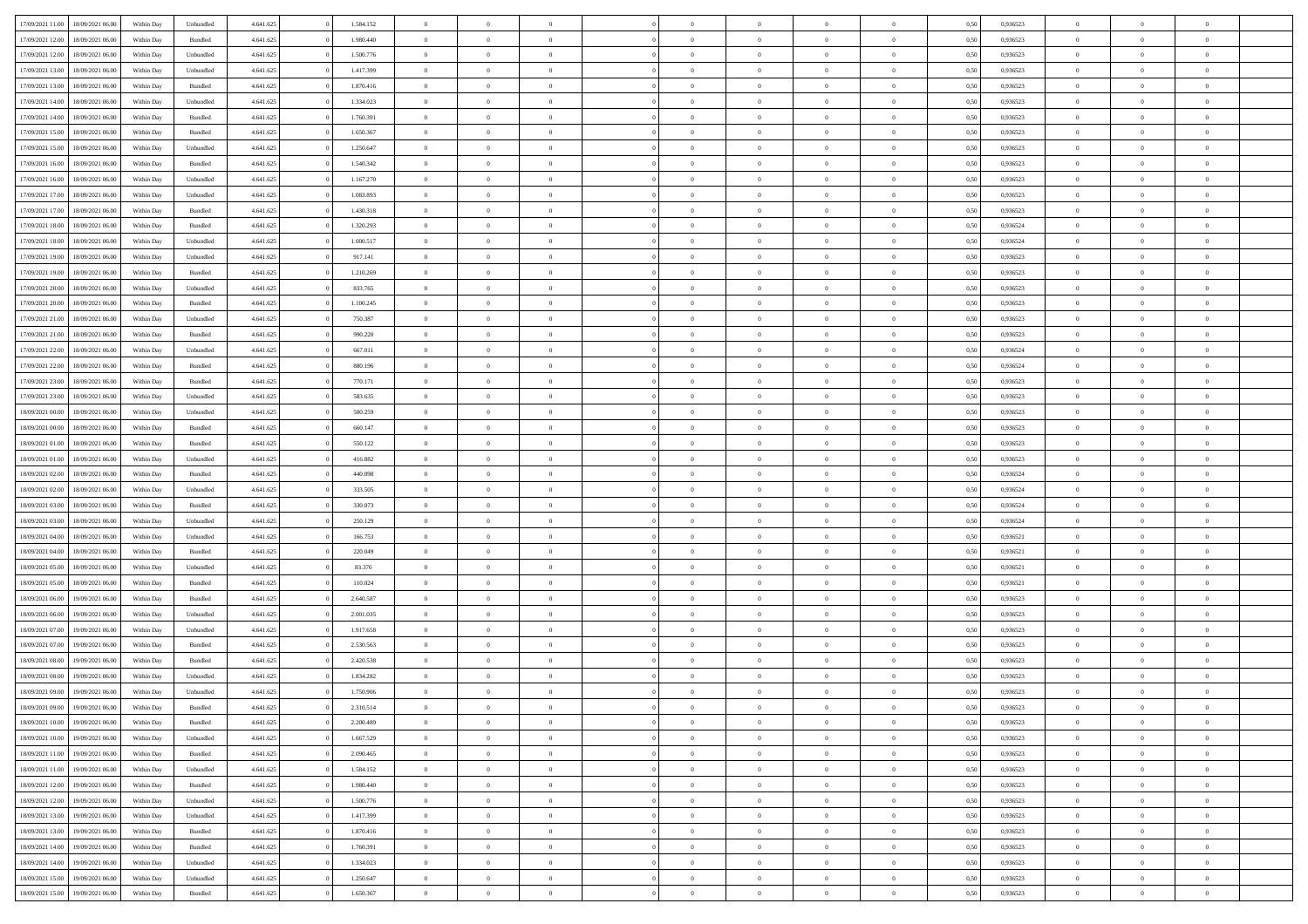| 18/09/2021 16:00                  | 19/09/2021 06:00 | Within Day | Bundled   | 4.641.625 | 1.540.342 | $\overline{0}$ | $\theta$       |                | $\overline{0}$ | $\bf{0}$       | $\overline{0}$ | $\theta$       | 0,50 | 0,936523 | $\theta$       | $\theta$       | $\overline{0}$           |  |
|-----------------------------------|------------------|------------|-----------|-----------|-----------|----------------|----------------|----------------|----------------|----------------|----------------|----------------|------|----------|----------------|----------------|--------------------------|--|
|                                   |                  |            |           |           |           | $\overline{0}$ | $\overline{0}$ |                |                |                |                |                |      |          |                |                | $\overline{0}$           |  |
| 18/09/2021 16:00                  | 19/09/2021 06.00 | Within Day | Unbundled | 4.641.625 | 1.167.270 |                |                | $\overline{0}$ | $\overline{0}$ | $\,$ 0         | $\bf{0}$       | $\bf{0}$       | 0,50 | 0,936523 | $\,$ 0 $\,$    | $\overline{0}$ |                          |  |
| 18/09/2021 17:00                  | 19/09/2021 06:00 | Within Day | Unbundled | 4.641.625 | 1.083.893 | $\overline{0}$ | $\overline{0}$ | $\overline{0}$ | $\overline{0}$ | $\bf{0}$       | $\overline{0}$ | $\mathbf{0}$   | 0.50 | 0.936523 | $\bf{0}$       | $\overline{0}$ | $\overline{0}$           |  |
| 18/09/2021 17:00                  | 19/09/2021 06:00 | Within Day | Bundled   | 4.641.625 | 1.430.318 | $\overline{0}$ | $\overline{0}$ | $\overline{0}$ | $\overline{0}$ | $\,$ 0         | $\overline{0}$ | $\overline{0}$ | 0,50 | 0,936523 | $\,$ 0 $\,$    | $\overline{0}$ | $\overline{0}$           |  |
| 18/09/2021 18:00                  | 19/09/2021 06.00 | Within Day | Unbundled | 4.641.625 | 1.000.517 | $\overline{0}$ | $\theta$       | $\overline{0}$ |                | $\overline{0}$ | $\overline{0}$ | $\bf{0}$       | 0,50 | 0,936524 | $\,$ 0 $\,$    | $\overline{0}$ | $\overline{0}$           |  |
| 18/09/2021 18:00                  | 19/09/2021 06:00 | Within Day | Bundled   | 4.641.625 | 1.320.293 | $\overline{0}$ | $\overline{0}$ | $\overline{0}$ | $\overline{0}$ | $\bf{0}$       | $\overline{0}$ | $\bf{0}$       | 0.50 | 0.936524 | $\,0\,$        | $\theta$       | $\overline{0}$           |  |
| 18/09/2021 19:00                  | 19/09/2021 06:00 | Within Day | Bundled   | 4.641.625 | 1.210.269 | $\overline{0}$ | $\overline{0}$ | $\overline{0}$ | $\overline{0}$ | $\,$ 0         | $\overline{0}$ | $\overline{0}$ | 0,50 | 0,936523 | $\,$ 0 $\,$    | $\theta$       | $\overline{0}$           |  |
| 18/09/2021 19:00                  | 19/09/2021 06.00 | Within Day | Unbundled | 4.641.625 | 917.141   | $\overline{0}$ | $\theta$       | $\overline{0}$ | $\overline{0}$ | $\bf{0}$       | $\overline{0}$ | $\bf{0}$       | 0,50 | 0,936523 | $\,$ 0 $\,$    | $\overline{0}$ | $\overline{0}$           |  |
| 18/09/2021 20:00                  | 19/09/2021 06:00 | Within Day | Bundled   | 4.641.625 | 1.100.245 | $\overline{0}$ | $\overline{0}$ | $\overline{0}$ | $\overline{0}$ | $\bf{0}$       | $\overline{0}$ | $\bf{0}$       | 0.50 | 0.936523 | $\,0\,$        | $\overline{0}$ | $\overline{0}$           |  |
| 18/09/2021 20:00                  | 19/09/2021 06:00 | Within Day | Unbundled | 4.641.625 | 833.765   | $\overline{0}$ | $\overline{0}$ | $\overline{0}$ | $\overline{0}$ | $\,$ 0         | $\overline{0}$ | $\bf{0}$       | 0,50 | 0,936523 | $\,$ 0 $\,$    | $\overline{0}$ | $\overline{0}$           |  |
|                                   |                  |            |           |           |           |                |                |                |                |                |                |                |      |          |                |                |                          |  |
| 18/09/2021 21:00                  | 19/09/2021 06.00 | Within Day | Bundled   | 4.641.625 | 990.220   | $\overline{0}$ | $\theta$       | $\overline{0}$ | $\overline{0}$ | $\,$ 0         | $\overline{0}$ | $\bf{0}$       | 0,50 | 0,936523 | $\,$ 0 $\,$    | $\overline{0}$ | $\overline{0}$           |  |
| 18/09/2021 21:00                  | 19/09/2021 06:00 | Within Day | Unbundled | 4.641.625 | 750.387   | $\overline{0}$ | $\overline{0}$ | $\overline{0}$ | $\overline{0}$ | $\bf{0}$       | $\overline{0}$ | $\mathbf{0}$   | 0.50 | 0.936523 | $\bf{0}$       | $\overline{0}$ | $\overline{\phantom{a}}$ |  |
| 18/09/2021 22:00                  | 19/09/2021 06:00 | Within Day | Bundled   | 4.641.625 | 880.196   | $\overline{0}$ | $\overline{0}$ | $\overline{0}$ | $\overline{0}$ | $\,$ 0         | $\overline{0}$ | $\overline{0}$ | 0,50 | 0,936524 | $\,$ 0 $\,$    | $\overline{0}$ | $\overline{0}$           |  |
| 18/09/2021 22:00                  | 19/09/2021 06.00 | Within Day | Unbundled | 4.641.625 | 667.011   | $\overline{0}$ | $\theta$       | $\overline{0}$ | $\overline{0}$ | $\overline{0}$ | $\overline{0}$ | $\bf{0}$       | 0,50 | 0,936524 | $\,$ 0 $\,$    | $\overline{0}$ | $\overline{0}$           |  |
| 18/09/2021 23:00                  | 19/09/2021 06:00 | Within Day | Bundled   | 4.641.625 | 770.171   | $\overline{0}$ | $\overline{0}$ | $\overline{0}$ | $\overline{0}$ | $\bf{0}$       | $\overline{0}$ | $\overline{0}$ | 0.50 | 0.936523 | $\theta$       | $\theta$       | $\overline{0}$           |  |
| 18/09/2021 23:00                  | 19/09/2021 06:00 | Within Day | Unbundled | 4.641.625 | 583.635   | $\overline{0}$ | $\overline{0}$ | $\overline{0}$ | $\overline{0}$ | $\,$ 0         | $\overline{0}$ | $\bf{0}$       | 0,50 | 0,936523 | $\,$ 0 $\,$    | $\theta$       | $\overline{0}$           |  |
| 19/09/2021 00:00                  | 19/09/2021 06.00 | Within Day | Bundled   | 4.641.625 | 660.147   | $\overline{0}$ | $\theta$       | $\overline{0}$ | $\overline{0}$ | $\bf{0}$       | $\overline{0}$ | $\bf{0}$       | 0,50 | 0,936523 | $\,$ 0 $\,$    | $\overline{0}$ | $\overline{0}$           |  |
| 19/09/2021 00:00                  | 19/09/2021 06:00 | Within Day | Unbundled | 4.641.625 | 500.259   | $\overline{0}$ | $\overline{0}$ | $\overline{0}$ | $\overline{0}$ | $\bf{0}$       | $\overline{0}$ | $\bf{0}$       | 0.50 | 0.936523 | $\,0\,$        | $\overline{0}$ | $\overline{0}$           |  |
| 19/09/2021 01:00                  | 19/09/2021 06:00 | Within Day | Unbundled | 4.641.625 | 416.882   | $\overline{0}$ | $\overline{0}$ | $\overline{0}$ | $\overline{0}$ | $\,$ 0         | $\overline{0}$ | $\bf{0}$       | 0,50 | 0,936523 | $\,$ 0 $\,$    | $\overline{0}$ | $\overline{0}$           |  |
| 19/09/2021 01:00                  | 19/09/2021 06.00 | Within Day | Bundled   | 4.641.625 | 550.122   | $\bf{0}$       | $\theta$       | $\overline{0}$ | $\overline{0}$ | $\,$ 0         | $\bf{0}$       | $\bf{0}$       | 0,50 | 0,936523 | $\,$ 0 $\,$    | $\overline{0}$ | $\overline{0}$           |  |
|                                   |                  |            |           |           |           |                |                |                |                |                |                |                |      |          |                |                |                          |  |
| 19/09/2021 02:00                  | 19/09/2021 06:00 | Within Day | Unbundled | 4.641.625 | 333.505   | $\overline{0}$ | $\overline{0}$ | $\overline{0}$ | $\overline{0}$ | $\bf{0}$       | $\overline{0}$ | $\mathbf{0}$   | 0.50 | 0.936524 | $\bf{0}$       | $\overline{0}$ | $\overline{\phantom{a}}$ |  |
| 19/09/2021 02:00                  | 19/09/2021 06:00 | Within Day | Bundled   | 4.641.625 | 440.098   | $\overline{0}$ | $\overline{0}$ | $\overline{0}$ | $\overline{0}$ | $\bf{0}$       | $\overline{0}$ | $\overline{0}$ | 0,50 | 0,936524 | $\,$ 0 $\,$    | $\overline{0}$ | $\overline{0}$           |  |
| 19/09/2021 03:00                  | 19/09/2021 06.00 | Within Day | Bundled   | 4.641.625 | 330.073   | $\overline{0}$ | $\theta$       | $\overline{0}$ | $\overline{0}$ | $\bf{0}$       | $\overline{0}$ | $\bf{0}$       | 0,50 | 0,936524 | $\,$ 0 $\,$    | $\overline{0}$ | $\overline{0}$           |  |
| 19/09/2021 03:00                  | 19/09/2021 06:00 | Within Day | Unbundled | 4.641.625 | 250.129   | $\overline{0}$ | $\overline{0}$ | $\overline{0}$ | $\overline{0}$ | $\bf{0}$       | $\overline{0}$ | $\bf{0}$       | 0.50 | 0.936524 | $\,0\,$        | $\theta$       | $\overline{0}$           |  |
| 19/09/2021 04:00                  | 19/09/2021 06:00 | Within Day | Unbundled | 4.641.625 | 166.753   | $\overline{0}$ | $\overline{0}$ | $\overline{0}$ | $\overline{0}$ | $\,$ 0         | $\overline{0}$ | $\overline{0}$ | 0,50 | 0,936521 | $\,$ 0 $\,$    | $\theta$       | $\overline{0}$           |  |
| 19/09/2021 04:00                  | 19/09/2021 06.00 | Within Day | Bundled   | 4.641.625 | 220.049   | $\overline{0}$ | $\theta$       | $\overline{0}$ |                | $\bf{0}$       | $\overline{0}$ | $\bf{0}$       | 0,50 | 0,936521 | $\,$ 0 $\,$    | $\overline{0}$ | $\overline{0}$           |  |
| 19/09/2021 05:00                  | 19/09/2021 06:00 | Within Day | Bundled   | 4.641.625 | 110.024   | $\overline{0}$ | $\overline{0}$ | $\overline{0}$ | $\overline{0}$ | $\bf{0}$       | $\overline{0}$ | $\bf{0}$       | 0.50 | 0.936521 | $\,0\,$        | $\overline{0}$ | $\overline{0}$           |  |
| 19/09/2021 05:00                  | 19/09/2021 06:00 | Within Day | Unbundled | 4.641.625 | 83.376    | $\overline{0}$ | $\overline{0}$ | $\overline{0}$ | $\overline{0}$ | $\,$ 0         | $\overline{0}$ | $\bf{0}$       | 0,50 | 0,936521 | $\,$ 0 $\,$    | $\overline{0}$ | $\overline{0}$           |  |
| 19/09/2021 06:00                  | 20/09/2021 06.00 | Within Day | Bundled   | 4.641.625 | 2.640.587 | $\bf{0}$       | $\overline{0}$ | $\overline{0}$ | $\overline{0}$ | $\bf{0}$       | $\bf{0}$       | $\bf{0}$       | 0,50 | 0,936523 | $\,$ 0 $\,$    | $\overline{0}$ | $\overline{0}$           |  |
| 19/09/2021 06:00                  | 20/09/2021 06:00 | Within Day | Unbundled | 4.641.625 | 2.001.035 | $\overline{0}$ | $\overline{0}$ | $\overline{0}$ | $\overline{0}$ | $\bf{0}$       | $\overline{0}$ | $\mathbf{0}$   | 0.50 | 0.936523 | $\bf{0}$       | $\overline{0}$ | $\overline{\phantom{a}}$ |  |
| 19/09/2021 07:00                  | 20/09/2021 06:00 | Within Dav | Unbundled | 4.641.625 | 1.917.658 | $\overline{0}$ | $\overline{0}$ | $\overline{0}$ | $\overline{0}$ | $\bf{0}$       | $\overline{0}$ | $\overline{0}$ | 0.50 | 0.936523 | $\theta$       | $\overline{0}$ | $\overline{0}$           |  |
|                                   |                  |            |           |           |           | $\overline{0}$ | $\theta$       | $\overline{0}$ | $\overline{0}$ | $\bf{0}$       | $\overline{0}$ |                |      |          | $\,$ 0 $\,$    | $\overline{0}$ | $\overline{0}$           |  |
| 19/09/2021 07:00                  | 20/09/2021 06.00 | Within Day | Bundled   | 4.641.625 | 2.530.563 |                |                |                |                |                |                | $\bf{0}$       | 0,50 | 0,936523 |                |                |                          |  |
| 19/09/2021 08:00                  | 20/09/2021 06:00 | Within Day | Bundled   | 4.641.625 | 2.420.538 | $\overline{0}$ | $\overline{0}$ | $\overline{0}$ | $\overline{0}$ | $\,$ 0         | $\overline{0}$ | $\bf{0}$       | 0.50 | 0.936523 | $\,0\,$        | $\theta$       | $\overline{0}$           |  |
| 19/09/2021 08:00                  | 20/09/2021 06:00 | Within Dav | Unbundled | 4.641.625 | 1.834.282 | $\overline{0}$ | $\theta$       | $\Omega$       | $\overline{0}$ | $\bf{0}$       | $\overline{0}$ | $\overline{0}$ | 0.50 | 0.936523 | $\theta$       | $\overline{0}$ | $\overline{0}$           |  |
| 19/09/2021 09:00                  | 20/09/2021 06.00 | Within Day | Unbundled | 4.641.625 | 1.750.906 | $\overline{0}$ | $\theta$       | $\overline{0}$ | $\overline{0}$ | $\,$ 0         | $\overline{0}$ | $\bf{0}$       | 0,50 | 0,936523 | $\,$ 0 $\,$    | $\overline{0}$ | $\overline{0}$           |  |
| 19/09/2021 09:00                  | 20/09/2021 06:00 | Within Day | Bundled   | 4.641.625 | 2.310.514 | $\overline{0}$ | $\overline{0}$ | $\overline{0}$ | $\overline{0}$ | $\bf{0}$       | $\overline{0}$ | $\bf{0}$       | 0.50 | 0.936523 | $\,0\,$        | $\overline{0}$ | $\overline{0}$           |  |
| 19/09/2021 11:00                  | 20/09/2021 06:00 | Within Dav | Bundled   | 4.641.625 | 2.090.465 | $\overline{0}$ | $\overline{0}$ | $\overline{0}$ | $\overline{0}$ | $\overline{0}$ | $\overline{0}$ | $\overline{0}$ | 0.50 | 0.936523 | $\theta$       | $\overline{0}$ | $\overline{0}$           |  |
| 19/09/2021 11:00                  | 20/09/2021 06.0  | Within Day | Unbundled | 4.641.625 | 1.584.152 | $\bf{0}$       | $\overline{0}$ | $\overline{0}$ | $\overline{0}$ | $\bf{0}$       | $\bf{0}$       | $\bf{0}$       | 0,50 | 0,936523 | $\,$ 0 $\,$    | $\overline{0}$ | $\overline{0}$           |  |
| 19/09/2021 12:00                  | 20/09/2021 06:00 | Within Day | Unbundled | 4.641.625 | 1.500.776 | $\overline{0}$ | $\overline{0}$ | $\overline{0}$ | $\overline{0}$ | $\bf{0}$       | $\overline{0}$ | $\mathbf{0}$   | 0.50 | 0.936523 | $\bf{0}$       | $\overline{0}$ | $\overline{0}$           |  |
| 19/09/2021 12:00                  | 20/09/2021 06:00 | Within Dav | Bundled   | 4.641.625 | 1.980.440 | $\overline{0}$ | $\overline{0}$ | $\Omega$       | $\overline{0}$ | $\bf{0}$       | $\overline{0}$ | $\overline{0}$ | 0.50 | 0.936523 | $\theta$       | $\overline{0}$ | $\overline{0}$           |  |
| 19/09/2021 13:00                  | 20/09/2021 06.0  | Within Day | Unbundled | 4.641.625 | 1.417.399 | $\overline{0}$ | $\theta$       | $\overline{0}$ | $\overline{0}$ | $\,$ 0         | $\overline{0}$ | $\bf{0}$       | 0,50 | 0,936523 | $\,$ 0 $\,$    | $\overline{0}$ | $\overline{0}$           |  |
| 19/09/2021 13:00                  | 20/09/2021 06:00 | Within Day | Bundled   | 4.641.625 | 1.870.416 | $\overline{0}$ | $\theta$       | $\overline{0}$ | $\overline{0}$ | $\overline{0}$ | $\Omega$       | $\overline{0}$ | 0.50 | 0.936523 | $\,0\,$        | $\theta$       | $\overline{0}$           |  |
| 19/09/2021 14:00                  | 20/09/2021 06:00 | Within Dav | Bundled   | 4.641.625 | 1.760.391 | $\overline{0}$ | $\Omega$       | $\Omega$       | $\Omega$       | $\bf{0}$       | $\overline{0}$ | $\bf{0}$       | 0.50 | 0.936523 | $\theta$       | $\theta$       | $\overline{0}$           |  |
| 19/09/2021 14:00                  | 20/09/2021 06:00 | Within Day | Unbundled | 4.641.625 | 1.334.023 | $\bf{0}$       | $\,$ 0 $\,$    | $\overline{0}$ | $\overline{0}$ | $\,$ 0         | $\bf{0}$       | $\bf{0}$       | 0,50 | 0,936523 | $\,$ 0 $\,$    | $\overline{0}$ | $\overline{0}$           |  |
|                                   |                  |            |           |           | 1.250.647 |                |                |                |                |                |                |                |      | 0.936523 |                |                |                          |  |
| 19/09/2021 15:00                  | 20/09/2021 06:00 | Within Day | Unbundled | 4.641.625 |           | $\bf{0}$       | $\theta$       |                |                |                |                |                | 0,50 |          | $\bf{0}$       | $\theta$       |                          |  |
| 19/09/2021 15:00                  | 20/09/2021 06:00 | Within Day | Bundled   | 4.641.625 | 1.650.367 | $\overline{0}$ | $\overline{0}$ | $\overline{0}$ | $\overline{0}$ | $\overline{0}$ | $\overline{0}$ | $\mathbf{0}$   | 0,50 | 0.936523 | $\theta$       | $\overline{0}$ | $\overline{0}$           |  |
| 19/09/2021 16:00                  | 20/09/2021 06:00 | Within Day | Bundled   | 4.641.625 | 1.540.342 | $\overline{0}$ | $\overline{0}$ | $\overline{0}$ | $\bf{0}$       | $\overline{0}$ | $\overline{0}$ | $\bf{0}$       | 0,50 | 0,936523 | $\bf{0}$       | $\overline{0}$ | $\bf{0}$                 |  |
| 19/09/2021 16:00                  | 20/09/2021 06:00 | Within Day | Unbundled | 4.641.625 | 1.167.270 | $\overline{0}$ | $\overline{0}$ | $\overline{0}$ | $\overline{0}$ | $\overline{0}$ | $\overline{0}$ | $\mathbf{0}$   | 0.50 | 0.936523 | $\overline{0}$ | $\bf{0}$       | $\bf{0}$                 |  |
| 19/09/2021 17:00                  | 20/09/2021 06:00 | Within Day | Unbundled | 4.641.625 | 1.083.893 | $\overline{0}$ | $\overline{0}$ | $\overline{0}$ | $\overline{0}$ | $\overline{0}$ | $\overline{0}$ | $\mathbf{0}$   | 0,50 | 0.936523 | $\overline{0}$ | $\theta$       | $\overline{0}$           |  |
| 19/09/2021 17:00                  | 20/09/2021 06:00 | Within Day | Bundled   | 4.641.625 | 1.430.318 | $\overline{0}$ | $\overline{0}$ | $\overline{0}$ | $\overline{0}$ | $\bf{0}$       | $\bf{0}$       | $\bf{0}$       | 0,50 | 0,936523 | $\bf{0}$       | $\overline{0}$ | $\overline{0}$           |  |
| 19/09/2021 18:00                  | 20/09/2021 06:00 | Within Day | Unbundled | 4.641.625 | 1.000.517 | $\overline{0}$ | $\overline{0}$ | $\overline{0}$ | $\overline{0}$ | $\bf{0}$       | $\overline{0}$ | $\mathbf{0}$   | 0.50 | 0.936524 | $\,$ 0 $\,$    | $\overline{0}$ | $\overline{0}$           |  |
| 19/09/2021 18:00                  | 20/09/2021 06:00 | Within Day | Bundled   | 4.641.625 | 1.320.293 | $\overline{0}$ | $\overline{0}$ | $\overline{0}$ | $\overline{0}$ | $\overline{0}$ | $\overline{0}$ | $\overline{0}$ | 0,50 | 0,936524 | $\overline{0}$ | $\theta$       | $\overline{0}$           |  |
| 19/09/2021 19:00                  | 20/09/2021 06:00 | Within Day | Bundled   | 4.641.625 | 1.210.269 | $\overline{0}$ | $\,$ 0         | $\overline{0}$ | $\bf{0}$       | $\,$ 0 $\,$    | $\overline{0}$ | $\bf{0}$       | 0,50 | 0,936523 | $\,$ 0 $\,$    | $\overline{0}$ | $\overline{0}$           |  |
| 19/09/2021 19:00                  | 20/09/2021 06:00 | Within Day | Unbundled | 4.641.625 | 917.141   | $\overline{0}$ | $\overline{0}$ | $\overline{0}$ | $\overline{0}$ | $\bf{0}$       | $\overline{0}$ | $\mathbf{0}$   | 0.50 | 0.936523 | $\mathbf{0}$   | $\bf{0}$       | $\bf{0}$                 |  |
| 19/09/2021 20:00                  | 20/09/2021 06:00 | Within Day | Unbundled | 4.641.625 | 833.765   | $\overline{0}$ | $\overline{0}$ | $\overline{0}$ | $\overline{0}$ | $\overline{0}$ | $\overline{0}$ | $\overline{0}$ | 0,50 | 0.936523 | $\overline{0}$ | $\overline{0}$ | $\overline{0}$           |  |
| 19/09/2021 20:00                  | 20/09/2021 06.00 | Within Day | Bundled   | 4.641.625 | 1.100.245 | $\overline{0}$ | $\overline{0}$ | $\overline{0}$ | $\bf{0}$       | $\bf{0}$       | $\bf{0}$       | $\bf{0}$       | 0,50 | 0,936523 | $\bf{0}$       | $\overline{0}$ | $\bf{0}$                 |  |
|                                   |                  |            |           |           |           |                |                |                |                |                |                |                |      |          |                |                |                          |  |
| 19/09/2021 21:00 20/09/2021 06:00 |                  | Within Day | Unbundled | 4.641.625 | 750.387   | $\,$ 0 $\,$    | $\,$ 0 $\,$    | $\overline{0}$ | $\overline{0}$ | $\,$ 0 $\,$    | $\,$ 0 $\,$    | $\,$ 0 $\,$    | 0,50 | 0,936523 | $\mathbf{0}^-$ | $\,$ 0 $\,$    | $\,$ 0 $\,$              |  |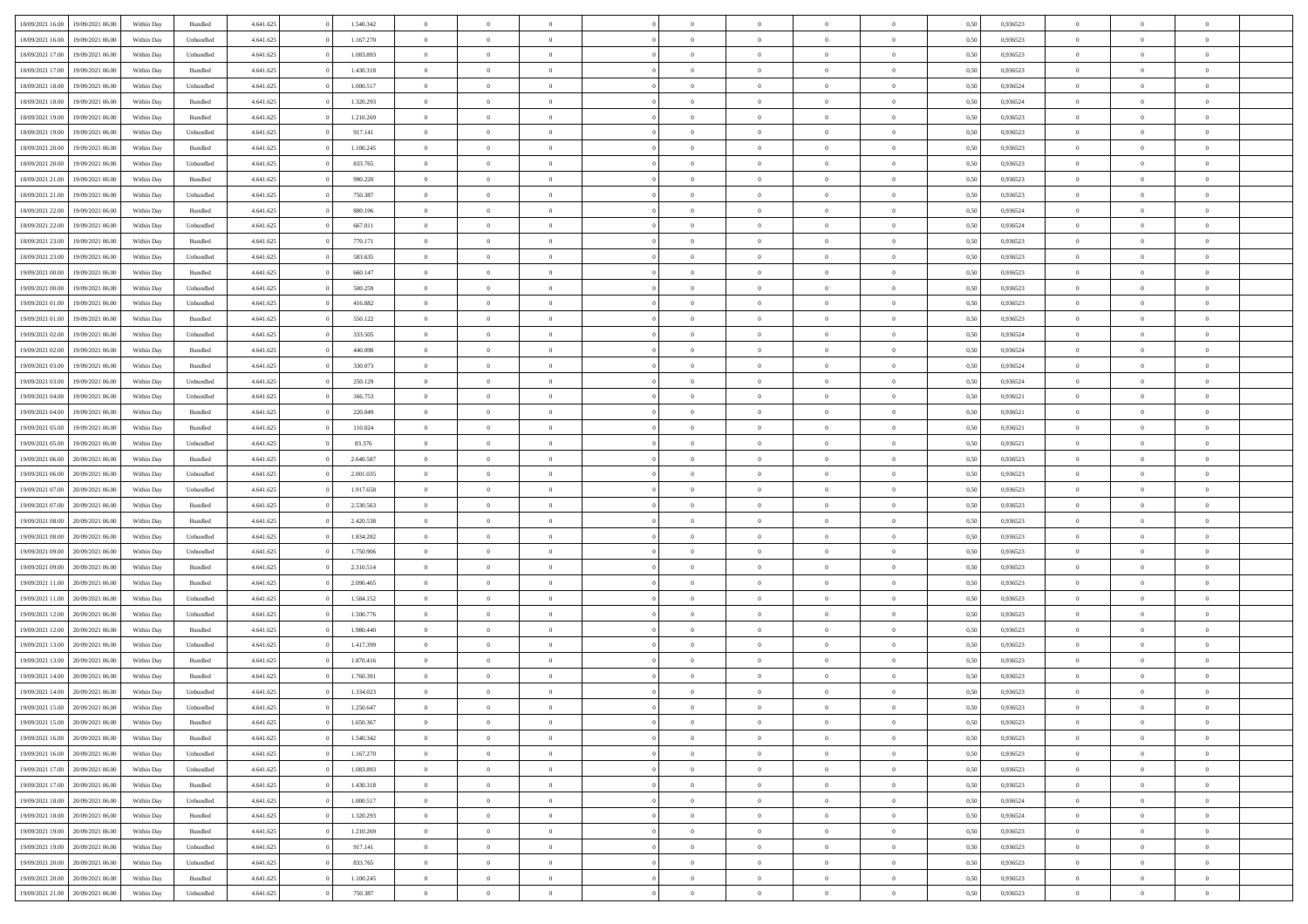| 19/09/2021 21:00                  | 20/09/2021 06:00 | Within Day | Bundled   | 4.641.625 | 990.220   | $\overline{0}$ | $\Omega$       |                | $\Omega$       | $\Omega$       | $\theta$       | $\theta$       | 0.50 | 0,936523 | $\theta$       | $\theta$       | $\theta$       |  |
|-----------------------------------|------------------|------------|-----------|-----------|-----------|----------------|----------------|----------------|----------------|----------------|----------------|----------------|------|----------|----------------|----------------|----------------|--|
| 19/09/2021 22:00                  | 20/09/2021 06:00 | Within Day | Bundled   | 4.641.625 | 880.196   | $\overline{0}$ | $\theta$       | $\overline{0}$ | $\overline{0}$ | $\bf{0}$       | $\overline{0}$ | $\bf{0}$       | 0,50 | 0,936524 | $\theta$       | $\overline{0}$ | $\overline{0}$ |  |
| 19/09/2021 22.00                  | 20/09/2021 06:00 | Within Day | Unbundled | 4.641.625 | 667.011   | $\overline{0}$ | $\bf{0}$       | $\overline{0}$ | $\bf{0}$       | $\bf{0}$       | $\bf{0}$       | $\mathbf{0}$   | 0,50 | 0,936524 | $\bf{0}$       | $\overline{0}$ | $\bf{0}$       |  |
| 19/09/2021 23:00                  | 20/09/2021 06:00 | Within Dav | Bundled   | 4.641.625 | 770.171   | $\overline{0}$ | $\overline{0}$ | $\overline{0}$ | $\overline{0}$ | $\bf{0}$       | $\overline{0}$ | $\overline{0}$ | 0.50 | 0.936523 | $\theta$       | $\theta$       | $\overline{0}$ |  |
| 19/09/2021 23:00                  | 20/09/2021 06:00 | Within Day | Unbundled | 4.641.625 | 583.635   | $\overline{0}$ | $\theta$       | $\overline{0}$ | $\overline{0}$ | $\bf{0}$       | $\overline{0}$ | $\bf{0}$       | 0,50 | 0,936523 | $\theta$       | $\overline{0}$ | $\overline{0}$ |  |
|                                   |                  |            |           |           |           |                |                |                |                |                |                |                |      |          |                |                |                |  |
| 20/09/2021 00:00                  | 20/09/2021 06:00 | Within Day | Bundled   | 4.641.625 | 660.147   | $\overline{0}$ | $\overline{0}$ | $\overline{0}$ | $\bf{0}$       | $\overline{0}$ | $\overline{0}$ | $\mathbf{0}$   | 0,50 | 0,936523 | $\overline{0}$ | $\overline{0}$ | $\bf{0}$       |  |
| 20/09/2021 00:00                  | 20/09/2021 06:00 | Within Dav | Unbundled | 4.641.625 | 500.259   | $\overline{0}$ | $\overline{0}$ | $\overline{0}$ | $\overline{0}$ | $\overline{0}$ | $\overline{0}$ | $\overline{0}$ | 0.50 | 0.936523 | $\theta$       | $\overline{0}$ | $\overline{0}$ |  |
| 20/09/2021 01:00                  | 20/09/2021 06:00 | Within Day | Bundled   | 4.641.625 | 550.122   | $\overline{0}$ | $\theta$       | $\overline{0}$ | $\overline{0}$ | $\bf{0}$       | $\overline{0}$ | $\bf{0}$       | 0,50 | 0,936523 | $\theta$       | $\theta$       | $\overline{0}$ |  |
| 20/09/2021 01:00                  | 20/09/2021 06:00 | Within Day | Unbundled | 4.641.625 | 416.882   | $\overline{0}$ | $\overline{0}$ | $\overline{0}$ | $\bf{0}$       | $\bf{0}$       | $\bf{0}$       | $\bf{0}$       | 0,50 | 0,936523 | $\,0\,$        | $\overline{0}$ | $\overline{0}$ |  |
| 20/09/2021 02:00                  | 20/09/2021 06:00 | Within Dav | Bundled   | 4.641.625 | 440.098   | $\overline{0}$ | $\overline{0}$ | $\overline{0}$ | $\overline{0}$ | $\overline{0}$ | $\overline{0}$ | $\overline{0}$ | 0.50 | 0,936524 | $\theta$       | $\overline{0}$ | $\overline{0}$ |  |
| 20/09/2021 02:00                  | 20/09/2021 06:00 | Within Day | Unbundled | 4.641.625 | 333.505   | $\overline{0}$ | $\theta$       | $\overline{0}$ | $\overline{0}$ | $\bf{0}$       | $\overline{0}$ | $\bf{0}$       | 0,50 | 0,936524 | $\,$ 0 $\,$    | $\overline{0}$ | $\overline{0}$ |  |
| 20/09/2021 03:00                  | 20/09/2021 06:00 | Within Day | Bundled   | 4.641.625 | 330.073   | $\overline{0}$ | $\bf{0}$       | $\overline{0}$ | $\bf{0}$       | $\bf{0}$       | $\bf{0}$       | $\mathbf{0}$   | 0,50 | 0,936524 | $\overline{0}$ | $\overline{0}$ | $\bf{0}$       |  |
|                                   |                  |            |           |           |           |                |                |                |                |                |                |                |      |          | $\theta$       |                |                |  |
| 20/09/2021 03:00                  | 20/09/2021 06:00 | Within Day | Unbundled | 4.641.625 | 250.129   | $\overline{0}$ | $\overline{0}$ | $\overline{0}$ | $\overline{0}$ | $\bf{0}$       | $\overline{0}$ | $\overline{0}$ | 0.50 | 0.936524 |                | $\theta$       | $\overline{0}$ |  |
| 20/09/2021 04:00                  | 20/09/2021 06:00 | Within Day | Unbundled | 4.641.625 | 166.753   | $\overline{0}$ | $\theta$       | $\overline{0}$ | $\overline{0}$ | $\bf{0}$       | $\overline{0}$ | $\bf{0}$       | 0,50 | 0,936521 | $\theta$       | $\overline{0}$ | $\overline{0}$ |  |
| 20/09/2021 04:00                  | 20/09/2021 06:00 | Within Day | Bundled   | 4.641.625 | 220.049   | $\overline{0}$ | $\overline{0}$ | $\overline{0}$ | $\bf{0}$       | $\overline{0}$ | $\overline{0}$ | $\mathbf{0}$   | 0,50 | 0,936521 | $\overline{0}$ | $\overline{0}$ | $\bf{0}$       |  |
| 20/09/2021 05:00                  | 20/09/2021 06:00 | Within Dav | Bundled   | 4.641.625 | 110.024   | $\overline{0}$ | $\overline{0}$ | $\overline{0}$ | $\overline{0}$ | $\overline{0}$ | $\overline{0}$ | $\overline{0}$ | 0.50 | 0,936521 | $\theta$       | $\overline{0}$ | $\overline{0}$ |  |
| 20/09/2021 05:00                  | 20/09/2021 06:00 | Within Day | Unbundled | 4.641.625 | 83.376    | $\overline{0}$ | $\theta$       | $\overline{0}$ | $\overline{0}$ | $\bf{0}$       | $\overline{0}$ | $\bf{0}$       | 0,50 | 0,936521 | $\theta$       | $\theta$       | $\overline{0}$ |  |
| 20/09/2021 06:00                  | 21/09/2021 06:00 | Within Day | Bundled   | 4.641.625 | 2.640.587 | $\overline{0}$ | $\overline{0}$ | $\overline{0}$ | $\bf{0}$       | $\bf{0}$       | $\bf{0}$       | $\mathbf{0}$   | 0,50 | 0,936523 | $\,0\,$        | $\overline{0}$ | $\overline{0}$ |  |
| 20/09/2021 06:00                  | 21/09/2021 06:00 | Within Day | Unbundled | 4.641.625 | 2.001.035 | $\overline{0}$ | $\overline{0}$ | $\overline{0}$ | $\overline{0}$ | $\overline{0}$ | $\overline{0}$ | $\overline{0}$ | 0.50 | 0.936523 | $\theta$       | $\overline{0}$ | $\overline{0}$ |  |
| 20/09/2021 07:00                  | 21/09/2021 06:00 | Within Day | Bundled   | 4.641.625 | 2.530.563 | $\overline{0}$ | $\theta$       | $\overline{0}$ | $\overline{0}$ | $\bf{0}$       | $\overline{0}$ | $\bf{0}$       | 0,50 | 0,936523 | $\theta$       | $\overline{0}$ | $\overline{0}$ |  |
|                                   |                  |            |           |           |           |                |                |                |                |                |                |                |      |          |                |                |                |  |
| 20/09/2021 07:00                  | 21/09/2021 06:00 | Within Day | Unbundled | 4.641.625 | 1.917.658 | $\overline{0}$ | $\overline{0}$ | $\overline{0}$ | $\bf{0}$       | $\bf{0}$       | $\bf{0}$       | $\bf{0}$       | 0,50 | 0,936523 | $\,0\,$        | $\overline{0}$ | $\bf{0}$       |  |
| 20/09/2021 08:00                  | 21/09/2021 06:00 | Within Day | Unbundled | 4.641.625 | 1.834.282 | $\overline{0}$ | $\overline{0}$ | $\overline{0}$ | $\overline{0}$ | $\bf{0}$       | $\overline{0}$ | $\overline{0}$ | 0.50 | 0.936523 | $\theta$       | $\overline{0}$ | $\overline{0}$ |  |
| 20/09/2021 08:00                  | 21/09/2021 06:00 | Within Day | Bundled   | 4.641.625 | 2.420.538 | $\overline{0}$ | $\theta$       | $\overline{0}$ | $\overline{0}$ | $\bf{0}$       | $\overline{0}$ | $\bf{0}$       | 0,50 | 0,936523 | $\theta$       | $\overline{0}$ | $\overline{0}$ |  |
| 20/09/2021 09:00                  | 21/09/2021 06:00 | Within Day | Unbundled | 4.641.625 | 1.750.906 | $\overline{0}$ | $\overline{0}$ | $\overline{0}$ | $\bf{0}$       | $\overline{0}$ | $\overline{0}$ | $\mathbf{0}$   | 0,50 | 0,936523 | $\overline{0}$ | $\overline{0}$ | $\bf{0}$       |  |
| 20/09/2021 09:00                  | 21/09/2021 06:00 | Within Dav | Bundled   | 4.641.625 | 2.310.514 | $\overline{0}$ | $\overline{0}$ | $\overline{0}$ | $\overline{0}$ | $\overline{0}$ | $\overline{0}$ | $\overline{0}$ | 0.50 | 0.936523 | $\theta$       | $\overline{0}$ | $\overline{0}$ |  |
| 20/09/2021 10:00                  | 21/09/2021 06:00 | Within Day | Unbundled | 4.641.625 | 1.667.529 | $\overline{0}$ | $\theta$       | $\overline{0}$ | $\overline{0}$ | $\bf{0}$       | $\overline{0}$ | $\bf{0}$       | 0,50 | 0,936523 | $\theta$       | $\theta$       | $\overline{0}$ |  |
| 20/09/2021 10:00                  | 21/09/2021 06:00 | Within Day | Bundled   | 4.641.625 | 2.200.489 | $\overline{0}$ | $\overline{0}$ | $\overline{0}$ | $\bf{0}$       | $\bf{0}$       | $\bf{0}$       | $\bf{0}$       | 0,50 | 0,936523 | $\,0\,$        | $\overline{0}$ | $\overline{0}$ |  |
| 20/09/2021 11:00                  | 21/09/2021 06:00 | Within Day | Bundled   | 4.641.625 | 2.090.465 | $\overline{0}$ | $\overline{0}$ | $\overline{0}$ | $\overline{0}$ | $\overline{0}$ | $\overline{0}$ | $\overline{0}$ | 0.50 | 0.936523 | $\theta$       | $\overline{0}$ | $\overline{0}$ |  |
|                                   |                  |            |           |           |           |                |                |                |                |                |                |                |      |          |                |                |                |  |
| 20/09/2021 11:00                  | 21/09/2021 06:00 | Within Day | Unbundled | 4.641.625 | 1.584.152 | $\overline{0}$ | $\theta$       | $\overline{0}$ | $\overline{0}$ | $\bf{0}$       | $\overline{0}$ | $\bf{0}$       | 0,50 | 0,936523 | $\,$ 0 $\,$    | $\overline{0}$ | $\overline{0}$ |  |
| 20/09/2021 12:00                  | 21/09/2021 06:00 | Within Day | Unbundled | 4.641.625 | 1.500.776 | $\overline{0}$ | $\overline{0}$ | $\overline{0}$ | $\bf{0}$       | $\bf{0}$       | $\bf{0}$       | $\bf{0}$       | 0,50 | 0,936523 | $\overline{0}$ | $\overline{0}$ | $\bf{0}$       |  |
| 20/09/2021 12:00                  | 21/09/2021 06:00 | Within Day | Bundled   | 4.641.625 | 1.980.440 | $\overline{0}$ | $\Omega$       | $\Omega$       | $\Omega$       | $\Omega$       | $\overline{0}$ | $\overline{0}$ | 0,50 | 0,936523 | $\,0\,$        | $\theta$       | $\theta$       |  |
| 20/09/2021 13:00                  | 21/09/2021 06:00 | Within Day | Bundled   | 4.641.625 | 1.870.416 | $\overline{0}$ | $\theta$       | $\overline{0}$ | $\overline{0}$ | $\bf{0}$       | $\overline{0}$ | $\bf{0}$       | 0,50 | 0,936523 | $\theta$       | $\overline{0}$ | $\overline{0}$ |  |
| 20/09/2021 13:00                  | 21/09/2021 06:00 | Within Day | Unbundled | 4.641.625 | 1.417.399 | $\overline{0}$ | $\overline{0}$ | $\overline{0}$ | $\bf{0}$       | $\overline{0}$ | $\overline{0}$ | $\mathbf{0}$   | 0,50 | 0,936523 | $\overline{0}$ | $\overline{0}$ | $\bf{0}$       |  |
| 20/09/2021 14:00                  | 21/09/2021 06:00 | Within Day | Bundled   | 4.641.625 | 1.760.391 | $\overline{0}$ | $\Omega$       | $\Omega$       | $\Omega$       | $\bf{0}$       | $\overline{0}$ | $\overline{0}$ | 0.50 | 0.936523 | $\,0\,$        | $\theta$       | $\theta$       |  |
| 20/09/2021 14:00                  | 21/09/2021 06:00 | Within Day | Unbundled | 4.641.625 | 1.334.023 | $\overline{0}$ | $\theta$       | $\overline{0}$ | $\overline{0}$ | $\bf{0}$       | $\overline{0}$ | $\bf{0}$       | 0,50 | 0,936523 | $\theta$       | $\overline{0}$ | $\overline{0}$ |  |
| 20/09/2021 15:00                  | 21/09/2021 06:00 | Within Day | Unbundled | 4.641.625 | 1.250.647 | $\overline{0}$ | $\overline{0}$ | $\overline{0}$ | $\bf{0}$       | $\bf{0}$       | $\bf{0}$       | $\bf{0}$       | 0,50 | 0,936523 | $\,0\,$        | $\overline{0}$ | $\bf{0}$       |  |
|                                   |                  |            |           |           |           |                | $\Omega$       |                |                | $\theta$       | $\theta$       |                |      |          |                |                | $\theta$       |  |
| 20/09/2021 15:00                  | 21/09/2021 06:00 | Within Day | Bundled   | 4.641.625 | 1.650.367 | $\overline{0}$ |                | $\Omega$       | $\Omega$       |                |                | $\overline{0}$ | 0.50 | 0.936523 | $\,$ 0 $\,$    | $\theta$       |                |  |
| 20/09/2021 16:00                  | 21/09/2021 06:00 | Within Day | Unbundled | 4.641.625 | 1.167.270 | $\overline{0}$ | $\theta$       | $\overline{0}$ | $\overline{0}$ | $\bf{0}$       | $\overline{0}$ | $\bf{0}$       | 0,50 | 0,936523 | $\,$ 0 $\,$    | $\overline{0}$ | $\overline{0}$ |  |
| 20/09/2021 16:00                  | 21/09/2021 06:00 | Within Day | Bundled   | 4.641.625 | 1.540.342 | $\overline{0}$ | $\bf{0}$       | $\overline{0}$ | $\bf{0}$       | $\bf{0}$       | $\bf{0}$       | $\mathbf{0}$   | 0,50 | 0,936523 | $\overline{0}$ | $\overline{0}$ | $\bf{0}$       |  |
| 20/09/2021 17:00                  | 21/09/2021 06:00 | Within Day | Bundled   | 4.641.625 | 1.430.318 | $\overline{0}$ | $\Omega$       | $\Omega$       | $\Omega$       | $\overline{0}$ | $\overline{0}$ | $\overline{0}$ | 0,50 | 0,936523 | $\,0\,$        | $\theta$       | $\theta$       |  |
| 20/09/2021 17:00                  | 21/09/2021 06:00 | Within Day | Unbundled | 4.641.625 | 1.083.893 | $\overline{0}$ | $\theta$       | $\overline{0}$ | $\overline{0}$ | $\bf{0}$       | $\overline{0}$ | $\bf{0}$       | 0,50 | 0,936523 | $\,$ 0 $\,$    | $\overline{0}$ | $\overline{0}$ |  |
| 20/09/2021 18:00                  | 21/09/2021 06:00 | Within Day | Bundled   | 4.641.625 | 1.320.293 | $\overline{0}$ | $\overline{0}$ | $\overline{0}$ | $\bf{0}$       | $\bf{0}$       | $\bf{0}$       | $\mathbf{0}$   | 0,50 | 0,936524 | $\overline{0}$ | $\overline{0}$ | $\bf{0}$       |  |
| 20/09/2021 18:00                  | 21/09/2021 06:00 | Within Day | Unbundled | 4.641.625 | 1,000.517 | $\overline{0}$ | $\Omega$       | $\Omega$       | $\Omega$       | $\Omega$       | $\Omega$       | $\overline{0}$ | 0.50 | 0.936524 | $\theta$       | $\theta$       | $\theta$       |  |
| 20/09/2021 19:00                  | 21/09/2021 06:00 | Within Day | Bundled   | 4.641.625 | 1.210.269 | $\overline{0}$ | $\overline{0}$ | $\overline{0}$ | $\bf{0}$       | $\,$ 0         | $\bf{0}$       | $\bf{0}$       | 0,50 | 0,936523 | $\,0\,$        | $\,$ 0 $\,$    | $\overline{0}$ |  |
| 20/09/2021 19:00 21/09/2021 06:00 |                  | Within Day | Unbundled | 4.641.625 | 917.141   | $\bf{0}$       | $\bf{0}$       |                |                |                |                |                | 0,50 | 0,936523 | $\bf{0}$       | $\overline{0}$ |                |  |
|                                   |                  |            |           |           |           |                |                |                |                |                |                |                |      |          |                |                |                |  |
| 20/09/2021 20:00                  | 21/09/2021 06:00 | Within Day | Bundled   | 4.641.625 | 1.100.245 | $\overline{0}$ | $\overline{0}$ | $\overline{0}$ | $\Omega$       | $\overline{0}$ | $\overline{0}$ | $\overline{0}$ | 0.50 | 0.936523 | $\theta$       | $\theta$       | $\theta$       |  |
| 20/09/2021 20:00                  | 21/09/2021 06:00 | Within Day | Unbundled | 4.641.625 | 833.765   | $\overline{0}$ | $\,$ 0         | $\overline{0}$ | $\bf{0}$       | $\,$ 0 $\,$    | $\overline{0}$ | $\,$ 0 $\,$    | 0,50 | 0,936523 | $\,$ 0 $\,$    | $\,$ 0 $\,$    | $\,$ 0         |  |
| 20/09/2021 21:00                  | 21/09/2021 06:00 | Within Day | Bundled   | 4.641.625 | 990.220   | $\overline{0}$ | $\overline{0}$ | $\overline{0}$ | $\overline{0}$ | $\overline{0}$ | $\overline{0}$ | $\mathbf{0}$   | 0,50 | 0,936523 | $\overline{0}$ | $\bf{0}$       | $\bf{0}$       |  |
| 20/09/2021 21:00                  | 21/09/2021 06:00 | Within Day | Unbundled | 4.641.625 | 750.387   | $\overline{0}$ | $\overline{0}$ | $\overline{0}$ | $\Omega$       | $\overline{0}$ | $\overline{0}$ | $\overline{0}$ | 0,50 | 0,936523 | $\overline{0}$ | $\theta$       | $\overline{0}$ |  |
| 20/09/2021 22:00                  | 21/09/2021 06:00 | Within Day | Unbundled | 4.641.625 | 667.011   | $\overline{0}$ | $\,$ 0         | $\overline{0}$ | $\overline{0}$ | $\,$ 0 $\,$    | $\overline{0}$ | $\mathbf{0}$   | 0,50 | 0,936524 | $\,$ 0 $\,$    | $\overline{0}$ | $\overline{0}$ |  |
| 20/09/2021 22:00                  | 21/09/2021 06:00 | Within Day | Bundled   | 4.641.625 | 880.196   | $\overline{0}$ | $\overline{0}$ | $\overline{0}$ | $\overline{0}$ | $\overline{0}$ | $\overline{0}$ | $\mathbf{0}$   | 0,50 | 0,936524 | $\overline{0}$ | $\overline{0}$ | $\bf{0}$       |  |
| 20/09/2021 23:00                  | 21/09/2021 06:00 | Within Day | Unbundled | 4.641.625 | 583.635   | $\overline{0}$ | $\overline{0}$ | $\overline{0}$ | $\Omega$       | $\overline{0}$ | $\overline{0}$ | $\bf{0}$       | 0.50 | 0,936523 | $\overline{0}$ | $\theta$       | $\overline{0}$ |  |
| 20/09/2021 23:00                  | 21/09/2021 06:00 | Within Day | Bundled   | 4.641.625 | 770.171   | $\overline{0}$ | $\,$ 0         | $\overline{0}$ | $\bf{0}$       | $\bf{0}$       | $\bf{0}$       | $\bf{0}$       | 0,50 | 0,936523 | $\,$ 0 $\,$    | $\overline{0}$ | $\overline{0}$ |  |
|                                   |                  |            |           |           |           |                |                |                |                |                |                |                |      |          |                |                |                |  |
| 21/09/2021 00:00                  | 21/09/2021 06:00 | Within Day | Bundled   | 4.641.625 | 660.147   | $\overline{0}$ | $\bf{0}$       | $\overline{0}$ | $\overline{0}$ | $\overline{0}$ | $\overline{0}$ | $\mathbf{0}$   | 0,50 | 0,936523 | $\overline{0}$ | $\overline{0}$ | $\bf{0}$       |  |
| 21/09/2021 00:00                  | 21/09/2021 06:00 | Within Day | Unbundled | 4.641.625 | 500.259   | $\overline{0}$ | $\overline{0}$ | $\overline{0}$ | $\Omega$       | $\overline{0}$ | $\overline{0}$ | $\overline{0}$ | 0.50 | 0.936523 | $\overline{0}$ | $\theta$       | $\overline{0}$ |  |
| 21/09/2021 01:00                  | 21/09/2021 06:00 | Within Day | Bundled   | 4.641.625 | 550.122   | $\overline{0}$ | $\bf{0}$       | $\overline{0}$ | $\overline{0}$ | $\bf{0}$       | $\bf{0}$       | $\mathbf{0}$   | 0,50 | 0,936523 | $\,$ 0 $\,$    | $\,$ 0 $\,$    | $\bf{0}$       |  |
| 21/09/2021 01:00 21/09/2021 06:00 |                  | Within Day | Unbundled | 4.641.625 | 416.882   | $\overline{0}$ | $\bf{0}$       | $\overline{0}$ | $\bf{0}$       | $\bf{0}$       | $\bf{0}$       | $\bf{0}$       | 0,50 | 0,936523 | $\overline{0}$ | $\overline{0}$ | $\bf{0}$       |  |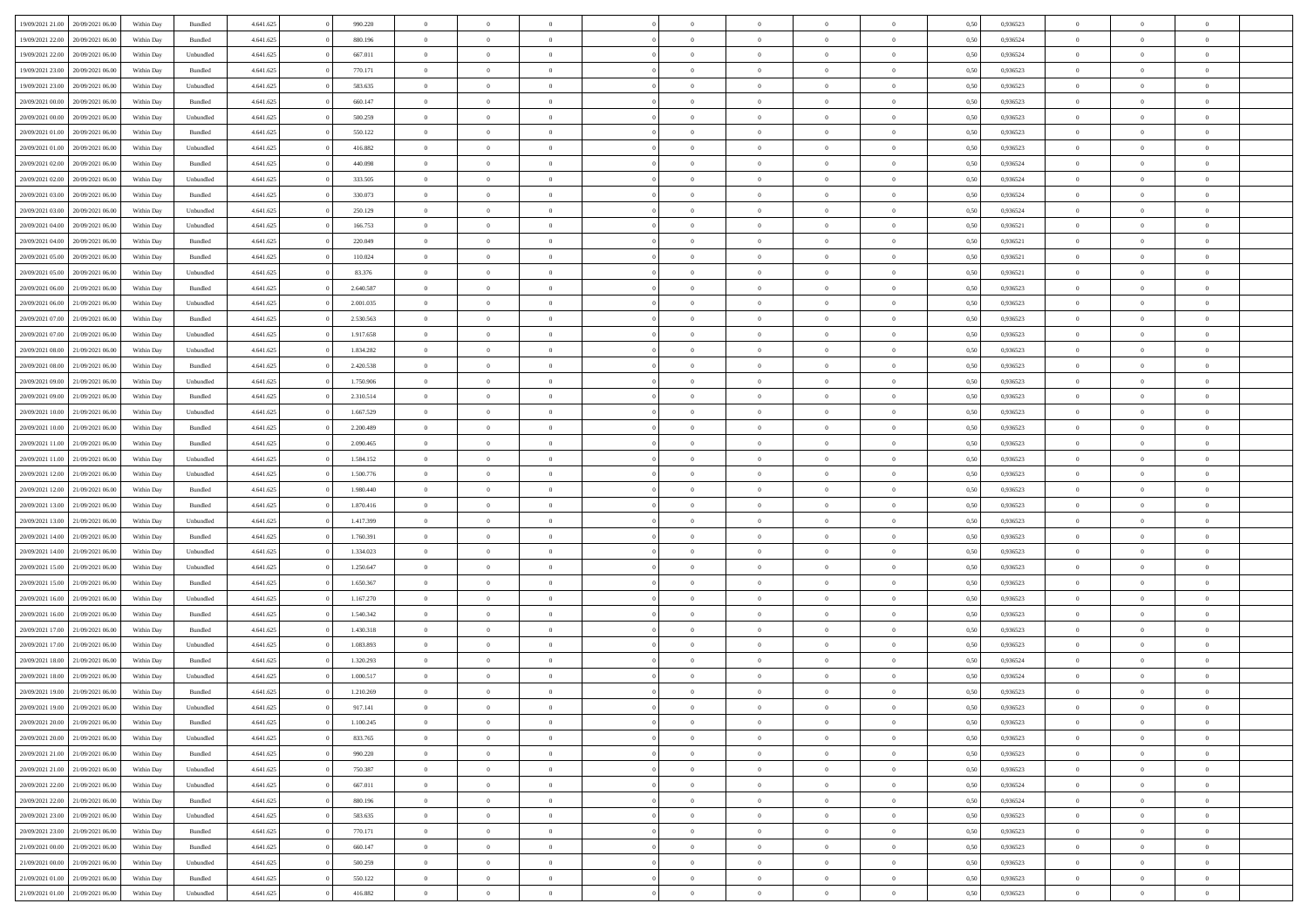| 21/09/2021 02:00                  | 21/09/2021 06:00 | Within Day | Bundled            | 4.641.625 | 440.098   | $\overline{0}$ | $\Omega$       |                | $\Omega$       | $\Omega$       | $\theta$       | $\theta$       | 0,50 | 0,936524 | $\theta$       | $\theta$       | $\theta$       |  |
|-----------------------------------|------------------|------------|--------------------|-----------|-----------|----------------|----------------|----------------|----------------|----------------|----------------|----------------|------|----------|----------------|----------------|----------------|--|
| 21/09/2021 02:00                  | 21/09/2021 06:00 | Within Day | Unbundled          | 4.641.625 | 333.505   | $\overline{0}$ | $\theta$       | $\overline{0}$ | $\overline{0}$ | $\bf{0}$       | $\overline{0}$ | $\bf{0}$       | 0,50 | 0,936524 | $\theta$       | $\overline{0}$ | $\overline{0}$ |  |
| 21/09/2021 03:00                  | 21/09/2021 06:00 | Within Day | Unbundled          | 4.641.625 | 250.129   | $\overline{0}$ | $\bf{0}$       | $\overline{0}$ | $\bf{0}$       | $\bf{0}$       | $\bf{0}$       | $\mathbf{0}$   | 0,50 | 0,936524 | $\bf{0}$       | $\overline{0}$ | $\bf{0}$       |  |
| 21/09/2021 03:00                  | 21/09/2021 06:00 | Within Dav | Bundled            | 4.641.625 | 330.073   | $\overline{0}$ | $\overline{0}$ | $\overline{0}$ | $\overline{0}$ | $\bf{0}$       | $\overline{0}$ | $\overline{0}$ | 0.50 | 0.936524 | $\theta$       | $\theta$       | $\overline{0}$ |  |
| 21/09/2021 04:00                  | 21/09/2021 06:00 |            | Bundled            | 4.641.625 | 220.049   | $\overline{0}$ | $\theta$       | $\overline{0}$ | $\overline{0}$ | $\bf{0}$       | $\overline{0}$ |                |      | 0,936521 | $\theta$       | $\overline{0}$ | $\overline{0}$ |  |
|                                   |                  | Within Day |                    |           |           |                |                |                |                |                |                | $\bf{0}$       | 0,50 |          |                |                |                |  |
| 21/09/2021 04:00                  | 21/09/2021 06:00 | Within Day | Unbundled          | 4.641.625 | 166.753   | $\overline{0}$ | $\overline{0}$ | $\overline{0}$ | $\bf{0}$       | $\overline{0}$ | $\overline{0}$ | $\mathbf{0}$   | 0,50 | 0,936521 | $\bf{0}$       | $\overline{0}$ | $\bf{0}$       |  |
| 21/09/2021 05:00                  | 21/09/2021 06:00 | Within Dav | Bundled            | 4.641.625 | 110.024   | $\overline{0}$ | $\overline{0}$ | $\overline{0}$ | $\overline{0}$ | $\overline{0}$ | $\overline{0}$ | $\overline{0}$ | 0.50 | 0,936521 | $\theta$       | $\overline{0}$ | $\overline{0}$ |  |
| 21/09/2021 05:00                  | 21/09/2021 06:00 | Within Day | Unbundled          | 4.641.625 | 83.376    | $\overline{0}$ | $\theta$       | $\overline{0}$ | $\overline{0}$ | $\bf{0}$       | $\overline{0}$ | $\bf{0}$       | 0,50 | 0,936521 | $\theta$       | $\theta$       | $\overline{0}$ |  |
| 21/09/2021 06:00                  | 22/09/2021 06:00 | Within Day | Bundled            | 4.641.625 | 2.640.587 | $\overline{0}$ | $\overline{0}$ | $\overline{0}$ | $\bf{0}$       | $\bf{0}$       | $\bf{0}$       | $\bf{0}$       | 0,50 | 0,936523 | $\,0\,$        | $\overline{0}$ | $\overline{0}$ |  |
| 21/09/2021 06:00                  | 22/09/2021 06:00 | Within Dav | Unbundled          | 4.641.625 | 2.001.035 | $\overline{0}$ | $\overline{0}$ | $\overline{0}$ | $\overline{0}$ | $\overline{0}$ | $\overline{0}$ | $\overline{0}$ | 0.50 | 0.936523 | $\theta$       | $\overline{0}$ | $\overline{0}$ |  |
| 21/09/2021 07:00                  | 22/09/2021 06:00 | Within Day | Unbundled          | 4.641.625 | 1.917.658 | $\overline{0}$ | $\theta$       | $\overline{0}$ | $\overline{0}$ | $\bf{0}$       | $\overline{0}$ | $\bf{0}$       | 0,50 | 0,936523 | $\theta$       | $\overline{0}$ | $\overline{0}$ |  |
|                                   |                  |            |                    |           |           |                |                |                |                |                |                |                |      |          |                |                |                |  |
| 21/09/2021 07:00                  | 22/09/2021 06:00 | Within Day | Bundled            | 4.641.625 | 2.530.563 | $\overline{0}$ | $\overline{0}$ | $\overline{0}$ | $\bf{0}$       | $\bf{0}$       | $\bf{0}$       | $\bf{0}$       | 0,50 | 0,936523 | $\overline{0}$ | $\overline{0}$ | $\bf{0}$       |  |
| 21/09/2021 08:00                  | 22/09/2021 06:00 | Within Day | Bundled            | 4.641.625 | 2.420.538 | $\overline{0}$ | $\overline{0}$ | $\overline{0}$ | $\overline{0}$ | $\bf{0}$       | $\overline{0}$ | $\overline{0}$ | 0.50 | 0.936523 | $\theta$       | $\theta$       | $\overline{0}$ |  |
| 21/09/2021 08:00                  | 22/09/2021 06:00 | Within Day | Unbundled          | 4.641.625 | 1.834.282 | $\overline{0}$ | $\theta$       | $\overline{0}$ | $\overline{0}$ | $\bf{0}$       | $\overline{0}$ | $\overline{0}$ | 0,50 | 0,936523 | $\theta$       | $\overline{0}$ | $\overline{0}$ |  |
| 21/09/2021 09:00                  | 22/09/2021 06:00 | Within Day | Unbundled          | 4.641.625 | 1.750.906 | $\overline{0}$ | $\overline{0}$ | $\overline{0}$ | $\bf{0}$       | $\overline{0}$ | $\overline{0}$ | $\mathbf{0}$   | 0,50 | 0,936523 | $\overline{0}$ | $\overline{0}$ | $\bf{0}$       |  |
| 21/09/2021 09:00                  | 22/09/2021 06:00 | Within Dav | Bundled            | 4.641.625 | 2.310.514 | $\overline{0}$ | $\overline{0}$ | $\overline{0}$ | $\overline{0}$ | $\overline{0}$ | $\overline{0}$ | $\overline{0}$ | 0.50 | 0.936523 | $\theta$       | $\overline{0}$ | $\overline{0}$ |  |
| 21/09/2021 10:00                  | 22/09/2021 06.00 | Within Day | Unbundled          | 4.641.625 | 1.667.529 | $\overline{0}$ | $\theta$       | $\overline{0}$ | $\overline{0}$ | $\bf{0}$       | $\overline{0}$ | $\bf{0}$       | 0,50 | 0,936523 | $\theta$       | $\theta$       | $\overline{0}$ |  |
| 21/09/2021 10:00                  | 22/09/2021 06:00 | Within Day | Bundled            | 4.641.625 | 2.200.489 | $\overline{0}$ | $\overline{0}$ | $\overline{0}$ | $\bf{0}$       | $\bf{0}$       | $\bf{0}$       | $\bf{0}$       | 0,50 | 0,936523 | $\,0\,$        | $\overline{0}$ | $\overline{0}$ |  |
| 21/09/2021 11:00                  | 22/09/2021 06:00 |            | Bundled            | 4.641.625 | 2.090.465 | $\overline{0}$ | $\overline{0}$ | $\overline{0}$ | $\overline{0}$ | $\overline{0}$ | $\overline{0}$ | $\overline{0}$ | 0.50 | 0.936523 | $\theta$       | $\overline{0}$ | $\overline{0}$ |  |
|                                   |                  | Within Day |                    |           |           |                |                |                |                |                |                |                |      |          |                |                |                |  |
| 21/09/2021 11:00                  | 22/09/2021 06:00 | Within Day | Unbundled          | 4.641.625 | 1.584.152 | $\overline{0}$ | $\theta$       | $\overline{0}$ | $\overline{0}$ | $\bf{0}$       | $\overline{0}$ | $\bf{0}$       | 0,50 | 0,936523 | $\theta$       | $\overline{0}$ | $\overline{0}$ |  |
| 21/09/2021 12:00                  | 22/09/2021 06:00 | Within Day | Unbundled          | 4.641.625 | 1.500.776 | $\overline{0}$ | $\overline{0}$ | $\overline{0}$ | $\bf{0}$       | $\bf{0}$       | $\bf{0}$       | $\bf{0}$       | 0,50 | 0,936523 | $\,0\,$        | $\overline{0}$ | $\bf{0}$       |  |
| 21/09/2021 12:00                  | 22/09/2021 06:00 | Within Day | Bundled            | 4.641.625 | 1.980.440 | $\overline{0}$ | $\overline{0}$ | $\overline{0}$ | $\overline{0}$ | $\bf{0}$       | $\overline{0}$ | $\overline{0}$ | 0.50 | 0.936523 | $\theta$       | $\overline{0}$ | $\overline{0}$ |  |
| 21/09/2021 13:00                  | 22/09/2021 06:00 | Within Day | Unbundled          | 4.641.625 | 1.417.399 | $\overline{0}$ | $\theta$       | $\overline{0}$ | $\overline{0}$ | $\bf{0}$       | $\overline{0}$ | $\bf{0}$       | 0,50 | 0,936523 | $\theta$       | $\overline{0}$ | $\overline{0}$ |  |
| 21/09/2021 13:00                  | 22/09/2021 06:00 | Within Day | Bundled            | 4.641.625 | 1.870.416 | $\overline{0}$ | $\overline{0}$ | $\overline{0}$ | $\overline{0}$ | $\overline{0}$ | $\overline{0}$ | $\mathbf{0}$   | 0,50 | 0,936523 | $\bf{0}$       | $\overline{0}$ | $\bf{0}$       |  |
| 21/09/2021 14:00                  | 22/09/2021 06:00 | Within Dav | Bundled            | 4.641.625 | 1.760.391 | $\overline{0}$ | $\overline{0}$ | $\overline{0}$ | $\overline{0}$ | $\overline{0}$ | $\overline{0}$ | $\overline{0}$ | 0.50 | 0.936523 | $\theta$       | $\overline{0}$ | $\overline{0}$ |  |
| 21/09/2021 14:00                  | 22/09/2021 06.00 | Within Day | Unbundled          | 4.641.625 | 1.334.023 | $\overline{0}$ | $\theta$       | $\overline{0}$ | $\overline{0}$ | $\bf{0}$       | $\overline{0}$ | $\bf{0}$       | 0,50 | 0,936523 | $\theta$       | $\theta$       | $\overline{0}$ |  |
|                                   |                  |            |                    |           |           |                |                |                |                |                |                |                |      |          |                |                |                |  |
| 21/09/2021 15:00                  | 22/09/2021 06:00 | Within Day | Unbundled          | 4.641.625 | 1.250.647 | $\overline{0}$ | $\overline{0}$ | $\overline{0}$ | $\overline{0}$ | $\bf{0}$       | $\overline{0}$ | $\bf{0}$       | 0,50 | 0,936523 | $\,0\,$        | $\overline{0}$ | $\overline{0}$ |  |
| 21/09/2021 15:00                  | 22/09/2021 06:00 | Within Day | Bundled            | 4.641.625 | 1.650.367 | $\overline{0}$ | $\overline{0}$ | $\overline{0}$ | $\overline{0}$ | $\overline{0}$ | $\overline{0}$ | $\overline{0}$ | 0.50 | 0.936523 | $\theta$       | $\overline{0}$ | $\overline{0}$ |  |
| 21/09/2021 16:00                  | 22/09/2021 06.00 | Within Day | Unbundled          | 4.641.625 | 1.167.270 | $\overline{0}$ | $\theta$       | $\overline{0}$ | $\overline{0}$ | $\bf{0}$       | $\overline{0}$ | $\bf{0}$       | 0,50 | 0,936523 | $\,$ 0 $\,$    | $\overline{0}$ | $\overline{0}$ |  |
| 21/09/2021 16:00                  | 22/09/2021 06:00 | Within Day | Bundled            | 4.641.625 | 1.540.342 | $\overline{0}$ | $\overline{0}$ | $\overline{0}$ | $\overline{0}$ | $\bf{0}$       | $\overline{0}$ | $\bf{0}$       | 0,50 | 0,936523 | $\overline{0}$ | $\overline{0}$ | $\bf{0}$       |  |
| 21/09/2021 17:00                  | 22/09/2021 06:00 | Within Day | Unbundled          | 4.641.625 | 1.083.893 | $\overline{0}$ | $\Omega$       | $\Omega$       | $\Omega$       | $\Omega$       | $\overline{0}$ | $\overline{0}$ | 0,50 | 0,936523 | $\,0\,$        | $\theta$       | $\theta$       |  |
| 21/09/2021 17:00                  | 22/09/2021 06:00 | Within Day | Bundled            | 4.641.625 | 1.430.318 | $\overline{0}$ | $\theta$       | $\overline{0}$ | $\overline{0}$ | $\bf{0}$       | $\overline{0}$ | $\bf{0}$       | 0,50 | 0,936523 | $\theta$       | $\overline{0}$ | $\overline{0}$ |  |
| 21/09/2021 18:00                  | 22/09/2021 06:00 | Within Day | Bundled            | 4.641.625 | 1.320.293 | $\overline{0}$ | $\overline{0}$ | $\overline{0}$ | $\overline{0}$ | $\overline{0}$ | $\overline{0}$ | $\mathbf{0}$   | 0,50 | 0,936524 | $\overline{0}$ | $\overline{0}$ | $\bf{0}$       |  |
|                                   |                  |            |                    |           |           |                |                |                |                |                |                |                |      |          |                |                |                |  |
| 21/09/2021 18:00                  | 22/09/2021 06:00 | Within Day | Unbundled          | 4.641.625 | 1.000.517 | $\overline{0}$ | $\Omega$       | $\Omega$       | $\Omega$       | $\bf{0}$       | $\overline{0}$ | $\overline{0}$ | 0.50 | 0.936524 | $\,0\,$        | $\theta$       | $\theta$       |  |
| 21/09/2021 19:00                  | 22/09/2021 06.00 | Within Day | Bundled            | 4.641.625 | 1.210.269 | $\overline{0}$ | $\theta$       | $\overline{0}$ | $\overline{0}$ | $\bf{0}$       | $\overline{0}$ | $\bf{0}$       | 0,50 | 0,936523 | $\theta$       | $\overline{0}$ | $\overline{0}$ |  |
| 21/09/2021 19:00                  | 22/09/2021 06:00 | Within Day | Unbundled          | 4.641.625 | 917.141   | $\overline{0}$ | $\overline{0}$ | $\overline{0}$ | $\overline{0}$ | $\bf{0}$       | $\overline{0}$ | $\bf{0}$       | 0,50 | 0,936523 | $\,0\,$        | $\overline{0}$ | $\bf{0}$       |  |
| 21/09/2021 20:00                  | 22/09/2021 06:00 | Within Day | Unbundled          | 4.641.625 | 833,765   | $\overline{0}$ | $\Omega$       | $\Omega$       | $\Omega$       | $\theta$       | $\theta$       | $\overline{0}$ | 0.50 | 0.936523 | $\theta$       | $\theta$       | $\theta$       |  |
| 21/09/2021 20:00                  | 22/09/2021 06:00 | Within Day | Bundled            | 4.641.625 | 1.100.245 | $\overline{0}$ | $\theta$       | $\overline{0}$ | $\overline{0}$ | $\bf{0}$       | $\overline{0}$ | $\bf{0}$       | 0,50 | 0,936523 | $\,$ 0 $\,$    | $\overline{0}$ | $\overline{0}$ |  |
| 21/09/2021 21:00                  | 22/09/2021 06:00 | Within Day | Unbundled          | 4.641.625 | 750.387   | $\overline{0}$ | $\bf{0}$       | $\overline{0}$ | $\overline{0}$ | $\bf{0}$       | $\overline{0}$ | $\bf{0}$       | 0,50 | 0,936523 | $\overline{0}$ | $\overline{0}$ | $\bf{0}$       |  |
| 21/09/2021 21:00                  | 22/09/2021 06:00 | Within Day | Bundled            | 4.641.625 | 990.220   | $\overline{0}$ | $\Omega$       | $\Omega$       | $\Omega$       | $\overline{0}$ | $\overline{0}$ | $\overline{0}$ | 0,50 | 0,936523 | $\,0\,$        | $\theta$       | $\theta$       |  |
| 21/09/2021 22:00                  | 22/09/2021 06.00 | Within Day | Bundled            | 4.641.625 | 880.196   | $\overline{0}$ | $\theta$       | $\overline{0}$ | $\overline{0}$ | $\bf{0}$       | $\overline{0}$ | $\bf{0}$       | 0,50 | 0,936524 | $\,$ 0 $\,$    | $\overline{0}$ | $\overline{0}$ |  |
|                                   |                  |            |                    |           |           |                |                |                |                |                |                |                |      |          |                |                |                |  |
| 21/09/2021 22:00                  | 22/09/2021 06:00 | Within Day | Unbundled          | 4.641.625 | 667.011   | $\overline{0}$ | $\overline{0}$ | $\overline{0}$ | $\overline{0}$ | $\bf{0}$       | $\overline{0}$ | $\mathbf{0}$   | 0,50 | 0,936524 | $\overline{0}$ | $\overline{0}$ | $\bf{0}$       |  |
| 21/09/2021 23:00                  | 22/09/2021 06:00 | Within Day | Unbundled          | 4.641.625 | 583.635   | $\overline{0}$ | $\Omega$       | $\Omega$       | $\Omega$       | $\Omega$       | $\Omega$       | $\overline{0}$ | 0.50 | 0.936523 | $\theta$       | $\theta$       | $\theta$       |  |
| 21/09/2021 23:00                  | 22/09/2021 06:00 | Within Day | Bundled            | 4.641.625 | 770.171   | $\overline{0}$ | $\overline{0}$ | $\overline{0}$ | $\bf{0}$       | $\,$ 0         | $\overline{0}$ | $\bf{0}$       | 0,50 | 0,936523 | $\,0\,$        | $\,$ 0 $\,$    | $\overline{0}$ |  |
| 22/09/2021 00:00 22/09/2021 06:00 |                  | Within Day | $\mathbf B$ undled | 4.641.625 | 660.147   | $\bf{0}$       | $\bf{0}$       |                |                | $\bf{0}$       |                |                | 0,50 | 0,936523 | $\bf{0}$       | $\overline{0}$ |                |  |
| 22/09/2021 00:00                  | 22/09/2021 06:00 | Within Day | Unbundled          | 4.641.625 | 500.259   | $\overline{0}$ | $\overline{0}$ | $\overline{0}$ | $\Omega$       | $\overline{0}$ | $\overline{0}$ | $\overline{0}$ | 0.50 | 0.936523 | $\theta$       | $\theta$       | $\theta$       |  |
| 22/09/2021 01:00                  | 22/09/2021 06.00 | Within Day | Bundled            | 4.641.625 | 550.122   | $\overline{0}$ | $\,$ 0         | $\overline{0}$ | $\overline{0}$ | $\,$ 0 $\,$    | $\overline{0}$ | $\,$ 0 $\,$    | 0,50 | 0,936523 | $\,$ 0 $\,$    | $\,$ 0 $\,$    | $\,$ 0         |  |
| 22/09/2021 01:00                  | 22/09/2021 06:00 | Within Day | Unbundled          | 4.641.625 | 416.882   | $\overline{0}$ | $\overline{0}$ | $\overline{0}$ | $\overline{0}$ | $\overline{0}$ | $\overline{0}$ | $\mathbf{0}$   | 0,50 | 0,936523 | $\overline{0}$ | $\bf{0}$       | $\bf{0}$       |  |
| 22/09/2021 02:00                  | 22/09/2021 06:00 | Within Day | Unbundled          | 4.641.625 | 333.505   | $\overline{0}$ | $\overline{0}$ | $\overline{0}$ | $\Omega$       | $\overline{0}$ | $\overline{0}$ | $\overline{0}$ | 0,50 | 0,936524 | $\overline{0}$ | $\theta$       | $\overline{0}$ |  |
|                                   |                  |            |                    |           |           |                |                |                |                |                |                |                |      |          |                |                |                |  |
| 22/09/2021 02:00                  | 22/09/2021 06.00 | Within Day | Bundled            | 4.641.625 | 440.098   | $\overline{0}$ | $\,$ 0         | $\overline{0}$ | $\overline{0}$ | $\,$ 0 $\,$    | $\overline{0}$ | $\mathbf{0}$   | 0,50 | 0,936524 | $\,$ 0 $\,$    | $\overline{0}$ | $\overline{0}$ |  |
| 22/09/2021 03:00                  | 22/09/2021 06:00 | Within Day | Bundled            | 4.641.625 | 330.073   | $\overline{0}$ | $\overline{0}$ | $\overline{0}$ | $\overline{0}$ | $\overline{0}$ | $\overline{0}$ | $\mathbf{0}$   | 0,50 | 0,936524 | $\overline{0}$ | $\overline{0}$ | $\bf{0}$       |  |
| 22/09/2021 03:00                  | 22/09/2021 06:00 | Within Day | Unbundled          | 4.641.625 | 250.129   | $\overline{0}$ | $\overline{0}$ | $\overline{0}$ | $\Omega$       | $\overline{0}$ | $\overline{0}$ | $\bf{0}$       | 0.50 | 0,936524 | $\overline{0}$ | $\theta$       | $\overline{0}$ |  |
| 22/09/2021 04:00                  | 22/09/2021 06.00 | Within Day | Unbundled          | 4.641.625 | 166.753   | $\overline{0}$ | $\,$ 0         | $\overline{0}$ | $\bf{0}$       | $\bf{0}$       | $\bf{0}$       | $\bf{0}$       | 0,50 | 0,936521 | $\,$ 0 $\,$    | $\overline{0}$ | $\overline{0}$ |  |
| 22/09/2021 04:00                  | 22/09/2021 06:00 | Within Day | Bundled            | 4.641.625 | 220.049   | $\overline{0}$ | $\bf{0}$       | $\overline{0}$ | $\overline{0}$ | $\overline{0}$ | $\overline{0}$ | $\mathbf{0}$   | 0,50 | 0,936521 | $\overline{0}$ | $\overline{0}$ | $\bf{0}$       |  |
| 22/09/2021 05:00                  | 22/09/2021 06:00 | Within Day | Bundled            | 4.641.625 | 110.024   | $\overline{0}$ | $\overline{0}$ | $\overline{0}$ | $\Omega$       | $\overline{0}$ | $\overline{0}$ | $\overline{0}$ | 0.50 | 0.936521 | $\overline{0}$ | $\theta$       | $\overline{0}$ |  |
| 22/09/2021 05:00                  | 22/09/2021 06.00 | Within Day | Unbundled          | 4.641.625 | 83.376    | $\overline{0}$ | $\bf{0}$       | $\overline{0}$ | $\overline{0}$ | $\bf{0}$       | $\bf{0}$       | $\mathbf{0}$   | 0,50 | 0,936521 | $\,$ 0 $\,$    | $\,$ 0 $\,$    | $\bf{0}$       |  |
|                                   |                  |            |                    |           |           |                |                |                |                |                |                |                |      |          |                |                |                |  |
| 22/09/2021 06:00 23/09/2021 06:00 |                  | Within Day | Bundled            | 4.641.625 | 2.640.587 | $\overline{0}$ | $\bf{0}$       | $\overline{0}$ | $\bf{0}$       | $\bf{0}$       | $\bf{0}$       | $\bf{0}$       | 0,50 | 0,936523 | $\overline{0}$ | $\overline{0}$ | $\bf{0}$       |  |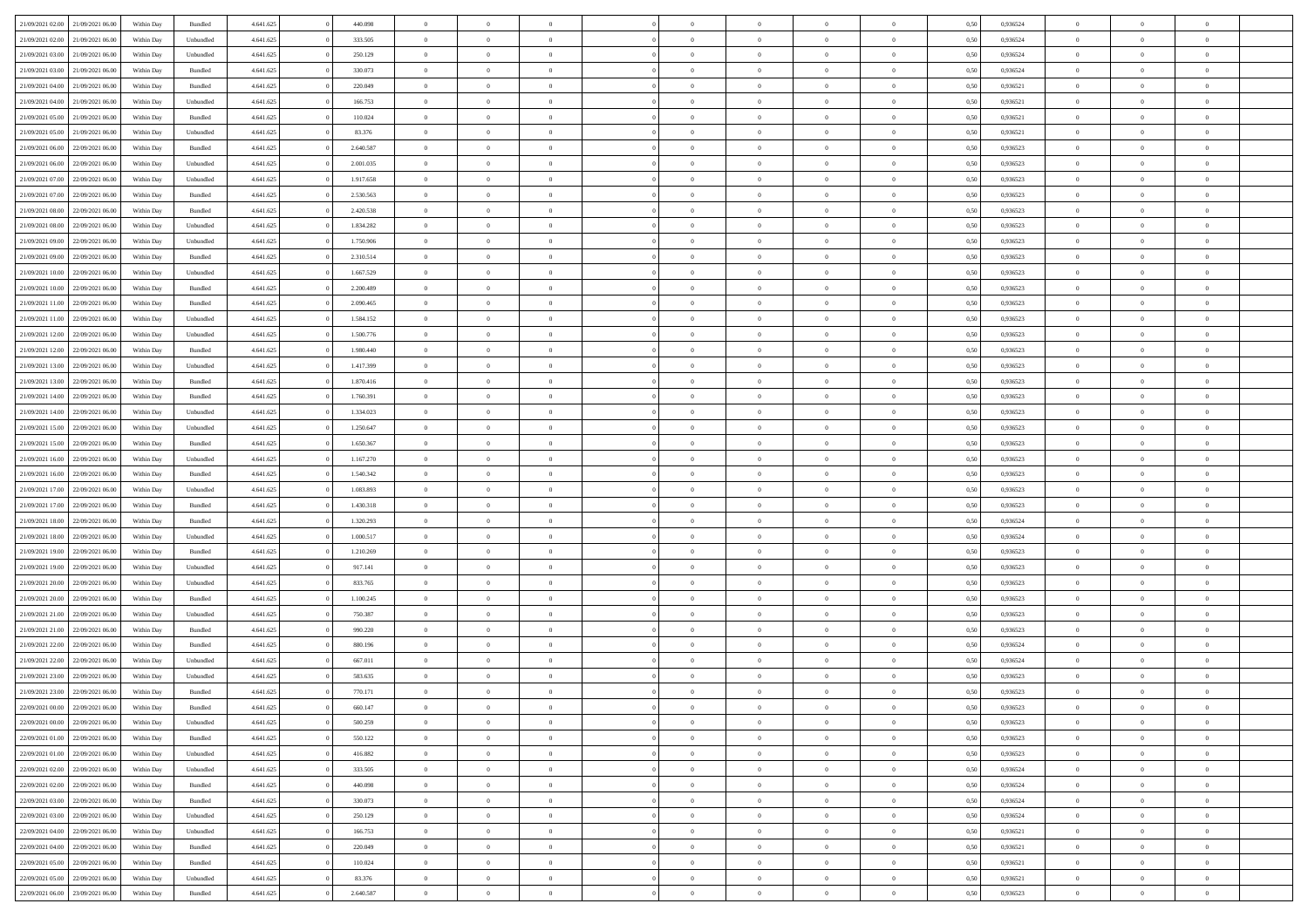|                                              |            |                                   |           |           | $\overline{0}$ | $\overline{0}$ |                | $\overline{0}$ | $\theta$       |                | $\theta$       |      |          | $\theta$       | $\theta$       | $\overline{0}$ |  |
|----------------------------------------------|------------|-----------------------------------|-----------|-----------|----------------|----------------|----------------|----------------|----------------|----------------|----------------|------|----------|----------------|----------------|----------------|--|
| 22/09/2021 06:00 23/09/2021 06:00            | Within Day | Unbundled                         | 4.641.625 | 2.001.035 |                |                |                |                |                |                |                | 0,50 | 0,936523 |                |                |                |  |
| 22/09/2021 07:00<br>23/09/2021 06.00         | Within Day | Bundled                           | 4.641.625 | 2.530.563 | $\bf{0}$       | $\bf{0}$       | $\bf{0}$       | $\bf{0}$       | $\overline{0}$ | $\overline{0}$ | $\bf{0}$       | 0,50 | 0,936523 | $\,$ 0 $\,$    | $\bf{0}$       | $\overline{0}$ |  |
| 22/09/2021 07:00<br>23/09/2021 06:00         | Within Day | Unbundled                         | 4.641.625 | 1.917.658 | $\overline{0}$ | $\bf{0}$       | $\overline{0}$ | $\overline{0}$ | $\overline{0}$ | $\overline{0}$ | $\bf{0}$       | 0.50 | 0.936523 | $\bf{0}$       | $\overline{0}$ | $\bf{0}$       |  |
| 22/09/2021 08:00<br>23/09/2021 06:00         | Within Day | Unbundled                         | 4.641.625 | 1.834.282 | $\overline{0}$ | $\overline{0}$ | $\overline{0}$ | $\overline{0}$ | $\overline{0}$ | $\overline{0}$ | $\bf{0}$       | 0,50 | 0,936523 | $\,$ 0 $\,$    | $\,$ 0 $\,$    | $\overline{0}$ |  |
|                                              |            |                                   |           |           |                |                |                |                |                |                |                |      |          |                |                |                |  |
| 22/09/2021 08:00<br>23/09/2021 06.00         | Within Day | Bundled                           | 4.641.625 | 2.420.538 | $\bf{0}$       | $\overline{0}$ | $\bf{0}$       | $\overline{0}$ | $\bf{0}$       | $\overline{0}$ | $\bf{0}$       | 0,50 | 0,936523 | $\,$ 0 $\,$    | $\bf{0}$       | $\overline{0}$ |  |
| 22/09/2021 09:00<br>23/09/2021 06:00         | Within Day | Bundled                           | 4.641.625 | 2.310.514 | $\overline{0}$ | $\overline{0}$ | $\overline{0}$ | $\bf{0}$       | $\overline{0}$ | $\theta$       | $\bf{0}$       | 0.50 | 0.936523 | $\bf{0}$       | $\theta$       | $\overline{0}$ |  |
| 22/09/2021 09:00<br>23/09/2021 06:00         | Within Day | Unbundled                         | 4.641.625 | 1.750.906 | $\overline{0}$ | $\bf{0}$       | $\overline{0}$ | $\overline{0}$ | $\overline{0}$ | $\overline{0}$ | $\bf{0}$       | 0,50 | 0,936523 | $\,$ 0 $\,$    | $\theta$       | $\overline{0}$ |  |
| 22/09/2021 10:00<br>23/09/2021 06.00         | Within Day | Bundled                           | 4.641.625 | 2.200.489 | $\bf{0}$       | $\bf{0}$       | $\bf{0}$       | $\bf{0}$       | $\overline{0}$ | $\overline{0}$ | $\bf{0}$       | 0,50 | 0,936523 | $\,$ 0 $\,$    | $\bf{0}$       | $\overline{0}$ |  |
|                                              |            |                                   |           |           |                |                |                |                |                |                |                |      |          |                |                |                |  |
| 22/09/2021 10:00<br>23/09/2021 06:00         | Within Day | Unbundled                         | 4.641.625 | 1.667.529 | $\overline{0}$ | $\bf{0}$       | $\overline{0}$ | $\bf{0}$       | $\overline{0}$ | $\overline{0}$ | $\bf{0}$       | 0.50 | 0.936523 | $\bf{0}$       | $\overline{0}$ | $\overline{0}$ |  |
| 22/09/2021 11:00<br>23/09/2021 06:00         | Within Day | Bundled                           | 4.641.625 | 2.090.465 | $\overline{0}$ | $\bf{0}$       | $\overline{0}$ | $\overline{0}$ | $\overline{0}$ | $\overline{0}$ | $\bf{0}$       | 0,50 | 0,936523 | $\,$ 0 $\,$    | $\bf{0}$       | $\overline{0}$ |  |
| 22/09/2021 11:00<br>23/09/2021 06:00         | Within Day | Unbundled                         | 4.641.625 | 1.584.152 | $\bf{0}$       | $\bf{0}$       | $\bf{0}$       | $\bf{0}$       | $\overline{0}$ | $\overline{0}$ | $\bf{0}$       | 0,50 | 0,936523 | $\,$ 0 $\,$    | $\bf{0}$       | $\overline{0}$ |  |
| 22/09/2021 12:00<br>23/09/2021 06:00         | Within Day | Unbundled                         | 4.641.625 | 1.500.776 | $\overline{0}$ | $\bf{0}$       | $\overline{0}$ | $\overline{0}$ | $\overline{0}$ | $\overline{0}$ | $\bf{0}$       | 0.50 | 0.936523 | $\overline{0}$ | $\overline{0}$ | $\bf{0}$       |  |
| 22/09/2021 12:00<br>23/09/2021 06:00         | Within Day | Bundled                           | 4.641.625 | 1.980.440 | $\overline{0}$ | $\overline{0}$ | $\overline{0}$ | $\theta$       | $\theta$       | $\overline{0}$ | $\bf{0}$       | 0,50 | 0,936523 | $\,$ 0 $\,$    | $\,$ 0 $\,$    | $\overline{0}$ |  |
|                                              |            |                                   |           |           |                |                |                |                |                |                |                |      |          |                |                |                |  |
| 22/09/2021 13:00<br>23/09/2021 06:00         | Within Day | Unbundled                         | 4.641.625 | 1.417.399 | $\bf{0}$       | $\overline{0}$ | $\bf{0}$       | $\bf{0}$       | $\bf{0}$       | $\overline{0}$ | $\bf{0}$       | 0,50 | 0,936523 | $\,$ 0 $\,$    | $\bf{0}$       | $\overline{0}$ |  |
| 22/09/2021 13:00<br>23/09/2021 06:00         | Within Day | Bundled                           | 4.641.625 | 1.870.416 | $\overline{0}$ | $\overline{0}$ | $\overline{0}$ | $\bf{0}$       | $\overline{0}$ | $\overline{0}$ | $\bf{0}$       | 0.50 | 0.936523 | $\theta$       | $\theta$       | $\overline{0}$ |  |
| 22/09/2021 14:00<br>23/09/2021 06:00         | Within Day | Bundled                           | 4.641.625 | 1.760.391 | $\overline{0}$ | $\bf{0}$       | $\overline{0}$ | $\overline{0}$ | $\overline{0}$ | $\overline{0}$ | $\bf{0}$       | 0,50 | 0,936523 | $\theta$       | $\theta$       | $\overline{0}$ |  |
| 22/09/2021 14:00<br>23/09/2021 06.00         | Within Day | Unbundled                         | 4.641.625 | 1.334.023 | $\bf{0}$       | $\bf{0}$       | $\bf{0}$       | $\bf{0}$       | $\overline{0}$ | $\overline{0}$ | $\bf{0}$       | 0,50 | 0,936523 | $\,$ 0 $\,$    | $\bf{0}$       | $\overline{0}$ |  |
|                                              |            |                                   |           |           |                |                |                |                |                |                |                |      |          |                |                |                |  |
| 22/09/2021 15:00<br>23/09/2021 06:00         | Within Day | Bundled                           | 4.641.625 | 1.650.367 | $\overline{0}$ | $\bf{0}$       | $\overline{0}$ | $\bf{0}$       | $\bf{0}$       | $\overline{0}$ | $\bf{0}$       | 0.50 | 0.936523 | $\bf{0}$       | $\overline{0}$ | $\bf{0}$       |  |
| 22/09/2021 15:00<br>23/09/2021 06:00         | Within Day | Unbundled                         | 4.641.625 | 1.250.647 | $\overline{0}$ | $\bf{0}$       | $\overline{0}$ | $\overline{0}$ | $\overline{0}$ | $\overline{0}$ | $\bf{0}$       | 0,50 | 0,936523 | $\,$ 0 $\,$    | $\bf{0}$       | $\overline{0}$ |  |
| 22/09/2021 16:00<br>23/09/2021 06.00         | Within Day | Unbundled                         | 4.641.625 | 1.167.270 | $\bf{0}$       | $\bf{0}$       | $\bf{0}$       | $\bf{0}$       | $\overline{0}$ | $\overline{0}$ | $\bf{0}$       | 0,50 | 0,936523 | $\,$ 0 $\,$    | $\bf{0}$       | $\overline{0}$ |  |
| 22/09/2021 16:00<br>23/09/2021 06:00         | Within Day | Bundled                           | 4.641.625 | 1.540.342 | $\overline{0}$ | $\bf{0}$       | $\overline{0}$ | $\overline{0}$ | $\bf{0}$       | $\overline{0}$ | $\bf{0}$       | 0.50 | 0.936523 | $\bf{0}$       | $\overline{0}$ | $\bf{0}$       |  |
| 22/09/2021 17:00<br>23/09/2021 06:00         | Within Day | Bundled                           | 4.641.625 | 1.430.318 | $\overline{0}$ | $\overline{0}$ | $\overline{0}$ | $\overline{0}$ | $\overline{0}$ | $\overline{0}$ | $\bf{0}$       | 0,50 | 0,936523 | $\theta$       | $\theta$       | $\overline{0}$ |  |
|                                              |            |                                   |           |           |                | $\overline{0}$ |                |                |                | $\overline{0}$ |                |      |          |                |                |                |  |
| 22/09/2021 17:00<br>23/09/2021 06.00         | Within Day | Unbundled                         | 4.641.625 | 1.083.893 | $\bf{0}$       |                | $\bf{0}$       | $\bf{0}$       | $\overline{0}$ |                | $\bf{0}$       | 0,50 | 0,936523 | $\,$ 0 $\,$    | $\bf{0}$       | $\overline{0}$ |  |
| 22/09/2021 18:00<br>23/09/2021 06:00         | Within Day | Bundled                           | 4.641.625 | 1.320.293 | $\overline{0}$ | $\overline{0}$ | $\overline{0}$ | $\bf{0}$       | $\overline{0}$ | $\theta$       | $\bf{0}$       | 0.50 | 0.936524 | $\bf{0}$       | $\overline{0}$ | $\overline{0}$ |  |
| 22/09/2021 18:00<br>23/09/2021 06:00         | Within Day | Unbundled                         | 4.641.625 | 1.000.517 | $\bf{0}$       | $\overline{0}$ | $\overline{0}$ | $\overline{0}$ | $\overline{0}$ | $\overline{0}$ | $\bf{0}$       | 0,50 | 0,936524 | $\,$ 0 $\,$    | $\theta$       | $\overline{0}$ |  |
| 22/09/2021 19:00<br>23/09/2021 06.00         | Within Day | Bundled                           | 4.641.625 | 1.210.269 | $\bf{0}$       | $\overline{0}$ | $\bf{0}$       | $\bf{0}$       | $\overline{0}$ | $\overline{0}$ | $\bf{0}$       | 0,50 | 0,936523 | $\,$ 0 $\,$    | $\bf{0}$       | $\overline{0}$ |  |
| 22/09/2021 19:00<br>23/09/2021 06:00         | Within Day | Unbundled                         | 4.641.625 | 917.141   | $\overline{0}$ | $\bf{0}$       | $\overline{0}$ | $\bf{0}$       | $\overline{0}$ | $\overline{0}$ | $\bf{0}$       | 0.50 | 0.936523 | $\bf{0}$       | $\overline{0}$ | $\overline{0}$ |  |
| 22/09/2021 20:00<br>23/09/2021 06:00         |            | Unbundled                         |           | 833.765   | $\bf{0}$       | $\bf{0}$       | $\overline{0}$ | $\overline{0}$ | $\overline{0}$ | $\overline{0}$ |                |      |          | $\,$ 0 $\,$    | $\bf{0}$       | $\overline{0}$ |  |
|                                              | Within Day |                                   | 4.641.625 |           |                |                |                |                |                |                | $\bf{0}$       | 0,50 | 0,936523 |                |                |                |  |
| 22/09/2021 20:00<br>23/09/2021 06.00         | Within Day | Bundled                           | 4.641.625 | 1.100.245 | $\bf{0}$       | $\bf{0}$       | $\bf{0}$       | $\bf{0}$       | $\overline{0}$ | $\overline{0}$ | $\bf{0}$       | 0,50 | 0,936523 | $\,$ 0 $\,$    | $\bf{0}$       | $\overline{0}$ |  |
| 22/09/2021 21:00<br>23/09/2021 06:00         | Within Day | Bundled                           | 4.641.625 | 990.220   | $\overline{0}$ | $\bf{0}$       | $\overline{0}$ | $\overline{0}$ | $\overline{0}$ | $\overline{0}$ | $\bf{0}$       | 0.50 | 0.936523 | $\overline{0}$ | $\overline{0}$ | $\bf{0}$       |  |
| 22/09/2021 21:00<br>23/09/2021 06:00         | Within Day | Unbundled                         | 4.641.625 | 750,387   | $\overline{0}$ | $\overline{0}$ | $\overline{0}$ | $\overline{0}$ | $\overline{0}$ | $\overline{0}$ | $\bf{0}$       | 0.50 | 0.936523 | $\theta$       | $\theta$       | $\overline{0}$ |  |
| 22/09/2021 22:00<br>23/09/2021 06.00         | Within Day | Unbundled                         | 4.641.625 | 667.011   | $\bf{0}$       | $\bf{0}$       | $\bf{0}$       | $\bf{0}$       | $\overline{0}$ | $\overline{0}$ | $\bf{0}$       | 0,50 | 0,936524 | $\,$ 0 $\,$    | $\bf{0}$       | $\overline{0}$ |  |
| 22/09/2021 22:00<br>23/09/2021 06:00         |            | Bundled                           | 4.641.625 | 880.196   | $\overline{0}$ | $\bf{0}$       | $\overline{0}$ | $\bf{0}$       | $\overline{0}$ | $\overline{0}$ | $\bf{0}$       | 0.50 | 0.936524 | $\bf{0}$       | $\theta$       | $\overline{0}$ |  |
|                                              | Within Day |                                   |           |           |                |                |                |                |                |                |                |      |          |                |                |                |  |
| 22/09/2021 23:00<br>23/09/2021 06:00         | Within Day | Bundled                           | 4.641.625 | 770.171   | $\overline{0}$ | $\overline{0}$ | $\overline{0}$ | $\overline{0}$ | $\overline{0}$ | $\overline{0}$ | $\overline{0}$ | 0.50 | 0.936523 | $\theta$       | $\theta$       | $\overline{0}$ |  |
| 22/09/2021 23:00<br>23/09/2021 06.00         | Within Day | Unbundled                         | 4.641.625 | 583.635   | $\bf{0}$       | $\bf{0}$       | $\bf{0}$       | $\bf{0}$       | $\overline{0}$ | $\overline{0}$ | $\bf{0}$       | 0,50 | 0,936523 | $\,$ 0 $\,$    | $\bf{0}$       | $\overline{0}$ |  |
| 23/09/2021 00:00<br>23/09/2021 06:00         | Within Day | Bundled                           | 4.641.625 | 660.147   | $\overline{0}$ | $\bf{0}$       | $\overline{0}$ | $\bf{0}$       | $\bf{0}$       | $\overline{0}$ | $\bf{0}$       | 0.50 | 0.936523 | $\bf{0}$       | $\overline{0}$ | $\bf{0}$       |  |
| 23/09/2021 00:00<br>23/09/2021 06:00         | Within Day | Unbundled                         | 4.641.625 | 500.259   | $\overline{0}$ | $\overline{0}$ | $\overline{0}$ | $\overline{0}$ | $\overline{0}$ | $\overline{0}$ | $\overline{0}$ | 0.50 | 0.936523 | $\theta$       | $\theta$       | $\overline{0}$ |  |
| 23/09/2021 01:00<br>23/09/2021 06.00         | Within Day | Unbundled                         | 4.641.625 | 416.882   | $\bf{0}$       | $\bf{0}$       | $\bf{0}$       | $\bf{0}$       | $\overline{0}$ | $\bf{0}$       | $\bf{0}$       | 0,50 | 0,936523 | $\,$ 0 $\,$    | $\bf{0}$       | $\overline{0}$ |  |
|                                              |            |                                   |           |           |                |                |                |                |                |                |                |      |          |                |                |                |  |
| 23/09/2021 01:00<br>23/09/2021 06:00         | Within Day | Bundled                           | 4.641.625 | 550.122   | $\overline{0}$ | $\bf{0}$       | $\overline{0}$ | $\overline{0}$ | $\bf{0}$       | $\overline{0}$ | $\bf{0}$       | 0.50 | 0.936523 | $\bf{0}$       | $\overline{0}$ | $\bf{0}$       |  |
| 23/09/2021 02:00<br>23/09/2021 06:00         | Within Day | Unbundled                         | 4.641.625 | 333.505   | $\overline{0}$ | $\overline{0}$ | $\overline{0}$ | $\overline{0}$ | $\overline{0}$ | $\overline{0}$ | $\bf{0}$       | 0.50 | 0,936524 | $\theta$       | $\theta$       | $\overline{0}$ |  |
| 23/09/2021 02:00<br>23/09/2021 06.00         | Within Day | Bundled                           | 4.641.625 | 440.098   | $\bf{0}$       | $\bf{0}$       | $\bf{0}$       | $\bf{0}$       | $\overline{0}$ | $\overline{0}$ | $\bf{0}$       | 0,50 | 0,936524 | $\,$ 0 $\,$    | $\bf{0}$       | $\overline{0}$ |  |
| 23/09/2021 03:00<br>23/09/2021 06:00         | Within Day | Bundled                           | 4.641.625 | 330.073   | $\overline{0}$ | $\overline{0}$ | $\overline{0}$ | $\bf{0}$       | $\overline{0}$ | $\Omega$       | $\bf{0}$       | 0.50 | 0.936524 | $\bf{0}$       | $\theta$       | $\overline{0}$ |  |
| 23/09/2021 03:00<br>23/09/2021 06:00         | Within Day | Unbundled                         | 4.641.625 | 250.129   | $\overline{0}$ | $\overline{0}$ | $\overline{0}$ | $\overline{0}$ | $\theta$       | $\overline{0}$ | $\overline{0}$ | 0.50 | 0,936524 | $\theta$       | $\theta$       | $\overline{0}$ |  |
|                                              |            |                                   |           |           | $\bf{0}$       | $\bf{0}$       | $\bf{0}$       | $\bf{0}$       | $\overline{0}$ | $\overline{0}$ |                |      |          | $\,$ 0 $\,$    | $\bf{0}$       | $\overline{0}$ |  |
| 23/09/2021 04:00<br>23/09/2021 06:00         | Within Day | Unbundled                         | 4.641.625 | 166.753   |                |                |                |                |                |                | $\bf{0}$       | 0,50 | 0,936521 |                |                |                |  |
| $23/09/2021\ 04.00 \qquad 23/09/2021\ 06.00$ | Within Day | $\mathbf B$ undled                | 4.641.625 | 220.049   | $\bf{0}$       | $\theta$       |                | $\overline{0}$ | $\bf{0}$       |                | $\bf{0}$       | 0,50 | 0,936521 | $\bf{0}$       | $\bf{0}$       |                |  |
| 23/09/2021 05:00 23/09/2021 06:00            | Within Day | Bundled                           | 4.641.625 | 110.024   | $\overline{0}$ | $\overline{0}$ | $\overline{0}$ | $\overline{0}$ | $\overline{0}$ | $\overline{0}$ | $\bf{0}$       | 0,50 | 0.936521 | $\theta$       | $\overline{0}$ | $\overline{0}$ |  |
| 23/09/2021 05:00<br>23/09/2021 06:00         | Within Day | Unbundled                         | 4.641.625 | 83.376    | $\overline{0}$ | $\bf{0}$       | $\overline{0}$ | $\overline{0}$ | $\bf{0}$       | $\overline{0}$ | $\bf{0}$       | 0,50 | 0,936521 | $\bf{0}$       | $\overline{0}$ | $\bf{0}$       |  |
| 23/09/2021 06:00 24/09/2021 06:00            | Within Day | Bundled                           | 4.641.625 | 2.640.587 | $\overline{0}$ | $\bf{0}$       | $\overline{0}$ | $\overline{0}$ | $\mathbf{0}$   | $\overline{0}$ | $\,$ 0 $\,$    | 0.50 | 0.936523 | $\overline{0}$ | $\bf{0}$       | $\,$ 0 $\,$    |  |
|                                              |            |                                   |           |           |                |                |                |                |                |                |                |      |          |                |                |                |  |
| 23/09/2021 06:00 24/09/2021 06:00            | Within Day | Unbundled                         | 4.641.625 | 2.001.035 | $\overline{0}$ | $\overline{0}$ | $\overline{0}$ | $\overline{0}$ | $\overline{0}$ | $\overline{0}$ | $\bf{0}$       | 0,50 | 0.936523 | $\overline{0}$ | $\theta$       | $\overline{0}$ |  |
| 23/09/2021 07:00<br>24/09/2021 06:00         | Within Day | Bundled                           | 4.641.625 | 2.530.563 | $\overline{0}$ | $\bf{0}$       | $\overline{0}$ | $\overline{0}$ | $\bf{0}$       | $\overline{0}$ | $\bf{0}$       | 0,50 | 0,936523 | $\bf{0}$       | $\bf{0}$       | $\overline{0}$ |  |
| 23/09/2021 07:00<br>24/09/2021 06:00         | Within Day | Unbundled                         | 4.641.625 | 1.917.658 | $\overline{0}$ | $\bf{0}$       | $\overline{0}$ | $\overline{0}$ | $\bf{0}$       | $\overline{0}$ | $\bf{0}$       | 0.50 | 0.936523 | $\,$ 0 $\,$    | $\theta$       | $\,$ 0         |  |
| 23/09/2021 08:00<br>24/09/2021 06:00         | Within Day | Unbundled                         | 4.641.625 | 1.834.282 | $\overline{0}$ | $\overline{0}$ | $\overline{0}$ | $\overline{0}$ | $\overline{0}$ | $\overline{0}$ | $\bf{0}$       | 0,50 | 0.936523 | $\overline{0}$ | $\theta$       | $\overline{0}$ |  |
| 23/09/2021 08:00<br>24/09/2021 06.00         | Within Day | Bundled                           | 4.641.625 | 2.420.538 | $\overline{0}$ | $\overline{0}$ | $\overline{0}$ | $\overline{0}$ | $\overline{0}$ | $\overline{0}$ | $\bf{0}$       | 0,50 | 0,936523 | $\bf{0}$       | $\overline{0}$ | $\,$ 0         |  |
|                                              |            |                                   |           |           |                |                |                |                |                |                |                |      |          |                |                |                |  |
| 23/09/2021 09:00<br>24/09/2021 06:00         | Within Day | Unbundled                         | 4.641.625 | 1.750.906 | $\overline{0}$ | $\overline{0}$ | $\overline{0}$ | $\overline{0}$ | $\overline{0}$ | $\overline{0}$ | $\bf{0}$       | 0.50 | 0.936523 | $\overline{0}$ | $\bf{0}$       | $\,$ 0         |  |
| 23/09/2021 09:00 24/09/2021 06:00            | Within Day | Bundled                           | 4.641.625 | 2.310.514 | $\overline{0}$ | $\overline{0}$ | $\overline{0}$ | $\overline{0}$ | $\overline{0}$ | $\overline{0}$ | $\bf{0}$       | 0,50 | 0.936523 | $\overline{0}$ | $\theta$       | $\overline{0}$ |  |
| 23/09/2021 10:00<br>24/09/2021 06.00         | Within Day | Bundled                           | 4.641.625 | 2.200.489 | $\overline{0}$ | $\bf{0}$       | $\overline{0}$ | $\overline{0}$ | $\overline{0}$ | $\overline{0}$ | $\bf{0}$       | 0,50 | 0,936523 | $\bf{0}$       | $\overline{0}$ | $\bf{0}$       |  |
| 23/09/2021 10:00 24/09/2021 06:00            | Within Day | $\ensuremath{\mathsf{Unbundred}}$ | 4.641.625 | 1.667.529 | $\,$ 0 $\,$    | $\bf{0}$       | $\overline{0}$ | $\overline{0}$ | $\,$ 0 $\,$    | $\overline{0}$ | $\,$ 0 $\,$    | 0,50 | 0,936523 | $\,$ 0 $\,$    | $\,$ 0 $\,$    | $\,$ 0 $\,$    |  |
|                                              |            |                                   |           |           |                |                |                |                |                |                |                |      |          |                |                |                |  |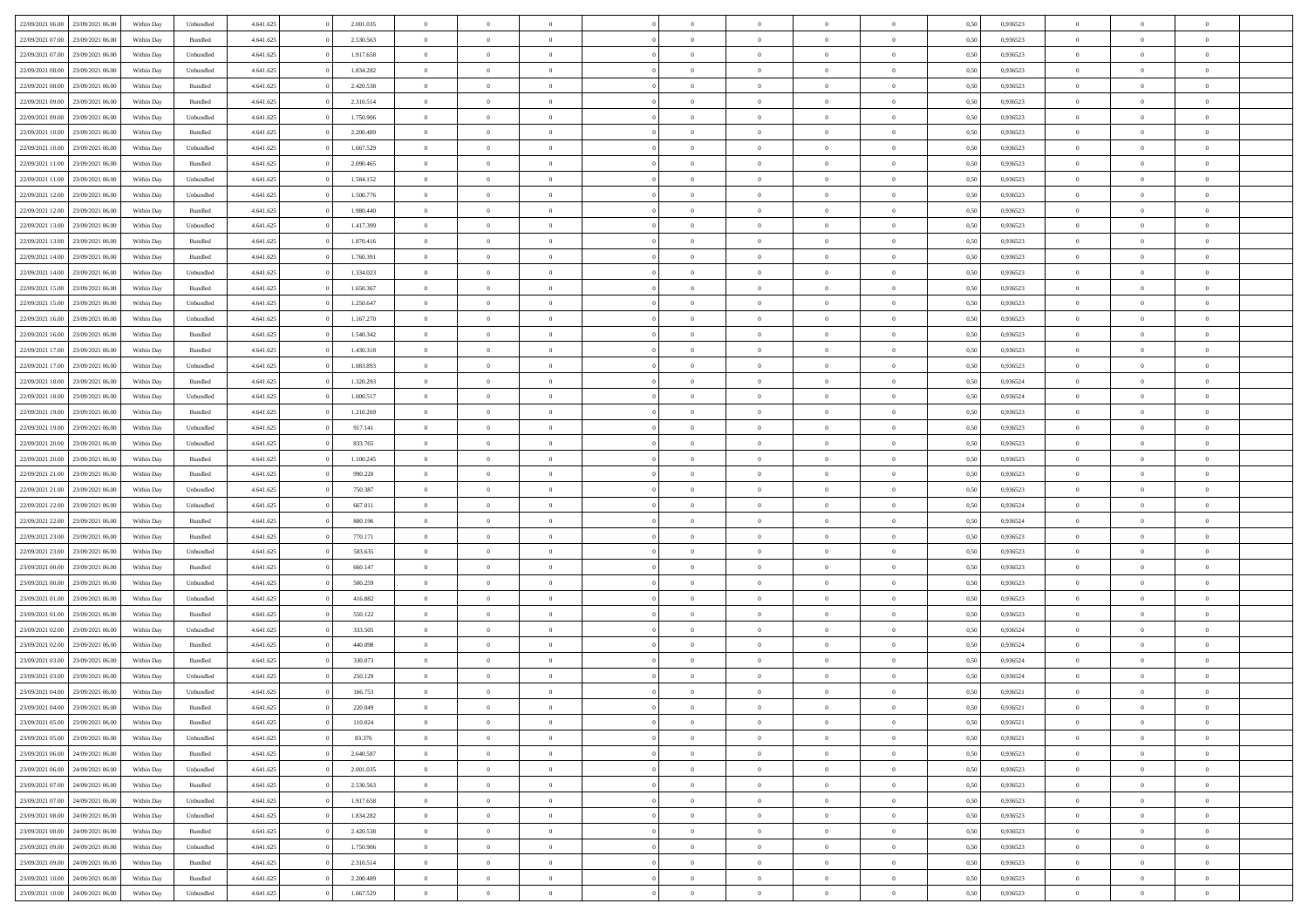| 23/09/2021 11:00                  | 24/09/2021 06:00 | Within Day | Bundled            | 4.641.625 | 2.090.465 | $\overline{0}$ | $\Omega$       |                | $\Omega$       | $\Omega$       | $\theta$       | $\theta$       | 0.50 | 0,936523 | $\theta$       | $\theta$       | $\theta$       |  |
|-----------------------------------|------------------|------------|--------------------|-----------|-----------|----------------|----------------|----------------|----------------|----------------|----------------|----------------|------|----------|----------------|----------------|----------------|--|
|                                   |                  |            |                    |           |           |                |                |                |                |                |                |                |      |          |                |                |                |  |
| 23/09/2021 11:00                  | 24/09/2021 06.00 | Within Day | Unbundled          | 4.641.625 | 1.584.152 | $\overline{0}$ | $\theta$       | $\overline{0}$ | $\overline{0}$ | $\bf{0}$       | $\overline{0}$ | $\bf{0}$       | 0,50 | 0,936523 | $\theta$       | $\overline{0}$ | $\overline{0}$ |  |
| 23/09/2021 12:00                  | 24/09/2021 06:00 | Within Day | Bundled            | 4.641.625 | 1.980.440 | $\overline{0}$ | $\bf{0}$       | $\overline{0}$ | $\bf{0}$       | $\bf{0}$       | $\bf{0}$       | $\mathbf{0}$   | 0,50 | 0,936523 | $\bf{0}$       | $\overline{0}$ | $\bf{0}$       |  |
| 23/09/2021 12:00                  | 24/09/2021 06:00 | Within Day | Unbundled          | 4.641.625 | 1.500.776 | $\overline{0}$ | $\overline{0}$ | $\overline{0}$ | $\overline{0}$ | $\bf{0}$       | $\overline{0}$ | $\overline{0}$ | 0.50 | 0.936523 | $\theta$       | $\theta$       | $\overline{0}$ |  |
|                                   |                  |            |                    |           |           |                |                |                |                |                |                |                |      |          |                |                |                |  |
| 23/09/2021 13:00                  | 24/09/2021 06.00 | Within Day | Unbundled          | 4.641.625 | 1.417.399 | $\overline{0}$ | $\theta$       | $\overline{0}$ | $\overline{0}$ | $\bf{0}$       | $\overline{0}$ | $\bf{0}$       | 0,50 | 0,936523 | $\theta$       | $\overline{0}$ | $\overline{0}$ |  |
| 23/09/2021 13:00                  | 24/09/2021 06:00 | Within Day | Bundled            | 4.641.625 | 1.870.416 | $\overline{0}$ | $\overline{0}$ | $\overline{0}$ | $\bf{0}$       | $\overline{0}$ | $\overline{0}$ | $\mathbf{0}$   | 0,50 | 0,936523 | $\bf{0}$       | $\overline{0}$ | $\bf{0}$       |  |
| 23/09/2021 14:00                  | 24/09/2021 06.00 | Within Dav | Unbundled          | 4.641.625 | 1.334.023 | $\overline{0}$ | $\overline{0}$ | $\overline{0}$ | $\overline{0}$ | $\overline{0}$ | $\overline{0}$ | $\overline{0}$ | 0.50 | 0.936523 | $\theta$       | $\overline{0}$ | $\overline{0}$ |  |
| 23/09/2021 14:00                  | 24/09/2021 06.00 | Within Day | Bundled            | 4.641.625 | 1.760.391 | $\overline{0}$ | $\theta$       | $\overline{0}$ | $\overline{0}$ | $\bf{0}$       | $\overline{0}$ | $\bf{0}$       | 0,50 | 0,936523 | $\theta$       | $\theta$       | $\overline{0}$ |  |
|                                   |                  |            |                    |           |           |                | $\overline{0}$ |                |                | $\bf{0}$       |                |                |      |          | $\,0\,$        | $\overline{0}$ | $\overline{0}$ |  |
| 23/09/2021 15:00                  | 24/09/2021 06:00 | Within Day | Bundled            | 4.641.625 | 1.650.367 | $\overline{0}$ |                | $\overline{0}$ | $\bf{0}$       |                | $\bf{0}$       | $\bf{0}$       | 0,50 | 0,936523 |                |                |                |  |
| 23/09/2021 15:00                  | 24/09/2021 06.00 | Within Dav | Unbundled          | 4.641.625 | 1.250.647 | $\overline{0}$ | $\overline{0}$ | $\overline{0}$ | $\overline{0}$ | $\overline{0}$ | $\overline{0}$ | $\overline{0}$ | 0.50 | 0.936523 | $\theta$       | $\overline{0}$ | $\overline{0}$ |  |
| 23/09/2021 16:00                  | 24/09/2021 06.00 | Within Day | Unbundled          | 4.641.625 | 1.167.270 | $\overline{0}$ | $\theta$       | $\overline{0}$ | $\overline{0}$ | $\bf{0}$       | $\overline{0}$ | $\bf{0}$       | 0,50 | 0,936523 | $\,$ 0 $\,$    | $\overline{0}$ | $\overline{0}$ |  |
| 23/09/2021 16:00                  | 24/09/2021 06:00 | Within Day | Bundled            | 4.641.625 | 1.540.342 | $\overline{0}$ | $\bf{0}$       | $\overline{0}$ | $\bf{0}$       | $\bf{0}$       | $\bf{0}$       | $\mathbf{0}$   | 0,50 | 0,936523 | $\overline{0}$ | $\overline{0}$ | $\bf{0}$       |  |
| 23/09/2021 17:00                  | 24/09/2021 06:00 | Within Day | Bundled            | 4.641.625 | 1.430.318 | $\overline{0}$ | $\overline{0}$ | $\overline{0}$ | $\overline{0}$ | $\bf{0}$       | $\overline{0}$ | $\overline{0}$ | 0.50 | 0.936523 | $\theta$       | $\theta$       | $\overline{0}$ |  |
|                                   |                  |            |                    |           |           | $\overline{0}$ | $\theta$       | $\overline{0}$ | $\overline{0}$ | $\bf{0}$       | $\overline{0}$ |                |      |          | $\theta$       | $\overline{0}$ | $\overline{0}$ |  |
| 23/09/2021 17:00                  | 24/09/2021 06.00 | Within Day | Unbundled          | 4.641.625 | 1.083.893 |                |                |                |                |                |                | $\bf{0}$       | 0,50 | 0,936523 |                |                |                |  |
| 23/09/2021 18:00                  | 24/09/2021 06:00 | Within Day | Unbundled          | 4.641.625 | 1.000.517 | $\overline{0}$ | $\overline{0}$ | $\overline{0}$ | $\bf{0}$       | $\overline{0}$ | $\overline{0}$ | $\mathbf{0}$   | 0,50 | 0,936524 | $\overline{0}$ | $\overline{0}$ | $\bf{0}$       |  |
| 23/09/2021 18:00                  | 24/09/2021 06:00 | Within Dav | Bundled            | 4.641.625 | 1.320.293 | $\overline{0}$ | $\overline{0}$ | $\overline{0}$ | $\overline{0}$ | $\overline{0}$ | $\overline{0}$ | $\overline{0}$ | 0.50 | 0,936524 | $\theta$       | $\overline{0}$ | $\overline{0}$ |  |
| 23/09/2021 19:00                  | 24/09/2021 06.00 | Within Day | Unbundled          | 4.641.625 | 917.141   | $\overline{0}$ | $\theta$       | $\overline{0}$ | $\overline{0}$ | $\bf{0}$       | $\overline{0}$ | $\bf{0}$       | 0,50 | 0,936523 | $\theta$       | $\theta$       | $\overline{0}$ |  |
| 23/09/2021 19:00                  | 24/09/2021 06:00 | Within Day | Bundled            | 4.641.625 | 1.210.269 | $\overline{0}$ | $\overline{0}$ | $\overline{0}$ | $\bf{0}$       | $\bf{0}$       | $\bf{0}$       | $\mathbf{0}$   | 0,50 | 0,936523 | $\,0\,$        | $\overline{0}$ | $\bf{0}$       |  |
|                                   |                  |            |                    |           |           |                |                |                |                |                |                |                |      |          |                |                |                |  |
| 23/09/2021 20:00                  | 24/09/2021 06:00 | Within Day | Unbundled          | 4.641.625 | 833.765   | $\overline{0}$ | $\overline{0}$ | $\overline{0}$ | $\overline{0}$ | $\overline{0}$ | $\overline{0}$ | $\overline{0}$ | 0.50 | 0.936523 | $\theta$       | $\overline{0}$ | $\overline{0}$ |  |
| 23/09/2021 20:00                  | 24/09/2021 06.00 | Within Day | Bundled            | 4.641.625 | 1.100.245 | $\overline{0}$ | $\theta$       | $\overline{0}$ | $\overline{0}$ | $\bf{0}$       | $\overline{0}$ | $\bf{0}$       | 0,50 | 0,936523 | $\,$ 0 $\,$    | $\overline{0}$ | $\overline{0}$ |  |
| 23/09/2021 21:00                  | 24/09/2021 06:00 | Within Day | Bundled            | 4.641.625 | 990.220   | $\overline{0}$ | $\overline{0}$ | $\overline{0}$ | $\bf{0}$       | $\bf{0}$       | $\bf{0}$       | $\mathbf{0}$   | 0,50 | 0,936523 | $\,0\,$        | $\overline{0}$ | $\bf{0}$       |  |
| 23/09/2021 21:00                  | 24/09/2021 06:00 | Within Day | Unbundled          | 4.641.625 | 750,387   | $\overline{0}$ | $\overline{0}$ | $\overline{0}$ | $\overline{0}$ | $\bf{0}$       | $\overline{0}$ | $\overline{0}$ | 0.50 | 0.936523 | $\theta$       | $\overline{0}$ | $\overline{0}$ |  |
| 23/09/2021 22:00                  | 24/09/2021 06.00 | Within Day | Bundled            | 4.641.625 | 880.196   | $\overline{0}$ | $\theta$       | $\overline{0}$ | $\overline{0}$ | $\bf{0}$       | $\overline{0}$ | $\bf{0}$       | 0,50 | 0,936524 | $\,$ 0 $\,$    | $\overline{0}$ | $\overline{0}$ |  |
|                                   |                  |            |                    |           |           |                |                |                |                |                |                |                |      |          |                |                |                |  |
| 23/09/2021 22:00                  | 24/09/2021 06:00 | Within Day | Unbundled          | 4.641.625 | 667.011   | $\overline{0}$ | $\overline{0}$ | $\overline{0}$ | $\bf{0}$       | $\overline{0}$ | $\overline{0}$ | $\mathbf{0}$   | 0,50 | 0,936524 | $\bf{0}$       | $\overline{0}$ | $\bf{0}$       |  |
| 23/09/2021 23:00                  | 24/09/2021 06:00 | Within Dav | Bundled            | 4.641.625 | 770.171   | $\overline{0}$ | $\overline{0}$ | $\overline{0}$ | $\overline{0}$ | $\overline{0}$ | $\overline{0}$ | $\overline{0}$ | 0.50 | 0.936523 | $\theta$       | $\overline{0}$ | $\overline{0}$ |  |
| 23/09/2021 23:00                  | 24/09/2021 06.00 | Within Day | Unbundled          | 4.641.625 | 583.635   | $\overline{0}$ | $\theta$       | $\overline{0}$ | $\overline{0}$ | $\bf{0}$       | $\overline{0}$ | $\bf{0}$       | 0,50 | 0,936523 | $\theta$       | $\theta$       | $\overline{0}$ |  |
| 24/09/2021 00:00                  | 24/09/2021 06:00 | Within Day | Bundled            | 4.641.625 | 660.147   | $\overline{0}$ | $\overline{0}$ | $\overline{0}$ | $\bf{0}$       | $\bf{0}$       | $\bf{0}$       | $\bf{0}$       | 0,50 | 0,936523 | $\,0\,$        | $\overline{0}$ | $\overline{0}$ |  |
| 24/09/2021 00:00                  | 24/09/2021 06.00 | Within Day | Unbundled          | 4.641.625 | 500.259   | $\overline{0}$ | $\overline{0}$ | $\overline{0}$ | $\overline{0}$ | $\overline{0}$ | $\overline{0}$ | $\overline{0}$ | 0.50 | 0.936523 | $\theta$       | $\overline{0}$ | $\overline{0}$ |  |
|                                   |                  |            |                    |           |           |                |                |                |                |                |                |                |      |          |                |                |                |  |
| 24/09/2021 01:00                  | 24/09/2021 06.00 | Within Day | Unbundled          | 4.641.625 | 416.882   | $\overline{0}$ | $\theta$       | $\overline{0}$ | $\overline{0}$ | $\bf{0}$       | $\overline{0}$ | $\bf{0}$       | 0,50 | 0,936523 | $\,$ 0 $\,$    | $\overline{0}$ | $\overline{0}$ |  |
| 24/09/2021 01.00                  | 24/09/2021 06:00 | Within Day | Bundled            | 4.641.625 | 550.122   | $\overline{0}$ | $\bf{0}$       | $\overline{0}$ | $\bf{0}$       | $\bf{0}$       | $\bf{0}$       | $\bf{0}$       | 0,50 | 0,936523 | $\bf{0}$       | $\overline{0}$ | $\bf{0}$       |  |
| 24/09/2021 02:00                  | 24/09/2021 06.00 | Within Day | Unbundled          | 4.641.625 | 333.505   | $\overline{0}$ | $\Omega$       | $\overline{0}$ | $\Omega$       | $\Omega$       | $\overline{0}$ | $\overline{0}$ | 0,50 | 0,936524 | $\,0\,$        | $\theta$       | $\theta$       |  |
| 24/09/2021 02:00                  | 24/09/2021 06.00 | Within Day | Bundled            | 4.641.625 | 440.098   | $\overline{0}$ | $\theta$       | $\overline{0}$ | $\overline{0}$ | $\bf{0}$       | $\overline{0}$ | $\bf{0}$       | 0,50 | 0,936524 | $\theta$       | $\overline{0}$ | $\overline{0}$ |  |
|                                   |                  |            |                    |           |           |                |                |                |                |                |                |                |      |          |                | $\overline{0}$ | $\bf{0}$       |  |
| 24/09/2021 03:00                  | 24/09/2021 06:00 | Within Day | Unbundled          | 4.641.625 | 250.129   | $\overline{0}$ | $\overline{0}$ | $\overline{0}$ | $\bf{0}$       | $\overline{0}$ | $\overline{0}$ | $\mathbf{0}$   | 0,50 | 0,936524 | $\bf{0}$       |                |                |  |
| 24/09/2021 03.00                  | 24/09/2021 06:00 | Within Day | Bundled            | 4.641.625 | 330,073   | $\overline{0}$ | $\Omega$       | $\Omega$       | $\Omega$       | $\bf{0}$       | $\overline{0}$ | $\overline{0}$ | 0.50 | 0.936524 | $\,0\,$        | $\theta$       | $\theta$       |  |
| 24/09/2021 04:00                  | 24/09/2021 06.00 | Within Day | Unbundled          | 4.641.625 | 166.753   | $\overline{0}$ | $\theta$       | $\overline{0}$ | $\overline{0}$ | $\bf{0}$       | $\overline{0}$ | $\bf{0}$       | 0,50 | 0,936521 | $\theta$       | $\overline{0}$ | $\overline{0}$ |  |
| 24/09/2021 04:00                  | 24/09/2021 06:00 | Within Day | Bundled            | 4.641.625 | 220.049   | $\overline{0}$ | $\overline{0}$ | $\overline{0}$ | $\bf{0}$       | $\bf{0}$       | $\bf{0}$       | $\bf{0}$       | 0,50 | 0,936521 | $\,0\,$        | $\overline{0}$ | $\bf{0}$       |  |
| 24/09/2021 05:00                  | 24/09/2021 06:00 | Within Day | Bundled            | 4.641.625 | 110.024   | $\overline{0}$ | $\Omega$       | $\Omega$       | $\Omega$       | $\overline{0}$ | $\overline{0}$ | $\overline{0}$ | 0.50 | 0.936521 | $\,$ 0 $\,$    | $\theta$       | $\theta$       |  |
| 24/09/2021 05:00                  | 24/09/2021 06.00 | Within Day | Unbundled          | 4.641.625 | 83.376    | $\overline{0}$ | $\theta$       | $\overline{0}$ | $\overline{0}$ | $\,$ 0         | $\overline{0}$ | $\bf{0}$       | 0,50 | 0,936521 | $\,$ 0 $\,$    | $\overline{0}$ | $\overline{0}$ |  |
|                                   |                  |            |                    |           |           |                |                |                |                |                |                |                |      |          |                |                |                |  |
| 24/09/2021 06:00                  | 25/09/2021 06:00 | Within Day | Bundled            | 4.641.625 | 2.640.587 | $\overline{0}$ | $\overline{0}$ | $\overline{0}$ | $\bf{0}$       | $\bf{0}$       | $\bf{0}$       | $\mathbf{0}$   | 0,50 | 0,936523 | $\overline{0}$ | $\overline{0}$ | $\bf{0}$       |  |
| 24/09/2021 06:00                  | 25/09/2021 06:00 | Within Day | Unbundled          | 4.641.625 | 2.001.035 | $\overline{0}$ | $\Omega$       | $\overline{0}$ | $\Omega$       | $\overline{0}$ | $\overline{0}$ | $\overline{0}$ | 0,50 | 0,936523 | $\,0\,$        | $\theta$       | $\theta$       |  |
| 24/09/2021 07:00                  | 25/09/2021 06:00 | Within Day | Unbundled          | 4.641.625 | 1.917.658 | $\overline{0}$ | $\overline{0}$ | $\overline{0}$ | $\overline{0}$ | $\,$ 0         | $\overline{0}$ | $\bf{0}$       | 0,50 | 0,936523 | $\,$ 0 $\,$    | $\overline{0}$ | $\overline{0}$ |  |
| 24/09/2021 07:00                  | 25/09/2021 06:00 | Within Day | Bundled            | 4.641.625 | 2.530.563 | $\overline{0}$ | $\overline{0}$ | $\overline{0}$ | $\bf{0}$       | $\bf{0}$       | $\overline{0}$ | $\mathbf{0}$   | 0,50 | 0,936523 | $\overline{0}$ | $\overline{0}$ | $\bf{0}$       |  |
| 24/09/2021 08:00                  | 25/09/2021 06:00 | Within Day | Unbundled          | 4.641.625 | 1.834.282 | $\overline{0}$ | $\Omega$       | $\Omega$       | $\Omega$       | $\Omega$       | $\Omega$       | $\overline{0}$ | 0.50 | 0.936523 | $\theta$       | $\theta$       | $\theta$       |  |
|                                   |                  |            |                    |           |           |                |                |                |                |                |                |                |      |          |                |                |                |  |
| 24/09/2021 08:00                  | 25/09/2021 06:00 | Within Day | Bundled            | 4.641.625 | 2.420.538 | $\overline{0}$ | $\overline{0}$ | $\overline{0}$ | $\bf{0}$       | $\,$ 0         | $\bf{0}$       | $\bf{0}$       | 0,50 | 0,936523 | $\,0\,$        | $\,$ 0 $\,$    | $\overline{0}$ |  |
| 24/09/2021 09:00                  | 25/09/2021 06:00 | Within Day | $\mathbf B$ undled | 4.641.625 | 2.310.514 | $\overline{0}$ | $\bf{0}$       |                |                | $\bf{0}$       |                |                | 0,50 | 0,936523 | $\bf{0}$       | $\overline{0}$ |                |  |
| 24/09/2021 09:00                  | 25/09/2021 06:00 | Within Day | Unbundled          | 4.641.625 | 1.750.906 | $\overline{0}$ | $\overline{0}$ | $\Omega$       | $\Omega$       | $\overline{0}$ | $\overline{0}$ | $\overline{0}$ | 0.50 | 0.936523 | $\theta$       | $\theta$       | $\theta$       |  |
| 24/09/2021 10:00                  | 25/09/2021 06.00 | Within Day | Unbundled          | 4.641.625 | 1.667.529 | $\overline{0}$ | $\,$ 0         | $\overline{0}$ | $\bf{0}$       | $\,$ 0 $\,$    | $\overline{0}$ | $\mathbf{0}$   | 0,50 | 0,936523 | $\,$ 0 $\,$    | $\,$ 0 $\,$    | $\,$ 0         |  |
| 24/09/2021 10:00                  | 25/09/2021 06:00 | Within Day | Bundled            | 4.641.625 | 2.200.489 | $\overline{0}$ | $\overline{0}$ | $\overline{0}$ | $\overline{0}$ | $\overline{0}$ | $\overline{0}$ | $\mathbf{0}$   | 0,50 | 0,936523 | $\overline{0}$ | $\bf{0}$       | $\bf{0}$       |  |
|                                   |                  |            |                    |           |           |                |                |                |                |                |                |                |      |          |                |                |                |  |
| 24/09/2021 11:00                  | 25/09/2021 06:00 | Within Day | Unbundled          | 4.641.625 | 1.584.152 | $\overline{0}$ | $\overline{0}$ | $\overline{0}$ | $\Omega$       | $\overline{0}$ | $\overline{0}$ | $\bf{0}$       | 0,50 | 0,936523 | $\overline{0}$ | $\theta$       | $\overline{0}$ |  |
| 24/09/2021 11:00                  | 25/09/2021 06.00 | Within Day | Bundled            | 4.641.625 | 2.090.465 | $\overline{0}$ | $\,$ 0         | $\overline{0}$ | $\overline{0}$ | $\overline{0}$ | $\overline{0}$ | $\bf{0}$       | 0,50 | 0,936523 | $\,$ 0 $\,$    | $\overline{0}$ | $\overline{0}$ |  |
| 24/09/2021 12:00                  | 25/09/2021 06:00 | Within Day | Unbundled          | 4.641.625 | 1.500.776 | $\overline{0}$ | $\overline{0}$ | $\overline{0}$ | $\overline{0}$ | $\overline{0}$ | $\overline{0}$ | $\mathbf{0}$   | 0,50 | 0,936523 | $\overline{0}$ | $\overline{0}$ | $\bf{0}$       |  |
| 24/09/2021 12:00                  | 25/09/2021 06:00 | Within Day | Bundled            | 4.641.625 | 1.980.440 | $\overline{0}$ | $\overline{0}$ | $\overline{0}$ | $\Omega$       | $\overline{0}$ | $\overline{0}$ | $\bf{0}$       | 0.50 | 0,936523 | $\overline{0}$ | $\theta$       | $\overline{0}$ |  |
| 24/09/2021 13:00                  | 25/09/2021 06.00 |            | Bundled            | 4.641.625 | 1.870.416 | $\overline{0}$ | $\,$ 0         | $\overline{0}$ |                | $\bf{0}$       |                |                |      | 0,936523 | $\,$ 0 $\,$    | $\overline{0}$ | $\overline{0}$ |  |
|                                   |                  | Within Day |                    |           |           |                |                |                | $\bf{0}$       |                | $\bf{0}$       | $\bf{0}$       | 0,50 |          |                |                |                |  |
| 24/09/2021 13:00                  | 25/09/2021 06:00 | Within Day | Unbundled          | 4.641.625 | 1.417.399 | $\overline{0}$ | $\bf{0}$       | $\overline{0}$ | $\overline{0}$ | $\overline{0}$ | $\overline{0}$ | $\mathbf{0}$   | 0,50 | 0,936523 | $\overline{0}$ | $\overline{0}$ | $\bf{0}$       |  |
| 24/09/2021 14:00                  | 25/09/2021 06:00 | Within Day | Unbundled          | 4.641.625 | 1.334.023 | $\overline{0}$ | $\overline{0}$ | $\overline{0}$ | $\Omega$       | $\overline{0}$ | $\overline{0}$ | $\bf{0}$       | 0.50 | 0.936523 | $\overline{0}$ | $\theta$       | $\overline{0}$ |  |
| 24/09/2021 14:00                  | 25/09/2021 06.00 | Within Day | Bundled            | 4.641.625 | 1.760.391 | $\overline{0}$ | $\bf{0}$       | $\overline{0}$ | $\overline{0}$ | $\bf{0}$       | $\bf{0}$       | $\mathbf{0}$   | 0,50 | 0,936523 | $\,$ 0 $\,$    | $\,$ 0 $\,$    | $\bf{0}$       |  |
| 24/09/2021 15:00 25/09/2021 06:00 |                  | Within Day | Bundled            | 4.641.625 | 1.650.367 | $\overline{0}$ | $\overline{0}$ | $\overline{0}$ | $\overline{0}$ | $\bf{0}$       | $\bf{0}$       | $\mathbf{0}$   | 0,50 | 0,936523 | $\overline{0}$ | $\bf{0}$       | $\bf{0}$       |  |
|                                   |                  |            |                    |           |           |                |                |                |                |                |                |                |      |          |                |                |                |  |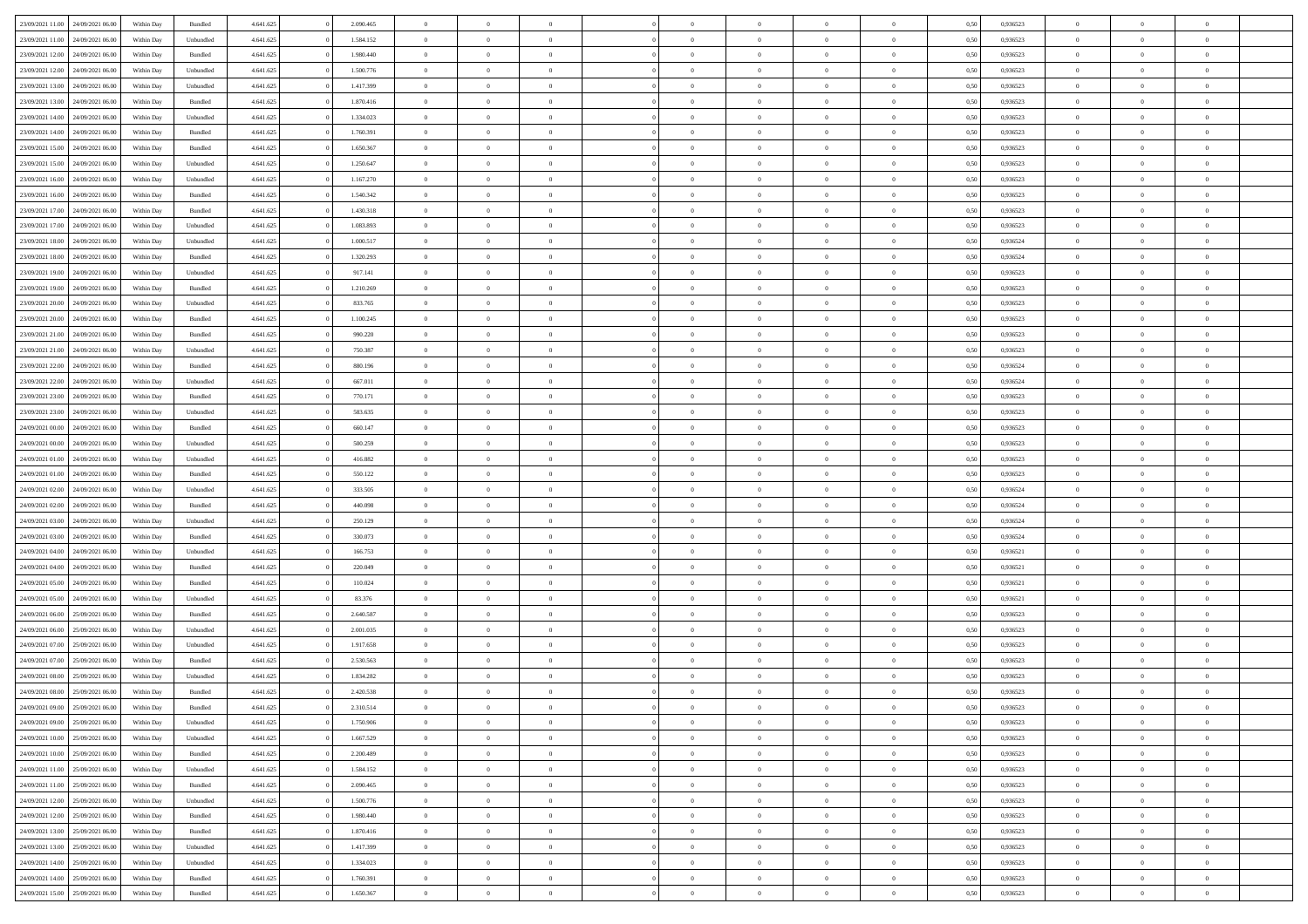| 24/09/2021 15:00 | 25/09/2021 06:00 | Within Day | Unbundled | 4.641.625 | 1.250.647 | $\overline{0}$ | $\theta$       |                | $\Omega$       | $\Omega$       | $\theta$       | $\theta$       | 0.50 | 0,936523 | $\theta$       | $\overline{0}$ | $\theta$       |  |
|------------------|------------------|------------|-----------|-----------|-----------|----------------|----------------|----------------|----------------|----------------|----------------|----------------|------|----------|----------------|----------------|----------------|--|
| 24/09/2021 16:00 | 25/09/2021 06:00 | Within Day | Unbundled | 4.641.625 | 1.167.270 | $\overline{0}$ | $\theta$       | $\overline{0}$ | $\overline{0}$ | $\bf{0}$       | $\overline{0}$ | $\bf{0}$       | 0,50 | 0,936523 | $\theta$       | $\overline{0}$ | $\overline{0}$ |  |
| 24/09/2021 16:00 | 25/09/2021 06:00 | Within Day | Bundled   | 4.641.625 | 1.540.342 | $\overline{0}$ | $\bf{0}$       | $\overline{0}$ | $\bf{0}$       | $\bf{0}$       | $\bf{0}$       | $\mathbf{0}$   | 0,50 | 0,936523 | $\bf{0}$       | $\overline{0}$ | $\bf{0}$       |  |
|                  |                  |            |           |           |           |                |                |                |                |                |                |                |      |          | $\theta$       |                |                |  |
| 24/09/2021 17:00 | 25/09/2021 06:00 | Within Dav | Unbundled | 4.641.625 | 1.083.893 | $\overline{0}$ | $\overline{0}$ | $\overline{0}$ | $\overline{0}$ | $\bf{0}$       | $\overline{0}$ | $\overline{0}$ | 0.50 | 0.936523 |                | $\theta$       | $\overline{0}$ |  |
| 24/09/2021 17:00 | 25/09/2021 06:00 | Within Day | Bundled   | 4.641.625 | 1.430.318 | $\overline{0}$ | $\theta$       | $\overline{0}$ | $\overline{0}$ | $\bf{0}$       | $\overline{0}$ | $\bf{0}$       | 0,50 | 0,936523 | $\theta$       | $\overline{0}$ | $\overline{0}$ |  |
| 24/09/2021 18:00 | 25/09/2021 06:00 | Within Day | Bundled   | 4.641.625 | 1.320.293 | $\overline{0}$ | $\overline{0}$ | $\overline{0}$ | $\bf{0}$       | $\overline{0}$ | $\overline{0}$ | $\mathbf{0}$   | 0,50 | 0,936524 | $\bf{0}$       | $\overline{0}$ | $\bf{0}$       |  |
| 24/09/2021 18:00 | 25/09/2021 06:00 | Within Dav | Unbundled | 4.641.625 | 1.000.517 | $\overline{0}$ | $\overline{0}$ | $\overline{0}$ | $\overline{0}$ | $\overline{0}$ | $\overline{0}$ | $\overline{0}$ | 0.50 | 0,936524 | $\theta$       | $\overline{0}$ | $\overline{0}$ |  |
|                  |                  |            |           |           |           |                |                |                |                |                |                |                |      |          |                |                |                |  |
| 24/09/2021 19:00 | 25/09/2021 06:00 | Within Day | Bundled   | 4.641.625 | 1.210.269 | $\overline{0}$ | $\theta$       | $\overline{0}$ | $\overline{0}$ | $\bf{0}$       | $\overline{0}$ | $\bf{0}$       | 0,50 | 0,936523 | $\theta$       | $\theta$       | $\overline{0}$ |  |
| 24/09/2021 19:00 | 25/09/2021 06:00 | Within Day | Unbundled | 4.641.625 | 917.141   | $\overline{0}$ | $\overline{0}$ | $\overline{0}$ | $\bf{0}$       | $\bf{0}$       | $\bf{0}$       | $\bf{0}$       | 0,50 | 0,936523 | $\,0\,$        | $\overline{0}$ | $\overline{0}$ |  |
| 24/09/2021 20:00 | 25/09/2021 06:00 | Within Dav | Bundled   | 4.641.625 | 1.100.245 | $\overline{0}$ | $\overline{0}$ | $\overline{0}$ | $\overline{0}$ | $\overline{0}$ | $\overline{0}$ | $\overline{0}$ | 0.50 | 0.936523 | $\theta$       | $\overline{0}$ | $\overline{0}$ |  |
| 24/09/2021 20:00 | 25/09/2021 06:00 |            |           | 4.641.625 | 833.765   | $\overline{0}$ | $\theta$       | $\overline{0}$ | $\overline{0}$ | $\bf{0}$       | $\overline{0}$ |                |      | 0,936523 | $\,$ 0 $\,$    | $\overline{0}$ | $\overline{0}$ |  |
|                  |                  | Within Day | Unbundled |           |           |                |                |                |                |                |                | $\bf{0}$       | 0,50 |          |                |                |                |  |
| 24/09/2021 21:00 | 25/09/2021 06:00 | Within Day | Unbundled | 4.641.625 | 750.387   | $\overline{0}$ | $\bf{0}$       | $\overline{0}$ | $\bf{0}$       | $\bf{0}$       | $\bf{0}$       | $\mathbf{0}$   | 0,50 | 0,936523 | $\bf{0}$       | $\overline{0}$ | $\bf{0}$       |  |
| 24/09/2021 21:00 | 25/09/2021 06:00 | Within Day | Bundled   | 4.641.625 | 990.220   | $\overline{0}$ | $\overline{0}$ | $\overline{0}$ | $\overline{0}$ | $\bf{0}$       | $\overline{0}$ | $\overline{0}$ | 0.50 | 0.936523 | $\theta$       | $\theta$       | $\overline{0}$ |  |
| 24/09/2021 22.00 | 25/09/2021 06:00 | Within Day | Bundled   | 4.641.625 | 880.196   | $\overline{0}$ | $\theta$       | $\overline{0}$ | $\overline{0}$ | $\bf{0}$       | $\overline{0}$ | $\bf{0}$       | 0,50 | 0,936524 | $\theta$       | $\overline{0}$ | $\overline{0}$ |  |
|                  |                  |            |           |           |           |                |                |                |                |                |                |                |      |          |                |                |                |  |
| 24/09/2021 22.00 | 25/09/2021 06:00 | Within Day | Unbundled | 4.641.625 | 667.011   | $\overline{0}$ | $\overline{0}$ | $\overline{0}$ | $\bf{0}$       | $\overline{0}$ | $\overline{0}$ | $\mathbf{0}$   | 0,50 | 0,936524 | $\overline{0}$ | $\overline{0}$ | $\bf{0}$       |  |
| 24/09/2021 23:00 | 25/09/2021 06:00 | Within Dav | Bundled   | 4.641.625 | 770.171   | $\overline{0}$ | $\overline{0}$ | $\overline{0}$ | $\overline{0}$ | $\overline{0}$ | $\overline{0}$ | $\overline{0}$ | 0.50 | 0.936523 | $\theta$       | $\overline{0}$ | $\overline{0}$ |  |
| 24/09/2021 23:00 | 25/09/2021 06:00 | Within Day | Unbundled | 4.641.625 | 583.635   | $\overline{0}$ | $\theta$       | $\overline{0}$ | $\overline{0}$ | $\bf{0}$       | $\overline{0}$ | $\bf{0}$       | 0,50 | 0,936523 | $\theta$       | $\theta$       | $\overline{0}$ |  |
| 25/09/2021 00:00 | 25/09/2021 06:00 | Within Day | Unbundled | 4.641.625 | 500.259   | $\overline{0}$ | $\overline{0}$ | $\overline{0}$ | $\bf{0}$       | $\bf{0}$       | $\bf{0}$       | $\mathbf{0}$   | 0,50 | 0,936523 | $\,0\,$        | $\overline{0}$ | $\overline{0}$ |  |
| 25/09/2021 00:00 | 25/09/2021 06:00 |            | Bundled   | 4.641.625 | 660.147   | $\overline{0}$ | $\overline{0}$ | $\overline{0}$ | $\overline{0}$ | $\overline{0}$ | $\overline{0}$ | $\overline{0}$ | 0.50 | 0.936523 | $\theta$       | $\overline{0}$ | $\overline{0}$ |  |
|                  |                  | Within Day |           |           |           |                |                |                |                |                |                |                |      |          |                |                |                |  |
| 25/09/2021 01:00 | 25/09/2021 06:00 | Within Day | Bundled   | 4.641.625 | 550.122   | $\overline{0}$ | $\theta$       | $\overline{0}$ | $\overline{0}$ | $\bf{0}$       | $\overline{0}$ | $\bf{0}$       | 0,50 | 0,936523 | $\,$ 0 $\,$    | $\overline{0}$ | $\overline{0}$ |  |
| 25/09/2021 01:00 | 25/09/2021 06:00 | Within Day | Unbundled | 4.641.625 | 416.882   | $\overline{0}$ | $\overline{0}$ | $\overline{0}$ | $\bf{0}$       | $\bf{0}$       | $\bf{0}$       | $\mathbf{0}$   | 0,50 | 0,936523 | $\bf{0}$       | $\overline{0}$ | $\bf{0}$       |  |
| 25/09/2021 02:00 | 25/09/2021 06:00 | Within Day | Bundled   | 4.641.625 | 440.098   | $\overline{0}$ | $\overline{0}$ | $\overline{0}$ | $\overline{0}$ | $\bf{0}$       | $\overline{0}$ | $\overline{0}$ | 0.50 | 0.936524 | $\theta$       | $\overline{0}$ | $\overline{0}$ |  |
| 25/09/2021 02:00 | 25/09/2021 06:00 |            |           | 4.641.625 | 333.505   | $\overline{0}$ | $\theta$       | $\overline{0}$ | $\overline{0}$ | $\bf{0}$       | $\overline{0}$ |                |      | 0,936524 | $\theta$       | $\overline{0}$ | $\overline{0}$ |  |
|                  |                  | Within Day | Unbundled |           |           |                |                |                |                |                |                | $\bf{0}$       | 0,50 |          |                |                |                |  |
| 25/09/2021 03:00 | 25/09/2021 06:00 | Within Day | Unbundled | 4.641.625 | 250.129   | $\overline{0}$ | $\overline{0}$ | $\overline{0}$ | $\bf{0}$       | $\overline{0}$ | $\overline{0}$ | $\mathbf{0}$   | 0,50 | 0,936524 | $\overline{0}$ | $\overline{0}$ | $\bf{0}$       |  |
| 25/09/2021 03:00 | 25/09/2021 06:00 | Within Dav | Bundled   | 4.641.625 | 330.073   | $\overline{0}$ | $\overline{0}$ | $\overline{0}$ | $\overline{0}$ | $\overline{0}$ | $\overline{0}$ | $\overline{0}$ | 0.50 | 0,936524 | $\theta$       | $\overline{0}$ | $\overline{0}$ |  |
| 25/09/2021 04:00 | 25/09/2021 06:00 | Within Day | Bundled   | 4.641.625 | 220.049   | $\overline{0}$ | $\theta$       | $\overline{0}$ | $\overline{0}$ | $\bf{0}$       | $\overline{0}$ | $\bf{0}$       | 0,50 | 0,936521 | $\theta$       | $\theta$       | $\overline{0}$ |  |
|                  | 25/09/2021 06:00 | Within Day | Unbundled | 4.641.625 | 166.753   | $\overline{0}$ | $\overline{0}$ | $\overline{0}$ | $\bf{0}$       | $\bf{0}$       | $\bf{0}$       | $\bf{0}$       | 0,50 | 0,936521 | $\,0\,$        | $\overline{0}$ | $\overline{0}$ |  |
| 25/09/2021 04:00 |                  |            |           |           |           |                |                |                |                |                |                |                |      |          |                |                |                |  |
| 25/09/2021 05:00 | 25/09/2021 06:00 | Within Day | Bundled   | 4.641.625 | 110.024   | $\overline{0}$ | $\overline{0}$ | $\overline{0}$ | $\overline{0}$ | $\overline{0}$ | $\overline{0}$ | $\overline{0}$ | 0.50 | 0,936521 | $\theta$       | $\overline{0}$ | $\overline{0}$ |  |
| 25/09/2021 05:00 | 25/09/2021 06:00 | Within Day | Unbundled | 4.641.625 | 83.376    | $\overline{0}$ | $\theta$       | $\overline{0}$ | $\overline{0}$ | $\bf{0}$       | $\overline{0}$ | $\bf{0}$       | 0,50 | 0,936521 | $\,$ 0 $\,$    | $\overline{0}$ | $\overline{0}$ |  |
| 25/09/2021 06:00 | 26/09/2021 06:00 | Within Day | Bundled   | 4.641.625 | 2.640.587 | $\overline{0}$ | $\overline{0}$ | $\overline{0}$ | $\bf{0}$       | $\bf{0}$       | $\bf{0}$       | $\bf{0}$       | 0,50 | 0,936523 | $\overline{0}$ | $\overline{0}$ | $\bf{0}$       |  |
| 25/09/2021 06:00 | 26/09/2021 06:00 |            |           | 4.641.625 | 2.001.035 | $\overline{0}$ | $\Omega$       | $\Omega$       | $\Omega$       | $\Omega$       | $\overline{0}$ | $\overline{0}$ | 0,50 | 0,936523 | $\,0\,$        | $\theta$       | $\theta$       |  |
|                  |                  | Within Day | Unbundled |           |           |                |                |                |                |                |                |                |      |          |                |                |                |  |
| 25/09/2021 07:00 | 26/09/2021 06:00 | Within Day | Bundled   | 4.641.625 | 2.530.563 | $\overline{0}$ | $\theta$       | $\overline{0}$ | $\overline{0}$ | $\bf{0}$       | $\overline{0}$ | $\bf{0}$       | 0,50 | 0,936523 | $\theta$       | $\overline{0}$ | $\overline{0}$ |  |
| 25/09/2021 07:00 | 26/09/2021 06:00 | Within Day | Unbundled | 4.641.625 | 1.917.658 | $\overline{0}$ | $\overline{0}$ | $\overline{0}$ | $\bf{0}$       | $\overline{0}$ | $\overline{0}$ | $\mathbf{0}$   | 0,50 | 0,936523 | $\overline{0}$ | $\overline{0}$ | $\bf{0}$       |  |
| 25/09/2021 08:00 | 26/09/2021 06:00 | Within Day | Bundled   | 4.641.625 | 2.420.538 | $\overline{0}$ | $\Omega$       | $\Omega$       | $\Omega$       | $\bf{0}$       | $\overline{0}$ | $\overline{0}$ | 0.50 | 0.936523 | $\,0\,$        | $\theta$       | $\theta$       |  |
| 25/09/2021 08:00 | 26/09/2021 06:00 | Within Day | Unbundled | 4.641.625 | 1.834.282 | $\overline{0}$ | $\theta$       | $\overline{0}$ | $\overline{0}$ | $\bf{0}$       | $\overline{0}$ | $\bf{0}$       | 0,50 | 0,936523 | $\theta$       | $\overline{0}$ | $\overline{0}$ |  |
|                  |                  |            |           |           |           |                |                |                |                |                |                |                |      |          |                |                |                |  |
| 25/09/2021 09:00 | 26/09/2021 06:00 | Within Day | Bundled   | 4.641.625 | 2.310.514 | $\overline{0}$ | $\overline{0}$ | $\overline{0}$ | $\overline{0}$ | $\bf{0}$       | $\overline{0}$ | $\bf{0}$       | 0,50 | 0,936523 | $\bf{0}$       | $\overline{0}$ | $\bf{0}$       |  |
| 25/09/2021 09:00 | 26/09/2021 06:00 | Within Day | Unbundled | 4.641.625 | 1.750.906 | $\overline{0}$ | $\Omega$       | $\Omega$       | $\Omega$       | $\theta$       | $\overline{0}$ | $\overline{0}$ | 0.50 | 0.936523 | $\,$ 0 $\,$    | $\theta$       | $\theta$       |  |
| 25/09/2021 10:00 | 26/09/2021 06:00 | Within Day | Unbundled | 4.641.625 | 1.667.529 | $\overline{0}$ | $\theta$       | $\overline{0}$ | $\overline{0}$ | $\bf{0}$       | $\overline{0}$ | $\bf{0}$       | 0,50 | 0,936523 | $\,$ 0 $\,$    | $\overline{0}$ | $\overline{0}$ |  |
| 25/09/2021 10:00 | 26/09/2021 06:00 | Within Day | Bundled   | 4.641.625 | 2.200.489 | $\overline{0}$ | $\bf{0}$       | $\overline{0}$ | $\overline{0}$ | $\bf{0}$       | $\overline{0}$ | $\mathbf{0}$   | 0,50 | 0,936523 | $\overline{0}$ | $\overline{0}$ | $\bf{0}$       |  |
|                  |                  |            |           |           |           |                |                |                |                |                |                |                |      |          |                |                |                |  |
| 25/09/2021 11:00 | 26/09/2021 06:00 | Within Day | Unbundled | 4.641.625 | 1.584.152 | $\overline{0}$ | $\Omega$       | $\overline{0}$ | $\Omega$       | $\overline{0}$ | $\overline{0}$ | $\overline{0}$ | 0,50 | 0,936523 | $\,0\,$        | $\theta$       | $\theta$       |  |
| 25/09/2021 11:00 | 26/09/2021 06:00 | Within Day | Bundled   | 4.641.625 | 2.090.465 | $\overline{0}$ | $\theta$       | $\overline{0}$ | $\overline{0}$ | $\,$ 0         | $\overline{0}$ | $\bf{0}$       | 0,50 | 0,936523 | $\,$ 0 $\,$    | $\overline{0}$ | $\overline{0}$ |  |
| 25/09/2021 12:00 | 26/09/2021 06:00 | Within Day | Unbundled | 4.641.625 | 1.500.776 | $\overline{0}$ | $\overline{0}$ | $\overline{0}$ | $\overline{0}$ | $\bf{0}$       | $\overline{0}$ | $\mathbf{0}$   | 0,50 | 0,936523 | $\overline{0}$ | $\overline{0}$ | $\bf{0}$       |  |
| 25/09/2021 12:00 | 26/09/2021 06:00 | Within Day | Bundled   | 4.641.625 | 1.980.440 | $\overline{0}$ | $\Omega$       | $\Omega$       | $\Omega$       | $\Omega$       | $\Omega$       | $\overline{0}$ | 0.50 | 0.936523 | $\theta$       | $\theta$       | $\theta$       |  |
| 25/09/2021 13:00 | 26/09/2021 06:00 | Within Day | Bundled   | 4.641.625 | 1.870.416 | $\overline{0}$ | $\overline{0}$ | $\overline{0}$ | $\bf{0}$       | $\,$ 0         | $\overline{0}$ | $\bf{0}$       | 0,50 | 0,936523 | $\,0\,$        | $\,0\,$        | $\overline{0}$ |  |
|                  |                  |            |           |           |           |                |                |                |                |                |                |                |      |          |                |                |                |  |
| 25/09/2021 13:00 | 26/09/2021 06:00 | Within Day | Unbundled | 4.641.625 | 1.417.399 | $\overline{0}$ | $\bf{0}$       |                |                | $\bf{0}$       |                |                | 0,50 | 0,936523 | $\bf{0}$       | $\overline{0}$ |                |  |
| 25/09/2021 14:00 | 26/09/2021 06:00 | Within Day | Unbundled | 4.641.625 | 1.334.023 | $\overline{0}$ | $\overline{0}$ | $\overline{0}$ | $\Omega$       | $\overline{0}$ | $\overline{0}$ | $\overline{0}$ | 0.50 | 0.936523 | $\theta$       | $\theta$       | $\theta$       |  |
| 25/09/2021 14:00 | 26/09/2021 06:00 | Within Day | Bundled   | 4.641.625 | 1.760.391 | $\overline{0}$ | $\,$ 0         | $\overline{0}$ | $\overline{0}$ | $\,$ 0 $\,$    | $\overline{0}$ | $\mathbf{0}$   | 0,50 | 0,936523 | $\,$ 0 $\,$    | $\,$ 0 $\,$    | $\,$ 0         |  |
| 25/09/2021 15:00 | 26/09/2021 06:00 | Within Day | Unbundled | 4.641.625 | 1.250.647 | $\overline{0}$ | $\overline{0}$ | $\overline{0}$ | $\overline{0}$ | $\overline{0}$ | $\overline{0}$ | $\mathbf{0}$   | 0,50 | 0,936523 | $\overline{0}$ | $\bf{0}$       | $\bf{0}$       |  |
|                  |                  |            |           |           |           |                |                |                |                |                |                |                |      |          |                |                |                |  |
| 25/09/2021 15:00 | 26/09/2021 06:00 | Within Day | Bundled   | 4.641.625 | 1.650.367 | $\overline{0}$ | $\overline{0}$ | $\overline{0}$ | $\Omega$       | $\overline{0}$ | $\overline{0}$ | $\bf{0}$       | 0,50 | 0,936523 | $\overline{0}$ | $\theta$       | $\overline{0}$ |  |
| 25/09/2021 16:00 | 26/09/2021 06:00 | Within Day | Bundled   | 4.641.625 | 1.540.342 | $\overline{0}$ | $\,$ 0         | $\overline{0}$ | $\overline{0}$ | $\overline{0}$ | $\overline{0}$ | $\mathbf{0}$   | 0,50 | 0,936523 | $\,$ 0 $\,$    | $\overline{0}$ | $\overline{0}$ |  |
| 25/09/2021 16:00 | 26/09/2021 06:00 | Within Day | Unbundled | 4.641.625 | 1.167.270 | $\overline{0}$ | $\overline{0}$ | $\overline{0}$ | $\overline{0}$ | $\overline{0}$ | $\overline{0}$ | $\mathbf{0}$   | 0,50 | 0,936523 | $\overline{0}$ | $\overline{0}$ | $\bf{0}$       |  |
| 25/09/2021 17:00 | 26/09/2021 06:00 | Within Day | Unbundled | 4.641.625 | 1.083.893 | $\overline{0}$ | $\overline{0}$ | $\overline{0}$ | $\Omega$       | $\overline{0}$ | $\overline{0}$ | $\bf{0}$       | 0.50 | 0,936523 | $\overline{0}$ | $\theta$       | $\overline{0}$ |  |
|                  |                  |            |           |           |           |                |                |                |                |                |                |                |      |          |                |                |                |  |
| 25/09/2021 17:00 | 26/09/2021 06:00 | Within Day | Bundled   | 4.641.625 | 1.430.318 | $\overline{0}$ | $\,$ 0         | $\overline{0}$ | $\overline{0}$ | $\bf{0}$       | $\bf{0}$       | $\bf{0}$       | 0,50 | 0,936523 | $\,$ 0 $\,$    | $\overline{0}$ | $\overline{0}$ |  |
| 25/09/2021 18:00 | 26/09/2021 06:00 | Within Day | Bundled   | 4.641.625 | 1.320.293 | $\overline{0}$ | $\bf{0}$       | $\overline{0}$ | $\overline{0}$ | $\overline{0}$ | $\overline{0}$ | $\mathbf{0}$   | 0,50 | 0,936524 | $\overline{0}$ | $\overline{0}$ | $\bf{0}$       |  |
| 25/09/2021 18:00 | 26/09/2021 06:00 | Within Day | Unbundled | 4.641.625 | 1.000.517 | $\overline{0}$ | $\overline{0}$ | $\overline{0}$ | $\Omega$       | $\overline{0}$ | $\overline{0}$ | $\bf{0}$       | 0.50 | 0.936524 | $\overline{0}$ | $\theta$       | $\overline{0}$ |  |
| 25/09/2021 19:00 | 26/09/2021 06:00 | Within Day | Bundled   | 4.641.625 | 1.210.269 | $\overline{0}$ | $\bf{0}$       | $\overline{0}$ | $\overline{0}$ | $\bf{0}$       | $\bf{0}$       | $\mathbf{0}$   | 0,50 | 0,936523 | $\,$ 0 $\,$    | $\,$ 0 $\,$    | $\bf{0}$       |  |
|                  |                  |            |           |           |           |                |                |                |                |                |                |                |      |          |                |                |                |  |
| 25/09/2021 19:00 | 26/09/2021 06:00 | Within Day | Unbundled | 4.641.625 | 917.141   | $\overline{0}$ | $\overline{0}$ | $\overline{0}$ | $\overline{0}$ | $\bf{0}$       | $\bf{0}$       | $\mathbf{0}$   | 0,50 | 0,936523 | $\overline{0}$ | $\bf{0}$       | $\bf{0}$       |  |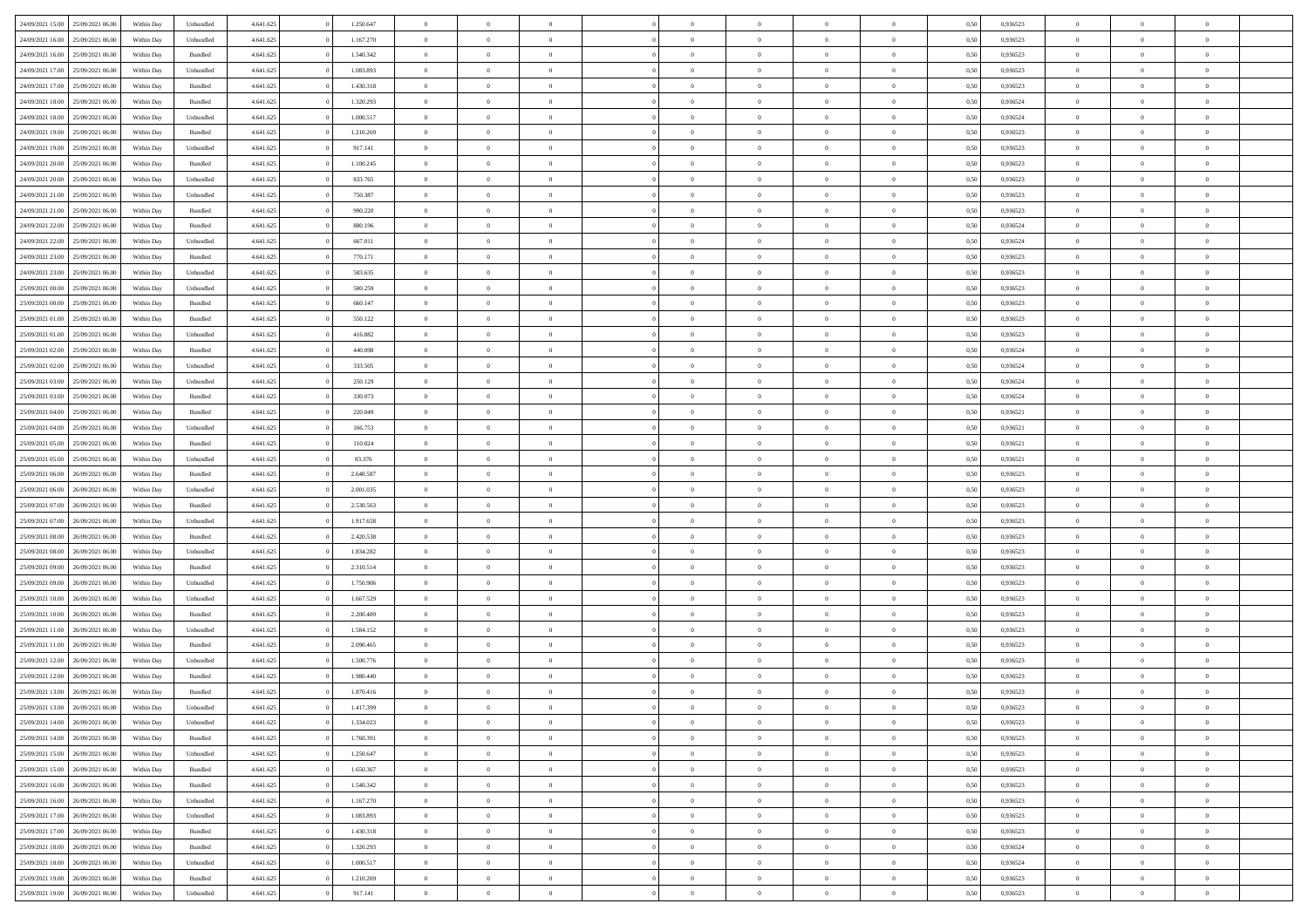| 25/09/2021 20:00                  | 26/09/2021 06:00 | Within Day | Bundled   | 4.641.625 | 1.100.245 | $\overline{0}$ | $\Omega$       |                | $\Omega$       | $\Omega$       | $\theta$       | $\theta$       | 0.50 | 0,936523 | $\theta$       | $\theta$       | $\theta$       |  |
|-----------------------------------|------------------|------------|-----------|-----------|-----------|----------------|----------------|----------------|----------------|----------------|----------------|----------------|------|----------|----------------|----------------|----------------|--|
| 25/09/2021 20:00                  | 26/09/2021 06:00 | Within Day | Unbundled | 4.641.625 | 833.765   | $\overline{0}$ | $\theta$       | $\overline{0}$ | $\overline{0}$ | $\bf{0}$       | $\overline{0}$ | $\bf{0}$       | 0,50 | 0,936523 | $\theta$       | $\overline{0}$ | $\overline{0}$ |  |
| 25/09/2021 21.00                  | 26/09/2021 06:00 | Within Day | Unbundled | 4.641.625 | 750.387   | $\overline{0}$ | $\bf{0}$       | $\overline{0}$ | $\bf{0}$       | $\bf{0}$       | $\bf{0}$       | $\mathbf{0}$   | 0,50 | 0,936523 | $\overline{0}$ | $\overline{0}$ | $\bf{0}$       |  |
| 25/09/2021 21:00                  | 26/09/2021 06:00 | Within Dav | Bundled   | 4.641.625 | 990.220   | $\overline{0}$ | $\overline{0}$ | $\overline{0}$ | $\overline{0}$ | $\bf{0}$       | $\overline{0}$ | $\overline{0}$ | 0.50 | 0.936523 | $\theta$       | $\theta$       | $\overline{0}$ |  |
| 25/09/2021 22.00                  | 26/09/2021 06:00 | Within Day | Unbundled | 4.641.625 | 667.011   | $\overline{0}$ | $\theta$       | $\overline{0}$ | $\overline{0}$ | $\bf{0}$       | $\overline{0}$ | $\bf{0}$       | 0,50 | 0,936524 | $\theta$       | $\overline{0}$ | $\overline{0}$ |  |
|                                   |                  |            |           |           |           |                |                |                |                |                |                |                |      |          |                |                |                |  |
| 25/09/2021 22:00                  | 26/09/2021 06:00 | Within Day | Bundled   | 4.641.625 | 880.196   | $\overline{0}$ | $\overline{0}$ | $\overline{0}$ | $\bf{0}$       | $\overline{0}$ | $\overline{0}$ | $\mathbf{0}$   | 0,50 | 0,936524 | $\overline{0}$ | $\overline{0}$ | $\bf{0}$       |  |
| 25/09/2021 23:00                  | 26/09/2021 06:00 | Within Dav | Unbundled | 4.641.625 | 583.635   | $\overline{0}$ | $\overline{0}$ | $\overline{0}$ | $\overline{0}$ | $\overline{0}$ | $\overline{0}$ | $\overline{0}$ | 0.50 | 0.936523 | $\theta$       | $\overline{0}$ | $\overline{0}$ |  |
| 25/09/2021 23.00                  | 26/09/2021 06:00 | Within Day | Bundled   | 4.641.625 | 770.171   | $\overline{0}$ | $\theta$       | $\overline{0}$ | $\overline{0}$ | $\bf{0}$       | $\overline{0}$ | $\bf{0}$       | 0,50 | 0,936523 | $\theta$       | $\theta$       | $\overline{0}$ |  |
| 26/09/2021 00:00                  | 26/09/2021 06:00 | Within Day | Bundled   | 4.641.625 | 660.147   | $\overline{0}$ | $\overline{0}$ | $\overline{0}$ | $\bf{0}$       | $\bf{0}$       | $\bf{0}$       | $\bf{0}$       | 0,50 | 0,936523 | $\,0\,$        | $\overline{0}$ | $\overline{0}$ |  |
| 26/09/2021 00:00                  | 26/09/2021 06:00 | Within Dav | Unbundled | 4.641.625 | 500.259   | $\overline{0}$ | $\overline{0}$ | $\overline{0}$ | $\overline{0}$ | $\overline{0}$ | $\overline{0}$ | $\overline{0}$ | 0.50 | 0.936523 | $\theta$       | $\overline{0}$ | $\overline{0}$ |  |
| 26/09/2021 01:00                  | 26/09/2021 06:00 | Within Day | Bundled   | 4.641.625 | 550.122   | $\overline{0}$ | $\theta$       | $\overline{0}$ | $\overline{0}$ | $\bf{0}$       | $\overline{0}$ | $\bf{0}$       | 0,50 | 0,936523 | $\,$ 0 $\,$    | $\overline{0}$ | $\overline{0}$ |  |
| 26/09/2021 01:00                  | 26/09/2021 06:00 | Within Day | Unbundled | 4.641.625 | 416.882   | $\overline{0}$ | $\bf{0}$       | $\overline{0}$ | $\bf{0}$       | $\bf{0}$       | $\bf{0}$       | $\mathbf{0}$   | 0,50 | 0,936523 | $\overline{0}$ | $\overline{0}$ | $\bf{0}$       |  |
|                                   |                  |            |           |           |           |                |                |                |                |                |                |                |      |          |                |                |                |  |
| 26/09/2021 02:00                  | 26/09/2021 06:00 | Within Day | Unbundled | 4.641.625 | 333.505   | $\overline{0}$ | $\overline{0}$ | $\overline{0}$ | $\overline{0}$ | $\bf{0}$       | $\overline{0}$ | $\overline{0}$ | 0.50 | 0.936524 | $\theta$       | $\theta$       | $\overline{0}$ |  |
| 26/09/2021 02:00                  | 26/09/2021 06:00 | Within Day | Bundled   | 4.641.625 | 440.098   | $\overline{0}$ | $\theta$       | $\overline{0}$ | $\overline{0}$ | $\bf{0}$       | $\overline{0}$ | $\bf{0}$       | 0,50 | 0,936524 | $\theta$       | $\overline{0}$ | $\overline{0}$ |  |
| 26/09/2021 03:00                  | 26/09/2021 06:00 | Within Day | Unbundled | 4.641.625 | 250.129   | $\overline{0}$ | $\overline{0}$ | $\overline{0}$ | $\bf{0}$       | $\overline{0}$ | $\overline{0}$ | $\mathbf{0}$   | 0,50 | 0,936524 | $\overline{0}$ | $\overline{0}$ | $\bf{0}$       |  |
| 26/09/2021 03:00                  | 26/09/2021 06:00 | Within Dav | Bundled   | 4.641.625 | 330.073   | $\overline{0}$ | $\overline{0}$ | $\overline{0}$ | $\overline{0}$ | $\overline{0}$ | $\overline{0}$ | $\overline{0}$ | 0.50 | 0,936524 | $\theta$       | $\overline{0}$ | $\overline{0}$ |  |
| 26/09/2021 04:00                  | 26/09/2021 06:00 | Within Day | Unbundled | 4.641.625 | 166.753   | $\overline{0}$ | $\theta$       | $\overline{0}$ | $\overline{0}$ | $\bf{0}$       | $\overline{0}$ | $\bf{0}$       | 0,50 | 0,936521 | $\theta$       | $\theta$       | $\overline{0}$ |  |
| 26/09/2021 04:00                  | 26/09/2021 06:00 | Within Day | Bundled   | 4.641.625 | 220.049   | $\overline{0}$ | $\overline{0}$ | $\overline{0}$ | $\overline{0}$ | $\bf{0}$       | $\overline{0}$ | $\mathbf{0}$   | 0,50 | 0,936521 | $\,0\,$        | $\overline{0}$ | $\overline{0}$ |  |
| 26/09/2021 05:00                  | 26/09/2021 06:00 | Within Day | Bundled   | 4.641.625 | 110.024   | $\overline{0}$ | $\overline{0}$ | $\overline{0}$ | $\overline{0}$ | $\overline{0}$ | $\overline{0}$ | $\overline{0}$ | 0.50 | 0,936521 | $\theta$       | $\overline{0}$ | $\overline{0}$ |  |
|                                   |                  |            |           |           |           | $\overline{0}$ | $\theta$       | $\overline{0}$ |                | $\bf{0}$       | $\overline{0}$ |                |      |          | $\theta$       |                | $\overline{0}$ |  |
| 26/09/2021 05:00                  | 26/09/2021 06:00 | Within Day | Unbundled | 4.641.625 | 83.376    |                |                |                | $\overline{0}$ |                |                | $\bf{0}$       | 0,50 | 0,936521 |                | $\overline{0}$ |                |  |
| 26/09/2021 06:00                  | 27/09/2021 06:00 | Within Day | Unbundled | 4.641.625 | 2.001.035 | $\overline{0}$ | $\overline{0}$ | $\overline{0}$ | $\overline{0}$ | $\bf{0}$       | $\overline{0}$ | $\bf{0}$       | 0,50 | 0,936523 | $\bf{0}$       | $\overline{0}$ | $\bf{0}$       |  |
| 26/09/2021 06:00                  | 27/09/2021 06:00 | Within Day | Bundled   | 4.641.625 | 2.640.587 | $\overline{0}$ | $\overline{0}$ | $\overline{0}$ | $\overline{0}$ | $\bf{0}$       | $\overline{0}$ | $\overline{0}$ | 0.50 | 0.936523 | $\theta$       | $\overline{0}$ | $\overline{0}$ |  |
| 26/09/2021 07:00                  | 27/09/2021 06.00 | Within Day | Unbundled | 4.641.625 | 1.917.658 | $\overline{0}$ | $\theta$       | $\overline{0}$ | $\overline{0}$ | $\bf{0}$       | $\overline{0}$ | $\bf{0}$       | 0,50 | 0,936523 | $\theta$       | $\overline{0}$ | $\overline{0}$ |  |
| 26/09/2021 07:00                  | 27/09/2021 06:00 | Within Day | Bundled   | 4.641.625 | 2.530.563 | $\overline{0}$ | $\overline{0}$ | $\overline{0}$ | $\overline{0}$ | $\overline{0}$ | $\overline{0}$ | $\mathbf{0}$   | 0,50 | 0,936523 | $\bf{0}$       | $\overline{0}$ | $\bf{0}$       |  |
| 26/09/2021 08:00                  | 27/09/2021 06:00 | Within Dav | Unbundled | 4.641.625 | 1.834.282 | $\overline{0}$ | $\overline{0}$ | $\overline{0}$ | $\overline{0}$ | $\overline{0}$ | $\overline{0}$ | $\overline{0}$ | 0.50 | 0.936523 | $\theta$       | $\overline{0}$ | $\overline{0}$ |  |
| 26/09/2021 08:00                  | 27/09/2021 06.00 | Within Day | Bundled   | 4.641.625 | 2.420.538 | $\overline{0}$ | $\theta$       | $\overline{0}$ | $\overline{0}$ | $\bf{0}$       | $\overline{0}$ | $\bf{0}$       | 0,50 | 0,936523 | $\theta$       | $\theta$       | $\overline{0}$ |  |
| 26/09/2021 09:00                  | 27/09/2021 06:00 | Within Day | Bundled   | 4.641.625 | 2.310.514 | $\overline{0}$ | $\overline{0}$ | $\overline{0}$ | $\overline{0}$ | $\bf{0}$       | $\overline{0}$ | $\bf{0}$       | 0,50 | 0,936523 | $\,0\,$        | $\overline{0}$ | $\overline{0}$ |  |
|                                   |                  |            |           |           |           |                | $\overline{0}$ |                |                | $\overline{0}$ |                |                |      |          | $\theta$       | $\overline{0}$ | $\overline{0}$ |  |
| 26/09/2021 09:00                  | 27/09/2021 06:00 | Within Day | Unbundled | 4.641.625 | 1.750.906 | $\overline{0}$ |                | $\overline{0}$ | $\overline{0}$ |                | $\overline{0}$ | $\overline{0}$ | 0.50 | 0.936523 |                |                |                |  |
| 26/09/2021 11:00                  | 27/09/2021 06.00 | Within Day | Bundled   | 4.641.625 | 2.090.465 | $\overline{0}$ | $\theta$       | $\overline{0}$ | $\overline{0}$ | $\bf{0}$       | $\overline{0}$ | $\bf{0}$       | 0,50 | 0,936523 | $\,$ 0 $\,$    | $\overline{0}$ | $\overline{0}$ |  |
| 26/09/2021 11:00                  | 27/09/2021 06:00 | Within Day | Unbundled | 4.641.625 | 1.584.152 | $\overline{0}$ | $\overline{0}$ | $\overline{0}$ | $\overline{0}$ | $\bf{0}$       | $\overline{0}$ | $\bf{0}$       | 0,50 | 0,936523 | $\bf{0}$       | $\overline{0}$ | $\bf{0}$       |  |
| 26/09/2021 12:00                  | 27/09/2021 06:00 | Within Day | Unbundled | 4.641.625 | 1.500.776 | $\overline{0}$ | $\Omega$       | $\Omega$       | $\Omega$       | $\Omega$       | $\overline{0}$ | $\overline{0}$ | 0,50 | 0,936523 | $\,0\,$        | $\theta$       | $\theta$       |  |
| 26/09/2021 12:00                  | 27/09/2021 06.00 | Within Day | Bundled   | 4.641.625 | 1.980.440 | $\overline{0}$ | $\theta$       | $\overline{0}$ | $\overline{0}$ | $\bf{0}$       | $\overline{0}$ | $\bf{0}$       | 0,50 | 0,936523 | $\theta$       | $\overline{0}$ | $\overline{0}$ |  |
| 26/09/2021 13:00                  | 27/09/2021 06:00 | Within Day | Unbundled | 4.641.625 | 1.417.399 | $\overline{0}$ | $\overline{0}$ | $\overline{0}$ | $\overline{0}$ | $\overline{0}$ | $\overline{0}$ | $\mathbf{0}$   | 0,50 | 0,936523 | $\bf{0}$       | $\overline{0}$ | $\bf{0}$       |  |
| 26/09/2021 13:00                  | 27/09/2021 06:00 | Within Day | Bundled   | 4.641.625 | 1.870.416 | $\overline{0}$ | $\Omega$       | $\Omega$       | $\Omega$       | $\bf{0}$       | $\overline{0}$ | $\overline{0}$ | 0.50 | 0.936523 | $\,0\,$        | $\theta$       | $\theta$       |  |
| 26/09/2021 14:00                  | 27/09/2021 06.00 | Within Day | Unbundled | 4.641.625 | 1.334.023 | $\overline{0}$ | $\theta$       | $\overline{0}$ | $\overline{0}$ | $\bf{0}$       | $\overline{0}$ | $\bf{0}$       | 0,50 | 0,936523 | $\theta$       | $\overline{0}$ | $\overline{0}$ |  |
|                                   |                  |            |           |           |           |                | $\overline{0}$ |                |                | $\bf{0}$       |                |                |      |          | $\,0\,$        | $\overline{0}$ | $\bf{0}$       |  |
| 26/09/2021 14:00                  | 27/09/2021 06:00 | Within Day | Bundled   | 4.641.625 | 1.760.391 | $\overline{0}$ |                | $\overline{0}$ | $\overline{0}$ |                | $\overline{0}$ | $\bf{0}$       | 0,50 | 0,936523 |                |                |                |  |
| 26/09/2021 15:00                  | 27/09/2021 06:00 | Within Day | Unbundled | 4.641.625 | 1.250.647 | $\overline{0}$ | $\Omega$       | $\Omega$       | $\Omega$       | $\theta$       | $\overline{0}$ | $\overline{0}$ | 0.50 | 0.936523 | $\,$ 0 $\,$    | $\theta$       | $\theta$       |  |
| 26/09/2021 15:00                  | 27/09/2021 06.00 | Within Day | Bundled   | 4.641.625 | 1.650.367 | $\overline{0}$ | $\theta$       | $\overline{0}$ | $\overline{0}$ | $\bf{0}$       | $\overline{0}$ | $\bf{0}$       | 0,50 | 0,936523 | $\,$ 0 $\,$    | $\overline{0}$ | $\overline{0}$ |  |
| 26/09/2021 16:00                  | 27/09/2021 06:00 | Within Day | Bundled   | 4.641.625 | 1.540.342 | $\overline{0}$ | $\bf{0}$       | $\overline{0}$ | $\overline{0}$ | $\bf{0}$       | $\overline{0}$ | $\mathbf{0}$   | 0,50 | 0,936523 | $\bf{0}$       | $\overline{0}$ | $\bf{0}$       |  |
| 26/09/2021 16:00                  | 27/09/2021 06:00 | Within Day | Unbundled | 4.641.625 | 1.167.270 | $\overline{0}$ | $\Omega$       | $\overline{0}$ | $\Omega$       | $\overline{0}$ | $\overline{0}$ | $\overline{0}$ | 0.50 | 0,936523 | $\,0\,$        | $\theta$       | $\theta$       |  |
| 26/09/2021 17:00                  | 27/09/2021 06.00 | Within Day | Bundled   | 4.641.625 | 1.430.318 | $\overline{0}$ | $\overline{0}$ | $\overline{0}$ | $\overline{0}$ | $\bf{0}$       | $\overline{0}$ | $\bf{0}$       | 0,50 | 0,936523 | $\,$ 0 $\,$    | $\overline{0}$ | $\overline{0}$ |  |
| 26/09/2021 17:00                  | 27/09/2021 06:00 | Within Day | Unbundled | 4.641.625 | 1.083.893 | $\overline{0}$ | $\overline{0}$ | $\overline{0}$ | $\overline{0}$ | $\bf{0}$       | $\overline{0}$ | $\mathbf{0}$   | 0,50 | 0,936523 | $\bf{0}$       | $\overline{0}$ | $\bf{0}$       |  |
| 26/09/2021 18:00                  | 27/09/2021 06:00 | Within Day | Unbundled | 4.641.625 | 1,000.517 | $\overline{0}$ | $\Omega$       | $\Omega$       | $\Omega$       | $\Omega$       | $\Omega$       | $\overline{0}$ | 0.50 | 0.936524 | $\theta$       | $\theta$       | $\theta$       |  |
| 26/09/2021 18:00                  | 27/09/2021 06:00 | Within Day | Bundled   | 4.641.625 | 1.320.293 | $\overline{0}$ | $\overline{0}$ | $\overline{0}$ | $\bf{0}$       | $\,$ 0         | $\bf{0}$       | $\bf{0}$       | 0,50 | 0,936524 | $\,0\,$        | $\,$ 0 $\,$    | $\overline{0}$ |  |
| 26/09/2021 19:00                  | 27/09/2021 06:00 | Within Day | Unbundled | 4.641.625 |           |                |                |                |                |                |                |                |      |          |                |                |                |  |
|                                   |                  |            |           |           | 917.141   | $\bf{0}$       | $\bf{0}$       |                |                | $\bf{0}$       |                |                | 0,50 | 0,936523 | $\bf{0}$       | $\overline{0}$ |                |  |
| 26/09/2021 19:00                  | 27/09/2021 06:00 | Within Day | Bundled   | 4.641.625 | 1.210.269 | $\overline{0}$ | $\overline{0}$ | $\overline{0}$ | $\Omega$       | $\overline{0}$ | $\overline{0}$ | $\overline{0}$ | 0.50 | 0.936523 | $\theta$       | $\theta$       | $\theta$       |  |
| 26/09/2021 20:00                  | 27/09/2021 06.00 | Within Day | Unbundled | 4.641.625 | 833.765   | $\overline{0}$ | $\,$ 0         | $\overline{0}$ | $\bf{0}$       | $\,$ 0 $\,$    | $\overline{0}$ | $\,$ 0 $\,$    | 0,50 | 0,936523 | $\,$ 0 $\,$    | $\,$ 0 $\,$    | $\,$ 0         |  |
| 26/09/2021 20:00                  | 27/09/2021 06:00 | Within Day | Bundled   | 4.641.625 | 1.100.245 | $\overline{0}$ | $\overline{0}$ | $\overline{0}$ | $\overline{0}$ | $\overline{0}$ | $\overline{0}$ | $\mathbf{0}$   | 0,50 | 0,936523 | $\overline{0}$ | $\bf{0}$       | $\bf{0}$       |  |
| 26/09/2021 21:00                  | 27/09/2021 06:00 | Within Day | Bundled   | 4.641.625 | 990.220   | $\overline{0}$ | $\overline{0}$ | $\overline{0}$ | $\Omega$       | $\overline{0}$ | $\overline{0}$ | $\overline{0}$ | 0,50 | 0,936523 | $\overline{0}$ | $\theta$       | $\overline{0}$ |  |
| 26/09/2021 21:00                  | 27/09/2021 06.00 | Within Day | Unbundled | 4.641.625 | 750.387   | $\overline{0}$ | $\,$ 0         | $\overline{0}$ | $\overline{0}$ | $\,$ 0 $\,$    | $\overline{0}$ | $\,$ 0 $\,$    | 0,50 | 0,936523 | $\,$ 0 $\,$    | $\overline{0}$ | $\overline{0}$ |  |
| 26/09/2021 22.00                  | 27/09/2021 06:00 | Within Day | Bundled   | 4.641.625 | 880.196   | $\overline{0}$ | $\overline{0}$ | $\overline{0}$ | $\overline{0}$ | $\overline{0}$ | $\overline{0}$ | $\mathbf{0}$   | 0,50 | 0,936524 | $\overline{0}$ | $\overline{0}$ | $\bf{0}$       |  |
| 26/09/2021 22:00                  | 27/09/2021 06:00 | Within Day | Unbundled | 4.641.625 | 667.011   | $\overline{0}$ | $\overline{0}$ | $\overline{0}$ | $\Omega$       | $\overline{0}$ | $\overline{0}$ | $\bf{0}$       | 0.50 | 0,936524 | $\overline{0}$ | $\theta$       | $\overline{0}$ |  |
|                                   |                  |            |           |           |           |                |                |                |                |                |                |                |      |          |                |                |                |  |
| 26/09/2021 23:00                  | 27/09/2021 06.00 | Within Day | Unbundled | 4.641.625 | 583.635   | $\overline{0}$ | $\,$ 0         | $\overline{0}$ | $\bf{0}$       | $\bf{0}$       | $\bf{0}$       | $\bf{0}$       | 0,50 | 0,936523 | $\,$ 0 $\,$    | $\overline{0}$ | $\overline{0}$ |  |
| 26/09/2021 23:00                  | 27/09/2021 06:00 | Within Day | Bundled   | 4.641.625 | 770.171   | $\overline{0}$ | $\bf{0}$       | $\overline{0}$ | $\overline{0}$ | $\overline{0}$ | $\overline{0}$ | $\mathbf{0}$   | 0,50 | 0,936523 | $\overline{0}$ | $\overline{0}$ | $\bf{0}$       |  |
| 27/09/2021 00:00                  | 27/09/2021 06:00 | Within Day | Bundled   | 4.641.625 | 660.147   | $\overline{0}$ | $\overline{0}$ | $\overline{0}$ | $\Omega$       | $\overline{0}$ | $\overline{0}$ | $\overline{0}$ | 0.50 | 0.936523 | $\overline{0}$ | $\theta$       | $\overline{0}$ |  |
| 27/09/2021 00:00                  | 27/09/2021 06.00 | Within Day | Unbundled | 4.641.625 | 500.259   | $\overline{0}$ | $\bf{0}$       | $\overline{0}$ | $\overline{0}$ | $\bf{0}$       | $\bf{0}$       | $\mathbf{0}$   | 0,50 | 0,936523 | $\,$ 0 $\,$    | $\,$ 0 $\,$    | $\bf{0}$       |  |
| 27/09/2021 01:00 27/09/2021 06:00 |                  | Within Day | Bundled   | 4.641.625 | 550.122   | $\overline{0}$ | $\bf{0}$       | $\overline{0}$ | $\bf{0}$       | $\bf{0}$       | $\bf{0}$       | $\bf{0}$       | 0,50 | 0,936523 | $\overline{0}$ | $\overline{0}$ | $\bf{0}$       |  |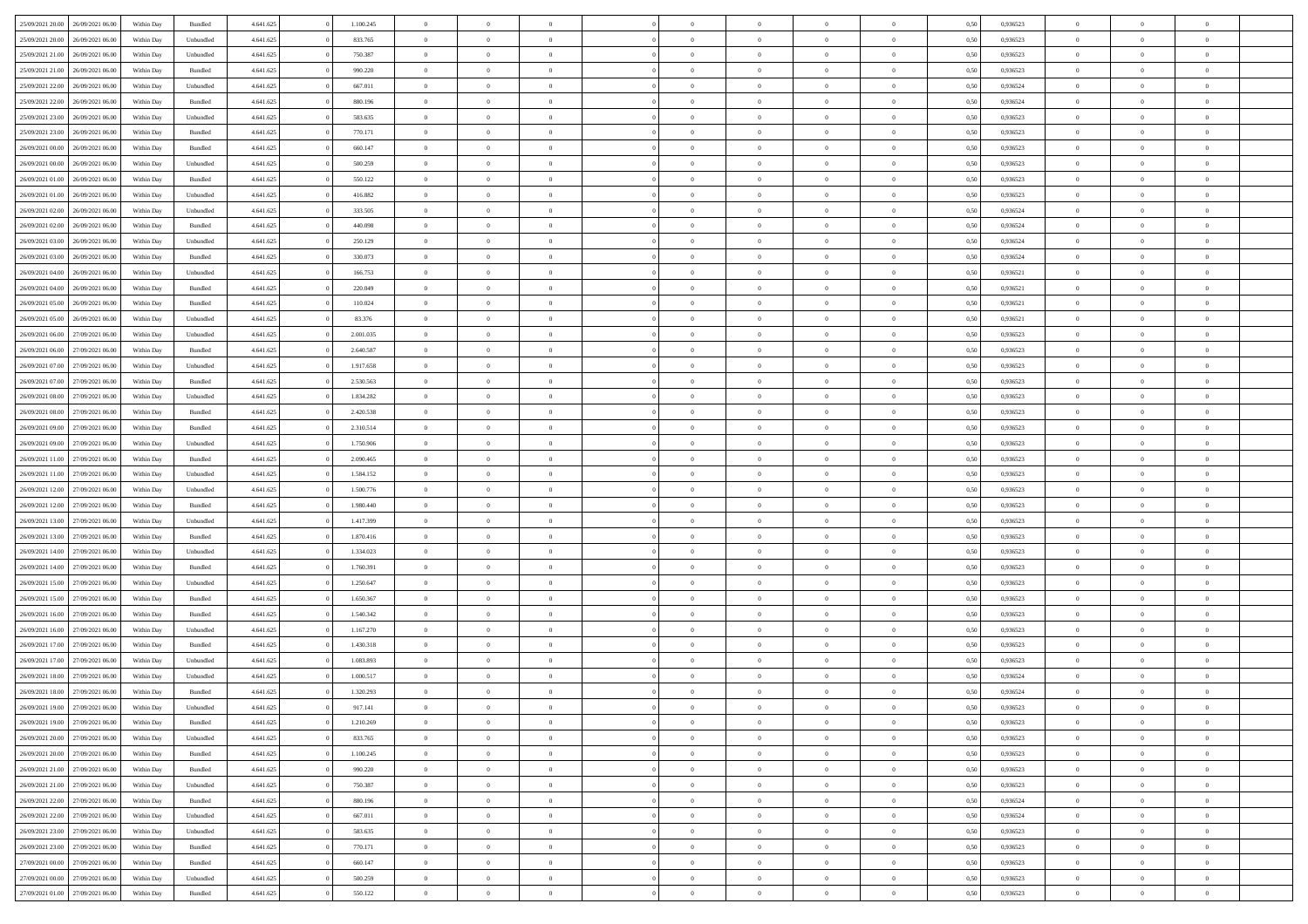| 27/09/2021 01:00                  | 27/09/2021 06:00 | Within Day | Unbundled          | 4.641.625 | 416.882   | $\overline{0}$ | $\theta$       |                | $\Omega$       | $\Omega$       | $\theta$       | $\theta$       | 0.50 | 0,936523 | $\theta$       | $\overline{0}$ | $\overline{0}$ |  |
|-----------------------------------|------------------|------------|--------------------|-----------|-----------|----------------|----------------|----------------|----------------|----------------|----------------|----------------|------|----------|----------------|----------------|----------------|--|
| 27/09/2021 02:00                  | 27/09/2021 06.00 | Within Day | Unbundled          | 4.641.625 | 333.505   | $\overline{0}$ | $\overline{0}$ | $\overline{0}$ | $\overline{0}$ | $\bf{0}$       | $\overline{0}$ | $\bf{0}$       | 0,50 | 0,936524 | $\theta$       | $\overline{0}$ | $\overline{0}$ |  |
| 27/09/2021 02:00                  | 27/09/2021 06:00 | Within Day | Bundled            | 4.641.625 | 440.098   | $\overline{0}$ | $\bf{0}$       | $\overline{0}$ | $\bf{0}$       | $\bf{0}$       | $\bf{0}$       | $\mathbf{0}$   | 0,50 | 0,936524 | $\bf{0}$       | $\overline{0}$ | $\bf{0}$       |  |
|                                   |                  |            |                    |           |           |                |                |                |                |                |                |                |      |          | $\theta$       |                |                |  |
| 27/09/2021 03:00                  | 27/09/2021 06:00 | Within Dav | Bundled            | 4.641.625 | 330.073   | $\overline{0}$ | $\overline{0}$ | $\overline{0}$ | $\overline{0}$ | $\bf{0}$       | $\overline{0}$ | $\overline{0}$ | 0.50 | 0.936524 |                | $\theta$       | $\overline{0}$ |  |
| 27/09/2021 03:00                  | 27/09/2021 06.00 | Within Day | Unbundled          | 4.641.625 | 250.129   | $\overline{0}$ | $\theta$       | $\overline{0}$ | $\overline{0}$ | $\bf{0}$       | $\overline{0}$ | $\bf{0}$       | 0,50 | 0,936524 | $\theta$       | $\overline{0}$ | $\overline{0}$ |  |
| 27/09/2021 04:00                  | 27/09/2021 06:00 | Within Day | Unbundled          | 4.641.625 | 166.753   | $\overline{0}$ | $\overline{0}$ | $\overline{0}$ | $\bf{0}$       | $\overline{0}$ | $\overline{0}$ | $\mathbf{0}$   | 0,50 | 0,936521 | $\bf{0}$       | $\overline{0}$ | $\bf{0}$       |  |
| 27/09/2021 04:00                  | 27/09/2021 06:00 | Within Dav | Bundled            | 4.641.625 | 220.049   | $\overline{0}$ | $\overline{0}$ | $\overline{0}$ | $\overline{0}$ | $\overline{0}$ | $\overline{0}$ | $\overline{0}$ | 0.50 | 0,936521 | $\theta$       | $\overline{0}$ | $\overline{0}$ |  |
|                                   |                  |            |                    |           |           |                |                |                |                |                |                |                |      |          |                |                |                |  |
| 27/09/2021 05:00                  | 27/09/2021 06.00 | Within Day | Bundled            | 4.641.625 | 110.024   | $\overline{0}$ | $\theta$       | $\overline{0}$ | $\overline{0}$ | $\bf{0}$       | $\overline{0}$ | $\bf{0}$       | 0,50 | 0,936521 | $\theta$       | $\theta$       | $\overline{0}$ |  |
| 27/09/2021 05:00                  | 27/09/2021 06:00 | Within Day | Unbundled          | 4.641.625 | 83.376    | $\overline{0}$ | $\overline{0}$ | $\overline{0}$ | $\bf{0}$       | $\bf{0}$       | $\bf{0}$       | $\bf{0}$       | 0,50 | 0,936521 | $\,0\,$        | $\overline{0}$ | $\overline{0}$ |  |
| 27/09/2021 06:00                  | 28/09/2021 06:00 | Within Dav | Unbundled          | 4.641.625 | 2.001.035 | $\overline{0}$ | $\overline{0}$ | $\overline{0}$ | $\overline{0}$ | $\overline{0}$ | $\overline{0}$ | $\overline{0}$ | 0.50 | 0.936523 | $\theta$       | $\overline{0}$ | $\overline{0}$ |  |
|                                   |                  |            |                    |           |           |                |                |                |                |                |                |                |      |          |                |                |                |  |
| 27/09/2021 06:00                  | 28/09/2021 06:00 | Within Day | Bundled            | 4.641.625 | 2.640.587 | $\overline{0}$ | $\theta$       | $\overline{0}$ | $\overline{0}$ | $\bf{0}$       | $\overline{0}$ | $\bf{0}$       | 0,50 | 0,936523 | $\theta$       | $\overline{0}$ | $\overline{0}$ |  |
| 27/09/2021 07:00                  | 28/09/2021 06:00 | Within Day | Bundled            | 4.641.625 | 2.530.563 | $\overline{0}$ | $\bf{0}$       | $\overline{0}$ | $\bf{0}$       | $\bf{0}$       | $\bf{0}$       | $\bf{0}$       | 0,50 | 0,936523 | $\bf{0}$       | $\overline{0}$ | $\bf{0}$       |  |
| 27/09/2021 07:00                  | 28/09/2021 06:00 | Within Day | Unbundled          | 4.641.625 | 1.917.658 | $\overline{0}$ | $\overline{0}$ | $\overline{0}$ | $\overline{0}$ | $\bf{0}$       | $\overline{0}$ | $\overline{0}$ | 0.50 | 0.936523 | $\theta$       | $\theta$       | $\overline{0}$ |  |
| 27/09/2021 08:00                  | 28/09/2021 06:00 | Within Day | Unbundled          | 4.641.625 | 1.834.282 | $\overline{0}$ | $\theta$       | $\overline{0}$ | $\overline{0}$ | $\bf{0}$       | $\overline{0}$ | $\overline{0}$ | 0,50 | 0,936523 | $\theta$       | $\overline{0}$ | $\overline{0}$ |  |
|                                   |                  |            |                    |           |           |                |                |                |                |                |                |                |      |          |                |                |                |  |
| 27/09/2021 08:00                  | 28/09/2021 06:00 | Within Day | Bundled            | 4.641.625 | 2.420.538 | $\overline{0}$ | $\overline{0}$ | $\overline{0}$ | $\bf{0}$       | $\overline{0}$ | $\overline{0}$ | $\mathbf{0}$   | 0,50 | 0,936523 | $\bf{0}$       | $\overline{0}$ | $\bf{0}$       |  |
| 27/09/2021 09:00                  | 28/09/2021 06:00 | Within Dav | Bundled            | 4.641.625 | 2.310.514 | $\overline{0}$ | $\overline{0}$ | $\overline{0}$ | $\overline{0}$ | $\overline{0}$ | $\overline{0}$ | $\overline{0}$ | 0.50 | 0.936523 | $\theta$       | $\overline{0}$ | $\overline{0}$ |  |
| 27/09/2021 09:00                  | 28/09/2021 06:00 | Within Day | Unbundled          | 4.641.625 | 1.750.906 | $\overline{0}$ | $\theta$       | $\overline{0}$ | $\overline{0}$ | $\bf{0}$       | $\overline{0}$ | $\bf{0}$       | 0,50 | 0,936523 | $\theta$       | $\theta$       | $\overline{0}$ |  |
|                                   |                  |            |                    |           |           |                | $\overline{0}$ |                |                | $\bf{0}$       |                |                |      |          | $\,0\,$        | $\overline{0}$ | $\overline{0}$ |  |
| 27/09/2021 10:00                  | 28/09/2021 06:00 | Within Day | Bundled            | 4.641.625 | 2.200.489 | $\overline{0}$ |                | $\overline{0}$ | $\bf{0}$       |                | $\bf{0}$       | $\bf{0}$       | 0,50 | 0,936523 |                |                |                |  |
| 27/09/2021 10:00                  | 28/09/2021 06:00 | Within Dav | Unbundled          | 4.641.625 | 1.667.529 | $\overline{0}$ | $\overline{0}$ | $\overline{0}$ | $\overline{0}$ | $\overline{0}$ | $\overline{0}$ | $\overline{0}$ | 0.50 | 0.936523 | $\theta$       | $\overline{0}$ | $\overline{0}$ |  |
| 27/09/2021 11:00                  | 28/09/2021 06:00 | Within Day | Unbundled          | 4.641.625 | 1.584.152 | $\overline{0}$ | $\theta$       | $\overline{0}$ | $\overline{0}$ | $\bf{0}$       | $\overline{0}$ | $\bf{0}$       | 0,50 | 0,936523 | $\,$ 0 $\,$    | $\overline{0}$ | $\overline{0}$ |  |
| 27/09/2021 11:00                  | 28/09/2021 06:00 | Within Day | Bundled            | 4.641.625 | 2.090.465 | $\overline{0}$ | $\overline{0}$ | $\overline{0}$ | $\bf{0}$       | $\bf{0}$       | $\bf{0}$       | $\bf{0}$       | 0,50 | 0,936523 | $\bf{0}$       | $\overline{0}$ | $\bf{0}$       |  |
| 27/09/2021 12:00                  | 28/09/2021 06:00 | Within Dav | Bundled            | 4.641.625 | 1.980.440 | $\overline{0}$ | $\overline{0}$ | $\overline{0}$ | $\overline{0}$ | $\bf{0}$       | $\overline{0}$ | $\overline{0}$ | 0.50 | 0.936523 | $\theta$       | $\overline{0}$ | $\overline{0}$ |  |
|                                   |                  |            |                    |           |           |                |                |                |                |                |                |                |      |          |                |                |                |  |
| 27/09/2021 12:00                  | 28/09/2021 06:00 | Within Day | Unbundled          | 4.641.625 | 1.500.776 | $\overline{0}$ | $\theta$       | $\overline{0}$ | $\overline{0}$ | $\bf{0}$       | $\overline{0}$ | $\bf{0}$       | 0,50 | 0,936523 | $\theta$       | $\overline{0}$ | $\overline{0}$ |  |
| 27/09/2021 13:00                  | 28/09/2021 06:00 | Within Day | Unbundled          | 4.641.625 | 1.417.399 | $\overline{0}$ | $\overline{0}$ | $\overline{0}$ | $\bf{0}$       | $\overline{0}$ | $\overline{0}$ | $\mathbf{0}$   | 0,50 | 0,936523 | $\bf{0}$       | $\overline{0}$ | $\bf{0}$       |  |
| 27/09/2021 13:00                  | 28/09/2021 06:00 | Within Dav | Bundled            | 4.641.625 | 1.870.416 | $\overline{0}$ | $\overline{0}$ | $\overline{0}$ | $\overline{0}$ | $\overline{0}$ | $\overline{0}$ | $\overline{0}$ | 0.50 | 0.936523 | $\theta$       | $\overline{0}$ | $\overline{0}$ |  |
|                                   |                  |            |                    |           |           |                |                |                |                |                |                |                |      |          |                |                |                |  |
| 27/09/2021 14:00                  | 28/09/2021 06:00 | Within Day | Bundled            | 4.641.625 | 1.760.391 | $\overline{0}$ | $\theta$       | $\overline{0}$ | $\overline{0}$ | $\bf{0}$       | $\overline{0}$ | $\bf{0}$       | 0,50 | 0,936523 | $\theta$       | $\theta$       | $\overline{0}$ |  |
| 27/09/2021 14:00                  | 28/09/2021 06:00 | Within Day | Unbundled          | 4.641.625 | 1.334.023 | $\overline{0}$ | $\overline{0}$ | $\overline{0}$ | $\bf{0}$       | $\bf{0}$       | $\bf{0}$       | $\bf{0}$       | 0,50 | 0,936523 | $\,0\,$        | $\overline{0}$ | $\overline{0}$ |  |
| 27/09/2021 15:00                  | 28/09/2021 06:00 | Within Day | Unbundled          | 4.641.625 | 1.250.647 | $\overline{0}$ | $\overline{0}$ | $\overline{0}$ | $\overline{0}$ | $\overline{0}$ | $\overline{0}$ | $\overline{0}$ | 0.50 | 0.936523 | $\theta$       | $\overline{0}$ | $\overline{0}$ |  |
| 27/09/2021 15:00                  | 28/09/2021 06:00 | Within Day | Bundled            | 4.641.625 | 1.650.367 | $\overline{0}$ | $\theta$       | $\overline{0}$ | $\overline{0}$ | $\bf{0}$       | $\overline{0}$ | $\bf{0}$       | 0,50 | 0,936523 | $\,$ 0 $\,$    | $\overline{0}$ | $\overline{0}$ |  |
|                                   |                  |            |                    |           |           |                |                |                |                |                |                |                |      |          |                |                |                |  |
| 27/09/2021 16:00                  | 28/09/2021 06:00 | Within Day | Unbundled          | 4.641.625 | 1.167.270 | $\overline{0}$ | $\overline{0}$ | $\overline{0}$ | $\bf{0}$       | $\bf{0}$       | $\bf{0}$       | $\bf{0}$       | 0,50 | 0,936523 | $\bf{0}$       | $\overline{0}$ | $\bf{0}$       |  |
| 27/09/2021 16:00                  | 28/09/2021 06:00 | Within Day | Bundled            | 4.641.625 | 1.540.342 | $\overline{0}$ | $\Omega$       | $\Omega$       | $\Omega$       | $\Omega$       | $\Omega$       | $\overline{0}$ | 0,50 | 0,936523 | $\,0\,$        | $\theta$       | $\theta$       |  |
| 27/09/2021 17:00                  | 28/09/2021 06:00 | Within Day | Bundled            | 4.641.625 | 1.430.318 | $\overline{0}$ | $\theta$       | $\overline{0}$ | $\overline{0}$ | $\bf{0}$       | $\overline{0}$ | $\bf{0}$       | 0,50 | 0,936523 | $\theta$       | $\overline{0}$ | $\overline{0}$ |  |
| 27/09/2021 17:00                  | 28/09/2021 06:00 | Within Day | Unbundled          | 4.641.625 | 1.083.893 | $\overline{0}$ | $\overline{0}$ | $\overline{0}$ | $\bf{0}$       | $\overline{0}$ | $\overline{0}$ | $\mathbf{0}$   | 0,50 | 0,936523 | $\bf{0}$       | $\overline{0}$ | $\bf{0}$       |  |
|                                   |                  |            |                    |           |           |                | $\Omega$       |                |                |                |                |                |      |          |                |                | $\theta$       |  |
| 27/09/2021 18:00                  | 28/09/2021 06:00 | Within Day | Unbundled          | 4.641.625 | 1.000.517 | $\overline{0}$ |                | $\Omega$       | $\Omega$       | $\bf{0}$       | $\overline{0}$ | $\overline{0}$ | 0.50 | 0.936524 | $\theta$       | $\theta$       |                |  |
| 27/09/2021 18:00                  | 28/09/2021 06:00 | Within Day | Bundled            | 4.641.625 | 1.320.293 | $\overline{0}$ | $\theta$       | $\overline{0}$ | $\overline{0}$ | $\bf{0}$       | $\overline{0}$ | $\bf{0}$       | 0,50 | 0,936524 | $\theta$       | $\overline{0}$ | $\overline{0}$ |  |
| 27/09/2021 19:00                  | 28/09/2021 06:00 | Within Day | Unbundled          | 4.641.625 | 917.141   | $\overline{0}$ | $\overline{0}$ | $\overline{0}$ | $\bf{0}$       | $\bf{0}$       | $\bf{0}$       | $\bf{0}$       | 0,50 | 0,936523 | $\bf{0}$       | $\overline{0}$ | $\bf{0}$       |  |
| 27/09/2021 19:00                  | 28/09/2021 06:00 | Within Day | Bundled            | 4.641.625 | 1.210.269 | $\overline{0}$ | $\Omega$       | $\Omega$       | $\Omega$       | $\theta$       | $\theta$       | $\overline{0}$ | 0.50 | 0.936523 | $\theta$       | $\theta$       | $\theta$       |  |
|                                   |                  |            |                    |           |           |                |                |                |                |                |                |                |      |          |                |                |                |  |
| 27/09/2021 20:00                  | 28/09/2021 06:00 | Within Day | Bundled            | 4.641.625 | 1.100.245 | $\overline{0}$ | $\theta$       | $\overline{0}$ | $\overline{0}$ | $\bf{0}$       | $\overline{0}$ | $\bf{0}$       | 0,50 | 0,936523 | $\,$ 0 $\,$    | $\overline{0}$ | $\overline{0}$ |  |
| 27/09/2021 20:00                  | 28/09/2021 06:00 | Within Day | Unbundled          | 4.641.625 | 833.765   | $\overline{0}$ | $\bf{0}$       | $\overline{0}$ | $\bf{0}$       | $\bf{0}$       | $\bf{0}$       | $\bf{0}$       | 0,50 | 0,936523 | $\overline{0}$ | $\overline{0}$ | $\bf{0}$       |  |
| 27/09/2021 21:00                  | 28/09/2021 06:00 | Within Day | Bundled            | 4.641.625 | 990.220   | $\overline{0}$ | $\Omega$       | $\Omega$       | $\Omega$       | $\overline{0}$ | $\overline{0}$ | $\overline{0}$ | 0,50 | 0,936523 | $\,0\,$        | $\theta$       | $\theta$       |  |
| 27/09/2021 21:00                  | 28/09/2021 06:00 | Within Day | Unbundled          | 4.641.625 | 750.387   | $\overline{0}$ | $\overline{0}$ | $\overline{0}$ | $\overline{0}$ | $\bf{0}$       | $\overline{0}$ | $\bf{0}$       | 0,50 | 0,936523 | $\,$ 0 $\,$    | $\overline{0}$ | $\overline{0}$ |  |
|                                   |                  |            |                    |           |           |                |                |                |                |                |                |                |      |          |                |                |                |  |
| 27/09/2021 22:00                  | 28/09/2021 06:00 | Within Day | Bundled            | 4.641.625 | 880.196   | $\overline{0}$ | $\overline{0}$ | $\overline{0}$ | $\bf{0}$       | $\bf{0}$       | $\bf{0}$       | $\mathbf{0}$   | 0,50 | 0,936524 | $\overline{0}$ | $\overline{0}$ | $\bf{0}$       |  |
| 27/09/2021 22:00                  | 28/09/2021 06:00 | Within Day | Unbundled          | 4.641.625 | 667.011   | $\overline{0}$ | $\Omega$       | $\Omega$       | $\Omega$       | $\Omega$       | $\Omega$       | $\overline{0}$ | 0.50 | 0.936524 | $\theta$       | $\theta$       | $\theta$       |  |
| 27/09/2021 23:00                  | 28/09/2021 06:00 | Within Day | Unbundled          | 4.641.625 | 583.635   | $\overline{0}$ | $\overline{0}$ | $\overline{0}$ | $\bf{0}$       | $\,$ 0         | $\bf{0}$       | $\bf{0}$       | 0,50 | 0,936523 | $\,0\,$        | $\,$ 0 $\,$    | $\overline{0}$ |  |
| 27/09/2021 23:00 28/09/2021 06:00 |                  | Within Day | $\mathbf B$ undled | 4.641.625 | 770.171   | $\bf{0}$       | $\bf{0}$       |                |                | $\bf{0}$       |                |                | 0,50 | 0,936523 | $\bf{0}$       | $\overline{0}$ |                |  |
|                                   |                  |            |                    |           |           |                |                |                |                |                |                |                |      |          |                |                |                |  |
| 28/09/2021 00:00                  | 28/09/2021 06:00 | Within Day | Unbundled          | 4.641.625 | 500.259   | $\overline{0}$ | $\overline{0}$ | $\overline{0}$ | $\Omega$       | $\overline{0}$ | $\overline{0}$ | $\overline{0}$ | 0.50 | 0.936523 | $\theta$       | $\theta$       | $\theta$       |  |
| 28/09/2021 00:00                  | 28/09/2021 06:00 | Within Day | Bundled            | 4.641.625 | 660.147   | $\overline{0}$ | $\bf{0}$       | $\overline{0}$ | $\bf{0}$       | $\,$ 0 $\,$    | $\overline{0}$ | $\mathbf{0}$   | 0,50 | 0,936523 | $\,$ 0 $\,$    | $\,$ 0 $\,$    | $\,$ 0         |  |
| 28/09/2021 01:00                  | 28/09/2021 06:00 | Within Day | Bundled            | 4.641.625 | 550.122   | $\overline{0}$ | $\overline{0}$ | $\overline{0}$ | $\overline{0}$ | $\overline{0}$ | $\overline{0}$ | $\mathbf{0}$   | 0,50 | 0,936523 | $\overline{0}$ | $\bf{0}$       | $\bf{0}$       |  |
| 28/09/2021 01:00                  | 28/09/2021 06:00 | Within Day | Unbundled          | 4.641.625 | 416.882   | $\overline{0}$ | $\overline{0}$ | $\overline{0}$ | $\Omega$       | $\overline{0}$ | $\overline{0}$ | $\overline{0}$ | 0,50 | 0,936523 | $\overline{0}$ | $\theta$       | $\overline{0}$ |  |
|                                   |                  |            |                    |           |           |                |                |                |                |                |                |                |      |          |                |                |                |  |
| 28/09/2021 02:00                  | 28/09/2021 06:00 | Within Day | Unbundled          | 4.641.625 | 333.505   | $\overline{0}$ | $\,$ 0         | $\overline{0}$ | $\overline{0}$ | $\,$ 0 $\,$    | $\overline{0}$ | $\mathbf{0}$   | 0,50 | 0,936524 | $\,$ 0 $\,$    | $\overline{0}$ | $\overline{0}$ |  |
| 28/09/2021 02:00                  | 28/09/2021 06:00 | Within Day | Bundled            | 4.641.625 | 440,098   | $\overline{0}$ | $\overline{0}$ | $\overline{0}$ | $\overline{0}$ | $\overline{0}$ | $\overline{0}$ | $\mathbf{0}$   | 0,50 | 0,936524 | $\overline{0}$ | $\overline{0}$ | $\bf{0}$       |  |
| 28/09/2021 03:00                  | 28/09/2021 06:00 | Within Day | Bundled            | 4.641.625 | 330.073   | $\overline{0}$ | $\overline{0}$ | $\overline{0}$ | $\Omega$       | $\overline{0}$ | $\overline{0}$ | $\bf{0}$       | 0.50 | 0.936524 | $\overline{0}$ | $\theta$       | $\overline{0}$ |  |
| 28/09/2021 03:00                  | 28/09/2021 06:00 |            |                    | 4.641.625 | 250.129   | $\overline{0}$ | $\,$ 0         |                |                | $\bf{0}$       |                |                |      | 0,936524 | $\,$ 0 $\,$    | $\overline{0}$ | $\overline{0}$ |  |
|                                   |                  | Within Day | Unbundled          |           |           |                |                | $\overline{0}$ | $\overline{0}$ |                | $\overline{0}$ | $\bf{0}$       | 0,50 |          |                |                |                |  |
| 28/09/2021 04:00                  | 28/09/2021 06:00 | Within Day | Bundled            | 4.641.625 | 220.049   | $\overline{0}$ | $\bf{0}$       | $\overline{0}$ | $\overline{0}$ | $\overline{0}$ | $\overline{0}$ | $\mathbf{0}$   | 0,50 | 0,936521 | $\overline{0}$ | $\overline{0}$ | $\bf{0}$       |  |
| 28/09/2021 04:00                  | 28/09/2021 06:00 | Within Day | Unbundled          | 4.641.625 | 166.753   | $\overline{0}$ | $\overline{0}$ | $\overline{0}$ | $\Omega$       | $\overline{0}$ | $\overline{0}$ | $\overline{0}$ | 0.50 | 0.936521 | $\overline{0}$ | $\overline{0}$ | $\overline{0}$ |  |
| 28/09/2021 05:00                  | 28/09/2021 06:00 | Within Day | Bundled            | 4.641.625 | 110.024   | $\overline{0}$ | $\bf{0}$       | $\overline{0}$ | $\overline{0}$ | $\bf{0}$       | $\overline{0}$ | $\mathbf{0}$   | 0,50 | 0,936521 | $\,$ 0 $\,$    | $\,$ 0 $\,$    | $\bf{0}$       |  |
|                                   |                  |            |                    |           |           |                |                |                |                |                |                |                |      |          |                |                |                |  |
| 28/09/2021 05:00 28/09/2021 06:00 |                  | Within Day | Unbundled          | 4.641.625 | 83.376    | $\overline{0}$ | $\overline{0}$ | $\overline{0}$ | $\overline{0}$ | $\overline{0}$ | $\overline{0}$ | $\mathbf{0}$   | 0,50 | 0,936521 | $\overline{0}$ | $\bf{0}$       | $\bf{0}$       |  |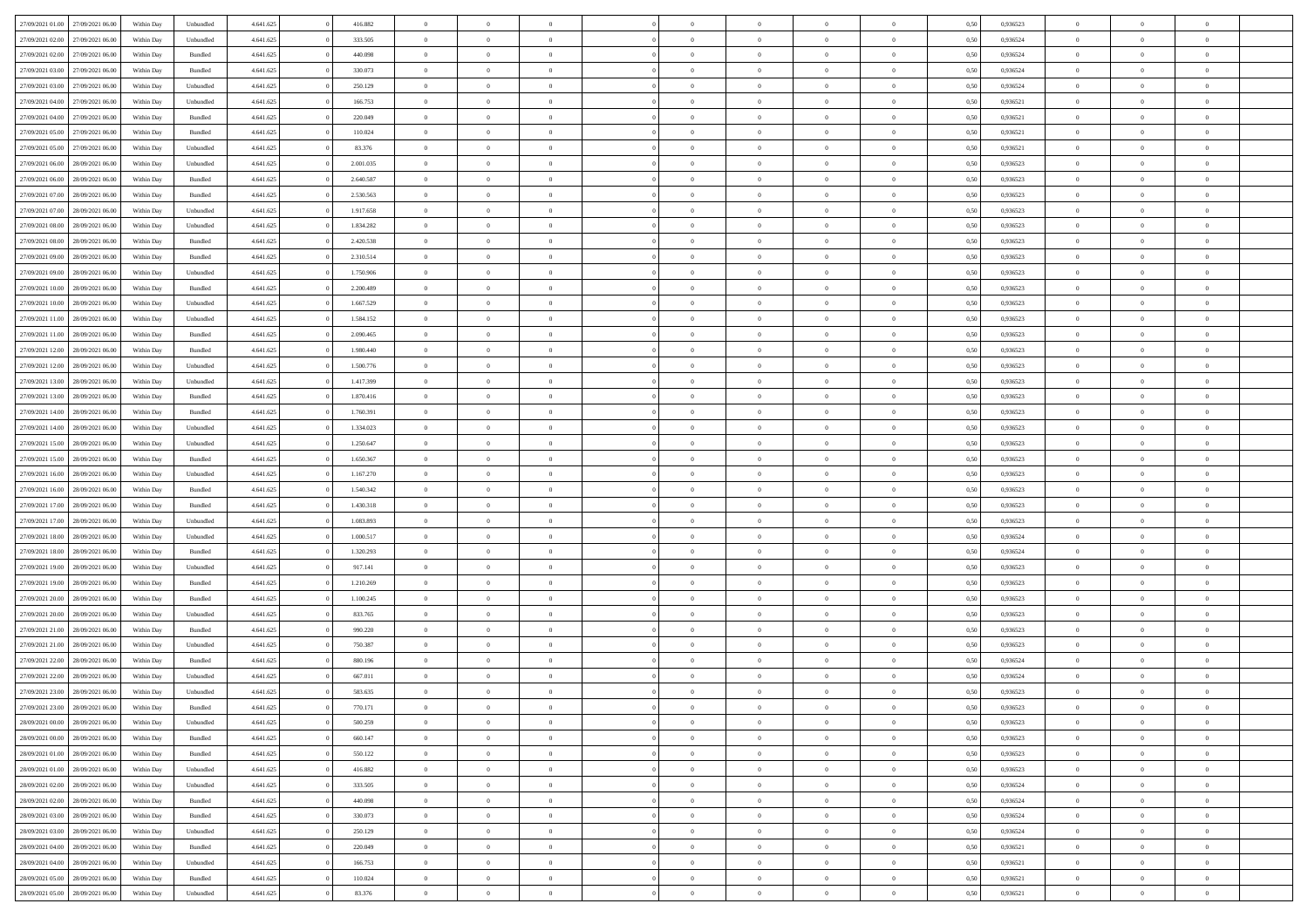| 28/09/2021 06:00 | 29/09/2021 06:00 | Within Day | Bundled   | 4.641.625 | 2.640.587 | $\overline{0}$ | $\Omega$       |                | $\Omega$       | $\Omega$       | $\theta$       | $\theta$       | 0.50 | 0,936523 | $\theta$       | $\theta$       | $\theta$       |  |
|------------------|------------------|------------|-----------|-----------|-----------|----------------|----------------|----------------|----------------|----------------|----------------|----------------|------|----------|----------------|----------------|----------------|--|
|                  |                  |            |           |           |           |                |                |                |                |                |                |                |      |          |                |                |                |  |
| 28/09/2021 06:00 | 29/09/2021 06:00 | Within Day | Unbundled | 4.641.625 | 2.001.035 | $\overline{0}$ | $\theta$       | $\overline{0}$ | $\overline{0}$ | $\bf{0}$       | $\overline{0}$ | $\bf{0}$       | 0,50 | 0,936523 | $\theta$       | $\overline{0}$ | $\overline{0}$ |  |
| 28/09/2021 07:00 | 29/09/2021 06:00 | Within Day | Unbundled | 4.641.625 | 1.917.658 | $\overline{0}$ | $\bf{0}$       | $\overline{0}$ | $\overline{0}$ | $\bf{0}$       | $\overline{0}$ | $\mathbf{0}$   | 0,50 | 0,936523 | $\overline{0}$ | $\overline{0}$ | $\bf{0}$       |  |
| 28/09/2021 07:00 | 29/09/2021 06:00 | Within Dav | Bundled   | 4.641.625 | 2.530.563 | $\overline{0}$ | $\overline{0}$ | $\overline{0}$ | $\overline{0}$ | $\bf{0}$       | $\overline{0}$ | $\overline{0}$ | 0.50 | 0.936523 | $\theta$       | $\theta$       | $\overline{0}$ |  |
| 28/09/2021 08:00 | 29/09/2021 06:00 | Within Day | Bundled   | 4.641.625 | 2.420.538 | $\overline{0}$ | $\theta$       | $\overline{0}$ | $\overline{0}$ | $\bf{0}$       | $\overline{0}$ | $\bf{0}$       | 0,50 | 0,936523 | $\theta$       | $\overline{0}$ | $\overline{0}$ |  |
| 28/09/2021 08:00 | 29/09/2021 06:00 | Within Day | Unbundled | 4.641.625 | 1.834.282 | $\overline{0}$ | $\overline{0}$ | $\overline{0}$ | $\overline{0}$ | $\overline{0}$ | $\overline{0}$ | $\mathbf{0}$   | 0,50 | 0,936523 | $\overline{0}$ | $\overline{0}$ | $\bf{0}$       |  |
|                  |                  |            |           |           |           |                | $\overline{0}$ |                |                | $\overline{0}$ |                |                |      |          | $\theta$       | $\overline{0}$ | $\overline{0}$ |  |
| 28/09/2021 09:00 | 29/09/2021 06:00 | Within Dav | Bundled   | 4.641.625 | 2.310.514 | $\overline{0}$ |                | $\overline{0}$ | $\overline{0}$ |                | $\overline{0}$ | $\overline{0}$ | 0.50 | 0.936523 |                |                |                |  |
| 28/09/2021 09:00 | 29/09/2021 06:00 | Within Day | Unbundled | 4.641.625 | 1.750.906 | $\overline{0}$ | $\theta$       | $\overline{0}$ | $\overline{0}$ | $\bf{0}$       | $\overline{0}$ | $\bf{0}$       | 0,50 | 0,936523 | $\theta$       | $\theta$       | $\overline{0}$ |  |
| 28/09/2021 10:00 | 29/09/2021 06:00 | Within Day | Bundled   | 4.641.625 | 2.200.489 | $\overline{0}$ | $\overline{0}$ | $\overline{0}$ | $\bf{0}$       | $\bf{0}$       | $\bf{0}$       | $\bf{0}$       | 0,50 | 0,936523 | $\,0\,$        | $\overline{0}$ | $\overline{0}$ |  |
| 28/09/2021 10:00 | 29/09/2021 06:00 | Within Dav | Unbundled | 4.641.625 | 1.667.529 | $\overline{0}$ | $\overline{0}$ | $\overline{0}$ | $\overline{0}$ | $\overline{0}$ | $\overline{0}$ | $\overline{0}$ | 0.50 | 0.936523 | $\theta$       | $\overline{0}$ | $\overline{0}$ |  |
| 28/09/2021 11:00 | 29/09/2021 06:00 | Within Day | Unbundled | 4.641.625 | 1.584.152 | $\overline{0}$ | $\theta$       | $\overline{0}$ | $\overline{0}$ | $\bf{0}$       | $\overline{0}$ | $\bf{0}$       | 0,50 | 0,936523 | $\,$ 0 $\,$    | $\overline{0}$ | $\overline{0}$ |  |
| 28/09/2021 11:00 | 29/09/2021 06:00 | Within Day | Bundled   | 4.641.625 | 2.090.465 | $\overline{0}$ | $\overline{0}$ | $\overline{0}$ | $\bf{0}$       | $\bf{0}$       | $\bf{0}$       | $\mathbf{0}$   | 0,50 | 0,936523 | $\overline{0}$ | $\overline{0}$ | $\bf{0}$       |  |
| 28/09/2021 12:00 | 29/09/2021 06:00 | Within Day | Bundled   | 4.641.625 | 1.980.440 | $\overline{0}$ | $\overline{0}$ | $\overline{0}$ | $\overline{0}$ | $\bf{0}$       | $\overline{0}$ | $\overline{0}$ | 0.50 | 0.936523 | $\theta$       | $\theta$       | $\overline{0}$ |  |
| 28/09/2021 12:00 | 29/09/2021 06:00 |            |           | 4.641.625 | 1.500.776 | $\overline{0}$ | $\theta$       | $\overline{0}$ | $\overline{0}$ | $\bf{0}$       | $\overline{0}$ | $\overline{0}$ |      | 0,936523 | $\theta$       | $\overline{0}$ | $\overline{0}$ |  |
|                  |                  | Within Day | Unbundled |           |           |                |                |                |                |                |                |                | 0,50 |          |                |                |                |  |
| 28/09/2021 13:00 | 29/09/2021 06:00 | Within Day | Unbundled | 4.641.625 | 1.417.399 | $\overline{0}$ | $\overline{0}$ | $\overline{0}$ | $\bf{0}$       | $\overline{0}$ | $\overline{0}$ | $\mathbf{0}$   | 0,50 | 0,936523 | $\overline{0}$ | $\overline{0}$ | $\bf{0}$       |  |
| 28/09/2021 13:00 | 29/09/2021 06:00 | Within Dav | Bundled   | 4.641.625 | 1.870.416 | $\overline{0}$ | $\overline{0}$ | $\overline{0}$ | $\overline{0}$ | $\overline{0}$ | $\overline{0}$ | $\overline{0}$ | 0.50 | 0.936523 | $\theta$       | $\overline{0}$ | $\overline{0}$ |  |
| 28/09/2021 14:00 | 29/09/2021 06:00 | Within Day | Unbundled | 4.641.625 | 1.334.023 | $\overline{0}$ | $\theta$       | $\overline{0}$ | $\overline{0}$ | $\bf{0}$       | $\overline{0}$ | $\bf{0}$       | 0,50 | 0,936523 | $\theta$       | $\theta$       | $\overline{0}$ |  |
| 28/09/2021 14:00 | 29/09/2021 06:00 | Within Day | Bundled   | 4.641.625 | 1.760.391 | $\overline{0}$ | $\overline{0}$ | $\overline{0}$ | $\bf{0}$       | $\bf{0}$       | $\bf{0}$       | $\bf{0}$       | 0,50 | 0,936523 | $\,0\,$        | $\overline{0}$ | $\overline{0}$ |  |
| 28/09/2021 15:00 | 29/09/2021 06:00 | Within Dav | Unbundled | 4.641.625 | 1.250.647 | $\overline{0}$ | $\overline{0}$ | $\overline{0}$ | $\overline{0}$ | $\overline{0}$ | $\overline{0}$ | $\overline{0}$ | 0.50 | 0.936523 | $\theta$       | $\overline{0}$ | $\overline{0}$ |  |
| 28/09/2021 15:00 | 29/09/2021 06:00 | Within Day | Bundled   | 4.641.625 | 1.650.367 | $\overline{0}$ | $\theta$       | $\overline{0}$ | $\overline{0}$ | $\bf{0}$       | $\overline{0}$ | $\bf{0}$       | 0,50 | 0,936523 | $\theta$       | $\overline{0}$ | $\overline{0}$ |  |
| 28/09/2021 16:00 | 29/09/2021 06:00 | Within Day | Bundled   | 4.641.625 | 1.540.342 | $\overline{0}$ | $\overline{0}$ | $\overline{0}$ | $\bf{0}$       | $\bf{0}$       | $\bf{0}$       | $\bf{0}$       | 0,50 | 0,936523 | $\,0\,$        | $\overline{0}$ | $\bf{0}$       |  |
| 28/09/2021 16:00 | 29/09/2021 06:00 | Within Day | Unbundled | 4.641.625 | 1.167.270 | $\overline{0}$ | $\overline{0}$ | $\overline{0}$ | $\overline{0}$ | $\bf{0}$       | $\overline{0}$ | $\overline{0}$ | 0.50 | 0.936523 | $\theta$       | $\overline{0}$ | $\overline{0}$ |  |
|                  |                  |            |           |           |           |                |                |                |                |                |                |                |      |          |                |                |                |  |
| 28/09/2021 17:00 | 29/09/2021 06:00 | Within Day | Unbundled | 4.641.625 | 1.083.893 | $\overline{0}$ | $\theta$       | $\overline{0}$ | $\overline{0}$ | $\bf{0}$       | $\overline{0}$ | $\bf{0}$       | 0,50 | 0,936523 | $\theta$       | $\overline{0}$ | $\overline{0}$ |  |
| 28/09/2021 17:00 | 29/09/2021 06:00 | Within Day | Bundled   | 4.641.625 | 1.430.318 | $\overline{0}$ | $\overline{0}$ | $\overline{0}$ | $\bf{0}$       | $\overline{0}$ | $\overline{0}$ | $\mathbf{0}$   | 0,50 | 0,936523 | $\overline{0}$ | $\overline{0}$ | $\bf{0}$       |  |
| 28/09/2021 18:00 | 29/09/2021 06:00 | Within Dav | Bundled   | 4.641.625 | 1.320.293 | $\overline{0}$ | $\overline{0}$ | $\overline{0}$ | $\overline{0}$ | $\overline{0}$ | $\overline{0}$ | $\overline{0}$ | 0.50 | 0,936524 | $\theta$       | $\overline{0}$ | $\overline{0}$ |  |
| 28/09/2021 18:00 | 29/09/2021 06:00 | Within Day | Unbundled | 4.641.625 | 1.000.517 | $\overline{0}$ | $\theta$       | $\overline{0}$ | $\overline{0}$ | $\bf{0}$       | $\overline{0}$ | $\bf{0}$       | 0,50 | 0,936524 | $\theta$       | $\theta$       | $\overline{0}$ |  |
| 28/09/2021 19:00 | 29/09/2021 06:00 | Within Day | Unbundled | 4.641.625 | 917.141   | $\overline{0}$ | $\overline{0}$ | $\overline{0}$ | $\bf{0}$       | $\bf{0}$       | $\bf{0}$       | $\bf{0}$       | 0,50 | 0,936523 | $\,0\,$        | $\overline{0}$ | $\overline{0}$ |  |
| 28/09/2021 19:00 | 29/09/2021 06:00 | Within Day | Bundled   | 4.641.625 | 1.210.269 | $\overline{0}$ | $\overline{0}$ | $\overline{0}$ | $\overline{0}$ | $\overline{0}$ | $\overline{0}$ | $\overline{0}$ | 0.50 | 0.936523 | $\theta$       | $\overline{0}$ | $\overline{0}$ |  |
| 28/09/2021 20:00 | 29/09/2021 06:00 | Within Day | Bundled   | 4.641.625 | 1.100.245 | $\overline{0}$ | $\theta$       | $\overline{0}$ | $\overline{0}$ | $\bf{0}$       | $\overline{0}$ | $\bf{0}$       | 0,50 | 0,936523 | $\,$ 0 $\,$    | $\overline{0}$ | $\overline{0}$ |  |
|                  |                  |            |           |           |           |                |                |                |                |                |                |                |      |          |                |                |                |  |
| 28/09/2021 20:00 | 29/09/2021 06:00 | Within Day | Unbundled | 4.641.625 | 833.765   | $\overline{0}$ | $\overline{0}$ | $\overline{0}$ | $\overline{0}$ | $\bf{0}$       | $\overline{0}$ | $\bf{0}$       | 0,50 | 0,936523 | $\bf{0}$       | $\overline{0}$ | $\bf{0}$       |  |
| 28/09/2021 21:00 | 29/09/2021 06:00 | Within Day | Bundled   | 4.641.625 | 990.220   | $\overline{0}$ | $\Omega$       | $\Omega$       | $\Omega$       | $\Omega$       | $\Omega$       | $\overline{0}$ | 0,50 | 0,936523 | $\,0\,$        | $\theta$       | $\theta$       |  |
| 28/09/2021 21:00 | 29/09/2021 06:00 | Within Day | Unbundled | 4.641.625 | 750.387   | $\overline{0}$ | $\theta$       | $\overline{0}$ | $\overline{0}$ | $\bf{0}$       | $\overline{0}$ | $\bf{0}$       | 0,50 | 0,936523 | $\theta$       | $\overline{0}$ | $\overline{0}$ |  |
| 28/09/2021 22:00 | 29/09/2021 06:00 | Within Day | Bundled   | 4.641.625 | 880.196   | $\overline{0}$ | $\overline{0}$ | $\overline{0}$ | $\overline{0}$ | $\overline{0}$ | $\overline{0}$ | $\mathbf{0}$   | 0,50 | 0,936524 | $\bf{0}$       | $\overline{0}$ | $\bf{0}$       |  |
| 28/09/2021 22.00 | 29/09/2021 06:00 | Within Day | Unbundled | 4.641.625 | 667.011   | $\overline{0}$ | $\Omega$       | $\Omega$       | $\Omega$       | $\bf{0}$       | $\overline{0}$ | $\overline{0}$ | 0.50 | 0.936524 | $\,0\,$        | $\theta$       | $\theta$       |  |
| 28/09/2021 23:00 | 29/09/2021 06:00 | Within Day | Unbundled | 4.641.625 | 583.635   | $\overline{0}$ | $\theta$       | $\overline{0}$ | $\overline{0}$ | $\bf{0}$       | $\overline{0}$ | $\bf{0}$       | 0,50 | 0,936523 | $\theta$       | $\overline{0}$ | $\overline{0}$ |  |
| 28/09/2021 23.00 | 29/09/2021 06:00 | Within Day | Bundled   | 4.641.625 | 770.171   | $\overline{0}$ | $\overline{0}$ | $\overline{0}$ | $\overline{0}$ | $\bf{0}$       | $\overline{0}$ | $\bf{0}$       | 0,50 | 0,936523 | $\bf{0}$       | $\overline{0}$ | $\bf{0}$       |  |
| 29/09/2021 00:00 | 29/09/2021 06:00 | Within Day | Bundled   | 4.641.625 | 660.147   | $\overline{0}$ | $\Omega$       | $\Omega$       | $\Omega$       | $\theta$       | $\theta$       | $\overline{0}$ | 0.50 | 0.936523 | $\theta$       | $\theta$       | $\theta$       |  |
| 29/09/2021 00:00 | 29/09/2021 06:00 |            |           | 4.641.625 | 500.259   | $\overline{0}$ | $\theta$       | $\overline{0}$ | $\overline{0}$ | $\bf{0}$       | $\overline{0}$ |                |      | 0,936523 | $\,$ 0 $\,$    | $\overline{0}$ | $\overline{0}$ |  |
|                  |                  | Within Day | Unbundled |           |           |                |                |                |                |                |                | $\bf{0}$       | 0,50 |          |                |                |                |  |
| 29/09/2021 01:00 | 29/09/2021 06:00 | Within Day | Bundled   | 4.641.625 | 550.122   | $\overline{0}$ | $\bf{0}$       | $\overline{0}$ | $\overline{0}$ | $\bf{0}$       | $\overline{0}$ | $\bf{0}$       | 0,50 | 0,936523 | $\bf{0}$       | $\overline{0}$ | $\bf{0}$       |  |
| 29/09/2021 01:00 | 29/09/2021 06:00 | Within Day | Unbundled | 4.641.625 | 416.882   | $\overline{0}$ | $\Omega$       | $\Omega$       | $\Omega$       | $\overline{0}$ | $\overline{0}$ | $\overline{0}$ | 0.50 | 0,936523 | $\,0\,$        | $\theta$       | $\theta$       |  |
| 29/09/2021 02:00 | 29/09/2021 06:00 | Within Day | Unbundled | 4.641.625 | 333.505   | $\overline{0}$ | $\theta$       | $\overline{0}$ | $\overline{0}$ | $\bf{0}$       | $\overline{0}$ | $\bf{0}$       | 0,50 | 0,936524 | $\,$ 0 $\,$    | $\overline{0}$ | $\overline{0}$ |  |
| 29/09/2021 02:00 | 29/09/2021 06:00 | Within Day | Bundled   | 4.641.625 | 440.098   | $\overline{0}$ | $\overline{0}$ | $\overline{0}$ | $\overline{0}$ | $\bf{0}$       | $\overline{0}$ | $\mathbf{0}$   | 0,50 | 0,936524 | $\bf{0}$       | $\overline{0}$ | $\bf{0}$       |  |
| 29/09/2021 03:00 | 29/09/2021 06:00 | Within Day | Unbundled | 4.641.625 | 250.129   | $\overline{0}$ | $\Omega$       | $\Omega$       | $\Omega$       | $\Omega$       | $\Omega$       | $\overline{0}$ | 0.50 | 0.936524 | $\theta$       | $\theta$       | $\theta$       |  |
| 29/09/2021 03:00 | 29/09/2021 06:00 | Within Day | Bundled   | 4.641.625 | 330.073   | $\overline{0}$ | $\overline{0}$ | $\overline{0}$ | $\bf{0}$       | $\,$ 0         | $\overline{0}$ | $\bf{0}$       | 0,50 | 0,936524 | $\,0\,$        | $\,$ 0 $\,$    | $\overline{0}$ |  |
| 29/09/2021 04:00 | 29/09/2021 06:00 | Within Day | Unbundled | 4.641.625 | 166.753   | $\bf{0}$       | $\bf{0}$       |                |                | $\bf{0}$       |                |                | 0,50 | 0,936521 | $\bf{0}$       | $\overline{0}$ |                |  |
| 29/09/2021 04:00 | 29/09/2021 06:00 |            | Bundled   | 4.641.625 | 220,049   | $\overline{0}$ | $\overline{0}$ | $\overline{0}$ | $\Omega$       | $\overline{0}$ | $\overline{0}$ | $\overline{0}$ | 0.50 | 0.936521 | $\theta$       | $\theta$       | $\theta$       |  |
|                  |                  | Within Day |           |           |           |                |                |                |                |                |                |                |      |          |                |                |                |  |
| 29/09/2021 05:00 | 29/09/2021 06:00 | Within Day | Bundled   | 4.641.625 | 110.024   | $\overline{0}$ | $\,$ 0         | $\overline{0}$ | $\overline{0}$ | $\,$ 0 $\,$    | $\overline{0}$ | $\mathbf{0}$   | 0,50 | 0,936521 | $\,$ 0 $\,$    | $\,$ 0 $\,$    | $\,$ 0         |  |
| 29/09/2021 05:00 | 29/09/2021 06:00 | Within Day | Unbundled | 4.641.625 | 83.376    | $\overline{0}$ | $\overline{0}$ | $\overline{0}$ | $\overline{0}$ | $\overline{0}$ | $\overline{0}$ | $\mathbf{0}$   | 0,50 | 0,936521 | $\overline{0}$ | $\bf{0}$       | $\bf{0}$       |  |
| 29/09/2021 06:00 | 30/09/2021 06:00 | Within Day | Unbundled | 4.641.625 | 2.001.035 | $\overline{0}$ | $\overline{0}$ | $\overline{0}$ | $\Omega$       | $\overline{0}$ | $\overline{0}$ | $\bf{0}$       | 0,50 | 0,936523 | $\overline{0}$ | $\theta$       | $\overline{0}$ |  |
| 29/09/2021 06:00 | 30/09/2021 06:00 | Within Day | Bundled   | 4.641.625 | 2.640.587 | $\overline{0}$ | $\,$ 0         | $\overline{0}$ | $\overline{0}$ | $\overline{0}$ | $\overline{0}$ | $\bf{0}$       | 0,50 | 0,936523 | $\,$ 0 $\,$    | $\overline{0}$ | $\overline{0}$ |  |
| 29/09/2021 07:00 | 30/09/2021 06:00 | Within Day | Unbundled | 4.641.625 | 1.917.658 | $\overline{0}$ | $\overline{0}$ | $\overline{0}$ | $\overline{0}$ | $\overline{0}$ | $\overline{0}$ | $\mathbf{0}$   | 0,50 | 0,936523 | $\overline{0}$ | $\bf{0}$       | $\bf{0}$       |  |
| 29/09/2021 07:00 | 30/09/2021 06:00 | Within Day | Bundled   | 4.641.625 | 2.530.563 | $\overline{0}$ | $\overline{0}$ | $\overline{0}$ | $\Omega$       | $\overline{0}$ | $\overline{0}$ | $\bf{0}$       | 0.50 | 0,936523 | $\overline{0}$ | $\theta$       | $\overline{0}$ |  |
| 29/09/2021 08:00 | 30/09/2021 06:00 | Within Day | Unbundled | 4.641.625 | 1.834.282 | $\overline{0}$ | $\,$ 0         | $\overline{0}$ | $\bf{0}$       | $\bf{0}$       | $\bf{0}$       | $\bf{0}$       | 0,50 | 0,936523 | $\,$ 0 $\,$    | $\overline{0}$ | $\overline{0}$ |  |
| 29/09/2021 08:00 | 30/09/2021 06:00 | Within Day | Bundled   | 4.641.625 | 2.420.538 | $\overline{0}$ | $\bf{0}$       | $\overline{0}$ | $\overline{0}$ | $\overline{0}$ | $\overline{0}$ | $\mathbf{0}$   | 0,50 | 0,936523 | $\overline{0}$ | $\overline{0}$ | $\bf{0}$       |  |
|                  |                  |            |           |           |           |                |                |                |                |                |                |                |      |          |                |                |                |  |
| 29/09/2021 09:00 | 30/09/2021 06:00 | Within Day | Bundled   | 4.641.625 | 2.310.514 | $\overline{0}$ | $\overline{0}$ | $\overline{0}$ | $\Omega$       | $\overline{0}$ | $\overline{0}$ | $\bf{0}$       | 0.50 | 0.936523 | $\overline{0}$ | $\theta$       | $\overline{0}$ |  |
| 29/09/2021 09:00 | 30/09/2021 06:00 | Within Day | Unbundled | 4.641.625 | 1.750.906 | $\overline{0}$ | $\bf{0}$       | $\overline{0}$ | $\overline{0}$ | $\bf{0}$       | $\bf{0}$       | $\mathbf{0}$   | 0,50 | 0,936523 | $\,$ 0 $\,$    | $\,$ 0 $\,$    | $\bf{0}$       |  |
| 29/09/2021 10:00 | 30/09/2021 06:00 | Within Day | Unbundled | 4.641.625 | 1.667.529 | $\overline{0}$ | $\overline{0}$ | $\overline{0}$ | $\overline{0}$ | $\bf{0}$       | $\bf{0}$       | $\mathbf{0}$   | 0,50 | 0,936523 | $\overline{0}$ | $\bf{0}$       | $\bf{0}$       |  |